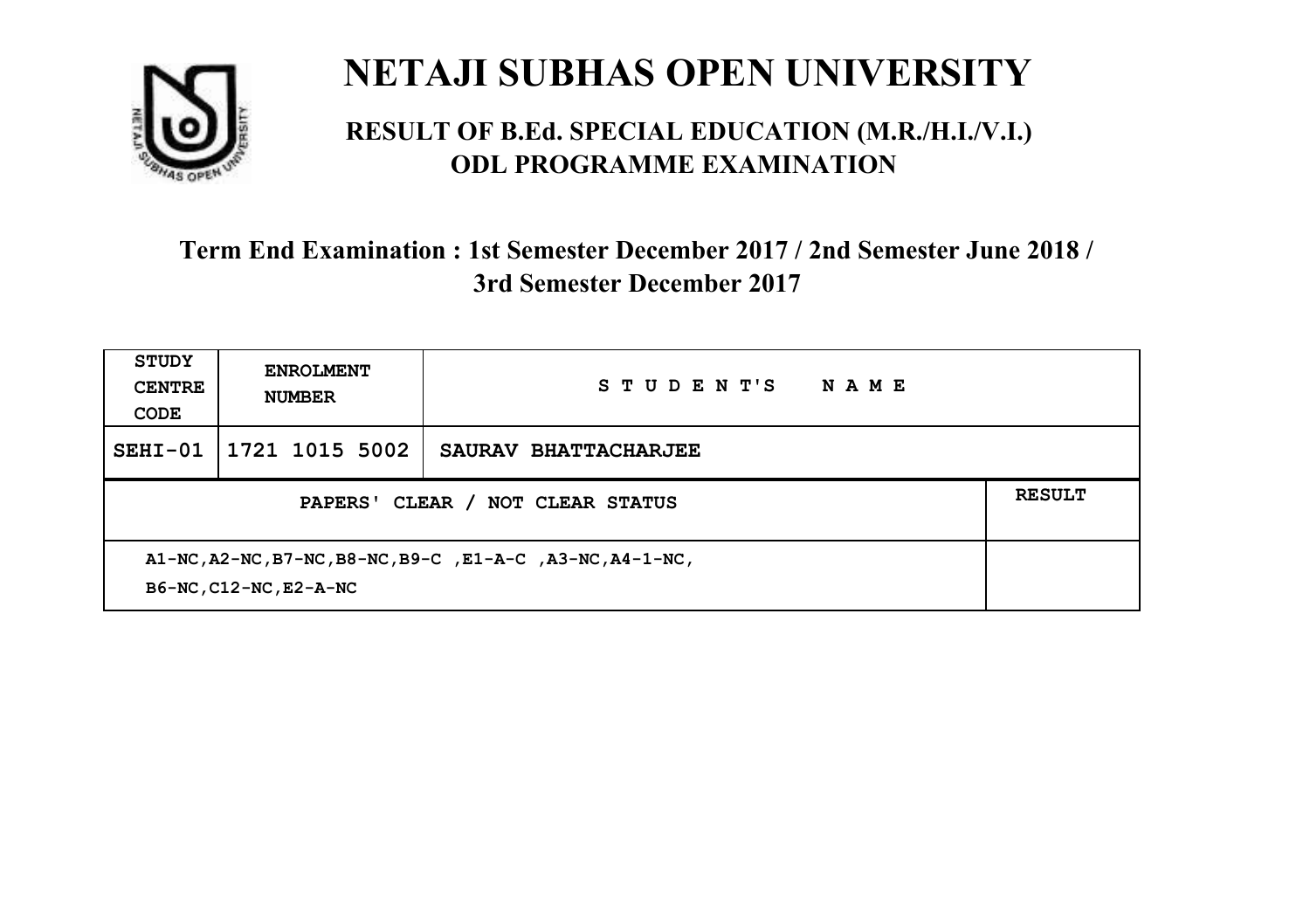

#### **RESULT OF B.Ed. SPECIAL EDUCATION (M.R./H.I./V.I.) ODL PROGRAMME EXAMINATION**

| <b>STUDY</b><br><b>CENTRE</b><br>CODE | <b>ENROLMENT</b><br><b>NUMBER</b> | STUDENT'S NAME          |               |
|---------------------------------------|-----------------------------------|-------------------------|---------------|
|                                       | SEHI-01   1721 1015 5003          | <b>DIPTESH BANERJEE</b> |               |
| PAPERS' CLEAR / NOT CLEAR STATUS      |                                   |                         | <b>RESULT</b> |
| A1-C, A2-C, B7-NC, B8-C, B9-C, E1-A-C |                                   |                         |               |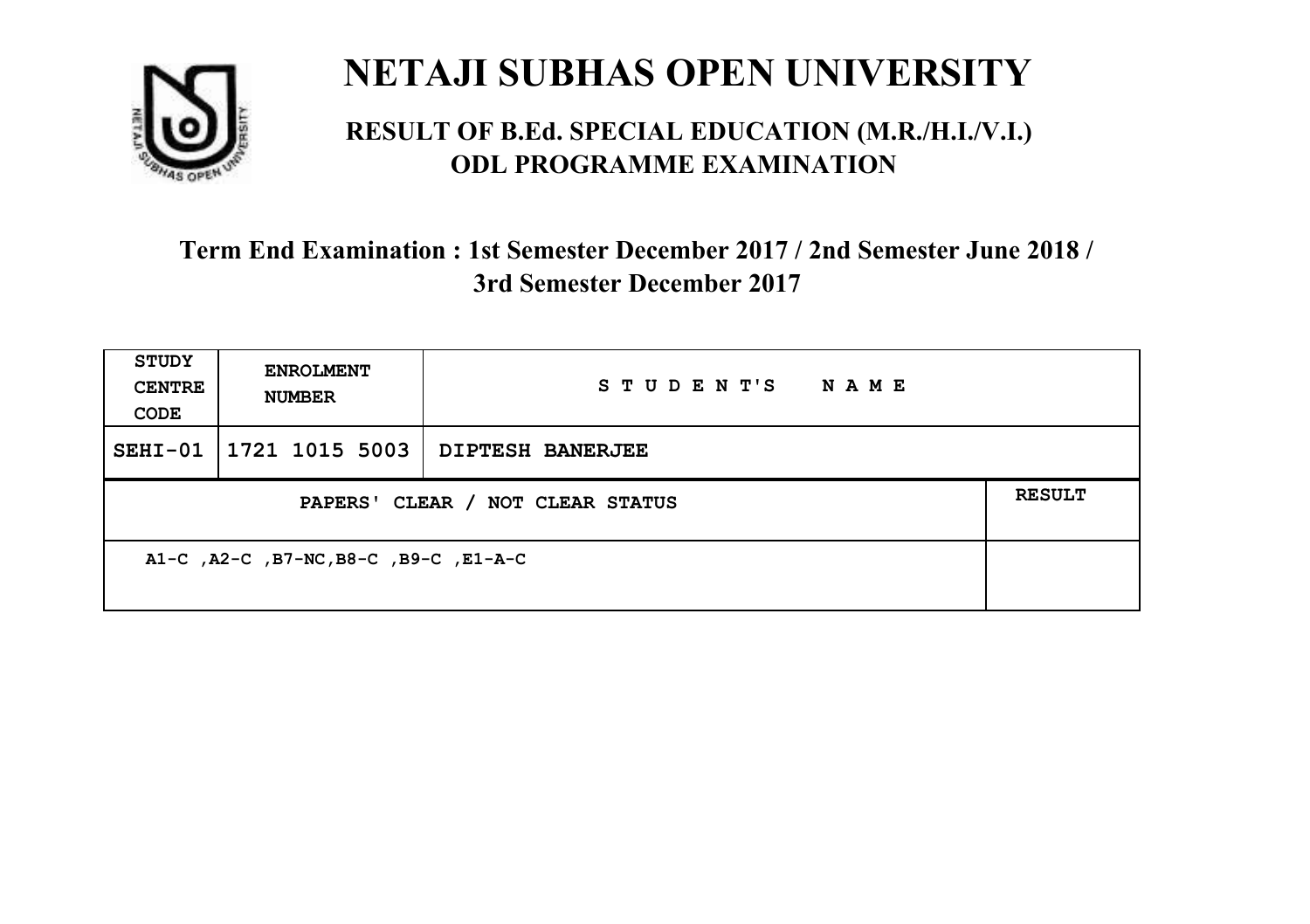

#### **RESULT OF B.Ed. SPECIAL EDUCATION (M.R./H.I./V.I.) ODL PROGRAMME EXAMINATION**

| <b>STUDY</b><br><b>CENTRE</b><br>CODE      | <b>ENROLMENT</b><br><b>NUMBER</b> | STUDENT'S<br>NAME |               |
|--------------------------------------------|-----------------------------------|-------------------|---------------|
| $SEHI-01$                                  | $1721$ 1015 5008                  | SAUMAK PODDER     |               |
| PAPERS' CLEAR / NOT CLEAR STATUS           |                                   |                   | <b>RESULT</b> |
| A1-NC, A2-NC, B7-NC, B8-NC, B9-NC, E1-A-NC |                                   |                   |               |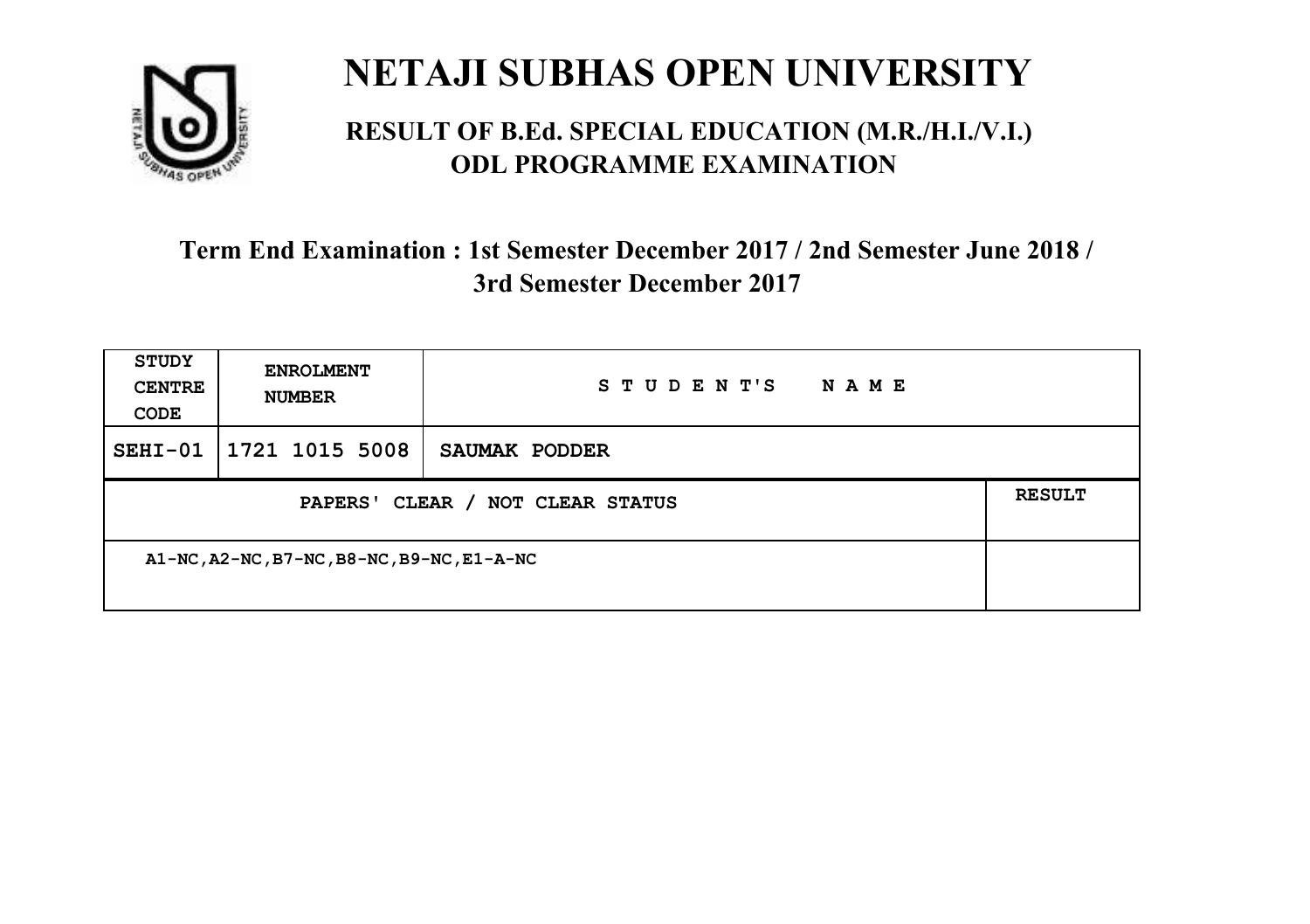

#### **RESULT OF B.Ed. SPECIAL EDUCATION (M.R./H.I./V.I.) ODL PROGRAMME EXAMINATION**

| <b>STUDY</b><br><b>CENTRE</b><br>CODE                                          | <b>ENROLMENT</b><br><b>NUMBER</b>                 | STUDENT'S NAME       |  |  |
|--------------------------------------------------------------------------------|---------------------------------------------------|----------------------|--|--|
| $SEHI-01$                                                                      | 1721 1015 5013                                    | <b>SOMNATH GHOSH</b> |  |  |
|                                                                                | <b>RESULT</b><br>PAPERS' CLEAR / NOT CLEAR STATUS |                      |  |  |
| A1-C, A2-C, B7-C, B8-C, B9-C, E1-A-C, A3-C, A4-3-NC,<br>B6-C , C12-NC, E2-A-NC |                                                   |                      |  |  |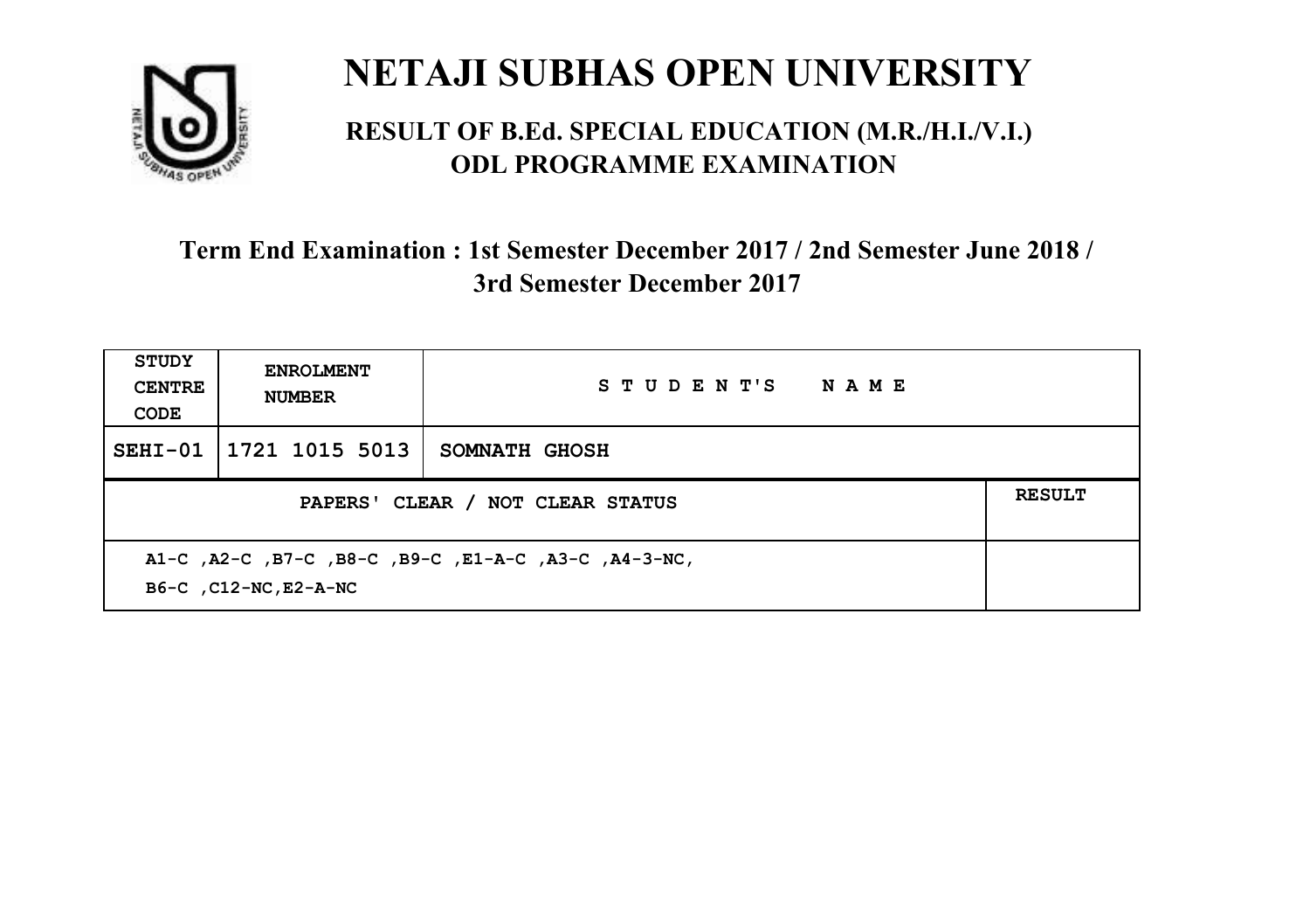

#### **RESULT OF B.Ed. SPECIAL EDUCATION (M.R./H.I./V.I.) ODL PROGRAMME EXAMINATION**

| <b>STUDY</b><br><b>CENTRE</b><br>CODE | <b>ENROLMENT</b><br><b>NUMBER</b> | STUDENT'S<br>N A M E |               |
|---------------------------------------|-----------------------------------|----------------------|---------------|
|                                       | SEHI-01   1721 1015 5015          | <b>DIPANKAR DE</b>   |               |
| PAPERS' CLEAR / NOT CLEAR STATUS      |                                   |                      | <b>RESULT</b> |
| A3-C, A4-3-C, B6-C, C12-C, E2-A-C     |                                   |                      |               |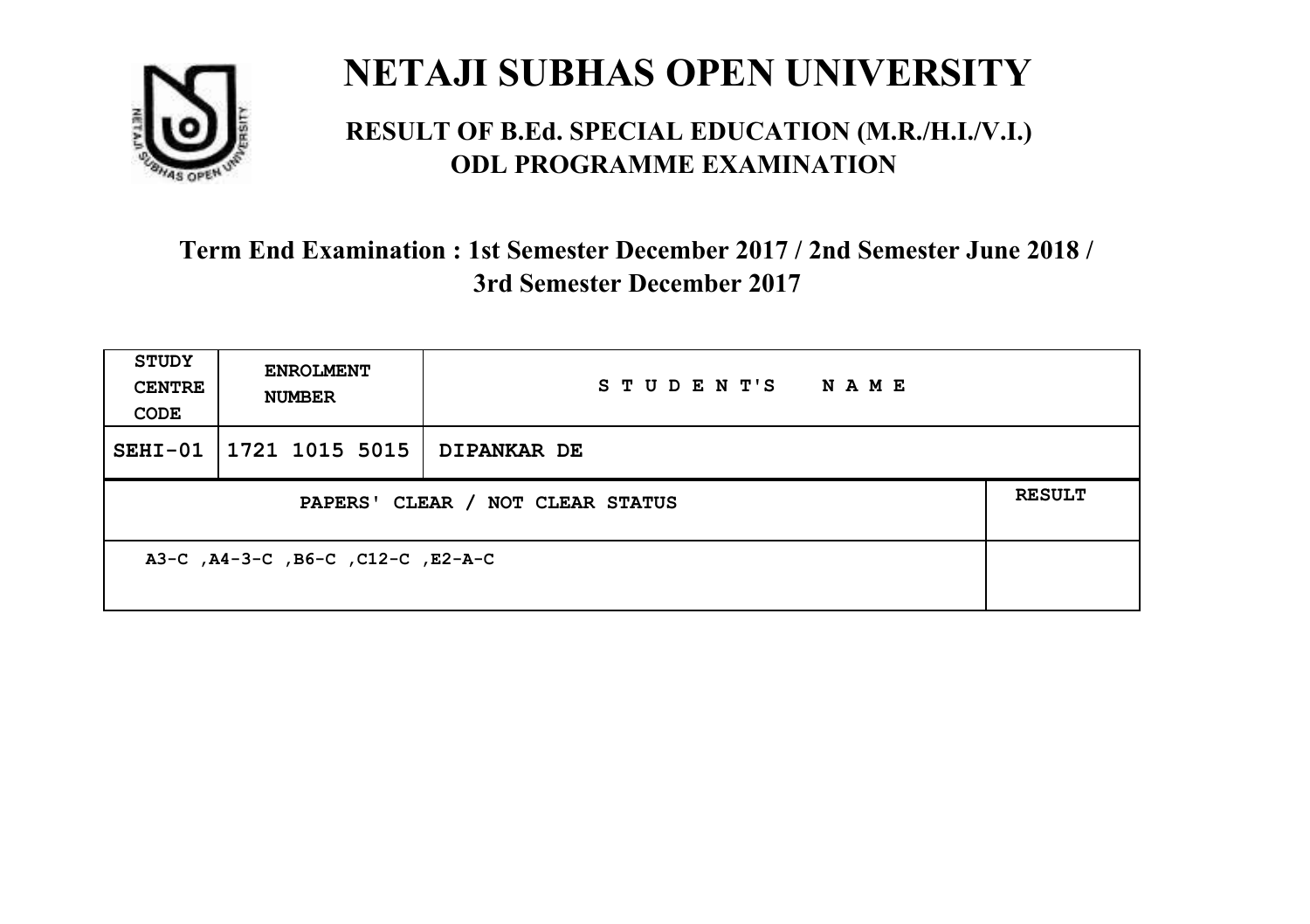

#### **RESULT OF B.Ed. SPECIAL EDUCATION (M.R./H.I./V.I.) ODL PROGRAMME EXAMINATION**

| <b>STUDY</b><br><b>CENTRE</b><br>CODE                                              | <b>ENROLMENT</b><br><b>NUMBER</b> | STUDENT'S<br><b>NAME</b> |               |
|------------------------------------------------------------------------------------|-----------------------------------|--------------------------|---------------|
| $SEHI-01$                                                                          | 1721 1015 5020                    | PRARTHANA MAL            |               |
| PAPERS' CLEAR / NOT CLEAR STATUS                                                   |                                   |                          | <b>RESULT</b> |
| A1-NC, A2-C, B7-C, B8-C, B9-NC, E1-A-NC, A3-NC, A4-3-NC,<br>B6-NC, C12-NC, E2-A-NC |                                   |                          |               |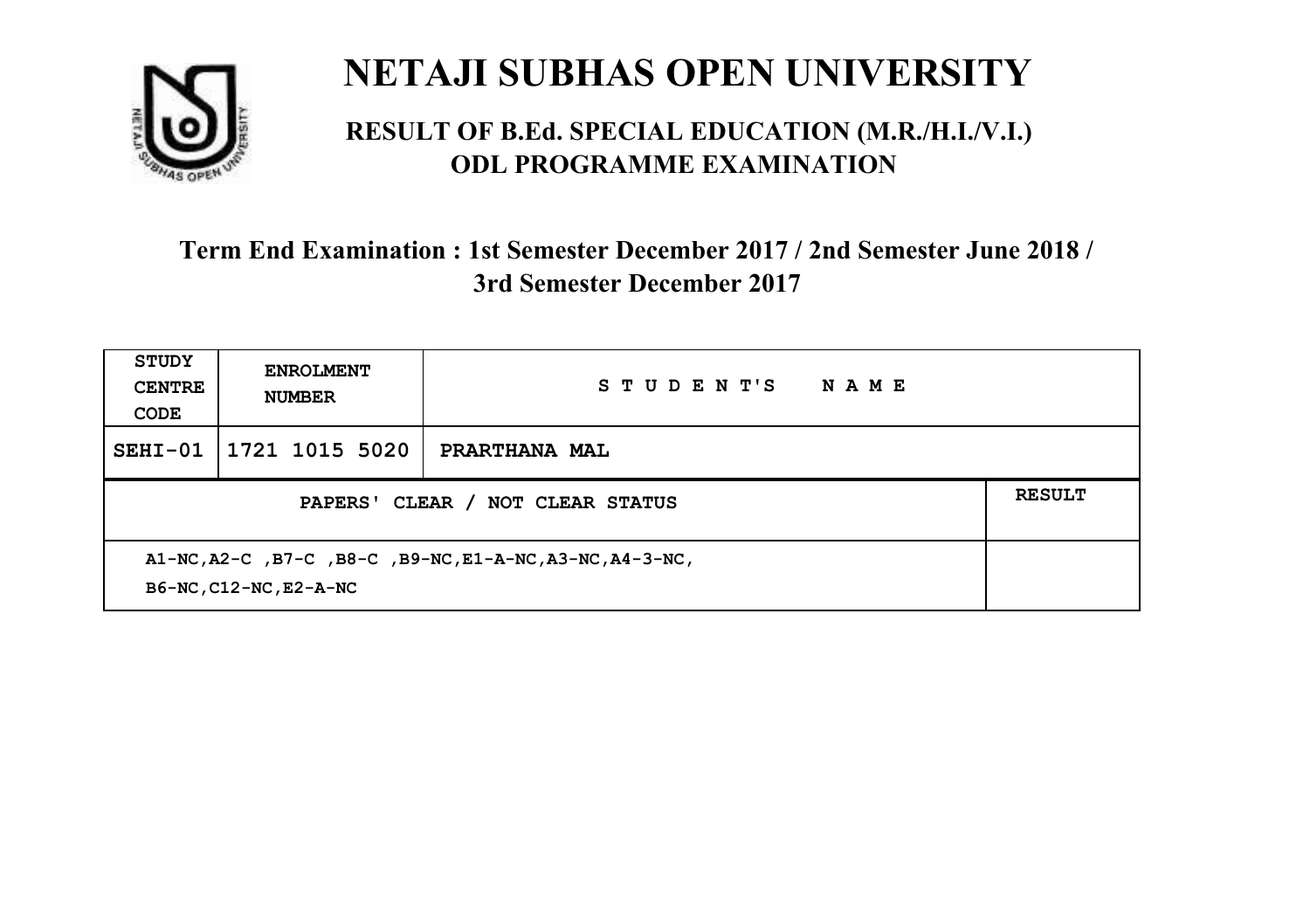

#### **RESULT OF B.Ed. SPECIAL EDUCATION (M.R./H.I./V.I.) ODL PROGRAMME EXAMINATION**

| <b>STUDY</b><br><b>CENTRE</b><br>CODE                                                 | <b>ENROLMENT</b><br><b>NUMBER</b> | STUDENT'S<br>NAME |               |
|---------------------------------------------------------------------------------------|-----------------------------------|-------------------|---------------|
| $SEHI-01$                                                                             | 1721 1015 5023                    | KOUSHIK PANDEY    |               |
| CLEAR /<br><b>NOT CLEAR STATUS</b><br><b>PAPERS'</b>                                  |                                   |                   | <b>RESULT</b> |
| A1-NC, A2-NC, B7-NC, B8-NC, B9-NC, E1-A-NC, A3-NC, A4-2-NC,<br>B6-NC, C12-NC, E2-A-NC |                                   |                   |               |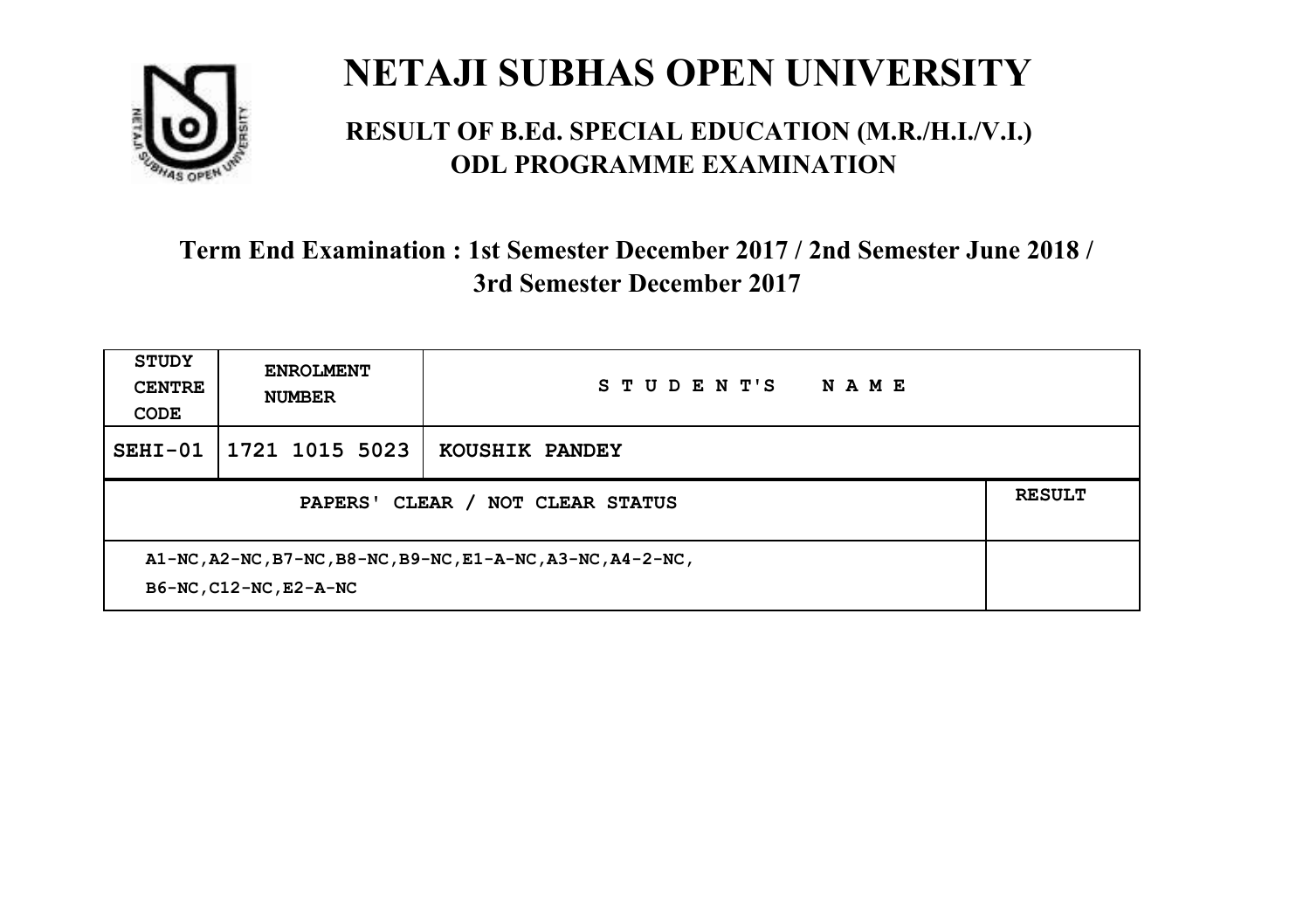

#### **RESULT OF B.Ed. SPECIAL EDUCATION (M.R./H.I./V.I.) ODL PROGRAMME EXAMINATION**

| <b>STUDY</b><br><b>CENTRE</b><br>CODE               | <b>ENROLMENT</b><br><b>NUMBER</b> | STUDENT'S<br>NAME               |               |
|-----------------------------------------------------|-----------------------------------|---------------------------------|---------------|
| $SEHI-01$                                           | $1722$ 1015 5004                  | ANUSUYA MUKHERJEE BHATTACHARYYA |               |
| PAPERS' CLEAR / NOT CLEAR STATUS                    |                                   |                                 | <b>RESULT</b> |
| A1-NC, B7-NC, B8-NC, B9-NC, E1-A-NC, A3-NC, E2-A-NC |                                   |                                 |               |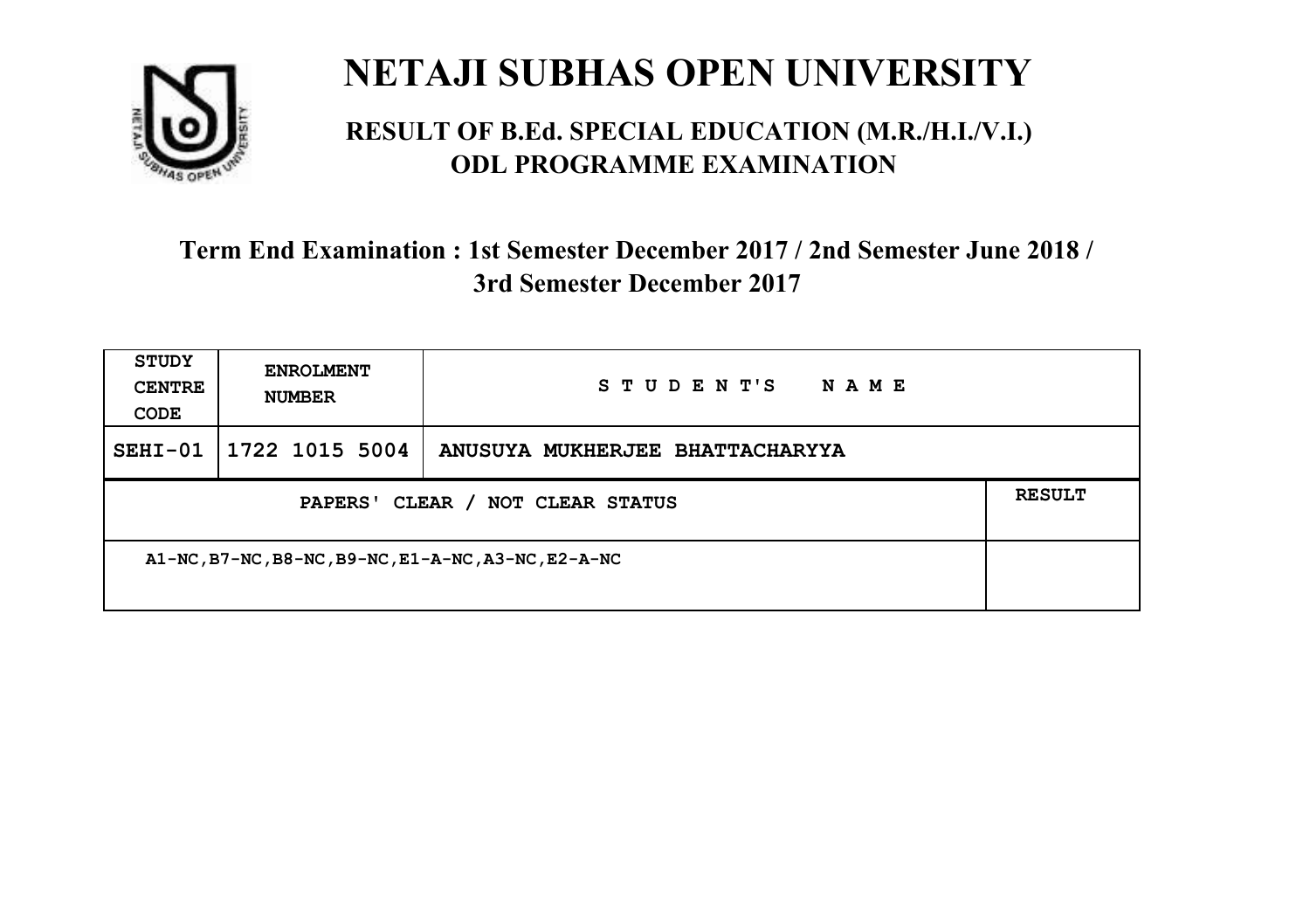

#### **RESULT OF B.Ed. SPECIAL EDUCATION (M.R./H.I./V.I.) ODL PROGRAMME EXAMINATION**

| <b>STUDY</b><br><b>CENTRE</b><br>CODE                                       | <b>ENROLMENT</b><br><b>NUMBER</b> | STUDENT'S NAME |  |
|-----------------------------------------------------------------------------|-----------------------------------|----------------|--|
| $SEHI-01$                                                                   | 1722 1015 5006                    | SHESHADRI DEY  |  |
| PAPERS' CLEAR / NOT CLEAR STATUS                                            |                                   |                |  |
| A1-C, A2-NC, B7-C, B8-C, B9-C, E1-A-C, A3-C, A4-3-C,<br>B6-C, C12-C, E2-A-C |                                   |                |  |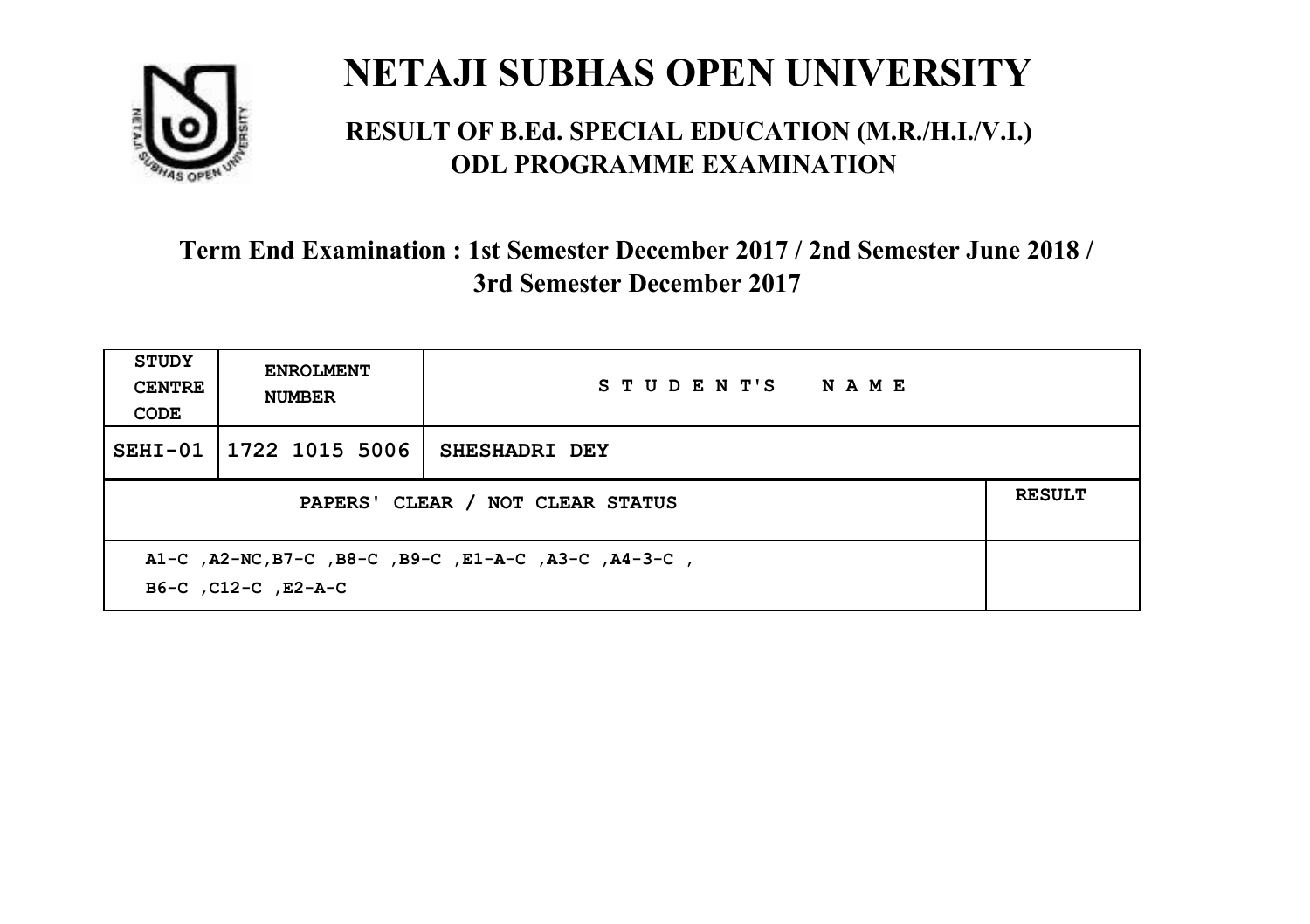

#### **RESULT OF B.Ed. SPECIAL EDUCATION (M.R./H.I./V.I.) ODL PROGRAMME EXAMINATION**

| <b>STUDY</b><br><b>CENTRE</b><br>CODE                                      | <b>ENROLMENT</b><br><b>NUMBER</b>                 | STUDENT'S NAME        |  |  |  |
|----------------------------------------------------------------------------|---------------------------------------------------|-----------------------|--|--|--|
|                                                                            | SEHI-01   1722 1015 5012                          | MRS MOUMITA SEN GUPTA |  |  |  |
|                                                                            | <b>RESULT</b><br>PAPERS' CLEAR / NOT CLEAR STATUS |                       |  |  |  |
| A1-C, A2-C, B7-C, B8-C, B9-C, E1-A-C, A3-C, A4-3-C,<br>B6-C, C12-C, E2-A-C |                                                   |                       |  |  |  |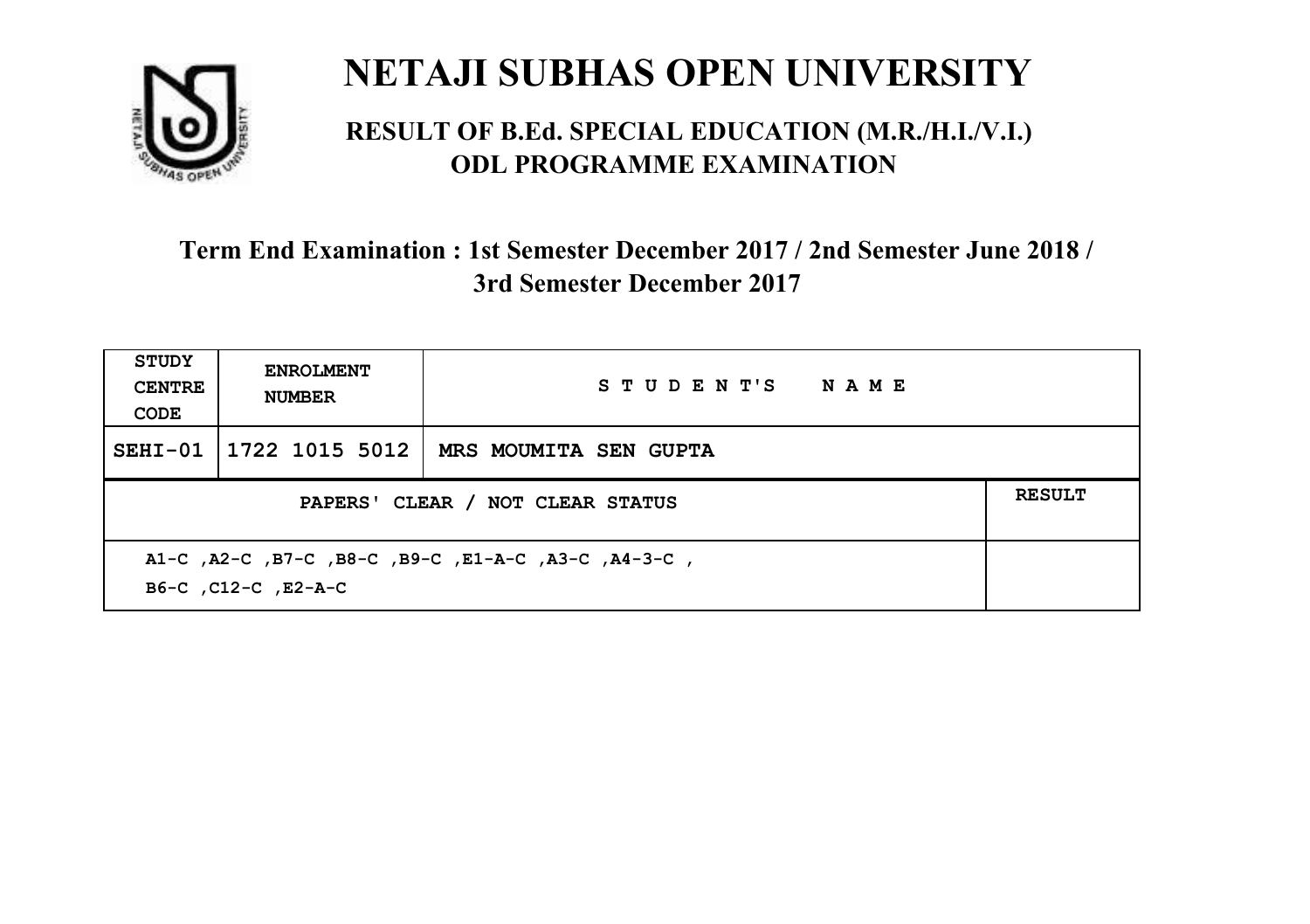

#### **RESULT OF B.Ed. SPECIAL EDUCATION (M.R./H.I./V.I.) ODL PROGRAMME EXAMINATION**

| <b>STUDY</b><br><b>CENTRE</b><br>CODE                  | <b>ENROLMENT</b><br><b>NUMBER</b> | STUDENT'S<br><b>NAME</b> |               |
|--------------------------------------------------------|-----------------------------------|--------------------------|---------------|
|                                                        | SEHI-01 1722 1015 5016            | <b>SWAGATA RAY</b>       |               |
| PAPERS' CLEAR / NOT CLEAR STATUS                       |                                   |                          | <b>RESULT</b> |
| A1-NC, A2-NC, B7-C, B8-C, B9-C, E1-A-NC, B6-C, E2-A-NC |                                   |                          |               |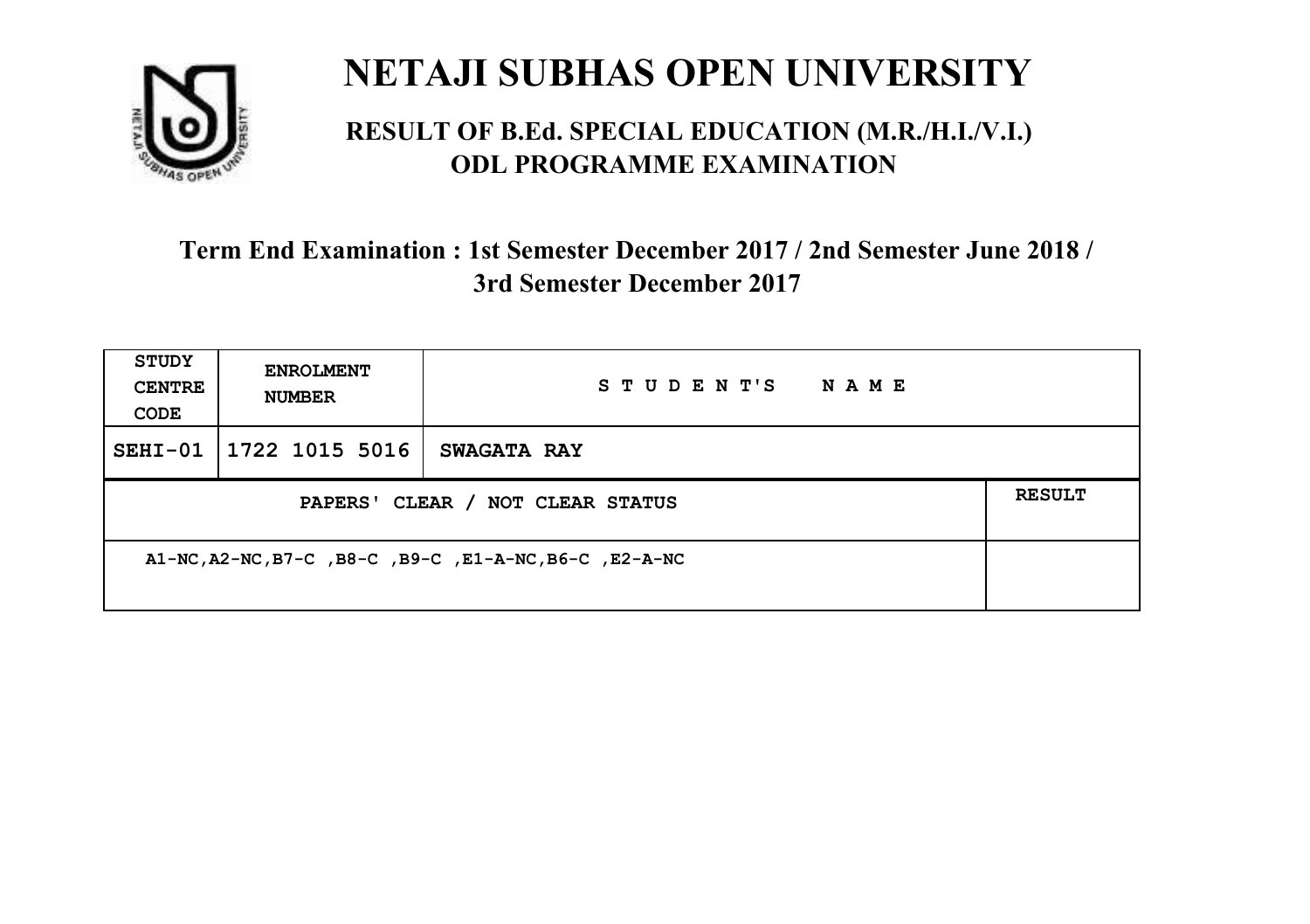

#### **RESULT OF B.Ed. SPECIAL EDUCATION (M.R./H.I./V.I.) ODL PROGRAMME EXAMINATION**

| STUDY<br><b>CENTRE</b><br>CODE       | <b>ENROLMENT</b><br><b>NUMBER</b> | STUDENT'S<br><b>NAME</b> |               |
|--------------------------------------|-----------------------------------|--------------------------|---------------|
|                                      | SEHI-01 1722 1015 5017            | <b>CHASMITA MOHANTY</b>  |               |
| PAPERS' CLEAR / NOT CLEAR STATUS     |                                   |                          | <b>RESULT</b> |
| A1-C, A2-C, B7-C, B8-C, B9-C, E1-A-C |                                   |                          |               |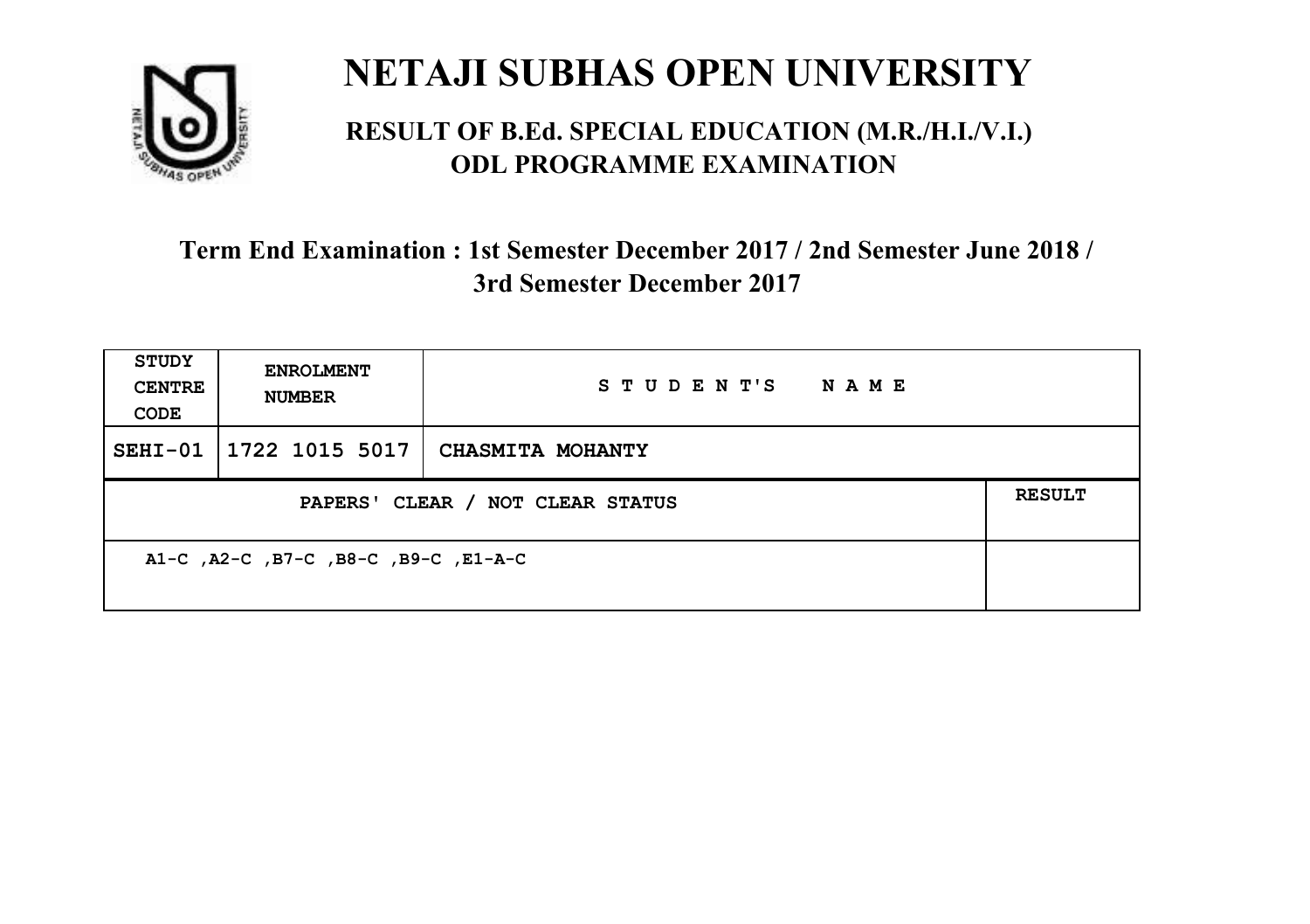

#### **RESULT OF B.Ed. SPECIAL EDUCATION (M.R./H.I./V.I.) ODL PROGRAMME EXAMINATION**

| STUDY<br><b>CENTRE</b><br>CODE | <b>ENROLMENT</b><br><b>NUMBER</b>                                          | STUDENT'S NAME |  |  |  |
|--------------------------------|----------------------------------------------------------------------------|----------------|--|--|--|
| $SEHI-01$                      | 1722 1015 5018                                                             | KANIZ FATEMA   |  |  |  |
|                                | <b>RESULT</b><br>PAPERS' CLEAR / NOT CLEAR STATUS                          |                |  |  |  |
|                                | A1-C, A2-C, B7-C, B8-C, B9-C, E1-A-C, A3-C, A4-3-C,<br>B6-C, C12-C, E2-A-C |                |  |  |  |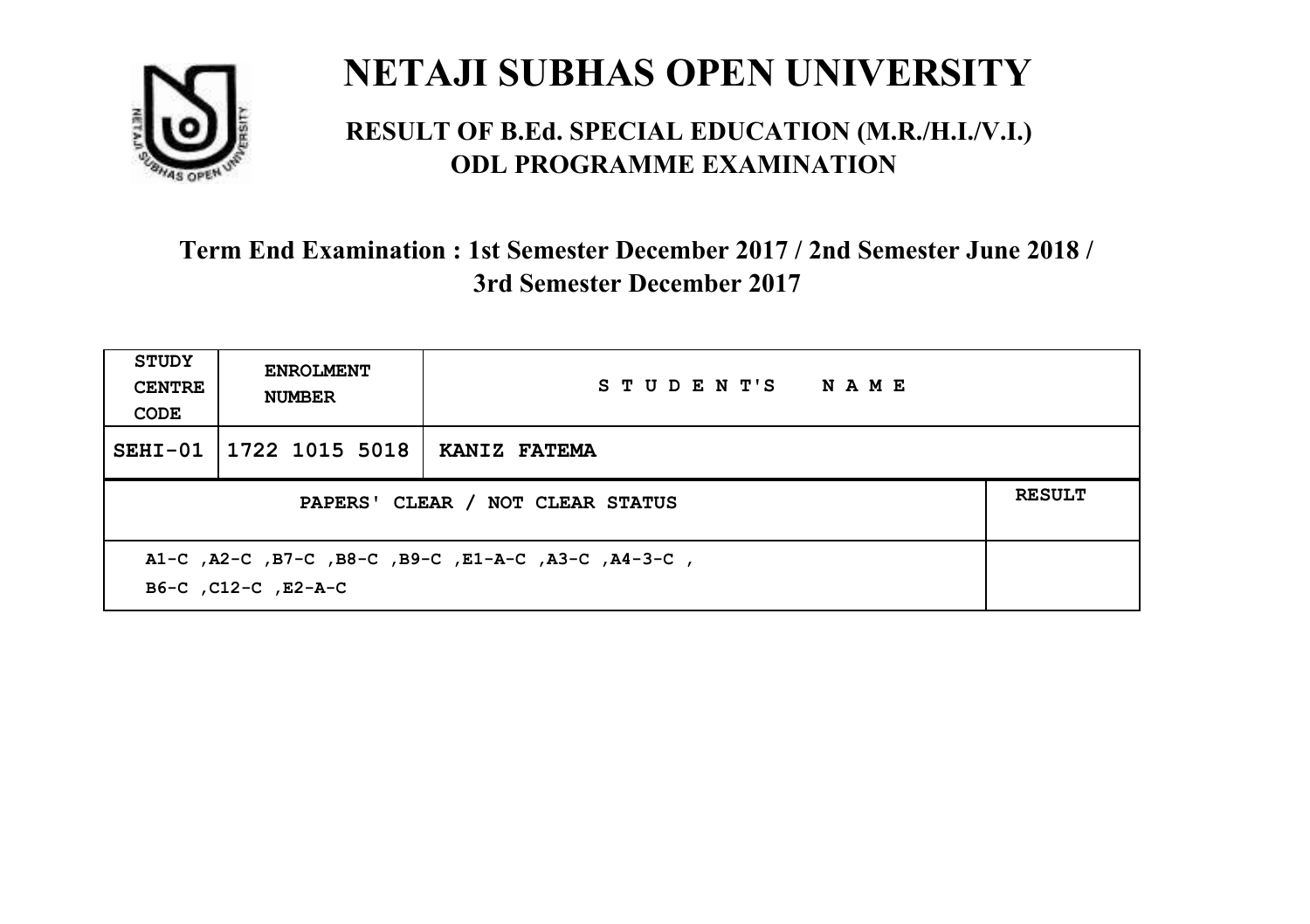

#### **RESULT OF B.Ed. SPECIAL EDUCATION (M.R./H.I./V.I.) ODL PROGRAMME EXAMINATION**

| <b>STUDY</b><br><b>CENTRE</b><br>CODE | <b>ENROLMENT</b><br><b>NUMBER</b> | STUDENT'S<br><b>NAME</b> |  |
|---------------------------------------|-----------------------------------|--------------------------|--|
|                                       | SEHI-01 1722 1015 5019            | <b>ISHITA DEY</b>        |  |
| PAPERS' CLEAR / NOT CLEAR STATUS      |                                   |                          |  |
| A1-C, A2-C, B7-C, B8-C, B9-C, E1-A-NC |                                   |                          |  |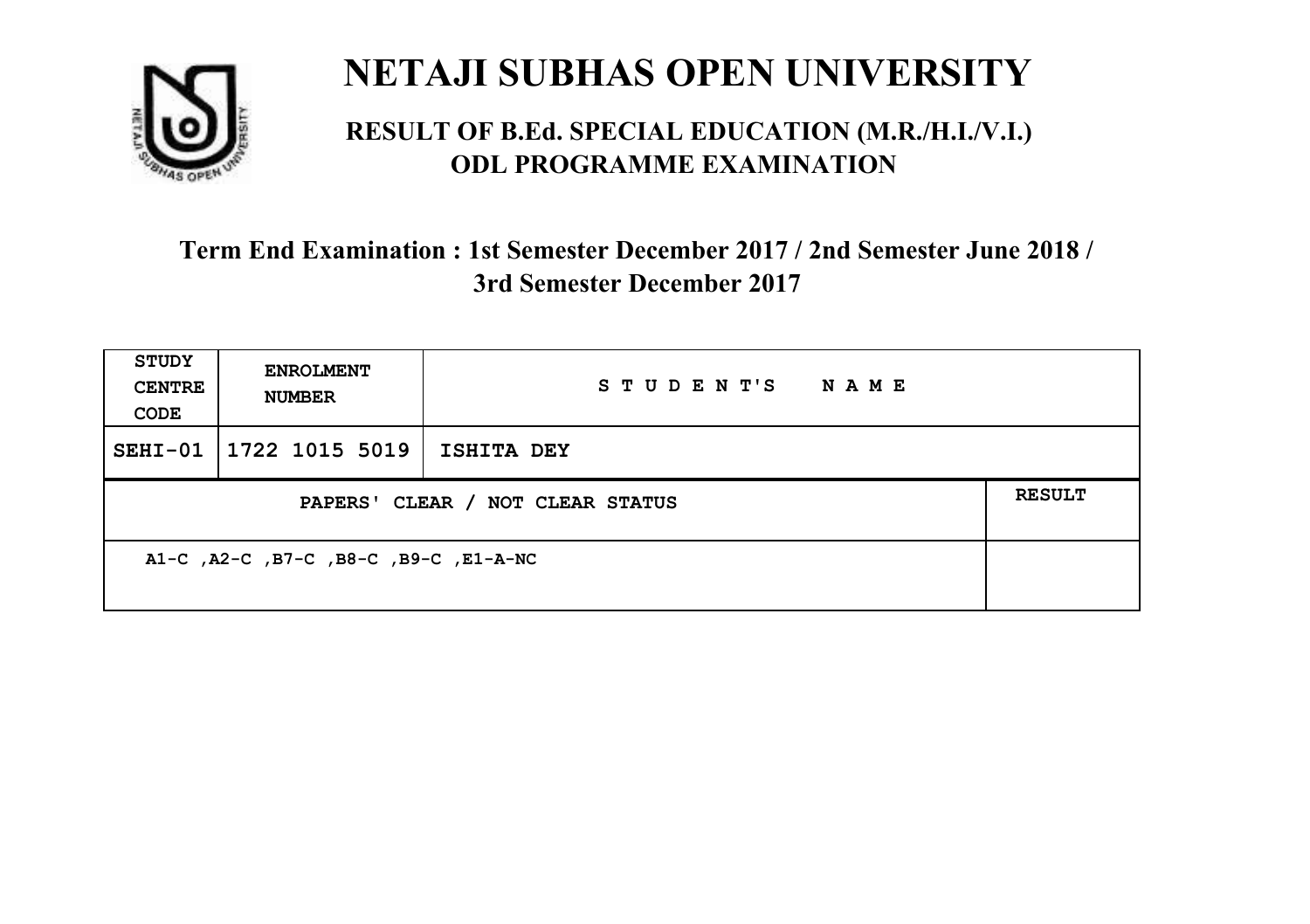

#### **RESULT OF B.Ed. SPECIAL EDUCATION (M.R./H.I./V.I.) ODL PROGRAMME EXAMINATION**

| <b>STUDY</b><br><b>CENTRE</b><br>CODE | <b>ENROLMENT</b><br><b>NUMBER</b>                                          | STUDENT'S NAME         |  |  |  |
|---------------------------------------|----------------------------------------------------------------------------|------------------------|--|--|--|
| $SEHI-01$                             | 1722 1015 5021                                                             | <b>PAYEL CHATTORAJ</b> |  |  |  |
|                                       | <b>RESULT</b><br>PAPERS' CLEAR / NOT CLEAR STATUS                          |                        |  |  |  |
|                                       | A1-C, A2-C, B7-C, B8-C, B9-C, E1-A-C, A3-C, A4-3-C,<br>B6-C, C12-C, E2-A-C |                        |  |  |  |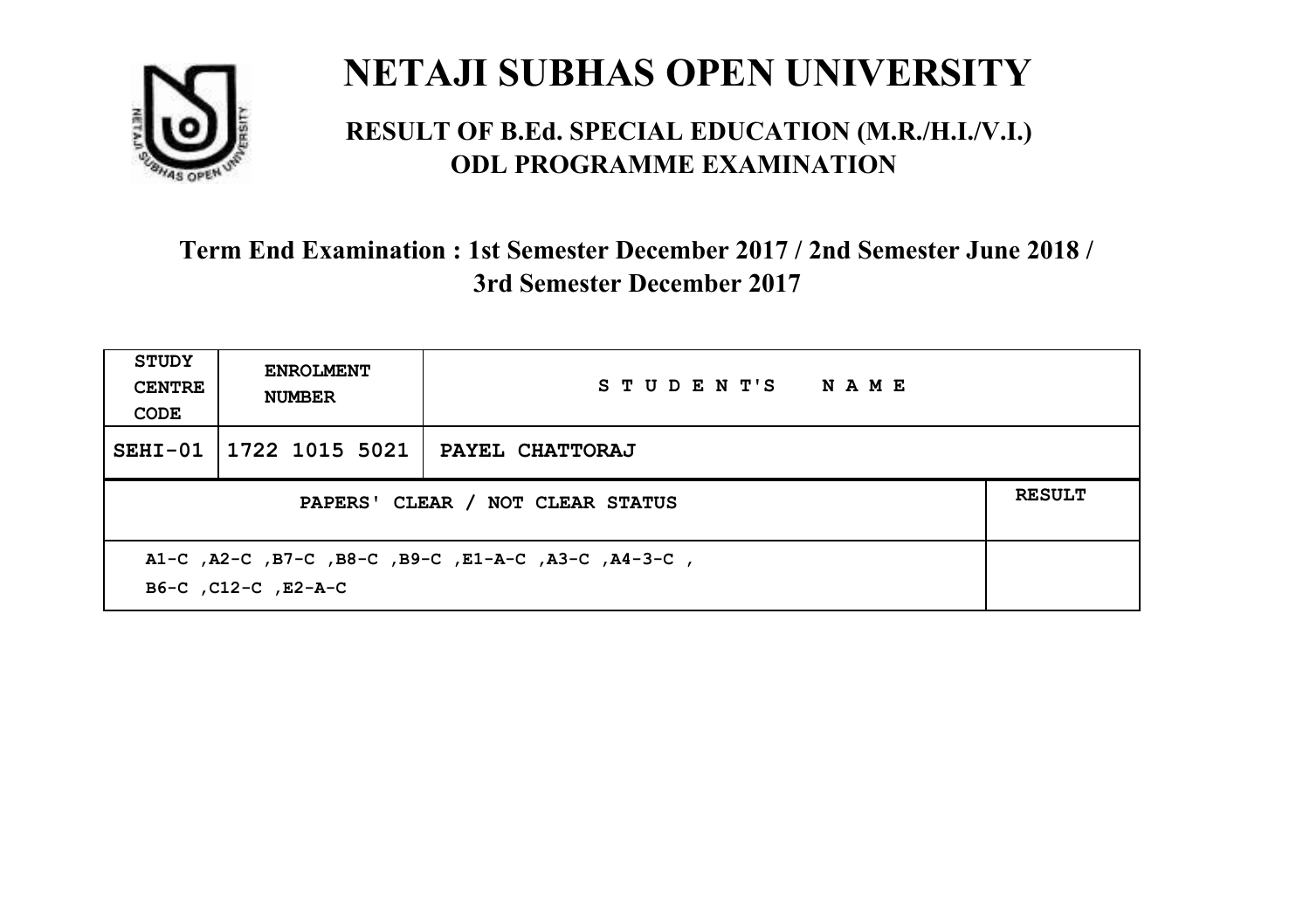

#### **RESULT OF B.Ed. SPECIAL EDUCATION (M.R./H.I./V.I.) ODL PROGRAMME EXAMINATION**

| <b>STUDY</b><br><b>CENTRE</b><br>CODE | <b>ENROLMENT</b><br><b>NUMBER</b>                                           | STUDENT'S NAME    |  |  |  |
|---------------------------------------|-----------------------------------------------------------------------------|-------------------|--|--|--|
| SEHI-01                               | 1722 1015 5022                                                              | <b>PUJA SAHOO</b> |  |  |  |
|                                       | <b>RESULT</b><br>PAPERS' CLEAR / NOT CLEAR STATUS                           |                   |  |  |  |
|                                       | A1-C, A2-C, B7-C, B8-C, B9-C, E1-A-C, A3-C, A4-3-C,<br>B6-NC, C12-C, E2-A-C |                   |  |  |  |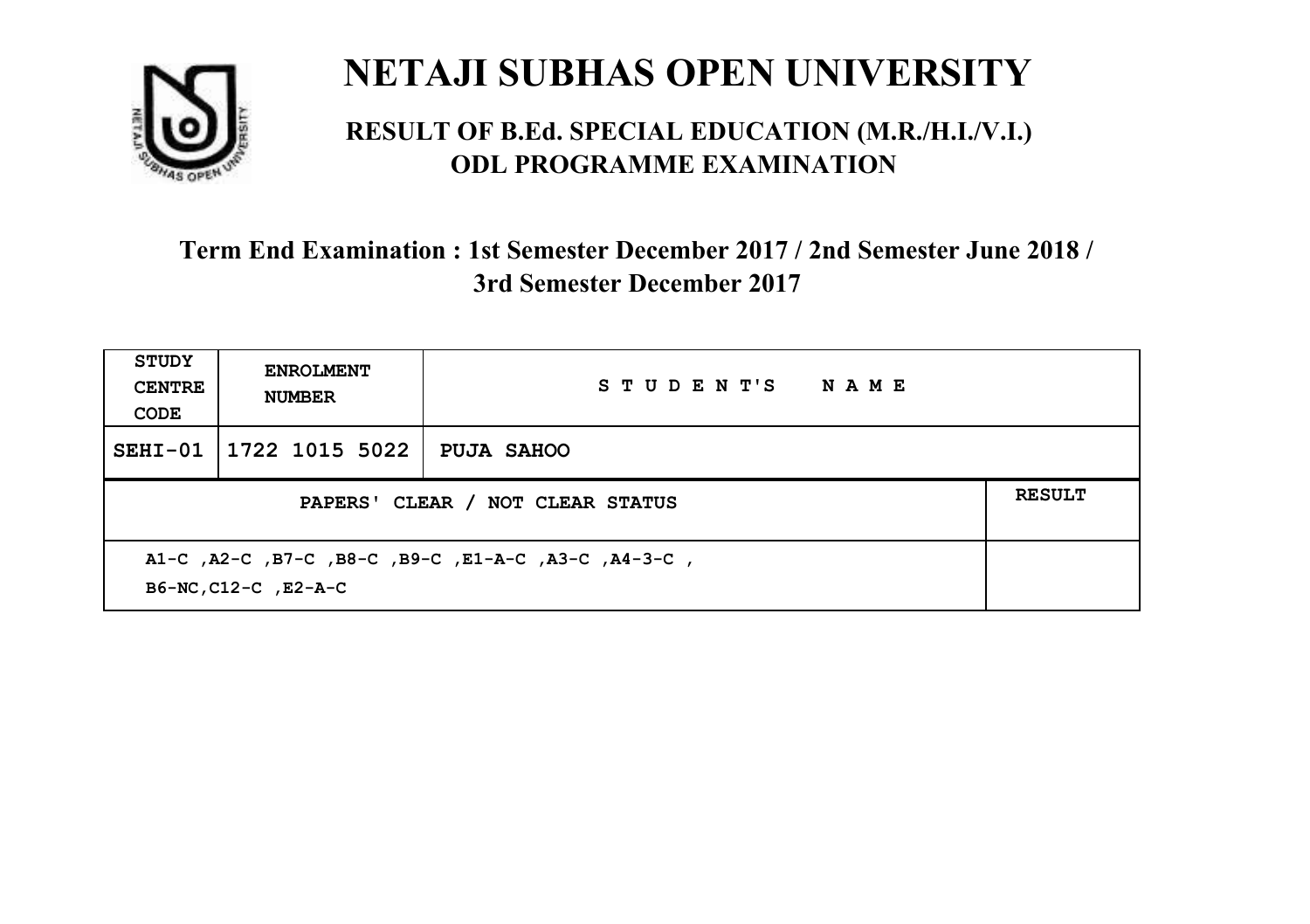

#### **RESULT OF B.Ed. SPECIAL EDUCATION (M.R./H.I./V.I.) ODL PROGRAMME EXAMINATION**

| <b>STUDY</b><br><b>CENTRE</b><br>CODE                                      | <b>ENROLMENT</b><br><b>NUMBER</b>                 | STUDENT'S NAME       |  |  |  |
|----------------------------------------------------------------------------|---------------------------------------------------|----------------------|--|--|--|
|                                                                            | SEHI-01   1727 1015 5010                          | MIJANUR RAHAMAN GAZI |  |  |  |
|                                                                            | <b>RESULT</b><br>PAPERS' CLEAR / NOT CLEAR STATUS |                      |  |  |  |
| A1-C, A2-C, B7-C, B8-C, B9-C, E1-A-C, A3-C, A4-3-C,<br>B6-C, C12-C, E2-A-C |                                                   |                      |  |  |  |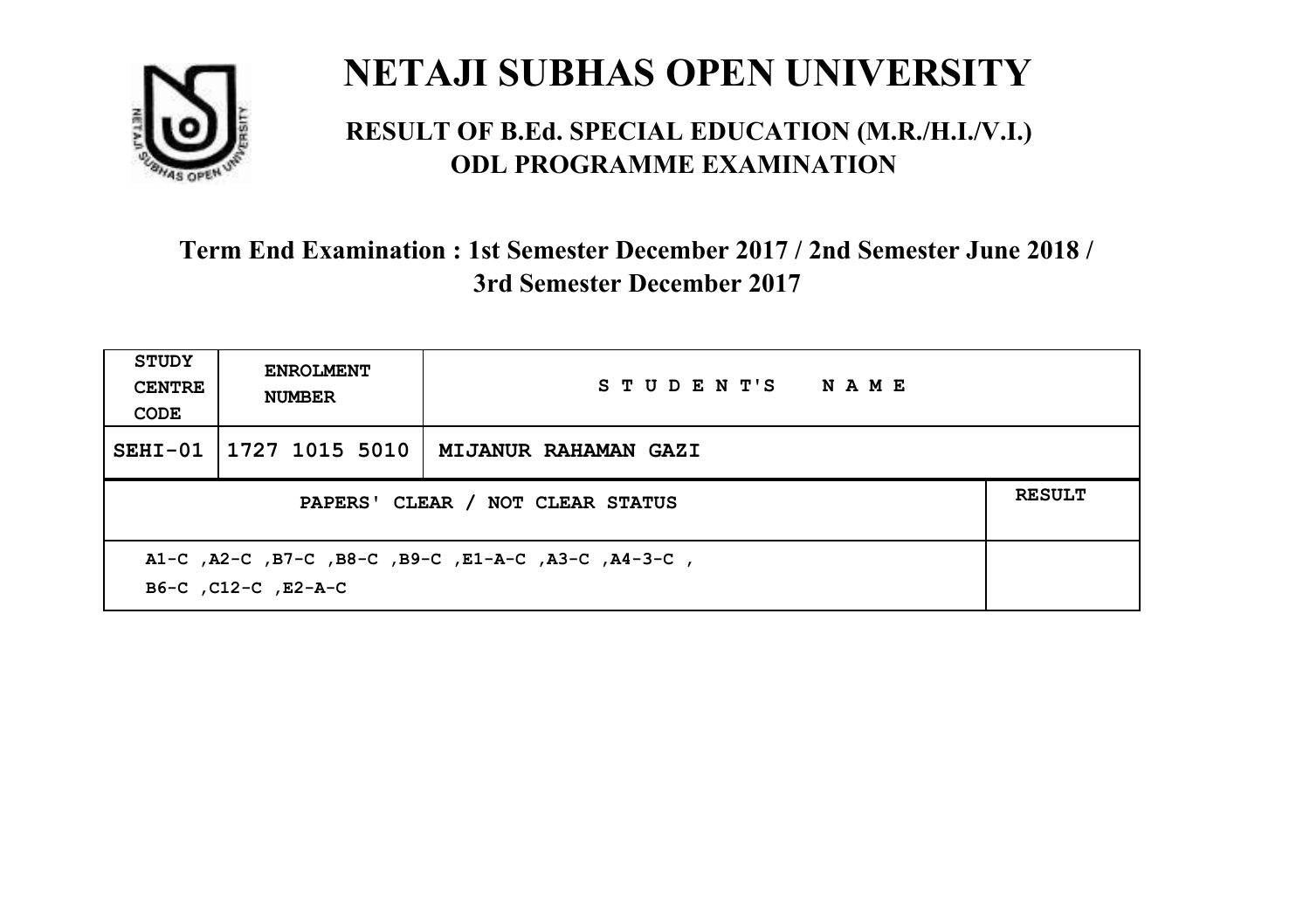

#### **RESULT OF B.Ed. SPECIAL EDUCATION (M.R./H.I./V.I.) ODL PROGRAMME EXAMINATION**

| <b>STUDY</b><br><b>CENTRE</b><br>CODE | <b>ENROLMENT</b><br><b>NUMBER</b>                                          | STUDENT'S NAME |  |  |  |
|---------------------------------------|----------------------------------------------------------------------------|----------------|--|--|--|
| $SEHI-01$                             | 1728 1015 5005                                                             | SUMA MANNA     |  |  |  |
|                                       | <b>RESULT</b><br>PAPERS' CLEAR / NOT CLEAR STATUS                          |                |  |  |  |
|                                       | A1-C, A2-C, B7-C, B8-C, B9-C, E1-A-C, A3-C, A4-3-C,<br>B6-C, C12-C, E2-A-C |                |  |  |  |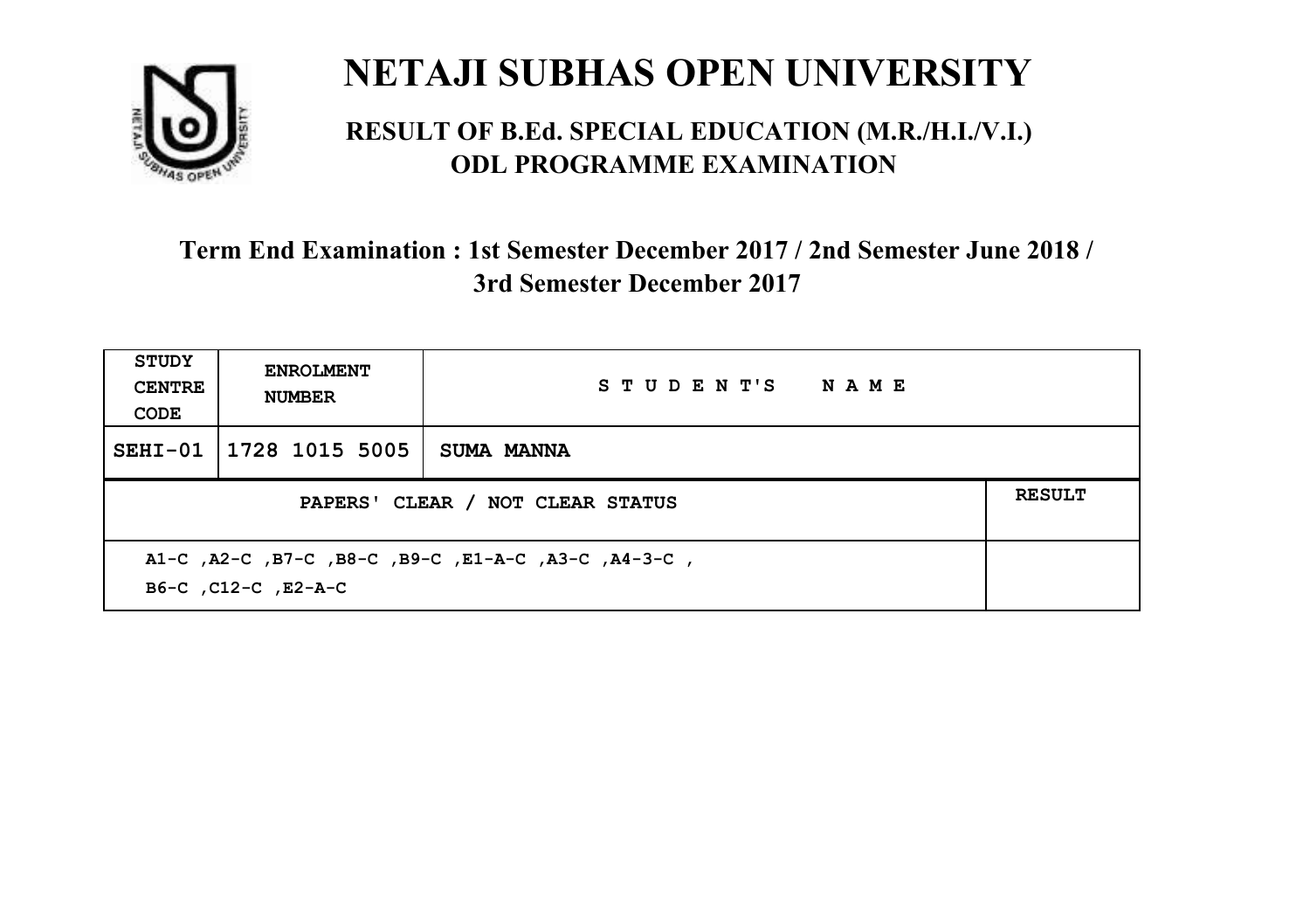

#### **RESULT OF B.Ed. SPECIAL EDUCATION (M.R./H.I./V.I.) ODL PROGRAMME EXAMINATION**

| <b>STUDY</b><br><b>CENTRE</b><br>CODE | <b>ENROLMENT</b><br><b>NUMBER</b>                                          | STUDENT'S NAME        |  |  |  |
|---------------------------------------|----------------------------------------------------------------------------|-----------------------|--|--|--|
| $SEHI-01$                             | 1728 1015 5011                                                             | <b>DEBOSREE GHOSH</b> |  |  |  |
|                                       | <b>RESULT</b><br>PAPERS' CLEAR / NOT CLEAR STATUS                          |                       |  |  |  |
|                                       | A1-C, A2-C, B7-C, B8-C, B9-C, E1-A-C, A3-C, A4-1-C,<br>B6-C, C12-C, E2-A-C |                       |  |  |  |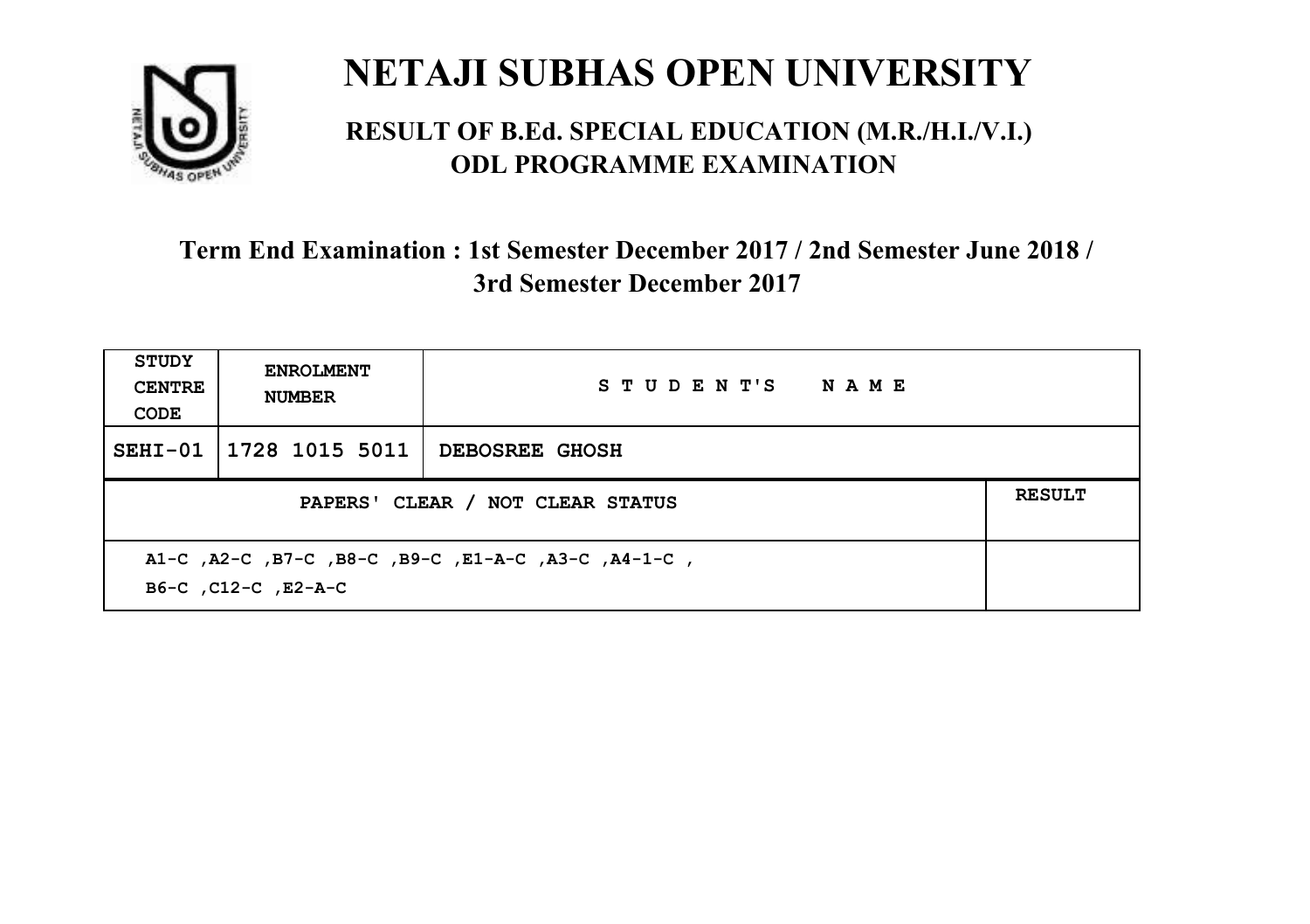

#### **RESULT OF B.Ed. SPECIAL EDUCATION (M.R./H.I./V.I.) ODL PROGRAMME EXAMINATION**

| <b>STUDY</b><br><b>CENTRE</b><br>CODE | <b>ENROLMENT</b><br><b>NUMBER</b>                                           | STUDENT'S NAME     |  |  |  |
|---------------------------------------|-----------------------------------------------------------------------------|--------------------|--|--|--|
| $SEHI-01$                             | 1728 1015 5014                                                              | <b>BEAUTY PAUL</b> |  |  |  |
|                                       | <b>RESULT</b><br>PAPERS' CLEAR / NOT CLEAR STATUS                           |                    |  |  |  |
|                                       | A1-C, A2-NC, B7-C, B8-C, B9-C, E1-A-C, A3-C, A4-1-C,<br>B6-C, C12-C, E2-A-C |                    |  |  |  |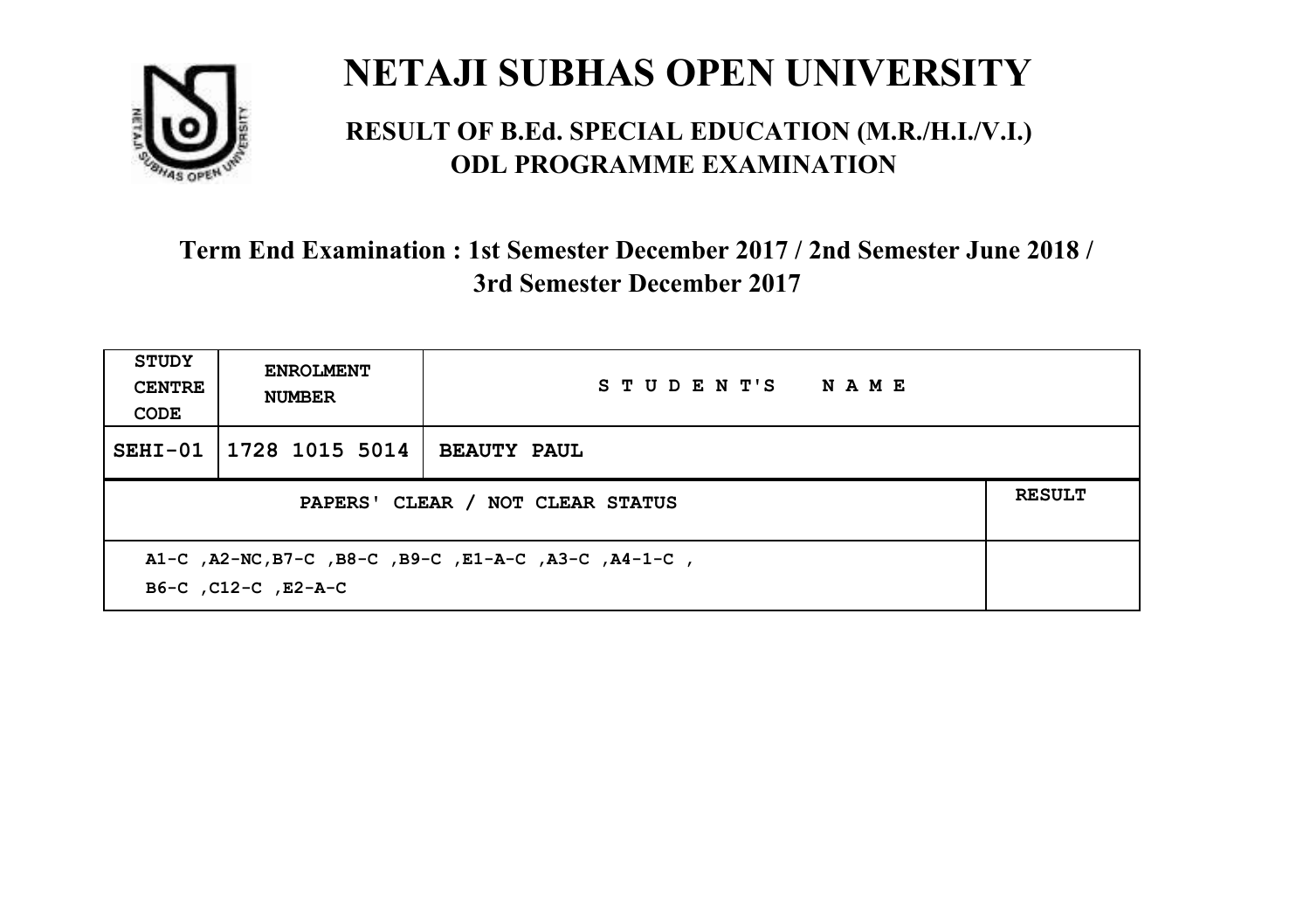

#### **RESULT OF B.Ed. SPECIAL EDUCATION (M.R./H.I./V.I.) ODL PROGRAMME EXAMINATION**

| <b>STUDY</b><br><b>CENTRE</b><br>CODE                                                                        | <b>ENROLMENT</b><br><b>NUMBER</b>                 | STUDENT'S NAME       |  |  |  |
|--------------------------------------------------------------------------------------------------------------|---------------------------------------------------|----------------------|--|--|--|
|                                                                                                              | SEHI-01   1621 1015 5013                          | <b>BIPLAB SARKAR</b> |  |  |  |
|                                                                                                              | <b>RESULT</b><br>PAPERS' CLEAR / NOT CLEAR STATUS |                      |  |  |  |
| A1-C, A2-C, B7-C, B8-C, B9-C, E1-A-C, A3-C, A4-3-C,<br>B6-C, C12-C, E2-A-C, A5-4-NC, C14-NC, C14-NC, E2-B-NC |                                                   |                      |  |  |  |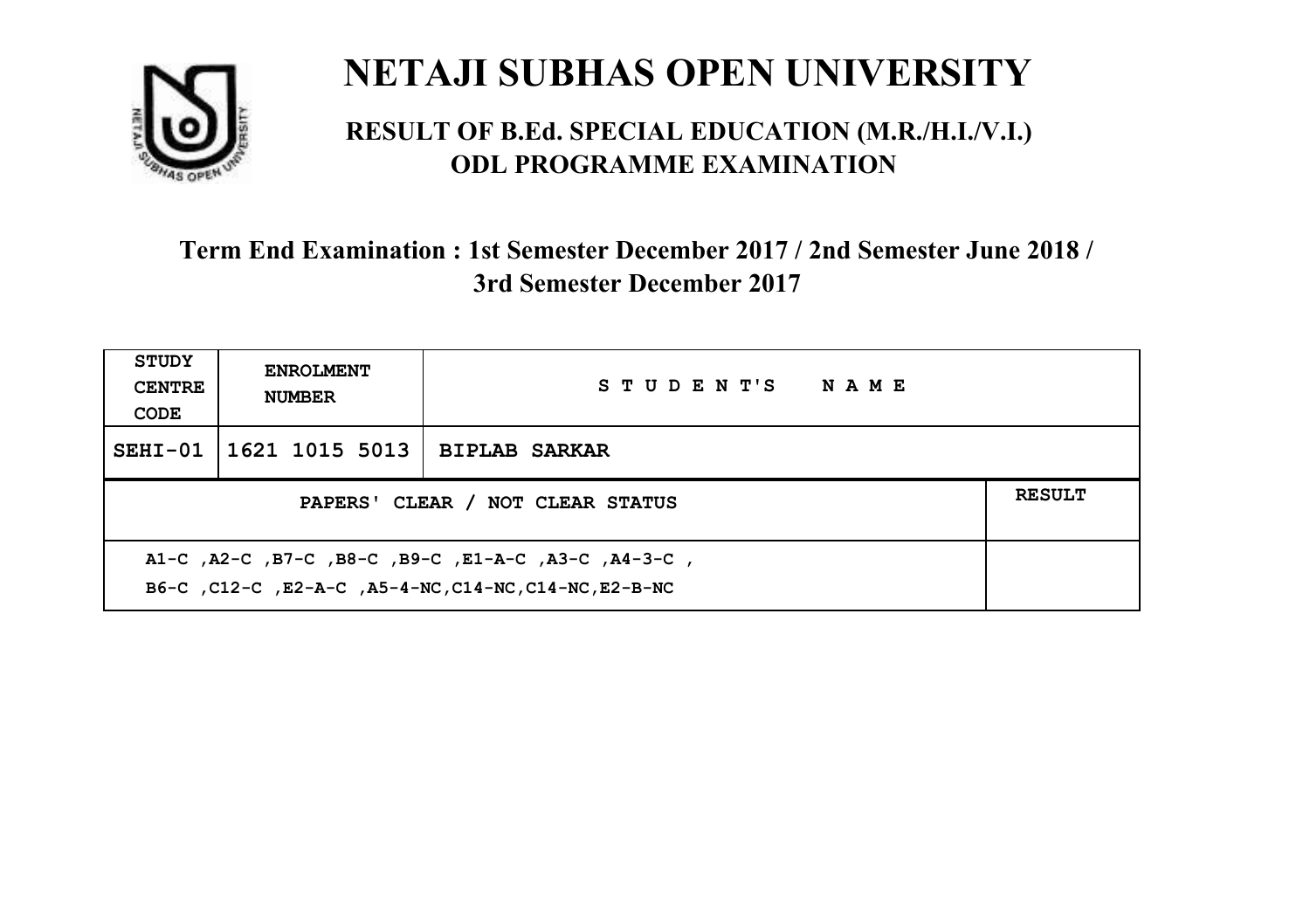

#### **RESULT OF B.Ed. SPECIAL EDUCATION (M.R./H.I./V.I.) ODL PROGRAMME EXAMINATION**

| <b>STUDY</b><br><b>CENTRE</b><br>CODE                                                                | <b>ENROLMENT</b><br><b>NUMBER</b>                 | STUDENT'S NAME         |  |  |  |
|------------------------------------------------------------------------------------------------------|---------------------------------------------------|------------------------|--|--|--|
|                                                                                                      | SEHI-01 1621 1015 5031                            | SHANKAR CHANDRA MAHATO |  |  |  |
|                                                                                                      | <b>RESULT</b><br>PAPERS' CLEAR / NOT CLEAR STATUS |                        |  |  |  |
| A1-NC,A2-C,B7-C,B8-C,B9-C,E1-A-C,A3-C,A4-3-C,<br>B6-NC, C12-C, E2-A-C, A5-4-C, C14-C, C14-C, E2-B-NC |                                                   |                        |  |  |  |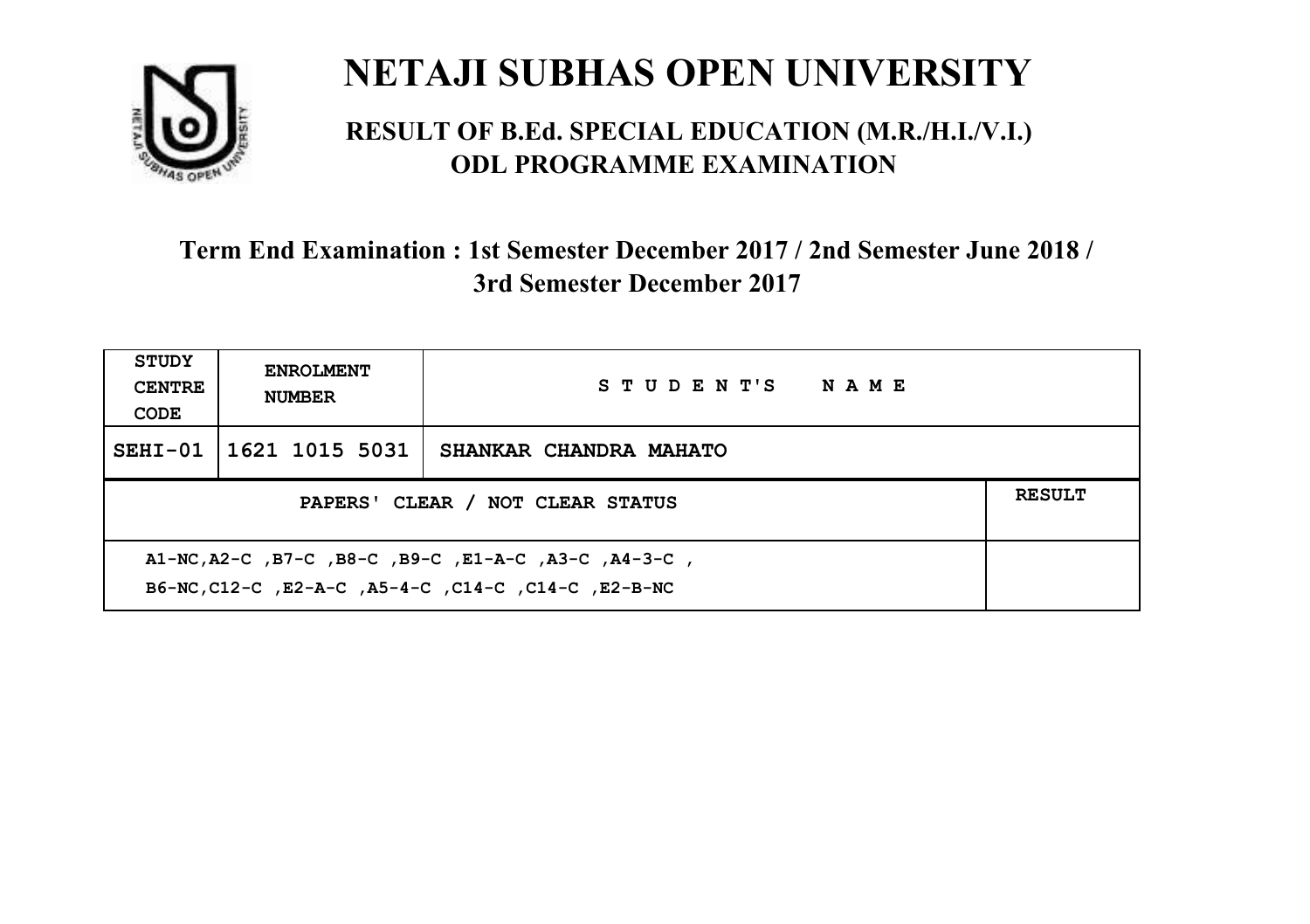

#### **RESULT OF B.Ed. SPECIAL EDUCATION (M.R./H.I./V.I.) ODL PROGRAMME EXAMINATION**

| <b>STUDY</b><br><b>CENTRE</b><br>CODE             | <b>ENROLMENT</b><br><b>NUMBER</b> | STUDENT'S NAME      |  |  |
|---------------------------------------------------|-----------------------------------|---------------------|--|--|
|                                                   | SEHI-01   1622 1015 5002          | <b>MOUSUMI SAHA</b> |  |  |
| <b>RESULT</b><br>PAPERS' CLEAR / NOT CLEAR STATUS |                                   |                     |  |  |
|                                                   |                                   |                     |  |  |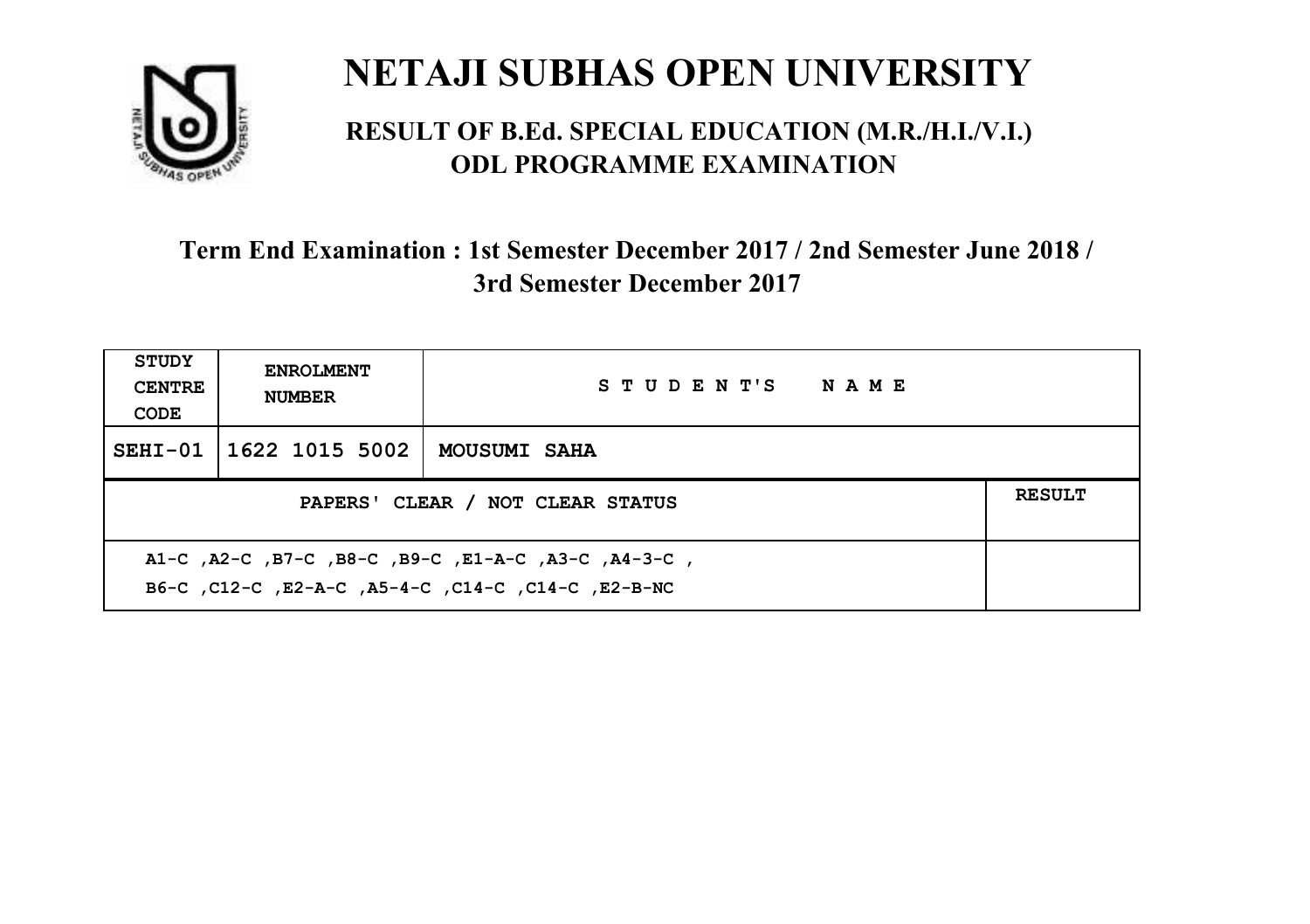

#### **RESULT OF B.Ed. SPECIAL EDUCATION (M.R./H.I./V.I.) ODL PROGRAMME EXAMINATION**

| STUDY<br><b>CENTRE</b><br>CODE                                                                            | <b>ENROLMENT</b><br><b>NUMBER</b>                 | STUDENT'S NAME            |  |  |  |
|-----------------------------------------------------------------------------------------------------------|---------------------------------------------------|---------------------------|--|--|--|
|                                                                                                           | SEHI-01   1622 1015 5007                          | DEBARATI DAS (DAS SHARMA) |  |  |  |
|                                                                                                           | <b>RESULT</b><br>PAPERS' CLEAR / NOT CLEAR STATUS |                           |  |  |  |
| A1-C, A2-C, B7-C, B8-C, B9-C, E1-A-C, A3-C, A4-3-C,<br>B6-C, C12-C, E2-A-C, A5-4-C, C14-C, C14-C, E2-B-NC |                                                   |                           |  |  |  |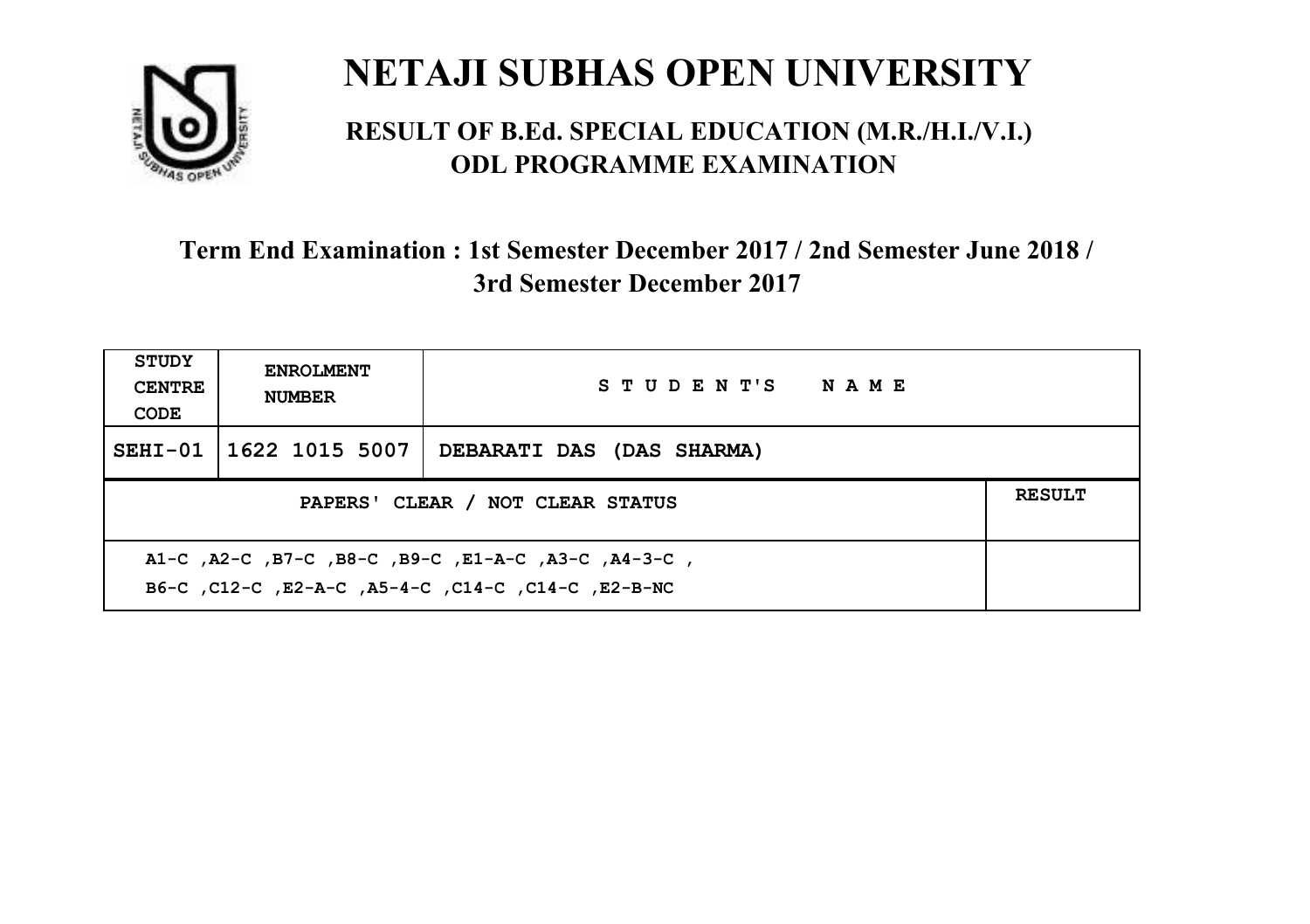

#### **RESULT OF B.Ed. SPECIAL EDUCATION (M.R./H.I./V.I.) ODL PROGRAMME EXAMINATION**

| <b>STUDY</b><br><b>CENTRE</b><br>CODE | <b>ENROLMENT</b><br><b>NUMBER</b>                                          | STUDENT'S NAME |  |  |  |
|---------------------------------------|----------------------------------------------------------------------------|----------------|--|--|--|
| $SEHI-01$                             | 1622 1015 5008   ARPITA DAS                                                |                |  |  |  |
|                                       | <b>RESULT</b><br>PAPERS' CLEAR / NOT CLEAR STATUS                          |                |  |  |  |
|                                       | A1-C, A2-C, B7-C, B8-C, B9-C, E1-A-C, A3-C, A4-1-C,<br>B6-C, C12-C, E2-A-C |                |  |  |  |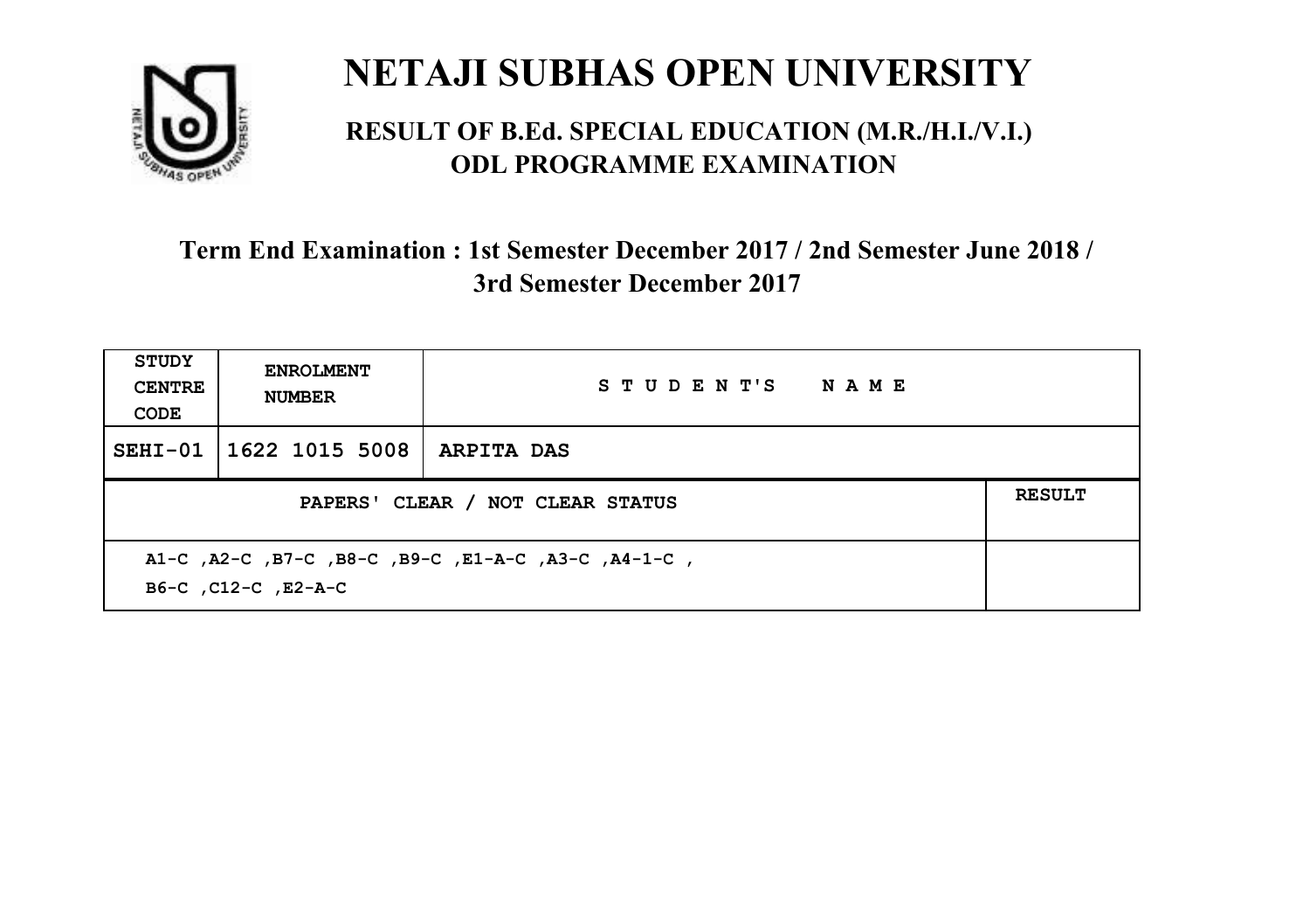

#### **RESULT OF B.Ed. SPECIAL EDUCATION (M.R./H.I./V.I.) ODL PROGRAMME EXAMINATION**

| <b>STUDY</b><br><b>CENTRE</b><br>CODE                                                                     | <b>ENROLMENT</b><br><b>NUMBER</b> | STUDENT'S NAME        |  |  |
|-----------------------------------------------------------------------------------------------------------|-----------------------------------|-----------------------|--|--|
|                                                                                                           | SEHI-01 1622 1015 5009            | <b>CHANDANA PANDA</b> |  |  |
| <b>RESULT</b><br>PAPERS' CLEAR / NOT CLEAR STATUS                                                         |                                   |                       |  |  |
| A1-C, A2-C, B7-C, B8-C, B9-C, E1-A-C, A3-C, A4-3-C,<br>B6-C, C12-C, E2-A-C, A5-4-C, C14-C, C14-C, E2-B-NC |                                   |                       |  |  |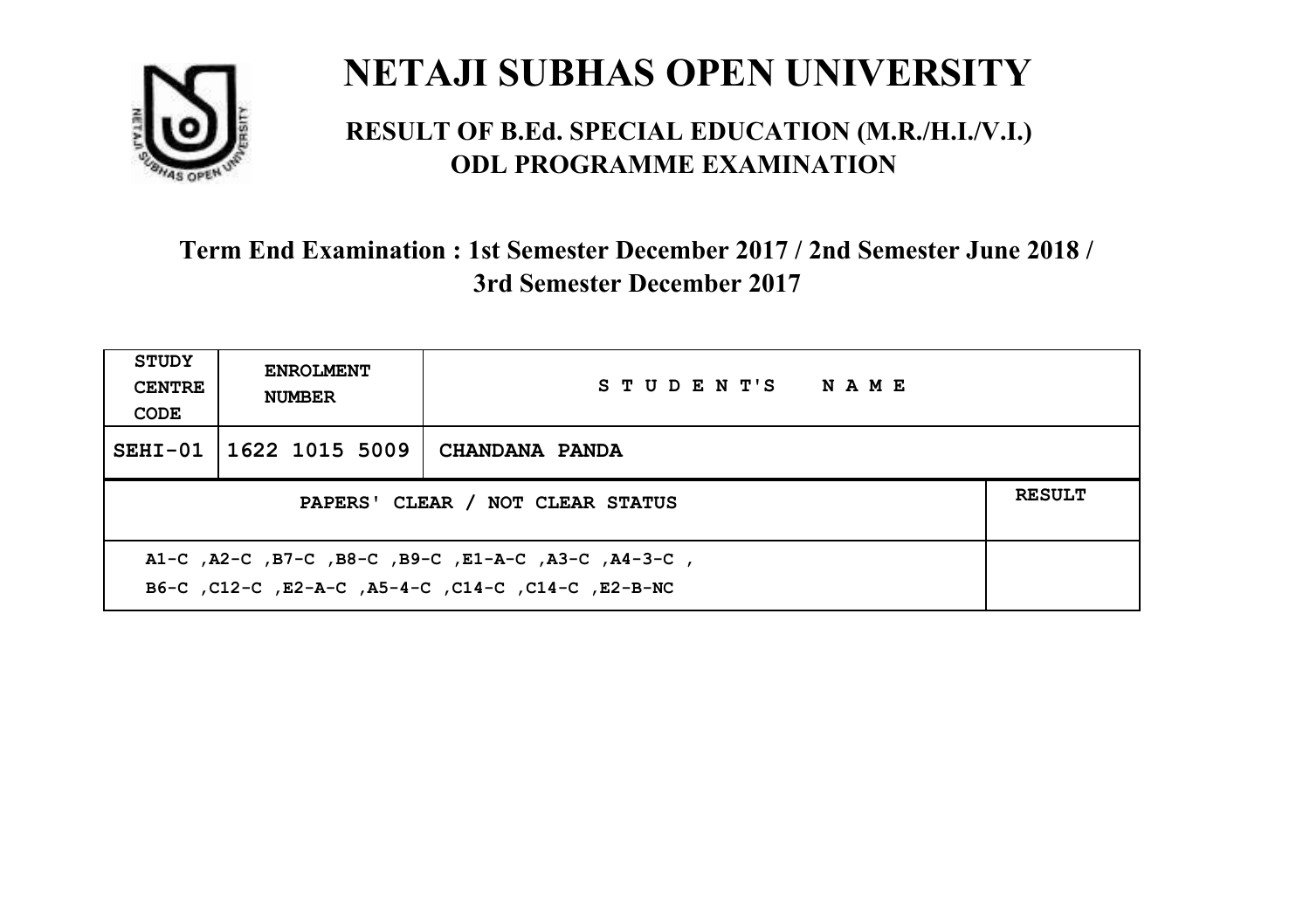

#### **RESULT OF B.Ed. SPECIAL EDUCATION (M.R./H.I./V.I.) ODL PROGRAMME EXAMINATION**

| <b>STUDY</b><br><b>CENTRE</b><br>CODE                                                                       | <b>ENROLMENT</b><br><b>NUMBER</b> | STUDENT'S NAME             |  |  |
|-------------------------------------------------------------------------------------------------------------|-----------------------------------|----------------------------|--|--|
|                                                                                                             | SEHI-01   1622 1015 5011          | <b>PRAGYA PARAMITA DAS</b> |  |  |
| PAPERS' CLEAR / NOT CLEAR STATUS                                                                            |                                   |                            |  |  |
| A1-C, A2-C, B7-C, B8-C, B9-C, E1-A-C, A3-C, A4-1-C,<br>B6-C, C12-C, E2-A-C, A5-5-NC, C14-NC, C14-NC, E2-B-C |                                   |                            |  |  |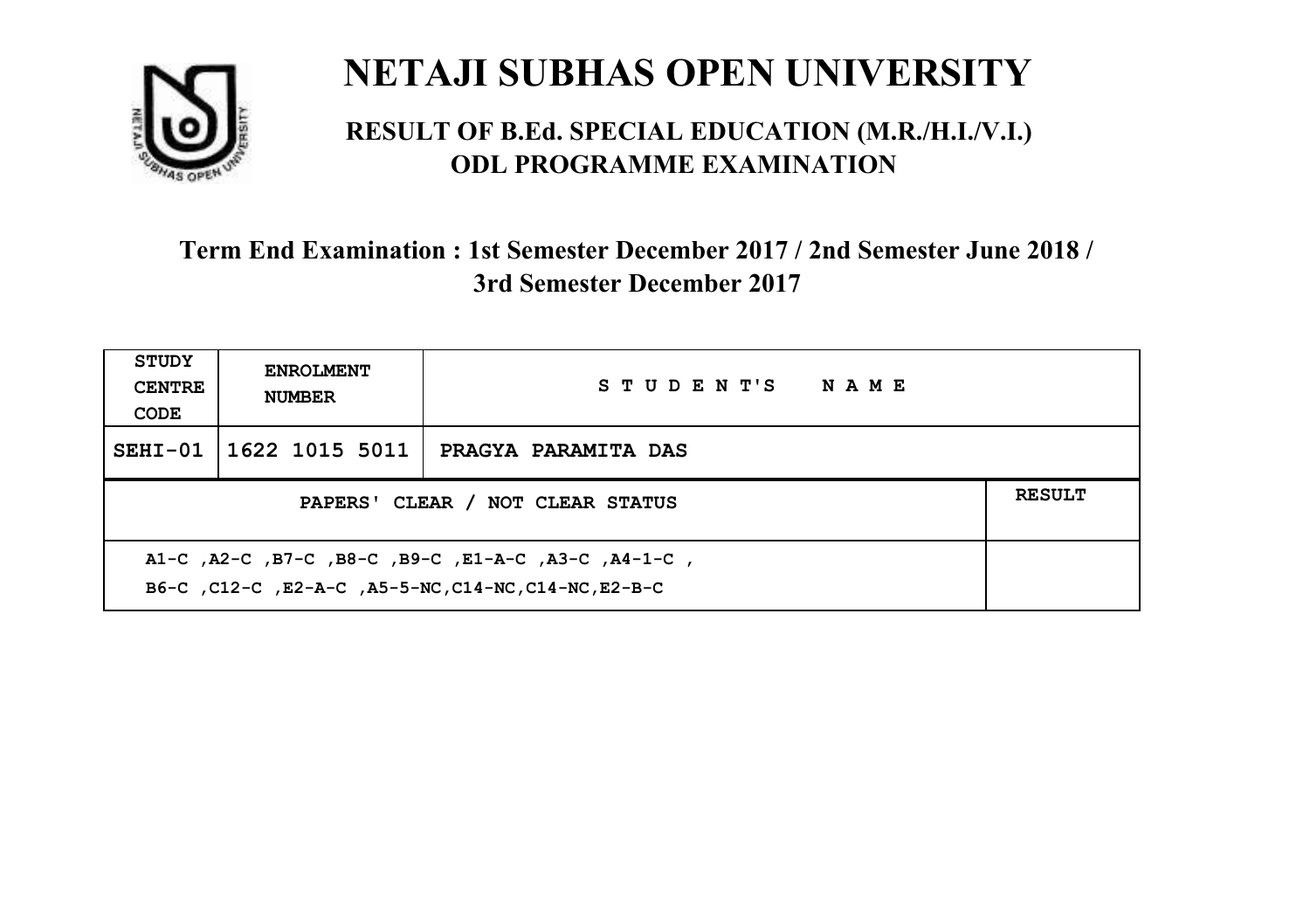

#### **RESULT OF B.Ed. SPECIAL EDUCATION (M.R./H.I./V.I.) ODL PROGRAMME EXAMINATION**

| <b>STUDY</b><br><b>CENTRE</b><br>CODE                                                                     | <b>ENROLMENT</b><br><b>NUMBER</b> | STUDENT'S NAME           |  |  |
|-----------------------------------------------------------------------------------------------------------|-----------------------------------|--------------------------|--|--|
|                                                                                                           | SEHI-01 1622 1015 5016            | <b>SANJUKTA BANERJEE</b> |  |  |
| <b>RESULT</b><br>PAPERS' CLEAR / NOT CLEAR STATUS                                                         |                                   |                          |  |  |
| A1-C, A2-C, B7-C, B8-C, B9-C, E1-A-C, A3-C, A4-3-C,<br>B6-C, C12-C, E2-A-C, A5-5-C, C14-C, C14-C, E2-B-NC |                                   |                          |  |  |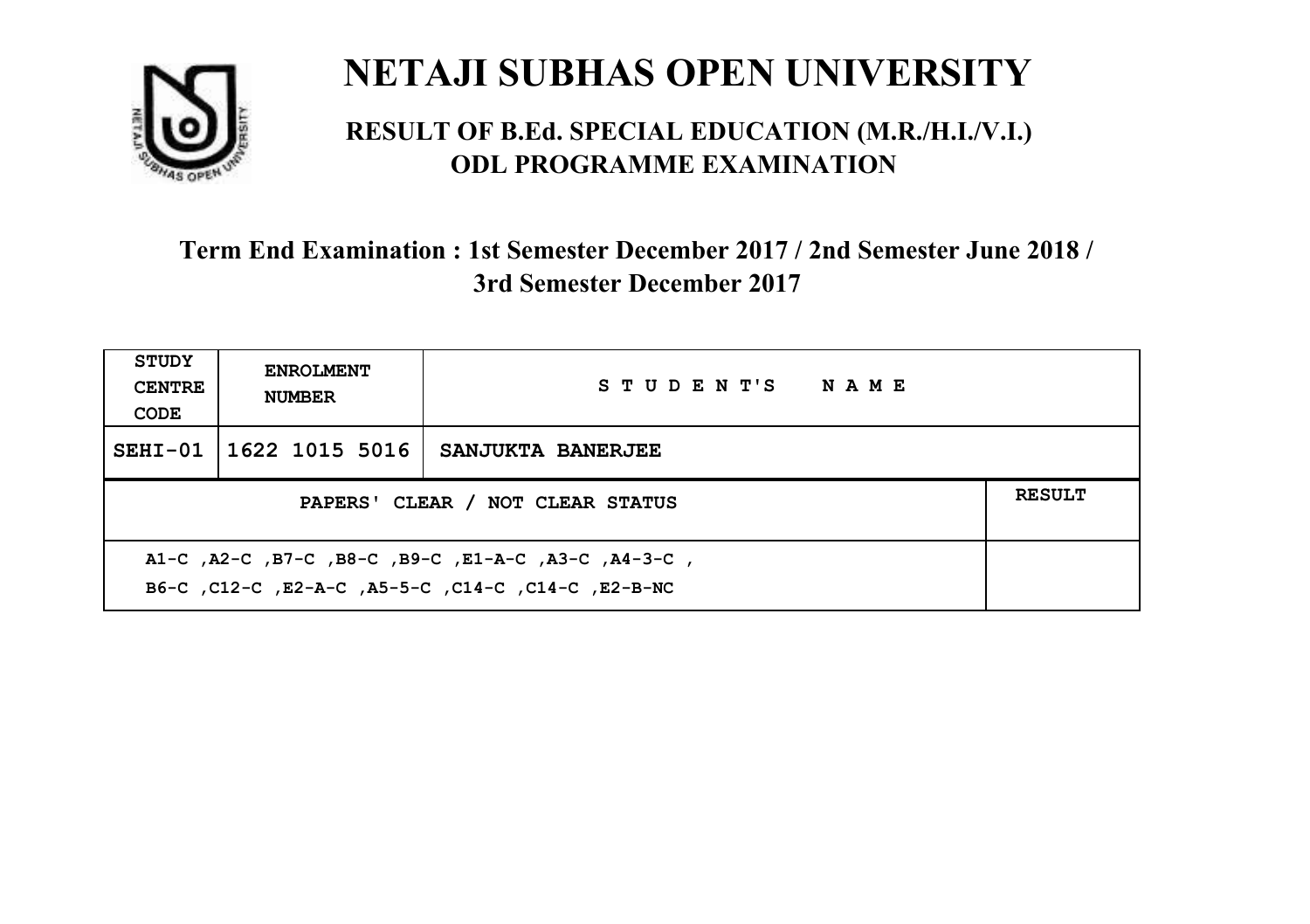

#### **RESULT OF B.Ed. SPECIAL EDUCATION (M.R./H.I./V.I.) ODL PROGRAMME EXAMINATION**

| <b>STUDY</b><br><b>CENTRE</b><br>CODE                                                                     | <b>ENROLMENT</b><br><b>NUMBER</b>                 | STUDENT'S NAME       |  |  |  |
|-----------------------------------------------------------------------------------------------------------|---------------------------------------------------|----------------------|--|--|--|
|                                                                                                           | SEHI-01   1622 1015 5025                          | <b>ARPITA NATHAK</b> |  |  |  |
|                                                                                                           | <b>RESULT</b><br>PAPERS' CLEAR / NOT CLEAR STATUS |                      |  |  |  |
| A1-C, A2-C, B7-C, B8-C, B9-C, E1-A-C, A3-C, A4-3-C,<br>B6-C, C12-C, E2-A-C, A5-4-C, C14-C, C14-C, E2-B-NC |                                                   |                      |  |  |  |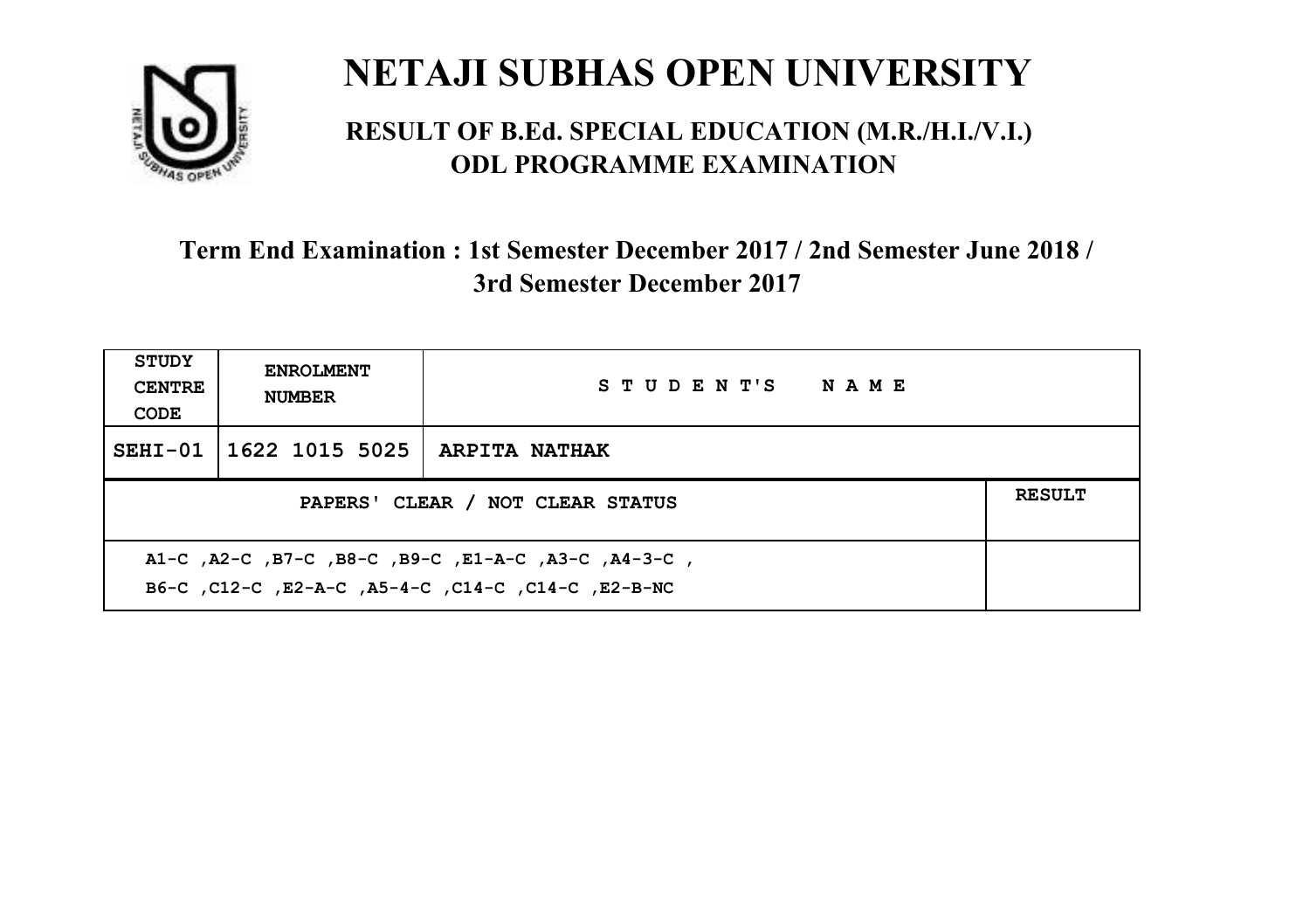

#### **RESULT OF B.Ed. SPECIAL EDUCATION (M.R./H.I./V.I.) ODL PROGRAMME EXAMINATION**

| <b>STUDY</b><br><b>CENTRE</b><br>CODE                                                                     | <b>ENROLMENT</b><br><b>NUMBER</b>                 | STUDENT'S NAME        |  |  |  |
|-----------------------------------------------------------------------------------------------------------|---------------------------------------------------|-----------------------|--|--|--|
|                                                                                                           | SEHI-01   1622 1015 5026                          | <b>SASWATI MONDAL</b> |  |  |  |
|                                                                                                           | <b>RESULT</b><br>PAPERS' CLEAR / NOT CLEAR STATUS |                       |  |  |  |
| A1-C, A2-C, B7-C, B8-C, B9-C, E1-A-C, A3-C, A4-1-C,<br>B6-C, C12-C, E2-A-C, A5-4-C, C14-C, C14-C, E2-B-NC |                                                   |                       |  |  |  |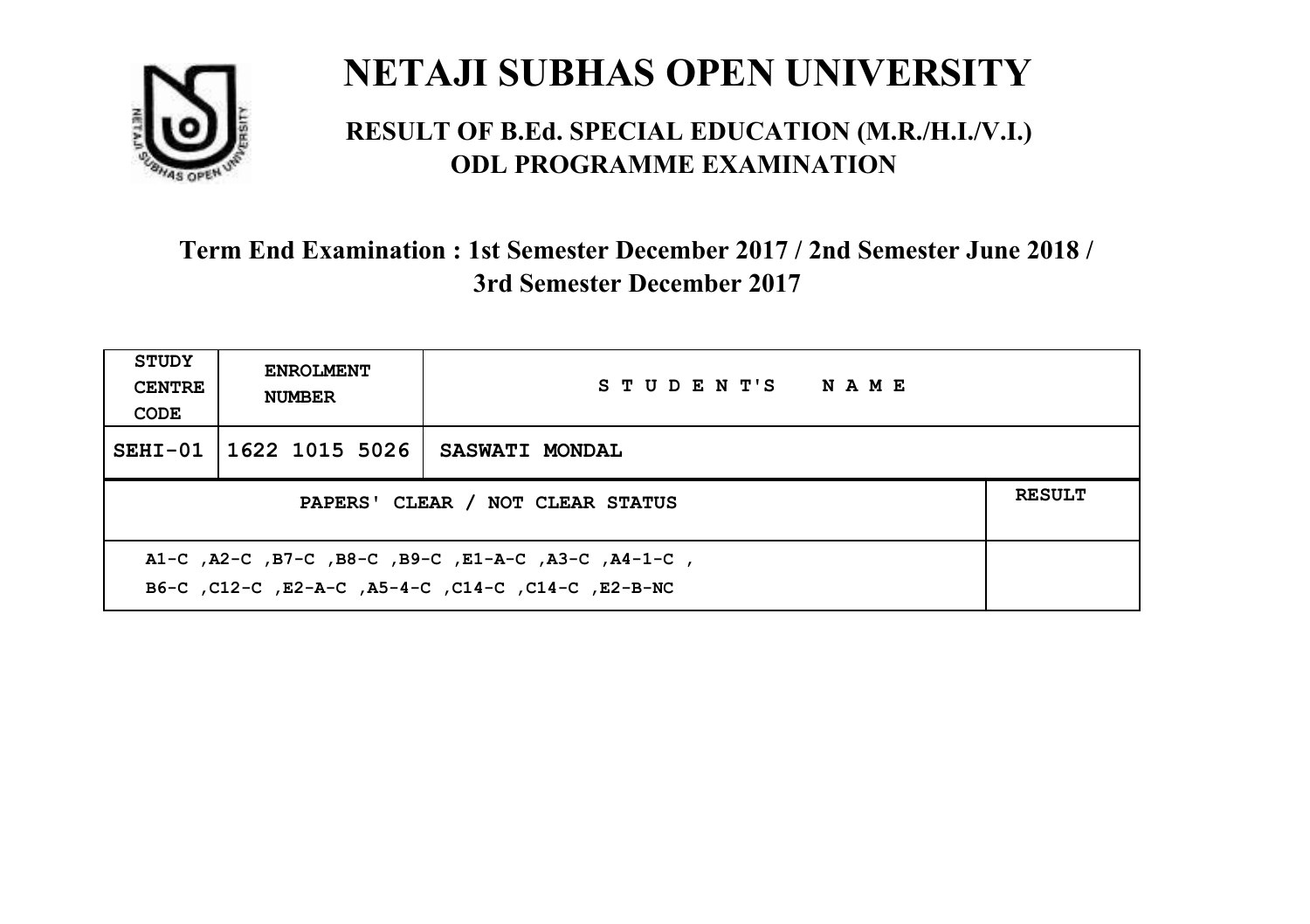

#### **RESULT OF B.Ed. SPECIAL EDUCATION (M.R./H.I./V.I.) ODL PROGRAMME EXAMINATION**

| <b>STUDY</b><br><b>CENTRE</b><br>CODE                                                                     | <b>ENROLMENT</b><br><b>NUMBER</b> | STUDENT'S NAME   |  |  |
|-----------------------------------------------------------------------------------------------------------|-----------------------------------|------------------|--|--|
|                                                                                                           | SEHI-01   1622 1015 5027          | <b>ANNU SHAW</b> |  |  |
| PAPERS' CLEAR / NOT CLEAR STATUS                                                                          |                                   |                  |  |  |
| A1-C, A2-C, B7-C, B8-C, B9-C, E1-A-C, A3-C, A4-3-C,<br>B6-C, C12-C, E2-A-C, A5-5-C, C14-C, C14-C, E2-B-NC |                                   |                  |  |  |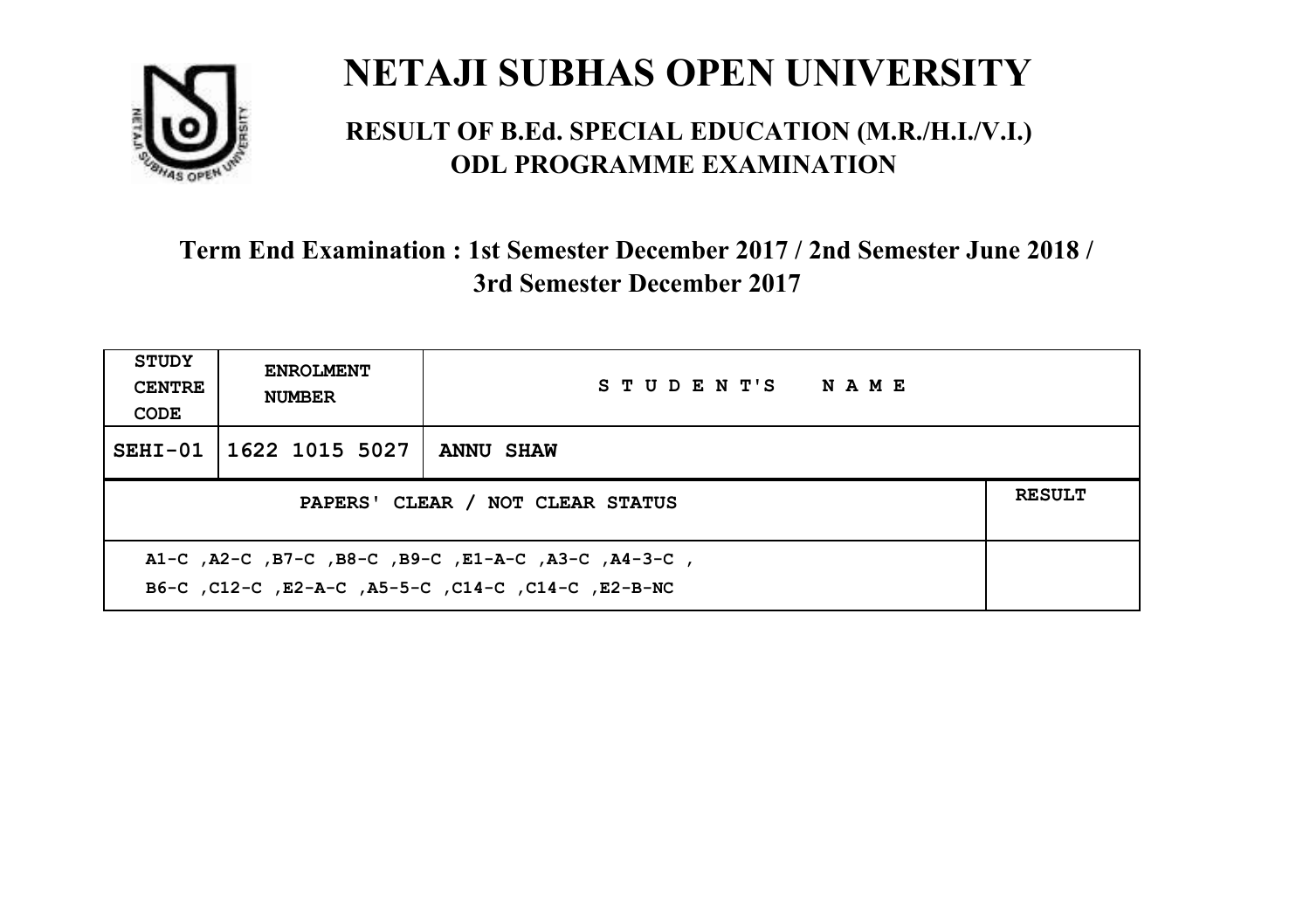

#### **RESULT OF B.Ed. SPECIAL EDUCATION (M.R./H.I./V.I.) ODL PROGRAMME EXAMINATION**

| <b>STUDY</b><br><b>CENTRE</b><br>CODE                                                                     | <b>ENROLMENT</b><br><b>NUMBER</b> | STUDENT'S NAME    |  |  |
|-----------------------------------------------------------------------------------------------------------|-----------------------------------|-------------------|--|--|
|                                                                                                           | SEHI-01   1622 1015 5034          | <b>LUXIEE NAG</b> |  |  |
| <b>RESULT</b><br>PAPERS' CLEAR / NOT CLEAR STATUS                                                         |                                   |                   |  |  |
| A1-C, A2-C, B7-C, B8-C, B9-C, E1-A-C, A3-C, A4-2-C,<br>B6-C, C12-C, E2-A-C, A5-5-C, C14-C, C14-C, E2-B-NC |                                   |                   |  |  |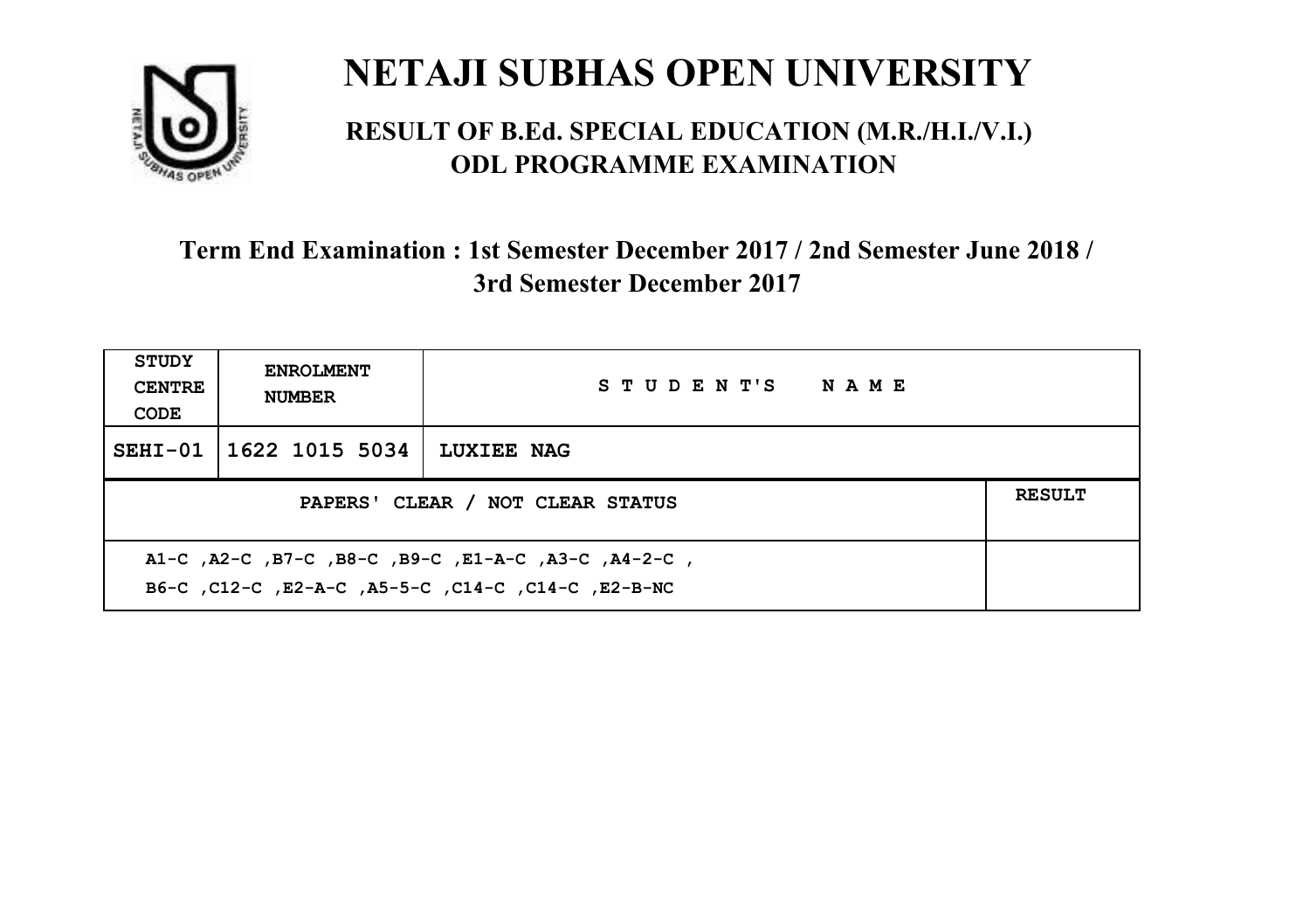

#### **RESULT OF B.Ed. SPECIAL EDUCATION (M.R./H.I./V.I.) ODL PROGRAMME EXAMINATION**

| <b>STUDY</b><br><b>CENTRE</b><br>CODE                                                                     | <b>ENROLMENT</b><br><b>NUMBER</b> | STUDENT'S NAME       |  |  |
|-----------------------------------------------------------------------------------------------------------|-----------------------------------|----------------------|--|--|
|                                                                                                           | SEHI-01   1622 1015 5035          | <b>RUPA ADHIKARY</b> |  |  |
| <b>RESULT</b><br>PAPERS' CLEAR / NOT CLEAR STATUS                                                         |                                   |                      |  |  |
| A1-C, A2-C, B7-C, B8-C, B9-C, E1-A-C, A3-C, A4-3-C,<br>B6-C, C12-C, E2-A-C, A5-5-C, C14-C, C14-C, E2-B-NC |                                   |                      |  |  |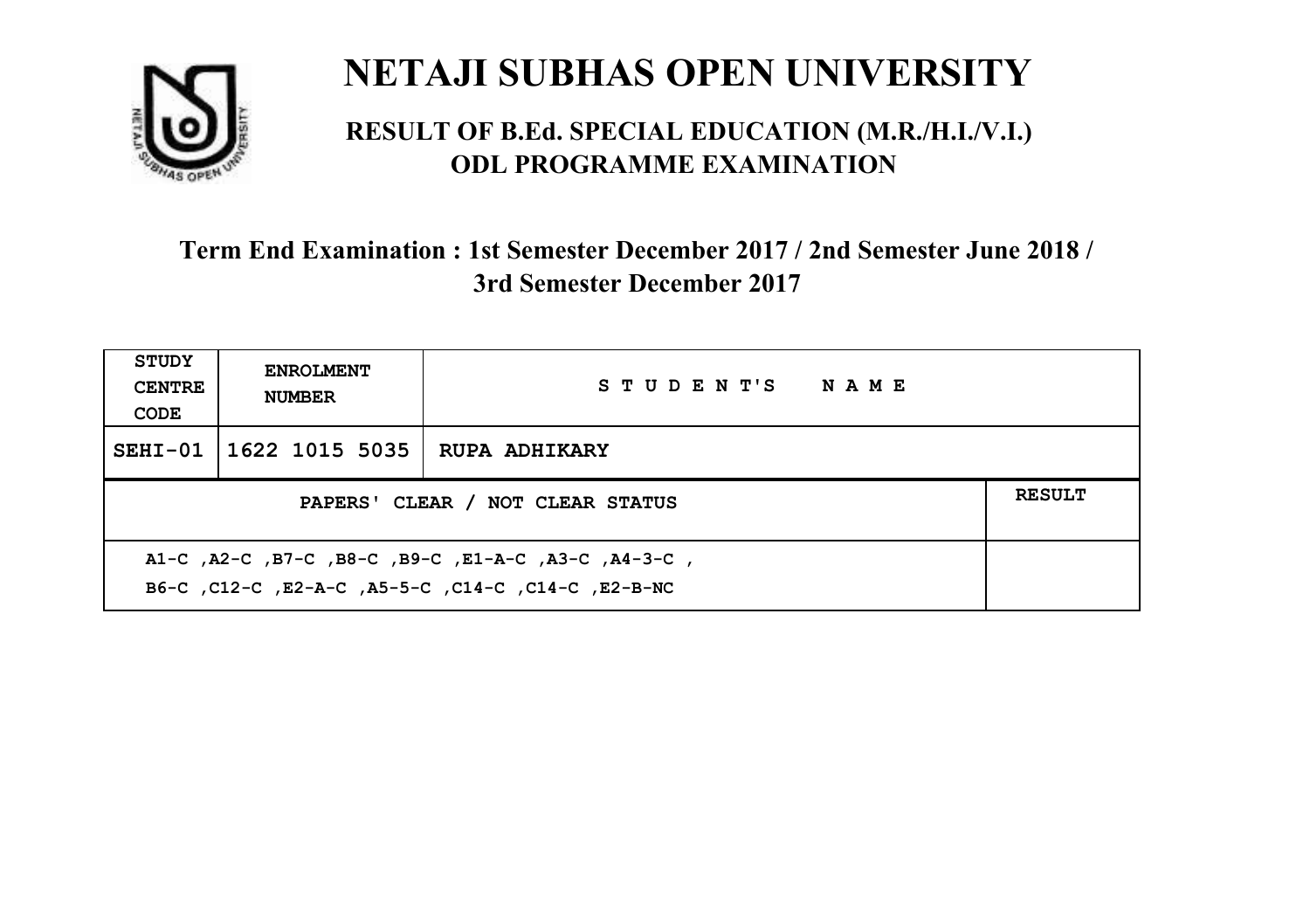

#### **RESULT OF B.Ed. SPECIAL EDUCATION (M.R./H.I./V.I.) ODL PROGRAMME EXAMINATION**

| <b>STUDY</b><br><b>CENTRE</b><br>CODE                                                                       | <b>ENROLMENT</b><br><b>NUMBER</b>                 | STUDENT'S NAME       |  |  |  |
|-------------------------------------------------------------------------------------------------------------|---------------------------------------------------|----------------------|--|--|--|
| $SEHI-01$                                                                                                   | 1623 1015 5004                                    | <b>PRASENJIT ROY</b> |  |  |  |
|                                                                                                             | <b>RESULT</b><br>PAPERS' CLEAR / NOT CLEAR STATUS |                      |  |  |  |
| A1-C, A2-C, B7-C, B8-C, B9-C, E1-A-C, A3-C, A4-3-C,<br>B6-C, C12-C, E2-A-C, A5-4-NC, C14-NC, C14-C, E2-B-NC |                                                   |                      |  |  |  |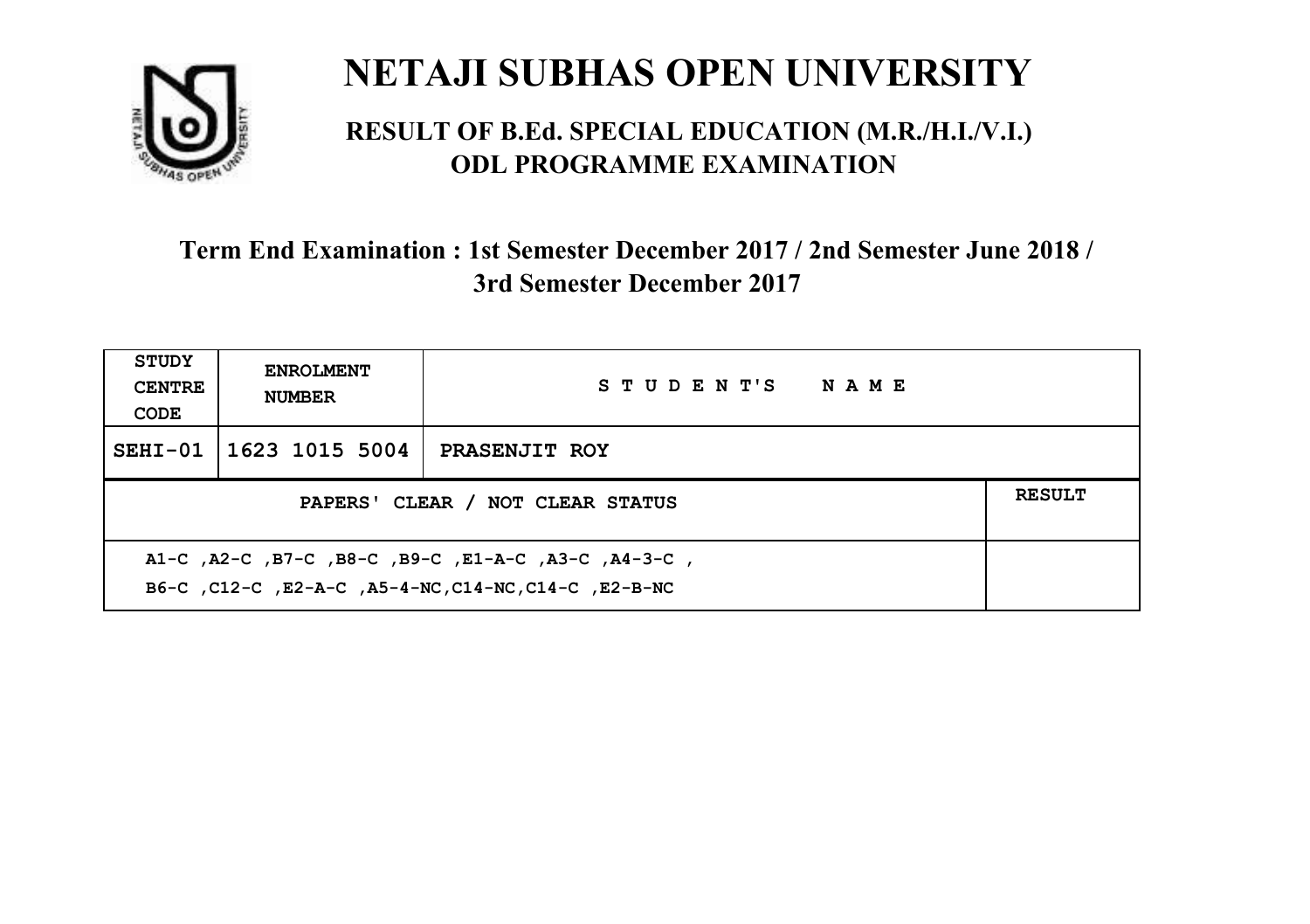

#### **RESULT OF B.Ed. SPECIAL EDUCATION (M.R./H.I./V.I.) ODL PROGRAMME EXAMINATION**

| STUDY<br><b>CENTRE</b><br>CODE                                                                            | <b>ENROLMENT</b><br><b>NUMBER</b> | STUDENT'S NAME        |  |  |
|-----------------------------------------------------------------------------------------------------------|-----------------------------------|-----------------------|--|--|
|                                                                                                           | SEHI-01   1623 1015 5017          | <b>MRINMAY MANDAL</b> |  |  |
| <b>RESULT</b><br>PAPERS' CLEAR / NOT CLEAR STATUS                                                         |                                   |                       |  |  |
| A1-C, A2-C, B7-C, B8-C, B9-C, E1-A-C, A3-C, A4-3-C,<br>B6-C, C12-C, E2-A-C, A5-4-C, C14-C, C14-C, C12-B-C |                                   |                       |  |  |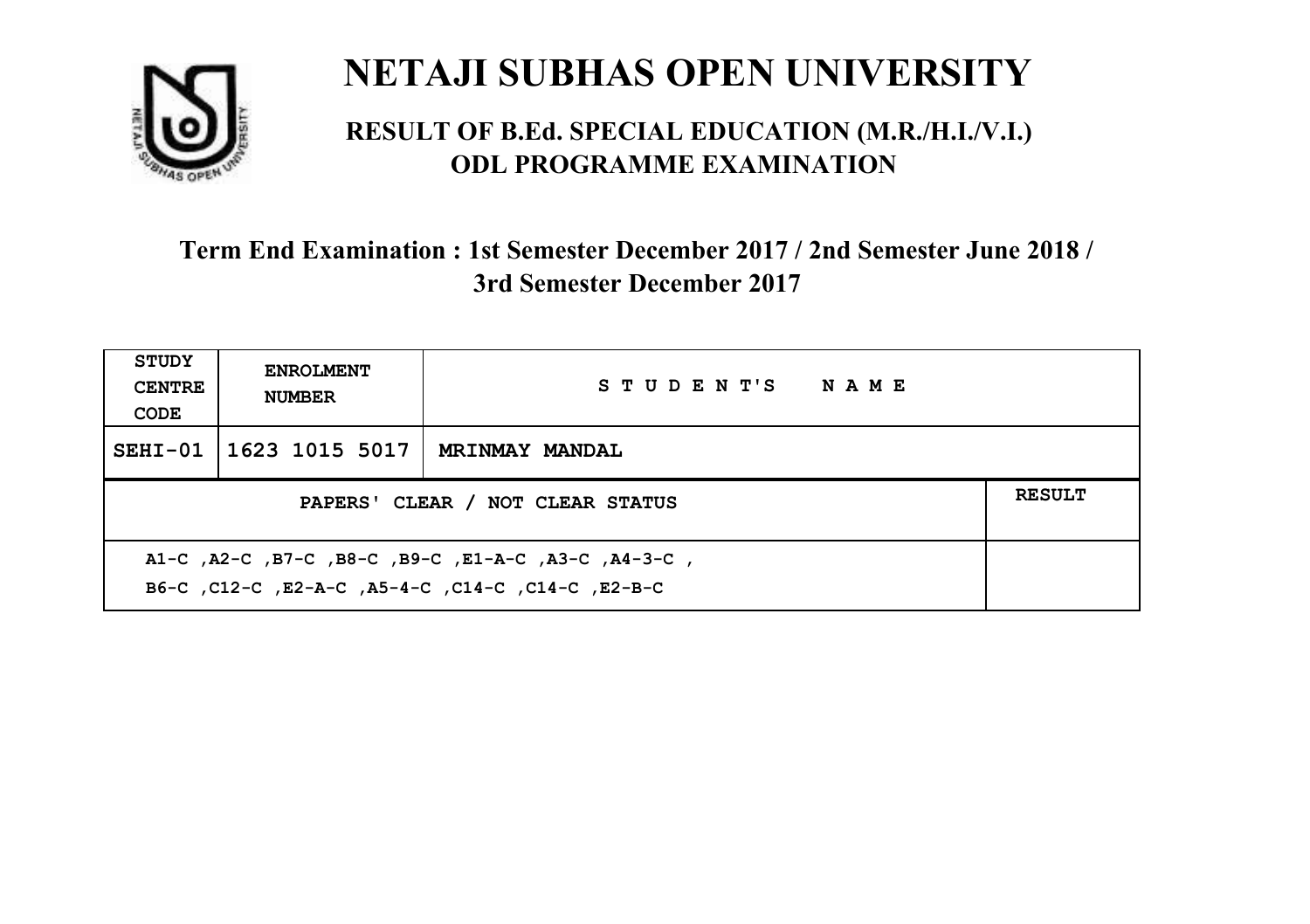

#### **RESULT OF B.Ed. SPECIAL EDUCATION (M.R./H.I./V.I.) ODL PROGRAMME EXAMINATION**

| <b>STUDY</b><br><b>CENTRE</b><br>CODE | <b>ENROLMENT</b><br><b>NUMBER</b>                                                                           | STUDENT'S NAME                          |  |  |  |
|---------------------------------------|-------------------------------------------------------------------------------------------------------------|-----------------------------------------|--|--|--|
| $SEHI-01$                             |                                                                                                             | 1623 1015 5018   AVIJIT KUMAR CHOWDHURY |  |  |  |
|                                       | <b>RESULT</b><br>PAPERS' CLEAR / NOT CLEAR STATUS                                                           |                                         |  |  |  |
|                                       | A1-C, A2-C, B7-C, B8-C, B9-NC, E1-A-C, A3-C, A4-3-C,<br>B6-NC, C12-C, E2-A-C, A5-4-C, C14-C, C14-C, E2-B-NC |                                         |  |  |  |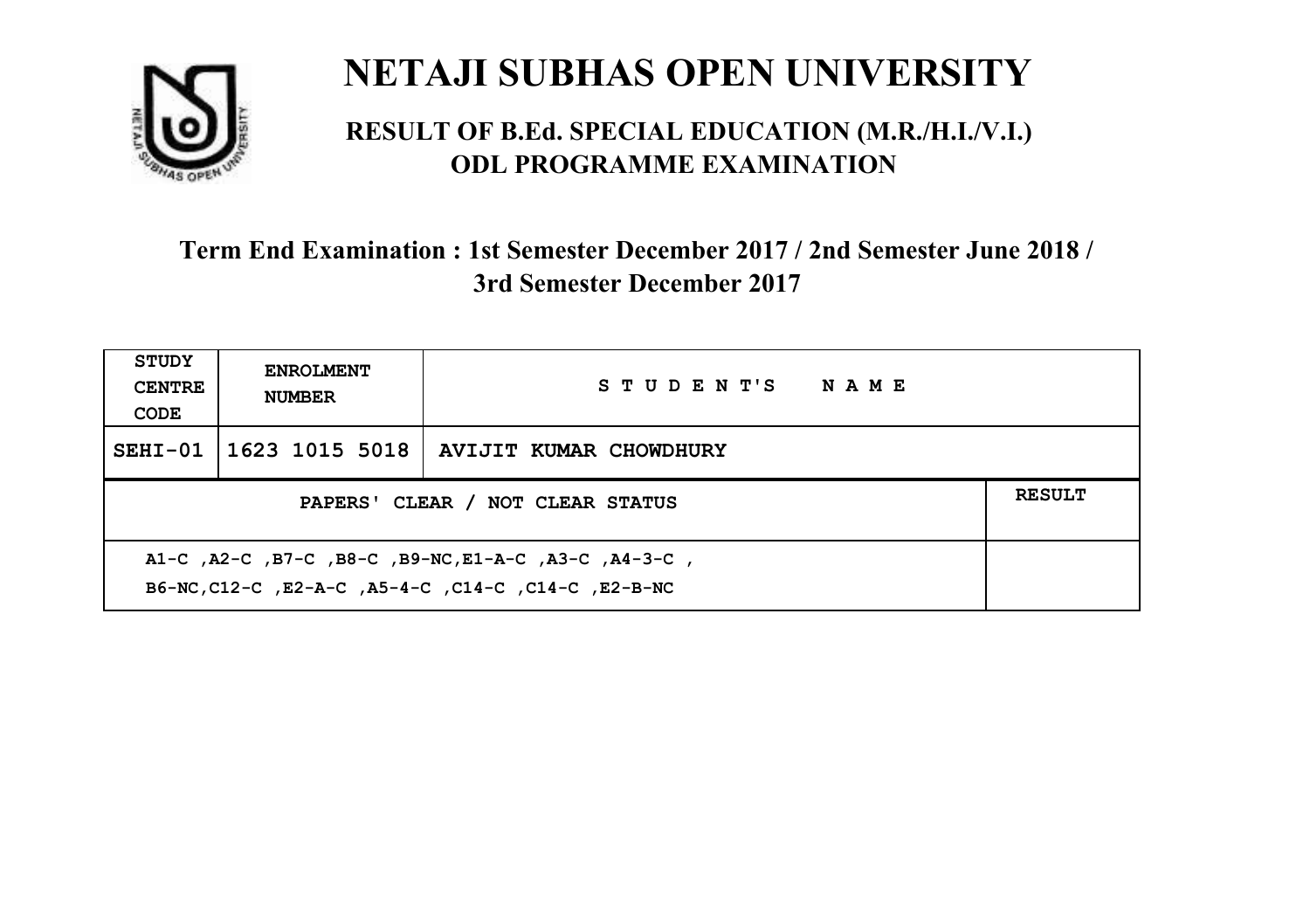

#### **RESULT OF B.Ed. SPECIAL EDUCATION (M.R./H.I./V.I.) ODL PROGRAMME EXAMINATION**

| <b>STUDY</b><br><b>CENTRE</b><br>CODE | <b>ENROLMENT</b><br><b>NUMBER</b>                 | STUDENT'S NAME                                                                                       |  |  |  |
|---------------------------------------|---------------------------------------------------|------------------------------------------------------------------------------------------------------|--|--|--|
|                                       | SEHI-01   1623 1015 5021                          | SUDIPTA CH. MALLIK                                                                                   |  |  |  |
|                                       | <b>RESULT</b><br>PAPERS' CLEAR / NOT CLEAR STATUS |                                                                                                      |  |  |  |
|                                       |                                                   | A1-NC,A2-C,B7-C,B8-C,B9-C,E1-A-C,A3-C,A4-3-C,<br>B6-NC, C12-C, E2-A-C, A5-4-C, C14-C, C14-C, E2-B-NC |  |  |  |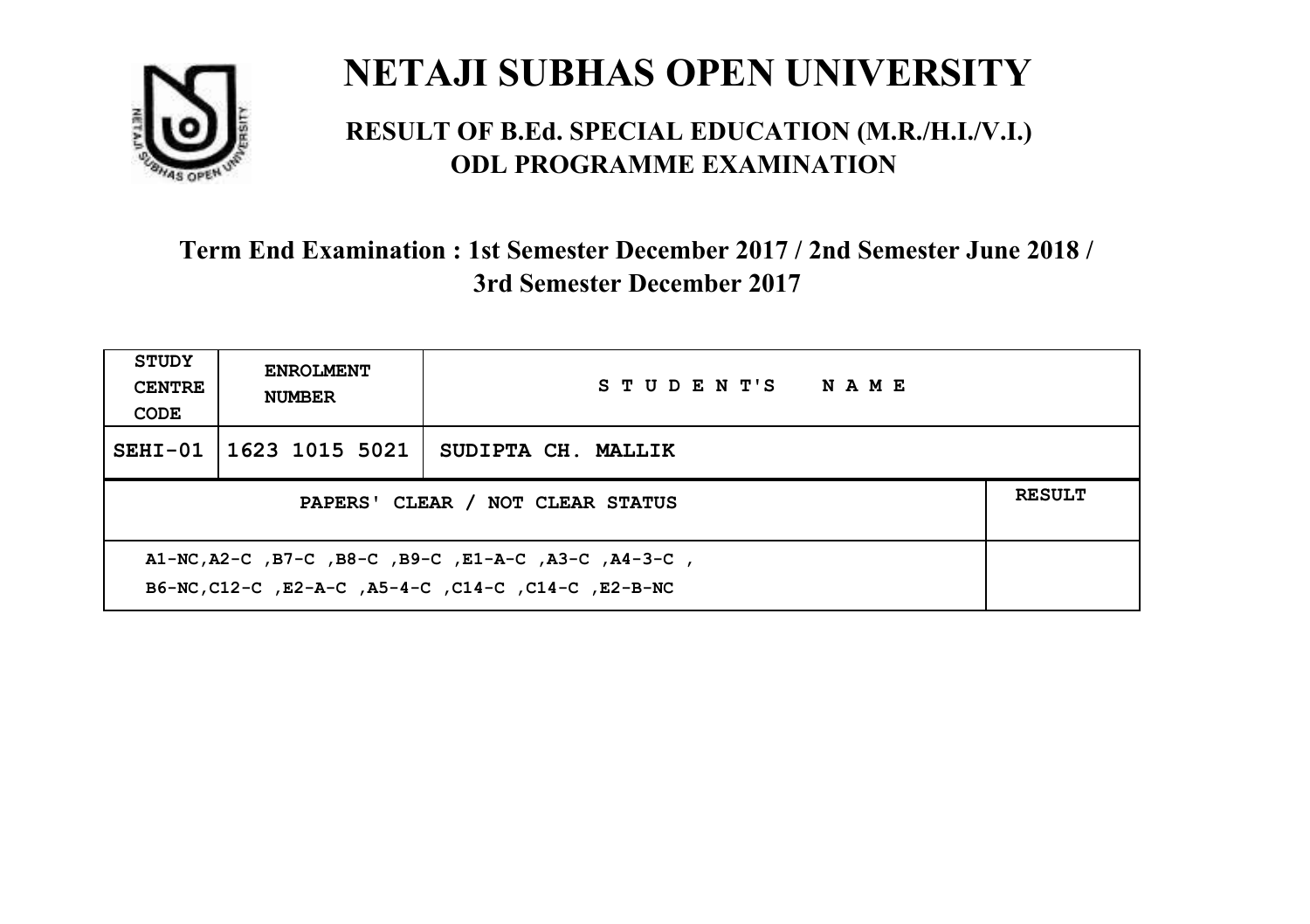

#### **RESULT OF B.Ed. SPECIAL EDUCATION (M.R./H.I./V.I.) ODL PROGRAMME EXAMINATION**

| <b>STUDY</b><br><b>CENTRE</b><br>CODE                                                                     | <b>ENROLMENT</b><br><b>NUMBER</b>                 | STUDENT'S NAME  |  |  |  |
|-----------------------------------------------------------------------------------------------------------|---------------------------------------------------|-----------------|--|--|--|
|                                                                                                           | SEHI-01   1624 1015 5029                          | MONIDIPA MONDAL |  |  |  |
|                                                                                                           | <b>RESULT</b><br>PAPERS' CLEAR / NOT CLEAR STATUS |                 |  |  |  |
| A1-C, A2-C, B7-C, B8-C, B9-C, E1-A-C, A3-C, A4-3-C,<br>B6-C, C12-C, E2-A-C, A5-4-C, C14-C, C14-C, E2-B-NC |                                                   |                 |  |  |  |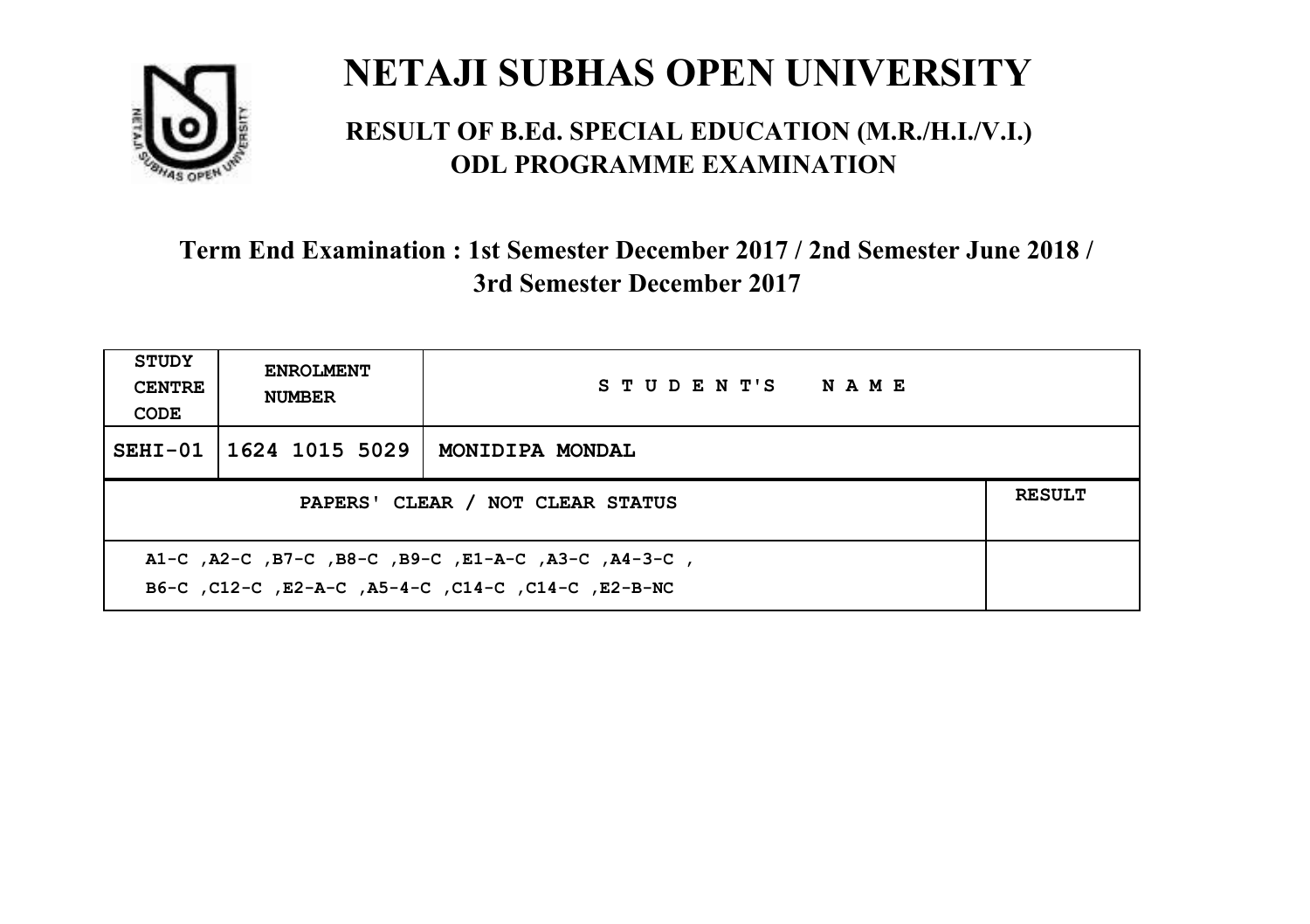

#### **RESULT OF B.Ed. SPECIAL EDUCATION (M.R./H.I./V.I.) ODL PROGRAMME EXAMINATION**

| <b>STUDY</b><br><b>CENTRE</b><br>CODE | <b>ENROLMENT</b><br><b>NUMBER</b>                 | STUDENT'S NAME                                                                                             |  |  |  |
|---------------------------------------|---------------------------------------------------|------------------------------------------------------------------------------------------------------------|--|--|--|
|                                       | SEHI-01   1624 1015 5033                          | <b>ANITA ROY</b>                                                                                           |  |  |  |
|                                       | <b>RESULT</b><br>PAPERS' CLEAR / NOT CLEAR STATUS |                                                                                                            |  |  |  |
|                                       |                                                   | A1-NC, A2-C, B7-C, B8-C, B9-C, E1-A-C, A3-C, A4-3-C,<br>B6-C, C12-C, E2-A-C, A5-4-C, C14-C, C14-C, E2-B-NC |  |  |  |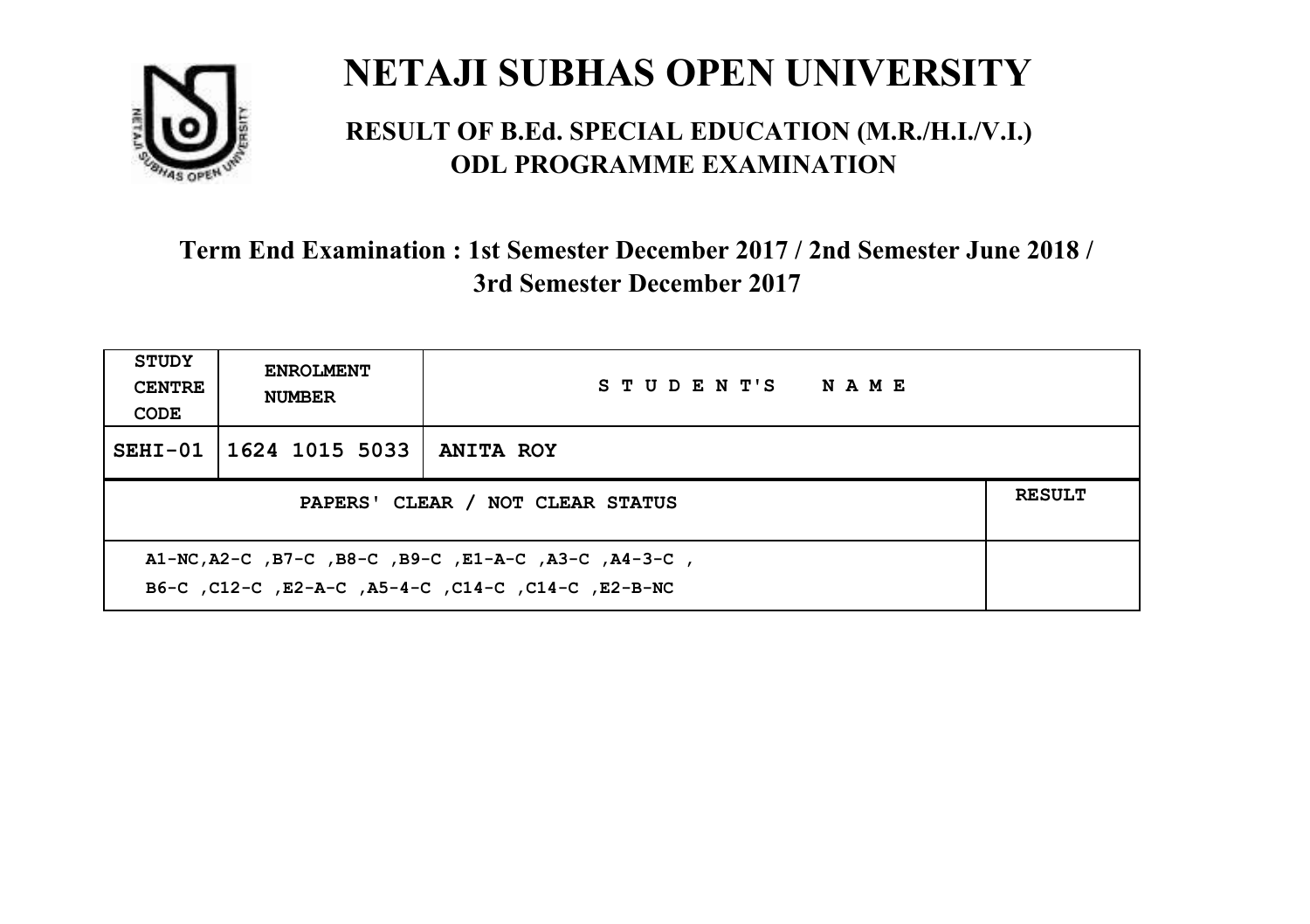

#### **RESULT OF B.Ed. SPECIAL EDUCATION (M.R./H.I./V.I.) ODL PROGRAMME EXAMINATION**

| <b>STUDY</b><br><b>CENTRE</b><br>CODE                                                                     | <b>ENROLMENT</b><br><b>NUMBER</b>                 | STUDENT'S NAME          |  |  |  |
|-----------------------------------------------------------------------------------------------------------|---------------------------------------------------|-------------------------|--|--|--|
|                                                                                                           | SEHI-01 1627 1015 5005                            | <b>NABAKUMAR HALDER</b> |  |  |  |
|                                                                                                           | <b>RESULT</b><br>PAPERS' CLEAR / NOT CLEAR STATUS |                         |  |  |  |
| A1-C, A2-C, B7-C, B8-C, B9-C, E1-A-C, A3-C, A4-3-C,<br>B6-NC, C12-C, E2-A-C, A5-4-C, C14-C, C14-C, E2-B-C |                                                   |                         |  |  |  |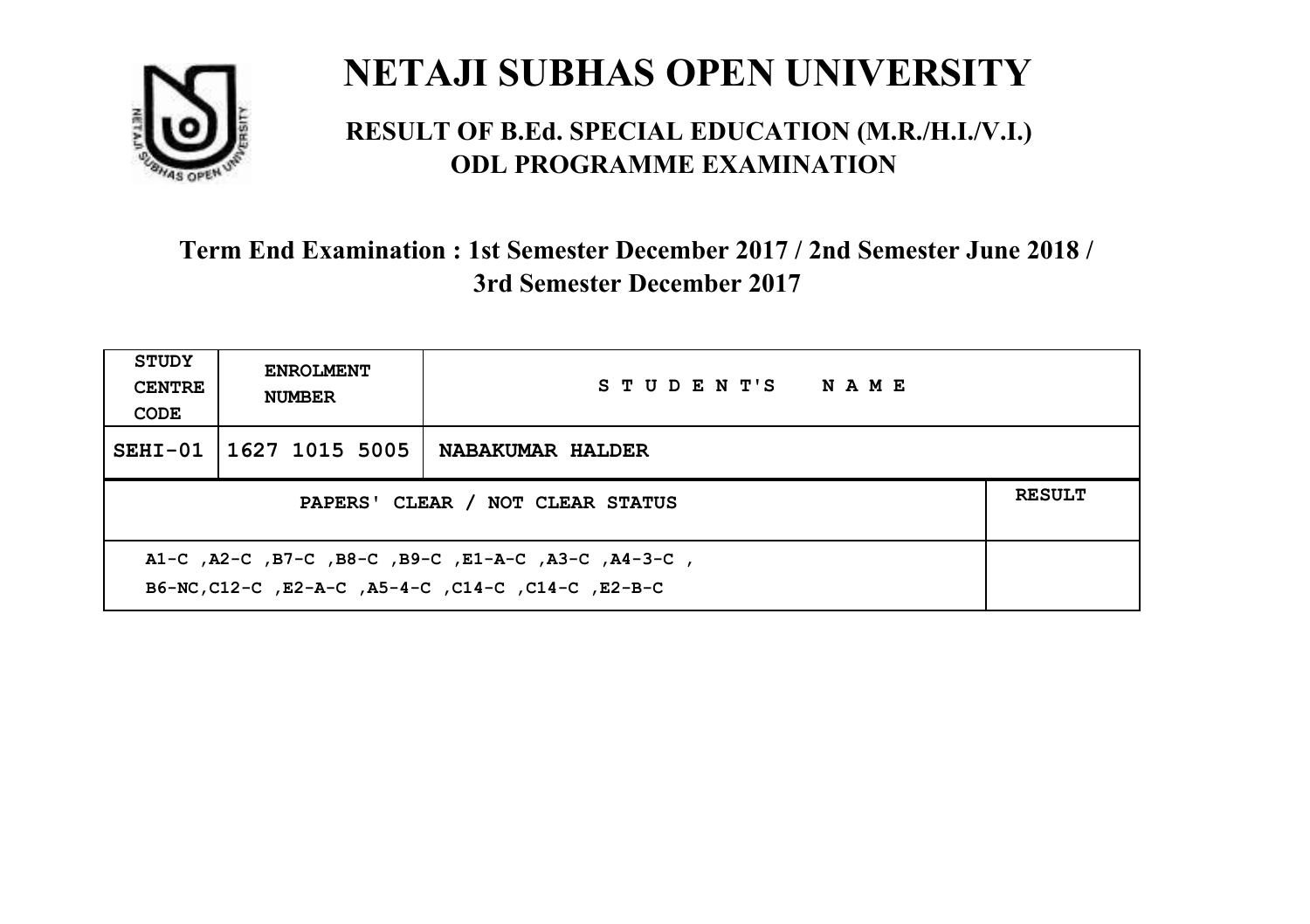

#### **RESULT OF B.Ed. SPECIAL EDUCATION (M.R./H.I./V.I.) ODL PROGRAMME EXAMINATION**

| <b>STUDY</b><br><b>CENTRE</b><br>CODE                                                                           | <b>ENROLMENT</b><br><b>NUMBER</b>                 | STUDENT'S NAME       |  |  |  |
|-----------------------------------------------------------------------------------------------------------------|---------------------------------------------------|----------------------|--|--|--|
| $SEHI-01$                                                                                                       | 1627 1015 5015                                    | SREEMANTA KUMAR PAUL |  |  |  |
|                                                                                                                 | <b>RESULT</b><br>PAPERS' CLEAR / NOT CLEAR STATUS |                      |  |  |  |
| , A1-C, A2-C, B7-C, B8-C, B9-C, E1-A-C, A3-C, A4-3-C,<br>B6-NC, C12-C, E2-A-C, A5-4-NC, C14-NC, C14-NC, E2-B-NC |                                                   |                      |  |  |  |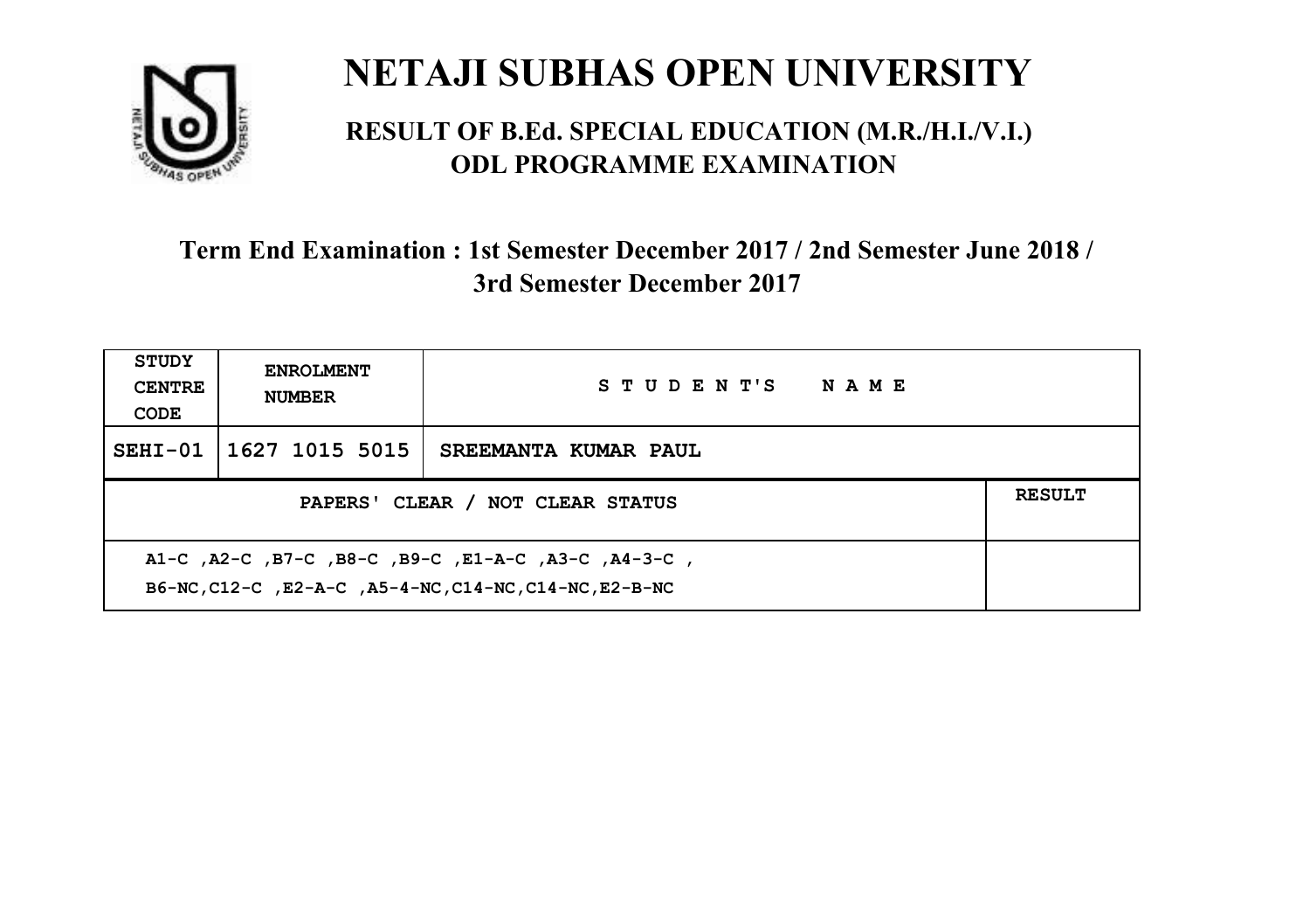

#### **RESULT OF B.Ed. SPECIAL EDUCATION (M.R./H.I./V.I.) ODL PROGRAMME EXAMINATION**

| <b>STUDY</b><br><b>CENTRE</b><br>CODE | <b>ENROLMENT</b><br><b>NUMBER</b>                                                                           | STUDENT'S NAME                                           |  |  |  |
|---------------------------------------|-------------------------------------------------------------------------------------------------------------|----------------------------------------------------------|--|--|--|
|                                       |                                                                                                             | SEHI-01 $\mid$ 1627 1015 5020 $\mid$ ARIFUL ISLAM MANDAL |  |  |  |
|                                       | <b>RESULT</b><br>PAPERS' CLEAR / NOT CLEAR STATUS                                                           |                                                          |  |  |  |
|                                       | , A1-C, A2-C, B7-C, B8-C, B9-C, E1-A-C, A3-C, A4-3-C,<br>B6-C, C12-C, E2-A-C, A5-4-C, C14-C, C14-C, E2-B-NC |                                                          |  |  |  |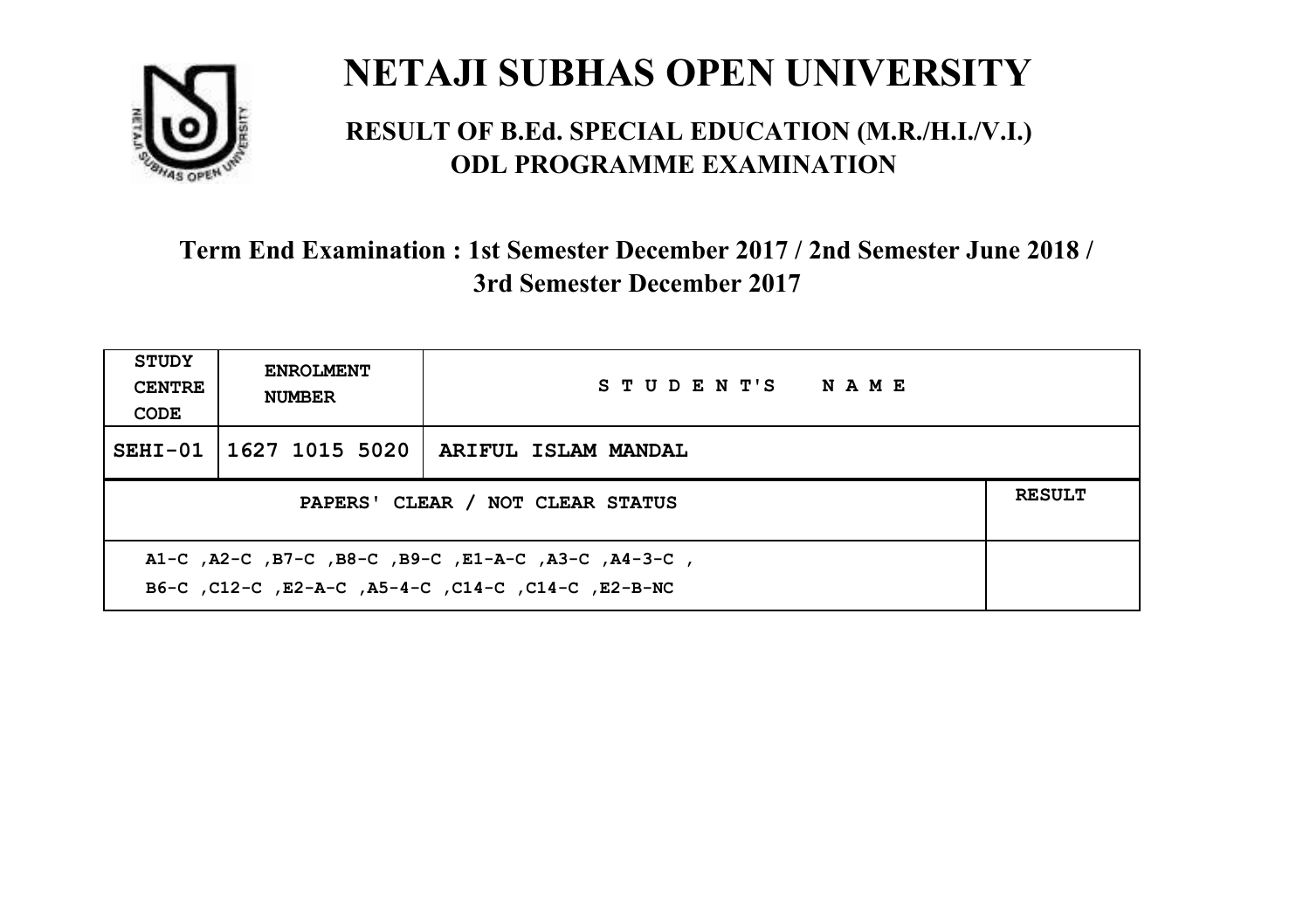

#### **RESULT OF B.Ed. SPECIAL EDUCATION (M.R./H.I./V.I.) ODL PROGRAMME EXAMINATION**

| <b>STUDY</b><br><b>CENTRE</b><br>CODE                                                                     | <b>ENROLMENT</b><br><b>NUMBER</b>                 | STUDENT'S NAME     |  |  |  |
|-----------------------------------------------------------------------------------------------------------|---------------------------------------------------|--------------------|--|--|--|
|                                                                                                           | SEHI-01   1627 1015 5024                          | KUTUB UDDIN MONDAL |  |  |  |
|                                                                                                           | <b>RESULT</b><br>PAPERS' CLEAR / NOT CLEAR STATUS |                    |  |  |  |
| A1-C, A2-C, B7-C, B8-C, B9-C, E1-A-C, A3-C, A4-2-C,<br>B6-C, C12-C, E2-A-C, A5-4-C, C14-C, C14-C, C12-B-C |                                                   |                    |  |  |  |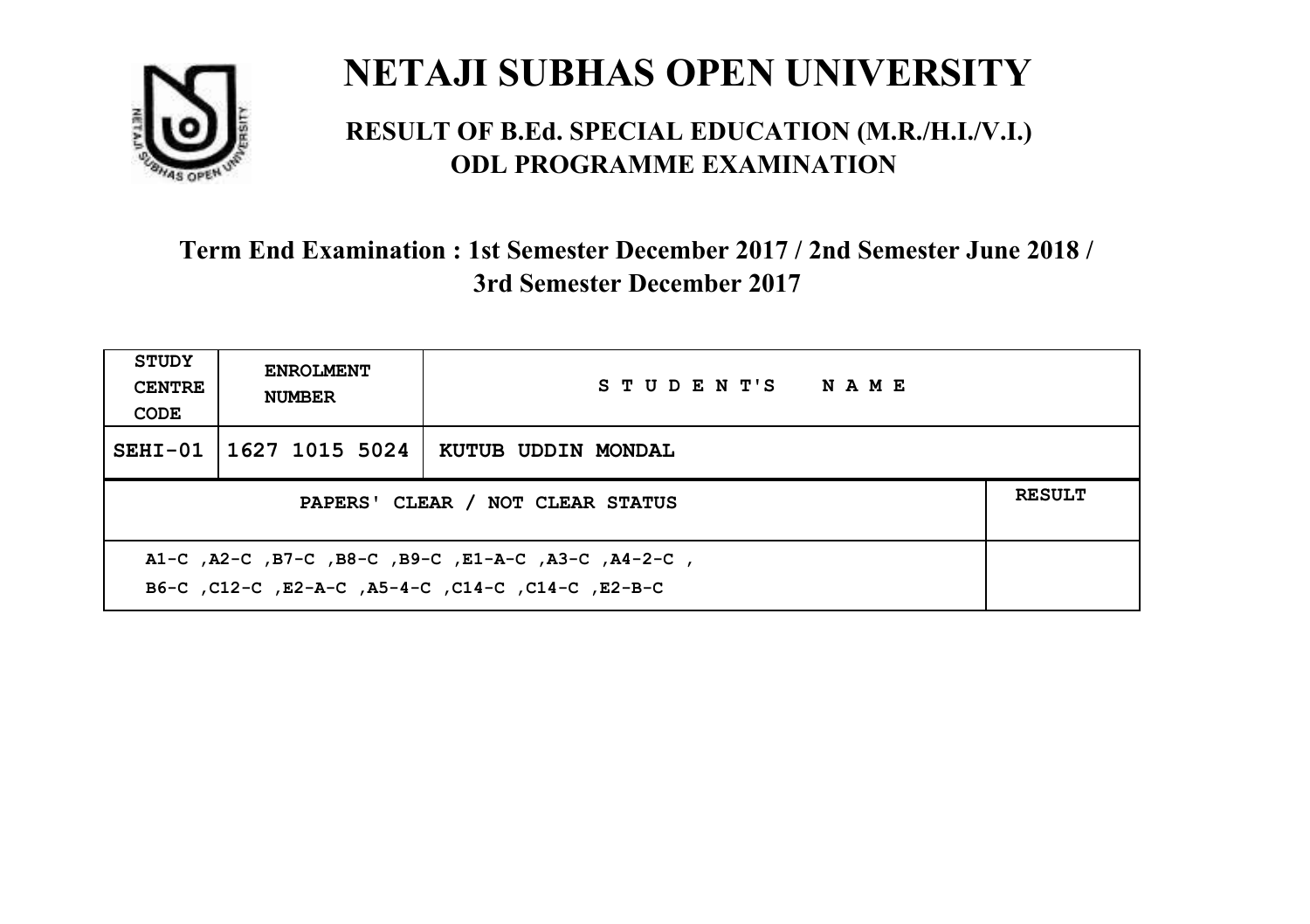

#### **RESULT OF B.Ed. SPECIAL EDUCATION (M.R./H.I./V.I.) ODL PROGRAMME EXAMINATION**

| <b>STUDY</b><br><b>CENTRE</b><br>CODE             | <b>ENROLMENT</b><br><b>NUMBER</b> | STUDENT'S NAME      |  |  |
|---------------------------------------------------|-----------------------------------|---------------------|--|--|
|                                                   | SEHI-01   1627 1015 5028          | <b>SK JAFAR ALI</b> |  |  |
| <b>RESULT</b><br>PAPERS' CLEAR / NOT CLEAR STATUS |                                   |                     |  |  |
|                                                   |                                   |                     |  |  |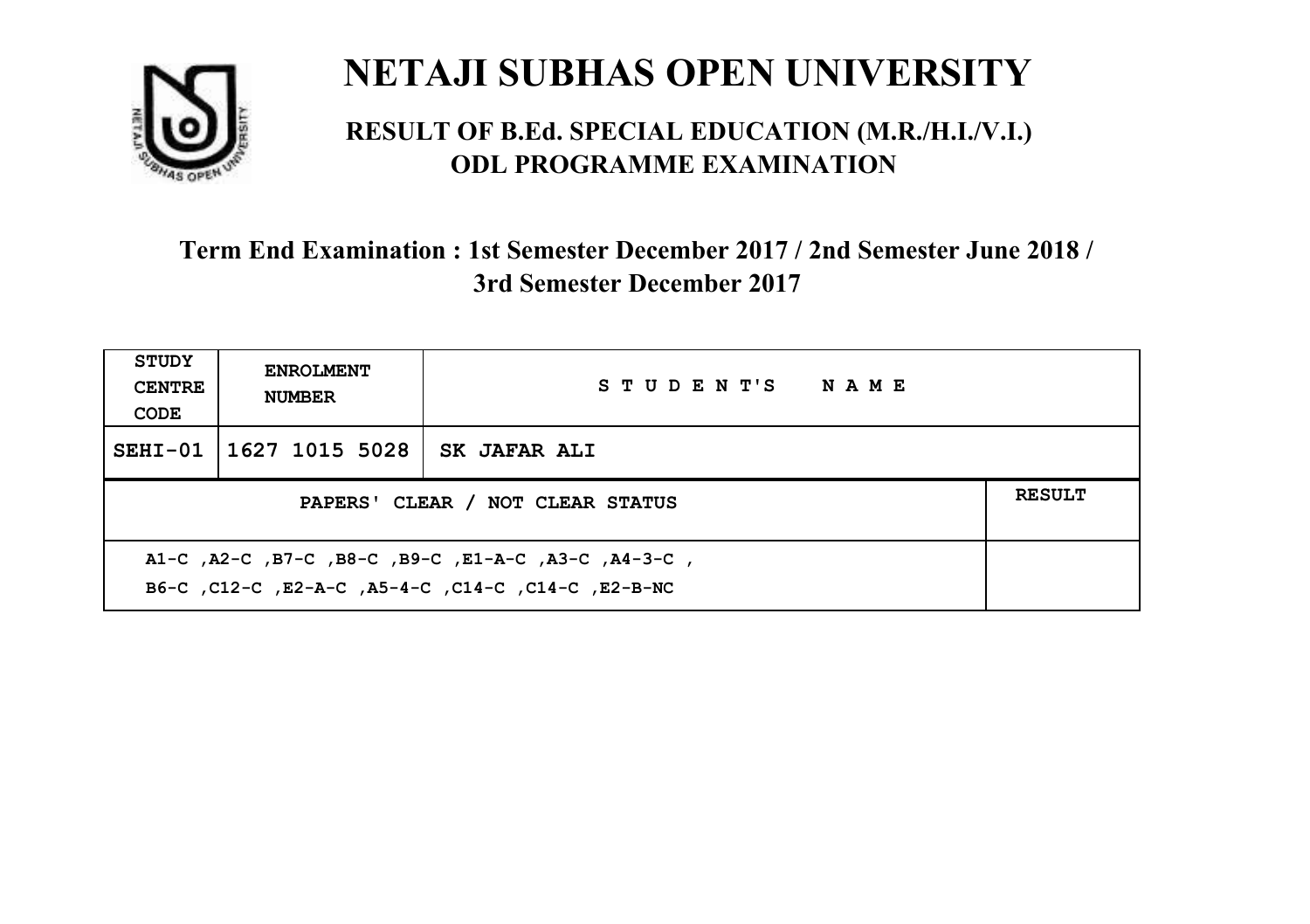

#### **RESULT OF B.Ed. SPECIAL EDUCATION (M.R./H.I./V.I.) ODL PROGRAMME EXAMINATION**

| <b>STUDY</b><br><b>CENTRE</b><br>CODE                                                                    | <b>ENROLMENT</b><br><b>NUMBER</b> | STUDENT'S NAME        |  |  |
|----------------------------------------------------------------------------------------------------------|-----------------------------------|-----------------------|--|--|
|                                                                                                          | SEHI-01   1627 1015 5032          | <b>SOMNATH MAHATO</b> |  |  |
| <b>RESULT</b><br>PAPERS' CLEAR / NOT CLEAR STATUS                                                        |                                   |                       |  |  |
| A1-C, A2-C, B7-C, B8-C, B9-C, E1-A-C, A3-C, A4-3-C,<br>B6-C, C12-C, E2-A-C, A5-4-C, C14-C, C14-C, E2-B-C |                                   |                       |  |  |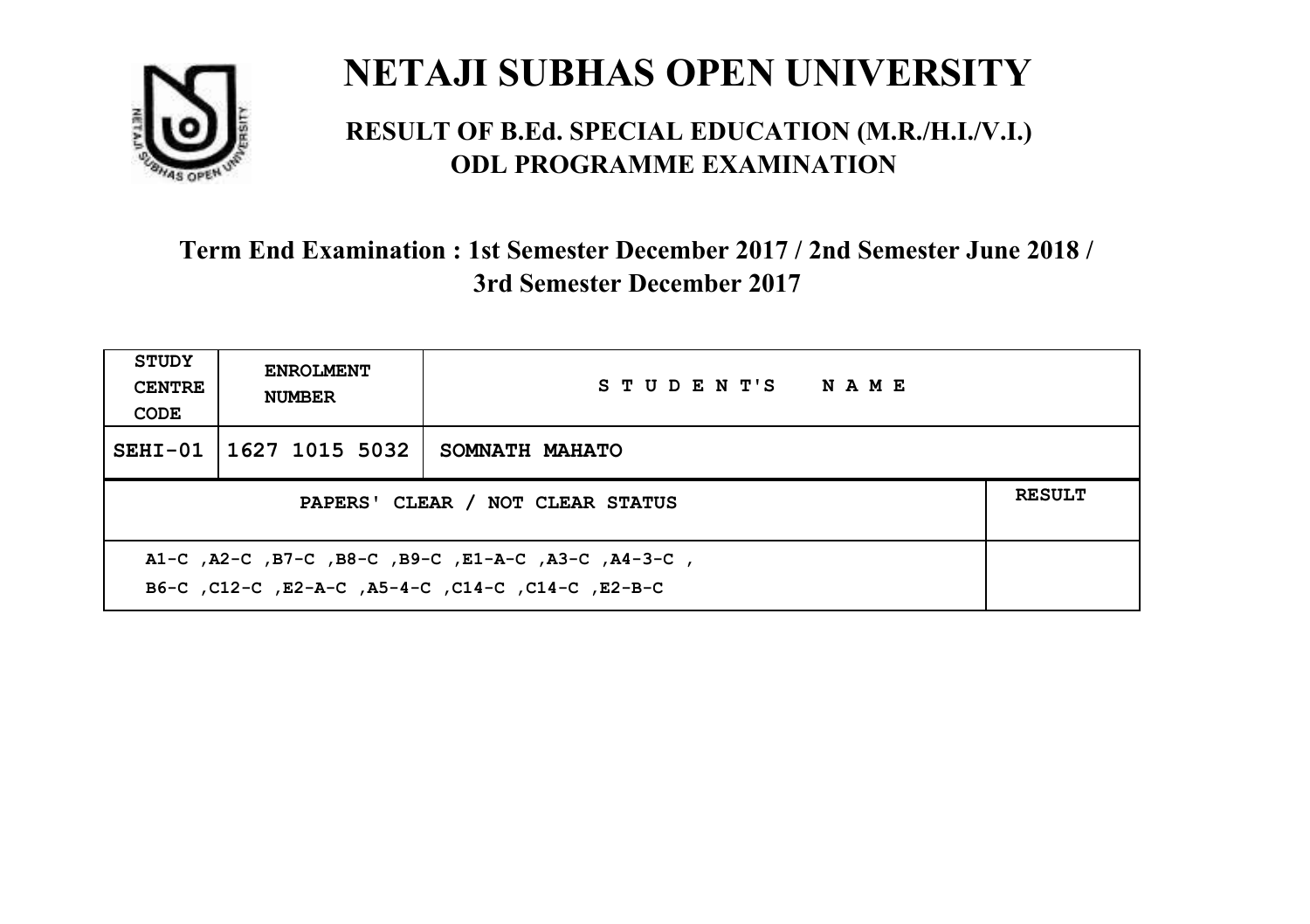

#### **RESULT OF B.Ed. SPECIAL EDUCATION (M.R./H.I./V.I.) ODL PROGRAMME EXAMINATION**

| <b>STUDY</b><br><b>CENTRE</b><br>CODE                                                                        | <b>ENROLMENT</b><br><b>NUMBER</b> | STUDENT'S NAME       |  |
|--------------------------------------------------------------------------------------------------------------|-----------------------------------|----------------------|--|
|                                                                                                              | SEHI-01   1628 1015 5003          | <b>SELIMA KHATUN</b> |  |
| PAPERS' CLEAR / NOT CLEAR STATUS                                                                             |                                   |                      |  |
| A1-NC, A2-NC, B7-C, B8-C, B9-C, E1-A-C, A3-C, A4-3-C,<br>B6-NC, C12-C, E2-A-C, A5-4-C, C14-C, C14-C, E2-B-NC |                                   |                      |  |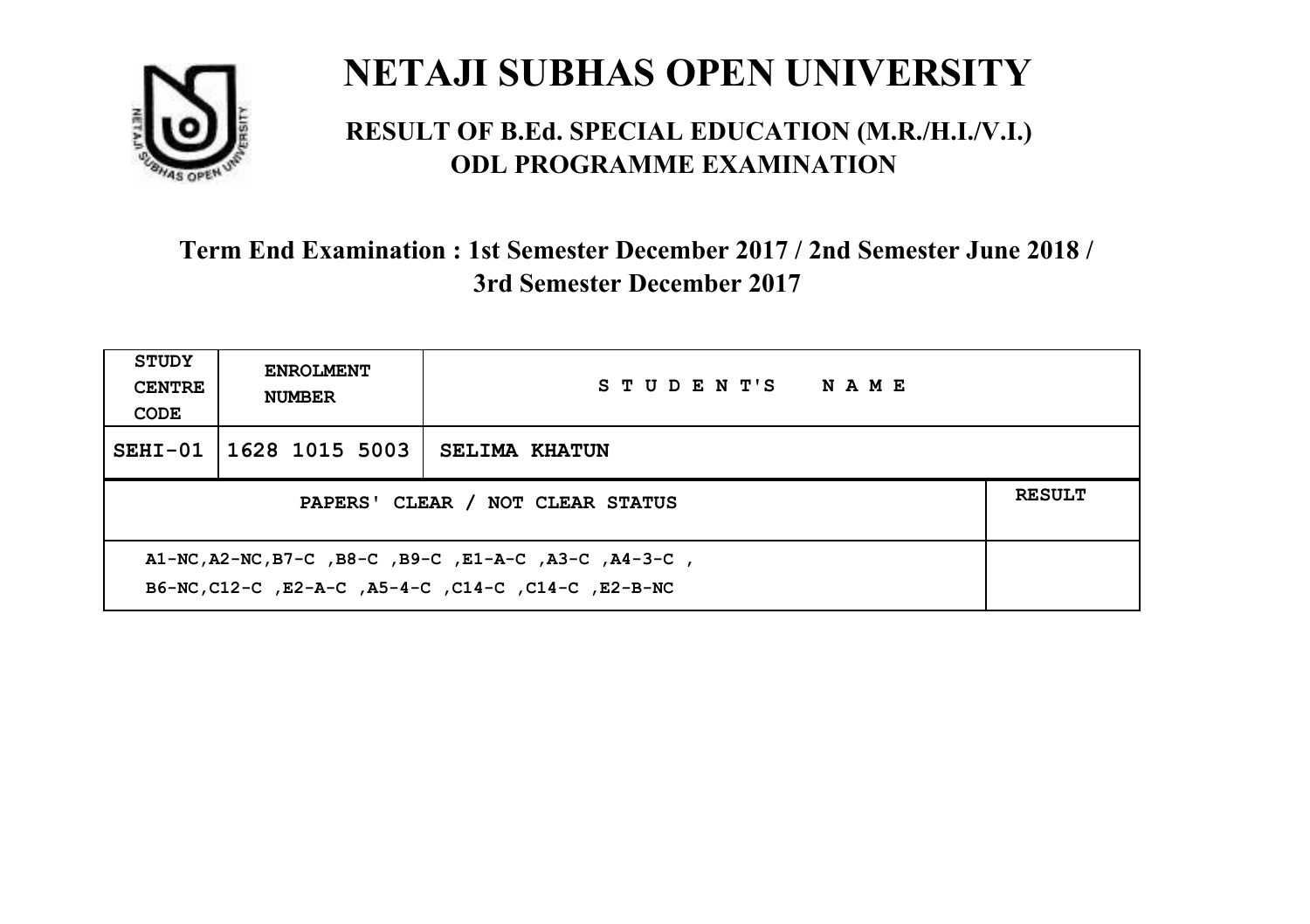

#### **RESULT OF B.Ed. SPECIAL EDUCATION (M.R./H.I./V.I.) ODL PROGRAMME EXAMINATION**

| <b>STUDY</b><br><b>CENTRE</b><br>CODE | <b>ENROLMENT</b><br><b>NUMBER</b>                 | STUDENT'S NAME                                                                                              |  |  |  |
|---------------------------------------|---------------------------------------------------|-------------------------------------------------------------------------------------------------------------|--|--|--|
|                                       | SEHI-01   1628 1015 5010                          | <b>AMRITA GHOSH</b>                                                                                         |  |  |  |
|                                       | <b>RESULT</b><br>PAPERS' CLEAR / NOT CLEAR STATUS |                                                                                                             |  |  |  |
|                                       |                                                   | A1-C, A2-C, B7-C, B8-C, B9-C, E1-A-C, A3-C, A4-3-C,<br>B6-NC, C12-C, E2-A-C, A5-5-C, C14-NC, C14-C, E2-B-NC |  |  |  |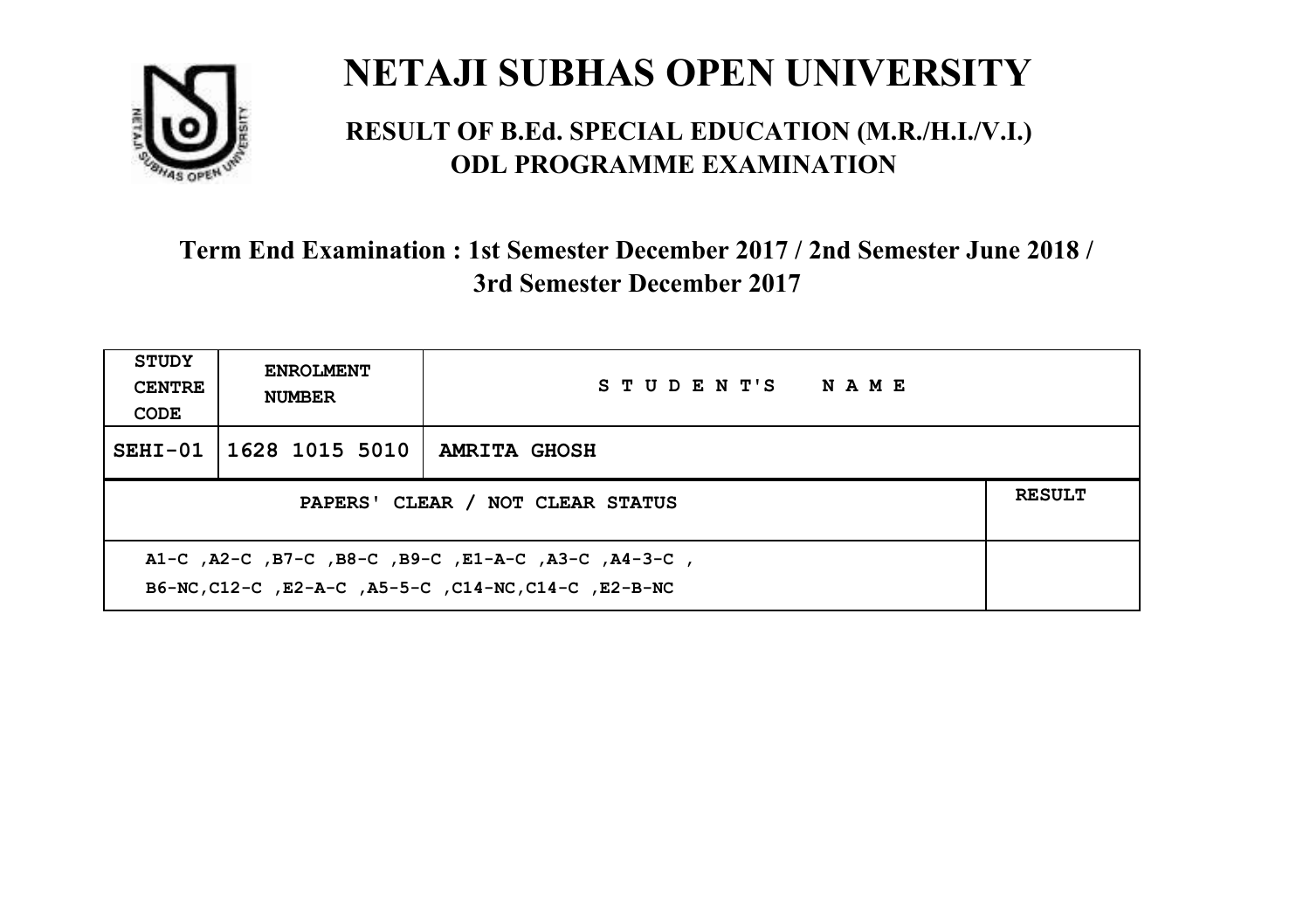

#### **RESULT OF B.Ed. SPECIAL EDUCATION (M.R./H.I./V.I.) ODL PROGRAMME EXAMINATION**

| <b>STUDY</b><br><b>CENTRE</b><br>CODE             | <b>ENROLMENT</b><br><b>NUMBER</b> | STUDENT'S NAME                                      |  |  |
|---------------------------------------------------|-----------------------------------|-----------------------------------------------------|--|--|
|                                                   | SEHI-01   1628 1015 5014          | <b>FARAH KHALIQUE</b>                               |  |  |
| <b>RESULT</b><br>PAPERS' CLEAR / NOT CLEAR STATUS |                                   |                                                     |  |  |
|                                                   |                                   | A1-C, A2-C, B7-C, B8-C, B9-C, E1-A-C, A3-C, A4-2-C, |  |  |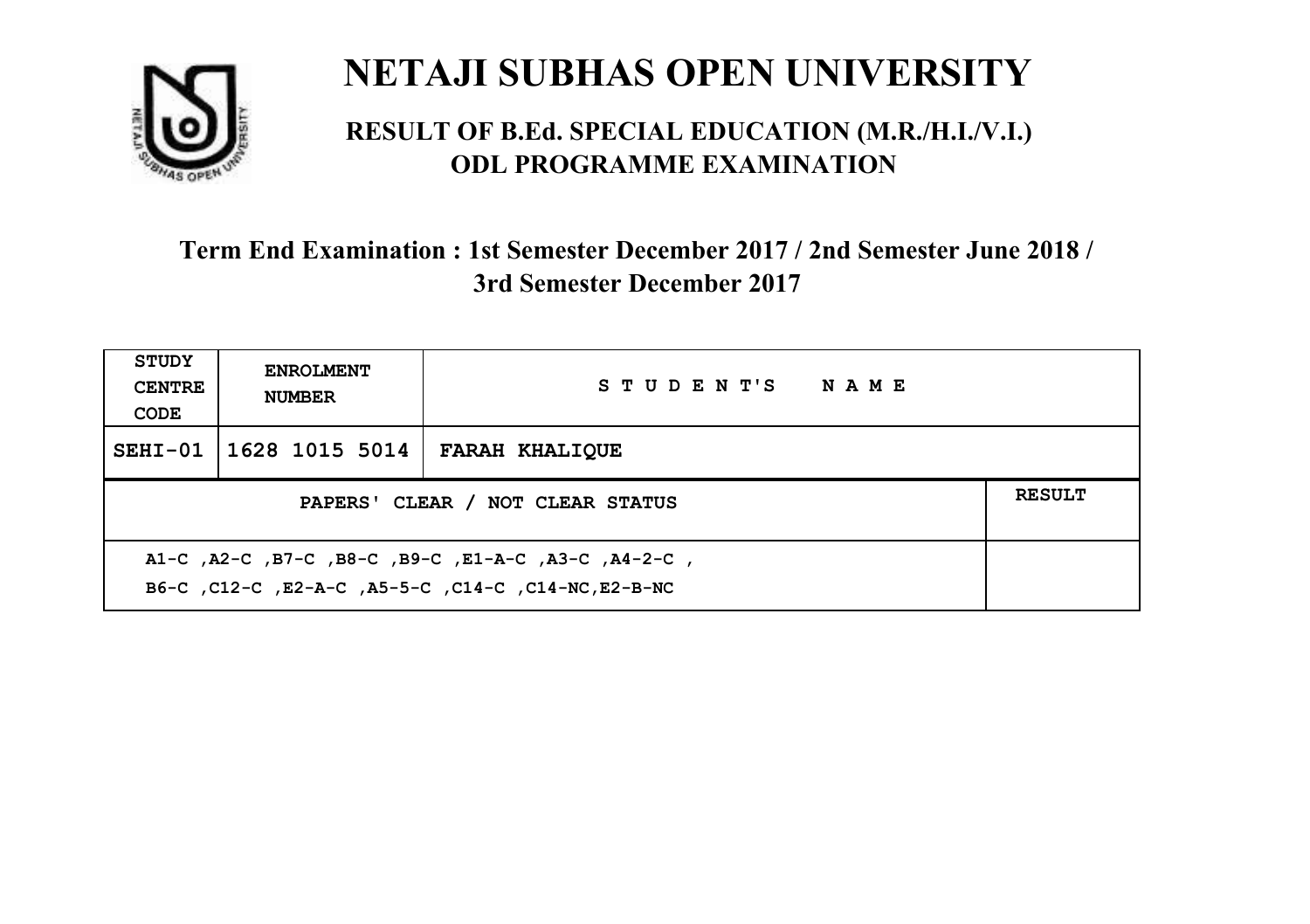

#### **RESULT OF B.Ed. SPECIAL EDUCATION (M.R./H.I./V.I.) ODL PROGRAMME EXAMINATION**

| <b>STUDY</b><br><b>CENTRE</b><br>CODE                                                                  | <b>ENROLMENT</b><br><b>NUMBER</b>                 | STUDENT'S NAME   |  |  |  |
|--------------------------------------------------------------------------------------------------------|---------------------------------------------------|------------------|--|--|--|
| $SEHI-01$                                                                                              | 1628 1015 5023                                    | SARMISTHA BISWAS |  |  |  |
|                                                                                                        | <b>RESULT</b><br>PAPERS' CLEAR / NOT CLEAR STATUS |                  |  |  |  |
| A1-NC,A2-C,B7-C,B8-C,B9-C,E1-A-C,A3-C,A4-3-C,<br>B6-C, C12-NC, E2-A-C, A5-4-C, C14-NC, C14-NC, E2-B-NC |                                                   |                  |  |  |  |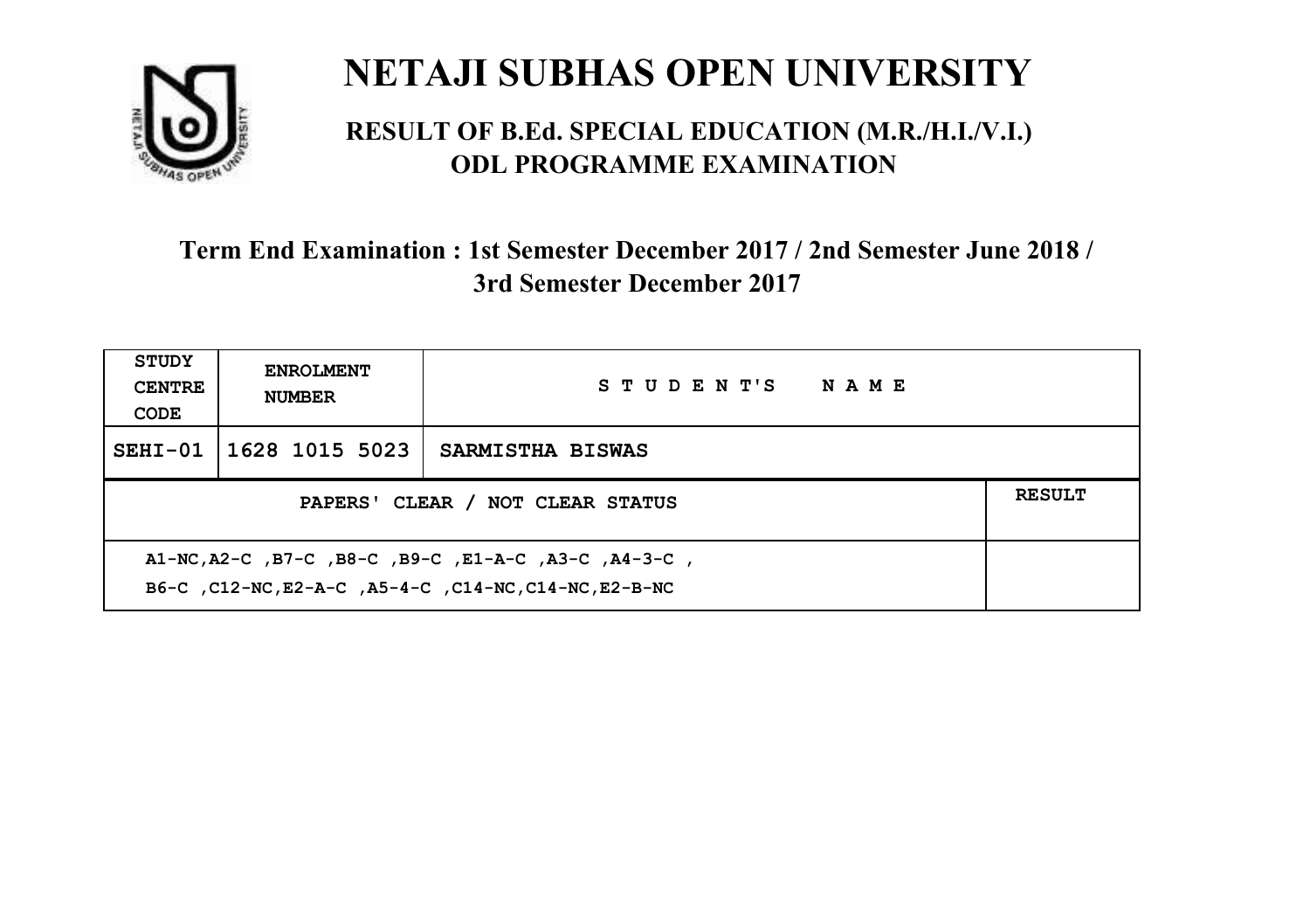

#### **RESULT OF B.Ed. SPECIAL EDUCATION (M.R./H.I./V.I.) ODL PROGRAMME EXAMINATION**

| <b>STUDY</b><br><b>CENTRE</b><br>CODE                                                                    | <b>ENROLMENT</b><br><b>NUMBER</b> | STUDENT'S NAME        |  |
|----------------------------------------------------------------------------------------------------------|-----------------------------------|-----------------------|--|
|                                                                                                          | SEHI-01 1521 1015 5025            | <b>LAKHIRAM SOREN</b> |  |
| <b>RESULT</b><br>PAPERS' CLEAR / NOT CLEAR STATUS                                                        |                                   |                       |  |
| A1-C, A2-C, B7-C, B8-C, B9-C, E1-A-C, A3-C, A4-3-C,<br>B6-C, C12-C, E2-A-C, A5-4-C, C14-C, C14-C, E2-B-C |                                   |                       |  |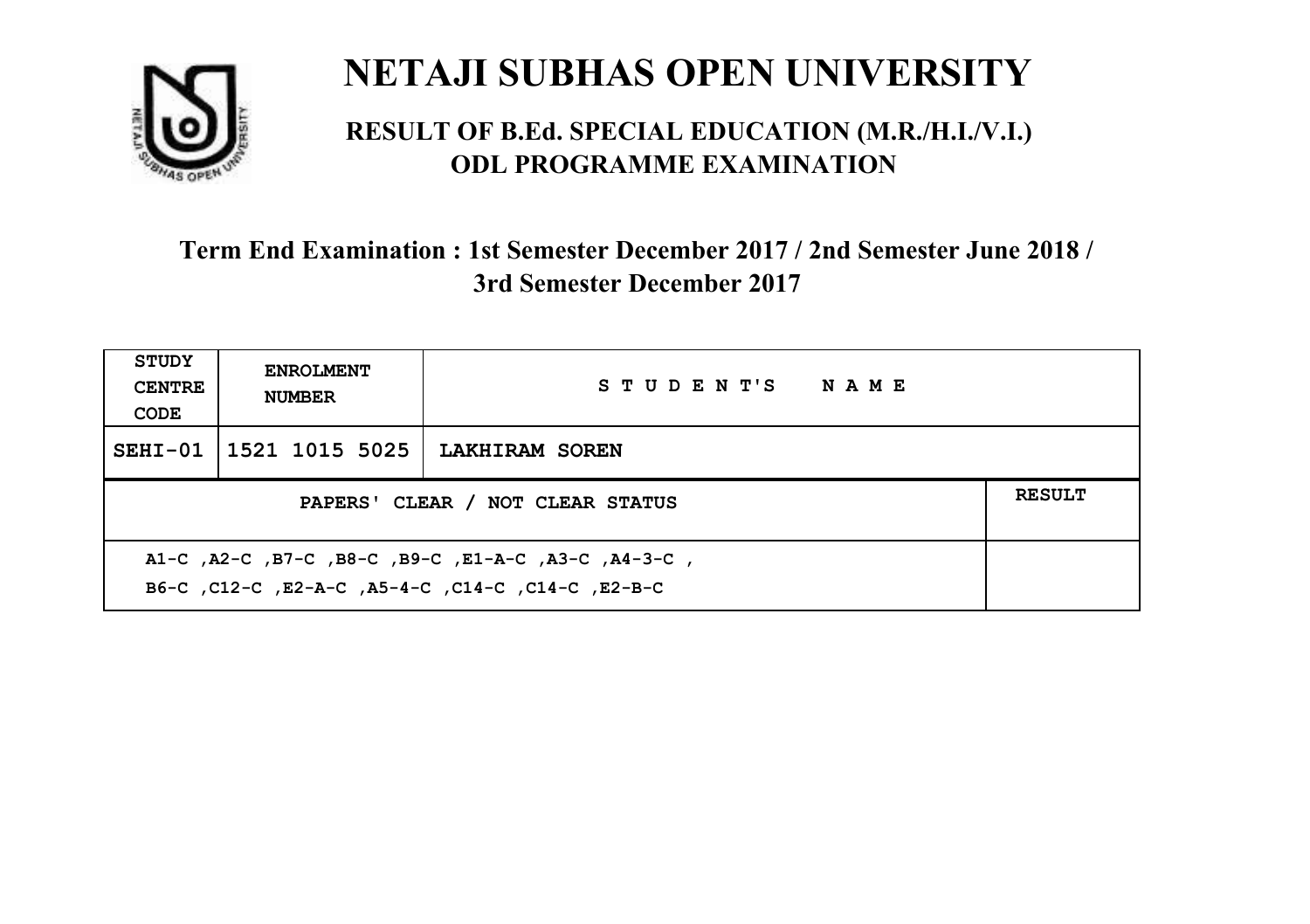

#### **RESULT OF B.Ed. SPECIAL EDUCATION (M.R./H.I./V.I.) ODL PROGRAMME EXAMINATION**

| <b>STUDY</b><br><b>CENTRE</b><br>CODE                                                                      | <b>ENROLMENT</b><br><b>NUMBER</b>                 | STUDENT'S NAME     |  |  |  |
|------------------------------------------------------------------------------------------------------------|---------------------------------------------------|--------------------|--|--|--|
|                                                                                                            | SEHI-01 1522 1015 5005                            | <b>SASWATI ROY</b> |  |  |  |
|                                                                                                            | <b>RESULT</b><br>PAPERS' CLEAR / NOT CLEAR STATUS |                    |  |  |  |
| , A1-C, A2-C, B7-C, B8-C, B9-C, E1-A-C, A3-C, A4-3-C,<br>B6-C, C12-C, E2-A-C, A5-4-C, C14-C, C14-C, E2-B-C |                                                   |                    |  |  |  |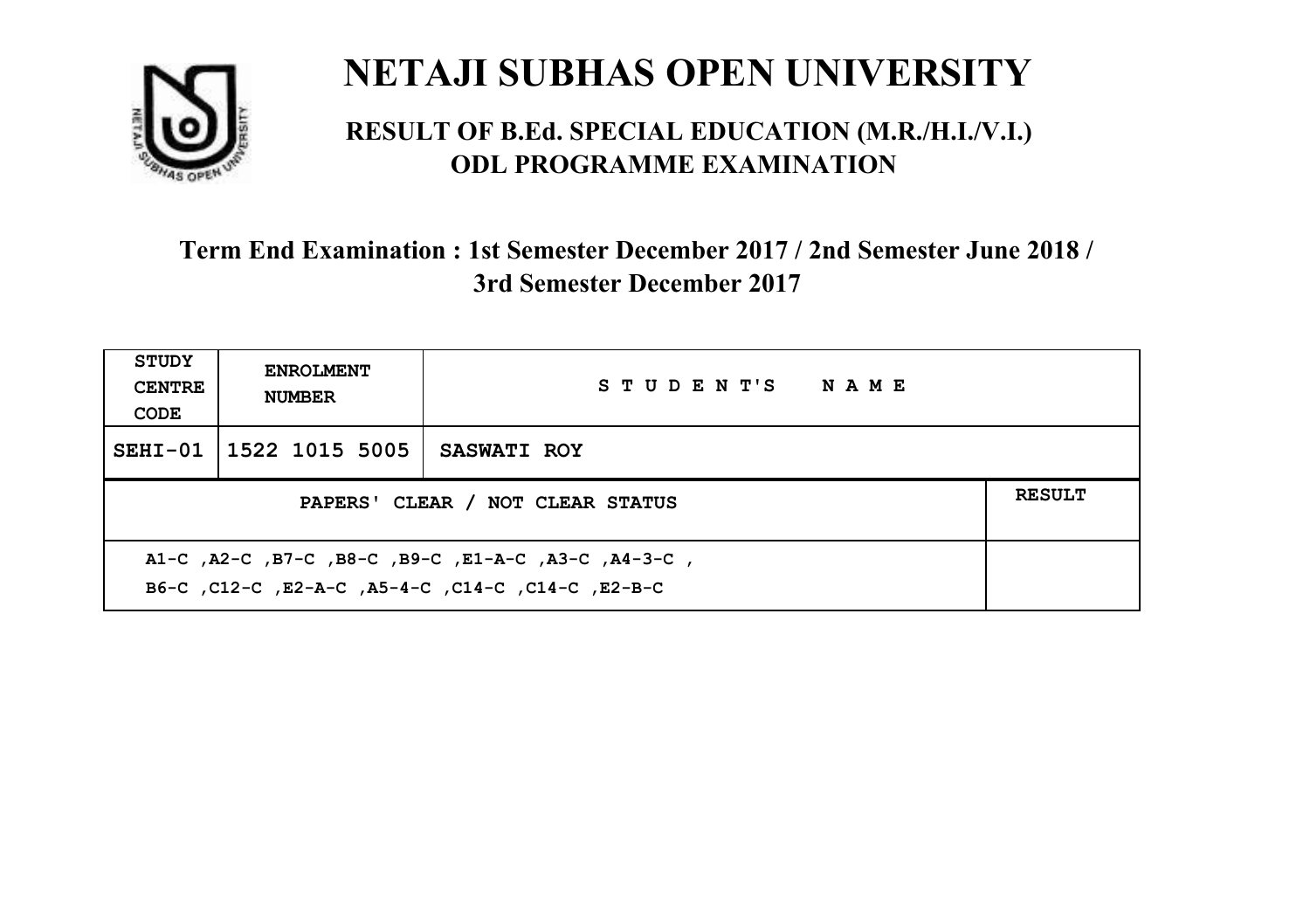

#### **RESULT OF B.Ed. SPECIAL EDUCATION (M.R./H.I./V.I.) ODL PROGRAMME EXAMINATION**

| <b>STUDY</b><br><b>CENTRE</b><br>CODE             | <b>ENROLMENT</b><br><b>NUMBER</b> | STUDENT'S NAME    |  |
|---------------------------------------------------|-----------------------------------|-------------------|--|
|                                                   | SEHI-01 1522 1015 5006            | <b>BABITA ROY</b> |  |
| <b>RESULT</b><br>PAPERS' CLEAR / NOT CLEAR STATUS |                                   |                   |  |
|                                                   |                                   |                   |  |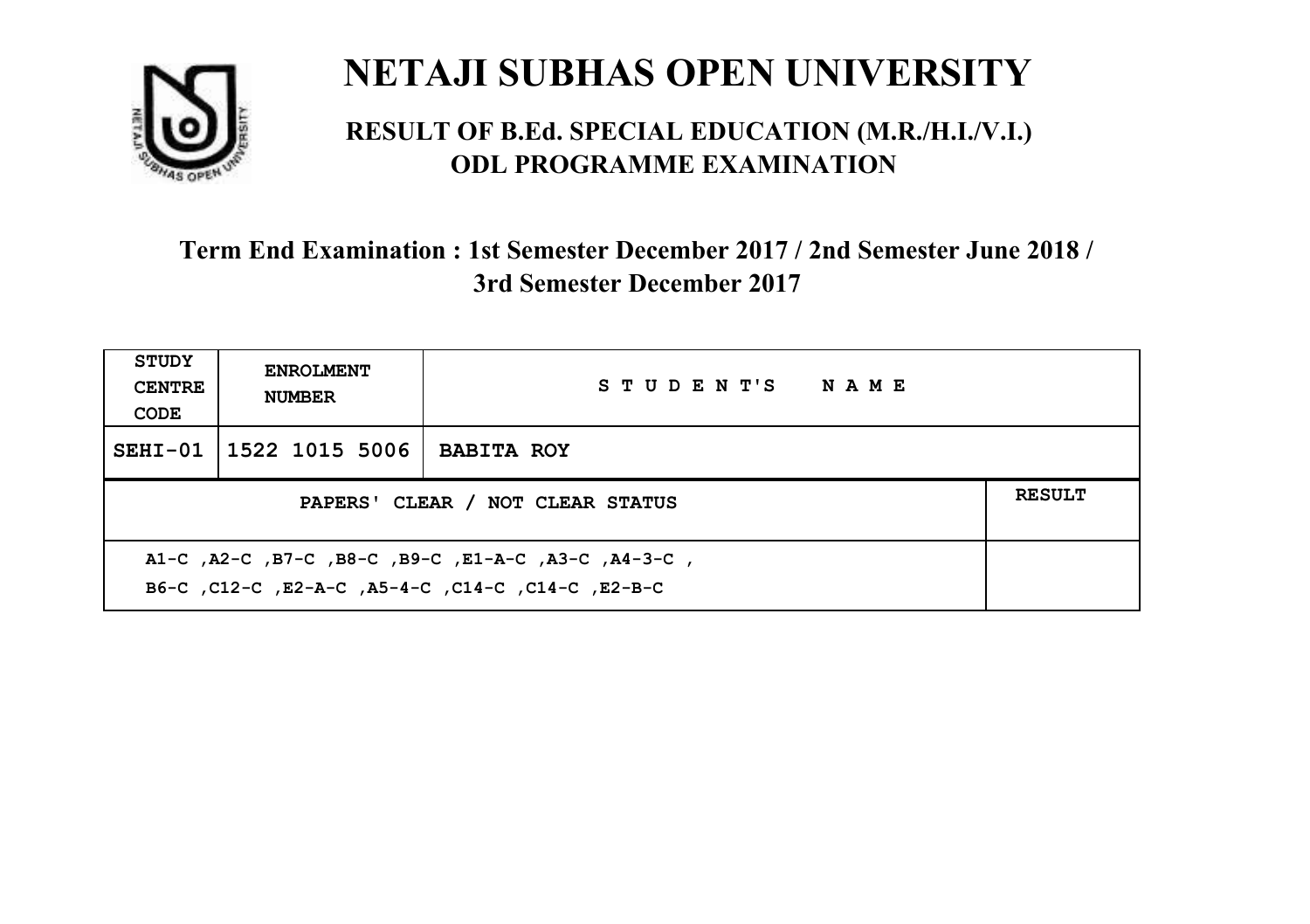

#### **RESULT OF B.Ed. SPECIAL EDUCATION (M.R./H.I./V.I.) ODL PROGRAMME EXAMINATION**

| <b>STUDY</b><br><b>CENTRE</b><br>CODE                                                                      | <b>ENROLMENT</b><br><b>NUMBER</b> | STUDENT'S NAME                                   |  |  |
|------------------------------------------------------------------------------------------------------------|-----------------------------------|--------------------------------------------------|--|--|
|                                                                                                            |                                   | SEHI-01 $\vert$ 1522 1015 5011   APARNA KARMAKAR |  |  |
| <b>RESULT</b><br>PAPERS' CLEAR / NOT CLEAR STATUS                                                          |                                   |                                                  |  |  |
| A1-C, A2-C, B7-C, B8-C, B9-C, E1-A-C, A3-C, A4-3-C,<br>B6-NC, C12-C, E2-A-C, A5-4-C, C14-C, C14-C, E2-B-NC |                                   |                                                  |  |  |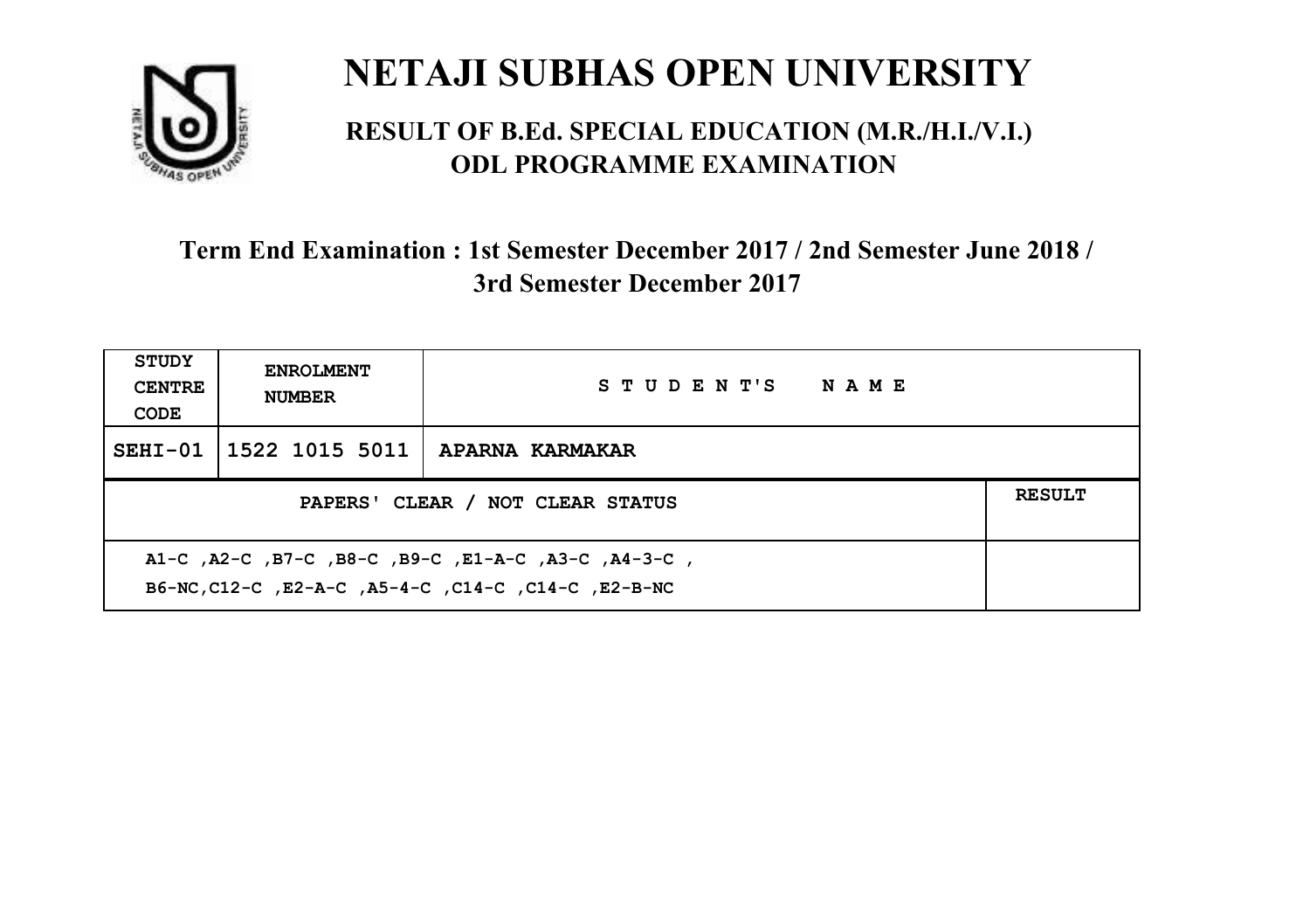

#### **RESULT OF B.Ed. SPECIAL EDUCATION (M.R./H.I./V.I.) ODL PROGRAMME EXAMINATION**

| STUDY<br><b>CENTRE</b><br>CODE | <b>ENROLMENT</b><br><b>NUMBER</b>                                          | STUDENT'S NAME |  |  |  |
|--------------------------------|----------------------------------------------------------------------------|----------------|--|--|--|
|                                | SEHI-01   1523 1015 5021   DIPAK BARMAN                                    |                |  |  |  |
|                                | <b>RESULT</b><br>PAPERS' CLEAR / NOT CLEAR STATUS                          |                |  |  |  |
|                                | A1-C, A2-C, B7-C, B8-C, B9-C, E1-A-C, A3-C, A4-3-C,<br>B6-C, C12-C, E2-A-C |                |  |  |  |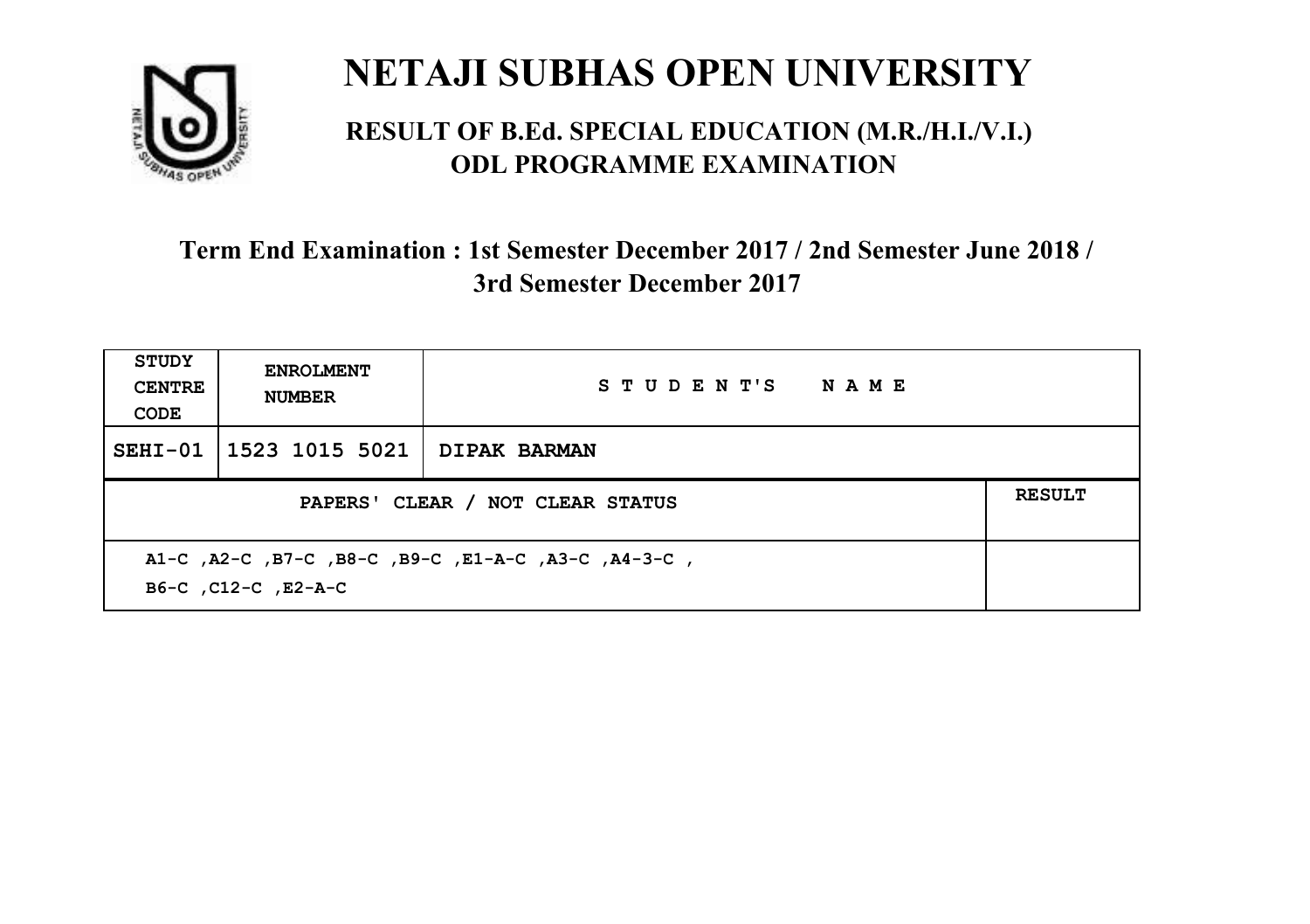

#### **RESULT OF B.Ed. SPECIAL EDUCATION (M.R./H.I./V.I.) ODL PROGRAMME EXAMINATION**

| <b>STUDY</b><br><b>CENTRE</b><br>CODE          | <b>ENROLMENT</b><br><b>NUMBER</b> | STUDENT'S<br>N A M E |               |
|------------------------------------------------|-----------------------------------|----------------------|---------------|
|                                                | SEHI-01   1523 1015 5022          | <b>PINAKI HALDER</b> |               |
| PAPERS' CLEAR / NOT CLEAR STATUS               |                                   |                      | <b>RESULT</b> |
| A2-C, B7-C, B8-C, B9-NC, A4-3-NC, B6-NC, C12-C |                                   |                      |               |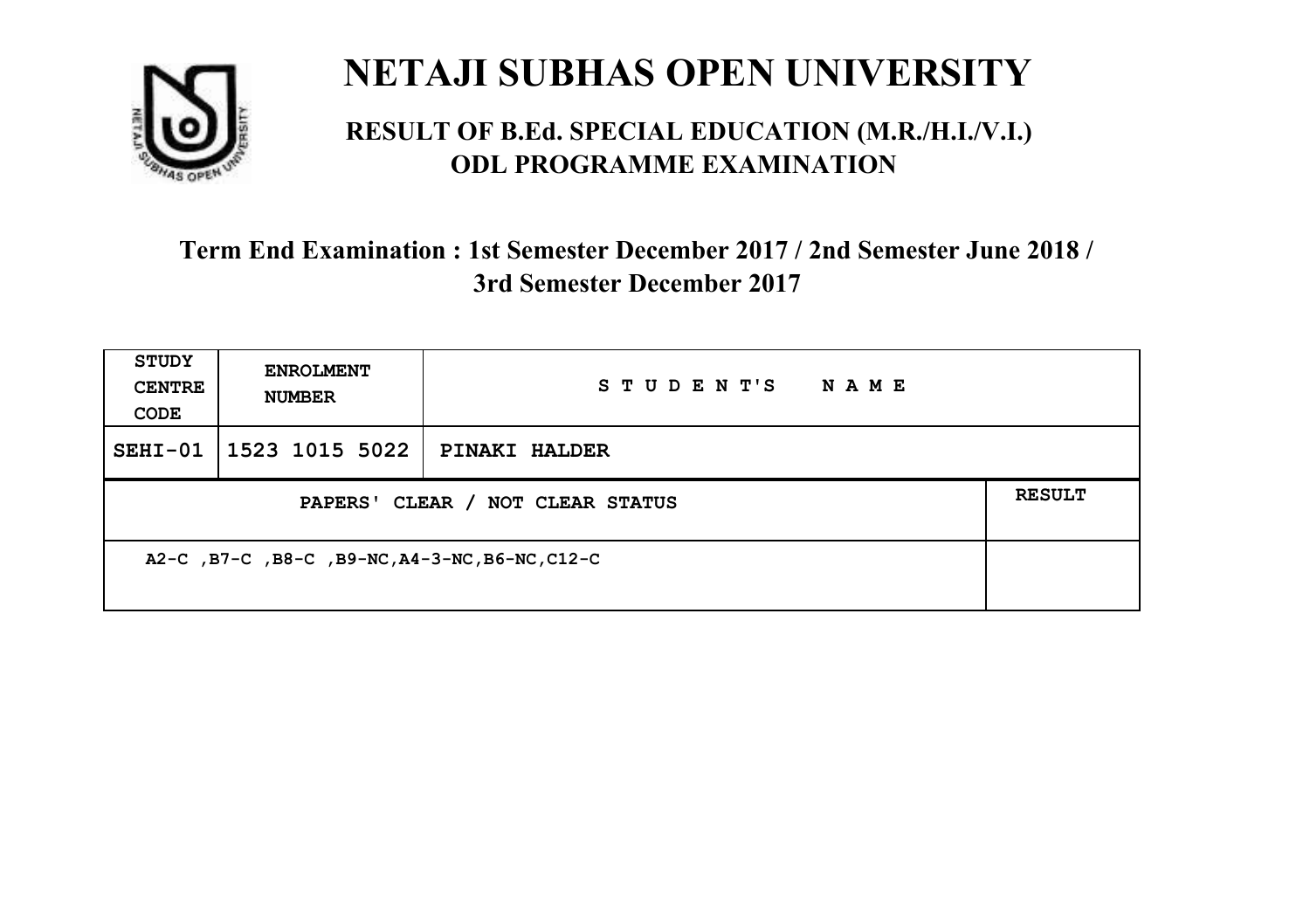

#### **RESULT OF B.Ed. SPECIAL EDUCATION (M.R./H.I./V.I.) ODL PROGRAMME EXAMINATION**

| <b>STUDY</b><br><b>CENTRE</b><br>CODE                                                                     | <b>ENROLMENT</b><br><b>NUMBER</b>                 | STUDENT'S NAME     |  |  |  |
|-----------------------------------------------------------------------------------------------------------|---------------------------------------------------|--------------------|--|--|--|
|                                                                                                           | SEHI-01   1523 1015 5035                          | DIPESH CHANDRA ROY |  |  |  |
|                                                                                                           | <b>RESULT</b><br>PAPERS' CLEAR / NOT CLEAR STATUS |                    |  |  |  |
| A1-C, A2-C, B7-C, B8-C, B9-C, E1-A-C, A3-C, A4-3-C,<br>B6-C, C12-C, E2-A-C, A5-4-C, C14-C, C14-C, C12-B-C |                                                   |                    |  |  |  |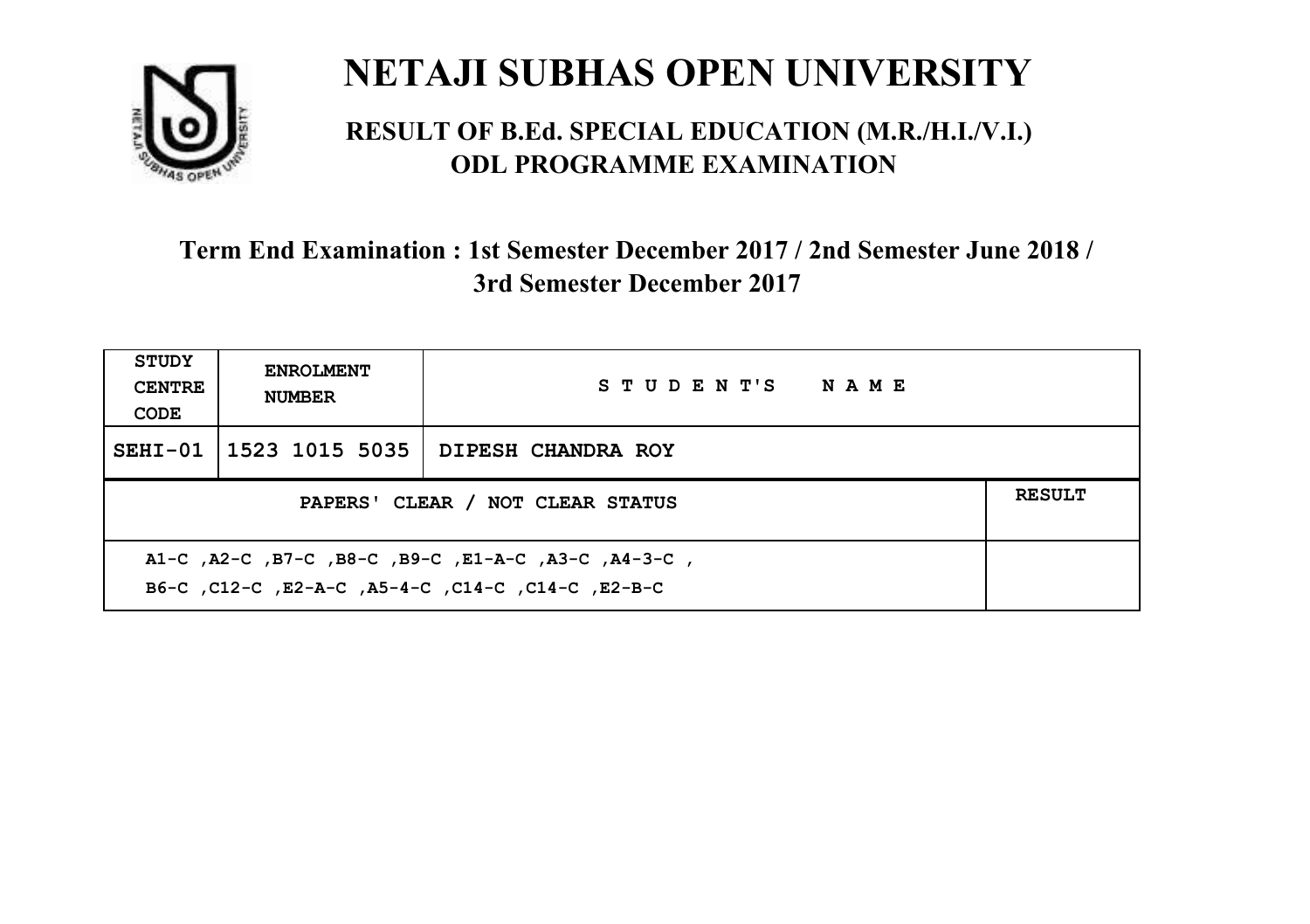

#### **RESULT OF B.Ed. SPECIAL EDUCATION (M.R./H.I./V.I.) ODL PROGRAMME EXAMINATION**

| <b>STUDY</b><br><b>CENTRE</b><br>CODE                                                                    | <b>ENROLMENT</b><br><b>NUMBER</b> | STUDENT'S NAME     |  |  |
|----------------------------------------------------------------------------------------------------------|-----------------------------------|--------------------|--|--|
|                                                                                                          | SEHI-01   1524 1015 5003          | <b>BIPASHA ROY</b> |  |  |
| <b>RESULT</b><br>PAPERS' CLEAR / NOT CLEAR STATUS                                                        |                                   |                    |  |  |
| A1-C, A2-C, B7-C, B8-C, B9-C, E1-A-C, A3-C, A4-3-C,<br>B6-C, C12-C, E2-A-C, A5-4-C, C14-C, C14-C, E2-B-C |                                   |                    |  |  |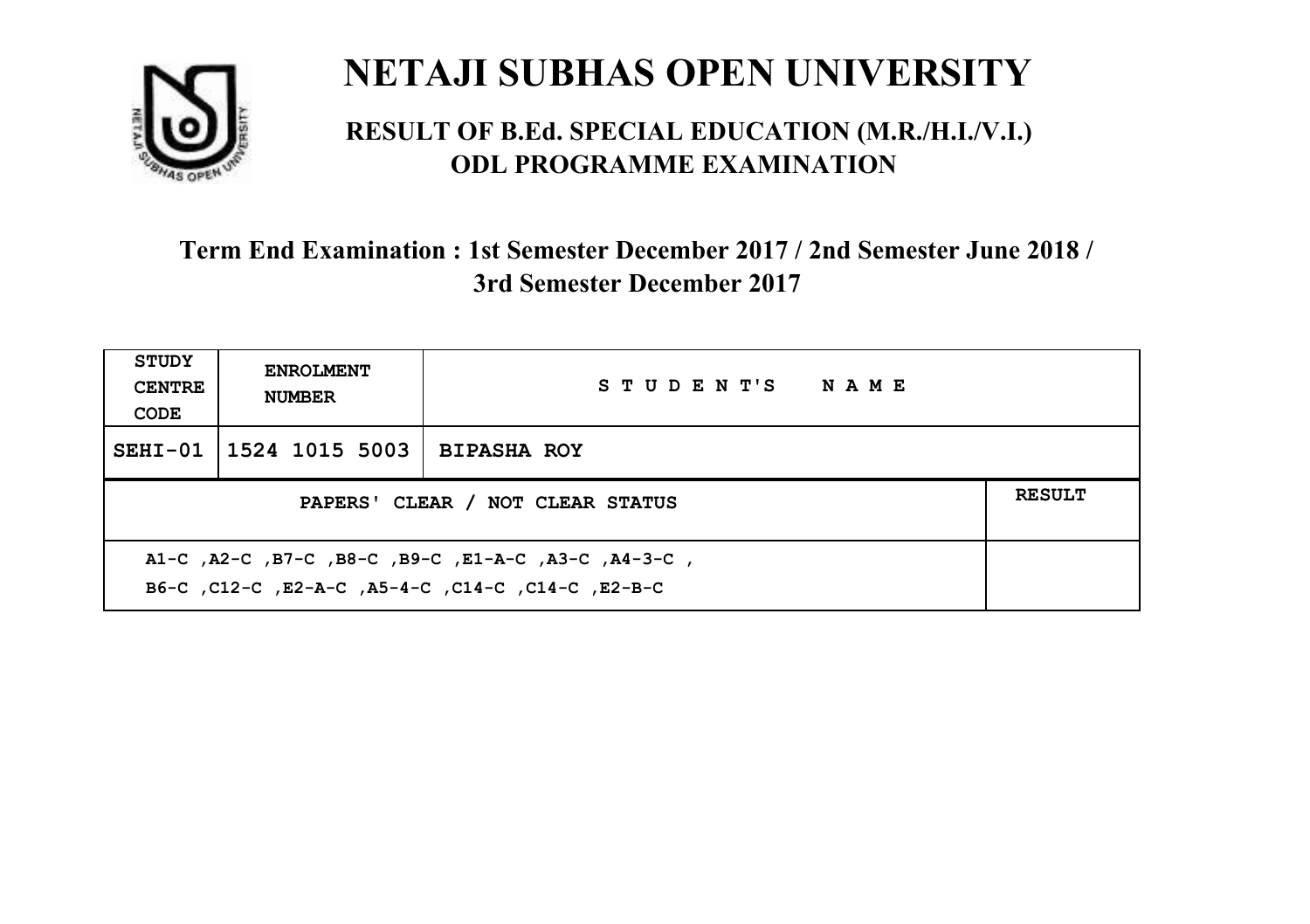

#### **RESULT OF B.Ed. SPECIAL EDUCATION (M.R./H.I./V.I.) ODL PROGRAMME EXAMINATION**

| <b>STUDY</b><br><b>CENTRE</b><br>CODE                                       | <b>ENROLMENT</b><br><b>NUMBER</b>                 | STUDENT'S NAME      |  |  |  |
|-----------------------------------------------------------------------------|---------------------------------------------------|---------------------|--|--|--|
| $SEHI-02$                                                                   | 1721 1015 6004                                    | KANCHAN CHAKRABORTY |  |  |  |
|                                                                             | <b>RESULT</b><br>PAPERS' CLEAR / NOT CLEAR STATUS |                     |  |  |  |
| A1-C, A2-C, B7-C, B8-C, B9-C, E1-A-C, A3-C, A4-3-C,<br>B6-C, C12-C, E2-A-NC |                                                   |                     |  |  |  |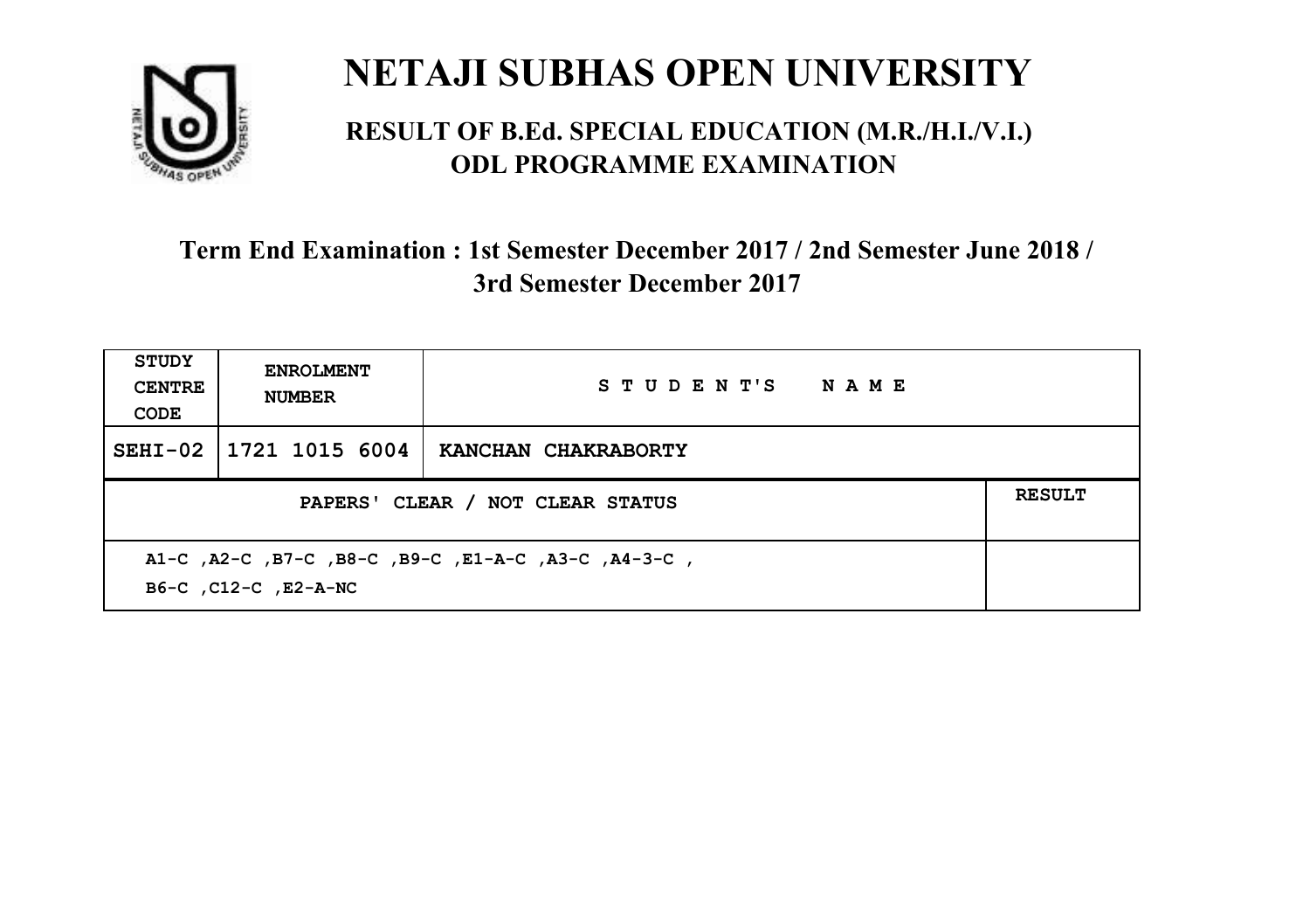

#### **RESULT OF B.Ed. SPECIAL EDUCATION (M.R./H.I./V.I.) ODL PROGRAMME EXAMINATION**

| <b>STUDY</b><br><b>CENTRE</b><br>CODE | <b>ENROLMENT</b><br><b>NUMBER</b>                                          | STUDENT'S NAME     |  |  |  |
|---------------------------------------|----------------------------------------------------------------------------|--------------------|--|--|--|
| $SEHI-02$                             | 1721 1015 6005                                                             | <b>SUMAN DAGRA</b> |  |  |  |
|                                       | <b>RESULT</b><br>PAPERS' CLEAR / NOT CLEAR STATUS                          |                    |  |  |  |
|                                       | A1-C, A2-C, B7-C, B8-C, B9-C, E1-A-C, A3-C, A4-2-C,<br>B6-C, C12-C, E2-A-C |                    |  |  |  |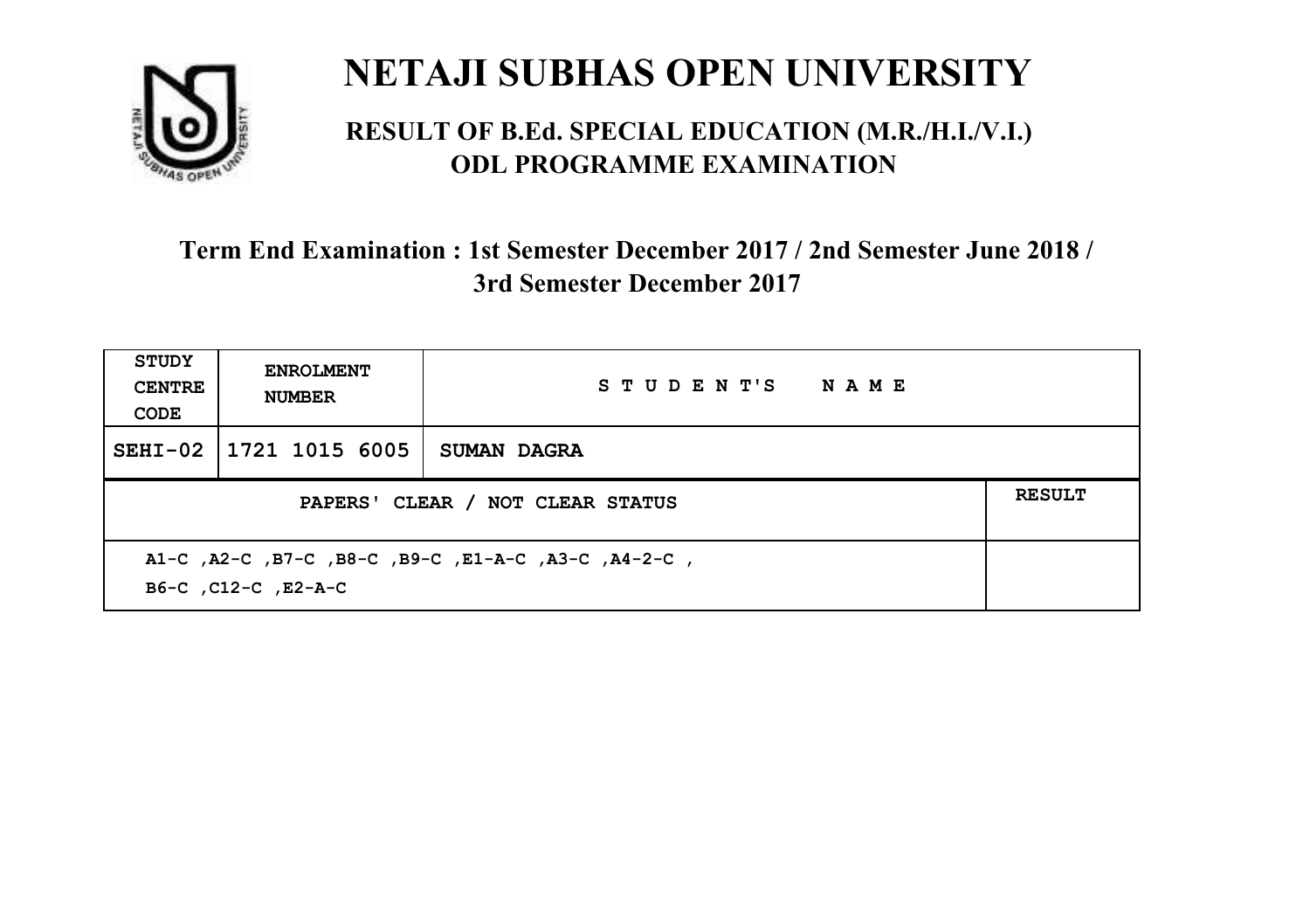

#### **RESULT OF B.Ed. SPECIAL EDUCATION (M.R./H.I./V.I.) ODL PROGRAMME EXAMINATION**

| <b>STUDY</b><br><b>CENTRE</b><br>CODE | <b>ENROLMENT</b><br><b>NUMBER</b>                              | STUDENT'S NAME    |  |  |  |
|---------------------------------------|----------------------------------------------------------------|-------------------|--|--|--|
|                                       | SEHI-02   1721 1015 6010                                       | SOUMYA KANTI JANA |  |  |  |
|                                       | <b>RESULT</b><br>PAPERS' CLEAR / NOT CLEAR STATUS              |                   |  |  |  |
|                                       | A1-C, A2-C, B7-C, B8-C, B9-C, E1-A-C, A4-3-C, C12-C<br>.E2-A-C |                   |  |  |  |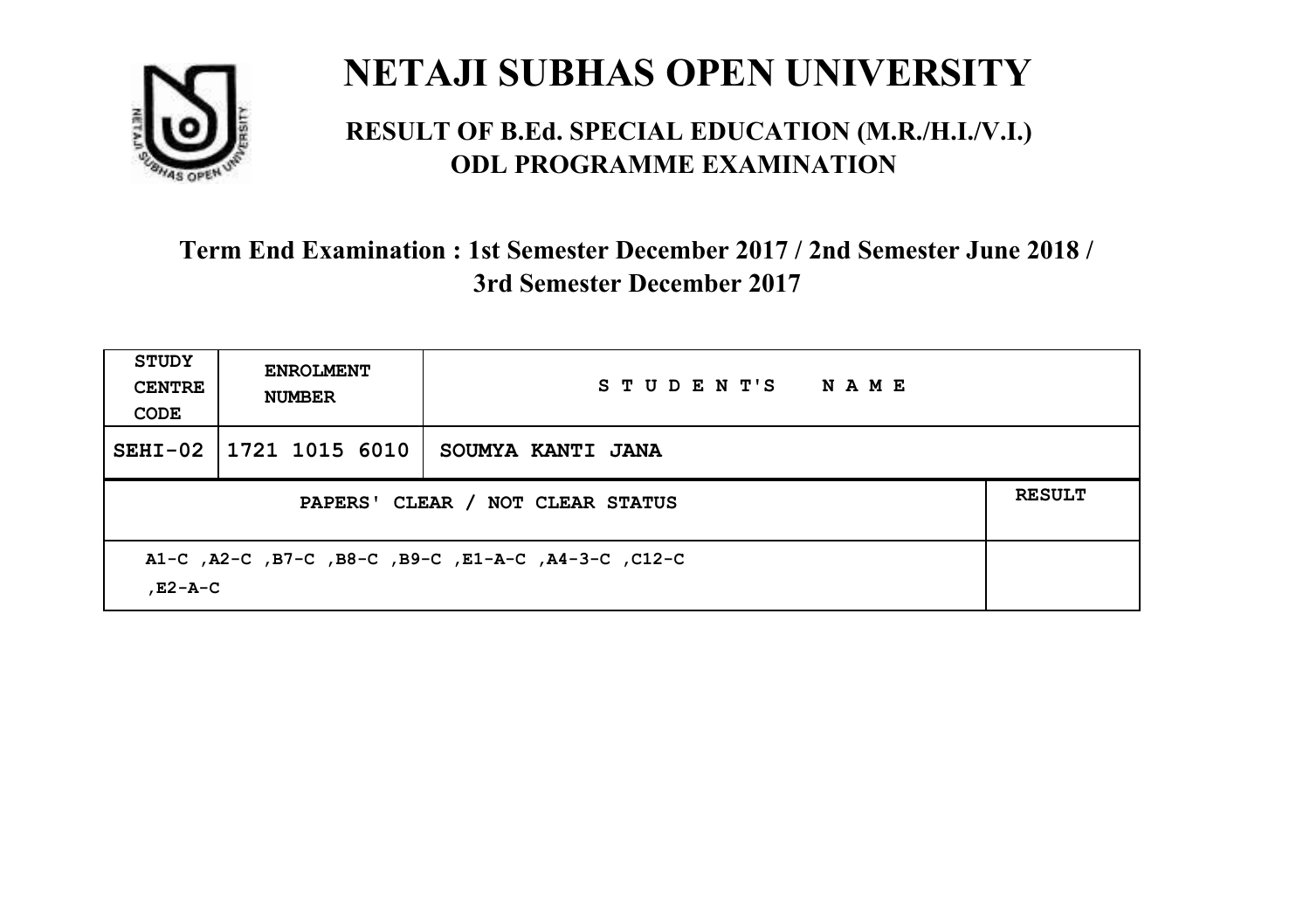

#### **RESULT OF B.Ed. SPECIAL EDUCATION (M.R./H.I./V.I.) ODL PROGRAMME EXAMINATION**

| <b>STUDY</b><br><b>CENTRE</b><br>CODE                                       | <b>ENROLMENT</b><br><b>NUMBER</b> | STUDENT'S NAME       |  |
|-----------------------------------------------------------------------------|-----------------------------------|----------------------|--|
| $SEHI-02$                                                                   | 1721 1015 6011                    | <b>BAKUL PRADHAN</b> |  |
| <b>RESULT</b><br>PAPERS' CLEAR / NOT CLEAR STATUS                           |                                   |                      |  |
| A1-C, A2-C, B7-C, B8-C, B9-C, E1-A-C, A3-C, A4-3-C,<br>B6-C, C12-C, E2-A-NC |                                   |                      |  |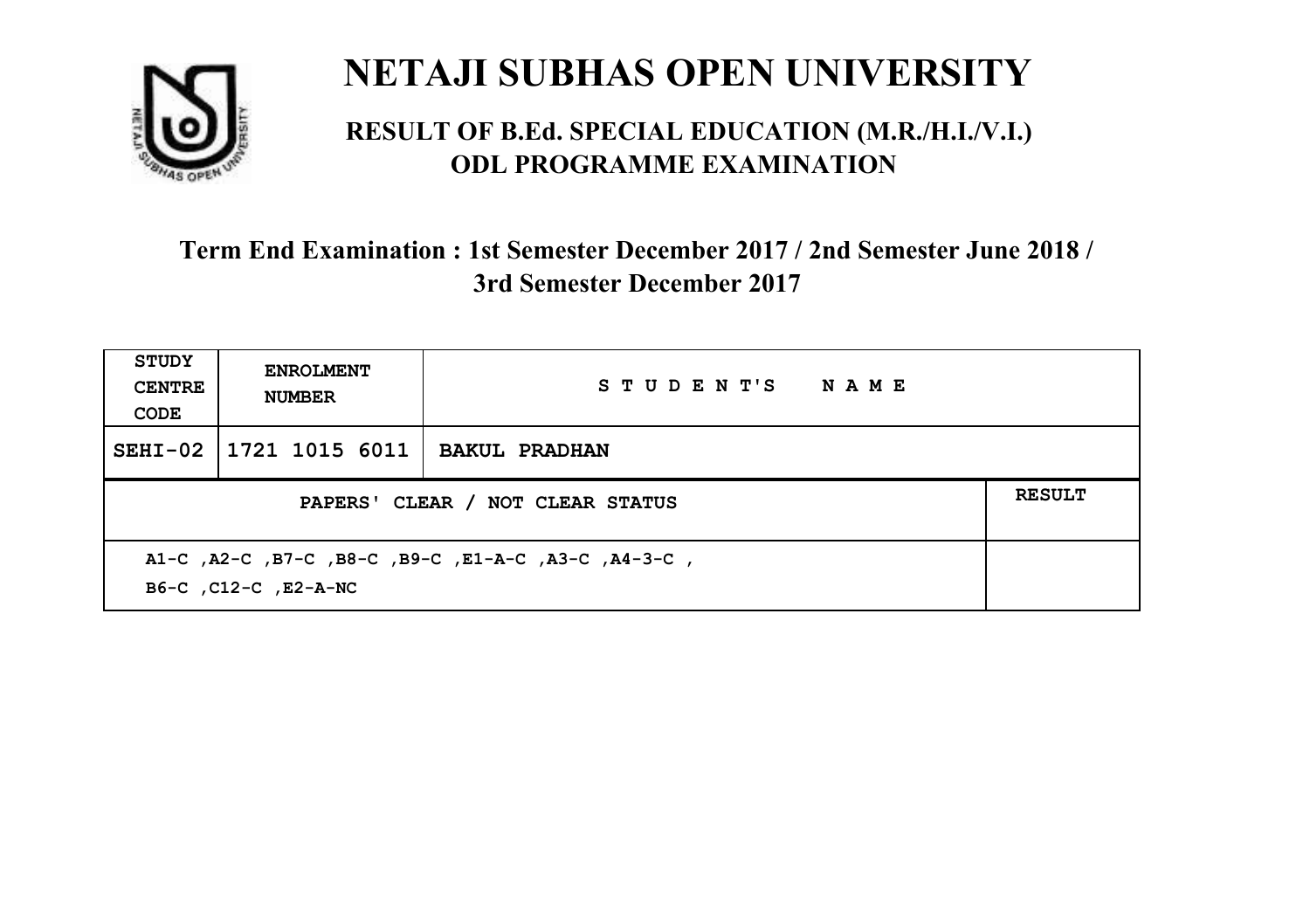

#### **RESULT OF B.Ed. SPECIAL EDUCATION (M.R./H.I./V.I.) ODL PROGRAMME EXAMINATION**

| <b>STUDY</b><br><b>CENTRE</b><br>CODE                                       | <b>ENROLMENT</b><br><b>NUMBER</b> | STUDENT'S NAME |  |
|-----------------------------------------------------------------------------|-----------------------------------|----------------|--|
| $SEHI-02$                                                                   | 1721 1015 6014                    | DIPANKAR JANA  |  |
| <b>RESULT</b><br>PAPERS' CLEAR / NOT CLEAR STATUS                           |                                   |                |  |
| A1-C, A2-C, B7-C, B8-C, B9-C, E1-A-C, A3-C, A4-2-C,<br>B6-C, C12-C, E2-A-NC |                                   |                |  |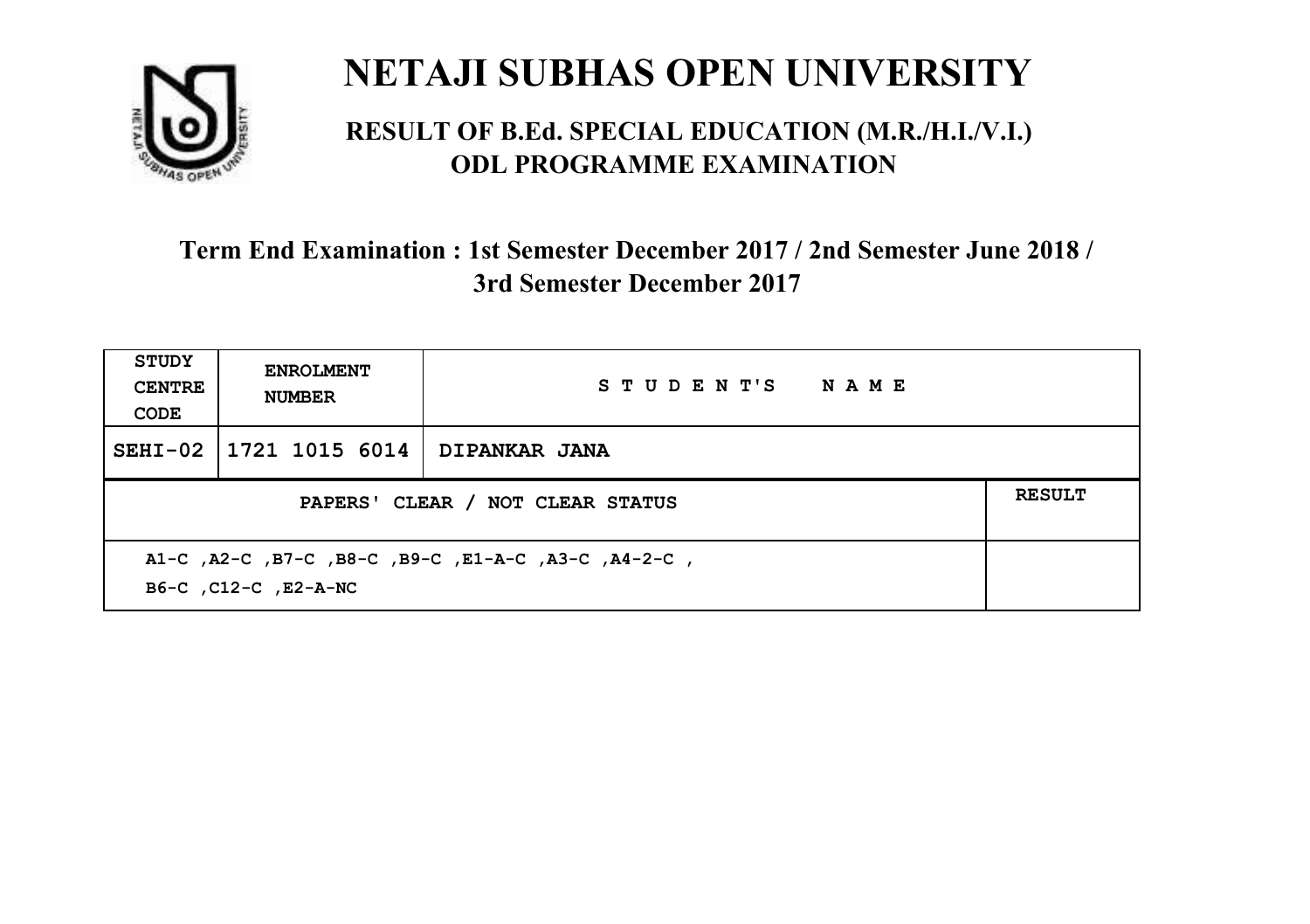

#### **RESULT OF B.Ed. SPECIAL EDUCATION (M.R./H.I./V.I.) ODL PROGRAMME EXAMINATION**

| <b>STUDY</b><br><b>CENTRE</b><br>CODE                                           | <b>ENROLMENT</b><br><b>NUMBER</b>                 | STUDENT'S NAME          |  |  |
|---------------------------------------------------------------------------------|---------------------------------------------------|-------------------------|--|--|
| $SEHI-02$                                                                       | 1721 1015 6018                                    | <b>MANASH MUKHERJEE</b> |  |  |
|                                                                                 | <b>RESULT</b><br>PAPERS' CLEAR / NOT CLEAR STATUS |                         |  |  |
| A1-C, A2-C, B7-C, B8-C, B9-NC, E1-A-NC, A3-C, A4-1-C,<br>B6-C , C12-NC, E2-A-NC |                                                   |                         |  |  |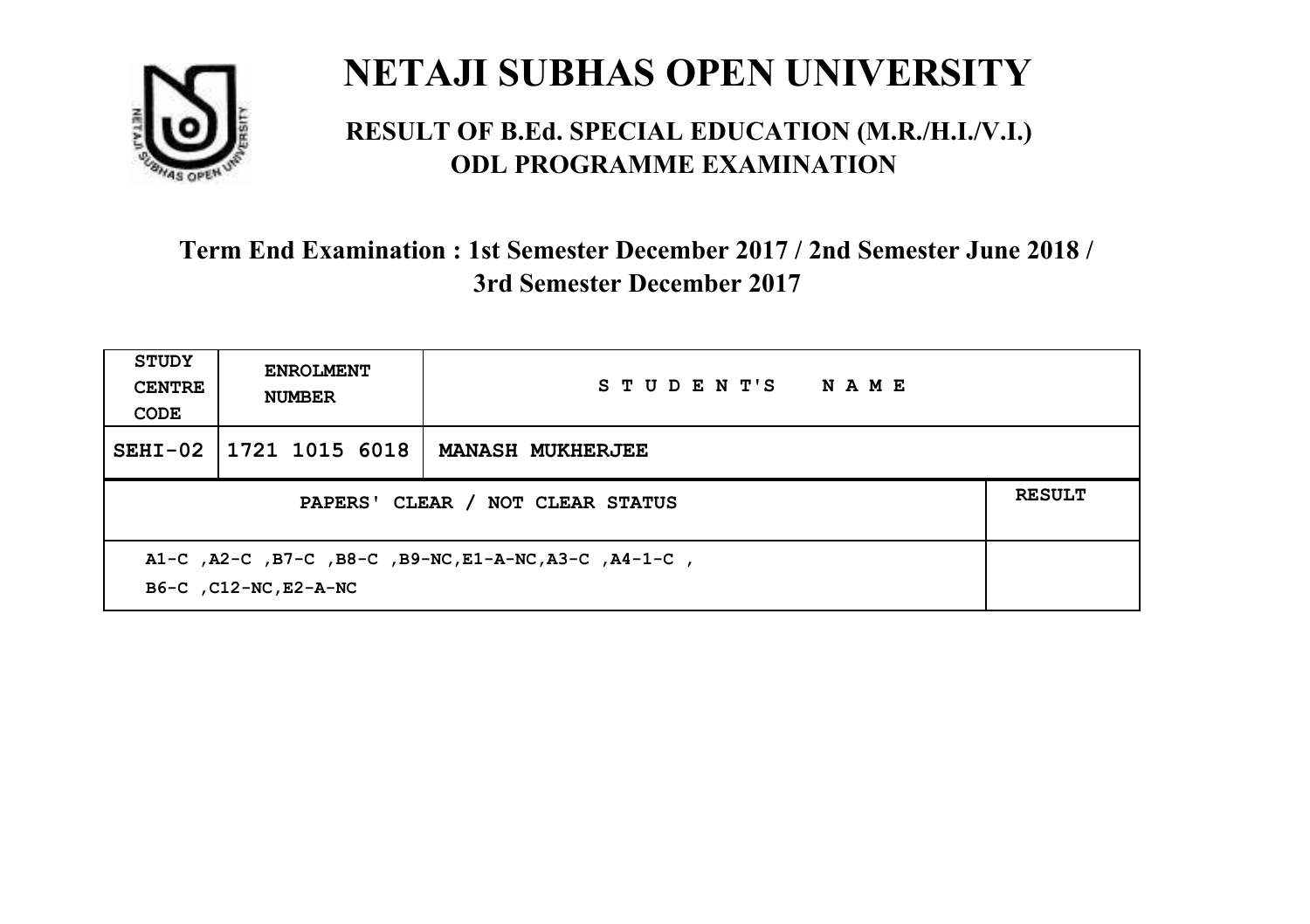

#### **RESULT OF B.Ed. SPECIAL EDUCATION (M.R./H.I./V.I.) ODL PROGRAMME EXAMINATION**

| <b>STUDY</b><br><b>CENTRE</b><br>CODE | <b>ENROLMENT</b><br><b>NUMBER</b>                                           | STUDENT'S NAME        |  |  |  |
|---------------------------------------|-----------------------------------------------------------------------------|-----------------------|--|--|--|
|                                       | SEHI-02 1721 1015 6023                                                      | <b>SRIMANTA MAITY</b> |  |  |  |
|                                       | <b>RESULT</b><br>PAPERS' CLEAR / NOT CLEAR STATUS                           |                       |  |  |  |
|                                       | A1-C, A2-C, B7-C, B8-C, B9-C, E1-A-C, A3-C, A4-2-C,<br>B6-C, C12-C, E2-A-NC |                       |  |  |  |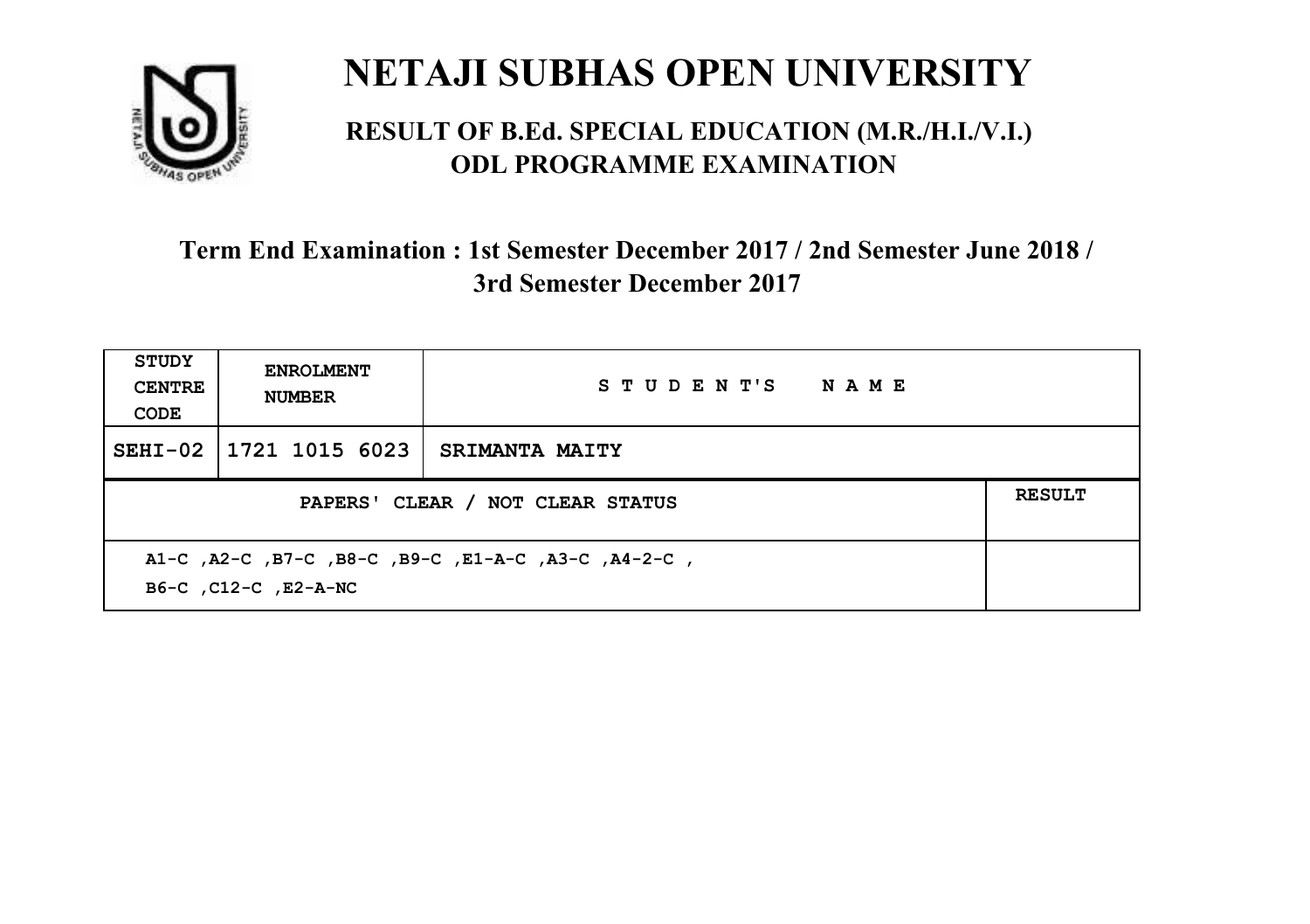

#### **RESULT OF B.Ed. SPECIAL EDUCATION (M.R./H.I./V.I.) ODL PROGRAMME EXAMINATION**

| <b>STUDY</b><br><b>CENTRE</b><br>CODE                                      | <b>ENROLMENT</b><br><b>NUMBER</b>                 | STUDENT'S NAME |  |  |  |
|----------------------------------------------------------------------------|---------------------------------------------------|----------------|--|--|--|
|                                                                            | SEHI-02   1721 1015 6026                          | APURBA GOSWAMI |  |  |  |
|                                                                            | <b>RESULT</b><br>PAPERS' CLEAR / NOT CLEAR STATUS |                |  |  |  |
| A1-C, A2-C, B7-C, B8-C, B9-C, E1-A-C, A3-C, A4-3-C,<br>B6-C, C12-C, E2-A-C |                                                   |                |  |  |  |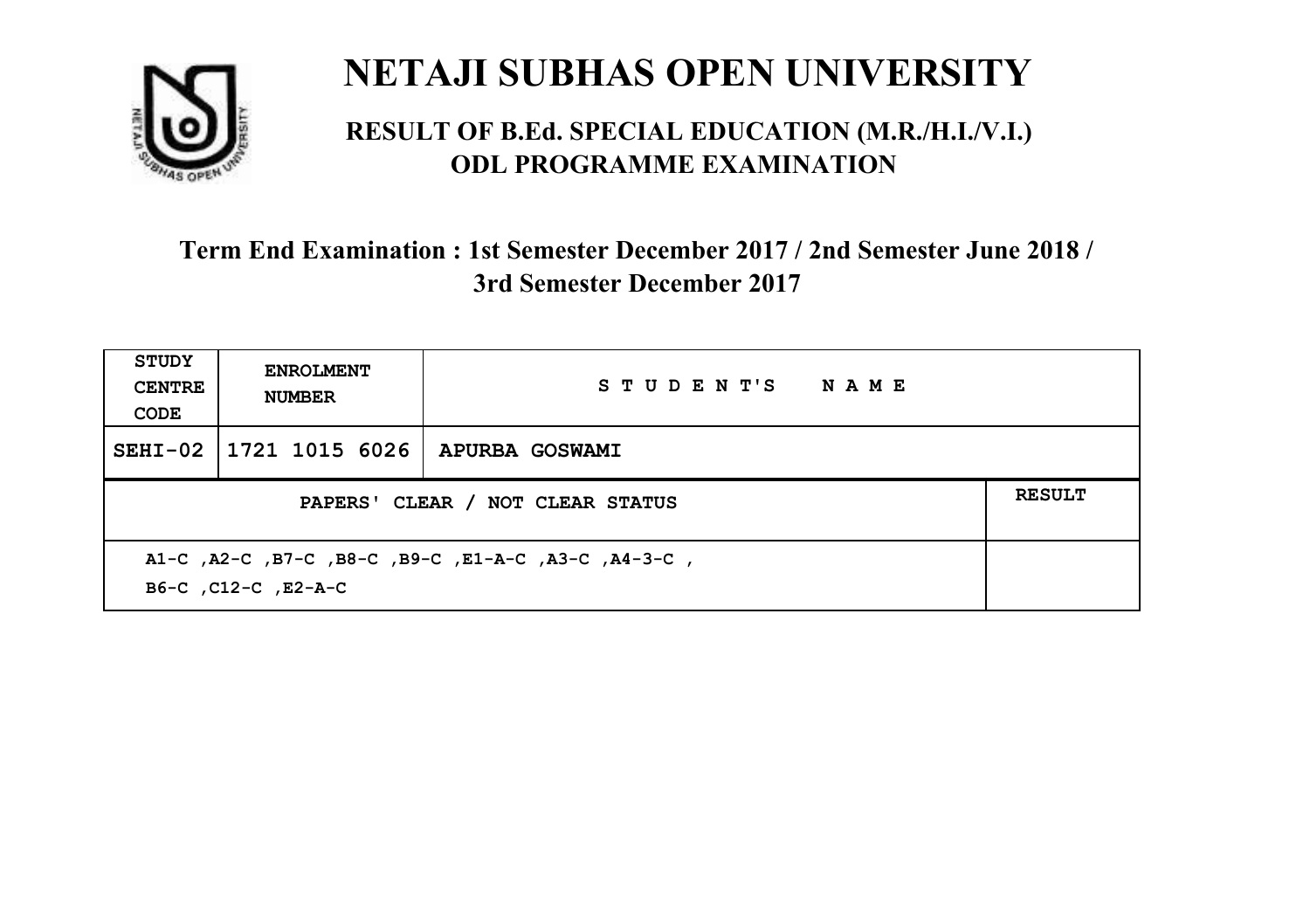

#### **RESULT OF B.Ed. SPECIAL EDUCATION (M.R./H.I./V.I.) ODL PROGRAMME EXAMINATION**

| <b>STUDY</b><br><b>CENTRE</b><br>CODE                                      | <b>ENROLMENT</b><br><b>NUMBER</b>                 | STUDENT'S NAME     |  |  |  |
|----------------------------------------------------------------------------|---------------------------------------------------|--------------------|--|--|--|
| $SEHI-02$                                                                  | 1721 1015 6027                                    | <b>SUJIT MAJEE</b> |  |  |  |
|                                                                            | <b>RESULT</b><br>PAPERS' CLEAR / NOT CLEAR STATUS |                    |  |  |  |
| A1-C, A2-C, B7-C, B8-C, B9-C, E1-A-C, A3-C, A4-3-C,<br>B6-C, C12-C, E2-A-C |                                                   |                    |  |  |  |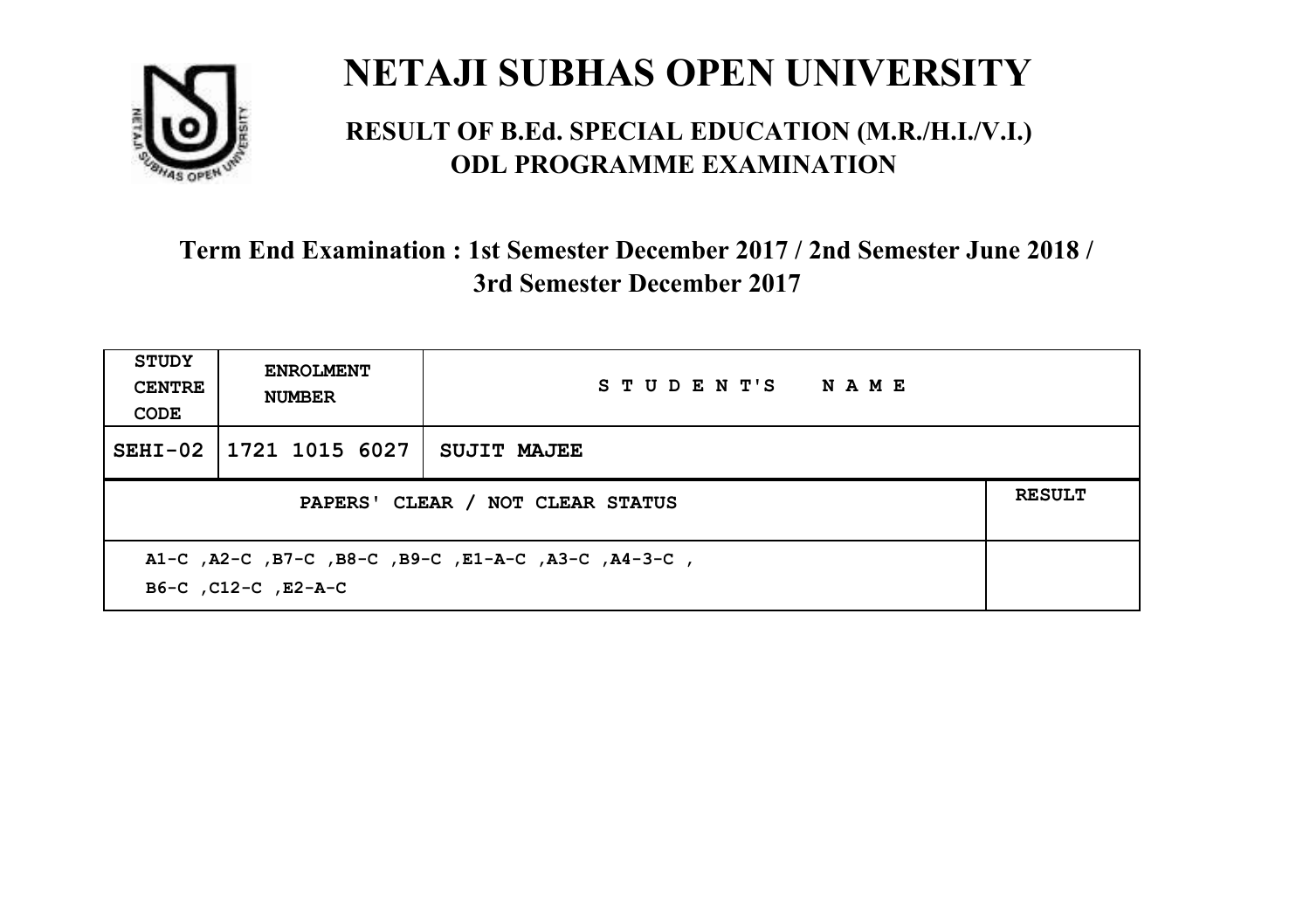

#### **RESULT OF B.Ed. SPECIAL EDUCATION (M.R./H.I./V.I.) ODL PROGRAMME EXAMINATION**

| STUDY<br><b>CENTRE</b><br>CODE | <b>ENROLMENT</b><br><b>NUMBER</b>                                           | STUDENT'S NAME |  |  |  |
|--------------------------------|-----------------------------------------------------------------------------|----------------|--|--|--|
| $SEHI-02$                      | 1722 1015 6002                                                              | CHUMKI SETH    |  |  |  |
|                                | <b>RESULT</b><br>PAPERS' CLEAR / NOT CLEAR STATUS                           |                |  |  |  |
|                                | A1-NC, A2-C, B7-C, B8-C, B9-C, E1-A-C, A3-C, A4-3-C,<br>B6-C, C12-C, E2-A-C |                |  |  |  |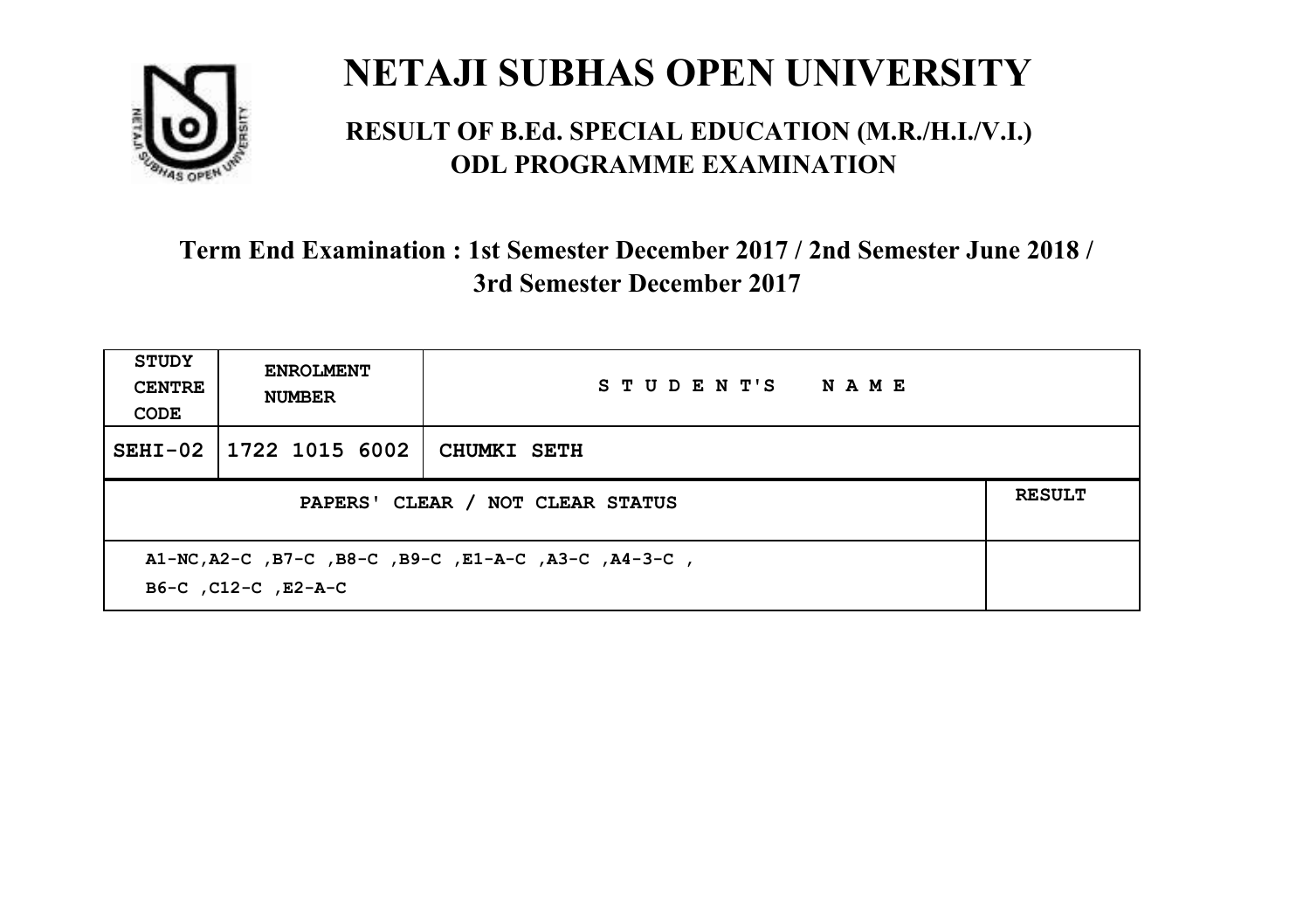

#### **RESULT OF B.Ed. SPECIAL EDUCATION (M.R./H.I./V.I.) ODL PROGRAMME EXAMINATION**

| <b>STUDY</b><br><b>CENTRE</b><br>CODE                                         | <b>ENROLMENT</b><br><b>NUMBER</b>                 | STUDENT'S NAME |  |  |
|-------------------------------------------------------------------------------|---------------------------------------------------|----------------|--|--|
| $SEHI-02$                                                                     | 1722 1015 6003                                    | APARNA MUNAN   |  |  |
|                                                                               | <b>RESULT</b><br>PAPERS' CLEAR / NOT CLEAR STATUS |                |  |  |
| A1-C, A2-C, B7-C, B8-C, B9-C, E1-A-C, A3-NC, A4-3-NC,<br>B6-C, C12-C, E2-A-NC |                                                   |                |  |  |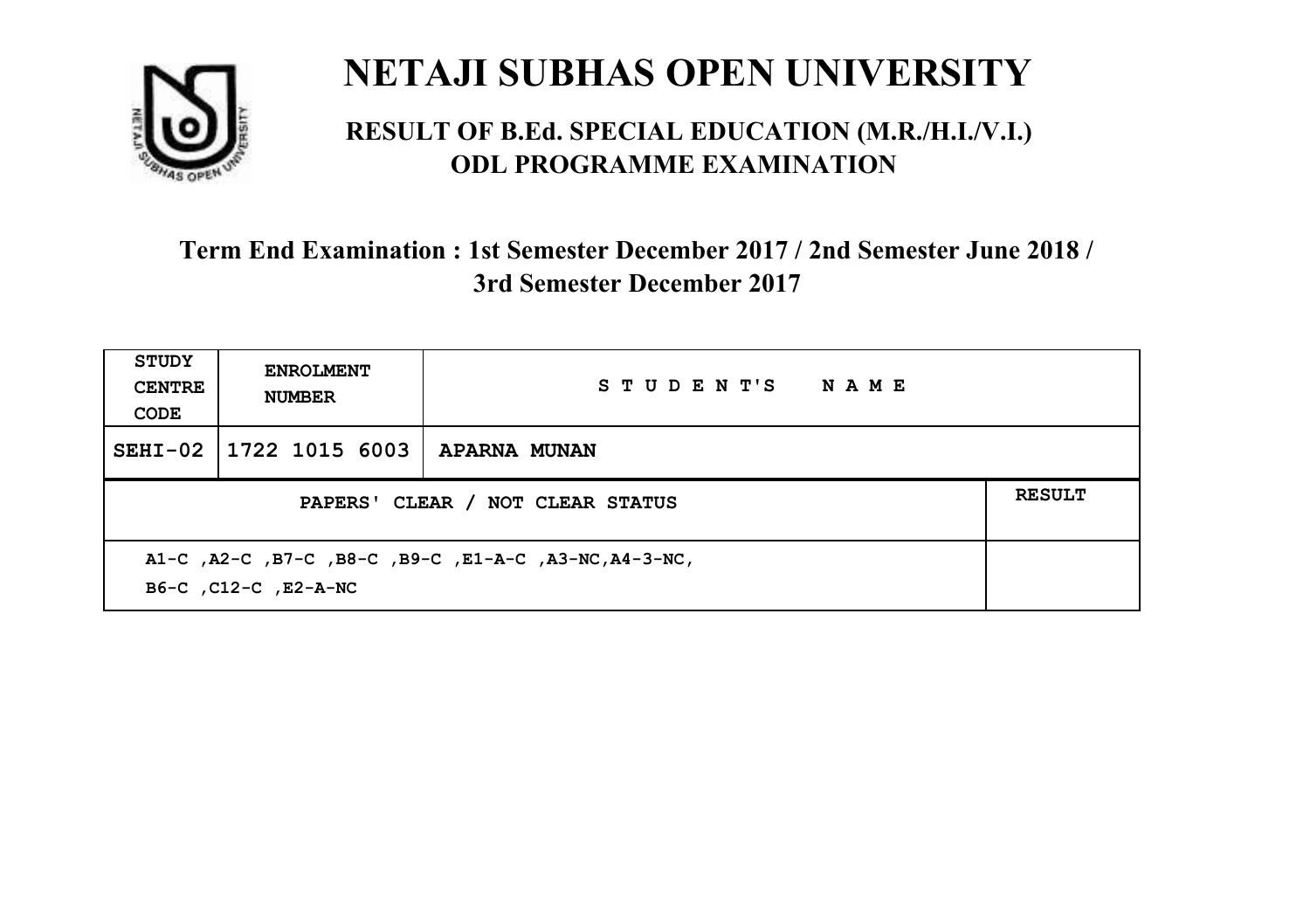

#### **RESULT OF B.Ed. SPECIAL EDUCATION (M.R./H.I./V.I.) ODL PROGRAMME EXAMINATION**

| <b>STUDY</b><br><b>CENTRE</b><br>CODE                                      | <b>ENROLMENT</b><br><b>NUMBER</b>                 | STUDENT'S NAME         |  |  |  |
|----------------------------------------------------------------------------|---------------------------------------------------|------------------------|--|--|--|
|                                                                            | SEHI-02   1722 1015 6012                          | <b>MOUSUMI GANGULY</b> |  |  |  |
|                                                                            | <b>RESULT</b><br>PAPERS' CLEAR / NOT CLEAR STATUS |                        |  |  |  |
| A1-C, A2-C, B7-C, B8-C, B9-C, E1-A-C, A3-C, A4-3-C,<br>B6-C, C12-C, E2-A-C |                                                   |                        |  |  |  |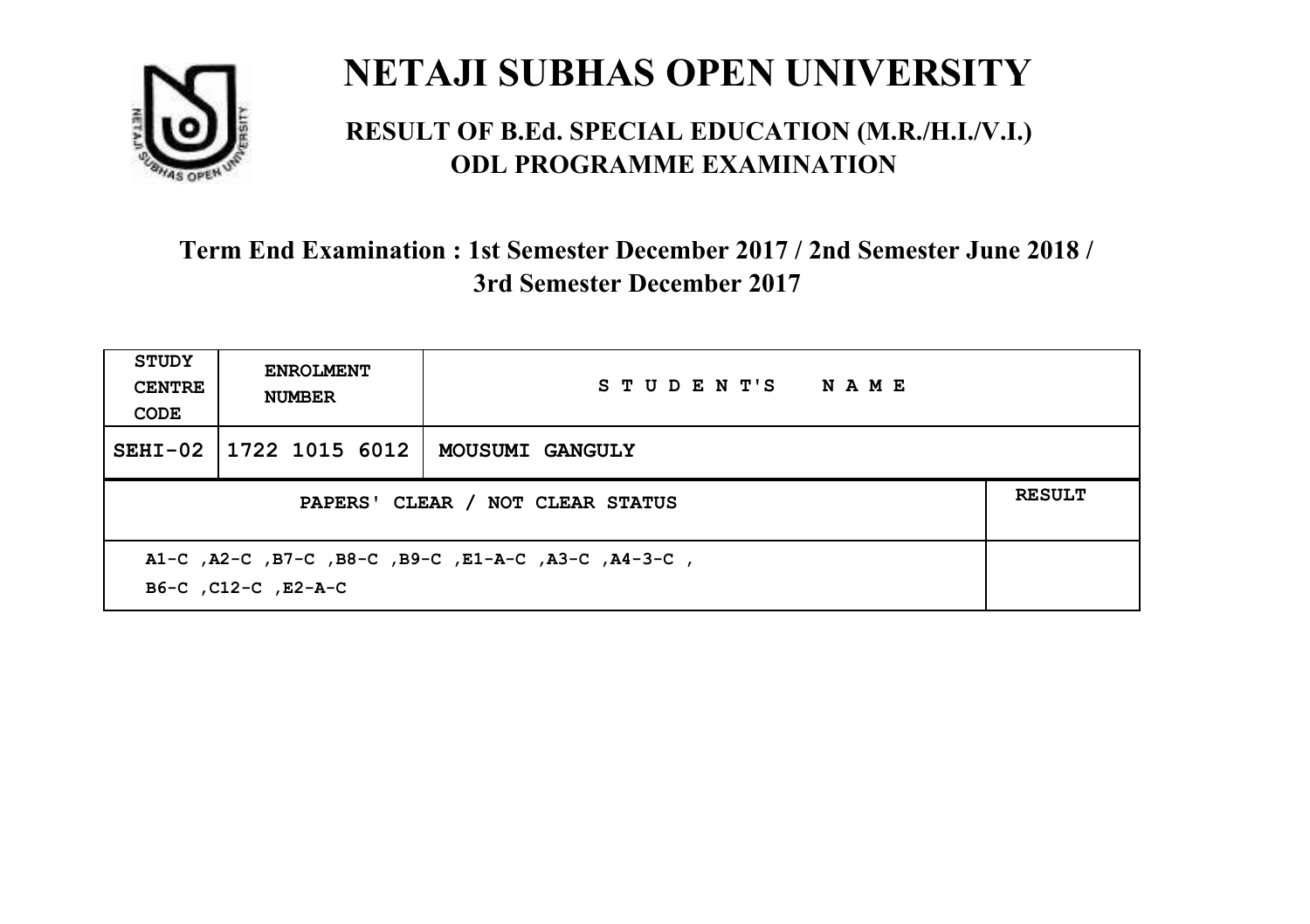

#### **RESULT OF B.Ed. SPECIAL EDUCATION (M.R./H.I./V.I.) ODL PROGRAMME EXAMINATION**

| <b>STUDY</b><br><b>CENTRE</b><br>CODE                                           | <b>ENROLMENT</b><br><b>NUMBER</b> | STUDENT'S<br><b>NAME</b> |  |
|---------------------------------------------------------------------------------|-----------------------------------|--------------------------|--|
| $SEHI-02$                                                                       | 1722 1015 6022                    | <b>MANIKA JANA</b>       |  |
| PAPERS' CLEAR / NOT CLEAR STATUS                                                |                                   |                          |  |
| A1-C, A2-C, B7-C, B8-NC, B9-C, E1-A-C, A3-NC, A4-3-C,<br>B6-C , C12-NC, E2-A-NC |                                   |                          |  |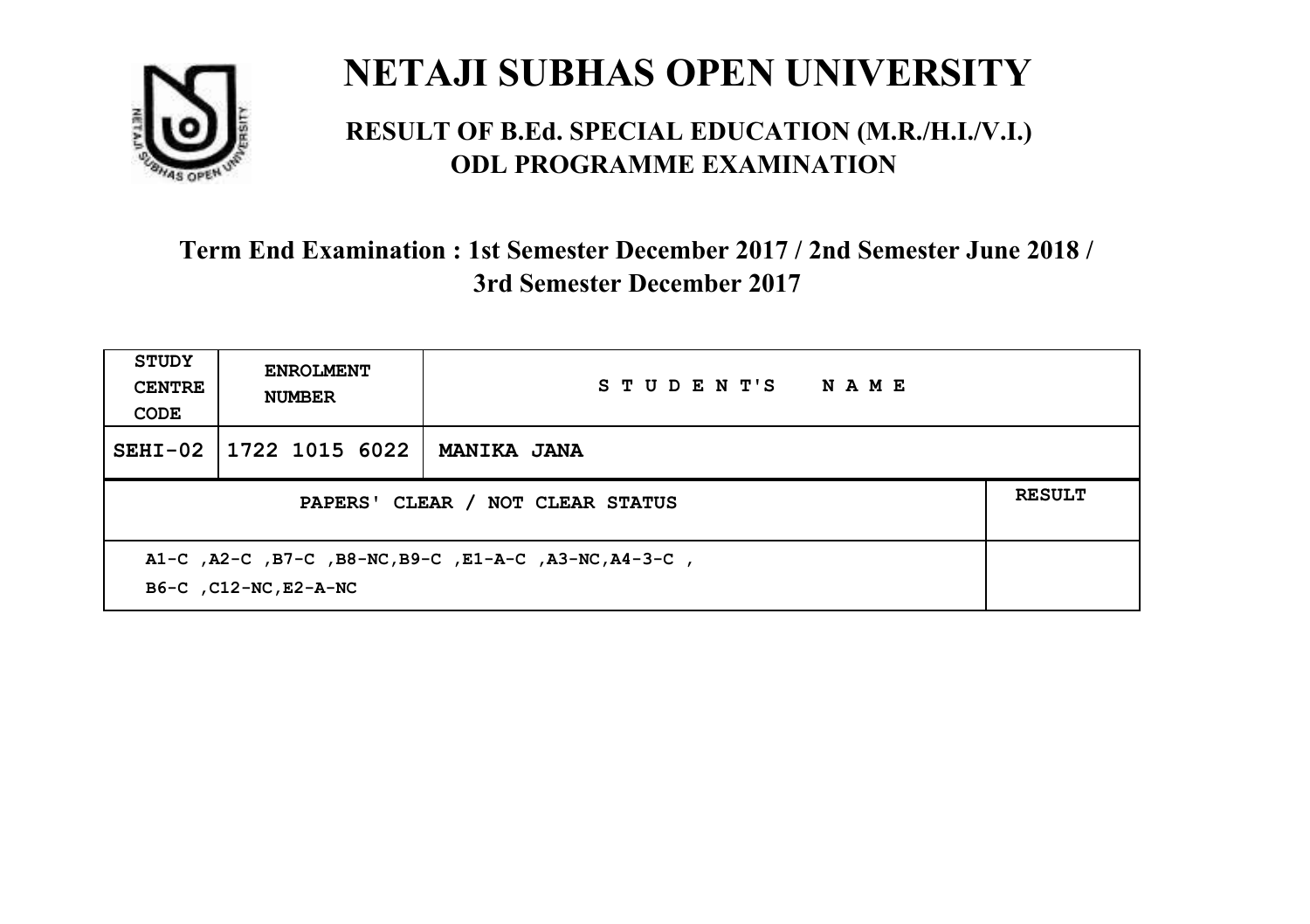

#### **RESULT OF B.Ed. SPECIAL EDUCATION (M.R./H.I./V.I.) ODL PROGRAMME EXAMINATION**

| <b>STUDY</b><br><b>CENTRE</b><br>CODE                                        | <b>ENROLMENT</b><br><b>NUMBER</b>                 | STUDENT'S NAME                      |  |  |  |
|------------------------------------------------------------------------------|---------------------------------------------------|-------------------------------------|--|--|--|
| $SEHI-02$                                                                    |                                                   | 1722 1015 6024   RINA GUCHHAIT BERA |  |  |  |
|                                                                              | <b>RESULT</b><br>PAPERS' CLEAR / NOT CLEAR STATUS |                                     |  |  |  |
| A1-NC, A2-C, B7-C, B8-C, B9-C, E1-A-C, A3-C, A4-2-C,<br>B6-C, C12-C, E2-A-NC |                                                   |                                     |  |  |  |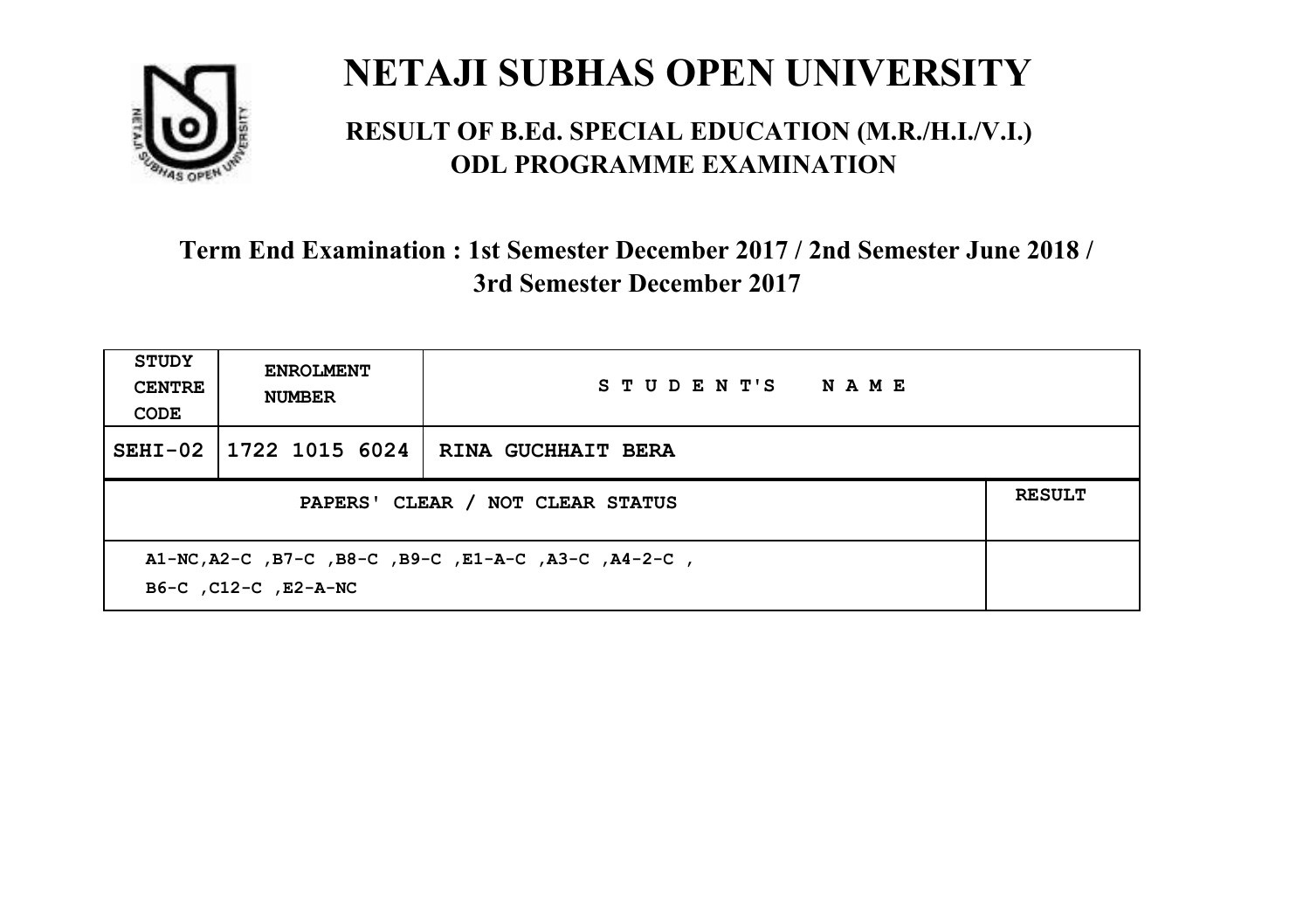

#### **RESULT OF B.Ed. SPECIAL EDUCATION (M.R./H.I./V.I.) ODL PROGRAMME EXAMINATION**

| <b>STUDY</b><br><b>CENTRE</b><br>CODE                                                 | <b>ENROLMENT</b><br><b>NUMBER</b> | STUDENT'S<br>NAME |  |
|---------------------------------------------------------------------------------------|-----------------------------------|-------------------|--|
| $SEHI-02$                                                                             | 1722 1015 6025                    | RAKHI CHAKRABORTY |  |
| PAPERS' CLEAR /<br><b>NOT CLEAR STATUS</b>                                            |                                   |                   |  |
| A1-NC, A2-NC, B7-NC, B8-NC, B9-NC, E1-A-NC, A3-NC, A4-3-NC,<br>B6-NC, C12-NC, E2-A-NC |                                   |                   |  |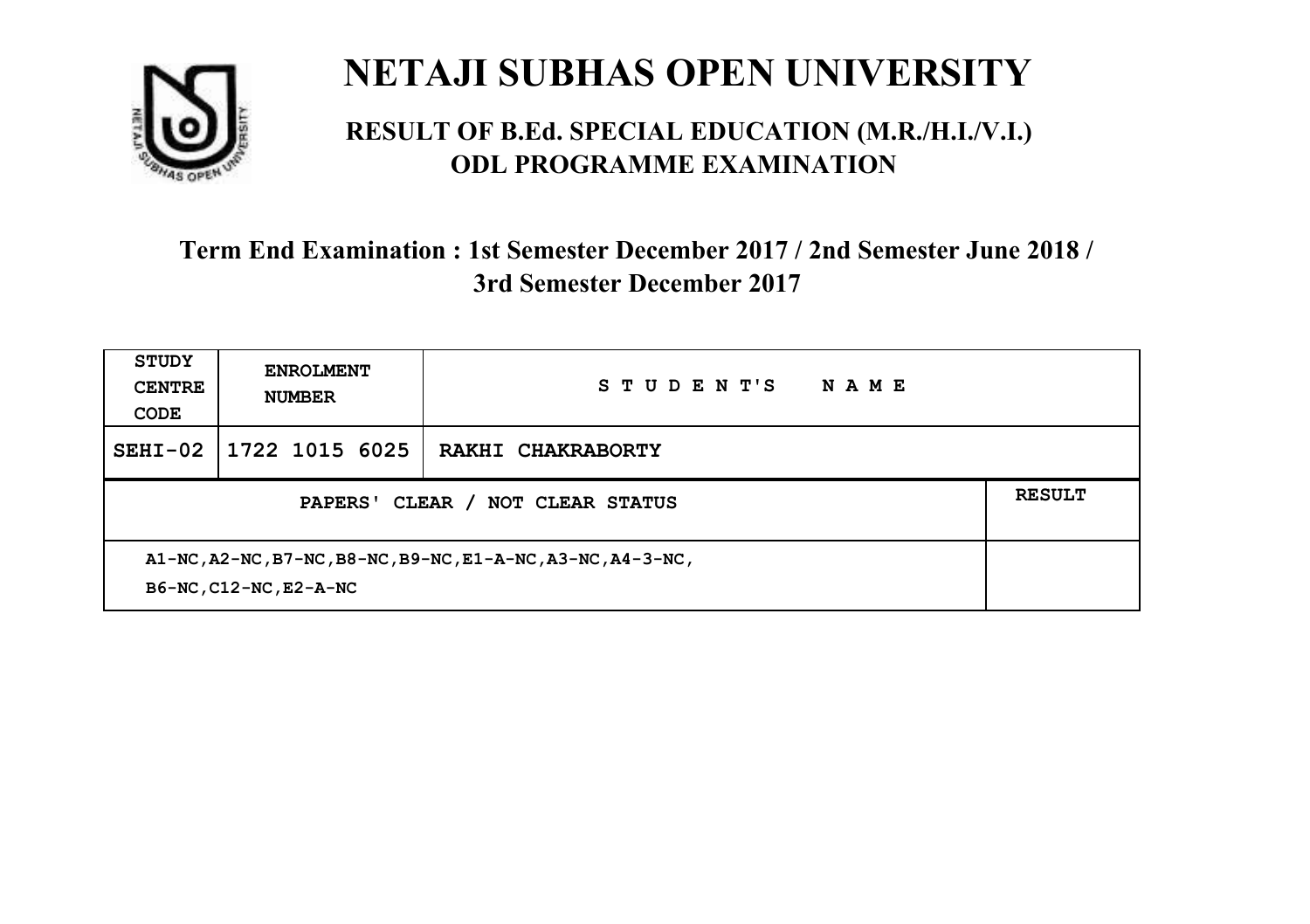

#### **RESULT OF B.Ed. SPECIAL EDUCATION (M.R./H.I./V.I.) ODL PROGRAMME EXAMINATION**

| <b>STUDY</b><br><b>CENTRE</b><br>CODE                                        | <b>ENROLMENT</b><br><b>NUMBER</b> | STUDENT'S NAME       |               |
|------------------------------------------------------------------------------|-----------------------------------|----------------------|---------------|
| $SEHI-02$                                                                    | 1722 1015 6029                    | <b>BARNALI GHOSH</b> |               |
| PAPERS' CLEAR / NOT CLEAR STATUS                                             |                                   |                      | <b>RESULT</b> |
| A1-C, A2-C, B7-C, B8-C, B9-C, E1-A-NC, A3-C, A4-3-C,<br>B6-C, C12-C, E2-A-NC |                                   |                      |               |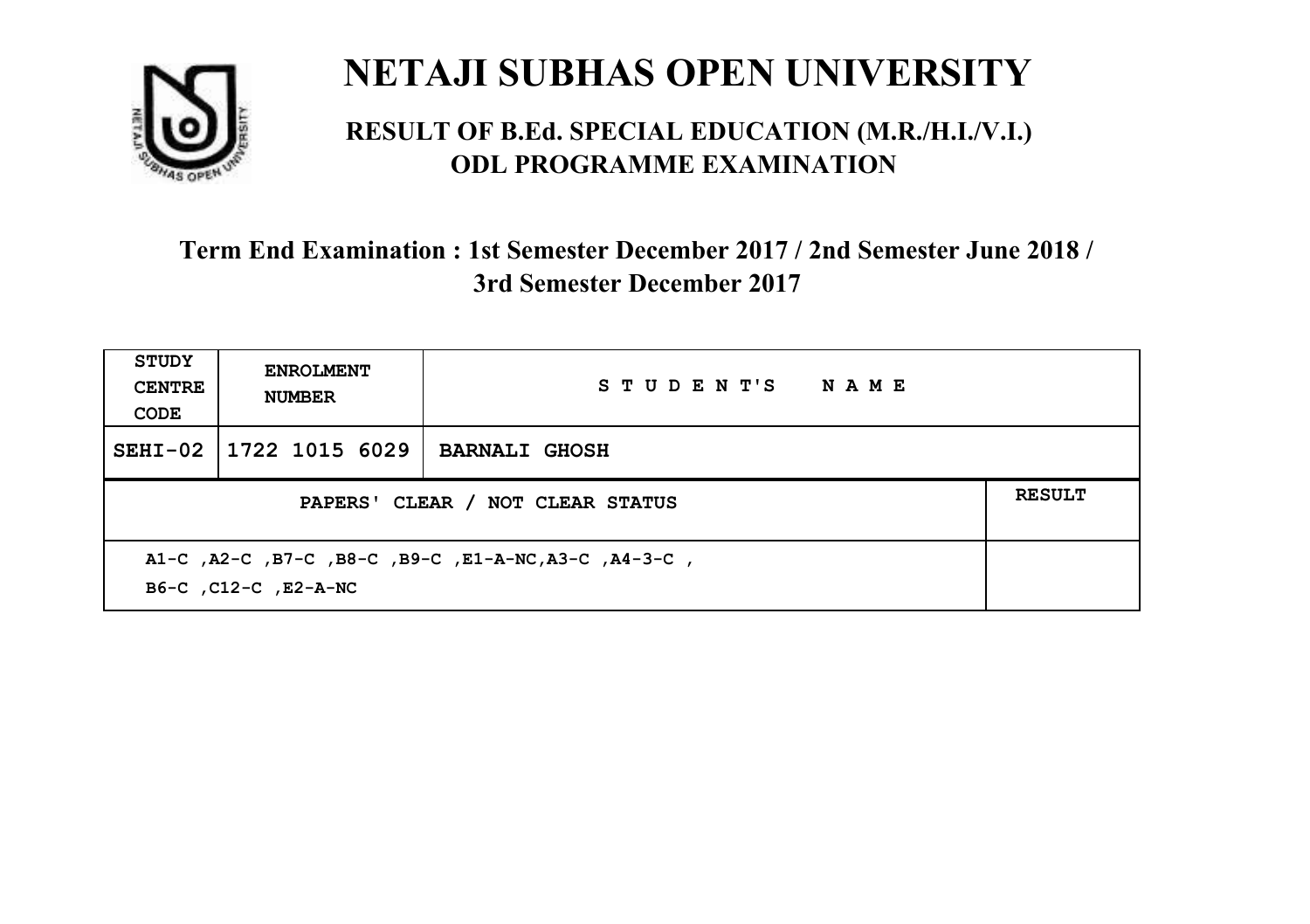

#### **RESULT OF B.Ed. SPECIAL EDUCATION (M.R./H.I./V.I.) ODL PROGRAMME EXAMINATION**

| STUDY<br><b>CENTRE</b><br>CODE                                               | <b>ENROLMENT</b><br><b>NUMBER</b> | STUDENT'S NAME                     |  |
|------------------------------------------------------------------------------|-----------------------------------|------------------------------------|--|
| $SEHI-02$                                                                    |                                   | 1723 1015 6006   BIJOY KUMAR DOLAI |  |
| PAPERS' CLEAR / NOT CLEAR STATUS                                             |                                   |                                    |  |
| A1-C, A2-C, B7-C, B8-C, B9-C, E1-A-NC, A3-C, A4-3-C,<br>B6-C, C12-C, E2-A-NC |                                   |                                    |  |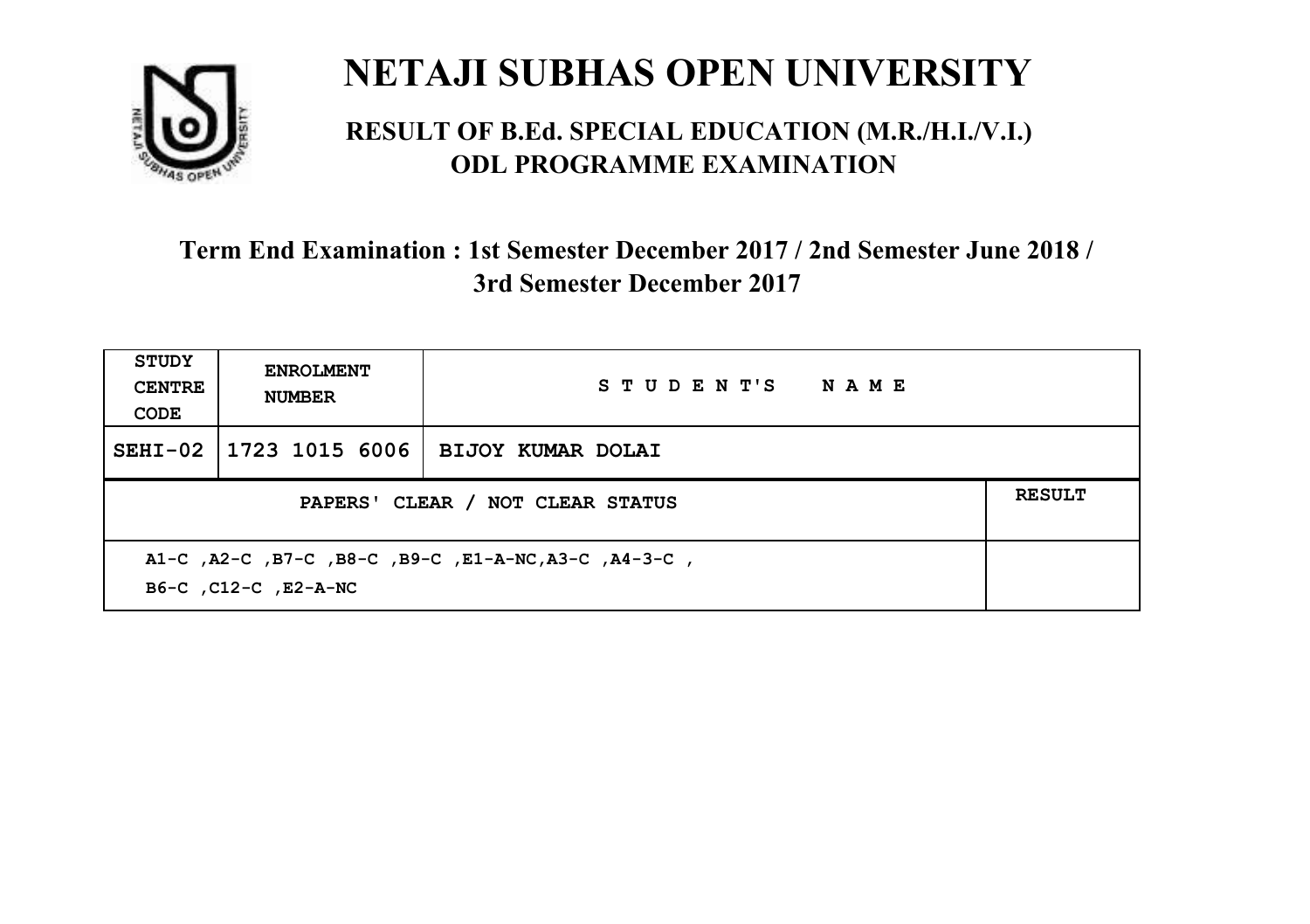

#### **RESULT OF B.Ed. SPECIAL EDUCATION (M.R./H.I./V.I.) ODL PROGRAMME EXAMINATION**

| <b>STUDY</b><br><b>CENTRE</b><br>CODE                                       | <b>ENROLMENT</b><br><b>NUMBER</b> | STUDENT'S NAME     |  |  |
|-----------------------------------------------------------------------------|-----------------------------------|--------------------|--|--|
|                                                                             | SEHI-02   1723 1015 6007          | SUJIT KUMAR BHUNIA |  |  |
| PAPERS' CLEAR / NOT CLEAR STATUS                                            |                                   |                    |  |  |
| A1-C, A2-C, B7-C, B8-C, B9-C, E1-A-C, A3-C, A4-3-C,<br>B6-C, C12-C, E2-A-NC |                                   |                    |  |  |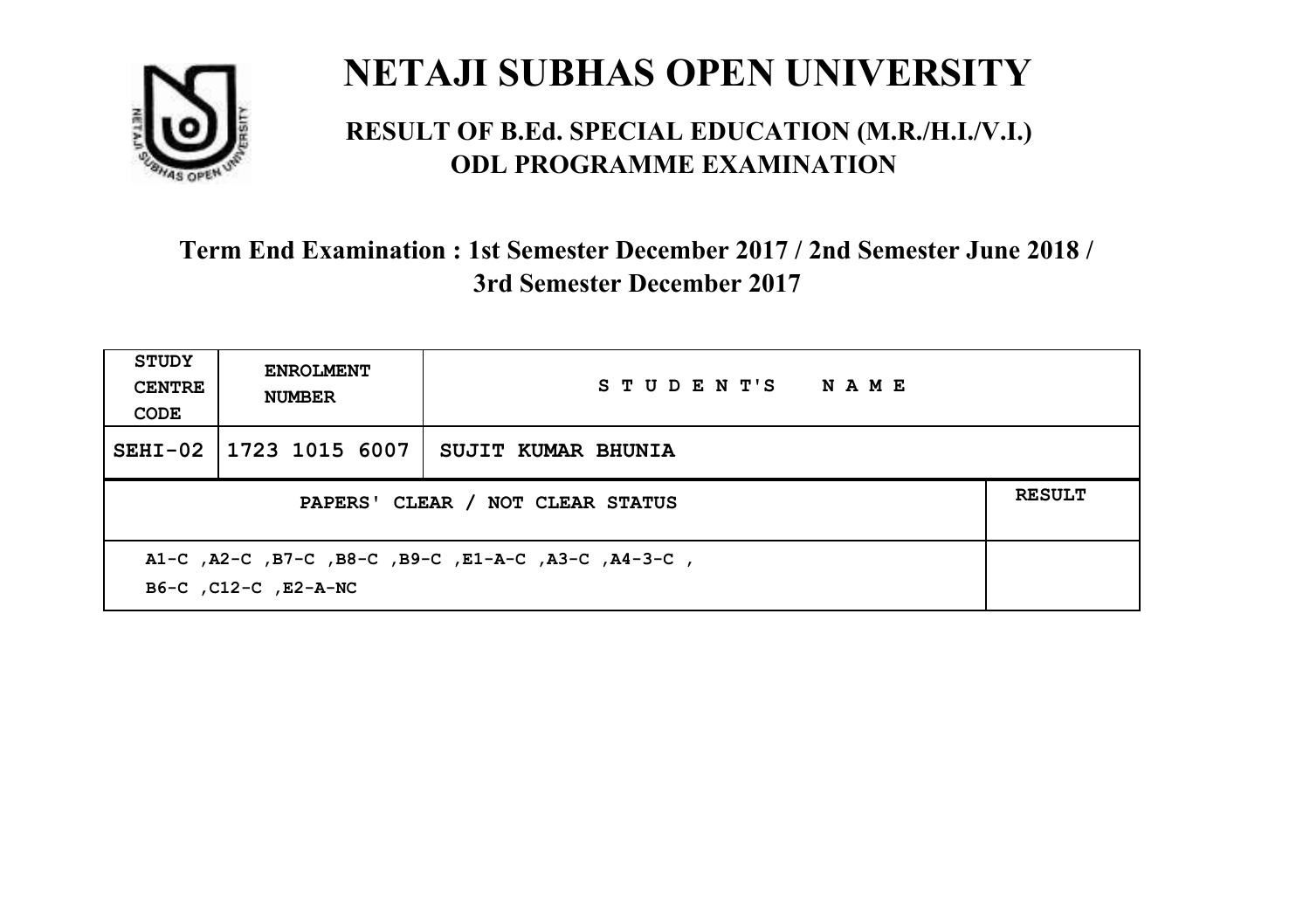

#### **RESULT OF B.Ed. SPECIAL EDUCATION (M.R./H.I./V.I.) ODL PROGRAMME EXAMINATION**

| <b>STUDY</b><br><b>CENTRE</b><br>CODE                                      | <b>ENROLMENT</b><br><b>NUMBER</b> | STUDENT'S NAME |  |
|----------------------------------------------------------------------------|-----------------------------------|----------------|--|
| $SEHI-02$                                                                  | 1723 1015 6013   BIPLAB RAJAK     |                |  |
| <b>RESULT</b><br>PAPERS' CLEAR / NOT CLEAR STATUS                          |                                   |                |  |
| A1-C, A2-C, B7-C, B8-C, B9-C, E1-A-C, A3-C, A4-3-C,<br>B6-C, C12-C, E2-A-C |                                   |                |  |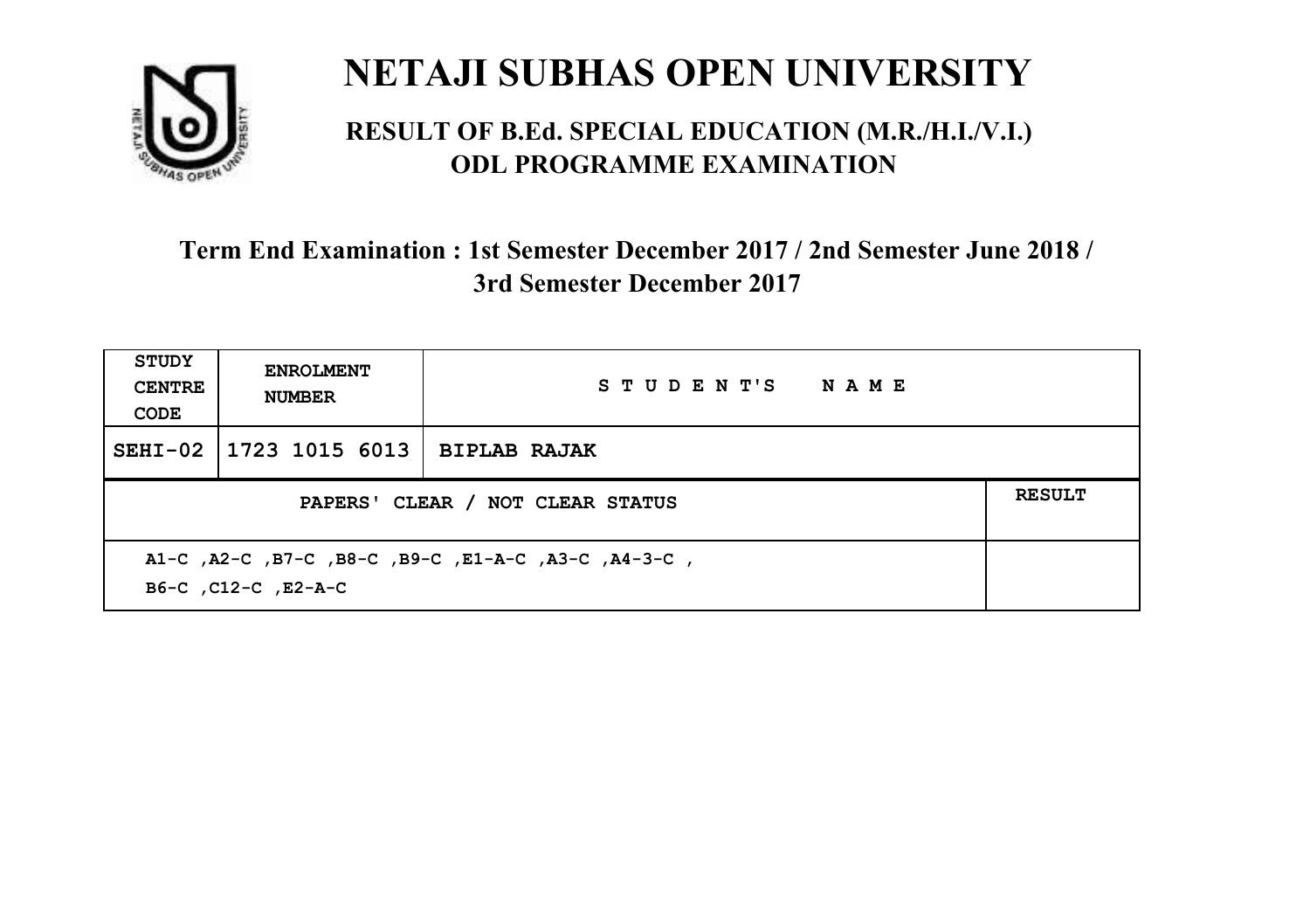

#### **RESULT OF B.Ed. SPECIAL EDUCATION (M.R./H.I./V.I.) ODL PROGRAMME EXAMINATION**

| <b>STUDY</b><br><b>CENTRE</b><br>CODE                                       | <b>ENROLMENT</b><br><b>NUMBER</b> | STUDENT'S NAME        |               |
|-----------------------------------------------------------------------------|-----------------------------------|-----------------------|---------------|
|                                                                             | SEHI-02   1723 1015 6016          | <b>BINOD BHOWMICK</b> |               |
| PAPERS' CLEAR / NOT CLEAR STATUS                                            |                                   |                       | <b>RESULT</b> |
| A1-C, A2-C, B7-C, B8-C, B9-C, E1-A-C, A3-C, A4-1-NC,<br>B6-C, C12-C, E2-A-C |                                   |                       |               |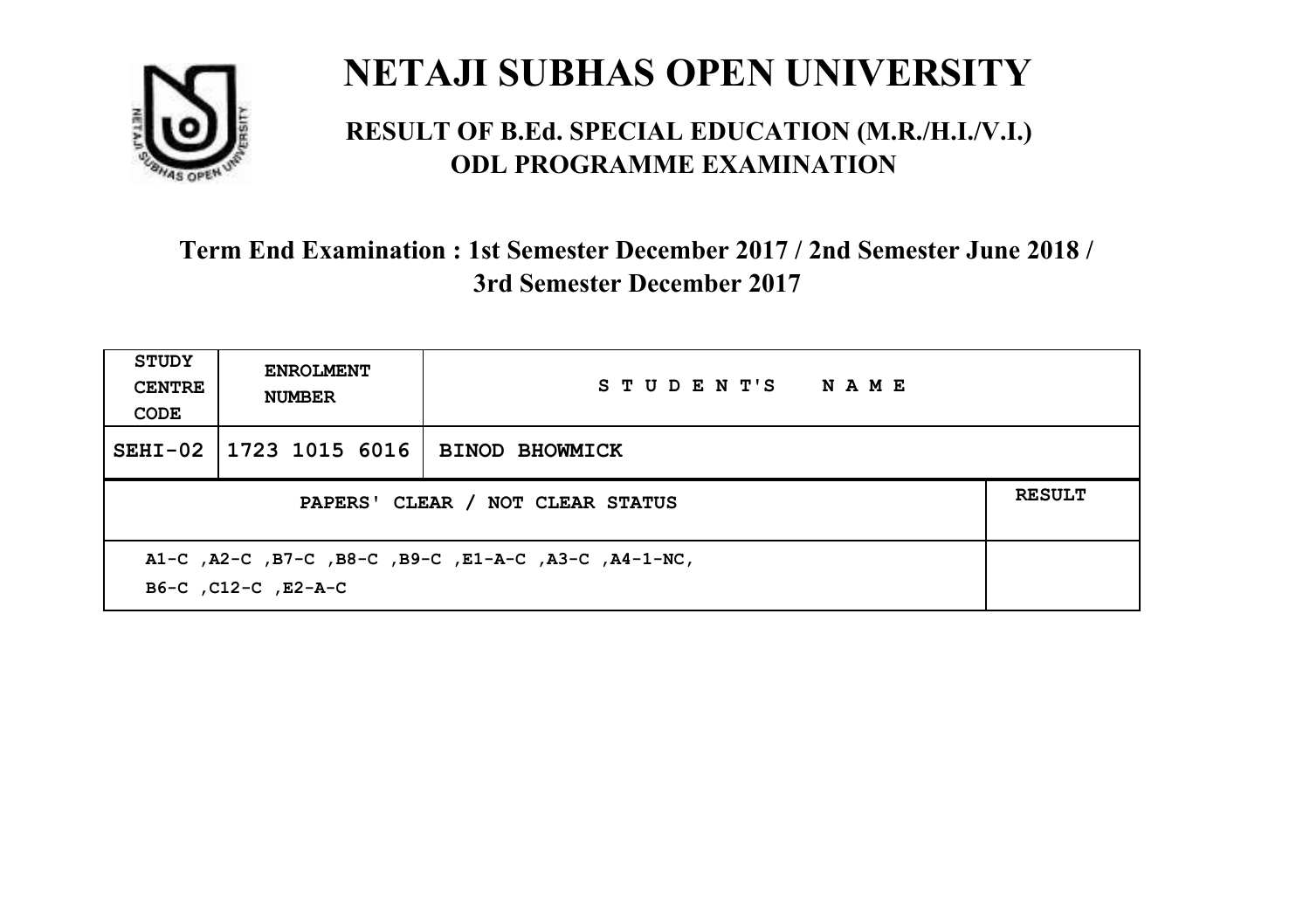

#### **RESULT OF B.Ed. SPECIAL EDUCATION (M.R./H.I./V.I.) ODL PROGRAMME EXAMINATION**

| <b>STUDY</b><br><b>CENTRE</b><br>CODE                                       | <b>ENROLMENT</b><br><b>NUMBER</b> | STUDENT'S NAME        |               |
|-----------------------------------------------------------------------------|-----------------------------------|-----------------------|---------------|
|                                                                             | SEHI-02   1723 1015 6030          | <b>BISWAJIT DOLAI</b> |               |
| PAPERS' CLEAR / NOT CLEAR STATUS                                            |                                   |                       | <b>RESULT</b> |
| A1-C, A2-C, B7-C, B8-C, B9-C, E1-A-NC, A3-C, A4-3-C,<br>B6-C, C12-C, E2-A-C |                                   |                       |               |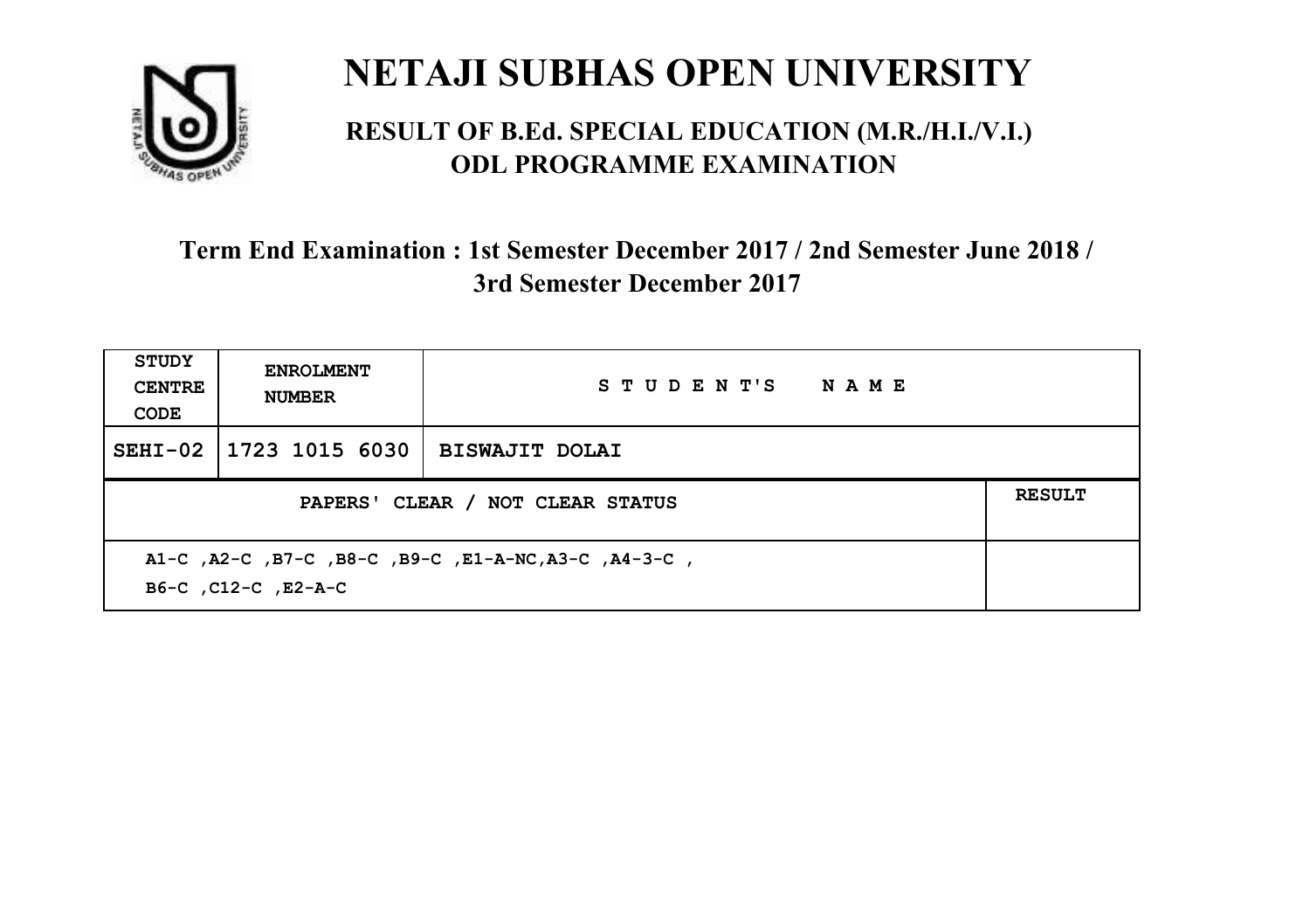

#### **RESULT OF B.Ed. SPECIAL EDUCATION (M.R./H.I./V.I.) ODL PROGRAMME EXAMINATION**

| <b>STUDY</b><br><b>CENTRE</b><br>CODE                                        | <b>ENROLMENT</b><br><b>NUMBER</b> | STUDENT'S NAME        |               |
|------------------------------------------------------------------------------|-----------------------------------|-----------------------|---------------|
| $SEHI-02$                                                                    | 1724 1015 6008                    | <b>MINAKSHI DHARA</b> |               |
| PAPERS' CLEAR / NOT CLEAR STATUS                                             |                                   |                       | <b>RESULT</b> |
| A1-C, A2-C, B7-C, B8-C, B9-C, E1-A-NC, A3-C, A4-3-C,<br>B6-C, C12-C, E2-A-NC |                                   |                       |               |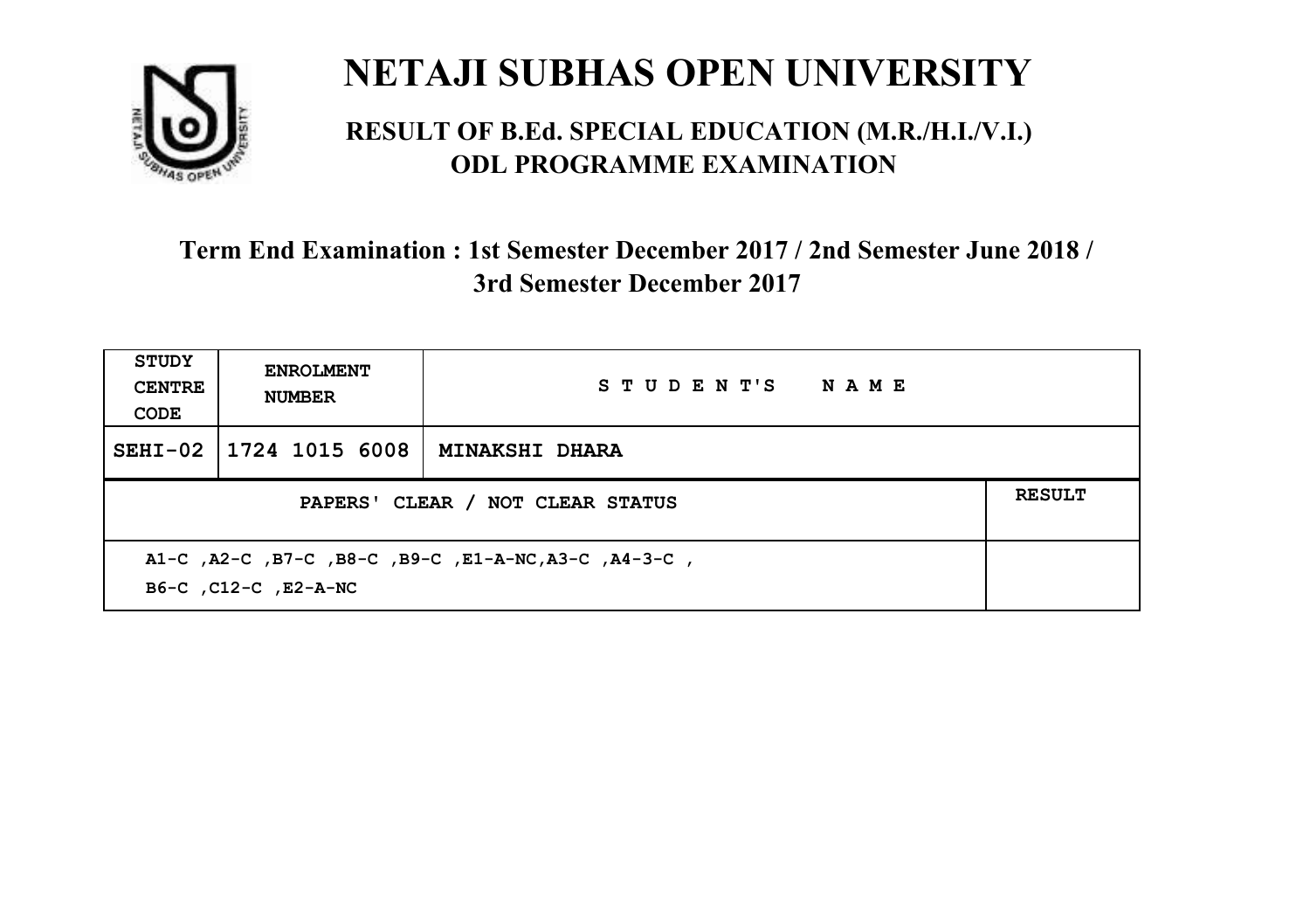

#### **RESULT OF B.Ed. SPECIAL EDUCATION (M.R./H.I./V.I.) ODL PROGRAMME EXAMINATION**

| <b>STUDY</b><br><b>CENTRE</b><br>CODE                                       | <b>ENROLMENT</b><br><b>NUMBER</b> | STUDENT'S NAME |  |  |
|-----------------------------------------------------------------------------|-----------------------------------|----------------|--|--|
| $SEHI-02$                                                                   | 1724 1015 6015                    | MOLINA DOLAI   |  |  |
| <b>RESULT</b><br>PAPERS' CLEAR / NOT CLEAR STATUS                           |                                   |                |  |  |
| A1-C, A2-C, B7-C, B8-C, B9-C, E1-A-C, A3-C, A4-3-C,<br>B6-C, C12-C, E2-A-NC |                                   |                |  |  |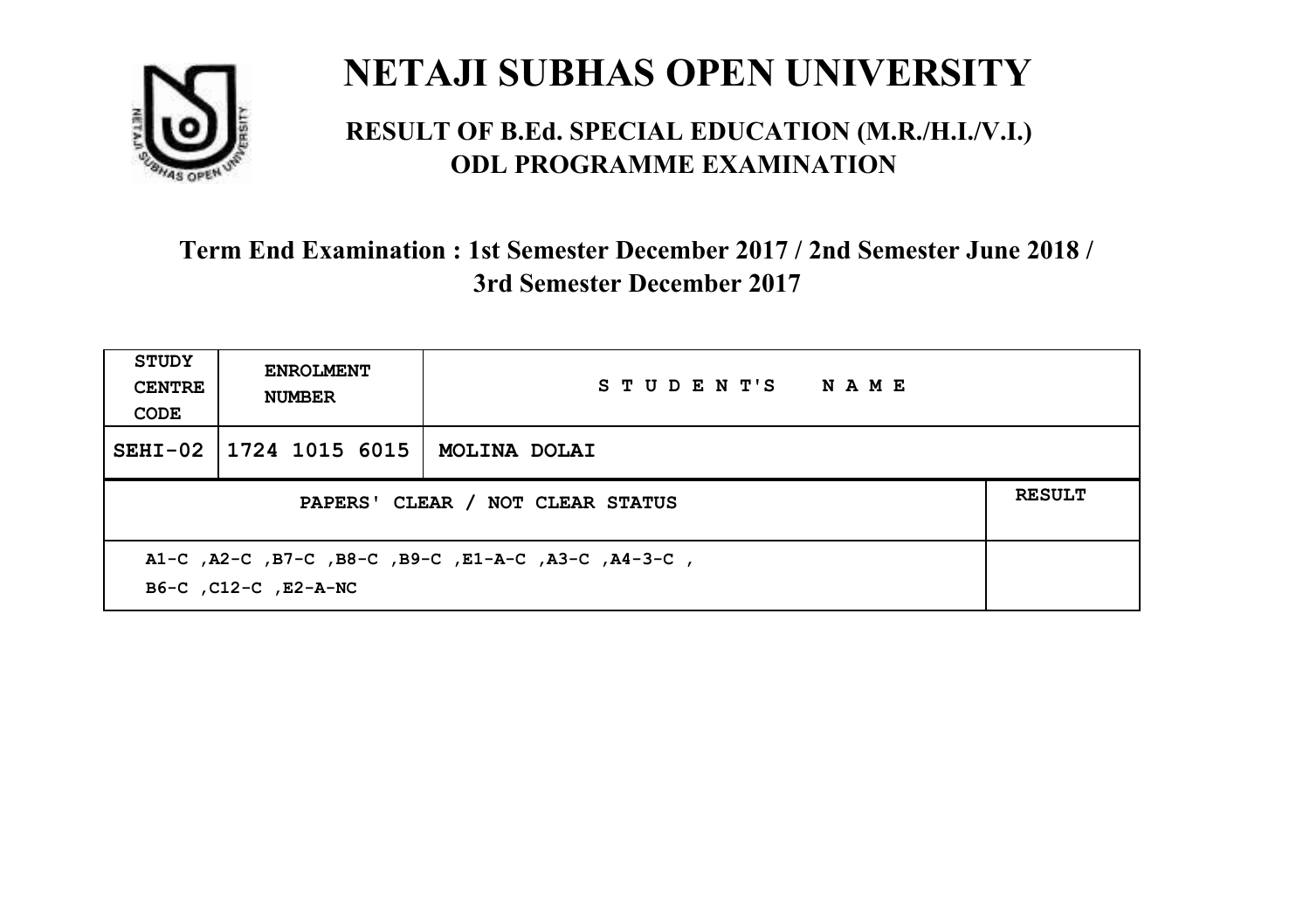

#### **RESULT OF B.Ed. SPECIAL EDUCATION (M.R./H.I./V.I.) ODL PROGRAMME EXAMINATION**

| <b>STUDY</b><br><b>CENTRE</b><br>CODE                                       | <b>ENROLMENT</b><br><b>NUMBER</b> | STUDENT'S NAME     |               |
|-----------------------------------------------------------------------------|-----------------------------------|--------------------|---------------|
| $SEHI-02$                                                                   | 1724 1015 6028                    | <b>SITA BEHARA</b> |               |
| PAPERS' CLEAR / NOT CLEAR STATUS                                            |                                   |                    | <b>RESULT</b> |
| A1-C, A2-C, B7-C, B8-C, B9-C, E1-A-NC, A3-C, A4-3-C,<br>B6-C, C12-C, E2-A-C |                                   |                    |               |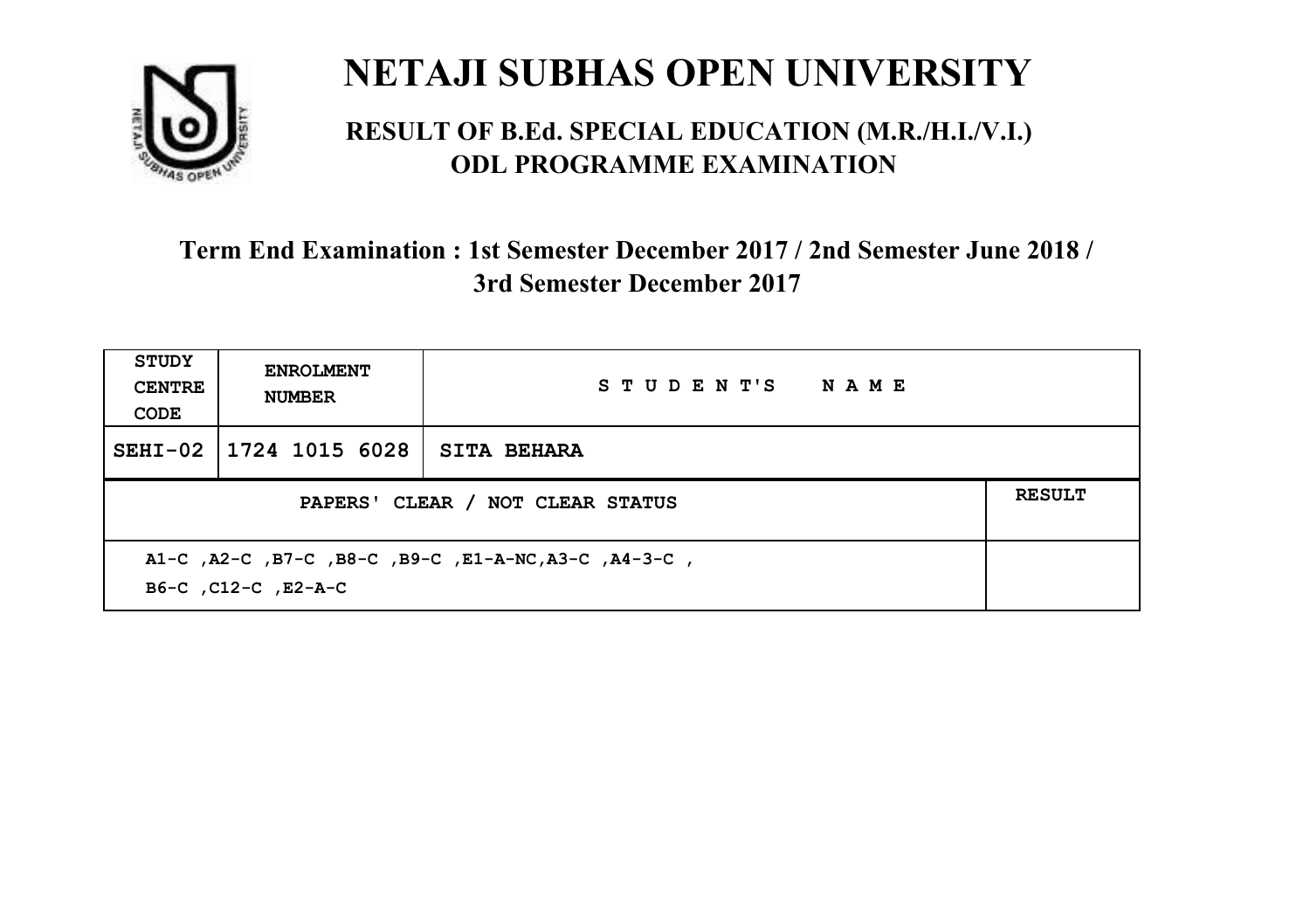

#### **RESULT OF B.Ed. SPECIAL EDUCATION (M.R./H.I./V.I.) ODL PROGRAMME EXAMINATION**

| <b>STUDY</b><br><b>CENTRE</b><br>CODE                                      | <b>ENROLMENT</b><br><b>NUMBER</b> | STUDENT'S NAME     |  |  |
|----------------------------------------------------------------------------|-----------------------------------|--------------------|--|--|
| $SEHI-02$                                                                  | 1727 1015 6001                    | <b>TARUN NANDI</b> |  |  |
| <b>RESULT</b><br>PAPERS' CLEAR / NOT CLEAR STATUS                          |                                   |                    |  |  |
| A1-C, A2-C, B7-C, B8-C, B9-C, E1-A-C, A3-C, A4-3-C,<br>B6-C, C12-C, E2-A-C |                                   |                    |  |  |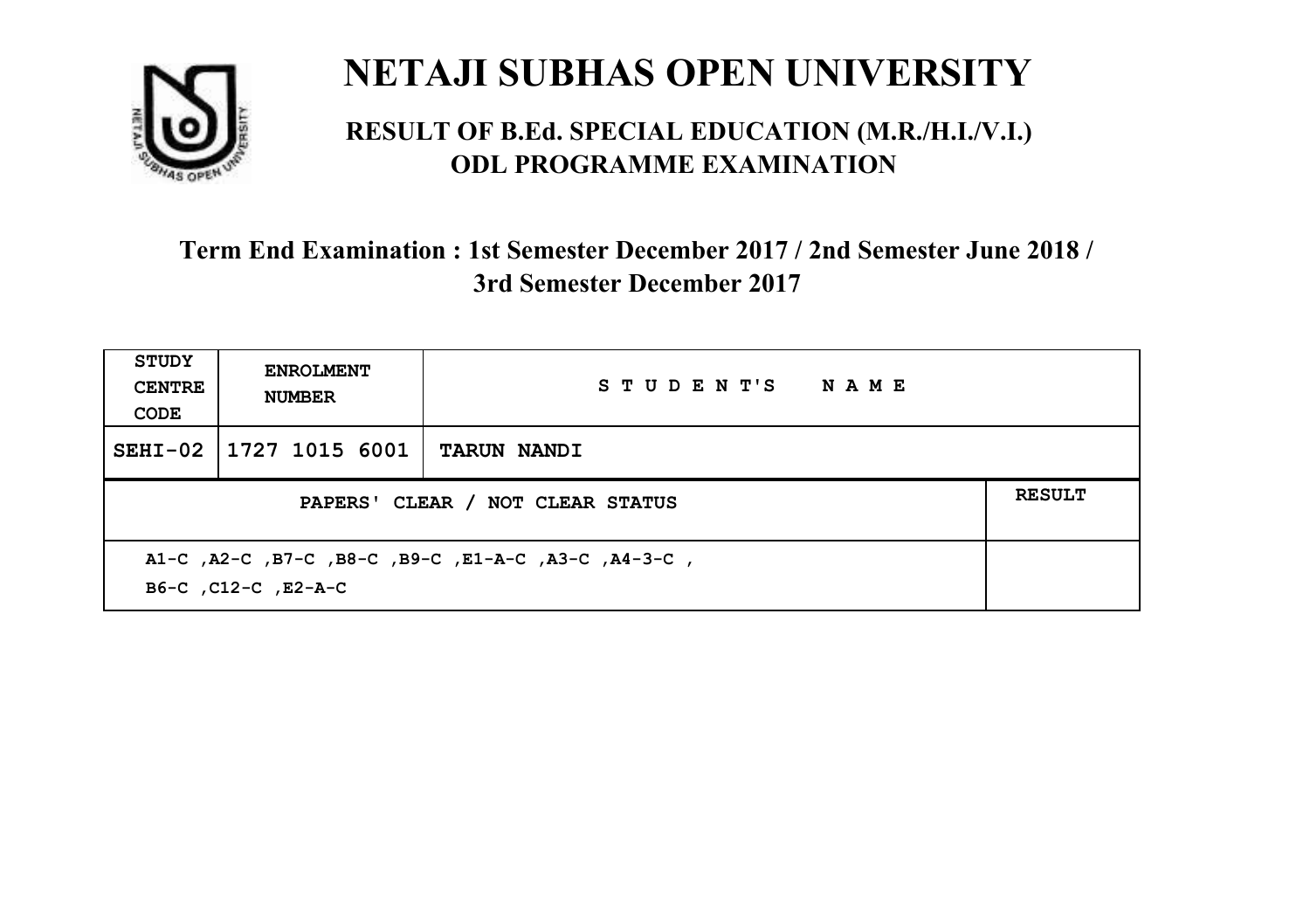

#### **RESULT OF B.Ed. SPECIAL EDUCATION (M.R./H.I./V.I.) ODL PROGRAMME EXAMINATION**

| <b>STUDY</b><br><b>CENTRE</b><br>CODE                                                | <b>ENROLMENT</b><br><b>NUMBER</b> | STUDENT'S<br>NAME        |               |
|--------------------------------------------------------------------------------------|-----------------------------------|--------------------------|---------------|
| $SEHI-02$                                                                            | 1727 1015 6009                    | <b>GOPAL CHANDRA DAS</b> |               |
| CLEAR /<br><b>PAPERS'</b><br><b>NOT CLEAR STATUS</b>                                 |                                   |                          | <b>RESULT</b> |
| A1-NC, A2-NC, B7-NC, B8-NC, B9-NC, E1-A-C, A3-NC, A4-3-NC,<br>B6-NC, C12-NC, E2-A-NC |                                   |                          |               |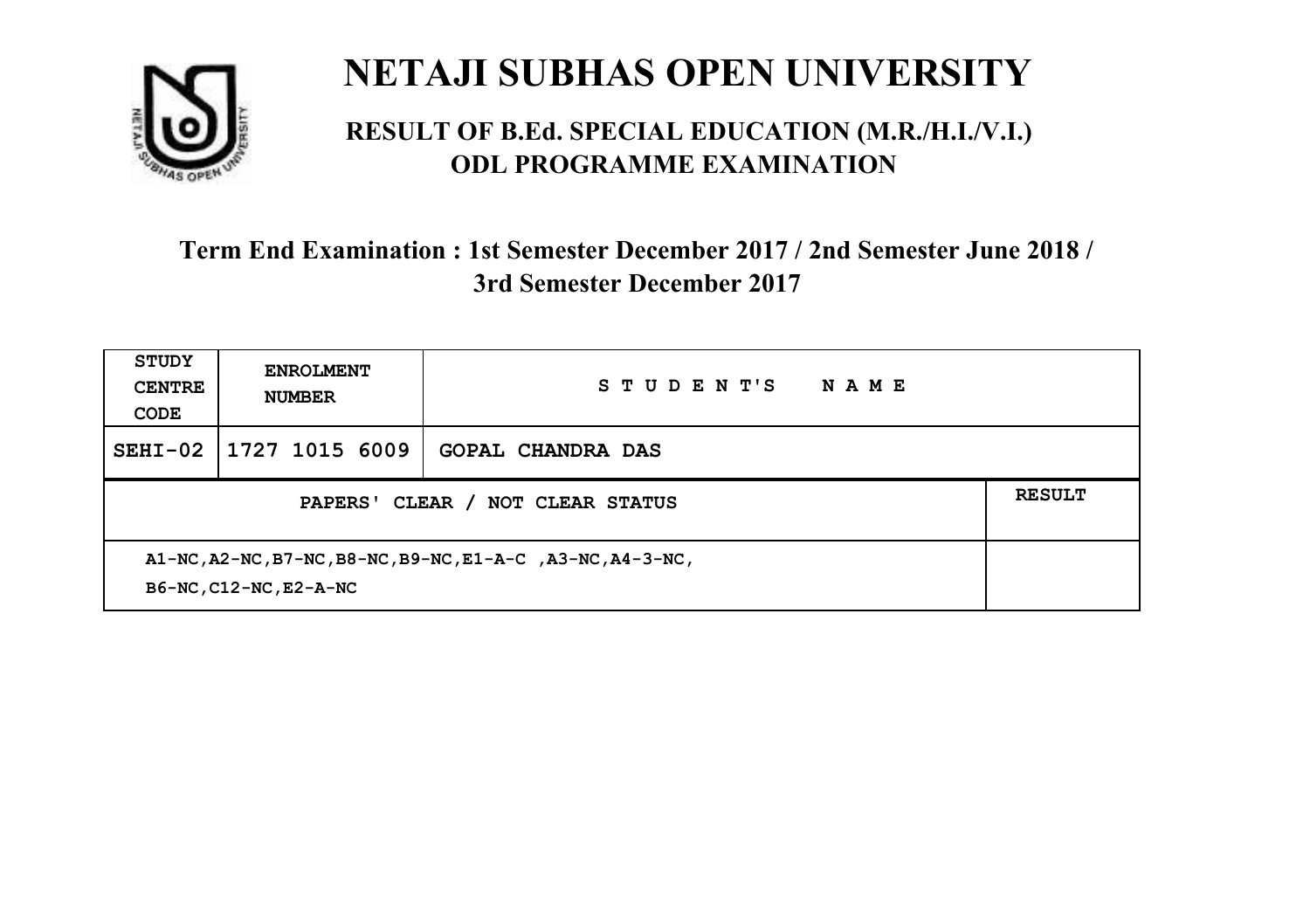

#### **RESULT OF B.Ed. SPECIAL EDUCATION (M.R./H.I./V.I.) ODL PROGRAMME EXAMINATION**

| STUDY<br><b>CENTRE</b><br>CODE                                             | <b>ENROLMENT</b><br><b>NUMBER</b> | STUDENT'S NAME          |               |
|----------------------------------------------------------------------------|-----------------------------------|-------------------------|---------------|
| $SEHI-02$                                                                  | 1728 1015 6021                    | <b>MADHUMITA MAHATA</b> |               |
| PAPERS' CLEAR / NOT CLEAR STATUS                                           |                                   |                         | <b>RESULT</b> |
| A1-C, A2-C, B7-C, B8-C, B9-C, E1-A-C, A3-C, A4-2-C,<br>B6-C, C12-C, E2-A-C |                                   |                         |               |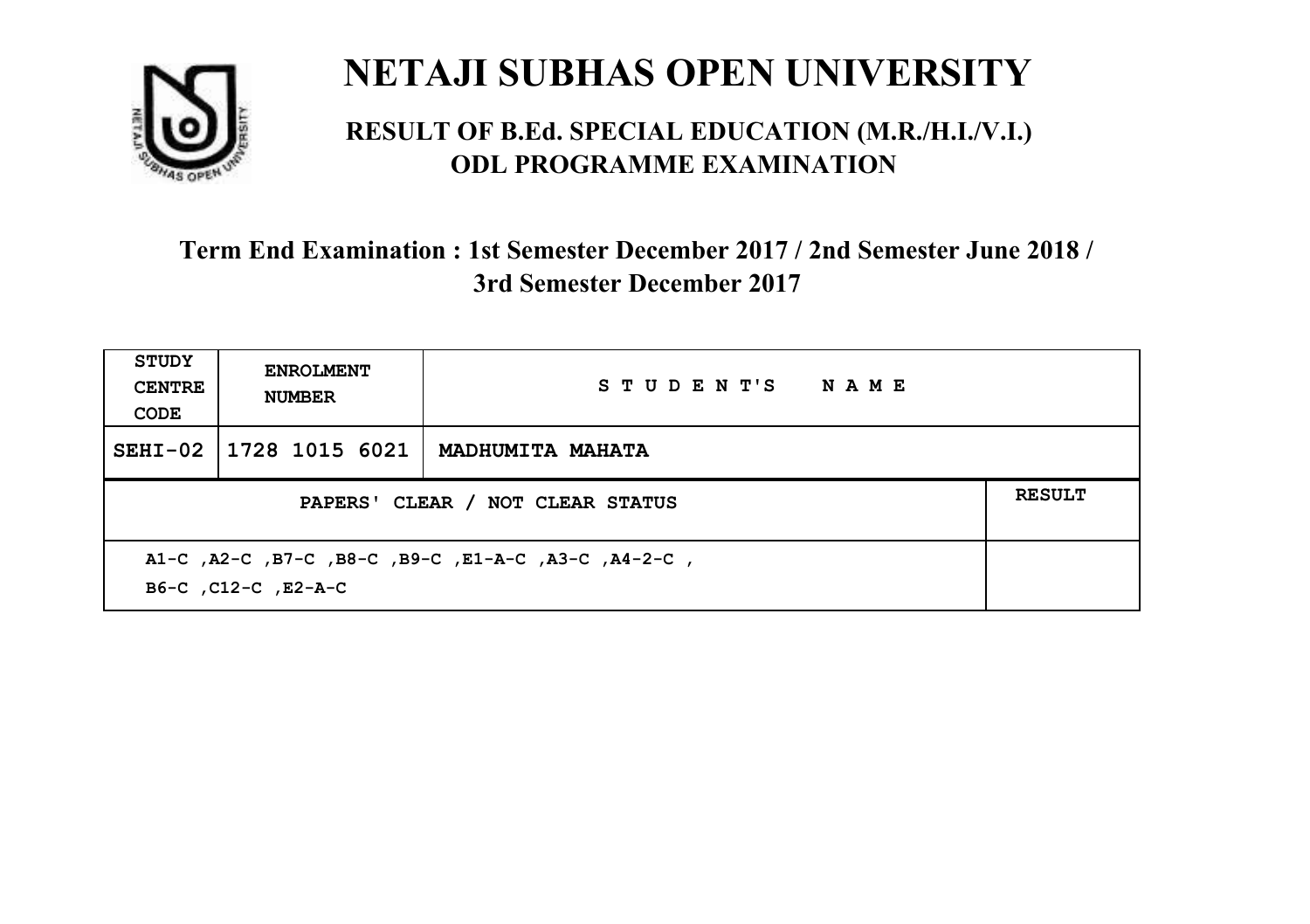

#### **RESULT OF B.Ed. SPECIAL EDUCATION (M.R./H.I./V.I.) ODL PROGRAMME EXAMINATION**

| <b>STUDY</b><br><b>CENTRE</b><br>CODE                                                                     | <b>ENROLMENT</b><br><b>NUMBER</b> | STUDENT'S NAME            |  |  |
|-----------------------------------------------------------------------------------------------------------|-----------------------------------|---------------------------|--|--|
|                                                                                                           | SEHI-02 1621 1015 6001            | DHURJATI PRASAD MUKHERJEE |  |  |
| PAPERS' CLEAR / NOT CLEAR STATUS                                                                          |                                   |                           |  |  |
| A1-C, A2-C, B7-C, B8-C, B9-C, E1-A-C, A3-C, A4-2-C,<br>B6-C, C12-C, E2-A-C, A5-4-C, C14-C, C14-C, E2-B-NC |                                   |                           |  |  |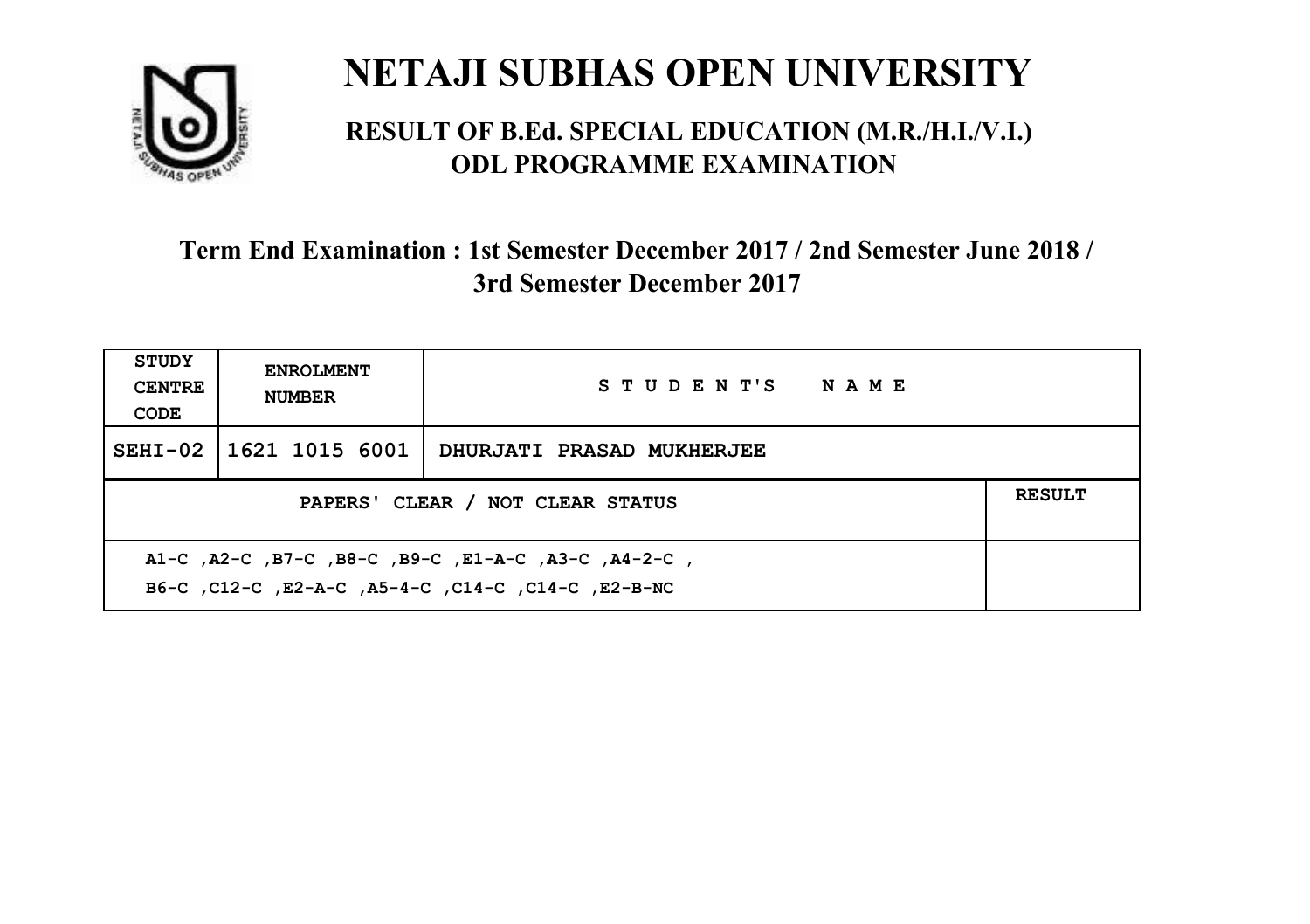

#### **RESULT OF B.Ed. SPECIAL EDUCATION (M.R./H.I./V.I.) ODL PROGRAMME EXAMINATION**

| <b>STUDY</b><br><b>CENTRE</b><br>CODE                                                                       | <b>ENROLMENT</b><br><b>NUMBER</b>                 | STUDENT'S NAME    |  |  |  |
|-------------------------------------------------------------------------------------------------------------|---------------------------------------------------|-------------------|--|--|--|
|                                                                                                             | SEHI-02   1621 1015 6002                          | DEBA PRASAD KUNDU |  |  |  |
|                                                                                                             | <b>RESULT</b><br>PAPERS' CLEAR / NOT CLEAR STATUS |                   |  |  |  |
| , A1-C, A2-C, B7-C, B8-C, B9-C, E1-A-C, A3-C, A4-3-C,<br>B6-C, C12-C, E2-A-C, A5-4-C, C14-C, C14-C, E2-B-NC |                                                   |                   |  |  |  |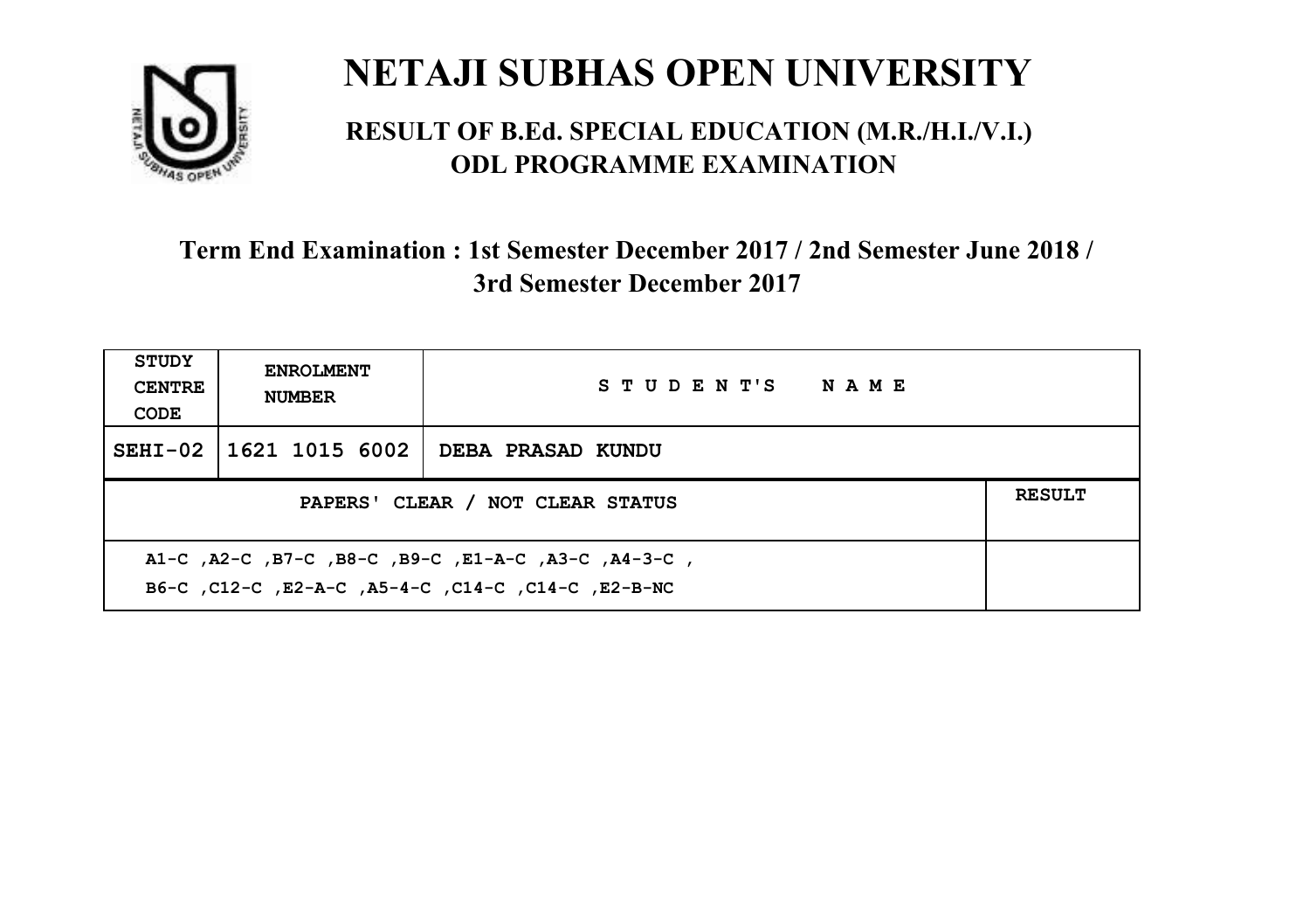

#### **RESULT OF B.Ed. SPECIAL EDUCATION (M.R./H.I./V.I.) ODL PROGRAMME EXAMINATION**

| <b>STUDY</b><br><b>CENTRE</b><br>CODE                                                                     | <b>ENROLMENT</b><br><b>NUMBER</b>                 | STUDENT'S NAME        |  |  |  |
|-----------------------------------------------------------------------------------------------------------|---------------------------------------------------|-----------------------|--|--|--|
|                                                                                                           | SEHI-02 1621 1015 6004                            | CHIRANJIT CHAKRABORTY |  |  |  |
|                                                                                                           | <b>RESULT</b><br>PAPERS' CLEAR / NOT CLEAR STATUS |                       |  |  |  |
| A1-C, A2-C, B7-C, B8-C, B9-C, E1-A-C, A3-C, A4-3-C,<br>B6-C, C12-C, E2-A-C, A5-4-C, C14-C, C14-C, C12-B-C |                                                   |                       |  |  |  |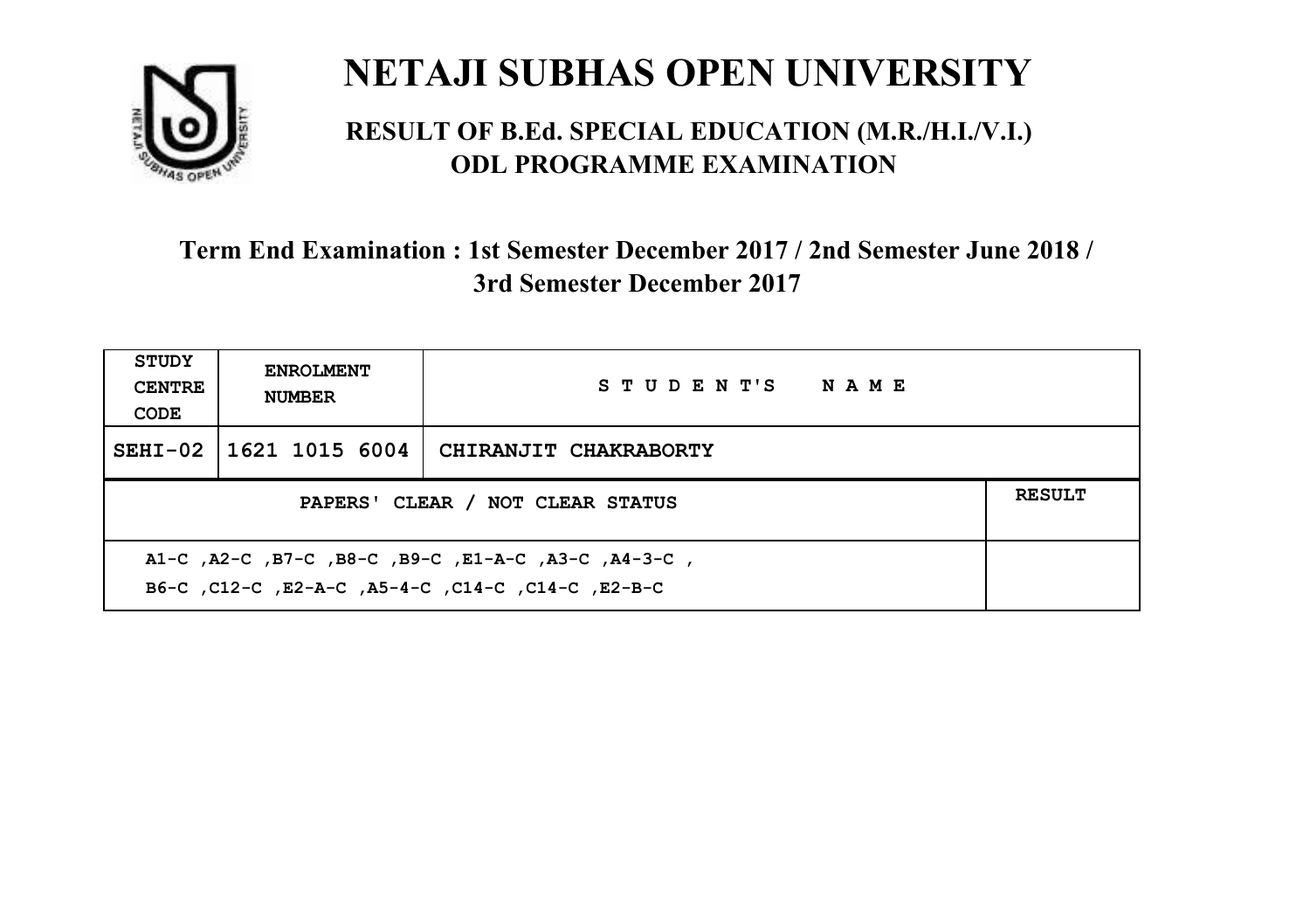

#### **RESULT OF B.Ed. SPECIAL EDUCATION (M.R./H.I./V.I.) ODL PROGRAMME EXAMINATION**

| <b>STUDY</b><br><b>CENTRE</b><br>CODE | <b>ENROLMENT</b><br><b>NUMBER</b>                                                                          | STUDENT'S NAME |  |  |  |
|---------------------------------------|------------------------------------------------------------------------------------------------------------|----------------|--|--|--|
|                                       | SEHI-02 11621 1015 6007                                                                                    | SAIKAT DEY     |  |  |  |
|                                       | <b>RESULT</b><br>PAPERS' CLEAR / NOT CLEAR STATUS                                                          |                |  |  |  |
|                                       | , A1-C, A2-C, B7-C, B8-C, B9-C, E1-A-C, A3-C, A4-3-C,<br>B6-C, C12-C, E2-A-C, A5-4-C, C14-C, C14-C, E2-B-C |                |  |  |  |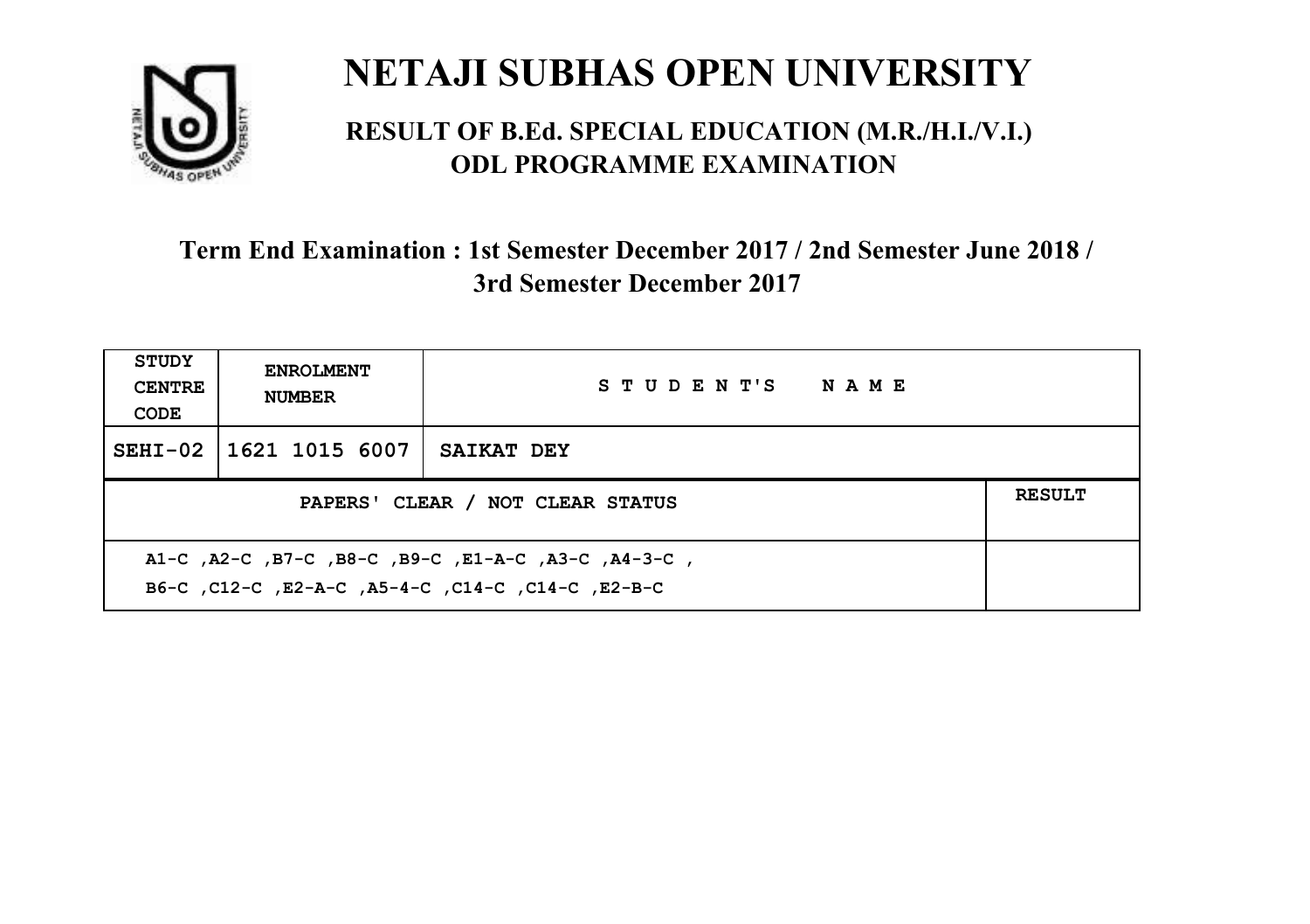

#### **RESULT OF B.Ed. SPECIAL EDUCATION (M.R./H.I./V.I.) ODL PROGRAMME EXAMINATION**

| <b>STUDY</b><br><b>CENTRE</b><br>CODE                                                                      | <b>ENROLMENT</b><br><b>NUMBER</b>                 | STUDENT'S NAME           |  |  |  |
|------------------------------------------------------------------------------------------------------------|---------------------------------------------------|--------------------------|--|--|--|
|                                                                                                            | SEHI-02 1621 1015 6008                            | <b>MANAS KUMAR MAITY</b> |  |  |  |
|                                                                                                            | <b>RESULT</b><br>PAPERS' CLEAR / NOT CLEAR STATUS |                          |  |  |  |
| A1-C, A2-C, B7-C, B8-C, B9-C, E1-A-C, A3-C, A4-3-C,<br>B6-C, C12-C, E2-A-C, A5-4-C, C14-C, C14-NC, E2-B-NC |                                                   |                          |  |  |  |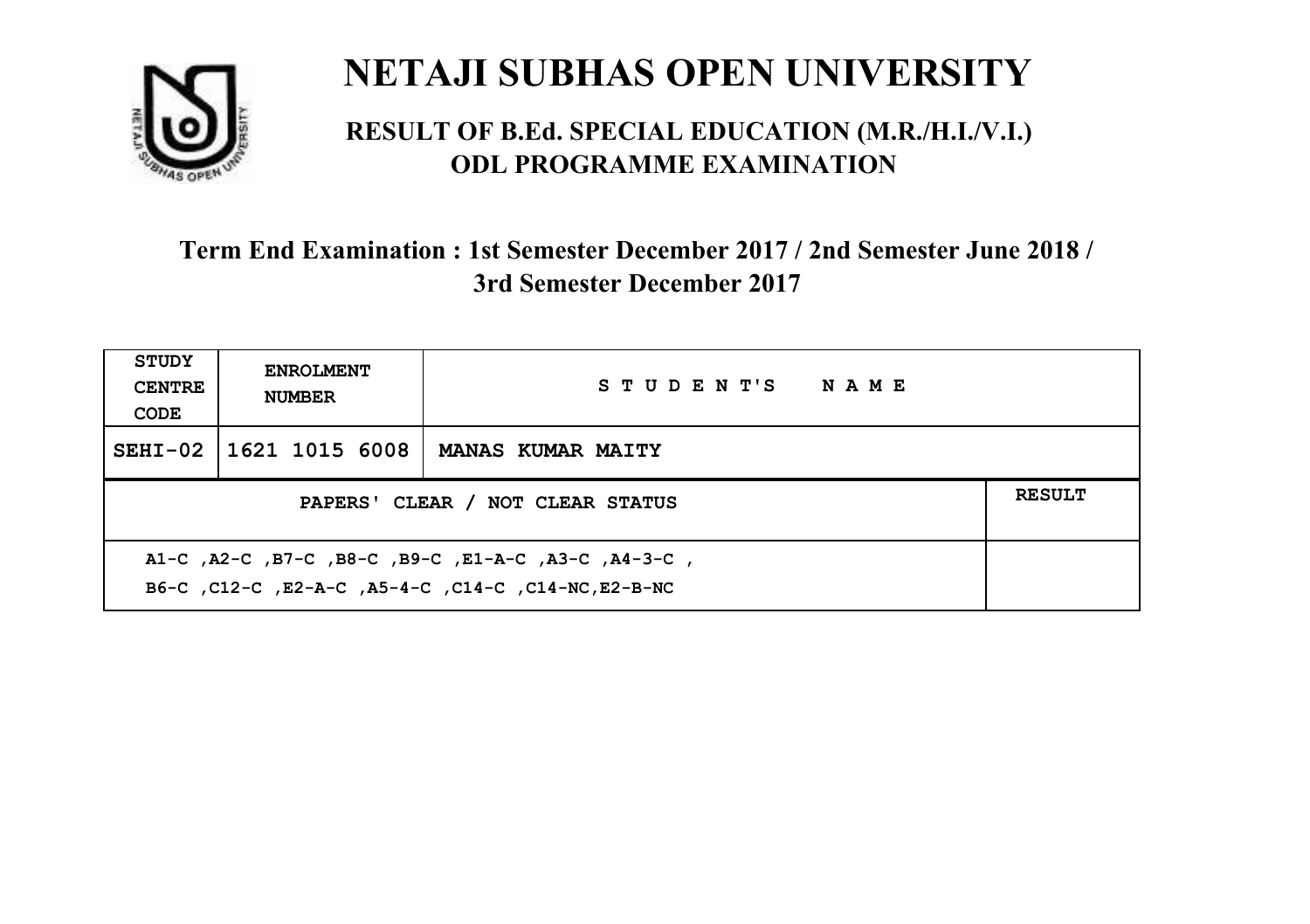

#### **RESULT OF B.Ed. SPECIAL EDUCATION (M.R./H.I./V.I.) ODL PROGRAMME EXAMINATION**

| <b>STUDY</b><br><b>CENTRE</b><br>CODE                                                                     | <b>ENROLMENT</b><br><b>NUMBER</b>                 | STUDENT'S NAME         |  |  |  |
|-----------------------------------------------------------------------------------------------------------|---------------------------------------------------|------------------------|--|--|--|
|                                                                                                           | SEHI-02 11621 1015 6009                           | <b>GORACHAND NEOGI</b> |  |  |  |
|                                                                                                           | <b>RESULT</b><br>PAPERS' CLEAR / NOT CLEAR STATUS |                        |  |  |  |
| A1-C, A2-C, B7-C, B8-C, B9-C, E1-A-C, A3-C, A4-1-C,<br>B6-C, C12-C, E2-A-C, A5-4-C, C14-C, C14-C, C12-B-C |                                                   |                        |  |  |  |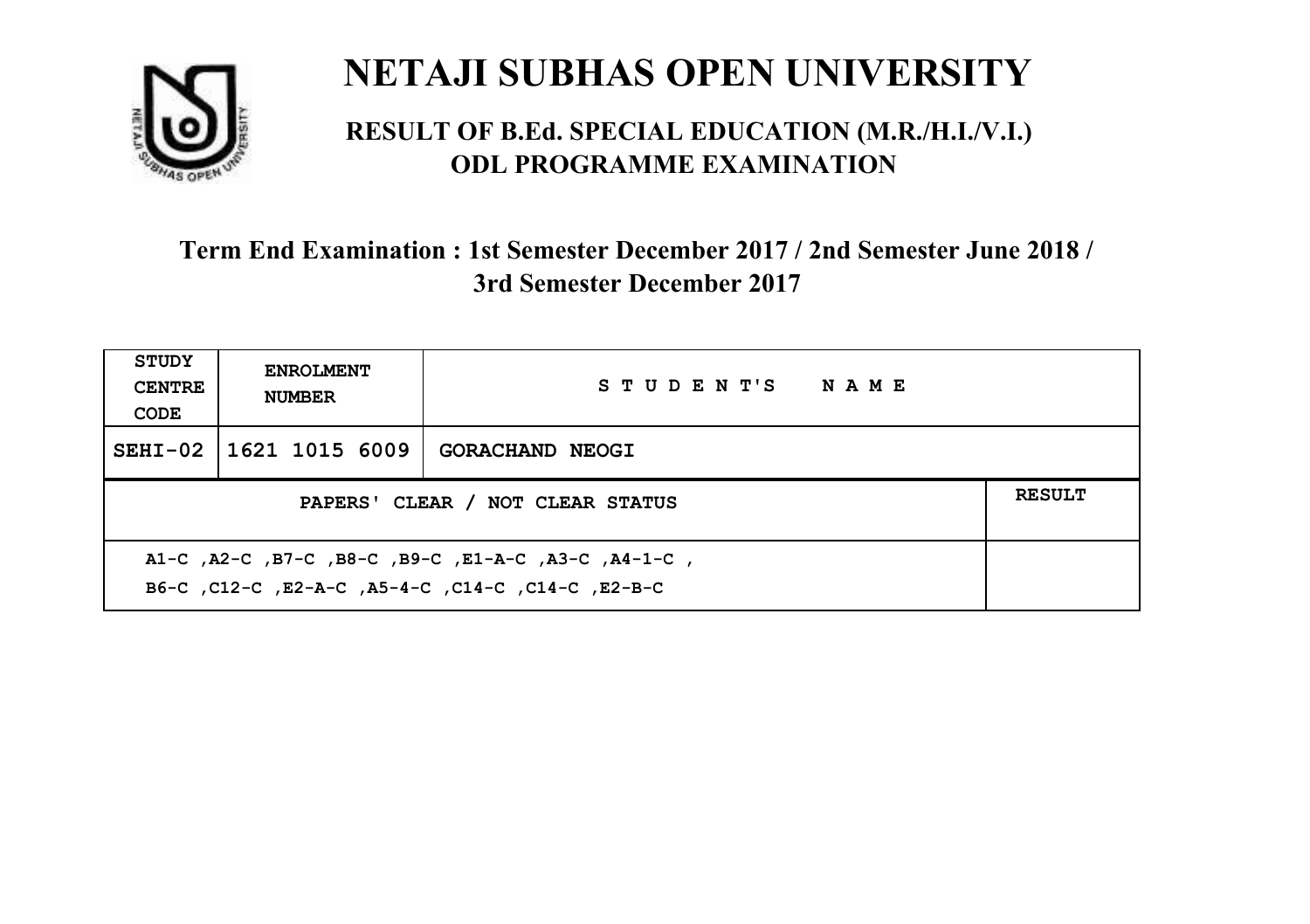

#### **RESULT OF B.Ed. SPECIAL EDUCATION (M.R./H.I./V.I.) ODL PROGRAMME EXAMINATION**

| <b>STUDY</b><br><b>CENTRE</b><br>CODE                                                                    | <b>ENROLMENT</b><br><b>NUMBER</b> | STUDENT'S NAME   |  |  |
|----------------------------------------------------------------------------------------------------------|-----------------------------------|------------------|--|--|
|                                                                                                          | SEHI-02   1621 1015 6011          | DUSSHASAN MAHATO |  |  |
| <b>RESULT</b><br>PAPERS' CLEAR / NOT CLEAR STATUS                                                        |                                   |                  |  |  |
| A1-C, A2-C, B7-C, B8-C, B9-C, E1-A-C, A3-C, A4-3-C,<br>B6-C, C12-C, E2-A-C, A5-4-C, C14-C, C14-C, E2-B-C |                                   |                  |  |  |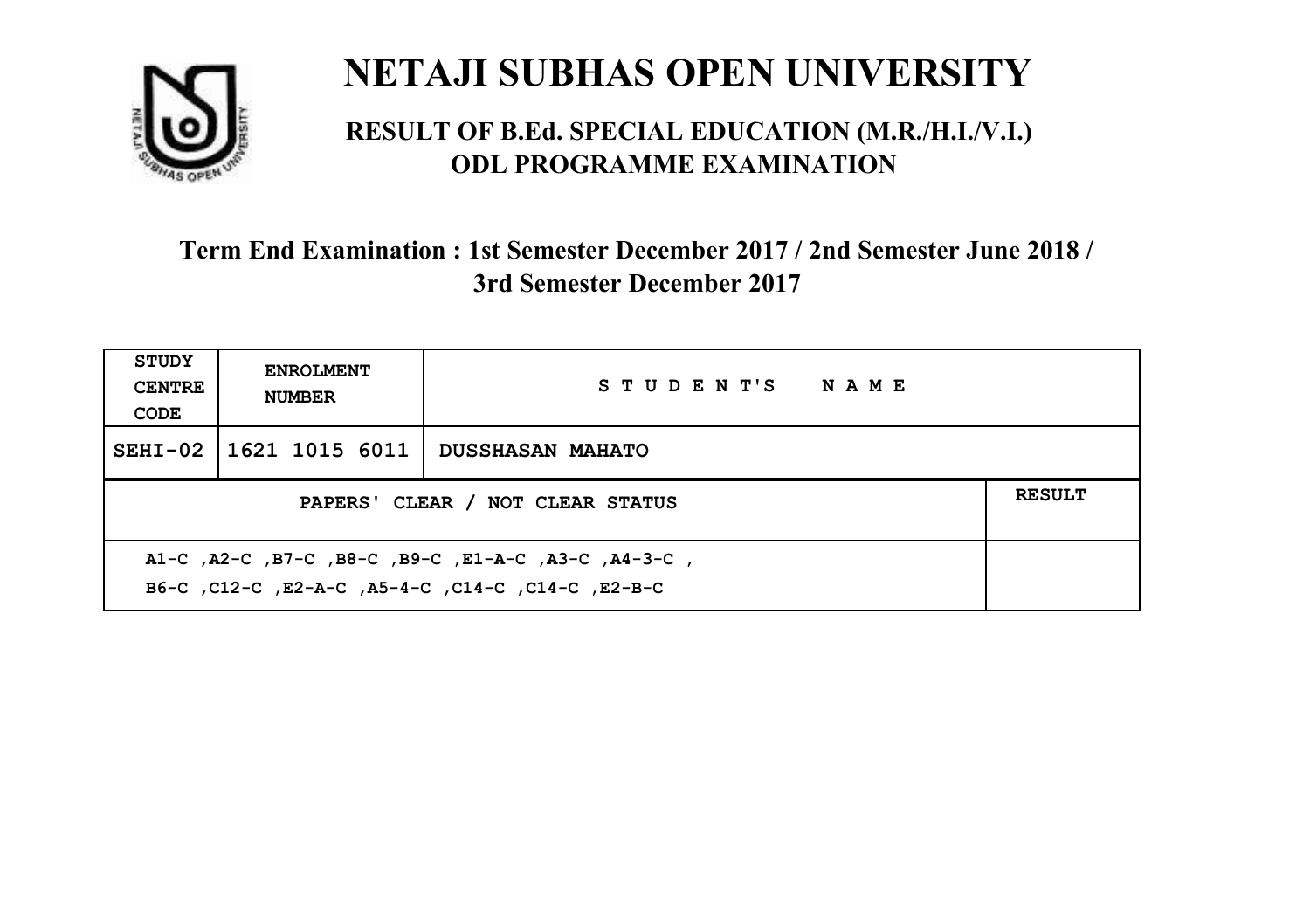

#### **RESULT OF B.Ed. SPECIAL EDUCATION (M.R./H.I./V.I.) ODL PROGRAMME EXAMINATION**

| <b>STUDY</b><br><b>CENTRE</b><br>CODE                                                                     | <b>ENROLMENT</b><br><b>NUMBER</b>                 | STUDENT'S NAME |  |  |  |
|-----------------------------------------------------------------------------------------------------------|---------------------------------------------------|----------------|--|--|--|
|                                                                                                           | SEHI-02 1621 1015 6012                            | SANDEEP MAHATO |  |  |  |
|                                                                                                           | <b>RESULT</b><br>PAPERS' CLEAR / NOT CLEAR STATUS |                |  |  |  |
| A1-C, A2-C, B7-C, B8-C, B9-C, E1-A-C, A3-C, A4-3-C,<br>B6-C, C12-C, E2-A-C, A5-4-C, C14-C, C14-C, E2-B-NC |                                                   |                |  |  |  |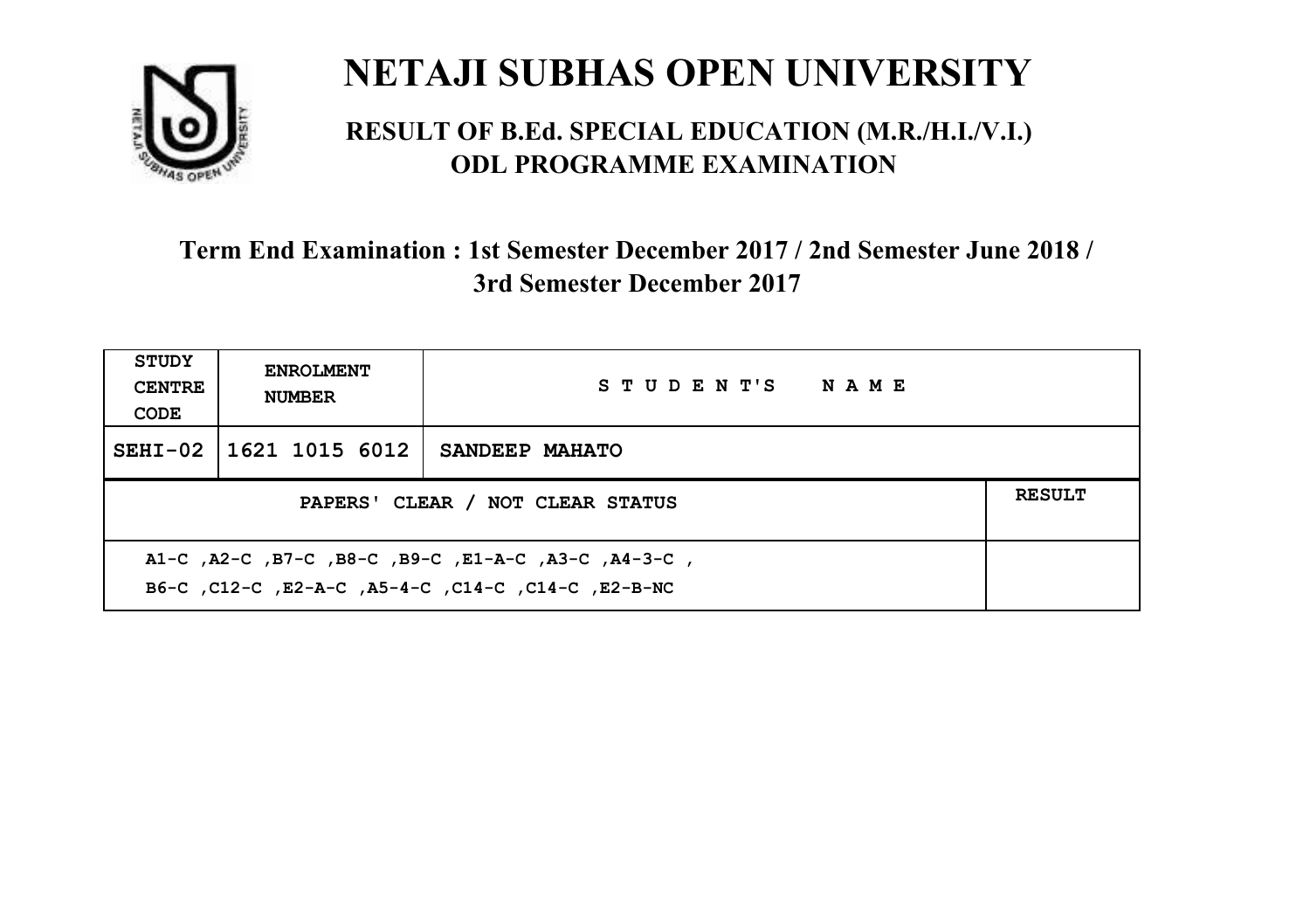

#### **RESULT OF B.Ed. SPECIAL EDUCATION (M.R./H.I./V.I.) ODL PROGRAMME EXAMINATION**

| <b>STUDY</b><br><b>CENTRE</b><br>CODE                                                                    | <b>ENROLMENT</b><br><b>NUMBER</b> | STUDENT'S NAME                              |  |  |
|----------------------------------------------------------------------------------------------------------|-----------------------------------|---------------------------------------------|--|--|
|                                                                                                          |                                   | SEHI-02   1621 1015 6016   ANAY KUMAR GHOSH |  |  |
| <b>RESULT</b><br>PAPERS' CLEAR / NOT CLEAR STATUS                                                        |                                   |                                             |  |  |
| A1-C, A2-C, B7-C, B8-C, B9-C, E1-A-C, A3-C, A4-1-C,<br>B6-C, C12-C, E2-A-C, A5-4-C, C14-C, C14-C, E2-B-C |                                   |                                             |  |  |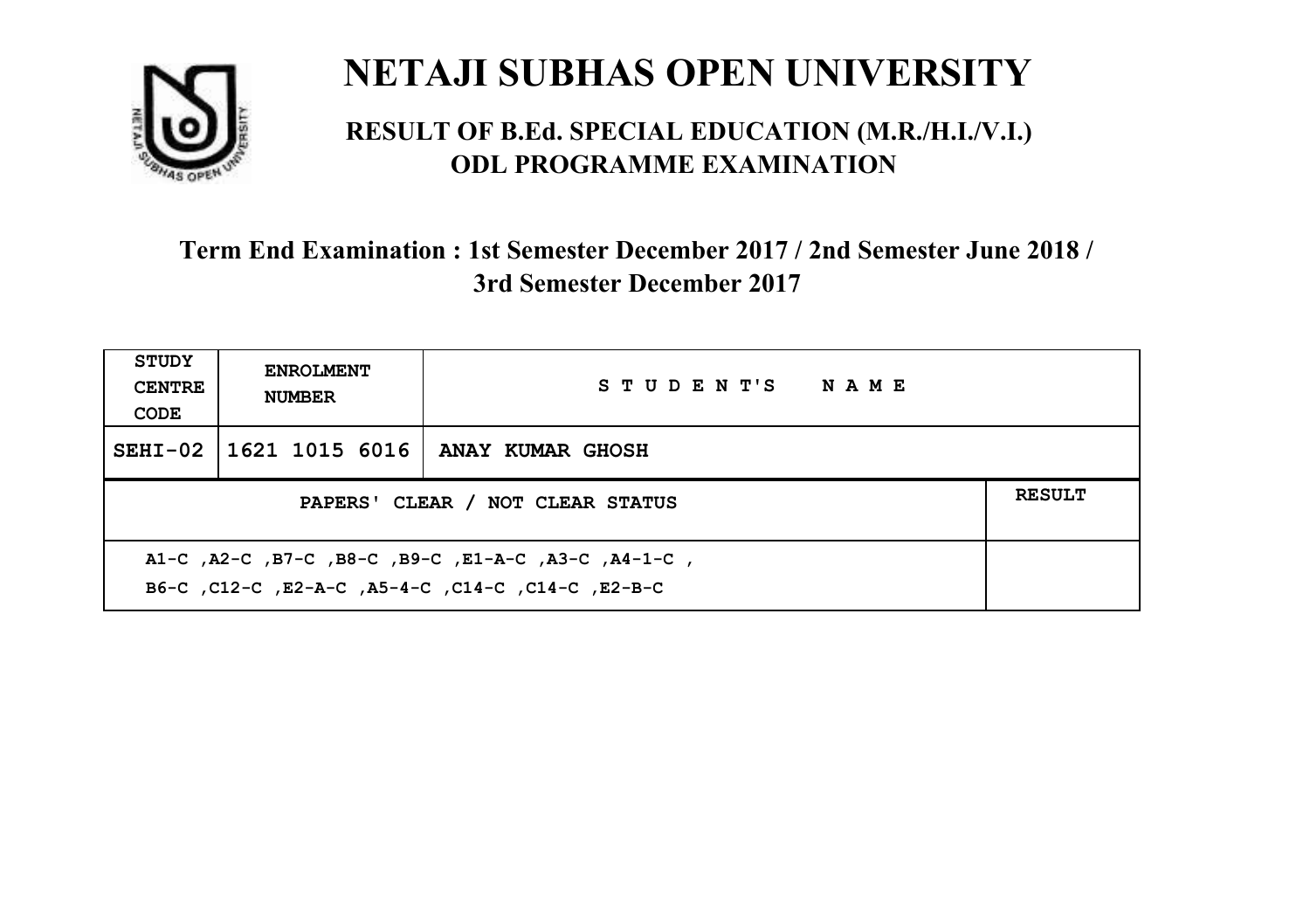

#### **RESULT OF B.Ed. SPECIAL EDUCATION (M.R./H.I./V.I.) ODL PROGRAMME EXAMINATION**

| <b>STUDY</b><br><b>CENTRE</b><br>CODE                                                                      | <b>ENROLMENT</b><br><b>NUMBER</b> | STUDENT'S NAME |  |  |
|------------------------------------------------------------------------------------------------------------|-----------------------------------|----------------|--|--|
|                                                                                                            | SEHI-02 1621 1015 6022            | SAYANDEB MAITY |  |  |
| <b>RESULT</b><br>PAPERS' CLEAR / NOT CLEAR STATUS                                                          |                                   |                |  |  |
| A1-C, A2-C, B7-C, B8-C, B9-C, E1-A-C, A3-C, A4-2-C,<br>B6-NC, C12-C, E2-A-C, A5-4-C, C14-C, C14-C, E2-B-NC |                                   |                |  |  |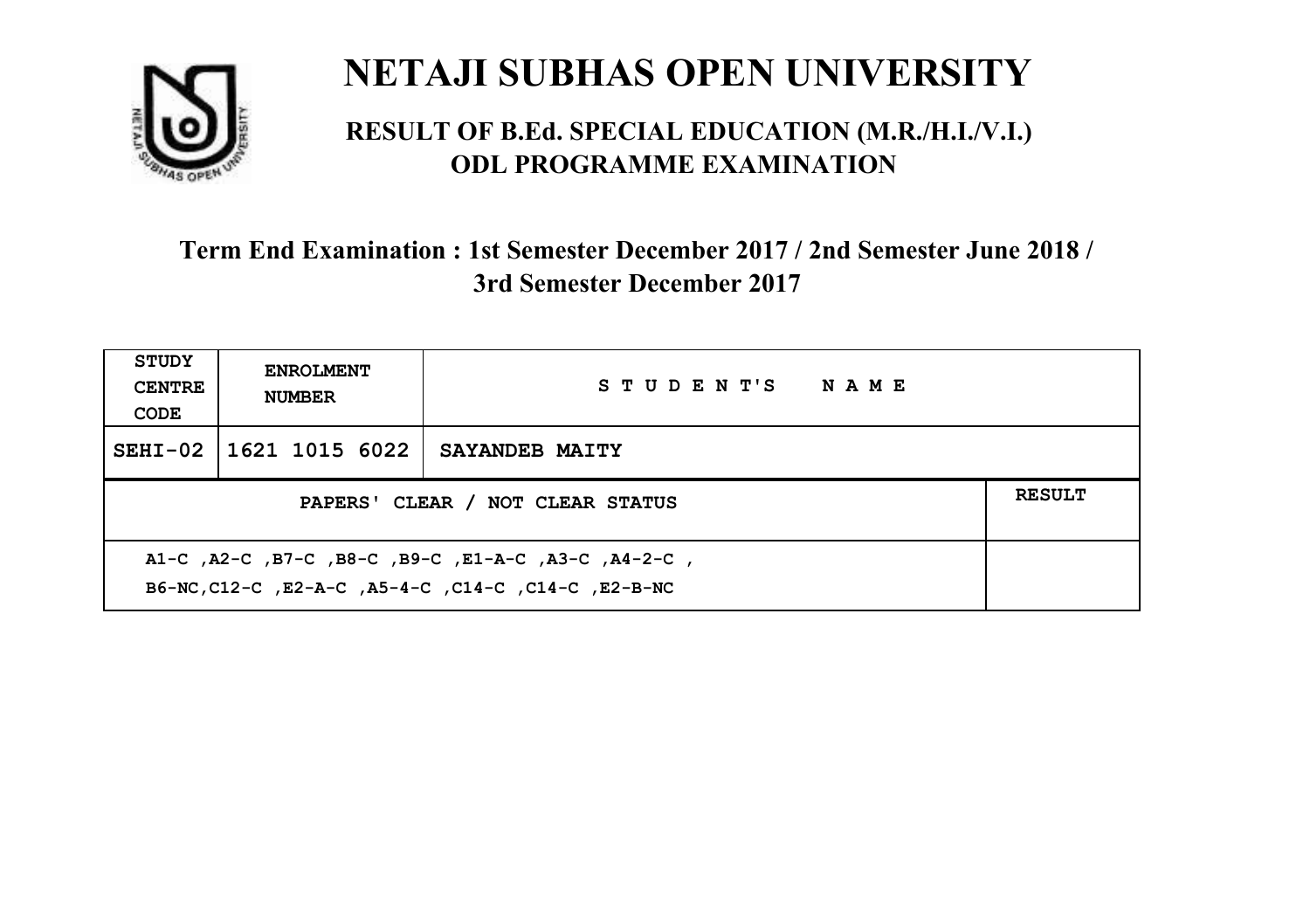

#### **RESULT OF B.Ed. SPECIAL EDUCATION (M.R./H.I./V.I.) ODL PROGRAMME EXAMINATION**

| <b>STUDY</b><br><b>CENTRE</b><br>CODE                                                                      | <b>ENROLMENT</b><br><b>NUMBER</b>                 | STUDENT'S NAME         |  |  |  |
|------------------------------------------------------------------------------------------------------------|---------------------------------------------------|------------------------|--|--|--|
|                                                                                                            | SEHI-02 11621 1015 6029                           | <b>NIRANJAN MAHATA</b> |  |  |  |
|                                                                                                            | <b>RESULT</b><br>PAPERS' CLEAR / NOT CLEAR STATUS |                        |  |  |  |
| A1-NC, A2-C, B7-C, B8-C, B9-C, E1-A-C, A3-C, A4-3-C,<br>B6-C, C12-C, E2-A-C, A5-4-C, C14-C, C14-C, C12-B-C |                                                   |                        |  |  |  |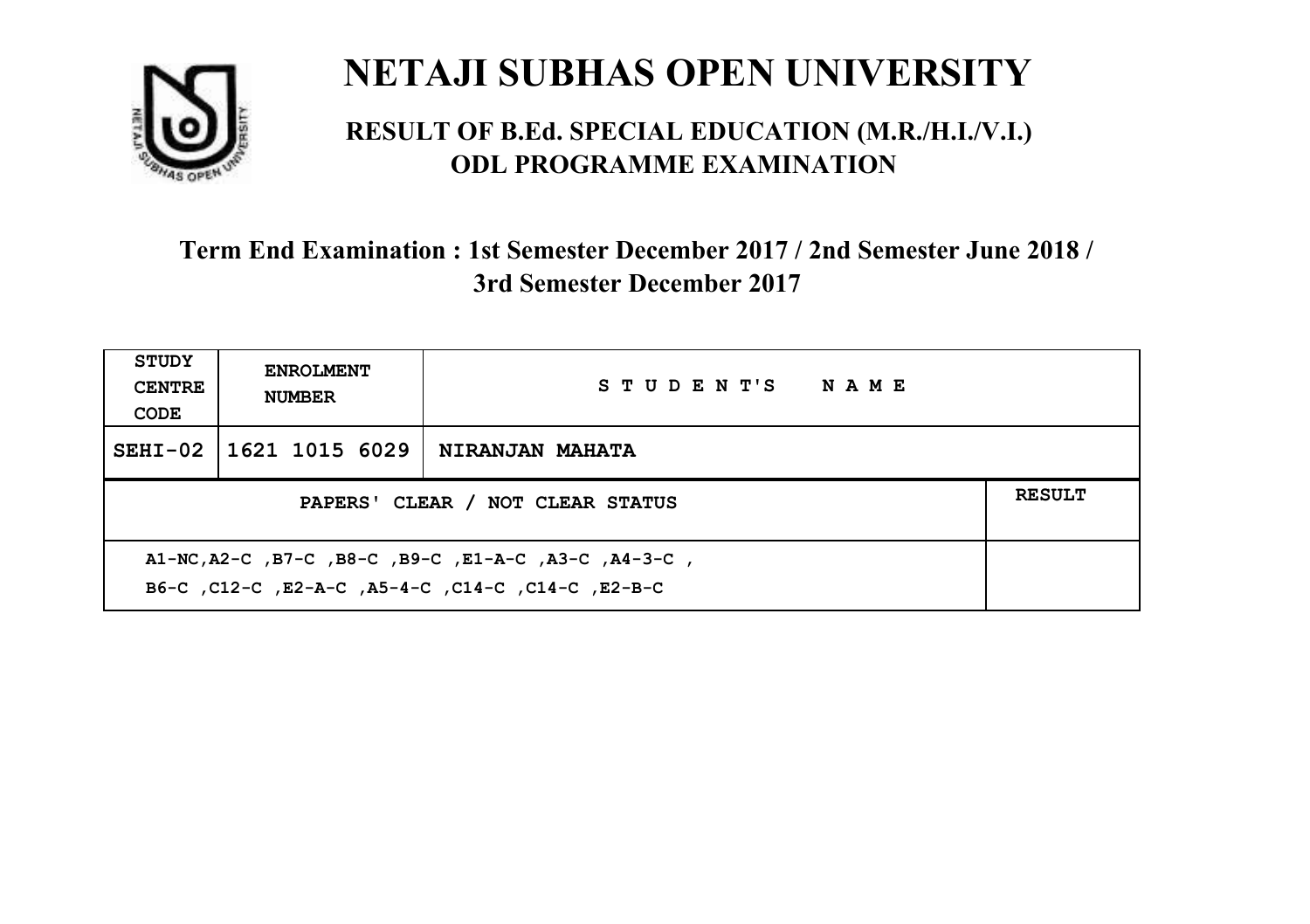

#### **RESULT OF B.Ed. SPECIAL EDUCATION (M.R./H.I./V.I.) ODL PROGRAMME EXAMINATION**

| <b>STUDY</b><br><b>CENTRE</b><br>CODE                                                                        | <b>ENROLMENT</b><br><b>NUMBER</b>                 | STUDENT'S NAME                                          |  |  |  |
|--------------------------------------------------------------------------------------------------------------|---------------------------------------------------|---------------------------------------------------------|--|--|--|
|                                                                                                              |                                                   | SEHI-02 $\mid$ 1621 1015 6032 $\mid$ DILIP KUMAR BARMAN |  |  |  |
|                                                                                                              | <b>RESULT</b><br>PAPERS' CLEAR / NOT CLEAR STATUS |                                                         |  |  |  |
| A1-NC, A2-C, B7-C, B8-C, B9-C, E1-A-C, A3-C, A4-3-C,<br>B6-NC, C12-C, E2-A-NC, A5-4-C, C14-C, C14-C, E2-B-NC |                                                   |                                                         |  |  |  |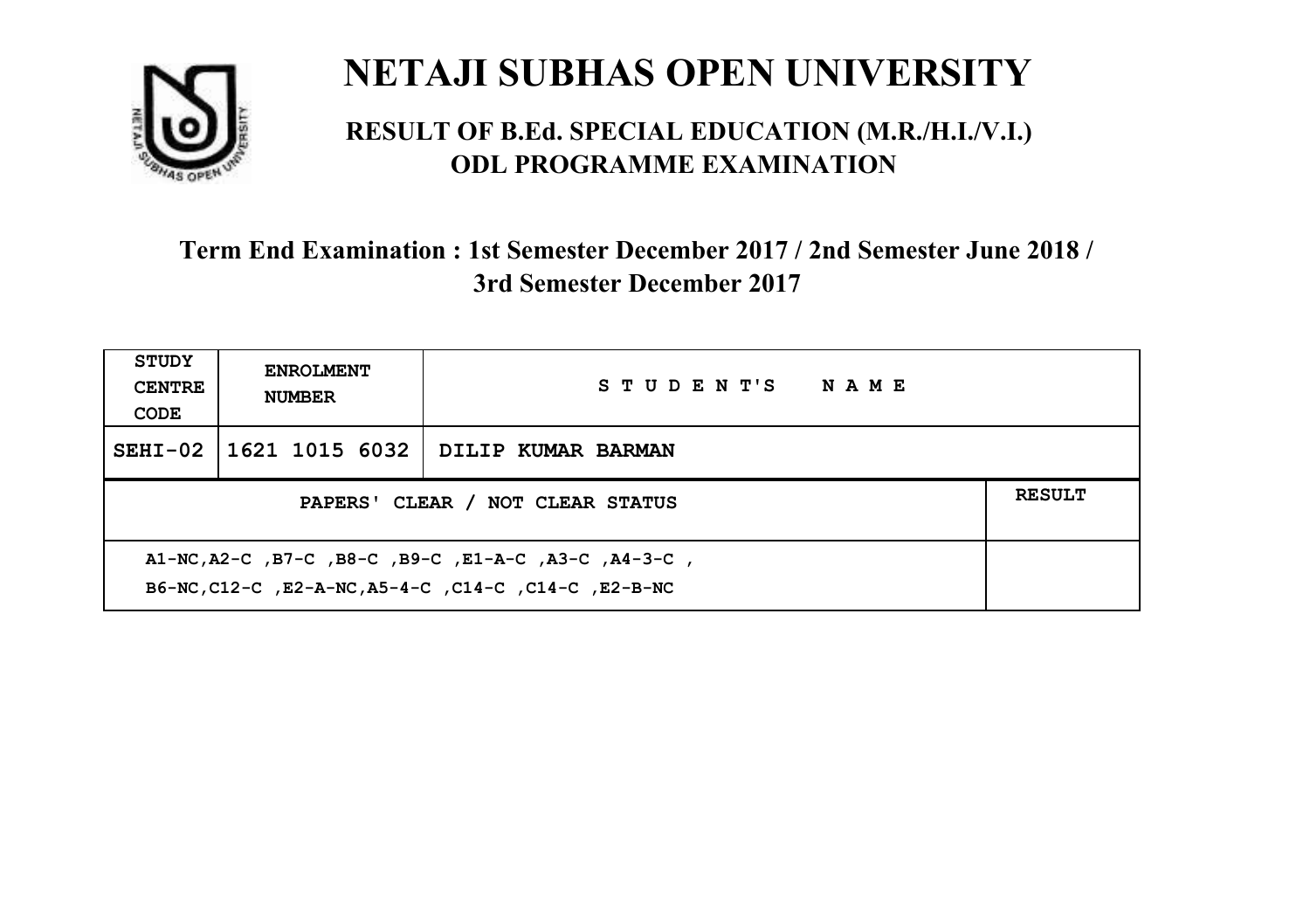

#### **RESULT OF B.Ed. SPECIAL EDUCATION (M.R./H.I./V.I.) ODL PROGRAMME EXAMINATION**

| <b>STUDY</b><br><b>CENTRE</b><br>CODE                                                                        | <b>ENROLMENT</b><br><b>NUMBER</b>                 | STUDENT'S NAME  |  |  |  |
|--------------------------------------------------------------------------------------------------------------|---------------------------------------------------|-----------------|--|--|--|
|                                                                                                              | SEHI-02   1621 1015 6039                          | ARKA DYUTI BERA |  |  |  |
|                                                                                                              | <b>RESULT</b><br>PAPERS' CLEAR / NOT CLEAR STATUS |                 |  |  |  |
| A1-C, A2-C, B7-C, B8-C, B9-C, E1-A-C, A3-C, A4-1-C,<br>B6-C, C12-C, E2-A-C, A5-5-NC, C14-NC, C14-NC, E2-B-NC |                                                   |                 |  |  |  |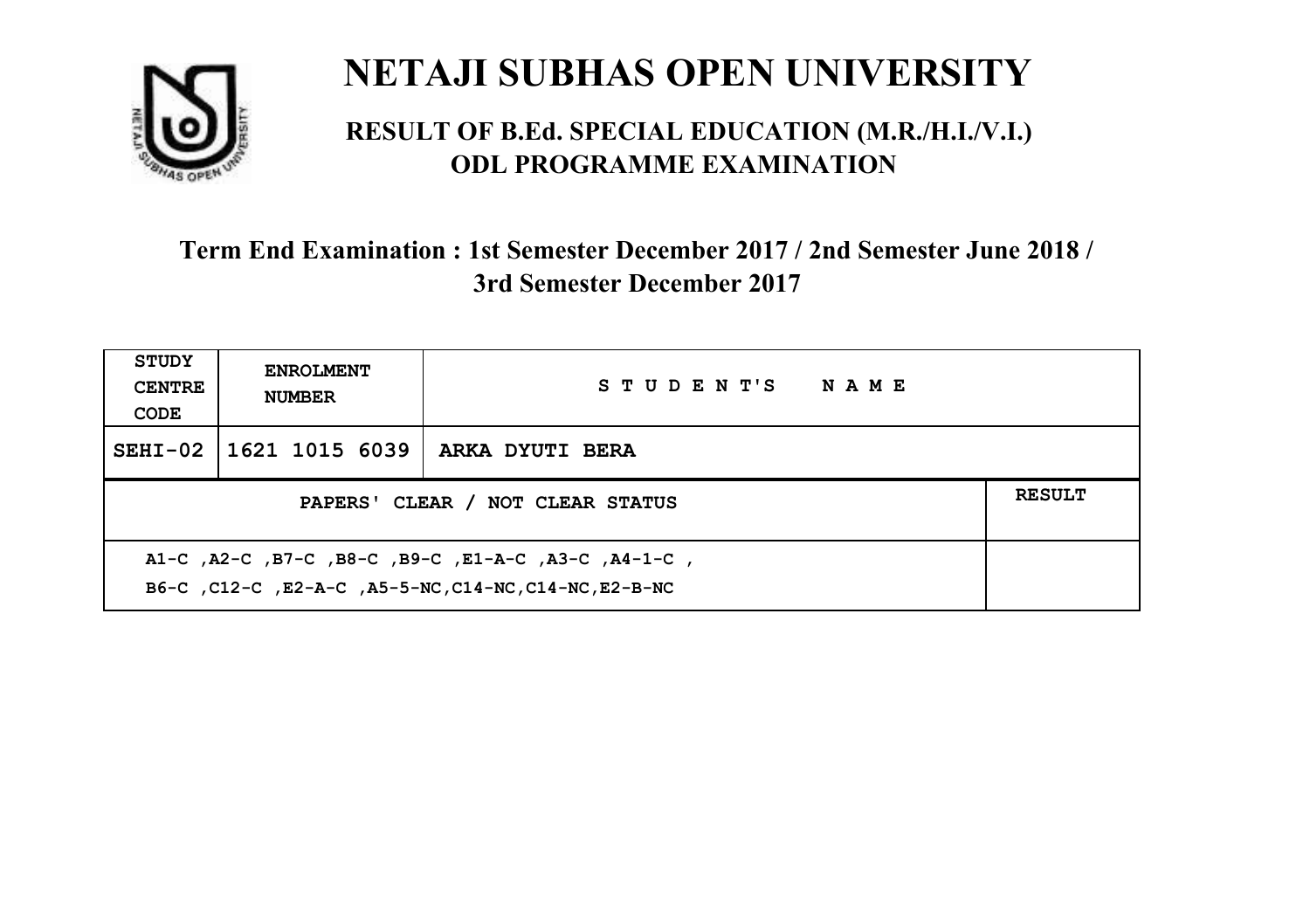

#### **RESULT OF B.Ed. SPECIAL EDUCATION (M.R./H.I./V.I.) ODL PROGRAMME EXAMINATION**

| <b>STUDY</b><br><b>CENTRE</b><br>CODE                                                                     | <b>ENROLMENT</b><br><b>NUMBER</b>                 | STUDENT'S NAME           |  |  |  |
|-----------------------------------------------------------------------------------------------------------|---------------------------------------------------|--------------------------|--|--|--|
|                                                                                                           | SEHI-02   1621 1015 6040                          | <b>BIKASH RANJAN BAG</b> |  |  |  |
|                                                                                                           | <b>RESULT</b><br>PAPERS' CLEAR / NOT CLEAR STATUS |                          |  |  |  |
| A1-C, A2-C, B7-C, B8-C, B9-C, E1-A-C, A3-C, A4-3-C,<br>B6-C, C12-C, E2-A-C, A5-4-C, C14-C, C14-C, E2-B-NC |                                                   |                          |  |  |  |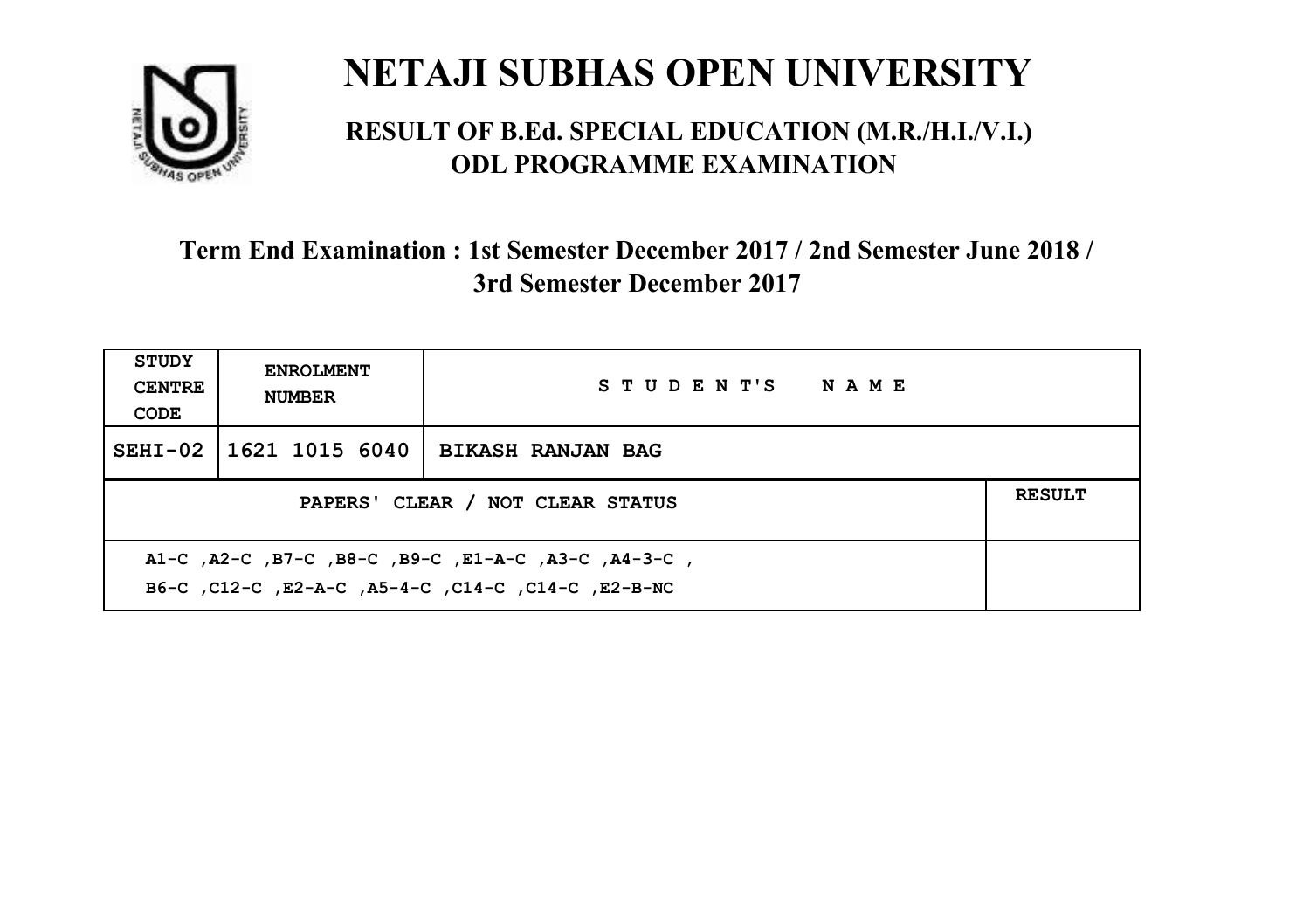

#### **RESULT OF B.Ed. SPECIAL EDUCATION (M.R./H.I./V.I.) ODL PROGRAMME EXAMINATION**

| STUDY<br><b>CENTRE</b><br>CODE                                                                                    | <b>ENROLMENT</b><br><b>NUMBER</b> | STUDENT'S NAME       |  |  |
|-------------------------------------------------------------------------------------------------------------------|-----------------------------------|----------------------|--|--|
|                                                                                                                   | SEHI-02   1622 1015 6005          | <b>SHAMPA MONDAL</b> |  |  |
| <b>RESULT</b><br>PAPERS' CLEAR / NOT CLEAR STATUS                                                                 |                                   |                      |  |  |
| , B6-C, B7-C, B8-C, B9-C, E1-A-C, A4-3-C, B6-C, A1-C, A2-C, B6-C,<br>C12-C, E2-A-C, A5-5-C, C14-C, C14-C, E2-B-NC |                                   |                      |  |  |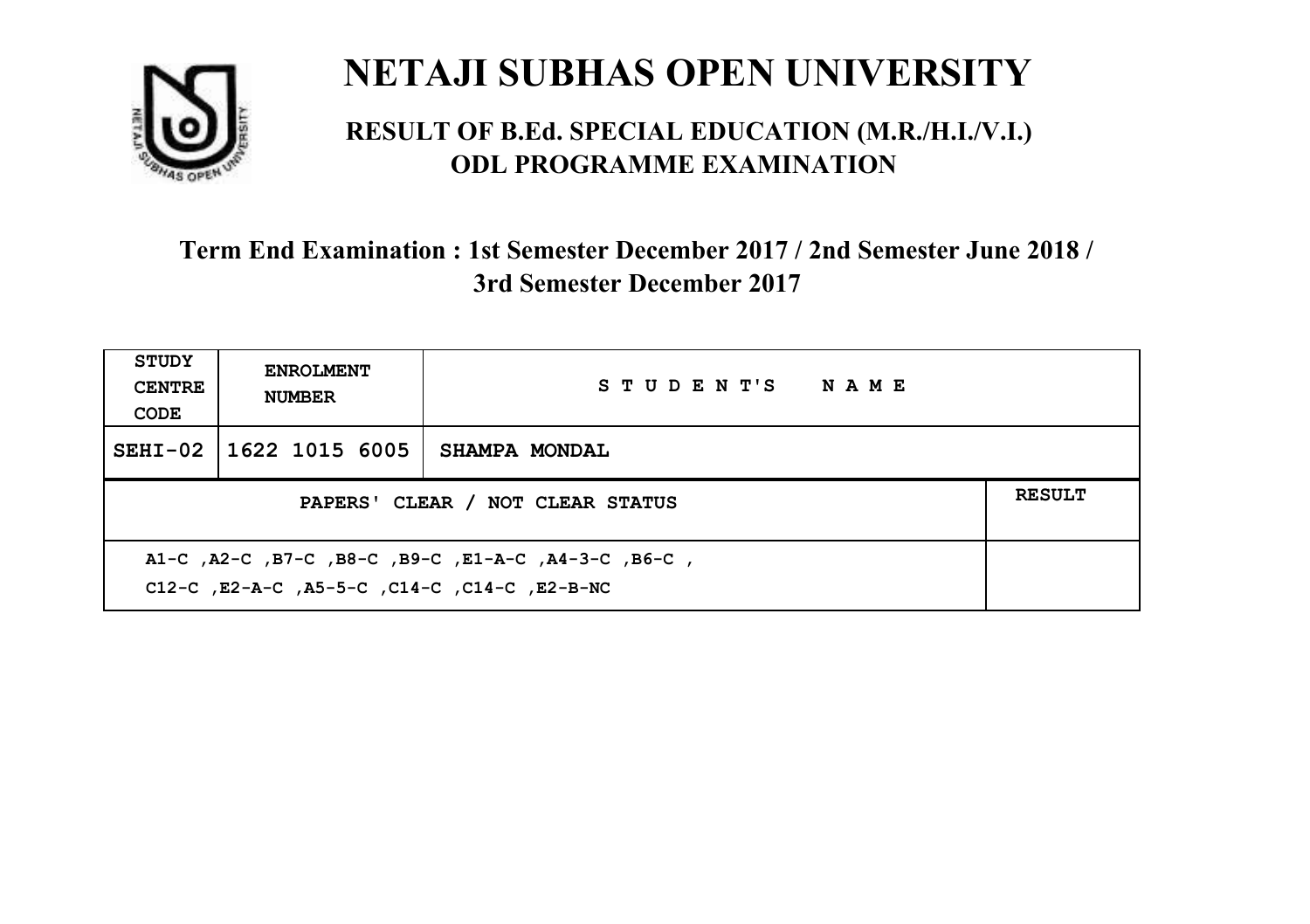

#### **RESULT OF B.Ed. SPECIAL EDUCATION (M.R./H.I./V.I.) ODL PROGRAMME EXAMINATION**

| <b>STUDY</b><br><b>CENTRE</b><br>CODE                                                                     | <b>ENROLMENT</b><br><b>NUMBER</b>                 | STUDENT'S NAME              |  |  |  |
|-----------------------------------------------------------------------------------------------------------|---------------------------------------------------|-----------------------------|--|--|--|
|                                                                                                           | SEHI-02 1622 1015 6010                            | <b>RITUPARNA CHATTERJEE</b> |  |  |  |
|                                                                                                           | <b>RESULT</b><br>PAPERS' CLEAR / NOT CLEAR STATUS |                             |  |  |  |
| A1-C, A2-C, B7-C, B8-C, B9-C, E1-A-C, A3-C, A4-3-C,<br>B6-C, C12-C, E2-A-C, A5-4-C, C14-C, C14-C, C12-B-C |                                                   |                             |  |  |  |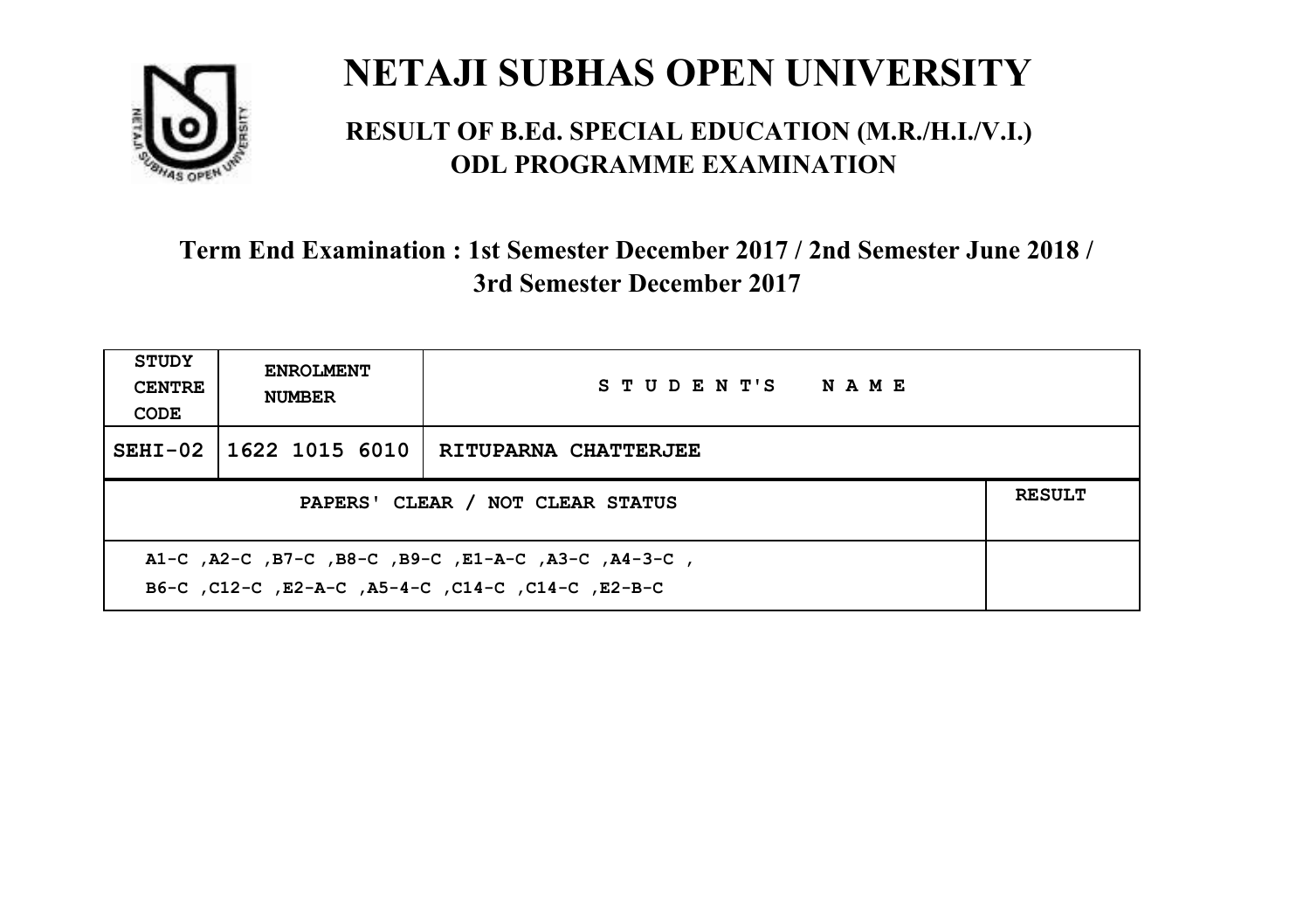

#### **RESULT OF B.Ed. SPECIAL EDUCATION (M.R./H.I./V.I.) ODL PROGRAMME EXAMINATION**

| <b>STUDY</b><br><b>CENTRE</b><br>CODE | <b>ENROLMENT</b><br><b>NUMBER</b>                                                                             | STUDENT'S NAME |  |  |  |
|---------------------------------------|---------------------------------------------------------------------------------------------------------------|----------------|--|--|--|
|                                       | SEHI-02 1622 1015 6014                                                                                        | SHILPI MIDYA   |  |  |  |
|                                       | <b>RESULT</b><br>PAPERS' CLEAR / NOT CLEAR STATUS                                                             |                |  |  |  |
|                                       | A1-C, A2-C, B7-C, B8-C, B9-NC, E1-A-C, A3-C, A4-3-C,<br>B6-NC, C12-C, E2-A-C, A5-4-NC, C14-NC, C14-NC, E2-B-C |                |  |  |  |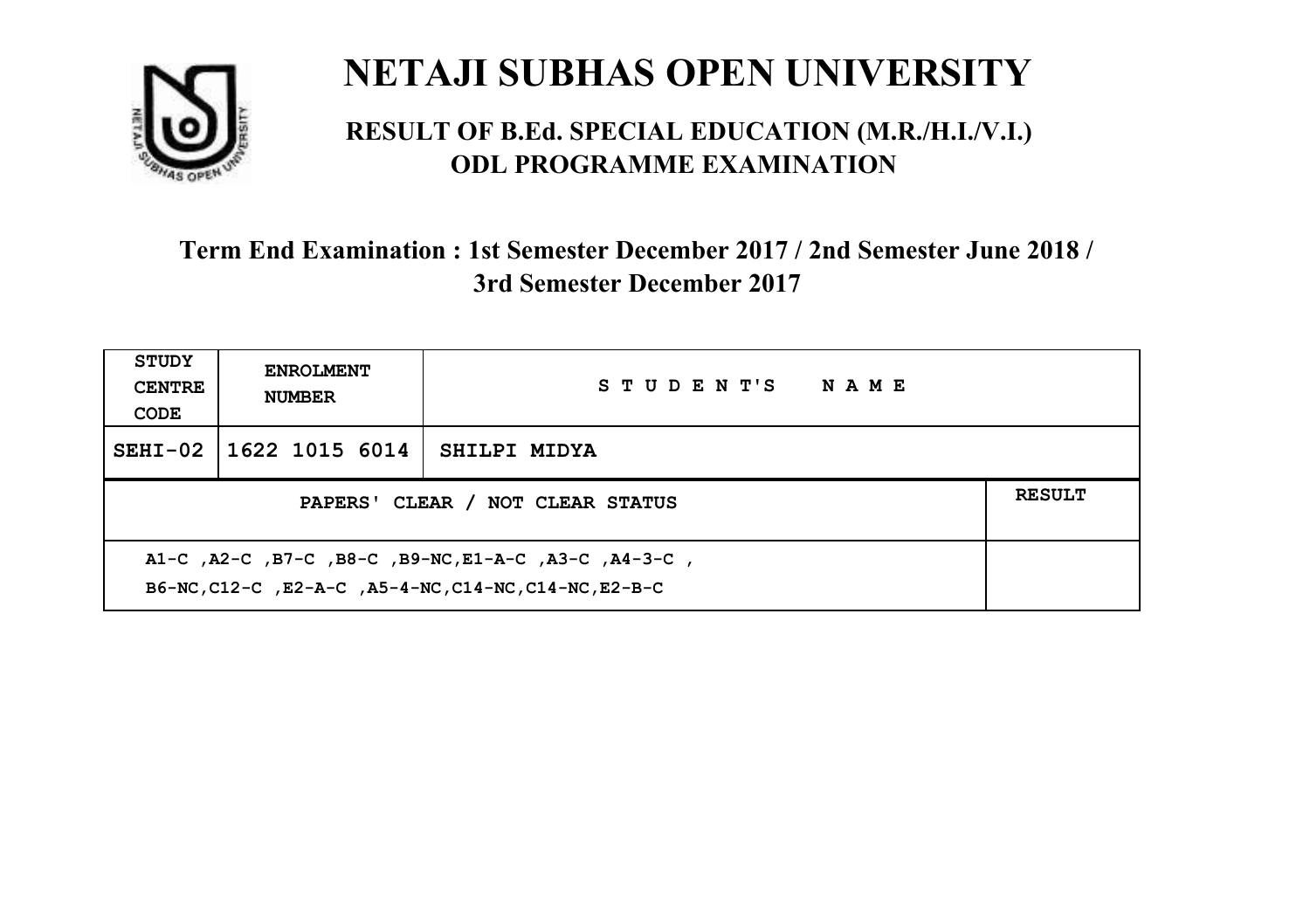

#### **RESULT OF B.Ed. SPECIAL EDUCATION (M.R./H.I./V.I.) ODL PROGRAMME EXAMINATION**

| <b>STUDY</b><br><b>CENTRE</b><br>CODE                                                                    | <b>ENROLMENT</b><br><b>NUMBER</b>                 | STUDENT'S NAME        |  |  |  |
|----------------------------------------------------------------------------------------------------------|---------------------------------------------------|-----------------------|--|--|--|
|                                                                                                          | SEHI-02 1622 1015 6017                            | <b>PRIYANKA GHOSH</b> |  |  |  |
|                                                                                                          | <b>RESULT</b><br>PAPERS' CLEAR / NOT CLEAR STATUS |                       |  |  |  |
| A1-C, A2-C, B7-C, B8-C, B9-C, E1-A-C, A3-C, A4-3-C,<br>B6-C, C12-C, E2-A-C, A5-5-C, C14-C, C14-C, E2-B-C |                                                   |                       |  |  |  |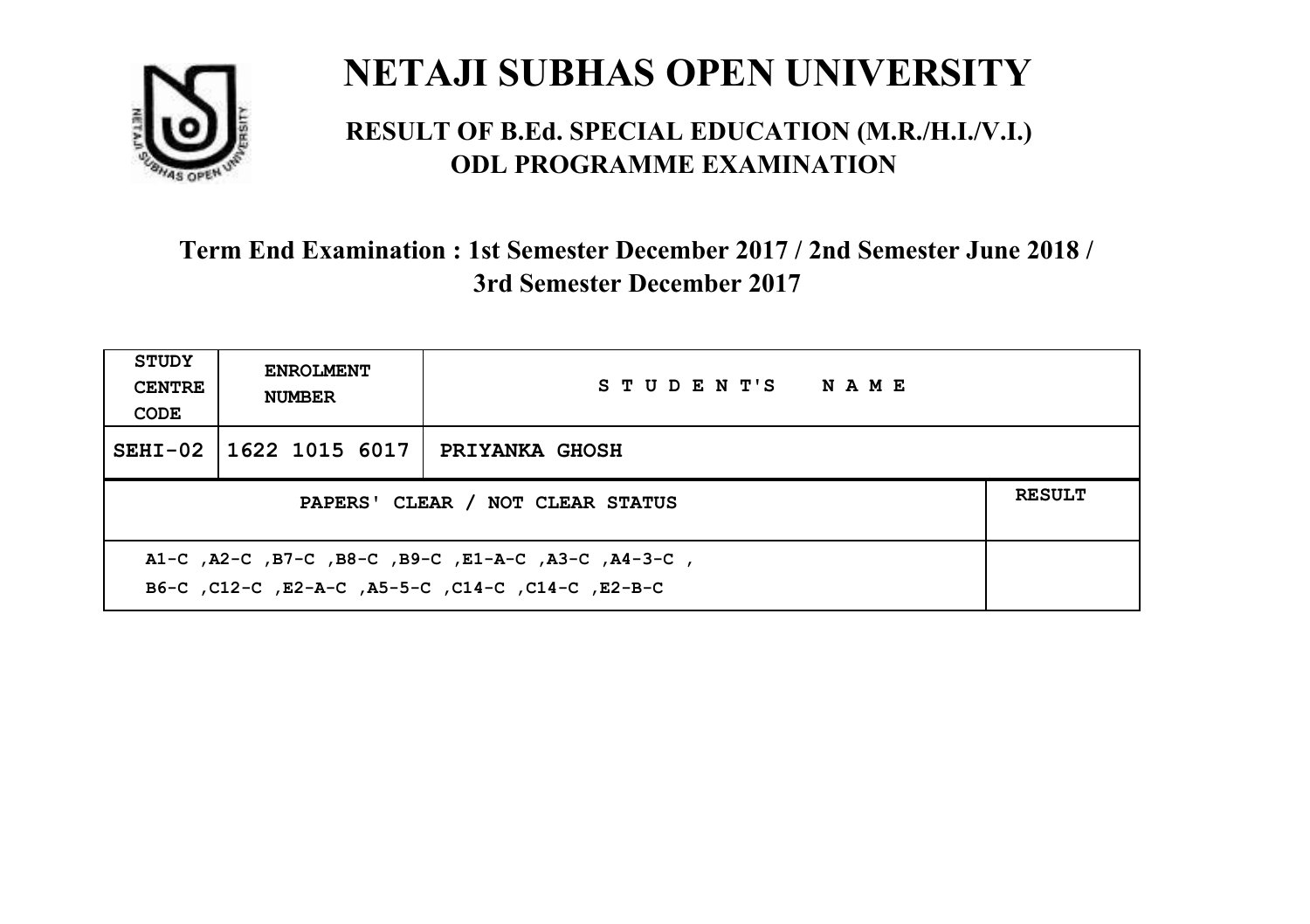

#### **RESULT OF B.Ed. SPECIAL EDUCATION (M.R./H.I./V.I.) ODL PROGRAMME EXAMINATION**

| <b>STUDY</b><br><b>CENTRE</b><br>CODE                                                                     | <b>ENROLMENT</b><br><b>NUMBER</b>                 | STUDENT'S NAME     |  |  |  |
|-----------------------------------------------------------------------------------------------------------|---------------------------------------------------|--------------------|--|--|--|
|                                                                                                           | SEHI-02 1622 1015 6018                            | <b>SANGITA SEN</b> |  |  |  |
|                                                                                                           | <b>RESULT</b><br>PAPERS' CLEAR / NOT CLEAR STATUS |                    |  |  |  |
| A1-C, A2-C, B7-C, B8-C, B9-C, E1-A-C, A3-C, A4-3-C,<br>B6-C, C12-C, E2-A-C, A5-5-C, C14-C, C14-C, E2-B-NC |                                                   |                    |  |  |  |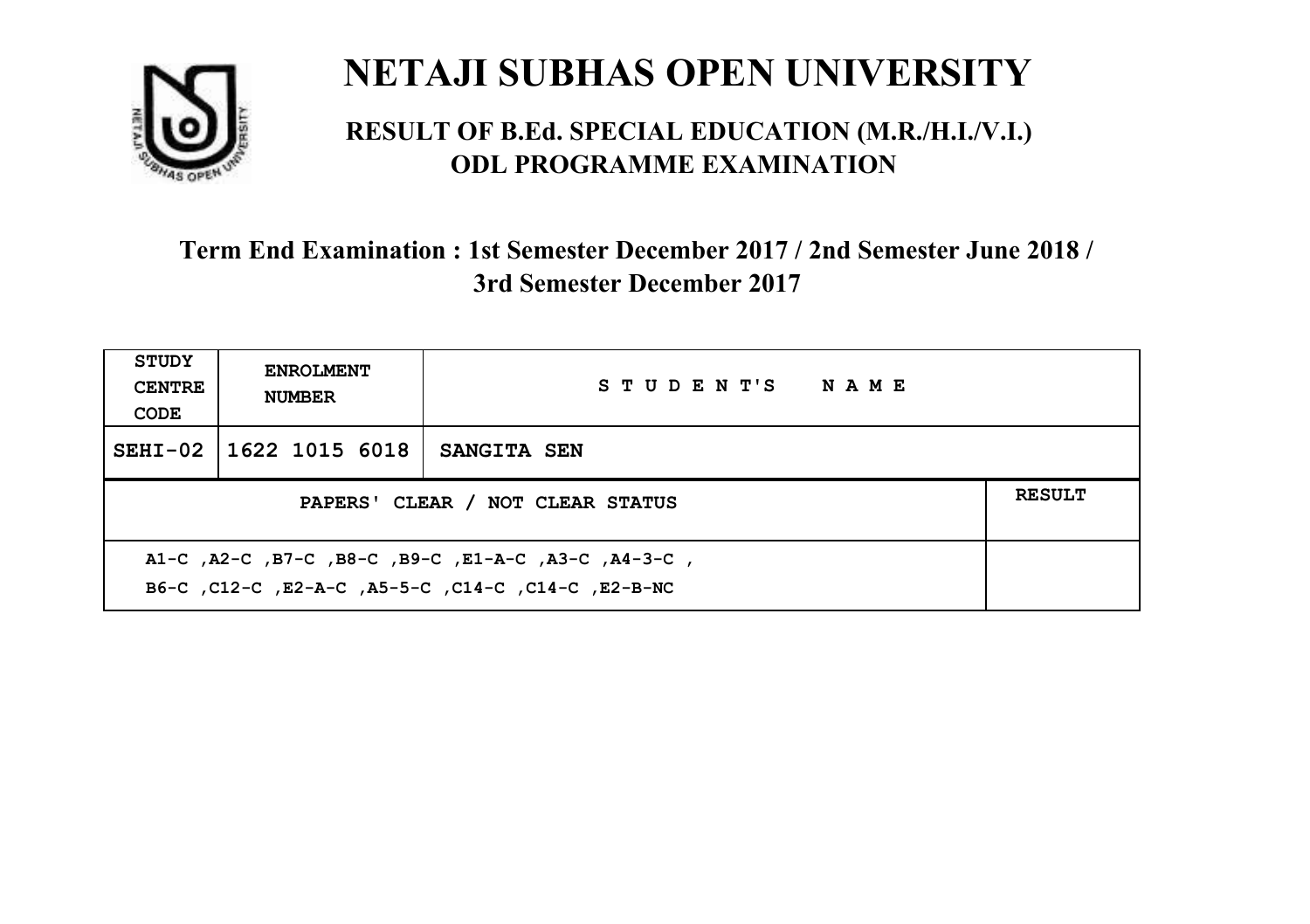

#### **RESULT OF B.Ed. SPECIAL EDUCATION (M.R./H.I./V.I.) ODL PROGRAMME EXAMINATION**

| <b>STUDY</b><br><b>CENTRE</b><br>CODE                                                                     | <b>ENROLMENT</b><br><b>NUMBER</b>                 | STUDENT'S NAME     |  |  |  |
|-----------------------------------------------------------------------------------------------------------|---------------------------------------------------|--------------------|--|--|--|
|                                                                                                           | SEHI-02 1622 1015 6019                            | <b>SAYANTI PAN</b> |  |  |  |
|                                                                                                           | <b>RESULT</b><br>PAPERS' CLEAR / NOT CLEAR STATUS |                    |  |  |  |
| A1-C, A2-C, B7-C, B8-C, B9-C, E1-A-C, A3-C, A4-3-C,<br>B6-C, C12-C, E2-A-C, A5-5-C, C14-C, C14-C, E2-B-NC |                                                   |                    |  |  |  |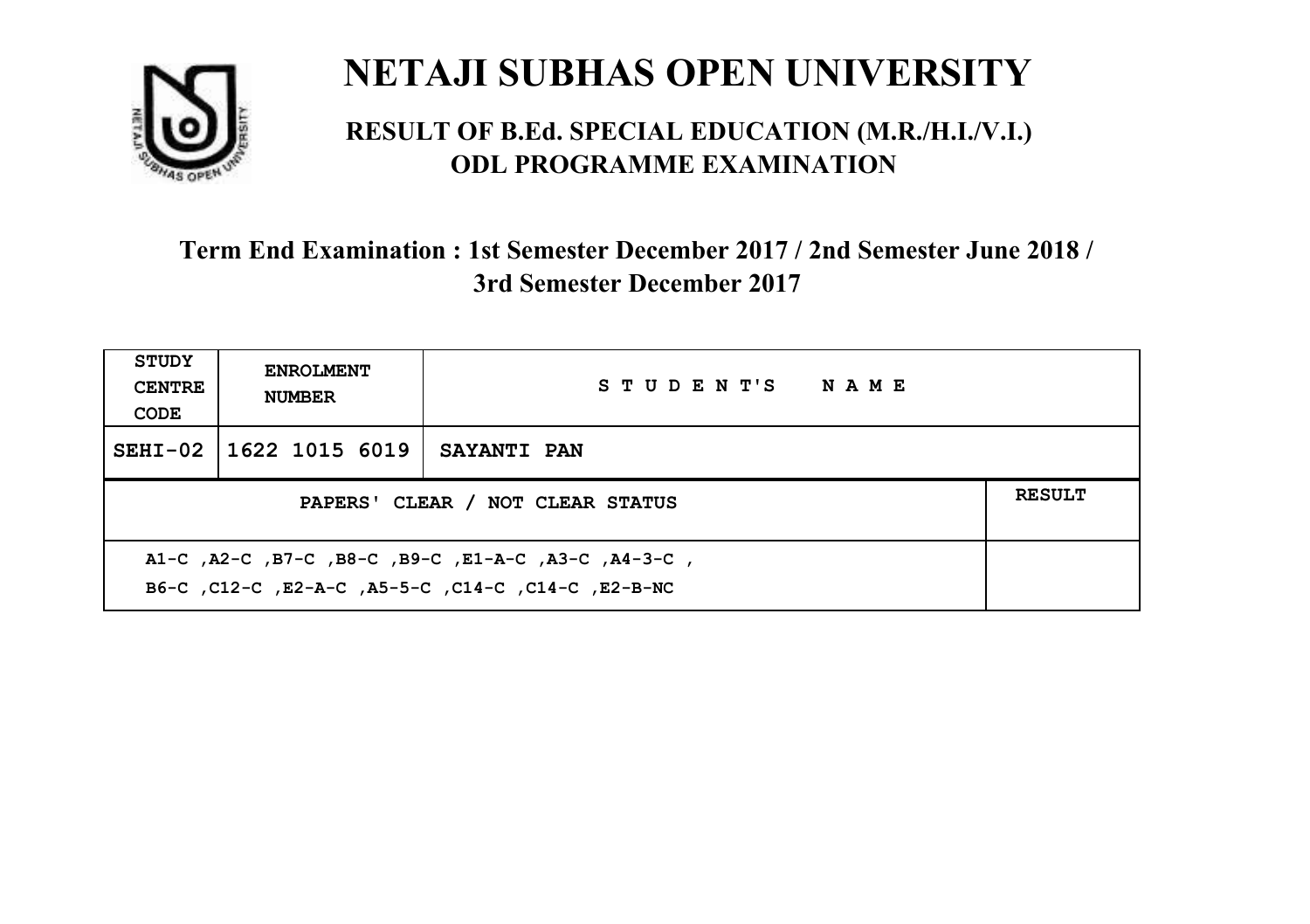

#### **RESULT OF B.Ed. SPECIAL EDUCATION (M.R./H.I./V.I.) ODL PROGRAMME EXAMINATION**

| <b>STUDY</b><br><b>CENTRE</b><br>CODE                                                                     | <b>ENROLMENT</b><br><b>NUMBER</b>                 | STUDENT'S NAME                                 |  |  |  |
|-----------------------------------------------------------------------------------------------------------|---------------------------------------------------|------------------------------------------------|--|--|--|
|                                                                                                           |                                                   | SEHI-02   1622 1015 6021   ESITA SINGHA HAZARI |  |  |  |
|                                                                                                           | <b>RESULT</b><br>PAPERS' CLEAR / NOT CLEAR STATUS |                                                |  |  |  |
| A1-C, A2-C, B7-C, B8-C, B9-C, E1-A-C, A3-C, A4-3-C,<br>B6-C, C12-C, E2-A-C, A5-4-C, C14-C, C14-C, E2-B-NC |                                                   |                                                |  |  |  |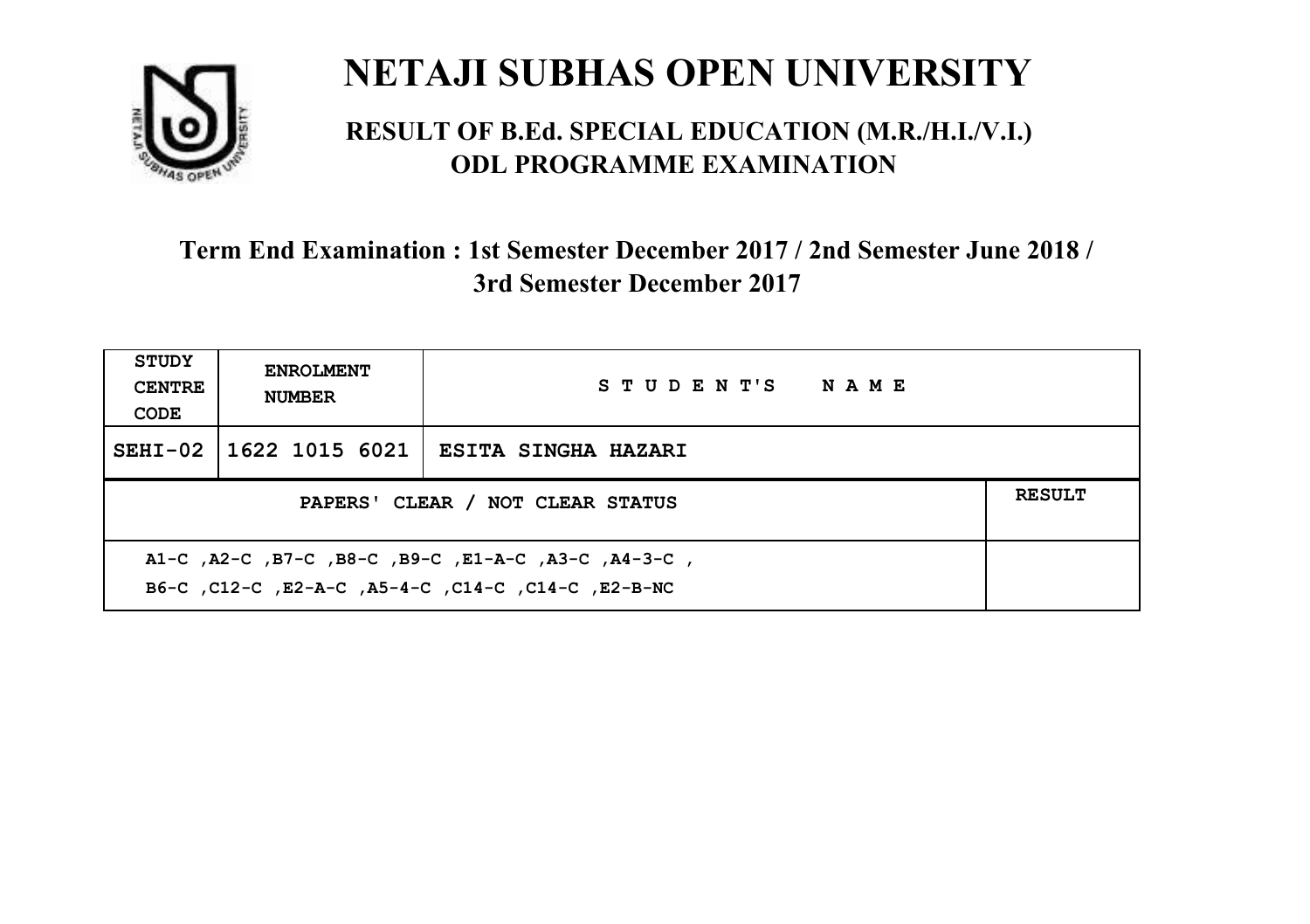

#### **RESULT OF B.Ed. SPECIAL EDUCATION (M.R./H.I./V.I.) ODL PROGRAMME EXAMINATION**

| <b>STUDY</b><br><b>CENTRE</b><br>CODE                                                                     | <b>ENROLMENT</b><br><b>NUMBER</b>                 | STUDENT'S NAME          |  |  |  |
|-----------------------------------------------------------------------------------------------------------|---------------------------------------------------|-------------------------|--|--|--|
|                                                                                                           | SEHI-02 1623 1015 6006                            | <b>RANINDRANATH DAS</b> |  |  |  |
|                                                                                                           | <b>RESULT</b><br>PAPERS' CLEAR / NOT CLEAR STATUS |                         |  |  |  |
| A1-C, A2-C, B7-C, B8-C, B9-C, E1-A-C, A3-C, A4-3-C,<br>B6-C, C12-C, E2-A-C, A5-4-C, C14-C, C14-C, E2-B-NC |                                                   |                         |  |  |  |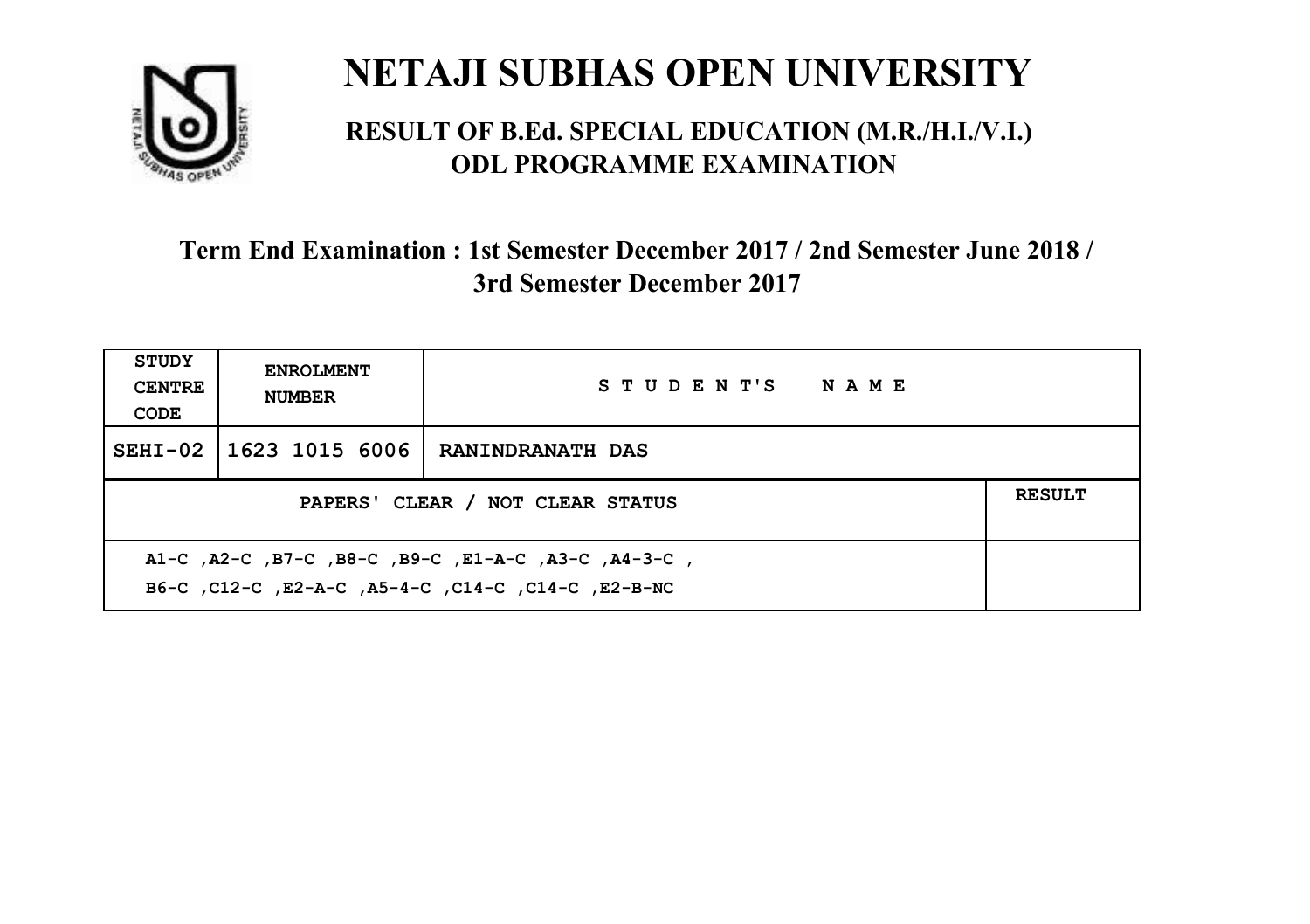

#### **RESULT OF B.Ed. SPECIAL EDUCATION (M.R./H.I./V.I.) ODL PROGRAMME EXAMINATION**

| <b>STUDY</b><br><b>CENTRE</b><br>CODE             | <b>ENROLMENT</b><br><b>NUMBER</b> | STUDENT'S NAME |  |  |
|---------------------------------------------------|-----------------------------------|----------------|--|--|
|                                                   | SEHI-02   1623 1015 6015          | ARGHA BARDOLAI |  |  |
| <b>RESULT</b><br>PAPERS' CLEAR / NOT CLEAR STATUS |                                   |                |  |  |
|                                                   |                                   |                |  |  |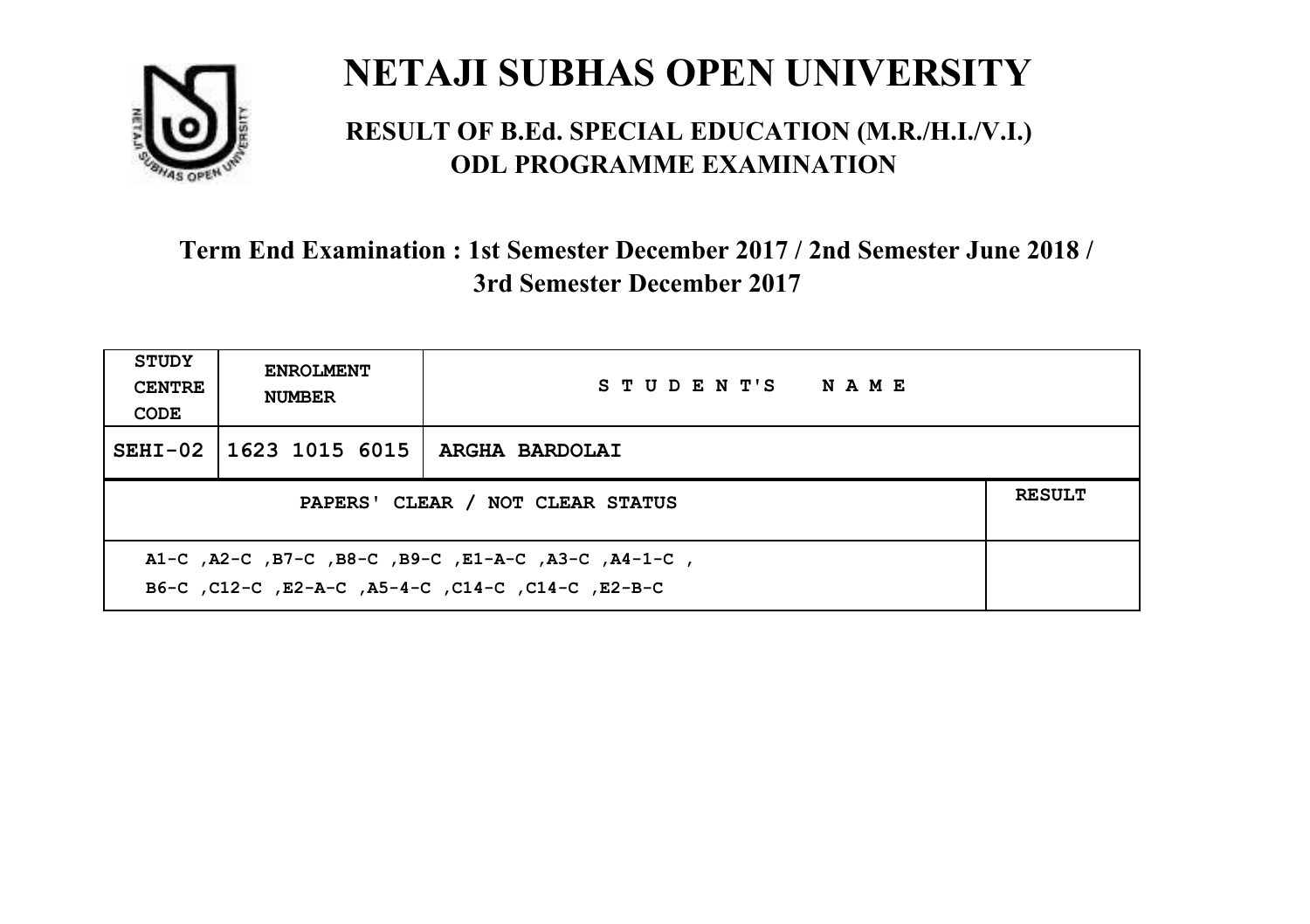

#### **RESULT OF B.Ed. SPECIAL EDUCATION (M.R./H.I./V.I.) ODL PROGRAMME EXAMINATION**

| <b>STUDY</b><br><b>CENTRE</b><br>CODE                                                                       | <b>ENROLMENT</b><br><b>NUMBER</b>                 | STUDENT'S NAME              |  |  |  |
|-------------------------------------------------------------------------------------------------------------|---------------------------------------------------|-----------------------------|--|--|--|
|                                                                                                             | SEHI-02 1623 1015 6024                            | <b>JAYANTA KUMAR BARMAN</b> |  |  |  |
|                                                                                                             | <b>RESULT</b><br>PAPERS' CLEAR / NOT CLEAR STATUS |                             |  |  |  |
| A1-C, A2-C, B7-C, B8-C, B9-C, E1-A-C, A3-C, A4-1-C,<br>B6-C, C12-C, E2-A-NC, A5-4-C, C14-NC, C14-C, E2-B-NC |                                                   |                             |  |  |  |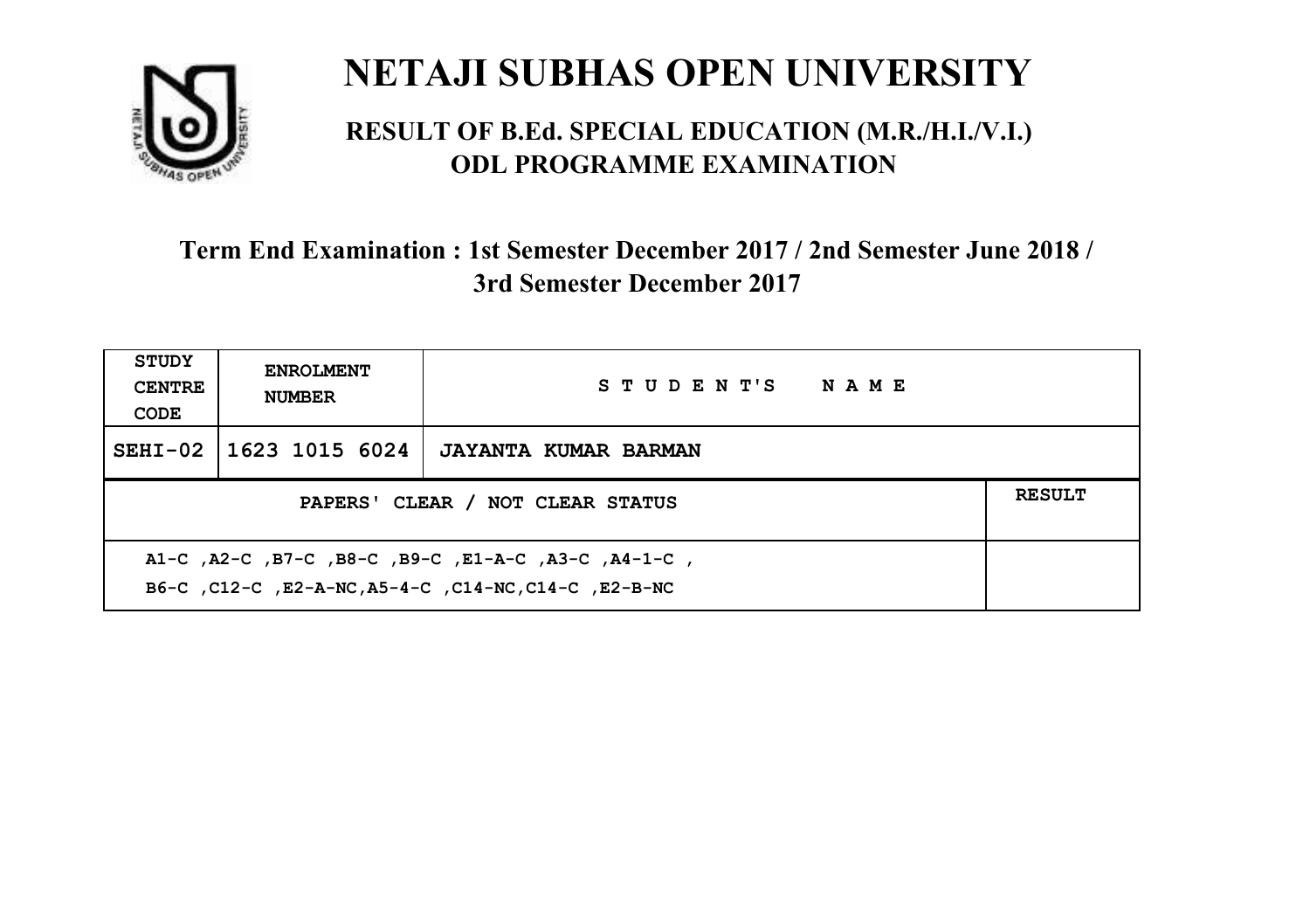

#### **RESULT OF B.Ed. SPECIAL EDUCATION (M.R./H.I./V.I.) ODL PROGRAMME EXAMINATION**

| <b>STUDY</b><br><b>CENTRE</b><br>CODE                                                                     | <b>ENROLMENT</b><br><b>NUMBER</b>                 | STUDENT'S NAME             |  |  |  |
|-----------------------------------------------------------------------------------------------------------|---------------------------------------------------|----------------------------|--|--|--|
|                                                                                                           | SEHI-02 1623 1015 6027                            | <b>RABINDRANATH BEHARA</b> |  |  |  |
|                                                                                                           | <b>RESULT</b><br>PAPERS' CLEAR / NOT CLEAR STATUS |                            |  |  |  |
| A1-C, A2-C, B7-C, B8-C, B9-C, E1-A-C, A3-C, A4-3-C,<br>B6-C, C12-C, E2-A-C, A5-4-C, C14-C, C14-C, E2-B-NC |                                                   |                            |  |  |  |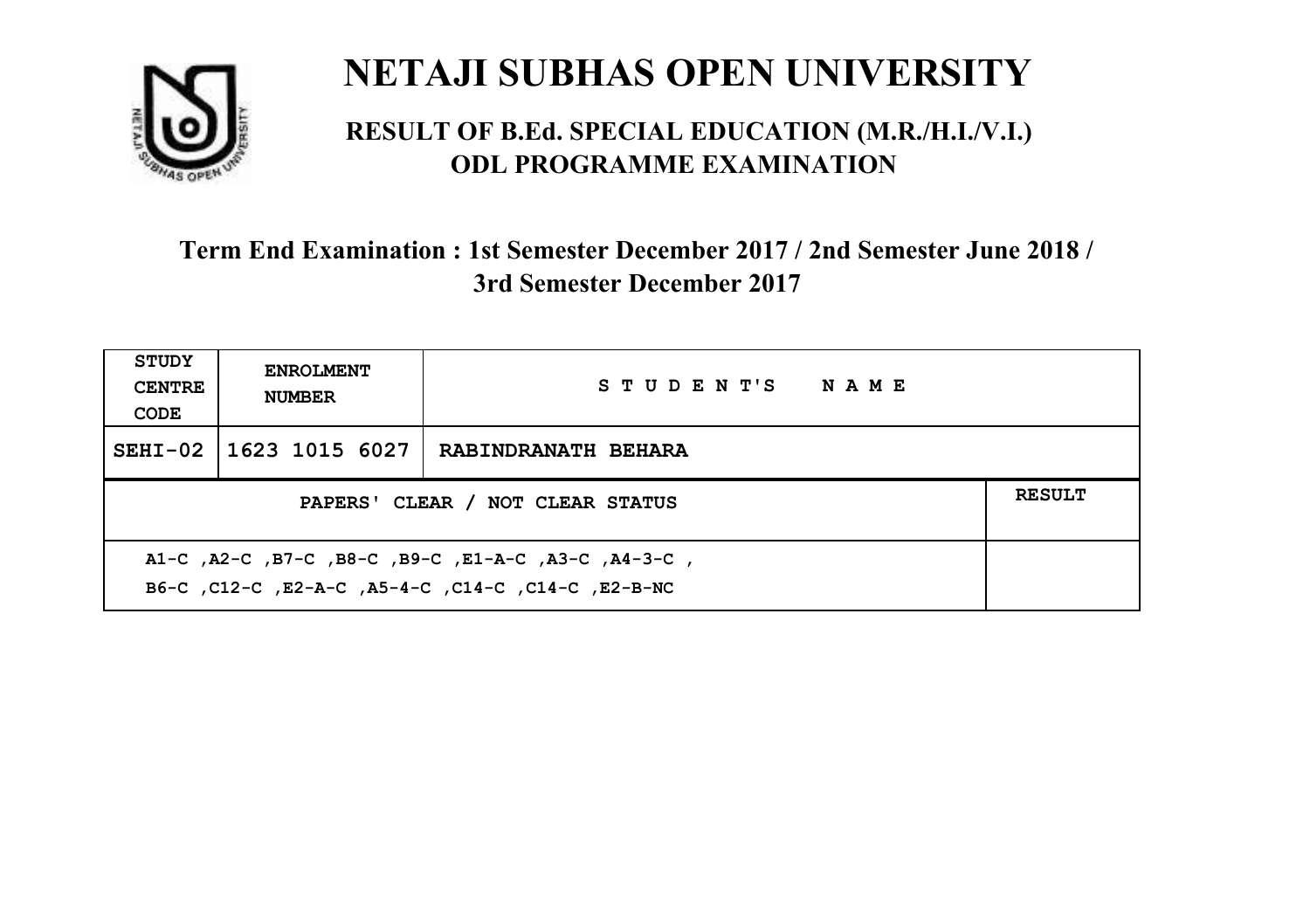

#### **RESULT OF B.Ed. SPECIAL EDUCATION (M.R./H.I./V.I.) ODL PROGRAMME EXAMINATION**

| <b>STUDY</b><br><b>CENTRE</b><br>CODE             | <b>ENROLMENT</b><br><b>NUMBER</b> | STUDENT'S NAME   |  |  |
|---------------------------------------------------|-----------------------------------|------------------|--|--|
|                                                   | SEHI-02   1623 1015 6035          | VIVEKANANDA GIRI |  |  |
| <b>RESULT</b><br>PAPERS' CLEAR / NOT CLEAR STATUS |                                   |                  |  |  |
|                                                   |                                   |                  |  |  |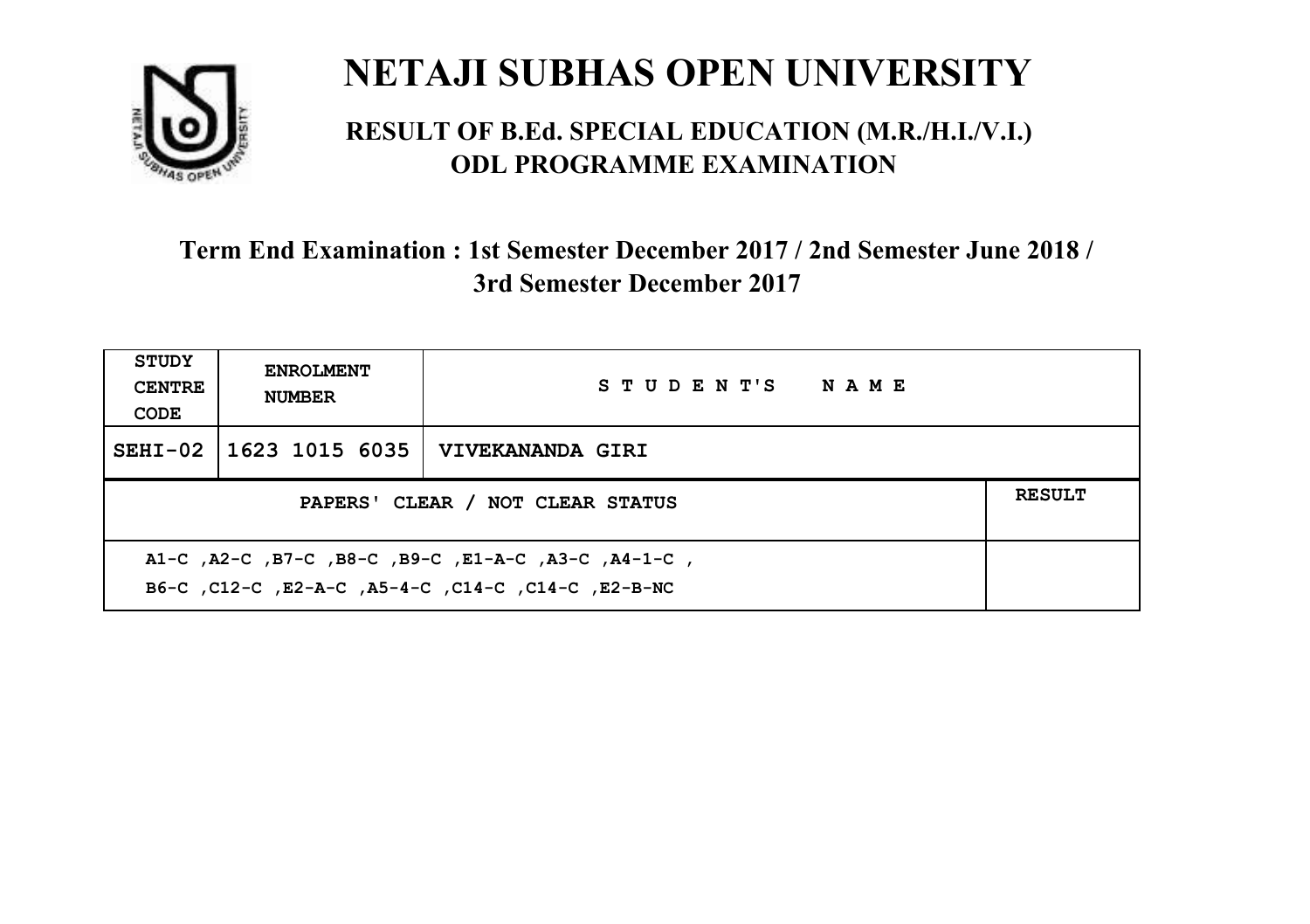

#### **RESULT OF B.Ed. SPECIAL EDUCATION (M.R./H.I./V.I.) ODL PROGRAMME EXAMINATION**

| <b>STUDY</b><br><b>CENTRE</b><br>CODE                                                                    | <b>ENROLMENT</b><br><b>NUMBER</b> | STUDENT'S NAME |  |  |
|----------------------------------------------------------------------------------------------------------|-----------------------------------|----------------|--|--|
|                                                                                                          | SEHI-02 1624 1015 6013            | SOMA DOLOI     |  |  |
| <b>RESULT</b><br>PAPERS' CLEAR / NOT CLEAR STATUS                                                        |                                   |                |  |  |
| A1-C, A2-C, B7-C, B8-C, B9-C, E1-A-C, A3-C, A4-3-C,<br>B6-C, C12-C, E2-A-C, A5-4-C, C14-C, C14-C, E2-B-C |                                   |                |  |  |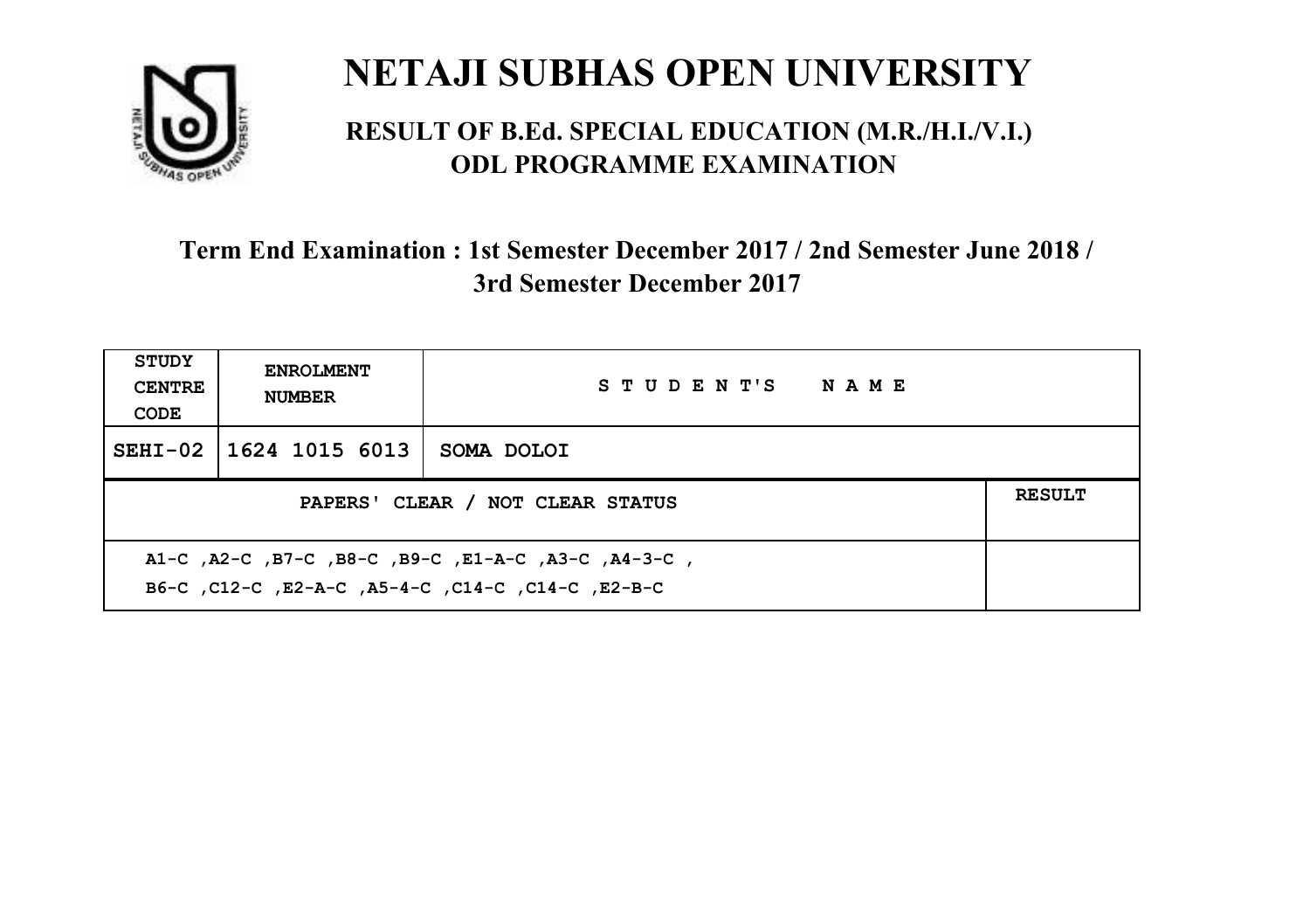

#### **RESULT OF B.Ed. SPECIAL EDUCATION (M.R./H.I./V.I.) ODL PROGRAMME EXAMINATION**

| <b>STUDY</b><br><b>CENTRE</b><br>CODE             | <b>ENROLMENT</b><br><b>NUMBER</b> | STUDENT'S NAME         |  |  |
|---------------------------------------------------|-----------------------------------|------------------------|--|--|
|                                                   | SEHI-02   1624 1015 6028          | <b>BISHNUPRIYA DAS</b> |  |  |
| <b>RESULT</b><br>PAPERS' CLEAR / NOT CLEAR STATUS |                                   |                        |  |  |
|                                                   |                                   |                        |  |  |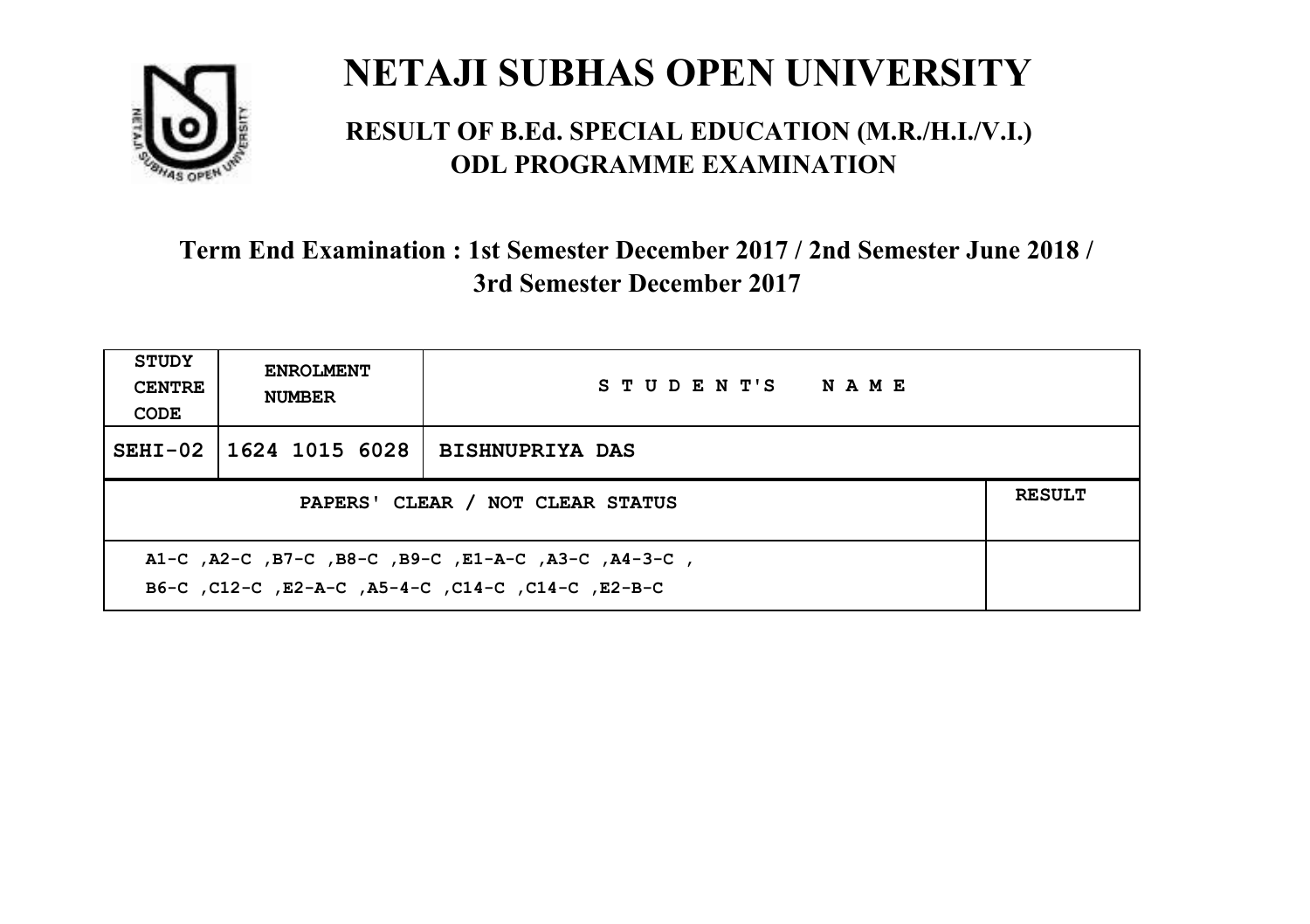

#### **RESULT OF B.Ed. SPECIAL EDUCATION (M.R./H.I./V.I.) ODL PROGRAMME EXAMINATION**

| <b>STUDY</b><br><b>CENTRE</b><br>CODE                                                                     | <b>ENROLMENT</b><br><b>NUMBER</b> | STUDENT'S NAME     |  |  |
|-----------------------------------------------------------------------------------------------------------|-----------------------------------|--------------------|--|--|
|                                                                                                           | SEHI-02 1625 1015 6026            | <b>BAPAN SAREN</b> |  |  |
| <b>RESULT</b><br>PAPERS' CLEAR / NOT CLEAR STATUS                                                         |                                   |                    |  |  |
| A1-C, A2-C, B7-C, B8-C, B9-C, E1-A-C, A3-C, A4-3-C,<br>B6-C, C12-C, E2-A-C, A5-4-C, C14-C, C14-C, E2-B-NC |                                   |                    |  |  |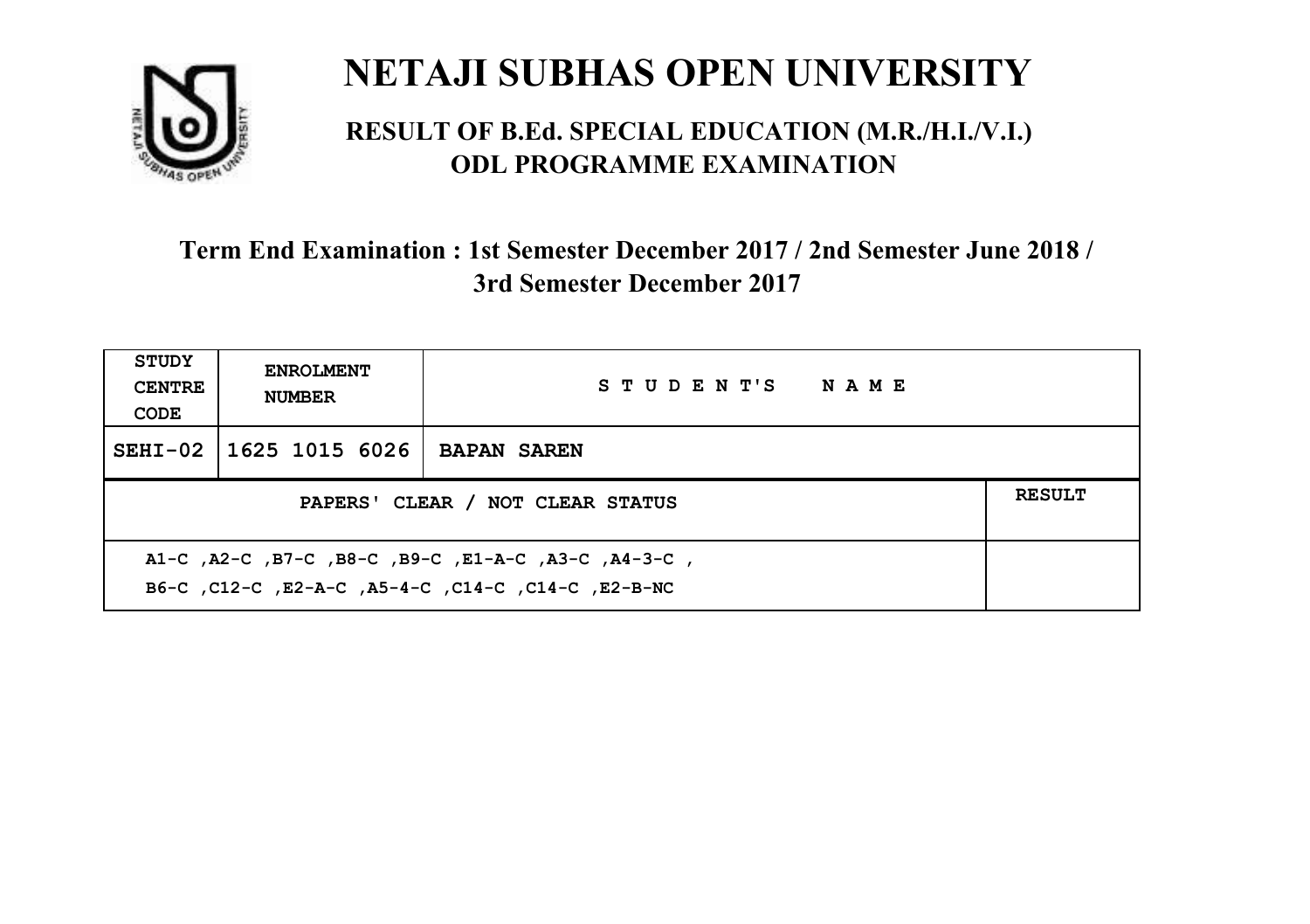

#### **RESULT OF B.Ed. SPECIAL EDUCATION (M.R./H.I./V.I.) ODL PROGRAMME EXAMINATION**

| <b>STUDY</b><br><b>CENTRE</b><br>CODE                                                                     | <b>ENROLMENT</b><br><b>NUMBER</b>                 | STUDENT'S NAME        |  |  |  |
|-----------------------------------------------------------------------------------------------------------|---------------------------------------------------|-----------------------|--|--|--|
|                                                                                                           | SEHI-02   1627 1015 6030                          | <b>MRITYUNJOY PAL</b> |  |  |  |
|                                                                                                           | <b>RESULT</b><br>PAPERS' CLEAR / NOT CLEAR STATUS |                       |  |  |  |
| A1-C, A2-C, B7-C, B8-C, B9-C, E1-A-C, A3-C, A4-3-C,<br>B6-C, C12-C, E2-A-C, A5-4-C, C14-C, C14-C, C12-B-C |                                                   |                       |  |  |  |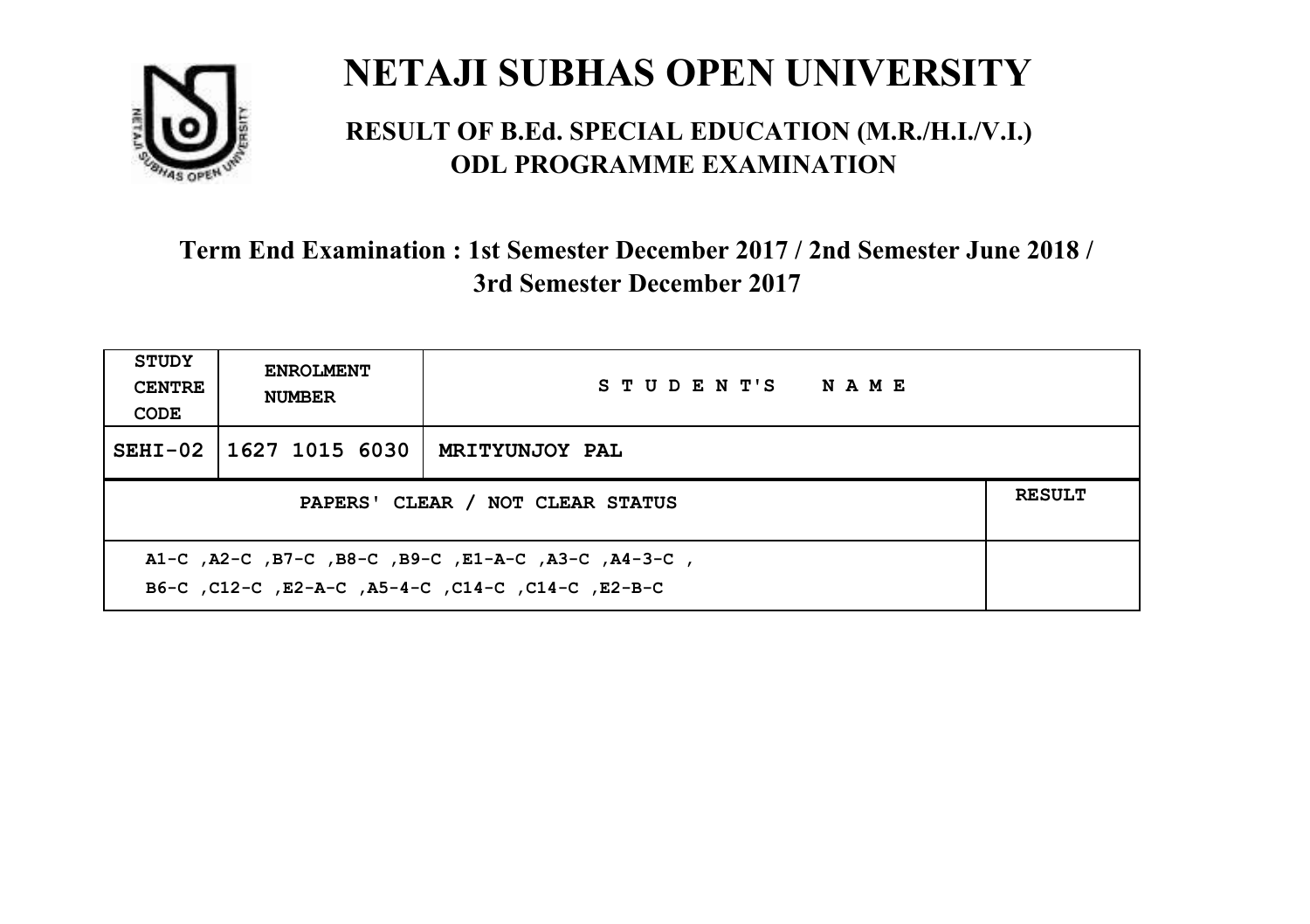

#### **RESULT OF B.Ed. SPECIAL EDUCATION (M.R./H.I./V.I.) ODL PROGRAMME EXAMINATION**

| <b>STUDY</b><br><b>CENTRE</b><br>CODE                                                                     | <b>ENROLMENT</b><br><b>NUMBER</b> | STUDENT'S NAME        |  |  |
|-----------------------------------------------------------------------------------------------------------|-----------------------------------|-----------------------|--|--|
|                                                                                                           | SEHI-02   1627 1015 6031          | <b>PARIMAL MAHATA</b> |  |  |
| <b>RESULT</b><br>PAPERS' CLEAR / NOT CLEAR STATUS                                                         |                                   |                       |  |  |
| A1-C, A2-C, B7-C, B8-C, B9-C, E1-A-C, A3-C, A4-3-C,<br>B6-C, C12-C, E2-A-C, A5-4-C, C14-C, C14-C, C12-B-C |                                   |                       |  |  |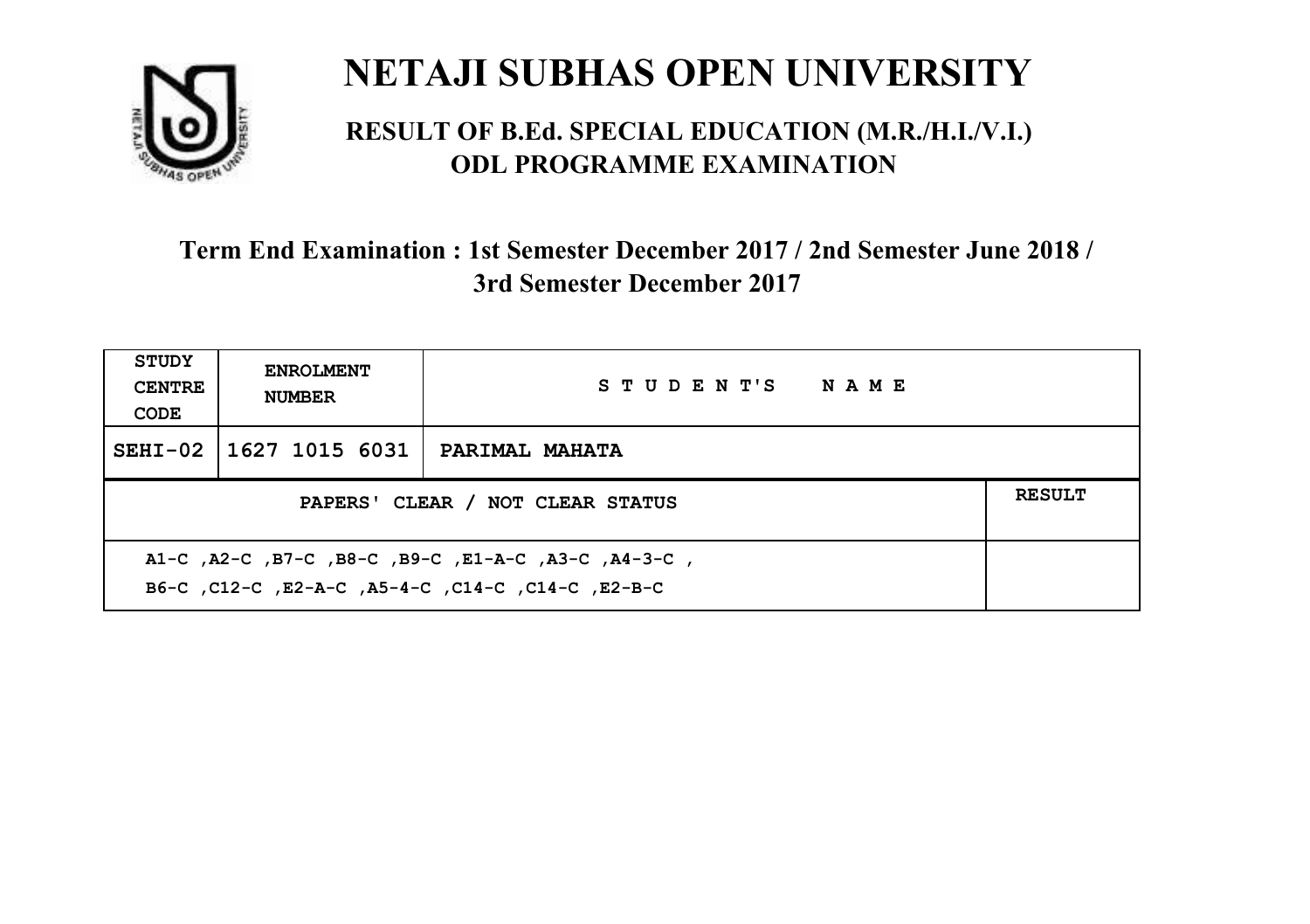

#### **RESULT OF B.Ed. SPECIAL EDUCATION (M.R./H.I./V.I.) ODL PROGRAMME EXAMINATION**

| <b>STUDY</b><br><b>CENTRE</b><br>CODE                                                                     | <b>ENROLMENT</b><br><b>NUMBER</b> | STUDENT'S NAME |  |  |
|-----------------------------------------------------------------------------------------------------------|-----------------------------------|----------------|--|--|
|                                                                                                           | SEHI-02   1627 1015 6034          | ATAUDDIN MAITY |  |  |
| <b>RESULT</b><br>PAPERS' CLEAR / NOT CLEAR STATUS                                                         |                                   |                |  |  |
| A1-C, A2-C, B7-C, B8-C, B9-C, E1-A-C, A3-C, A4-1-C,<br>B6-C, C12-C, E2-A-C, A5-4-C, C14-C, C14-C, E2-B-NC |                                   |                |  |  |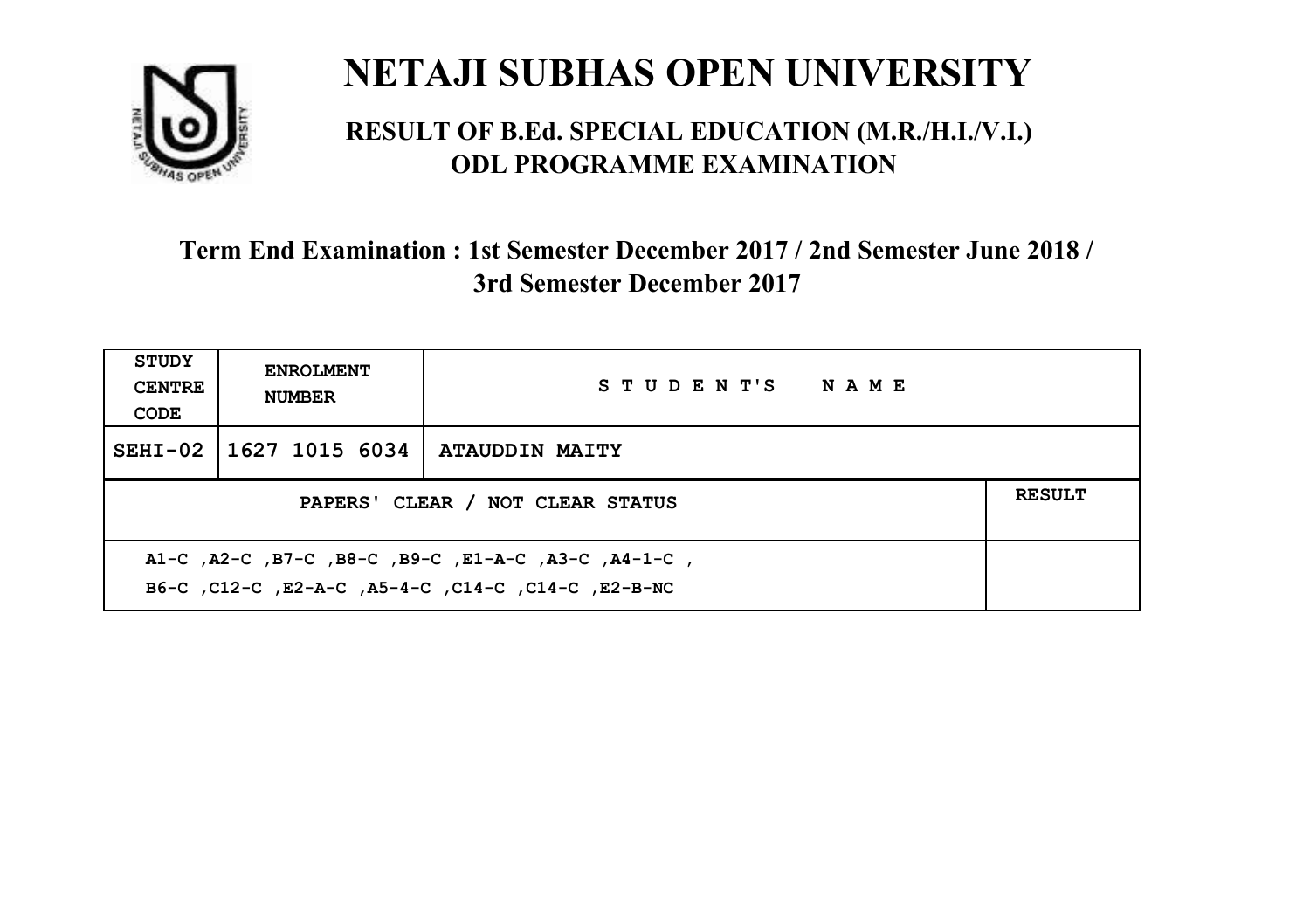

#### **RESULT OF B.Ed. SPECIAL EDUCATION (M.R./H.I./V.I.) ODL PROGRAMME EXAMINATION**

| <b>STUDY</b><br><b>CENTRE</b><br>CODE                                                                     | <b>ENROLMENT</b><br><b>NUMBER</b>                 | STUDENT'S NAME            |  |  |  |
|-----------------------------------------------------------------------------------------------------------|---------------------------------------------------|---------------------------|--|--|--|
|                                                                                                           | SEHI-02 1627 1015 6036                            | <b>SYED MANIRUL ISLAM</b> |  |  |  |
|                                                                                                           | <b>RESULT</b><br>PAPERS' CLEAR / NOT CLEAR STATUS |                           |  |  |  |
| A1-C, A2-C, B7-C, B8-C, B9-C, E1-A-C, A3-C, A4-3-C,<br>B6-C, C12-C, E2-A-C, A5-4-C, C14-C, C14-C, E2-B-NC |                                                   |                           |  |  |  |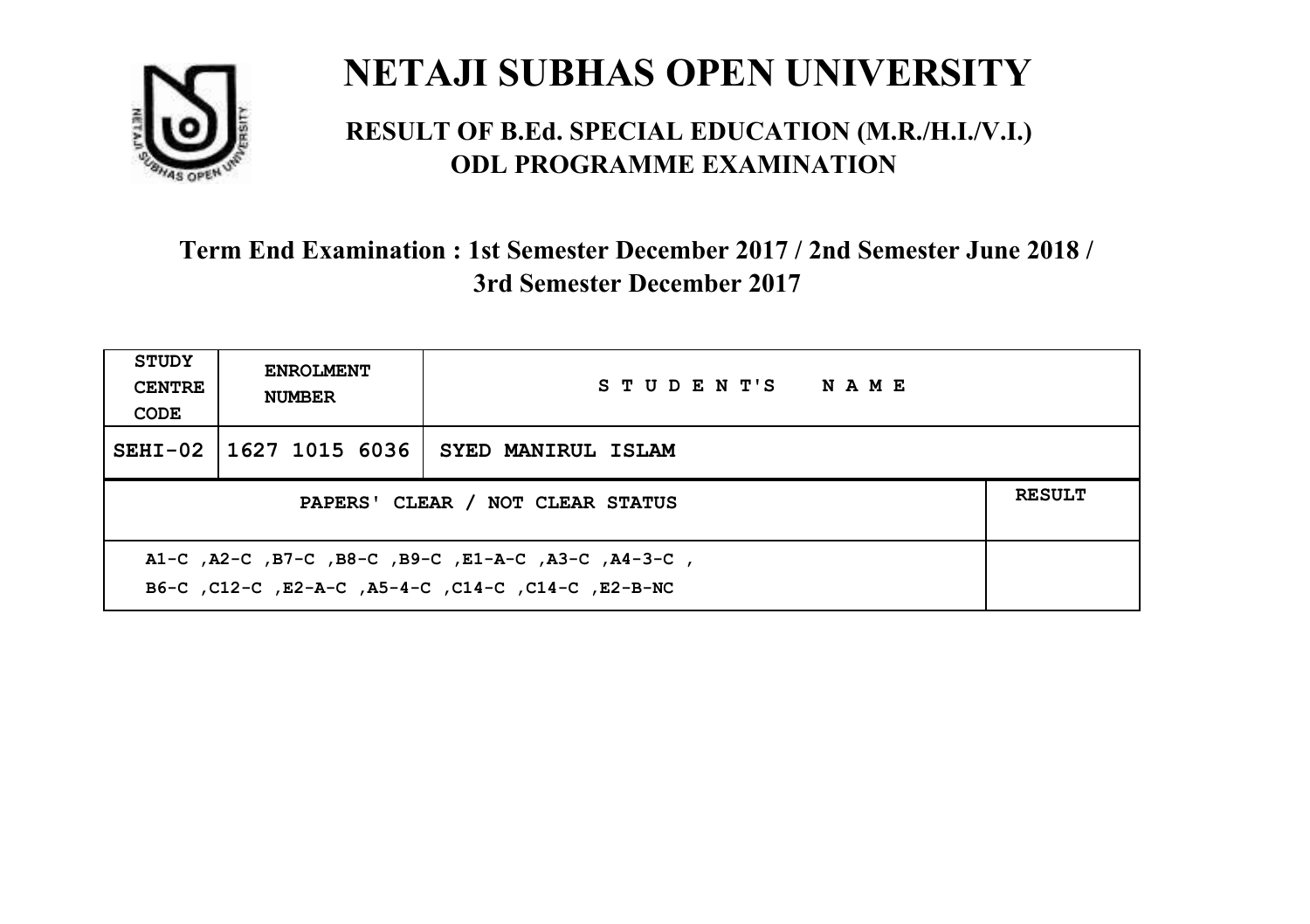

#### **RESULT OF B.Ed. SPECIAL EDUCATION (M.R./H.I./V.I.) ODL PROGRAMME EXAMINATION**

| <b>STUDY</b><br><b>CENTRE</b><br>CODE               | <b>ENROLMENT</b><br><b>NUMBER</b> | STUDENT'S NAME        |  |  |
|-----------------------------------------------------|-----------------------------------|-----------------------|--|--|
|                                                     | SEHI-02   1627 1015 6037          | <b>SK SAHANUR ALI</b> |  |  |
| <b>RESULT</b><br>PAPERS' CLEAR / NOT CLEAR STATUS   |                                   |                       |  |  |
| A1-C, A2-C, B7-C, B8-C, B9-C, E1-A-C, A3-C, A4-1-C, |                                   |                       |  |  |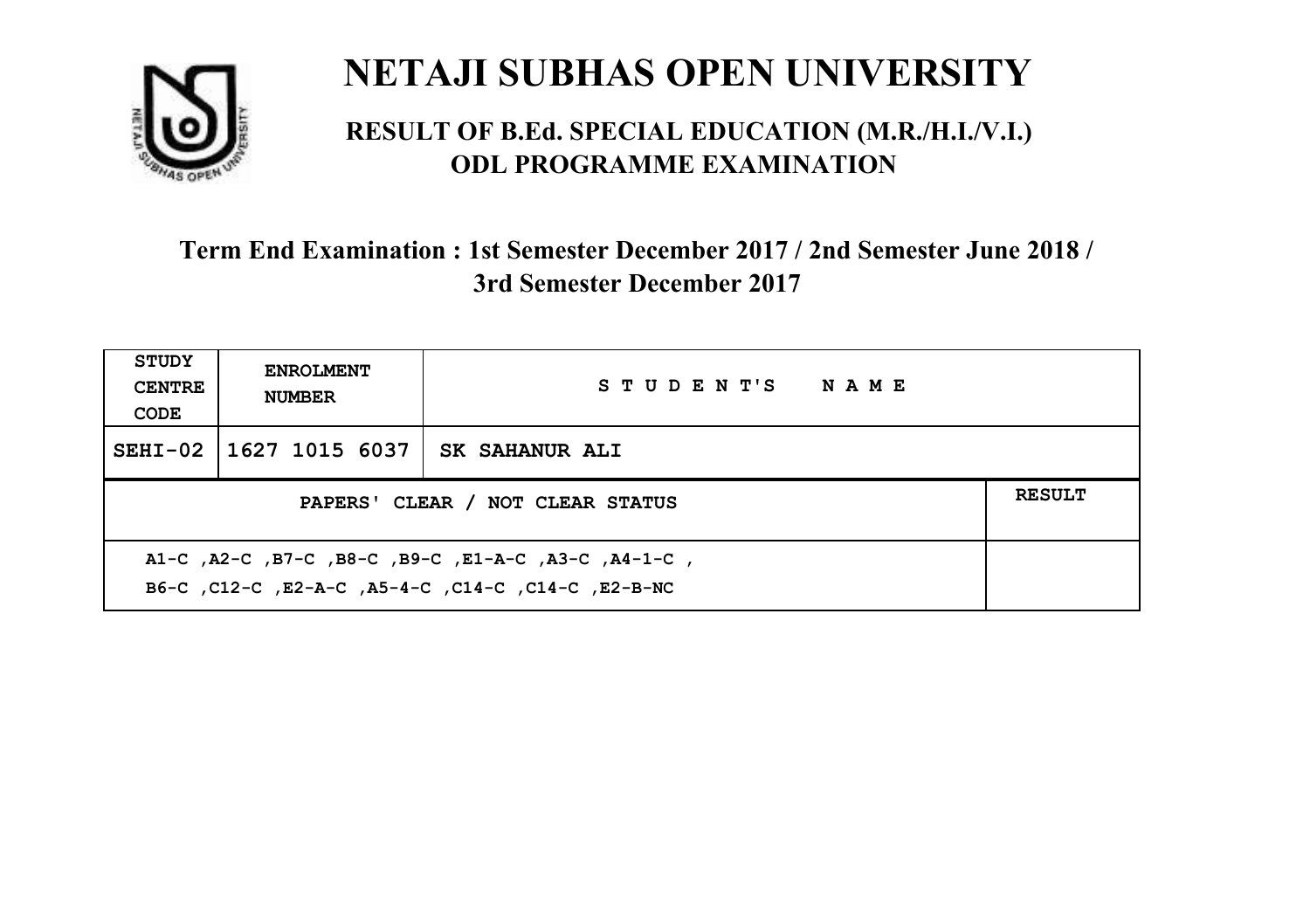

#### **RESULT OF B.Ed. SPECIAL EDUCATION (M.R./H.I./V.I.) ODL PROGRAMME EXAMINATION**

| <b>STUDY</b><br><b>CENTRE</b><br>CODE                | <b>ENROLMENT</b><br><b>NUMBER</b> | STUDENT'S NAME      |  |  |
|------------------------------------------------------|-----------------------------------|---------------------|--|--|
|                                                      | SEHI-02   1627 1015 6038          | <b>MILAN MAHATO</b> |  |  |
| <b>RESULT</b><br>PAPERS' CLEAR / NOT CLEAR STATUS    |                                   |                     |  |  |
| A1-C, A2-C, B7-C, B8-C, B9-C, E1-A-C, A3-C, A4-3-NC, |                                   |                     |  |  |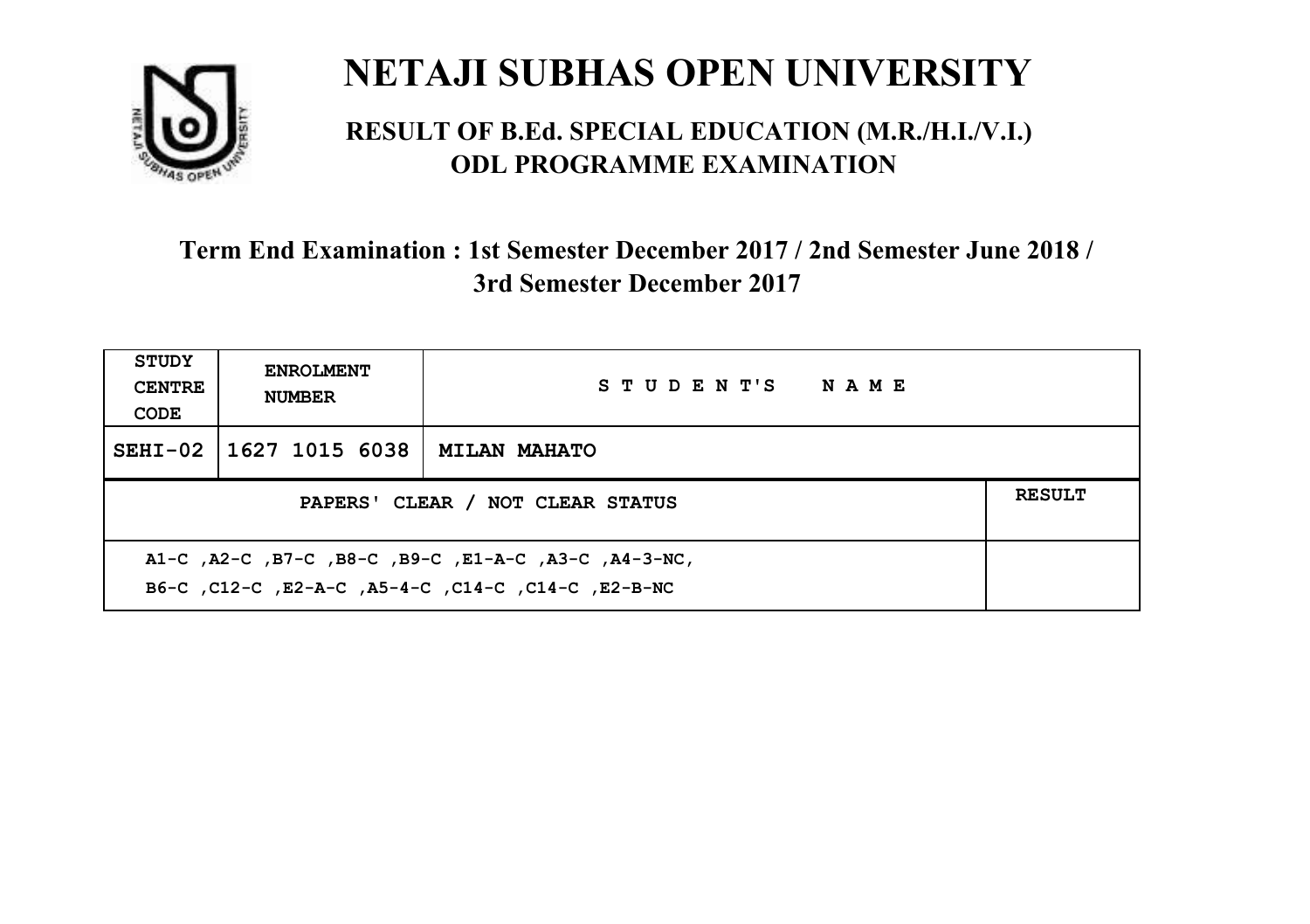

#### **RESULT OF B.Ed. SPECIAL EDUCATION (M.R./H.I./V.I.) ODL PROGRAMME EXAMINATION**

| <b>STUDY</b><br><b>CENTRE</b><br>CODE                                                                     | <b>ENROLMENT</b><br><b>NUMBER</b> | STUDENT'S NAME       |  |  |
|-----------------------------------------------------------------------------------------------------------|-----------------------------------|----------------------|--|--|
|                                                                                                           | SEHI-02   1628 1015 6020          | <b>NUSHIN AKHTER</b> |  |  |
| <b>RESULT</b><br>PAPERS' CLEAR / NOT CLEAR STATUS                                                         |                                   |                      |  |  |
| A1-C, A2-C, B7-C, B8-C, B9-C, E1-A-C, A3-C, A4-3-C,<br>B6-C, C12-C, E2-A-C, A5-4-C, C14-C, C14-C, C12-B-C |                                   |                      |  |  |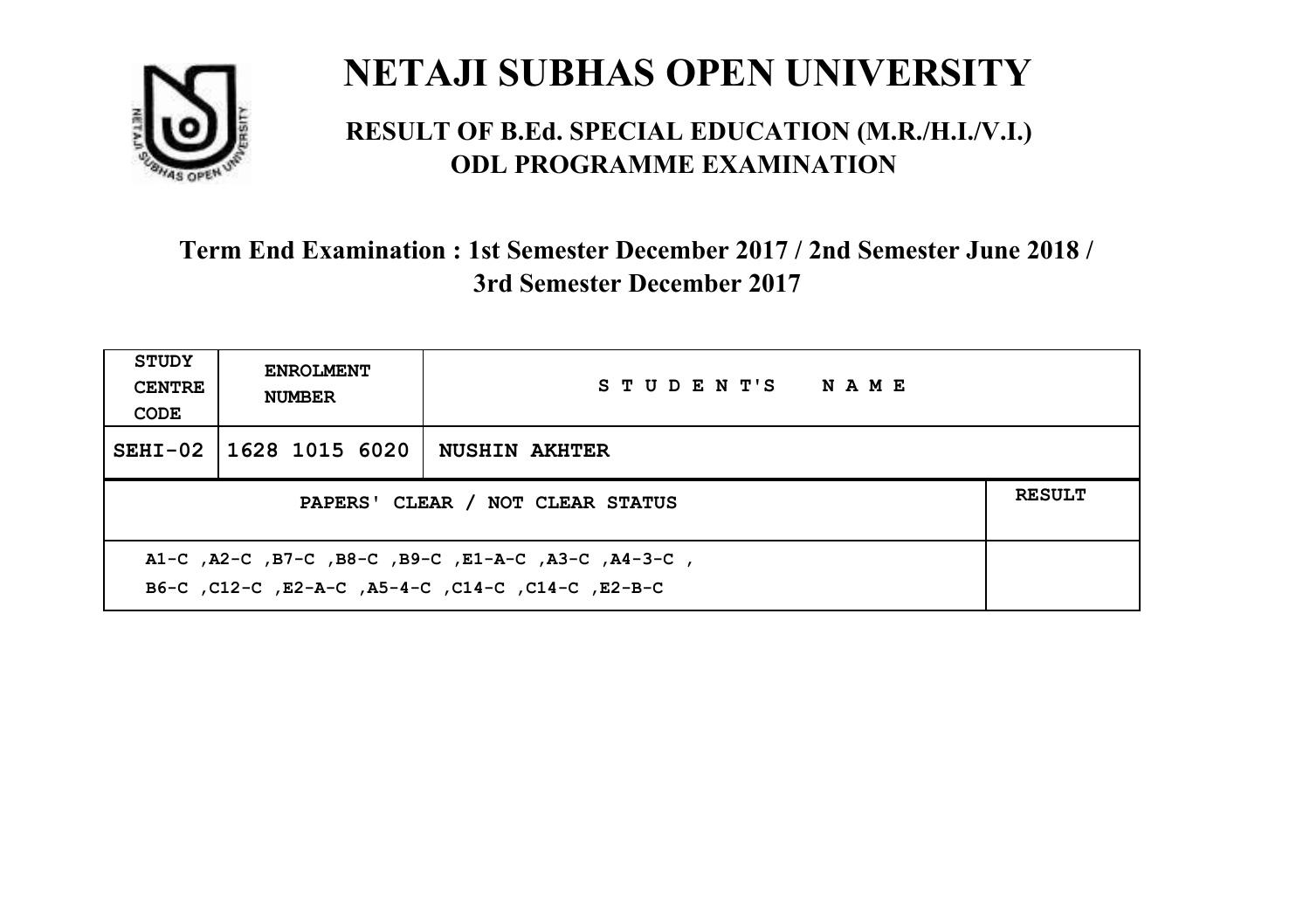

#### **RESULT OF B.Ed. SPECIAL EDUCATION (M.R./H.I./V.I.) ODL PROGRAMME EXAMINATION**

| <b>STUDY</b><br><b>CENTRE</b><br>CODE                                                                      | <b>ENROLMENT</b><br><b>NUMBER</b> | STUDENT'S NAME  |  |  |
|------------------------------------------------------------------------------------------------------------|-----------------------------------|-----------------|--|--|
|                                                                                                            | SEHI-02 1521 1015 6002            | SUSHOVAN MAHATO |  |  |
| PAPERS' CLEAR / NOT CLEAR STATUS                                                                           |                                   |                 |  |  |
| A1-C, A2-C, B7-C, B8-C, B9-NC, E1-A-C, A3-C, A4-2-C,<br>B6-NC, C12-C, E2-A-C, A5-4-C, C14-C, C14-C, E2-B-C |                                   |                 |  |  |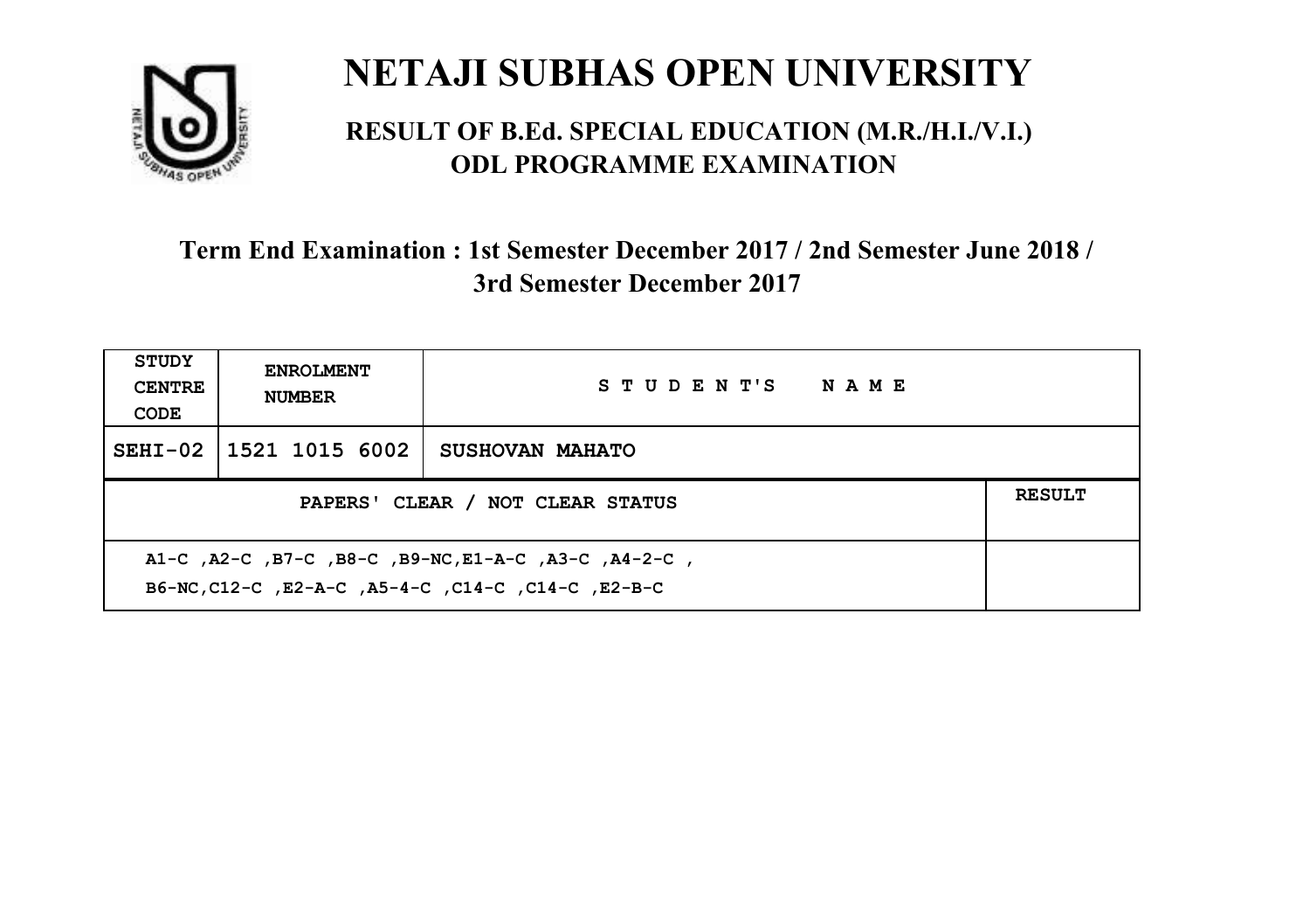

#### **RESULT OF B.Ed. SPECIAL EDUCATION (M.R./H.I./V.I.) ODL PROGRAMME EXAMINATION**

| <b>STUDY</b><br><b>CENTRE</b><br>CODE                                                                    | <b>ENROLMENT</b><br><b>NUMBER</b>                 | STUDENT'S NAME |  |  |  |
|----------------------------------------------------------------------------------------------------------|---------------------------------------------------|----------------|--|--|--|
|                                                                                                          | SEHI-02 1521 1015 6010                            | SOUMITRA ROY   |  |  |  |
|                                                                                                          | <b>RESULT</b><br>PAPERS' CLEAR / NOT CLEAR STATUS |                |  |  |  |
| A1-C, A2-C, B7-C, B8-C, B9-C, E1-A-C, A3-C, A4-1-C,<br>B6-C, C12-C, E2-A-C, A5-4-C, C14-C, C14-C, E2-B-C |                                                   |                |  |  |  |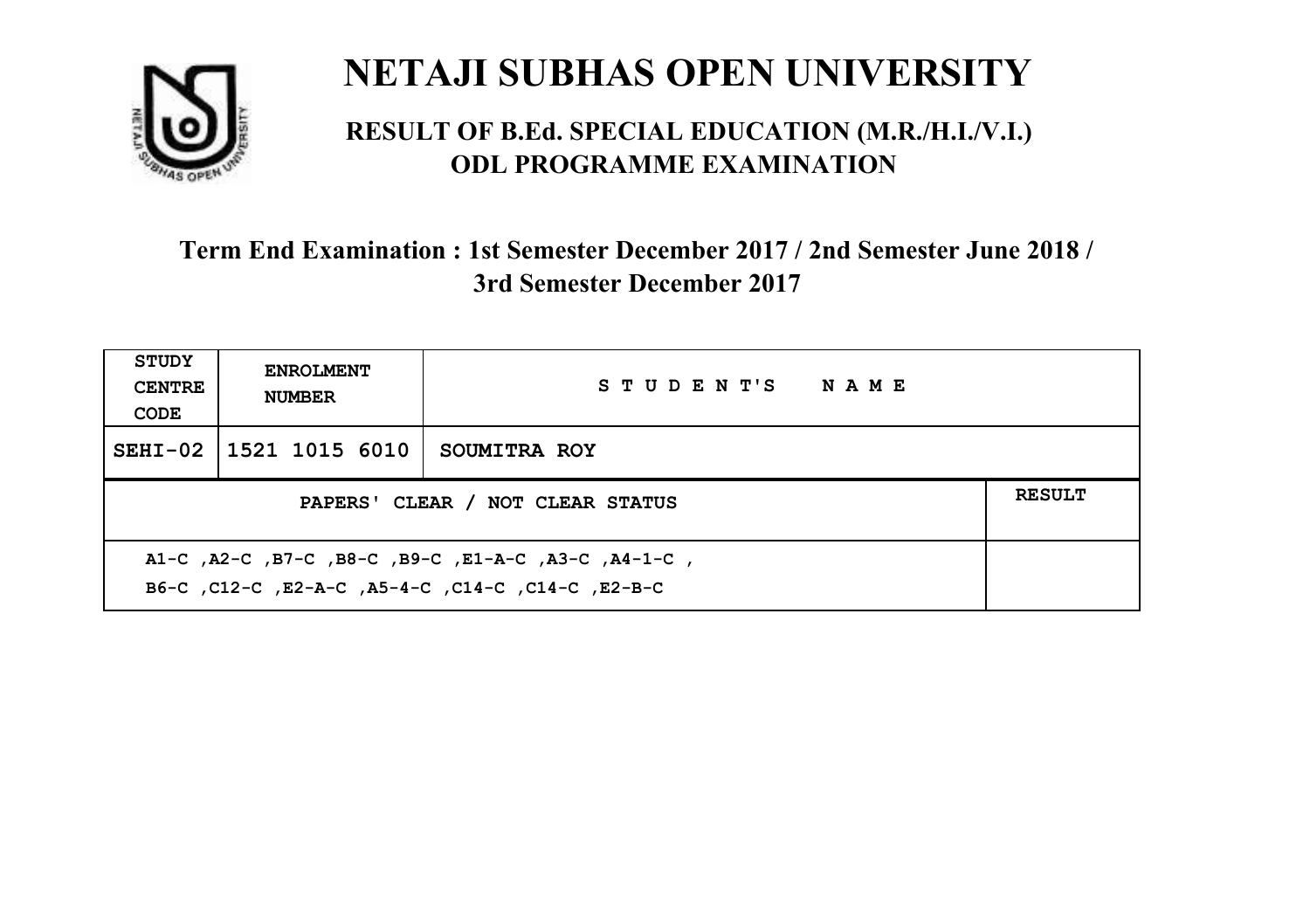

#### **RESULT OF B.Ed. SPECIAL EDUCATION (M.R./H.I./V.I.) ODL PROGRAMME EXAMINATION**

| <b>STUDY</b><br><b>CENTRE</b><br>CODE                                                                    | <b>ENROLMENT</b><br><b>NUMBER</b>                 | STUDENT'S NAME   |  |  |  |
|----------------------------------------------------------------------------------------------------------|---------------------------------------------------|------------------|--|--|--|
|                                                                                                          | SEHI-02 1521 1015 6034                            | <b>GOUTAM DE</b> |  |  |  |
|                                                                                                          | <b>RESULT</b><br>PAPERS' CLEAR / NOT CLEAR STATUS |                  |  |  |  |
| A1-C, A2-C, B7-C, B8-C, B9-C, E1-A-C, A3-C, A4-3-C,<br>B6-C, C12-C, E2-A-C, A5-4-C, C14-C, C14-C, E2-B-C |                                                   |                  |  |  |  |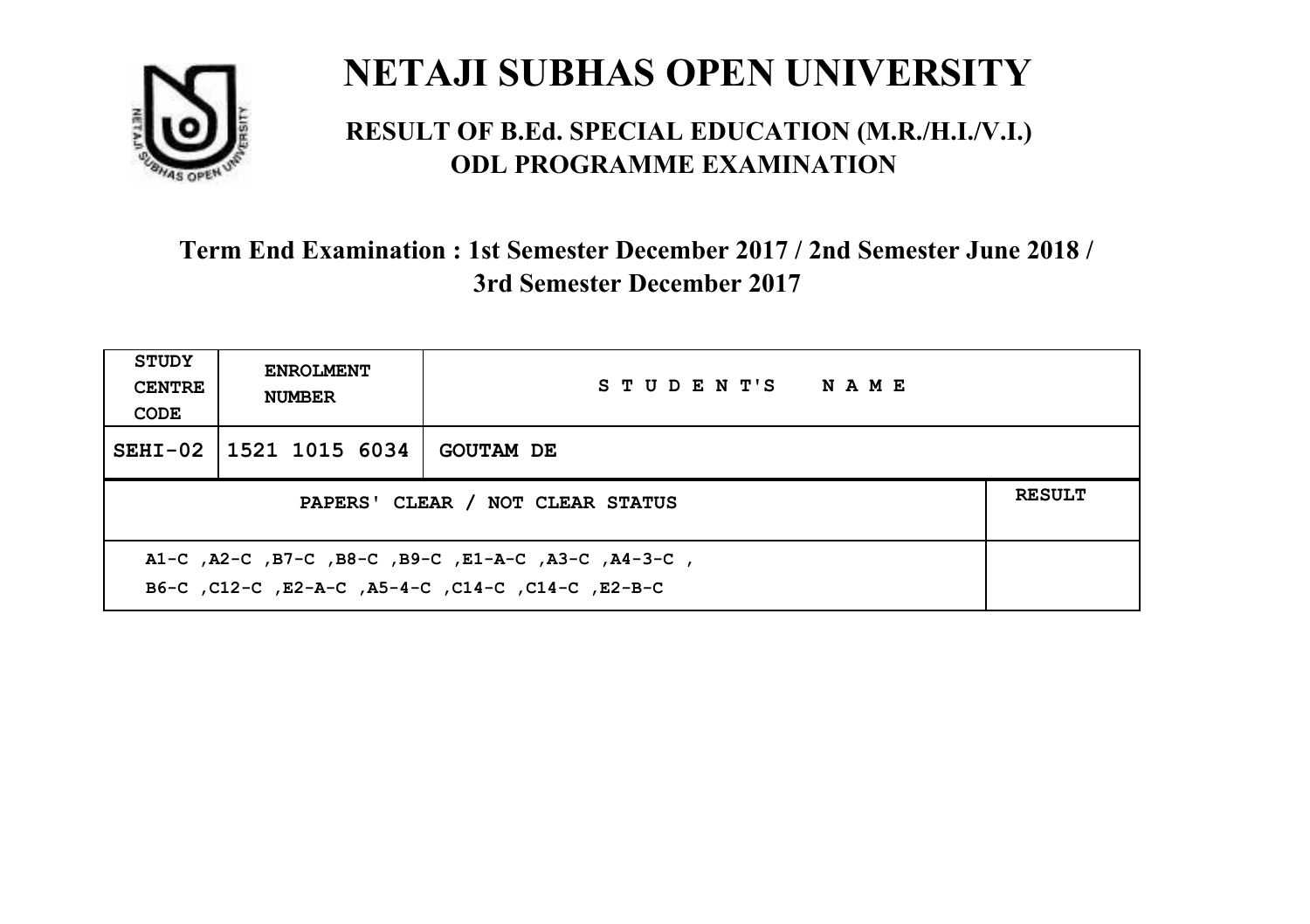

#### **RESULT OF B.Ed. SPECIAL EDUCATION (M.R./H.I./V.I.) ODL PROGRAMME EXAMINATION**

| <b>STUDY</b><br><b>CENTRE</b><br>CODE | <b>ENROLMENT</b><br><b>NUMBER</b>                                                                         | STUDENT'S NAME     |  |  |  |
|---------------------------------------|-----------------------------------------------------------------------------------------------------------|--------------------|--|--|--|
|                                       | SEHI-02 1521 1015 6037                                                                                    | SANDIPKUMAR MANDAL |  |  |  |
|                                       | <b>RESULT</b><br>PAPERS' CLEAR / NOT CLEAR STATUS                                                         |                    |  |  |  |
|                                       | A1-C, A2-C, B7-C, B8-C, B9-C, E1-A-C, A3-C, A4-3-C,<br>B6-C, C12-C, E2-A-C, A5-4-C, C14-C, C14-C, C12-B-C |                    |  |  |  |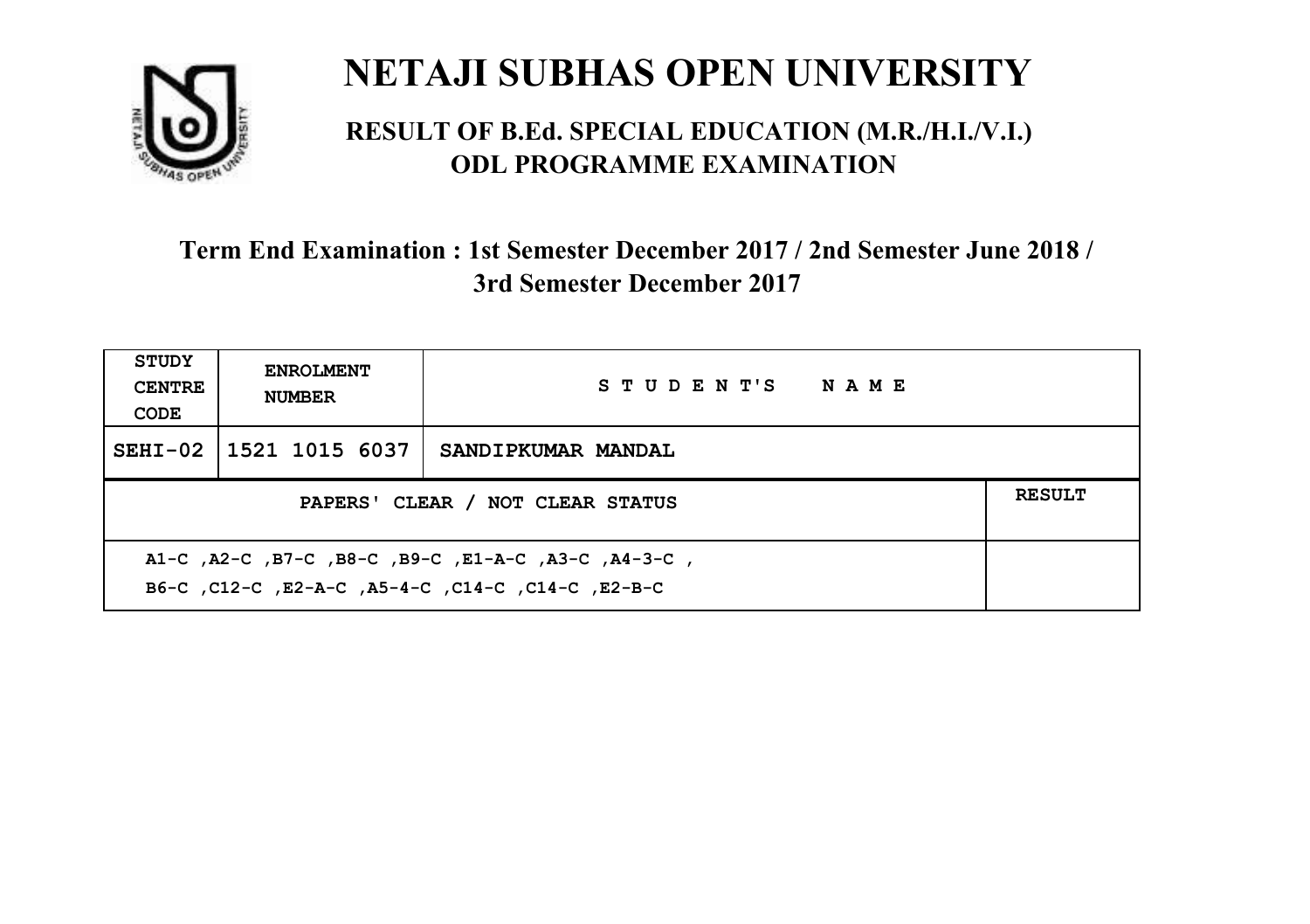

#### **RESULT OF B.Ed. SPECIAL EDUCATION (M.R./H.I./V.I.) ODL PROGRAMME EXAMINATION**

| STUDY<br><b>CENTRE</b><br>CODE | <b>ENROLMENT</b><br><b>NUMBER</b>                                                                         | STUDENT'S NAME   |  |  |  |
|--------------------------------|-----------------------------------------------------------------------------------------------------------|------------------|--|--|--|
|                                | SEHI-02 1522 1015 6022                                                                                    | PAPIA RANI DUTTA |  |  |  |
|                                | <b>RESULT</b><br>PAPERS' CLEAR / NOT CLEAR STATUS                                                         |                  |  |  |  |
|                                | A1-C, A2-C, B7-C, B8-C, B9-C, E1-A-C, A3-C, A4-3-C,<br>B6-C, C12-C, E2-A-C, A5-5-C, C14-C, C14-C, C12-B-C |                  |  |  |  |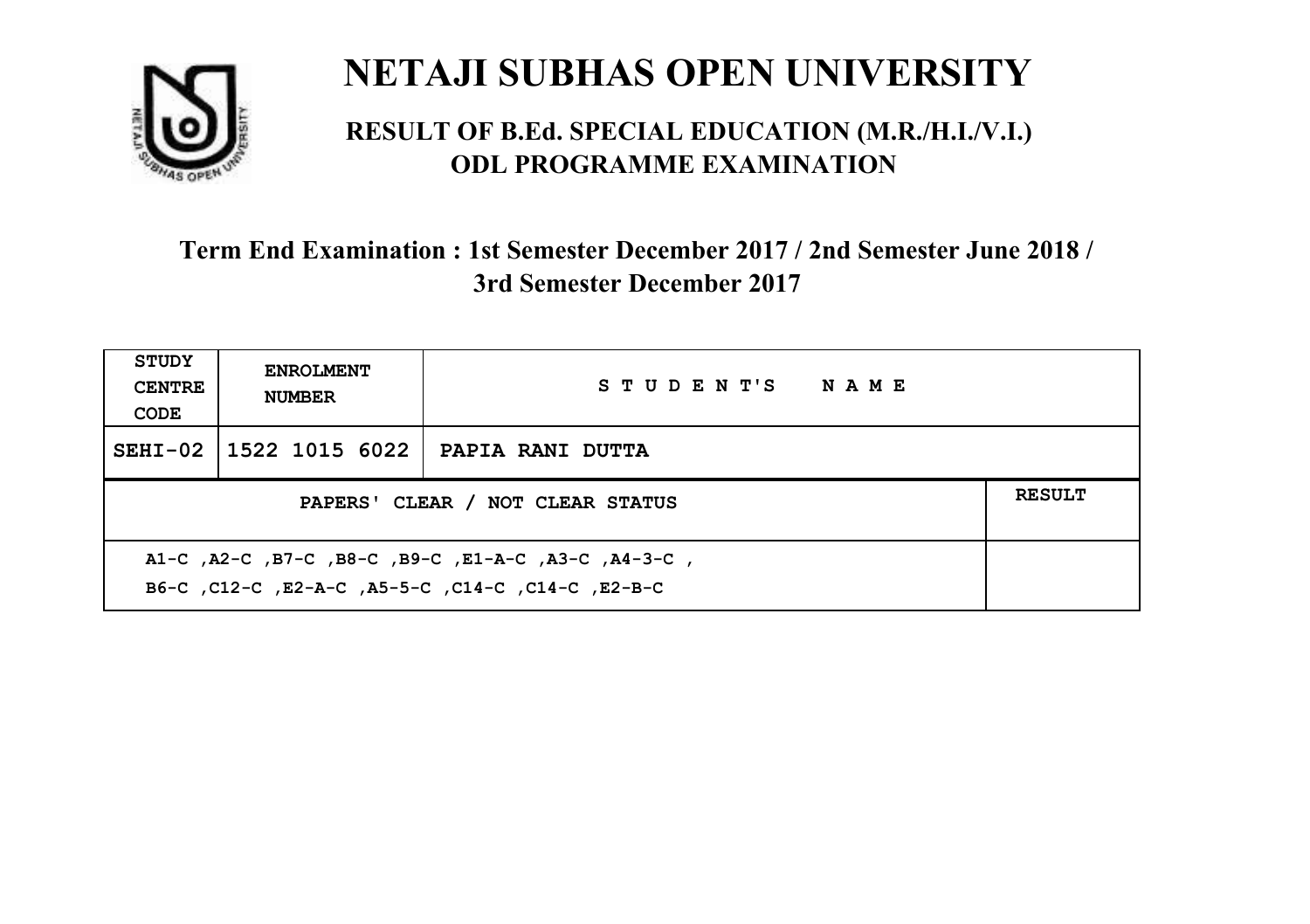

#### **RESULT OF B.Ed. SPECIAL EDUCATION (M.R./H.I./V.I.) ODL PROGRAMME EXAMINATION**

| <b>STUDY</b><br><b>CENTRE</b><br>CODE | <b>ENROLMENT</b><br><b>NUMBER</b>                                                                         | STUDENT'S NAME      |  |  |  |
|---------------------------------------|-----------------------------------------------------------------------------------------------------------|---------------------|--|--|--|
|                                       | SEHI-02 1523 1015 6004                                                                                    | AMAR CHANDRA DHIBAR |  |  |  |
|                                       | <b>RESULT</b><br>PAPERS' CLEAR / NOT CLEAR STATUS                                                         |                     |  |  |  |
|                                       | A1-C, A2-C, B7-C, B8-C, B9-C, E1-A-C, A3-C, A4-3-C,<br>B6-C, C12-C, E2-A-C, A5-4-C, C14-C, C14-C, E2-B-NC |                     |  |  |  |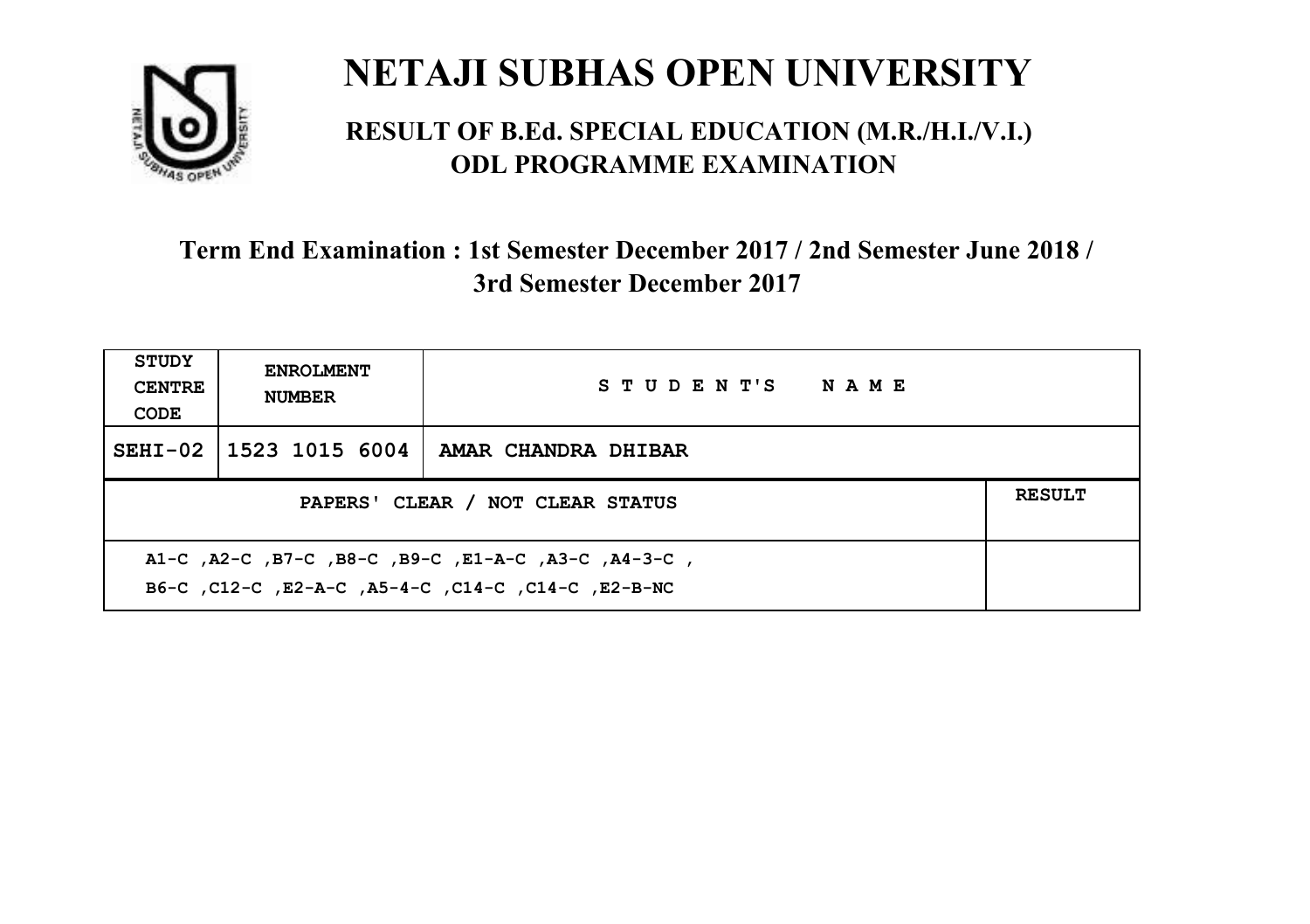

#### **RESULT OF B.Ed. SPECIAL EDUCATION (M.R./H.I./V.I.) ODL PROGRAMME EXAMINATION**

| <b>STUDY</b><br><b>CENTRE</b><br>CODE | <b>ENROLMENT</b><br><b>NUMBER</b>                                                                         | STUDENT'S NAME |  |  |  |
|---------------------------------------|-----------------------------------------------------------------------------------------------------------|----------------|--|--|--|
|                                       | SEHI-02 1526 1015 6007                                                                                    | KHUKUMONI TUDU |  |  |  |
|                                       | <b>RESULT</b><br>PAPERS' CLEAR / NOT CLEAR STATUS                                                         |                |  |  |  |
|                                       | A1-C, A2-C, B7-C, B8-C, B9-C, E1-A-C, A3-C, A4-3-C,<br>B6-C, C12-C, E2-A-C, A5-4-C, C14-C, C14-C, C12-B-C |                |  |  |  |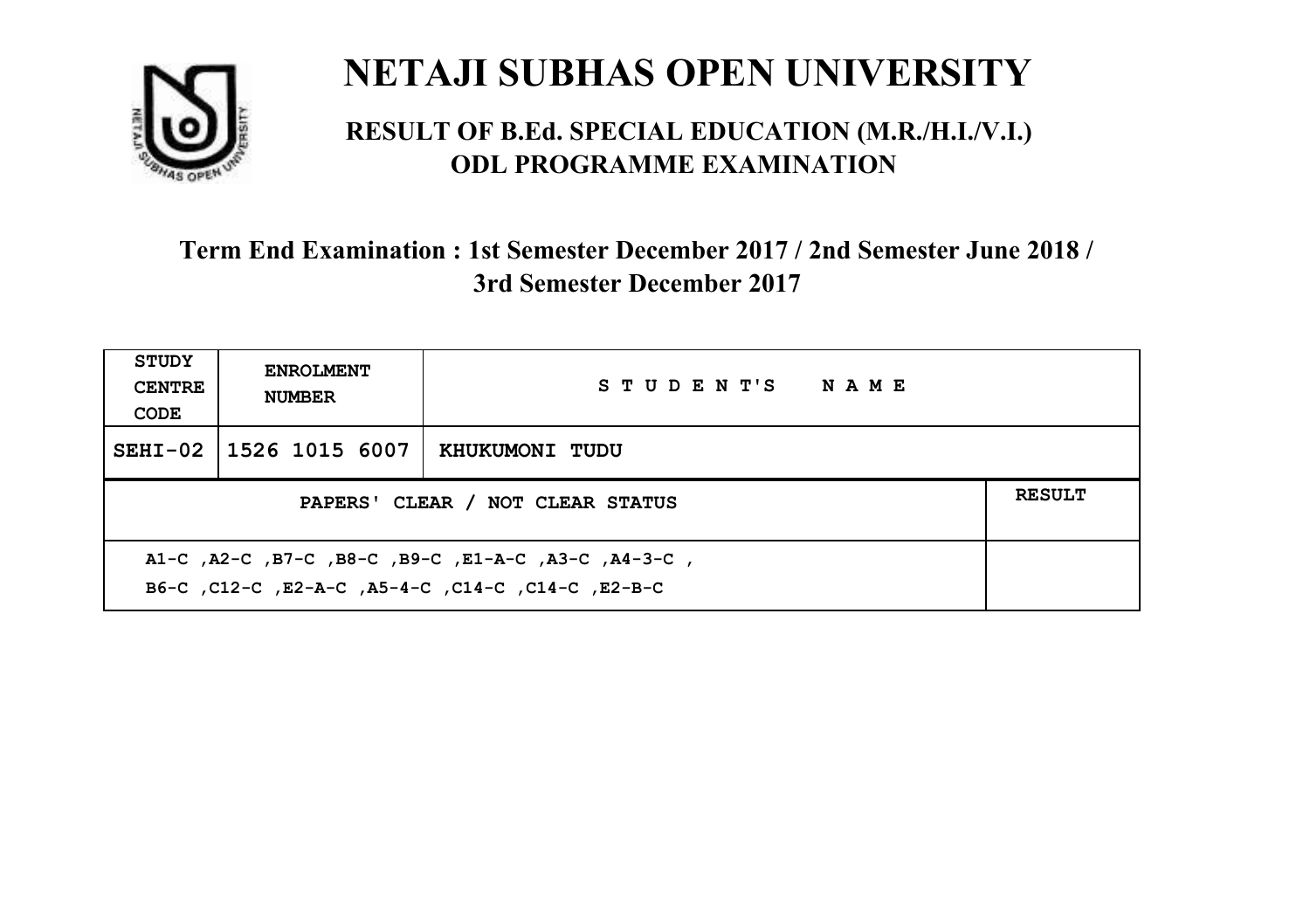

#### **RESULT OF B.Ed. SPECIAL EDUCATION (M.R./H.I./V.I.) ODL PROGRAMME EXAMINATION**

| <b>STUDY</b><br><b>CENTRE</b><br>CODE                                                                    | <b>ENROLMENT</b><br><b>NUMBER</b> | STUDENT'S NAME      |  |  |
|----------------------------------------------------------------------------------------------------------|-----------------------------------|---------------------|--|--|
|                                                                                                          | SEHI-02 1526 1015 6040            | <b>JHARNA SAREN</b> |  |  |
| <b>RESULT</b><br>PAPERS' CLEAR / NOT CLEAR STATUS                                                        |                                   |                     |  |  |
| A1-C, A2-C, B7-C, B8-C, B9-C, E1-A-C, A3-C, A4-3-C,<br>B6-C, C12-C, E2-A-C, A5-4-C, C14-C, C14-C, E2-B-C |                                   |                     |  |  |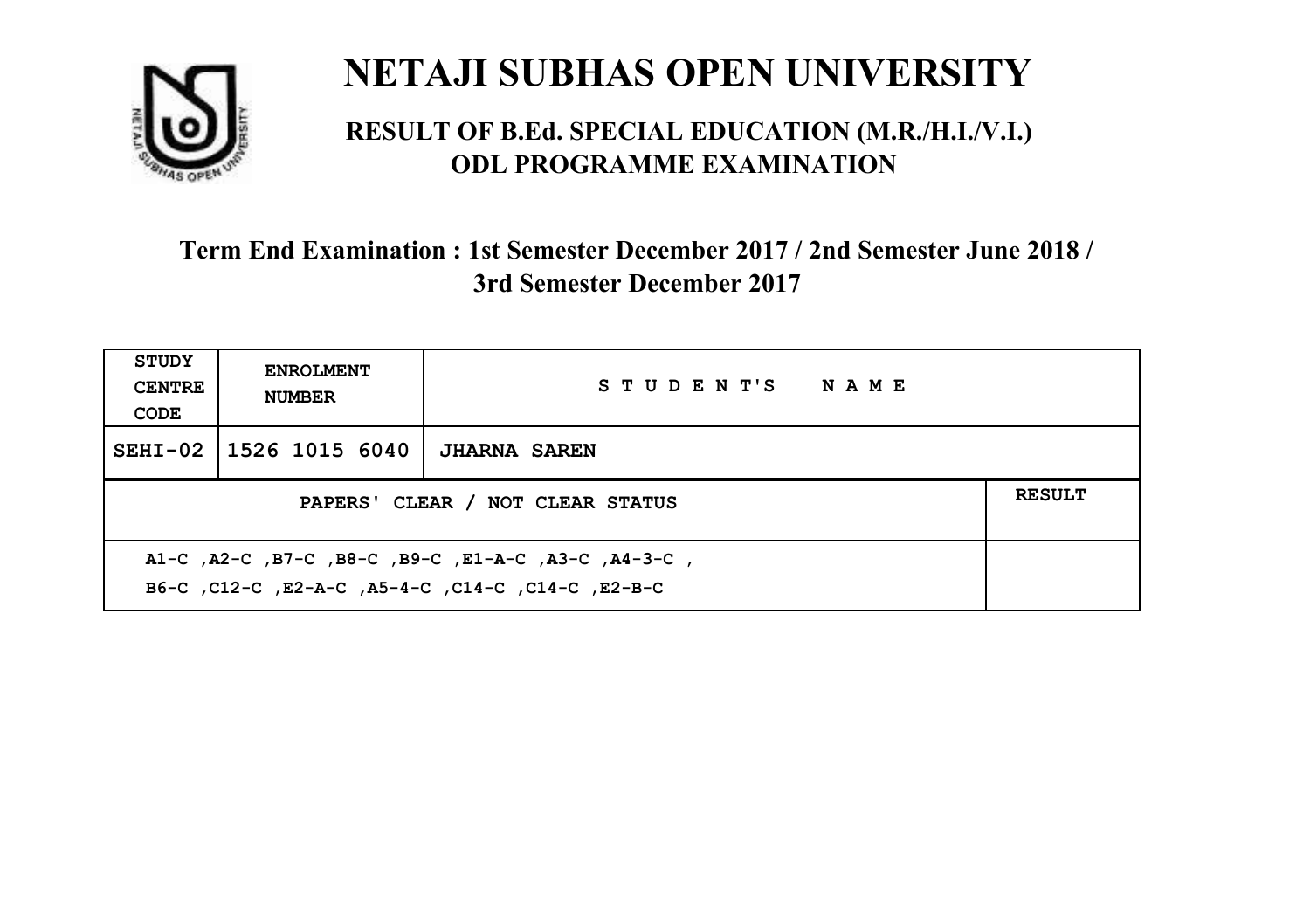

#### **RESULT OF B.Ed. SPECIAL EDUCATION (M.R./H.I./V.I.) ODL PROGRAMME EXAMINATION**

| <b>STUDY</b><br><b>CENTRE</b><br>CODE | <b>ENROLMENT</b><br><b>NUMBER</b>                                                                         | STUDENT'S NAME            |  |  |  |
|---------------------------------------|-----------------------------------------------------------------------------------------------------------|---------------------------|--|--|--|
|                                       | SEHI-02 1527 1015 6030                                                                                    | <b>BHOLANATH KARMAKAR</b> |  |  |  |
|                                       | <b>RESULT</b><br>PAPERS' CLEAR / NOT CLEAR STATUS                                                         |                           |  |  |  |
|                                       | A1-C, A2-C, B7-C, B8-C, B9-C, E1-A-C, A3-C, A4-3-C,<br>B6-C, C12-C, E2-A-C, A5-4-C, C14-C, C14-C, C12-B-C |                           |  |  |  |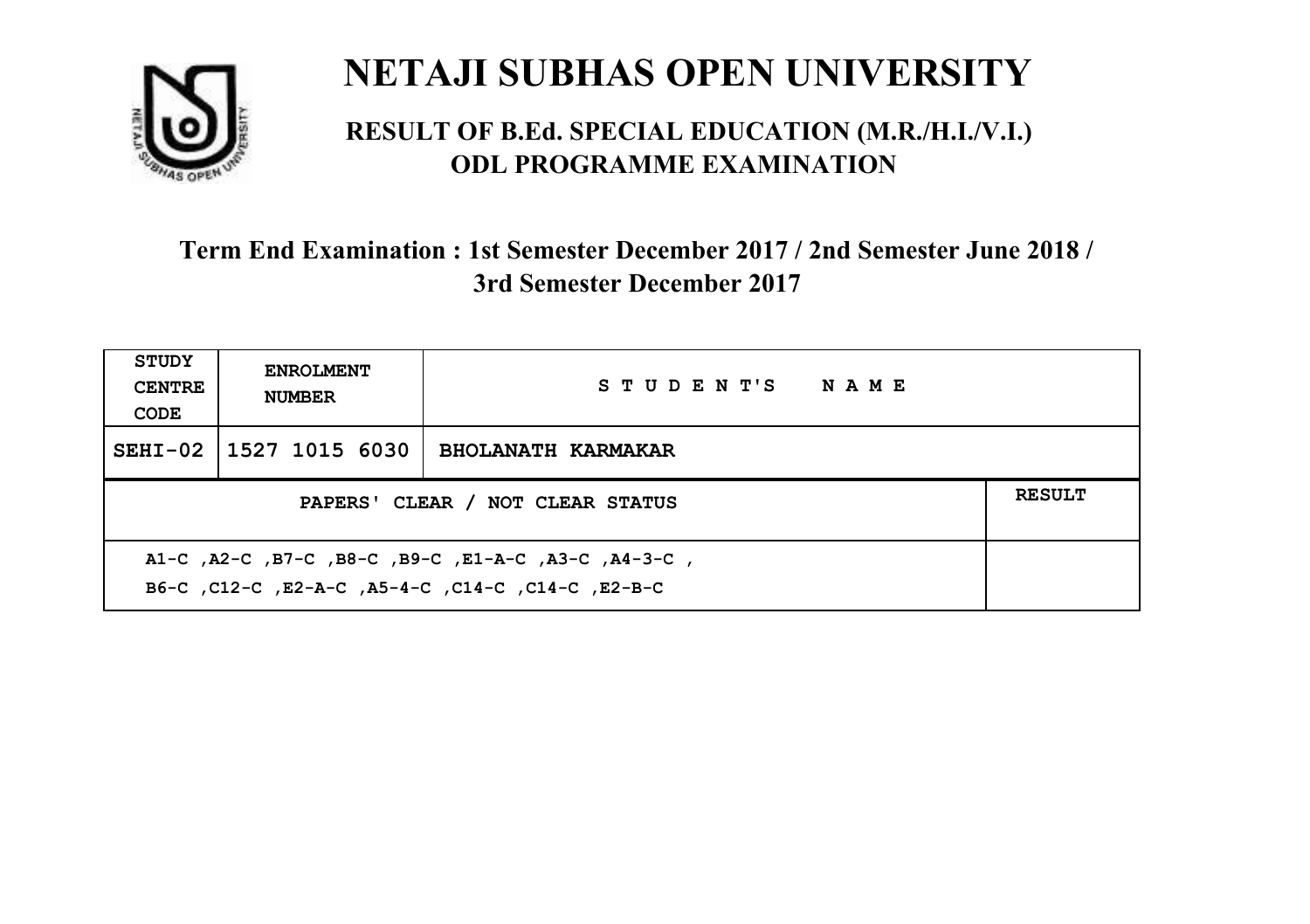

#### **RESULT OF B.Ed. SPECIAL EDUCATION (M.R./H.I./V.I.) ODL PROGRAMME EXAMINATION**

| <b>STUDY</b><br><b>CENTRE</b><br>CODE                                                                    | <b>ENROLMENT</b><br><b>NUMBER</b> | STUDENT'S NAME |  |  |
|----------------------------------------------------------------------------------------------------------|-----------------------------------|----------------|--|--|
|                                                                                                          | SEHI-02   1528 1015 6021          | ANJANA KHATUN  |  |  |
| <b>RESULT</b><br>PAPERS' CLEAR / NOT CLEAR STATUS                                                        |                                   |                |  |  |
| A1-C, A2-C, B7-C, B8-C, B9-C, E1-A-C, A3-C, A4-3-C,<br>B6-C, C12-C, E2-A-C, A5-4-C, C14-C, C14-C, E2-B-C |                                   |                |  |  |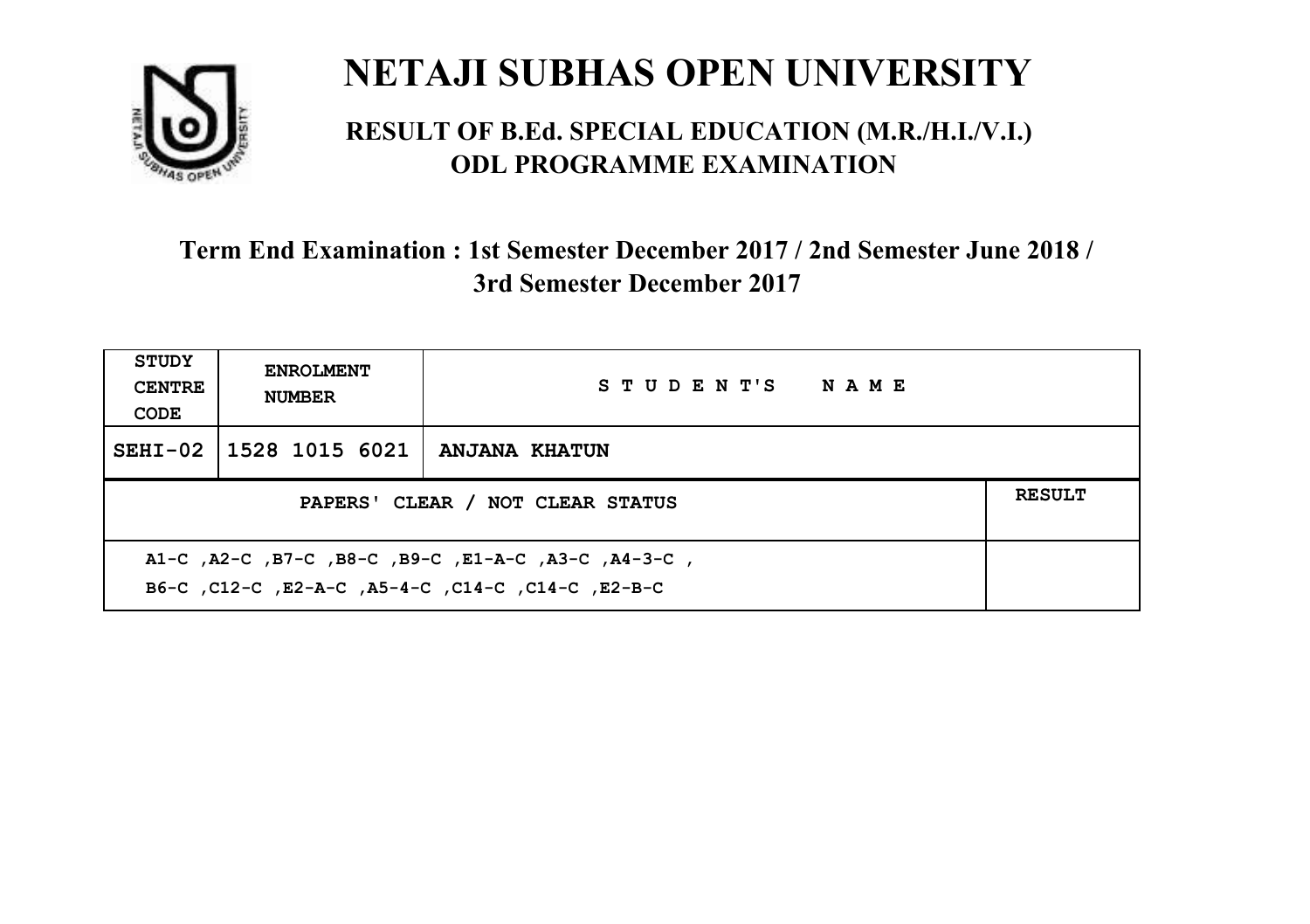

#### **RESULT OF B.Ed. SPECIAL EDUCATION (M.R./H.I./V.I.) ODL PROGRAMME EXAMINATION**

| <b>STUDY</b><br><b>CENTRE</b><br>CODE | <b>ENROLMENT</b><br><b>NUMBER</b>                                                                         | STUDENT'S NAME |  |  |  |
|---------------------------------------|-----------------------------------------------------------------------------------------------------------|----------------|--|--|--|
|                                       | SEHI-03 1521 1015 7009                                                                                    | PRAKASH SAHA   |  |  |  |
|                                       | <b>RESULT</b><br>PAPERS' CLEAR / NOT CLEAR STATUS                                                         |                |  |  |  |
|                                       | A1-C, A2-C, B7-C, B8-C, B9-C, E1-A-C, A3-C, A4-3-C,<br>B6-C, C12-C, E2-A-C, A5-4-C, C14-C, C14-C, C12-B-C |                |  |  |  |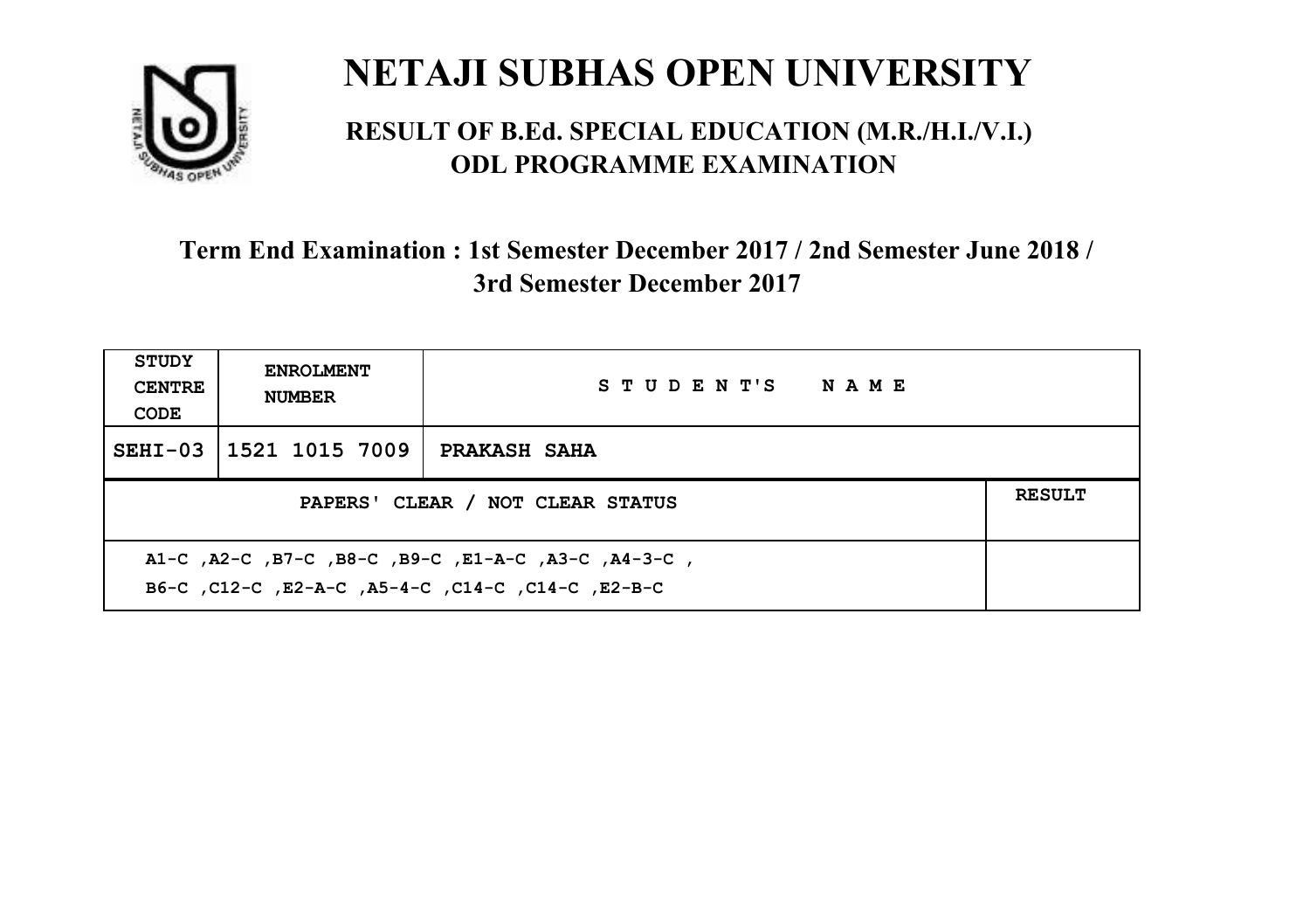

#### **RESULT OF B.Ed. SPECIAL EDUCATION (M.R./H.I./V.I.) ODL PROGRAMME EXAMINATION**

| <b>STUDY</b><br><b>CENTRE</b><br>CODE                                                                             | <b>ENROLMENT</b><br><b>NUMBER</b> | STUDENT'S<br><b>NAME</b> |  |  |
|-------------------------------------------------------------------------------------------------------------------|-----------------------------------|--------------------------|--|--|
| $SEHI-03$                                                                                                         | 1522 1015 7006                    | LABONI DUTTA             |  |  |
| <b>RESULT</b><br>PAPERS' CLEAR / NOT CLEAR STATUS                                                                 |                                   |                          |  |  |
| A1-NC, A2-NC, B7-C, B8-C, B9-C, E1-A-C, A3-NC, A4-1-C,<br>B6-NC, C12-NC, E2-A-C, A5-5-NC, C14-NC, C14-NC, E2-B-NC |                                   |                          |  |  |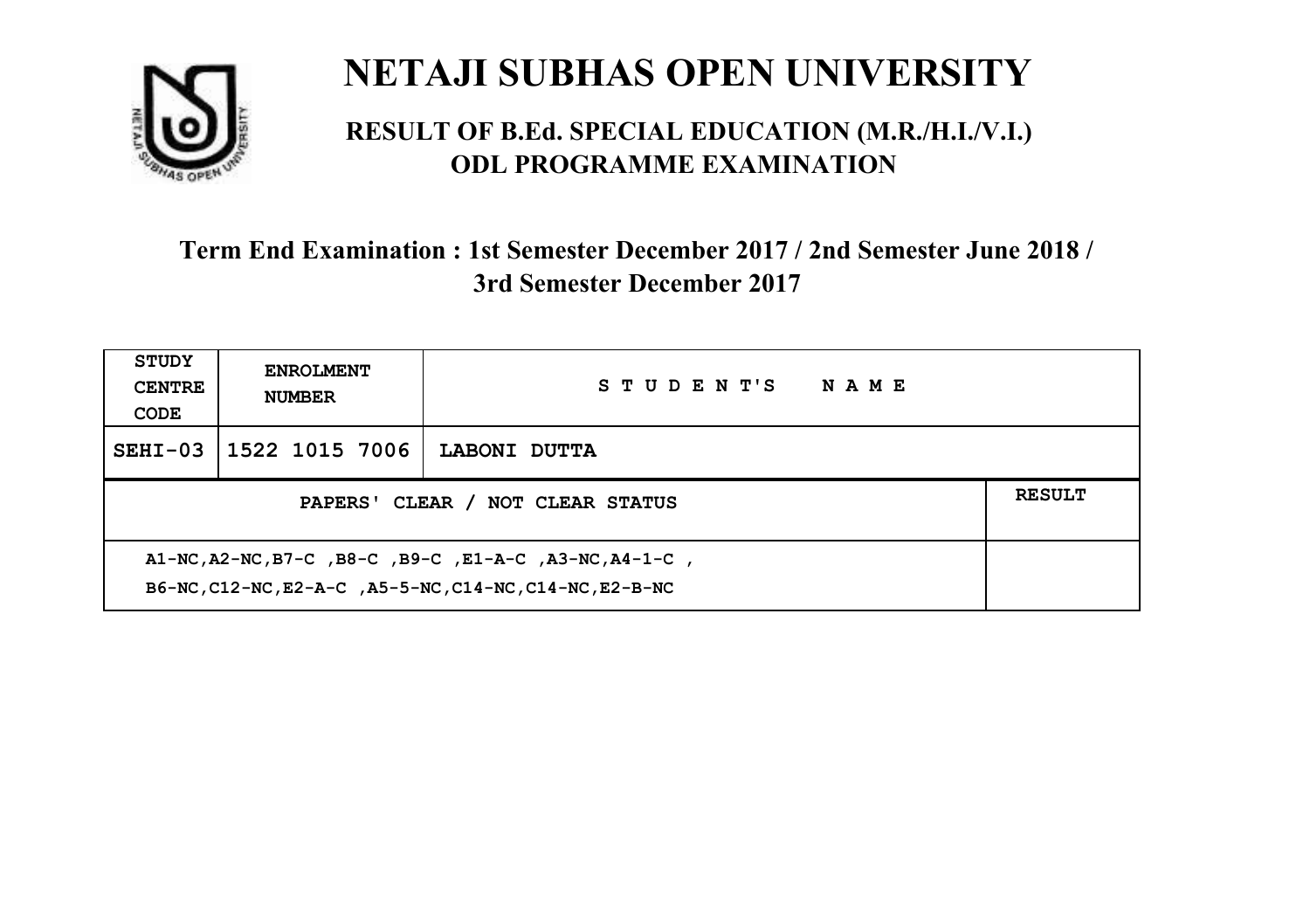

#### **RESULT OF B.Ed. SPECIAL EDUCATION (M.R./H.I./V.I.) ODL PROGRAMME EXAMINATION**

| <b>STUDY</b><br><b>CENTRE</b><br>CODE             | <b>ENROLMENT</b><br><b>NUMBER</b> | STUDENT'S NAME |  |  |
|---------------------------------------------------|-----------------------------------|----------------|--|--|
|                                                   | SEHI-03 1522 1015 7014            | POONAM SHAW    |  |  |
| <b>RESULT</b><br>PAPERS' CLEAR / NOT CLEAR STATUS |                                   |                |  |  |
|                                                   |                                   |                |  |  |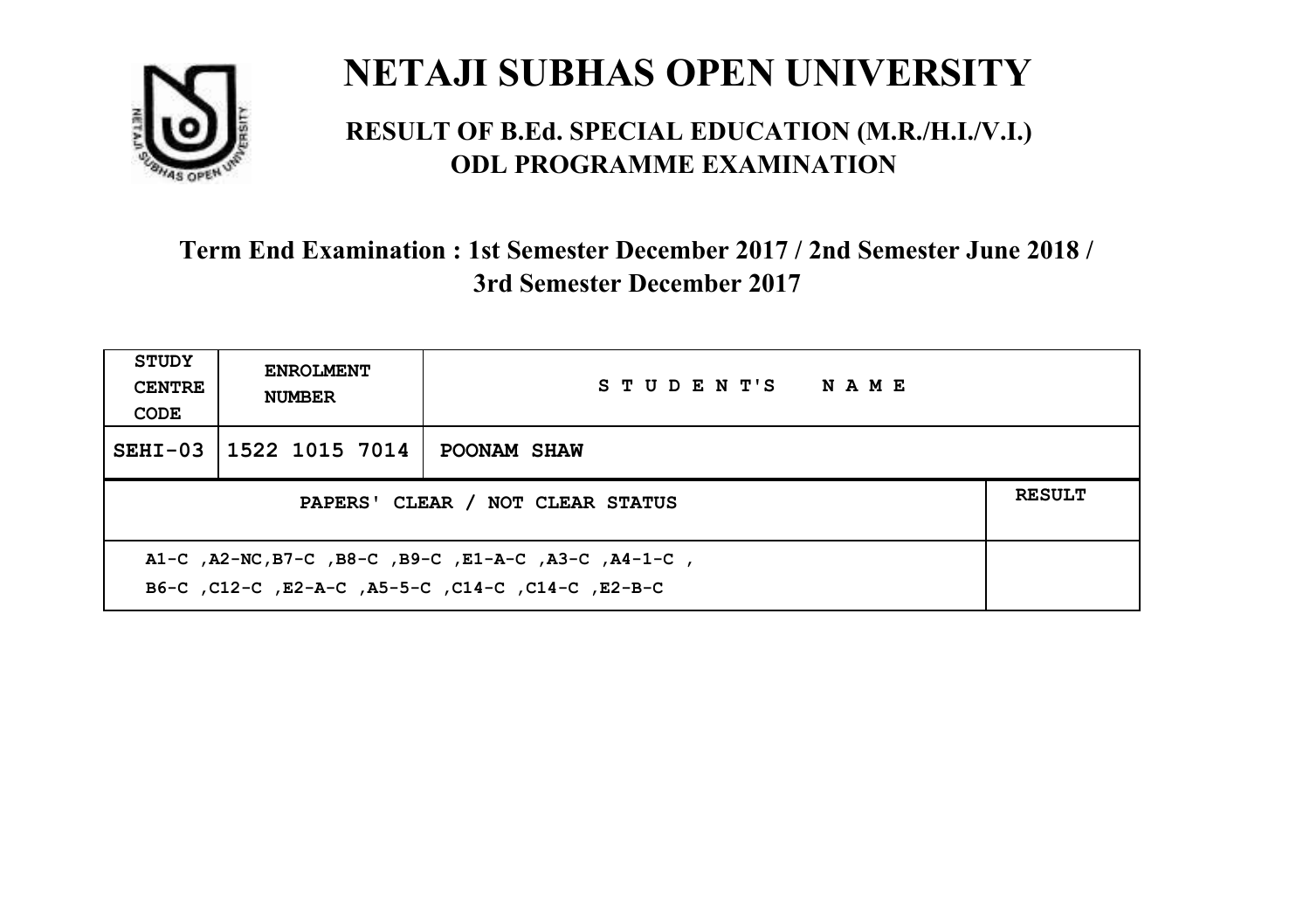

#### **RESULT OF B.Ed. SPECIAL EDUCATION (M.R./H.I./V.I.) ODL PROGRAMME EXAMINATION**

| <b>STUDY</b><br><b>CENTRE</b><br>CODE | <b>ENROLMENT</b><br><b>NUMBER</b>                                                                        | STUDENT'S NAME              |  |  |  |
|---------------------------------------|----------------------------------------------------------------------------------------------------------|-----------------------------|--|--|--|
|                                       | SEHI-03 1522 1015 7020                                                                                   | <b>BAISAKHI CHAKRABORTY</b> |  |  |  |
|                                       | <b>RESULT</b><br>PAPERS' CLEAR / NOT CLEAR STATUS                                                        |                             |  |  |  |
|                                       | A1-C, A2-C, B7-C, B8-C, B9-C, E1-A-C, A3-C, A4-3-C,<br>B6-C, C12-C, E2-A-C, A5-4-C, C14-C, C14-C, E2-B-C |                             |  |  |  |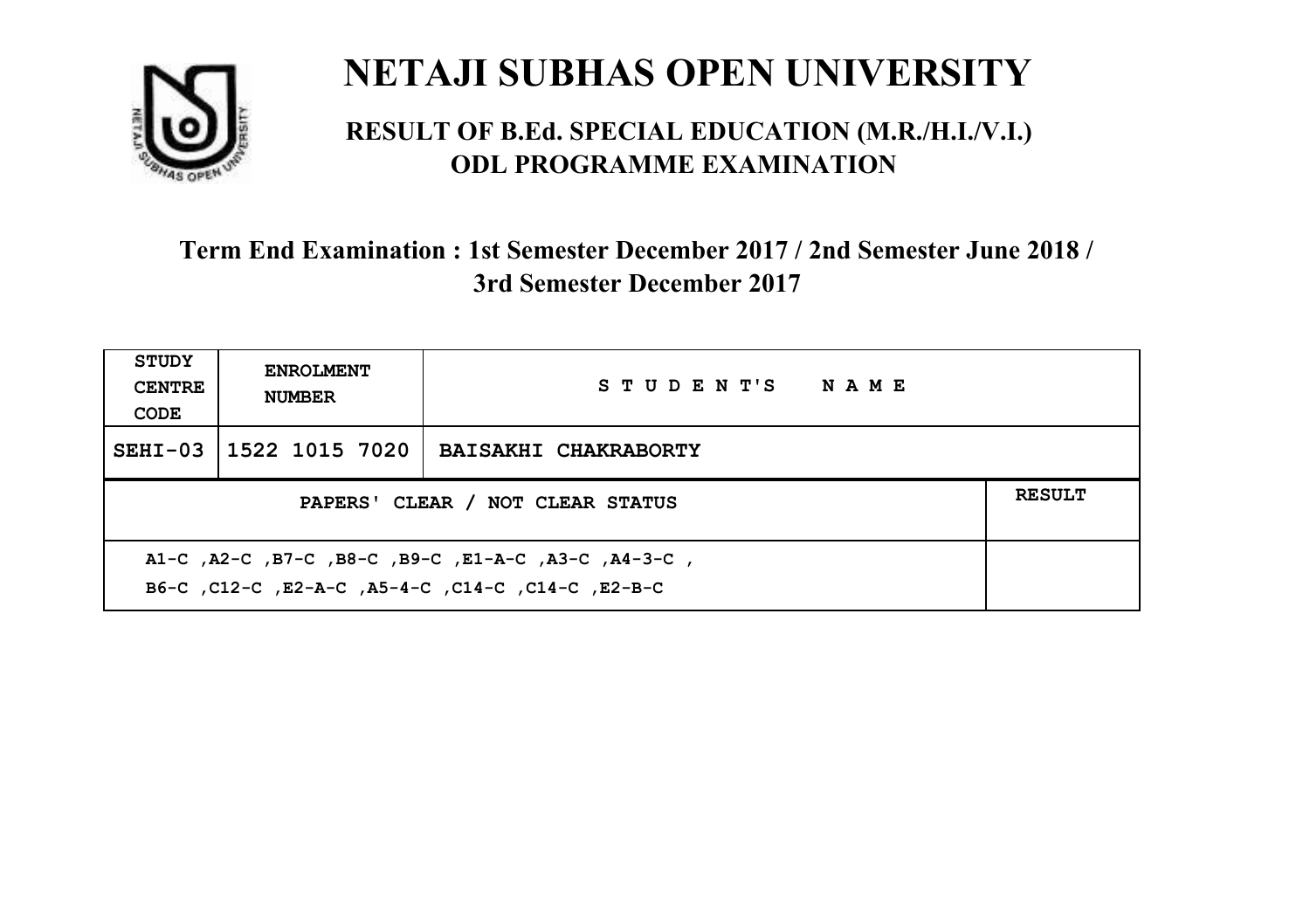

#### **RESULT OF B.Ed. SPECIAL EDUCATION (M.R./H.I./V.I.) ODL PROGRAMME EXAMINATION**

| <b>STUDY</b><br><b>CENTRE</b><br>CODE | <b>ENROLMENT</b><br><b>NUMBER</b>                                                                         | STUDENT'S NAME |  |  |  |
|---------------------------------------|-----------------------------------------------------------------------------------------------------------|----------------|--|--|--|
|                                       | SEHI-03 1523 1015 7029                                                                                    | SANDIP PURKAIT |  |  |  |
|                                       | <b>RESULT</b><br>PAPERS' CLEAR / NOT CLEAR STATUS                                                         |                |  |  |  |
|                                       | A1-C, A2-C, B7-C, B8-C, B9-C, E1-A-C, A3-C, A4-3-C,<br>B6-C, C12-C, E2-A-C, A5-4-C, C14-C, C14-C, C12-B-C |                |  |  |  |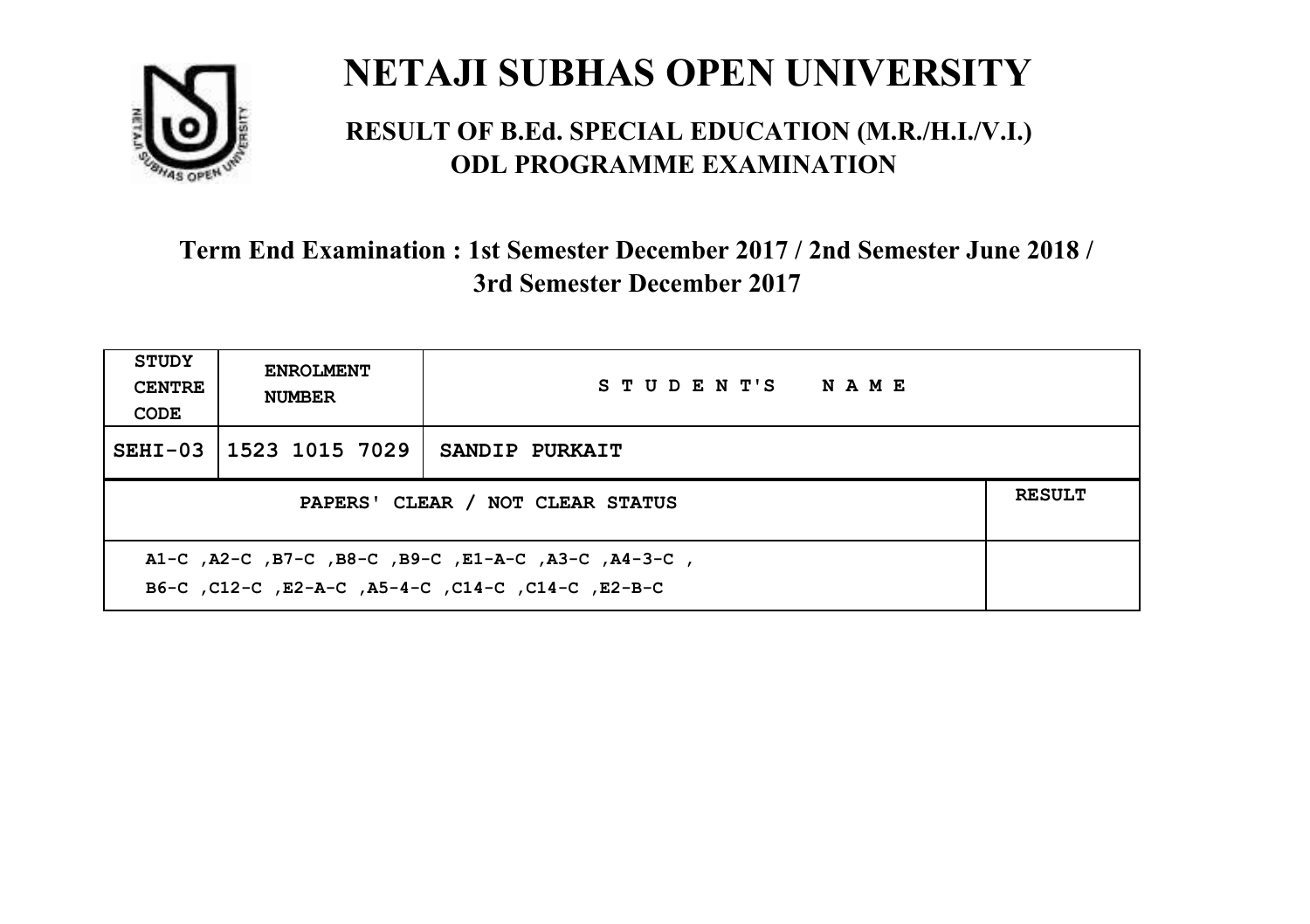

#### **RESULT OF B.Ed. SPECIAL EDUCATION (M.R./H.I./V.I.) ODL PROGRAMME EXAMINATION**

| <b>STUDY</b><br><b>CENTRE</b><br>CODE                                                                     | <b>ENROLMENT</b><br><b>NUMBER</b> | STUDENT'S NAME        |  |  |
|-----------------------------------------------------------------------------------------------------------|-----------------------------------|-----------------------|--|--|
|                                                                                                           | SEHI-03 1525 1015 7039            | <b>JAHARLAL MURMU</b> |  |  |
| PAPERS' CLEAR / NOT CLEAR STATUS                                                                          |                                   |                       |  |  |
| A1-NC, A2-C, B7-C, B8-C, B9-C, E1-A-C, A3-C, A4-3-C,<br>B6-C, C12-C, E2-A-C, A5-4-C, C14-C, C14-C, E2-B-C |                                   |                       |  |  |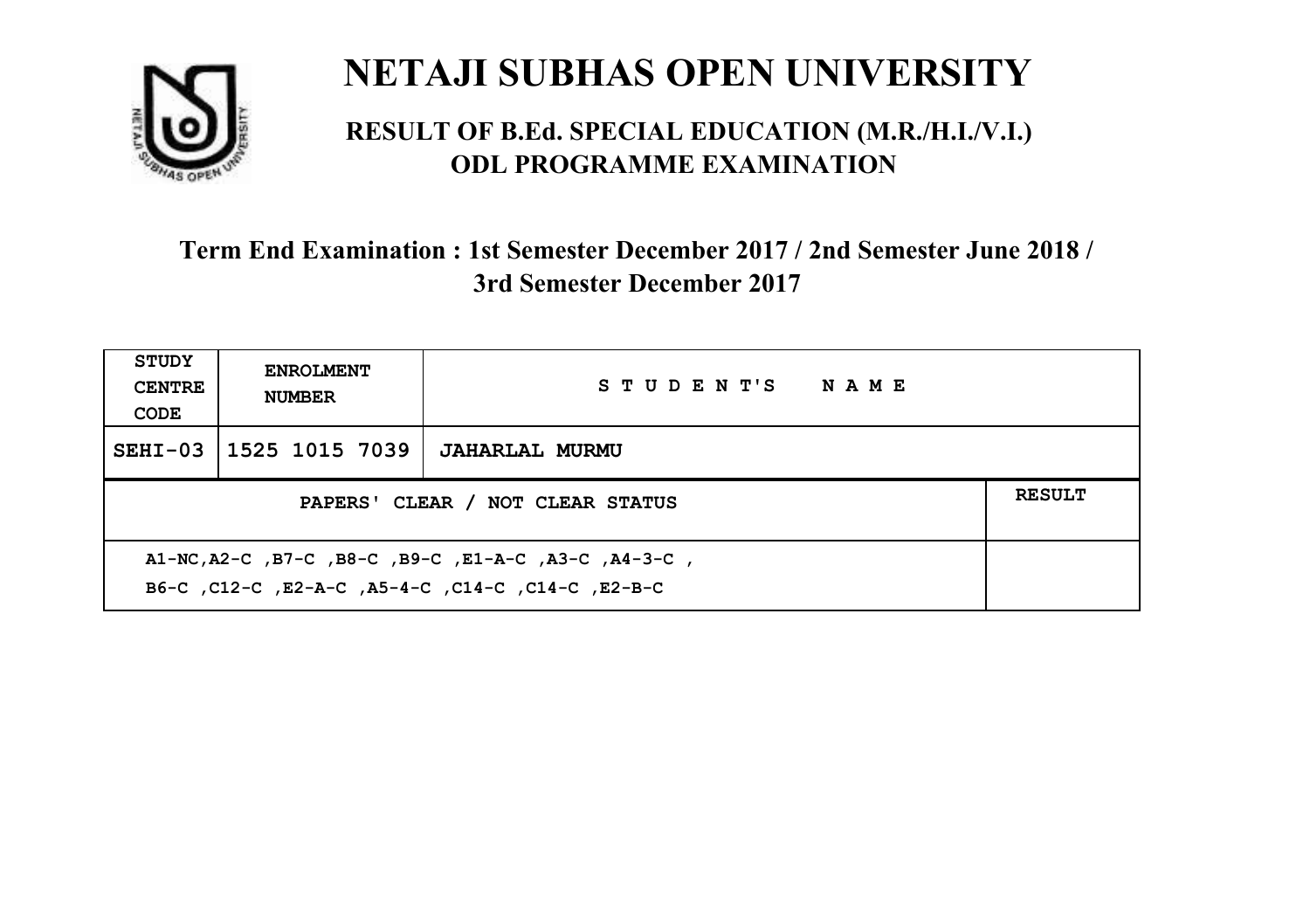

#### **RESULT OF B.Ed. SPECIAL EDUCATION (M.R./H.I./V.I.) ODL PROGRAMME EXAMINATION**

| <b>STUDY</b><br><b>CENTRE</b><br>CODE                                                                    | <b>ENROLMENT</b><br><b>NUMBER</b> | STUDENT'S NAME     |  |  |
|----------------------------------------------------------------------------------------------------------|-----------------------------------|--------------------|--|--|
|                                                                                                          | SEHI-03   1526 1015 7040          | <b>RAKHI MURMU</b> |  |  |
| PAPERS' CLEAR / NOT CLEAR STATUS                                                                         |                                   |                    |  |  |
| A1-C, A2-C, B7-C, B8-C, B9-C, E1-A-C, A3-C, A4-3-C,<br>B6-C, C12-C, E2-A-C, A5-4-C, C14-C, C14-C, E2-B-C |                                   |                    |  |  |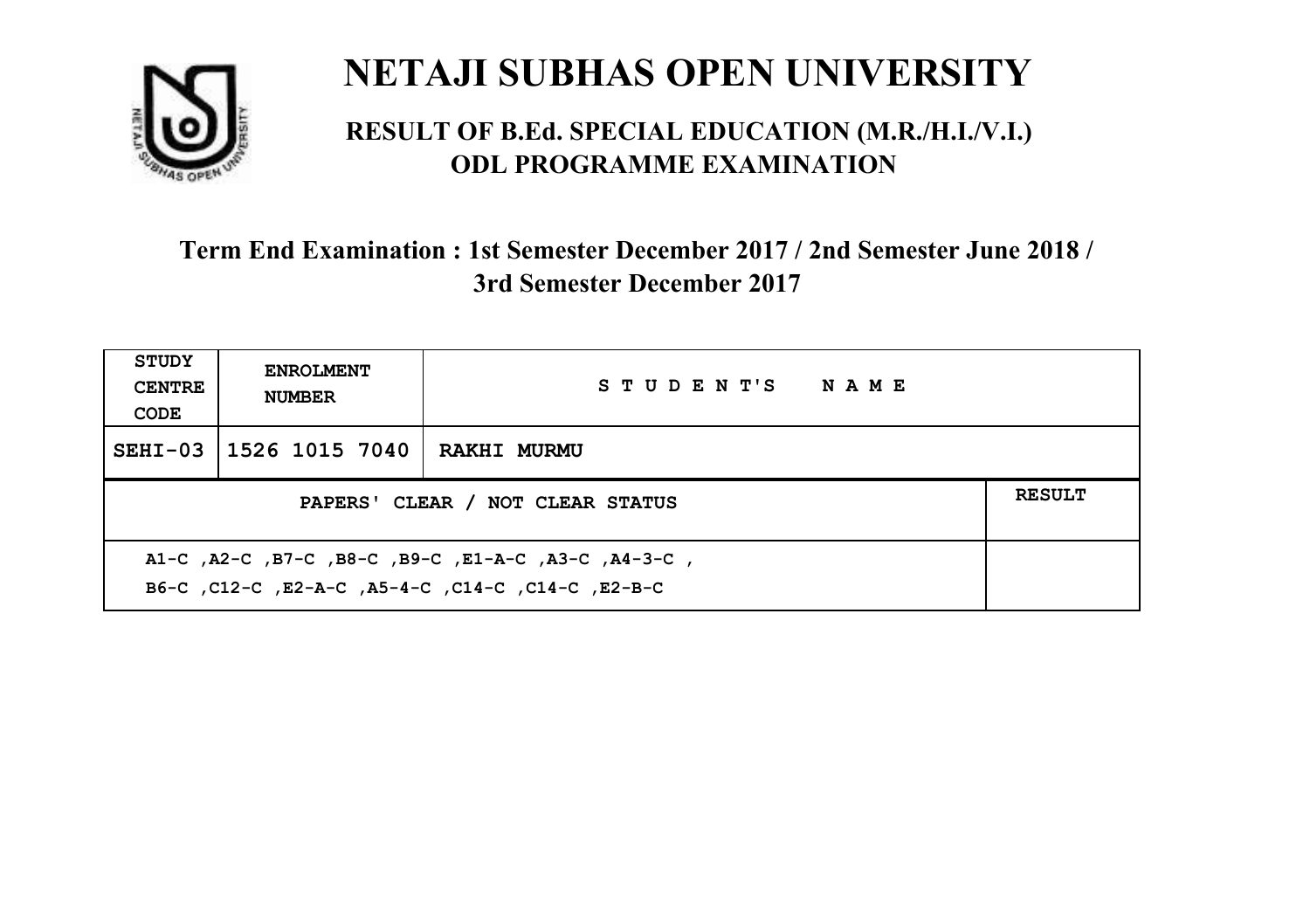

#### **RESULT OF B.Ed. SPECIAL EDUCATION (M.R./H.I./V.I.) ODL PROGRAMME EXAMINATION**

| <b>STUDY</b><br><b>CENTRE</b><br>CODE                                                                    | <b>ENROLMENT</b><br><b>NUMBER</b> | STUDENT'S NAME    |  |  |
|----------------------------------------------------------------------------------------------------------|-----------------------------------|-------------------|--|--|
|                                                                                                          | SEHI-03 1527 1015 7021            | <b>RAJIB JANA</b> |  |  |
| PAPERS' CLEAR / NOT CLEAR STATUS                                                                         |                                   |                   |  |  |
| A1-C, A2-C, B7-C, B8-C, B9-C, E1-A-C, A3-C, A4-3-C,<br>B6-C, C12-C, E2-A-C, A5-5-C, C14-C, C14-C, E2-B-C |                                   |                   |  |  |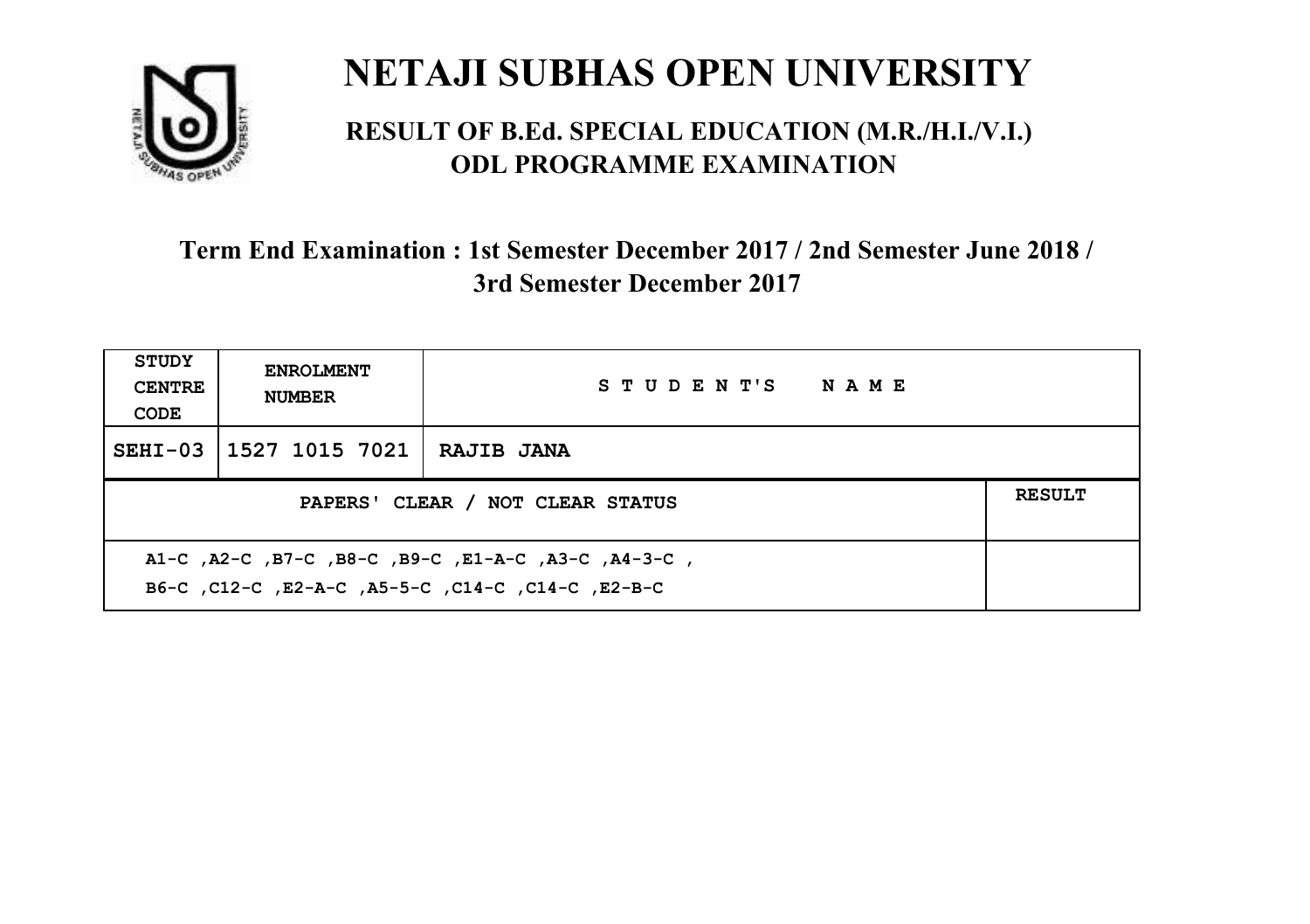

#### **RESULT OF B.Ed. SPECIAL EDUCATION (M.R./H.I./V.I.) ODL PROGRAMME EXAMINATION**

| <b>STUDY</b><br><b>CENTRE</b><br>CODE                                                                       | <b>ENROLMENT</b><br><b>NUMBER</b> | STUDENT'S NAME  |  |  |
|-------------------------------------------------------------------------------------------------------------|-----------------------------------|-----------------|--|--|
|                                                                                                             | SEHI-03 1527 1015 7030            | RAISUDDIN MOLLA |  |  |
| PAPERS' CLEAR / NOT CLEAR STATUS                                                                            |                                   |                 |  |  |
| A1-NC, A2-C, B7-C, B8-C, B9-NC, E1-A-C, A3-C, A4-1-C,<br>B6-C, C12-C, E2-A-NC, A5-4-C, C14-C, C14-C, E2-B-C |                                   |                 |  |  |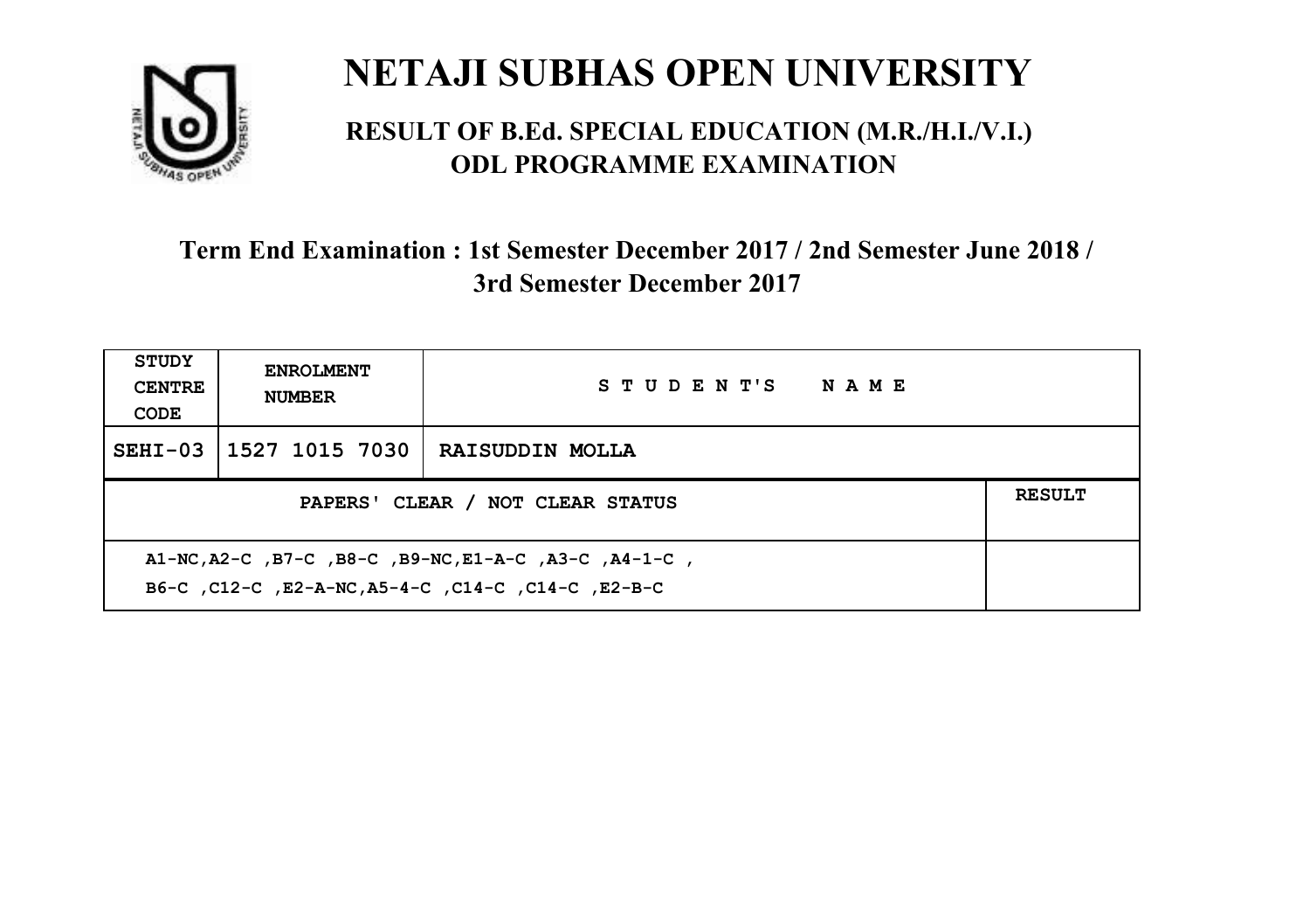

#### **RESULT OF B.Ed. SPECIAL EDUCATION (M.R./H.I./V.I.) ODL PROGRAMME EXAMINATION**

| <b>STUDY</b><br><b>CENTRE</b><br>CODE | <b>ENROLMENT</b><br><b>NUMBER</b>                                                                         | STUDENT'S NAME |  |  |  |
|---------------------------------------|-----------------------------------------------------------------------------------------------------------|----------------|--|--|--|
|                                       | SEHI-04 1522 1015 4024                                                                                    | SNIGDHA LAYEK  |  |  |  |
|                                       | <b>RESULT</b><br>PAPERS' CLEAR / NOT CLEAR STATUS                                                         |                |  |  |  |
|                                       | A1-C, A2-C, B7-C, B8-C, B9-C, E1-A-C, A3-C, A4-1-C,<br>B6-C, C12-C, E2-A-C, A5-4-C, C14-C, C14-C, C12-B-C |                |  |  |  |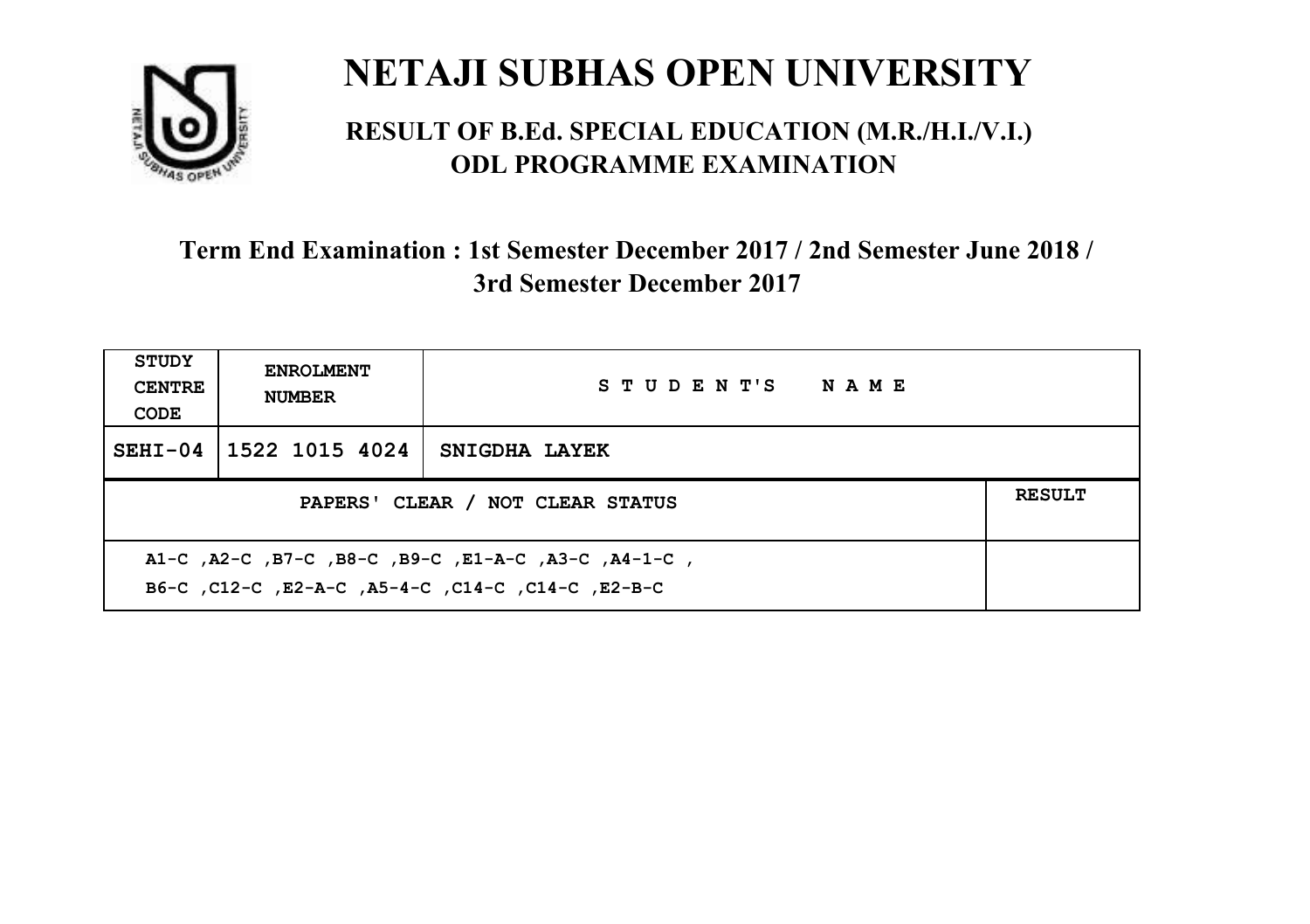

#### **RESULT OF B.Ed. SPECIAL EDUCATION (M.R./H.I./V.I.) ODL PROGRAMME EXAMINATION**

| STUDY<br><b>CENTRE</b><br>CODE | <b>ENROLMENT</b><br><b>NUMBER</b>                                                                         | STUDENT'S NAME       |  |  |  |
|--------------------------------|-----------------------------------------------------------------------------------------------------------|----------------------|--|--|--|
|                                | SEHI-04 1523 1015 4009                                                                                    | <b>TANMOY MANDAL</b> |  |  |  |
|                                | <b>RESULT</b><br>PAPERS' CLEAR / NOT CLEAR STATUS                                                         |                      |  |  |  |
|                                | A1-C, A2-C, B7-C, B8-C, B9-C, E1-A-C, A3-C, A4-3-C,<br>B6-C, C12-C, E2-A-C, A5-5-C, C14-C, C14-C, C12-B-C |                      |  |  |  |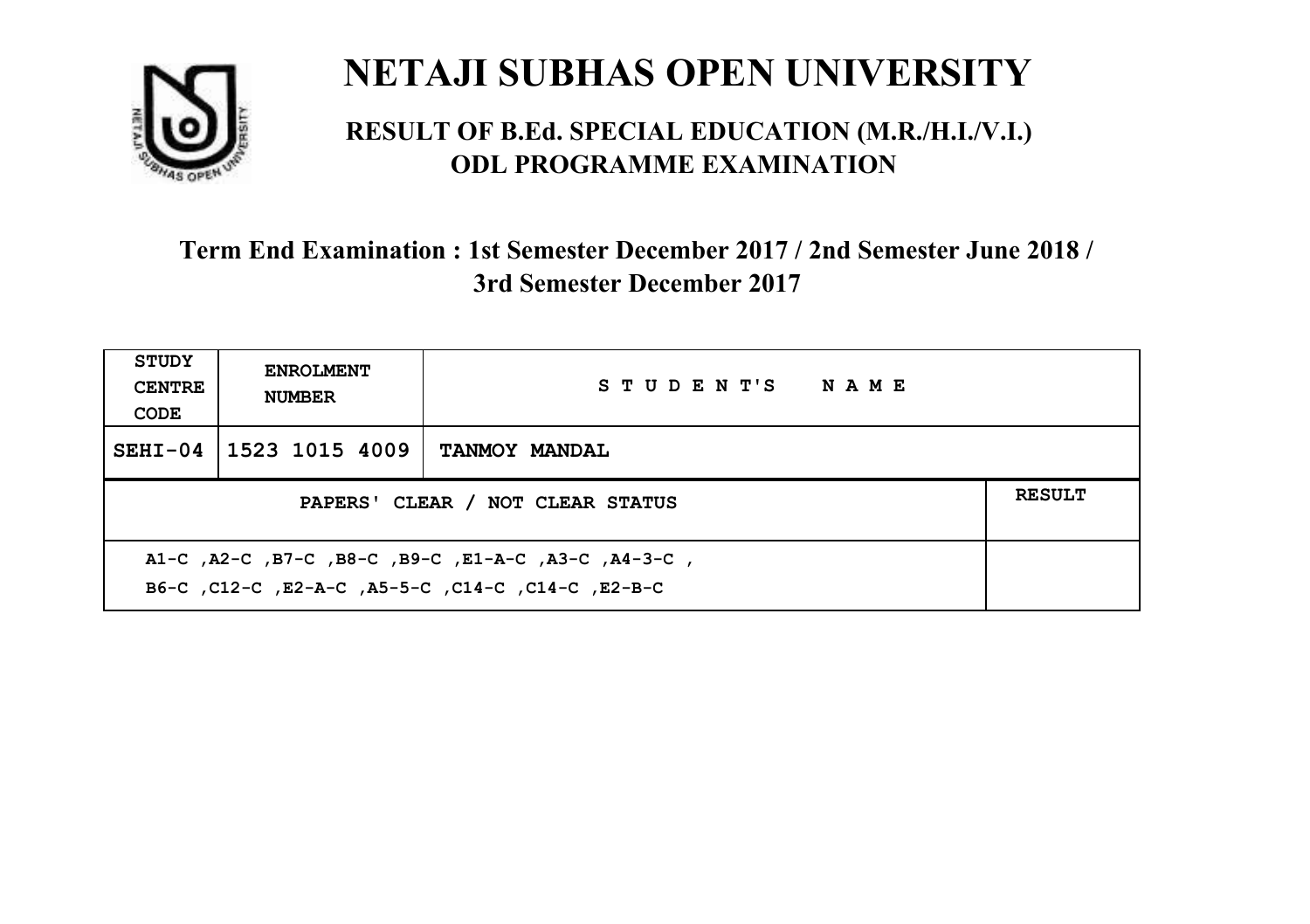

#### **RESULT OF B.Ed. SPECIAL EDUCATION (M.R./H.I./V.I.) ODL PROGRAMME EXAMINATION**

| <b>STUDY</b><br><b>CENTRE</b><br>CODE | <b>ENROLMENT</b><br><b>NUMBER</b>                                          | STUDENT'S NAME               |  |  |  |
|---------------------------------------|----------------------------------------------------------------------------|------------------------------|--|--|--|
| $SEHI-05$                             | 1721 1021 9001                                                             | <b>GREGORY SUROJIT GOMES</b> |  |  |  |
|                                       | <b>RESULT</b><br>PAPERS' CLEAR / NOT CLEAR STATUS                          |                              |  |  |  |
|                                       | A1-C, A2-C, B7-C, B8-C, B9-C, E1-A-C, A3-C, A4-3-C,<br>B6-C, C12-C, E2-A-C |                              |  |  |  |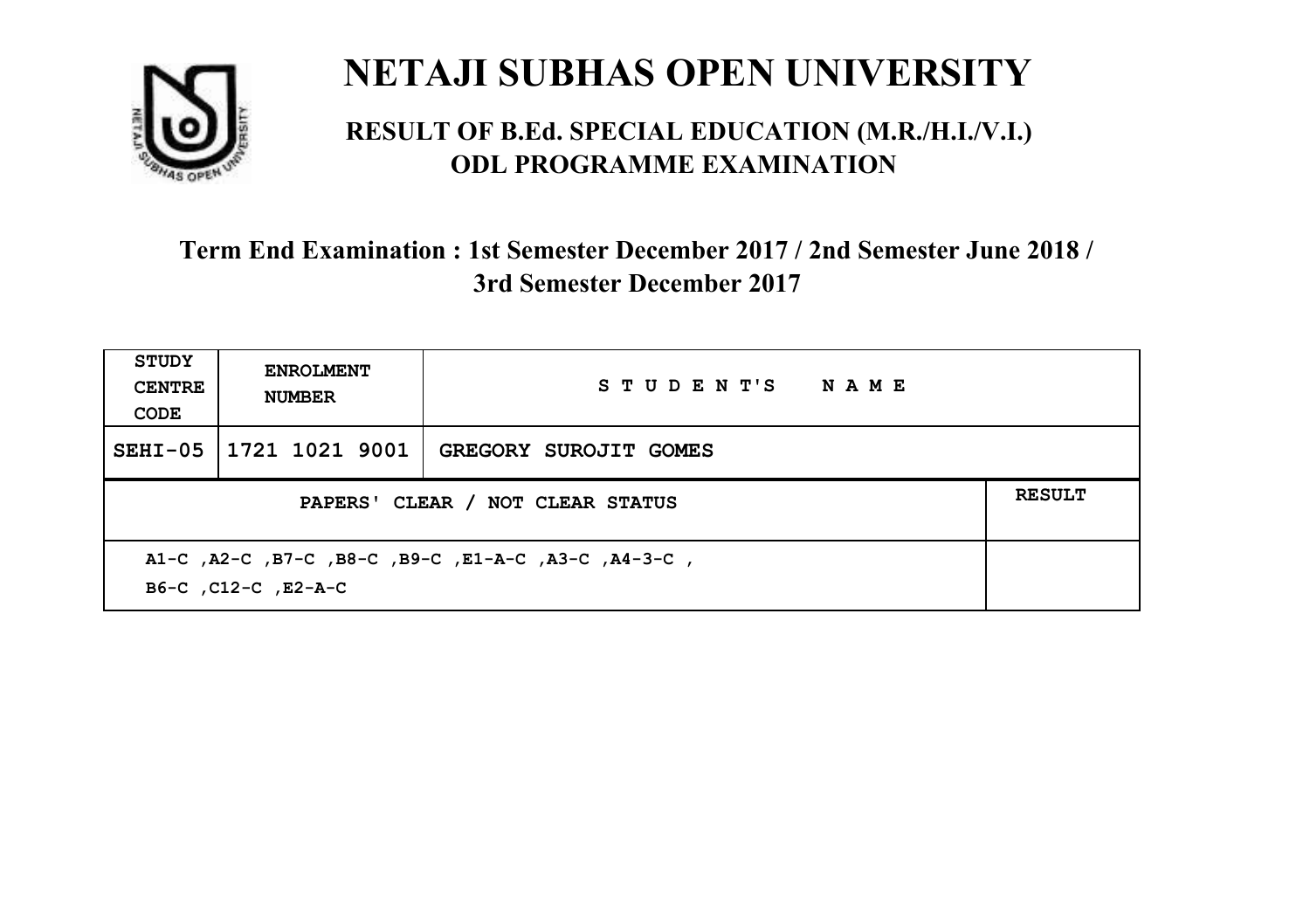

#### **RESULT OF B.Ed. SPECIAL EDUCATION (M.R./H.I./V.I.) ODL PROGRAMME EXAMINATION**

| <b>STUDY</b><br><b>CENTRE</b><br>CODE | <b>ENROLMENT</b><br><b>NUMBER</b>                                              | STUDENT'S<br><b>NAME</b> |  |  |  |
|---------------------------------------|--------------------------------------------------------------------------------|--------------------------|--|--|--|
| $SEHI-05$                             | 1721 1021 9005                                                                 | RAM CHANDRA PAL          |  |  |  |
|                                       | <b>RESULT</b><br>PAPERS' CLEAR / NOT CLEAR STATUS                              |                          |  |  |  |
|                                       | A1-C, A2-C, B7-C, B8-C, B9-NC, E1-A-C, A3-NC, A4-3-NC,<br>B6-NC, C12-C, E2-A-C |                          |  |  |  |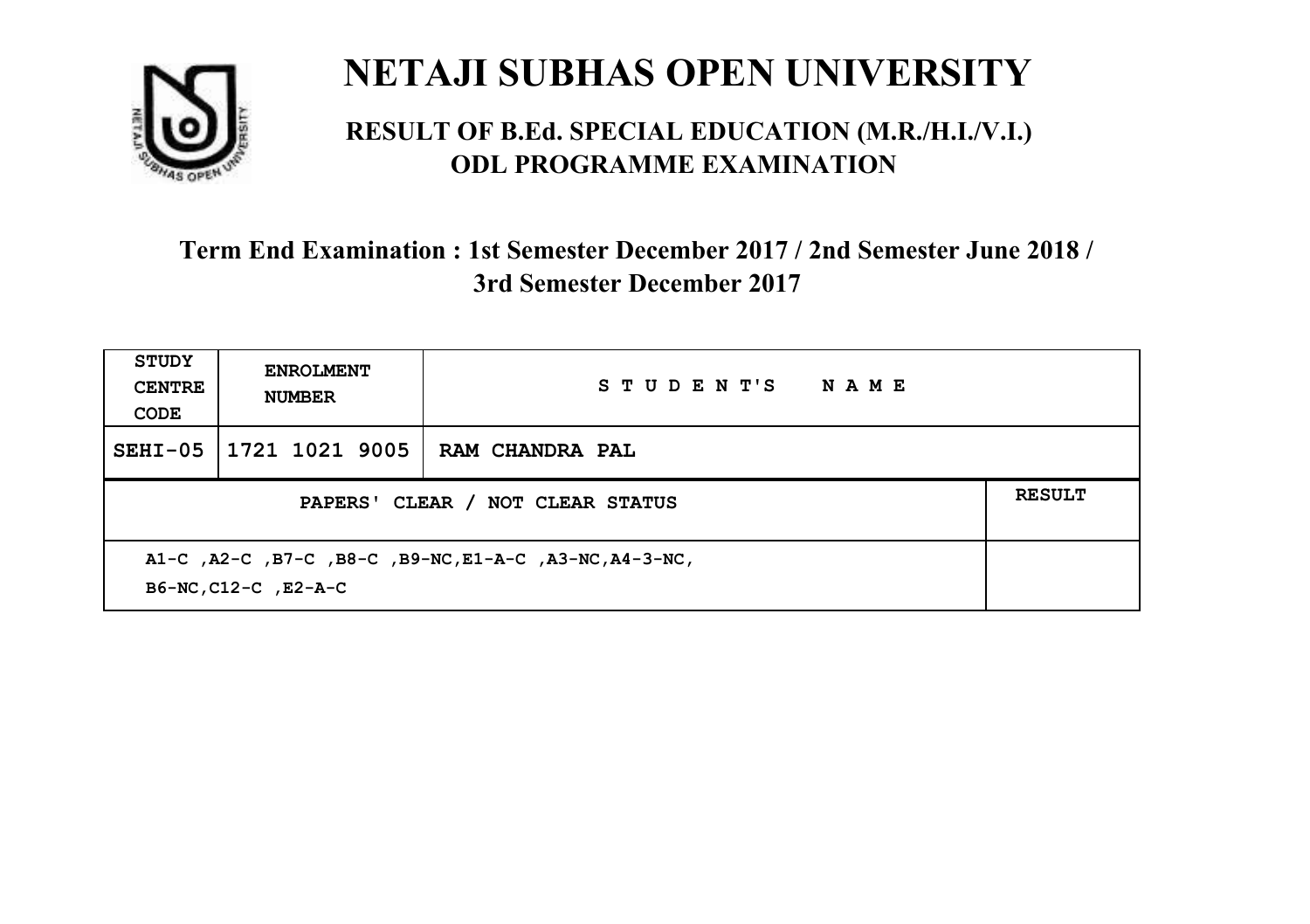

#### **RESULT OF B.Ed. SPECIAL EDUCATION (M.R./H.I./V.I.) ODL PROGRAMME EXAMINATION**

| <b>STUDY</b><br><b>CENTRE</b><br>CODE | <b>ENROLMENT</b><br><b>NUMBER</b>                                              | STUDENT'S<br><b>NAME</b> |  |  |  |
|---------------------------------------|--------------------------------------------------------------------------------|--------------------------|--|--|--|
| $SEHI-05$                             | 1721 1021 9006                                                                 | DIPTA TEWARI             |  |  |  |
|                                       | <b>RESULT</b><br>PAPERS' CLEAR / NOT CLEAR STATUS                              |                          |  |  |  |
|                                       | A1-C, A2-NC, B7-C, B8-C, B9-C, E1-A-C, A3-NC, A4-2-NC,<br>B6-C, C12-NC, E2-A-C |                          |  |  |  |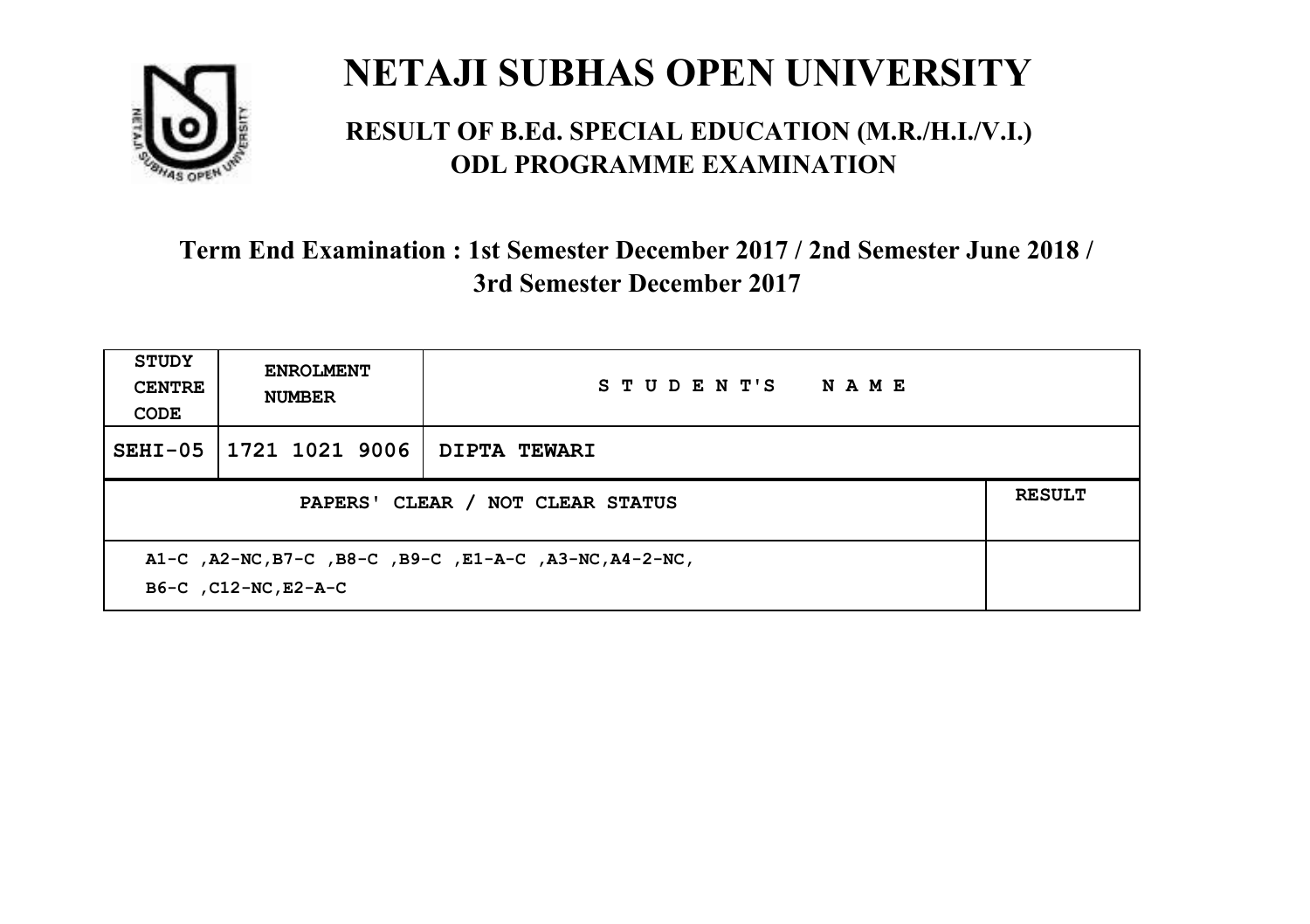

#### **RESULT OF B.Ed. SPECIAL EDUCATION (M.R./H.I./V.I.) ODL PROGRAMME EXAMINATION**

| STUDY<br><b>CENTRE</b><br>CODE                                             | <b>ENROLMENT</b><br><b>NUMBER</b> | STUDENT'S NAME       |  |  |
|----------------------------------------------------------------------------|-----------------------------------|----------------------|--|--|
| $SEHI-05$                                                                  | 1721 1021 9007                    | <b>SANJOY BISWAS</b> |  |  |
| <b>RESULT</b><br>PAPERS' CLEAR / NOT CLEAR STATUS                          |                                   |                      |  |  |
| A1-C, A2-C, B7-C, B8-C, B9-C, E1-A-C, A3-C, A4-3-C,<br>B6-C, C12-C, E2-A-C |                                   |                      |  |  |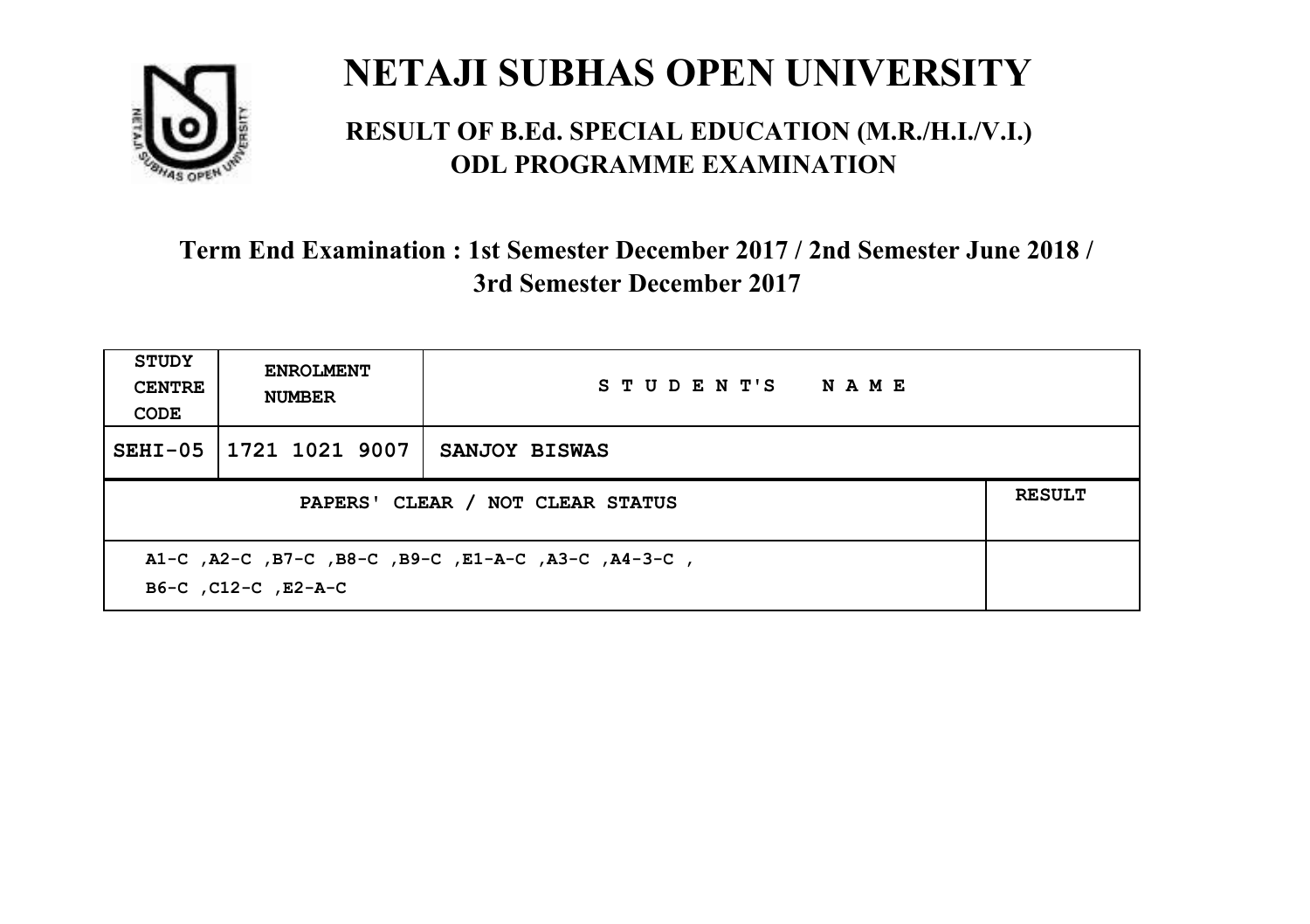

#### **RESULT OF B.Ed. SPECIAL EDUCATION (M.R./H.I./V.I.) ODL PROGRAMME EXAMINATION**

| <b>STUDY</b><br><b>CENTRE</b><br>CODE                                      | <b>ENROLMENT</b><br><b>NUMBER</b> | STUDENT'S NAME             |  |
|----------------------------------------------------------------------------|-----------------------------------|----------------------------|--|
| $SEHI-05$                                                                  | 1721 1021 9014                    | <b>PRADIP BHATTACHARYA</b> |  |
| PAPERS' CLEAR / NOT CLEAR STATUS                                           |                                   |                            |  |
| A1-C, A2-C, B7-C, B8-C, B9-C, E1-A-C, A3-C, A4-3-C,<br>B6-C, C12-C, E2-A-C |                                   |                            |  |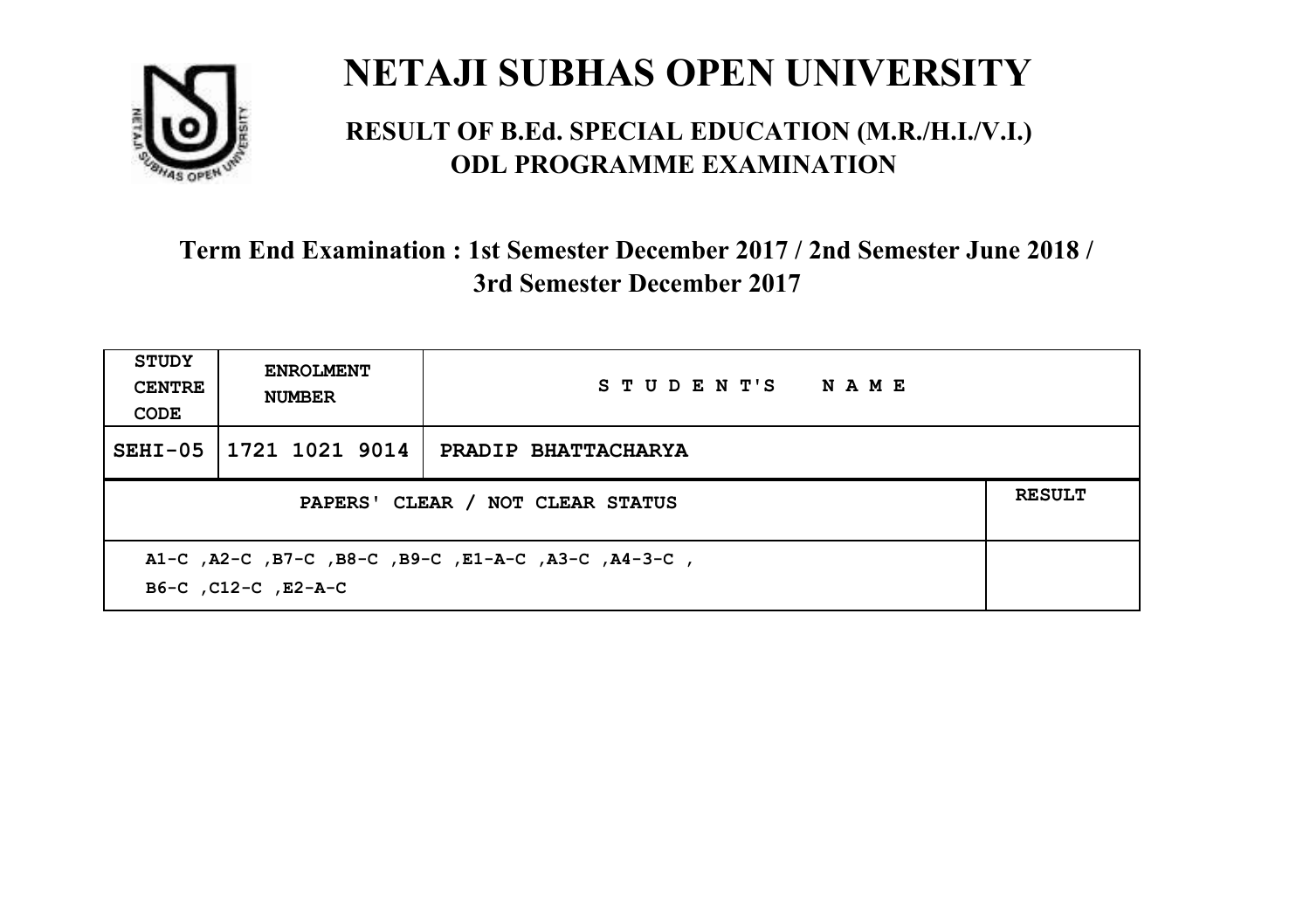

#### **RESULT OF B.Ed. SPECIAL EDUCATION (M.R./H.I./V.I.) ODL PROGRAMME EXAMINATION**

| <b>STUDY</b><br><b>CENTRE</b><br>CODE                                               | <b>ENROLMENT</b><br><b>NUMBER</b> | STUDENT'S<br>NAME  |  |
|-------------------------------------------------------------------------------------|-----------------------------------|--------------------|--|
| $SEHI-05$                                                                           | 1721 1021 9018                    | <b>SUBHRA PAUL</b> |  |
| PAPERS' CLEAR / NOT CLEAR STATUS                                                    |                                   |                    |  |
| A1-NC, A2-NC, B7-NC, B8-NC, B9-NC, E1-A-C, A3-NC, A4-3-NC,<br>B6-NC, C12-NC, E2-A-C |                                   |                    |  |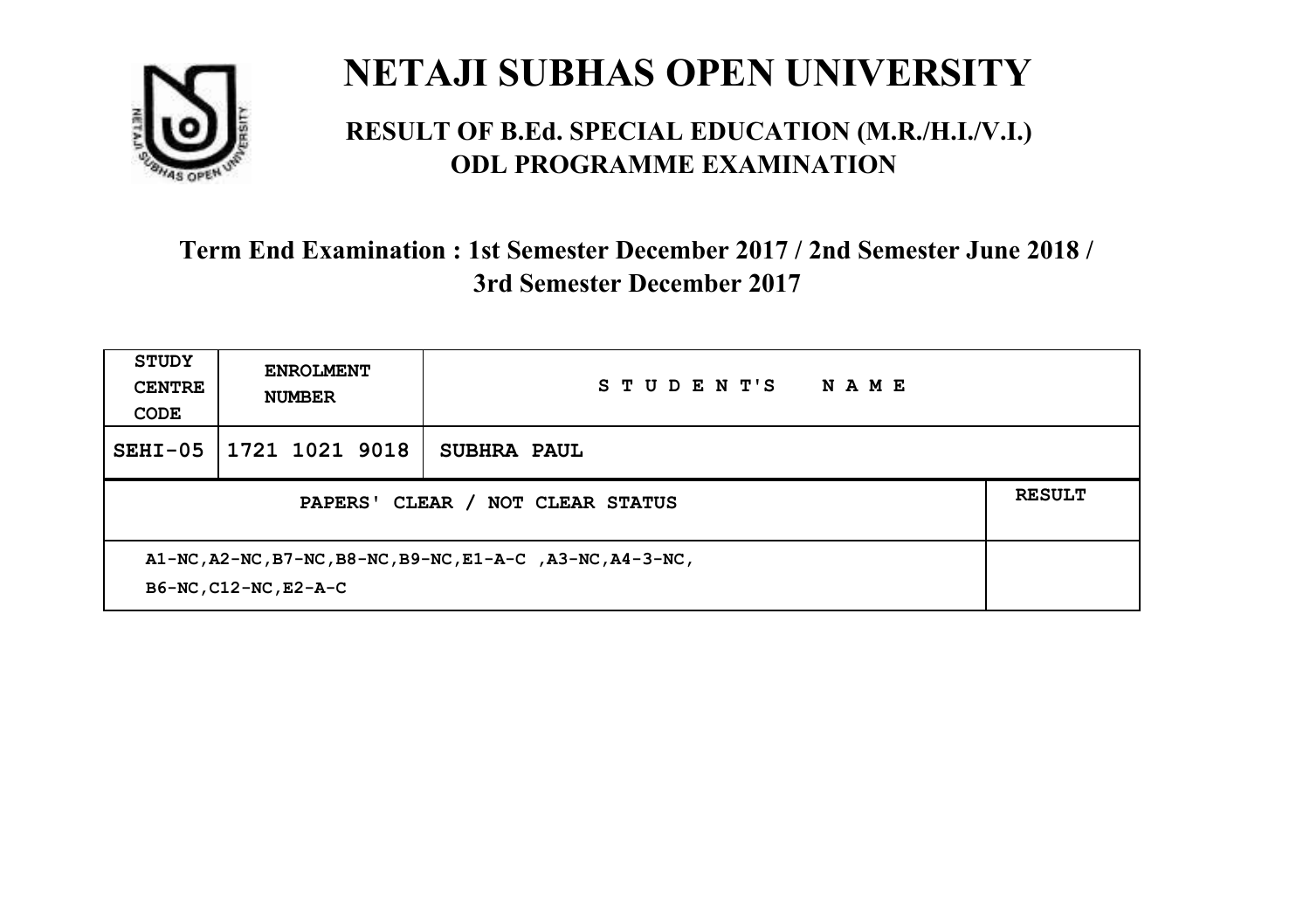

#### **RESULT OF B.Ed. SPECIAL EDUCATION (M.R./H.I./V.I.) ODL PROGRAMME EXAMINATION**

| <b>STUDY</b><br><b>CENTRE</b><br>CODE             | <b>ENROLMENT</b><br><b>NUMBER</b>                                          | STUDENT'S NAME      |  |  |  |
|---------------------------------------------------|----------------------------------------------------------------------------|---------------------|--|--|--|
| SEHI-05                                           | 1722 1021 9015                                                             | <b>ANINDITA ROY</b> |  |  |  |
| <b>RESULT</b><br>PAPERS' CLEAR / NOT CLEAR STATUS |                                                                            |                     |  |  |  |
|                                                   | A1-C, A2-C, B7-C, B8-C, B9-C, E1-A-C, A3-C, A4-3-C,<br>B6-C, C12-C, E2-A-C |                     |  |  |  |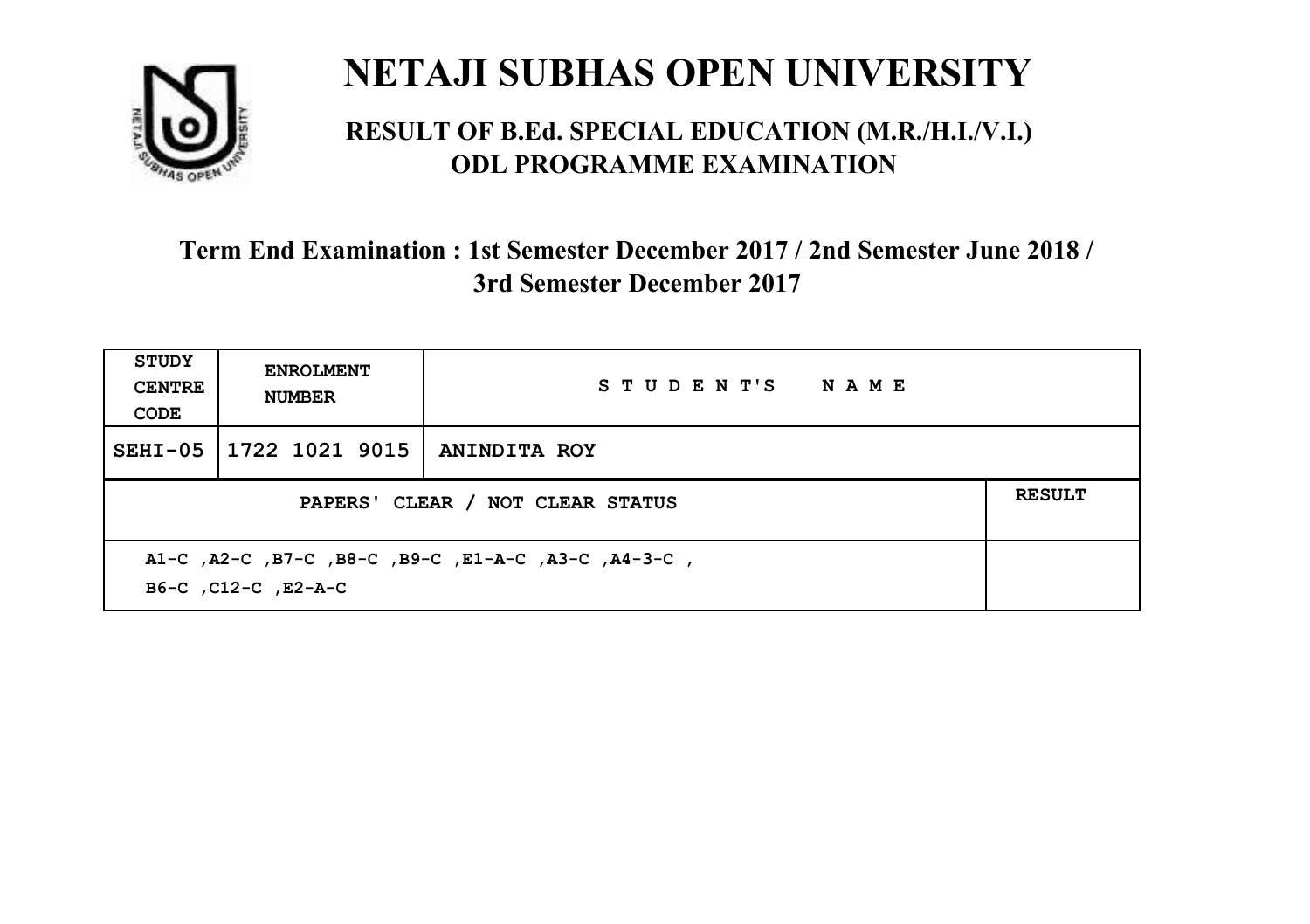

#### **RESULT OF B.Ed. SPECIAL EDUCATION (M.R./H.I./V.I.) ODL PROGRAMME EXAMINATION**

| STUDY<br><b>CENTRE</b><br>CODE                                              | <b>ENROLMENT</b><br><b>NUMBER</b> | STUDENT'S NAME                 |               |
|-----------------------------------------------------------------------------|-----------------------------------|--------------------------------|---------------|
| $SEHI-05$                                                                   | 1722 1021 9016                    | SOUGATA GHOSAL (BHATTACHARYYA) |               |
| PAPERS' CLEAR / NOT CLEAR STATUS                                            |                                   |                                | <b>RESULT</b> |
| A1-C, A2-C, B7-C, B8-C, B9-C, E1-A-C, A3-C, A4-3-NC,<br>B6-C, C12-C, E2-A-C |                                   |                                |               |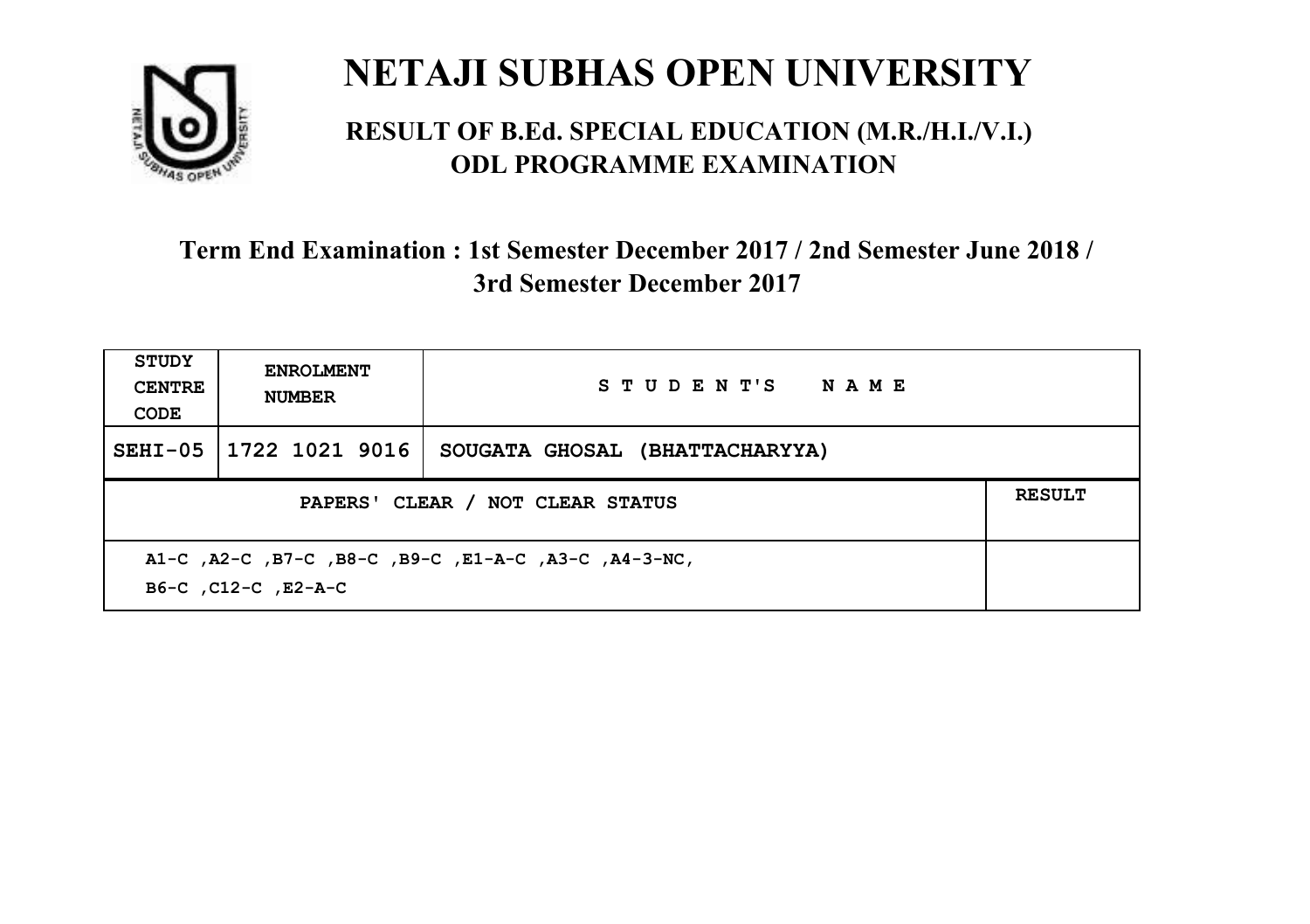

#### **RESULT OF B.Ed. SPECIAL EDUCATION (M.R./H.I./V.I.) ODL PROGRAMME EXAMINATION**

| <b>STUDY</b><br><b>CENTRE</b><br>CODE                                      | <b>ENROLMENT</b><br><b>NUMBER</b> | STUDENT'S NAME         |               |
|----------------------------------------------------------------------------|-----------------------------------|------------------------|---------------|
| $SEHI-05$                                                                  | 1723 1021 9003                    | <b>BISWAJIT SARKAR</b> |               |
| PAPERS' CLEAR / NOT CLEAR STATUS                                           |                                   |                        | <b>RESULT</b> |
| A1-C, A2-C, B7-C, B8-C, B9-C, E1-A-C, A3-C, A4-3-C,<br>B6-C, C12-C, E2-A-C |                                   |                        |               |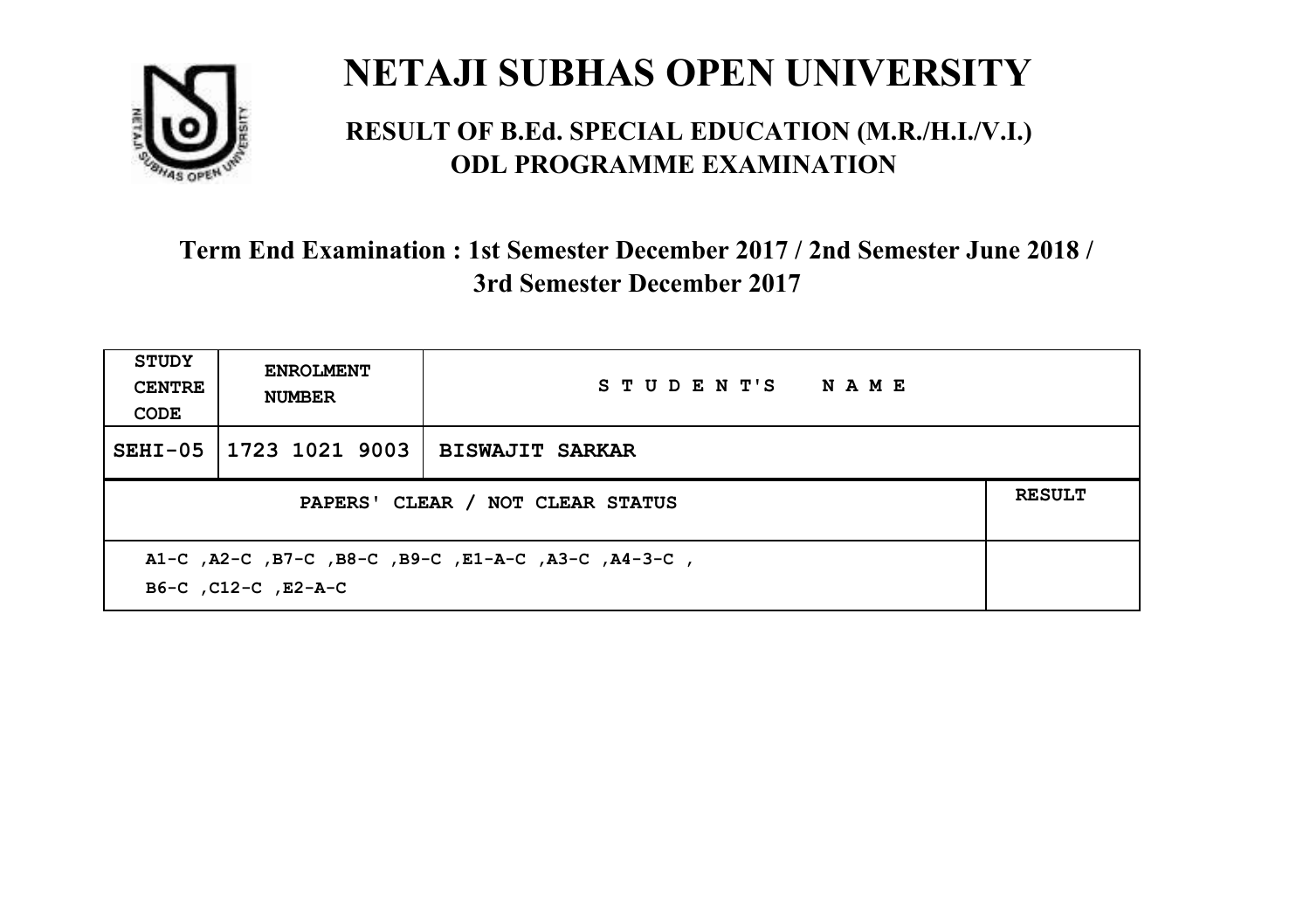

#### **RESULT OF B.Ed. SPECIAL EDUCATION (M.R./H.I./V.I.) ODL PROGRAMME EXAMINATION**

| <b>STUDY</b><br><b>CENTRE</b><br>CODE                                      | <b>ENROLMENT</b><br><b>NUMBER</b> | STUDENT'S NAME   |  |
|----------------------------------------------------------------------------|-----------------------------------|------------------|--|
| $SEHI-05$                                                                  | 1723 1021 9013                    | <b>SHYAM DAS</b> |  |
| PAPERS' CLEAR / NOT CLEAR STATUS                                           |                                   |                  |  |
| A1-C, A2-C, B7-C, B8-C, B9-C, E1-A-C, A3-C, A4-3-C,<br>B6-C, C12-C, E2-A-C |                                   |                  |  |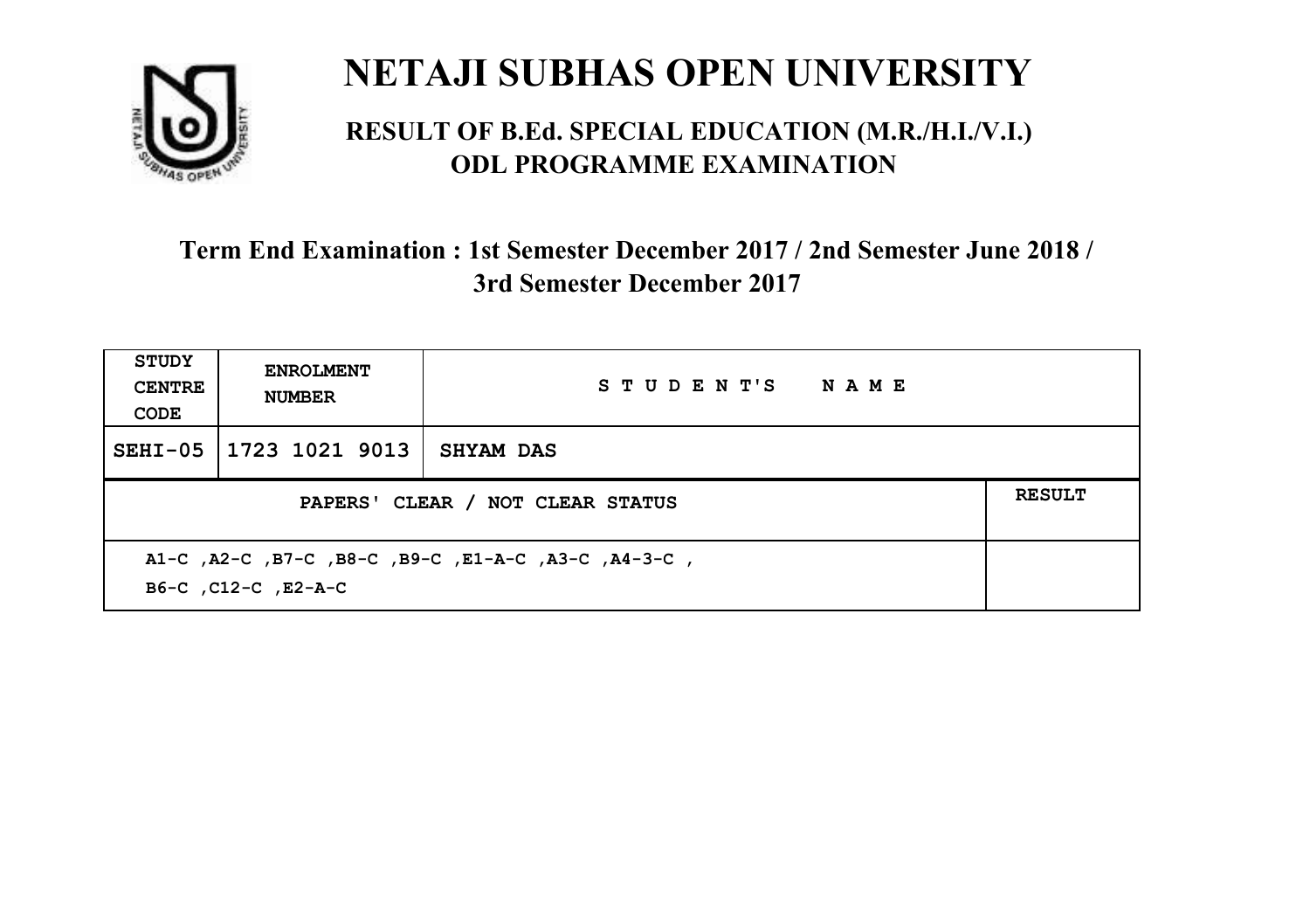

#### **RESULT OF B.Ed. SPECIAL EDUCATION (M.R./H.I./V.I.) ODL PROGRAMME EXAMINATION**

| <b>STUDY</b><br><b>CENTRE</b><br>CODE                                      | <b>ENROLMENT</b><br><b>NUMBER</b> | STUDENT'S NAME |  |
|----------------------------------------------------------------------------|-----------------------------------|----------------|--|
| $SEHI-05$                                                                  | 1724 1021 9019                    | SOMA DAS       |  |
| PAPERS' CLEAR / NOT CLEAR STATUS                                           |                                   |                |  |
| A1-C, A2-C, B7-C, B8-C, B9-C, E1-A-C, A3-C, A4-3-C,<br>B6-C, C12-C, E2-A-C |                                   |                |  |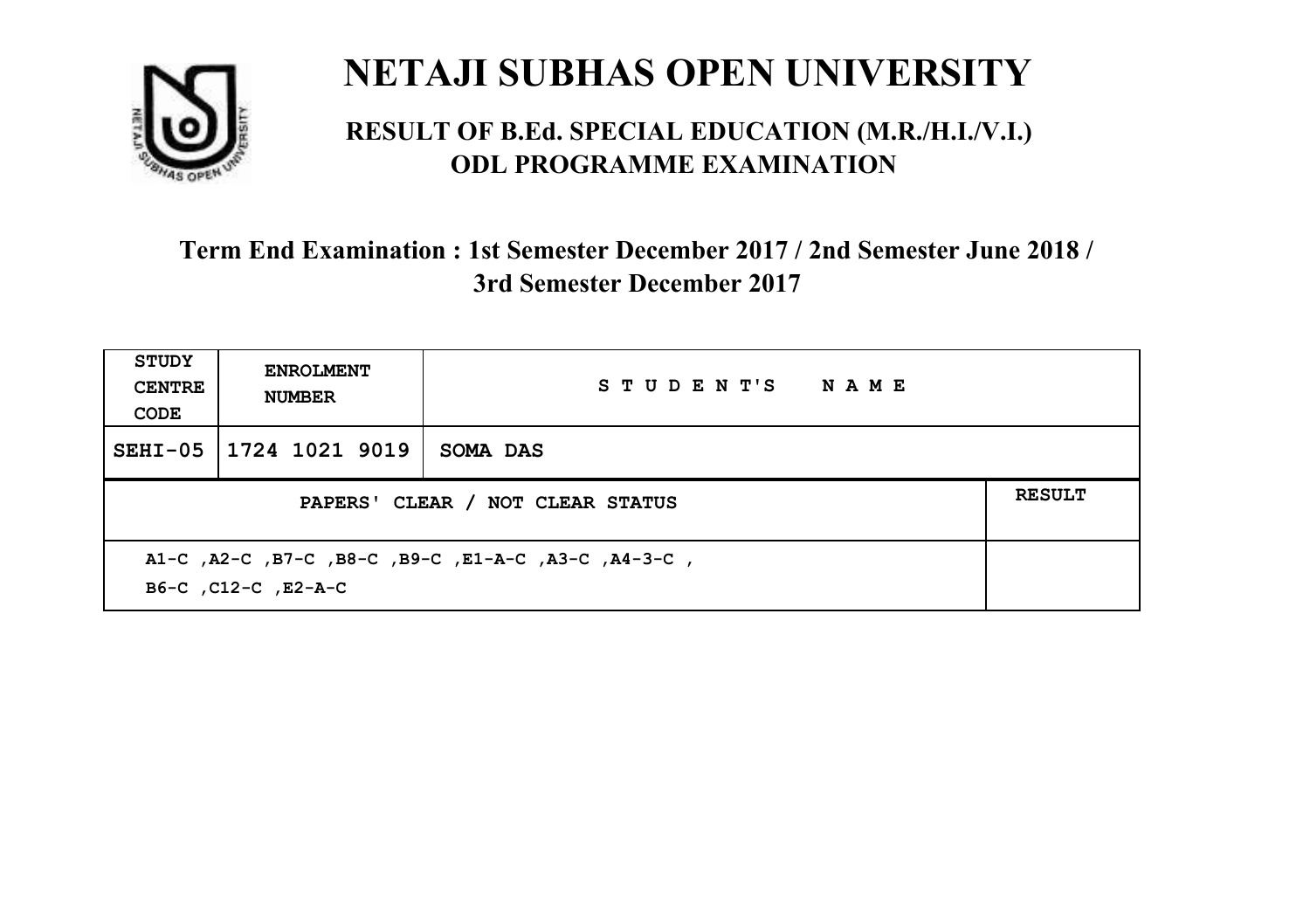

#### **RESULT OF B.Ed. SPECIAL EDUCATION (M.R./H.I./V.I.) ODL PROGRAMME EXAMINATION**

| <b>STUDY</b><br><b>CENTRE</b><br>CODE | <b>ENROLMENT</b><br><b>NUMBER</b>                                          | STUDENT'S NAME      |  |  |  |
|---------------------------------------|----------------------------------------------------------------------------|---------------------|--|--|--|
| $SEHI-05$                             | 1725 1021 9008                                                             | <b>SWAPAN SINGH</b> |  |  |  |
|                                       | <b>RESULT</b><br>PAPERS' CLEAR / NOT CLEAR STATUS                          |                     |  |  |  |
|                                       | A1-C, A2-C, B7-C, B8-C, B9-C, E1-A-C, A3-C, A4-3-C,<br>B6-C, C12-C, E2-A-C |                     |  |  |  |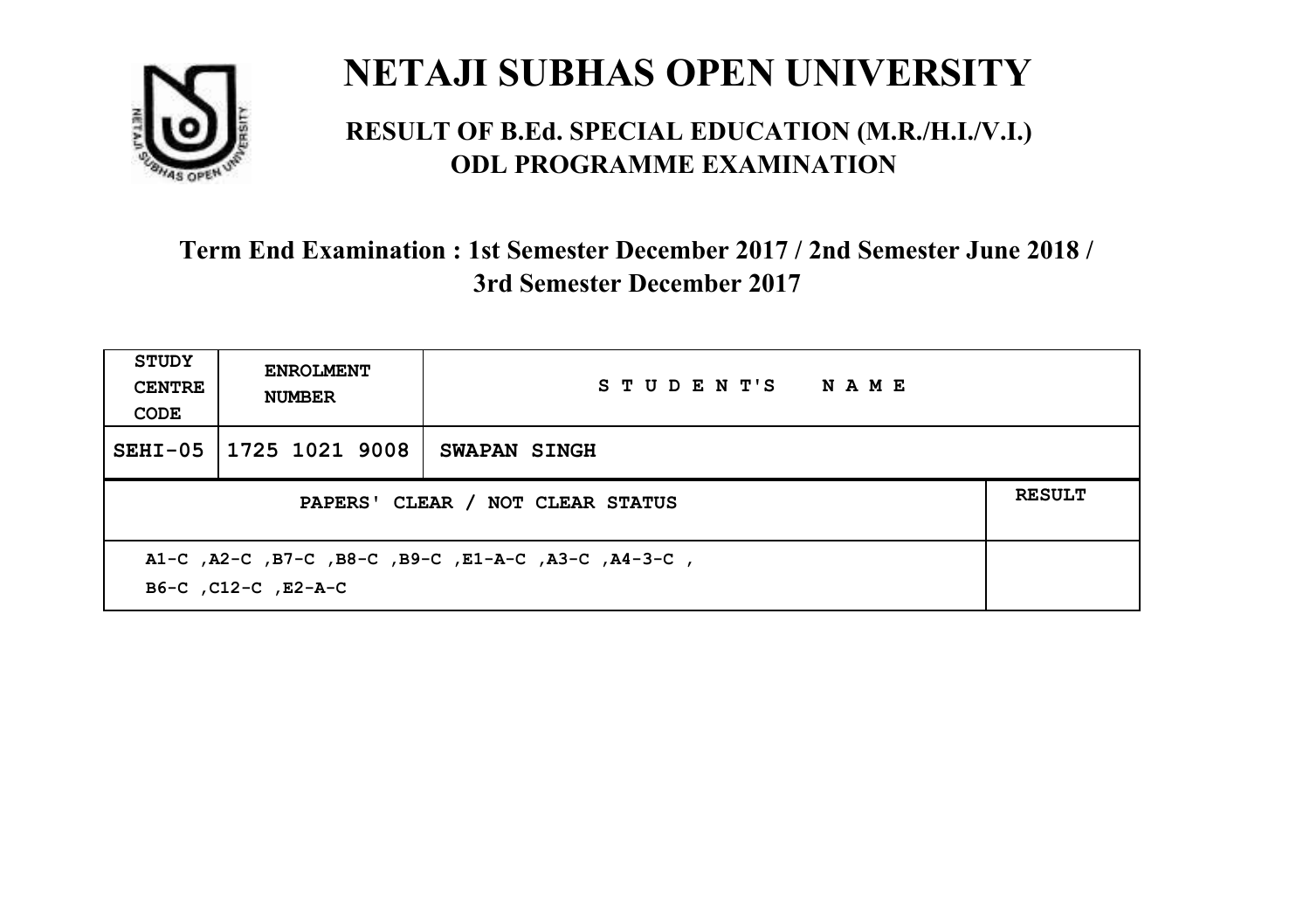

#### **RESULT OF B.Ed. SPECIAL EDUCATION (M.R./H.I./V.I.) ODL PROGRAMME EXAMINATION**

| <b>STUDY</b><br><b>CENTRE</b><br>CODE                                          | <b>ENROLMENT</b><br><b>NUMBER</b> | STUDENT'S<br><b>NAME</b> |               |
|--------------------------------------------------------------------------------|-----------------------------------|--------------------------|---------------|
| $SEHI-05$                                                                      | 1727 1021 9002                    | SUBHANKAR PAUL           |               |
| PAPERS' CLEAR / NOT CLEAR STATUS                                               |                                   |                          | <b>RESULT</b> |
| A1-NC, A2-NC, B7-NC, B8-NC, B9-C, E1-A-C, A3-C, A4-2-C,<br>B6-C, C12-C, E2-A-C |                                   |                          |               |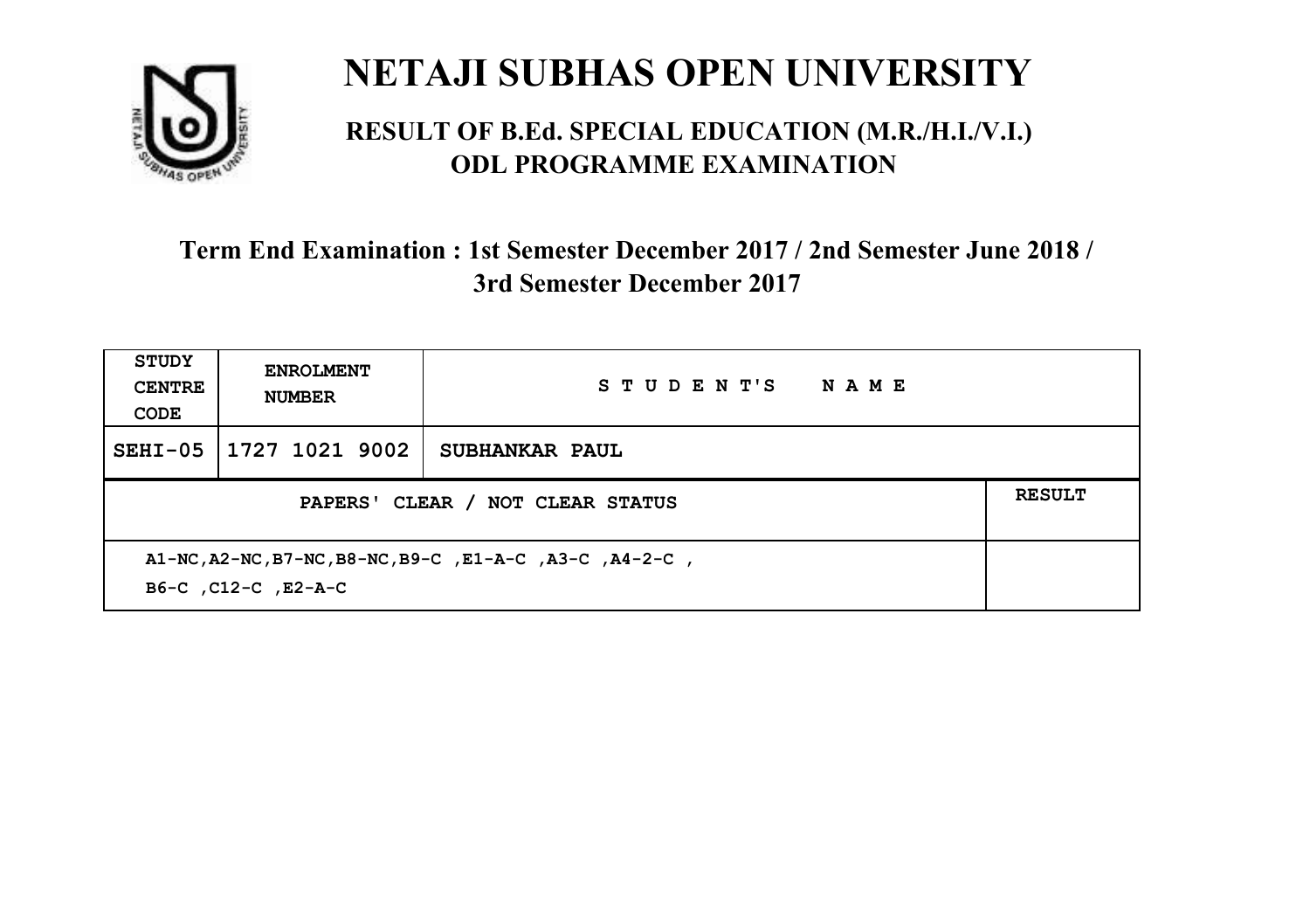

#### **RESULT OF B.Ed. SPECIAL EDUCATION (M.R./H.I./V.I.) ODL PROGRAMME EXAMINATION**

| <b>STUDY</b><br><b>CENTRE</b><br>CODE                                      | <b>ENROLMENT</b><br><b>NUMBER</b> | STUDENT'S NAME    |  |  |
|----------------------------------------------------------------------------|-----------------------------------|-------------------|--|--|
| $SEHI-05$                                                                  | 1727 1021 9004                    | <b>PRASUN ROY</b> |  |  |
| <b>RESULT</b><br>PAPERS' CLEAR / NOT CLEAR STATUS                          |                                   |                   |  |  |
| A1-C, A2-C, B7-C, B8-C, B9-C, E1-A-C, A3-C, A4-3-C,<br>B6-C, C12-C, E2-A-C |                                   |                   |  |  |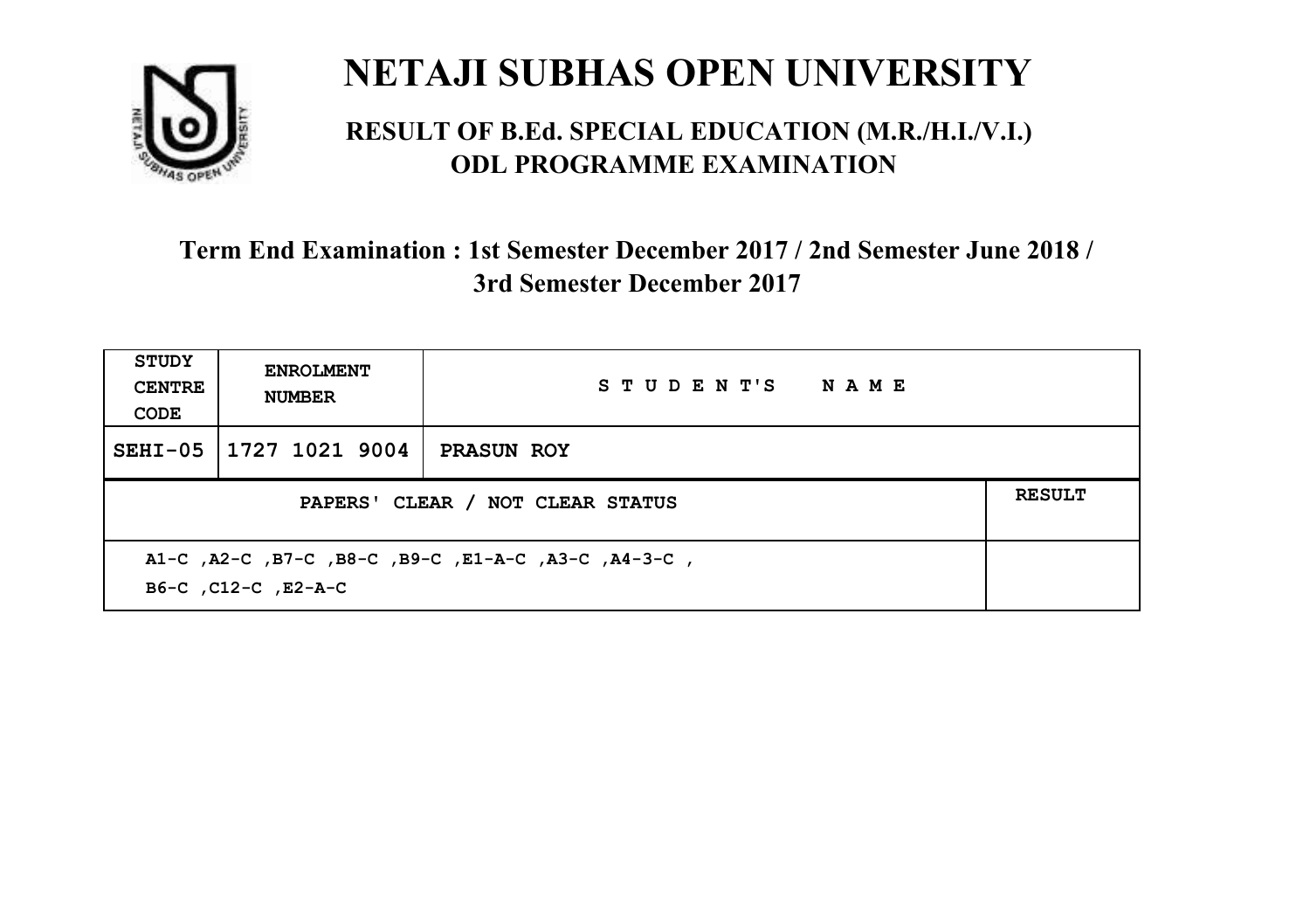

#### **RESULT OF B.Ed. SPECIAL EDUCATION (M.R./H.I./V.I.) ODL PROGRAMME EXAMINATION**

| <b>STUDY</b><br><b>CENTRE</b><br>CODE                                      | <b>ENROLMENT</b><br><b>NUMBER</b> | STUDENT'S NAME       |  |
|----------------------------------------------------------------------------|-----------------------------------|----------------------|--|
| $SEHI-05$                                                                  | 1727 1021 9011                    | <b>SUMANTA GARAI</b> |  |
| PAPERS' CLEAR / NOT CLEAR STATUS                                           |                                   |                      |  |
| A1-C, A2-C, B7-C, B8-C, B9-C, E1-A-C, A3-C, A4-3-C,<br>B6-C, C12-C, E2-A-C |                                   |                      |  |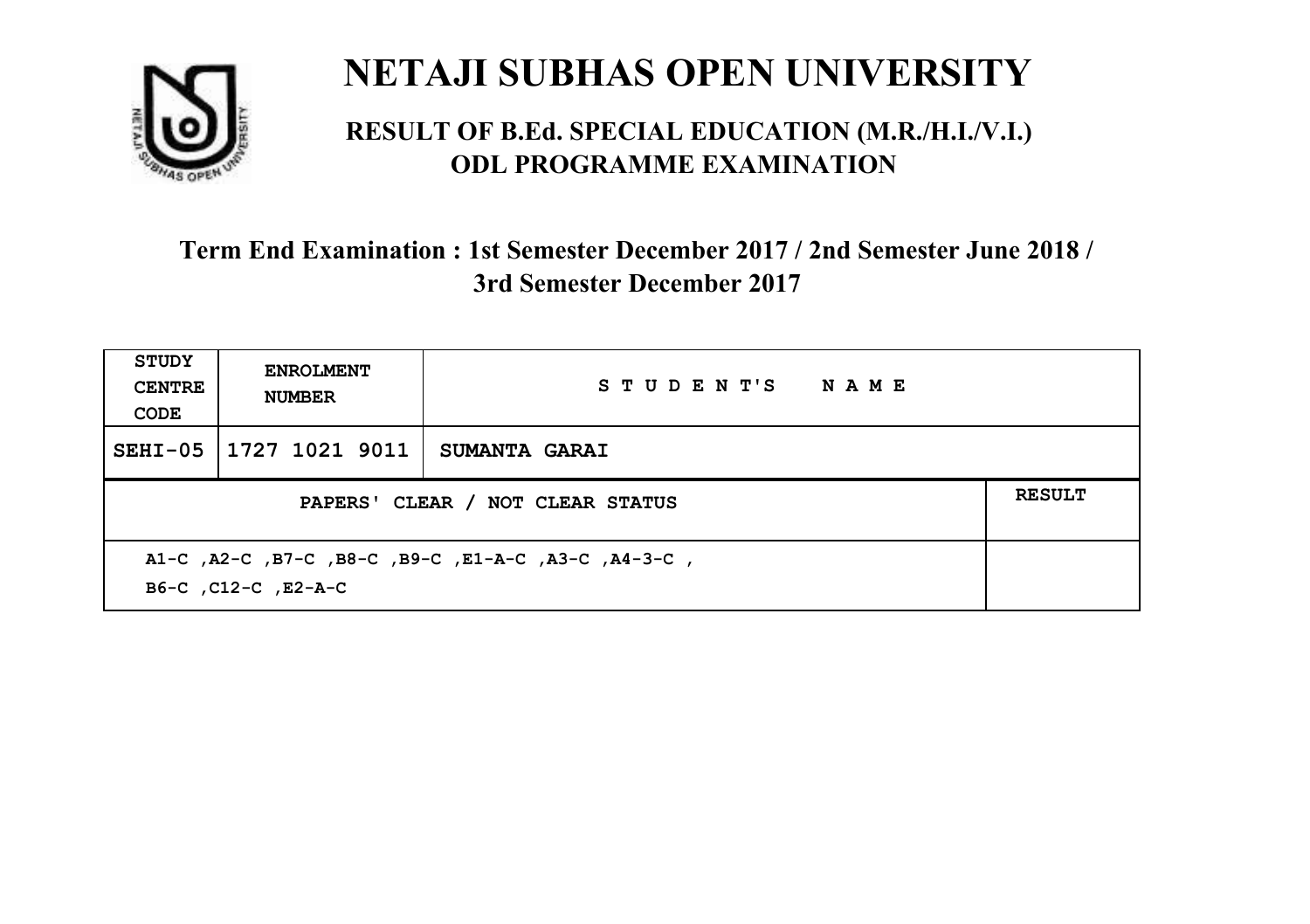

#### **RESULT OF B.Ed. SPECIAL EDUCATION (M.R./H.I./V.I.) ODL PROGRAMME EXAMINATION**

| <b>STUDY</b><br><b>CENTRE</b><br>CODE                                      | <b>ENROLMENT</b><br><b>NUMBER</b>                 | STUDENT'S NAME          |  |  |  |
|----------------------------------------------------------------------------|---------------------------------------------------|-------------------------|--|--|--|
| $SEHI-05$                                                                  | 1727 1021 9012                                    | <b>CHHALEMAN SHAIKH</b> |  |  |  |
|                                                                            | <b>RESULT</b><br>PAPERS' CLEAR / NOT CLEAR STATUS |                         |  |  |  |
| A1-C, A2-C, B7-C, B8-C, B9-C, E1-A-C, A3-C, A4-3-C,<br>B6-C, C12-C, E2-A-C |                                                   |                         |  |  |  |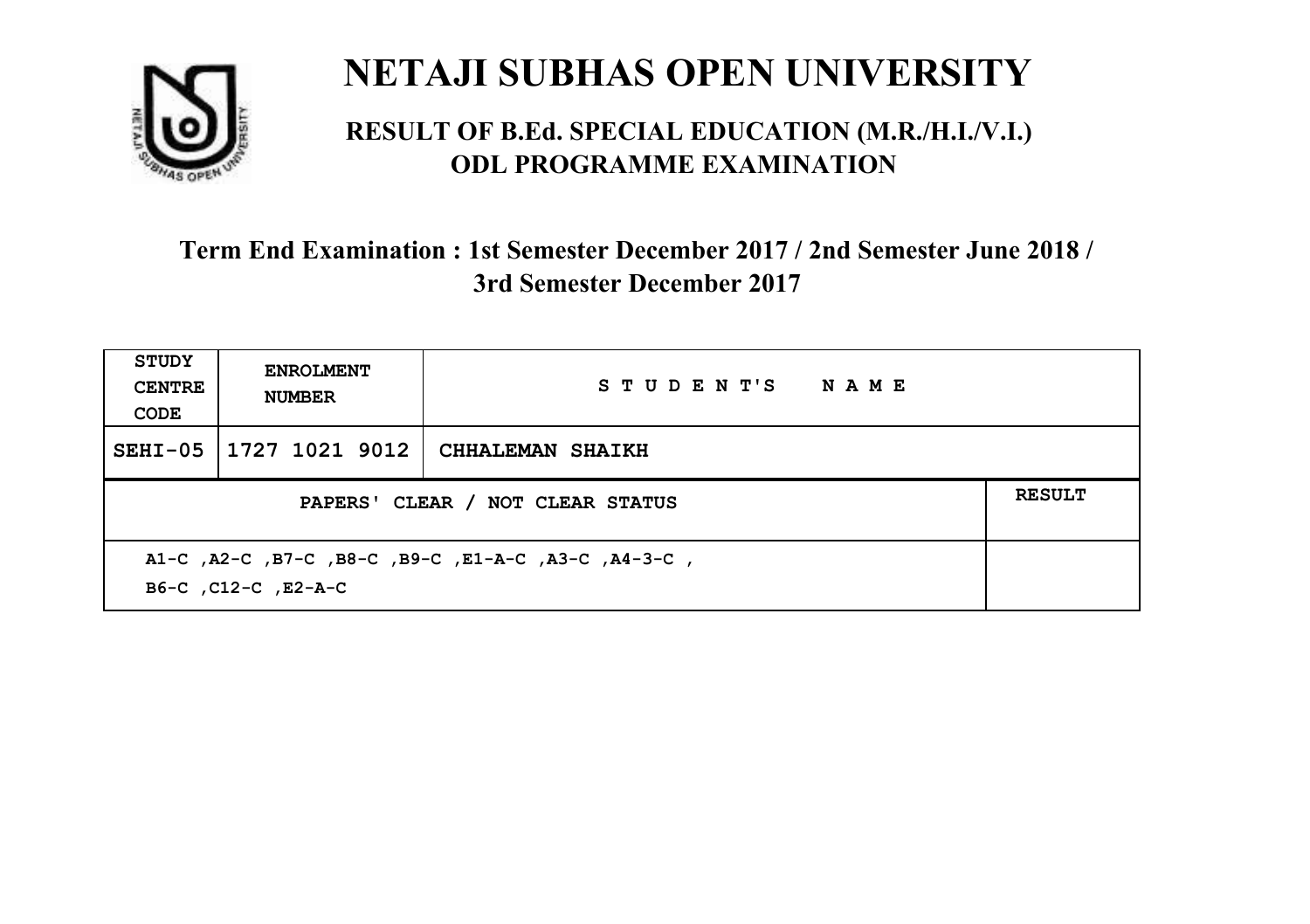

#### **RESULT OF B.Ed. SPECIAL EDUCATION (M.R./H.I./V.I.) ODL PROGRAMME EXAMINATION**

| <b>STUDY</b><br><b>CENTRE</b><br>CODE                                       | <b>ENROLMENT</b><br><b>NUMBER</b>                 | STUDENT'S NAME      |  |  |  |
|-----------------------------------------------------------------------------|---------------------------------------------------|---------------------|--|--|--|
|                                                                             | SEHI-05   1728 1021 9017                          | <b>CHUMKI GHOSH</b> |  |  |  |
|                                                                             | <b>RESULT</b><br>PAPERS' CLEAR / NOT CLEAR STATUS |                     |  |  |  |
| A1-C, A2-C, B7-C, B8-C, B9-C, E1-A-C, A3-C, A4-1-NC,<br>B6-C, C12-C, E2-A-C |                                                   |                     |  |  |  |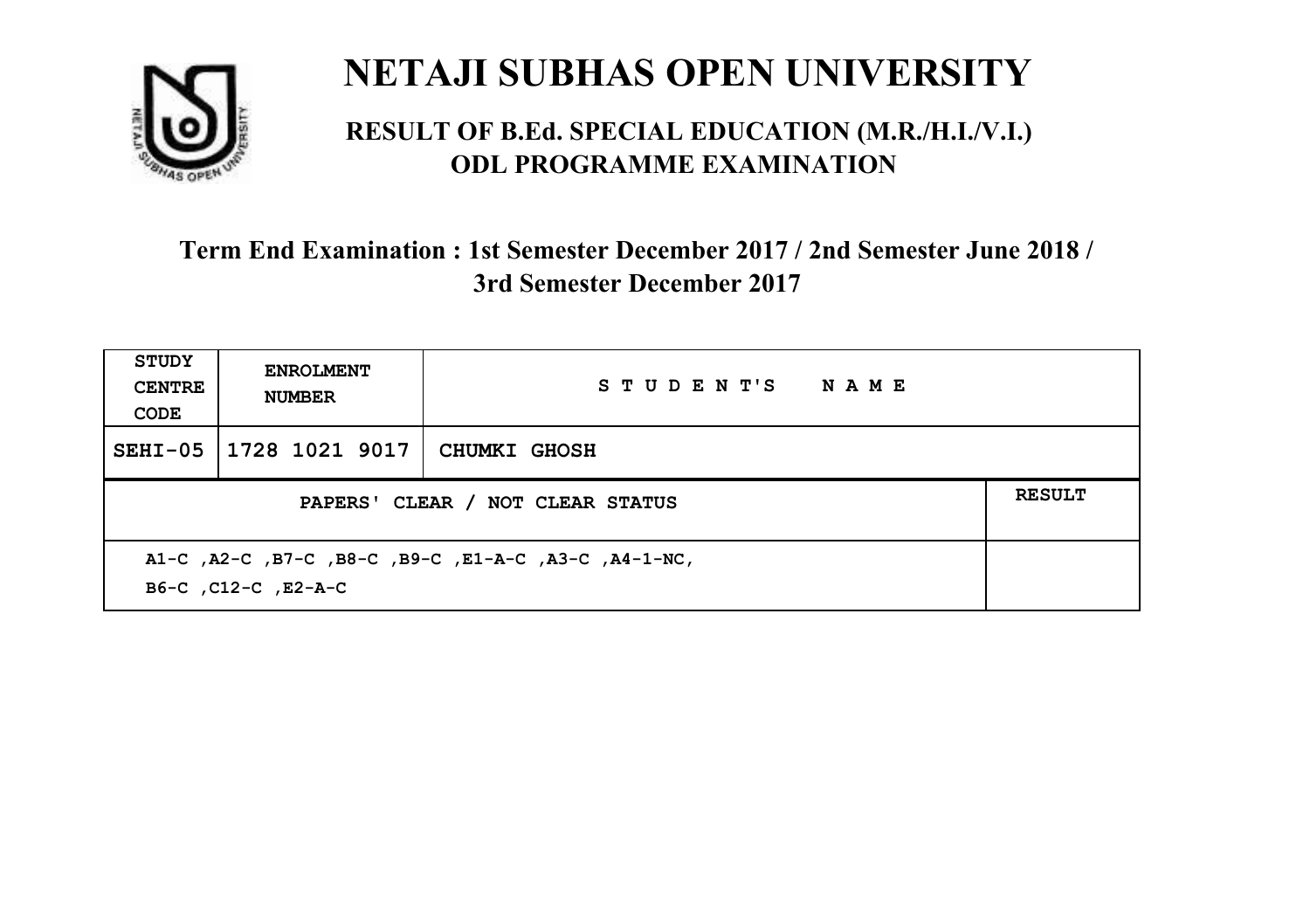

#### **RESULT OF B.Ed. SPECIAL EDUCATION (M.R./H.I./V.I.) ODL PROGRAMME EXAMINATION**

| <b>STUDY</b><br><b>CENTRE</b><br>CODE                                                             | <b>ENROLMENT</b><br><b>NUMBER</b> | STUDENT'S NAME  |  |
|---------------------------------------------------------------------------------------------------|-----------------------------------|-----------------|--|
|                                                                                                   | SEHI-05 1621 1021 9002            | RITWIK MAJUMDER |  |
| PAPERS' CLEAR / NOT CLEAR STATUS                                                                  |                                   |                 |  |
| A1-C, A2-C, B7-C, B8-C, B9-C, E1-A-C, A3-C, A4-2-C,<br>B6-C, C12-C, E2-A-C, A5-4-C, C14-C, C14-NC |                                   |                 |  |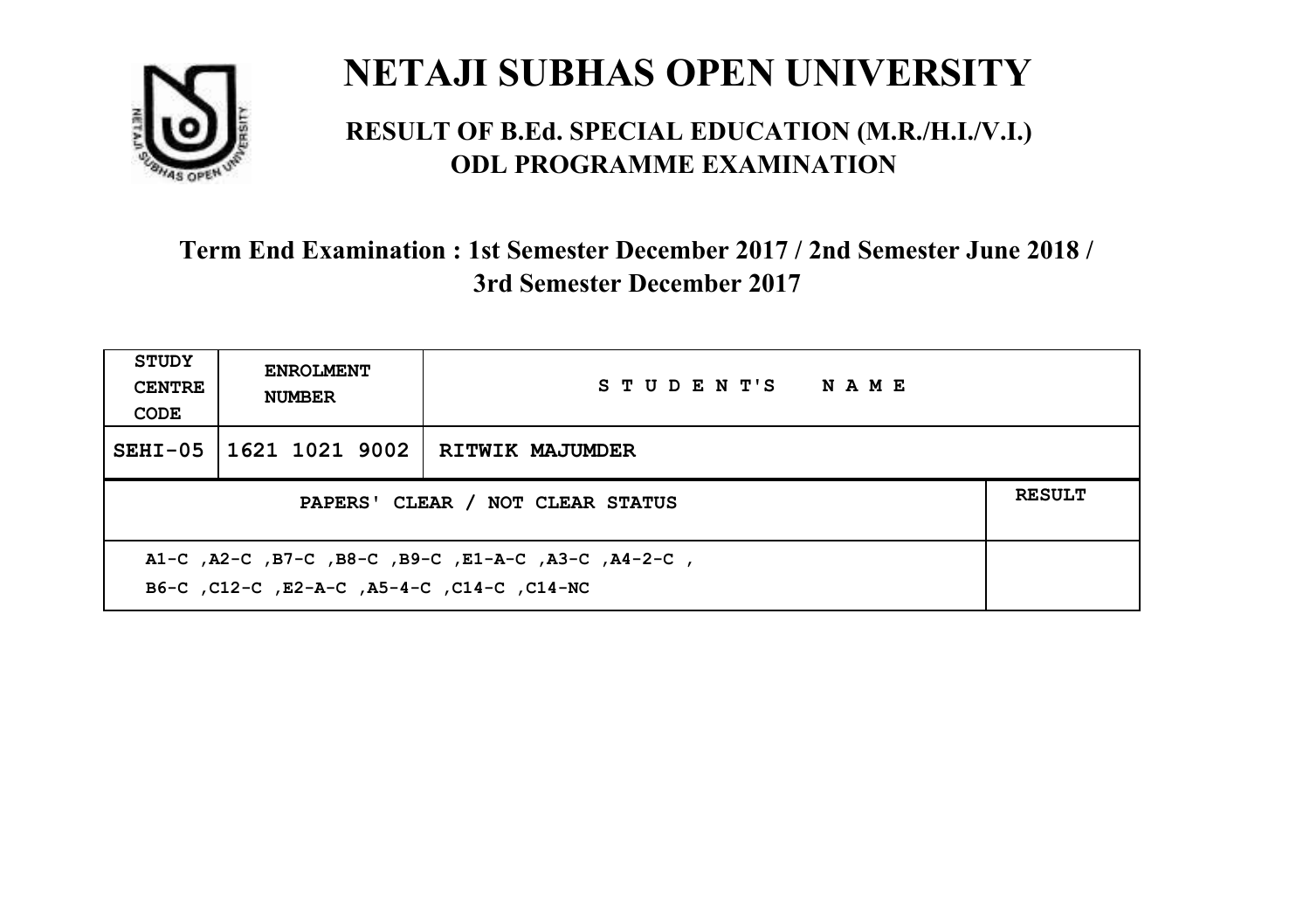

#### **RESULT OF B.Ed. SPECIAL EDUCATION (M.R./H.I./V.I.) ODL PROGRAMME EXAMINATION**

| STUDY<br><b>CENTRE</b><br>CODE                                                                            | <b>ENROLMENT</b><br><b>NUMBER</b>                 | STUDENT'S NAME   |  |  |  |
|-----------------------------------------------------------------------------------------------------------|---------------------------------------------------|------------------|--|--|--|
| $SEHI-05$                                                                                                 | 1621 1021 9009                                    | SANTI RANJAN DAS |  |  |  |
|                                                                                                           | <b>RESULT</b><br>PAPERS' CLEAR / NOT CLEAR STATUS |                  |  |  |  |
| A1-C, A2-C, B7-C, B8-C, B9-C, E1-A-C, A3-C, A4-3-C,<br>B6-C, C12-C, E2-A-C, A5-4-C, C14-C, C14-C, C12-B-C |                                                   |                  |  |  |  |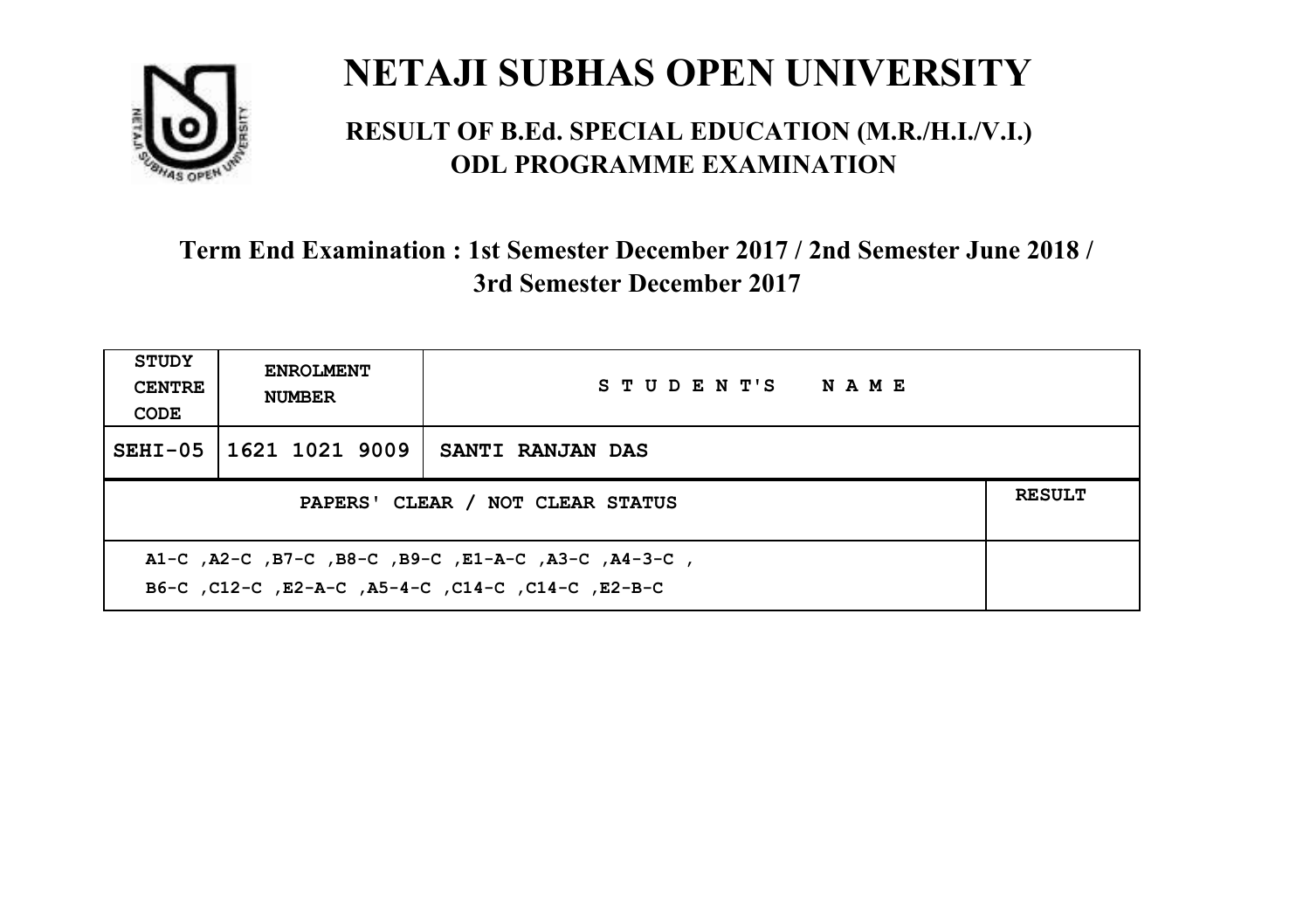

#### **RESULT OF B.Ed. SPECIAL EDUCATION (M.R./H.I./V.I.) ODL PROGRAMME EXAMINATION**

| <b>STUDY</b><br><b>CENTRE</b><br>CODE                                                                    | <b>ENROLMENT</b><br><b>NUMBER</b>                 | STUDENT'S NAME      |  |  |  |
|----------------------------------------------------------------------------------------------------------|---------------------------------------------------|---------------------|--|--|--|
| $SEHI-05$                                                                                                | 1621 1021 9012                                    | <b>UDAYAN DATTA</b> |  |  |  |
|                                                                                                          | <b>RESULT</b><br>PAPERS' CLEAR / NOT CLEAR STATUS |                     |  |  |  |
| A1-C, A2-C, B7-C, B8-C, B9-C, E1-A-C, A3-C, A4-1-C,<br>B6-C, C12-C, E2-A-C, A5-4-C, C14-C, C14-C, E2-B-C |                                                   |                     |  |  |  |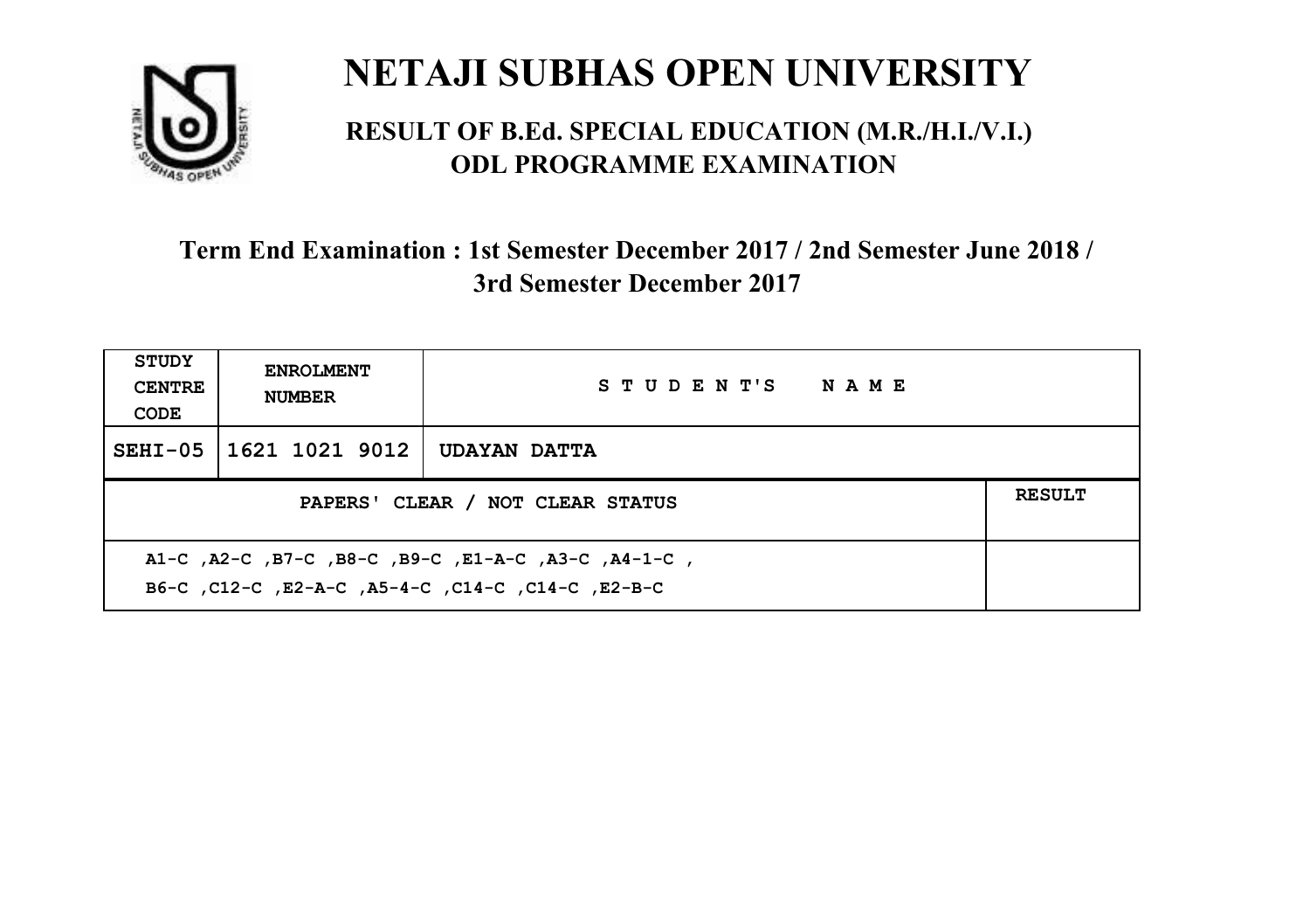

#### **RESULT OF B.Ed. SPECIAL EDUCATION (M.R./H.I./V.I.) ODL PROGRAMME EXAMINATION**

| <b>STUDY</b><br><b>CENTRE</b><br>CODE                                                                      | <b>ENROLMENT</b><br><b>NUMBER</b>                 | STUDENT'S NAME         |  |  |  |
|------------------------------------------------------------------------------------------------------------|---------------------------------------------------|------------------------|--|--|--|
| $SEHI-05$                                                                                                  | 1622 1021 9001                                    | <b>RAJANI BANERJEE</b> |  |  |  |
|                                                                                                            | <b>RESULT</b><br>PAPERS' CLEAR / NOT CLEAR STATUS |                        |  |  |  |
| A1-C, A2-C, B7-C, B8-C, B9-C, E1-A-C, A3-C, A4-3-C,<br>B6-C, C12-C, E2-A-C, A5-4-C, C14-NC, C14-NC, E2-B-C |                                                   |                        |  |  |  |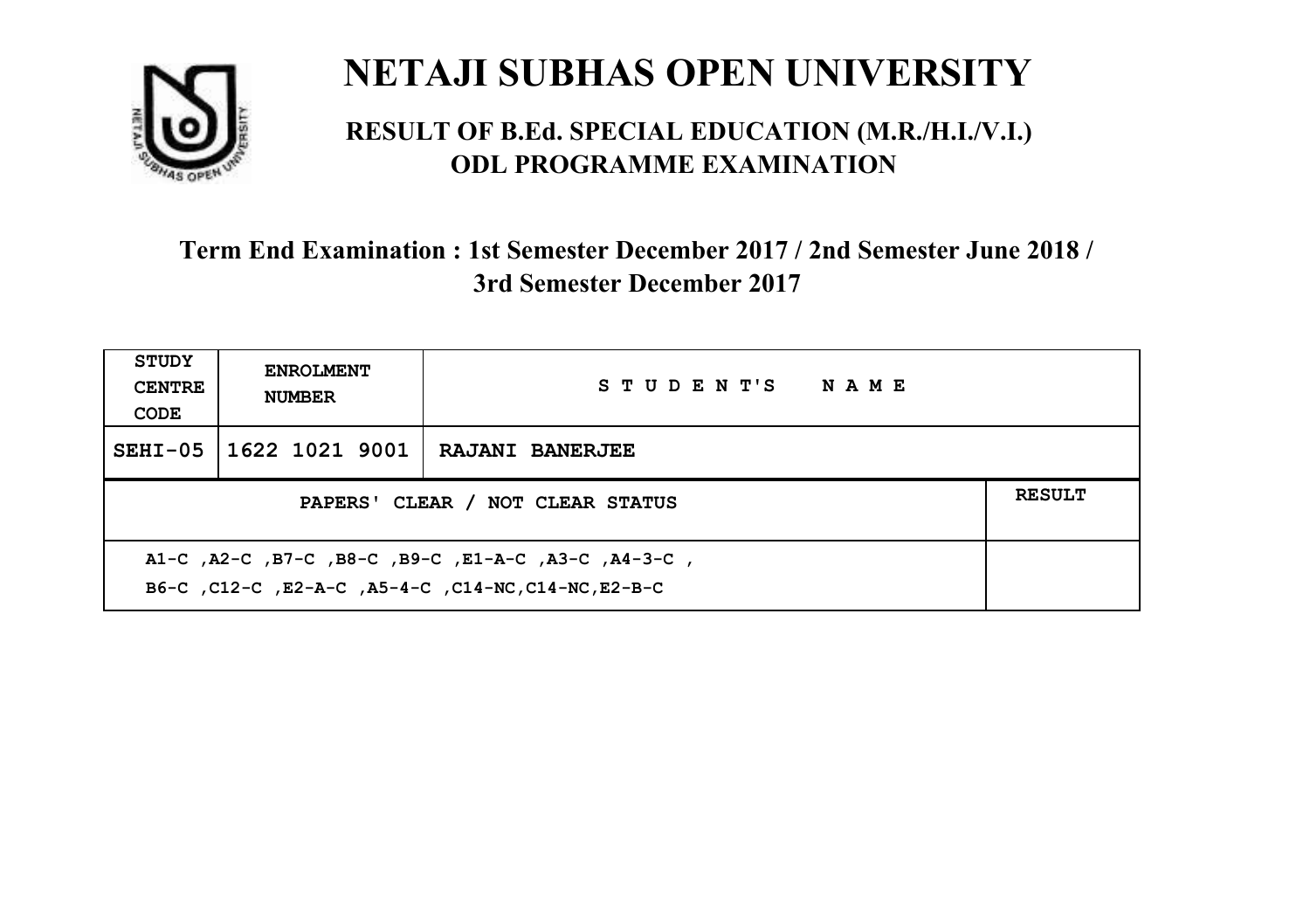

#### **RESULT OF B.Ed. SPECIAL EDUCATION (M.R./H.I./V.I.) ODL PROGRAMME EXAMINATION**

| <b>STUDY</b><br><b>CENTRE</b><br>CODE                                                                    | <b>ENROLMENT</b><br><b>NUMBER</b>                 | STUDENT'S NAME |  |  |
|----------------------------------------------------------------------------------------------------------|---------------------------------------------------|----------------|--|--|
|                                                                                                          | SEHI-05 11622 1021 9004                           | SOMA MUKHERJEE |  |  |
|                                                                                                          | <b>RESULT</b><br>PAPERS' CLEAR / NOT CLEAR STATUS |                |  |  |
| A1-C, A2-C, B7-C, B8-C, B9-C, E1-A-C, A3-C, A4-3-C,<br>B6-C, C12-C, E2-A-C, A5-4-C, C14-C, C14-C, E2-B-C |                                                   |                |  |  |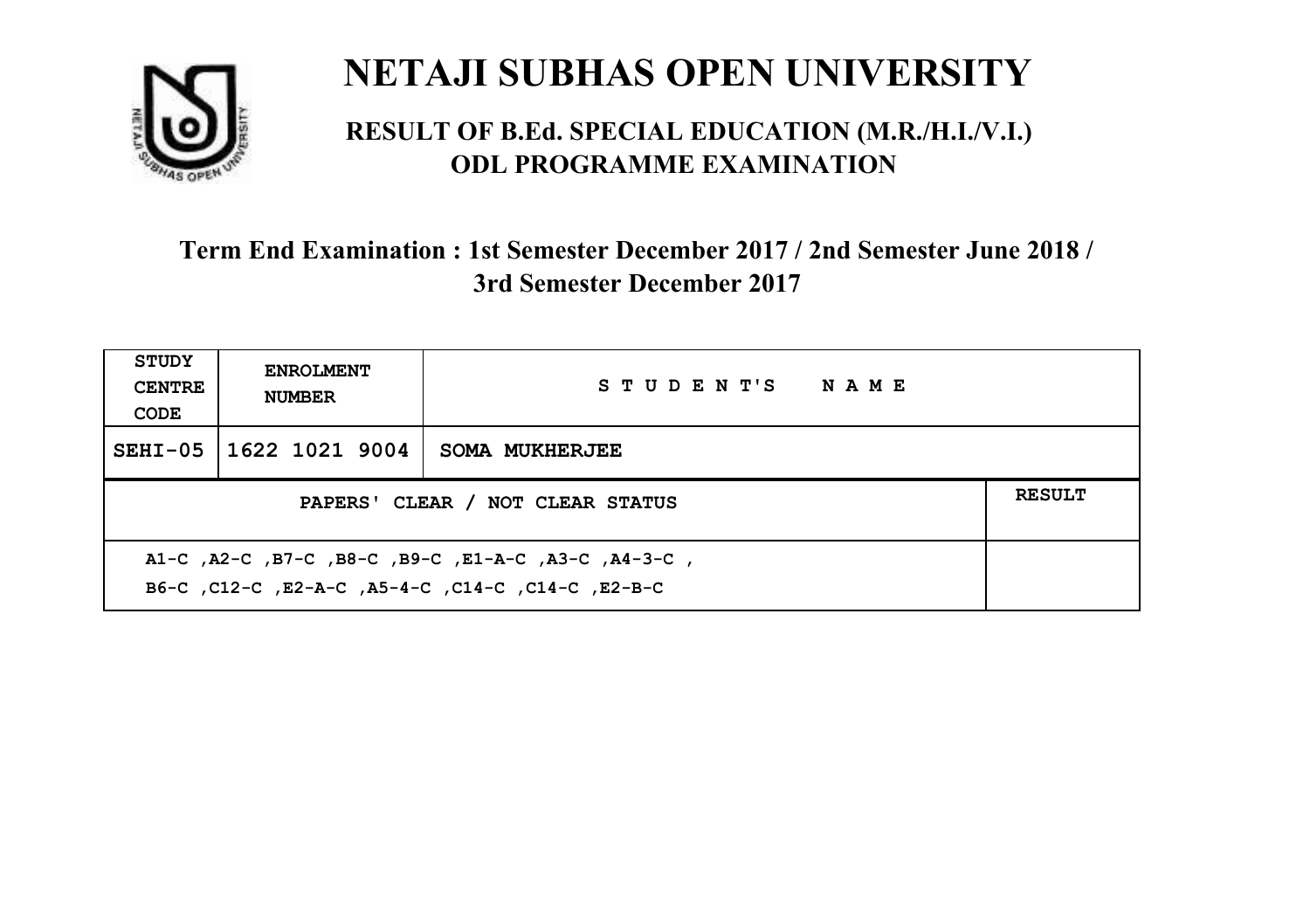

#### **RESULT OF B.Ed. SPECIAL EDUCATION (M.R./H.I./V.I.) ODL PROGRAMME EXAMINATION**

| <b>STUDY</b><br><b>CENTRE</b><br>CODE                                                                     | <b>ENROLMENT</b><br><b>NUMBER</b>                 | STUDENT'S NAME       |  |  |  |
|-----------------------------------------------------------------------------------------------------------|---------------------------------------------------|----------------------|--|--|--|
| $SEHI-05$                                                                                                 | 1622 1021 9010                                    | <b>RESHMA KHATUN</b> |  |  |  |
|                                                                                                           | <b>RESULT</b><br>PAPERS' CLEAR / NOT CLEAR STATUS |                      |  |  |  |
| A1-C, A2-C, B7-C, B8-C, B9-C, E1-A-C, A3-C, A4-3-C,<br>B6-C, C12-C, E2-A-C, A5-5-C, C14-C, C14-C, C12-B-C |                                                   |                      |  |  |  |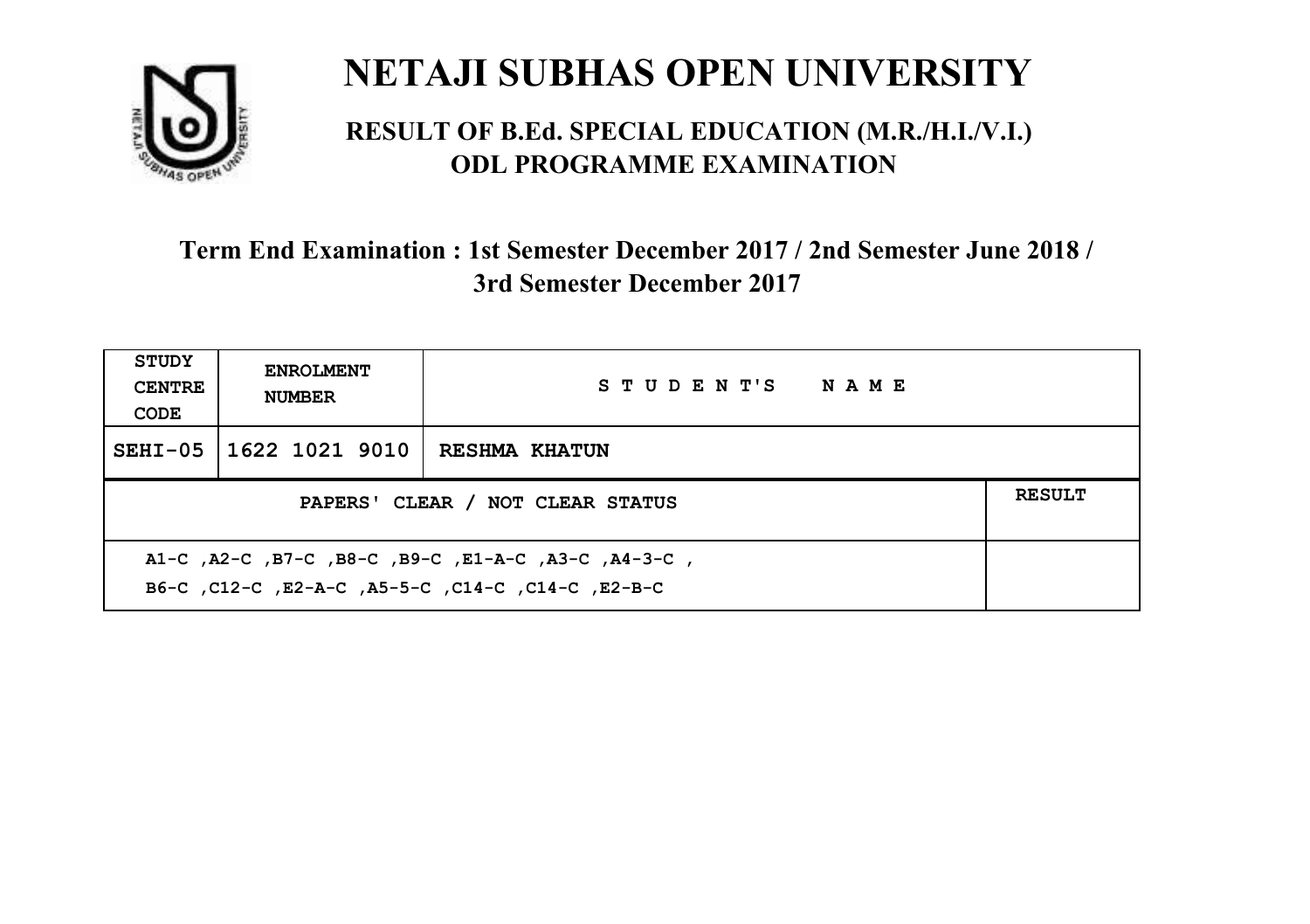

#### **RESULT OF B.Ed. SPECIAL EDUCATION (M.R./H.I./V.I.) ODL PROGRAMME EXAMINATION**

| <b>STUDY</b><br><b>CENTRE</b><br>CODE                                                                    | <b>ENROLMENT</b><br><b>NUMBER</b>                 | STUDENT'S NAME |  |  |  |
|----------------------------------------------------------------------------------------------------------|---------------------------------------------------|----------------|--|--|--|
| $SEHI-05$                                                                                                | 1622 1021 9014                                    | <b>RIA DEY</b> |  |  |  |
|                                                                                                          | <b>RESULT</b><br>PAPERS' CLEAR / NOT CLEAR STATUS |                |  |  |  |
| A1-C, A2-C, B7-C, B8-C, B9-C, E1-A-C, A3-C, A4-3-C,<br>B6-C, C12-C, E2-A-C, A5-4-C, C14-C, C14-C, E2-B-C |                                                   |                |  |  |  |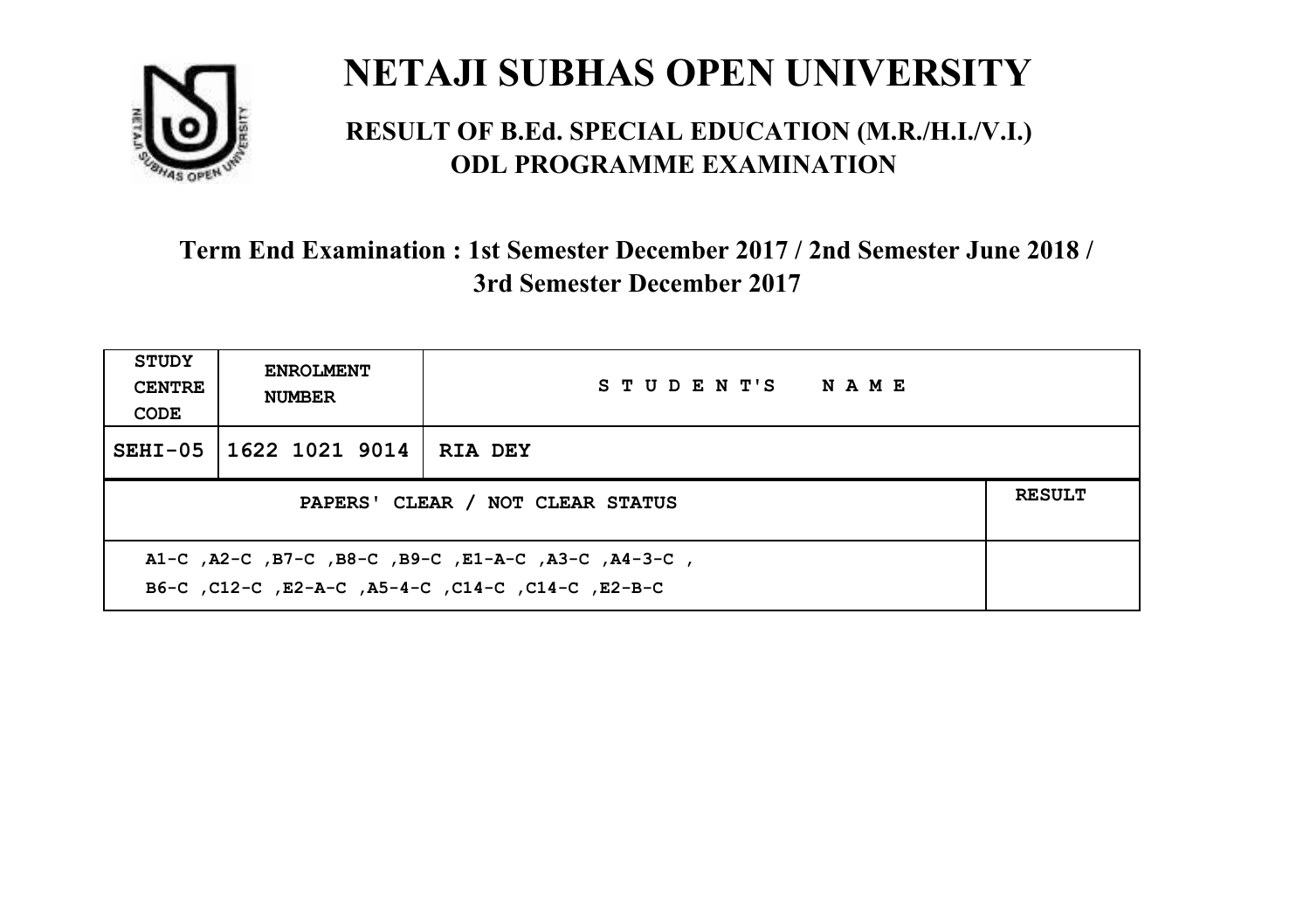

#### **RESULT OF B.Ed. SPECIAL EDUCATION (M.R./H.I./V.I.) ODL PROGRAMME EXAMINATION**

| <b>STUDY</b><br><b>CENTRE</b><br>CODE                                                                    | <b>ENROLMENT</b><br><b>NUMBER</b>                 | STUDENT'S NAME                         |  |  |  |
|----------------------------------------------------------------------------------------------------------|---------------------------------------------------|----------------------------------------|--|--|--|
| $SEHI-05$                                                                                                |                                                   | 1622 1021 9016   ARPITA SINHAMAHAPATRA |  |  |  |
|                                                                                                          | <b>RESULT</b><br>PAPERS' CLEAR / NOT CLEAR STATUS |                                        |  |  |  |
| A1-C, A2-C, B7-C, B8-C, B9-C, E1-A-C, A3-C, A4-2-C,<br>B6-C, C12-C, E2-A-C, A5-4-C, C14-C, C14-C, E2-B-C |                                                   |                                        |  |  |  |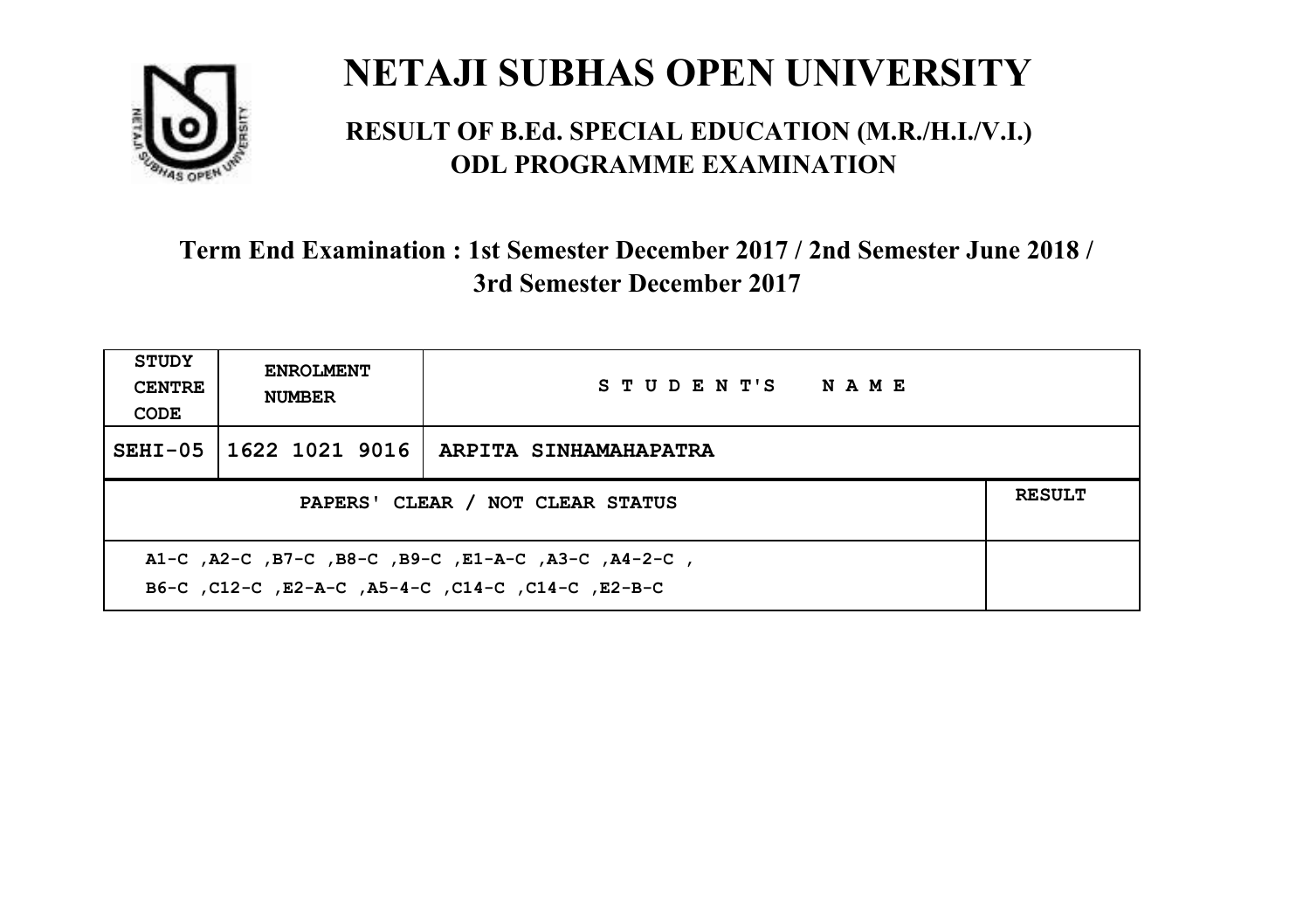

#### **RESULT OF B.Ed. SPECIAL EDUCATION (M.R./H.I./V.I.) ODL PROGRAMME EXAMINATION**

| <b>STUDY</b><br><b>CENTRE</b><br>CODE                                                                    | <b>ENROLMENT</b><br><b>NUMBER</b>                 | STUDENT'S NAME |  |  |  |
|----------------------------------------------------------------------------------------------------------|---------------------------------------------------|----------------|--|--|--|
|                                                                                                          | SEHI-05   1622 1021 9018                          | APARNA KHANRA  |  |  |  |
|                                                                                                          | <b>RESULT</b><br>PAPERS' CLEAR / NOT CLEAR STATUS |                |  |  |  |
| A1-C, A2-C, B7-C, B8-C, B9-C, E1-A-C, A3-C, A4-2-C,<br>B6-C, C12-C, E2-A-C, A5-4-C, C14-C, C14-C, E2-B-C |                                                   |                |  |  |  |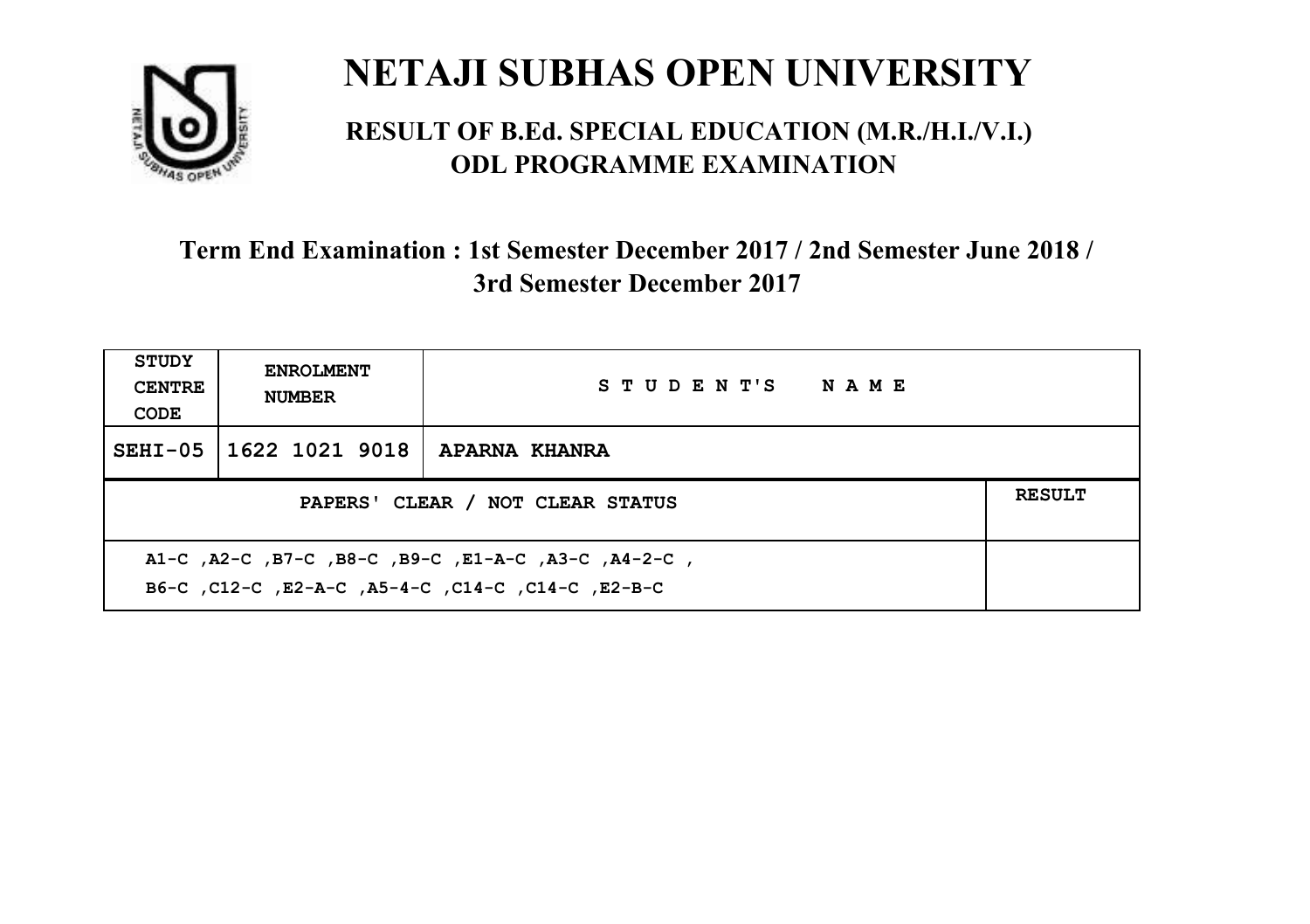

#### **RESULT OF B.Ed. SPECIAL EDUCATION (M.R./H.I./V.I.) ODL PROGRAMME EXAMINATION**

| <b>STUDY</b><br><b>CENTRE</b><br>CODE                                                                     | <b>ENROLMENT</b><br><b>NUMBER</b>                 | STUDENT'S NAME       |  |  |  |
|-----------------------------------------------------------------------------------------------------------|---------------------------------------------------|----------------------|--|--|--|
| $SEHI-05$                                                                                                 | 1623 1021 9005                                    | <b>RAMESH NASKAR</b> |  |  |  |
|                                                                                                           | <b>RESULT</b><br>PAPERS' CLEAR / NOT CLEAR STATUS |                      |  |  |  |
| A1-C, A2-C, B7-C, B8-C, B9-C, E1-A-C, A3-C, A4-3-C,<br>B6-C, C12-C, E2-A-C, A5-4-C, C14-C, C14-C, C12-B-C |                                                   |                      |  |  |  |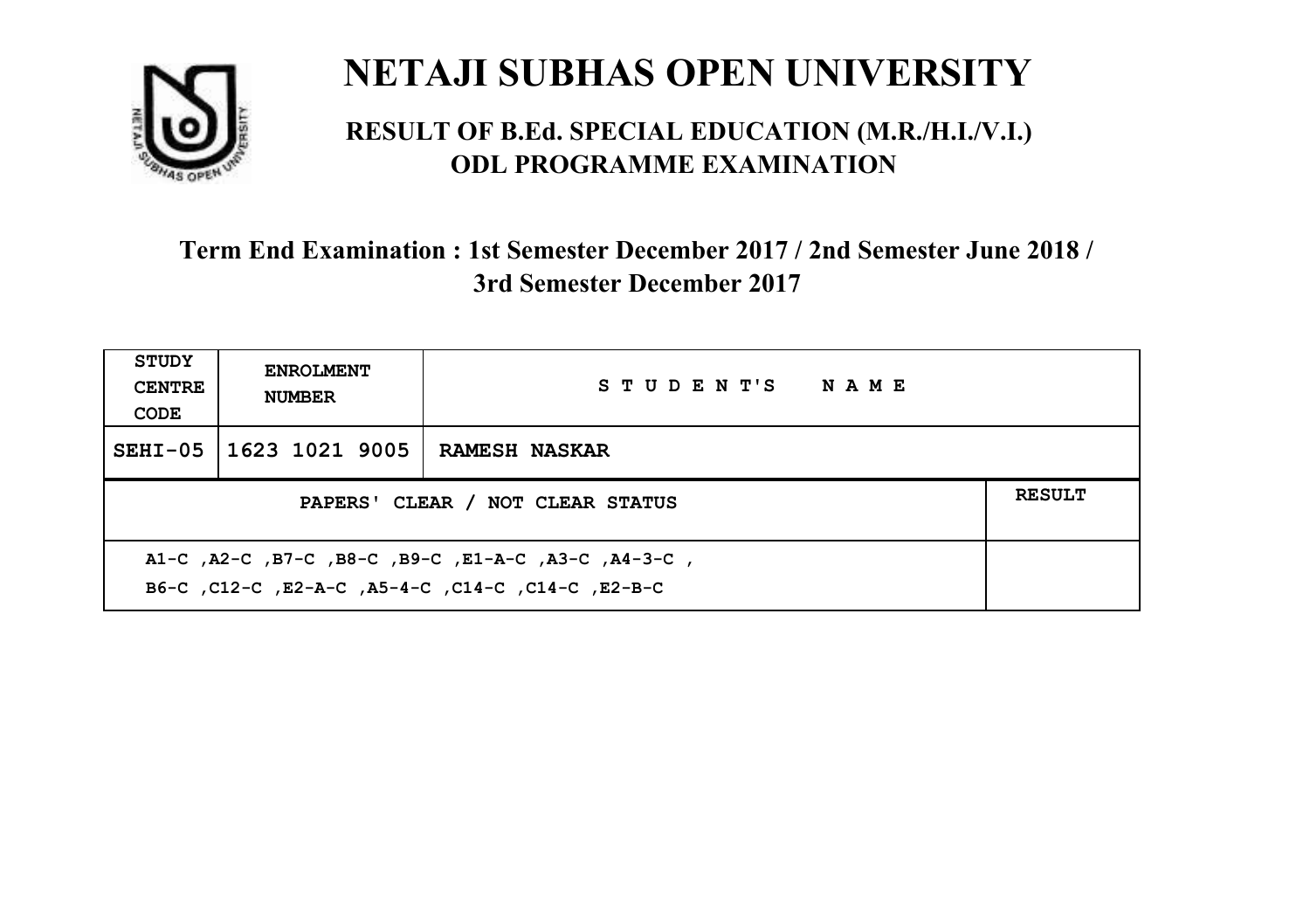

#### **RESULT OF B.Ed. SPECIAL EDUCATION (M.R./H.I./V.I.) ODL PROGRAMME EXAMINATION**

| <b>STUDY</b><br><b>CENTRE</b><br>CODE                                                                      | <b>ENROLMENT</b><br><b>NUMBER</b> | STUDENT'S NAME        |  |  |
|------------------------------------------------------------------------------------------------------------|-----------------------------------|-----------------------|--|--|
| $SEHI-05$                                                                                                  | 1625 1021 9011                    | <b>GOPINATH KISKU</b> |  |  |
| <b>RESULT</b><br>PAPERS' CLEAR / NOT CLEAR STATUS                                                          |                                   |                       |  |  |
| A1-C, A2-C, B7-C, B8-C, B9-C, E1-A-C, A3-C, A4-2-C,<br>B6-NC, C12-C, E2-A-C, A5-4-C, C14-C, C14-C, E2-B-NC |                                   |                       |  |  |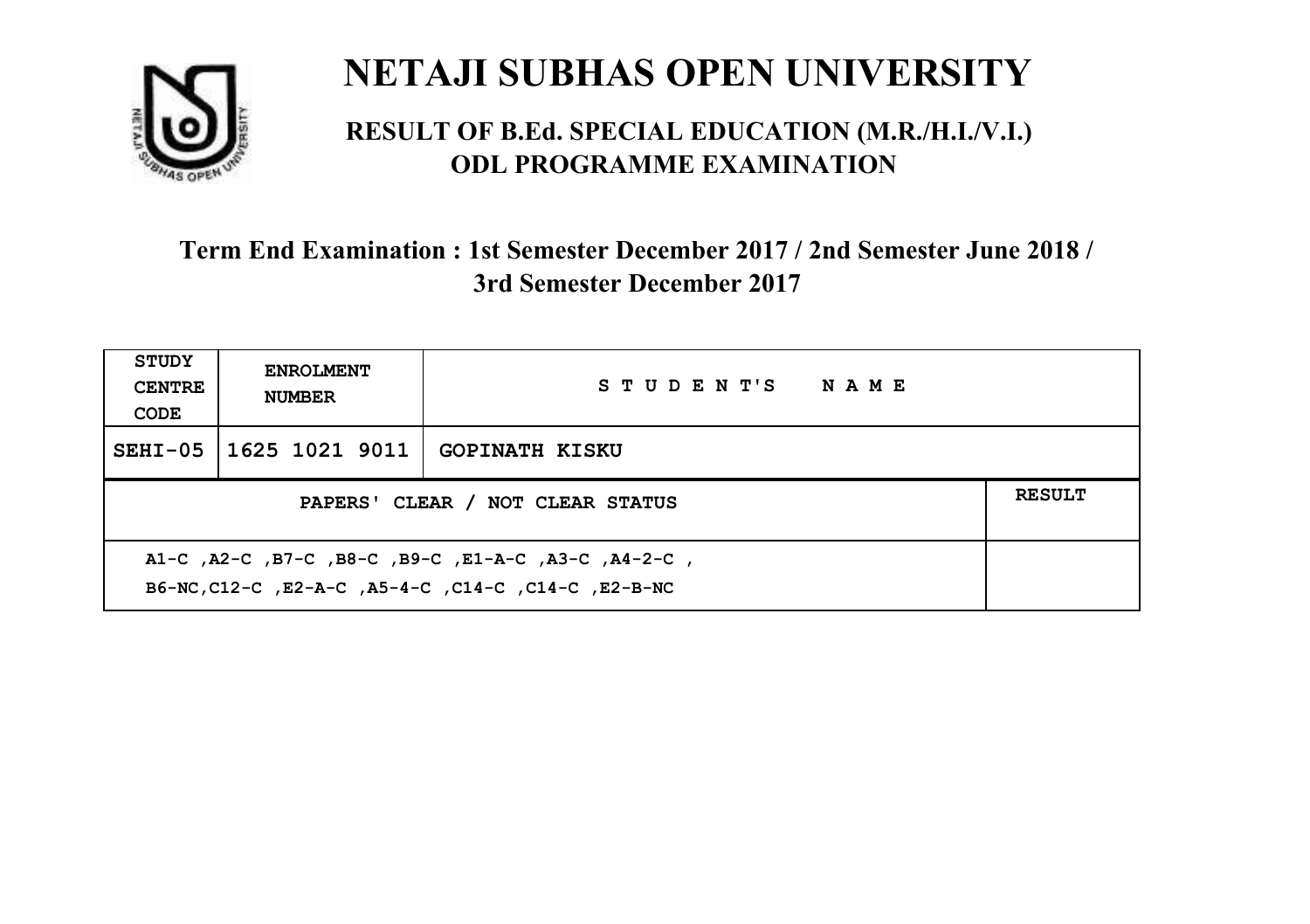

#### **RESULT OF B.Ed. SPECIAL EDUCATION (M.R./H.I./V.I.) ODL PROGRAMME EXAMINATION**

| <b>STUDY</b><br><b>CENTRE</b><br>CODE                                                                    | <b>ENROLMENT</b><br><b>NUMBER</b>                 | STUDENT'S NAME        |  |  |  |
|----------------------------------------------------------------------------------------------------------|---------------------------------------------------|-----------------------|--|--|--|
|                                                                                                          | SEHI-05 1627 1021 9003                            | <b>SAHADAT MONDAL</b> |  |  |  |
|                                                                                                          | <b>RESULT</b><br>PAPERS' CLEAR / NOT CLEAR STATUS |                       |  |  |  |
| A1-C, A2-C, B7-C, B8-C, B9-C, E1-A-C, A3-C, A4-3-C,<br>B6-C, C12-C, E2-A-C, A5-4-C, C14-C, C14-C, E2-B-C |                                                   |                       |  |  |  |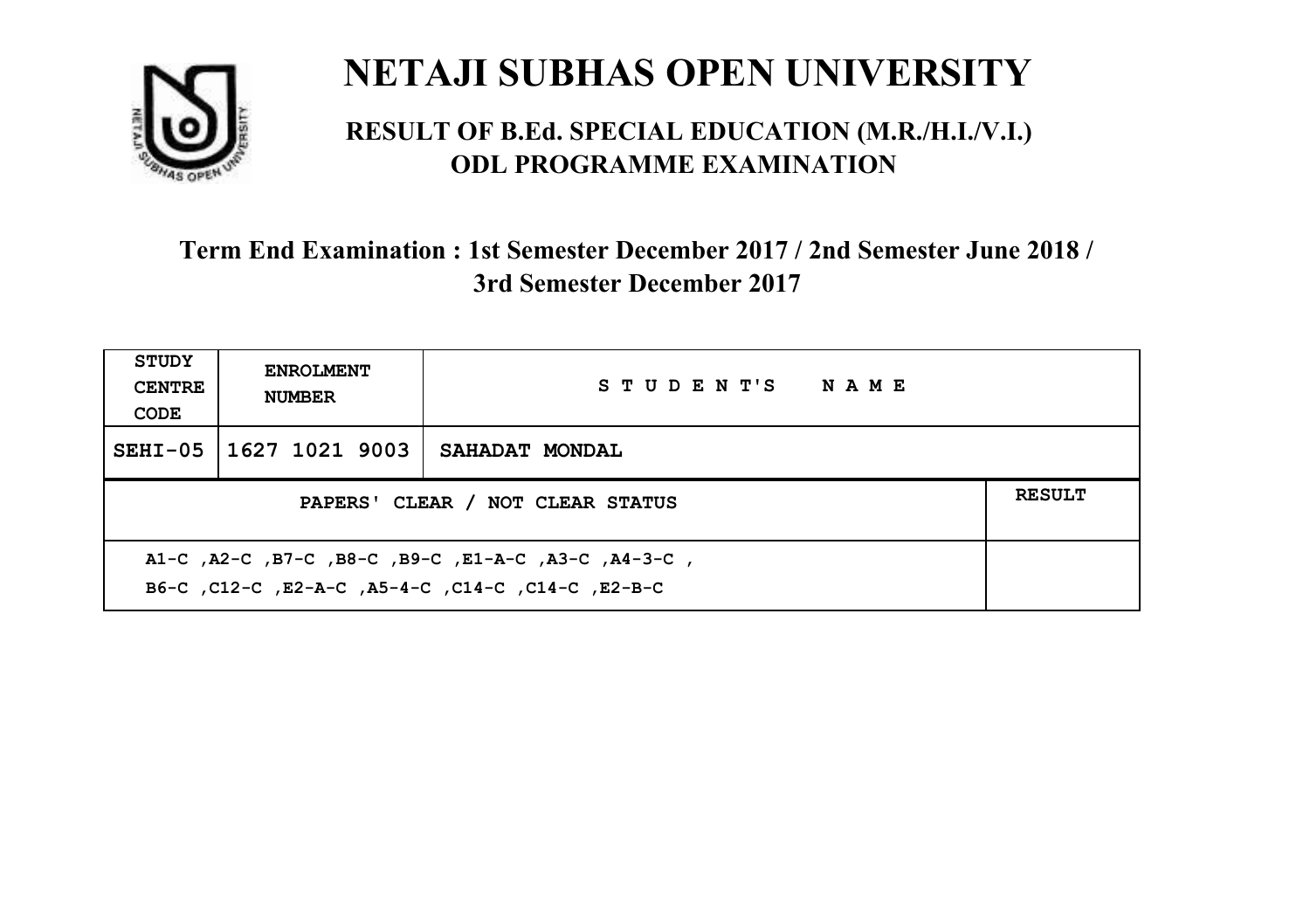

#### **RESULT OF B.Ed. SPECIAL EDUCATION (M.R./H.I./V.I.) ODL PROGRAMME EXAMINATION**

| <b>STUDY</b><br><b>CENTRE</b><br>CODE                                                                     | <b>ENROLMENT</b><br><b>NUMBER</b>                 | STUDENT'S NAME       |  |  |  |
|-----------------------------------------------------------------------------------------------------------|---------------------------------------------------|----------------------|--|--|--|
| $SEHI-05$                                                                                                 | 1627 1021 9007                                    | BIKASH CHANDRA MANNA |  |  |  |
|                                                                                                           | <b>RESULT</b><br>PAPERS' CLEAR / NOT CLEAR STATUS |                      |  |  |  |
| A1-C, A2-C, B7-C, B8-C, B9-C, E1-A-C, A3-C, A4-3-C,<br>B6-C, C12-C, E2-A-C, A5-4-C, C14-C, C14-C, C12-B-C |                                                   |                      |  |  |  |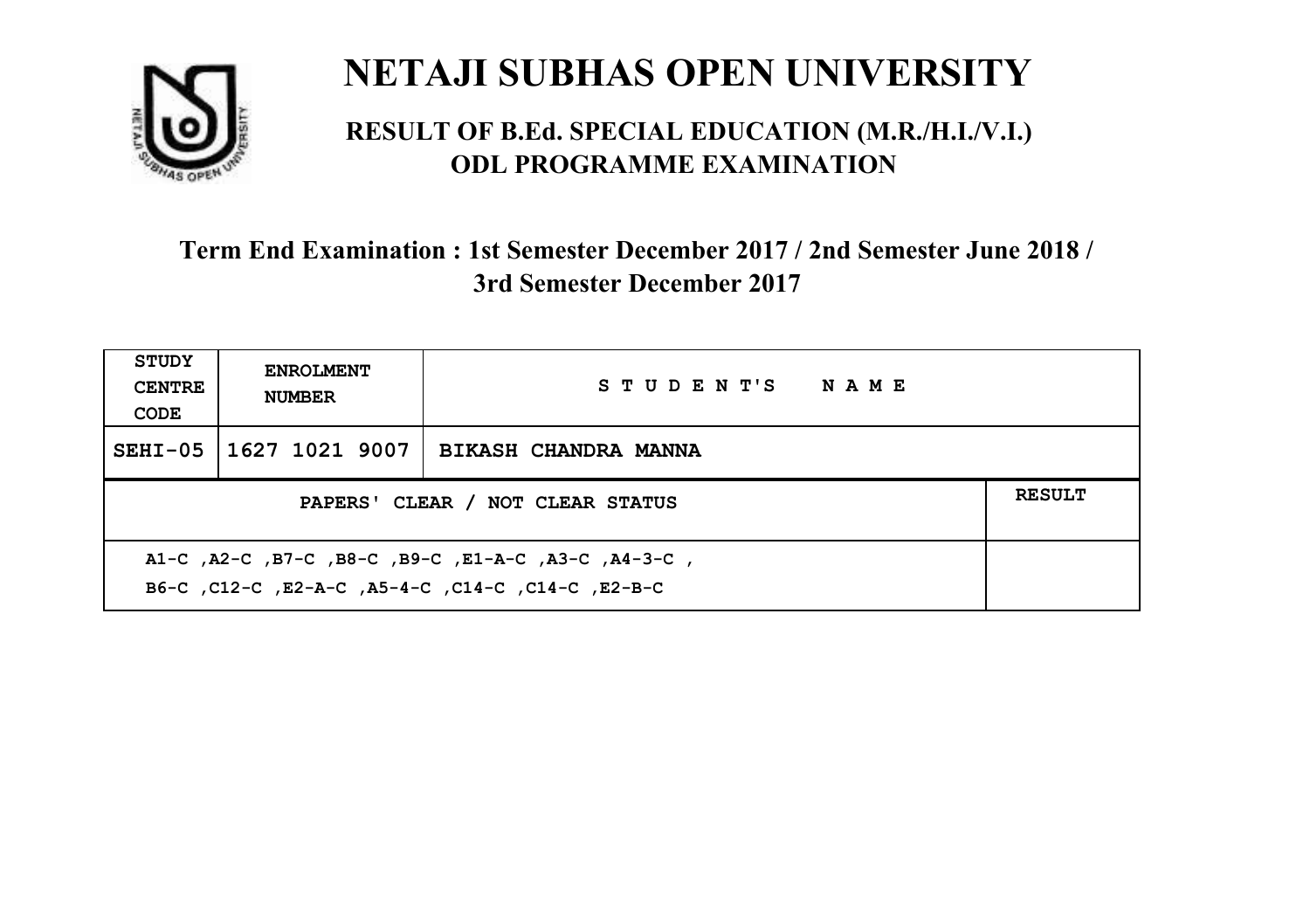

#### **RESULT OF B.Ed. SPECIAL EDUCATION (M.R./H.I./V.I.) ODL PROGRAMME EXAMINATION**

| <b>STUDY</b><br><b>CENTRE</b><br>CODE                                                                    | <b>ENROLMENT</b><br><b>NUMBER</b>                 | STUDENT'S NAME |  |  |  |
|----------------------------------------------------------------------------------------------------------|---------------------------------------------------|----------------|--|--|--|
|                                                                                                          | SEHI-05 11628 1021 9017                           | SANTWANA GHOSH |  |  |  |
|                                                                                                          | <b>RESULT</b><br>PAPERS' CLEAR / NOT CLEAR STATUS |                |  |  |  |
| A1-C, A2-C, B7-C, B8-C, B9-C, E1-A-C, A3-C, A4-3-C,<br>B6-C, C12-C, E2-A-C, A5-4-C, C14-C, C14-C, E2-B-C |                                                   |                |  |  |  |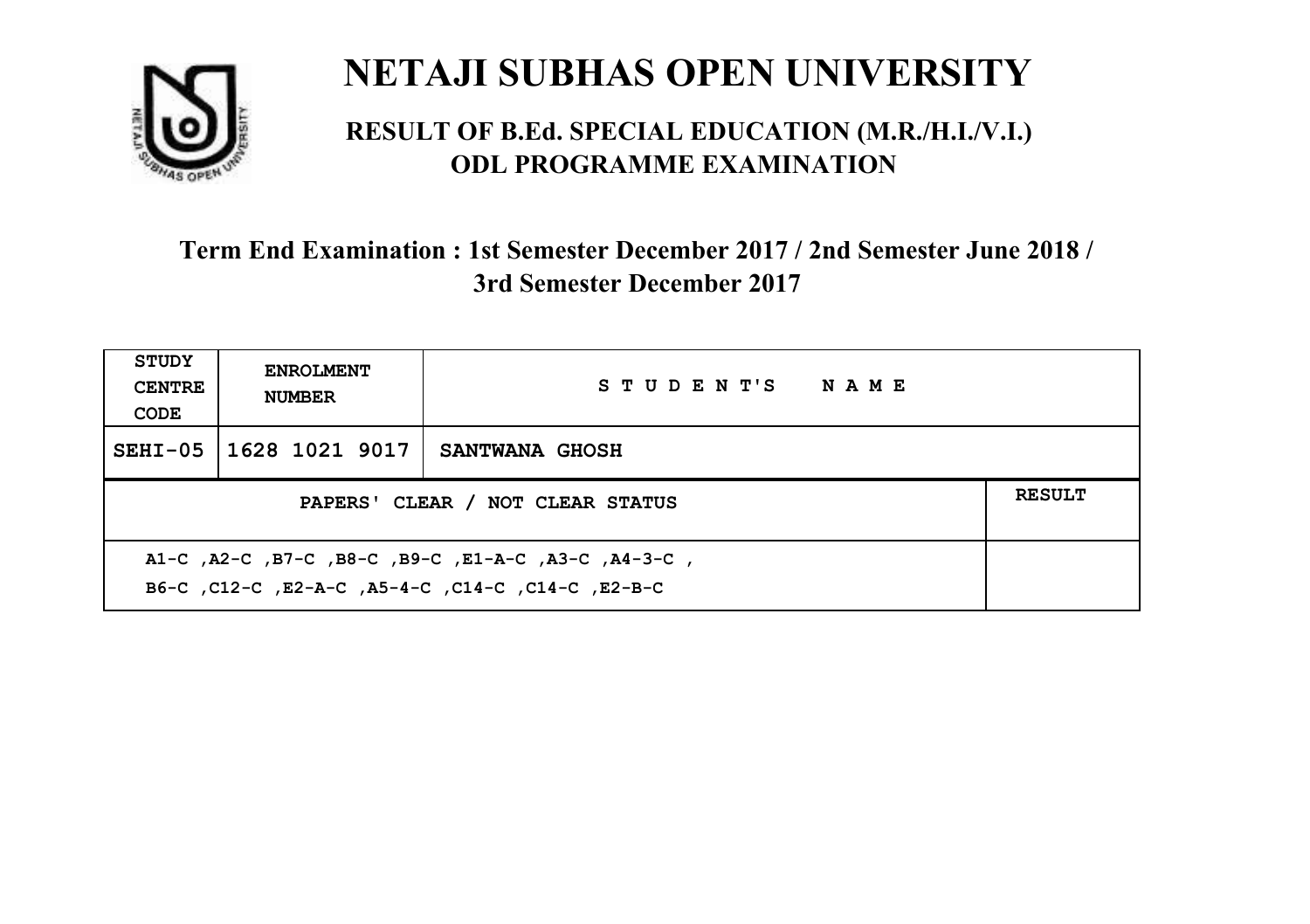

#### **RESULT OF B.Ed. SPECIAL EDUCATION (M.R./H.I./V.I.) ODL PROGRAMME EXAMINATION**

| <b>STUDY</b><br><b>CENTRE</b><br>CODE                                                                    | <b>ENROLMENT</b><br><b>NUMBER</b>                 | STUDENT'S NAME           |  |  |  |
|----------------------------------------------------------------------------------------------------------|---------------------------------------------------|--------------------------|--|--|--|
|                                                                                                          | SEHI-05 1523 1021 9013                            | <b>MRITYUNJOY HALDER</b> |  |  |  |
|                                                                                                          | <b>RESULT</b><br>PAPERS' CLEAR / NOT CLEAR STATUS |                          |  |  |  |
| A1-C, A2-C, B7-C, B8-C, B9-C, E1-A-C, A3-C, A4-3-C,<br>B6-C, C12-C, E2-A-C, A5-4-C, C14-C, C14-C, E2-B-C |                                                   |                          |  |  |  |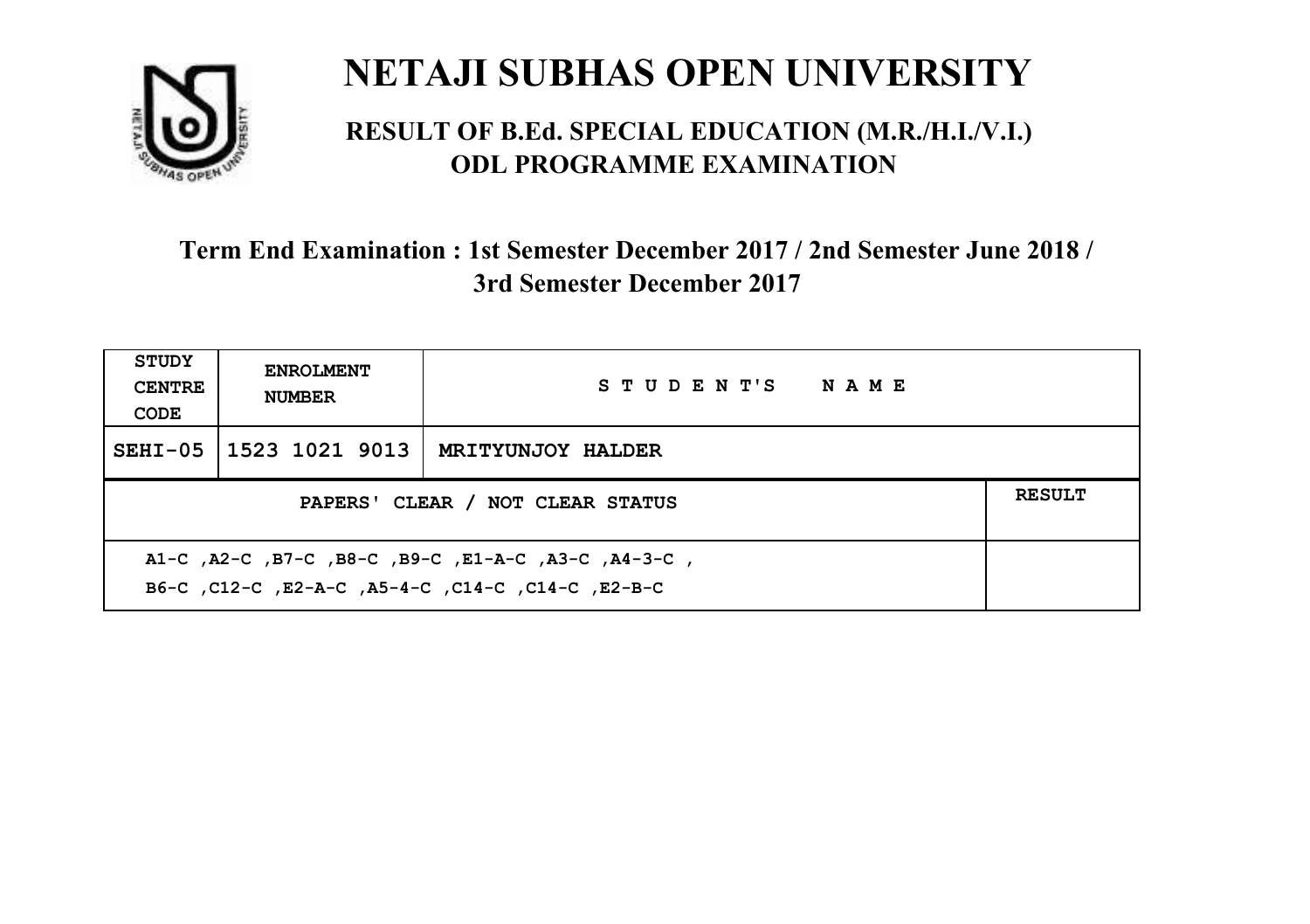

#### **RESULT OF B.Ed. SPECIAL EDUCATION (M.R./H.I./V.I.) ODL PROGRAMME EXAMINATION**

| <b>STUDY</b><br><b>CENTRE</b><br>CODE                                                                     | <b>ENROLMENT</b><br><b>NUMBER</b>                 | STUDENT'S NAME   |  |  |  |
|-----------------------------------------------------------------------------------------------------------|---------------------------------------------------|------------------|--|--|--|
|                                                                                                           | SEHI-05 1523 1021 9016                            | DINABANDHU KAYAL |  |  |  |
|                                                                                                           | <b>RESULT</b><br>PAPERS' CLEAR / NOT CLEAR STATUS |                  |  |  |  |
| A1-C, A2-C, B7-C, B8-C, B9-C, E1-A-C, A3-C, A4-3-C,<br>B6-C, C12-C, E2-A-C, A5-5-C, C14-C, C14-C, C12-B-C |                                                   |                  |  |  |  |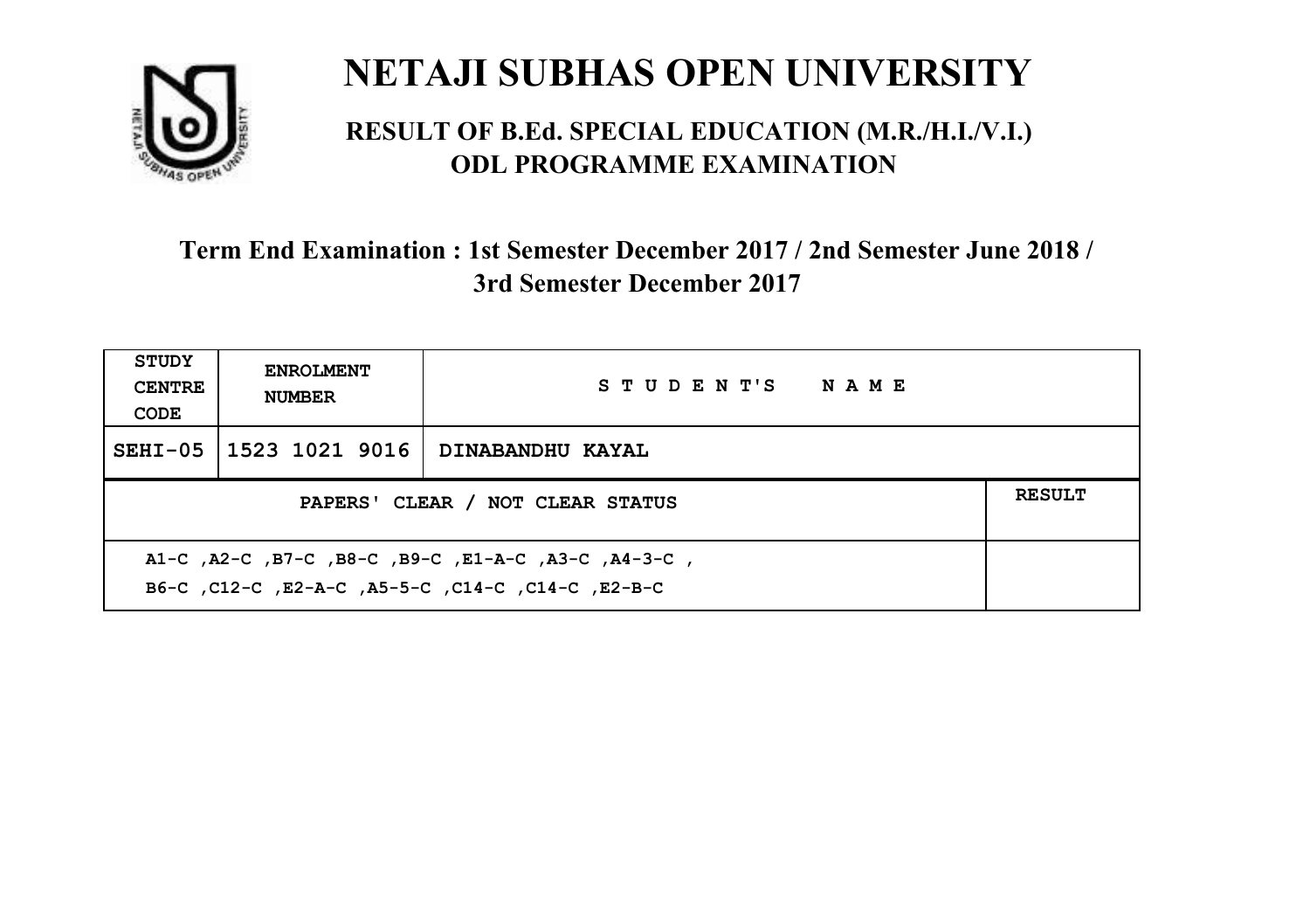

#### **RESULT OF B.Ed. SPECIAL EDUCATION (M.R./H.I./V.I.) ODL PROGRAMME EXAMINATION**

| <b>STUDY</b><br><b>CENTRE</b><br>CODE | <b>ENROLMENT</b><br><b>NUMBER</b>                                                                         | STUDENT'S NAME   |  |  |  |
|---------------------------------------|-----------------------------------------------------------------------------------------------------------|------------------|--|--|--|
|                                       | SEHI-05   1523 1021 9018                                                                                  | SHIBU RANJAN DAS |  |  |  |
|                                       | <b>RESULT</b><br>PAPERS' CLEAR / NOT CLEAR STATUS                                                         |                  |  |  |  |
|                                       | A1-C, A2-C, B7-C, B8-C, B9-C, E1-A-C, A3-C, A4-3-C,<br>B6-C, C12-C, E2-A-C, A5-4-C, C14-C, C14-C, C12-B-C |                  |  |  |  |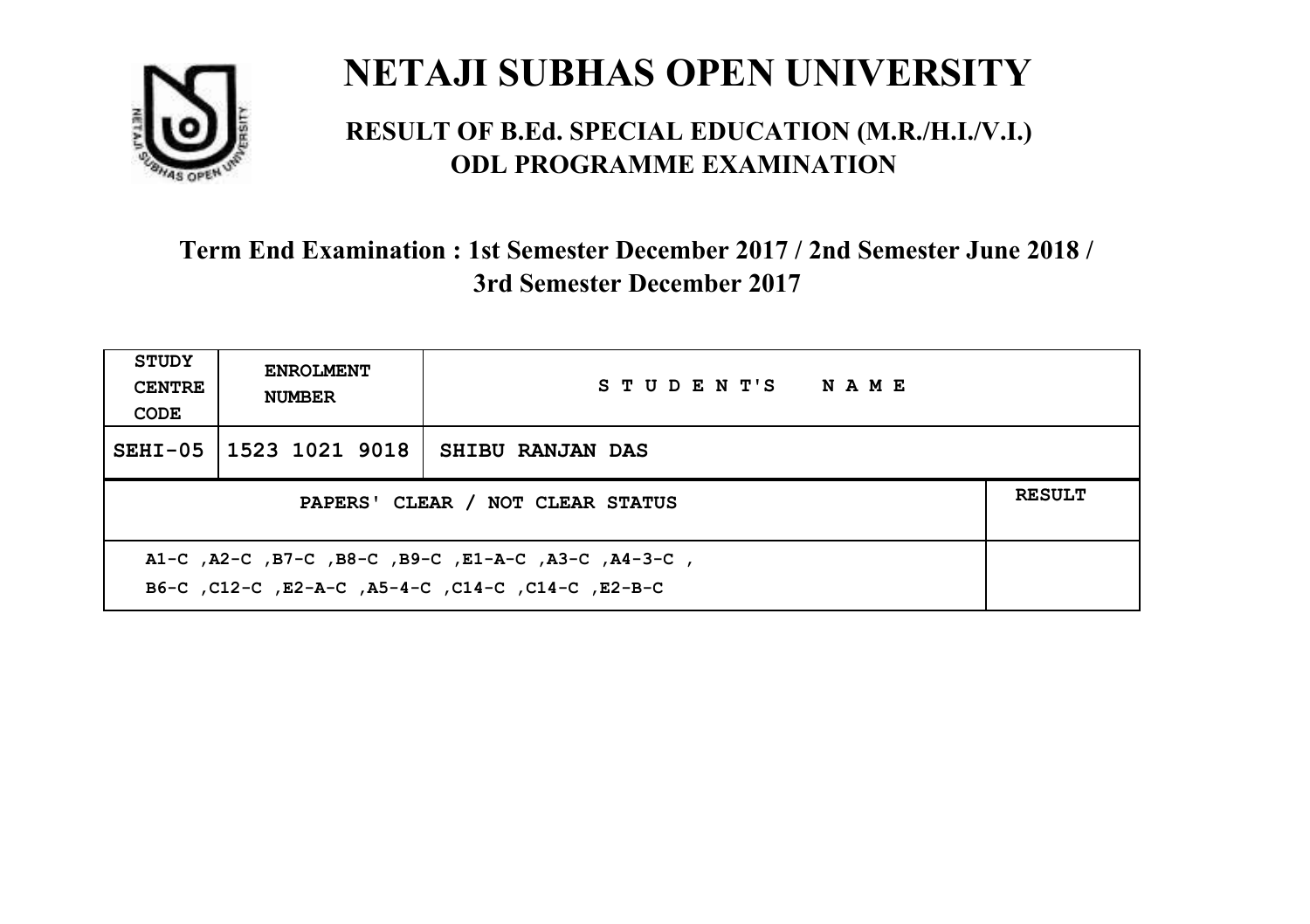

#### **RESULT OF B.Ed. SPECIAL EDUCATION (M.R./H.I./V.I.) ODL PROGRAMME EXAMINATION**

| <b>STUDY</b><br><b>CENTRE</b><br>CODE                                                                    | <b>ENROLMENT</b><br><b>NUMBER</b>                 | STUDENT'S NAME    |  |  |
|----------------------------------------------------------------------------------------------------------|---------------------------------------------------|-------------------|--|--|
|                                                                                                          | SEHI-05 1525 1021 9008                            | <b>JIBAN ORAW</b> |  |  |
|                                                                                                          | <b>RESULT</b><br>PAPERS' CLEAR / NOT CLEAR STATUS |                   |  |  |
| A1-C, A2-C, B7-C, B8-C, B9-C, E1-A-C, A3-C, A4-3-C,<br>B6-C, C12-C, E2-A-C, A5-4-C, C14-C, C14-C, E2-B-C |                                                   |                   |  |  |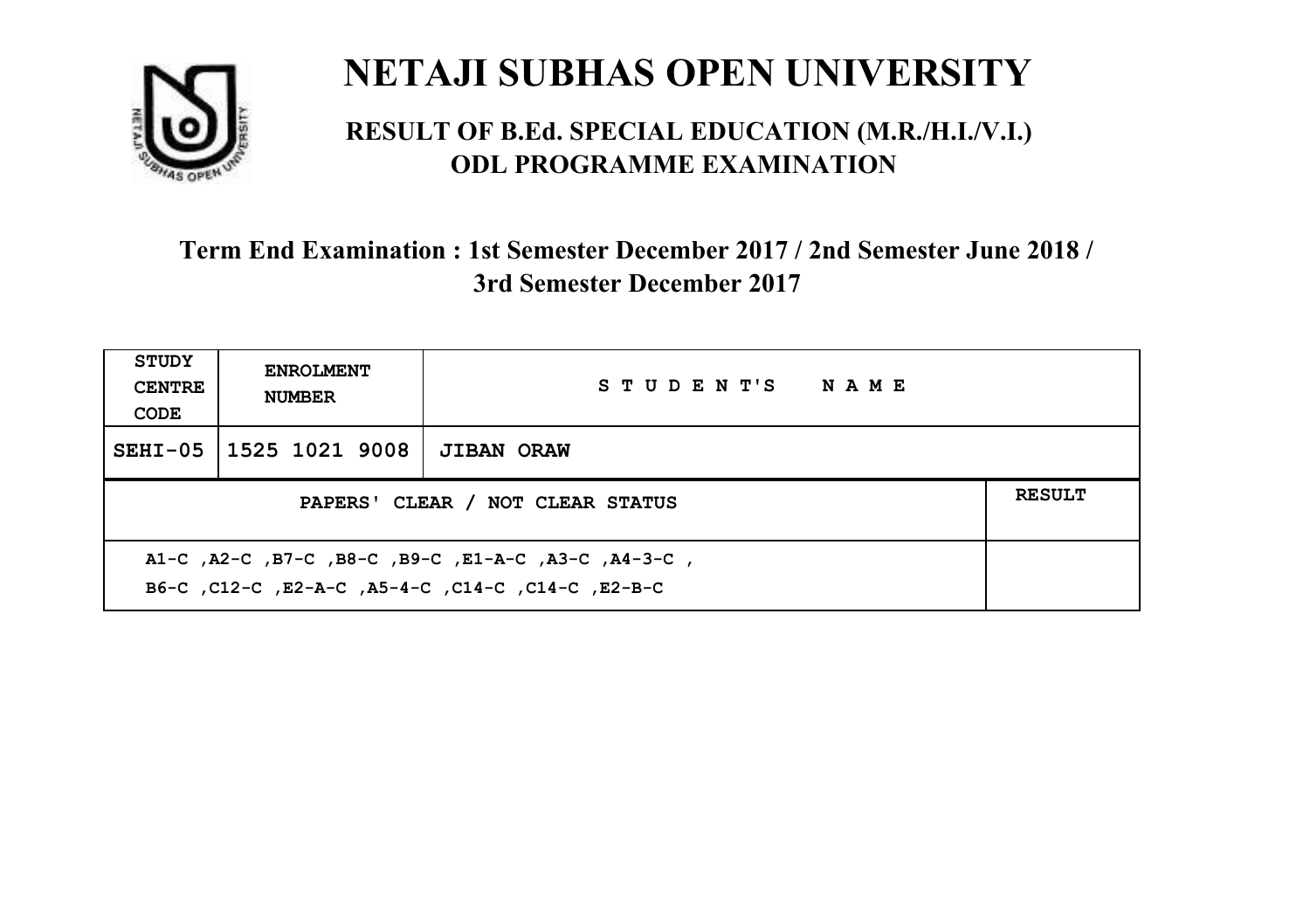

#### **RESULT OF B.Ed. SPECIAL EDUCATION (M.R./H.I./V.I.) ODL PROGRAMME EXAMINATION**

| <b>STUDY</b><br><b>CENTRE</b><br>CODE | <b>ENROLMENT</b><br><b>NUMBER</b>                                                                         | STUDENT'S NAME |  |  |  |
|---------------------------------------|-----------------------------------------------------------------------------------------------------------|----------------|--|--|--|
|                                       | SEHI-05 1527 1021 9020                                                                                    | PROSENJIT SEN  |  |  |  |
|                                       | <b>RESULT</b><br>PAPERS' CLEAR / NOT CLEAR STATUS                                                         |                |  |  |  |
|                                       | A1-C, A2-C, B7-C, B8-C, B9-C, E1-A-C, A3-C, A4-3-C,<br>B6-C, C12-C, E2-A-C, A5-4-C, C14-C, C14-C, C12-B-C |                |  |  |  |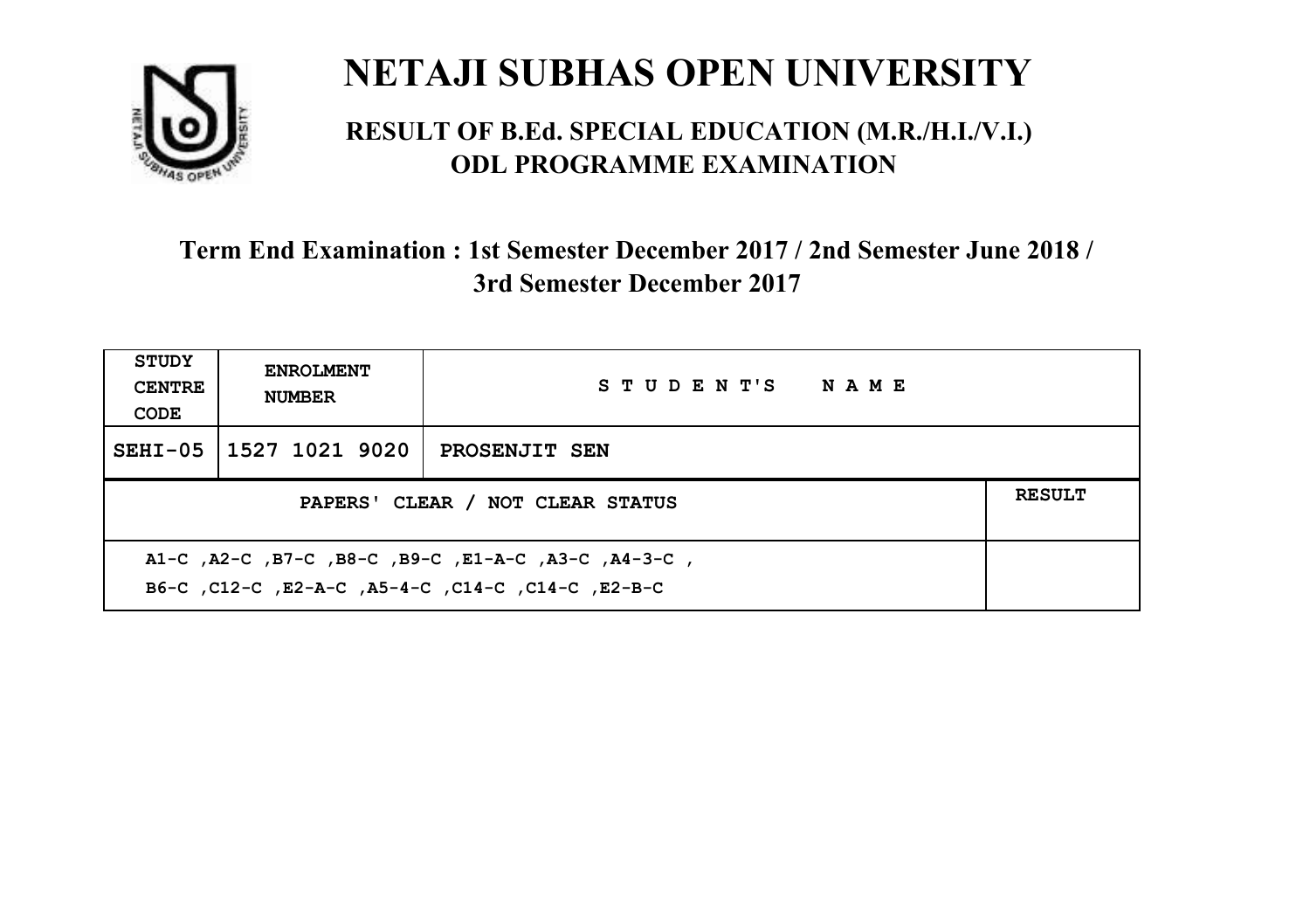

#### **RESULT OF B.Ed. SPECIAL EDUCATION (M.R./H.I./V.I.) ODL PROGRAMME EXAMINATION**

| <b>STUDY</b><br><b>CENTRE</b><br>CODE | <b>ENROLMENT</b><br><b>NUMBER</b>                                          | STUDENT'S NAME     |  |  |  |
|---------------------------------------|----------------------------------------------------------------------------|--------------------|--|--|--|
| SEMH-01                               | 1721 1015 3007                                                             | <b>SUBRATA DEY</b> |  |  |  |
|                                       | <b>RESULT</b><br>PAPERS' CLEAR / NOT CLEAR STATUS                          |                    |  |  |  |
|                                       | A1-C, A2-C, B7-C, B8-C, B9-C, E1-A-C, A3-C, A4-3-C,<br>B6-C, C12-C, E2-A-C |                    |  |  |  |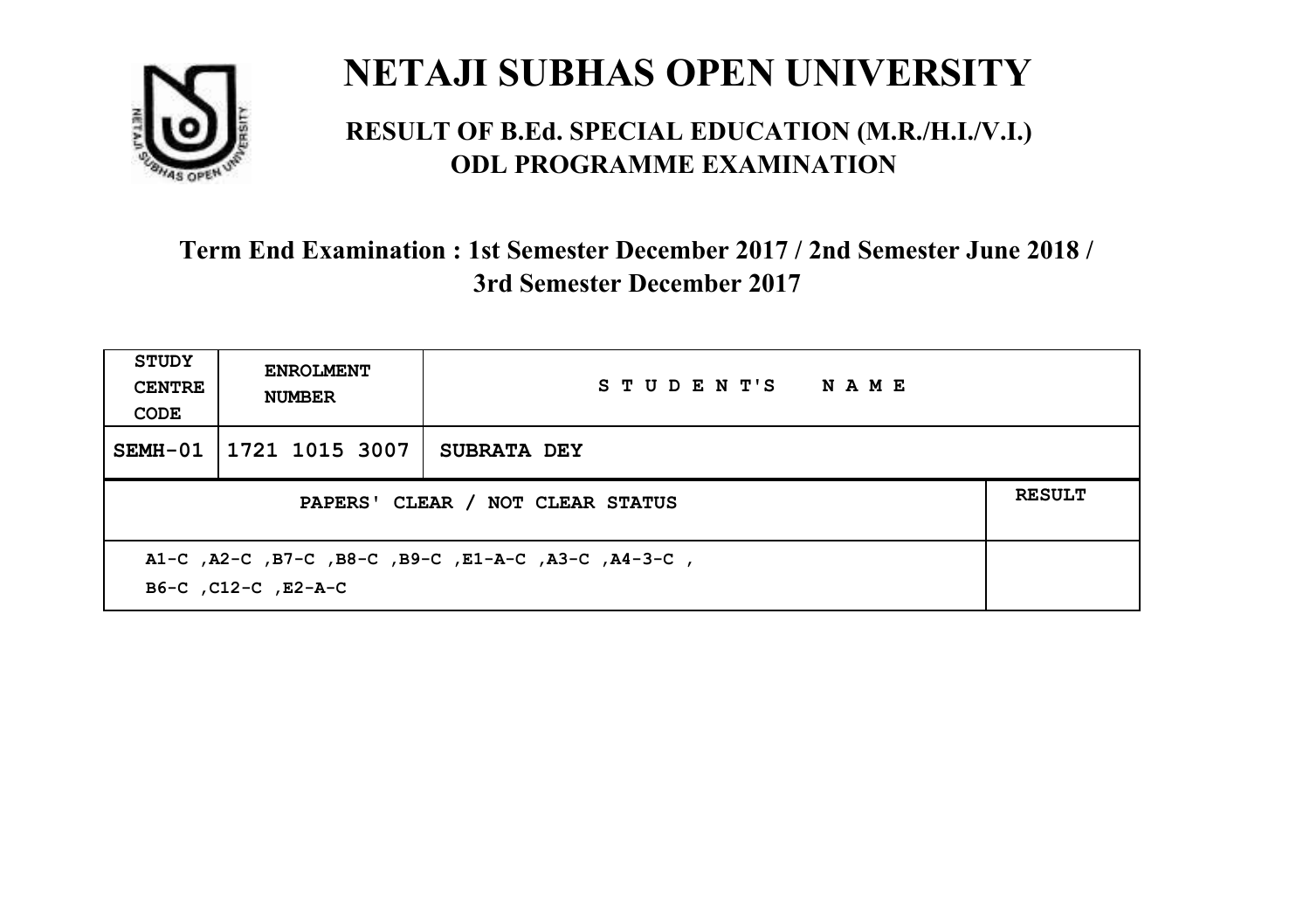

#### **RESULT OF B.Ed. SPECIAL EDUCATION (M.R./H.I./V.I.) ODL PROGRAMME EXAMINATION**

| <b>STUDY</b><br><b>CENTRE</b><br>CODE | <b>ENROLMENT</b><br><b>NUMBER</b>                                          | STUDENT'S NAME |  |  |  |
|---------------------------------------|----------------------------------------------------------------------------|----------------|--|--|--|
| SEMH-01                               | 1721 1015 3013                                                             | DINESH CHETTRI |  |  |  |
|                                       | <b>RESULT</b><br>PAPERS' CLEAR / NOT CLEAR STATUS                          |                |  |  |  |
|                                       | A1-C, A2-C, B7-C, B8-C, B9-C, E1-A-C, A3-C, A4-1-C,<br>B6-C, C12-C, E2-A-C |                |  |  |  |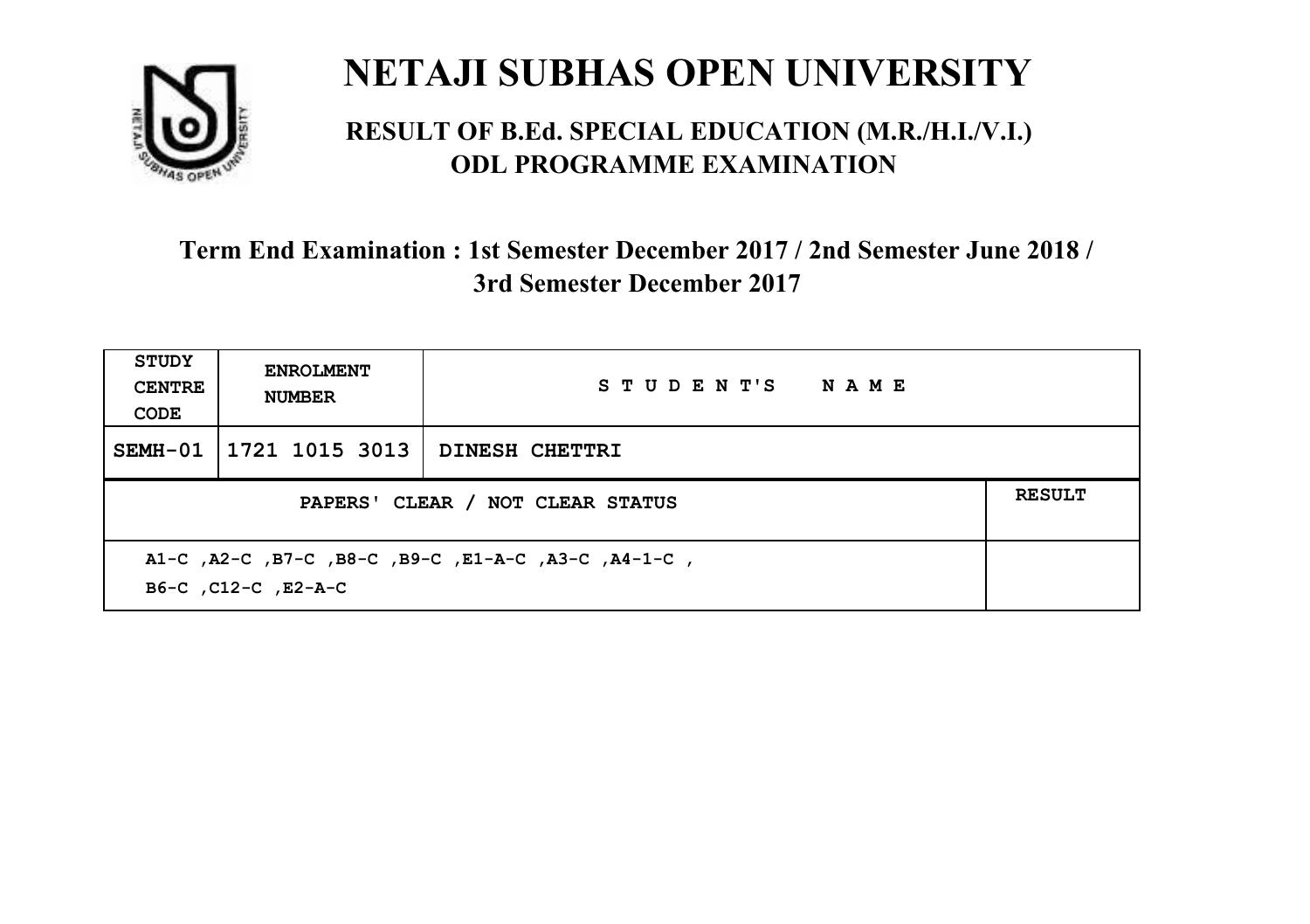

#### **RESULT OF B.Ed. SPECIAL EDUCATION (M.R./H.I./V.I.) ODL PROGRAMME EXAMINATION**

| <b>STUDY</b><br><b>CENTRE</b><br>CODE                                                | <b>ENROLMENT</b><br><b>NUMBER</b> | STUDENT'S<br>NAME |  |
|--------------------------------------------------------------------------------------|-----------------------------------|-------------------|--|
| SEMH-01                                                                              | 1721 1015 3017                    | <b>AMBAR DEB</b>  |  |
| <b>RESULT</b><br>PAPERS' CLEAR / NOT CLEAR STATUS                                    |                                   |                   |  |
| A1-NC, A2-NC, B7-NC, B8-NC, B9-NC, E1-A-C, A3-NC, A4-2-NC,<br>B6-NC, C12-NC, E2-A-NC |                                   |                   |  |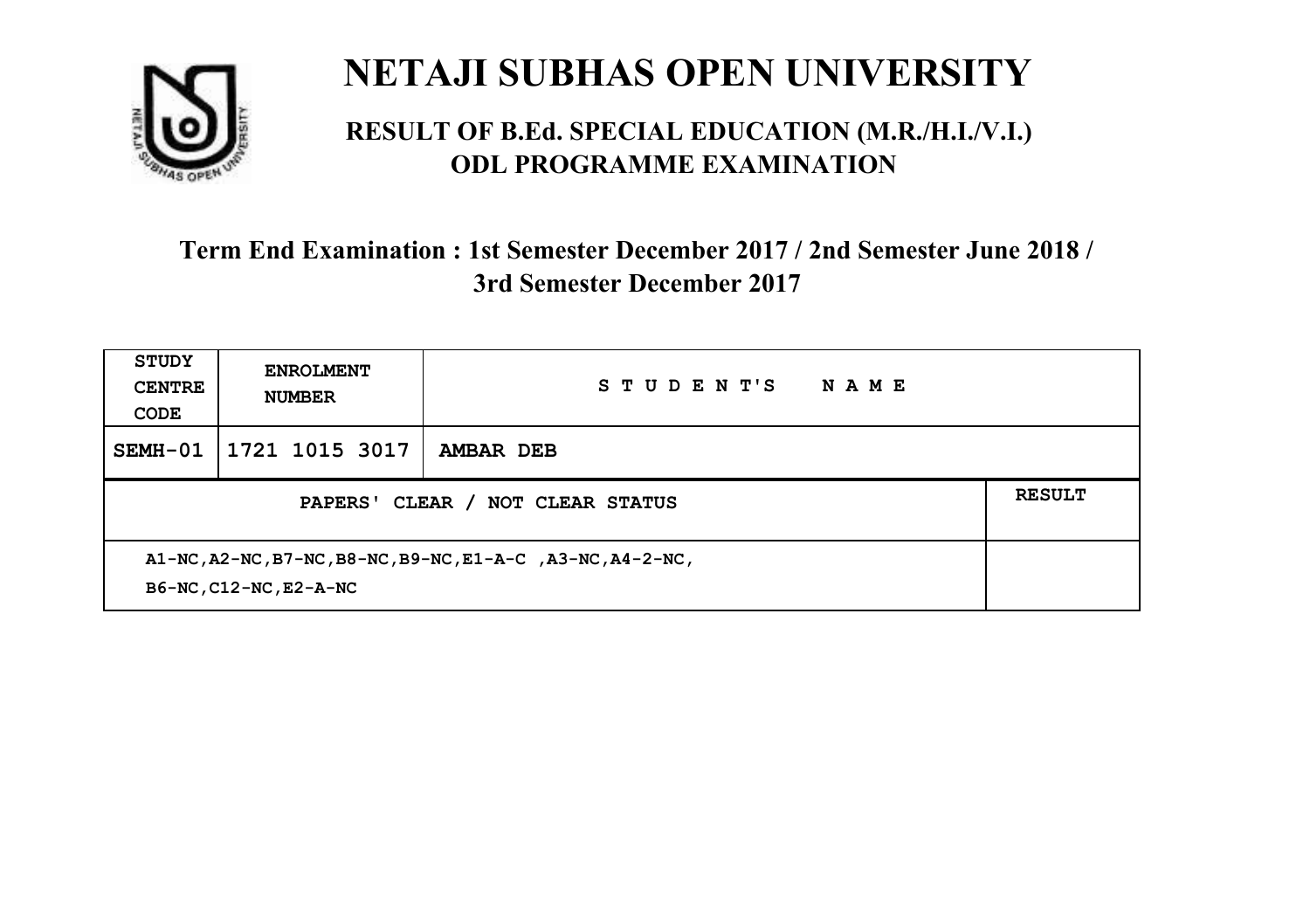

#### **RESULT OF B.Ed. SPECIAL EDUCATION (M.R./H.I./V.I.) ODL PROGRAMME EXAMINATION**

| <b>STUDY</b><br><b>CENTRE</b><br>CODE                                 | <b>ENROLMENT</b><br><b>NUMBER</b> | STUDENT'S<br><b>NAME</b>   |  |
|-----------------------------------------------------------------------|-----------------------------------|----------------------------|--|
|                                                                       | SEMH-01   1721 1015 3023          | <b>MD TAJAMMUL HUSSAIN</b> |  |
| PAPERS' CLEAR / NOT CLEAR STATUS                                      |                                   |                            |  |
| A1-NC, A2-C, B7-C, B8-C, B9-C, E1-A-C, A3-C, A4-3-NC,<br>B6-NC, C12-C |                                   |                            |  |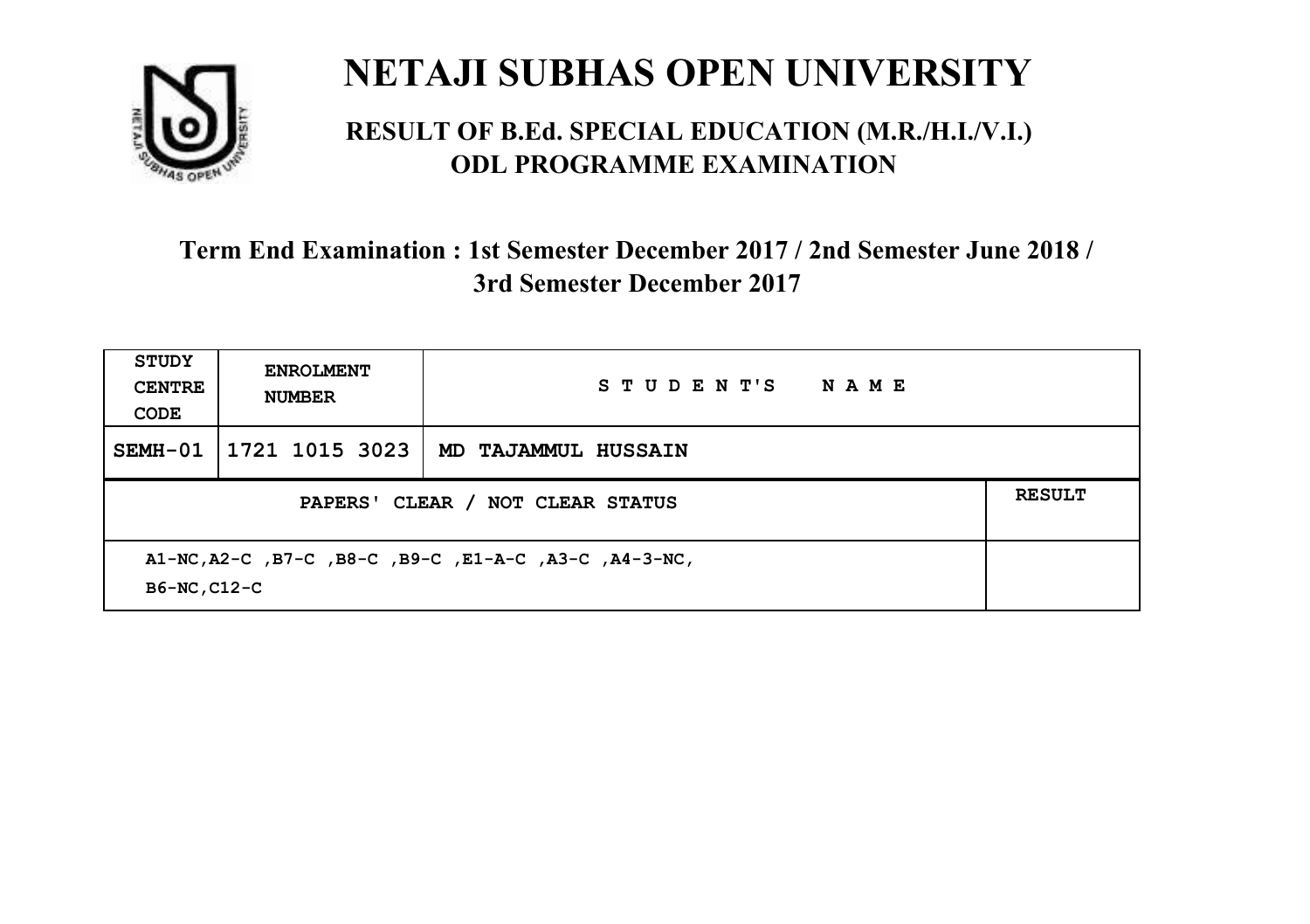

#### **RESULT OF B.Ed. SPECIAL EDUCATION (M.R./H.I./V.I.) ODL PROGRAMME EXAMINATION**

| STUDY<br><b>CENTRE</b><br>CODE                                               | <b>ENROLMENT</b><br><b>NUMBER</b> | STUDENT'S NAME    |               |
|------------------------------------------------------------------------------|-----------------------------------|-------------------|---------------|
| SEMH-01                                                                      | 1722 1015 3001                    | <b>TARA GUPTA</b> |               |
| PAPERS' CLEAR / NOT CLEAR STATUS                                             |                                   |                   | <b>RESULT</b> |
| A1-C, A2-C, B7-C, B8-C, B9-C, E1-A-NC, A3-C, A4-3-C,<br>B6-C, C12-C, E2-A-NC |                                   |                   |               |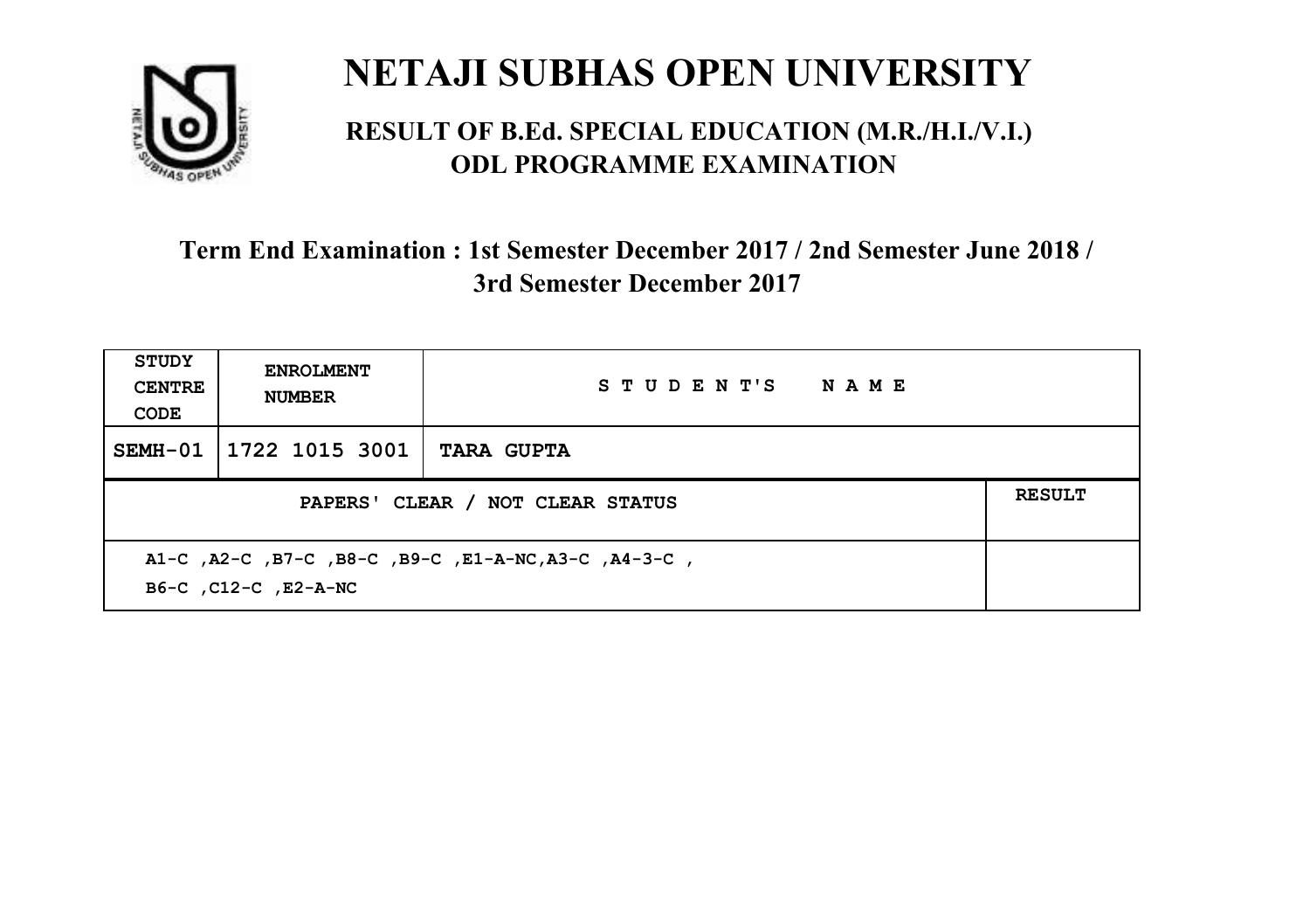

#### **RESULT OF B.Ed. SPECIAL EDUCATION (M.R./H.I./V.I.) ODL PROGRAMME EXAMINATION**

| <b>STUDY</b><br><b>CENTRE</b><br>CODE                              | <b>ENROLMENT</b><br><b>NUMBER</b> | STUDENT'S NAME |               |
|--------------------------------------------------------------------|-----------------------------------|----------------|---------------|
|                                                                    | SEMH-01   1722 1015 3002          | NAZMA KHATOON  |               |
| PAPERS' CLEAR / NOT CLEAR STATUS                                   |                                   |                | <b>RESULT</b> |
| A1-C, A2-C, B7-C, B8-C, B9-C, E1-A-C, A3-C, A4-2-C,<br>B6-C, C12-C |                                   |                |               |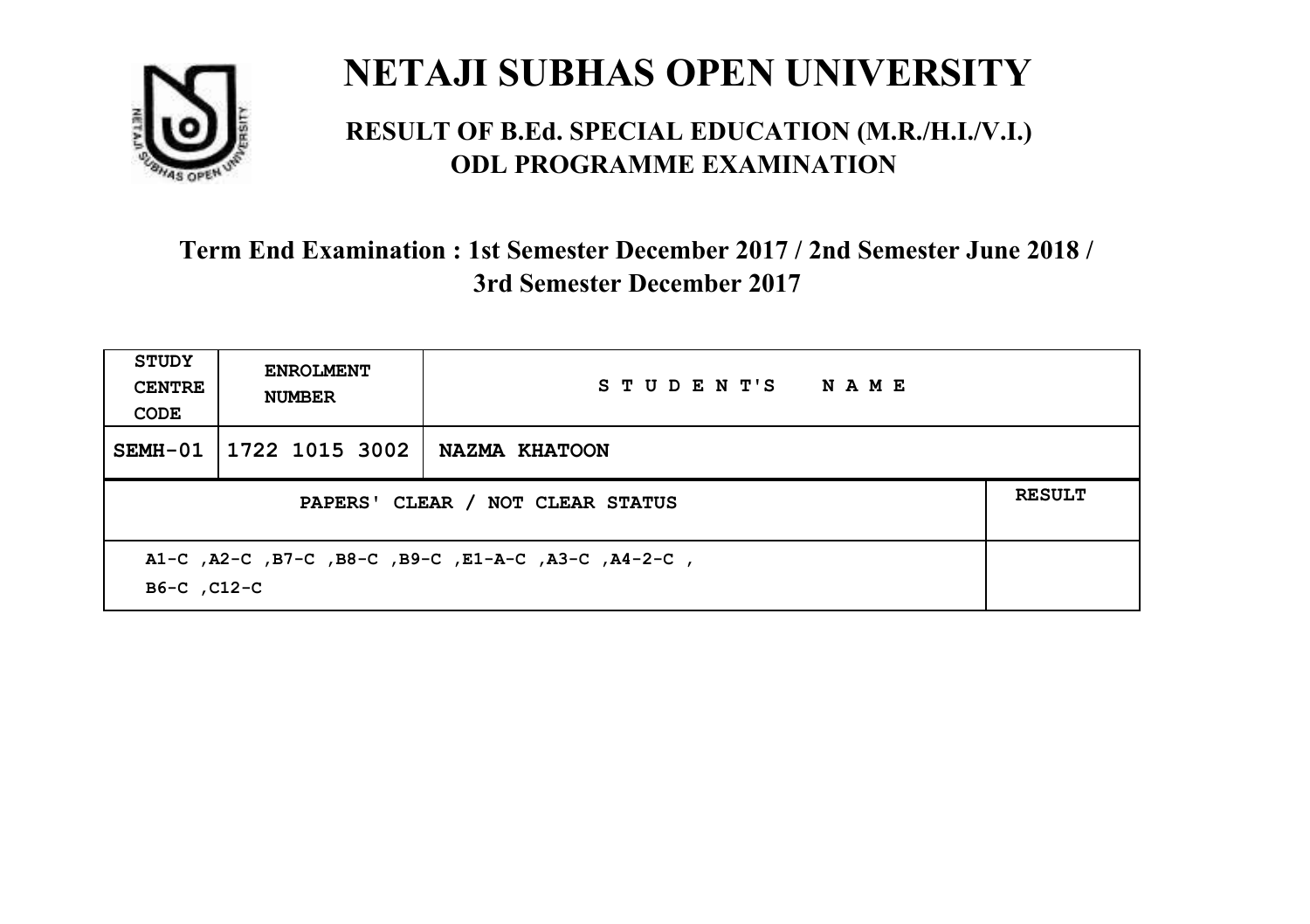

#### **RESULT OF B.Ed. SPECIAL EDUCATION (M.R./H.I./V.I.) ODL PROGRAMME EXAMINATION**

| <b>STUDY</b><br><b>CENTRE</b><br>CODE                                      | <b>ENROLMENT</b><br><b>NUMBER</b> | STUDENT'S NAME   |               |
|----------------------------------------------------------------------------|-----------------------------------|------------------|---------------|
| SEMH-01                                                                    | 1722 1015 3006                    | <b>TUMPA DAS</b> |               |
| PAPERS' CLEAR / NOT CLEAR STATUS                                           |                                   |                  | <b>RESULT</b> |
| A1-C, A2-C, B7-C, B8-C, B9-C, E1-A-C, A3-C, A4-3-C,<br>B6-C, C12-C, E2-A-C |                                   |                  |               |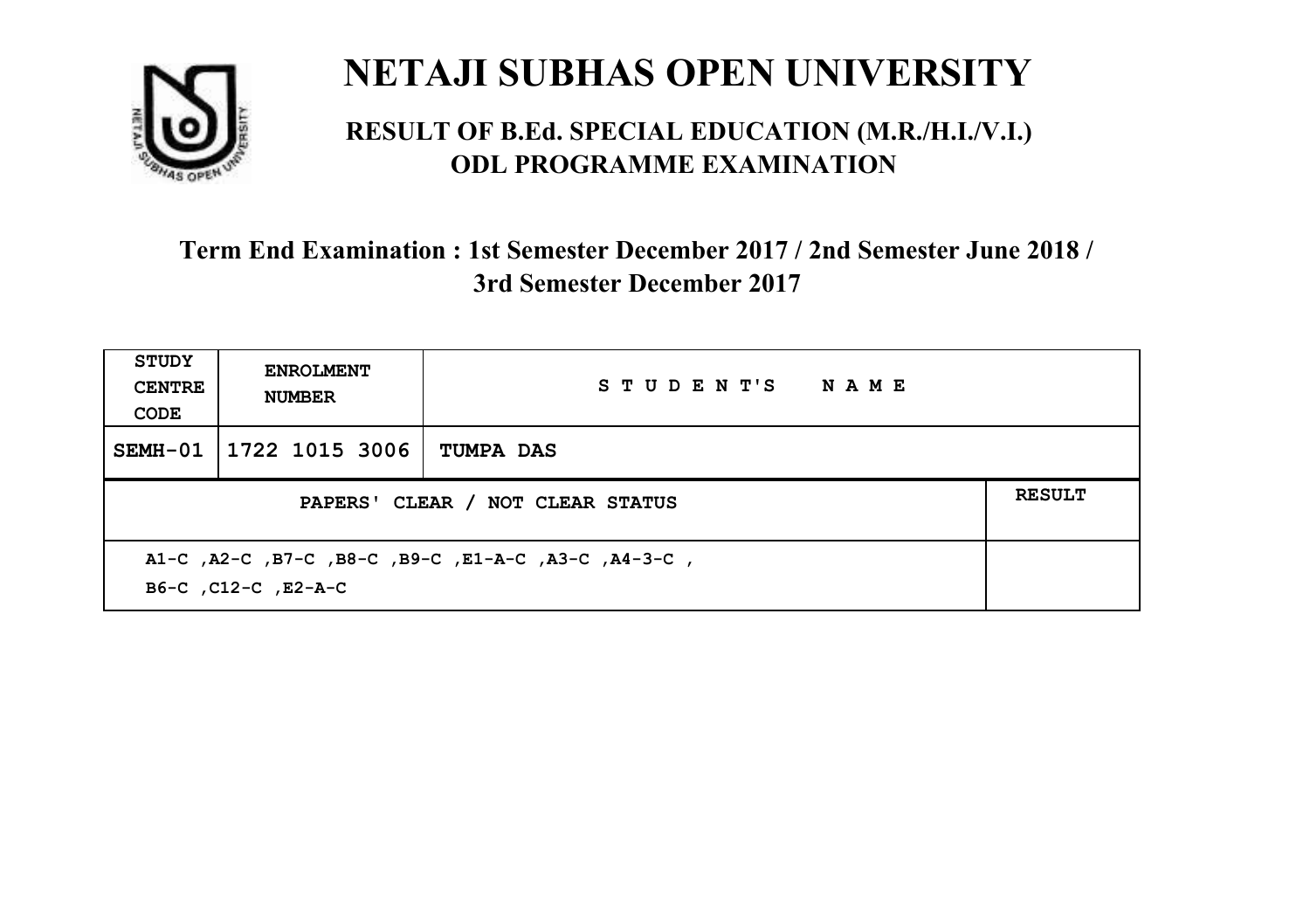

#### **RESULT OF B.Ed. SPECIAL EDUCATION (M.R./H.I./V.I.) ODL PROGRAMME EXAMINATION**

| <b>STUDY</b><br><b>CENTRE</b><br>CODE                                       | <b>ENROLMENT</b><br><b>NUMBER</b> | STUDENT'S NAME            |               |
|-----------------------------------------------------------------------------|-----------------------------------|---------------------------|---------------|
| SEMH-01                                                                     | 1722 1015 3010                    | <b>ASHIMA CHAKRABORTY</b> |               |
| PAPERS' CLEAR / NOT CLEAR STATUS                                            |                                   |                           | <b>RESULT</b> |
| A1-C, A2-C, B7-C, B8-C, B9-C, E1-A-C, A3-C, A4-3-C,<br>B6-C, C12-C, E2-A-NC |                                   |                           |               |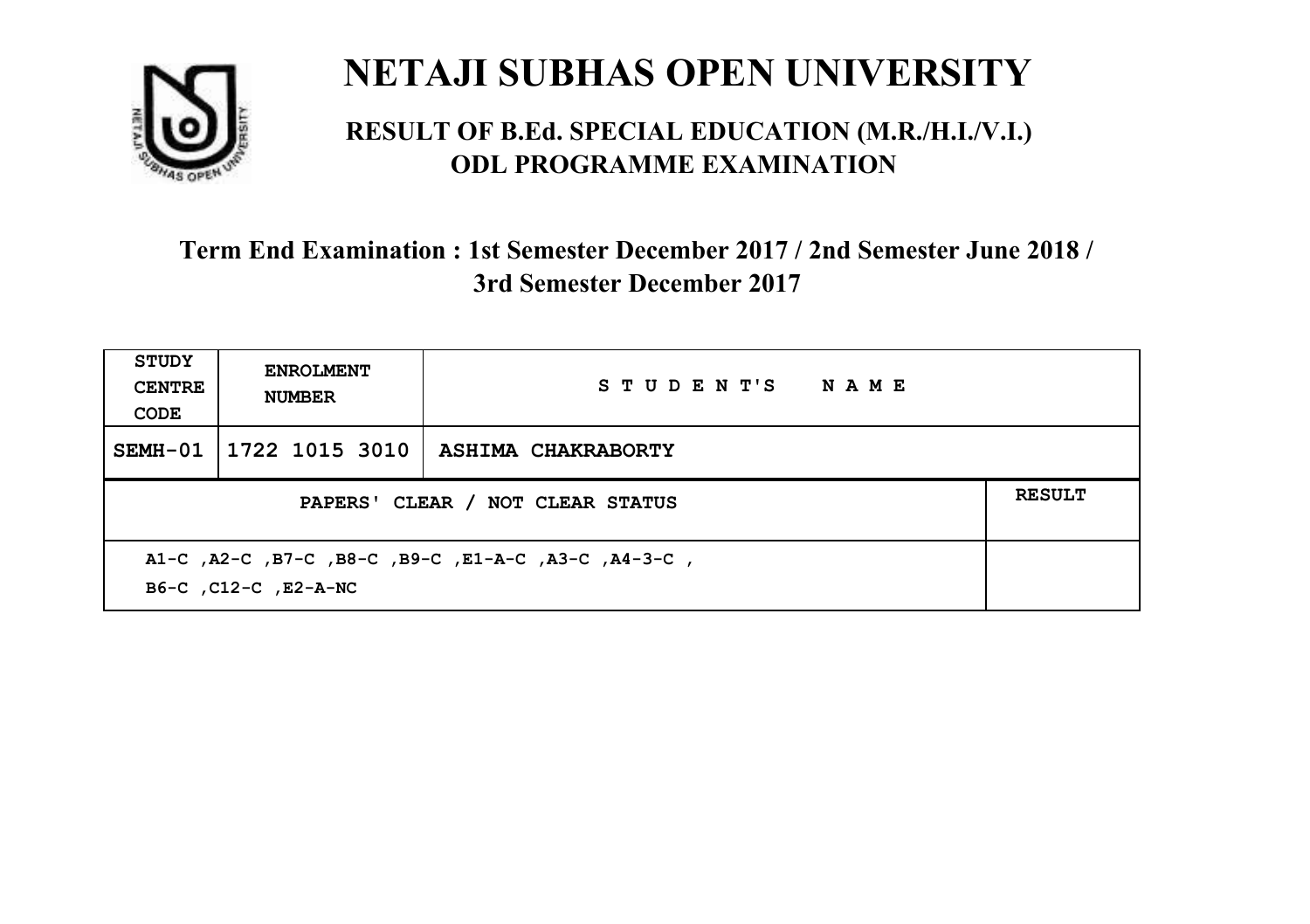

#### **RESULT OF B.Ed. SPECIAL EDUCATION (M.R./H.I./V.I.) ODL PROGRAMME EXAMINATION**

| <b>STUDY</b><br><b>CENTRE</b><br>CODE                                      | <b>ENROLMENT</b><br><b>NUMBER</b> | STUDENT'S NAME   |               |
|----------------------------------------------------------------------------|-----------------------------------|------------------|---------------|
| SEMH-01                                                                    | 1722 1015 3015                    | <b>PRIYA DAS</b> |               |
| PAPERS' CLEAR / NOT CLEAR STATUS                                           |                                   |                  | <b>RESULT</b> |
| A1-C, A2-C, B7-C, B8-C, B9-C, E1-A-C, A3-C, A4-3-C,<br>B6-C, C12-C, E2-A-C |                                   |                  |               |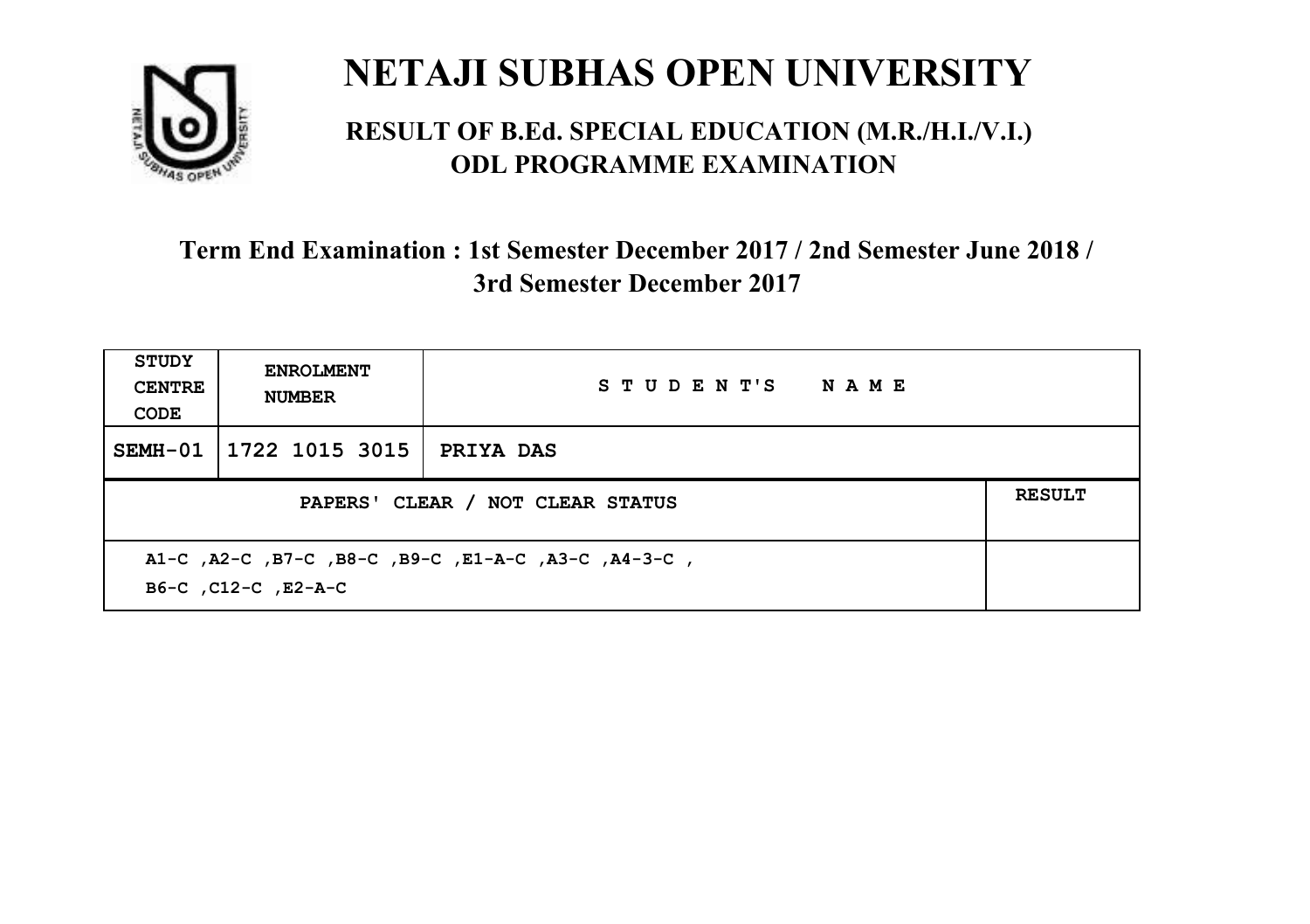

#### **RESULT OF B.Ed. SPECIAL EDUCATION (M.R./H.I./V.I.) ODL PROGRAMME EXAMINATION**

| <b>STUDY</b><br><b>CENTRE</b><br>CODE                                      | <b>ENROLMENT</b><br><b>NUMBER</b> | STUDENT'S NAME          |               |
|----------------------------------------------------------------------------|-----------------------------------|-------------------------|---------------|
| SEMH-01                                                                    | 1722 1015 3016                    | <b>SUBARNA DASGUPTA</b> |               |
| PAPERS' CLEAR / NOT CLEAR STATUS                                           |                                   |                         | <b>RESULT</b> |
| A1-C, A2-C, B7-C, B8-C, B9-C, E1-A-C, A3-C, A4-3-C,<br>B6-C, C12-C, E2-A-C |                                   |                         |               |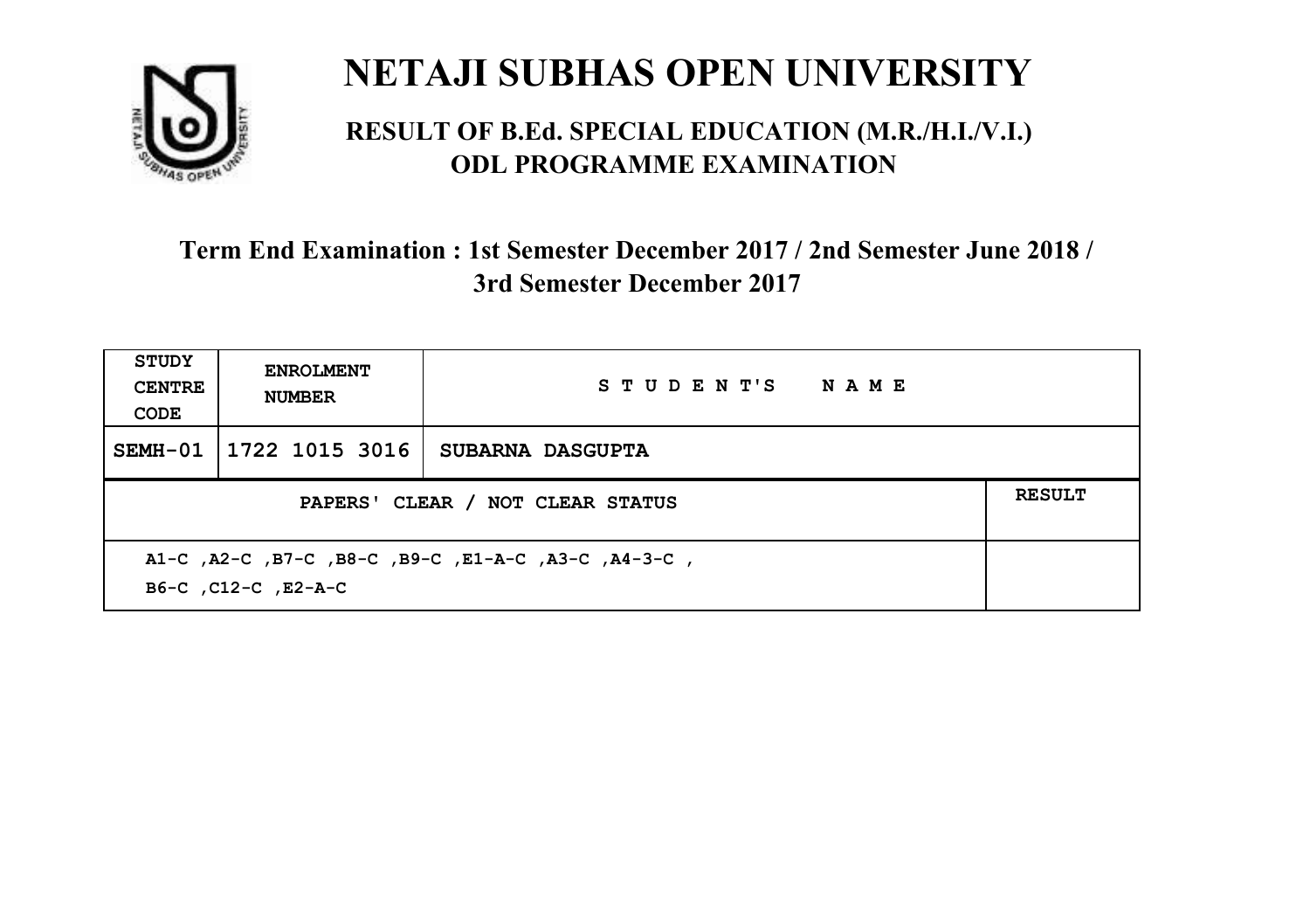

#### **RESULT OF B.Ed. SPECIAL EDUCATION (M.R./H.I./V.I.) ODL PROGRAMME EXAMINATION**

| <b>STUDY</b><br><b>CENTRE</b><br>CODE                                    | <b>ENROLMENT</b><br><b>NUMBER</b> | STUDENT'S<br><b>NAME</b> |               |
|--------------------------------------------------------------------------|-----------------------------------|--------------------------|---------------|
|                                                                          | SEMH-01 1722 1015 3019            | <b>PRIYA RAI</b>         |               |
| PAPERS' CLEAR / NOT CLEAR STATUS                                         |                                   |                          | <b>RESULT</b> |
| A1-NC, A2-NC, B7-C, B8-C, B9-C, E1-A-NC, A3-C, A4-3-NC,<br>B6-C , C12-NC |                                   |                          |               |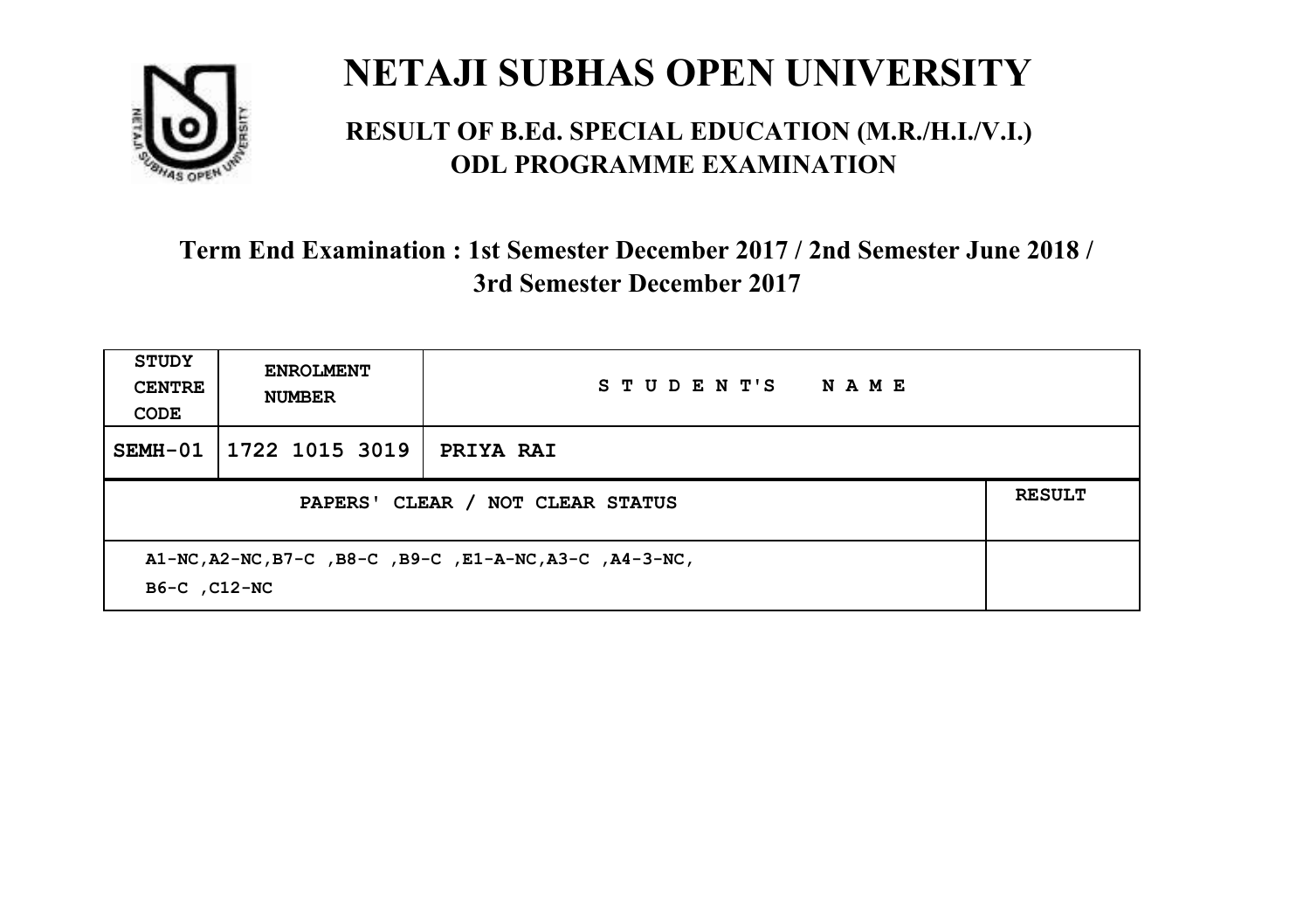

#### **RESULT OF B.Ed. SPECIAL EDUCATION (M.R./H.I./V.I.) ODL PROGRAMME EXAMINATION**

| <b>STUDY</b><br><b>CENTRE</b><br>CODE                                      | <b>ENROLMENT</b><br><b>NUMBER</b> | STUDENT'S NAME          |               |
|----------------------------------------------------------------------------|-----------------------------------|-------------------------|---------------|
| SEMH-01                                                                    | 1723 1015 3018                    | <b>DEBAJYOTI BARMAN</b> |               |
| PAPERS' CLEAR / NOT CLEAR STATUS                                           |                                   |                         | <b>RESULT</b> |
| A1-C, A2-C, B7-C, B8-C, B9-C, E1-A-C, A3-C, A4-3-C,<br>B6-C, C12-C, E2-A-C |                                   |                         |               |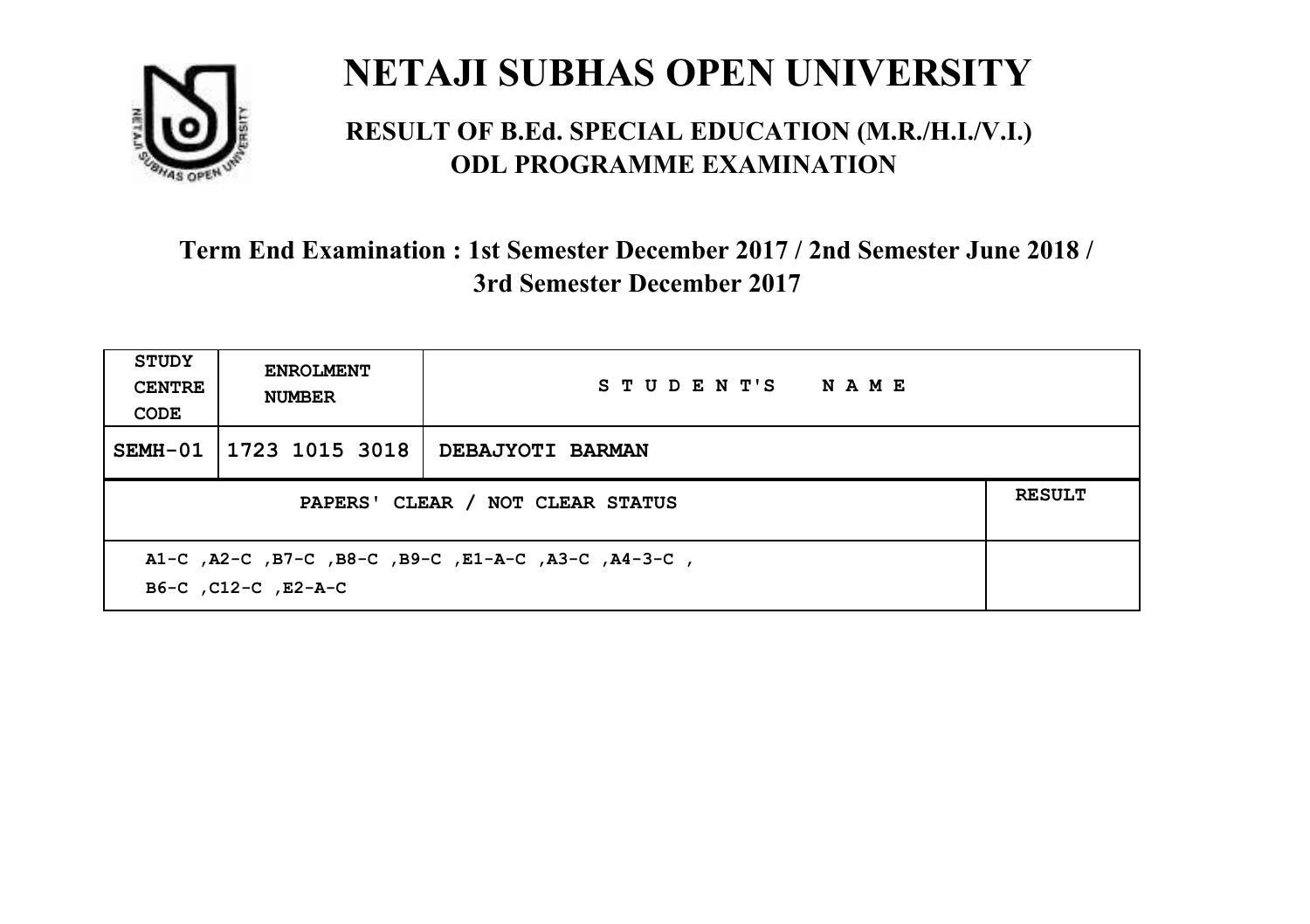

#### **RESULT OF B.Ed. SPECIAL EDUCATION (M.R./H.I./V.I.) ODL PROGRAMME EXAMINATION**

| <b>STUDY</b><br><b>CENTRE</b><br>CODE                                      | <b>ENROLMENT</b><br><b>NUMBER</b> | STUDENT'S NAME     |               |
|----------------------------------------------------------------------------|-----------------------------------|--------------------|---------------|
| SEMH-01                                                                    | 1724 1015 3003                    | <b>SASWATI ROY</b> |               |
| PAPERS' CLEAR / NOT CLEAR STATUS                                           |                                   |                    | <b>RESULT</b> |
| A1-C, A2-C, B7-C, B8-C, B9-C, E1-A-C, A3-C, A4-3-C,<br>B6-C, C12-C, E2-A-C |                                   |                    |               |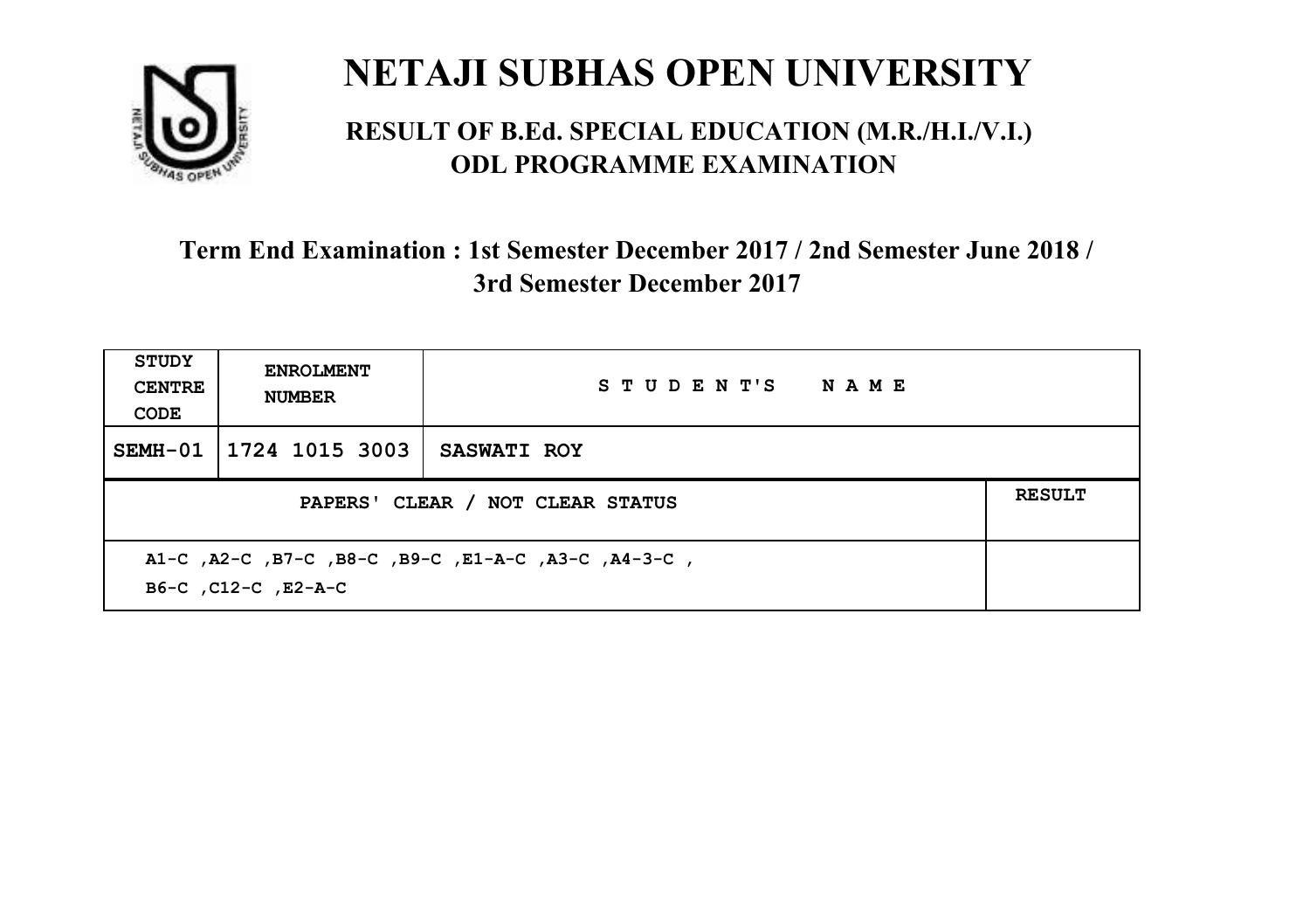

#### **RESULT OF B.Ed. SPECIAL EDUCATION (M.R./H.I./V.I.) ODL PROGRAMME EXAMINATION**

| <b>STUDY</b><br><b>CENTRE</b><br>CODE                              | <b>ENROLMENT</b><br><b>NUMBER</b> | STUDENT'S NAME      |               |
|--------------------------------------------------------------------|-----------------------------------|---------------------|---------------|
|                                                                    | SEMH-01   1724 1015 3005          | <b>SAMPA SINGHA</b> |               |
| PAPERS' CLEAR / NOT CLEAR STATUS                                   |                                   |                     | <b>RESULT</b> |
| A1-C, A2-C, B7-C, B8-C, B9-C, E1-A-C, A3-C, A4-3-C,<br>B6-C, C12-C |                                   |                     |               |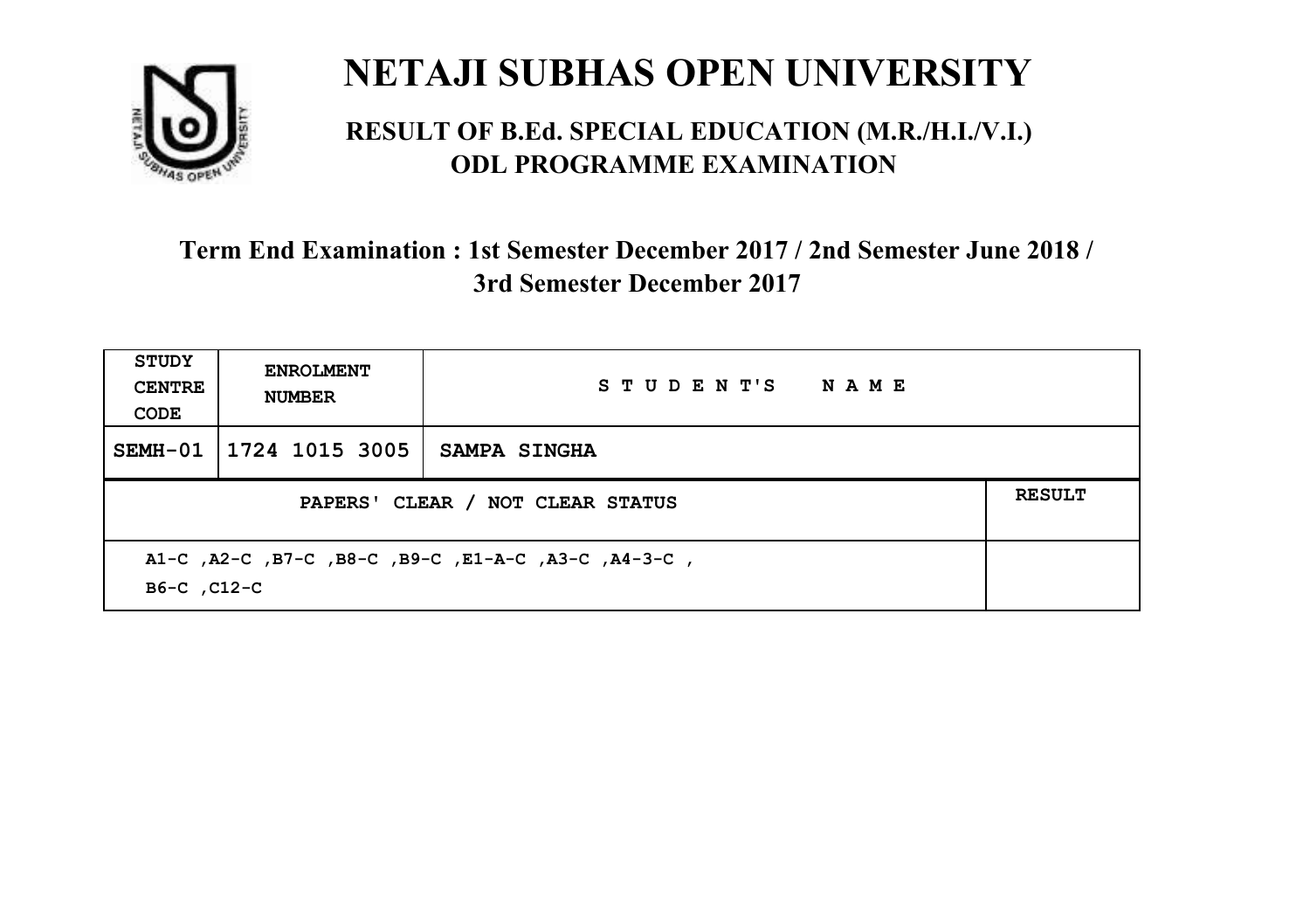

#### **RESULT OF B.Ed. SPECIAL EDUCATION (M.R./H.I./V.I.) ODL PROGRAMME EXAMINATION**

| <b>STUDY</b><br><b>CENTRE</b><br>CODE                                        | <b>ENROLMENT</b><br><b>NUMBER</b> | STUDENT'S NAME          |               |
|------------------------------------------------------------------------------|-----------------------------------|-------------------------|---------------|
| SEMH-01                                                                      | 1724 1015 3021                    | <b>RUPASHREE SARKAR</b> |               |
| PAPERS' CLEAR / NOT CLEAR STATUS                                             |                                   |                         | <b>RESULT</b> |
| A1-C, A2-C, B7-C, B8-C, B9-C, E1-A-C, A3-NC, A4-1-NC,<br>B6-C, C12-C, E2-A-C |                                   |                         |               |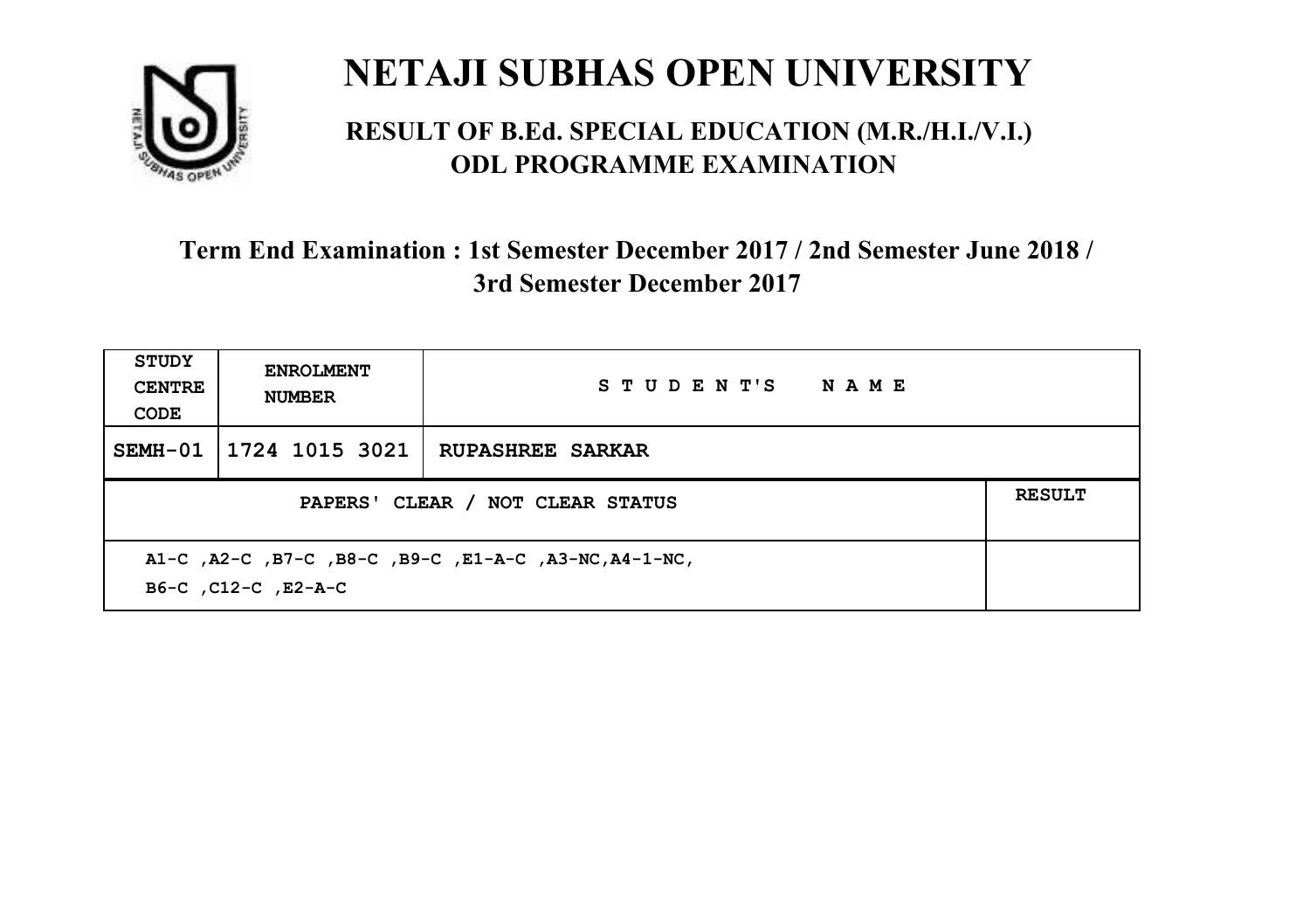

#### **RESULT OF B.Ed. SPECIAL EDUCATION (M.R./H.I./V.I.) ODL PROGRAMME EXAMINATION**

| STUDY<br><b>CENTRE</b><br>CODE                                             | <b>ENROLMENT</b><br><b>NUMBER</b>                 | STUDENT'S NAME |  |  |  |
|----------------------------------------------------------------------------|---------------------------------------------------|----------------|--|--|--|
| SEMH-01                                                                    | 1727 1015 3004                                    | MOJAMMEL HAQUE |  |  |  |
|                                                                            | <b>RESULT</b><br>PAPERS' CLEAR / NOT CLEAR STATUS |                |  |  |  |
| A1-C, A2-C, B7-C, B8-C, B9-C, E1-A-C, A3-C, A4-2-C,<br>B6-C, C12-C, E2-A-C |                                                   |                |  |  |  |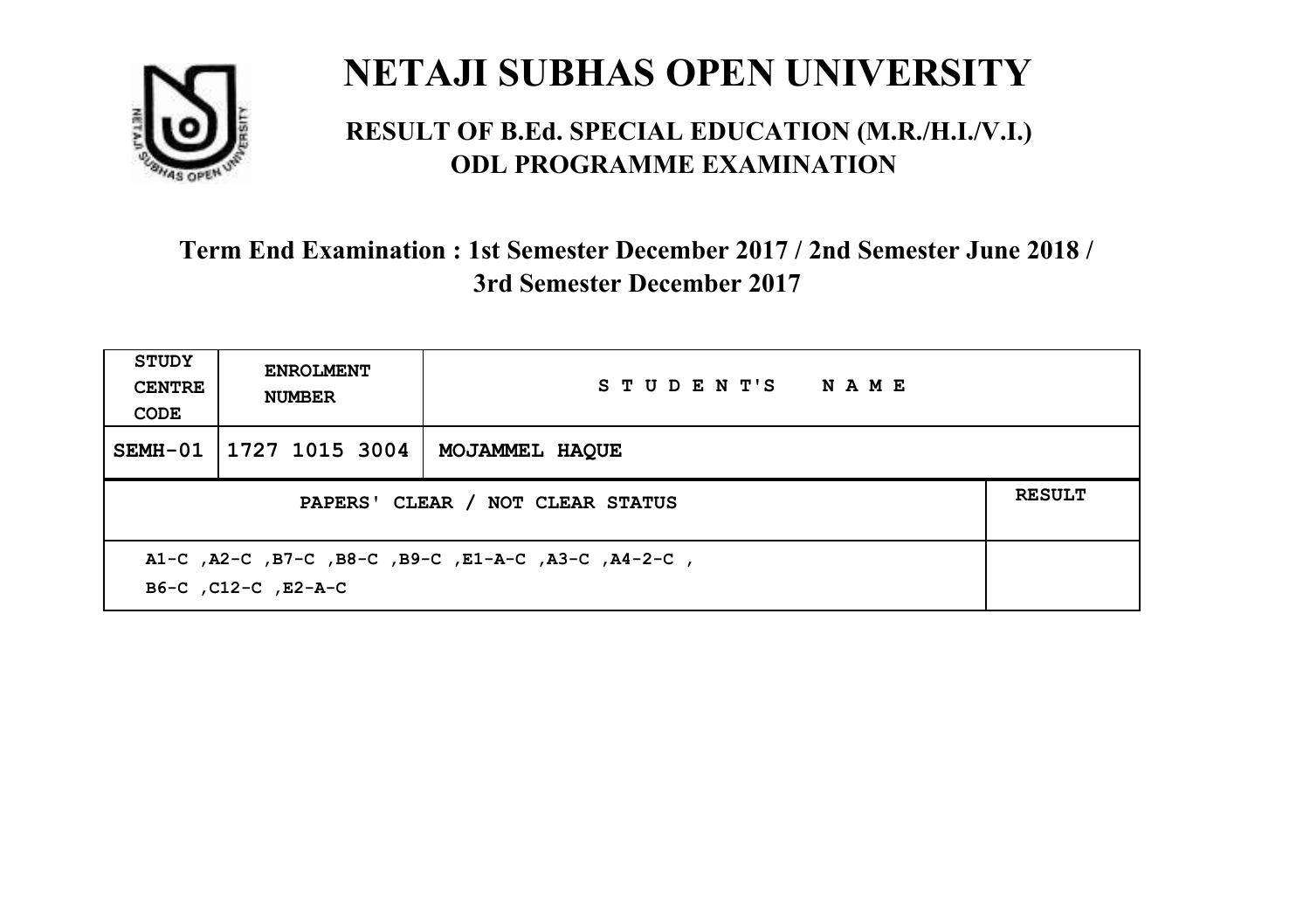

#### **RESULT OF B.Ed. SPECIAL EDUCATION (M.R./H.I./V.I.) ODL PROGRAMME EXAMINATION**

| <b>STUDY</b><br><b>CENTRE</b><br>CODE                                      | <b>ENROLMENT</b><br><b>NUMBER</b>                 | STUDENT'S NAME     |  |  |  |
|----------------------------------------------------------------------------|---------------------------------------------------|--------------------|--|--|--|
| SEMH-01                                                                    | 1727 1015 3009                                    | <b>RANA SARKAR</b> |  |  |  |
|                                                                            | <b>RESULT</b><br>PAPERS' CLEAR / NOT CLEAR STATUS |                    |  |  |  |
| A1-C, A2-C, B7-C, B8-C, B9-C, E1-A-C, A3-C, A4-3-C,<br>B6-C, C12-C, E2-A-C |                                                   |                    |  |  |  |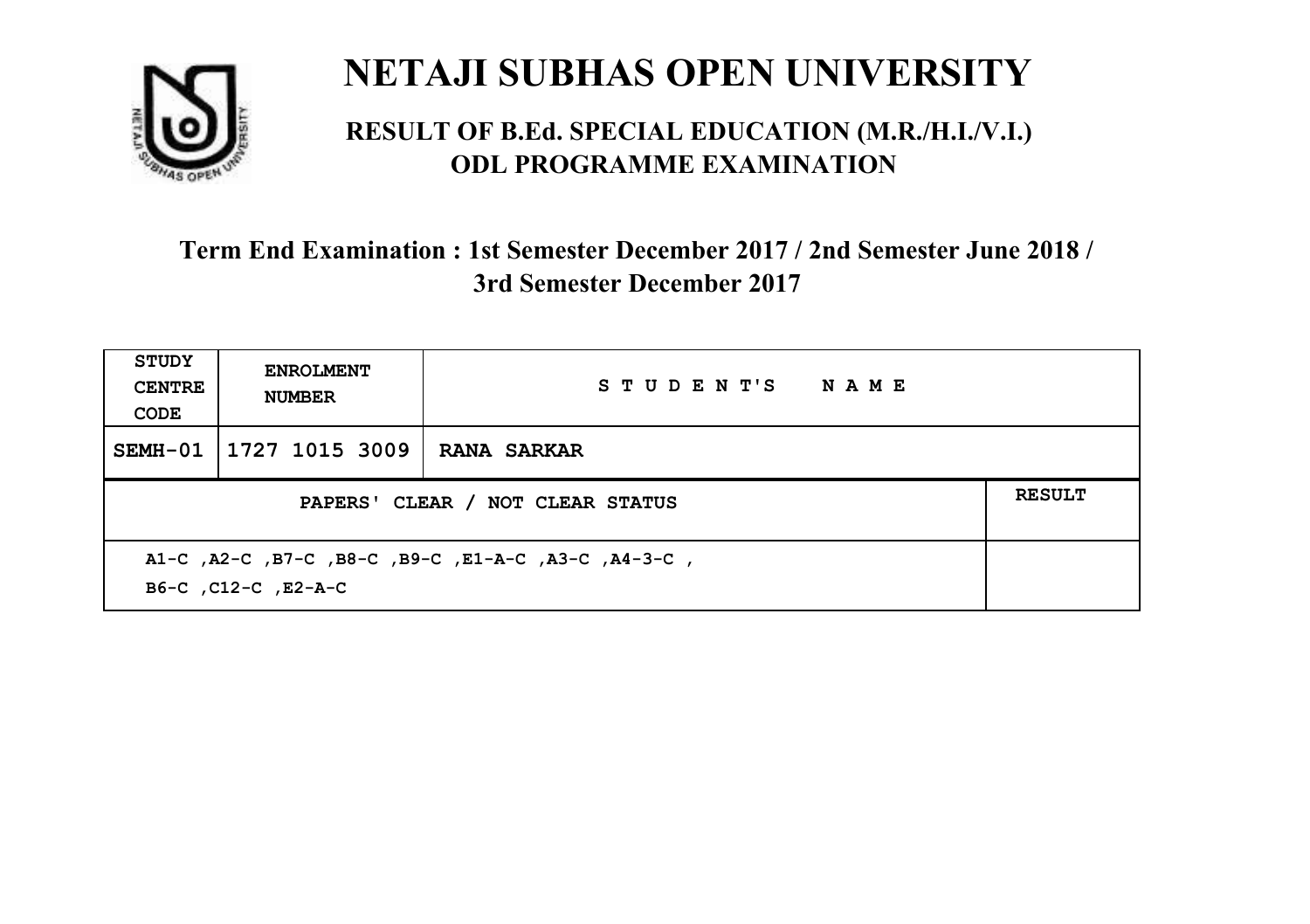

#### **RESULT OF B.Ed. SPECIAL EDUCATION (M.R./H.I./V.I.) ODL PROGRAMME EXAMINATION**

| <b>STUDY</b><br><b>CENTRE</b><br>CODE                                       | <b>ENROLMENT</b><br><b>NUMBER</b>                 | STUDENT'S NAME      |  |  |  |
|-----------------------------------------------------------------------------|---------------------------------------------------|---------------------|--|--|--|
| $SEMH-01$                                                                   | 1727 1015 3014                                    | <b>ALEMUL HOOUE</b> |  |  |  |
|                                                                             | <b>RESULT</b><br>PAPERS' CLEAR / NOT CLEAR STATUS |                     |  |  |  |
| A1-C, A2-C, B7-C, B8-C, B9-C, E1-A-C, A3-C, A4-3-C,<br>B6-C, C12-C, E2-A-NC |                                                   |                     |  |  |  |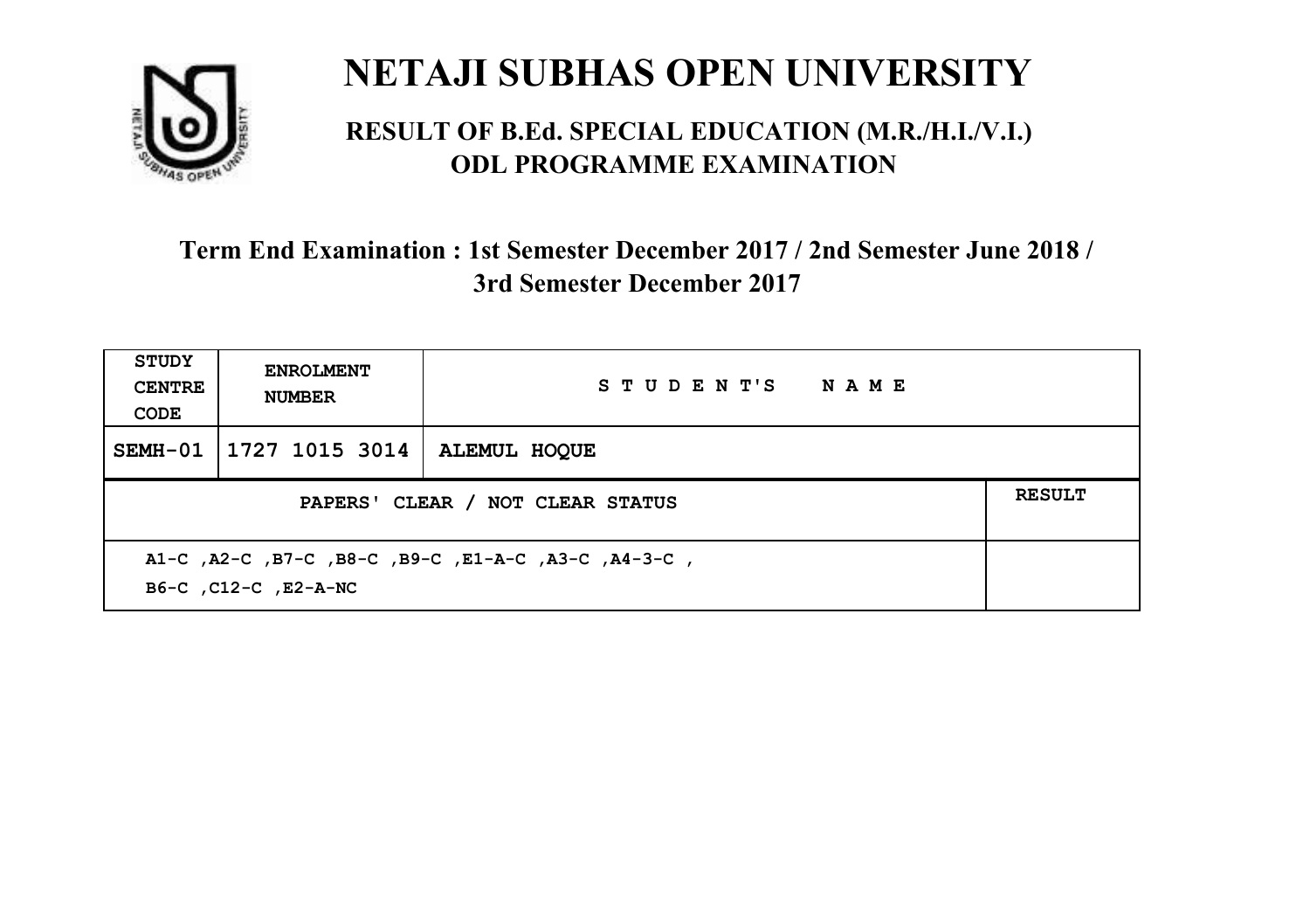

#### **RESULT OF B.Ed. SPECIAL EDUCATION (M.R./H.I./V.I.) ODL PROGRAMME EXAMINATION**

| <b>STUDY</b><br><b>CENTRE</b><br>CODE                                 | <b>ENROLMENT</b><br><b>NUMBER</b>                 | STUDENT'S NAME    |  |  |  |
|-----------------------------------------------------------------------|---------------------------------------------------|-------------------|--|--|--|
|                                                                       | SEMH-01   1728 1015 3008                          | <b>APARNA ROY</b> |  |  |  |
|                                                                       | <b>RESULT</b><br>PAPERS' CLEAR / NOT CLEAR STATUS |                   |  |  |  |
| A1-NC, A2-C, B7-C, B8-C, B9-C, E1-A-C, A3-NC, A4-3-NC,<br>B6-C, C12-C |                                                   |                   |  |  |  |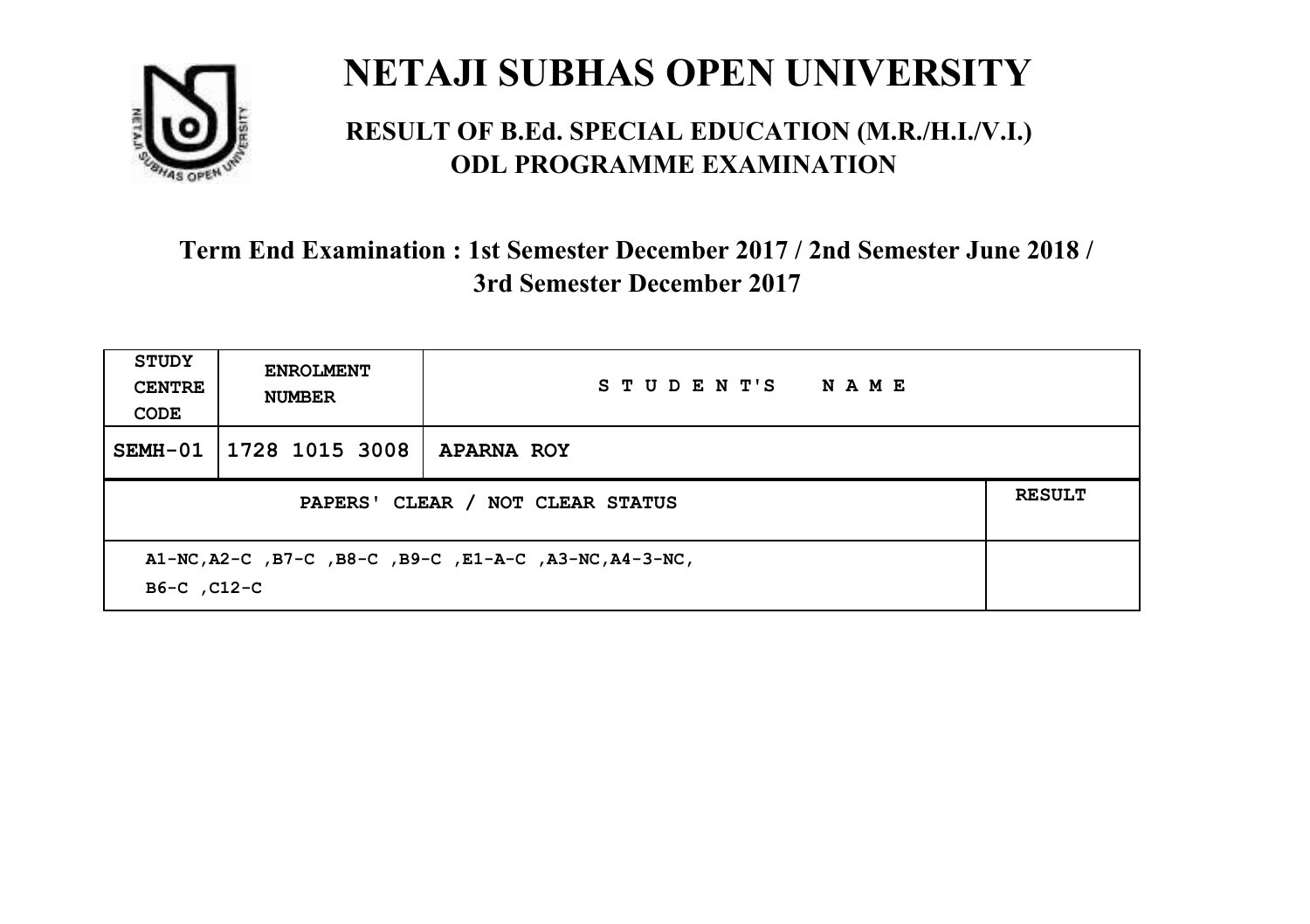

#### **RESULT OF B.Ed. SPECIAL EDUCATION (M.R./H.I./V.I.) ODL PROGRAMME EXAMINATION**

| STUDY<br><b>CENTRE</b><br>CODE                                              | <b>ENROLMENT</b><br><b>NUMBER</b>                 | STUDENT'S NAME     |  |  |  |
|-----------------------------------------------------------------------------|---------------------------------------------------|--------------------|--|--|--|
| SEMH-01                                                                     | 1728 1015 3012                                    | SOMA GHOSH (MODAK) |  |  |  |
|                                                                             | <b>RESULT</b><br>PAPERS' CLEAR / NOT CLEAR STATUS |                    |  |  |  |
| A1-NC, A2-C, B7-C, B8-C, B9-C, E1-A-C, A3-C, A4-3-C,<br>B6-C, C12-C, E2-A-C |                                                   |                    |  |  |  |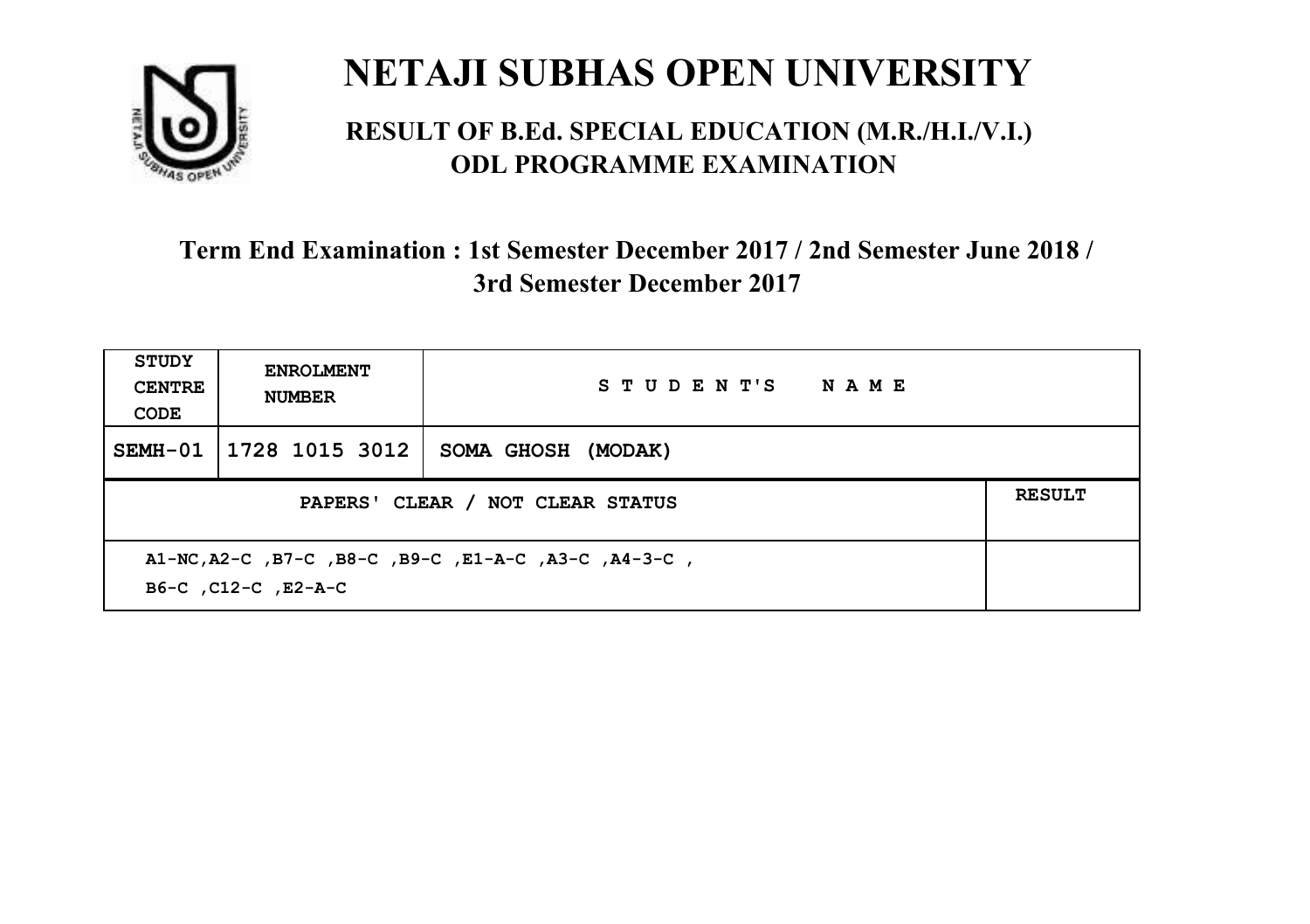

#### **RESULT OF B.Ed. SPECIAL EDUCATION (M.R./H.I./V.I.) ODL PROGRAMME EXAMINATION**

| <b>STUDY</b><br><b>CENTRE</b><br>CODE                                                                    | <b>ENROLMENT</b><br><b>NUMBER</b> | STUDENT'S NAME      |  |  |
|----------------------------------------------------------------------------------------------------------|-----------------------------------|---------------------|--|--|
|                                                                                                          | SEMH-01   1621 1015 3016          | <b>MUKUL SARKAR</b> |  |  |
| <b>RESULT</b><br>PAPERS' CLEAR / NOT CLEAR STATUS                                                        |                                   |                     |  |  |
| A1-C, A2-C, B7-C, B8-C, B9-C, E1-A-C, A3-C, A4-2-C,<br>B6-C, C12-C, E2-A-C, A5-4-C, C14-C, C14-C, E2-B-C |                                   |                     |  |  |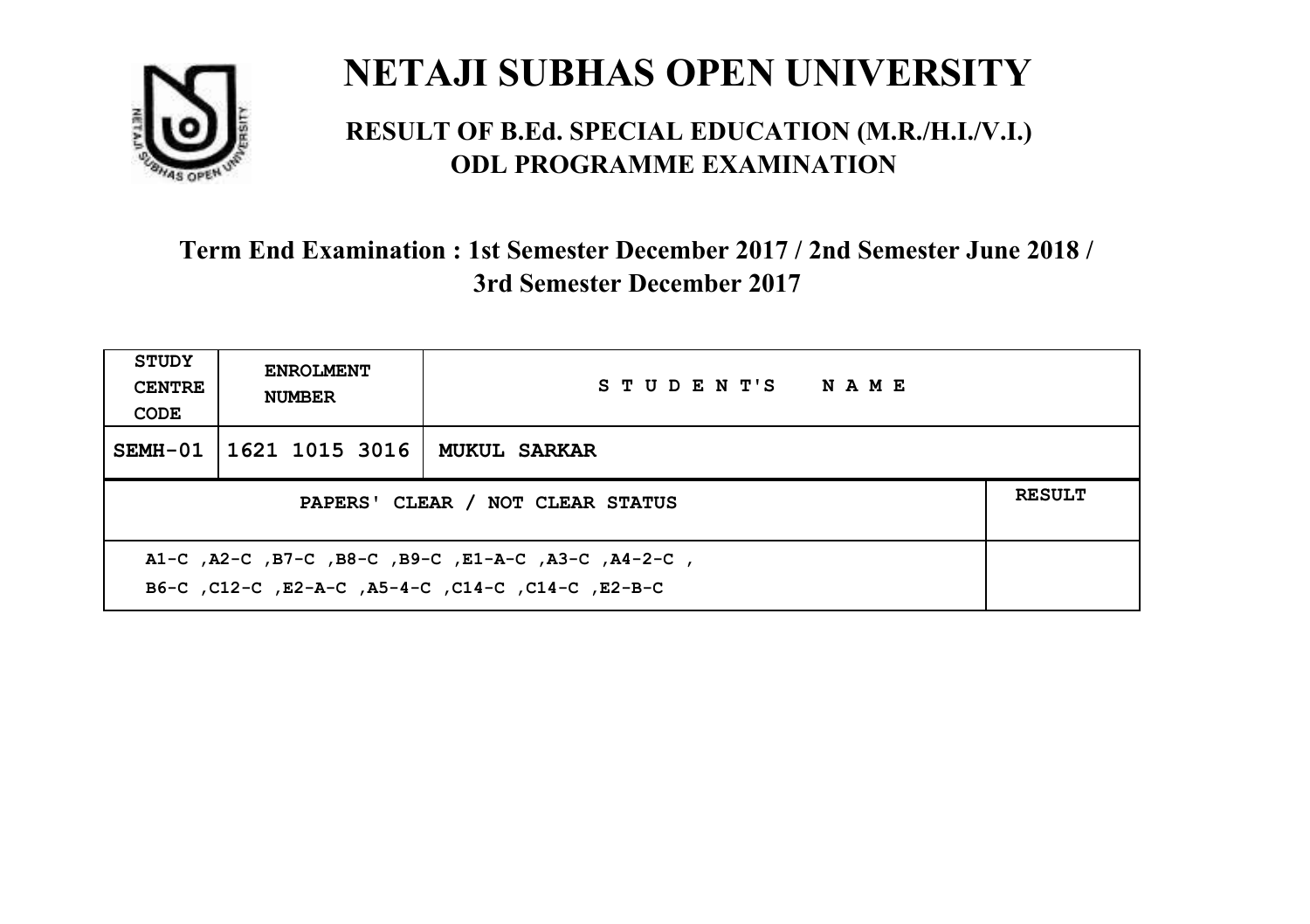

#### **RESULT OF B.Ed. SPECIAL EDUCATION (M.R./H.I./V.I.) ODL PROGRAMME EXAMINATION**

| <b>STUDY</b><br><b>CENTRE</b><br>CODE                                                                    | <b>ENROLMENT</b><br><b>NUMBER</b>                 | STUDENT'S NAME     |  |  |  |
|----------------------------------------------------------------------------------------------------------|---------------------------------------------------|--------------------|--|--|--|
|                                                                                                          | SEMH-01   1621 1015 3018                          | <b>PRADYUT DAS</b> |  |  |  |
|                                                                                                          | <b>RESULT</b><br>PAPERS' CLEAR / NOT CLEAR STATUS |                    |  |  |  |
| A1-C, A2-C, B7-C, B8-C, B9-C, E1-A-C, A3-C, A4-3-C,<br>B6-C, C12-C, E2-A-C, A5-4-C, C14-C, C14-C, E2-B-C |                                                   |                    |  |  |  |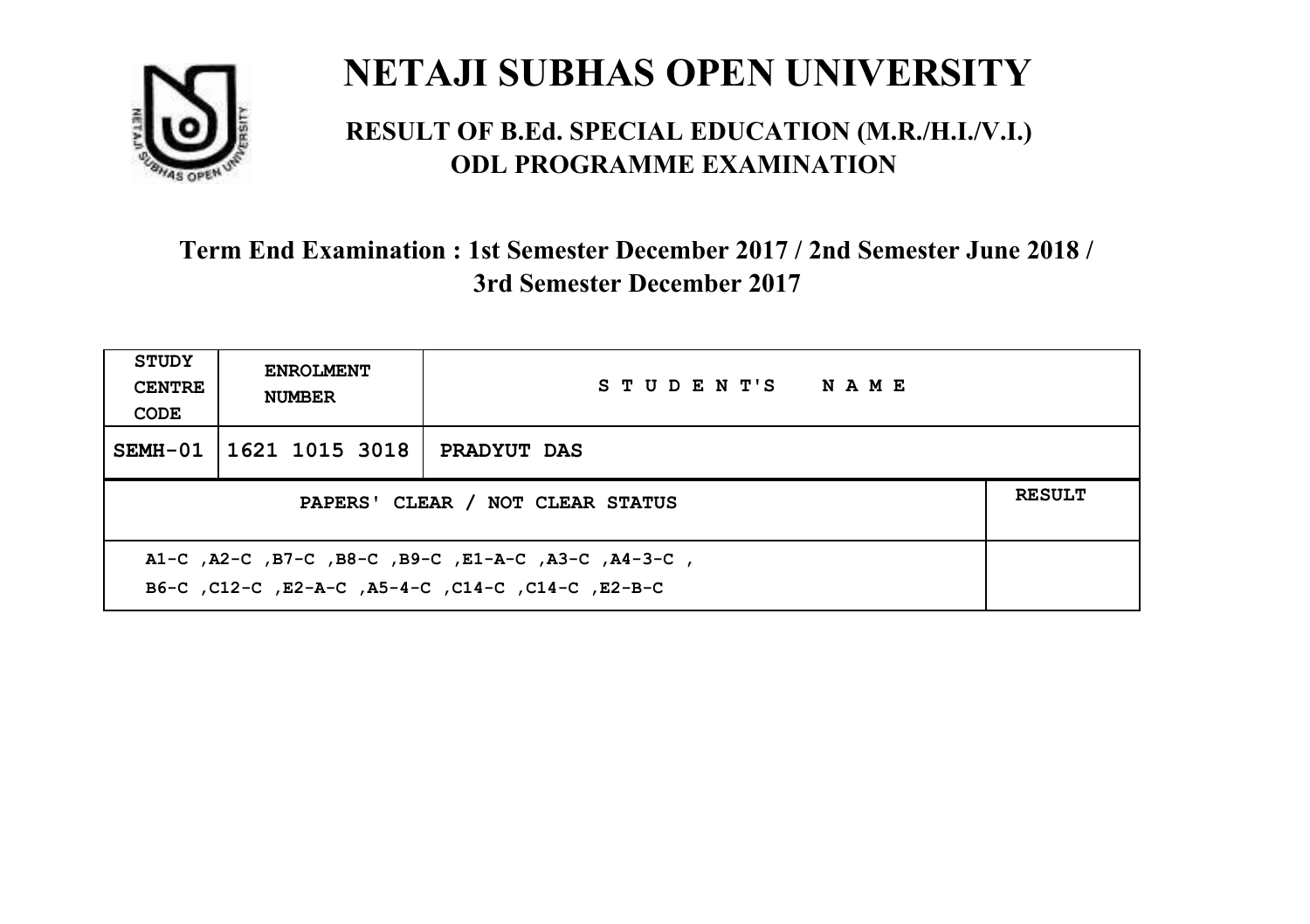

#### **RESULT OF B.Ed. SPECIAL EDUCATION (M.R./H.I./V.I.) ODL PROGRAMME EXAMINATION**

| <b>STUDY</b><br><b>CENTRE</b><br>CODE                                                             | <b>ENROLMENT</b><br><b>NUMBER</b> | STUDENT'S NAME    |  |  |
|---------------------------------------------------------------------------------------------------|-----------------------------------|-------------------|--|--|
|                                                                                                   | SEMH-01   1621 1015 3038          | <b>ANANDA DEY</b> |  |  |
| PAPERS' CLEAR / NOT CLEAR STATUS                                                                  |                                   |                   |  |  |
| A1-C, A2-C, B7-C, B8-C, B9-C, E1-A-C, A3-C, A4-2-C,<br>B6-NC, C12-C, E2-A-C, A5-5-C, C14-C, C14-C |                                   |                   |  |  |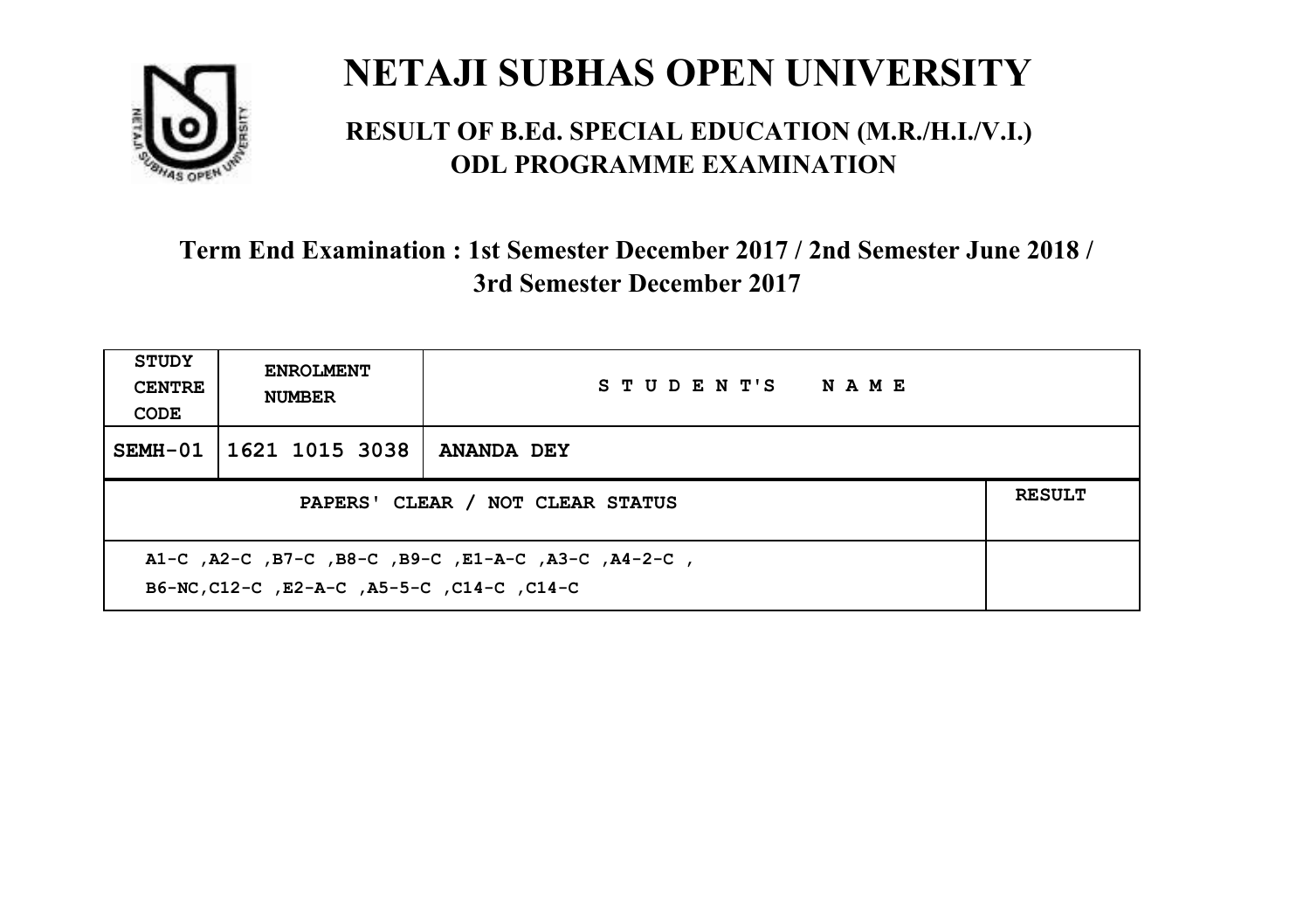

#### **RESULT OF B.Ed. SPECIAL EDUCATION (M.R./H.I./V.I.) ODL PROGRAMME EXAMINATION**

| <b>STUDY</b><br><b>CENTRE</b><br>CODE                                                                    | <b>ENROLMENT</b><br><b>NUMBER</b> | STUDENT'S NAME     |  |  |
|----------------------------------------------------------------------------------------------------------|-----------------------------------|--------------------|--|--|
|                                                                                                          | SEMH-01 1622 1015 3005            | <b>PRITHA BOSE</b> |  |  |
| <b>RESULT</b><br>PAPERS' CLEAR / NOT CLEAR STATUS                                                        |                                   |                    |  |  |
| A1-C, A2-C, B7-C, B8-C, B9-C, E1-A-C, A3-C, A4-3-C,<br>B6-C, C12-C, E2-A-C, A5-4-C, C14-C, C14-C, E2-B-C |                                   |                    |  |  |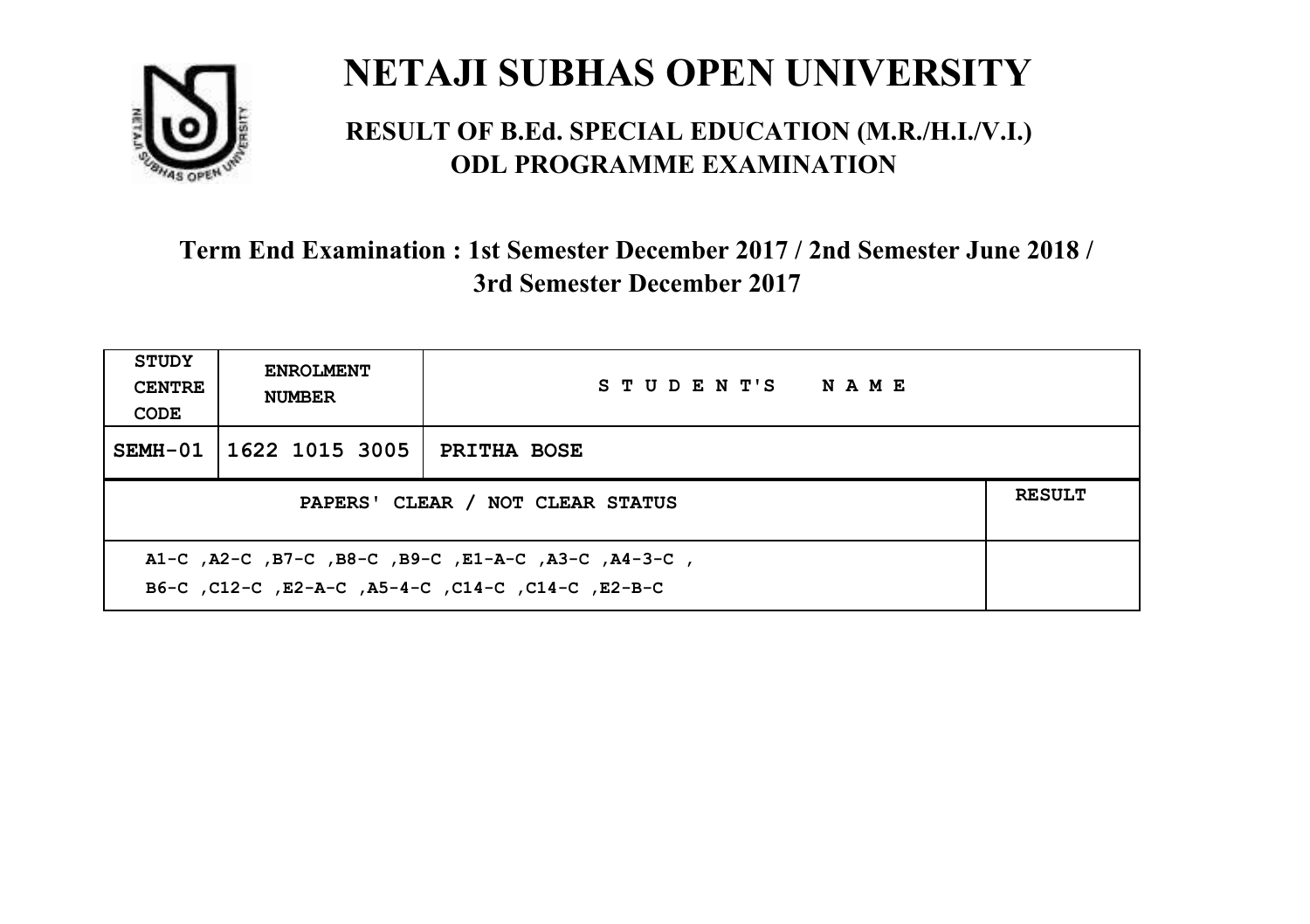

#### **RESULT OF B.Ed. SPECIAL EDUCATION (M.R./H.I./V.I.) ODL PROGRAMME EXAMINATION**

| <b>STUDY</b><br><b>CENTRE</b><br>CODE                                                                     | <b>ENROLMENT</b><br><b>NUMBER</b>                 | STUDENT'S NAME      |  |  |  |
|-----------------------------------------------------------------------------------------------------------|---------------------------------------------------|---------------------|--|--|--|
|                                                                                                           | SEMH-01   1622 1015 3015                          | SOMA DUTTA (SARKAR) |  |  |  |
|                                                                                                           | <b>RESULT</b><br>PAPERS' CLEAR / NOT CLEAR STATUS |                     |  |  |  |
| A1-C, A2-C, B7-C, B8-C, B9-C, E1-A-C, A3-C, A4-3-C,<br>B6-C, C12-C, E2-A-C, A5-5-C, C14-C, C14-C, C12-B-C |                                                   |                     |  |  |  |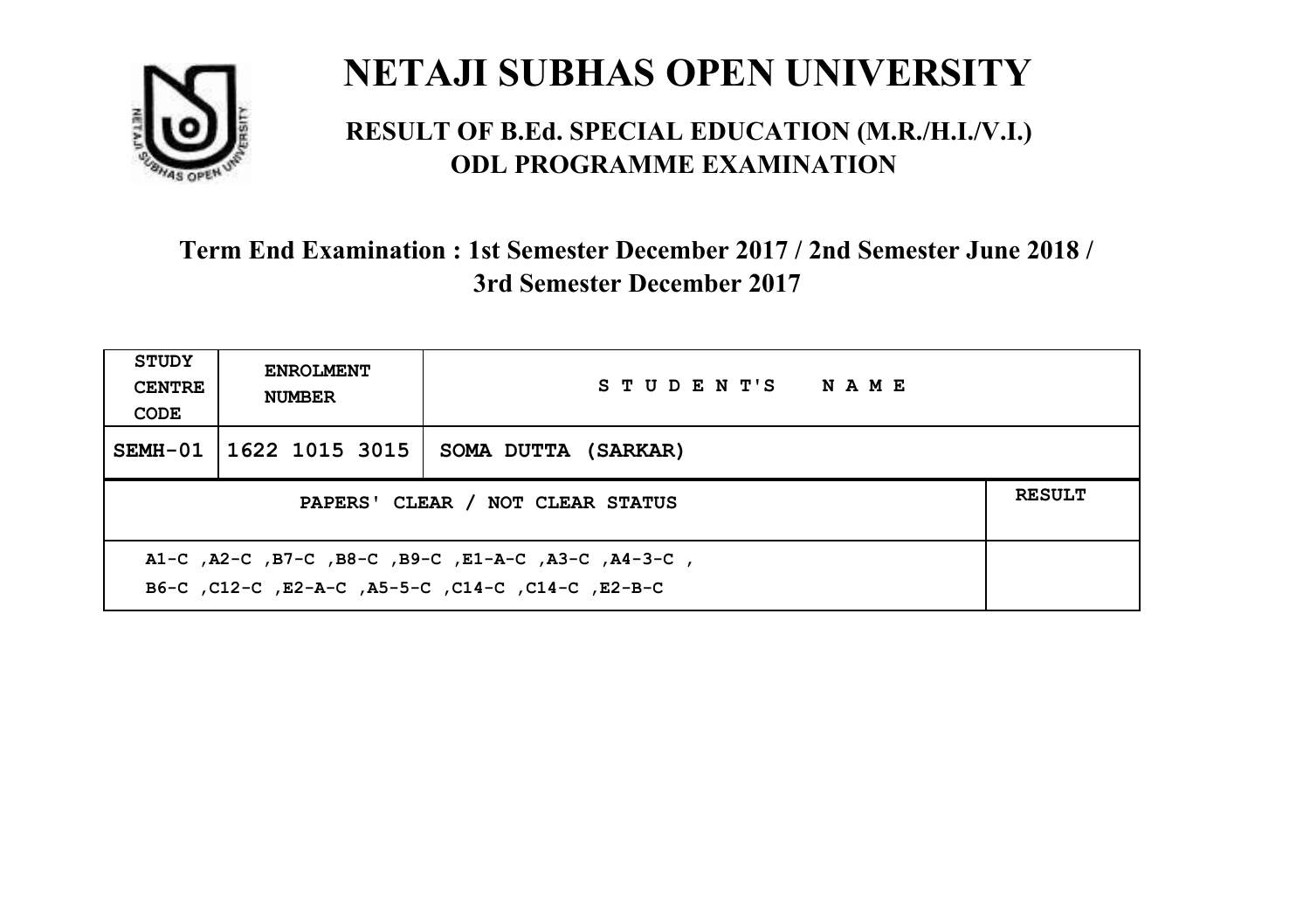

#### **RESULT OF B.Ed. SPECIAL EDUCATION (M.R./H.I./V.I.) ODL PROGRAMME EXAMINATION**

| <b>STUDY</b><br><b>CENTRE</b><br>CODE                                                                    | <b>ENROLMENT</b><br><b>NUMBER</b> | STUDENT'S NAME         |  |  |
|----------------------------------------------------------------------------------------------------------|-----------------------------------|------------------------|--|--|
|                                                                                                          | SEMH-01   1623 1015 3013          | <b>JIBANJIT BARMAN</b> |  |  |
| <b>RESULT</b><br>PAPERS' CLEAR / NOT CLEAR STATUS                                                        |                                   |                        |  |  |
| A1-C, A2-C, B7-C, B8-C, B9-C, E1-A-C, A3-C, A4-3-C,<br>B6-C, C12-C, E2-A-C, A5-4-C, C14-C, C14-C, E2-B-C |                                   |                        |  |  |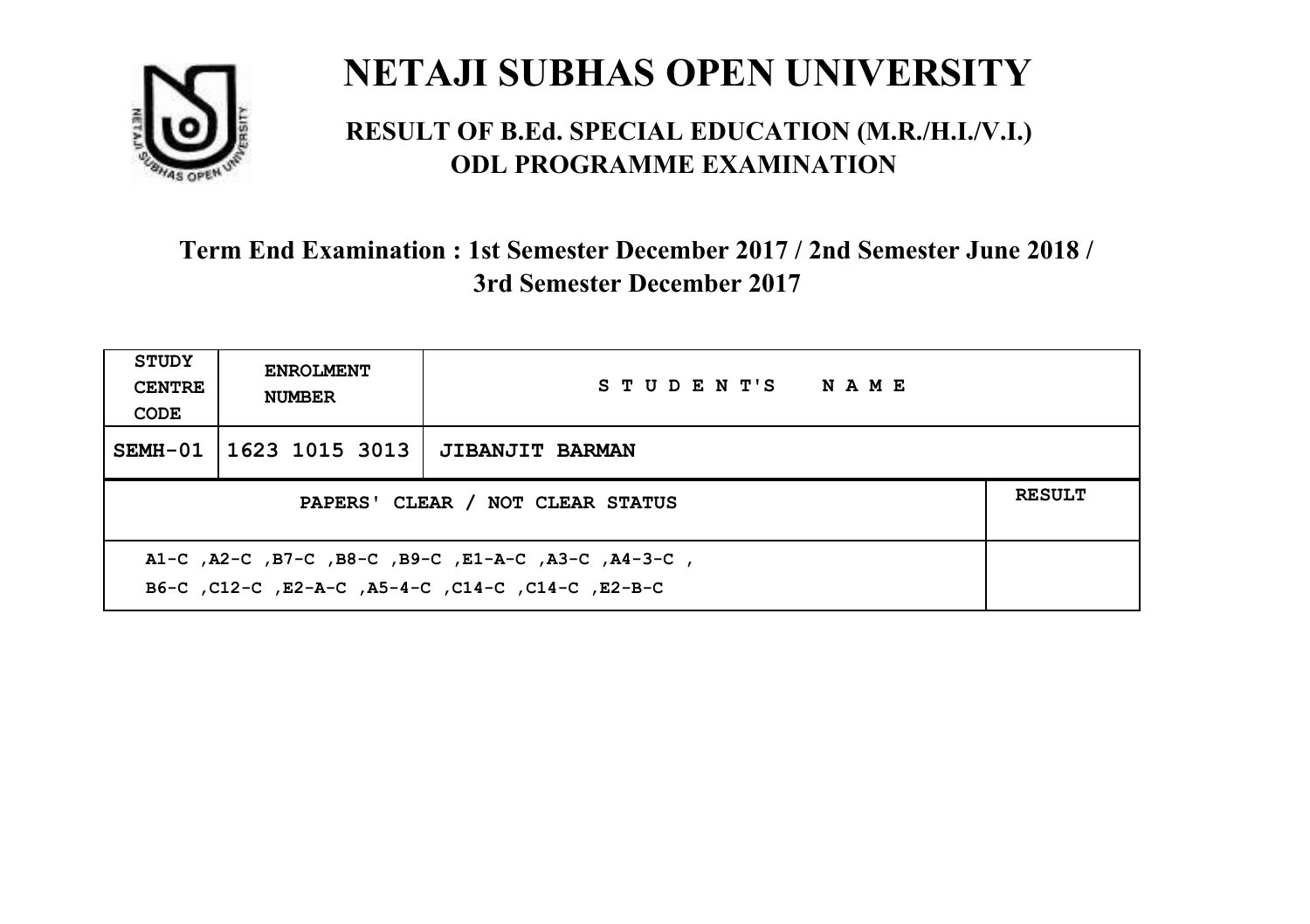

#### **RESULT OF B.Ed. SPECIAL EDUCATION (M.R./H.I./V.I.) ODL PROGRAMME EXAMINATION**

| <b>STUDY</b><br><b>CENTRE</b><br>CODE                                                                          | <b>ENROLMENT</b><br><b>NUMBER</b>                 | STUDENT'S NAME     |  |  |  |
|----------------------------------------------------------------------------------------------------------------|---------------------------------------------------|--------------------|--|--|--|
| SEMH-01                                                                                                        | 1623 1015 3019                                    | HRIDAY KRISHNA ROY |  |  |  |
|                                                                                                                | <b>RESULT</b><br>PAPERS' CLEAR / NOT CLEAR STATUS |                    |  |  |  |
| A1-C, A2-C, B7-C, B8-C, B9-NC, E1-A-C, A3-C, A4-3-C,<br>B6-NC, C12-C, E2-A-C, A5-4-NC, C14-NC, C14-NC, E2-B-NC |                                                   |                    |  |  |  |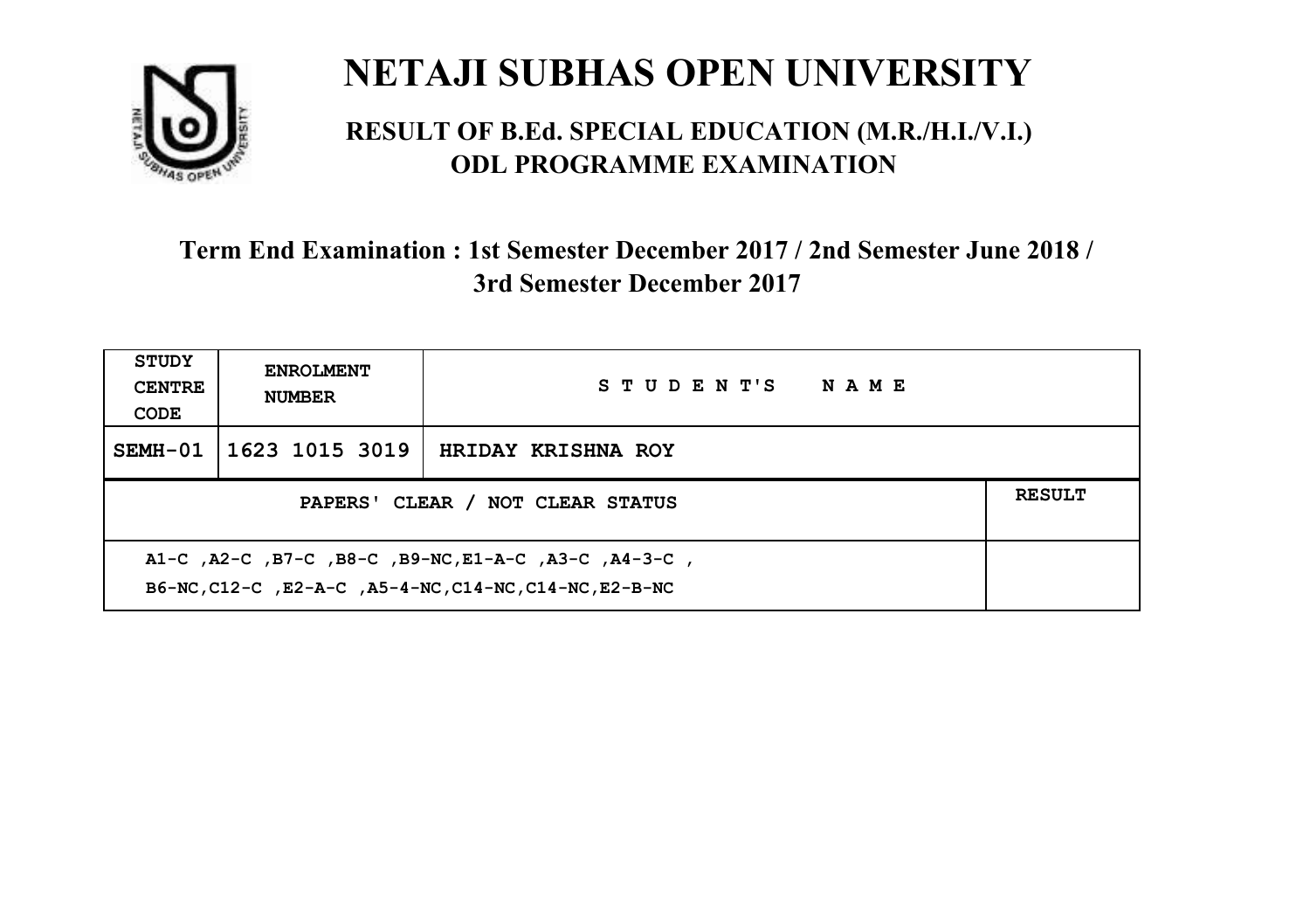

#### **RESULT OF B.Ed. SPECIAL EDUCATION (M.R./H.I./V.I.) ODL PROGRAMME EXAMINATION**

| STUDY<br><b>CENTRE</b><br>CODE                                                                            | <b>ENROLMENT</b><br><b>NUMBER</b>                 | STUDENT'S NAME        |  |  |  |
|-----------------------------------------------------------------------------------------------------------|---------------------------------------------------|-----------------------|--|--|--|
| $SEMH-01$                                                                                                 | 1623 1015 3034                                    | <b>BISWA NATH ROY</b> |  |  |  |
|                                                                                                           | <b>RESULT</b><br>PAPERS' CLEAR / NOT CLEAR STATUS |                       |  |  |  |
| A1-C, A2-C, B7-C, B8-C, B9-C, E1-A-C, A3-C, A4-3-C,<br>B6-C, C12-C, E2-A-C, A5-4-C, C14-C, C14-C, C12-B-C |                                                   |                       |  |  |  |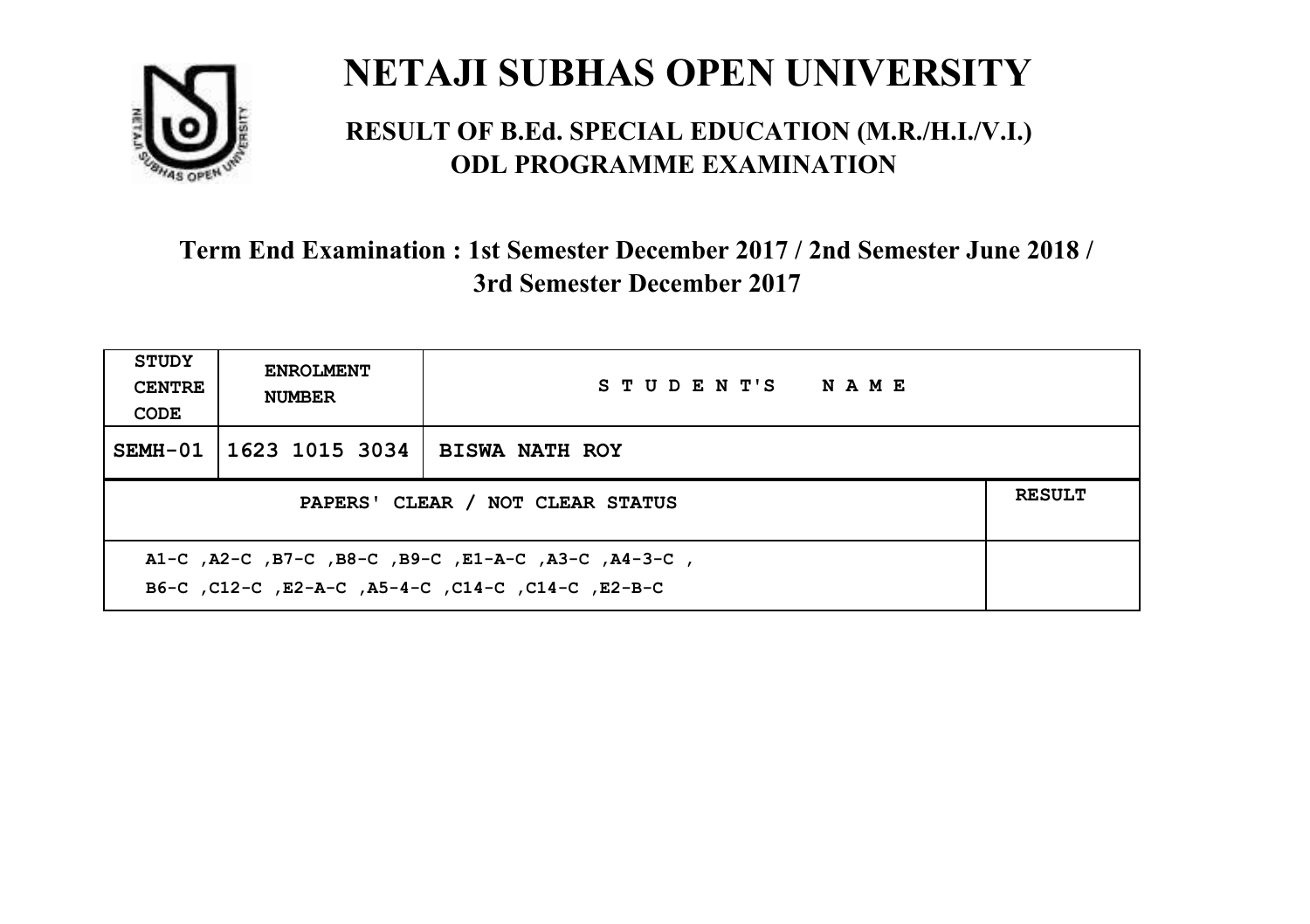

#### **RESULT OF B.Ed. SPECIAL EDUCATION (M.R./H.I./V.I.) ODL PROGRAMME EXAMINATION**

| STUDY<br><b>CENTRE</b><br>CODE                                                                            | <b>ENROLMENT</b><br><b>NUMBER</b>                 | STUDENT'S NAME            |  |  |  |
|-----------------------------------------------------------------------------------------------------------|---------------------------------------------------|---------------------------|--|--|--|
| SEMH-01                                                                                                   | 1623 1015 3035                                    | <b>MANORANJAN BHOWMIK</b> |  |  |  |
|                                                                                                           | <b>RESULT</b><br>PAPERS' CLEAR / NOT CLEAR STATUS |                           |  |  |  |
| A1-C, A2-C, B7-C, B8-C, B9-C, E1-A-C, A3-C, A4-3-C,<br>B6-C, C12-C, E2-A-C, A5-4-C, C14-C, C14-C, C12-B-C |                                                   |                           |  |  |  |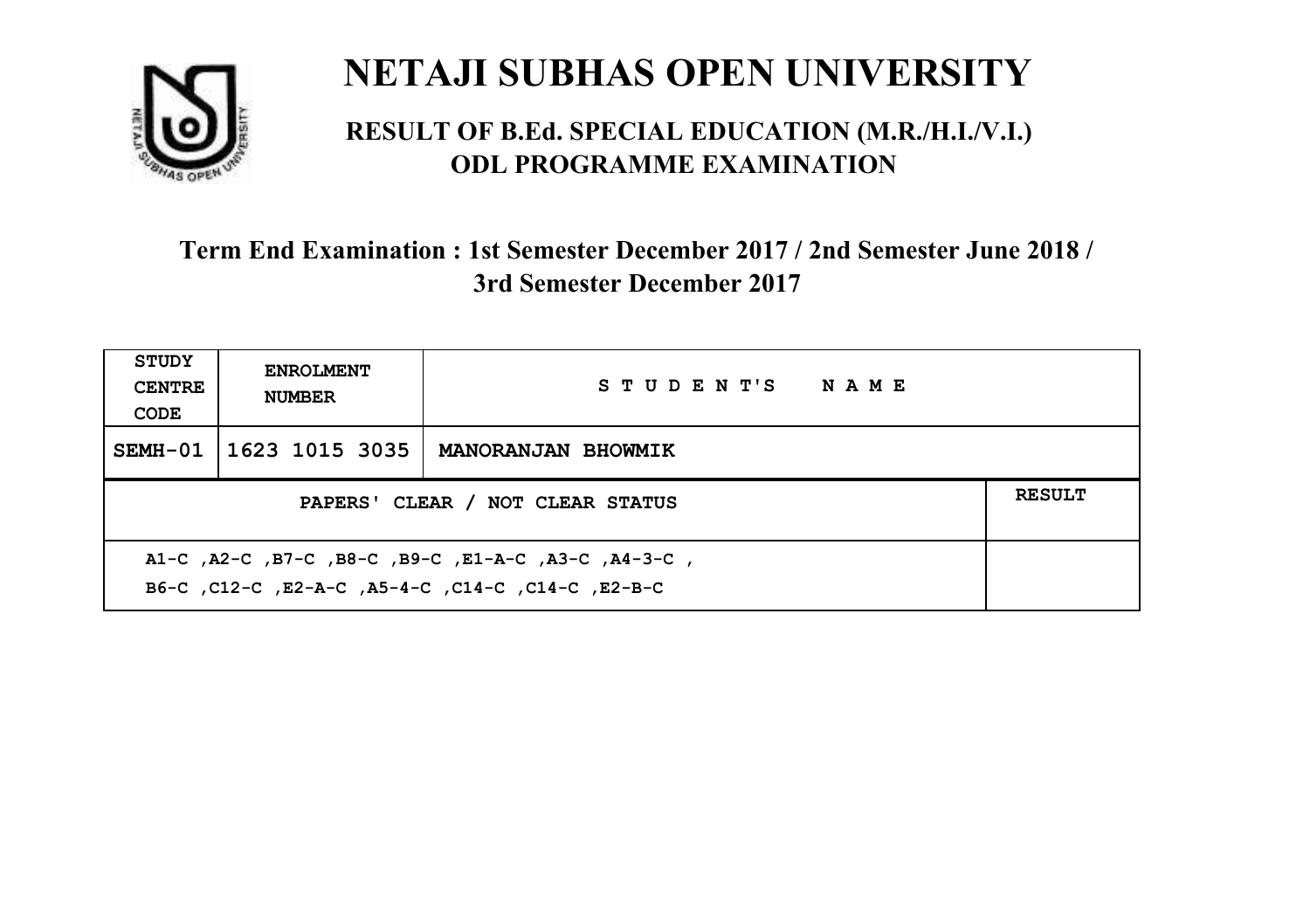

#### **RESULT OF B.Ed. SPECIAL EDUCATION (M.R./H.I./V.I.) ODL PROGRAMME EXAMINATION**

| <b>STUDY</b><br><b>CENTRE</b><br>CODE             | <b>ENROLMENT</b><br><b>NUMBER</b> | STUDENT'S NAME  |  |
|---------------------------------------------------|-----------------------------------|-----------------|--|
|                                                   | SEMH-01   1623 1015 3039          | <b>RAJU RAY</b> |  |
| <b>RESULT</b><br>PAPERS' CLEAR / NOT CLEAR STATUS |                                   |                 |  |
|                                                   |                                   |                 |  |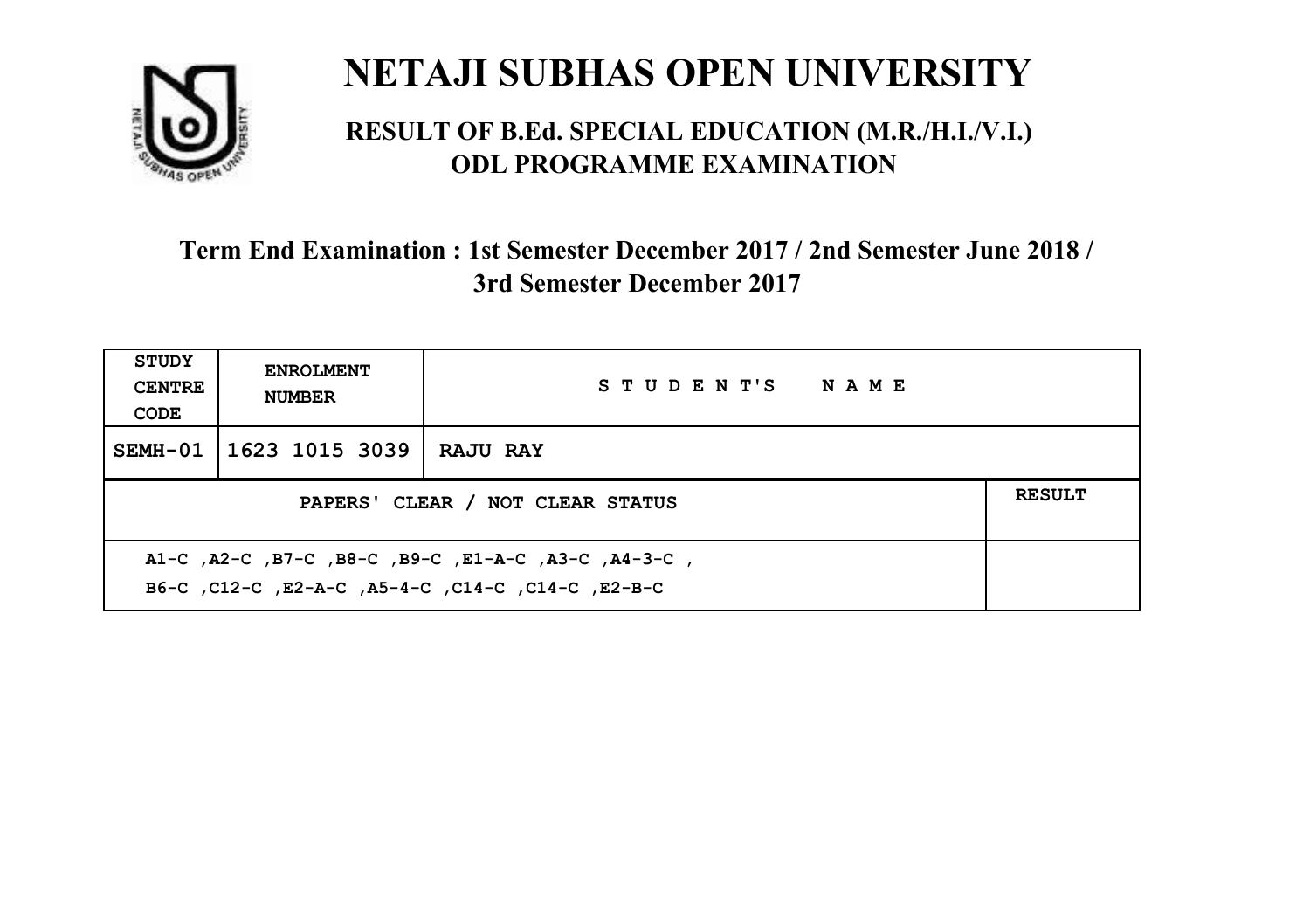

#### **RESULT OF B.Ed. SPECIAL EDUCATION (M.R./H.I./V.I.) ODL PROGRAMME EXAMINATION**

| <b>STUDY</b><br><b>CENTRE</b><br>CODE                                                                    | <b>ENROLMENT</b><br><b>NUMBER</b>                 | STUDENT'S NAME |  |  |
|----------------------------------------------------------------------------------------------------------|---------------------------------------------------|----------------|--|--|
|                                                                                                          | SEMH-01 1624 1015 3014                            | KANCHAN ROY    |  |  |
|                                                                                                          | <b>RESULT</b><br>PAPERS' CLEAR / NOT CLEAR STATUS |                |  |  |
| A1-C, A2-C, B7-C, B8-C, B9-C, E1-A-C, A3-C, A4-3-C,<br>B6-C, C12-C, E2-A-C, A5-5-C, C14-C, C14-C, E2-B-C |                                                   |                |  |  |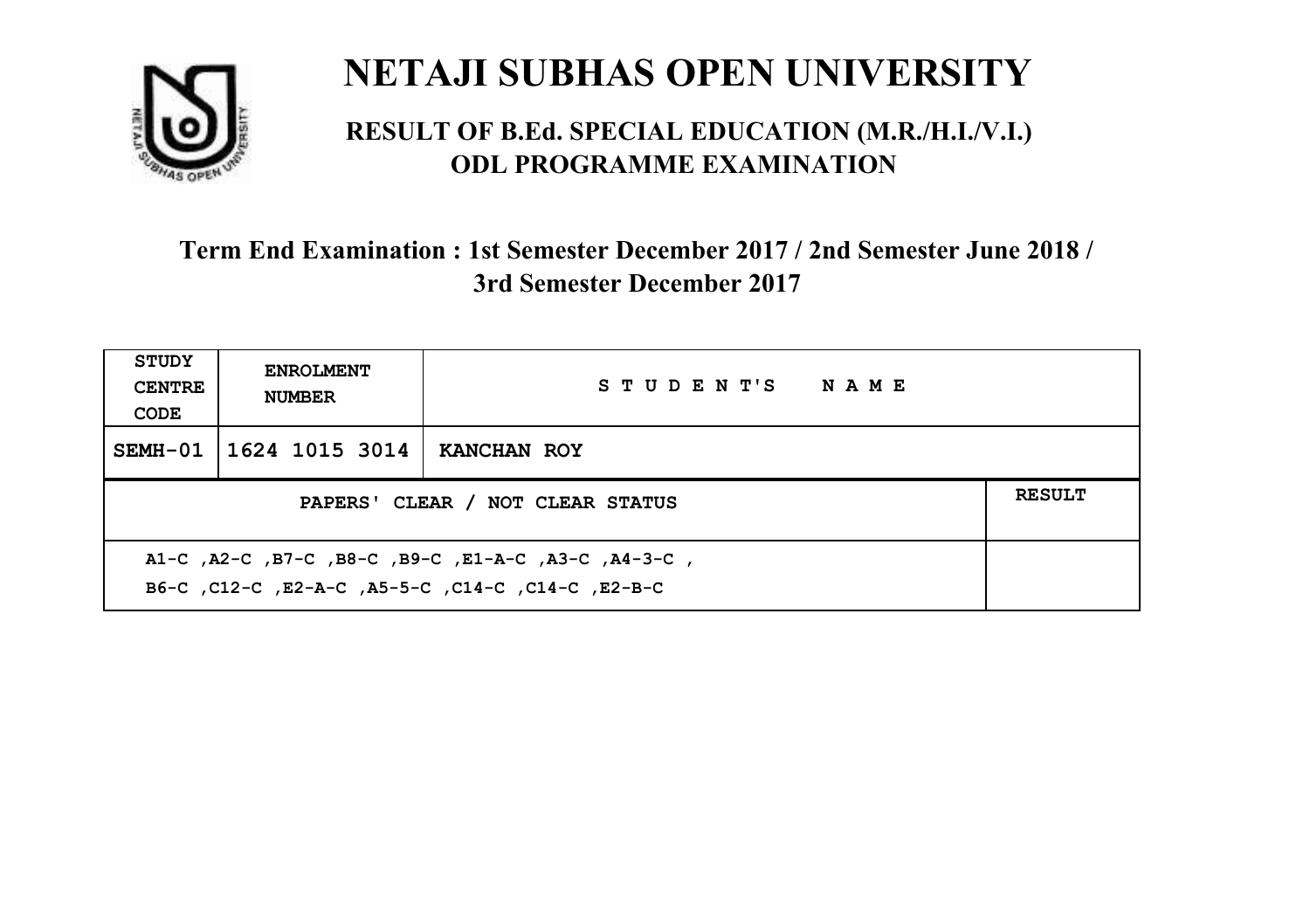

#### **RESULT OF B.Ed. SPECIAL EDUCATION (M.R./H.I./V.I.) ODL PROGRAMME EXAMINATION**

| <b>STUDY</b><br><b>CENTRE</b><br>CODE                                                                     | <b>ENROLMENT</b><br><b>NUMBER</b>                 | STUDENT'S NAME     |  |  |  |
|-----------------------------------------------------------------------------------------------------------|---------------------------------------------------|--------------------|--|--|--|
|                                                                                                           | SEMH-01   1624 1015 3017                          | <b>PUSPITA ROY</b> |  |  |  |
|                                                                                                           | <b>RESULT</b><br>PAPERS' CLEAR / NOT CLEAR STATUS |                    |  |  |  |
| A1-C, A2-C, B7-C, B8-C, B9-C, E1-A-C, A3-C, A4-3-C,<br>B6-C, C12-C, E2-A-C, A5-5-C, C14-C, C14-C, C12-B-C |                                                   |                    |  |  |  |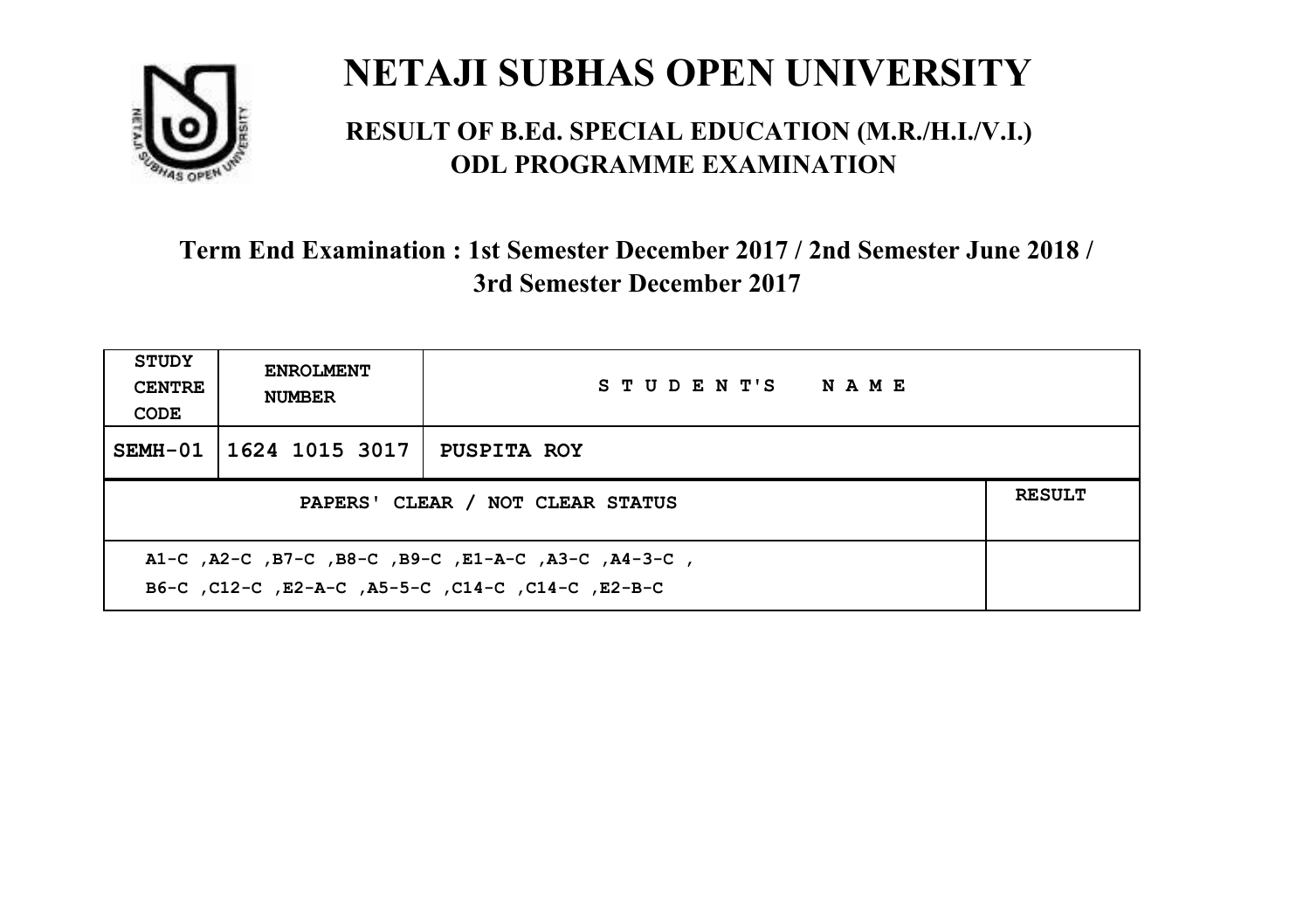

#### **RESULT OF B.Ed. SPECIAL EDUCATION (M.R./H.I./V.I.) ODL PROGRAMME EXAMINATION**

| <b>STUDY</b><br><b>CENTRE</b><br>CODE                                                                       | <b>ENROLMENT</b><br><b>NUMBER</b>                 | STUDENT'S NAME |  |  |  |
|-------------------------------------------------------------------------------------------------------------|---------------------------------------------------|----------------|--|--|--|
| SEMH-01                                                                                                     | 1626 1015 3036                                    | UPASIKA LAMA   |  |  |  |
|                                                                                                             | <b>RESULT</b><br>PAPERS' CLEAR / NOT CLEAR STATUS |                |  |  |  |
| , A1-C, A2-C, B7-C, B8-C, B9-C, E1-A-C, A3-C, A4-3-C,<br>B6-C, C12-C, E2-A-C, A5-5-C, C14-C, C14-C, C12-B-C |                                                   |                |  |  |  |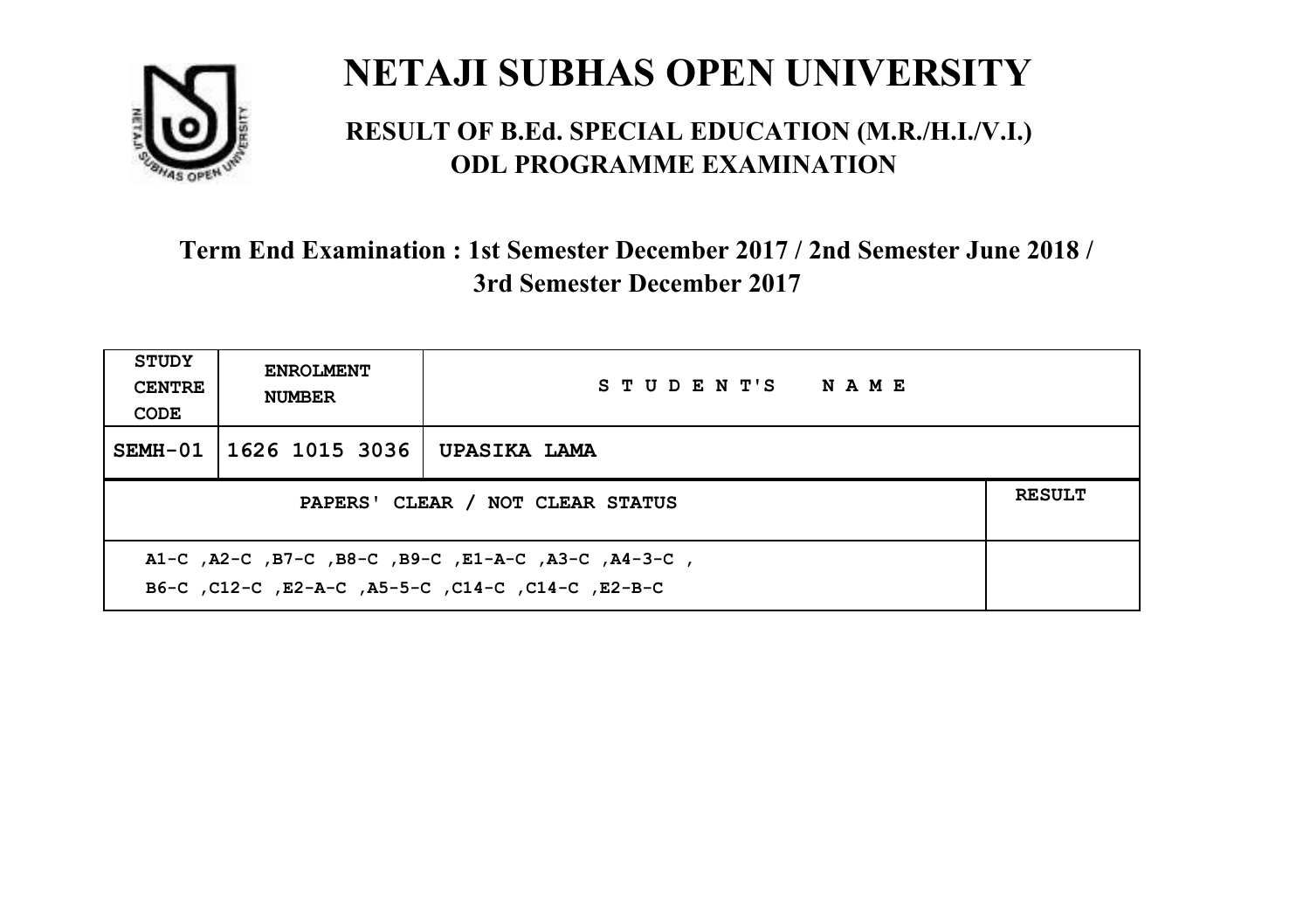

#### **RESULT OF B.Ed. SPECIAL EDUCATION (M.R./H.I./V.I.) ODL PROGRAMME EXAMINATION**

| <b>STUDY</b><br><b>CENTRE</b><br>CODE                                      | <b>ENROLMENT</b><br><b>NUMBER</b>                 | STUDENT'S NAME       |  |  |
|----------------------------------------------------------------------------|---------------------------------------------------|----------------------|--|--|
| SEMH-01                                                                    | 1627 1015 3003                                    | <b>PRITAM BAPARI</b> |  |  |
|                                                                            | <b>RESULT</b><br>PAPERS' CLEAR / NOT CLEAR STATUS |                      |  |  |
| A1-C, A2-C, B7-C, B8-C, B9-C, E1-A-C, A3-C, A4-1-C,<br>B6-C, C12-C, E2-A-C |                                                   |                      |  |  |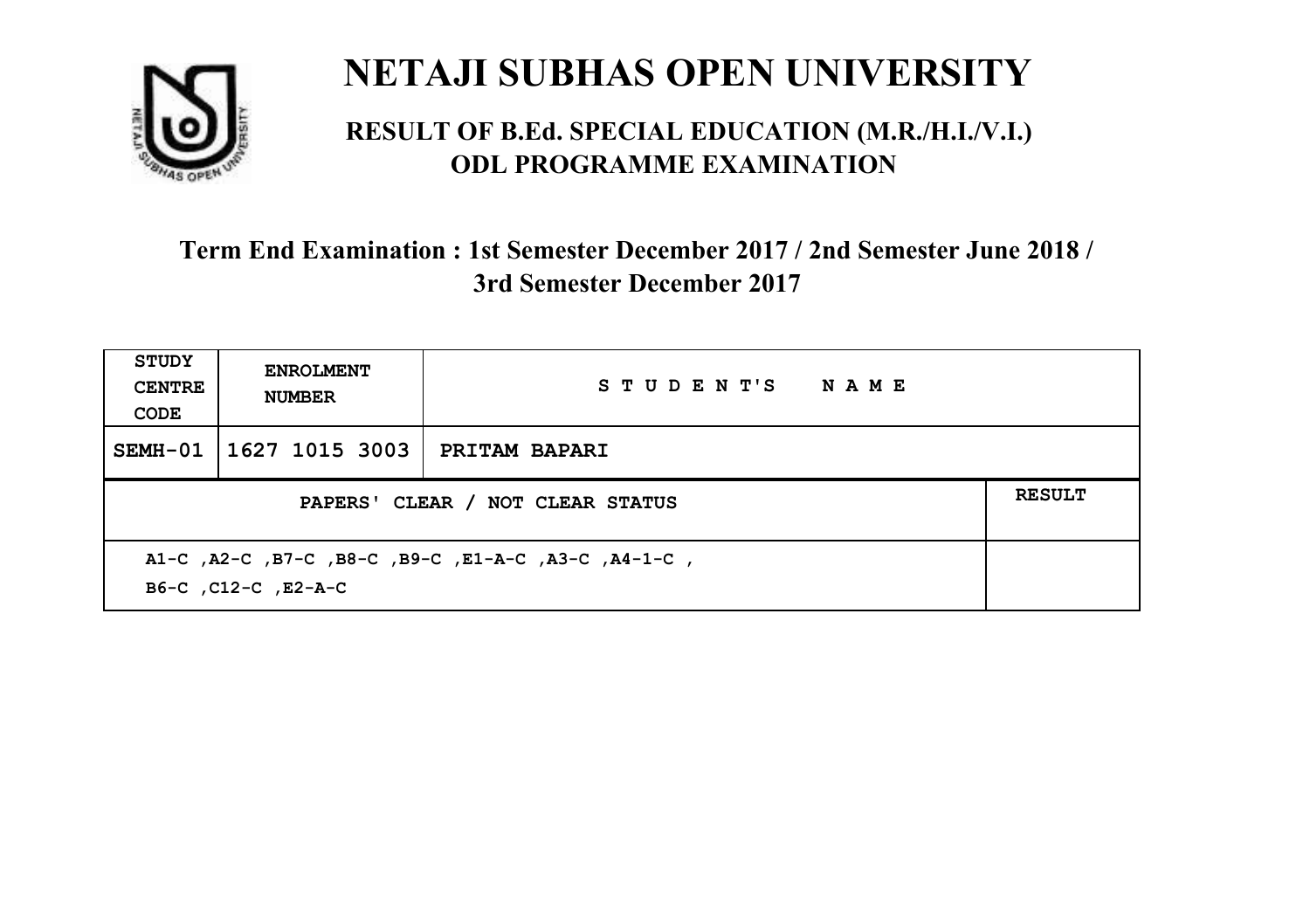

#### **RESULT OF B.Ed. SPECIAL EDUCATION (M.R./H.I./V.I.) ODL PROGRAMME EXAMINATION**

| <b>STUDY</b><br><b>CENTRE</b><br>CODE             | <b>ENROLMENT</b><br><b>NUMBER</b> | STUDENT'S NAME     |  |
|---------------------------------------------------|-----------------------------------|--------------------|--|
|                                                   | SEMH-01   1627 1015 3004          | <b>RAJU MONDAL</b> |  |
| <b>RESULT</b><br>PAPERS' CLEAR / NOT CLEAR STATUS |                                   |                    |  |
|                                                   |                                   |                    |  |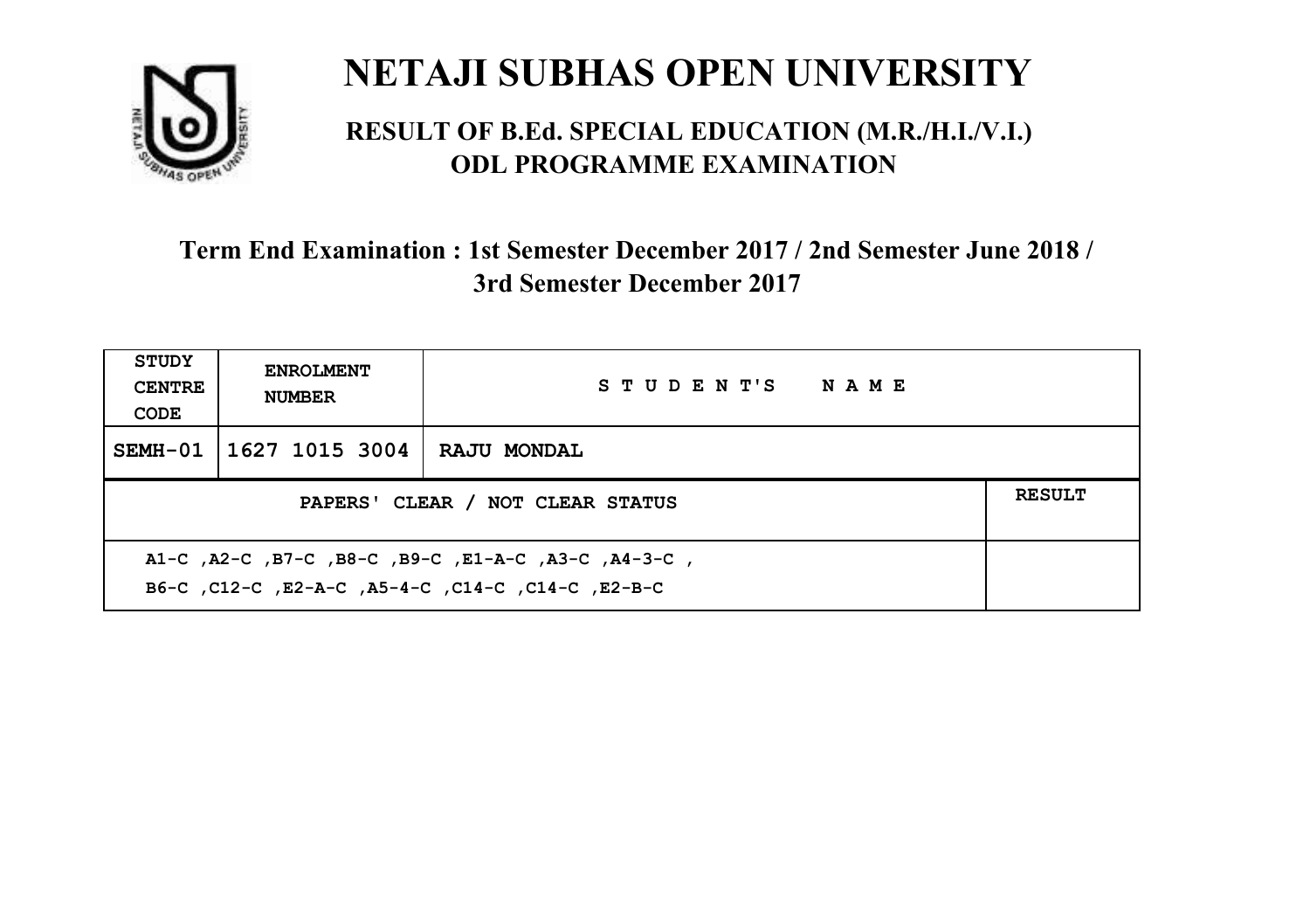

#### **RESULT OF B.Ed. SPECIAL EDUCATION (M.R./H.I./V.I.) ODL PROGRAMME EXAMINATION**

| <b>STUDY</b><br><b>CENTRE</b><br>CODE                                                                     | <b>ENROLMENT</b><br><b>NUMBER</b>                 | STUDENT'S NAME |  |  |  |
|-----------------------------------------------------------------------------------------------------------|---------------------------------------------------|----------------|--|--|--|
|                                                                                                           | SEMH-01   1627 1015 3009                          | SOFIQUL ISLAM  |  |  |  |
|                                                                                                           | <b>RESULT</b><br>PAPERS' CLEAR / NOT CLEAR STATUS |                |  |  |  |
| A1-C, A2-C, B7-C, B8-C, B9-C, E1-A-C, A3-C, A4-3-C,<br>B6-C, C12-C, E2-A-C, A5-4-C, C14-C, C14-C, C12-B-C |                                                   |                |  |  |  |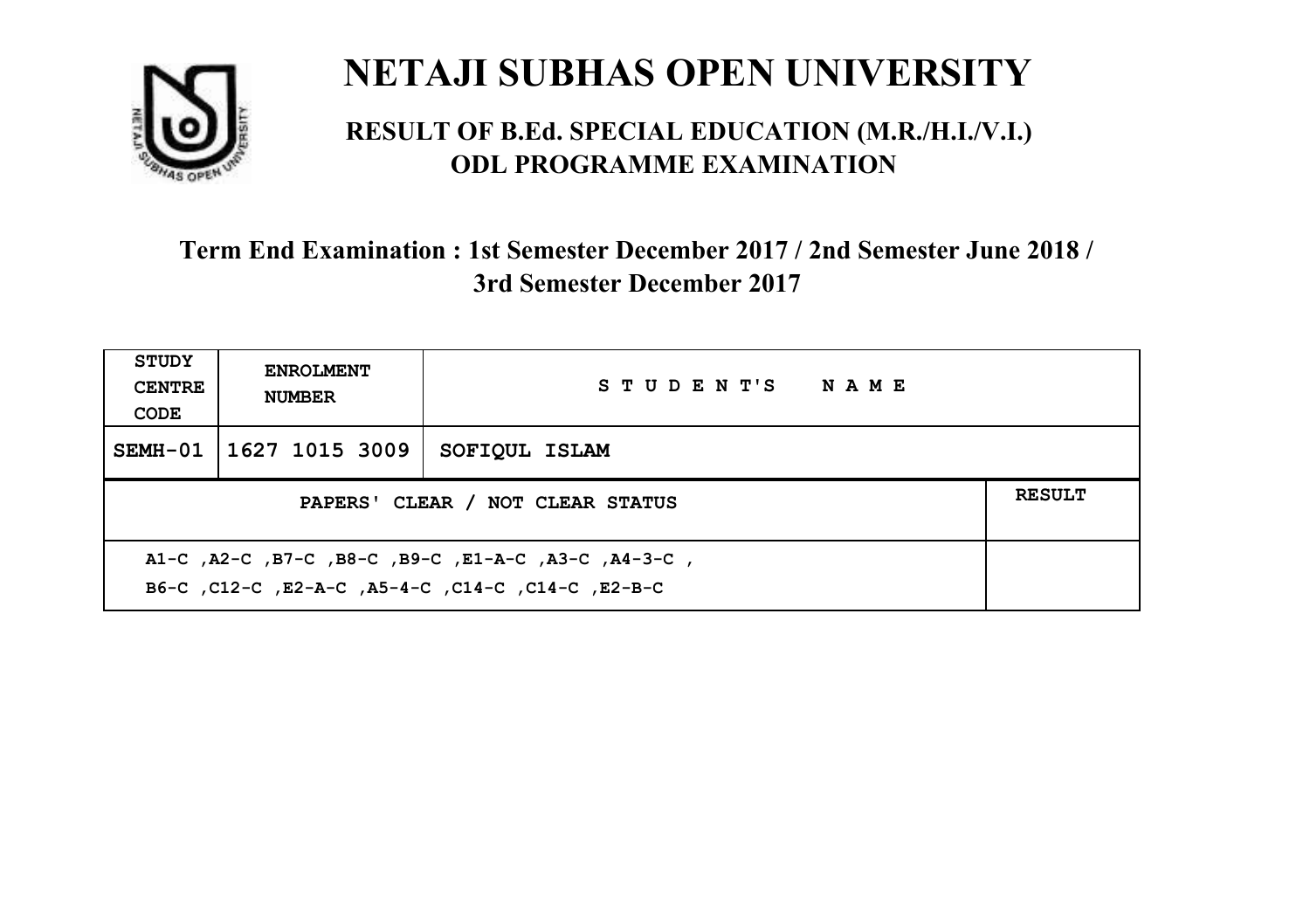

#### **RESULT OF B.Ed. SPECIAL EDUCATION (M.R./H.I./V.I.) ODL PROGRAMME EXAMINATION**

| <b>STUDY</b><br><b>CENTRE</b><br>CODE                                                                    | <b>ENROLMENT</b><br><b>NUMBER</b> | STUDENT'S NAME   |  |
|----------------------------------------------------------------------------------------------------------|-----------------------------------|------------------|--|
|                                                                                                          | SEMH-01   1627 1015 3010          | <b>ANUP RANA</b> |  |
| <b>RESULT</b><br>PAPERS' CLEAR / NOT CLEAR STATUS                                                        |                                   |                  |  |
| A1-C, A2-C, B7-C, B8-C, B9-C, E1-A-C, A3-C, A4-3-C,<br>B6-C, C12-C, E2-A-C, A5-5-C, C14-C, C14-C, E2-B-C |                                   |                  |  |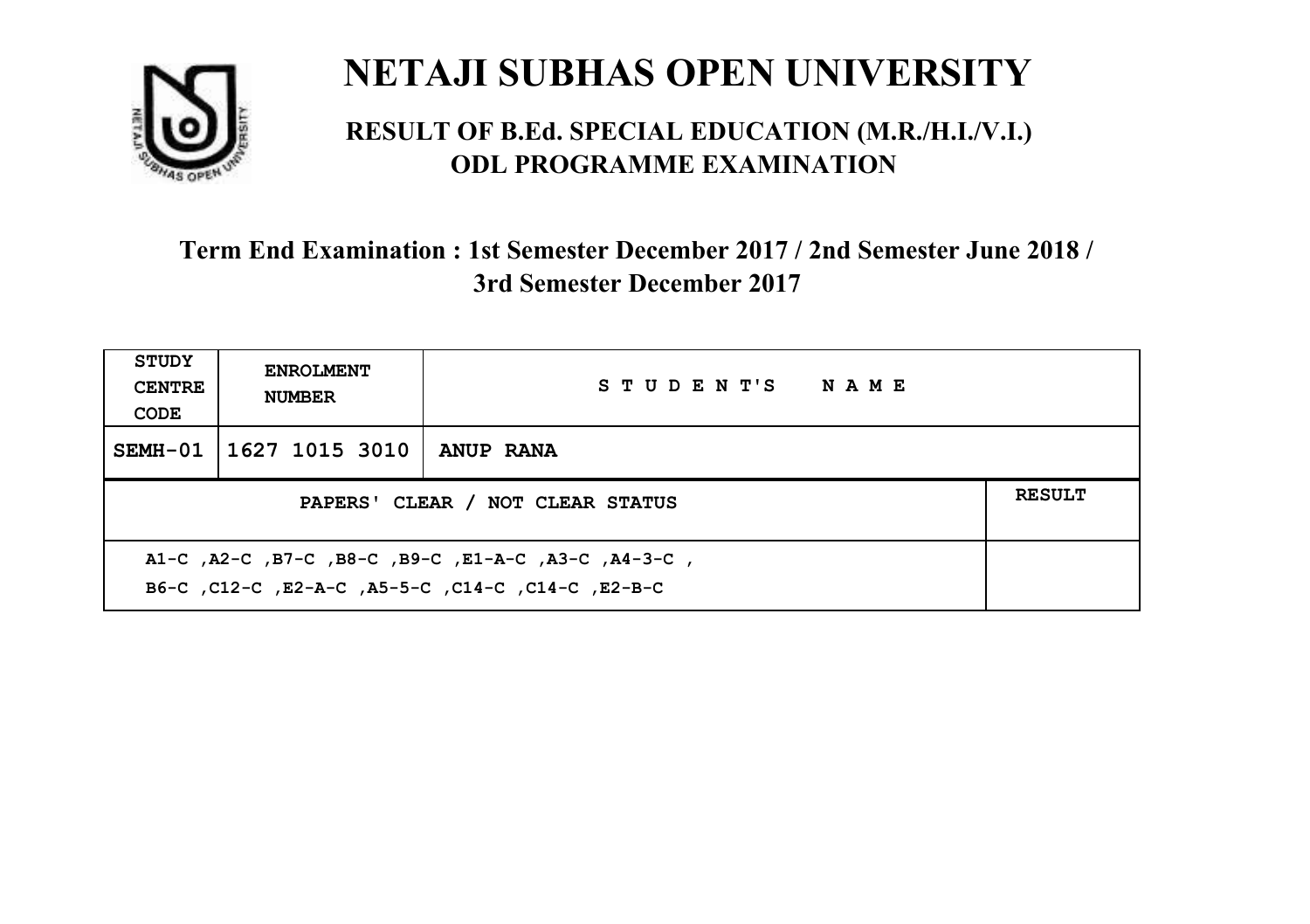

#### **RESULT OF B.Ed. SPECIAL EDUCATION (M.R./H.I./V.I.) ODL PROGRAMME EXAMINATION**

| <b>STUDY</b><br><b>CENTRE</b><br>CODE                                                                    | <b>ENROLMENT</b><br><b>NUMBER</b>                 | STUDENT'S NAME    |  |  |
|----------------------------------------------------------------------------------------------------------|---------------------------------------------------|-------------------|--|--|
|                                                                                                          | SEMH-01   1627 1015 3012                          | <b>PILLAB SEN</b> |  |  |
|                                                                                                          | <b>RESULT</b><br>PAPERS' CLEAR / NOT CLEAR STATUS |                   |  |  |
| A1-C, A2-C, B7-C, B8-C, B9-C, E1-A-C, A3-C, A4-3-C,<br>B6-C, C12-C, E2-A-C, A5-4-C, C14-C, C14-C, E2-B-C |                                                   |                   |  |  |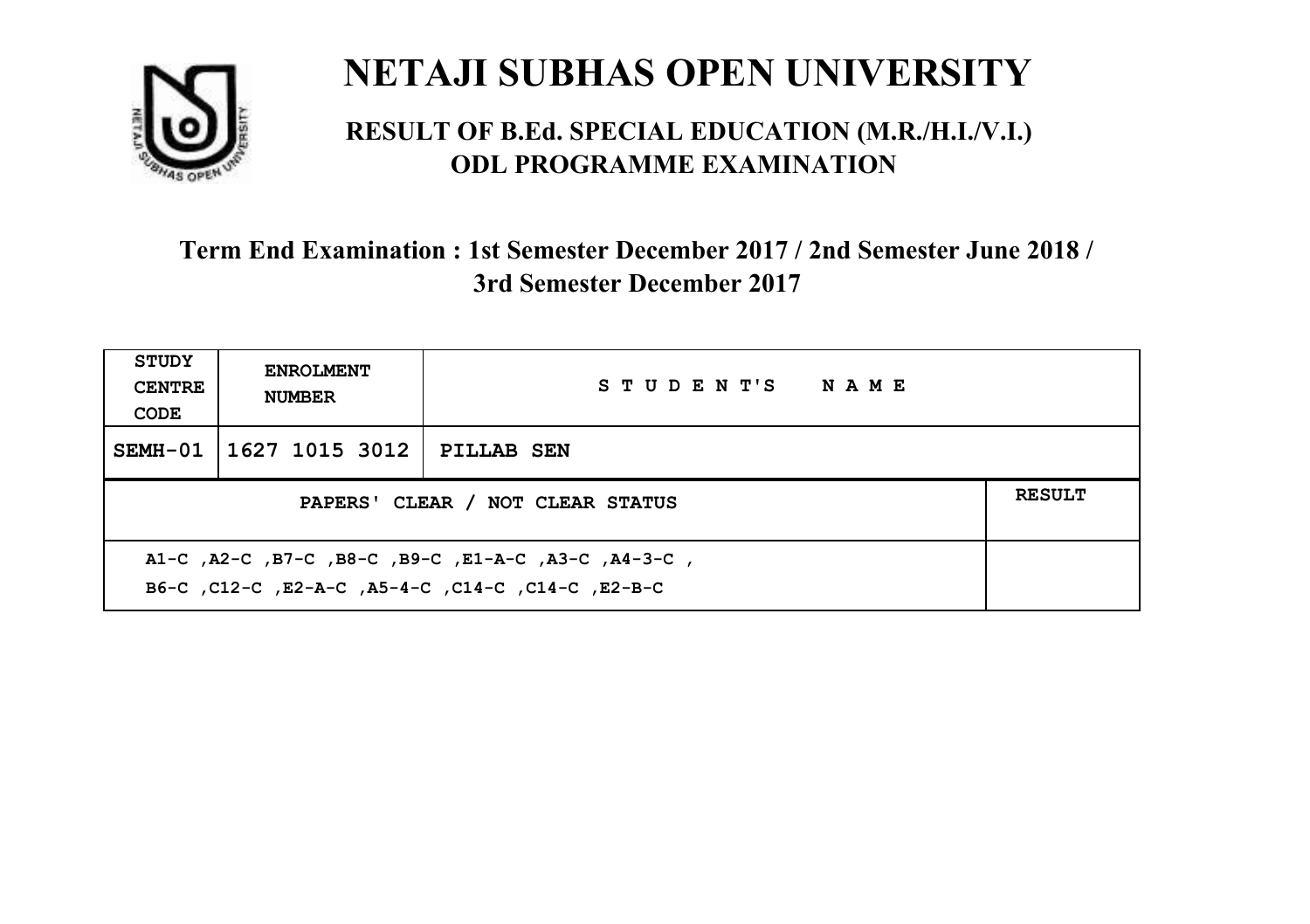

#### **RESULT OF B.Ed. SPECIAL EDUCATION (M.R./H.I./V.I.) ODL PROGRAMME EXAMINATION**

| <b>STUDY</b><br><b>CENTRE</b><br>CODE                                                                    | <b>ENROLMENT</b><br><b>NUMBER</b>                 | STUDENT'S NAME      |  |  |  |
|----------------------------------------------------------------------------------------------------------|---------------------------------------------------|---------------------|--|--|--|
|                                                                                                          | SEMH-01   1627 1015 3032                          | <b>DIPANKAR SEN</b> |  |  |  |
|                                                                                                          | <b>RESULT</b><br>PAPERS' CLEAR / NOT CLEAR STATUS |                     |  |  |  |
| A1-C, A2-C, B7-C, B8-C, B9-C, E1-A-C, A3-C, A4-3-C,<br>B6-C, C12-C, E2-A-C, A5-4-C, C14-C, C14-C, E2-B-C |                                                   |                     |  |  |  |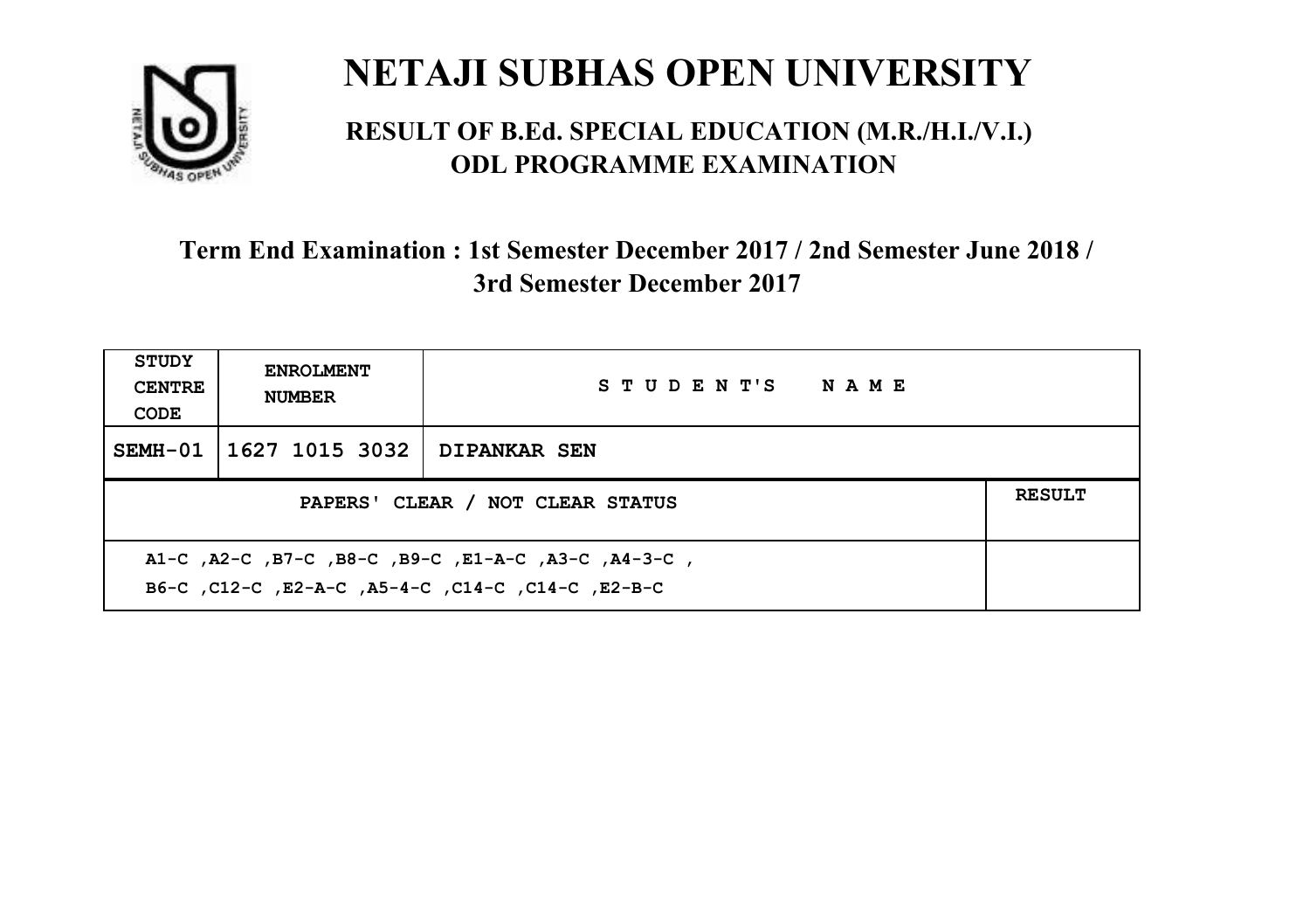

#### **RESULT OF B.Ed. SPECIAL EDUCATION (M.R./H.I./V.I.) ODL PROGRAMME EXAMINATION**

| <b>STUDY</b><br><b>CENTRE</b><br>CODE                                                                    | <b>ENROLMENT</b><br><b>NUMBER</b>                 | STUDENT'S NAME     |  |  |  |
|----------------------------------------------------------------------------------------------------------|---------------------------------------------------|--------------------|--|--|--|
|                                                                                                          | SEMH-01   1628 1015 3008                          | <b>SATHI GHOSH</b> |  |  |  |
|                                                                                                          | <b>RESULT</b><br>PAPERS' CLEAR / NOT CLEAR STATUS |                    |  |  |  |
| A1-C, A2-C, B7-C, B8-C, B9-C, E1-A-C, A3-C, A4-3-C,<br>B6-C, C12-C, E2-A-C, A5-4-C, C14-C, C14-C, E2-B-C |                                                   |                    |  |  |  |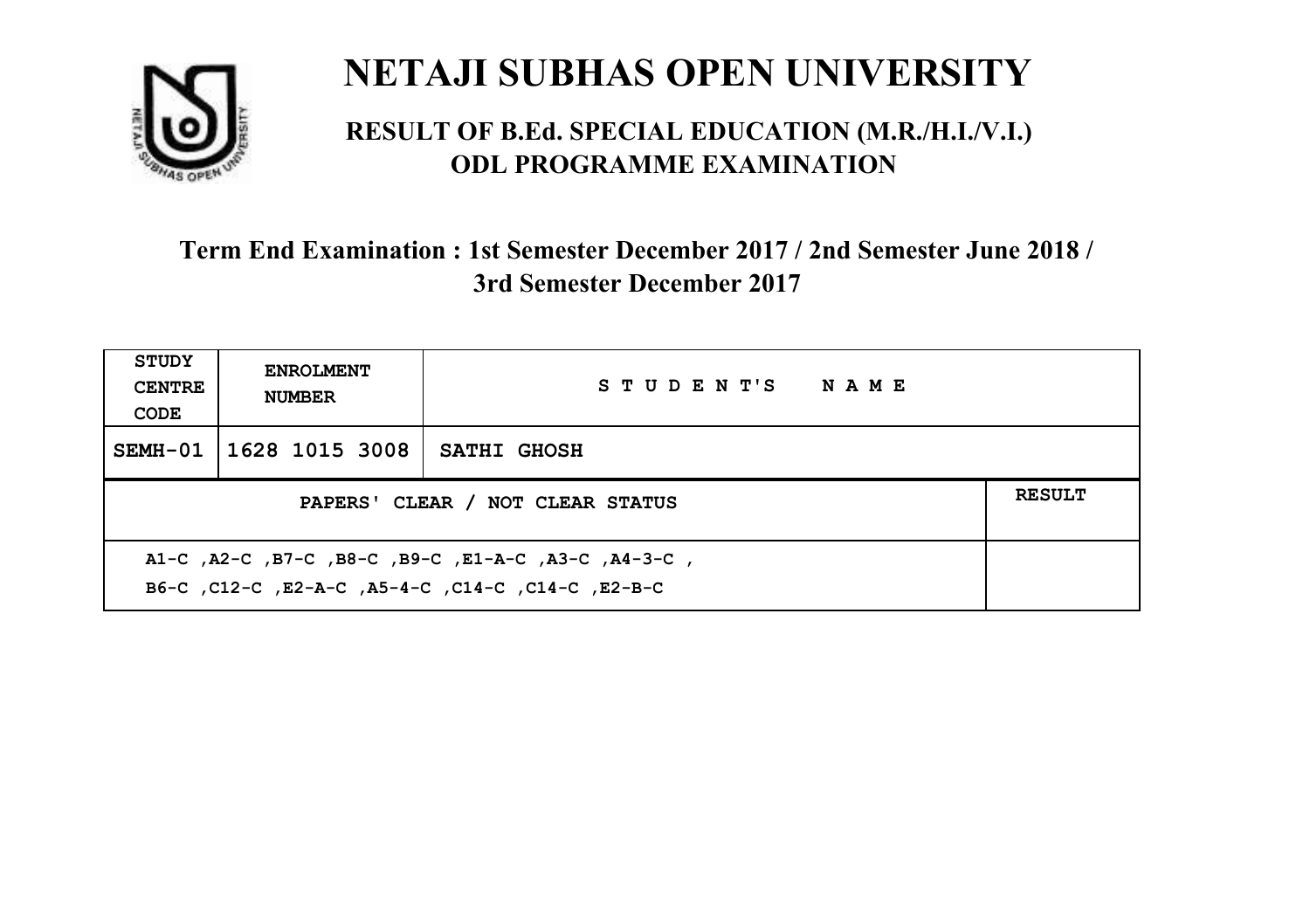

#### **RESULT OF B.Ed. SPECIAL EDUCATION (M.R./H.I./V.I.) ODL PROGRAMME EXAMINATION**

| <b>STUDY</b><br><b>CENTRE</b><br>CODE                                                                    | <b>ENROLMENT</b><br><b>NUMBER</b> | STUDENT'S NAME        |  |  |
|----------------------------------------------------------------------------------------------------------|-----------------------------------|-----------------------|--|--|
|                                                                                                          | SEMH-01   1628 1015 3011          | <b>MINAKSHI GHOSH</b> |  |  |
| PAPERS' CLEAR / NOT CLEAR STATUS                                                                         |                                   |                       |  |  |
| A1-C, A2-C, B7-C, B8-C, B9-C, E1-A-C, A3-C, A4-3-C,<br>B6-C, C12-C, E2-A-C, A5-4-C, C14-C, C14-C, E2-B-C |                                   |                       |  |  |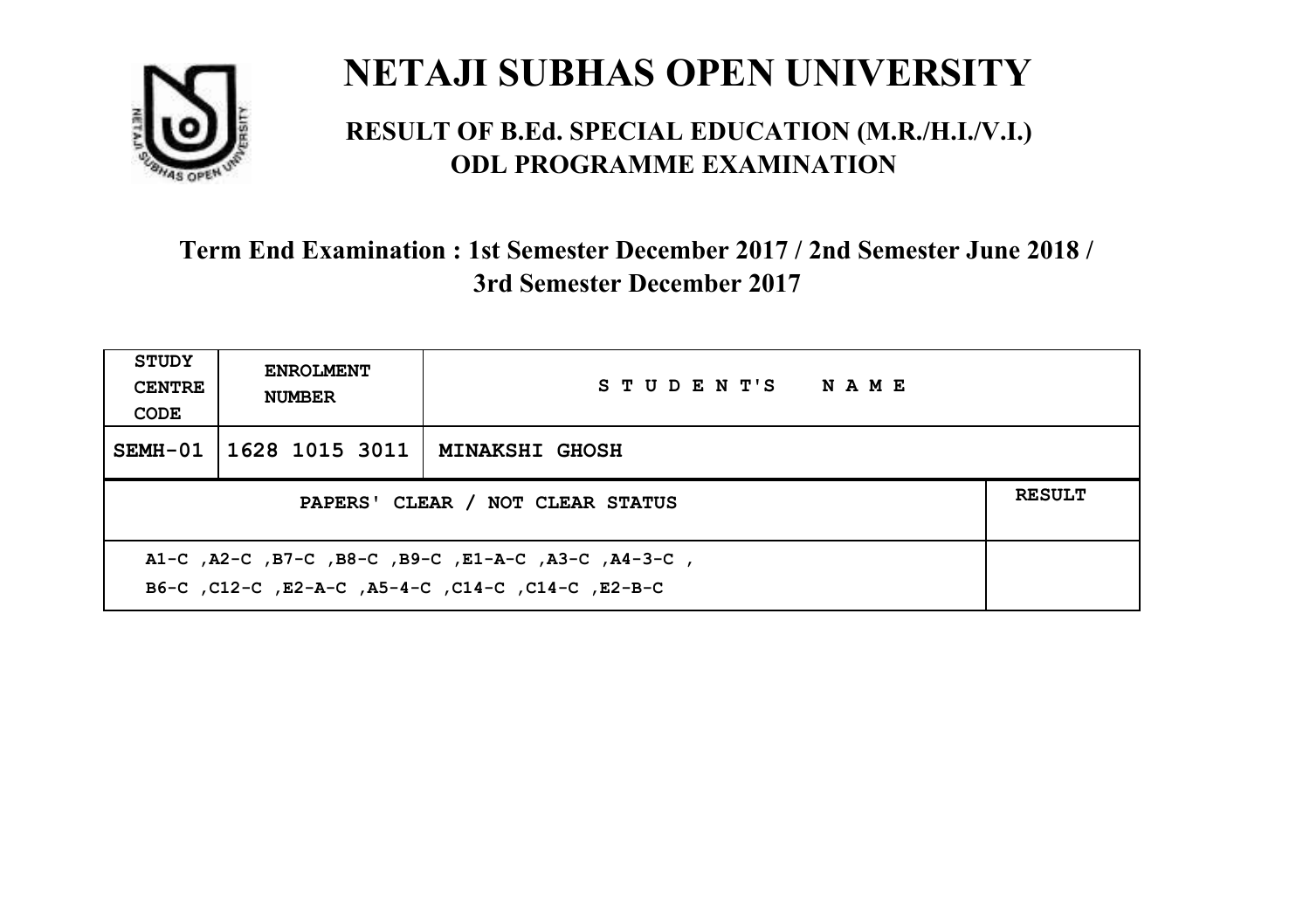

#### **RESULT OF B.Ed. SPECIAL EDUCATION (M.R./H.I./V.I.) ODL PROGRAMME EXAMINATION**

| <b>STUDY</b><br><b>CENTRE</b><br>CODE                                                                     | <b>ENROLMENT</b><br><b>NUMBER</b>                 | STUDENT'S NAME       |  |  |  |
|-----------------------------------------------------------------------------------------------------------|---------------------------------------------------|----------------------|--|--|--|
| $SEMH-01$                                                                                                 | 1628 1015 3030                                    | <b>RAHILA KHATUN</b> |  |  |  |
|                                                                                                           | <b>RESULT</b><br>PAPERS' CLEAR / NOT CLEAR STATUS |                      |  |  |  |
| A1-C, A2-C, B7-C, B8-C, B9-C, E1-A-C, A3-C, A4-3-C,<br>B6-C, C12-C, E2-A-C, A5-4-C, C14-C, C14-C, C12-B-C |                                                   |                      |  |  |  |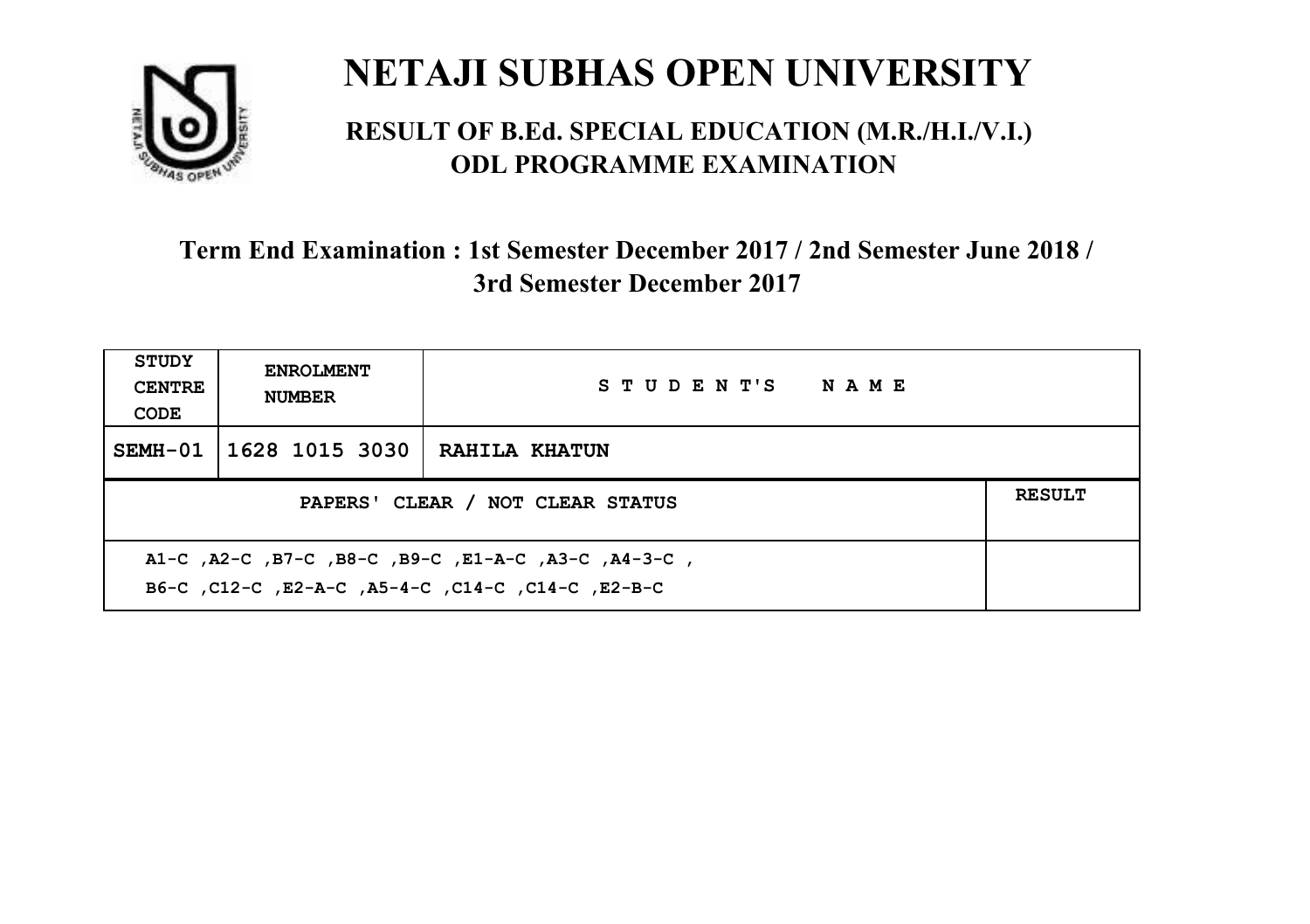

#### **RESULT OF B.Ed. SPECIAL EDUCATION (M.R./H.I./V.I.) ODL PROGRAMME EXAMINATION**

| <b>STUDY</b><br><b>CENTRE</b><br>CODE                                                                    | <b>ENROLMENT</b><br><b>NUMBER</b> | STUDENT'S NAME           |  |  |
|----------------------------------------------------------------------------------------------------------|-----------------------------------|--------------------------|--|--|
|                                                                                                          | SEMH-01   1628 1015 3031          | <b>LAGNADITA DEBNATH</b> |  |  |
| <b>RESULT</b><br>PAPERS' CLEAR / NOT CLEAR STATUS                                                        |                                   |                          |  |  |
| A1-C, A2-C, B7-C, B8-C, B9-C, E1-A-C, A3-C, A4-3-C,<br>B6-C, C12-C, E2-A-C, A5-4-C, C14-C, C14-C, E2-B-C |                                   |                          |  |  |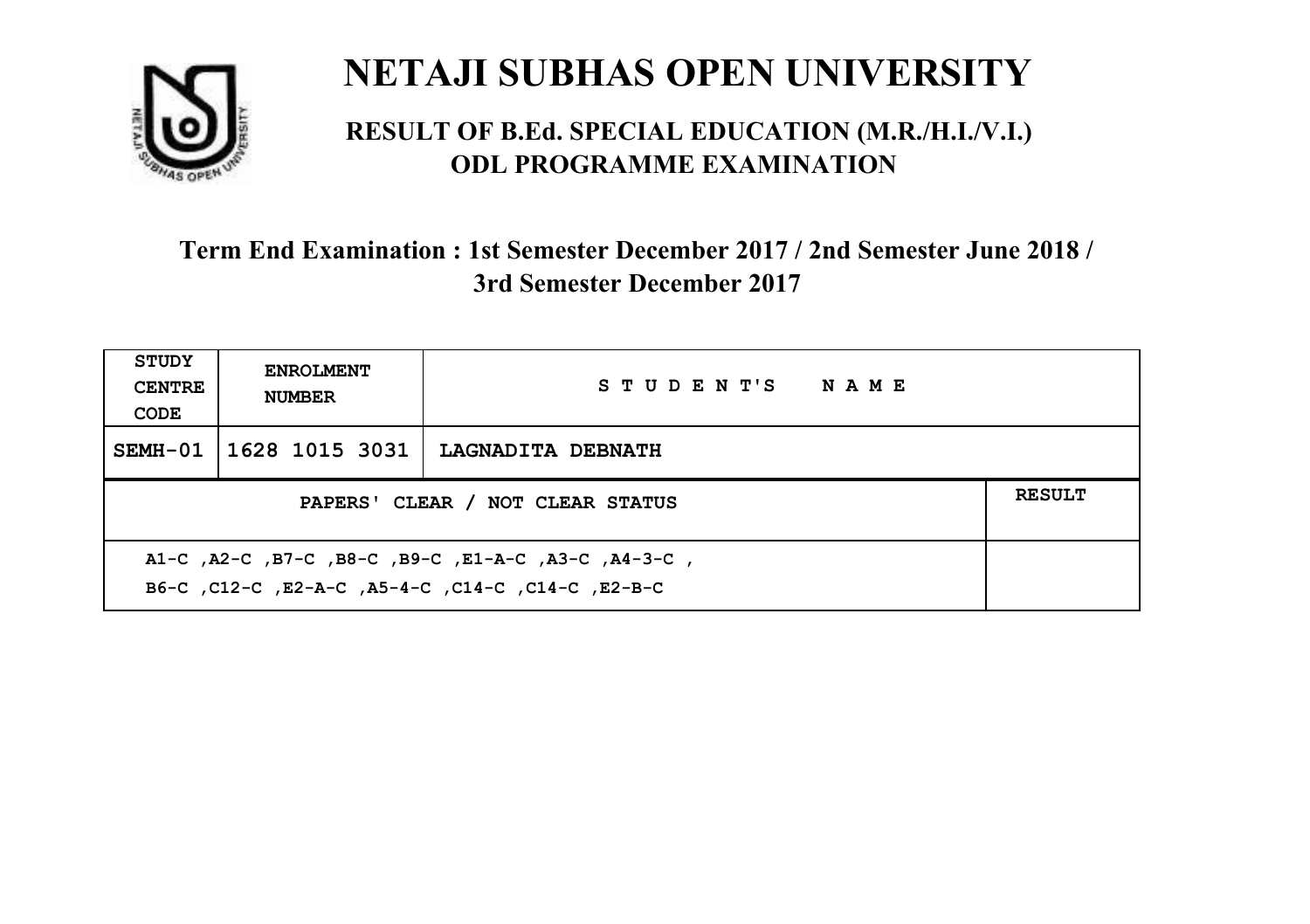

#### **RESULT OF B.Ed. SPECIAL EDUCATION (M.R./H.I./V.I.) ODL PROGRAMME EXAMINATION**

| STUDY<br><b>CENTRE</b><br>CODE                                                                            | <b>ENROLMENT</b><br><b>NUMBER</b>                 | STUDENT'S NAME     |  |  |  |
|-----------------------------------------------------------------------------------------------------------|---------------------------------------------------|--------------------|--|--|--|
|                                                                                                           | SEMH-01 1523 1015 3012                            | DHANANJOY MAJUMDER |  |  |  |
|                                                                                                           | <b>RESULT</b><br>PAPERS' CLEAR / NOT CLEAR STATUS |                    |  |  |  |
| A1-C, A2-C, B7-C, B8-C, B9-C, E1-A-C, A3-C, A4-3-C,<br>B6-C, C12-C, E2-A-C, A5-4-C, C14-C, C14-C, C12-B-C |                                                   |                    |  |  |  |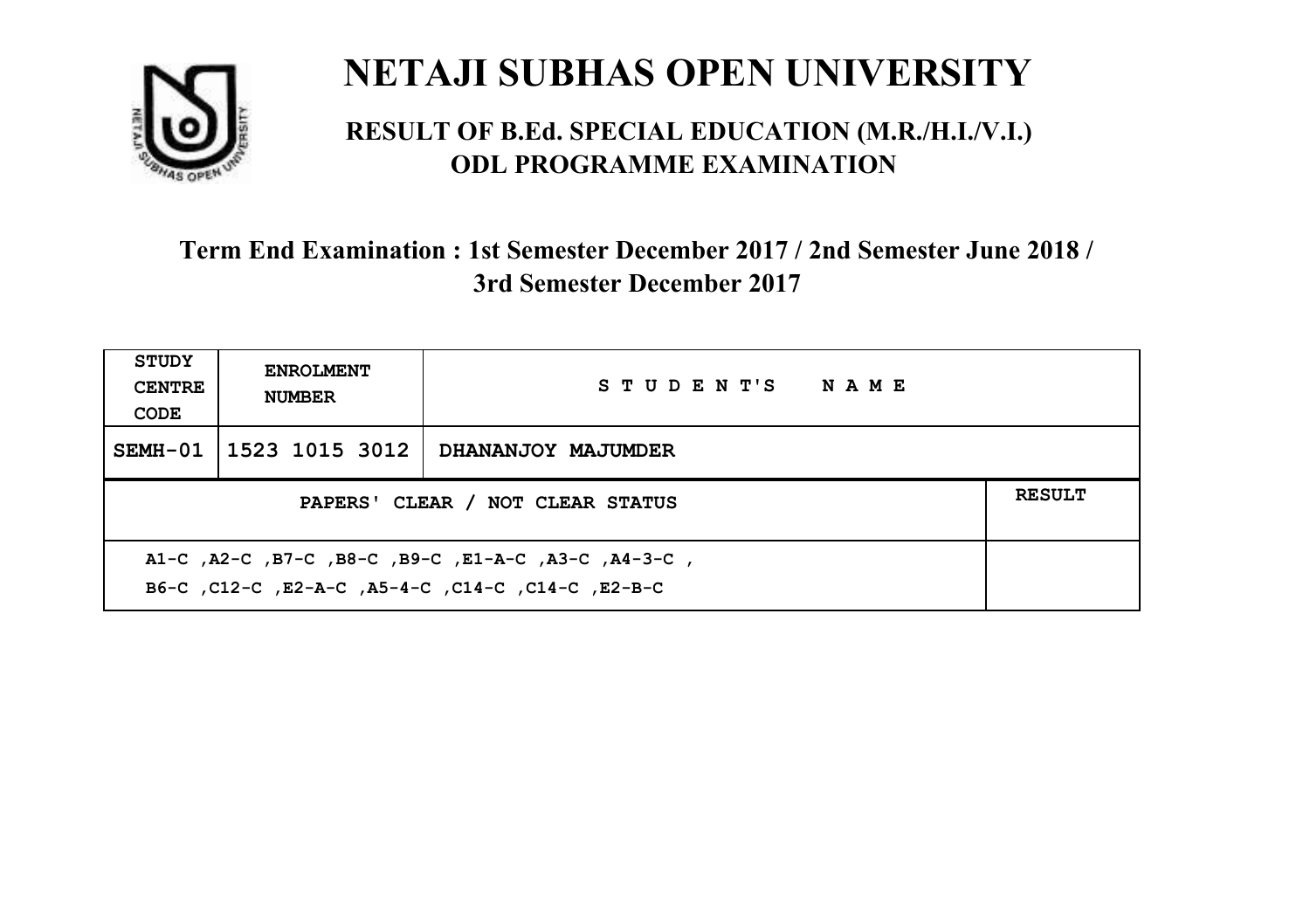

#### **RESULT OF B.Ed. SPECIAL EDUCATION (M.R./H.I./V.I.) ODL PROGRAMME EXAMINATION**

| <b>STUDY</b><br><b>CENTRE</b><br>CODE                                                                     | <b>ENROLMENT</b><br><b>NUMBER</b>                 | STUDENT'S NAME    |  |  |  |
|-----------------------------------------------------------------------------------------------------------|---------------------------------------------------|-------------------|--|--|--|
|                                                                                                           | SEMH-01 1527 1015 3010 1                          | KAZI NAZRUL ISLAM |  |  |  |
|                                                                                                           | <b>RESULT</b><br>PAPERS' CLEAR / NOT CLEAR STATUS |                   |  |  |  |
| A1-C, A2-C, B7-C, B8-C, B9-C, E1-A-C, A3-C, A4-3-C,<br>B6-C, C12-C, E2-A-C, A5-4-C, C14-C, C14-C, C12-B-C |                                                   |                   |  |  |  |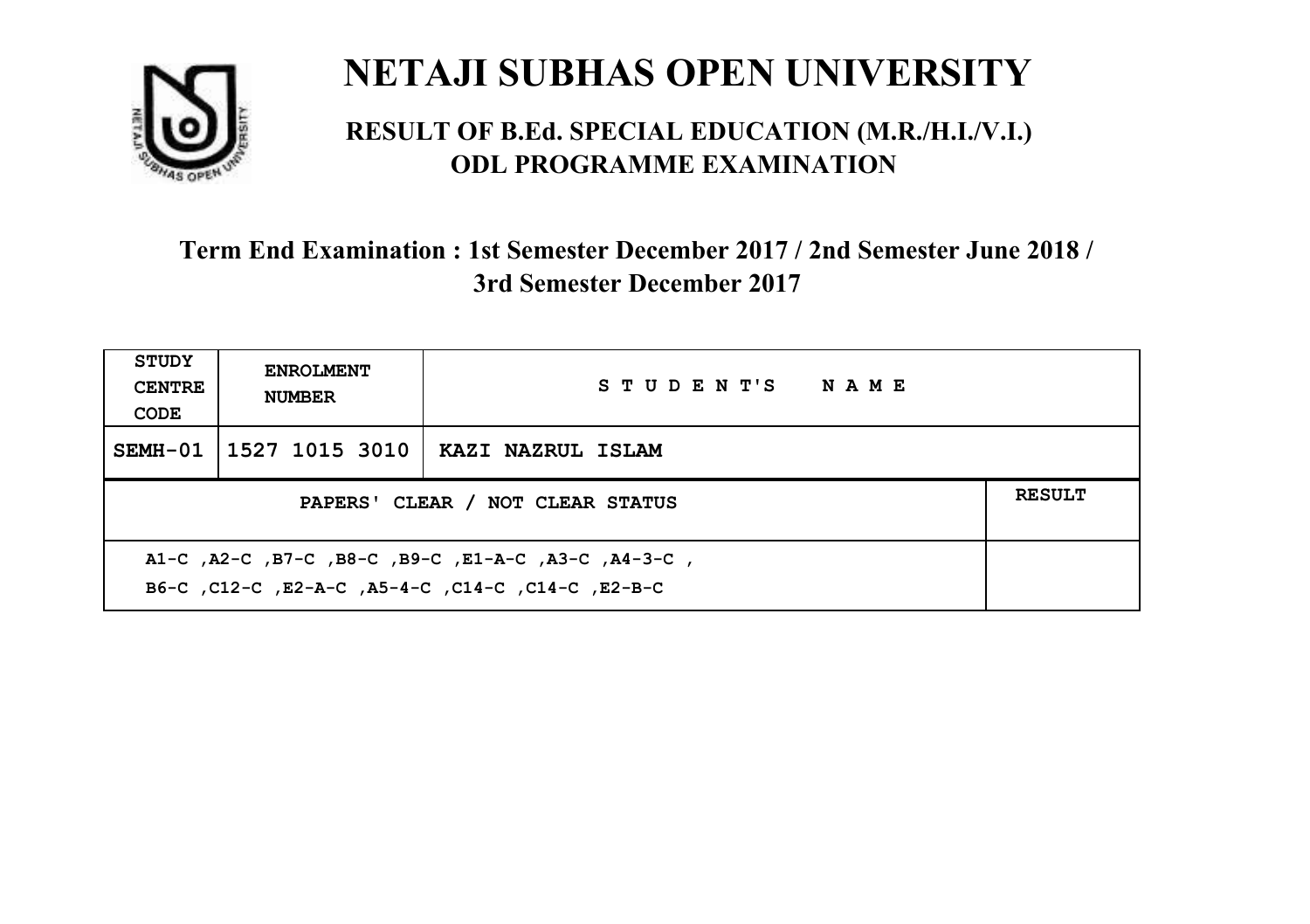

#### **RESULT OF B.Ed. SPECIAL EDUCATION (M.R./H.I./V.I.) ODL PROGRAMME EXAMINATION**

| <b>STUDY</b><br><b>CENTRE</b><br>CODE | <b>ENROLMENT</b><br><b>NUMBER</b>                                            | STUDENT'S NAME   |  |  |  |
|---------------------------------------|------------------------------------------------------------------------------|------------------|--|--|--|
| SEMH-01                               | 1721 1015 3026                                                               | <b>GOPAL SEN</b> |  |  |  |
|                                       | <b>RESULT</b><br>PAPERS' CLEAR / NOT CLEAR STATUS                            |                  |  |  |  |
|                                       | A1-NC, A2-C, B7-C, B8-C, B9-C, E1-A-C, A3-C, A4-3-NC,<br>B6-C, C12-C, E2-A-C |                  |  |  |  |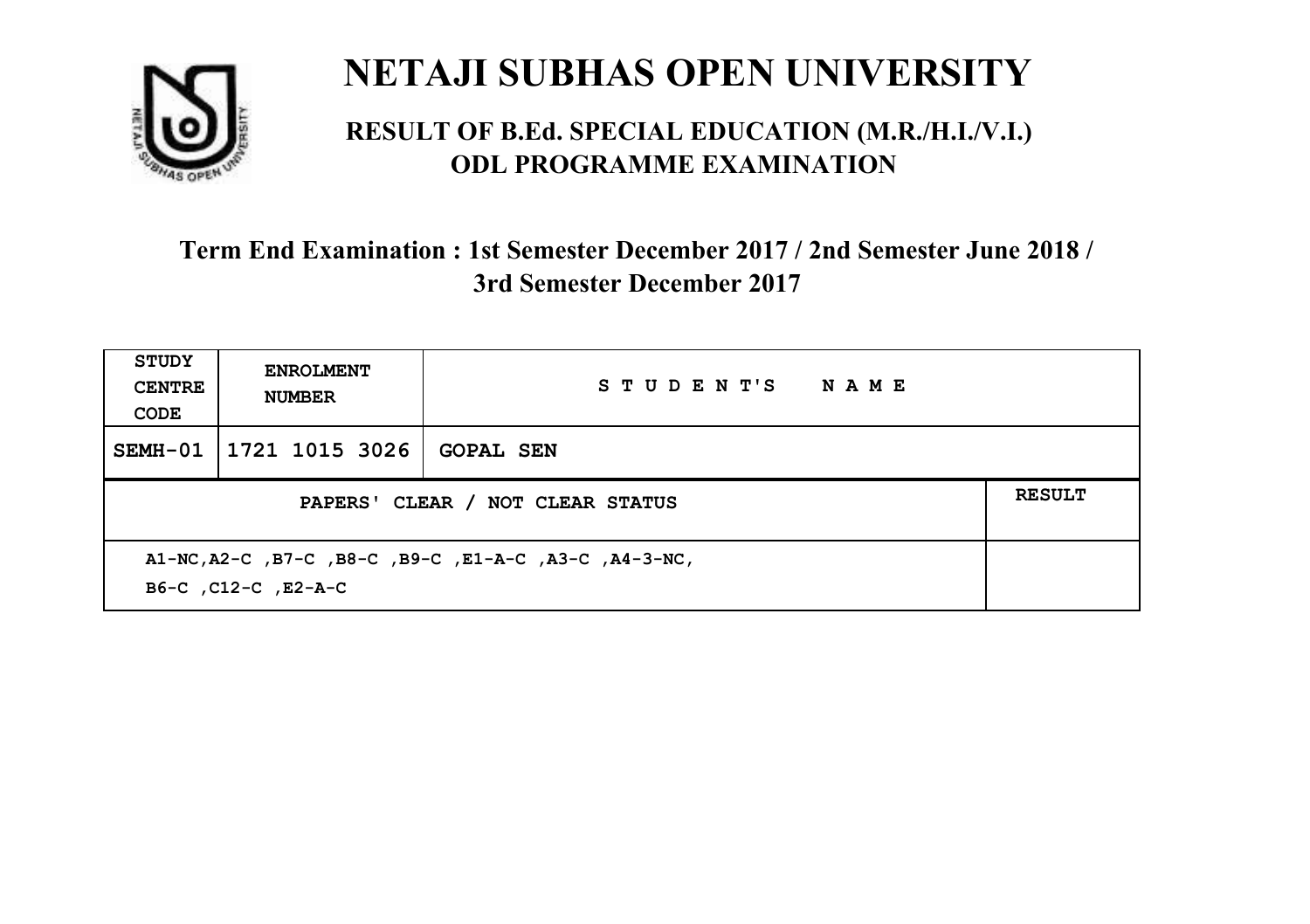

#### **RESULT OF B.Ed. SPECIAL EDUCATION (M.R./H.I./V.I.) ODL PROGRAMME EXAMINATION**

| STUDY<br><b>CENTRE</b><br>CODE                                                 | <b>ENROLMENT</b><br><b>NUMBER</b> | STUDENT'S NAME         |  |  |
|--------------------------------------------------------------------------------|-----------------------------------|------------------------|--|--|
| SEMH-01                                                                        | 1721 1015 3028                    | <b>SANTU MUKHERJEE</b> |  |  |
| <b>RESULT</b><br>PAPERS' CLEAR / NOT CLEAR STATUS                              |                                   |                        |  |  |
| A1-NC, A2-C, B7-C, B8-C, B9-C, E1-A-C, A3-NC, A4-1-NC,<br>B6-C, C12-C, E2-A-NC |                                   |                        |  |  |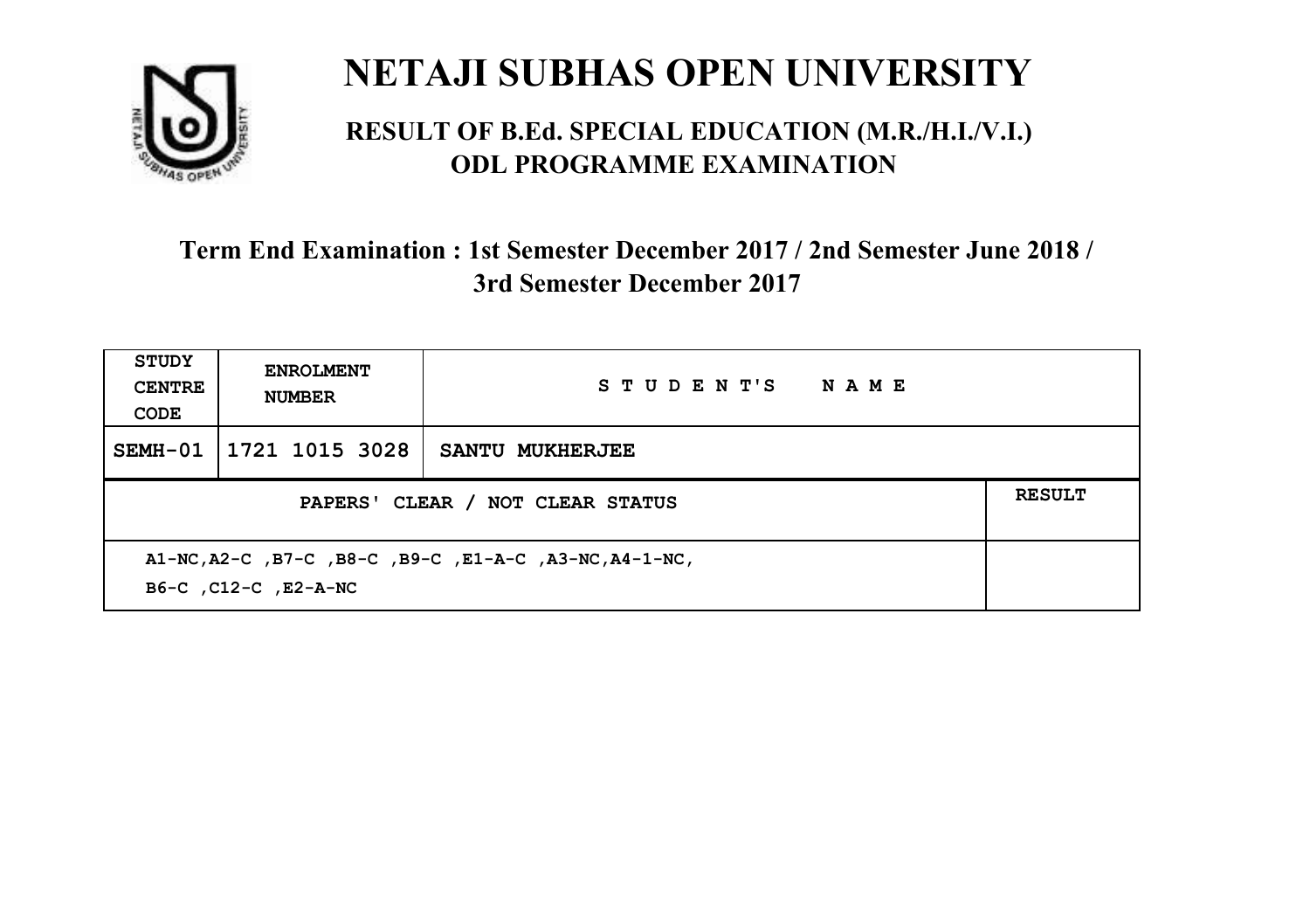

#### **RESULT OF B.Ed. SPECIAL EDUCATION (M.R./H.I./V.I.) ODL PROGRAMME EXAMINATION**

| STUDY<br><b>CENTRE</b><br>CODE | <b>ENROLMENT</b><br><b>NUMBER</b>                                           | STUDENT'S NAME      |  |  |  |
|--------------------------------|-----------------------------------------------------------------------------|---------------------|--|--|--|
| SEMH-01                        | 1721 1015 3029                                                              | <b>TAPAN SARKAR</b> |  |  |  |
|                                | <b>RESULT</b><br>PAPERS' CLEAR / NOT CLEAR STATUS                           |                     |  |  |  |
|                                | A1-NC, A2-C, B7-C, B8-C, B9-C, E1-A-C, A3-C, A4-1-C,<br>B6-C, C12-C, E2-A-C |                     |  |  |  |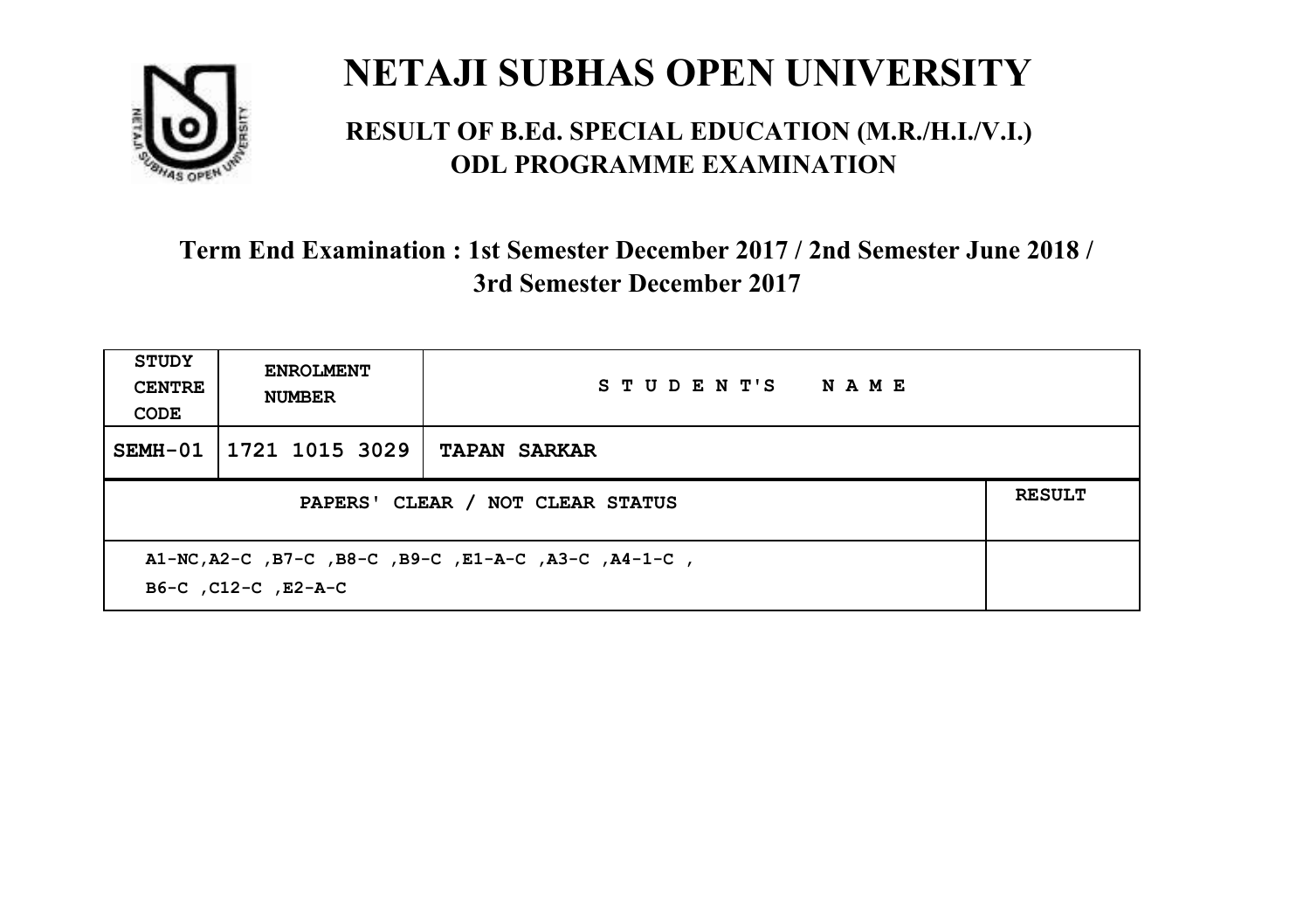

#### **RESULT OF B.Ed. SPECIAL EDUCATION (M.R./H.I./V.I.) ODL PROGRAMME EXAMINATION**

| <b>STUDY</b><br><b>CENTRE</b><br>CODE                                      | <b>ENROLMENT</b><br><b>NUMBER</b>                 | STUDENT'S NAME             |  |  |  |
|----------------------------------------------------------------------------|---------------------------------------------------|----------------------------|--|--|--|
| SEMH-01                                                                    | 1721 1015 3032                                    | PARTHA PRATIM MUKHOPADHYAY |  |  |  |
|                                                                            | <b>RESULT</b><br>PAPERS' CLEAR / NOT CLEAR STATUS |                            |  |  |  |
| A1-C, A2-C, B7-C, B8-C, B9-C, E1-A-C, A3-C, A4-3-C,<br>B6-C, C12-C, E2-A-C |                                                   |                            |  |  |  |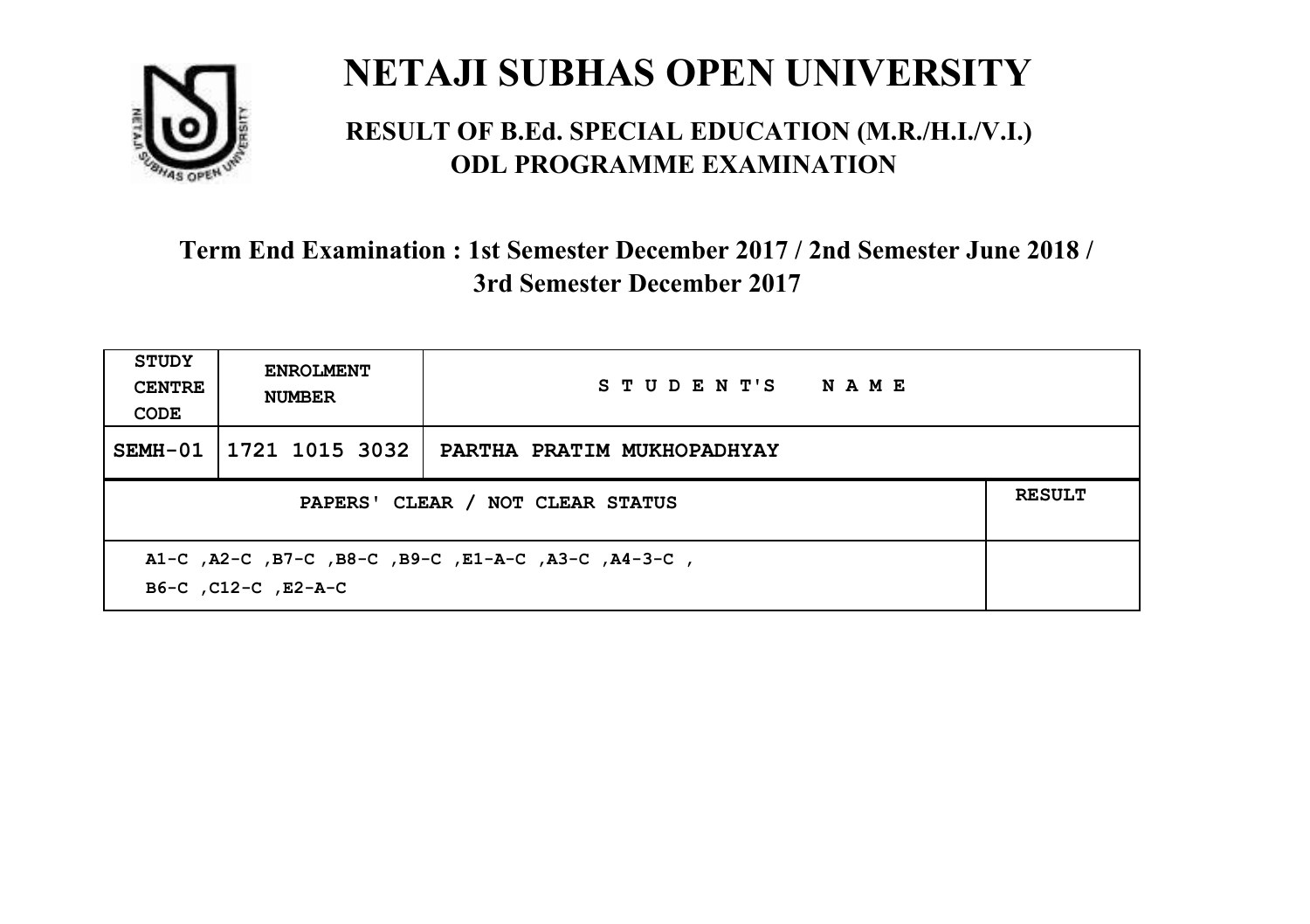

#### **RESULT OF B.Ed. SPECIAL EDUCATION (M.R./H.I./V.I.) ODL PROGRAMME EXAMINATION**

| <b>STUDY</b><br><b>CENTRE</b><br>CODE                                       | <b>ENROLMENT</b><br><b>NUMBER</b>                 | STUDENT'S NAME |  |  |  |
|-----------------------------------------------------------------------------|---------------------------------------------------|----------------|--|--|--|
| SEMH-01                                                                     | 1721 1015 3034                                    | MD AMZAD ALI   |  |  |  |
|                                                                             | <b>RESULT</b><br>PAPERS' CLEAR / NOT CLEAR STATUS |                |  |  |  |
| A1-NC, A2-C, B7-C, B8-C, B9-C, E1-A-C, A3-C, A4-3-C,<br>B6-C, C12-C, E2-A-C |                                                   |                |  |  |  |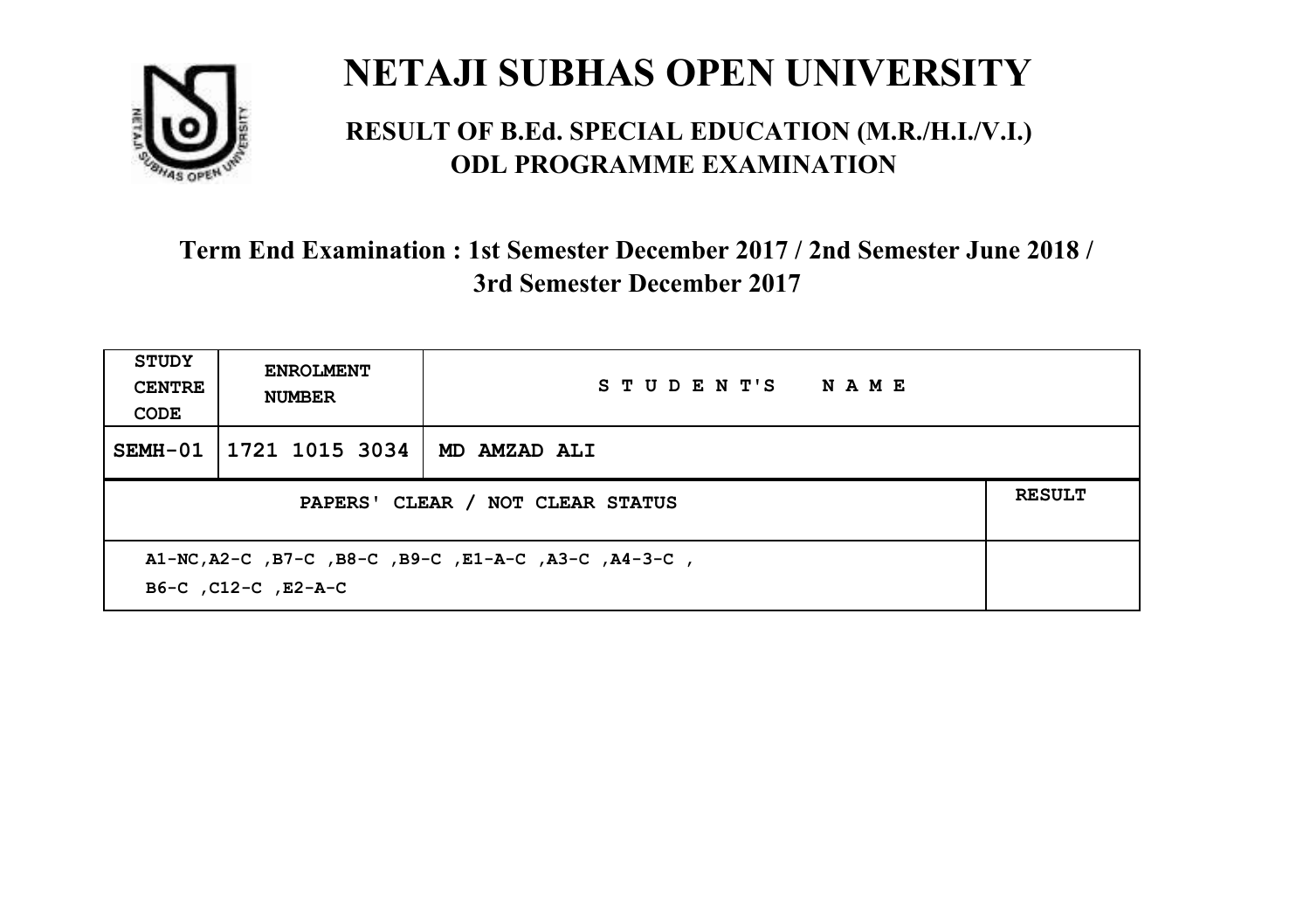

#### **RESULT OF B.Ed. SPECIAL EDUCATION (M.R./H.I./V.I.) ODL PROGRAMME EXAMINATION**

| <b>STUDY</b><br><b>CENTRE</b><br>CODE                                       | <b>ENROLMENT</b><br><b>NUMBER</b> | STUDENT'S NAME       |  |  |
|-----------------------------------------------------------------------------|-----------------------------------|----------------------|--|--|
| SEMH-01                                                                     | 1721 1015 3040                    | <b>SUBRATA KUNDU</b> |  |  |
| <b>RESULT</b><br>PAPERS' CLEAR / NOT CLEAR STATUS                           |                                   |                      |  |  |
| A1-NC, A2-C, B7-C, B8-C, B9-C, E1-A-C, A3-C, A4-2-C,<br>B6-C, C12-C, E2-A-C |                                   |                      |  |  |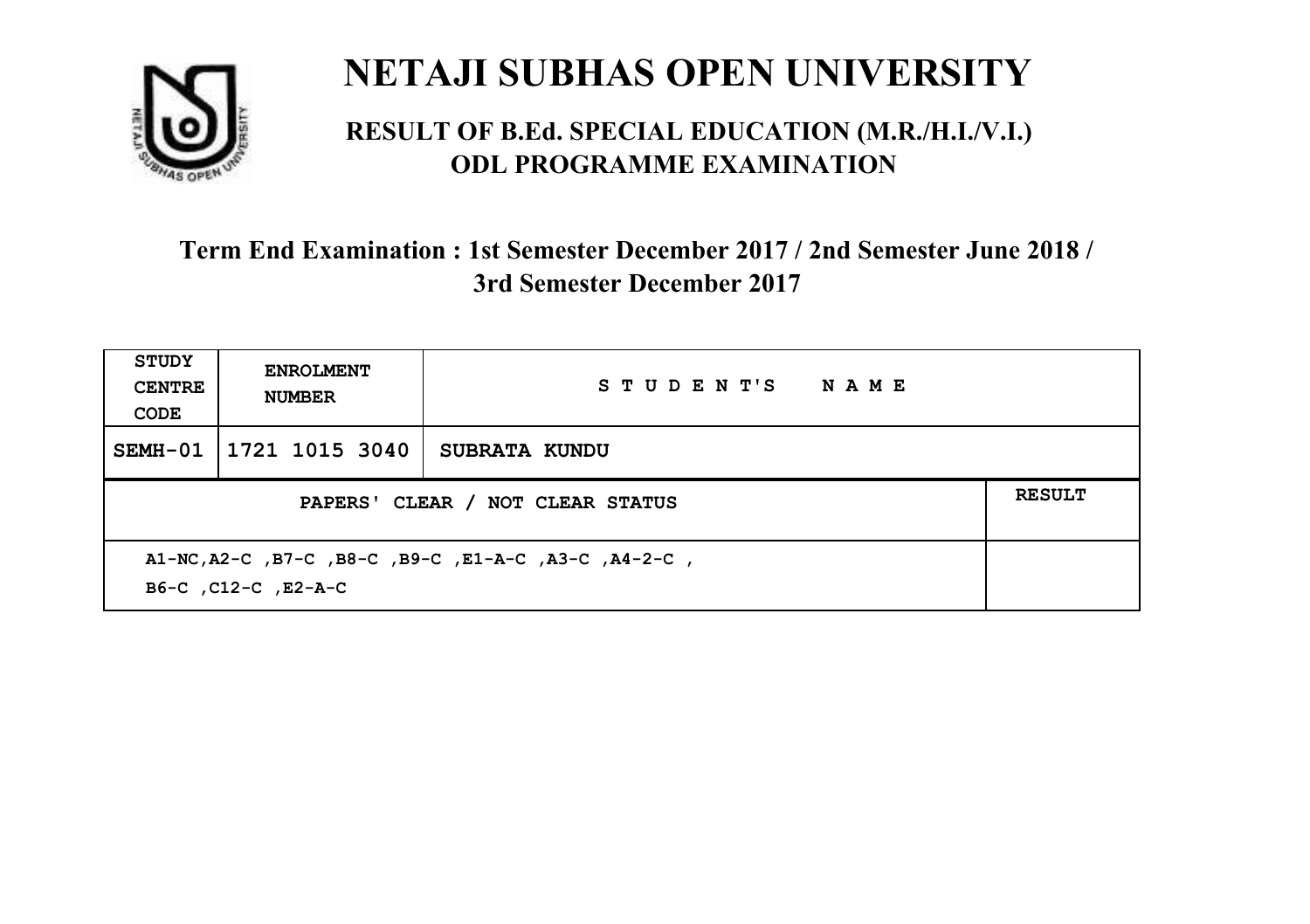

#### **RESULT OF B.Ed. SPECIAL EDUCATION (M.R./H.I./V.I.) ODL PROGRAMME EXAMINATION**

| <b>STUDY</b><br><b>CENTRE</b><br>CODE                                      | <b>ENROLMENT</b><br><b>NUMBER</b> | STUDENT'S NAME         |  |
|----------------------------------------------------------------------------|-----------------------------------|------------------------|--|
| SEMH-01                                                                    | 1721 1015 3043                    | <b>ASHUTOSH TEWARY</b> |  |
| <b>RESULT</b><br>PAPERS' CLEAR / NOT CLEAR STATUS                          |                                   |                        |  |
| A1-C, A2-C, B7-C, B8-C, B9-C, E1-A-C, A3-C, A4-1-C,<br>B6-C, C12-C, E2-A-C |                                   |                        |  |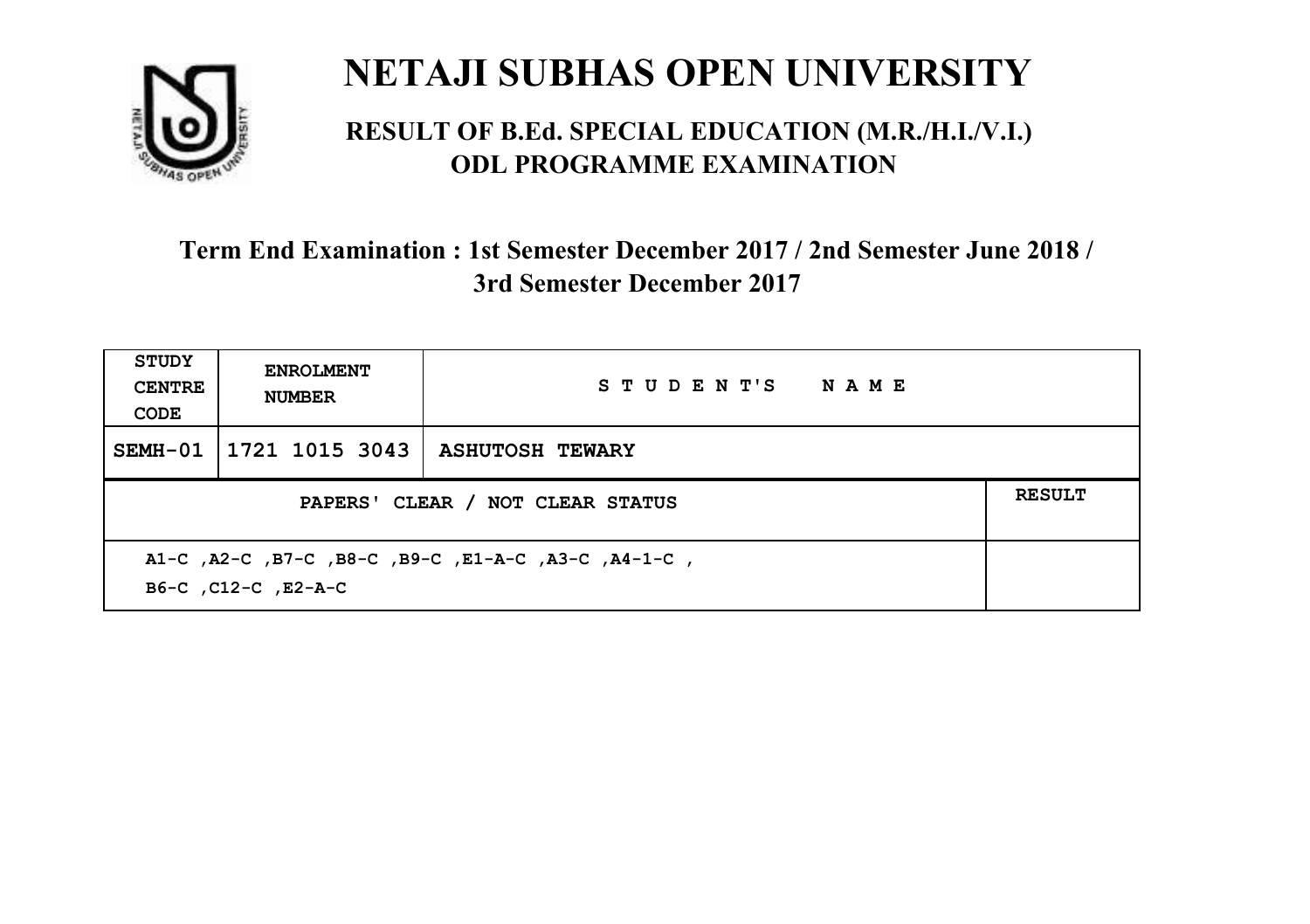

#### **RESULT OF B.Ed. SPECIAL EDUCATION (M.R./H.I./V.I.) ODL PROGRAMME EXAMINATION**

| <b>STUDY</b><br><b>CENTRE</b><br>CODE                                      | <b>ENROLMENT</b><br><b>NUMBER</b>                 | STUDENT'S NAME |  |  |  |
|----------------------------------------------------------------------------|---------------------------------------------------|----------------|--|--|--|
| SEMH-01                                                                    | 1721 1015 3046                                    | SANJIT DUTTA   |  |  |  |
|                                                                            | <b>RESULT</b><br>PAPERS' CLEAR / NOT CLEAR STATUS |                |  |  |  |
| A1-C, A2-C, B7-C, B8-C, B9-C, E1-A-C, A3-C, A4-3-C,<br>B6-C, C12-C, E2-A-C |                                                   |                |  |  |  |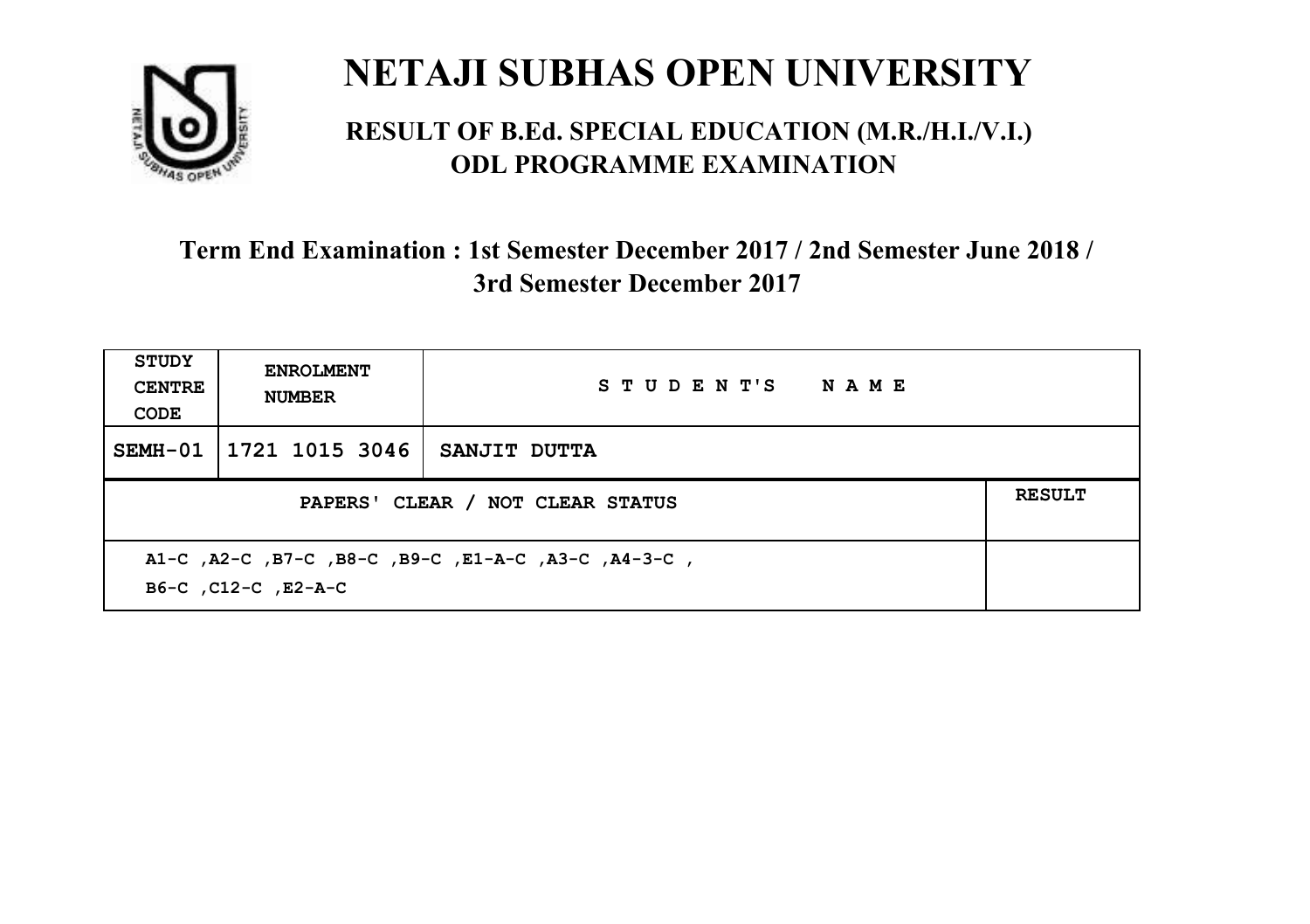

#### **RESULT OF B.Ed. SPECIAL EDUCATION (M.R./H.I./V.I.) ODL PROGRAMME EXAMINATION**

| STUDY<br><b>CENTRE</b><br>CODE                                                  | <b>ENROLMENT</b><br><b>NUMBER</b> | STUDENT'S<br><b>NAME</b> |  |  |
|---------------------------------------------------------------------------------|-----------------------------------|--------------------------|--|--|
| $SEMH-01$                                                                       | 1722 1015 3030                    | MOUTUSHI MAHANAYAK       |  |  |
| <b>RESULT</b><br>PAPERS' CLEAR /<br>NOT CLEAR STATUS                            |                                   |                          |  |  |
| A1-C, A2-C, B7-NC, B8-NC, B9-C, E1-A-C, A3-NC, A4-3-NC,<br>B6-C, C12-NC, E2-A-C |                                   |                          |  |  |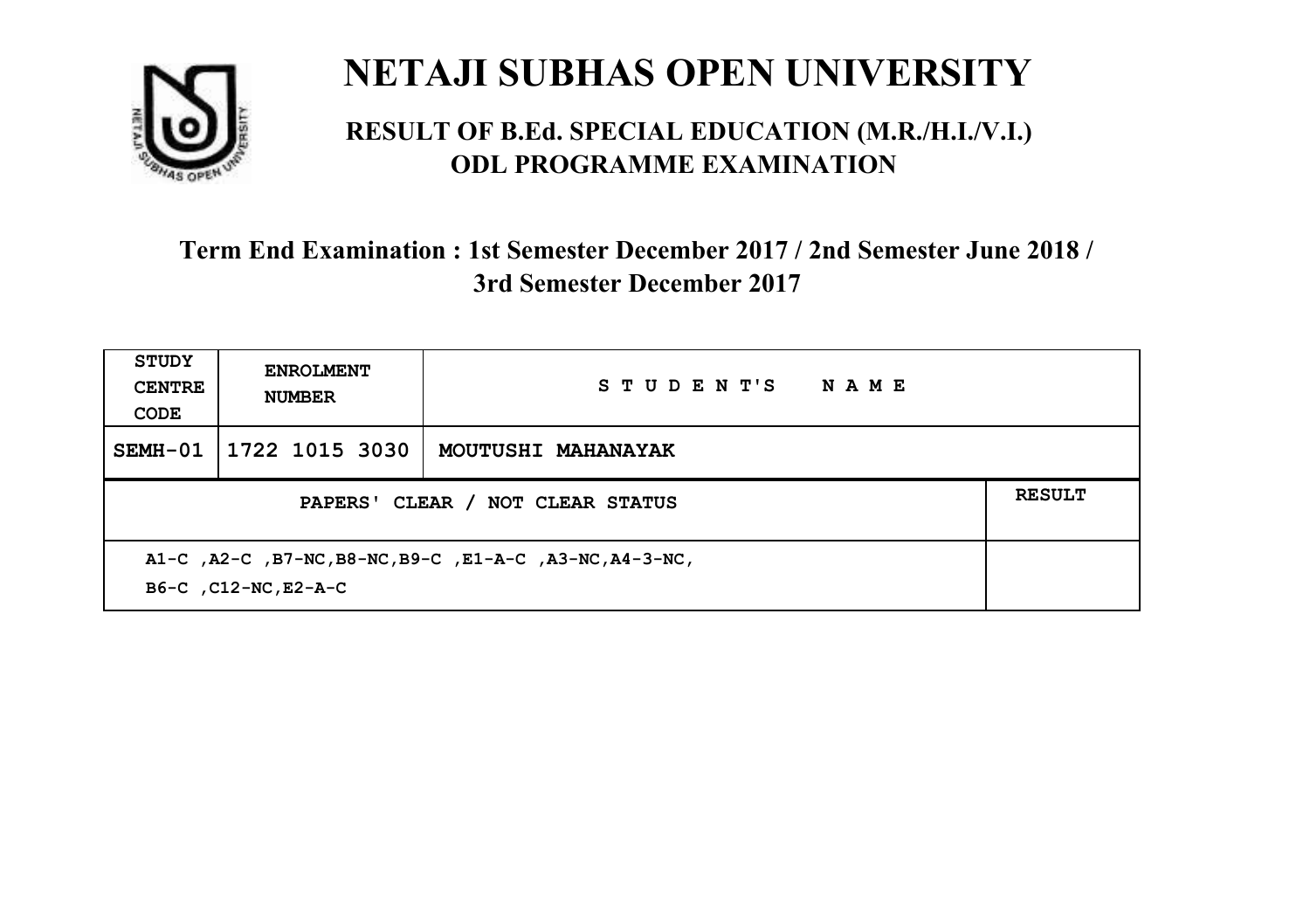

#### **RESULT OF B.Ed. SPECIAL EDUCATION (M.R./H.I./V.I.) ODL PROGRAMME EXAMINATION**

| STUDY<br><b>CENTRE</b><br>CODE                                             | <b>ENROLMENT</b><br><b>NUMBER</b> | STUDENT'S NAME                                     |  |
|----------------------------------------------------------------------------|-----------------------------------|----------------------------------------------------|--|
| SEMH-01                                                                    |                                   | 1722 1015 3041   RITUSONA PAUL CHOWDHURY<br>(GUHA) |  |
| PAPERS' CLEAR / NOT CLEAR STATUS                                           |                                   |                                                    |  |
| A1-C, A2-C, B7-C, B8-C, B9-C, E1-A-C, A3-C, A4-3-C,<br>B6-C, C12-C, E2-A-C |                                   |                                                    |  |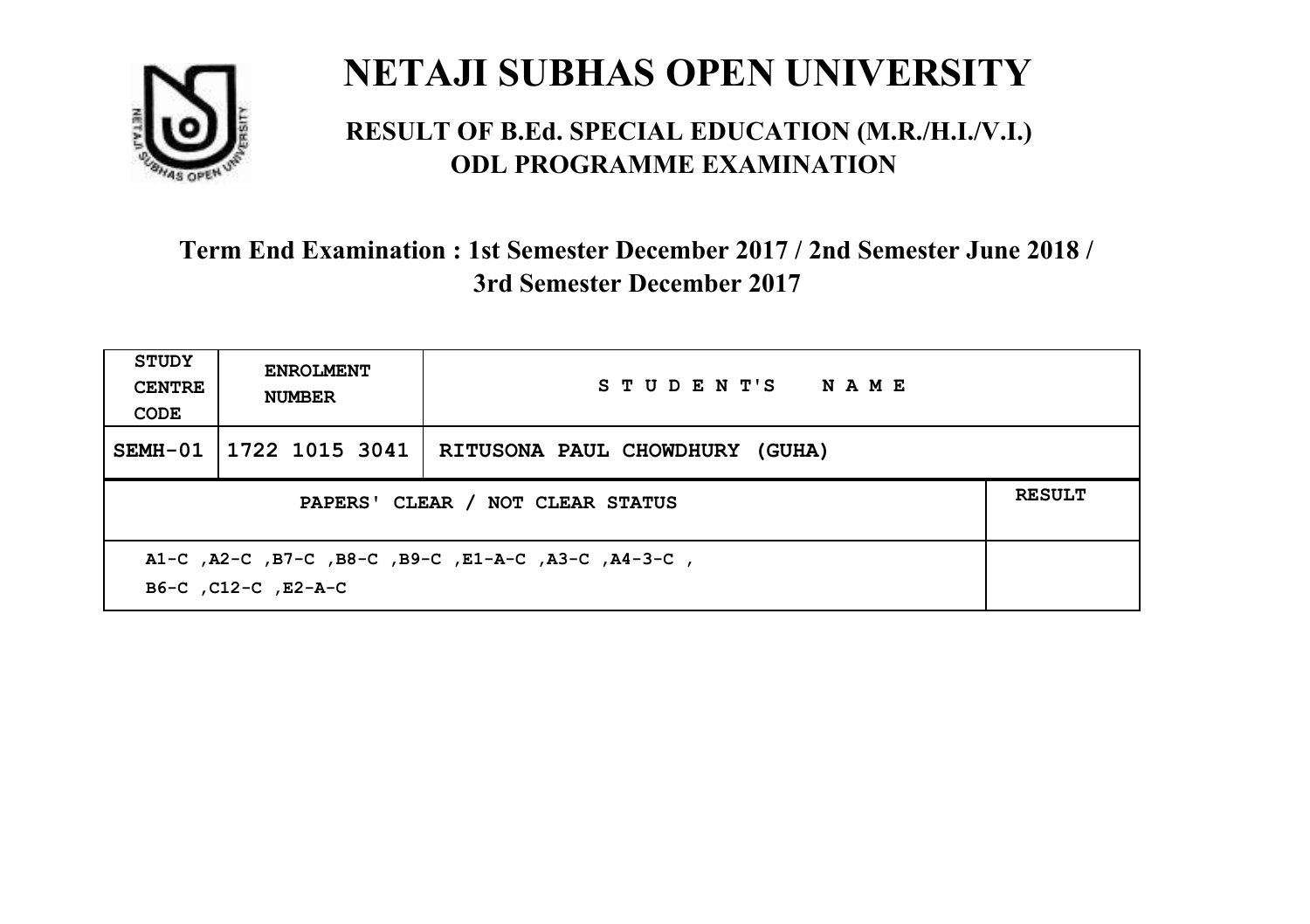

#### **RESULT OF B.Ed. SPECIAL EDUCATION (M.R./H.I./V.I.) ODL PROGRAMME EXAMINATION**

| <b>STUDY</b><br><b>CENTRE</b><br>CODE                                       | <b>ENROLMENT</b><br><b>NUMBER</b> | STUDENT'S NAME        |  |  |
|-----------------------------------------------------------------------------|-----------------------------------|-----------------------|--|--|
| SEMH-01                                                                     | 1722 1015 3047                    | SANTALI BHATTACHARJEE |  |  |
| <b>RESULT</b><br>PAPERS' CLEAR / NOT CLEAR STATUS                           |                                   |                       |  |  |
| A1-C, A2-C, B7-NC, B8-C, B9-C, E1-A-C, A3-C, A4-3-C,<br>B6-C, C12-C, E2-A-C |                                   |                       |  |  |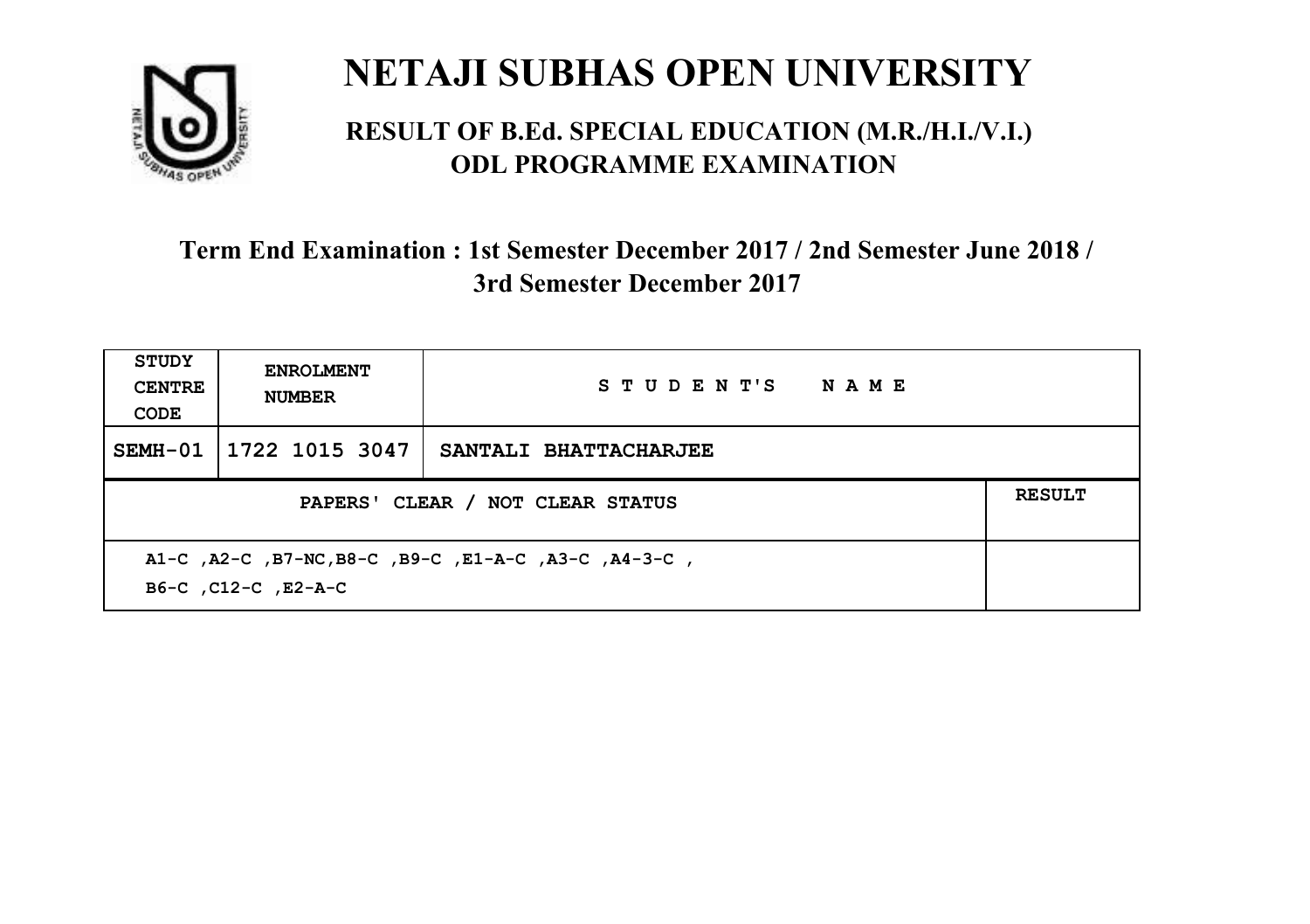

#### **RESULT OF B.Ed. SPECIAL EDUCATION (M.R./H.I./V.I.) ODL PROGRAMME EXAMINATION**

| <b>STUDY</b><br><b>CENTRE</b><br>CODE                                           | <b>ENROLMENT</b><br><b>NUMBER</b> | STUDENT'S<br><b>NAME</b> |  |
|---------------------------------------------------------------------------------|-----------------------------------|--------------------------|--|
| SEMH-01                                                                         | 1722 1015 3050                    | SUBHANGI GHOSH           |  |
| PAPERS' CLEAR / NOT CLEAR STATUS                                                |                                   |                          |  |
| A1-C, A2-NC, B7-C, B8-C, B9-NC, E1-A-C, A3-C, A4-3-NC,<br>B6-NC, C12-C, E2-A-NC |                                   |                          |  |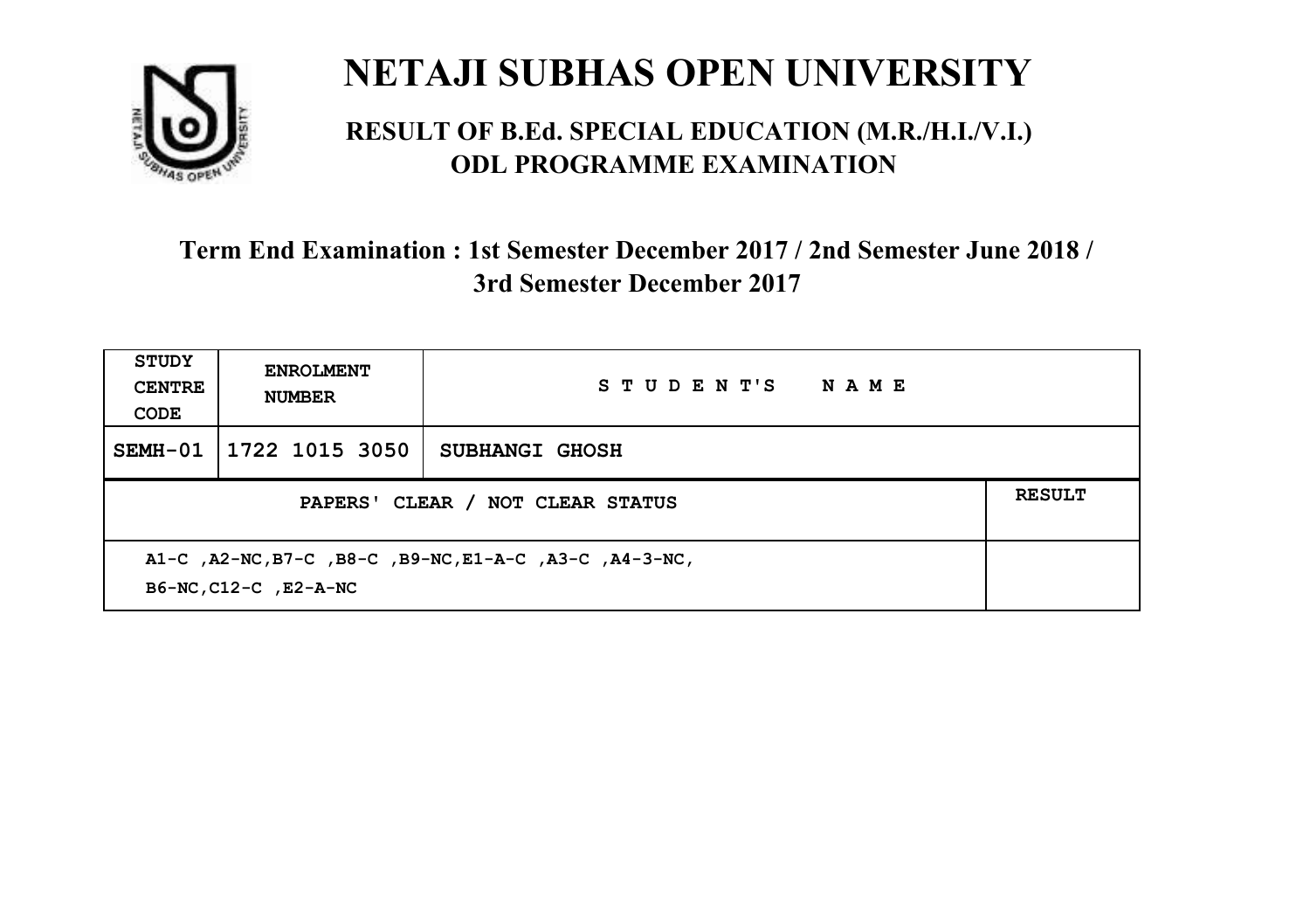

#### **RESULT OF B.Ed. SPECIAL EDUCATION (M.R./H.I./V.I.) ODL PROGRAMME EXAMINATION**

| <b>STUDY</b><br><b>CENTRE</b><br>CODE                                      | <b>ENROLMENT</b><br><b>NUMBER</b> | STUDENT'S NAME             |  |
|----------------------------------------------------------------------------|-----------------------------------|----------------------------|--|
| SEMH-01                                                                    | 1722 1015 3053                    | <b>RAYESHWARI BANERJEE</b> |  |
| PAPERS' CLEAR / NOT CLEAR STATUS                                           |                                   |                            |  |
| A1-C, A2-C, B7-C, B8-C, B9-C, E1-A-C, A3-C, A4-3-C,<br>B6-C, C12-C, E2-A-C |                                   |                            |  |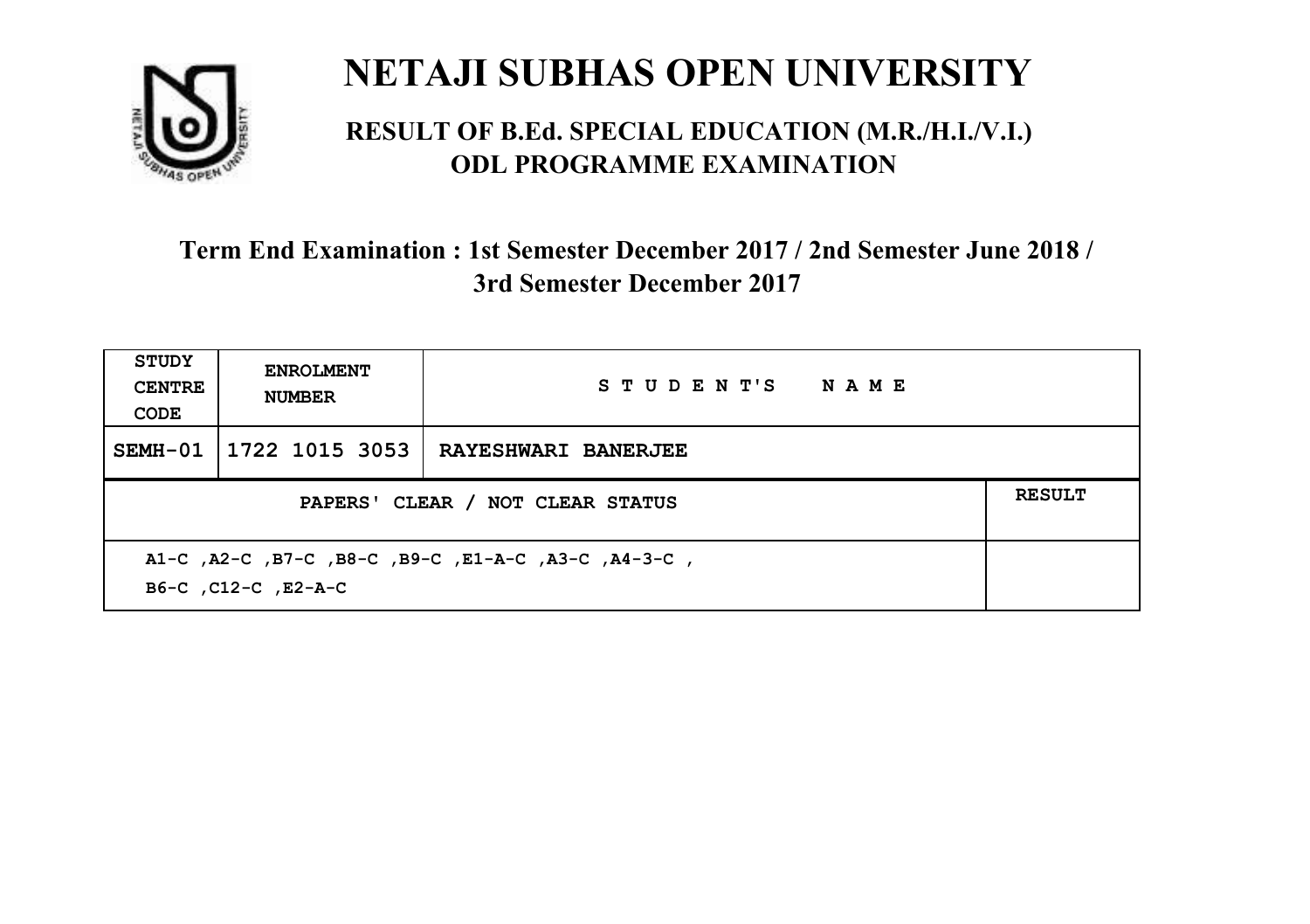

#### **RESULT OF B.Ed. SPECIAL EDUCATION (M.R./H.I./V.I.) ODL PROGRAMME EXAMINATION**

| <b>STUDY</b><br><b>CENTRE</b><br>CODE                                        | <b>ENROLMENT</b><br><b>NUMBER</b> | STUDENT'S<br>NAME |  |
|------------------------------------------------------------------------------|-----------------------------------|-------------------|--|
| SEMH-01                                                                      | 1723 1015 3042                    | DHANANJOY ROY     |  |
| PAPERS' CLEAR /<br><b>NOT CLEAR STATUS</b>                                   |                                   |                   |  |
| A1-NC, A2-NC, B7-NC, B8-NC, B9-NC, E1-A-NC, A3-NC, A4-1-NC,<br>B6-NC, C12-NC |                                   |                   |  |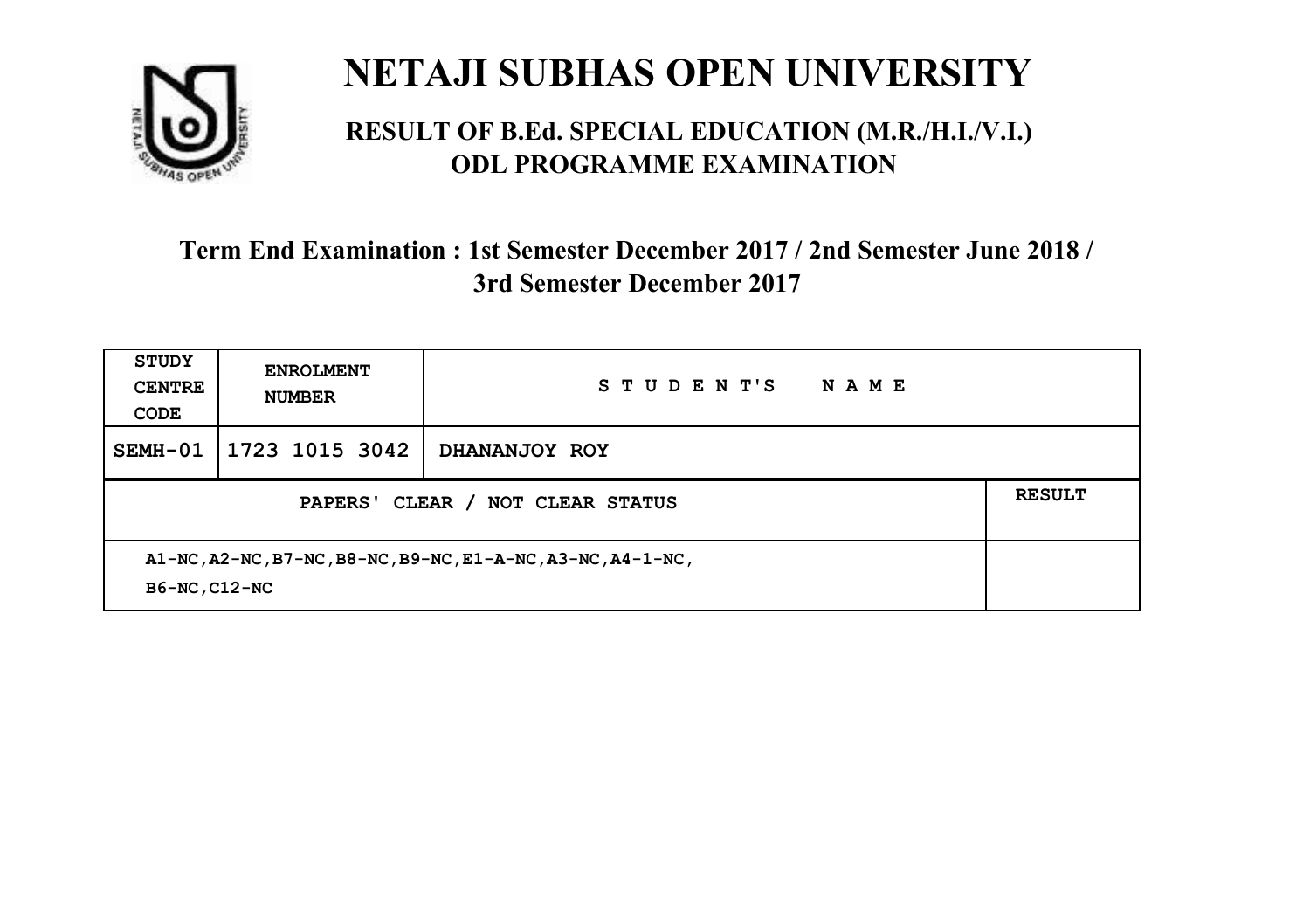

#### **RESULT OF B.Ed. SPECIAL EDUCATION (M.R./H.I./V.I.) ODL PROGRAMME EXAMINATION**

| <b>STUDY</b><br><b>CENTRE</b><br>CODE | <b>ENROLMENT</b><br><b>NUMBER</b>                                          | STUDENT'S NAME    |  |  |  |
|---------------------------------------|----------------------------------------------------------------------------|-------------------|--|--|--|
| SEMH-01                               | 1723 1015 3044                                                             | <b>PAPAI SAHA</b> |  |  |  |
|                                       | <b>RESULT</b><br>PAPERS' CLEAR / NOT CLEAR STATUS                          |                   |  |  |  |
|                                       | A1-C, A2-C, B7-C, B8-C, B9-C, E1-A-C, A3-C, A4-3-C,<br>B6-C, C12-C, E2-A-C |                   |  |  |  |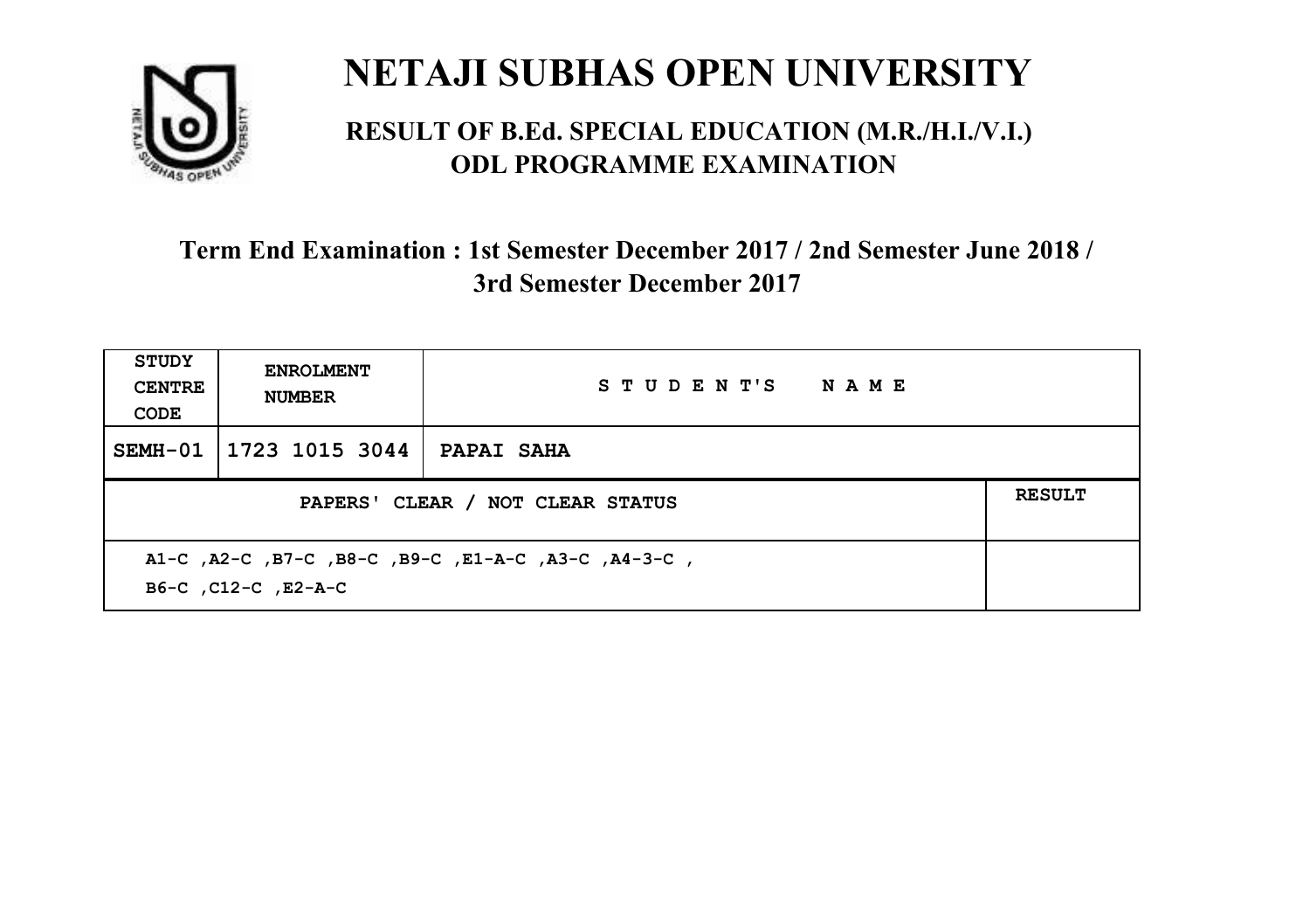

#### **RESULT OF B.Ed. SPECIAL EDUCATION (M.R./H.I./V.I.) ODL PROGRAMME EXAMINATION**

| <b>STUDY</b><br><b>CENTRE</b><br>CODE                                      | <b>ENROLMENT</b><br><b>NUMBER</b> | STUDENT'S NAME       |  |  |
|----------------------------------------------------------------------------|-----------------------------------|----------------------|--|--|
| SEMH-01                                                                    | 1723 1015 3052                    | <b>SAIKAT SARKAR</b> |  |  |
| <b>RESULT</b><br>PAPERS' CLEAR / NOT CLEAR STATUS                          |                                   |                      |  |  |
| A1-C, A2-C, B7-C, B8-C, B9-C, E1-A-C, A3-C, A4-3-C,<br>B6-C, C12-C, E2-A-C |                                   |                      |  |  |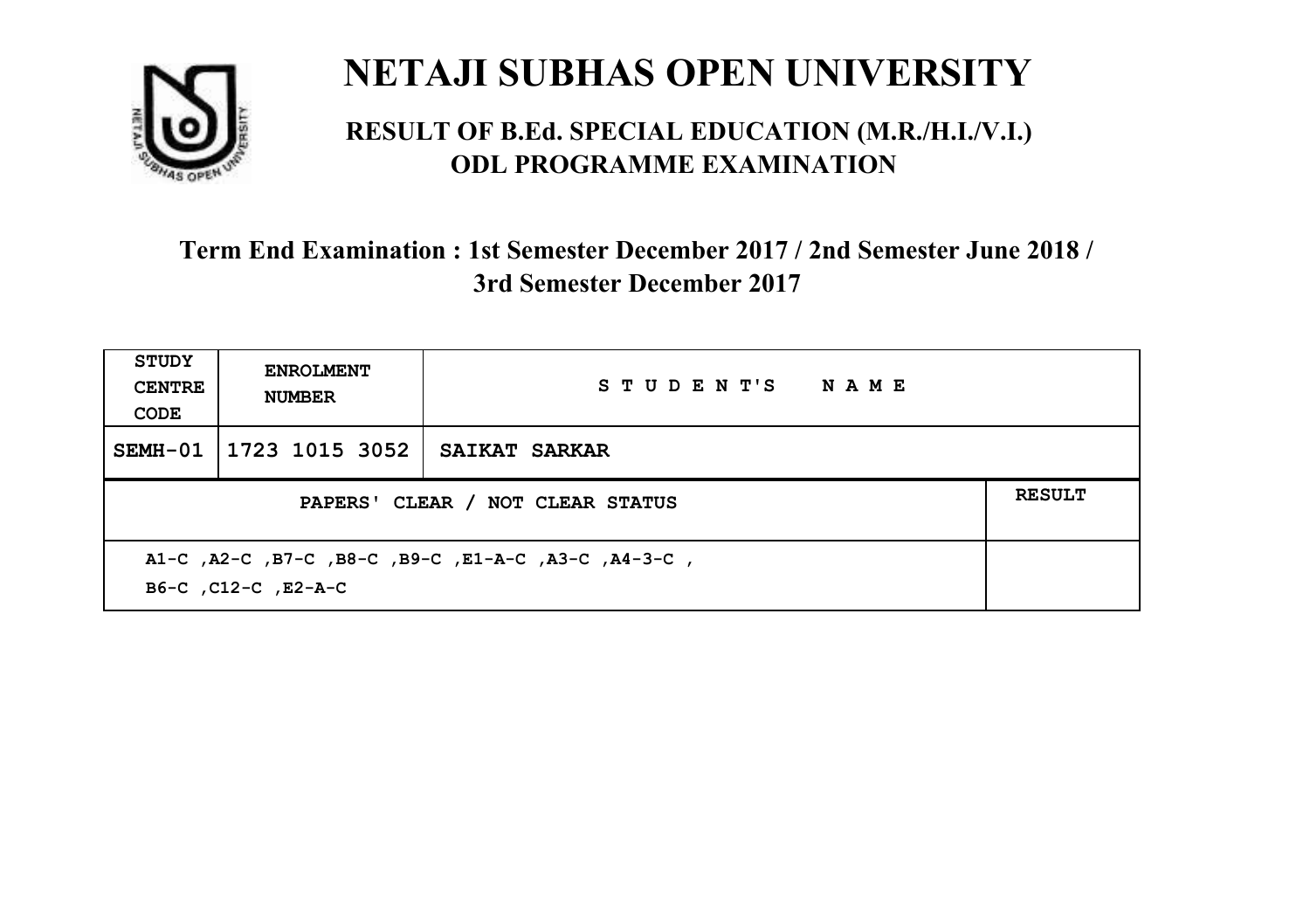

#### **RESULT OF B.Ed. SPECIAL EDUCATION (M.R./H.I./V.I.) ODL PROGRAMME EXAMINATION**

| <b>STUDY</b><br><b>CENTRE</b><br>CODE                                      | <b>ENROLMENT</b><br><b>NUMBER</b> | STUDENT'S NAME       |  |
|----------------------------------------------------------------------------|-----------------------------------|----------------------|--|
| SEMH-01                                                                    | 1724 1015 3048                    | <b>JAMUNA MAITRA</b> |  |
| <b>RESULT</b><br>PAPERS' CLEAR / NOT CLEAR STATUS                          |                                   |                      |  |
| A1-C, A2-C, B7-C, B8-C, B9-C, E1-A-C, A3-C, A4-3-C,<br>B6-C, C12-C, E2-A-C |                                   |                      |  |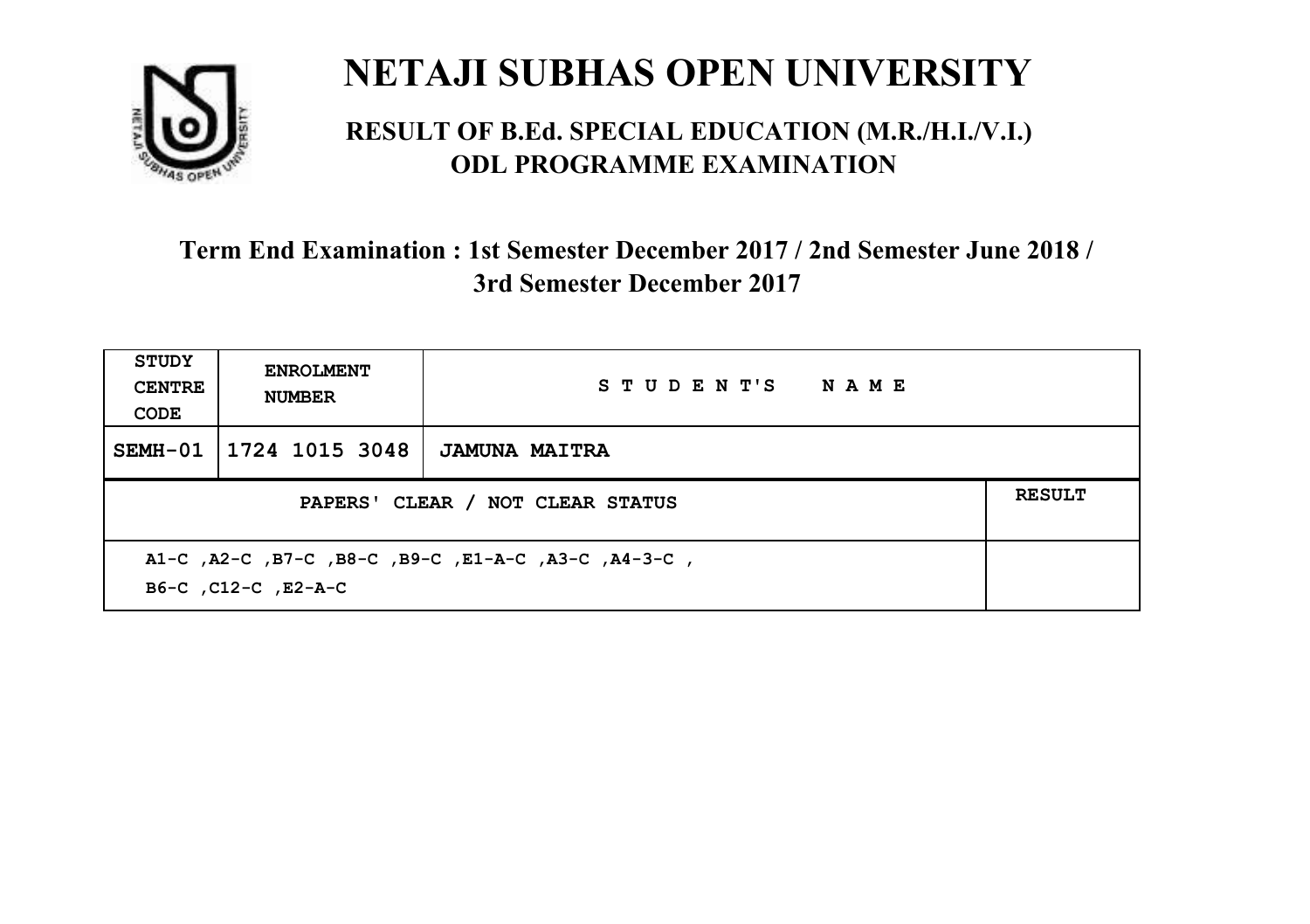

#### **RESULT OF B.Ed. SPECIAL EDUCATION (M.R./H.I./V.I.) ODL PROGRAMME EXAMINATION**

| STUDY<br><b>CENTRE</b><br>CODE                                             | <b>ENROLMENT</b><br><b>NUMBER</b> | STUDENT'S NAME        |  |
|----------------------------------------------------------------------------|-----------------------------------|-----------------------|--|
| SEMH-01                                                                    | 1724 1015 3049                    | <b>NANDITA BARMAN</b> |  |
| <b>RESULT</b><br>PAPERS' CLEAR / NOT CLEAR STATUS                          |                                   |                       |  |
| A1-C, A2-C, B7-C, B8-C, B9-C, E1-A-C, A3-C, A4-3-C,<br>B6-C, C12-C, E2-A-C |                                   |                       |  |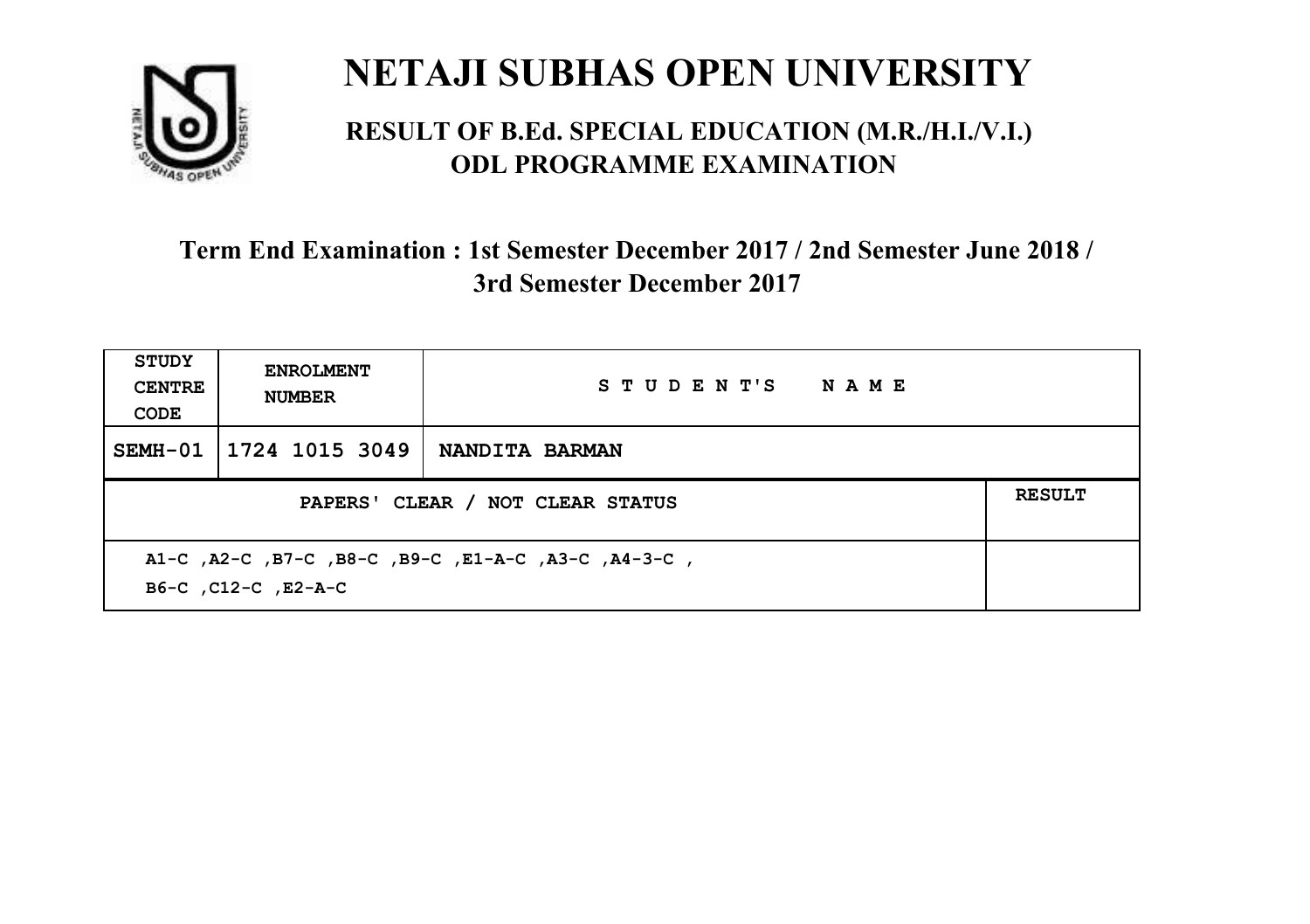

#### **RESULT OF B.Ed. SPECIAL EDUCATION (M.R./H.I./V.I.) ODL PROGRAMME EXAMINATION**

| STUDY<br><b>CENTRE</b><br>CODE                                             | <b>ENROLMENT</b><br><b>NUMBER</b>                 | STUDENT'S NAME         |  |  |
|----------------------------------------------------------------------------|---------------------------------------------------|------------------------|--|--|
| SEMH-01                                                                    | 1727 1015 3033                                    | <b>BISWAJIT MONDAL</b> |  |  |
|                                                                            | <b>RESULT</b><br>PAPERS' CLEAR / NOT CLEAR STATUS |                        |  |  |
| A1-C, A2-C, B7-C, B8-C, B9-C, E1-A-C, A3-C, A4-3-C,<br>B6-C, C12-C, E2-A-C |                                                   |                        |  |  |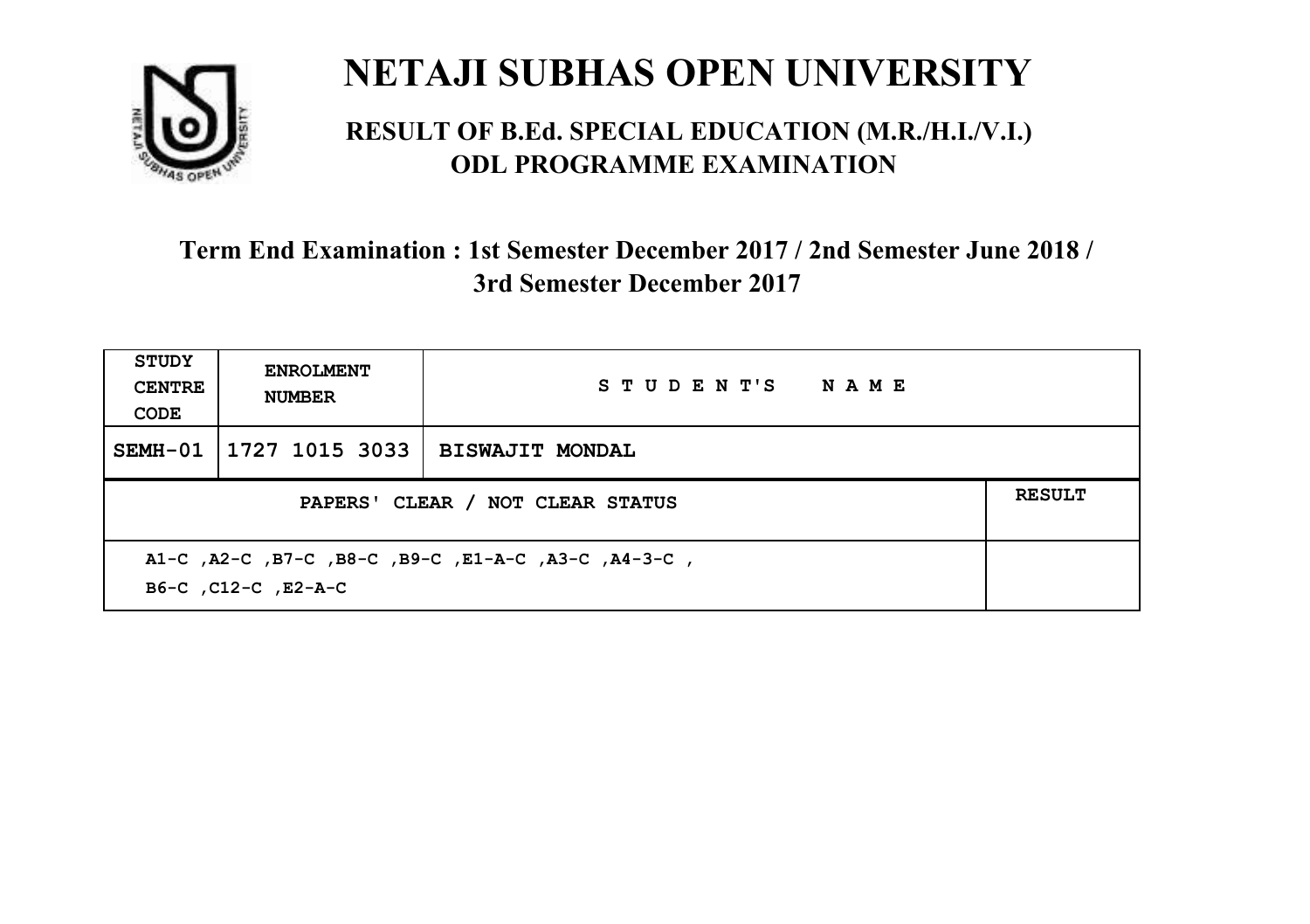

#### **RESULT OF B.Ed. SPECIAL EDUCATION (M.R./H.I./V.I.) ODL PROGRAMME EXAMINATION**

| <b>STUDY</b><br><b>CENTRE</b><br>CODE                                         | <b>ENROLMENT</b><br><b>NUMBER</b> | STUDENT'S NAME  |  |
|-------------------------------------------------------------------------------|-----------------------------------|-----------------|--|
| SEMH-01                                                                       | 1727 1015 3051                    | MD ABDUR RAHMAN |  |
| <b>RESULT</b><br>PAPERS' CLEAR / NOT CLEAR STATUS                             |                                   |                 |  |
| A1-NC, A2-C, B7-C, B8-C, B9-NC, E1-A-C, A3-NC, A4-3-C,<br>B6-C, C12-C, E2-A-C |                                   |                 |  |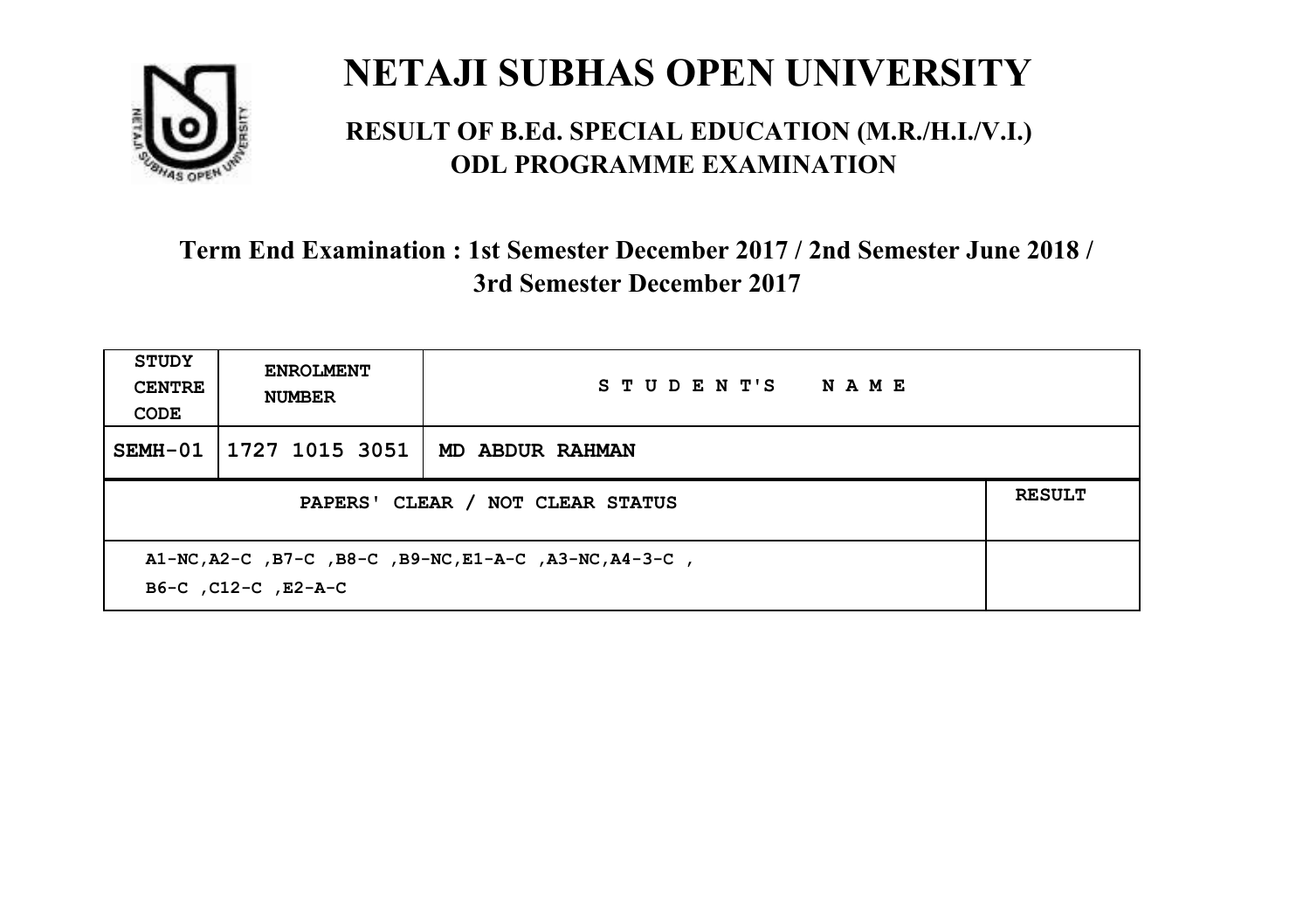

#### **RESULT OF B.Ed. SPECIAL EDUCATION (M.R./H.I./V.I.) ODL PROGRAMME EXAMINATION**

| <b>STUDY</b><br><b>CENTRE</b><br>CODE | <b>ENROLMENT</b><br><b>NUMBER</b>                 | STUDENT'S NAME                                      |  |  |
|---------------------------------------|---------------------------------------------------|-----------------------------------------------------|--|--|
| SEMH-01                               | 1727 1015 3054                                    | <b>PALLAB DAS</b>                                   |  |  |
|                                       | <b>RESULT</b><br>PAPERS' CLEAR / NOT CLEAR STATUS |                                                     |  |  |
|                                       | B6-C, C12-C, E2-A-C                               | A1-C, A2-C, B7-C, B8-C, B9-C, E1-A-C, A3-C, A4-1-C, |  |  |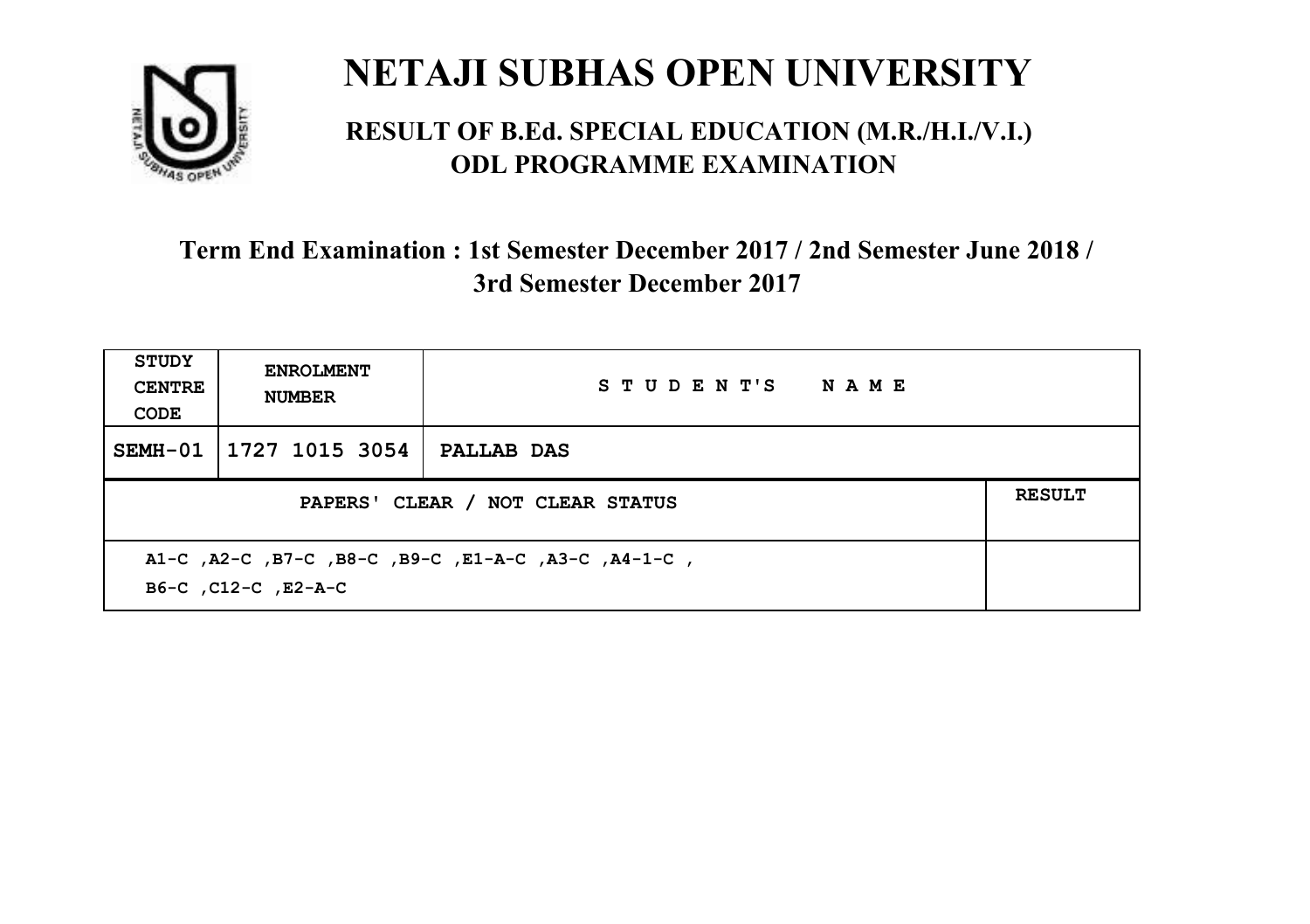

#### **RESULT OF B.Ed. SPECIAL EDUCATION (M.R./H.I./V.I.) ODL PROGRAMME EXAMINATION**

| <b>STUDY</b><br><b>CENTRE</b><br>CODE             | <b>ENROLMENT</b><br><b>NUMBER</b> | STUDENT'S NAME                                      |  |  |
|---------------------------------------------------|-----------------------------------|-----------------------------------------------------|--|--|
| SEMH-01                                           | 1728 1015 3035                    | MST JULEKHA KHATUN                                  |  |  |
| <b>RESULT</b><br>PAPERS' CLEAR / NOT CLEAR STATUS |                                   |                                                     |  |  |
|                                                   | B6-C, C12-C, E2-A-C               | A1-C, A2-C, B7-C, B8-C, B9-C, E1-A-C, A3-C, A4-3-C, |  |  |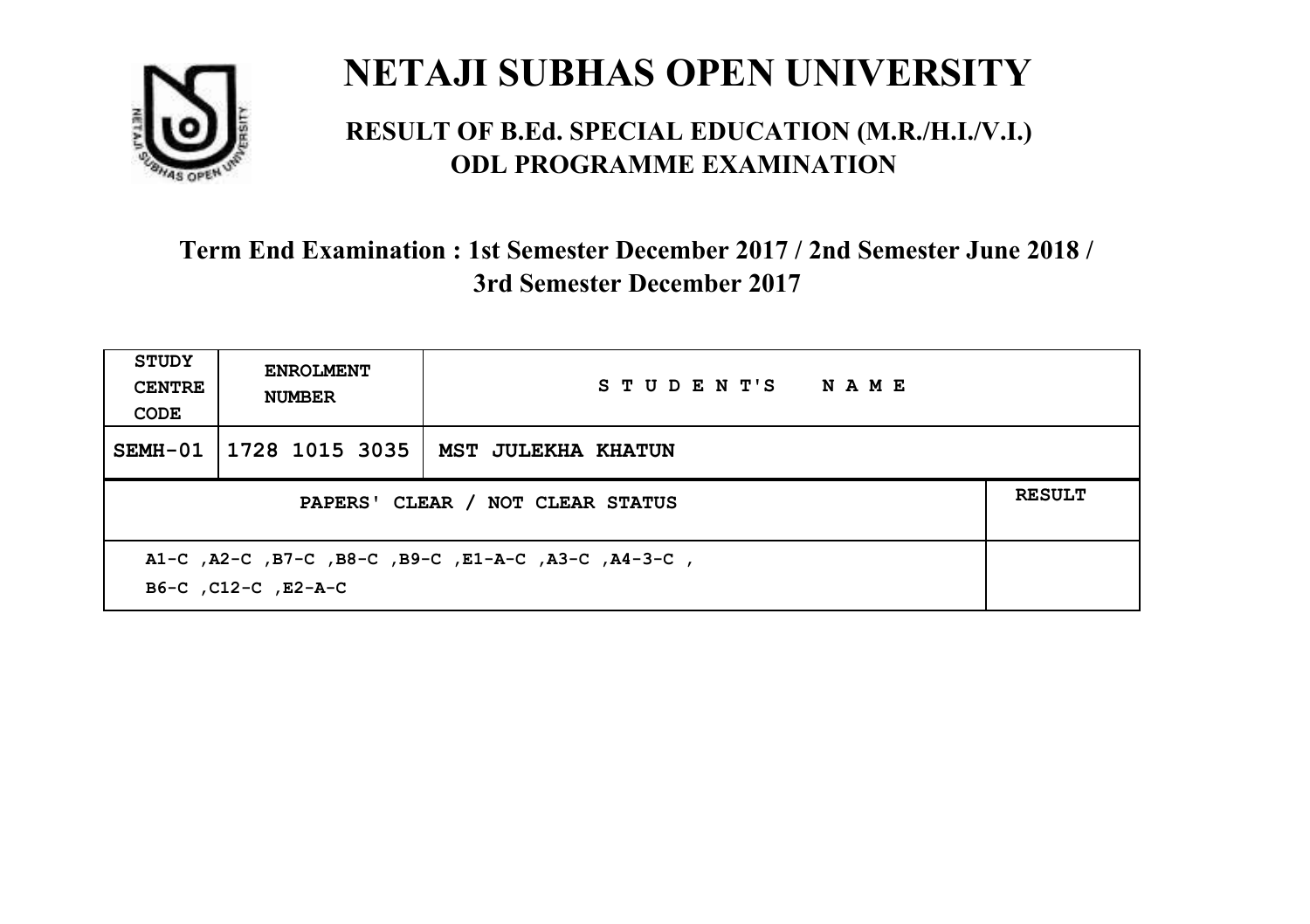

#### **RESULT OF B.Ed. SPECIAL EDUCATION (M.R./H.I./V.I.) ODL PROGRAMME EXAMINATION**

| <b>STUDY</b><br><b>CENTRE</b><br>CODE                                      | <b>ENROLMENT</b><br><b>NUMBER</b>                 | STUDENT'S NAME |  |  |
|----------------------------------------------------------------------------|---------------------------------------------------|----------------|--|--|
| SEMH-01                                                                    | 1728 1015 3037   RIMPI SARKAR                     |                |  |  |
|                                                                            | <b>RESULT</b><br>PAPERS' CLEAR / NOT CLEAR STATUS |                |  |  |
| A1-C, A2-C, B7-C, B8-C, B9-C, E1-A-C, A3-C, A4-3-C,<br>B6-C, C12-C, E2-A-C |                                                   |                |  |  |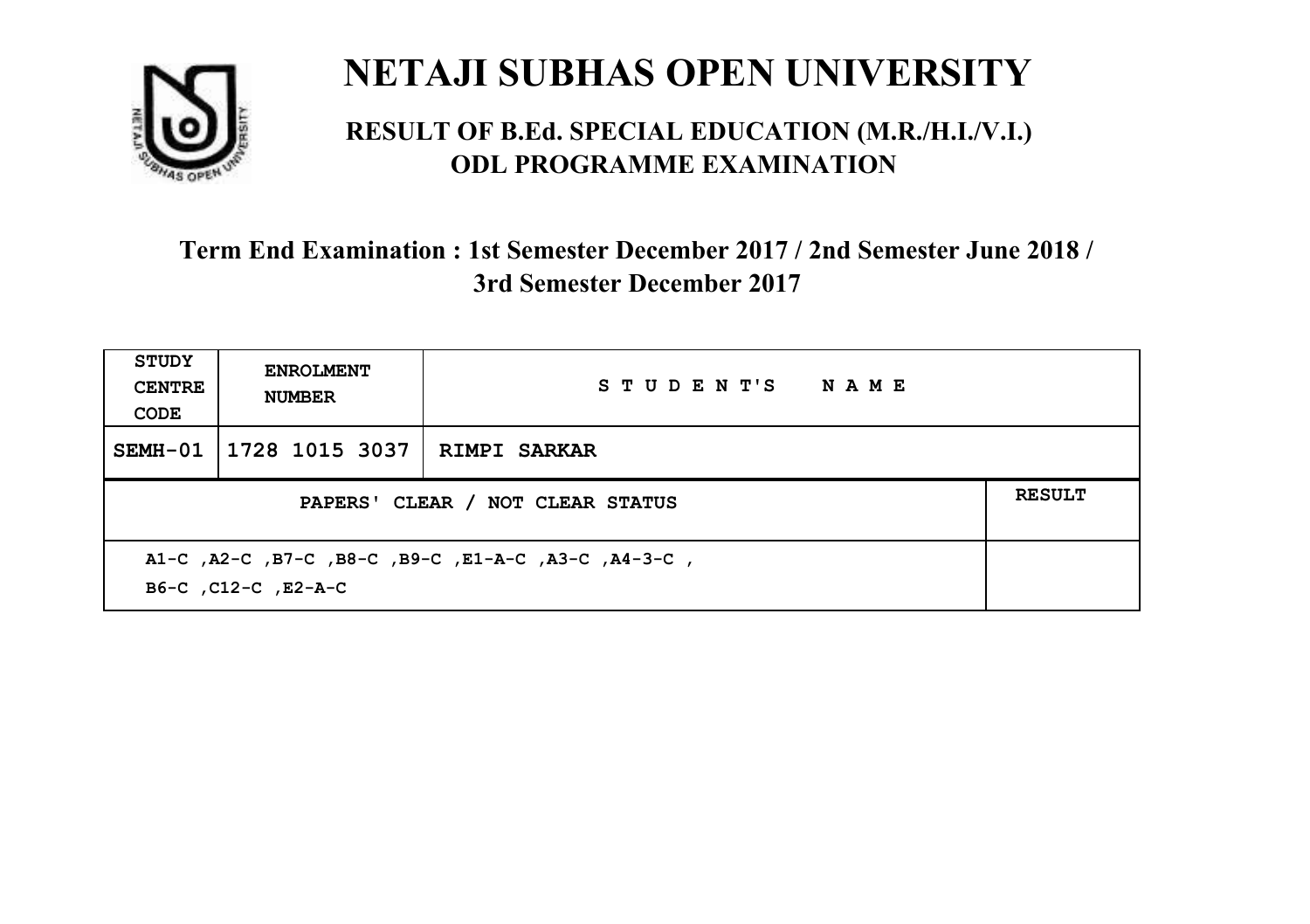

#### **RESULT OF B.Ed. SPECIAL EDUCATION (M.R./H.I./V.I.) ODL PROGRAMME EXAMINATION**

| STUDY<br><b>CENTRE</b><br>CODE                                             | <b>ENROLMENT</b><br><b>NUMBER</b>                 | STUDENT'S NAME                   |  |  |
|----------------------------------------------------------------------------|---------------------------------------------------|----------------------------------|--|--|
| SEMH-01                                                                    |                                                   | 1728 1015 3038   AL MOKIMA BEGAM |  |  |
|                                                                            | <b>RESULT</b><br>PAPERS' CLEAR / NOT CLEAR STATUS |                                  |  |  |
| A1-C, A2-C, B7-C, B8-C, B9-C, E1-A-C, A3-C, A4-3-C,<br>B6-C, C12-C, E2-A-C |                                                   |                                  |  |  |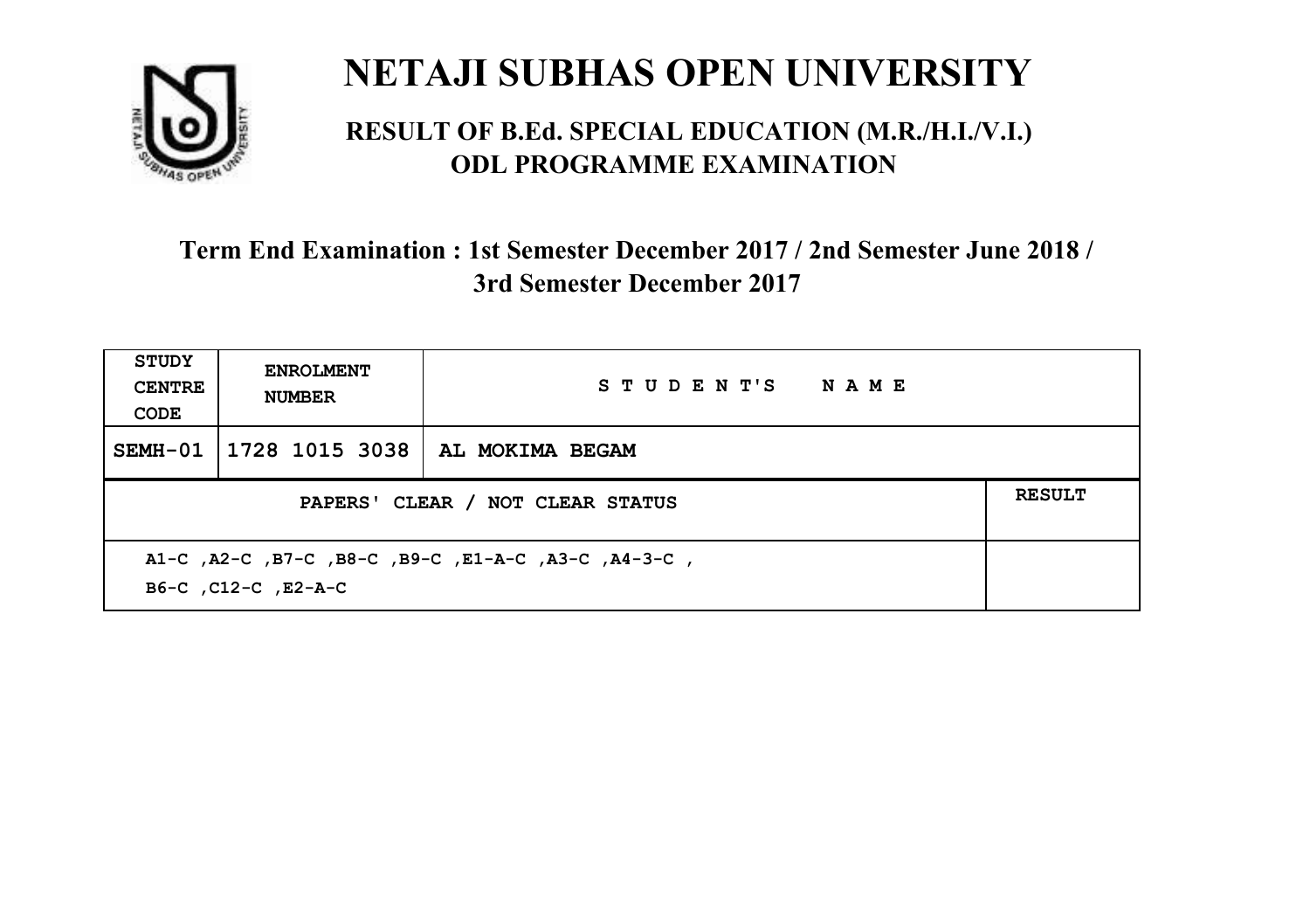

#### **RESULT OF B.Ed. SPECIAL EDUCATION (M.R./H.I./V.I.) ODL PROGRAMME EXAMINATION**

| <b>STUDY</b><br><b>CENTRE</b><br>CODE                                      | <b>ENROLMENT</b><br><b>NUMBER</b>                 | STUDENT'S NAME        |  |  |
|----------------------------------------------------------------------------|---------------------------------------------------|-----------------------|--|--|
| SEMH-01                                                                    | 1728 1015 3045                                    | <b>ARCHANA GOWALA</b> |  |  |
|                                                                            | <b>RESULT</b><br>PAPERS' CLEAR / NOT CLEAR STATUS |                       |  |  |
| A1-C, A2-C, B7-C, B8-C, B9-C, E1-A-C, A3-C, A4-3-C,<br>B6-C, C12-C, E2-A-C |                                                   |                       |  |  |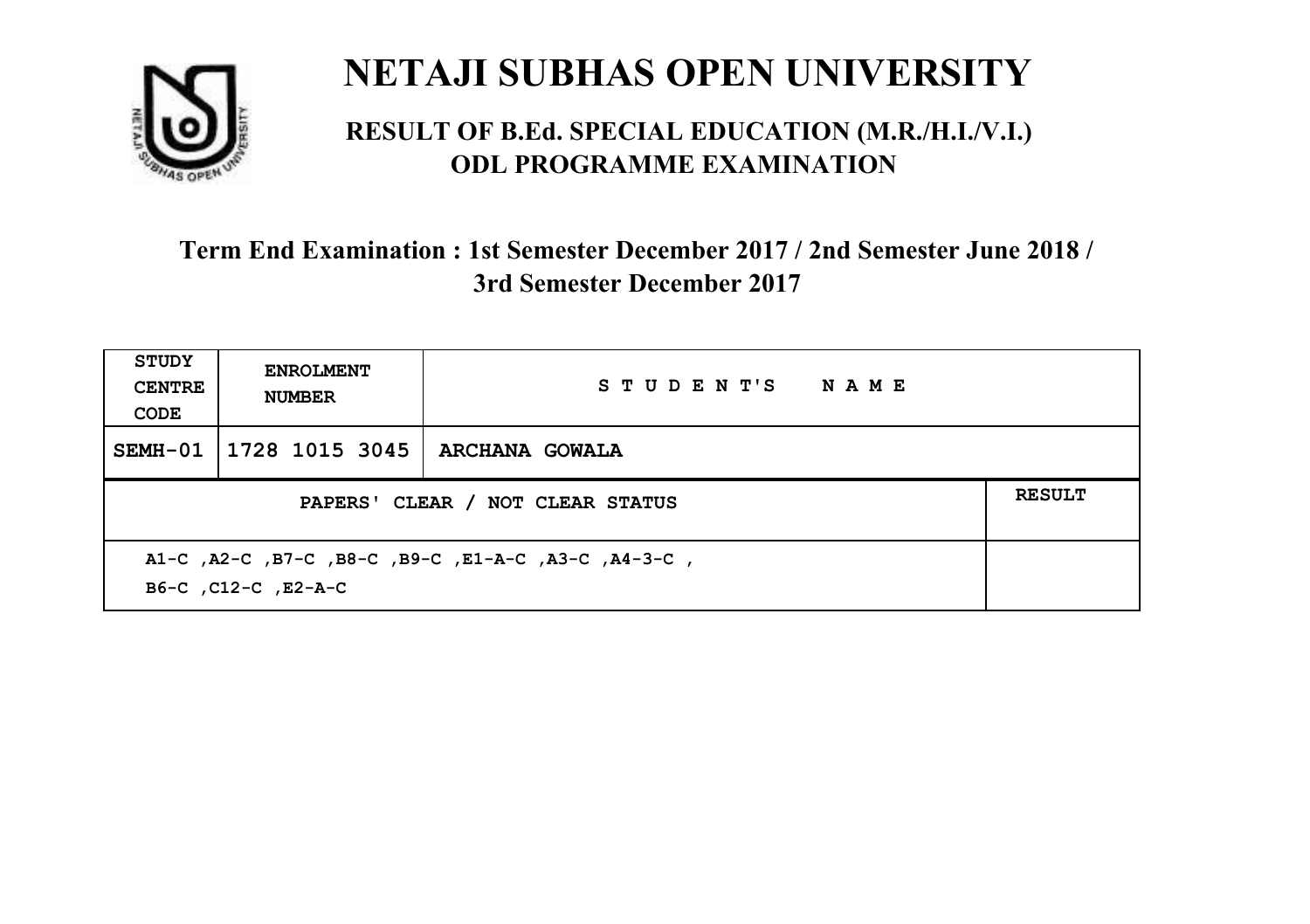

#### **RESULT OF B.Ed. SPECIAL EDUCATION (M.R./H.I./V.I.) ODL PROGRAMME EXAMINATION**

| <b>STUDY</b><br><b>CENTRE</b><br>CODE                                                                        | <b>ENROLMENT</b><br><b>NUMBER</b> | STUDENT'S NAME  |  |
|--------------------------------------------------------------------------------------------------------------|-----------------------------------|-----------------|--|
| $SEMH-01$                                                                                                    | 1621 1015 3001                    | SOURAJIT BISWAS |  |
| <b>RESULT</b><br>PAPERS' CLEAR / NOT CLEAR STATUS                                                            |                                   |                 |  |
| A1-C, A2-C, B7-C, B8-C, B9-C, E1-A-C, A3-C, A4-2-C,<br>B6-C, C12-C, E2-A-C, A5-5-NC, C14-NC, C14-NC, E2-B-NC |                                   |                 |  |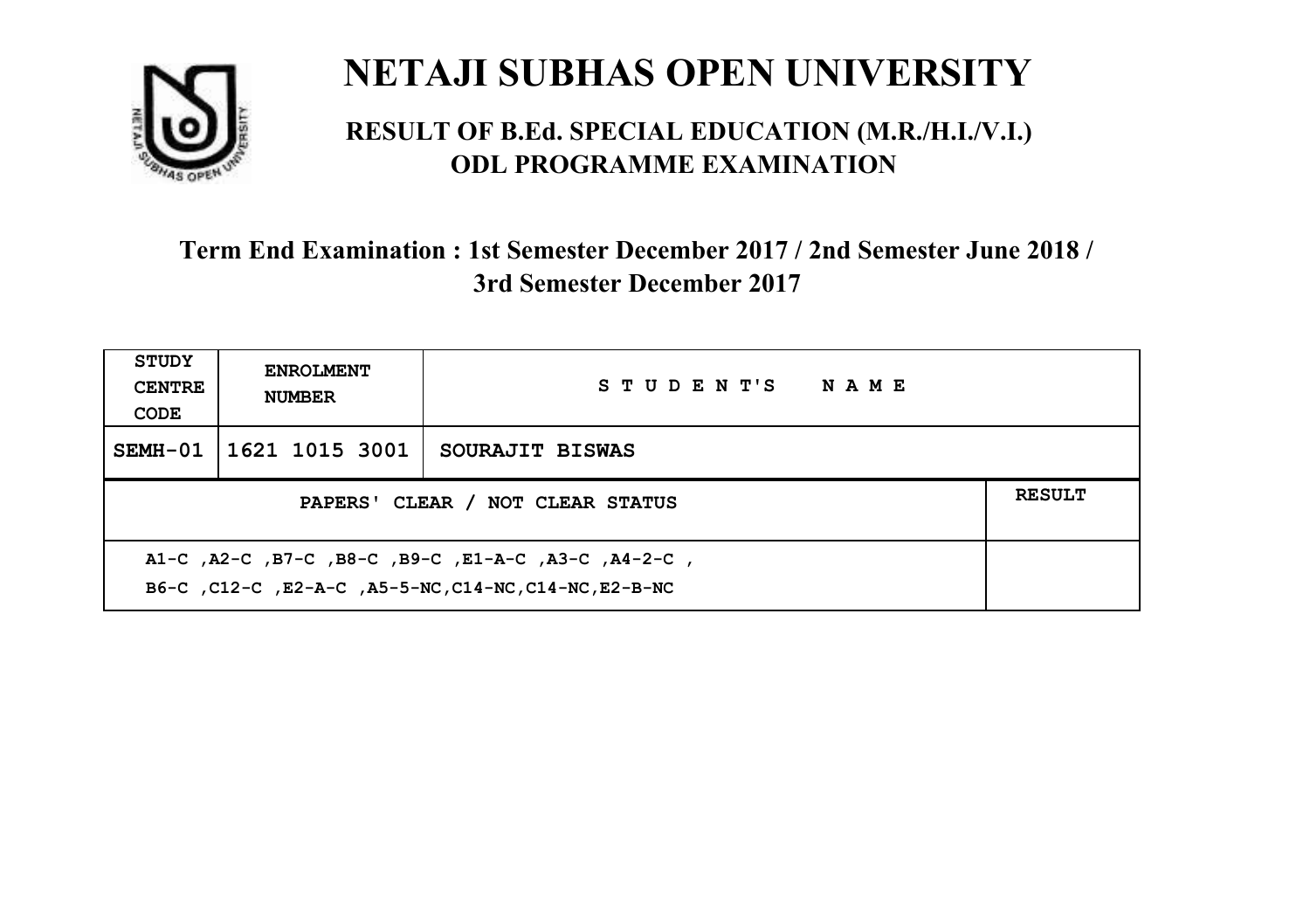

#### **RESULT OF B.Ed. SPECIAL EDUCATION (M.R./H.I./V.I.) ODL PROGRAMME EXAMINATION**

| <b>STUDY</b><br><b>CENTRE</b><br>CODE                                               | <b>ENROLMENT</b><br><b>NUMBER</b>                 | STUDENT'S NAME  |  |  |
|-------------------------------------------------------------------------------------|---------------------------------------------------|-----------------|--|--|
| $SEMH-01$                                                                           | 1621 1015 3029                                    | SWAPAN TALUKDAR |  |  |
|                                                                                     | <b>RESULT</b><br>PAPERS' CLEAR / NOT CLEAR STATUS |                 |  |  |
| A1-C, A2-C, B7-C, B8-C, B9-C, E1-A-C, A3-C, A4-3-C,<br>B6-C, C12-C, E2-A-C, E2-B-NC |                                                   |                 |  |  |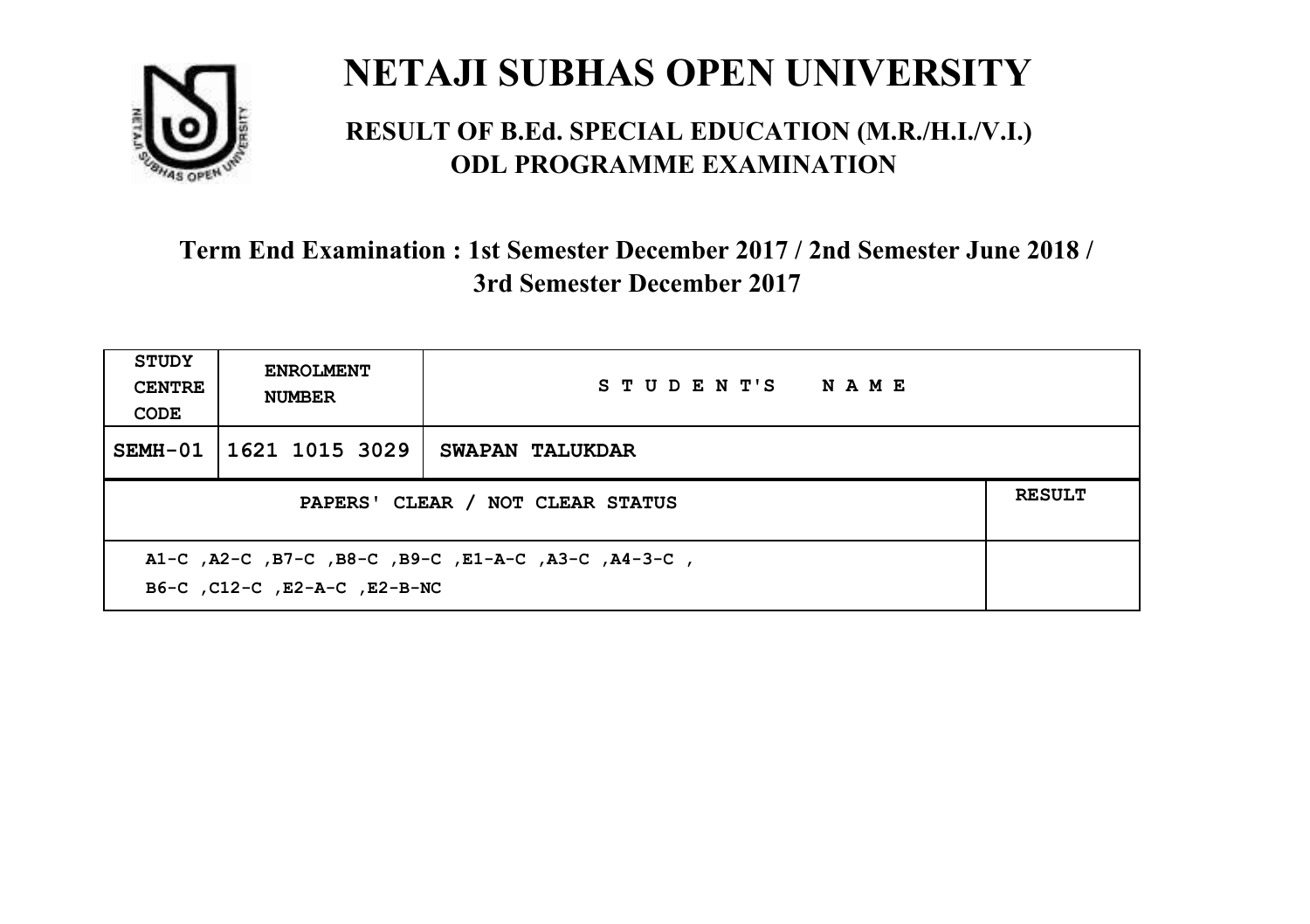

#### **RESULT OF B.Ed. SPECIAL EDUCATION (M.R./H.I./V.I.) ODL PROGRAMME EXAMINATION**

| <b>STUDY</b><br><b>CENTRE</b><br>CODE                                                                    | <b>ENROLMENT</b><br><b>NUMBER</b> | STUDENT'S NAME  |  |
|----------------------------------------------------------------------------------------------------------|-----------------------------------|-----------------|--|
|                                                                                                          | SEMH-01   1621 1015 3042          | <b>AKIM ALI</b> |  |
| <b>RESULT</b><br>PAPERS' CLEAR / NOT CLEAR STATUS                                                        |                                   |                 |  |
| A1-C, A2-C, B7-C, B8-C, B9-C, E1-A-C, A3-C, A4-1-C,<br>B6-C, C12-C, E2-A-C, A5-4-C, C14-C, C14-C, E2-B-C |                                   |                 |  |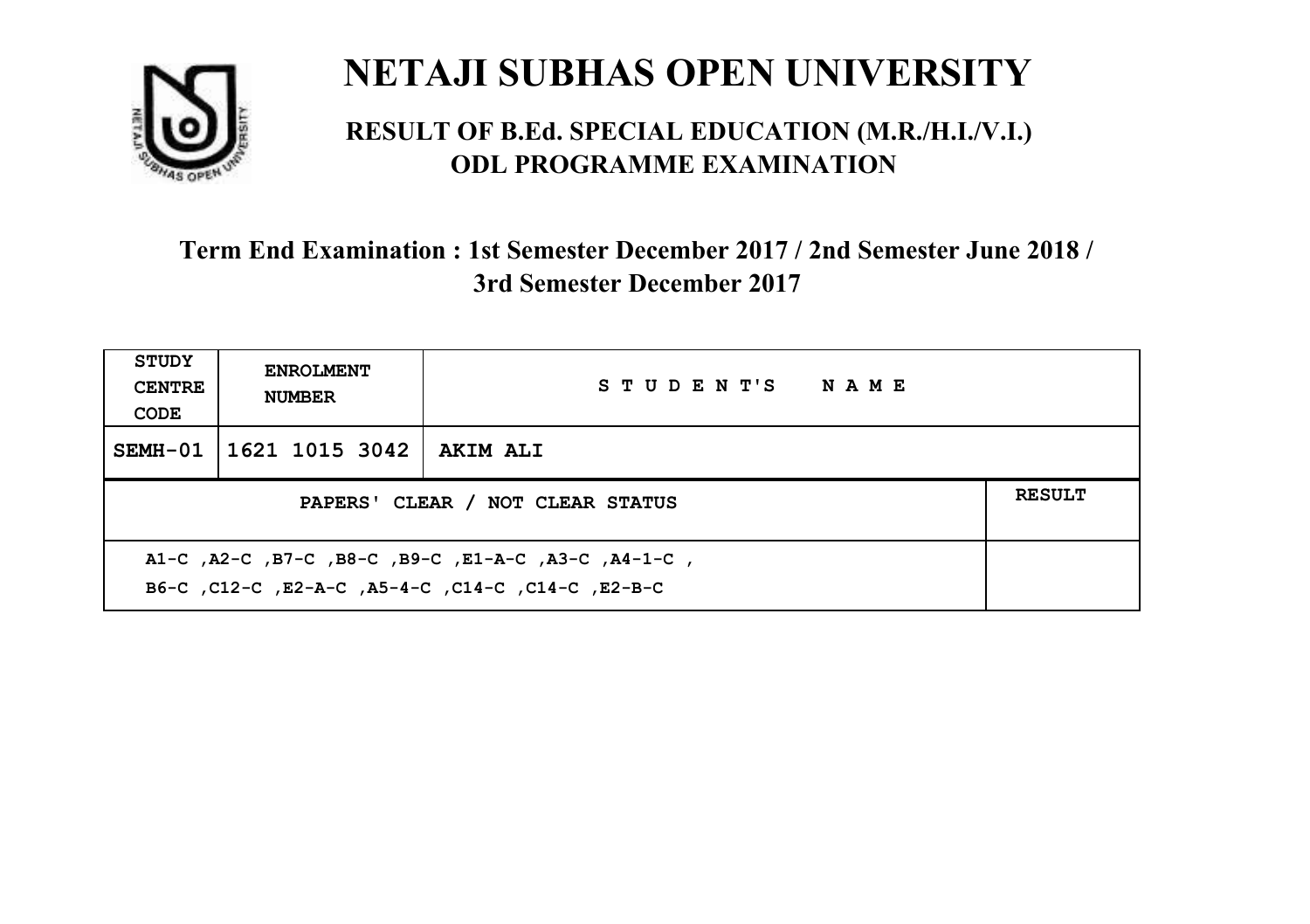

#### **RESULT OF B.Ed. SPECIAL EDUCATION (M.R./H.I./V.I.) ODL PROGRAMME EXAMINATION**

| STUDY<br><b>CENTRE</b><br>CODE   | <b>ENROLMENT</b><br><b>NUMBER</b> | STUDENT'S NAME |  |
|----------------------------------|-----------------------------------|----------------|--|
| SEMH-01                          | 1622 1015 3002                    | SONA SEN       |  |
| PAPERS' CLEAR / NOT CLEAR STATUS |                                   |                |  |
|                                  |                                   |                |  |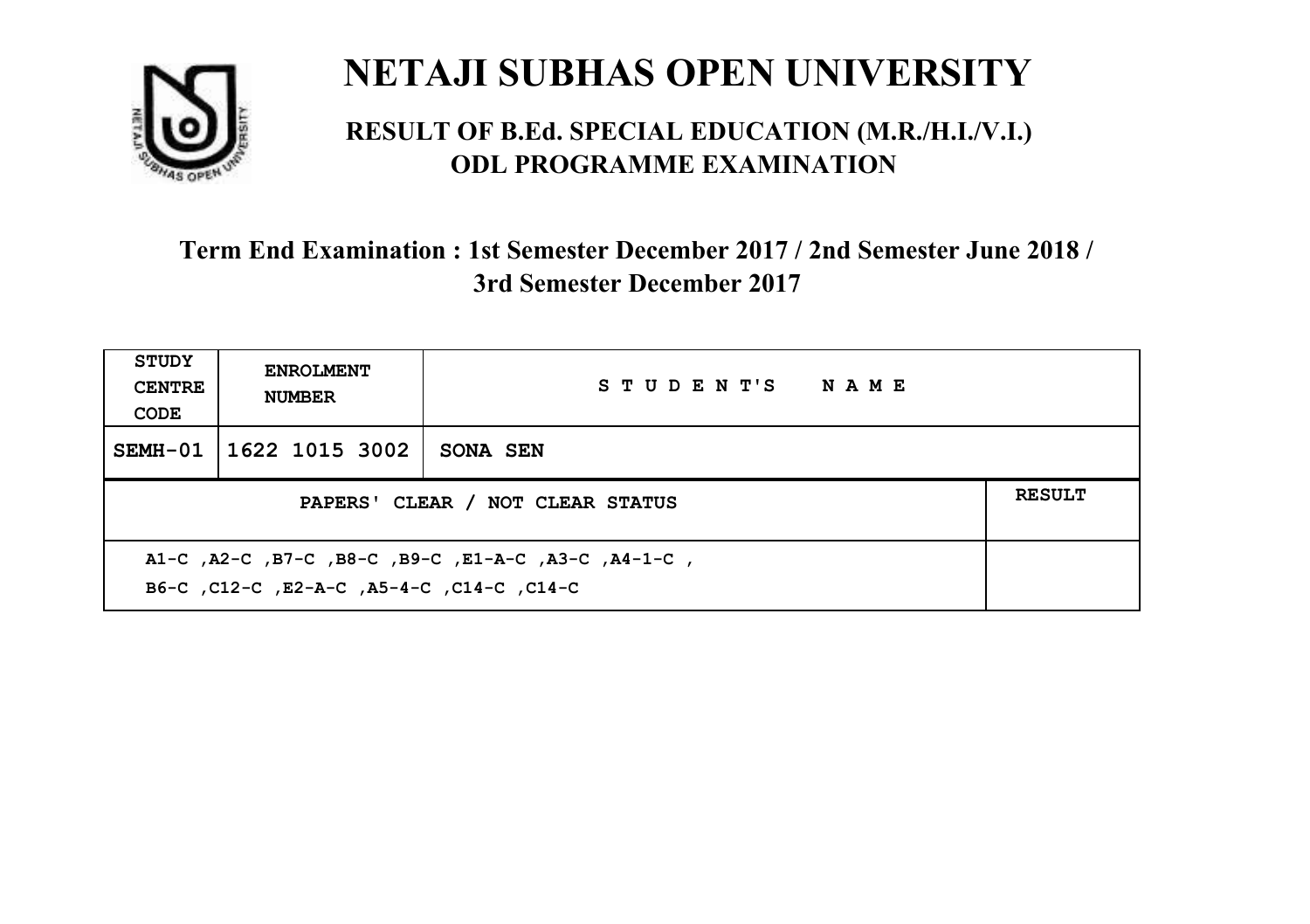

#### **RESULT OF B.Ed. SPECIAL EDUCATION (M.R./H.I./V.I.) ODL PROGRAMME EXAMINATION**

| <b>STUDY</b><br><b>CENTRE</b><br>CODE                                                                    | <b>ENROLMENT</b><br><b>NUMBER</b> | STUDENT'S NAME    |  |
|----------------------------------------------------------------------------------------------------------|-----------------------------------|-------------------|--|
|                                                                                                          | SEMH-01 1622 1015 3024            | <b>TANIA SAHA</b> |  |
| PAPERS' CLEAR / NOT CLEAR STATUS                                                                         |                                   |                   |  |
| A1-C, A2-C, B7-C, B8-C, B9-C, E1-A-C, A3-C, A4-3-C,<br>B6-C, C12-C, E2-A-C, A5-4-C, C14-C, C14-C, E2-B-C |                                   |                   |  |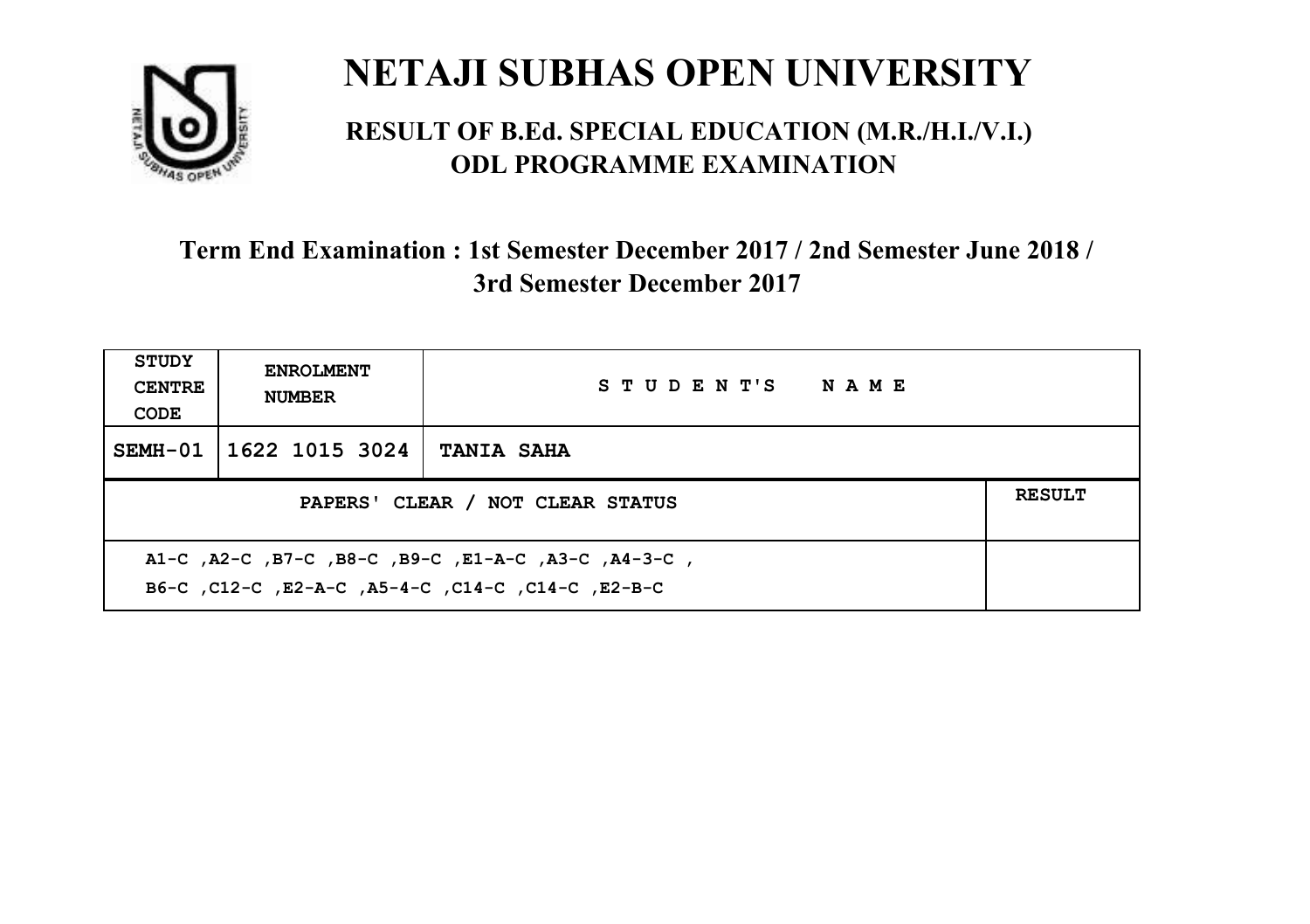

#### **RESULT OF B.Ed. SPECIAL EDUCATION (M.R./H.I./V.I.) ODL PROGRAMME EXAMINATION**

| <b>STUDY</b><br><b>CENTRE</b><br>CODE                                                                    | <b>ENROLMENT</b><br><b>NUMBER</b>                 | STUDENT'S NAME        |  |  |  |
|----------------------------------------------------------------------------------------------------------|---------------------------------------------------|-----------------------|--|--|--|
|                                                                                                          | SEMH-01   1622 1015 3051                          | <b>NANDITA MAITRA</b> |  |  |  |
|                                                                                                          | <b>RESULT</b><br>PAPERS' CLEAR / NOT CLEAR STATUS |                       |  |  |  |
| A1-C, A2-C, B7-C, B8-C, B9-C, E1-A-C, A3-C, A4-3-C,<br>B6-C, C12-C, E2-A-C, A5-4-C, C14-C, C14-C, E2-B-C |                                                   |                       |  |  |  |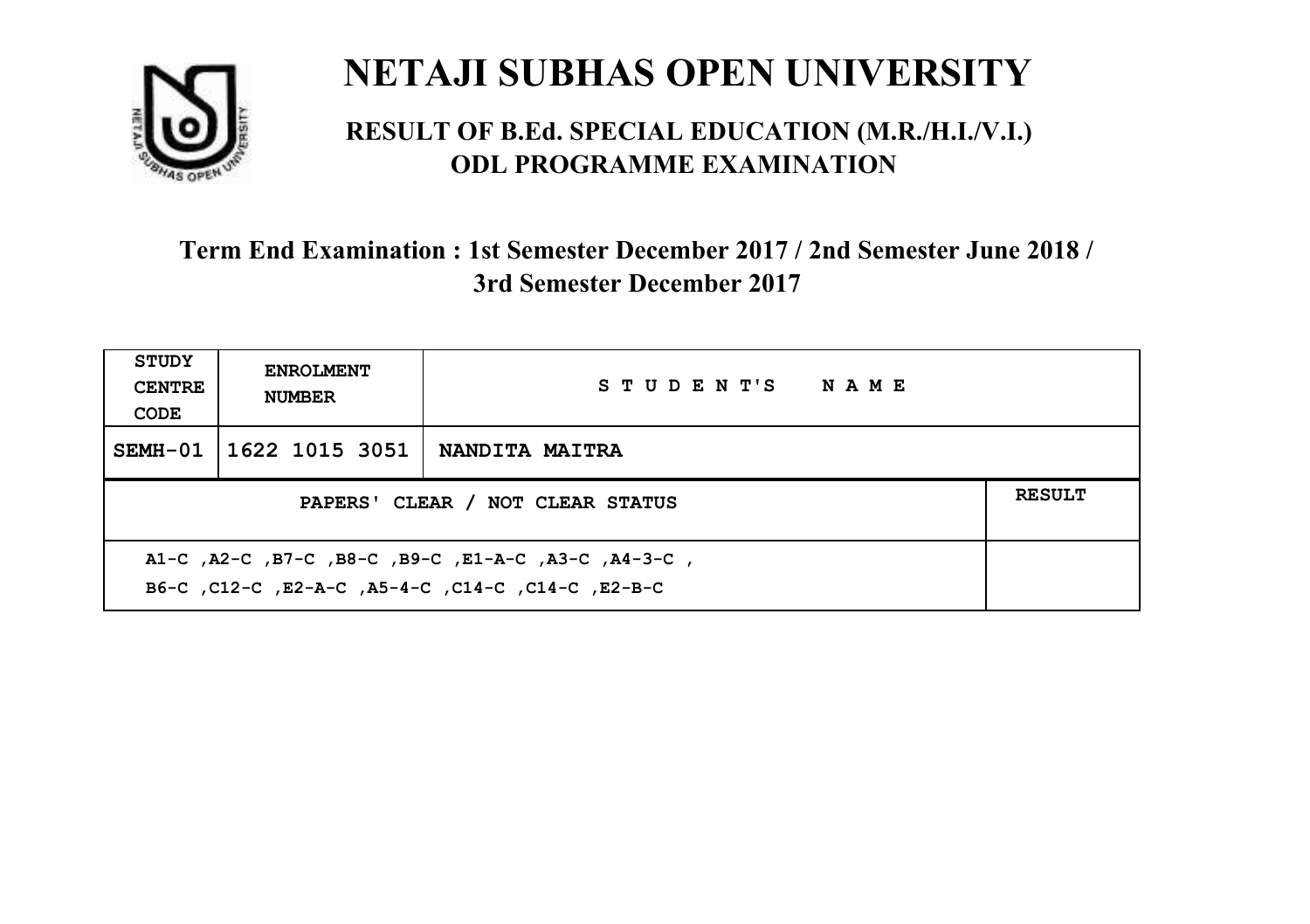

#### **RESULT OF B.Ed. SPECIAL EDUCATION (M.R./H.I./V.I.) ODL PROGRAMME EXAMINATION**

| <b>STUDY</b><br><b>CENTRE</b><br>CODE | <b>ENROLMENT</b><br><b>NUMBER</b>                                                                          | STUDENT'S NAME    |  |  |  |
|---------------------------------------|------------------------------------------------------------------------------------------------------------|-------------------|--|--|--|
|                                       | SEMH-01   1623 1015 3021                                                                                   | <b>BISHNU BIR</b> |  |  |  |
|                                       | <b>RESULT</b><br>PAPERS' CLEAR / NOT CLEAR STATUS                                                          |                   |  |  |  |
|                                       | A1-NC, A2-C, B7-C, B8-C, B9-C, E1-A-C, A3-C, A4-3-C,<br>B6-C, C12-C, E2-A-C, A5-4-C, C14-C, C14-C, C12-B-C |                   |  |  |  |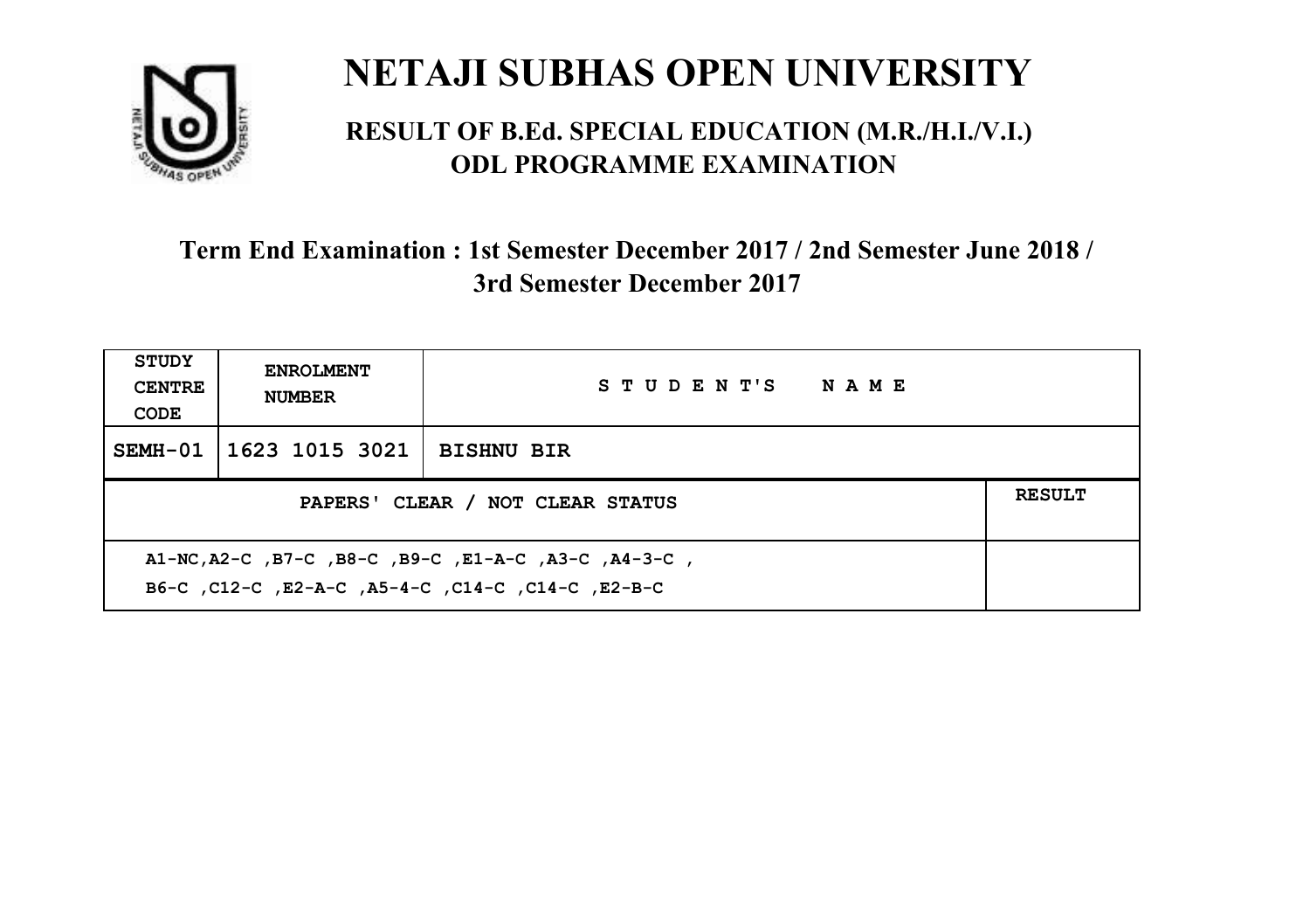

#### **RESULT OF B.Ed. SPECIAL EDUCATION (M.R./H.I./V.I.) ODL PROGRAMME EXAMINATION**

| <b>STUDY</b><br><b>CENTRE</b><br>CODE                                                            | <b>ENROLMENT</b><br><b>NUMBER</b>                 | STUDENT'S NAME       |  |  |  |
|--------------------------------------------------------------------------------------------------|---------------------------------------------------|----------------------|--|--|--|
|                                                                                                  | SEMH-01 1623 1015 3022                            | <b>DHANANJOY ROY</b> |  |  |  |
|                                                                                                  | <b>RESULT</b><br>PAPERS' CLEAR / NOT CLEAR STATUS |                      |  |  |  |
| A1-C, A2-C, B7-C, B8-C, B9-C, E1-A-C, A3-C, A4-3-C,<br>B6-C, C12-C, E2-A-C, A5-4-C, C14-C, C14-C |                                                   |                      |  |  |  |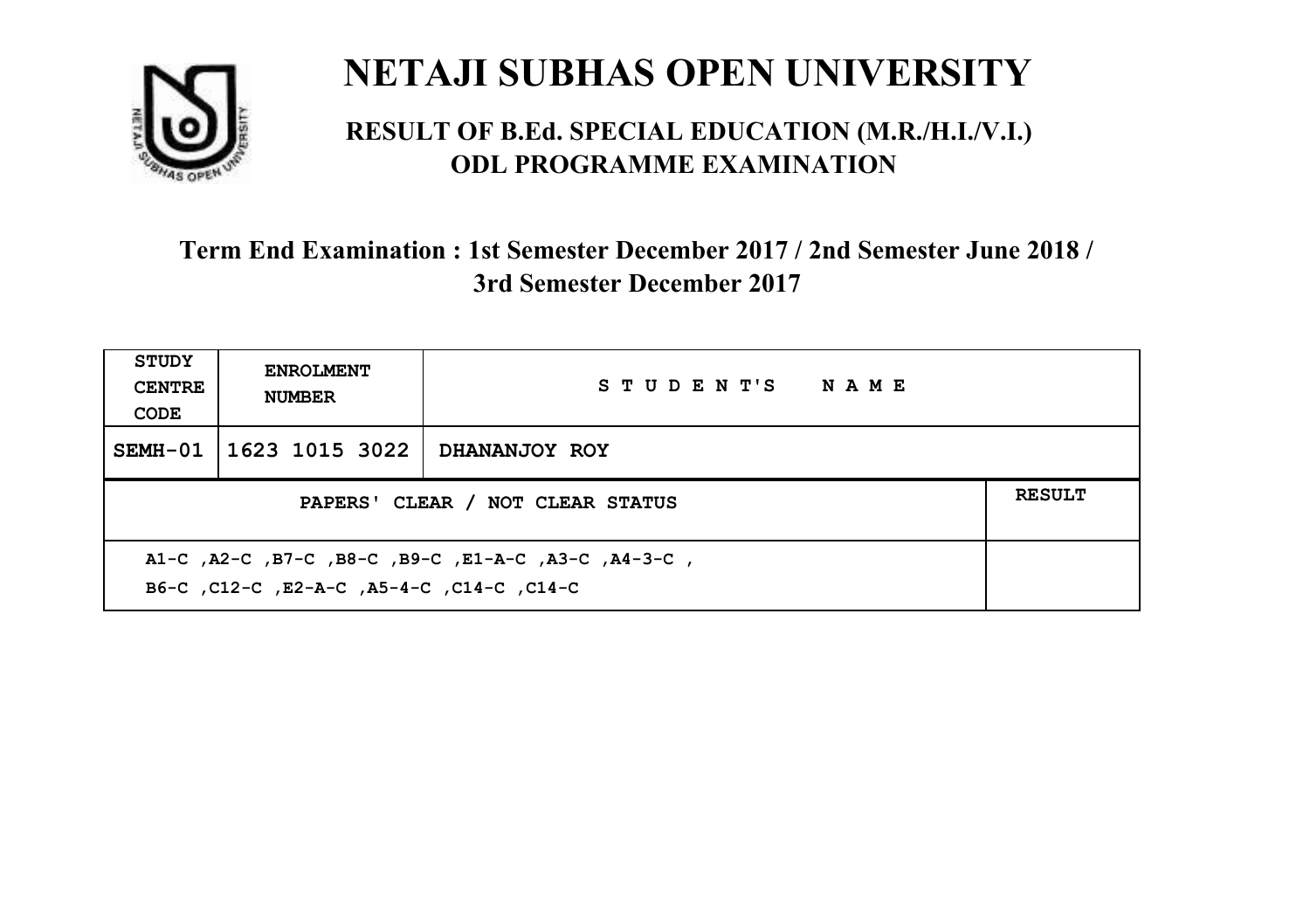

#### **RESULT OF B.Ed. SPECIAL EDUCATION (M.R./H.I./V.I.) ODL PROGRAMME EXAMINATION**

| <b>STUDY</b><br><b>CENTRE</b><br>CODE                                                                    | <b>ENROLMENT</b><br><b>NUMBER</b>                 | STUDENT'S NAME |  |  |  |
|----------------------------------------------------------------------------------------------------------|---------------------------------------------------|----------------|--|--|--|
|                                                                                                          | SEMH-01   1623 1015 3028                          | DILIP ROY      |  |  |  |
|                                                                                                          | <b>RESULT</b><br>PAPERS' CLEAR / NOT CLEAR STATUS |                |  |  |  |
| A1-C, A2-C, B7-C, B8-C, B9-C, E1-A-C, A3-C, A4-3-C,<br>B6-C, C12-C, E2-A-C, A5-4-C, C14-C, C14-C, E2-B-C |                                                   |                |  |  |  |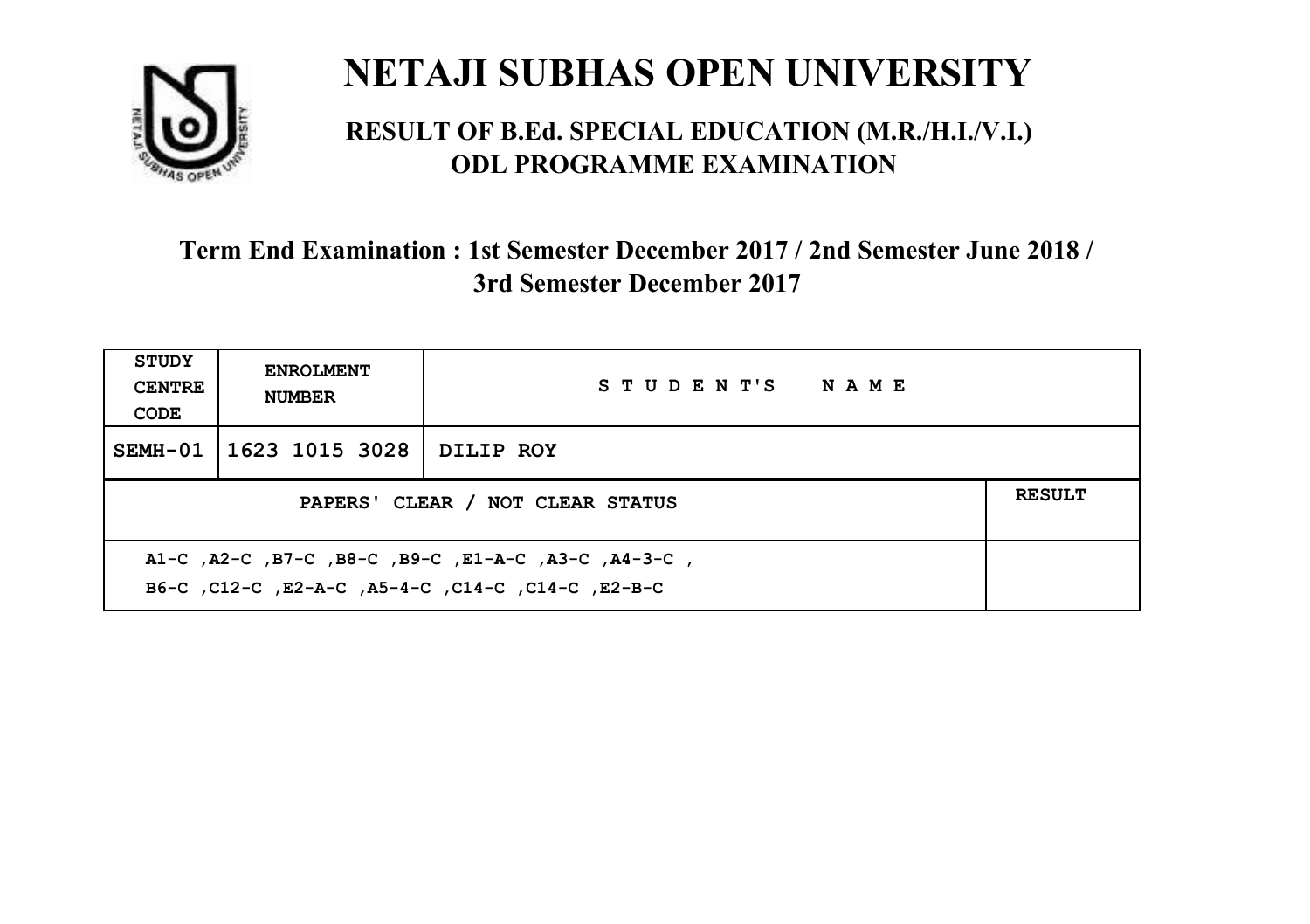

#### **RESULT OF B.Ed. SPECIAL EDUCATION (M.R./H.I./V.I.) ODL PROGRAMME EXAMINATION**

| <b>STUDY</b><br><b>CENTRE</b><br>CODE | <b>ENROLMENT</b><br><b>NUMBER</b>                                                                         | STUDENT'S NAME     |  |  |  |
|---------------------------------------|-----------------------------------------------------------------------------------------------------------|--------------------|--|--|--|
|                                       | SEMH-01   1623 1015 3044                                                                                  | DIPAK DEB ADHIKARY |  |  |  |
|                                       | <b>RESULT</b><br>PAPERS' CLEAR / NOT CLEAR STATUS                                                         |                    |  |  |  |
|                                       | A1-C, A2-C, B7-C, B8-C, B9-C, E1-A-C, A3-C, A4-3-C,<br>B6-C, C12-C, E2-A-C, A5-4-C, C14-C, C14-C, C12-B-C |                    |  |  |  |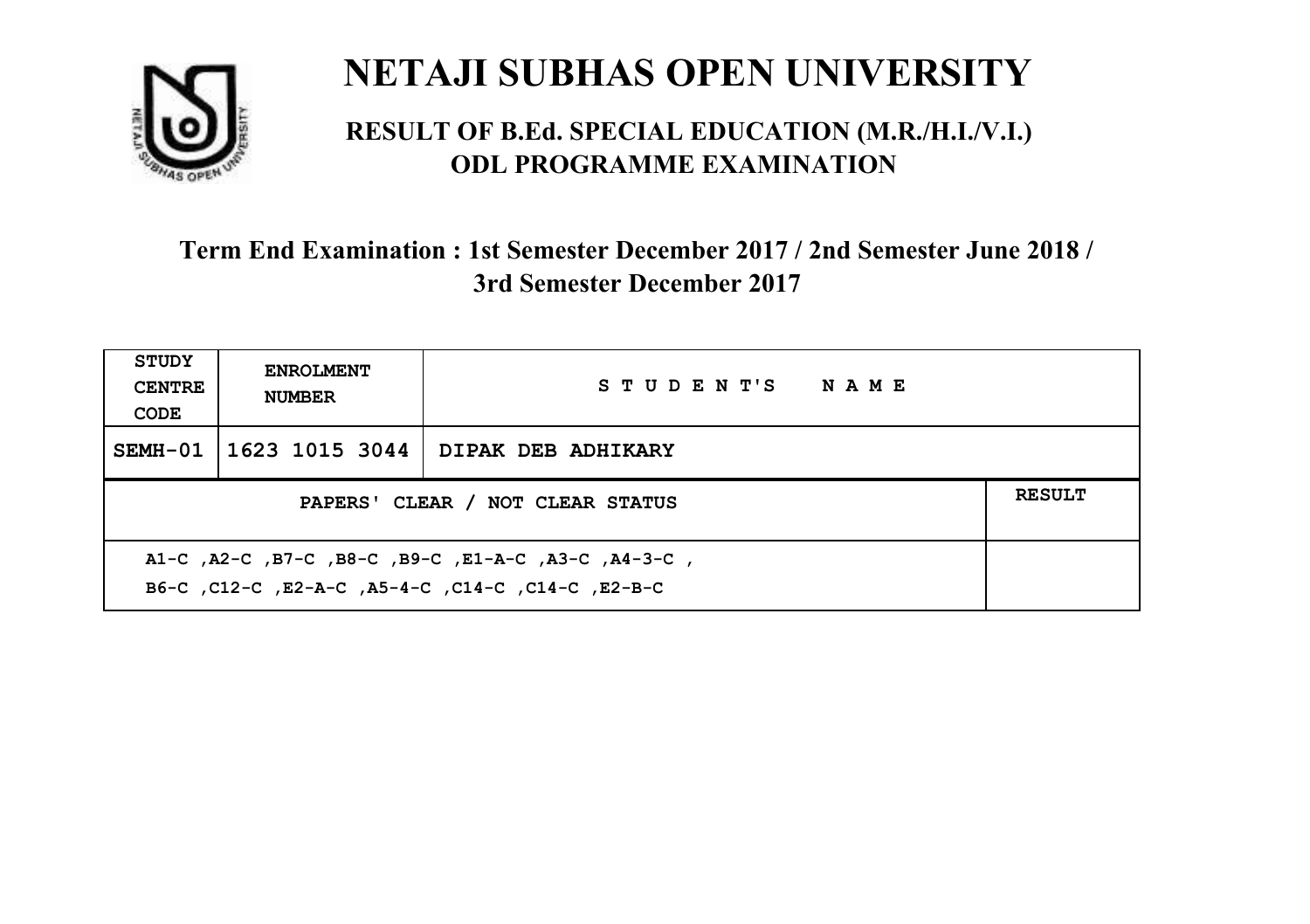

#### **RESULT OF B.Ed. SPECIAL EDUCATION (M.R./H.I./V.I.) ODL PROGRAMME EXAMINATION**

| <b>STUDY</b><br><b>CENTRE</b><br>CODE                                                              | <b>ENROLMENT</b><br><b>NUMBER</b>                 | STUDENT'S NAME  |  |  |  |
|----------------------------------------------------------------------------------------------------|---------------------------------------------------|-----------------|--|--|--|
|                                                                                                    | SEMH-01 1623 1015 3045                            | DHRUBAJYOTI ROY |  |  |  |
|                                                                                                    | <b>RESULT</b><br>PAPERS' CLEAR / NOT CLEAR STATUS |                 |  |  |  |
| A1-NC, A2-C, B7-C, B8-C, B9-C, E1-A-C, A3-C, A4-3-C,<br>C14-C, C12-C, E2-A-C, A5-4-C, C14-C, C14-C |                                                   |                 |  |  |  |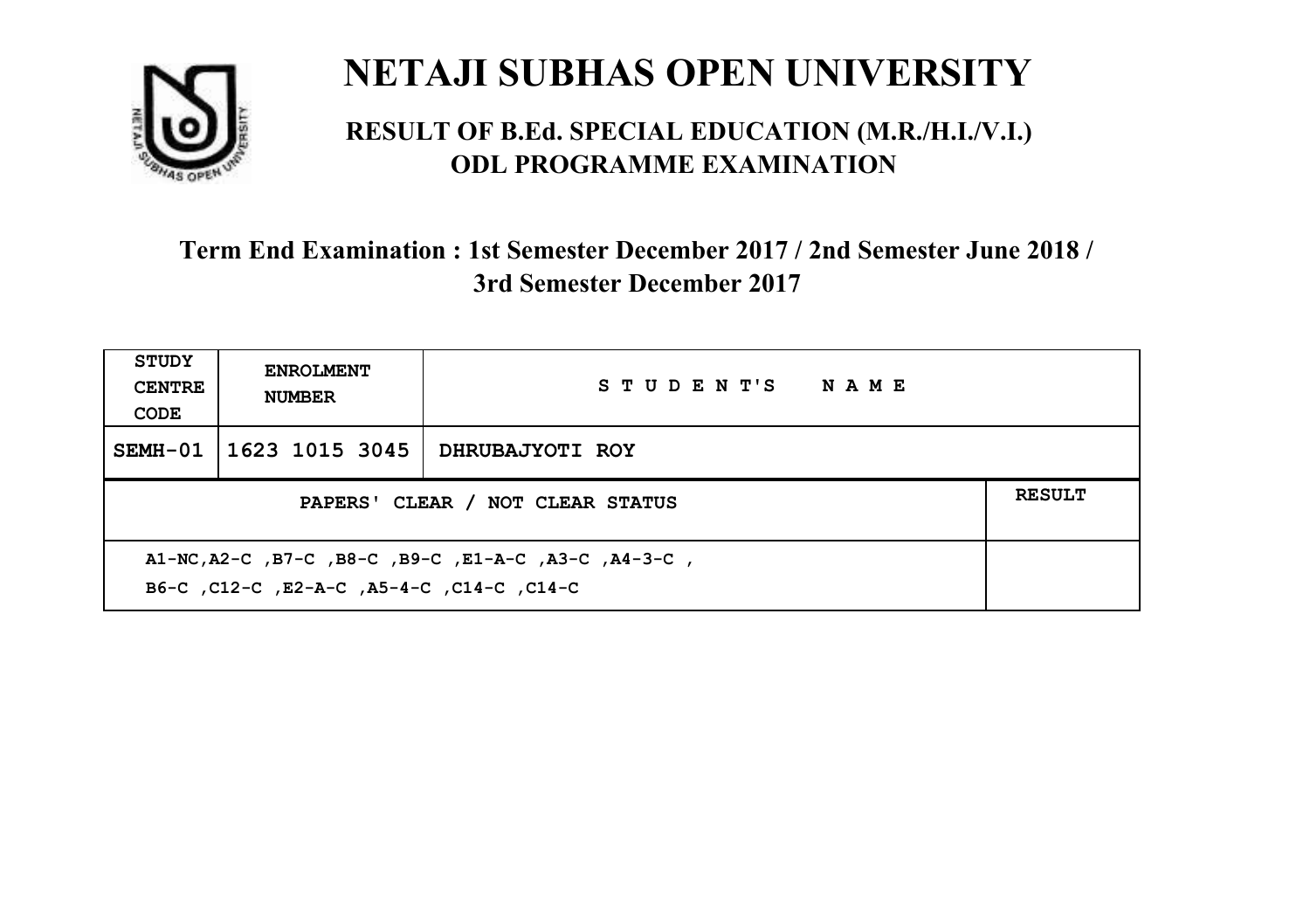

#### **RESULT OF B.Ed. SPECIAL EDUCATION (M.R./H.I./V.I.) ODL PROGRAMME EXAMINATION**

| <b>STUDY</b><br><b>CENTRE</b><br>CODE | <b>ENROLMENT</b><br><b>NUMBER</b>                                                                         | STUDENT'S NAME       |  |  |  |
|---------------------------------------|-----------------------------------------------------------------------------------------------------------|----------------------|--|--|--|
|                                       | SEMH-01   1623 1015 3046                                                                                  | <b>MRINAL BARMAN</b> |  |  |  |
|                                       | <b>RESULT</b><br>PAPERS' CLEAR / NOT CLEAR STATUS                                                         |                      |  |  |  |
|                                       | A1-C, A2-C, B7-C, B8-C, B9-C, E1-A-C, A3-C, A4-3-C,<br>B6-C, C12-C, E2-A-C, A5-4-C, C14-C, C14-C, C12-B-C |                      |  |  |  |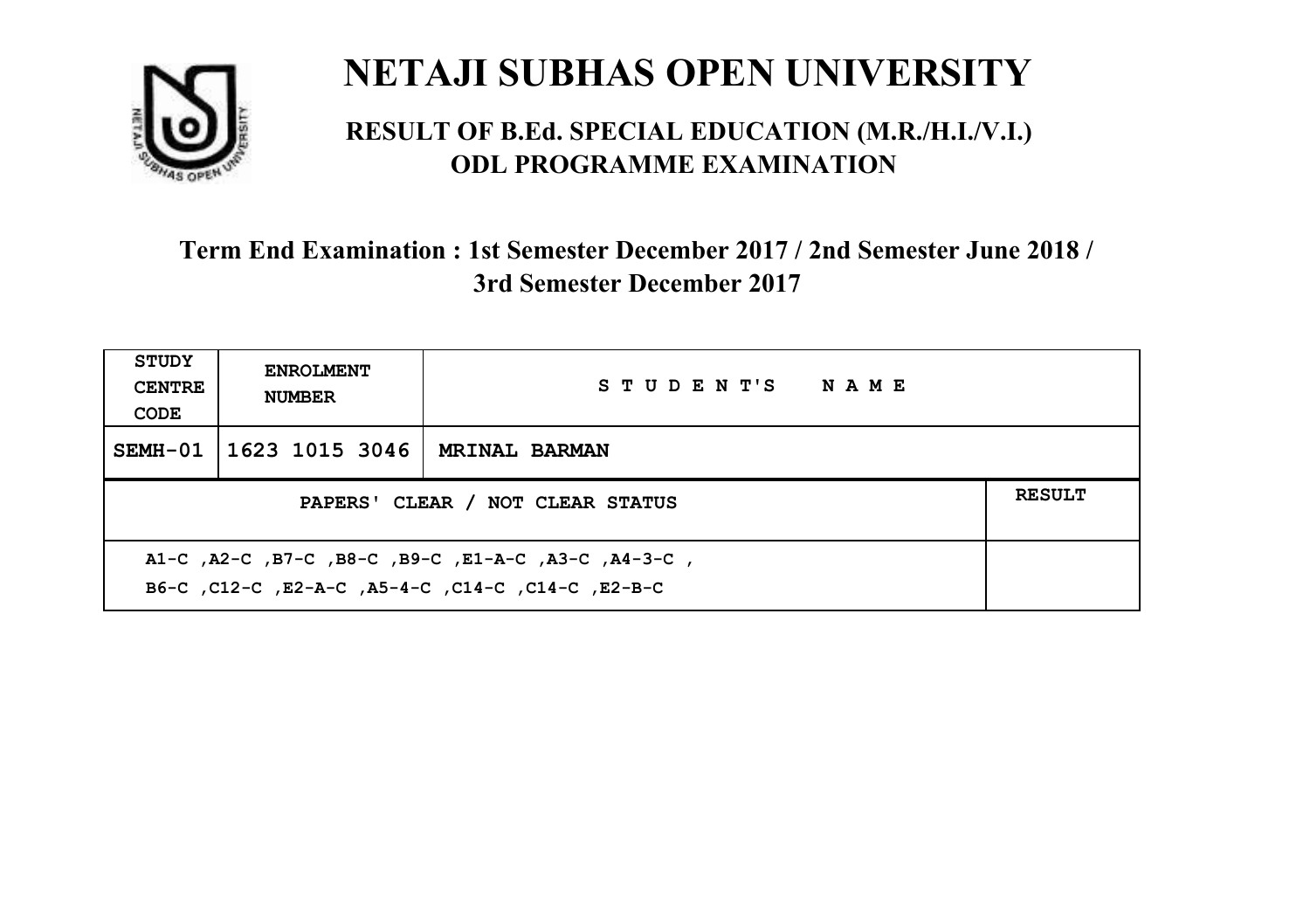

#### **RESULT OF B.Ed. SPECIAL EDUCATION (M.R./H.I./V.I.) ODL PROGRAMME EXAMINATION**

| STUDY<br><b>CENTRE</b><br>CODE | <b>ENROLMENT</b><br><b>NUMBER</b>                                                                         | STUDENT'S NAME     |  |  |  |
|--------------------------------|-----------------------------------------------------------------------------------------------------------|--------------------|--|--|--|
|                                | SEMH-01   1624 1015 3020                                                                                  | UTTIRNA ROY BARMAN |  |  |  |
|                                | <b>RESULT</b><br>PAPERS' CLEAR / NOT CLEAR STATUS                                                         |                    |  |  |  |
|                                | A1-C, A2-C, B7-C, B8-C, B9-C, E1-A-C, A3-C, A4-1-C,<br>B6-C, C12-C, E2-A-C, A5-4-C, C14-C, C14-C, C12-B-C |                    |  |  |  |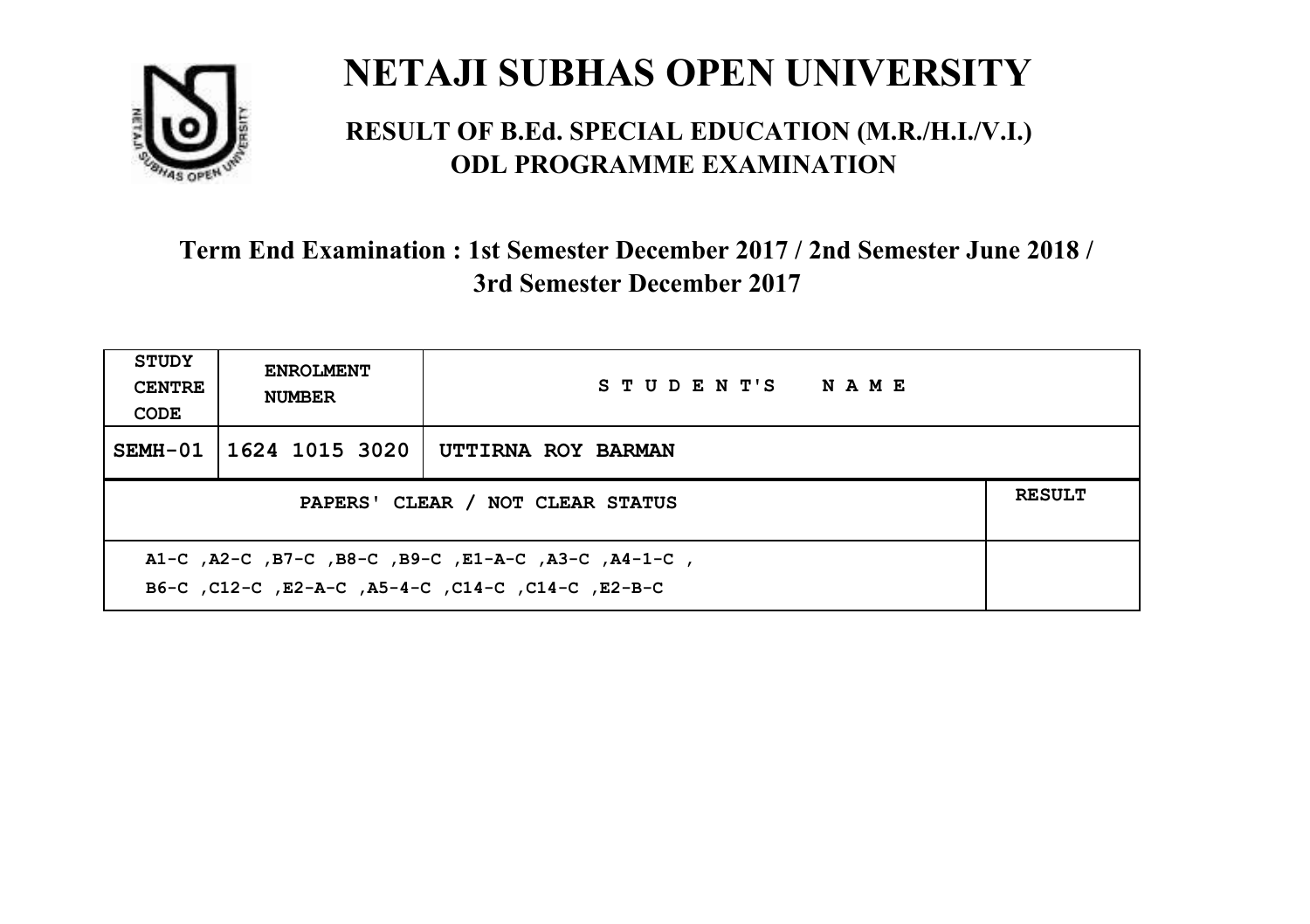

#### **RESULT OF B.Ed. SPECIAL EDUCATION (M.R./H.I./V.I.) ODL PROGRAMME EXAMINATION**

| <b>STUDY</b><br><b>CENTRE</b><br>CODE | <b>ENROLMENT</b><br><b>NUMBER</b>                                                                         | STUDENT'S NAME             |  |  |  |
|---------------------------------------|-----------------------------------------------------------------------------------------------------------|----------------------------|--|--|--|
|                                       | SEMH-01   1624 1015 3023                                                                                  | <b>PALLABI RAY PRADHAN</b> |  |  |  |
|                                       | <b>RESULT</b><br>PAPERS' CLEAR / NOT CLEAR STATUS                                                         |                            |  |  |  |
|                                       | A1-C, A2-C, B7-C, B8-C, B9-C, E1-A-C, A3-C, A4-3-C,<br>B6-C, C12-C, E2-A-C, A5-4-C, C14-C, C14-C, C12-B-C |                            |  |  |  |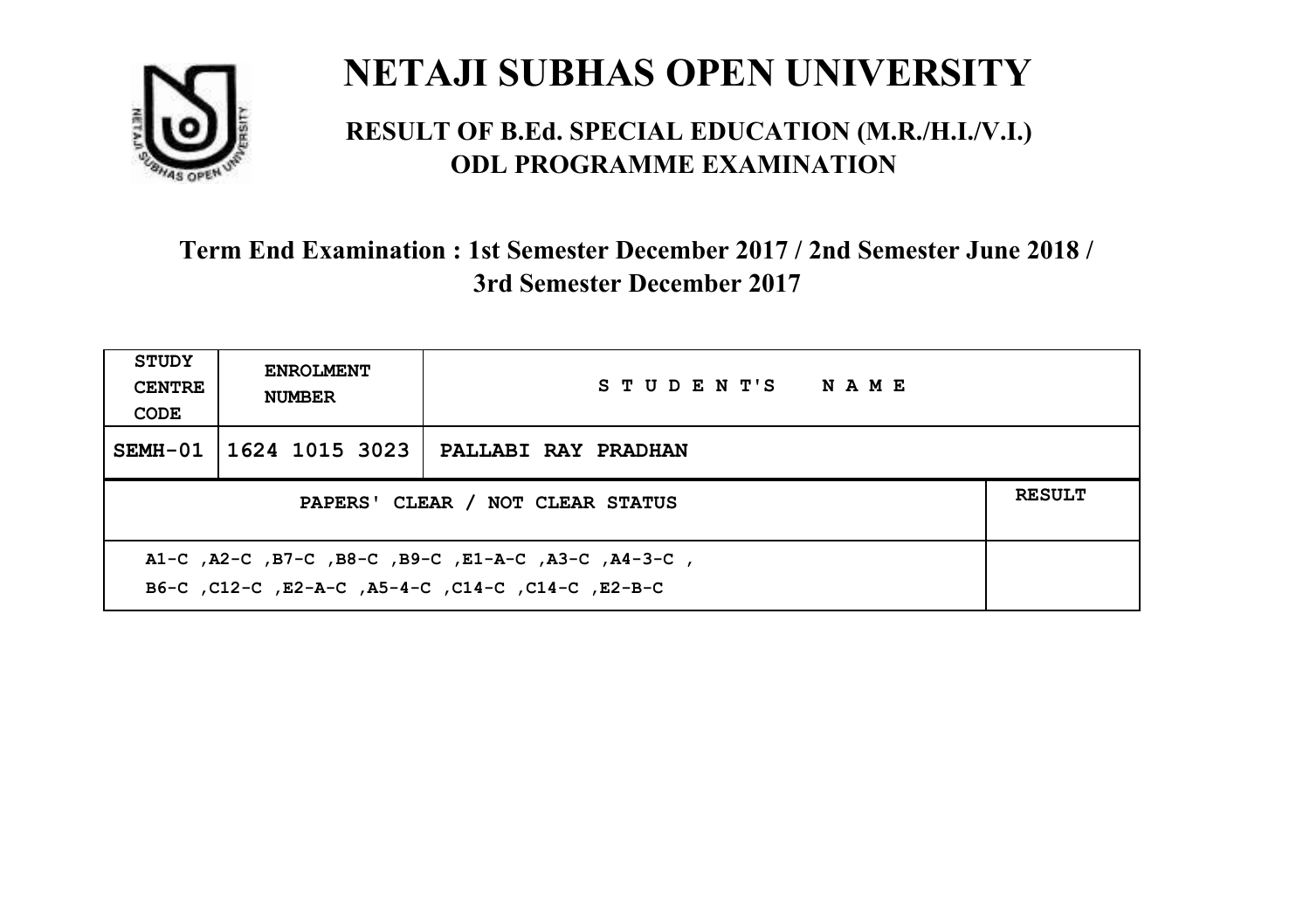

#### **RESULT OF B.Ed. SPECIAL EDUCATION (M.R./H.I./V.I.) ODL PROGRAMME EXAMINATION**

| <b>STUDY</b><br><b>CENTRE</b><br>CODE                                                                     | <b>ENROLMENT</b><br><b>NUMBER</b>                 | STUDENT'S NAME |  |  |  |
|-----------------------------------------------------------------------------------------------------------|---------------------------------------------------|----------------|--|--|--|
|                                                                                                           | SEMH-01   1627 1015 3026                          | ABDUL MANNAN   |  |  |  |
|                                                                                                           | <b>RESULT</b><br>PAPERS' CLEAR / NOT CLEAR STATUS |                |  |  |  |
| A1-NC, A2-C, B7-C, B8-C, B9-C, E1-A-C, A3-C, A4-3-C,<br>B6-C, C12-C, E2-A-C, A5-4-C, C14-C, C14-C, E2-B-C |                                                   |                |  |  |  |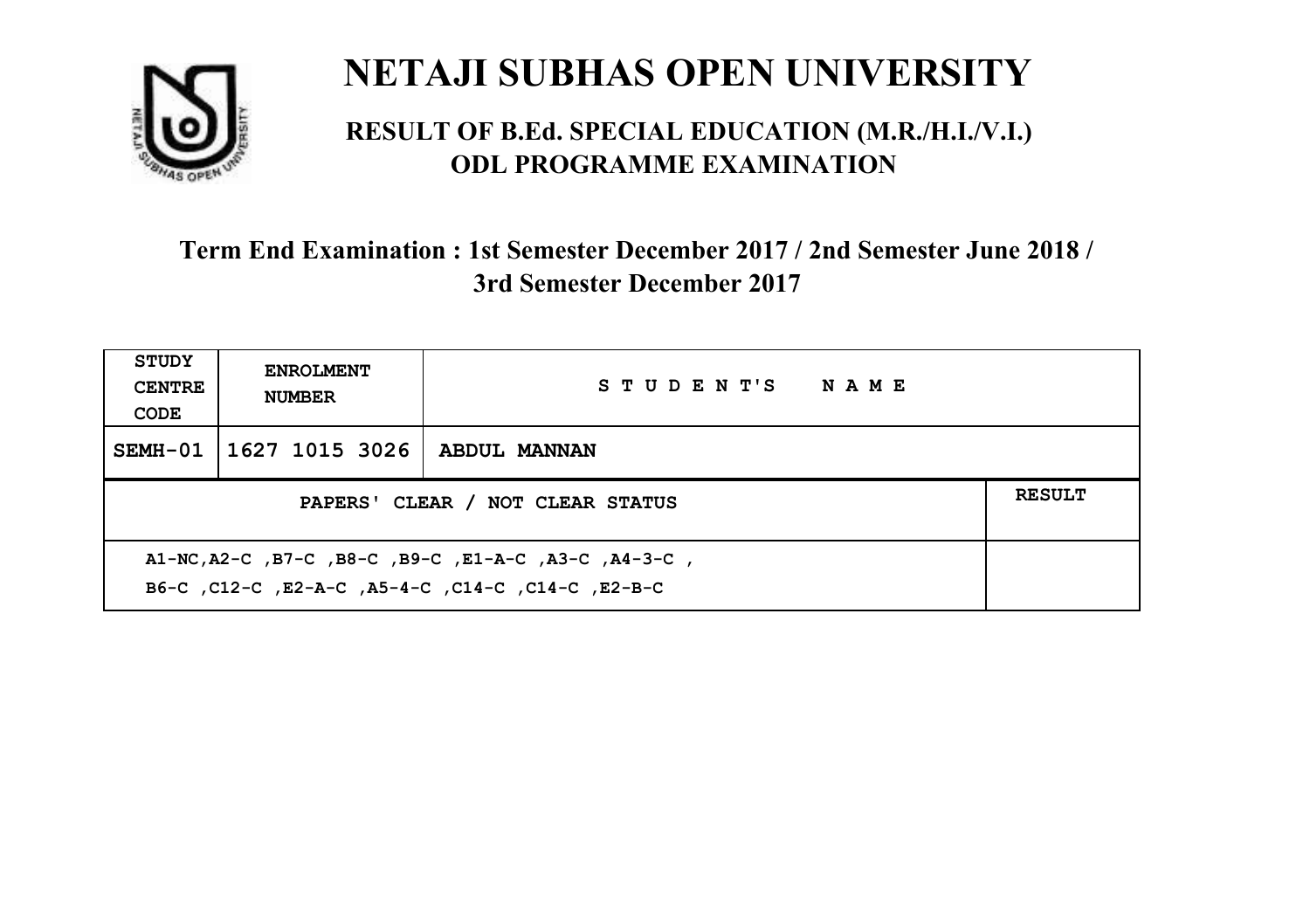

#### **RESULT OF B.Ed. SPECIAL EDUCATION (M.R./H.I./V.I.) ODL PROGRAMME EXAMINATION**

| <b>STUDY</b><br><b>CENTRE</b><br>CODE | <b>ENROLMENT</b><br><b>NUMBER</b>                                                                        | STUDENT'S NAME |  |  |  |
|---------------------------------------|----------------------------------------------------------------------------------------------------------|----------------|--|--|--|
|                                       | SEMH-01   1627 1015 3041                                                                                 | SAMTUL HOOUE   |  |  |  |
|                                       | <b>RESULT</b><br>PAPERS' CLEAR / NOT CLEAR STATUS                                                        |                |  |  |  |
|                                       | A1-C, A2-C, B7-C, B8-C, B9-C, E1-A-C, A3-C, A4-3-C,<br>B6-C, C12-C, E2-A-C, A5-4-C, C14-C, C14-C, E2-B-C |                |  |  |  |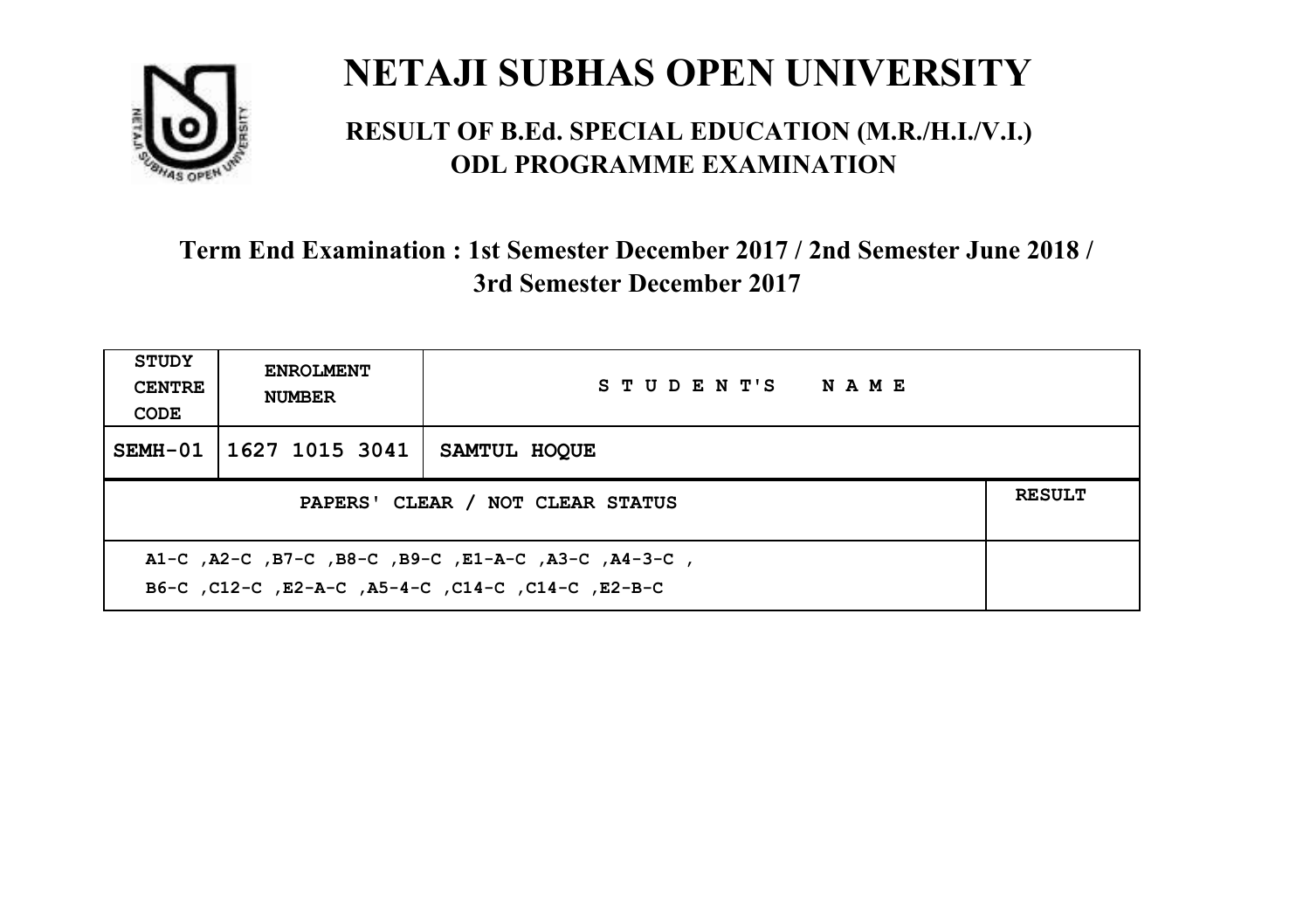

#### **RESULT OF B.Ed. SPECIAL EDUCATION (M.R./H.I./V.I.) ODL PROGRAMME EXAMINATION**

| <b>STUDY</b><br><b>CENTRE</b><br>CODE | <b>ENROLMENT</b><br><b>NUMBER</b>                                                                        | STUDENT'S NAME    |  |  |  |
|---------------------------------------|----------------------------------------------------------------------------------------------------------|-------------------|--|--|--|
|                                       | SEMH-01   1627 1015 3048                                                                                 | NIMAI GOPE SARKAR |  |  |  |
|                                       | <b>RESULT</b><br>PAPERS' CLEAR / NOT CLEAR STATUS                                                        |                   |  |  |  |
|                                       | A1-C, A2-C, B7-C, B8-C, B9-C, E1-A-C, A3-C, A4-3-C,<br>B6-C, C12-C, E2-A-C, A5-4-C, C14-C, C14-C, E2-B-C |                   |  |  |  |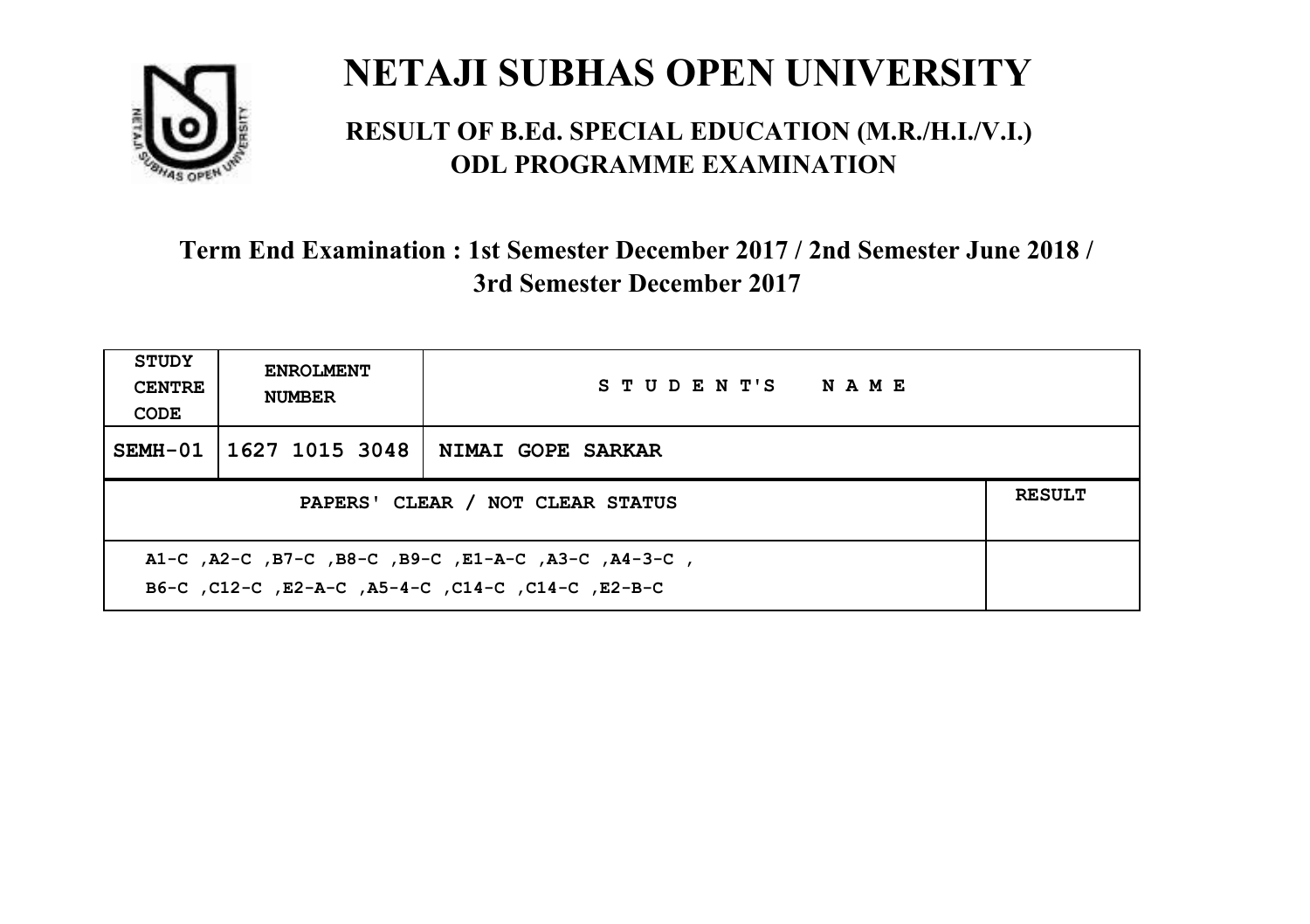

#### **RESULT OF B.Ed. SPECIAL EDUCATION (M.R./H.I./V.I.) ODL PROGRAMME EXAMINATION**

| STUDY<br><b>CENTRE</b><br>CODE                                                                            | <b>ENROLMENT</b><br><b>NUMBER</b>                 | STUDENT'S NAME      |  |  |  |
|-----------------------------------------------------------------------------------------------------------|---------------------------------------------------|---------------------|--|--|--|
|                                                                                                           | SEMH-01   1627 1015 3052                          | <b>BITTU SARKAR</b> |  |  |  |
|                                                                                                           | <b>RESULT</b><br>PAPERS' CLEAR / NOT CLEAR STATUS |                     |  |  |  |
| A1-C, A2-C, B7-C, B8-C, B9-C, E1-A-C, A3-C, A4-3-C,<br>B6-C, C12-C, E2-A-C, A5-4-C, C14-C, C14-C, C12-B-C |                                                   |                     |  |  |  |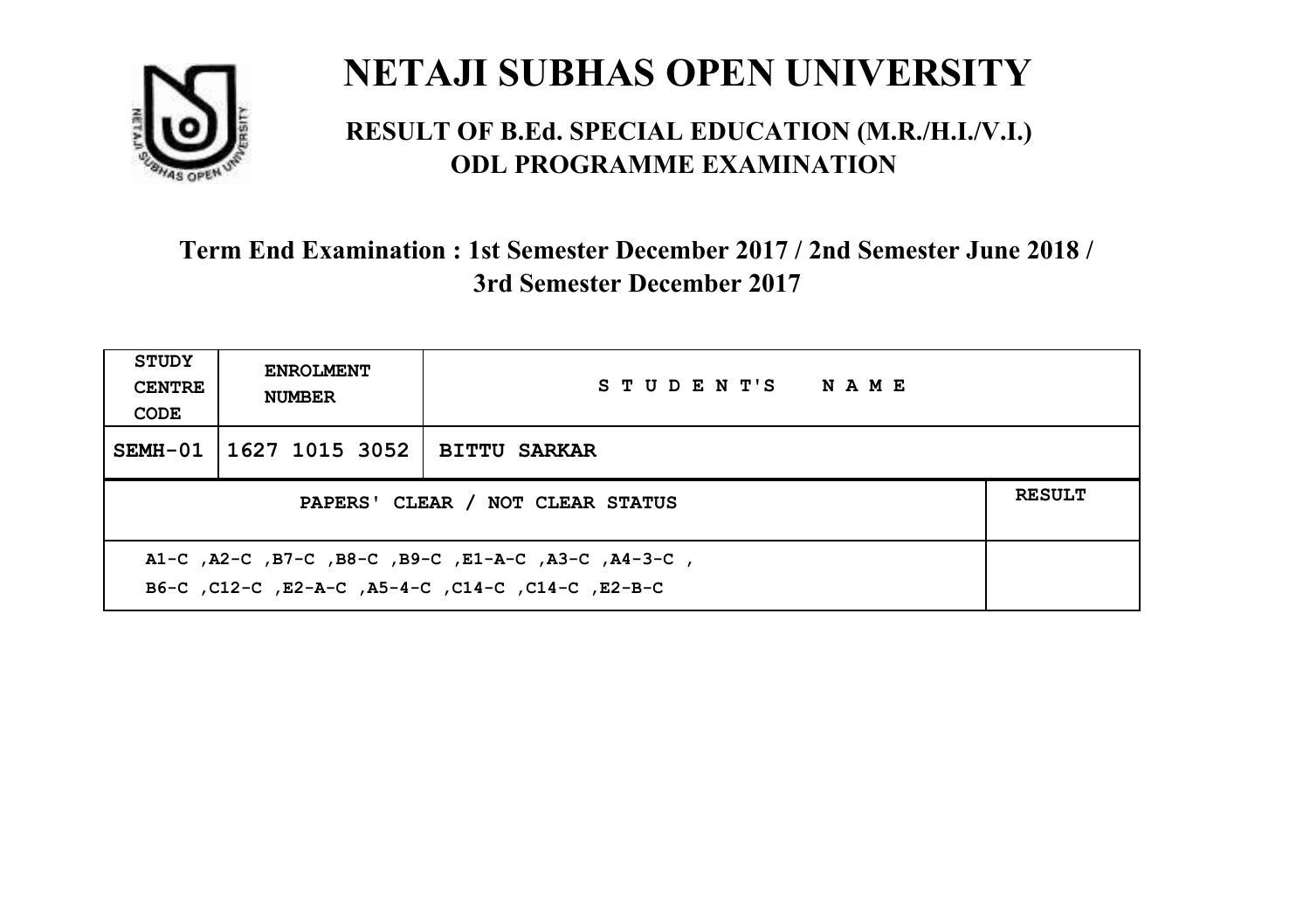

#### **RESULT OF B.Ed. SPECIAL EDUCATION (M.R./H.I./V.I.) ODL PROGRAMME EXAMINATION**

| STUDY<br><b>CENTRE</b><br>CODE | <b>ENROLMENT</b><br><b>NUMBER</b>                                                                         | STUDENT'S NAME     |  |  |  |
|--------------------------------|-----------------------------------------------------------------------------------------------------------|--------------------|--|--|--|
| SEMH-01                        | 1628 1015 3050                                                                                            | <b>MAMPI BASAK</b> |  |  |  |
|                                | <b>RESULT</b><br>PAPERS' CLEAR / NOT CLEAR STATUS                                                         |                    |  |  |  |
|                                | A1-C, A2-C, B7-C, B8-C, B9-C, E1-A-C, A3-C, A4-3-C,<br>B6-C, C12-C, E2-A-C, A5-4-C, C14-C, C14-C, C12-B-C |                    |  |  |  |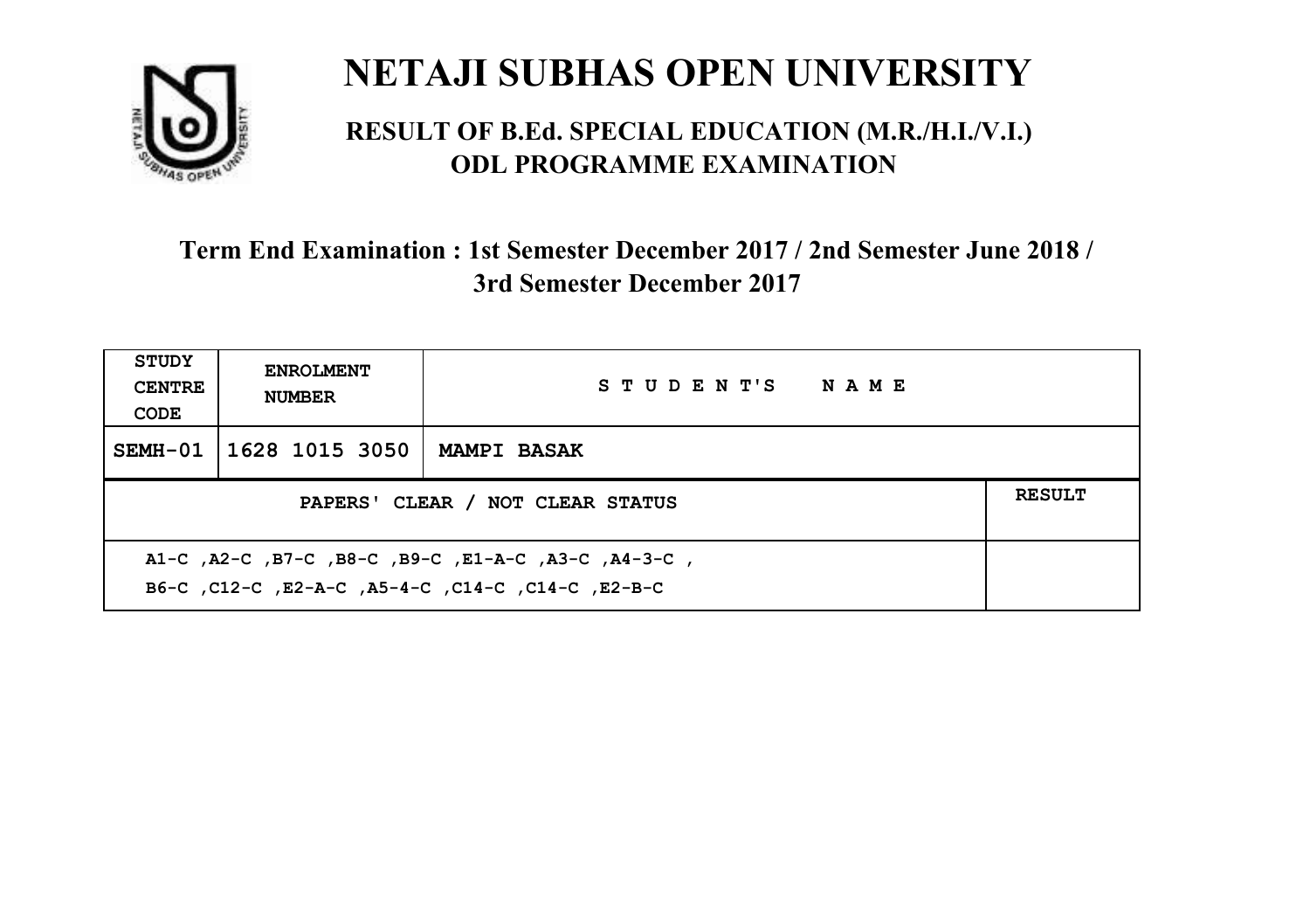

#### **RESULT OF B.Ed. SPECIAL EDUCATION (M.R./H.I./V.I.) ODL PROGRAMME EXAMINATION**

| <b>STUDY</b><br><b>CENTRE</b><br>CODE                                                                     | <b>ENROLMENT</b><br><b>NUMBER</b>                 | STUDENT'S NAME            |  |  |  |
|-----------------------------------------------------------------------------------------------------------|---------------------------------------------------|---------------------------|--|--|--|
|                                                                                                           | SEMH-01 1521 1015 3044                            | <b>PRAMIT CHAKRABORTY</b> |  |  |  |
|                                                                                                           | <b>RESULT</b><br>PAPERS' CLEAR / NOT CLEAR STATUS |                           |  |  |  |
| A1-C, A2-C, B7-C, B8-C, B9-C, E1-A-C, A3-C, A4-1-C,<br>B6-C, C12-C, E2-A-C, A5-4-C, C14-C, C14-C, C12-B-C |                                                   |                           |  |  |  |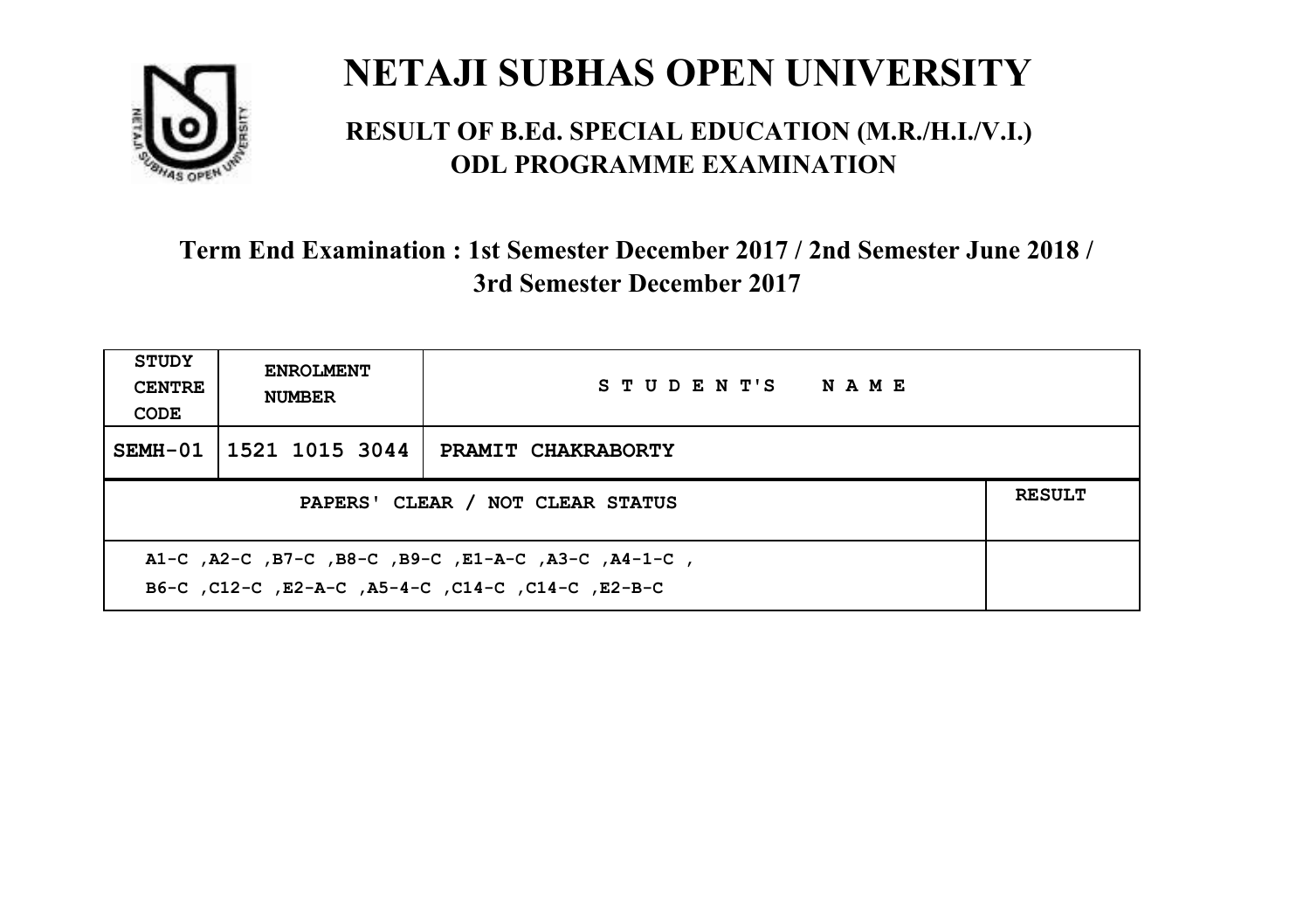

#### **RESULT OF B.Ed. SPECIAL EDUCATION (M.R./H.I./V.I.) ODL PROGRAMME EXAMINATION**

| <b>STUDY</b><br><b>CENTRE</b><br>CODE                                                                     | <b>ENROLMENT</b><br><b>NUMBER</b>     | STUDENT'S NAME |  |  |
|-----------------------------------------------------------------------------------------------------------|---------------------------------------|----------------|--|--|
|                                                                                                           | SEMH-01   1522 1015 3001   ARPITA DAS |                |  |  |
| <b>RESULT</b><br>PAPERS' CLEAR / NOT CLEAR STATUS                                                         |                                       |                |  |  |
| A1-C, A2-C, B7-C, B8-C, B9-C, E1-A-C, A3-C, A4-3-C,<br>B6-C, C12-C, E2-A-C, A5-5-C, C14-C, C14-C, E2-B-NC |                                       |                |  |  |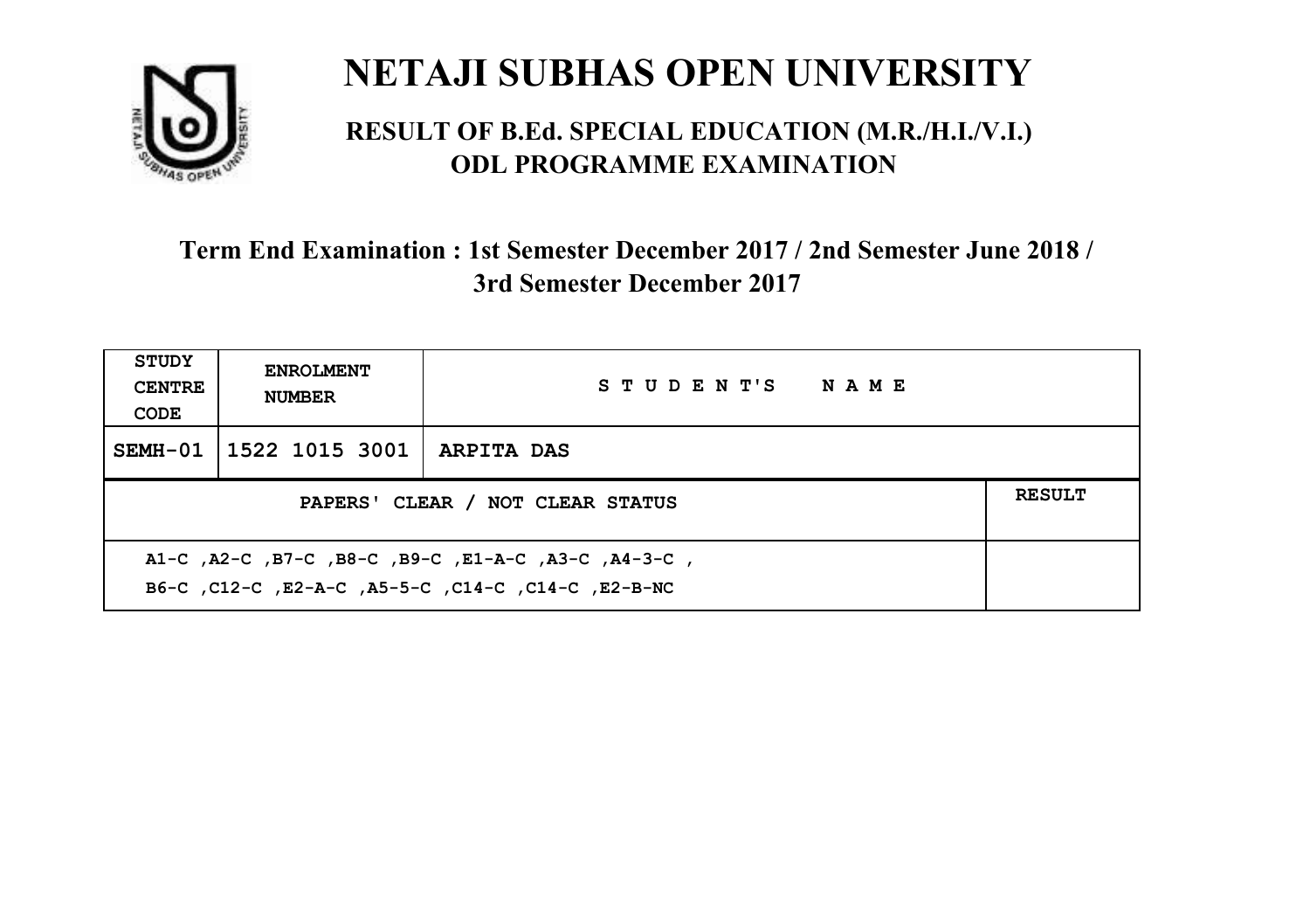

#### **RESULT OF B.Ed. SPECIAL EDUCATION (M.R./H.I./V.I.) ODL PROGRAMME EXAMINATION**

| <b>STUDY</b><br><b>CENTRE</b><br>CODE                                                                    | <b>ENROLMENT</b><br><b>NUMBER</b> | STUDENT'S NAME |  |  |
|----------------------------------------------------------------------------------------------------------|-----------------------------------|----------------|--|--|
|                                                                                                          | SEMH-01   1522 1015 3027          | UPASANA SARKAR |  |  |
| <b>RESULT</b><br>PAPERS' CLEAR / NOT CLEAR STATUS                                                        |                                   |                |  |  |
| A1-C, A2-C, B7-C, B8-C, B9-C, E1-A-C, A3-C, A4-2-C,<br>B6-C, C12-C, E2-A-C, A5-4-C, C14-C, C14-C, E2-B-C |                                   |                |  |  |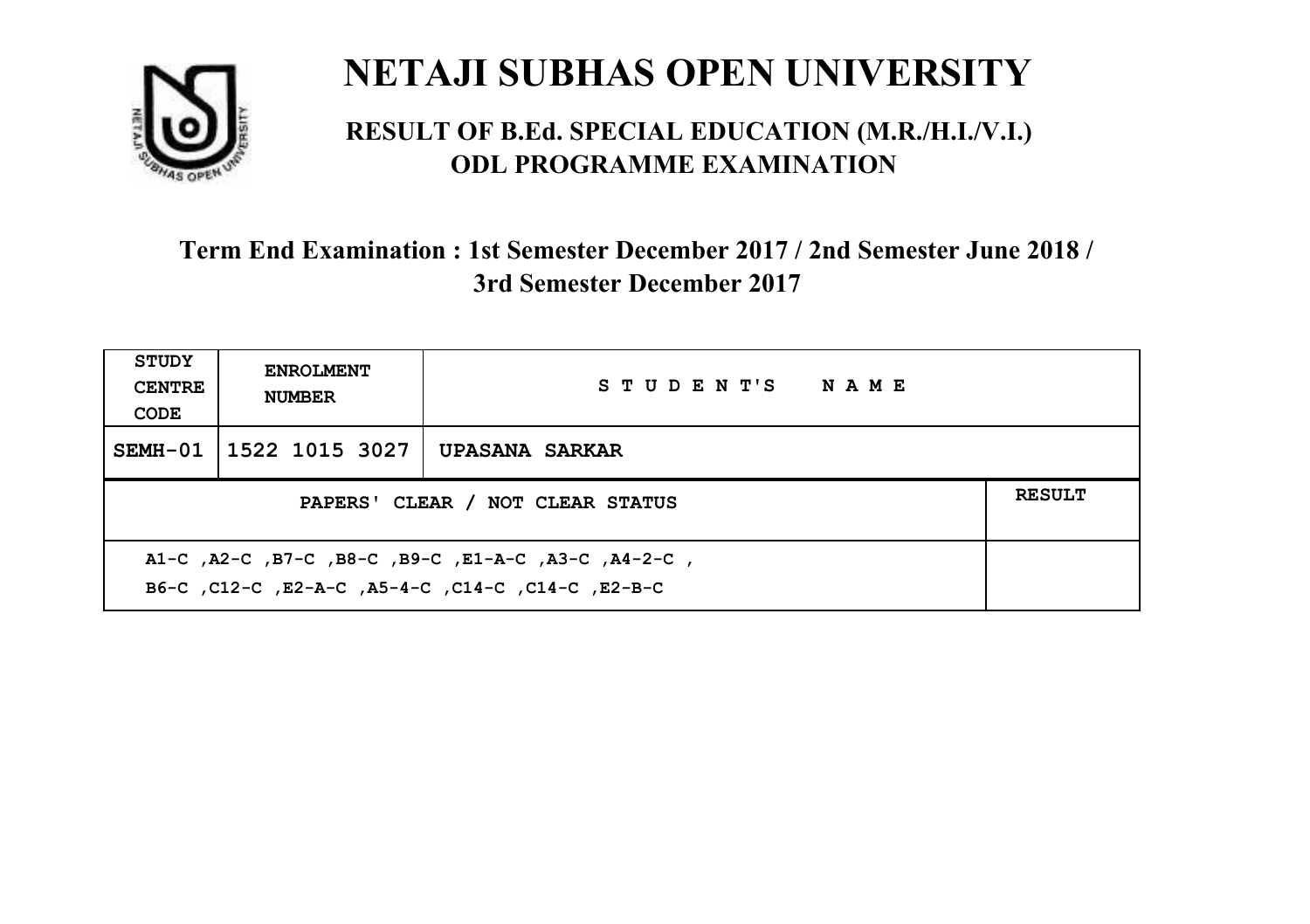

#### **RESULT OF B.Ed. SPECIAL EDUCATION (M.R./H.I./V.I.) ODL PROGRAMME EXAMINATION**

| <b>STUDY</b><br><b>CENTRE</b><br>CODE                                                                       | <b>ENROLMENT</b><br><b>NUMBER</b>                 | STUDENT'S NAME       |  |  |  |
|-------------------------------------------------------------------------------------------------------------|---------------------------------------------------|----------------------|--|--|--|
|                                                                                                             | SEMH-01 1522 1015 3042                            | <b>TAMALI SARKAR</b> |  |  |  |
|                                                                                                             | <b>RESULT</b><br>PAPERS' CLEAR / NOT CLEAR STATUS |                      |  |  |  |
| , A1-C, A2-C, B7-C, B8-C, B9-C, E1-A-C, A3-C, A4-3-C,<br>B6-C, C12-C, E2-A-C, A5-5-C, C14-C, C14-C, C12-B-C |                                                   |                      |  |  |  |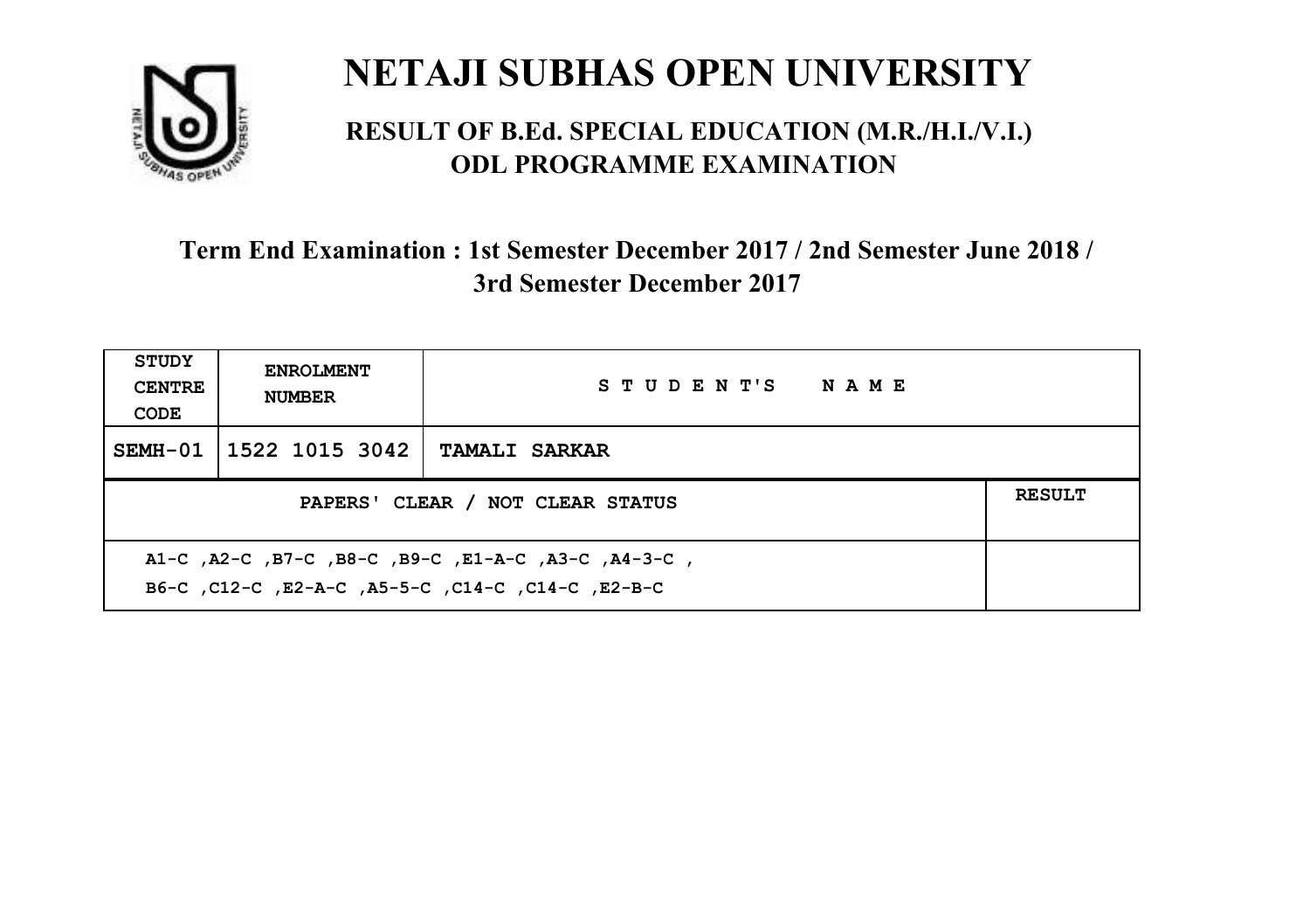

#### **RESULT OF B.Ed. SPECIAL EDUCATION (M.R./H.I./V.I.) ODL PROGRAMME EXAMINATION**

| STUDY<br><b>CENTRE</b><br>CODE                                                                           | <b>ENROLMENT</b><br><b>NUMBER</b> | STUDENT'S NAME       |  |  |
|----------------------------------------------------------------------------------------------------------|-----------------------------------|----------------------|--|--|
|                                                                                                          | SEMH-01   1523 1015 3032          | <b>SUDHIR BARMAN</b> |  |  |
| PAPERS' CLEAR / NOT CLEAR STATUS                                                                         |                                   |                      |  |  |
| A1-C, A2-C, B7-C, B8-C, B9-C, E1-A-C, A3-C, A4-3-C,<br>B6-C, C12-C, E2-A-C, A5-5-C, C14-C, C14-C, E2-B-C |                                   |                      |  |  |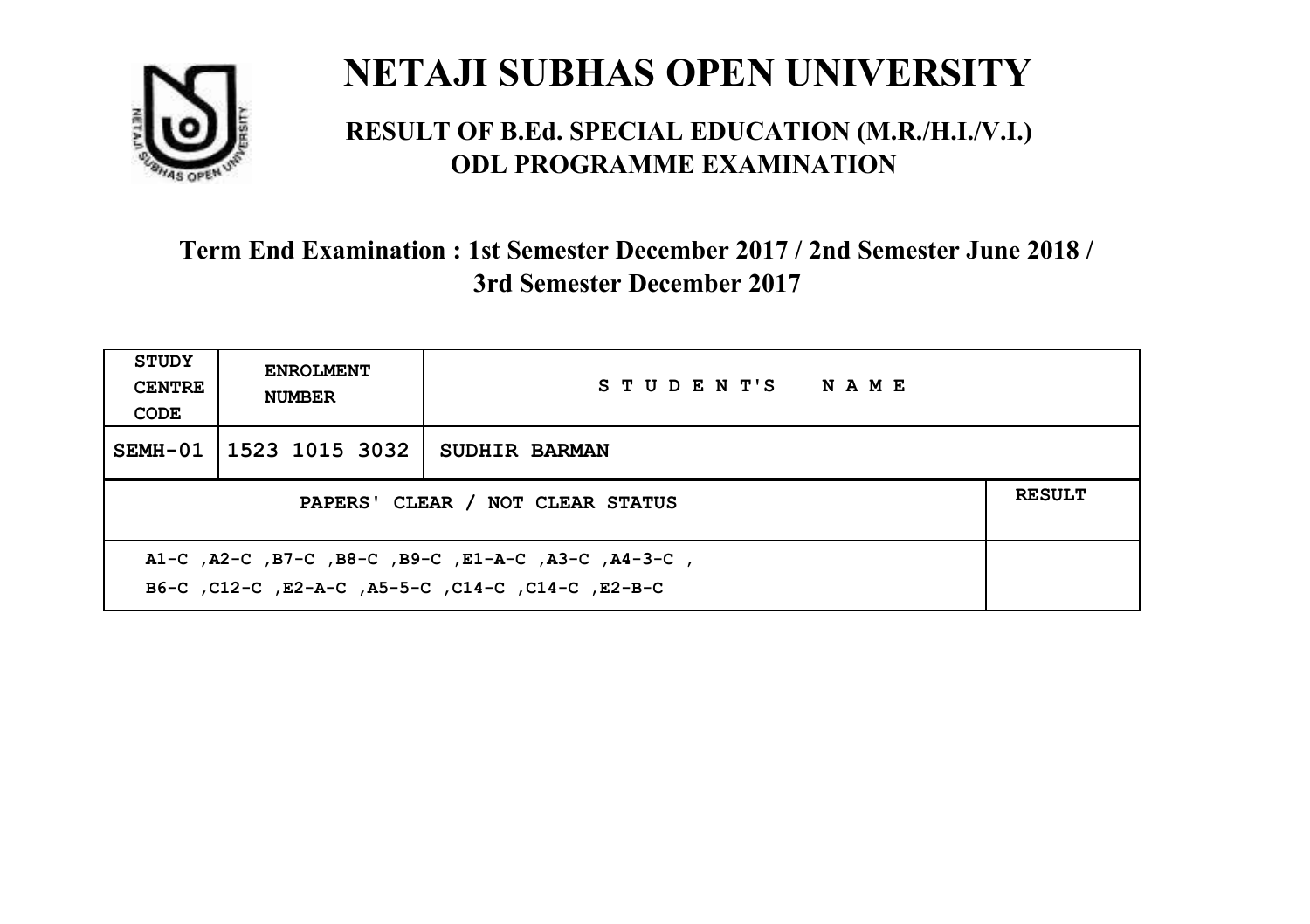

#### **RESULT OF B.Ed. SPECIAL EDUCATION (M.R./H.I./V.I.) ODL PROGRAMME EXAMINATION**

| STUDY<br><b>CENTRE</b><br>CODE                                                                   | <b>ENROLMENT</b><br><b>NUMBER</b>                 | STUDENT'S NAME |  |  |  |
|--------------------------------------------------------------------------------------------------|---------------------------------------------------|----------------|--|--|--|
|                                                                                                  | SEMH-01   1524 1015 3033                          | MAYA SARKAR    |  |  |  |
|                                                                                                  | <b>RESULT</b><br>PAPERS' CLEAR / NOT CLEAR STATUS |                |  |  |  |
| A1-C, A2-C, B7-C, B8-C, B9-C, E1-A-C, A3-C, A4-3-C,<br>B6-C, C12-C, E2-A-C, A5-4-C, C14-C, C14-C |                                                   |                |  |  |  |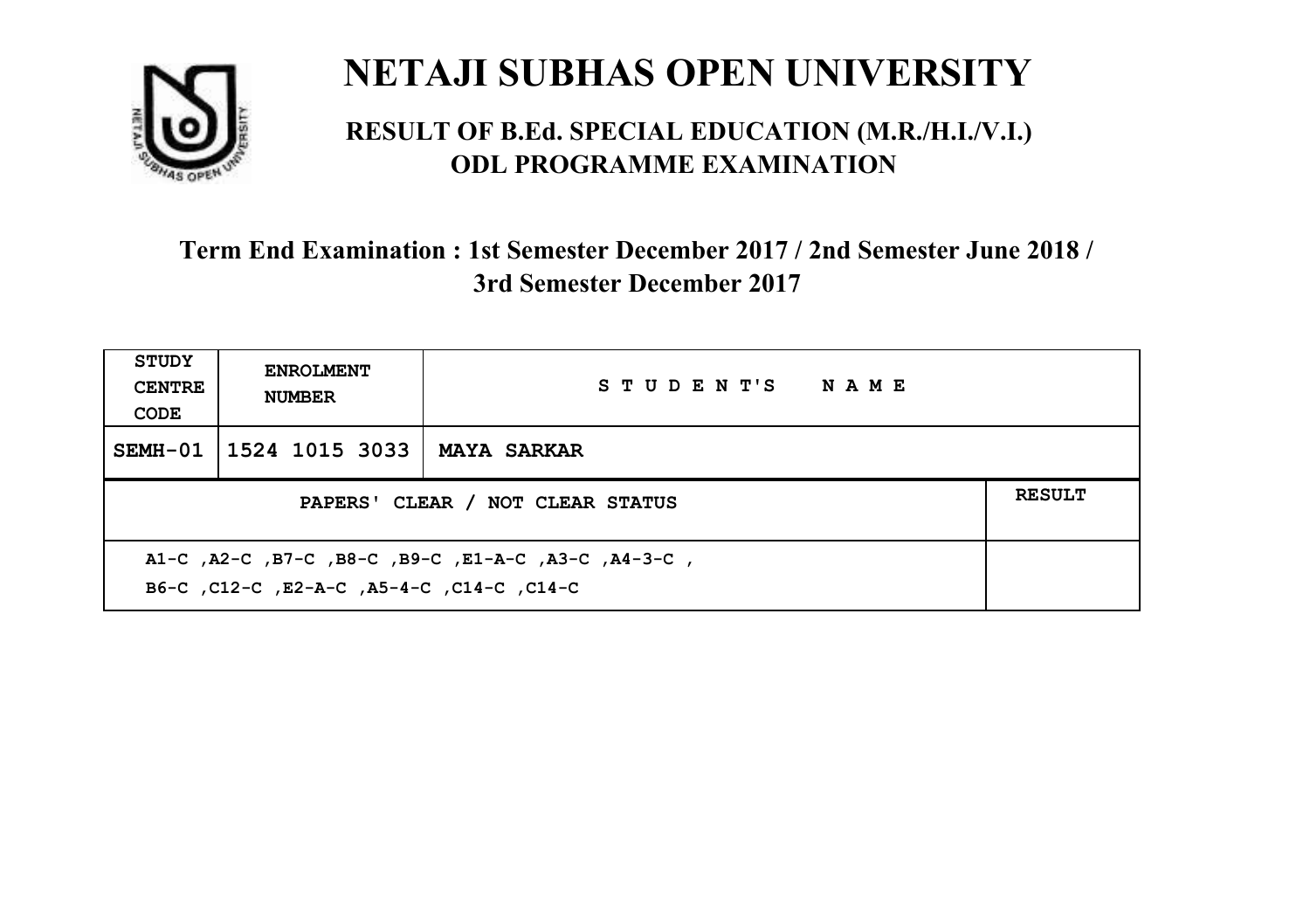

#### **RESULT OF B.Ed. SPECIAL EDUCATION (M.R./H.I./V.I.) ODL PROGRAMME EXAMINATION**

| <b>STUDY</b><br><b>CENTRE</b><br>CODE                                                                    | <b>ENROLMENT</b><br><b>NUMBER</b> | STUDENT'S NAME   |  |  |
|----------------------------------------------------------------------------------------------------------|-----------------------------------|------------------|--|--|
|                                                                                                          | SEMH-01   1527 1015 3020          | NASIRUDDIN AHMED |  |  |
| <b>RESULT</b><br>PAPERS' CLEAR / NOT CLEAR STATUS                                                        |                                   |                  |  |  |
| A1-C, A2-C, B7-C, B8-C, B9-C, E1-A-C, A3-C, A4-3-C,<br>B6-C, C12-C, E2-A-C, A5-4-C, C14-C, C14-C, E2-B-C |                                   |                  |  |  |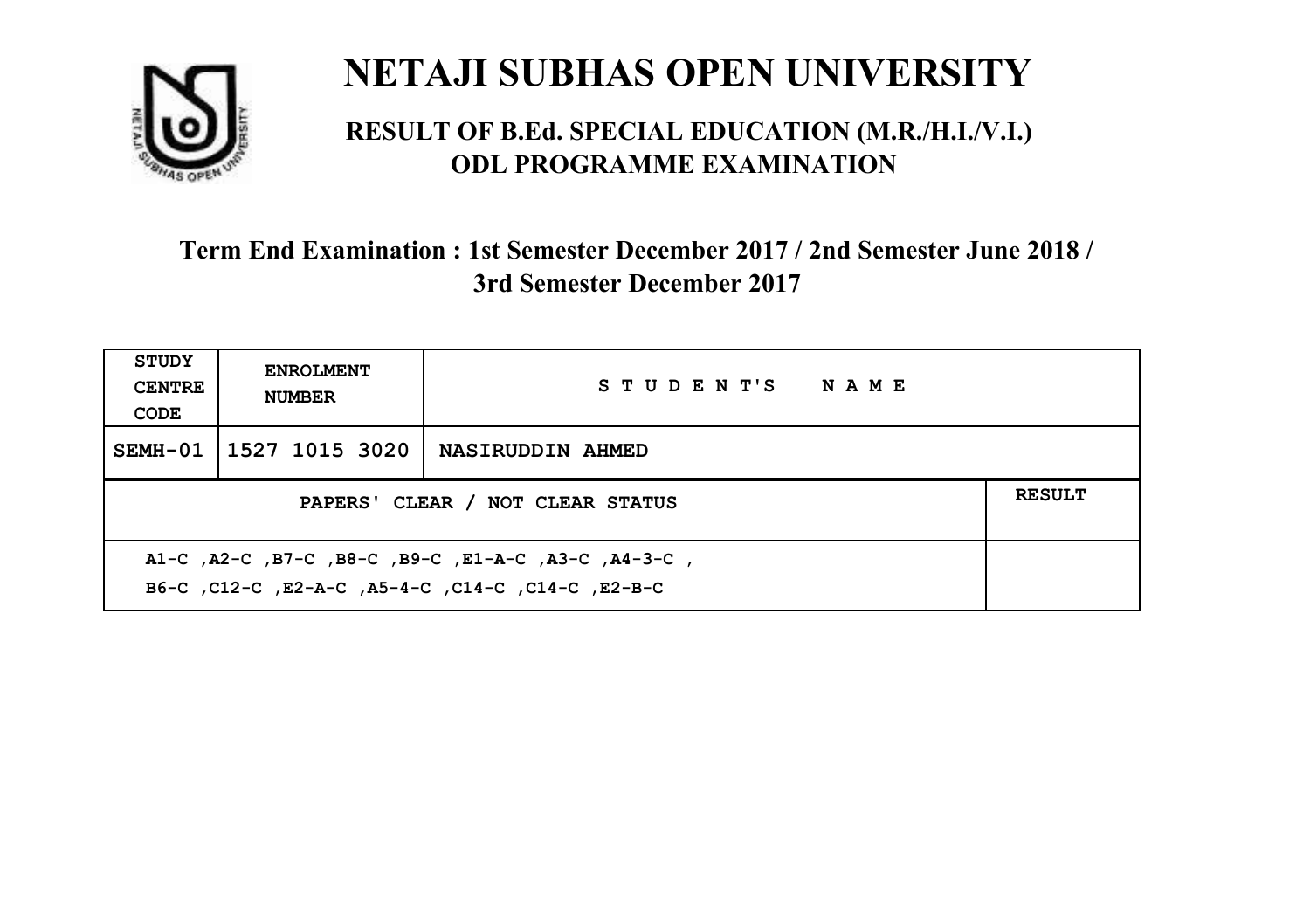

#### **RESULT OF B.Ed. SPECIAL EDUCATION (M.R./H.I./V.I.) ODL PROGRAMME EXAMINATION**

| <b>STUDY</b><br><b>CENTRE</b><br>CODE                                                                    | <b>ENROLMENT</b><br><b>NUMBER</b>                 | STUDENT'S NAME     |  |  |  |
|----------------------------------------------------------------------------------------------------------|---------------------------------------------------|--------------------|--|--|--|
|                                                                                                          | SEMH-01   1528 1015 3038                          | <b>RAMALA PAUL</b> |  |  |  |
|                                                                                                          | <b>RESULT</b><br>PAPERS' CLEAR / NOT CLEAR STATUS |                    |  |  |  |
| A1-C, A2-C, B7-C, B8-C, B9-C, E1-A-C, A3-C, A4-3-C,<br>B6-C, C12-C, E2-A-C, A5-5-C, C14-C, C14-C, E2-B-C |                                                   |                    |  |  |  |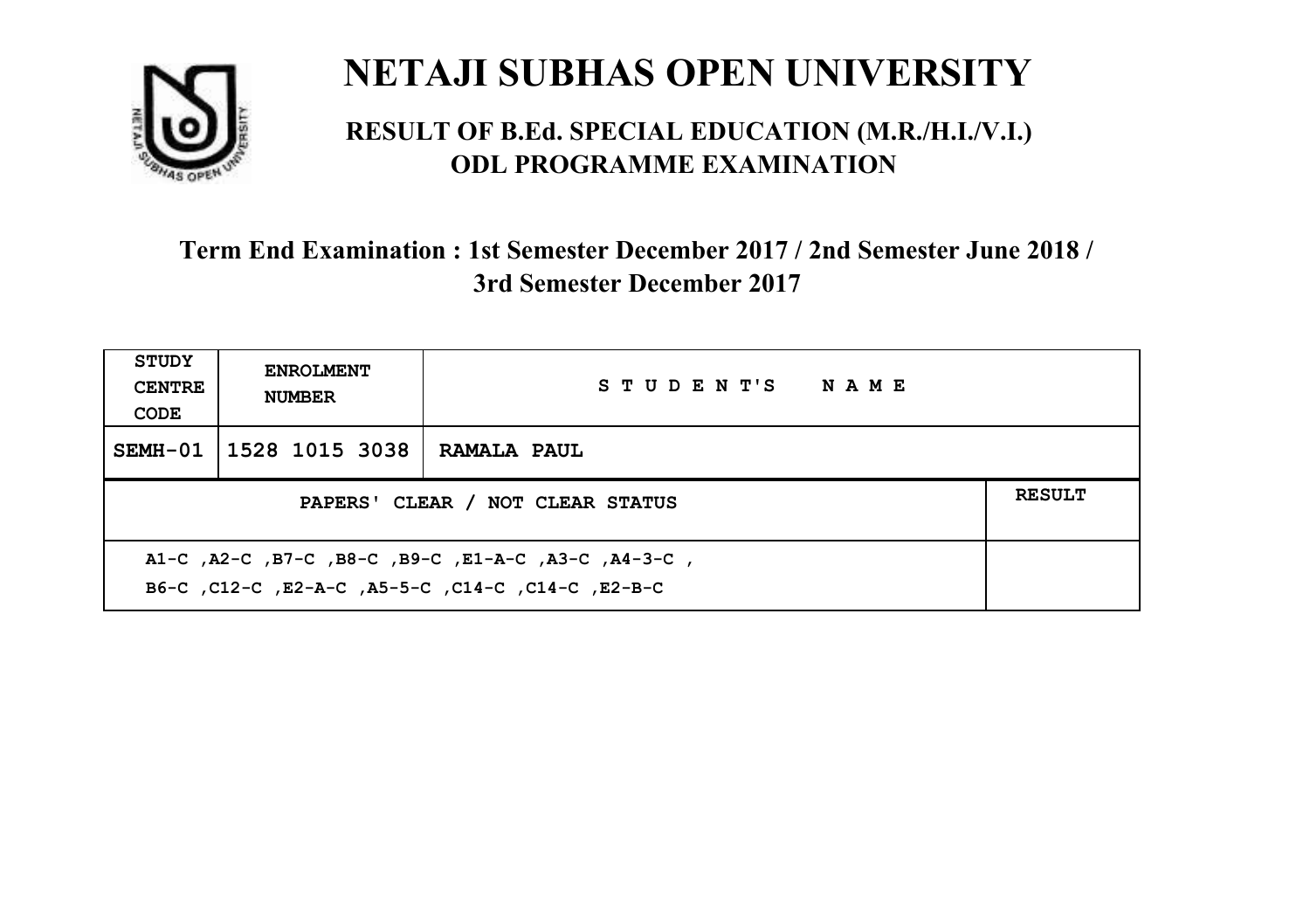

#### **RESULT OF B.Ed. SPECIAL EDUCATION (M.R./H.I./V.I.) ODL PROGRAMME EXAMINATION**

| <b>STUDY</b><br><b>CENTRE</b><br>CODE                                      | <b>ENROLMENT</b><br><b>NUMBER</b> | STUDENT'S NAME          |  |  |
|----------------------------------------------------------------------------|-----------------------------------|-------------------------|--|--|
| SEMR-01                                                                    | 1722 1019 0002                    | <b>SHYAMASREE GHOSH</b> |  |  |
| <b>RESULT</b><br>PAPERS' CLEAR / NOT CLEAR STATUS                          |                                   |                         |  |  |
| A1-C, A2-C, B7-C, B8-C, B9-C, E1-A-C, A3-C, A4-3-C,<br>B6-C, C12-C, E2-A-C |                                   |                         |  |  |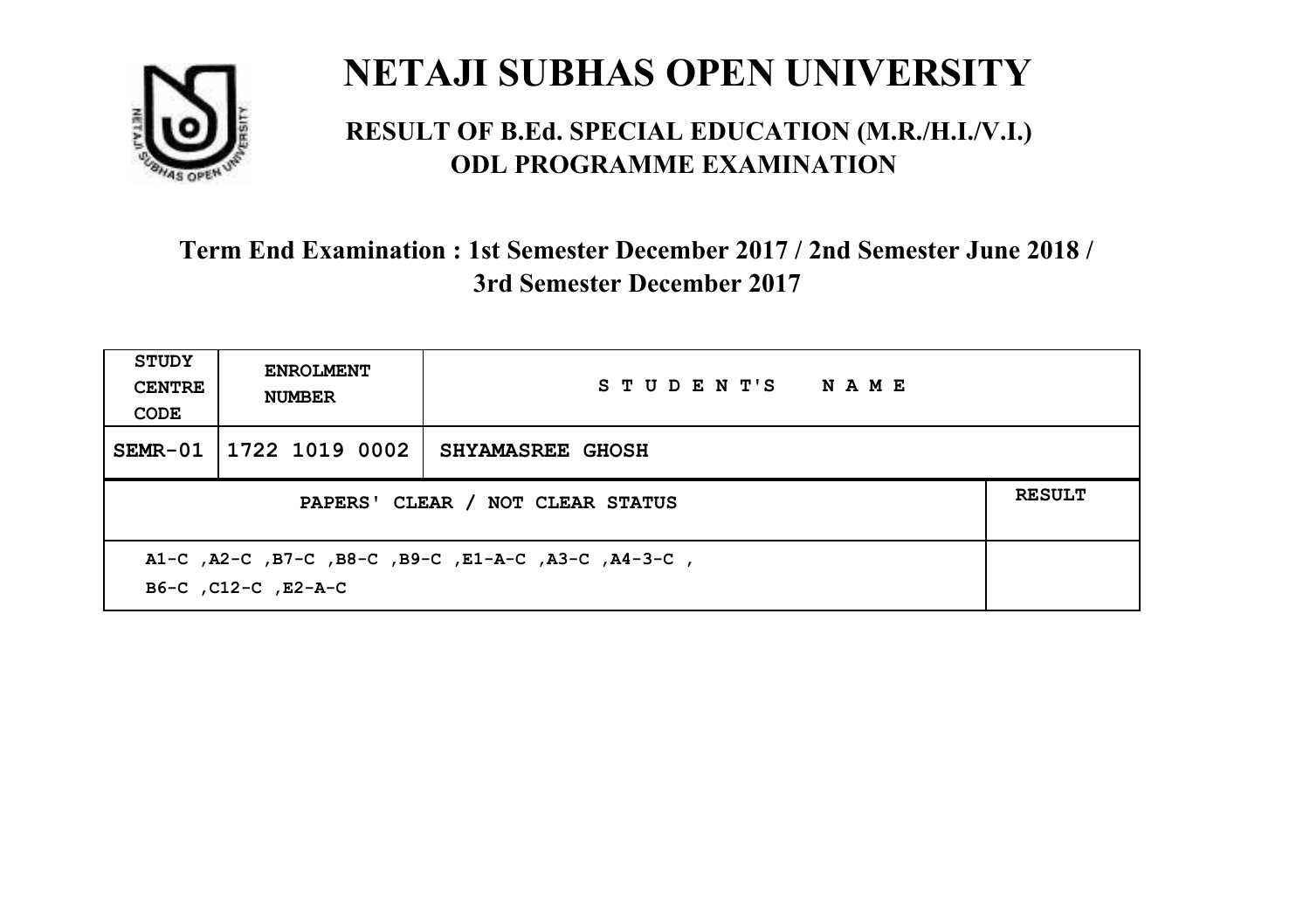

#### **RESULT OF B.Ed. SPECIAL EDUCATION (M.R./H.I./V.I.) ODL PROGRAMME EXAMINATION**

| <b>STUDY</b><br><b>CENTRE</b><br>CODE | <b>ENROLMENT</b><br><b>NUMBER</b>                                            | STUDENT'S NAME |  |  |  |
|---------------------------------------|------------------------------------------------------------------------------|----------------|--|--|--|
| SEMR-01                               | 1722 1019 0003                                                               | PARNA MONDAL   |  |  |  |
|                                       | <b>RESULT</b><br>PAPERS' CLEAR / NOT CLEAR STATUS                            |                |  |  |  |
|                                       | A1-C, A2-C, B7-C, B8-C, B9-C, E1-A-NC, A3-C, A4-3-C,<br>B6-C, C12-C, E2-A-NC |                |  |  |  |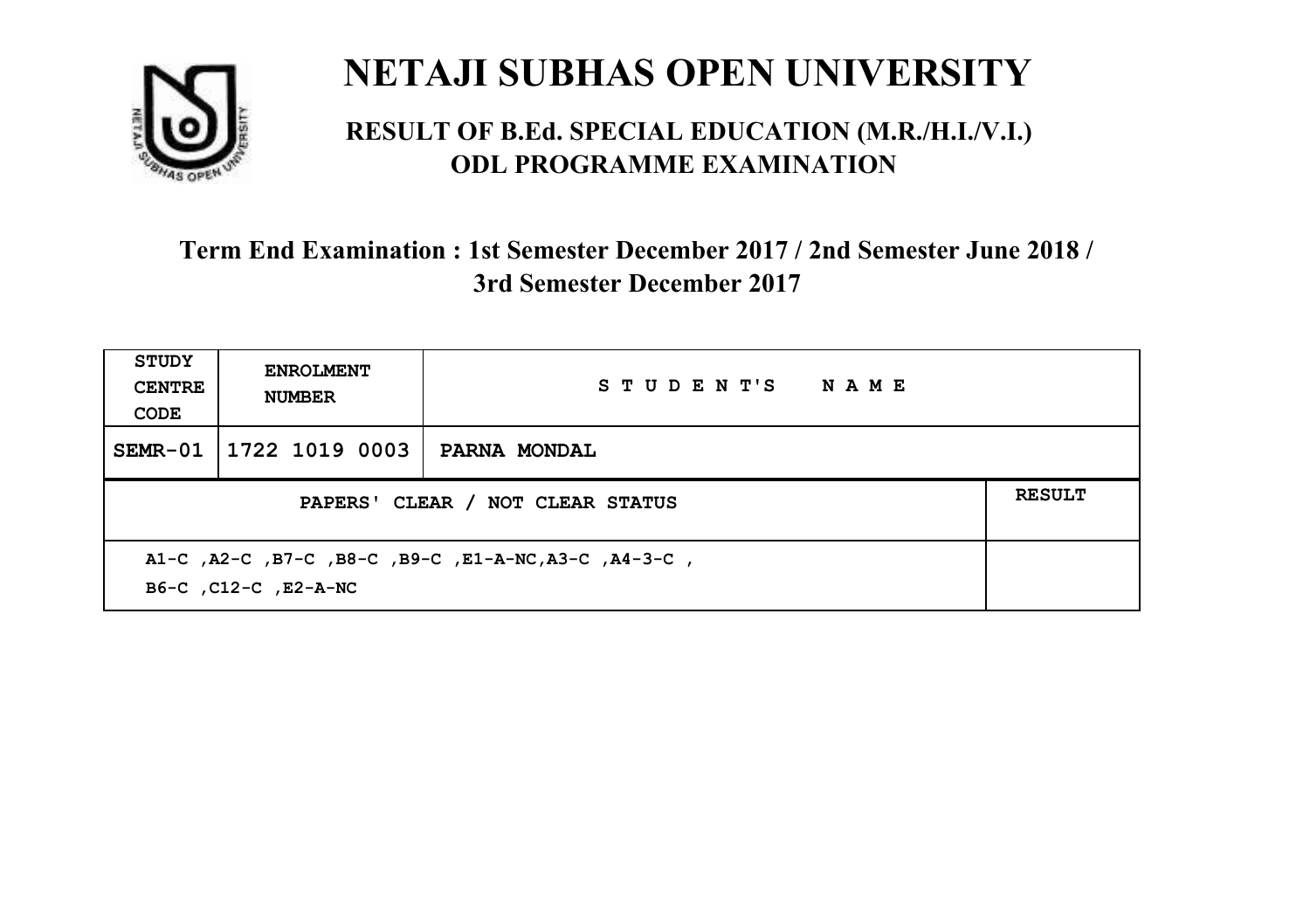

#### **RESULT OF B.Ed. SPECIAL EDUCATION (M.R./H.I./V.I.) ODL PROGRAMME EXAMINATION**

| <b>STUDY</b><br><b>CENTRE</b><br>CODE                                       | <b>ENROLMENT</b><br><b>NUMBER</b> | STUDENT'S NAME   |  |
|-----------------------------------------------------------------------------|-----------------------------------|------------------|--|
|                                                                             | SEMR-01 1722 1019 0004            | SURESHNA DAFADER |  |
| PAPERS' CLEAR / NOT CLEAR STATUS                                            |                                   |                  |  |
| A1-C, A2-C, B7-C, B8-C, B9-C, E1-A-C, A3-C, A4-2-C,<br>B6-C, C12-C, E2-A-NC |                                   |                  |  |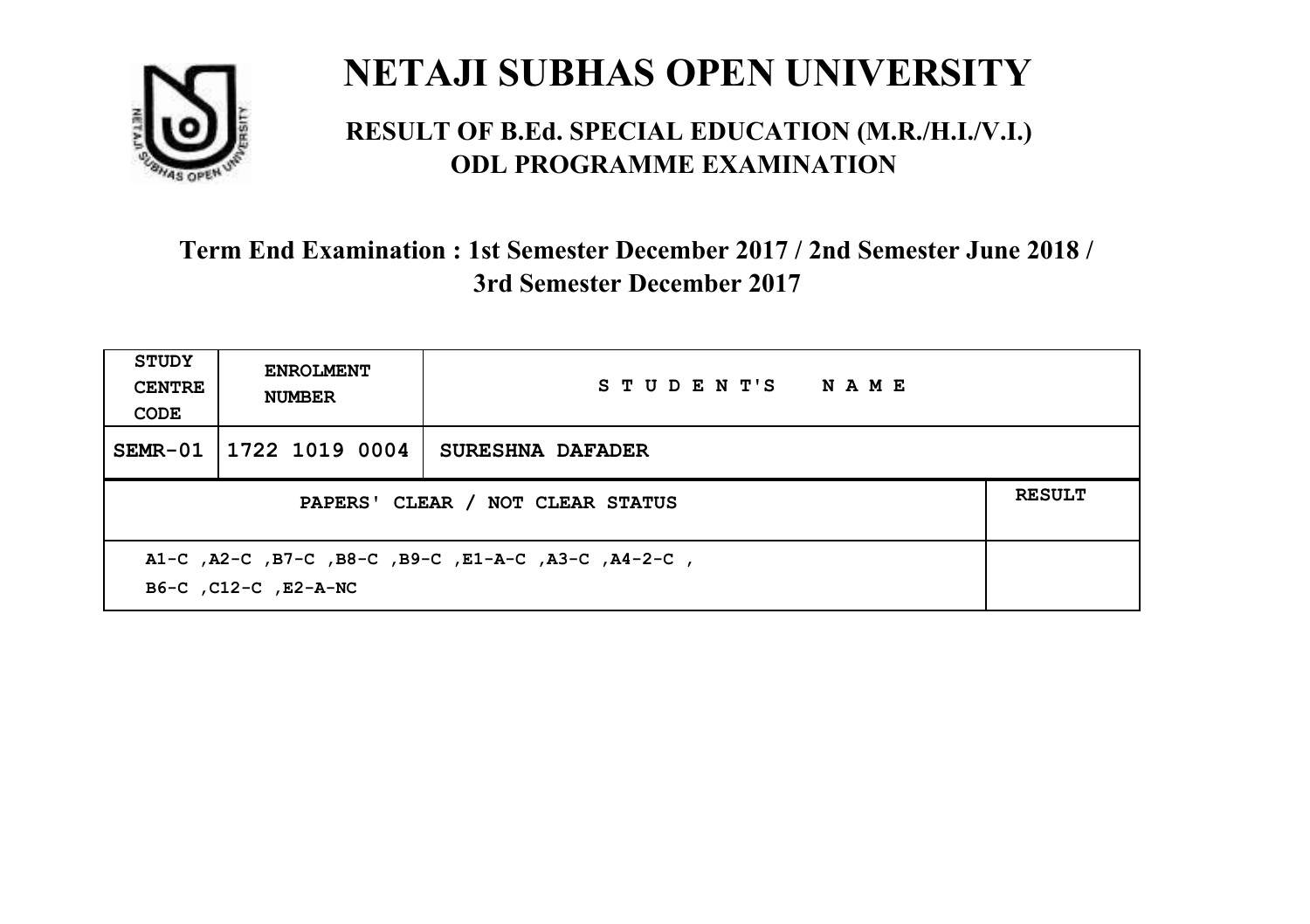

#### **RESULT OF B.Ed. SPECIAL EDUCATION (M.R./H.I./V.I.) ODL PROGRAMME EXAMINATION**

| <b>STUDY</b><br><b>CENTRE</b><br>CODE                                      | <b>ENROLMENT</b><br><b>NUMBER</b> | STUDENT'S NAME      |  |
|----------------------------------------------------------------------------|-----------------------------------|---------------------|--|
|                                                                            | SEMR-01 1722 1019 0006            | MAMTA KUMARI PRASAD |  |
| <b>RESULT</b><br>PAPERS' CLEAR / NOT CLEAR STATUS                          |                                   |                     |  |
| A1-C, A2-C, B7-C, B8-C, B9-C, E1-A-C, A3-C, A4-1-C,<br>B6-C, C12-C, E2-A-C |                                   |                     |  |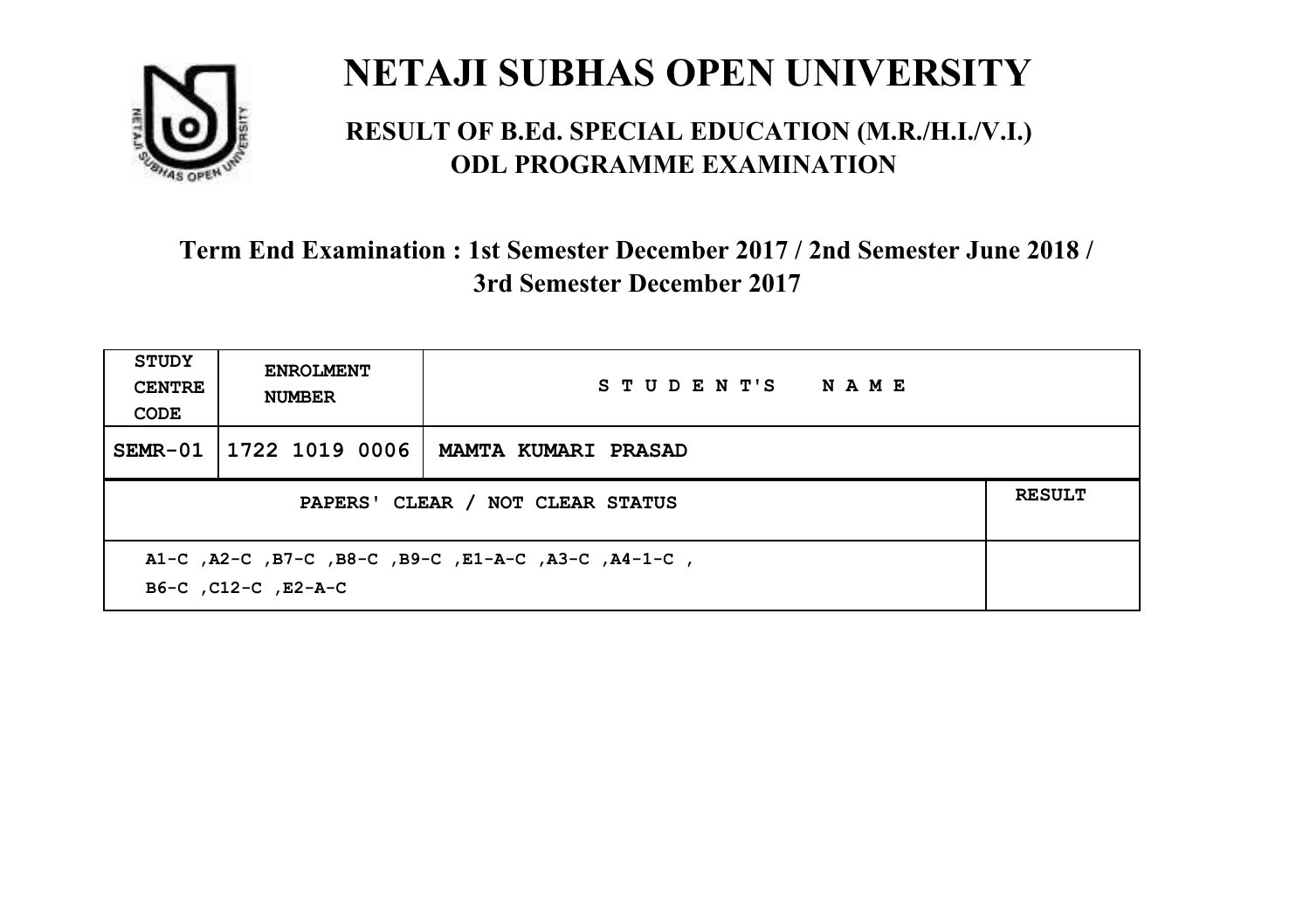

#### **RESULT OF B.Ed. SPECIAL EDUCATION (M.R./H.I./V.I.) ODL PROGRAMME EXAMINATION**

| <b>STUDY</b><br><b>CENTRE</b><br>CODE                                        | <b>ENROLMENT</b><br><b>NUMBER</b> | STUDENT'S NAME    |  |
|------------------------------------------------------------------------------|-----------------------------------|-------------------|--|
| SEMR-01                                                                      | 1722 1019 0007                    | <b>TANIYA DAS</b> |  |
| <b>RESULT</b><br>PAPERS' CLEAR / NOT CLEAR STATUS                            |                                   |                   |  |
| A1-C, A2-C, B7-C, B8-C, B9-C, E1-A-NC, A3-C, A4-3-C,<br>B6-C, C12-C, E2-A-NC |                                   |                   |  |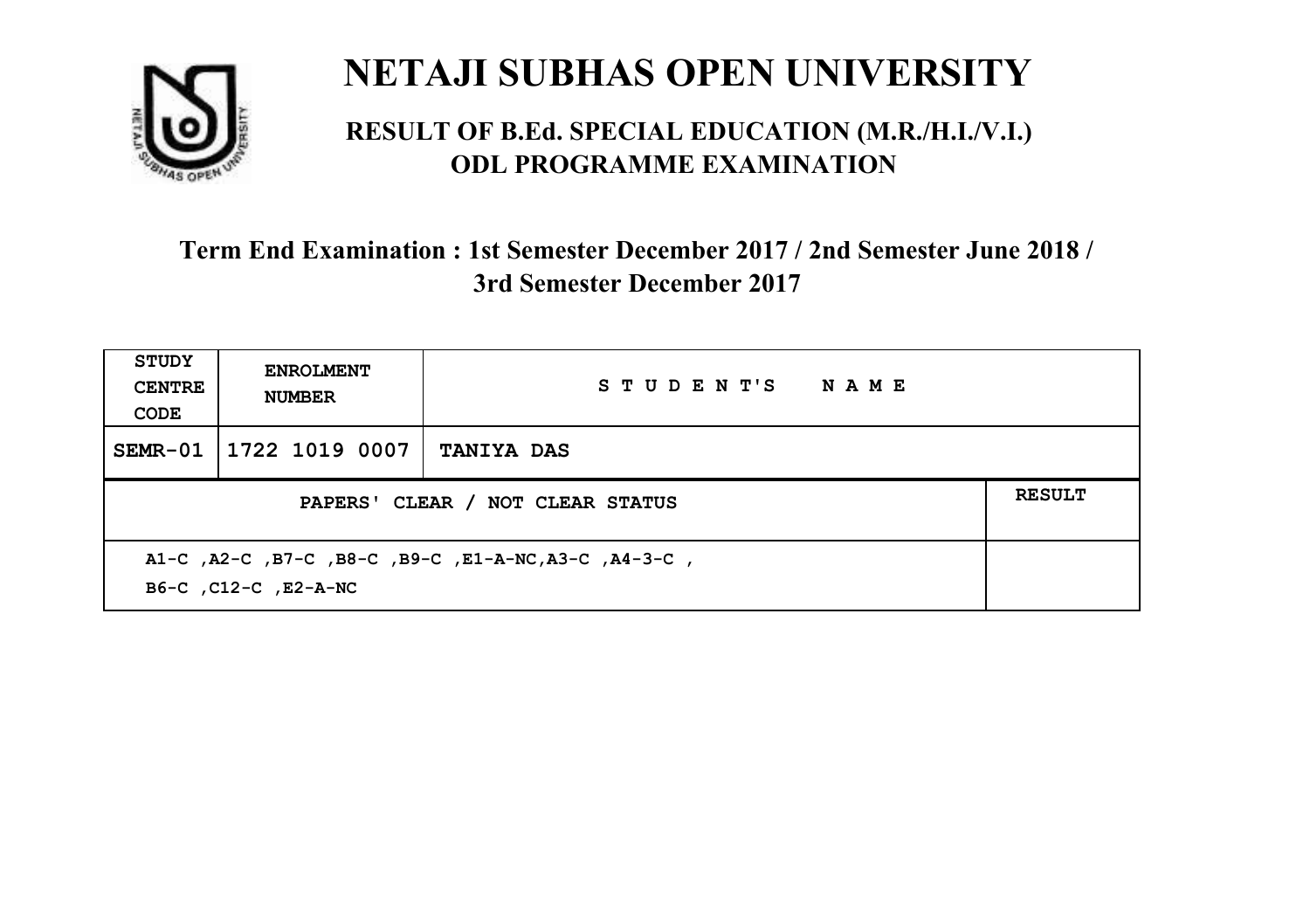

#### **RESULT OF B.Ed. SPECIAL EDUCATION (M.R./H.I./V.I.) ODL PROGRAMME EXAMINATION**

| <b>STUDY</b><br><b>CENTRE</b><br>CODE                                            | <b>ENROLMENT</b><br><b>NUMBER</b> | STUDENT'S<br><b>NAME</b> |  |
|----------------------------------------------------------------------------------|-----------------------------------|--------------------------|--|
| $SEMR-01$                                                                        | 1722 1019 0008                    | <b>ARPITA PARUA</b>      |  |
| <b>RESULT</b><br>PAPERS' CLEAR / NOT CLEAR STATUS                                |                                   |                          |  |
| A1-C, A2-NC, B7-C, B8-C, B9-C, E1-A-NC, A3-C, A4-3-NC,<br>B6-C , C12-NC, E2-A-NC |                                   |                          |  |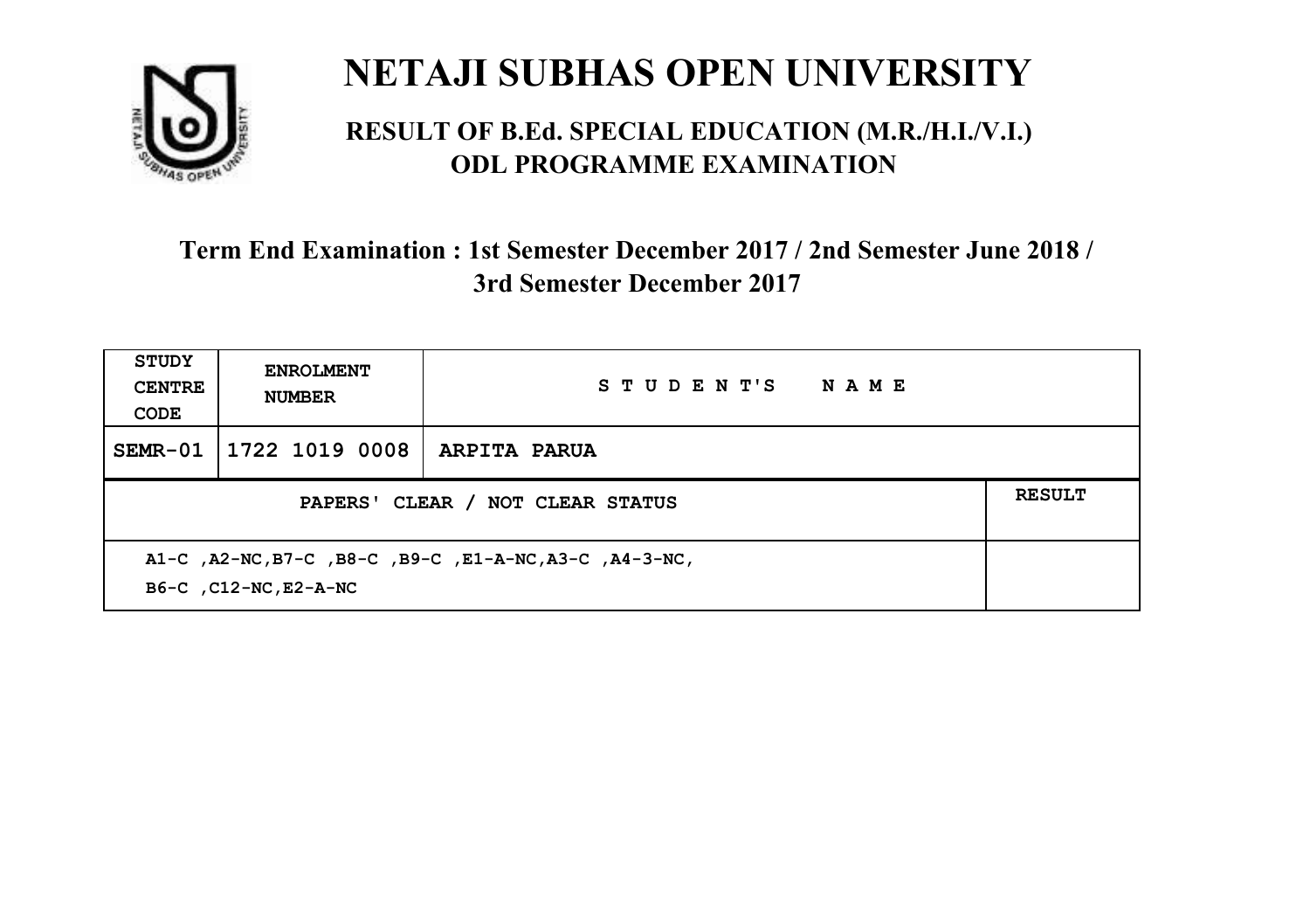

#### **RESULT OF B.Ed. SPECIAL EDUCATION (M.R./H.I./V.I.) ODL PROGRAMME EXAMINATION**

| <b>STUDY</b><br><b>CENTRE</b><br>CODE                                       | <b>ENROLMENT</b><br><b>NUMBER</b>                 | STUDENT'S NAME |  |  |  |
|-----------------------------------------------------------------------------|---------------------------------------------------|----------------|--|--|--|
| SEMR-01                                                                     | 1722 1019 0009                                    | USHASHI NAG    |  |  |  |
|                                                                             | <b>RESULT</b><br>PAPERS' CLEAR / NOT CLEAR STATUS |                |  |  |  |
| A1-C, A2-C, B7-C, B8-C, B9-C, E1-A-C, A3-NC, A4-3-C,<br>B6-C, C12-C, E2-A-C |                                                   |                |  |  |  |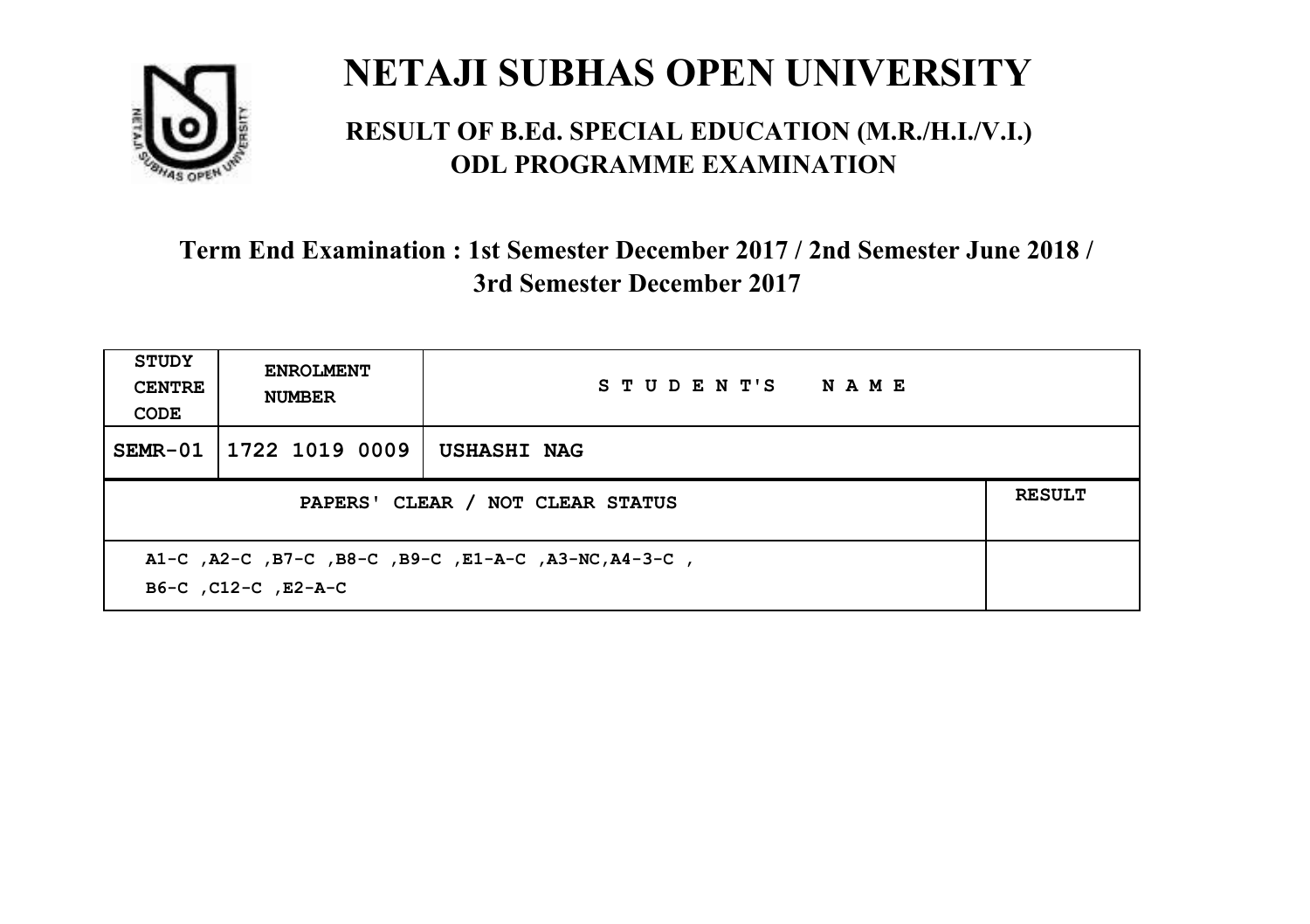

#### **RESULT OF B.Ed. SPECIAL EDUCATION (M.R./H.I./V.I.) ODL PROGRAMME EXAMINATION**

| STUDY<br><b>CENTRE</b><br>CODE                                                                             | <b>ENROLMENT</b><br><b>NUMBER</b> | STUDENT'S<br>NAME    |  |
|------------------------------------------------------------------------------------------------------------|-----------------------------------|----------------------|--|
| $SEMR-01$                                                                                                  | 1722 1019 0010                    | <b>UPASIKA DATTA</b> |  |
| PAPERS' CLEAR /<br><b>NOT CLEAR STATUS</b>                                                                 |                                   |                      |  |
| $A1-NC$ , $A2-NC$ , $B7-C$ , $B8-C$ , $B9-NC$ , $E1-A-NC$ , $A3-NC$ , $A4-1-C$ ,<br>B6-NC, C12-NC, E2-A-NC |                                   |                      |  |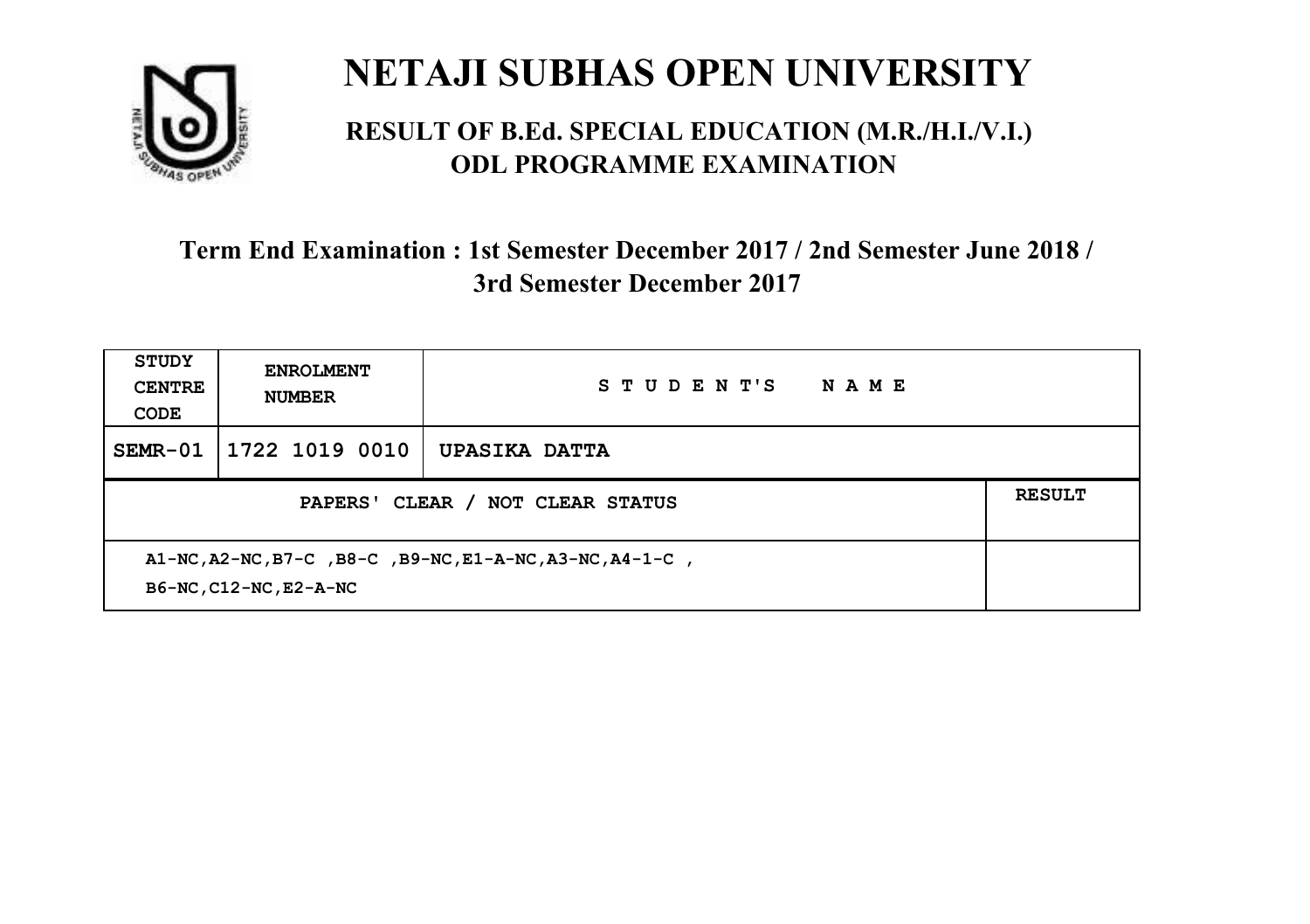

#### **RESULT OF B.Ed. SPECIAL EDUCATION (M.R./H.I./V.I.) ODL PROGRAMME EXAMINATION**

| <b>STUDY</b><br><b>CENTRE</b><br>CODE                                      | <b>ENROLMENT</b><br><b>NUMBER</b> | STUDENT'S NAME    |  |  |
|----------------------------------------------------------------------------|-----------------------------------|-------------------|--|--|
|                                                                            | SEMR-01   1722 1019 0011          | SUSMITA MUKHERJEE |  |  |
| <b>RESULT</b><br>PAPERS' CLEAR / NOT CLEAR STATUS                          |                                   |                   |  |  |
| A1-C, A2-C, B7-C, B8-C, B9-C, E1-A-C, A3-C, A4-3-C,<br>B6-C, C12-C, E2-A-C |                                   |                   |  |  |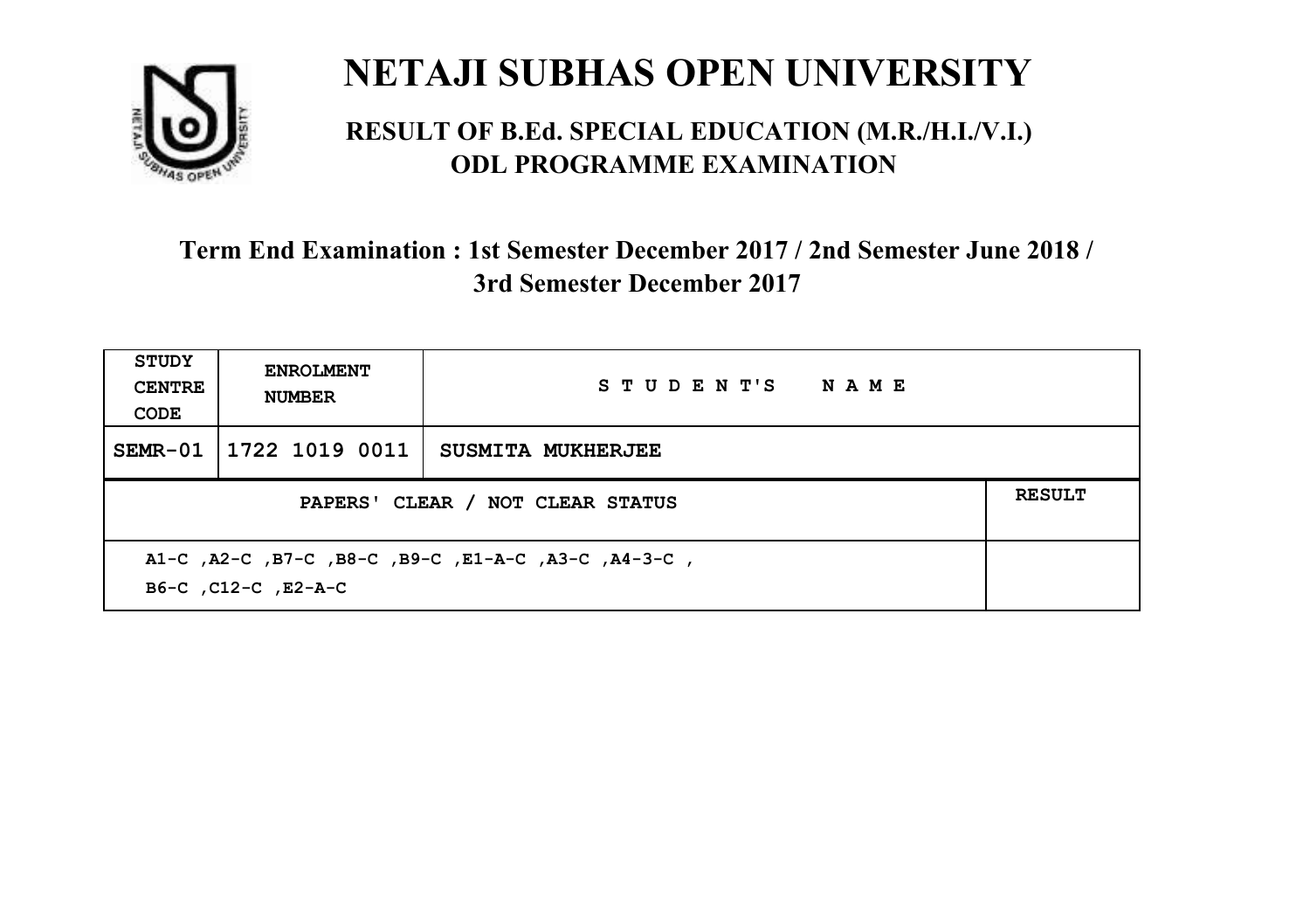

#### **RESULT OF B.Ed. SPECIAL EDUCATION (M.R./H.I./V.I.) ODL PROGRAMME EXAMINATION**

| <b>STUDY</b><br><b>CENTRE</b><br>CODE                                       | <b>ENROLMENT</b><br><b>NUMBER</b> | STUDENT'S NAME        |  |
|-----------------------------------------------------------------------------|-----------------------------------|-----------------------|--|
|                                                                             | SEMR-01   1722 1019 0012          | <b>SK. AZIZ AHMED</b> |  |
| PAPERS' CLEAR / NOT CLEAR STATUS                                            |                                   |                       |  |
| A1-C, A2-C, B7-C, B8-C, B9-C, E1-A-C, A3-C, A4-3-C,<br>B6-C, C12-C, E2-A-NC |                                   |                       |  |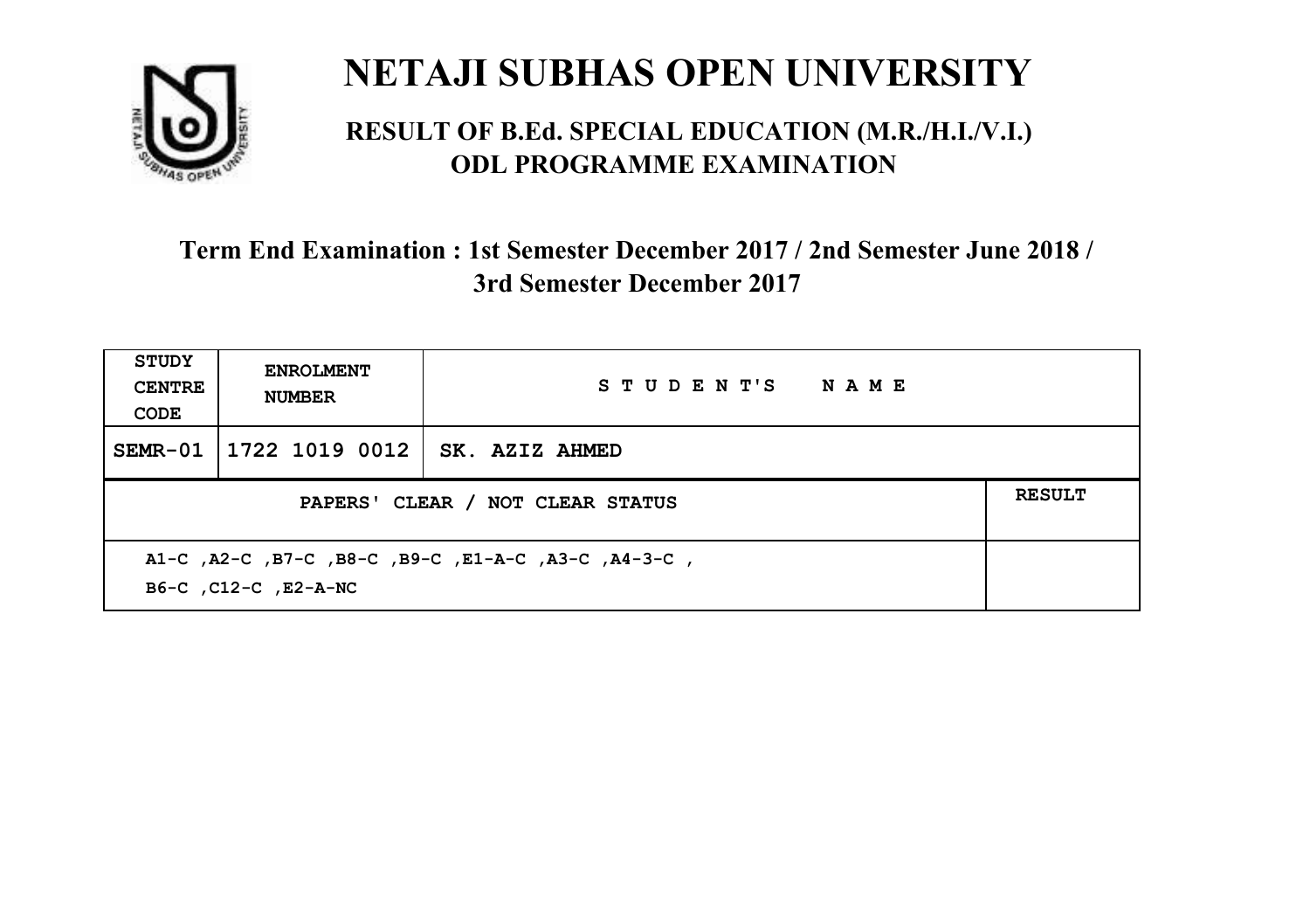

#### **RESULT OF B.Ed. SPECIAL EDUCATION (M.R./H.I./V.I.) ODL PROGRAMME EXAMINATION**

| <b>STUDY</b><br><b>CENTRE</b><br>CODE                                         | <b>ENROLMENT</b><br><b>NUMBER</b> | STUDENT'S NAME    |  |
|-------------------------------------------------------------------------------|-----------------------------------|-------------------|--|
| SEMR-01                                                                       | 1722 1019 0013                    | PANCHALI BANERJEE |  |
| PAPERS' CLEAR / NOT CLEAR STATUS                                              |                                   |                   |  |
| A1-C, A2-C, B7-C, B8-C, B9-C, E1-A-NC, A3-C, A4-2-NC,<br>B6-C, C12-C, E2-A-NC |                                   |                   |  |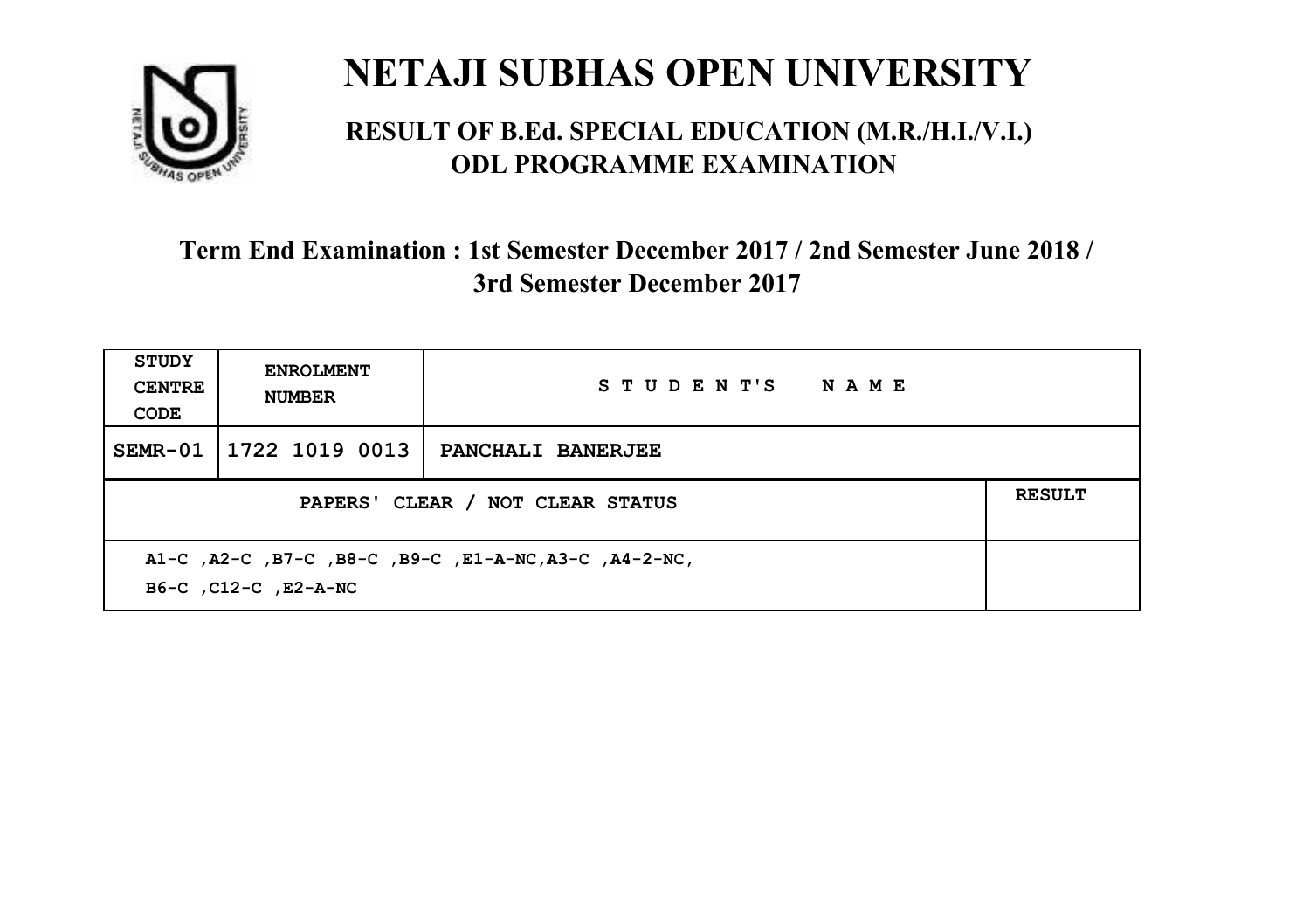

#### **RESULT OF B.Ed. SPECIAL EDUCATION (M.R./H.I./V.I.) ODL PROGRAMME EXAMINATION**

| <b>STUDY</b><br><b>CENTRE</b><br>CODE                                      | <b>ENROLMENT</b><br><b>NUMBER</b> | STUDENT'S NAME   |  |
|----------------------------------------------------------------------------|-----------------------------------|------------------|--|
| SEMR-01                                                                    | 1722 1019 0016                    | <b>ARUNA RAY</b> |  |
| <b>RESULT</b><br>PAPERS' CLEAR / NOT CLEAR STATUS                          |                                   |                  |  |
| A1-C, A2-C, B7-C, B8-C, B9-C, E1-A-C, A3-C, A4-3-C,<br>B6-C, C12-C, E2-A-C |                                   |                  |  |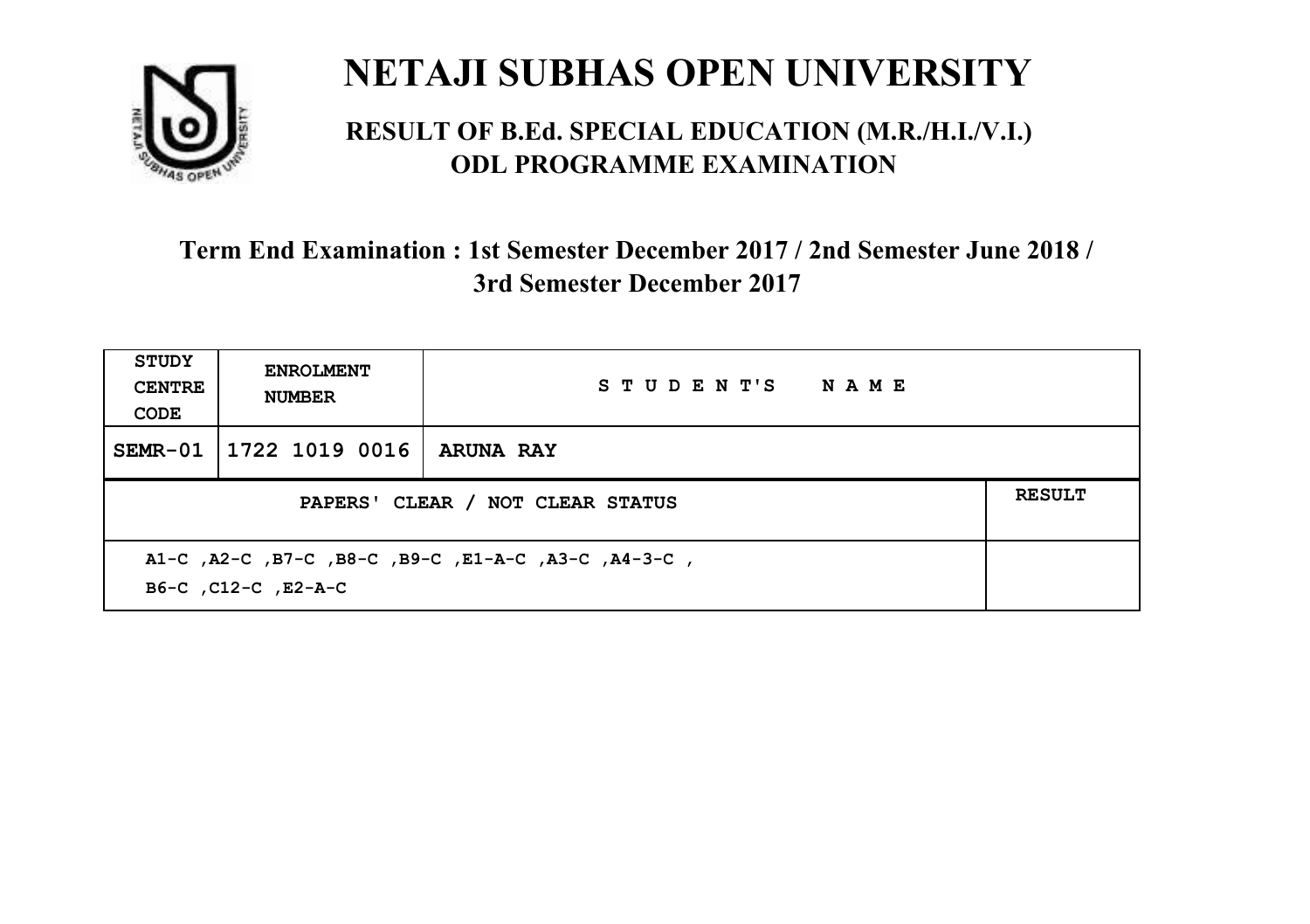

#### **RESULT OF B.Ed. SPECIAL EDUCATION (M.R./H.I./V.I.) ODL PROGRAMME EXAMINATION**

| <b>STUDY</b><br><b>CENTRE</b><br>CODE                                                 | <b>ENROLMENT</b><br><b>NUMBER</b> | STUDENT'S<br>NAME   |  |
|---------------------------------------------------------------------------------------|-----------------------------------|---------------------|--|
| SEMR-01                                                                               | 1722 1019 0017                    | <b>SOMA RAKSHIT</b> |  |
| CLEAR /<br>NOT CLEAR STATUS<br>PAPERS'                                                |                                   |                     |  |
| A1-NC, A2-NC, B7-NC, B8-NC, B9-NC, E1-A-NC, A3-NC, A4-3-NC,<br>B6-NC, C12-NC, E2-A-NC |                                   |                     |  |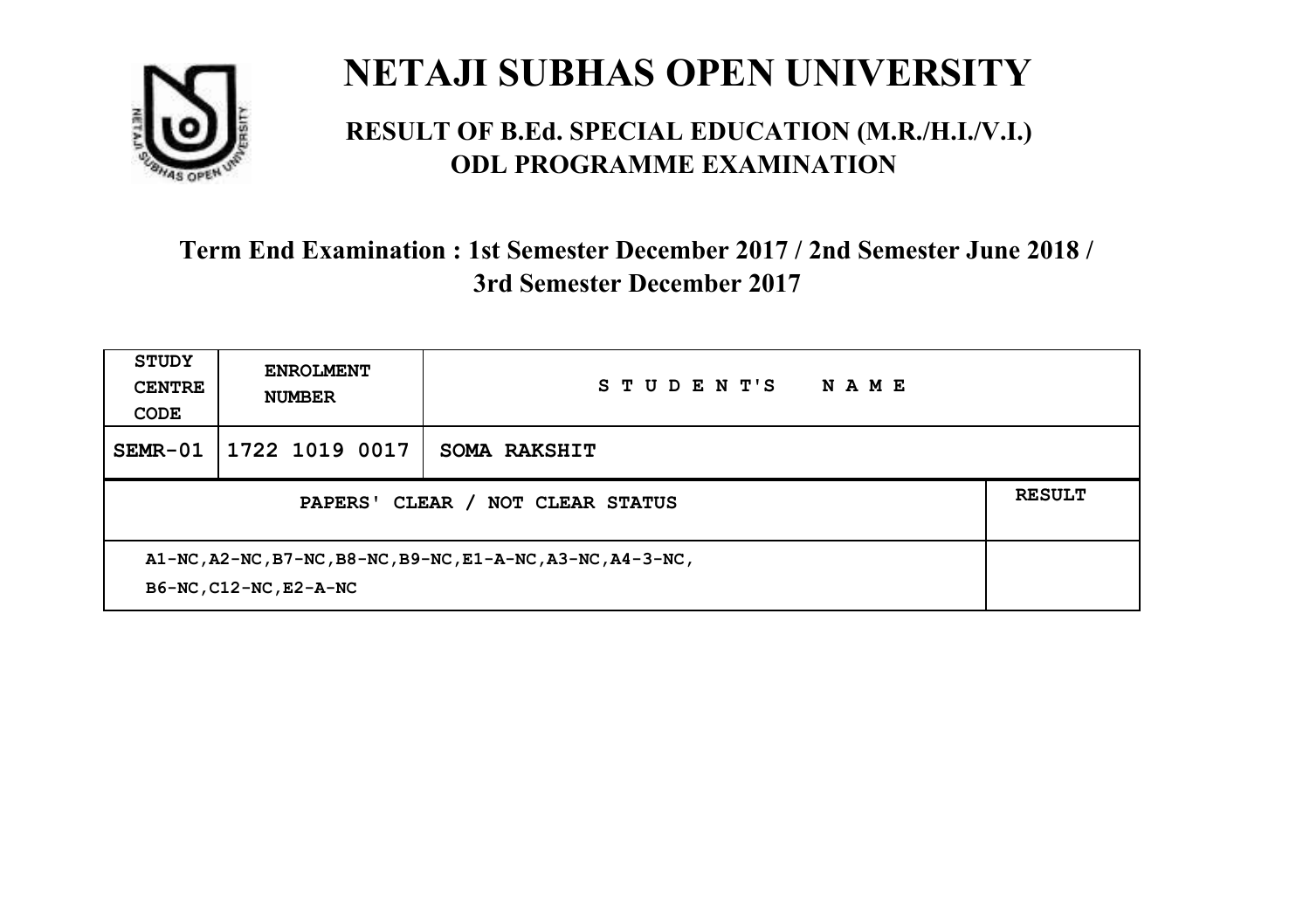

#### **RESULT OF B.Ed. SPECIAL EDUCATION (M.R./H.I./V.I.) ODL PROGRAMME EXAMINATION**

| <b>STUDY</b><br><b>CENTRE</b><br>CODE                                                 | <b>ENROLMENT</b><br><b>NUMBER</b> | STUDENT'S<br>NAME |  |
|---------------------------------------------------------------------------------------|-----------------------------------|-------------------|--|
| $SEMR-01$                                                                             | 1722 1019 0018                    | MOUMITA KOLEY     |  |
|                                                                                       | <b>RESULT</b>                     |                   |  |
| A1-NC, A2-NC, B7-NC, B8-NC, B9-NC, E1-A-NC, A3-NC, A4-3-NC,<br>B6-NC, C12-NC, E2-A-NC |                                   |                   |  |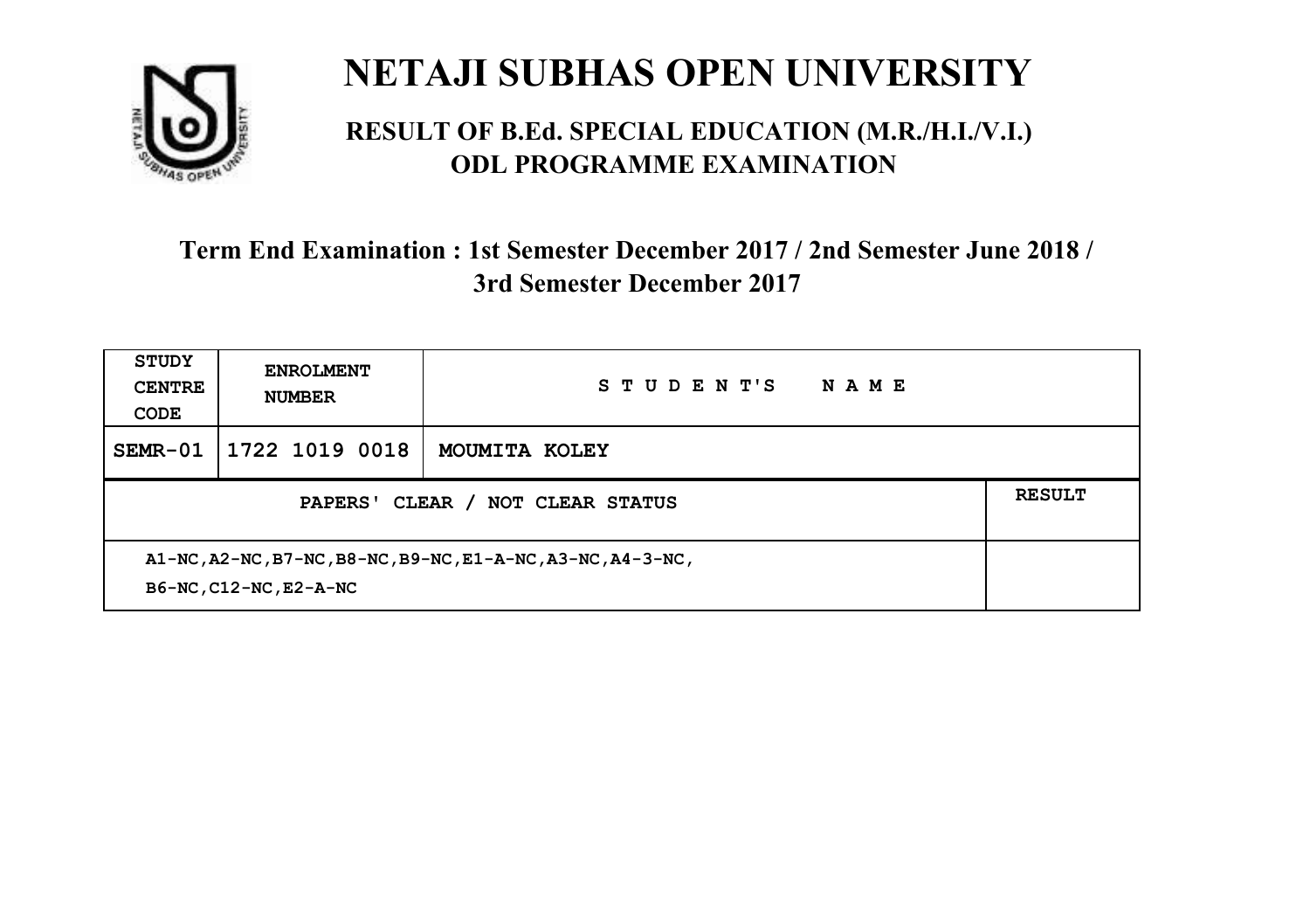

#### **RESULT OF B.Ed. SPECIAL EDUCATION (M.R./H.I./V.I.) ODL PROGRAMME EXAMINATION**

| <b>STUDY</b><br><b>CENTRE</b><br>CODE | <b>ENROLMENT</b><br><b>NUMBER</b>                                            | STUDENT'S NAME     |  |  |  |
|---------------------------------------|------------------------------------------------------------------------------|--------------------|--|--|--|
| SEMR-01                               | 1722 1019 0019                                                               | <b>TANUSHRI DE</b> |  |  |  |
|                                       | <b>RESULT</b><br>PAPERS' CLEAR / NOT CLEAR STATUS                            |                    |  |  |  |
|                                       | A1-C, A2-C, B7-C, B8-C, B9-C, E1-A-NC, A3-C, A4-3-C,<br>B6-C, C12-C, E2-A-NC |                    |  |  |  |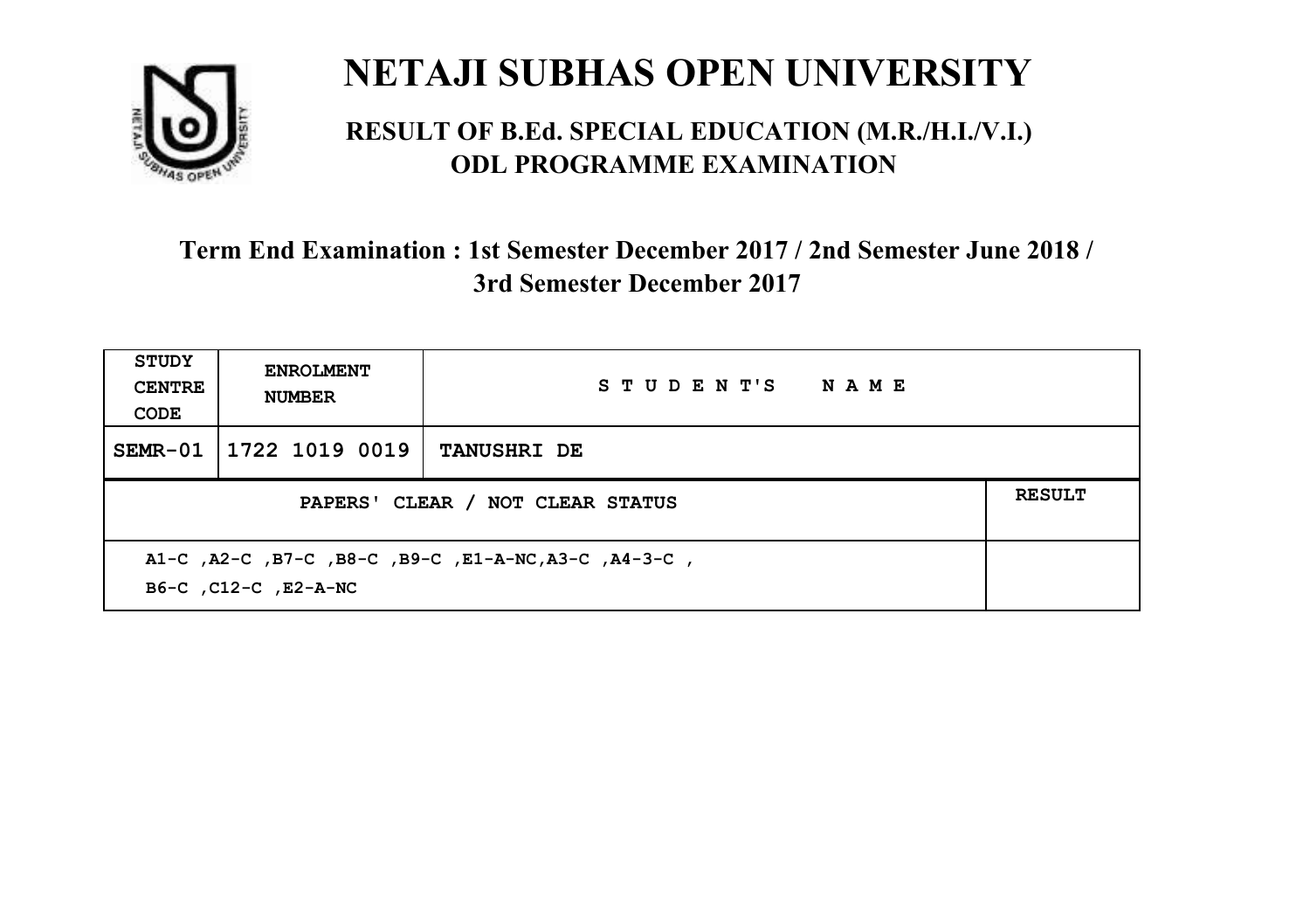

#### **RESULT OF B.Ed. SPECIAL EDUCATION (M.R./H.I./V.I.) ODL PROGRAMME EXAMINATION**

| <b>STUDY</b><br><b>CENTRE</b><br>CODE                                                | <b>ENROLMENT</b><br><b>NUMBER</b> | STUDENT'S<br><b>NAME</b> |  |  |
|--------------------------------------------------------------------------------------|-----------------------------------|--------------------------|--|--|
| $SEMR-01$                                                                            | 1722 1019 0020                    | SAURAV BISWAS            |  |  |
| PAPERS' CLEAR / NOT CLEAR STATUS                                                     |                                   |                          |  |  |
| A1-C, A2-NC, B7-NC, B8-NC, B9-NC, E1-A-NC, A3-NC, A4-3-NC,<br>B6-C , C12-NC, E2-A-NC |                                   |                          |  |  |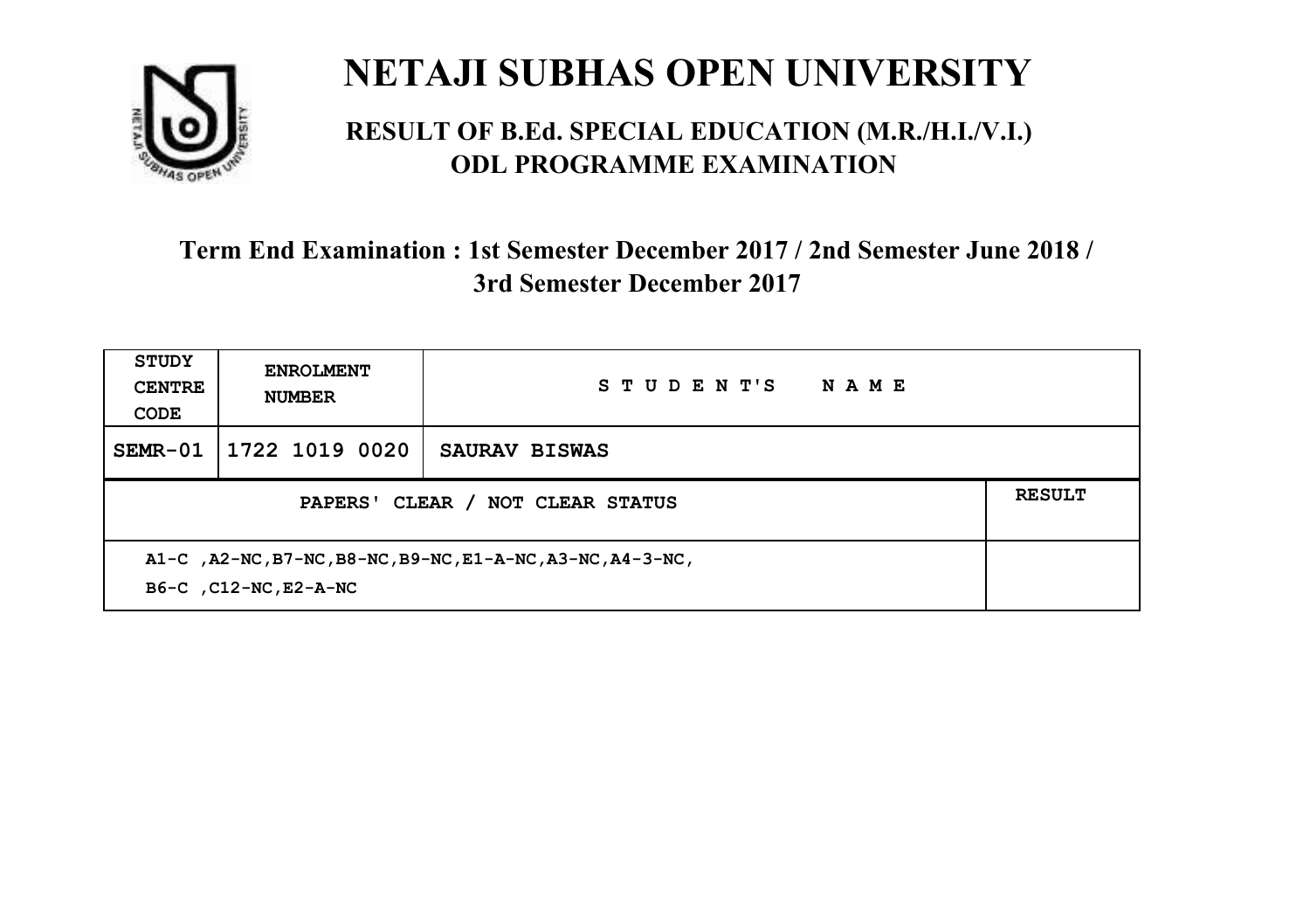

#### **RESULT OF B.Ed. SPECIAL EDUCATION (M.R./H.I./V.I.) ODL PROGRAMME EXAMINATION**

| <b>STUDY</b><br><b>CENTRE</b><br>CODE                                        | <b>ENROLMENT</b><br><b>NUMBER</b> | STUDENT'S NAME        |  |  |
|------------------------------------------------------------------------------|-----------------------------------|-----------------------|--|--|
| SEMR-01                                                                      | 1722 1019 0021                    | <b>SREYA BANERJEE</b> |  |  |
| PAPERS' CLEAR / NOT CLEAR STATUS                                             |                                   |                       |  |  |
| A1-C, A2-C, B7-C, B8-C, B9-C, E1-A-NC, A3-C, A4-3-C,<br>B6-C, C12-C, E2-A-NC |                                   |                       |  |  |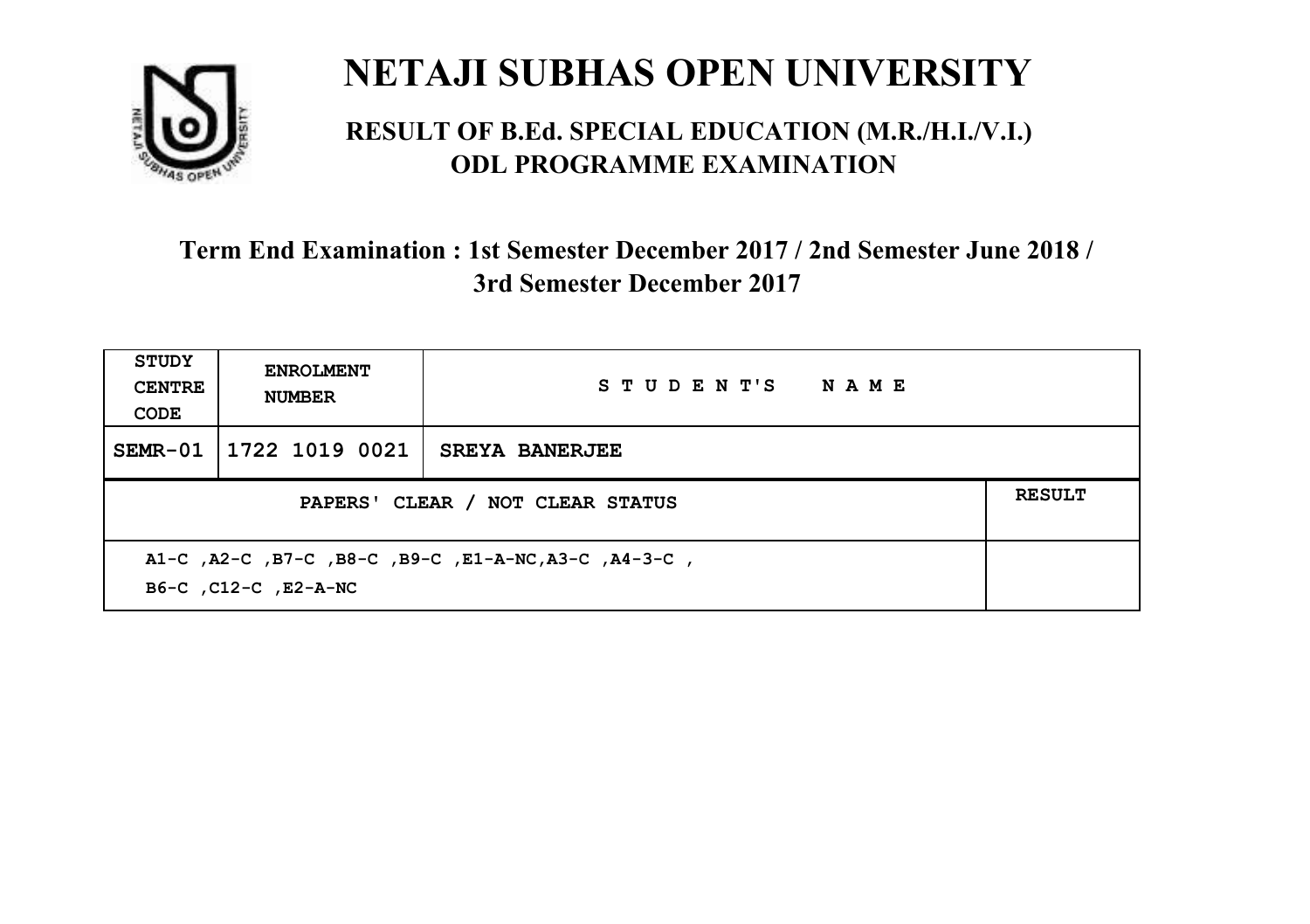

#### **RESULT OF B.Ed. SPECIAL EDUCATION (M.R./H.I./V.I.) ODL PROGRAMME EXAMINATION**

| <b>STUDY</b><br><b>CENTRE</b><br>CODE             | <b>ENROLMENT</b><br><b>NUMBER</b>                                            | STUDENT'S NAME |  |  |  |
|---------------------------------------------------|------------------------------------------------------------------------------|----------------|--|--|--|
|                                                   | SEMR-01   1722 1019 0022                                                     | SAJAL MAJUMDER |  |  |  |
| <b>RESULT</b><br>PAPERS' CLEAR / NOT CLEAR STATUS |                                                                              |                |  |  |  |
|                                                   | A1-C, A2-C, B7-C, B8-C, B9-C, E1-A-NC, A3-C, A4-2-C,<br>B6-C, C12-C, E2-A-NC |                |  |  |  |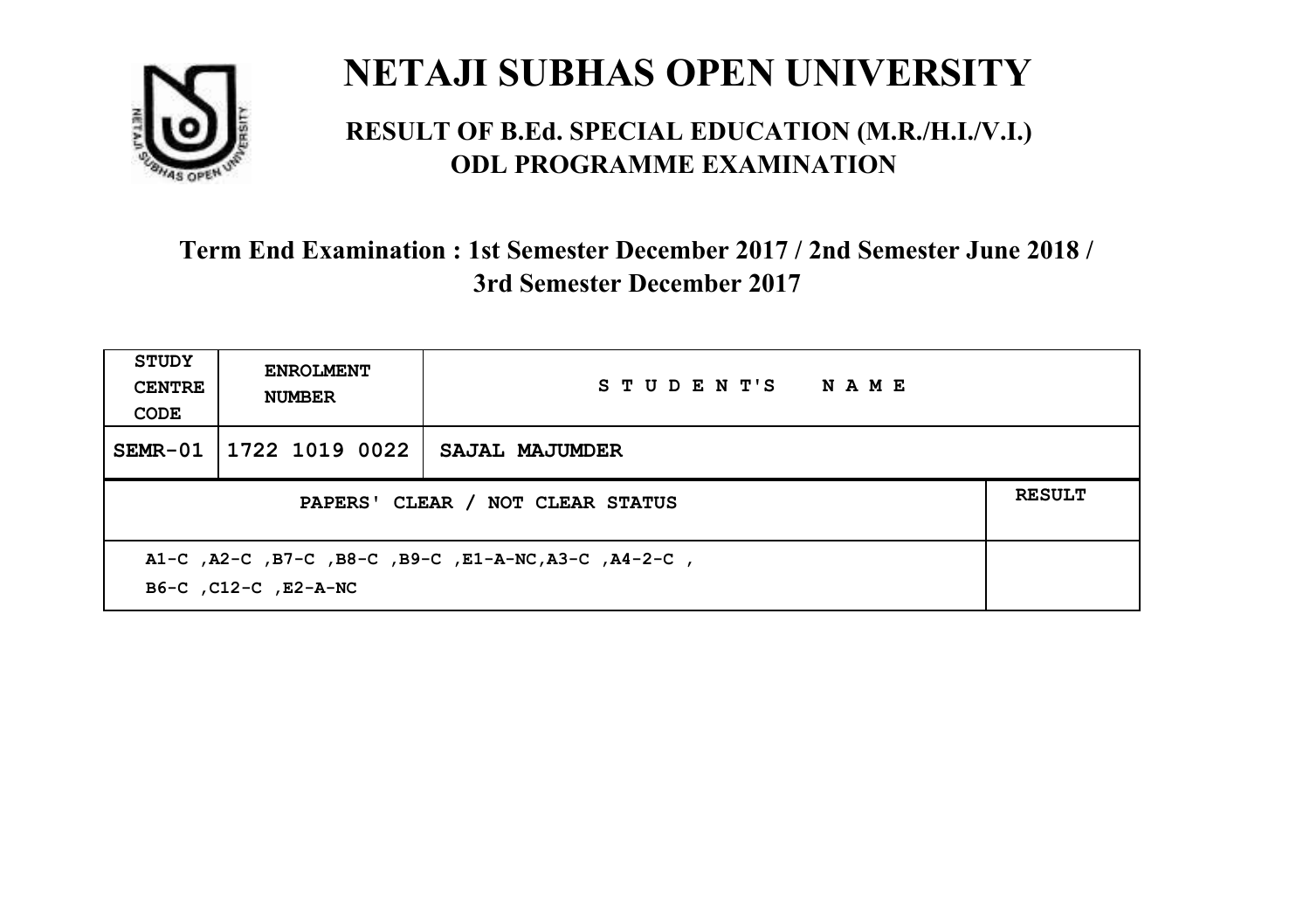

#### **RESULT OF B.Ed. SPECIAL EDUCATION (M.R./H.I./V.I.) ODL PROGRAMME EXAMINATION**

| <b>STUDY</b><br><b>CENTRE</b><br>CODE                                                 | <b>ENROLMENT</b><br><b>NUMBER</b> | STUDENT'S<br>NAME  |  |  |
|---------------------------------------------------------------------------------------|-----------------------------------|--------------------|--|--|
| $SEMR-01$                                                                             | 1722 1019 0023                    | SUMEDHA SINGHA ROY |  |  |
| PAPERS' CLEAR /<br><b>NOT CLEAR STATUS</b>                                            |                                   |                    |  |  |
| A1-NC, A2-NC, B7-NC, B8-NC, B9-NC, E1-A-NC, A3-NC, A4-3-NC,<br>B6-NC, C12-NC, E2-A-NC |                                   |                    |  |  |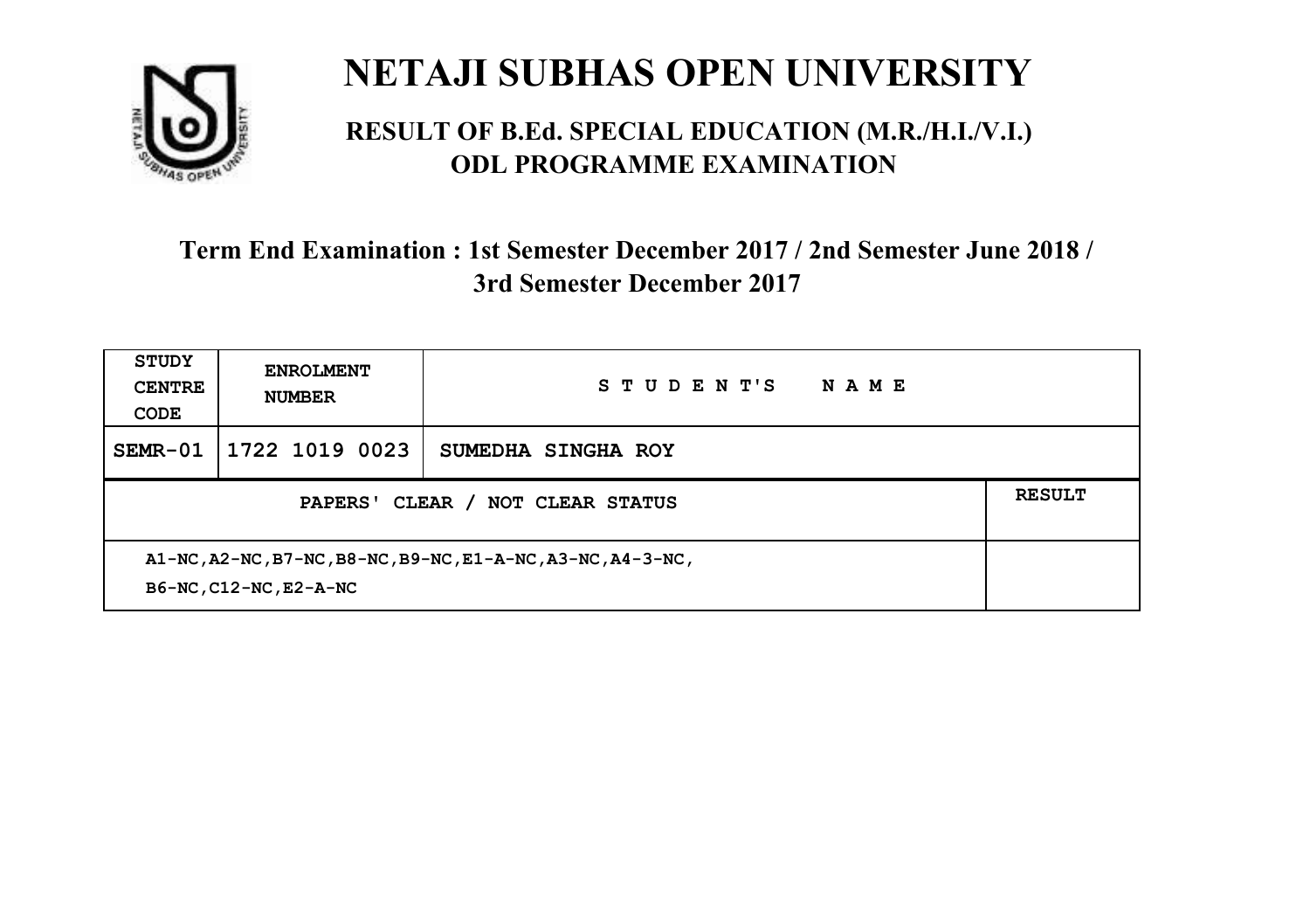

#### **RESULT OF B.Ed. SPECIAL EDUCATION (M.R./H.I./V.I.) ODL PROGRAMME EXAMINATION**

| <b>STUDY</b><br><b>CENTRE</b><br>CODE                                      | <b>ENROLMENT</b><br><b>NUMBER</b>                 | STUDENT'S NAME |  |  |  |
|----------------------------------------------------------------------------|---------------------------------------------------|----------------|--|--|--|
| SEMR-01                                                                    | 1722 1019 0024                                    | AAREFA SUBHAN  |  |  |  |
|                                                                            | <b>RESULT</b><br>PAPERS' CLEAR / NOT CLEAR STATUS |                |  |  |  |
| A1-C, A2-C, B7-C, B8-C, B9-C, E1-A-C, A3-C, A4-3-C,<br>B6-C, C12-C, E2-A-C |                                                   |                |  |  |  |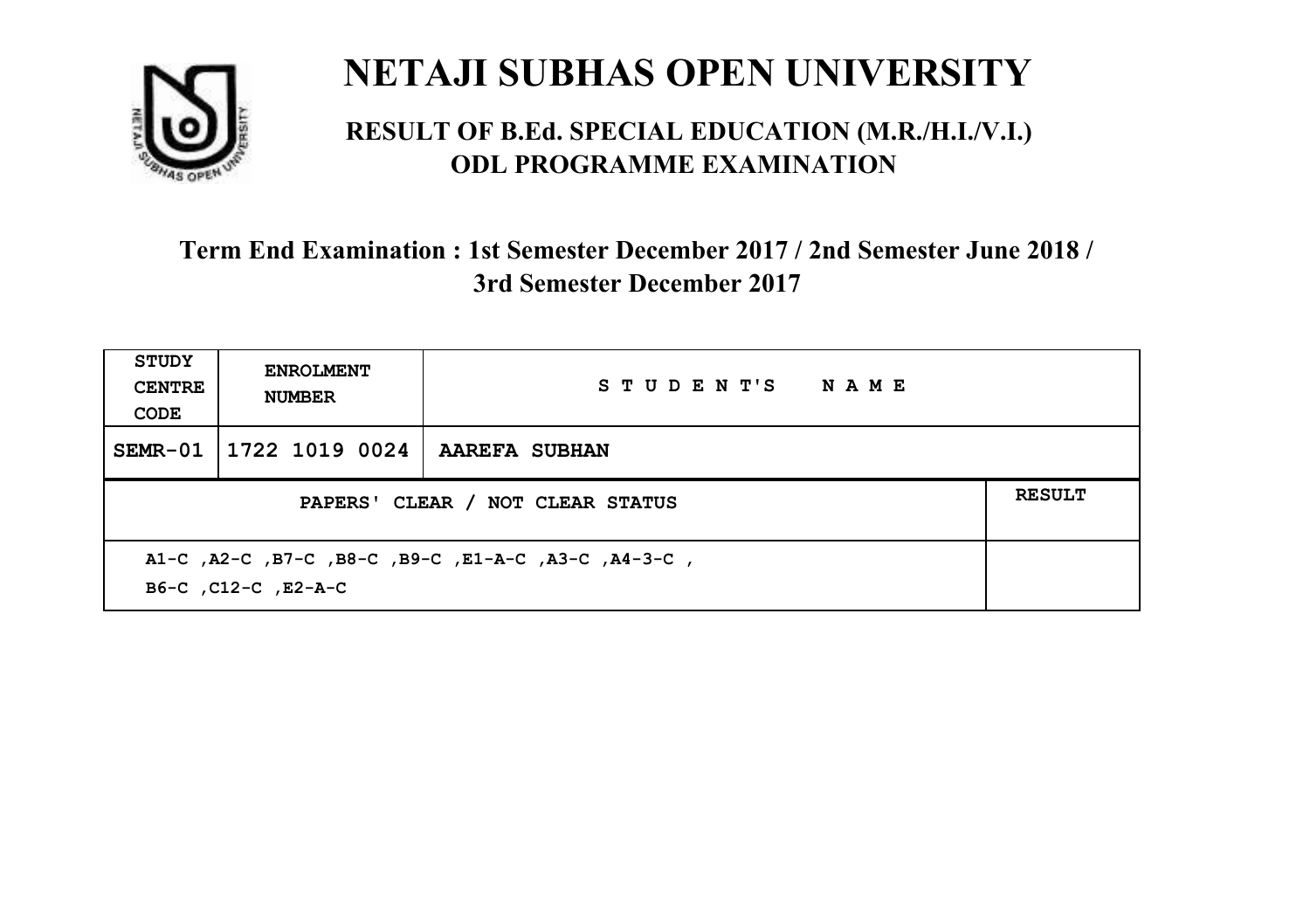

#### **RESULT OF B.Ed. SPECIAL EDUCATION (M.R./H.I./V.I.) ODL PROGRAMME EXAMINATION**

| <b>STUDY</b><br><b>CENTRE</b><br>CODE | <b>ENROLMENT</b><br><b>NUMBER</b>                                          | STUDENT'S NAME  |  |  |  |
|---------------------------------------|----------------------------------------------------------------------------|-----------------|--|--|--|
|                                       | SEMR-01   1722 1019 0025                                                   | PAPIYA MAZUMDER |  |  |  |
|                                       | <b>RESULT</b><br>PAPERS' CLEAR / NOT CLEAR STATUS                          |                 |  |  |  |
|                                       | A1-C, A2-C, B7-C, B8-C, B9-C, E1-A-C, A3-C, A4-3-C,<br>B6-C, C12-C, E2-A-C |                 |  |  |  |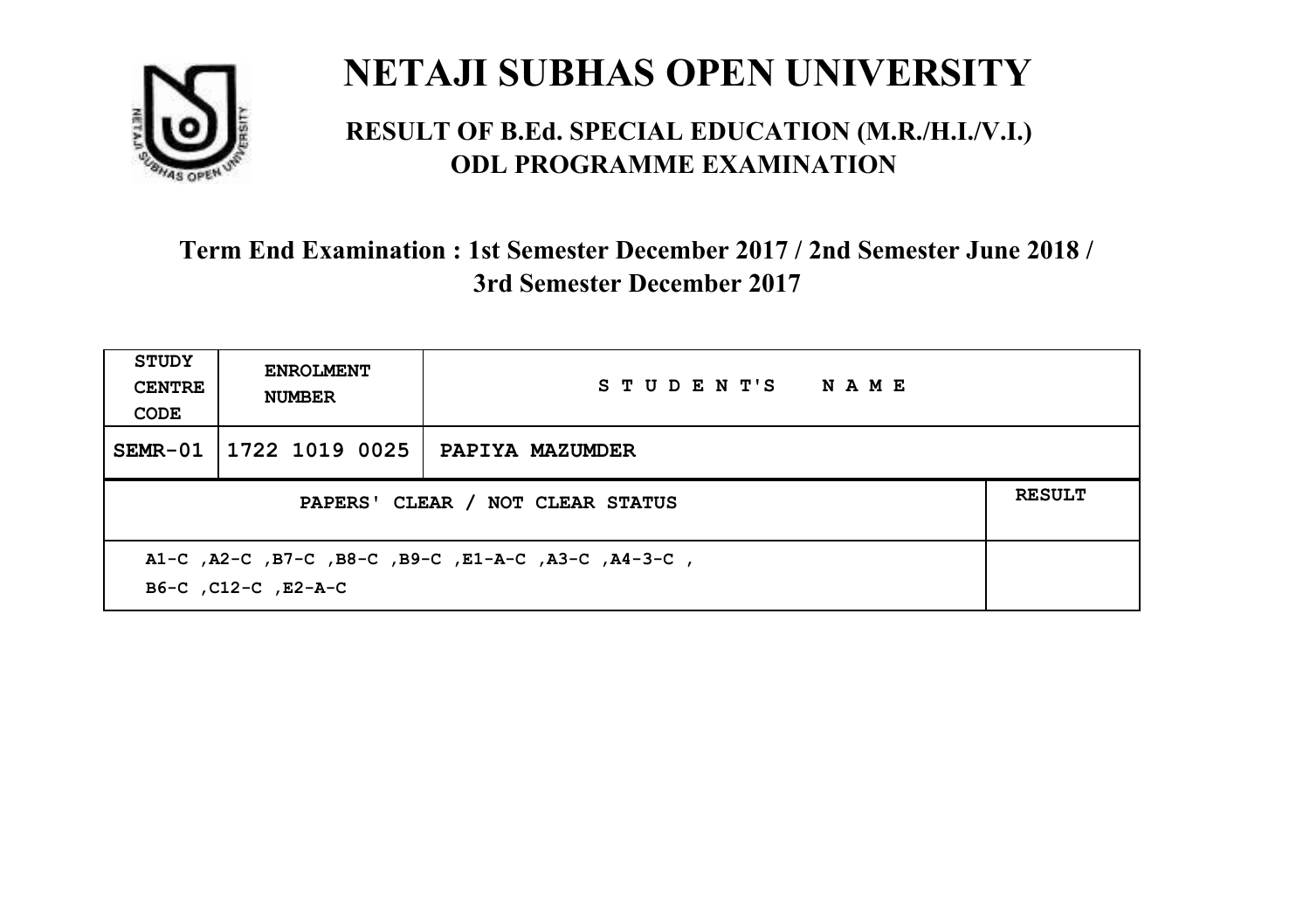

#### **RESULT OF B.Ed. SPECIAL EDUCATION (M.R./H.I./V.I.) ODL PROGRAMME EXAMINATION**

| <b>STUDY</b><br><b>CENTRE</b><br>CODE                                         | <b>ENROLMENT</b><br><b>NUMBER</b> | STUDENT'S NAME         |  |  |
|-------------------------------------------------------------------------------|-----------------------------------|------------------------|--|--|
| SEMR-01                                                                       | 1722 1019 0026                    | <b>SAMRAT BASU ROY</b> |  |  |
| <b>RESULT</b><br>PAPERS' CLEAR / NOT CLEAR STATUS                             |                                   |                        |  |  |
| A1-NC, A2-C, B7-C, B8-C, B9-C, E1-A-NC, A3-C, A4-1-C,<br>B6-C, C12-C, E2-A-NC |                                   |                        |  |  |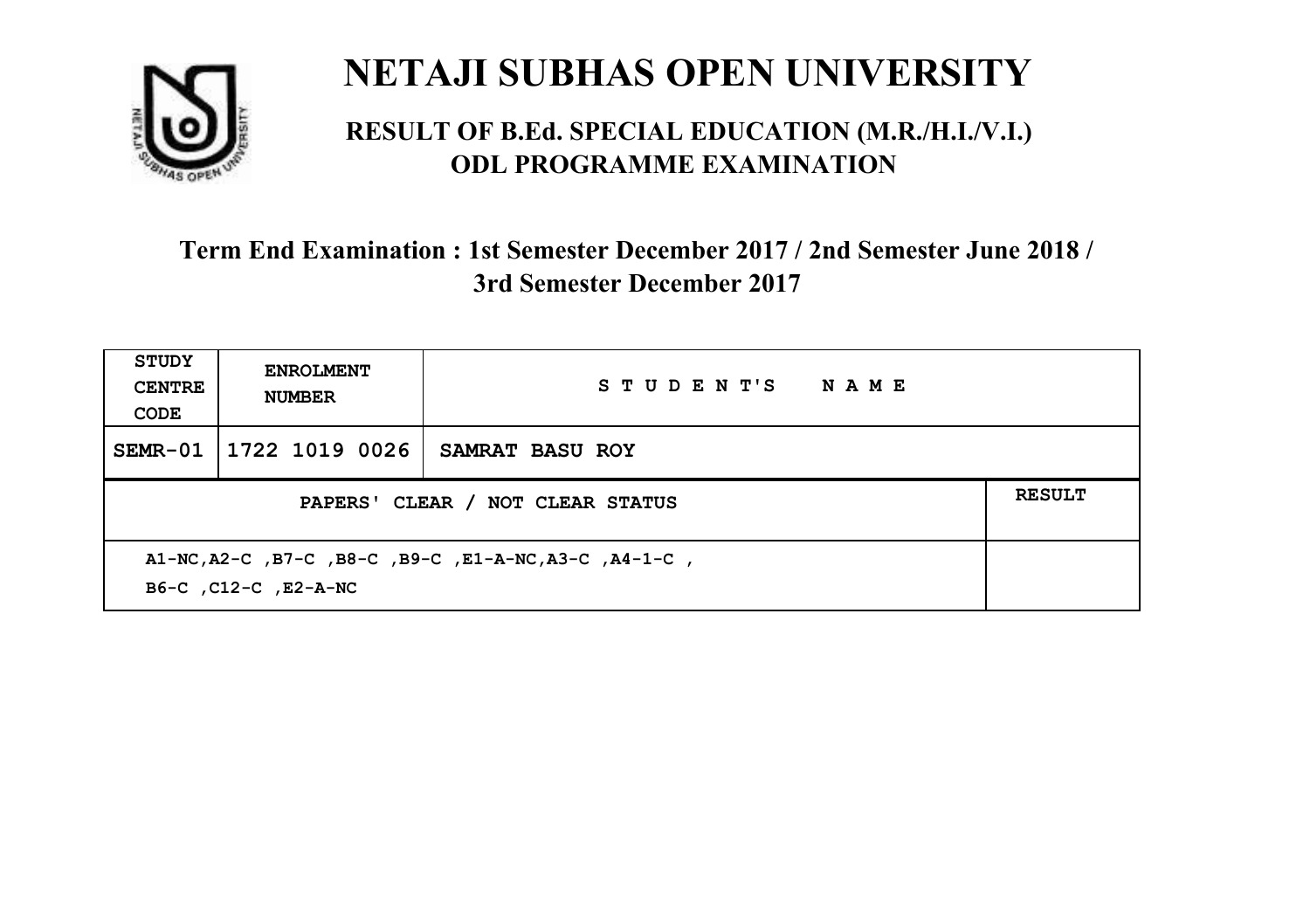

#### **RESULT OF B.Ed. SPECIAL EDUCATION (M.R./H.I./V.I.) ODL PROGRAMME EXAMINATION**

| <b>STUDY</b><br><b>CENTRE</b><br>CODE             | <b>ENROLMENT</b><br><b>NUMBER</b>                                                 | STUDENT'S<br><b>NAME</b> |  |  |  |
|---------------------------------------------------|-----------------------------------------------------------------------------------|--------------------------|--|--|--|
| $SEMR-01$                                         | 1722 1019 0027                                                                    | <b>AVIJIT GHOSH</b>      |  |  |  |
| <b>RESULT</b><br>PAPERS' CLEAR / NOT CLEAR STATUS |                                                                                   |                          |  |  |  |
|                                                   | A1-NC, A2-C, B7-C, B8-C, B9-C, E1-A-NC, A3-NC, A4-3-NC,<br>B6-NC, C12-NC, E2-A-NC |                          |  |  |  |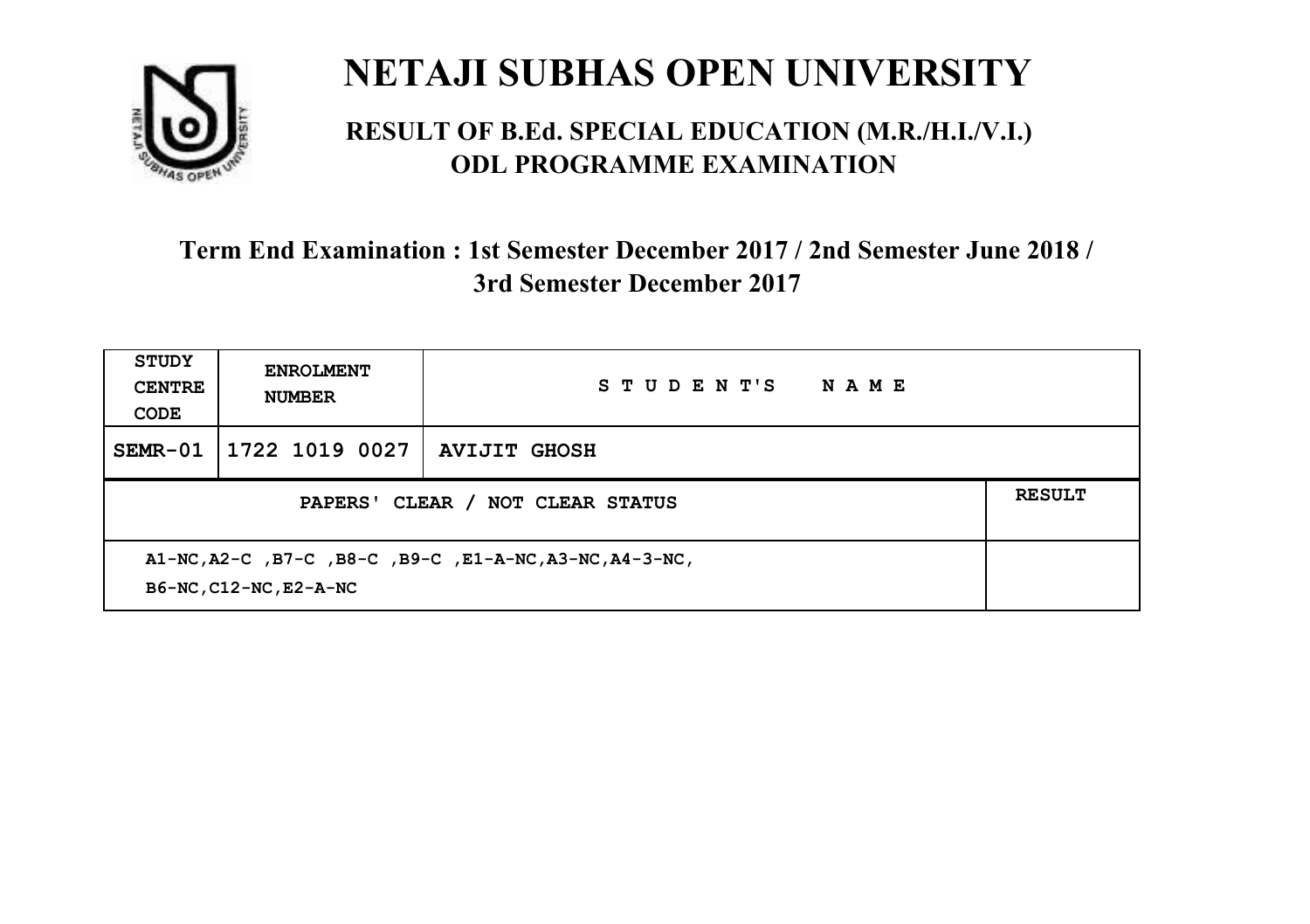

#### **RESULT OF B.Ed. SPECIAL EDUCATION (M.R./H.I./V.I.) ODL PROGRAMME EXAMINATION**

| <b>STUDY</b><br><b>CENTRE</b><br>CODE                                        | <b>ENROLMENT</b><br><b>NUMBER</b>                 | STUDENT'S NAME      |  |  |  |
|------------------------------------------------------------------------------|---------------------------------------------------|---------------------|--|--|--|
| $SEMR-01$                                                                    | 1722 1019 0028                                    | RITUPRANA CHOWDHURY |  |  |  |
|                                                                              | <b>RESULT</b><br>PAPERS' CLEAR / NOT CLEAR STATUS |                     |  |  |  |
| A1-C, A2-C, B7-C, B8-C, B9-C, E1-A-NC, A3-C, A4-3-C,<br>B6-C, C12-C, E2-A-NC |                                                   |                     |  |  |  |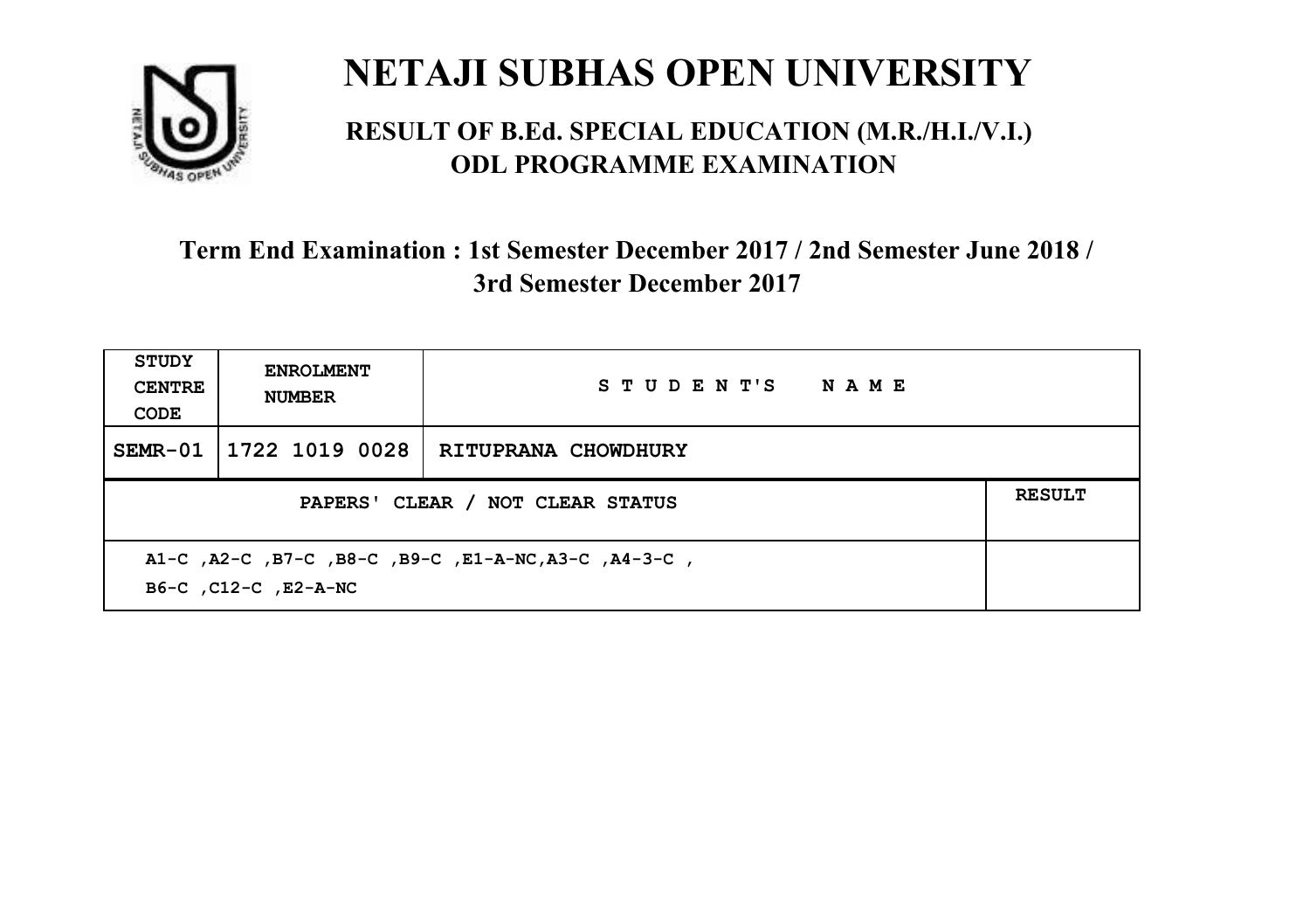

#### **RESULT OF B.Ed. SPECIAL EDUCATION (M.R./H.I./V.I.) ODL PROGRAMME EXAMINATION**

| <b>STUDY</b><br><b>CENTRE</b><br>CODE                                           | <b>ENROLMENT</b><br><b>NUMBER</b> | STUDENT'S<br><b>NAME</b> |  |  |
|---------------------------------------------------------------------------------|-----------------------------------|--------------------------|--|--|
| $SEMR-01$                                                                       | 1727 1019 0005                    | SANJAY DEBNATH           |  |  |
| PAPERS' CLEAR / NOT CLEAR STATUS                                                |                                   |                          |  |  |
| A1-NC, A2-NC, B7-C, B8-C, B9-C, E1-A-C, A3-NC, A4-2-NC,<br>B6-C, C12-C, E2-A-NC |                                   |                          |  |  |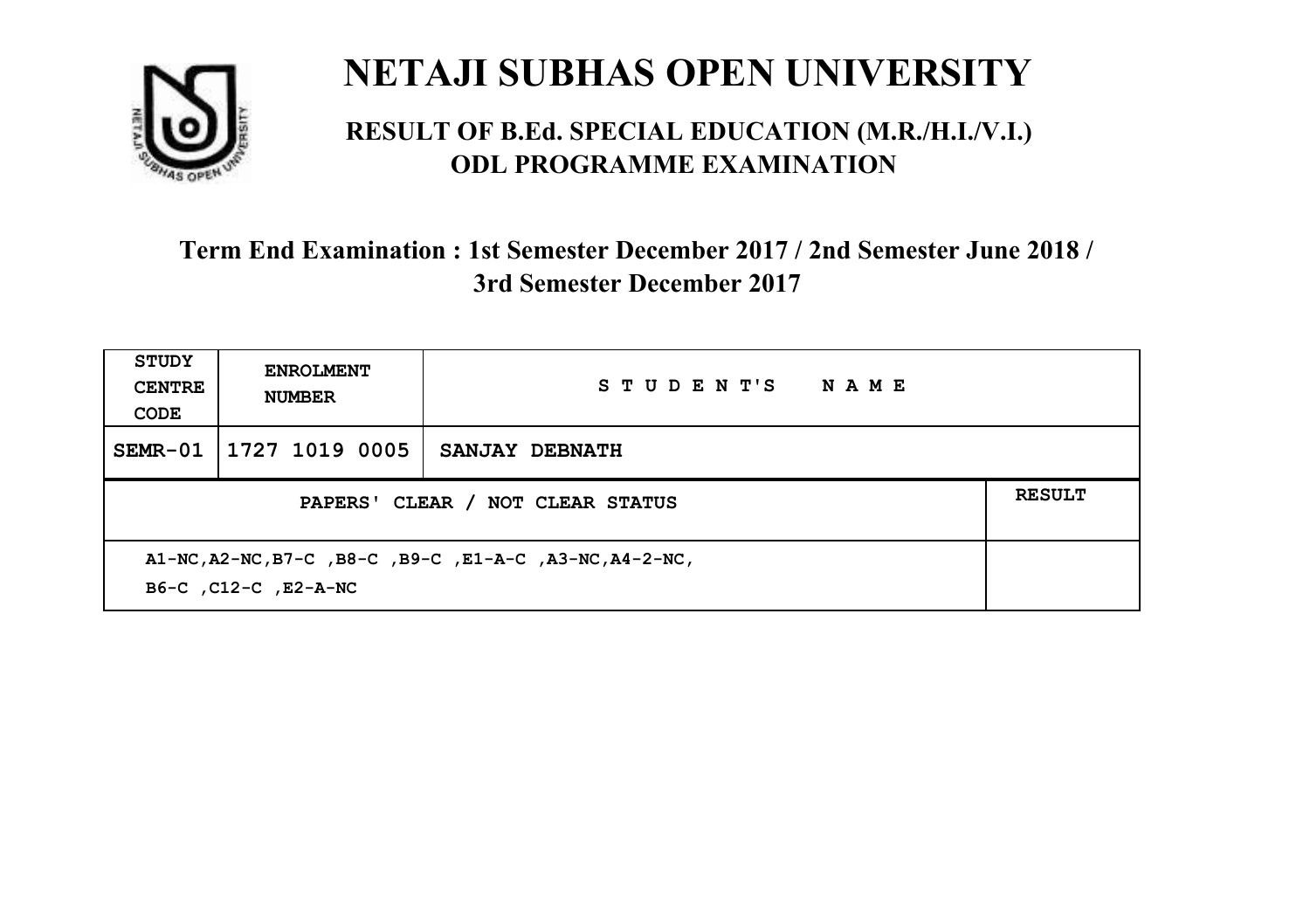

#### **RESULT OF B.Ed. SPECIAL EDUCATION (M.R./H.I./V.I.) ODL PROGRAMME EXAMINATION**

| <b>STUDY</b><br><b>CENTRE</b><br>CODE                                        | <b>ENROLMENT</b><br><b>NUMBER</b> | STUDENT'S NAME |  |  |
|------------------------------------------------------------------------------|-----------------------------------|----------------|--|--|
|                                                                              | SEMR-01   1728 1019 0001          | MOUMITA KUNDU  |  |  |
| <b>RESULT</b><br>PAPERS' CLEAR / NOT CLEAR STATUS                            |                                   |                |  |  |
| A1-C, A2-C, B7-C, B8-C, B9-C, E1-A-NC, A3-C, A4-3-C,<br>B6-C, C12-C, E2-A-NC |                                   |                |  |  |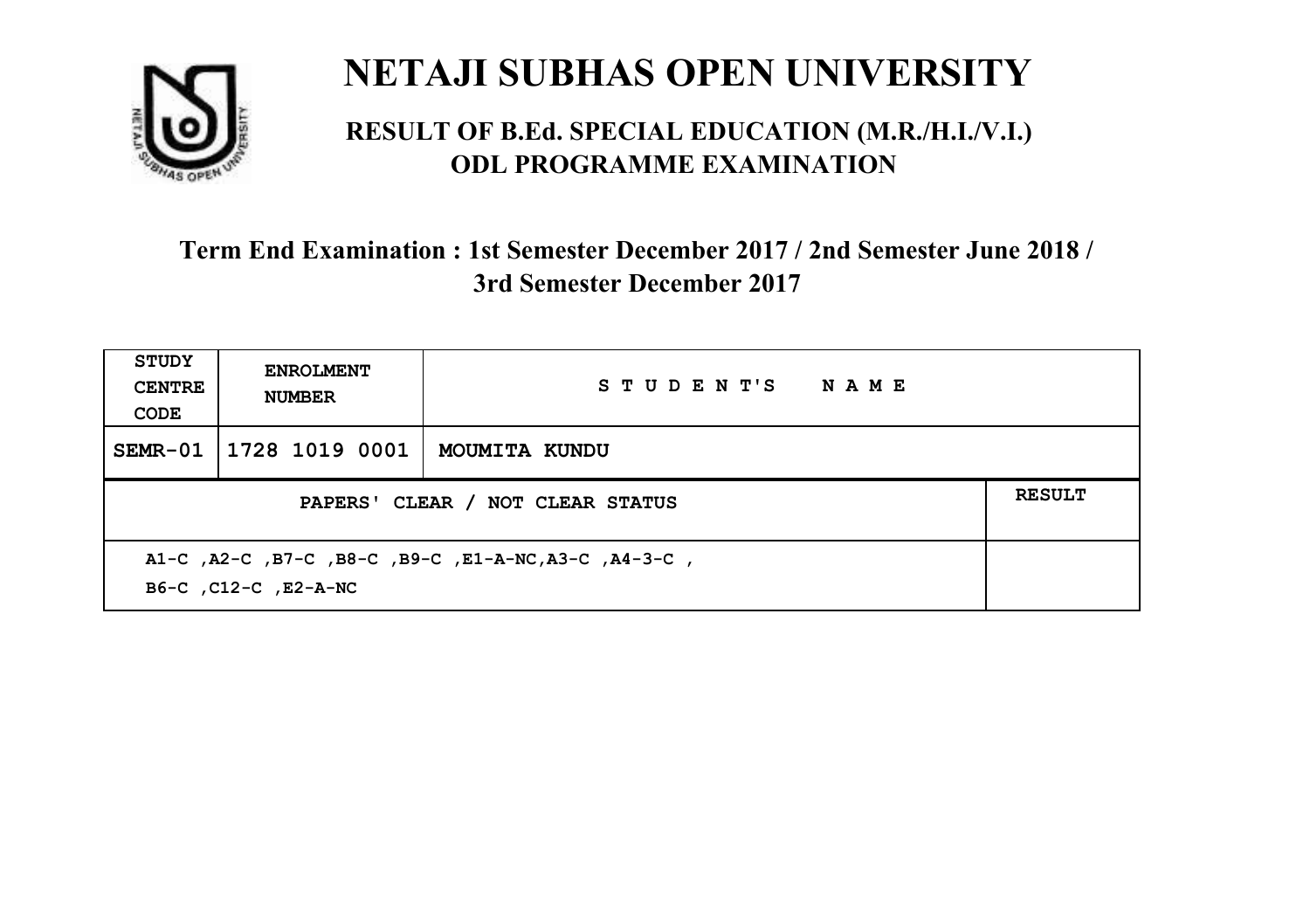

#### **RESULT OF B.Ed. SPECIAL EDUCATION (M.R./H.I./V.I.) ODL PROGRAMME EXAMINATION**

| STUDY<br><b>CENTRE</b><br>CODE                                                                            | <b>ENROLMENT</b><br><b>NUMBER</b>                 | STUDENT'S NAME         |  |  |  |
|-----------------------------------------------------------------------------------------------------------|---------------------------------------------------|------------------------|--|--|--|
|                                                                                                           | SEMR-01   1621 1019 0003                          | PRALAY KUMAR CHATTARAJ |  |  |  |
|                                                                                                           | <b>RESULT</b><br>PAPERS' CLEAR / NOT CLEAR STATUS |                        |  |  |  |
| A1-C, A2-C, B7-C, B8-C, B9-C, E1-A-C, A3-C, A4-2-C,<br>B6-C, C12-C, E2-A-C, A5-4-C, C14-C, C14-C, C12-B-C |                                                   |                        |  |  |  |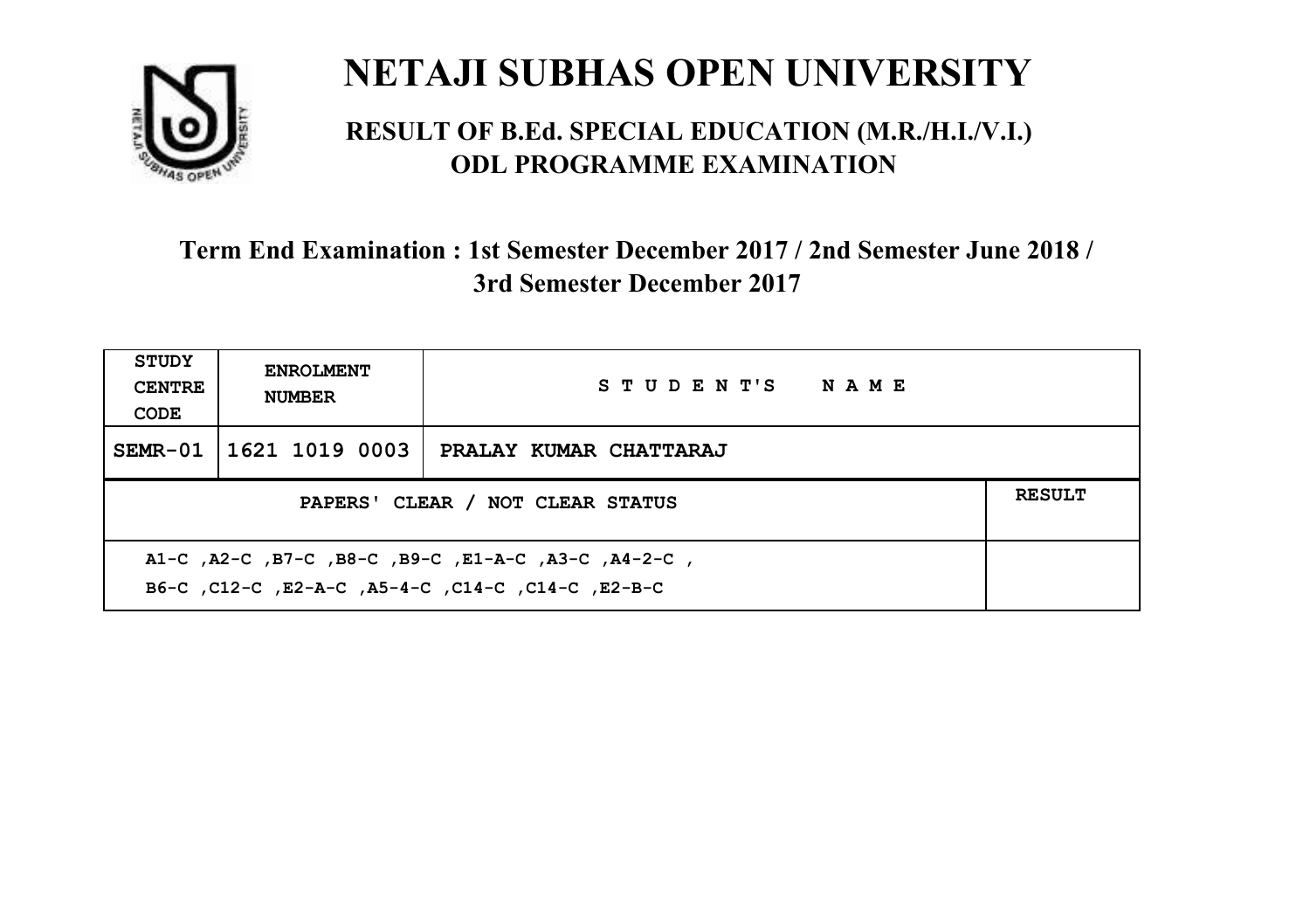

#### **RESULT OF B.Ed. SPECIAL EDUCATION (M.R./H.I./V.I.) ODL PROGRAMME EXAMINATION**

| <b>STUDY</b><br><b>CENTRE</b><br>CODE                                                                     | <b>ENROLMENT</b><br><b>NUMBER</b>                 | STUDENT'S NAME        |  |  |  |
|-----------------------------------------------------------------------------------------------------------|---------------------------------------------------|-----------------------|--|--|--|
|                                                                                                           | SEMR-01 1621 1019 0014                            | <b>TUHIN BANERJEE</b> |  |  |  |
|                                                                                                           | <b>RESULT</b><br>PAPERS' CLEAR / NOT CLEAR STATUS |                       |  |  |  |
| A1-C, A2-C, B7-C, B8-C, B9-C, E1-A-C, A3-C, A4-1-C,<br>B6-C, C12-C, E2-A-C, A5-4-C, C14-C, C14-C, C12-B-C |                                                   |                       |  |  |  |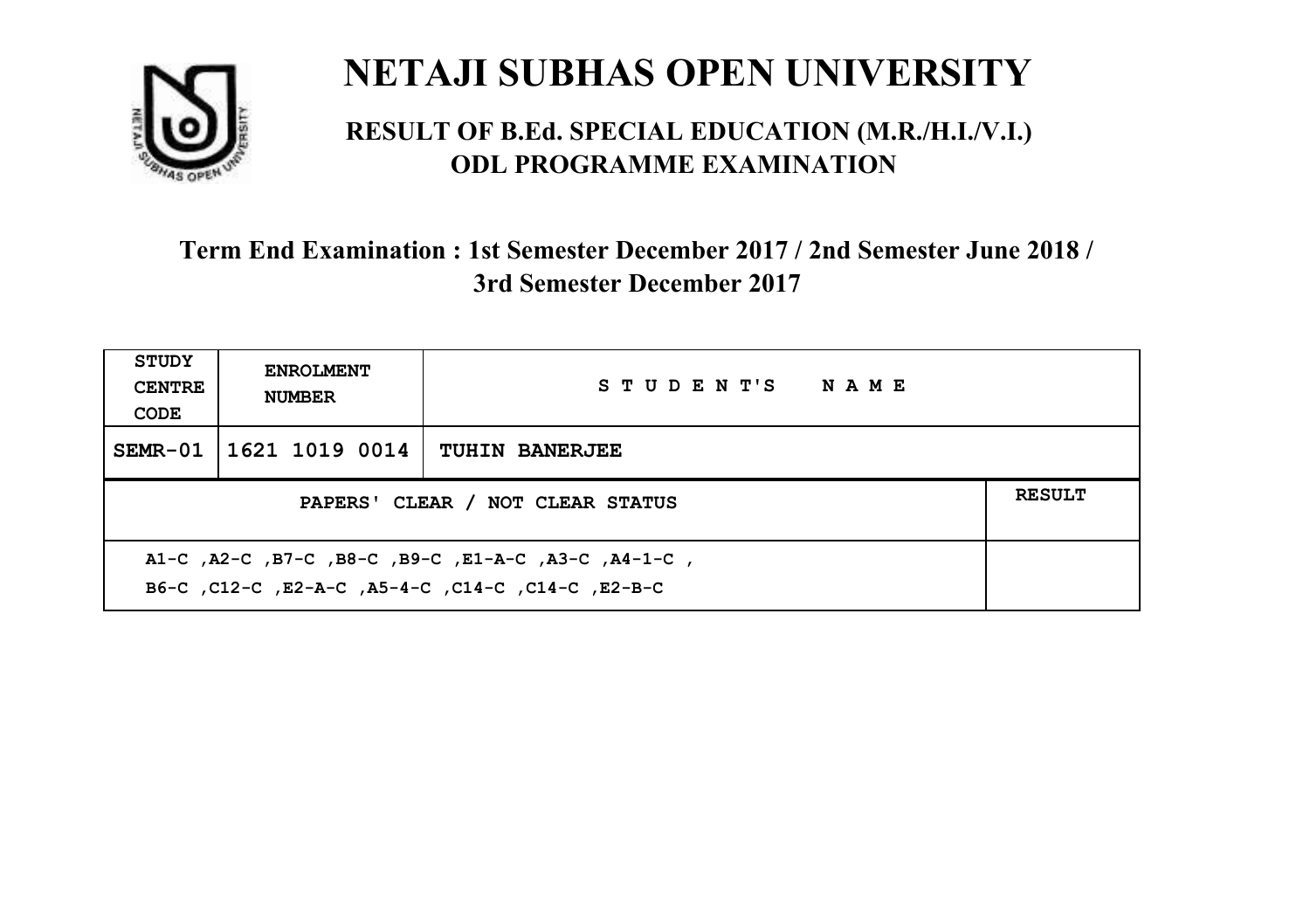

#### **RESULT OF B.Ed. SPECIAL EDUCATION (M.R./H.I./V.I.) ODL PROGRAMME EXAMINATION**

| <b>STUDY</b><br><b>CENTRE</b><br>CODE                                                                    | <b>ENROLMENT</b><br><b>NUMBER</b> | STUDENT'S NAME         |  |  |
|----------------------------------------------------------------------------------------------------------|-----------------------------------|------------------------|--|--|
|                                                                                                          | SEMR-01   1621 1019 0022          | <b>PROSENJIT GHOSH</b> |  |  |
| <b>RESULT</b><br>PAPERS' CLEAR / NOT CLEAR STATUS                                                        |                                   |                        |  |  |
| A1-C, A2-C, B7-C, B8-C, B9-C, E1-A-C, A3-C, A4-3-C,<br>B6-C, C12-C, E2-A-C, A5-4-C, C14-C, C14-C, E2-B-C |                                   |                        |  |  |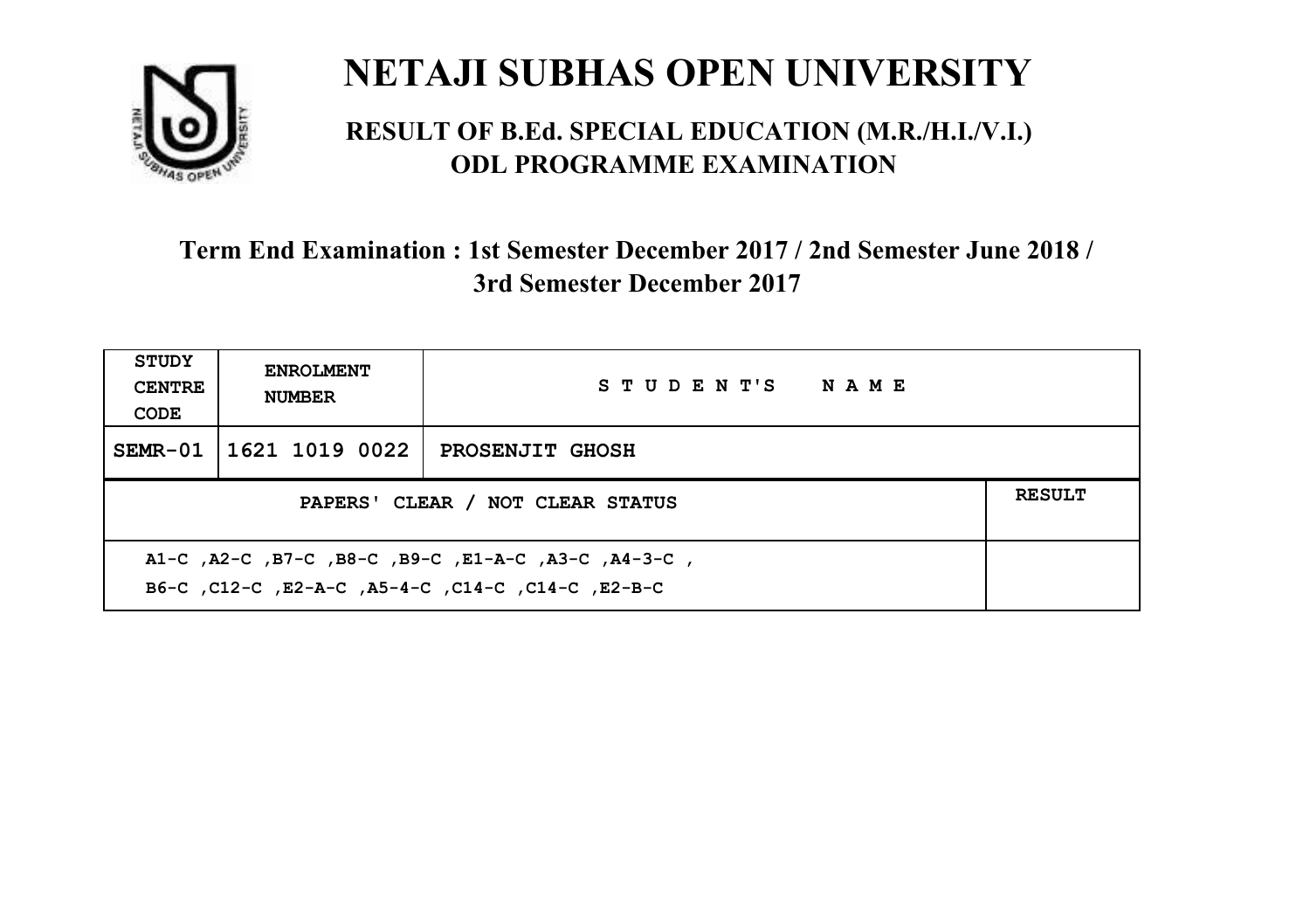

#### **RESULT OF B.Ed. SPECIAL EDUCATION (M.R./H.I./V.I.) ODL PROGRAMME EXAMINATION**

| <b>STUDY</b><br><b>CENTRE</b><br>CODE                                                                    | <b>ENROLMENT</b><br><b>NUMBER</b>                 | STUDENT'S NAME |  |  |  |
|----------------------------------------------------------------------------------------------------------|---------------------------------------------------|----------------|--|--|--|
|                                                                                                          | SEMR-01   1621 1019 0025                          | ANUPAM BAG     |  |  |  |
|                                                                                                          | <b>RESULT</b><br>PAPERS' CLEAR / NOT CLEAR STATUS |                |  |  |  |
| A1-C, A2-C, B7-C, B8-C, B9-C, E1-A-C, A3-C, A4-1-C,<br>B6-C, C12-C, E2-A-C, A5-4-C, C14-C, C14-C, E2-B-C |                                                   |                |  |  |  |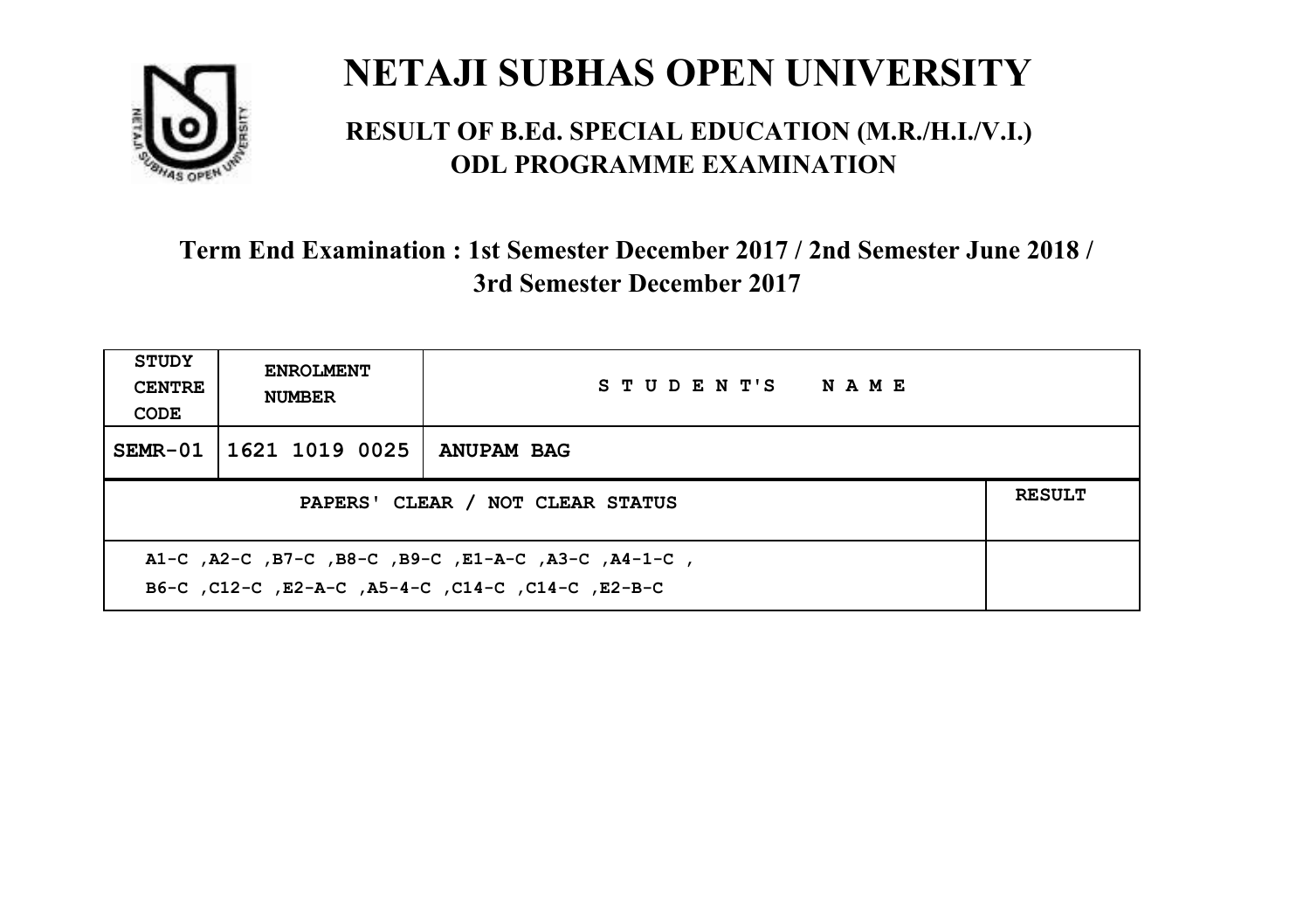

#### **RESULT OF B.Ed. SPECIAL EDUCATION (M.R./H.I./V.I.) ODL PROGRAMME EXAMINATION**

| <b>STUDY</b><br><b>CENTRE</b><br>CODE                                                                    | <b>ENROLMENT</b><br><b>NUMBER</b>                 | STUDENT'S NAME      |  |  |  |
|----------------------------------------------------------------------------------------------------------|---------------------------------------------------|---------------------|--|--|--|
|                                                                                                          | SEMR-01   1621 1019 0031                          | <b>SUDIPTA NATH</b> |  |  |  |
|                                                                                                          | <b>RESULT</b><br>PAPERS' CLEAR / NOT CLEAR STATUS |                     |  |  |  |
| A1-C, A2-C, B7-C, B8-C, B9-C, E1-A-C, A3-C, A4-1-C,<br>B6-C, C12-C, E2-A-C, A5-4-C, C14-C, C14-C, E2-B-C |                                                   |                     |  |  |  |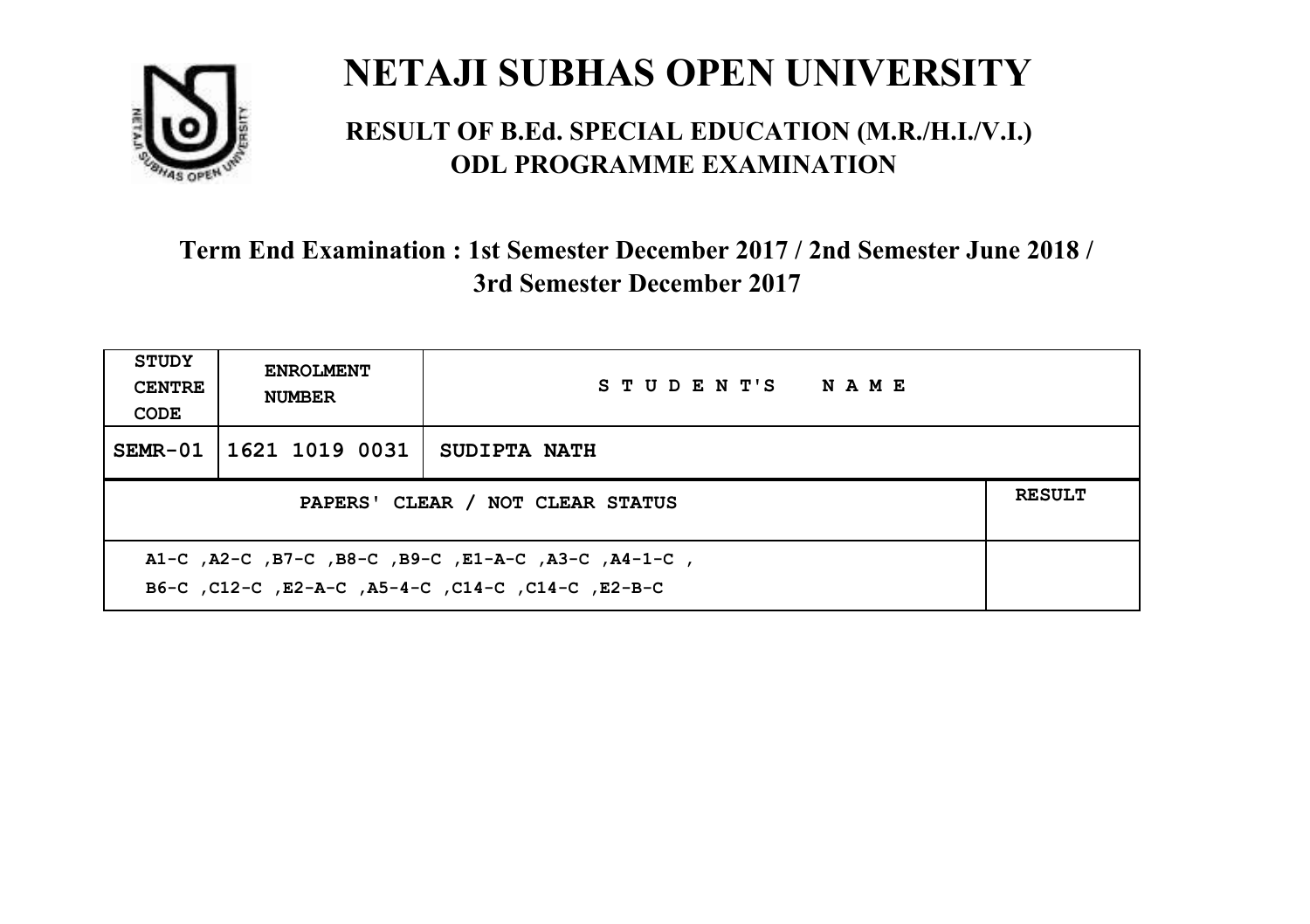

#### **RESULT OF B.Ed. SPECIAL EDUCATION (M.R./H.I./V.I.) ODL PROGRAMME EXAMINATION**

| <b>STUDY</b><br><b>CENTRE</b><br>CODE                                                                     | <b>ENROLMENT</b><br><b>NUMBER</b>                 | STUDENT'S NAME     |  |  |  |
|-----------------------------------------------------------------------------------------------------------|---------------------------------------------------|--------------------|--|--|--|
|                                                                                                           | SEMR-01   1622 1019 0009                          | PUNITA PRIYADARSHI |  |  |  |
|                                                                                                           | <b>RESULT</b><br>PAPERS' CLEAR / NOT CLEAR STATUS |                    |  |  |  |
| A1-C, A2-C, B7-C, B8-C, B9-C, E1-A-C, A3-C, A4-3-C,<br>B6-C, C12-C, E2-A-C, A5-5-C, C14-C, C14-C, C12-B-C |                                                   |                    |  |  |  |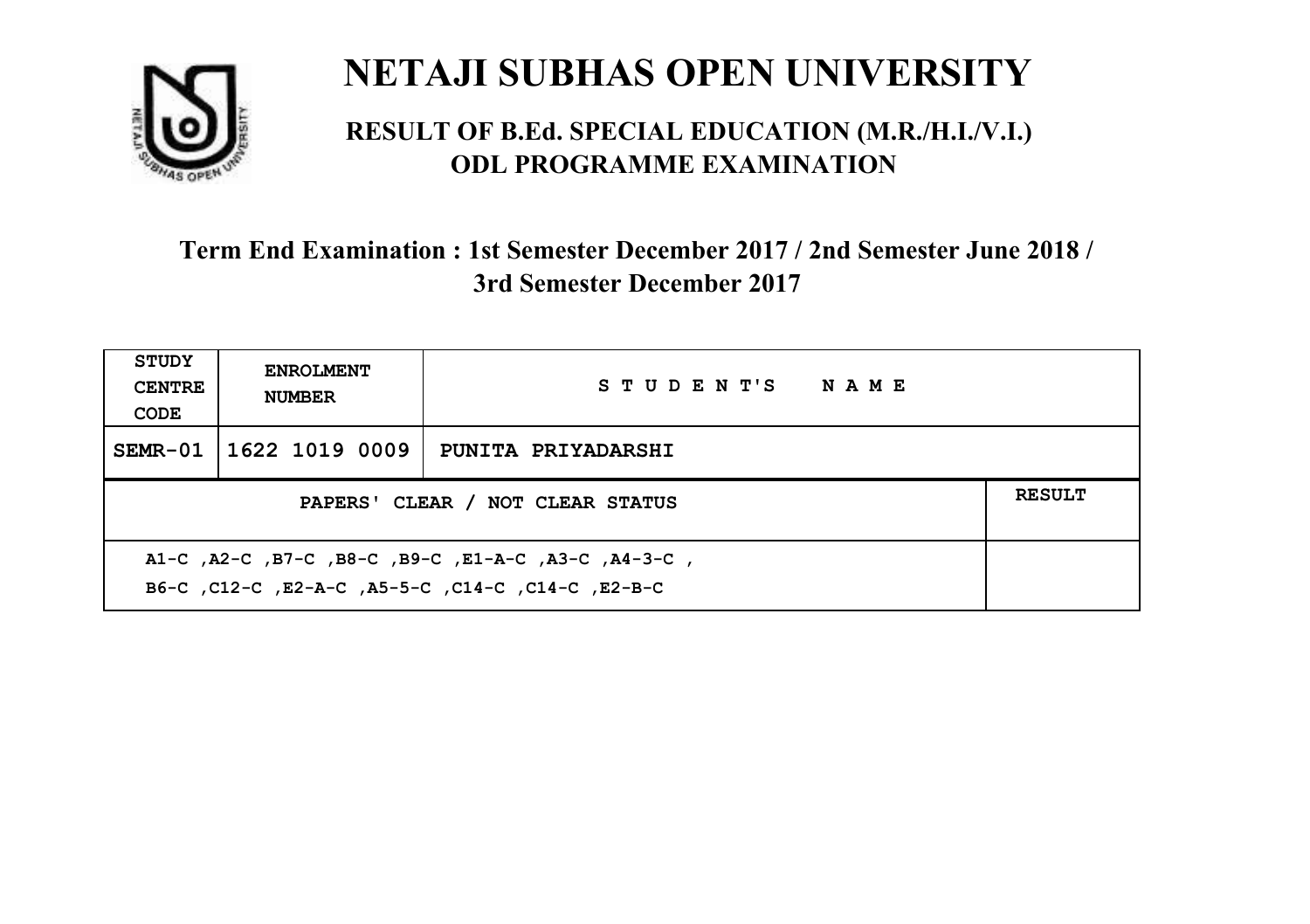

#### **RESULT OF B.Ed. SPECIAL EDUCATION (M.R./H.I./V.I.) ODL PROGRAMME EXAMINATION**

| <b>STUDY</b><br><b>CENTRE</b><br>CODE                                                                     | <b>ENROLMENT</b><br><b>NUMBER</b> | STUDENT'S NAME         |  |  |
|-----------------------------------------------------------------------------------------------------------|-----------------------------------|------------------------|--|--|
|                                                                                                           | SEMR-01   1622 1019 0011          | APARAJITA BHATTACHARYA |  |  |
| <b>RESULT</b><br>PAPERS' CLEAR / NOT CLEAR STATUS                                                         |                                   |                        |  |  |
| A1-C, A2-C, B7-C, B8-C, B9-C, E1-A-C, A3-C, A4-1-C,<br>B6-C, C12-C, E2-A-C, A5-5-C, C14-C, C14-C, C12-B-C |                                   |                        |  |  |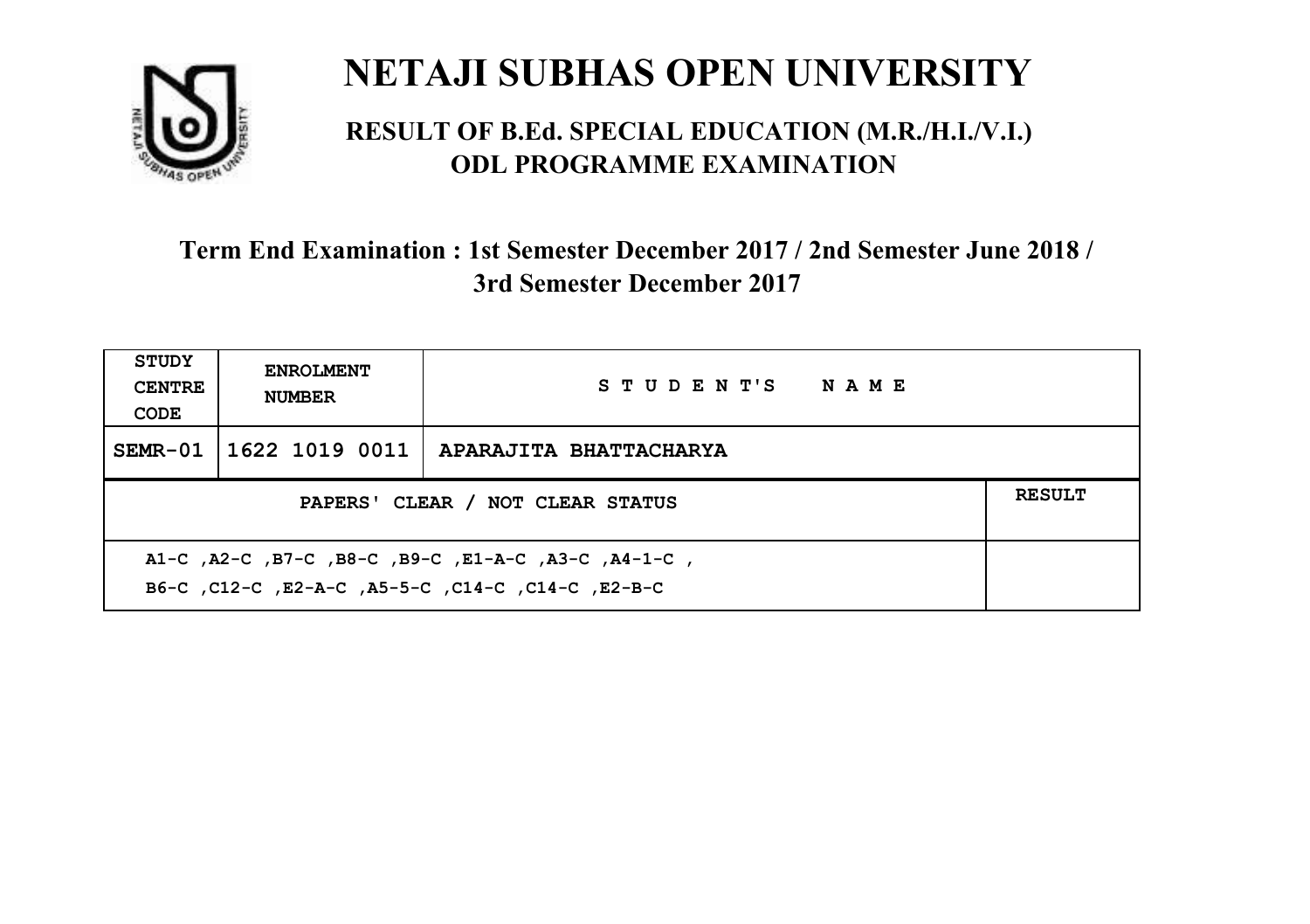

#### **RESULT OF B.Ed. SPECIAL EDUCATION (M.R./H.I./V.I.) ODL PROGRAMME EXAMINATION**

| <b>STUDY</b><br><b>CENTRE</b><br>CODE                                                                    | <b>ENROLMENT</b><br><b>NUMBER</b>                 | STUDENT'S NAME |  |  |  |
|----------------------------------------------------------------------------------------------------------|---------------------------------------------------|----------------|--|--|--|
|                                                                                                          | SEMR-01   1622 1019 0017   ARPITA GHOSH           |                |  |  |  |
|                                                                                                          | <b>RESULT</b><br>PAPERS' CLEAR / NOT CLEAR STATUS |                |  |  |  |
| A1-C, A2-C, B7-C, B8-C, B9-C, E1-A-C, A3-C, A4-3-C,<br>B6-C, C12-C, E2-A-C, A5-5-C, C14-C, C14-C, E2-B-C |                                                   |                |  |  |  |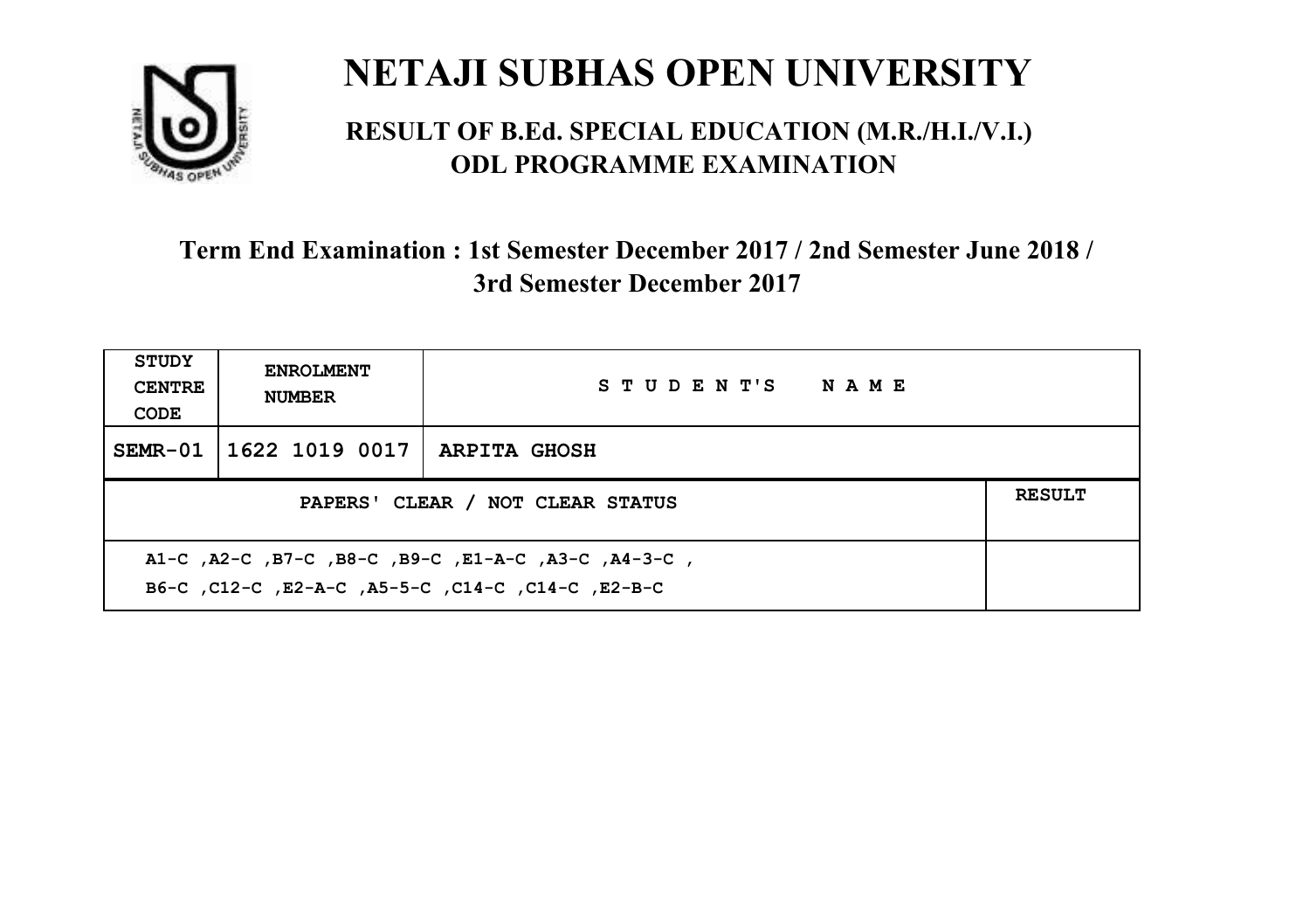

#### **RESULT OF B.Ed. SPECIAL EDUCATION (M.R./H.I./V.I.) ODL PROGRAMME EXAMINATION**

| <b>STUDY</b><br><b>CENTRE</b><br>CODE                                                                    | <b>ENROLMENT</b><br><b>NUMBER</b> | STUDENT'S NAME |  |  |
|----------------------------------------------------------------------------------------------------------|-----------------------------------|----------------|--|--|
|                                                                                                          | SEMR-01   1622 1019 0021          | SUDEBI SHIL    |  |  |
| <b>RESULT</b><br>PAPERS' CLEAR / NOT CLEAR STATUS                                                        |                                   |                |  |  |
| A1-C, A2-C, B7-C, B8-C, B9-C, E1-A-C, A3-C, A4-3-C,<br>B6-C, C12-C, E2-A-C, A5-5-C, C14-C, C14-C, E2-B-C |                                   |                |  |  |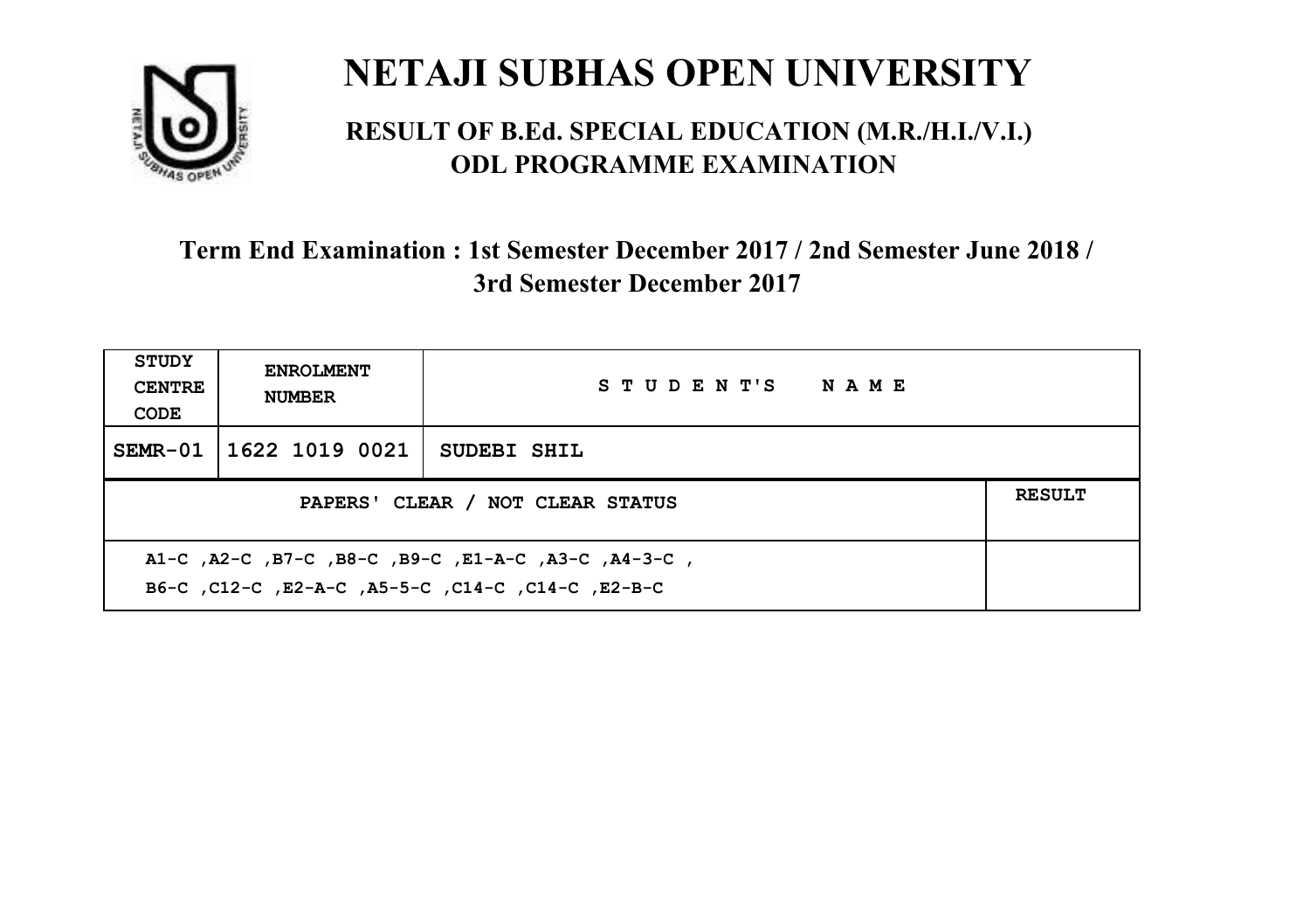

#### **RESULT OF B.Ed. SPECIAL EDUCATION (M.R./H.I./V.I.) ODL PROGRAMME EXAMINATION**

| <b>STUDY</b><br><b>CENTRE</b><br>CODE             | <b>ENROLMENT</b><br><b>NUMBER</b> | STUDENT'S NAME |  |
|---------------------------------------------------|-----------------------------------|----------------|--|
|                                                   | SEMR-01   1622 1019 0024          | DOLLY MAZUMDER |  |
| <b>RESULT</b><br>PAPERS' CLEAR / NOT CLEAR STATUS |                                   |                |  |
|                                                   |                                   |                |  |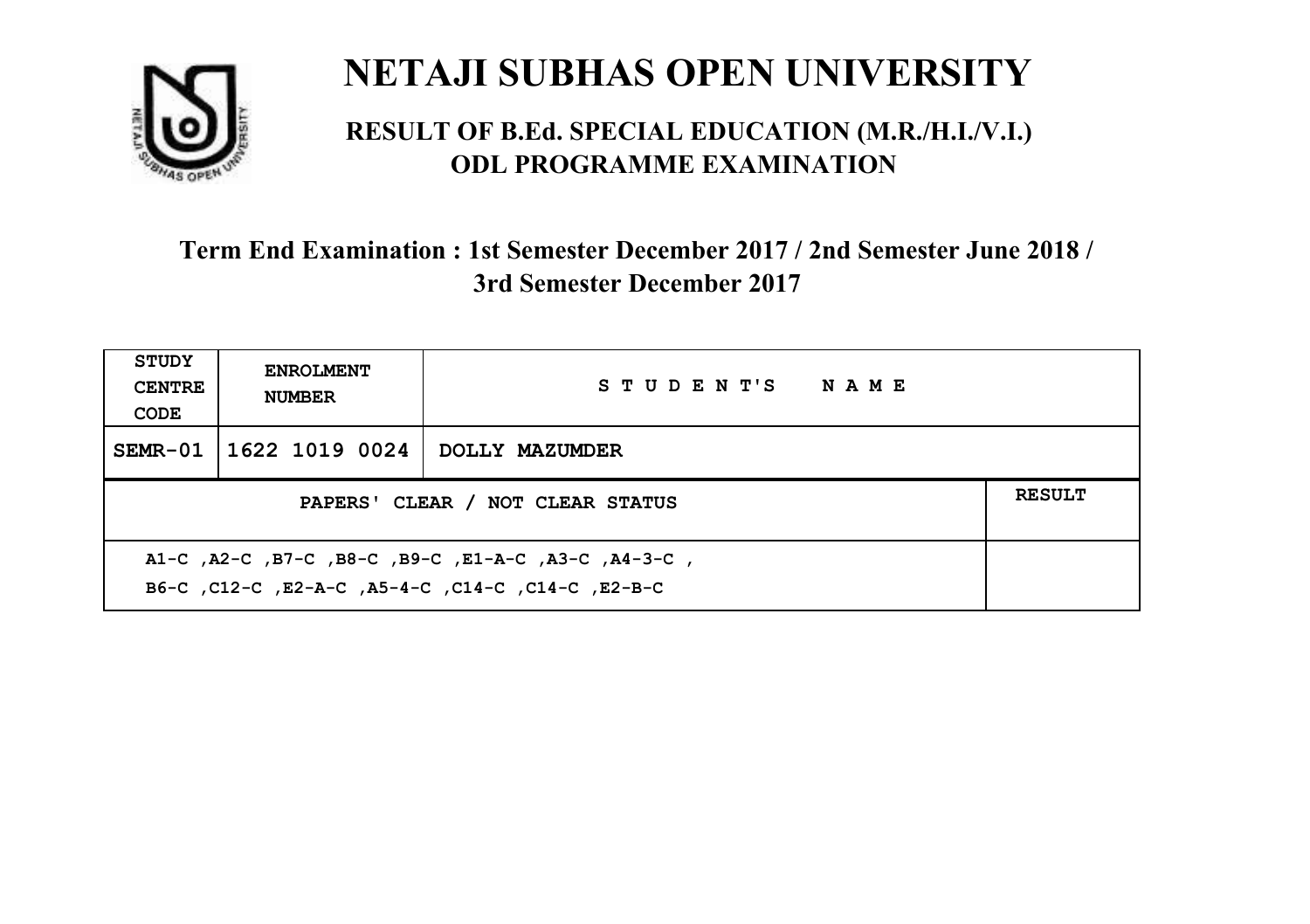

#### **RESULT OF B.Ed. SPECIAL EDUCATION (M.R./H.I./V.I.) ODL PROGRAMME EXAMINATION**

| <b>STUDY</b><br><b>CENTRE</b><br>CODE                                                                       | <b>ENROLMENT</b><br><b>NUMBER</b>                 | STUDENT'S NAME             |  |  |  |
|-------------------------------------------------------------------------------------------------------------|---------------------------------------------------|----------------------------|--|--|--|
|                                                                                                             | SEMR-01 1622 1019 0027                            | <b>BASABDATTA SENGUPTA</b> |  |  |  |
|                                                                                                             | <b>RESULT</b><br>PAPERS' CLEAR / NOT CLEAR STATUS |                            |  |  |  |
| A1-C, A2-C, B7-C, B8-C, B9-C, E1-A-C, A3-NC, A4-3-NC,<br>B6-C, C12-C, E2-A-C, A5-5-C, C14-C, C14-C, C12-B-C |                                                   |                            |  |  |  |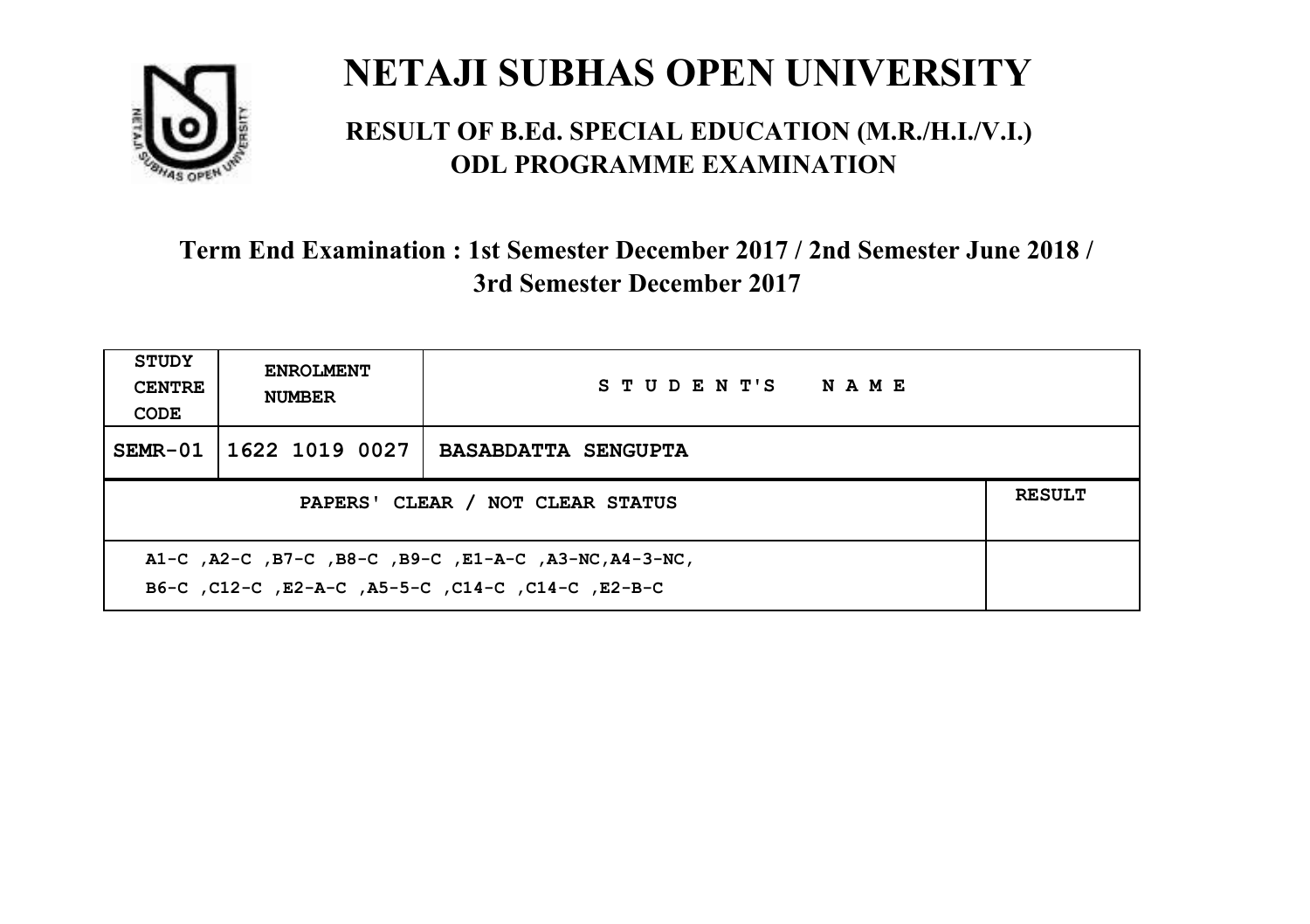

#### **RESULT OF B.Ed. SPECIAL EDUCATION (M.R./H.I./V.I.) ODL PROGRAMME EXAMINATION**

| <b>STUDY</b><br><b>CENTRE</b><br>CODE                                                                    | <b>ENROLMENT</b><br><b>NUMBER</b>                 | STUDENT'S NAME        |  |  |  |
|----------------------------------------------------------------------------------------------------------|---------------------------------------------------|-----------------------|--|--|--|
|                                                                                                          | SEMR-01 1622 1019 0029                            | <b>SRABANI PATHAK</b> |  |  |  |
|                                                                                                          | <b>RESULT</b><br>PAPERS' CLEAR / NOT CLEAR STATUS |                       |  |  |  |
| A1-C, A2-C, B7-C, B8-C, B9-C, E1-A-C, A3-C, A4-3-C,<br>B6-C, C12-C, E2-A-C, A5-5-C, C14-C, C14-C, E2-B-C |                                                   |                       |  |  |  |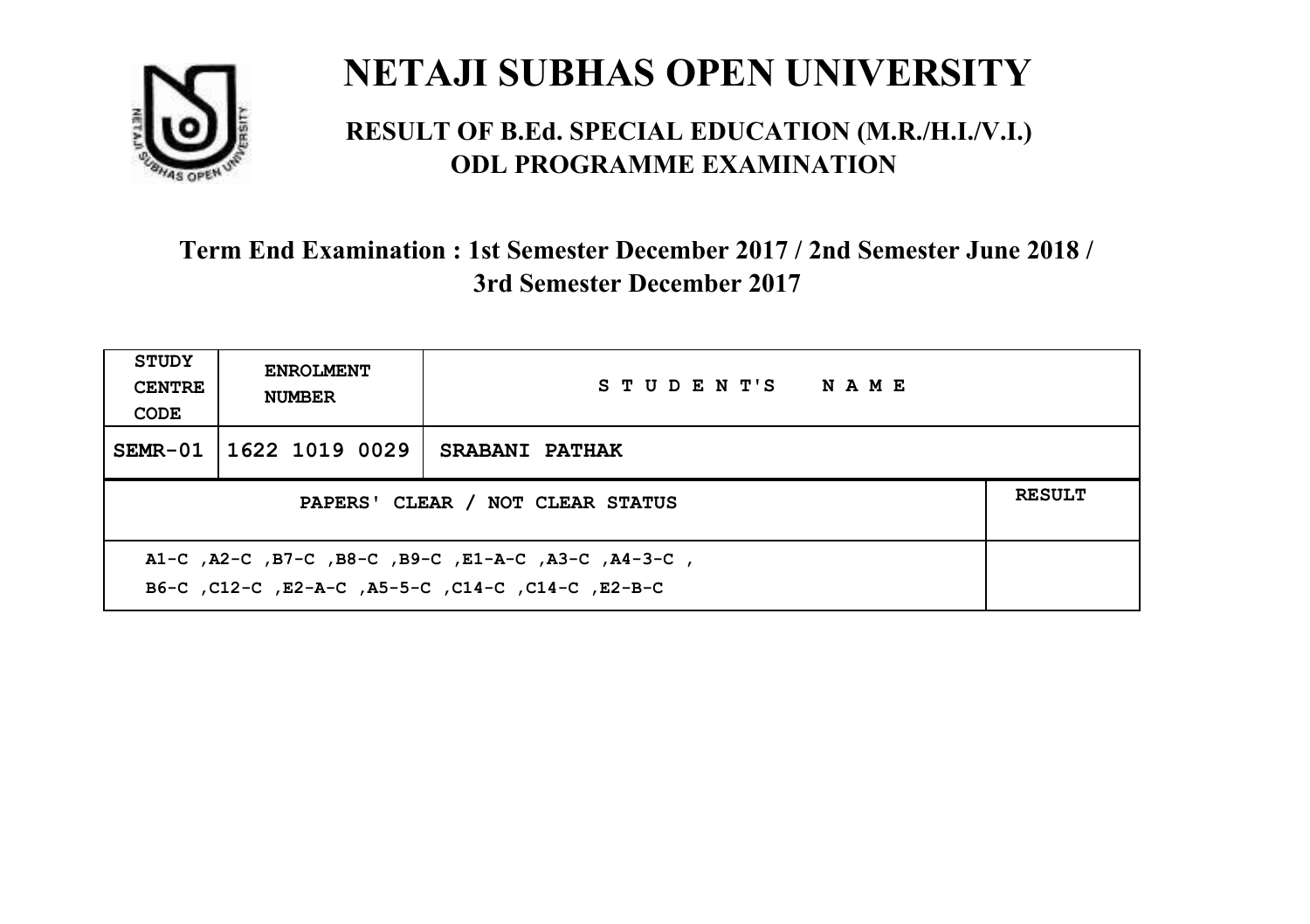

#### **RESULT OF B.Ed. SPECIAL EDUCATION (M.R./H.I./V.I.) ODL PROGRAMME EXAMINATION**

| <b>STUDY</b><br><b>CENTRE</b><br>CODE                                                                    | <b>ENROLMENT</b><br><b>NUMBER</b>                 | STUDENT'S NAME |  |  |
|----------------------------------------------------------------------------------------------------------|---------------------------------------------------|----------------|--|--|
|                                                                                                          | SEMR-01 1622 1019 0035                            | SRABONI ROY    |  |  |
|                                                                                                          | <b>RESULT</b><br>PAPERS' CLEAR / NOT CLEAR STATUS |                |  |  |
| A1-C, A2-C, B7-C, B8-C, B9-C, E1-A-C, A3-C, A4-1-C,<br>B6-C, C12-C, E2-A-C, A5-4-C, C14-C, C14-C, E2-B-C |                                                   |                |  |  |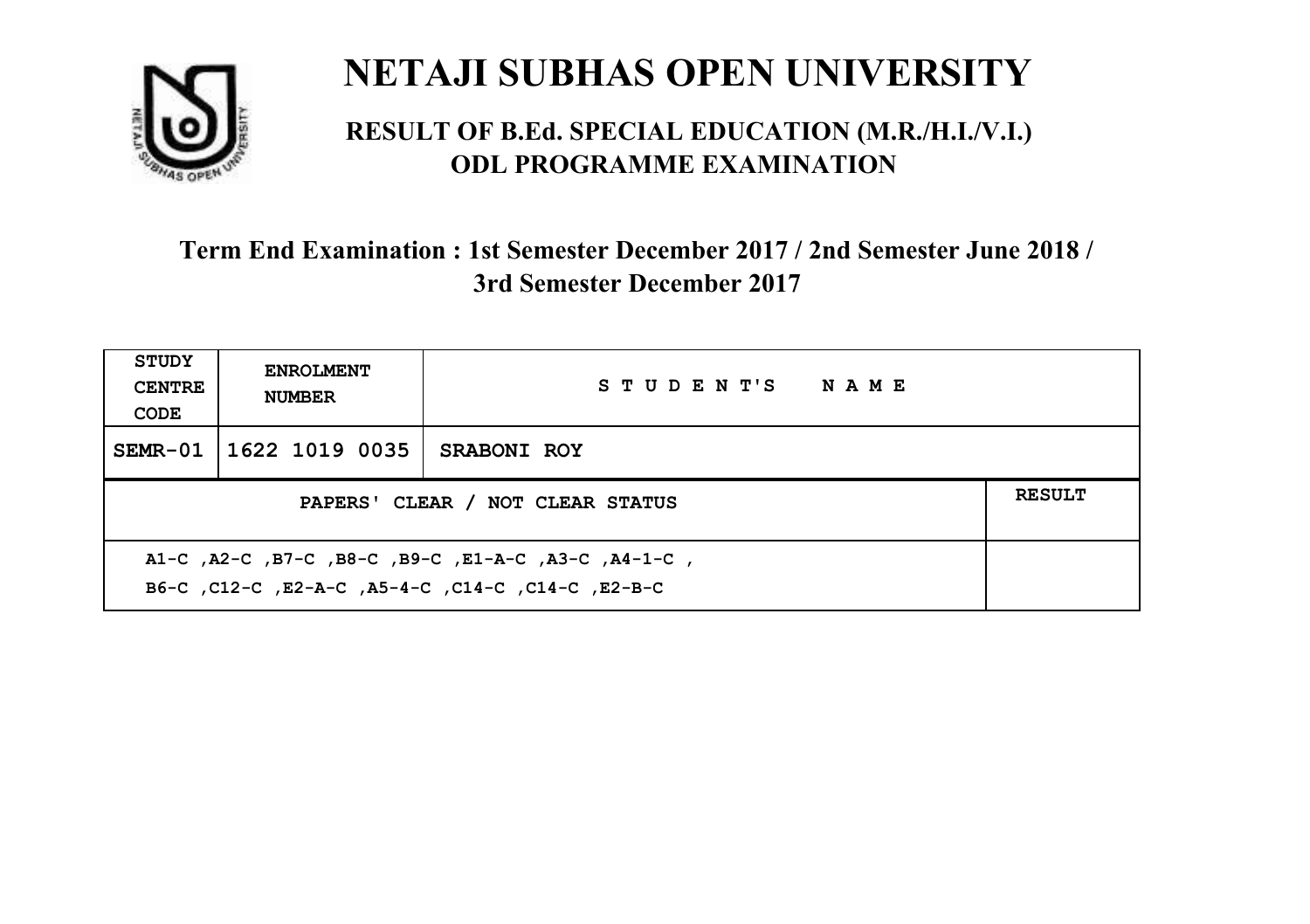

#### **RESULT OF B.Ed. SPECIAL EDUCATION (M.R./H.I./V.I.) ODL PROGRAMME EXAMINATION**

| <b>STUDY</b><br><b>CENTRE</b><br>CODE             | <b>ENROLMENT</b><br><b>NUMBER</b> | STUDENT'S NAME     |  |  |
|---------------------------------------------------|-----------------------------------|--------------------|--|--|
|                                                   | SEMR-01 1622 1019 0036            | <b>SUPARNA RAY</b> |  |  |
| <b>RESULT</b><br>PAPERS' CLEAR / NOT CLEAR STATUS |                                   |                    |  |  |
|                                                   |                                   |                    |  |  |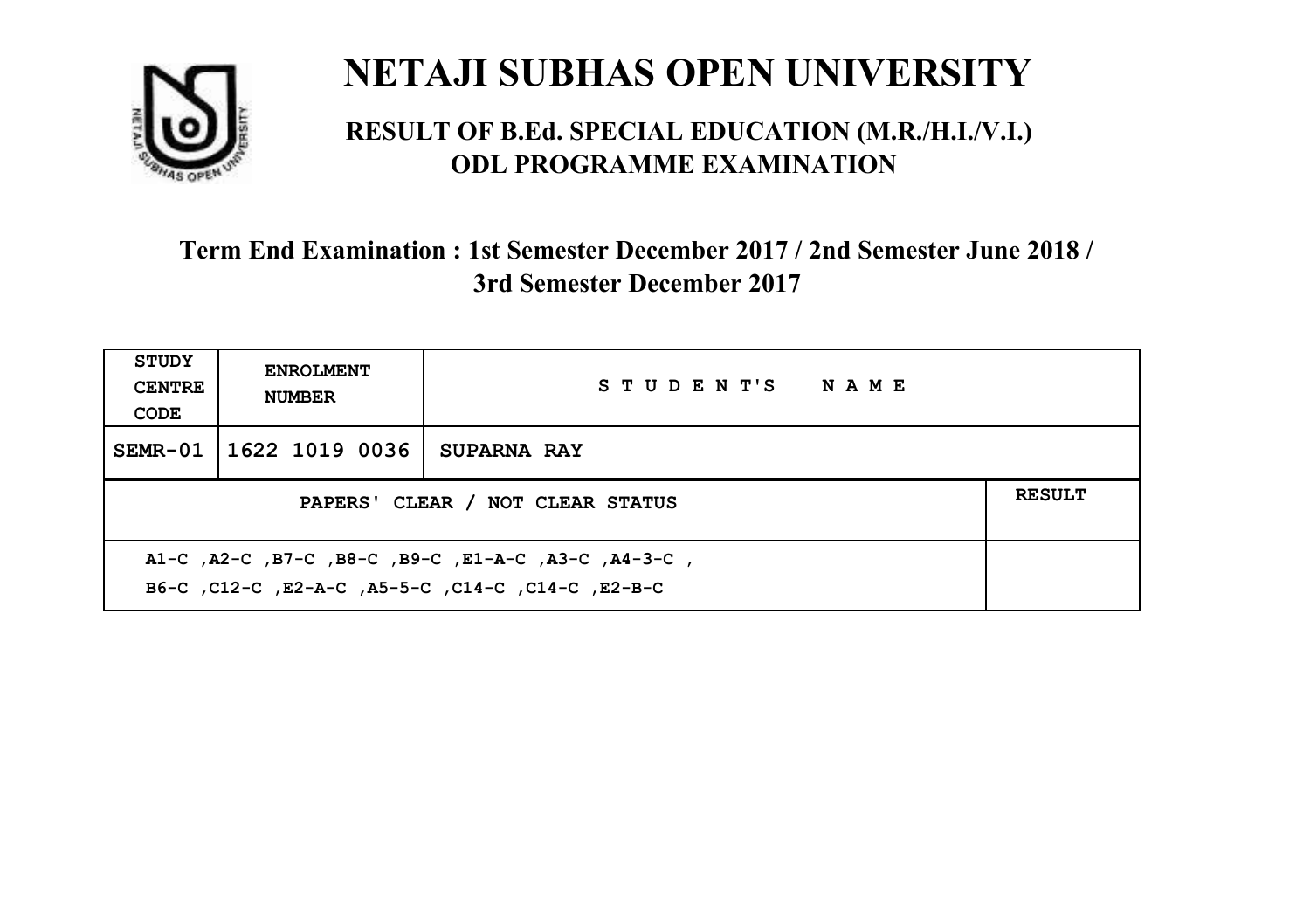

#### **RESULT OF B.Ed. SPECIAL EDUCATION (M.R./H.I./V.I.) ODL PROGRAMME EXAMINATION**

| <b>STUDY</b><br><b>CENTRE</b><br>CODE                                                                     | <b>ENROLMENT</b><br><b>NUMBER</b>                 | STUDENT'S NAME            |  |  |  |
|-----------------------------------------------------------------------------------------------------------|---------------------------------------------------|---------------------------|--|--|--|
|                                                                                                           | SEMR-01   1623 1019 0010                          | <b>VIVEKANANDA MONDAL</b> |  |  |  |
|                                                                                                           | <b>RESULT</b><br>PAPERS' CLEAR / NOT CLEAR STATUS |                           |  |  |  |
| A1-C, A2-C, B7-C, B8-C, B9-C, E1-A-C, A3-C, A4-3-C,<br>B6-C, C12-C, E2-A-C, A5-4-C, C14-C, C14-C, C12-B-C |                                                   |                           |  |  |  |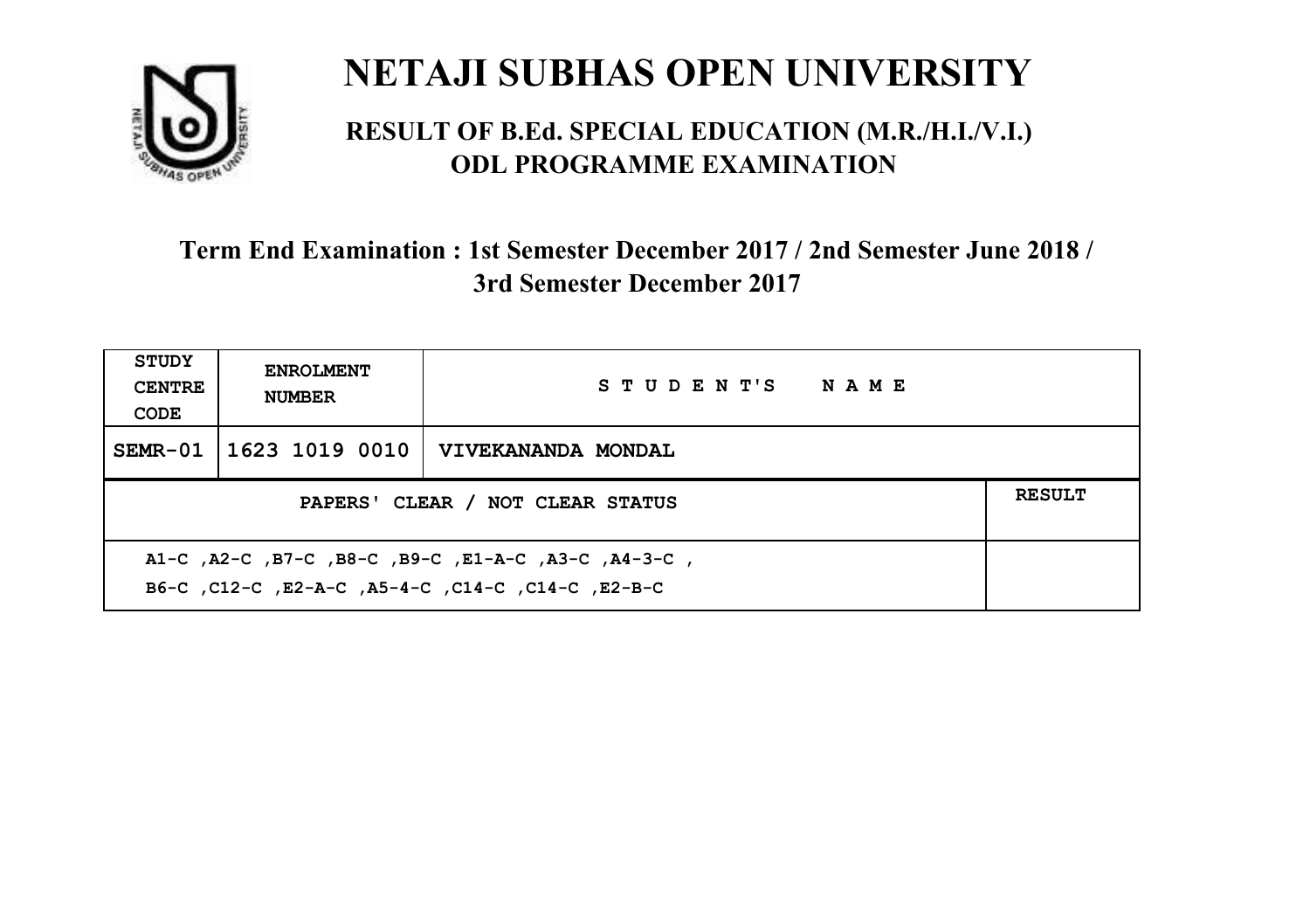

#### **RESULT OF B.Ed. SPECIAL EDUCATION (M.R./H.I./V.I.) ODL PROGRAMME EXAMINATION**

| <b>STUDY</b><br><b>CENTRE</b><br>CODE                                                                     | <b>ENROLMENT</b><br><b>NUMBER</b>                 | STUDENT'S NAME      |  |  |  |
|-----------------------------------------------------------------------------------------------------------|---------------------------------------------------|---------------------|--|--|--|
| $SEMR-01$                                                                                                 | 1623 1019 0015                                    | PANKAJ KUMAR SARDAR |  |  |  |
|                                                                                                           | <b>RESULT</b><br>PAPERS' CLEAR / NOT CLEAR STATUS |                     |  |  |  |
| A1-C, A2-C, B7-C, B8-C, B9-C, E1-A-C, A3-C, A4-2-C,<br>B6-C, C12-C, E2-A-C, A5-4-C, C14-C, C14-C, E2-B-NC |                                                   |                     |  |  |  |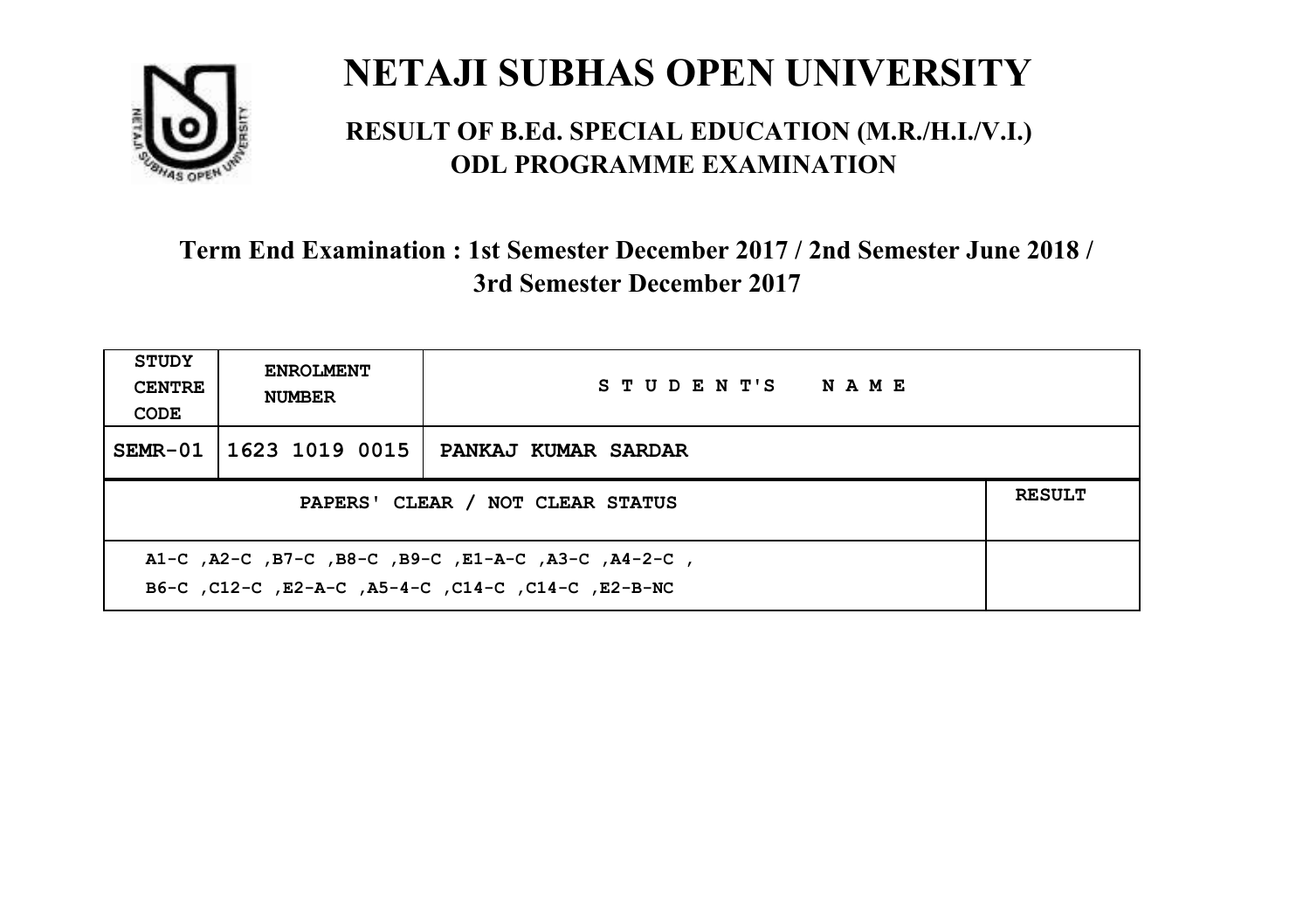

#### **RESULT OF B.Ed. SPECIAL EDUCATION (M.R./H.I./V.I.) ODL PROGRAMME EXAMINATION**

| STUDY<br><b>CENTRE</b><br>CODE                                               | <b>ENROLMENT</b><br><b>NUMBER</b>                 | STUDENT'S NAME       |  |  |
|------------------------------------------------------------------------------|---------------------------------------------------|----------------------|--|--|
| $SEMR-01$                                                                    | 1623 1019 0019                                    | <b>KAUSIK MONDAL</b> |  |  |
|                                                                              | <b>RESULT</b><br>PAPERS' CLEAR / NOT CLEAR STATUS |                      |  |  |
| A1-C, A2-C, B7-C, B8-C, B9-C, E1-A-NC, A3-C, A4-1-C,<br>B6-C, C12-C, E2-A-NC |                                                   |                      |  |  |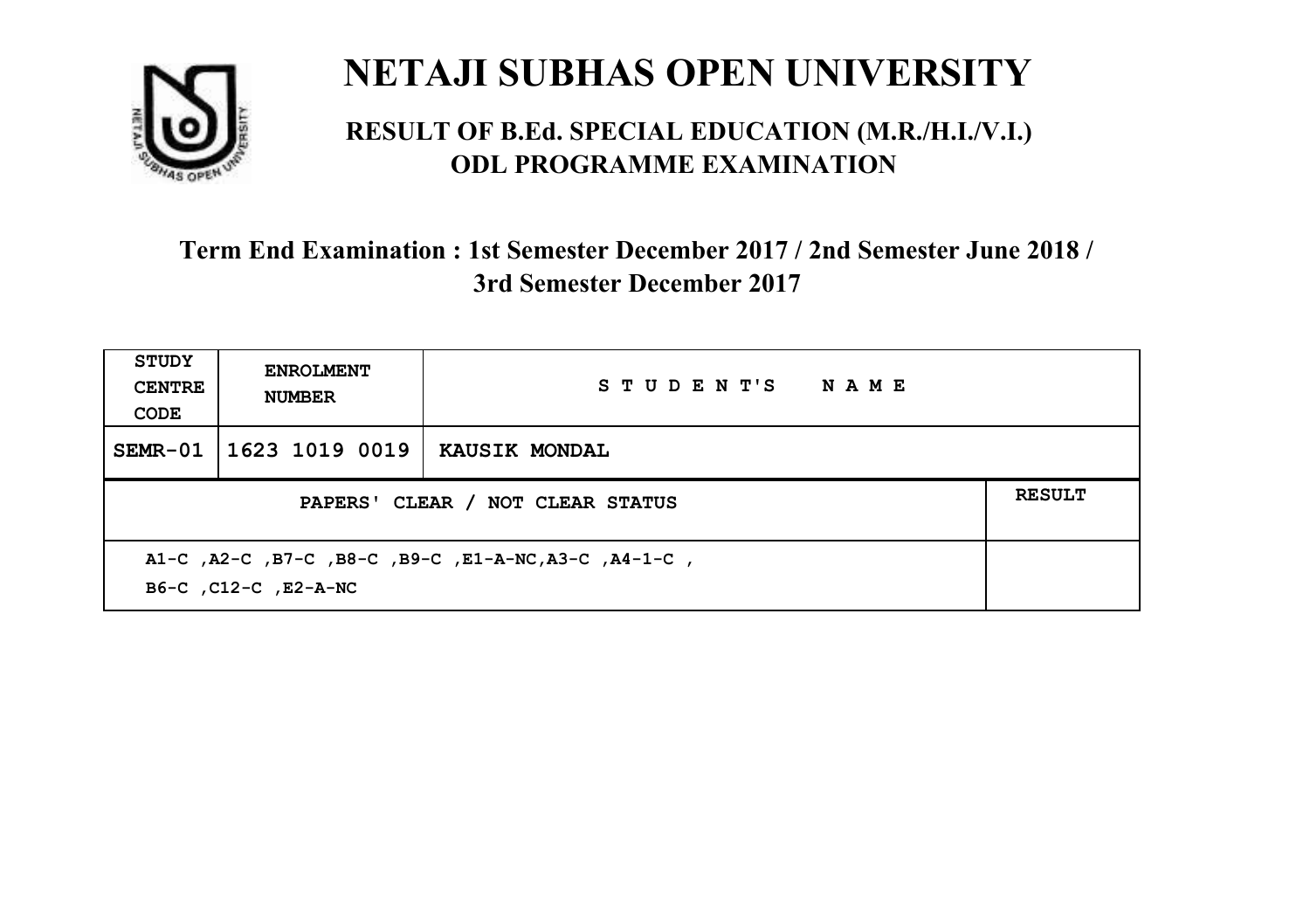

#### **RESULT OF B.Ed. SPECIAL EDUCATION (M.R./H.I./V.I.) ODL PROGRAMME EXAMINATION**

| <b>STUDY</b><br><b>CENTRE</b><br>CODE                                                                     | <b>ENROLMENT</b><br><b>NUMBER</b>                 | STUDENT'S NAME            |  |  |  |
|-----------------------------------------------------------------------------------------------------------|---------------------------------------------------|---------------------------|--|--|--|
|                                                                                                           | SEMR-01 1623 1019 0033                            | <b>GURUPADA PARAMANIK</b> |  |  |  |
|                                                                                                           | <b>RESULT</b><br>PAPERS' CLEAR / NOT CLEAR STATUS |                           |  |  |  |
| A1-C, A2-C, B7-C, B8-C, B9-C, E1-A-C, A3-C, A4-3-C,<br>B6-C, C12-C, E2-A-C, A5-4-C, C14-C, C14-C, C12-B-C |                                                   |                           |  |  |  |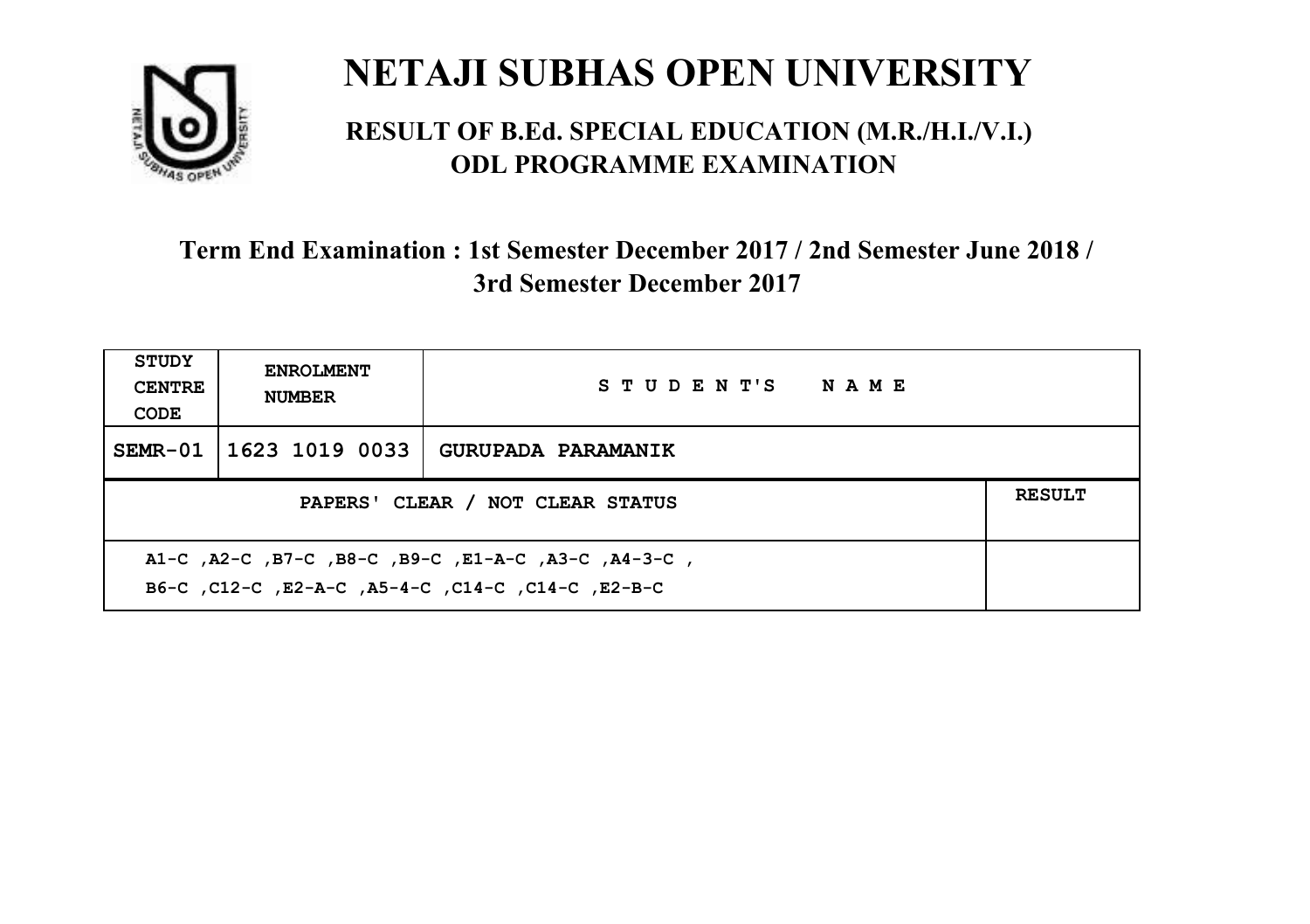

#### **RESULT OF B.Ed. SPECIAL EDUCATION (M.R./H.I./V.I.) ODL PROGRAMME EXAMINATION**

| <b>STUDY</b><br><b>CENTRE</b><br>CODE                                                                     | <b>ENROLMENT</b><br><b>NUMBER</b> | STUDENT'S NAME   |  |
|-----------------------------------------------------------------------------------------------------------|-----------------------------------|------------------|--|
|                                                                                                           | SEMR-01 1623 1019 0034            | <b>MALAY ROY</b> |  |
| <b>RESULT</b><br>PAPERS' CLEAR / NOT CLEAR STATUS                                                         |                                   |                  |  |
| A1-NC, A2-C, B7-C, B8-C, B9-C, E1-A-C, A3-C, A4-2-C,<br>B6-C, C12-C, E2-A-C, A5-4-C, C14-C, C14-C, E2-B-C |                                   |                  |  |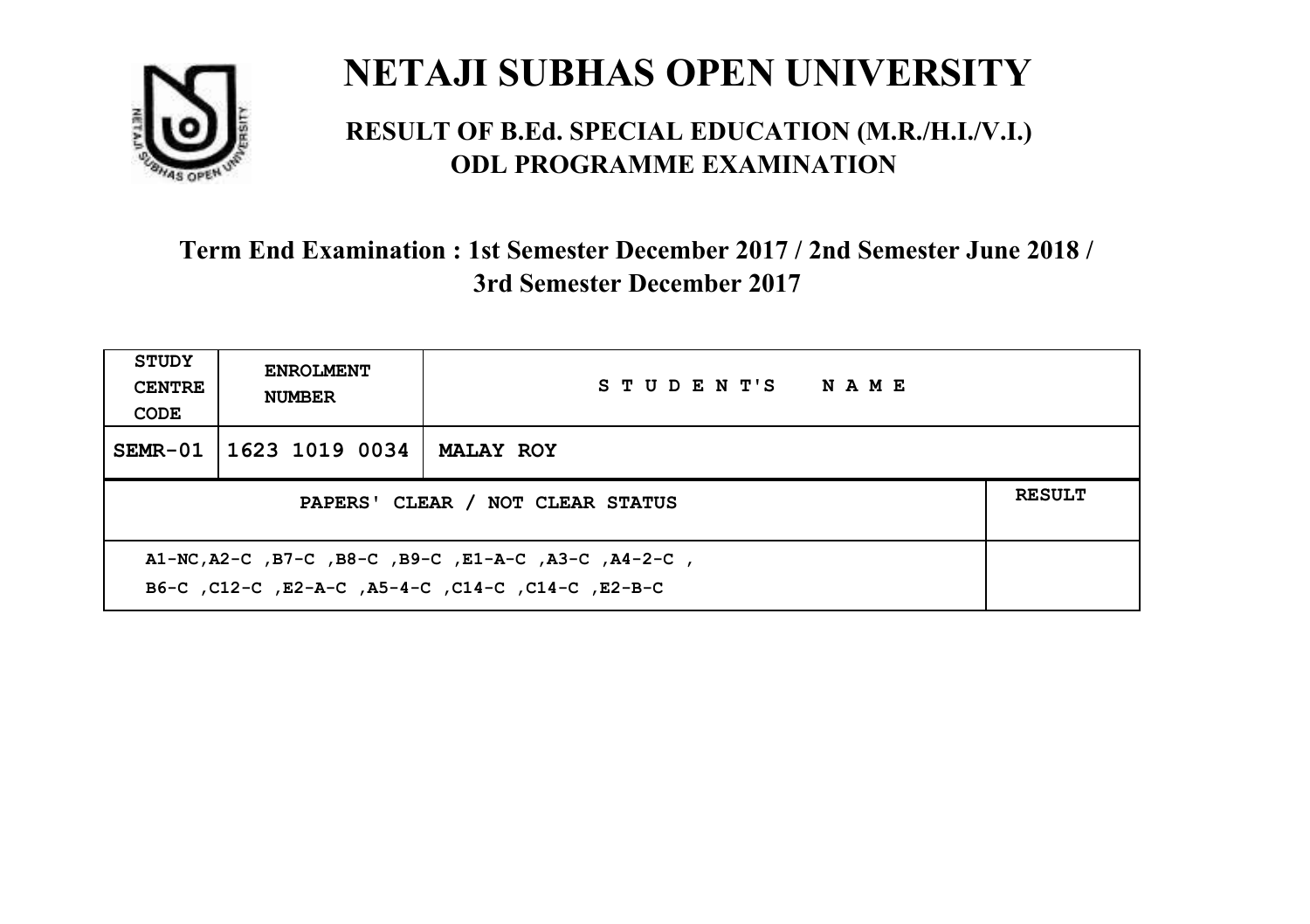

#### **RESULT OF B.Ed. SPECIAL EDUCATION (M.R./H.I./V.I.) ODL PROGRAMME EXAMINATION**

| <b>STUDY</b><br><b>CENTRE</b><br>CODE             | <b>ENROLMENT</b><br><b>NUMBER</b> | STUDENT'S NAME      |  |  |
|---------------------------------------------------|-----------------------------------|---------------------|--|--|
|                                                   | SEMR-01   1624 1019 0012          | <b>SUBHRA GHOSH</b> |  |  |
| <b>RESULT</b><br>PAPERS' CLEAR / NOT CLEAR STATUS |                                   |                     |  |  |
|                                                   |                                   |                     |  |  |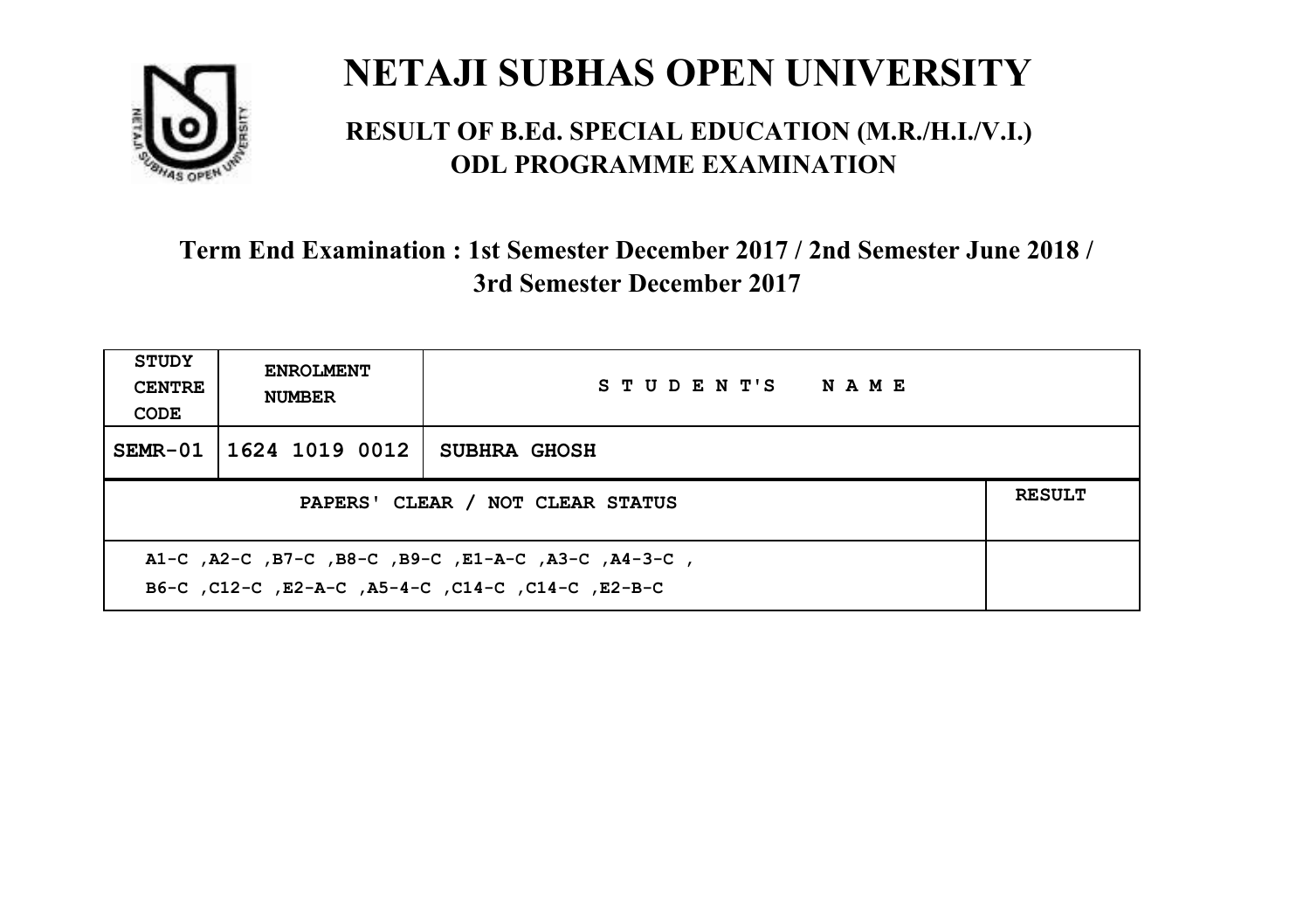

#### **RESULT OF B.Ed. SPECIAL EDUCATION (M.R./H.I./V.I.) ODL PROGRAMME EXAMINATION**

| <b>STUDY</b><br><b>CENTRE</b><br>CODE             | <b>ENROLMENT</b><br><b>NUMBER</b> | STUDENT'S NAME      |  |  |
|---------------------------------------------------|-----------------------------------|---------------------|--|--|
|                                                   | SEMR-01   1626 1019 0005          | <b>LATIKA BESRA</b> |  |  |
| <b>RESULT</b><br>PAPERS' CLEAR / NOT CLEAR STATUS |                                   |                     |  |  |
|                                                   |                                   |                     |  |  |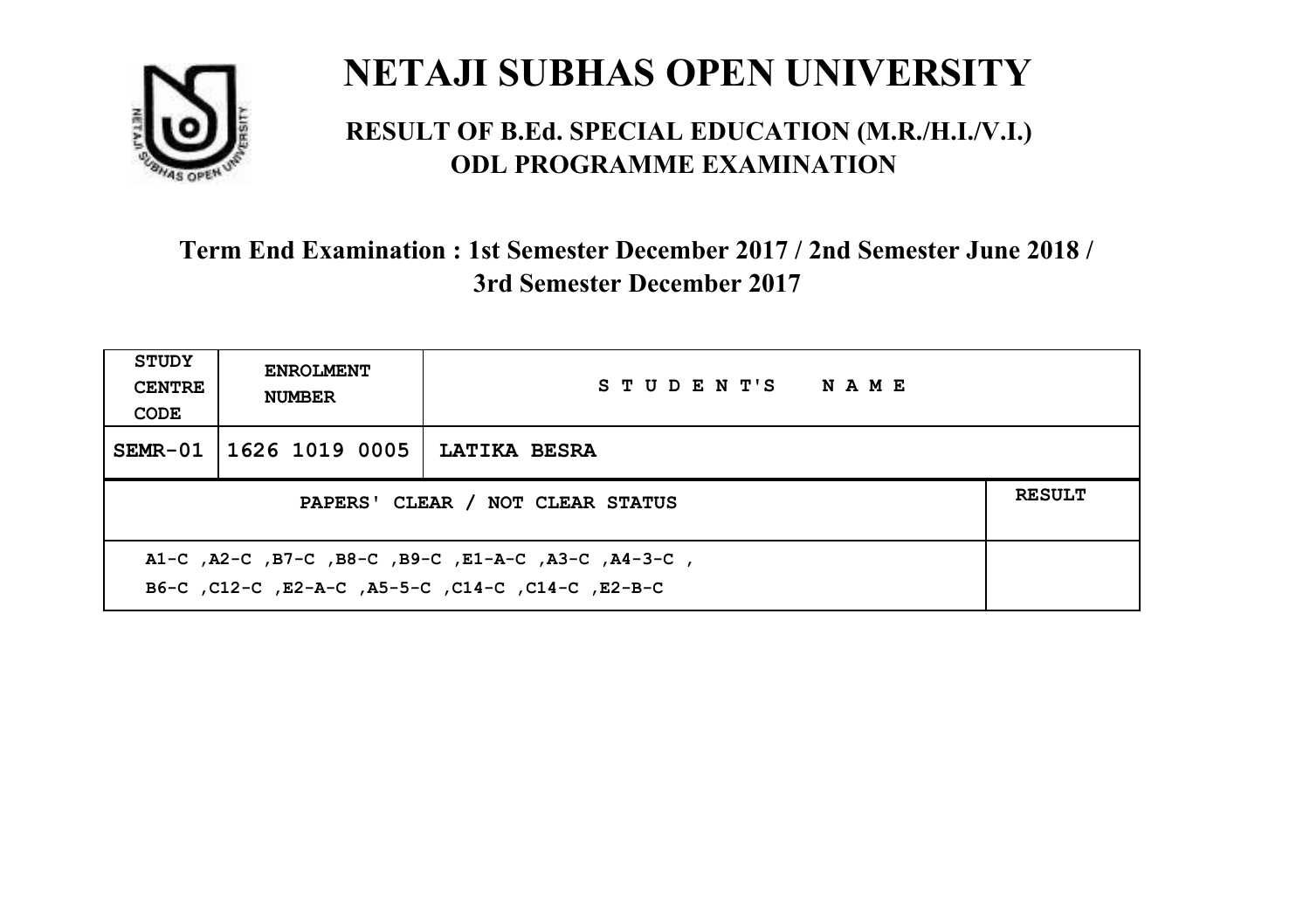

#### **RESULT OF B.Ed. SPECIAL EDUCATION (M.R./H.I./V.I.) ODL PROGRAMME EXAMINATION**

| <b>STUDY</b><br><b>CENTRE</b><br>CODE                                                                      | <b>ENROLMENT</b><br><b>NUMBER</b>                 | STUDENT'S NAME      |  |  |  |
|------------------------------------------------------------------------------------------------------------|---------------------------------------------------|---------------------|--|--|--|
| $SEMR-01$                                                                                                  | 1626 1019 0008                                    | <b>BANDANA MUDI</b> |  |  |  |
|                                                                                                            | <b>RESULT</b><br>PAPERS' CLEAR / NOT CLEAR STATUS |                     |  |  |  |
| , A1-C, A2-C, B7-C, B8-C, B9-C, E1-A-C, A3-C, A4-3-C,<br>B6-C, C12-C, E2-A-C, A5-4-C, C14-C, C14-C, E2-B-C |                                                   |                     |  |  |  |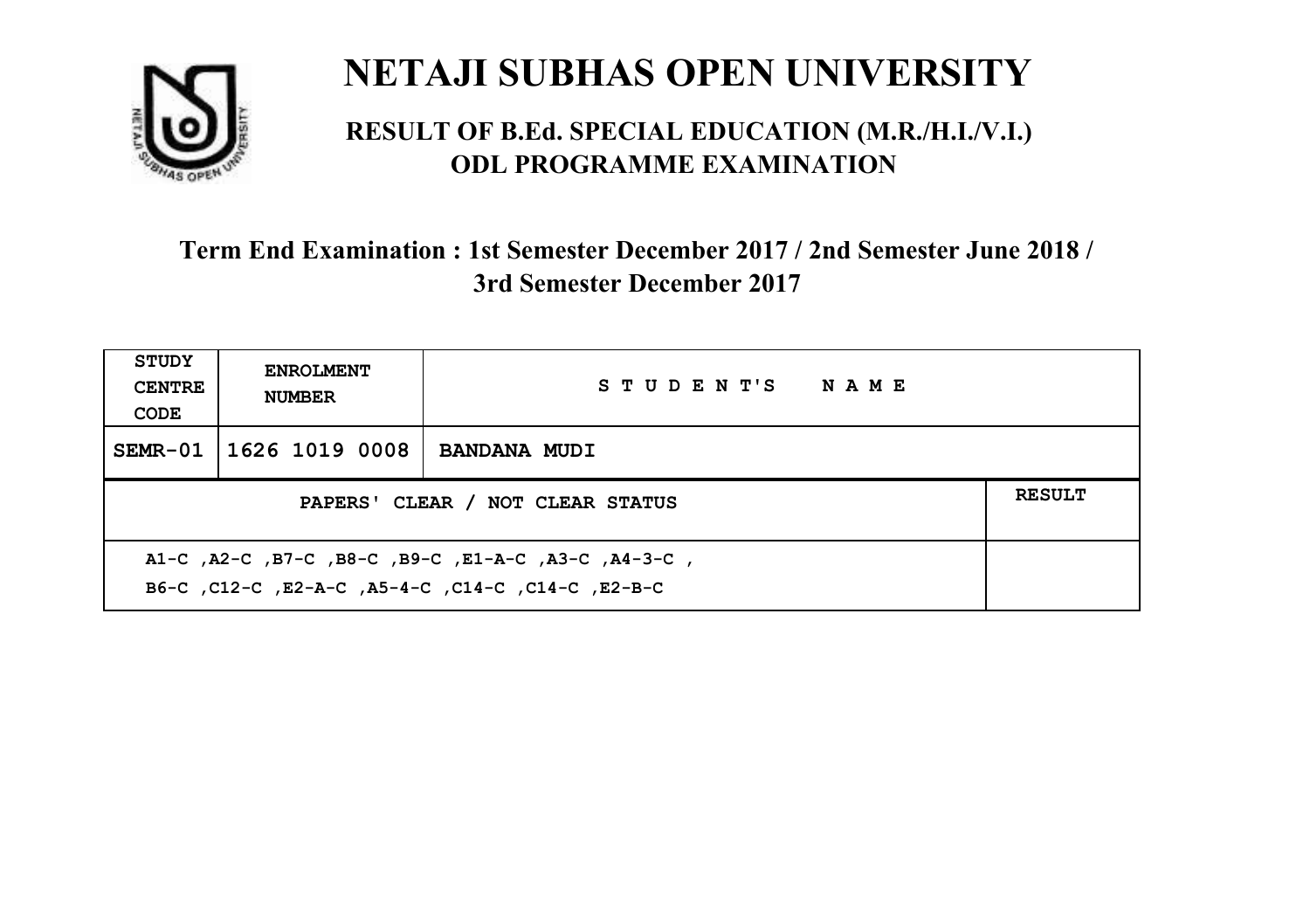

#### **RESULT OF B.Ed. SPECIAL EDUCATION (M.R./H.I./V.I.) ODL PROGRAMME EXAMINATION**

| <b>STUDY</b><br><b>CENTRE</b><br>CODE                                                                     | <b>ENROLMENT</b><br><b>NUMBER</b>                 | STUDENT'S NAME   |  |  |  |
|-----------------------------------------------------------------------------------------------------------|---------------------------------------------------|------------------|--|--|--|
|                                                                                                           | SEMR-01   1627 1019 0016                          | SK SAFIKUL ISLAM |  |  |  |
|                                                                                                           | <b>RESULT</b><br>PAPERS' CLEAR / NOT CLEAR STATUS |                  |  |  |  |
| A1-C, A2-C, B7-C, B8-C, B9-C, E1-A-C, A3-C, A4-1-C,<br>B6-C, C12-C, E2-A-C, A5-4-C, C14-C, C14-C, C12-B-C |                                                   |                  |  |  |  |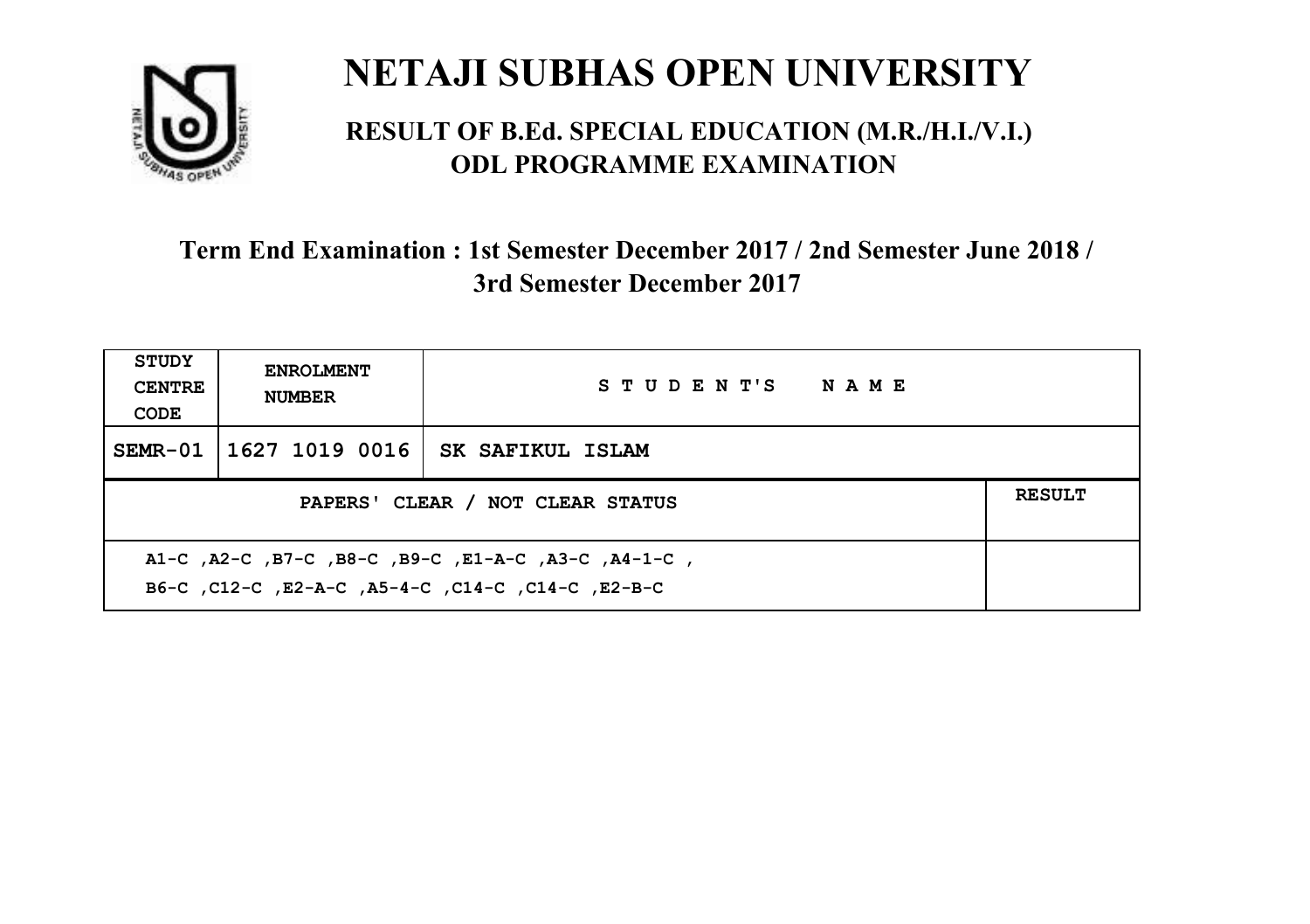

#### **RESULT OF B.Ed. SPECIAL EDUCATION (M.R./H.I./V.I.) ODL PROGRAMME EXAMINATION**

| <b>STUDY</b><br><b>CENTRE</b><br>CODE                                                                      | <b>ENROLMENT</b><br><b>NUMBER</b>                 | STUDENT'S NAME      |  |  |  |
|------------------------------------------------------------------------------------------------------------|---------------------------------------------------|---------------------|--|--|--|
| $SEMR-01$                                                                                                  | 1627 1019 0026                                    | MD SAMSUDDIN AHAMED |  |  |  |
|                                                                                                            | <b>RESULT</b><br>PAPERS' CLEAR / NOT CLEAR STATUS |                     |  |  |  |
| A1-NC, A2-C, B7-C, B8-C, B9-C, E1-A-C, A3-C, A4-3-C,<br>B6-C, C12-C, E2-A-C, A5-4-C, C14-C, C14-NC, E2-B-C |                                                   |                     |  |  |  |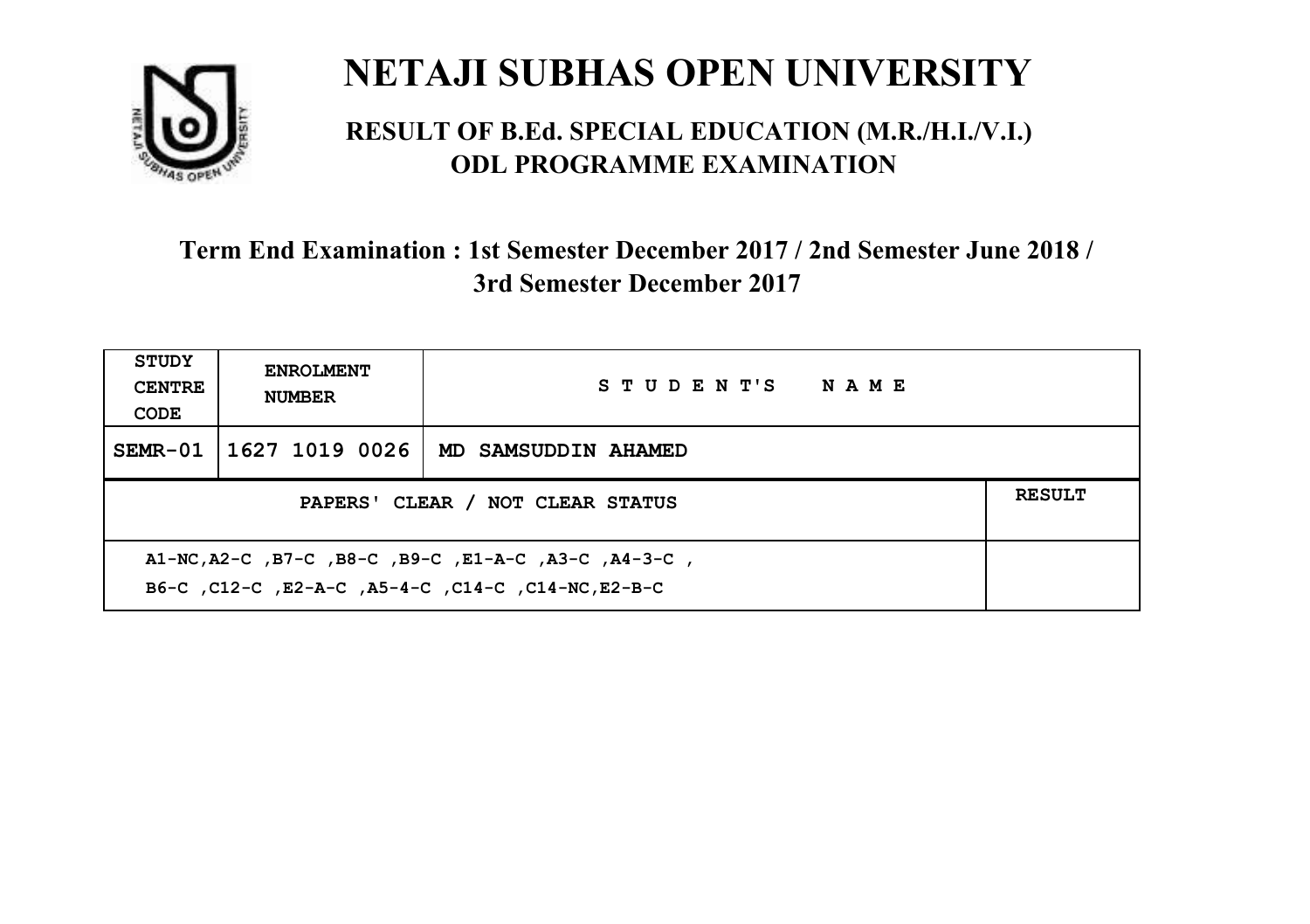

#### **RESULT OF B.Ed. SPECIAL EDUCATION (M.R./H.I./V.I.) ODL PROGRAMME EXAMINATION**

| <b>STUDY</b><br><b>CENTRE</b><br>CODE                                                                     | <b>ENROLMENT</b><br><b>NUMBER</b>                 | STUDENT'S NAME  |  |  |  |
|-----------------------------------------------------------------------------------------------------------|---------------------------------------------------|-----------------|--|--|--|
|                                                                                                           | SEMR-01   1627 1019 0032                          | UJJAL PARAMANIK |  |  |  |
|                                                                                                           | <b>RESULT</b><br>PAPERS' CLEAR / NOT CLEAR STATUS |                 |  |  |  |
| A1-C, A2-C, B7-C, B8-C, B9-C, E1-A-C, A3-C, A4-3-C,<br>B6-C, C12-C, E2-A-C, A5-4-C, C14-C, C14-C, E2-B-NC |                                                   |                 |  |  |  |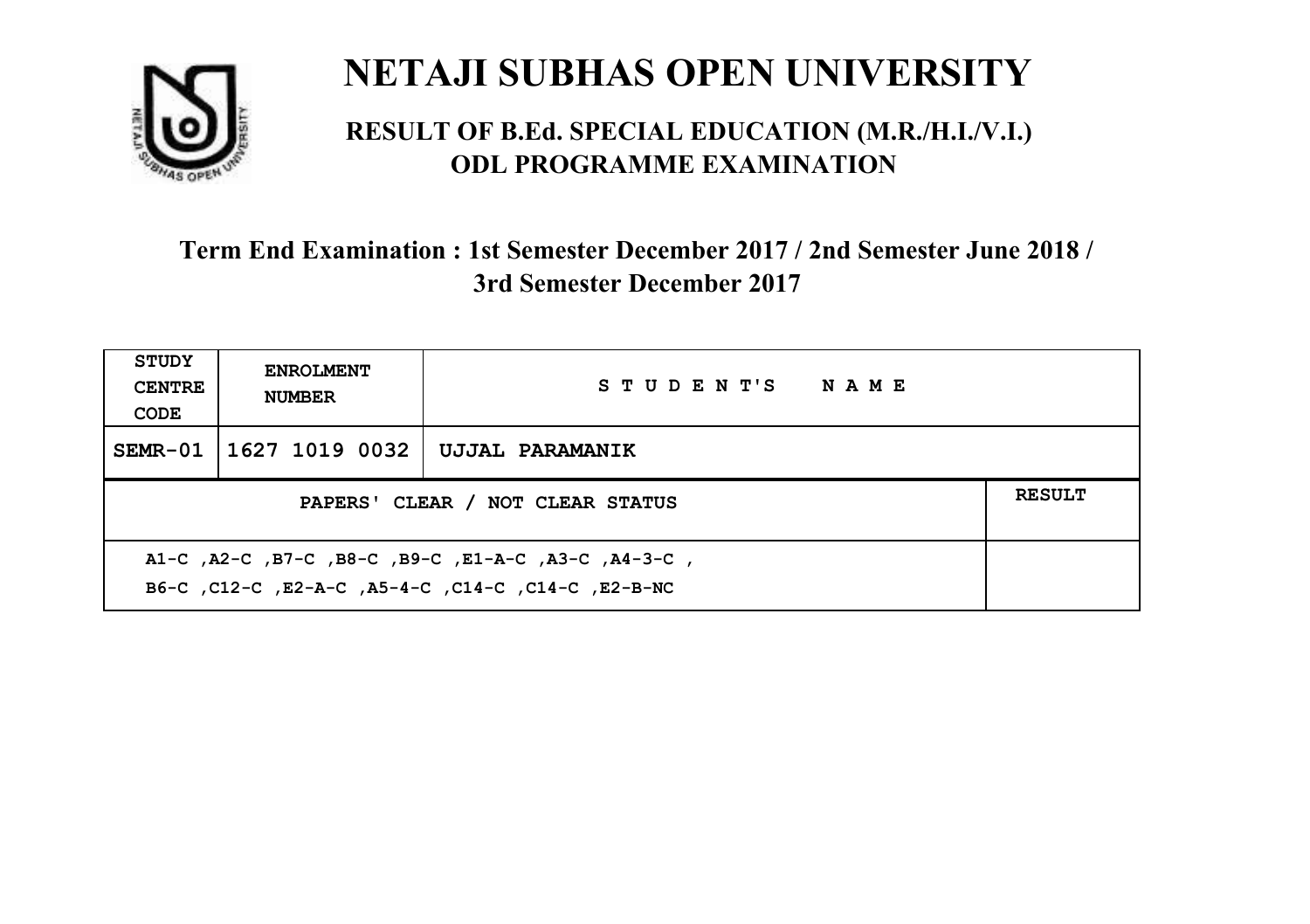

#### **RESULT OF B.Ed. SPECIAL EDUCATION (M.R./H.I./V.I.) ODL PROGRAMME EXAMINATION**

| <b>STUDY</b><br><b>CENTRE</b><br>CODE             | <b>ENROLMENT</b><br><b>NUMBER</b> | STUDENT'S NAME     |  |  |
|---------------------------------------------------|-----------------------------------|--------------------|--|--|
|                                                   | SEMR-01   1628 1019 0001          | <b>REKHA PATAR</b> |  |  |
| <b>RESULT</b><br>PAPERS' CLEAR / NOT CLEAR STATUS |                                   |                    |  |  |
|                                                   |                                   |                    |  |  |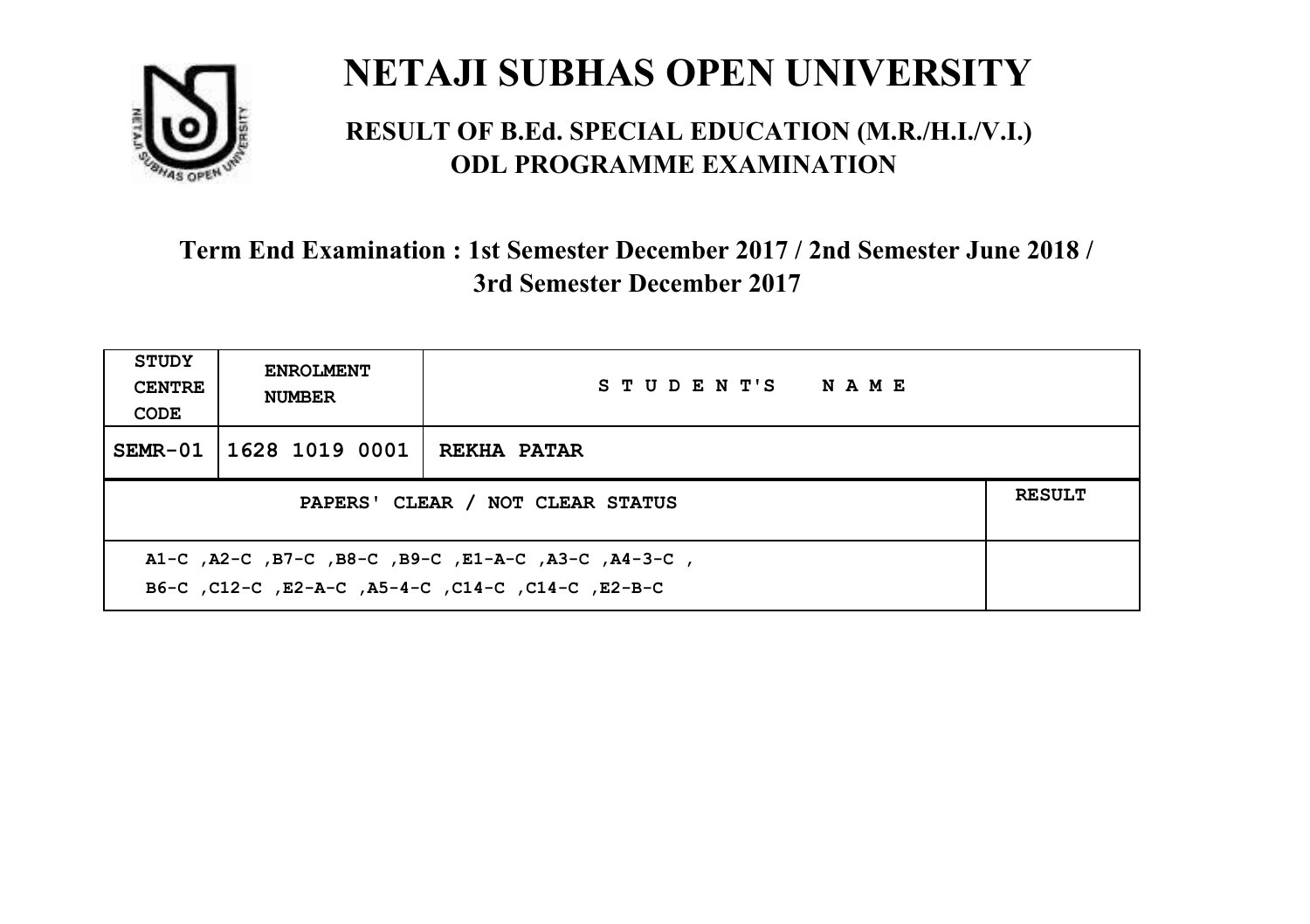

#### **RESULT OF B.Ed. SPECIAL EDUCATION (M.R./H.I./V.I.) ODL PROGRAMME EXAMINATION**

| STUDY<br><b>CENTRE</b><br>CODE                                                                            | <b>ENROLMENT</b><br><b>NUMBER</b>                 | STUDENT'S NAME        |  |  |  |
|-----------------------------------------------------------------------------------------------------------|---------------------------------------------------|-----------------------|--|--|--|
|                                                                                                           | SEMR-01   1628 1019 0013                          | <b>SAHINA YEASMIN</b> |  |  |  |
|                                                                                                           | <b>RESULT</b><br>PAPERS' CLEAR / NOT CLEAR STATUS |                       |  |  |  |
| A1-C, A2-C, B7-C, B8-C, B9-C, E1-A-C, A3-C, A4-3-C,<br>B6-C, C12-C, E2-A-C, A5-5-C, C14-C, C14-C, C12-B-C |                                                   |                       |  |  |  |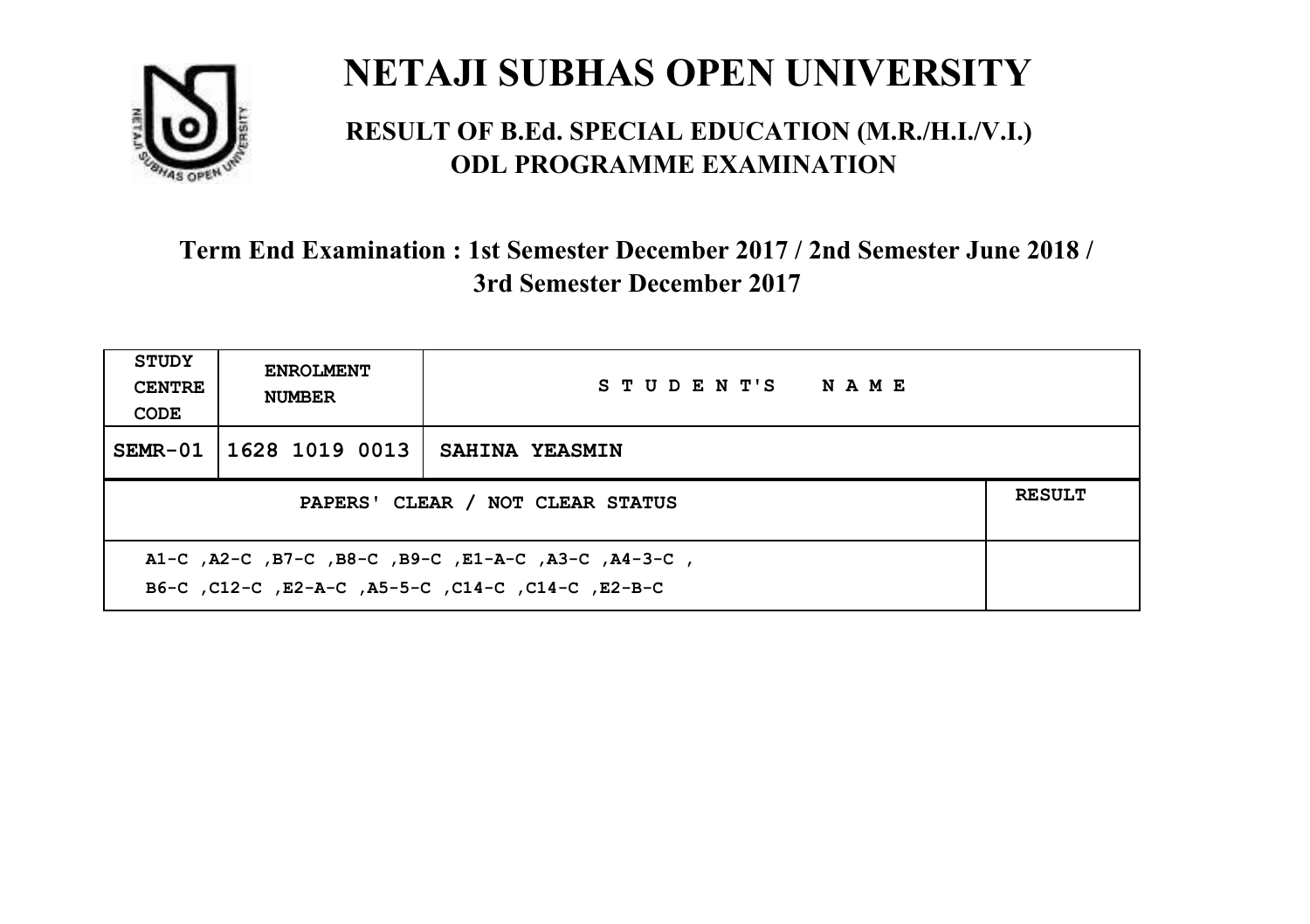

#### **RESULT OF B.Ed. SPECIAL EDUCATION (M.R./H.I./V.I.) ODL PROGRAMME EXAMINATION**

| <b>STUDY</b><br><b>CENTRE</b><br>CODE                                                                     | <b>ENROLMENT</b><br><b>NUMBER</b> | STUDENT'S NAME         |  |  |
|-----------------------------------------------------------------------------------------------------------|-----------------------------------|------------------------|--|--|
|                                                                                                           | SEMR-01 1628 1019 0030            | <b>SHAMREEN SATTAR</b> |  |  |
| <b>RESULT</b><br>PAPERS' CLEAR / NOT CLEAR STATUS                                                         |                                   |                        |  |  |
| A1-NC, A2-C, B7-C, B8-C, B9-C, E1-A-C, A3-C, A4-3-C,<br>B6-C, C12-C, E2-A-C, A5-5-C, C14-C, C14-C, E2-B-C |                                   |                        |  |  |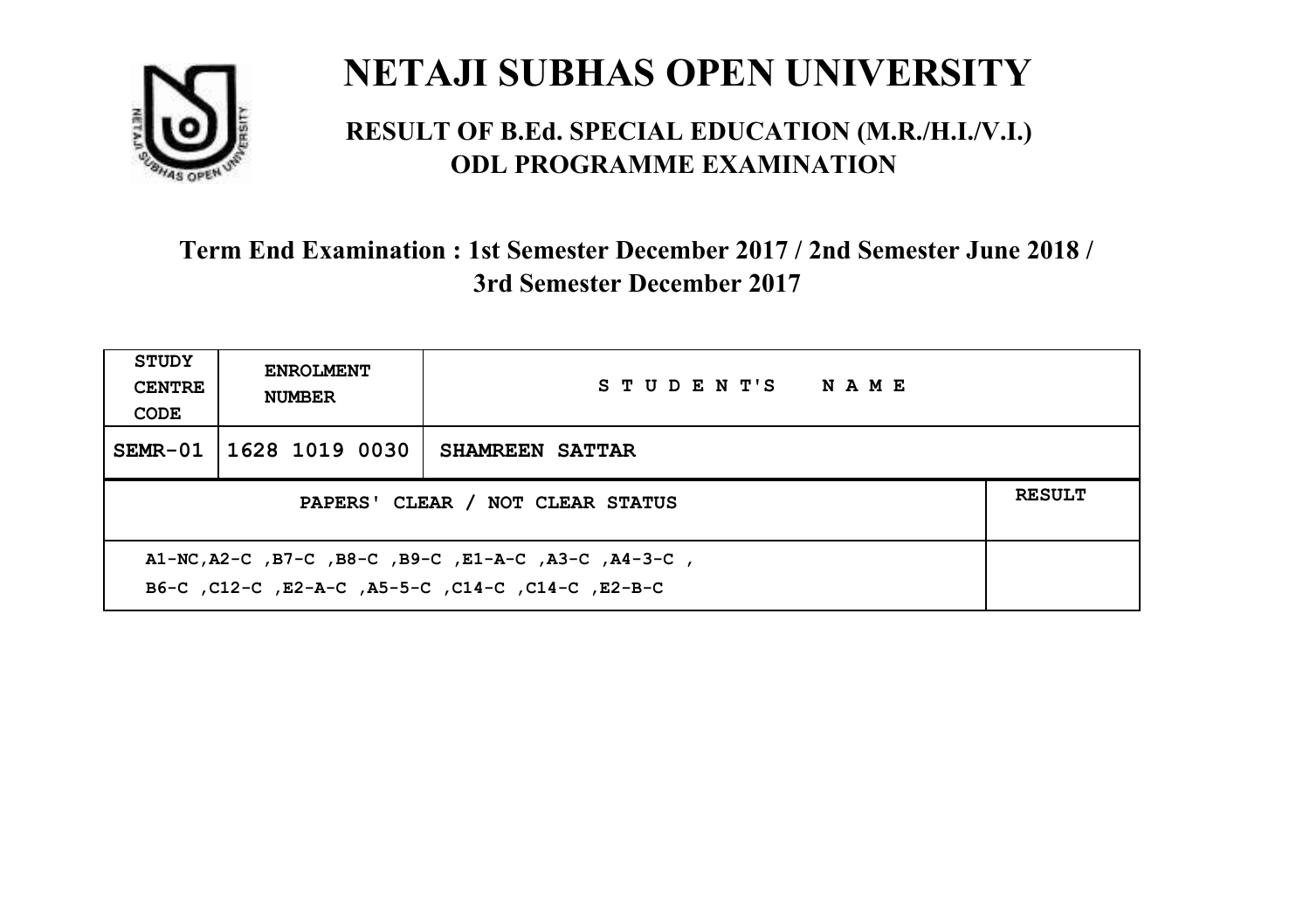

#### **RESULT OF B.Ed. SPECIAL EDUCATION (M.R./H.I./V.I.) ODL PROGRAMME EXAMINATION**

| STUDY<br><b>CENTRE</b><br>CODE | <b>ENROLMENT</b><br><b>NUMBER</b>                                                                         | STUDENT'S NAME        |  |  |  |
|--------------------------------|-----------------------------------------------------------------------------------------------------------|-----------------------|--|--|--|
|                                | SEMR-01 1521 1019 0024                                                                                    | SUDIPTO CHATTOPADHYAY |  |  |  |
|                                | <b>RESULT</b><br>PAPERS' CLEAR / NOT CLEAR STATUS                                                         |                       |  |  |  |
|                                | A1-C, A2-C, B7-C, B8-C, B9-C, E1-A-C, A3-C, A4-2-C,<br>B6-C, C12-C, E2-A-C, A5-4-C, C14-C, C14-C, C12-B-C |                       |  |  |  |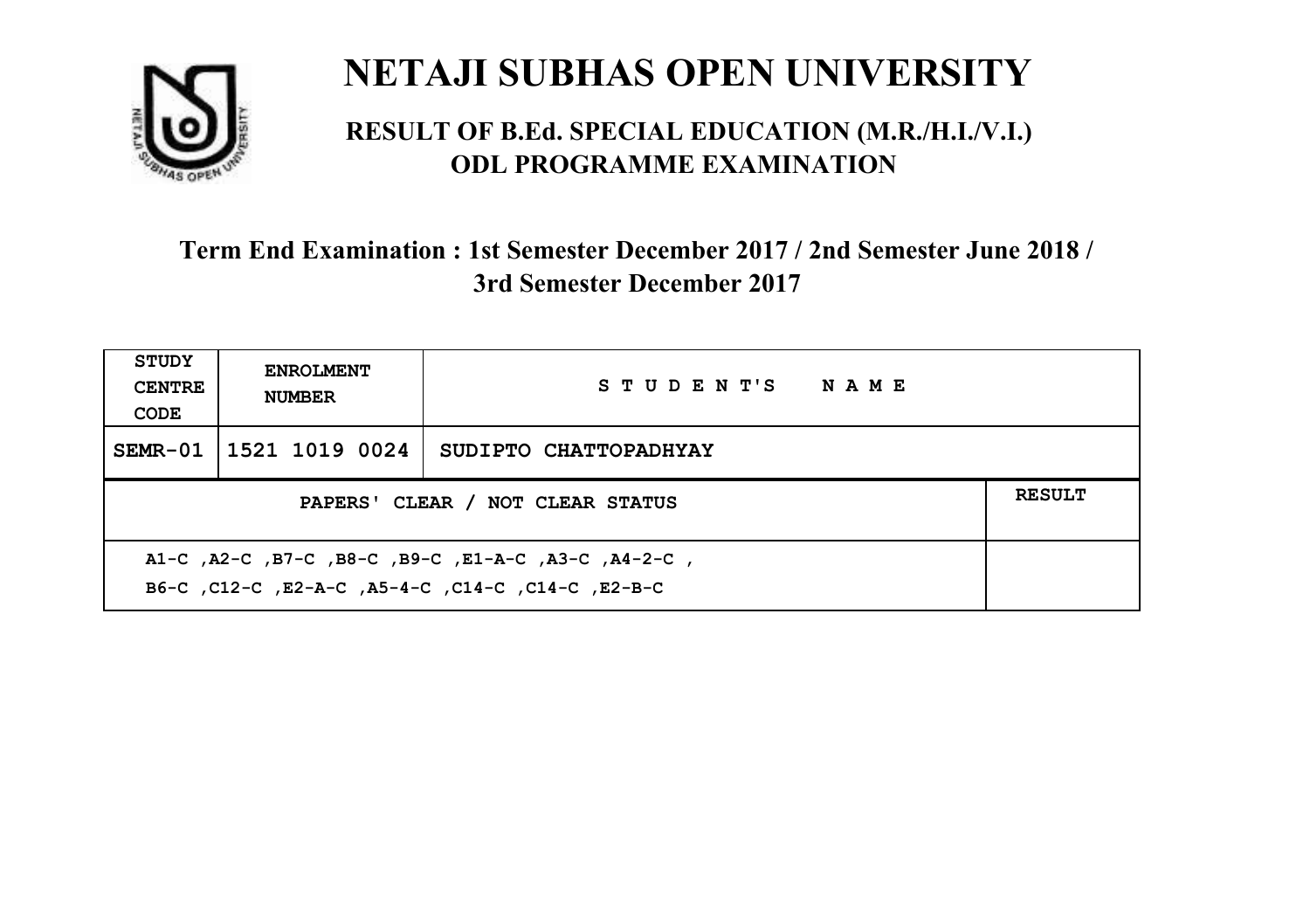

#### **RESULT OF B.Ed. SPECIAL EDUCATION (M.R./H.I./V.I.) ODL PROGRAMME EXAMINATION**

| <b>STUDY</b><br><b>CENTRE</b><br>CODE             | <b>ENROLMENT</b><br><b>NUMBER</b> | STUDENT'S NAME     |  |  |
|---------------------------------------------------|-----------------------------------|--------------------|--|--|
|                                                   | SEMR-01   1521 1019 0027          | <b>DIPAK PARAL</b> |  |  |
| <b>RESULT</b><br>PAPERS' CLEAR / NOT CLEAR STATUS |                                   |                    |  |  |
|                                                   |                                   |                    |  |  |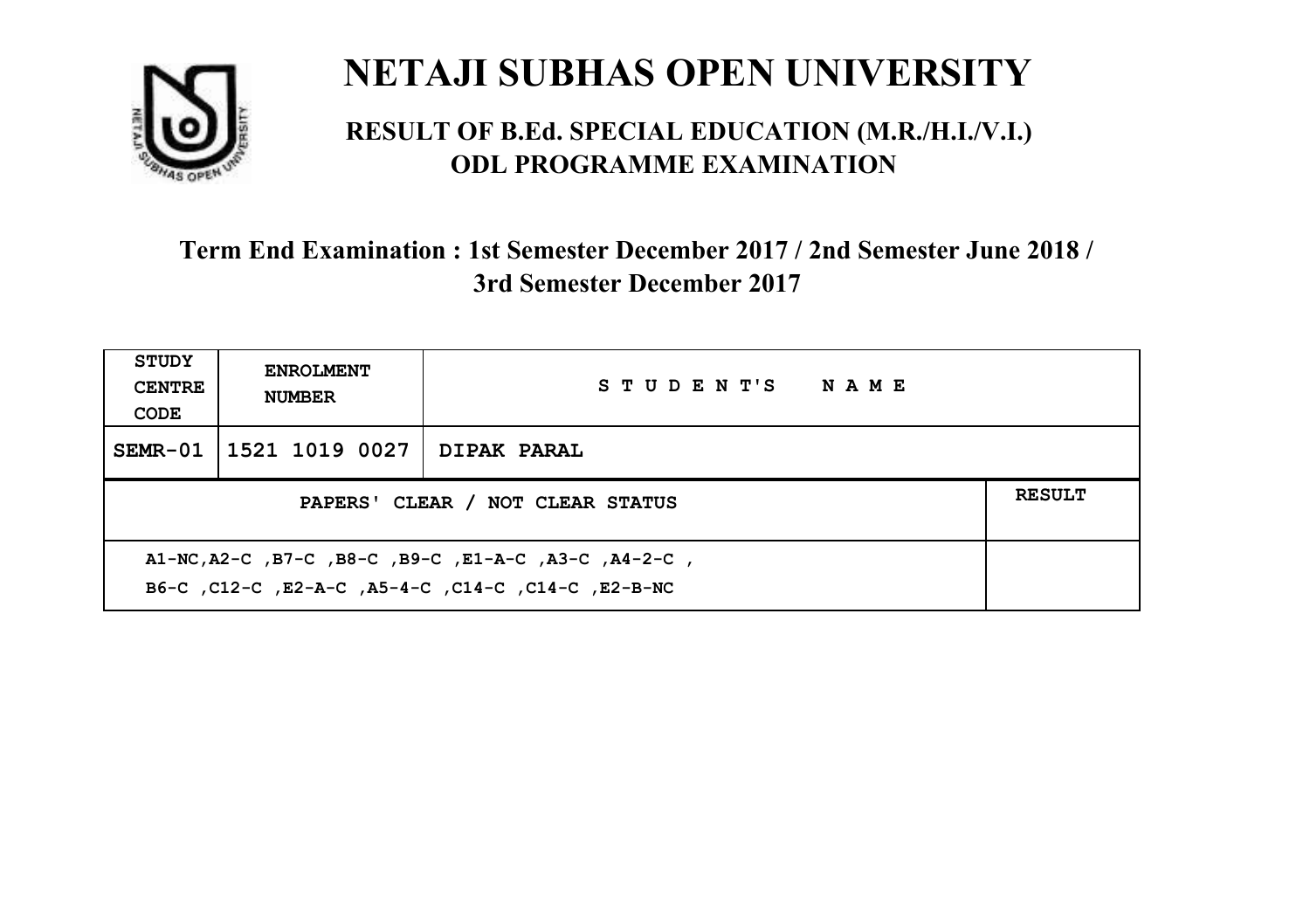

#### **RESULT OF B.Ed. SPECIAL EDUCATION (M.R./H.I./V.I.) ODL PROGRAMME EXAMINATION**

| <b>STUDY</b><br><b>CENTRE</b><br>CODE                                                                    | <b>ENROLMENT</b><br><b>NUMBER</b>         | STUDENT'S NAME |  |  |
|----------------------------------------------------------------------------------------------------------|-------------------------------------------|----------------|--|--|
|                                                                                                          | SEMR-01   1521 1019 0031   MINTU SANNYASI |                |  |  |
| <b>RESULT</b><br>PAPERS' CLEAR / NOT CLEAR STATUS                                                        |                                           |                |  |  |
| A1-C, A2-C, B7-C, B8-C, B9-C, E1-A-C, A3-C, A4-3-C,<br>B6-C, C12-C, E2-A-C, A5-4-C, C14-C, C14-C, E2-B-C |                                           |                |  |  |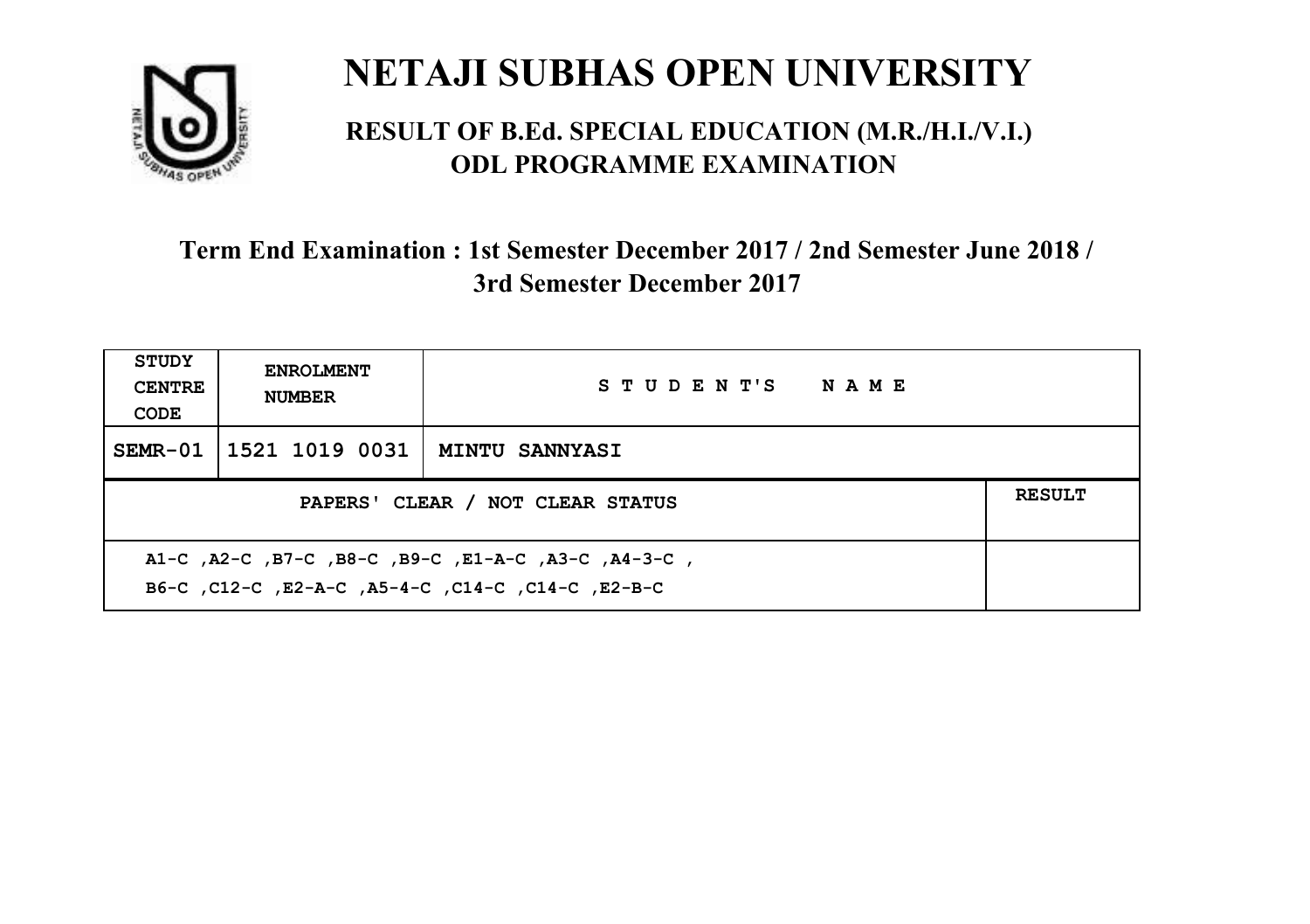

#### **RESULT OF B.Ed. SPECIAL EDUCATION (M.R./H.I./V.I.) ODL PROGRAMME EXAMINATION**

| <b>STUDY</b><br><b>CENTRE</b><br>CODE | <b>ENROLMENT</b><br><b>NUMBER</b>                                                                         | STUDENT'S NAME |  |  |  |
|---------------------------------------|-----------------------------------------------------------------------------------------------------------|----------------|--|--|--|
|                                       | SEMR-01   1522 1019 0022                                                                                  | SONALI BISWAS  |  |  |  |
|                                       | <b>RESULT</b><br>PAPERS' CLEAR / NOT CLEAR STATUS                                                         |                |  |  |  |
|                                       | A1-C, A2-C, B7-C, B8-C, B9-C, E1-A-C, A3-C, A4-3-C,<br>B6-C, C12-C, E2-A-C, A5-4-C, C14-C, C14-C, C12-B-C |                |  |  |  |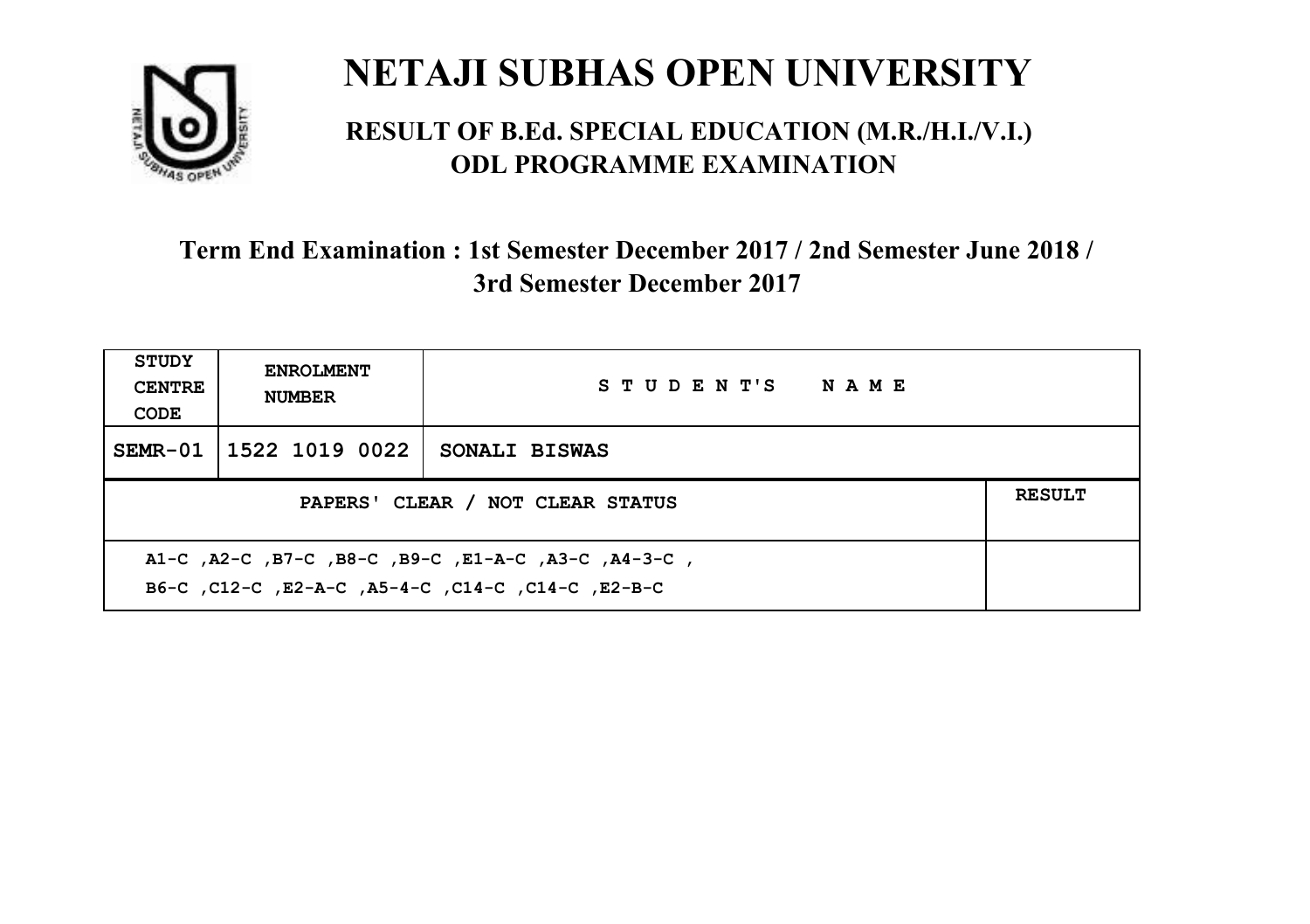

#### **RESULT OF B.Ed. SPECIAL EDUCATION (M.R./H.I./V.I.) ODL PROGRAMME EXAMINATION**

| <b>STUDY</b><br><b>CENTRE</b><br>CODE                                                                              | <b>ENROLMENT</b><br><b>NUMBER</b>                 | STUDENT'S<br><b>NAME</b> |  |  |  |
|--------------------------------------------------------------------------------------------------------------------|---------------------------------------------------|--------------------------|--|--|--|
| $SEMR-01$                                                                                                          | 1525 1019 0004                                    | RAHUL BARUA              |  |  |  |
|                                                                                                                    | <b>RESULT</b><br>PAPERS' CLEAR / NOT CLEAR STATUS |                          |  |  |  |
| A1-C, A2-NC, B7-C, B8-C, B9-C, E1-A-C, A3-NC, A4-3-NC,<br>B6-NC, C12-NC, E2-A-NC, A5-4-NC, C14-NC, C14-NC, E2-B-NC |                                                   |                          |  |  |  |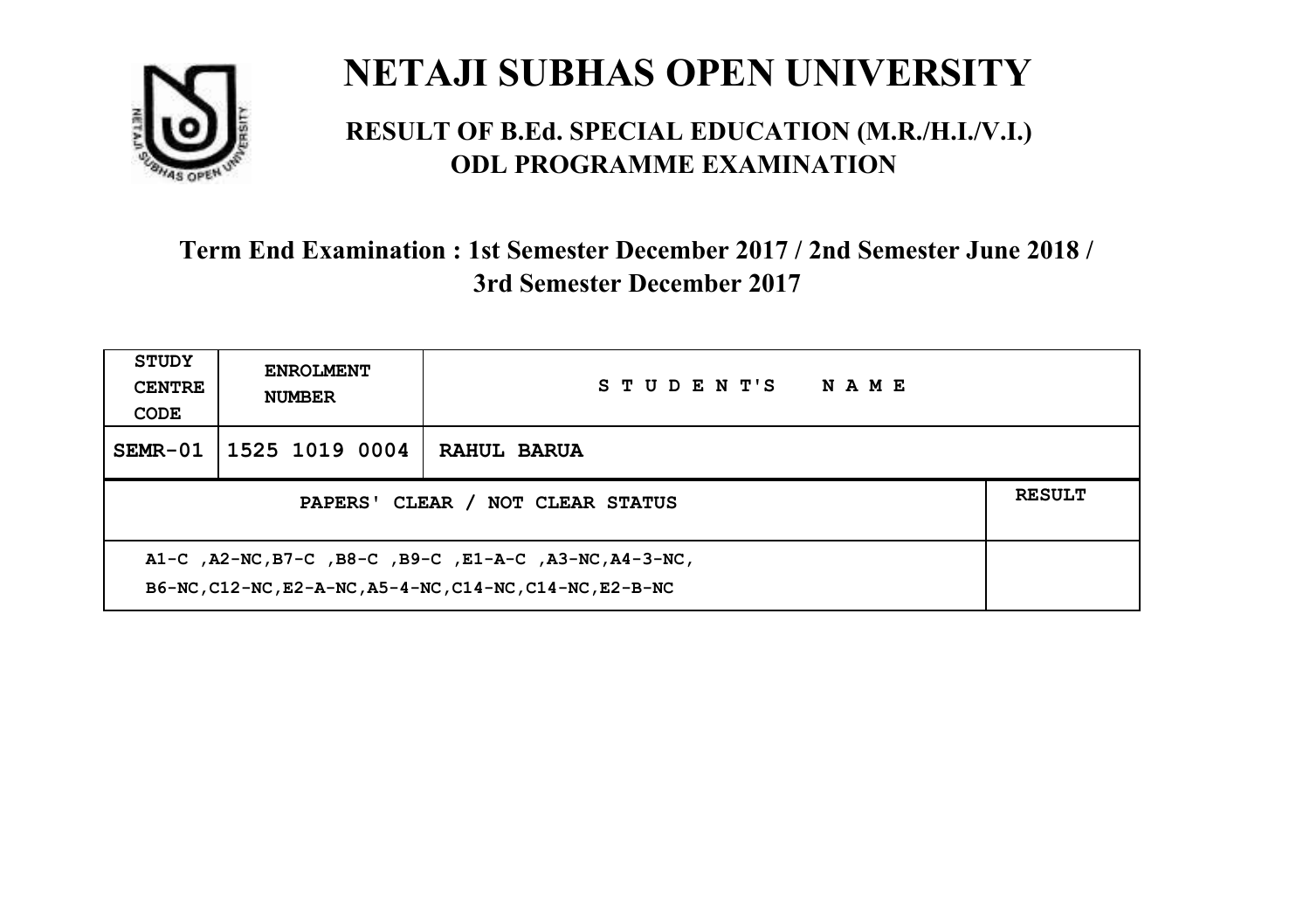

#### **RESULT OF B.Ed. SPECIAL EDUCATION (M.R./H.I./V.I.) ODL PROGRAMME EXAMINATION**

| <b>STUDY</b><br><b>CENTRE</b><br>CODE                                                                    | <b>ENROLMENT</b><br><b>NUMBER</b>                 | STUDENT'S NAME |  |  |  |
|----------------------------------------------------------------------------------------------------------|---------------------------------------------------|----------------|--|--|--|
|                                                                                                          | SEMR-01 1528 1019 0015                            | NAJMA KHATUN   |  |  |  |
|                                                                                                          | <b>RESULT</b><br>PAPERS' CLEAR / NOT CLEAR STATUS |                |  |  |  |
| A1-C, A2-C, B7-C, B8-C, B9-C, E1-A-C, A3-C, A4-3-C,<br>B6-C, C12-C, E2-A-C, A5-4-C, C14-C, C14-C, E2-B-C |                                                   |                |  |  |  |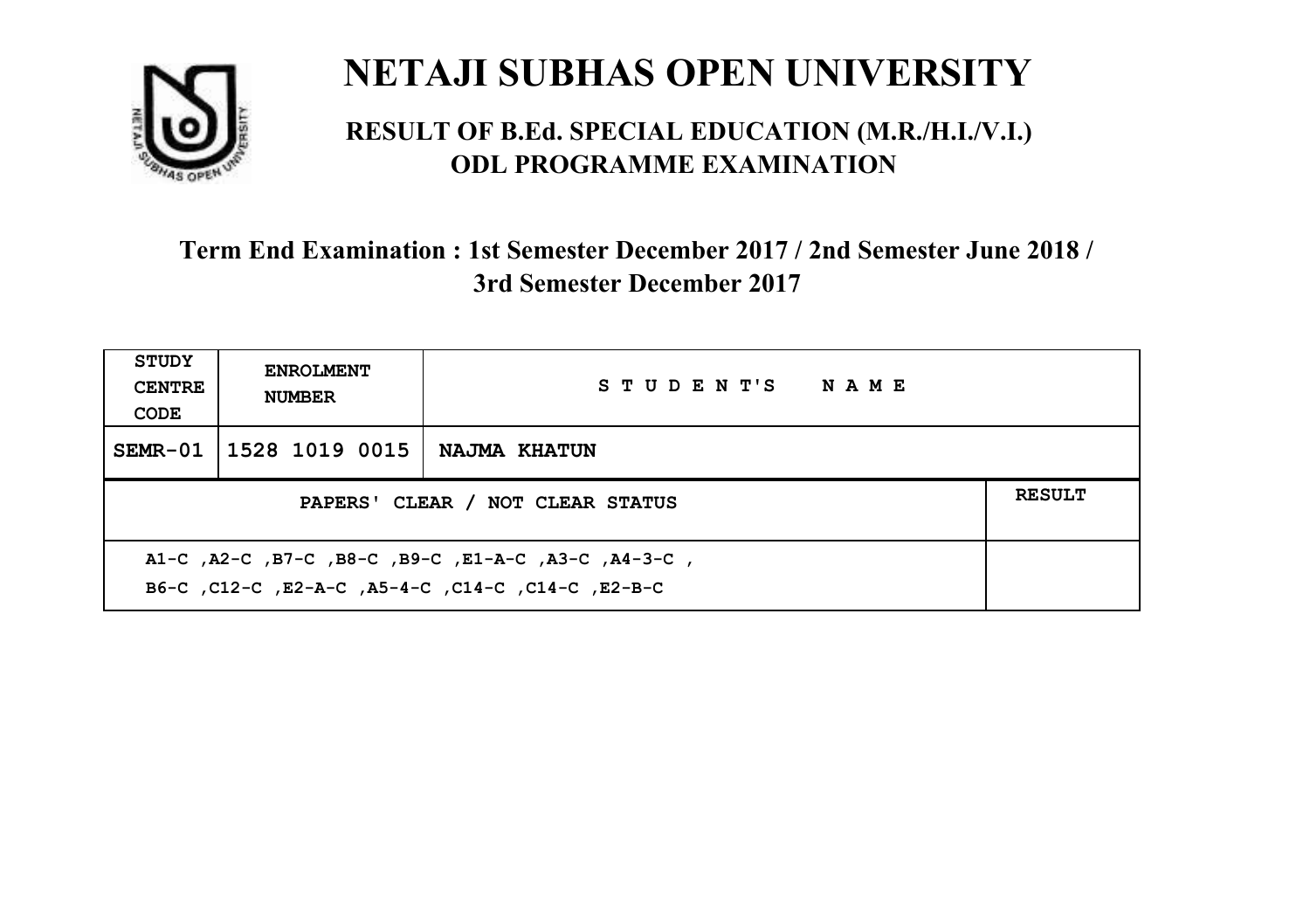

#### **RESULT OF B.Ed. SPECIAL EDUCATION (M.R./H.I./V.I.) ODL PROGRAMME EXAMINATION**

| <b>STUDY</b><br><b>CENTRE</b><br>CODE | <b>ENROLMENT</b><br><b>NUMBER</b>                                          | STUDENT'S NAME      |  |  |  |
|---------------------------------------|----------------------------------------------------------------------------|---------------------|--|--|--|
|                                       | SEMR-02   1721 1015 9001                                                   | NITESH RANJAN VERMA |  |  |  |
|                                       | <b>RESULT</b><br>PAPERS' CLEAR / NOT CLEAR STATUS                          |                     |  |  |  |
|                                       | A1-C, A2-C, B7-C, B8-C, B9-C, E1-A-C, A3-C, A4-3-C,<br>B6-C, C12-C, E2-A-C |                     |  |  |  |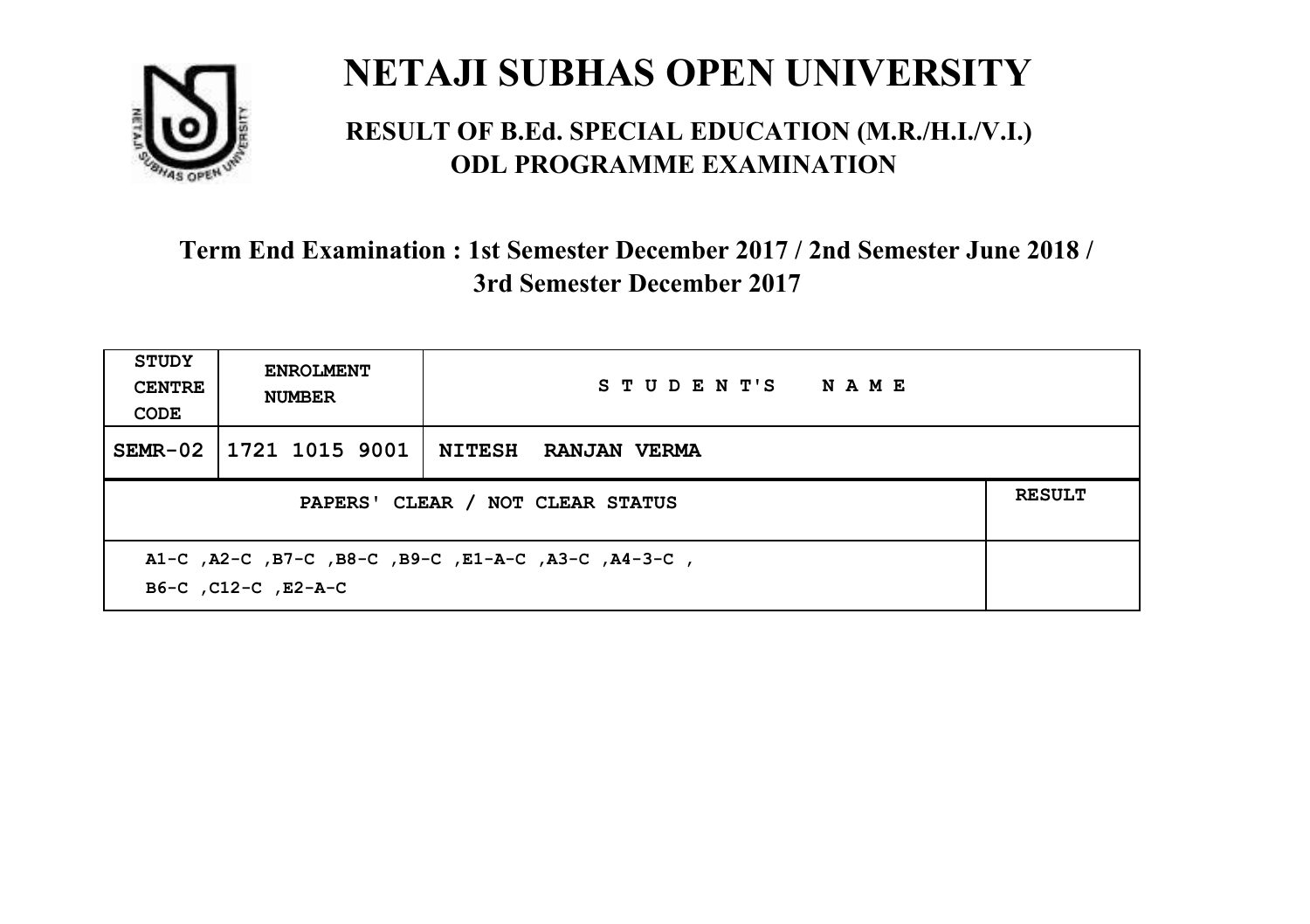

#### **RESULT OF B.Ed. SPECIAL EDUCATION (M.R./H.I./V.I.) ODL PROGRAMME EXAMINATION**

| <b>STUDY</b><br><b>CENTRE</b><br>CODE | <b>ENROLMENT</b><br><b>NUMBER</b>                           | STUDENT'S<br>NAME      |  |  |  |
|---------------------------------------|-------------------------------------------------------------|------------------------|--|--|--|
| $SEMR-02$                             | 1721 1015 9003                                              | NIRMALYA BHATTACHERJEE |  |  |  |
|                                       | <b>RESULT</b><br>CLEAR / NOT CLEAR STATUS<br><b>PAPERS'</b> |                        |  |  |  |
| $E1 - A - NC$ , $E2 - A - NC$         |                                                             |                        |  |  |  |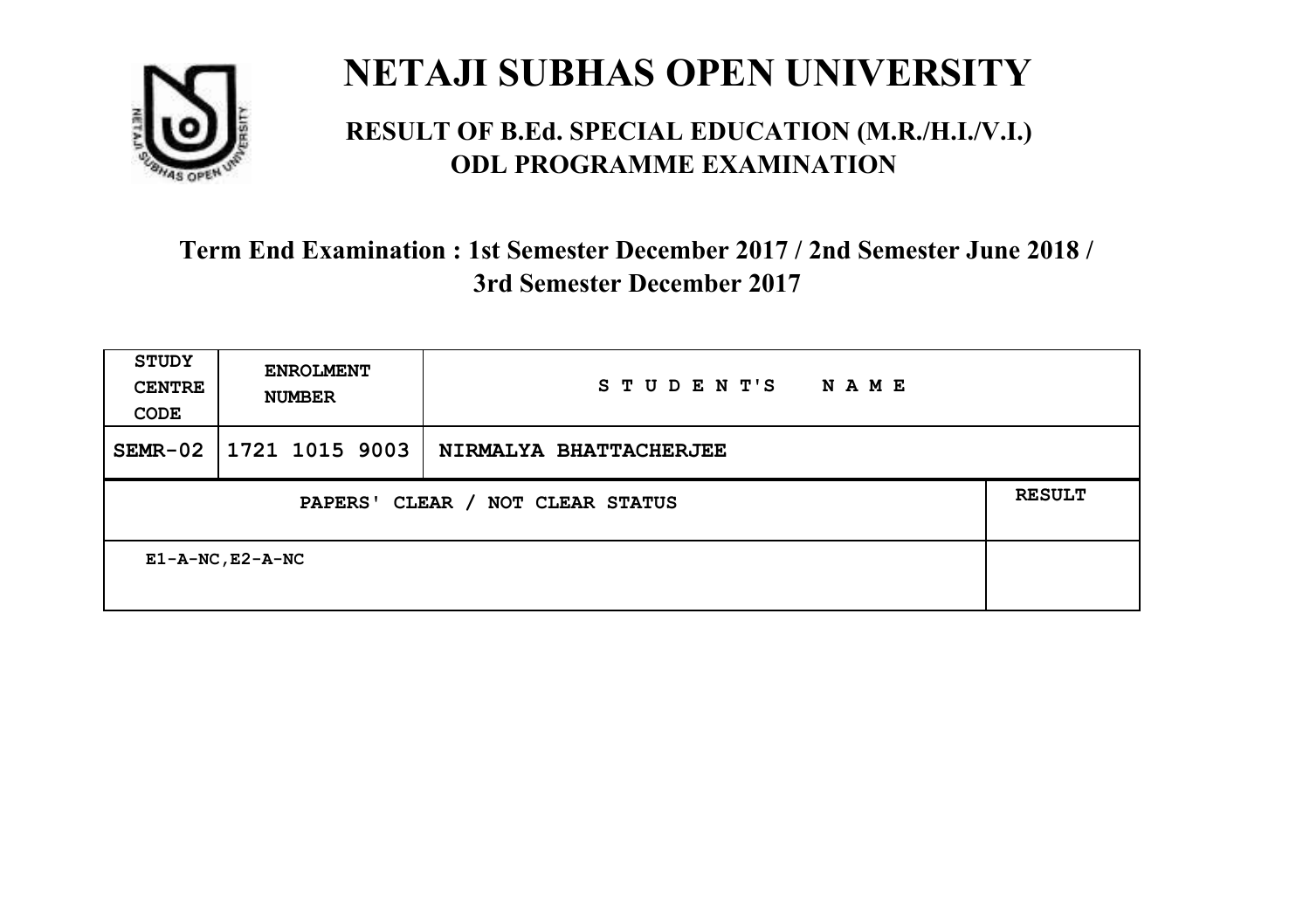

#### **RESULT OF B.Ed. SPECIAL EDUCATION (M.R./H.I./V.I.) ODL PROGRAMME EXAMINATION**

| <b>STUDY</b><br><b>CENTRE</b><br>CODE                                                 | <b>ENROLMENT</b><br><b>NUMBER</b> | STUDENT'S<br>NAME |  |
|---------------------------------------------------------------------------------------|-----------------------------------|-------------------|--|
| $SEMR-02$                                                                             | 1721 1015 9013                    | PRITAM PAL        |  |
| CLEAR /<br><b>PAPERS'</b><br>NOT CLEAR STATUS                                         |                                   |                   |  |
| A1-NC, A2-NC, B7-NC, B8-NC, B9-NC, E1-A-NC, A3-NC, A4-3-NC,<br>B6-NC, C12-NC, E2-A-NC |                                   |                   |  |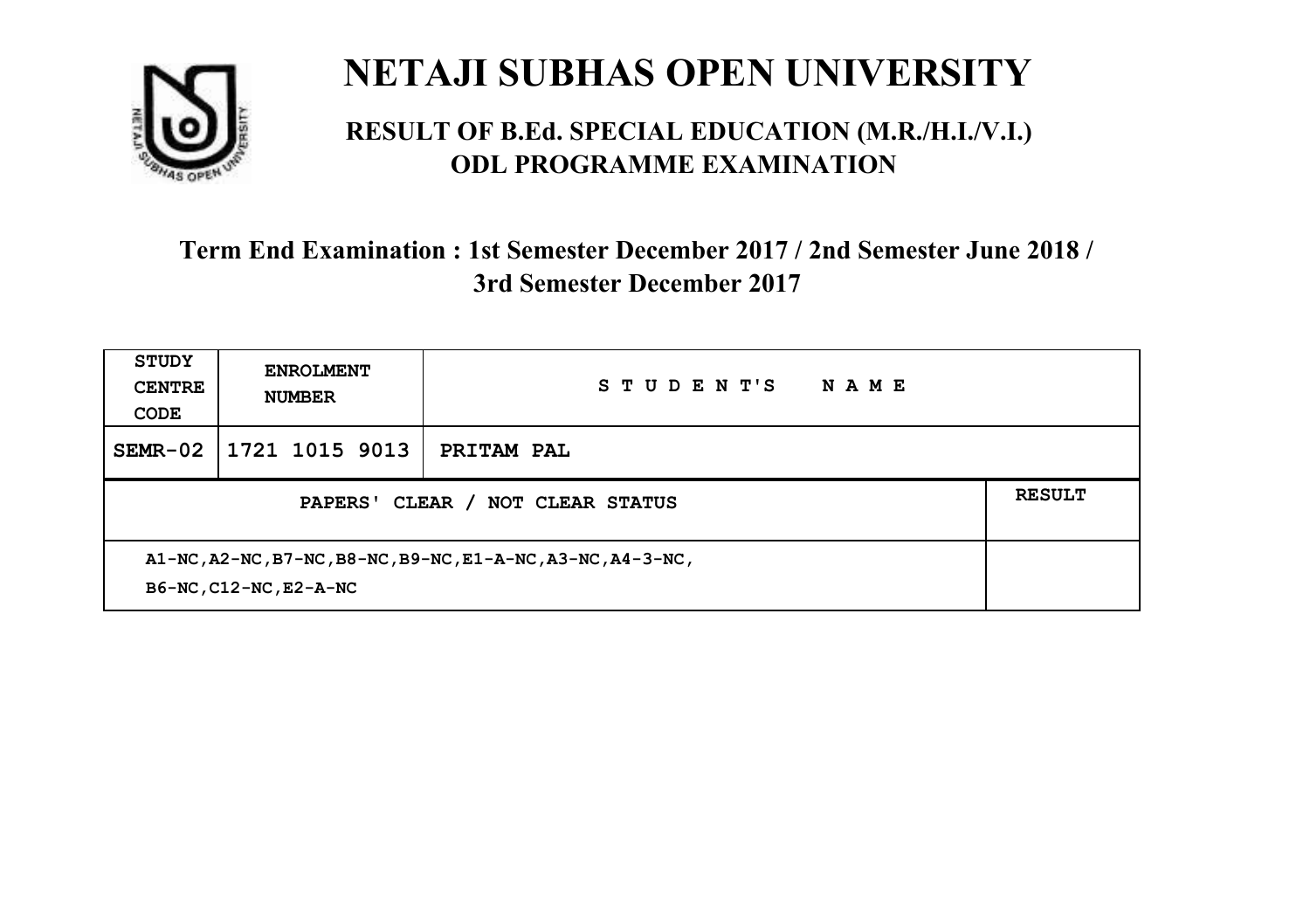

#### **RESULT OF B.Ed. SPECIAL EDUCATION (M.R./H.I./V.I.) ODL PROGRAMME EXAMINATION**

| <b>STUDY</b><br><b>CENTRE</b><br>CODE                                      | <b>ENROLMENT</b><br><b>NUMBER</b> | STUDENT'S NAME        |  |  |
|----------------------------------------------------------------------------|-----------------------------------|-----------------------|--|--|
|                                                                            | SEMR-02   1721 1015 9017          | <b>SUJAY BHOWMICK</b> |  |  |
| <b>RESULT</b><br>PAPERS' CLEAR / NOT CLEAR STATUS                          |                                   |                       |  |  |
| A1-C, A2-C, B7-C, B8-C, B9-C, E1-A-C, A3-C, A4-1-C,<br>B6-C, C12-C, E2-A-C |                                   |                       |  |  |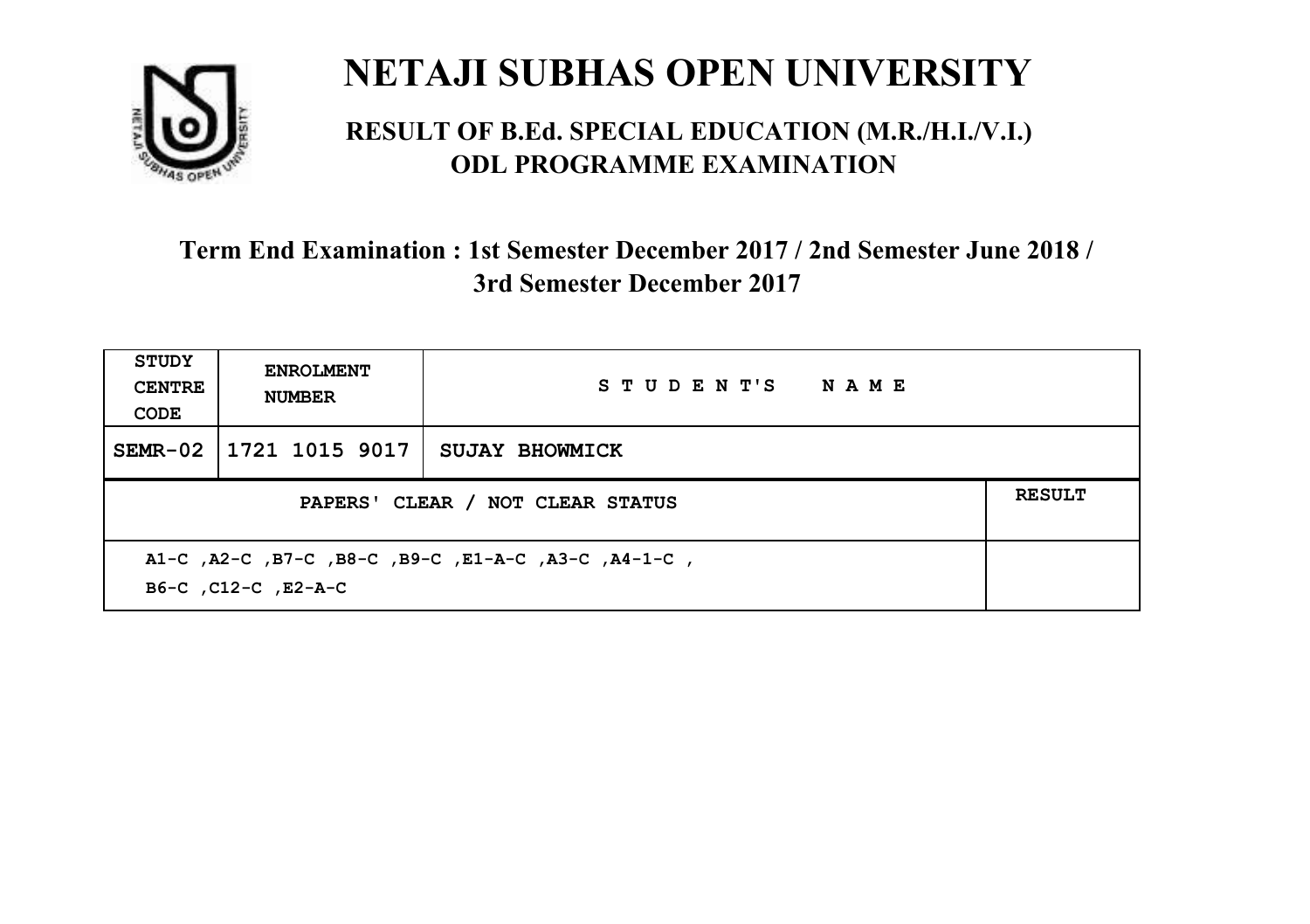

#### **RESULT OF B.Ed. SPECIAL EDUCATION (M.R./H.I./V.I.) ODL PROGRAMME EXAMINATION**

| <b>STUDY</b><br><b>CENTRE</b><br>CODE                                          | <b>ENROLMENT</b><br><b>NUMBER</b> | STUDENT'S<br><b>NAME</b> |  |
|--------------------------------------------------------------------------------|-----------------------------------|--------------------------|--|
| $SEMR-02$                                                                      | 1721 1015 9026                    | <b>TAPAN BHANDARI</b>    |  |
| <b>RESULT</b><br>PAPERS' CLEAR / NOT CLEAR STATUS                              |                                   |                          |  |
| A1-NC, A2-NC, B7-NC, B8-C, B9-C, E1-A-C, A3-C, A4-3-NC,<br>B6-C, C12-C, E2-A-C |                                   |                          |  |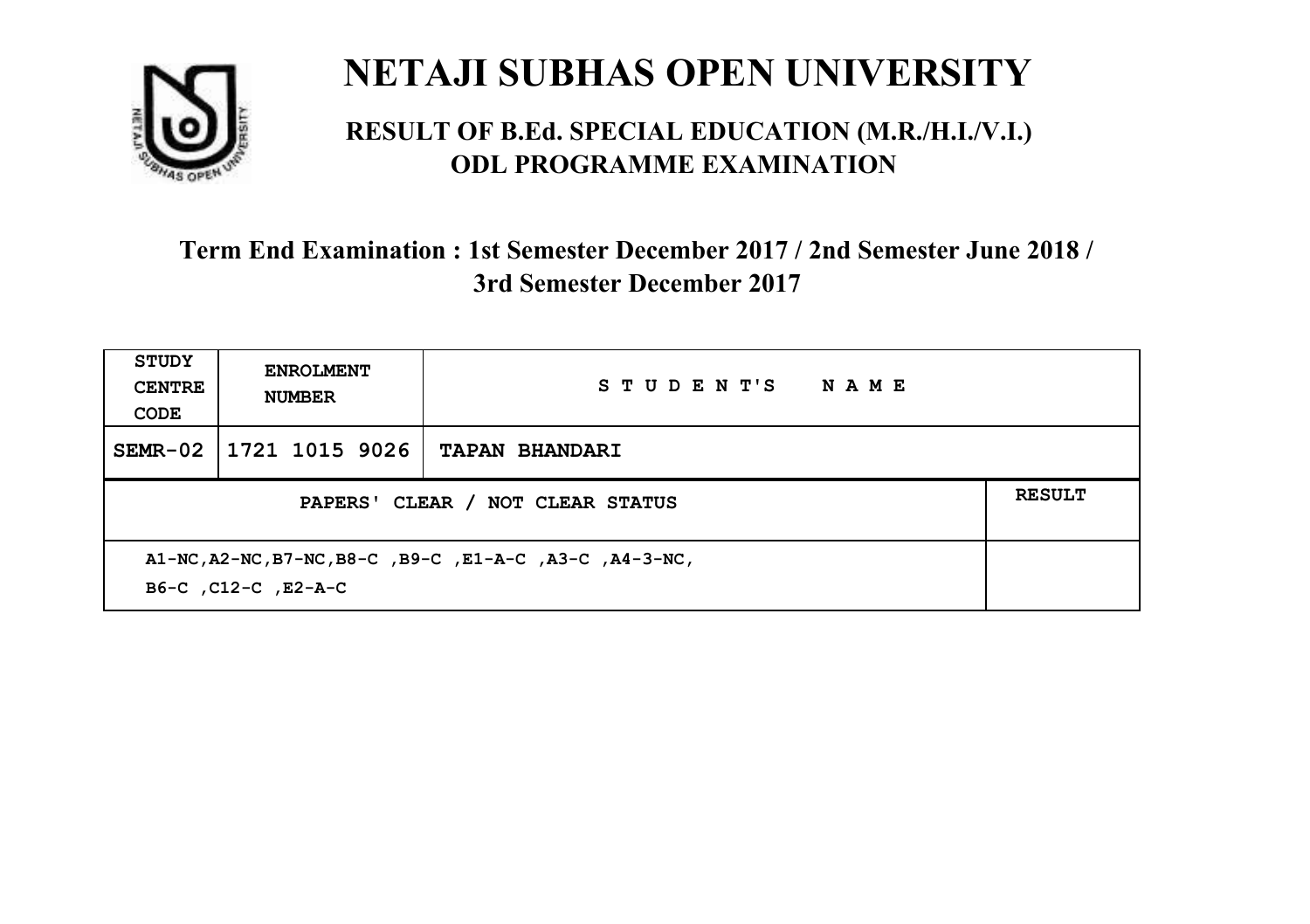

#### **RESULT OF B.Ed. SPECIAL EDUCATION (M.R./H.I./V.I.) ODL PROGRAMME EXAMINATION**

| <b>STUDY</b><br><b>CENTRE</b><br>CODE | <b>ENROLMENT</b><br><b>NUMBER</b>                                          | STUDENT'S NAME     |  |  |  |
|---------------------------------------|----------------------------------------------------------------------------|--------------------|--|--|--|
| $SEMR-02$                             | 1721 1015 9031                                                             | PALASH KUMAR KUNDU |  |  |  |
|                                       | <b>RESULT</b><br>PAPERS' CLEAR / NOT CLEAR STATUS                          |                    |  |  |  |
|                                       | A1-C, A2-C, B7-C, B8-C, B9-C, E1-A-C, A3-C, A4-2-C,<br>B6-C, C12-C, E2-A-C |                    |  |  |  |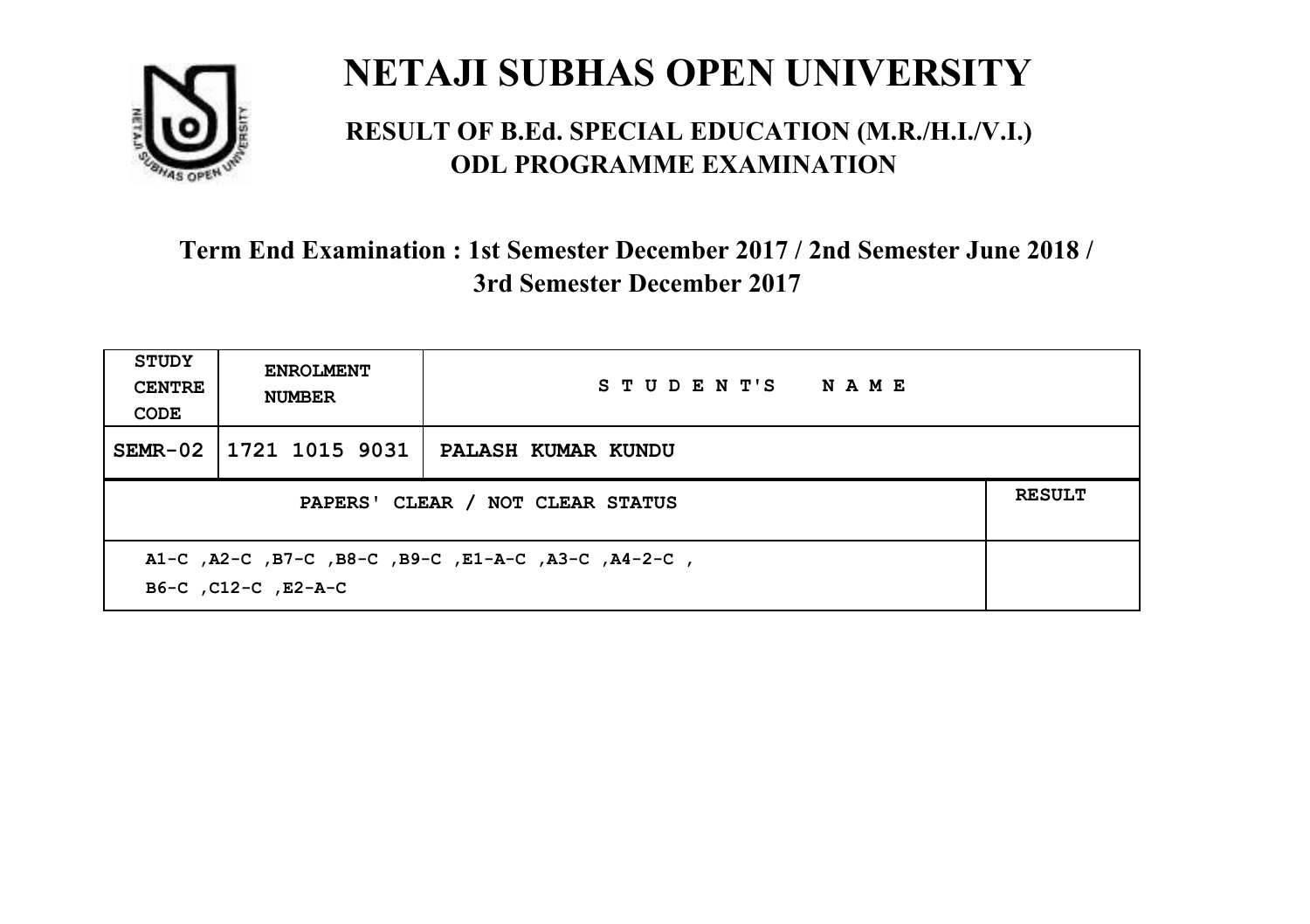

#### **RESULT OF B.Ed. SPECIAL EDUCATION (M.R./H.I./V.I.) ODL PROGRAMME EXAMINATION**

| <b>STUDY</b><br><b>CENTRE</b><br>CODE                                        | <b>ENROLMENT</b><br><b>NUMBER</b> | STUDENT'S NAME     |  |  |
|------------------------------------------------------------------------------|-----------------------------------|--------------------|--|--|
| $SEMR-02$                                                                    | 1722 1015 9006                    | SURITA CHAKRABORTY |  |  |
| <b>RESULT</b><br>PAPERS' CLEAR / NOT CLEAR STATUS                            |                                   |                    |  |  |
| A1-C, A2-C, B7-C, B8-C, B9-C, E1-A-NC, A3-C, A4-1-C,<br>B6-C, C12-C, E2-A-NC |                                   |                    |  |  |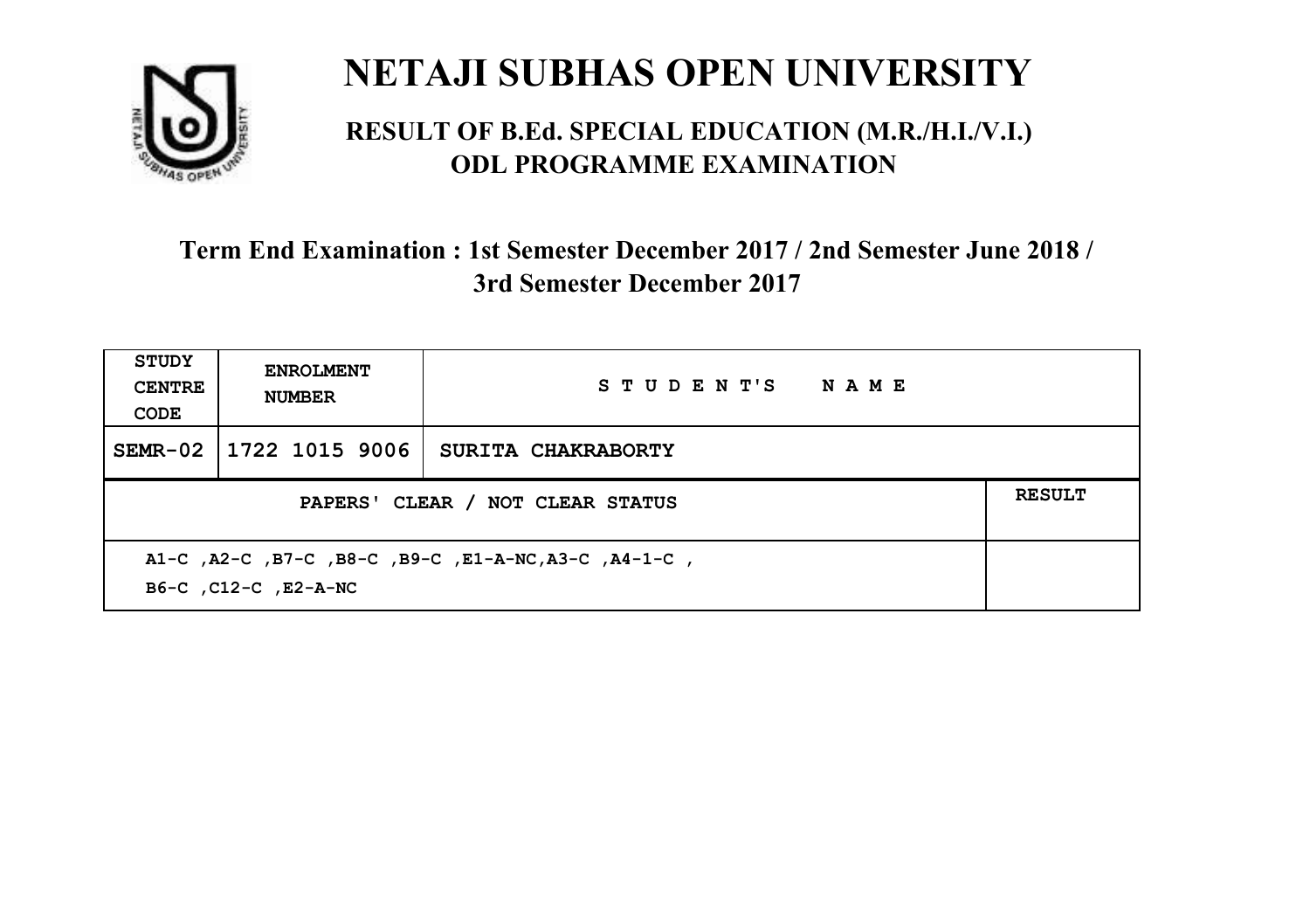

#### **RESULT OF B.Ed. SPECIAL EDUCATION (M.R./H.I./V.I.) ODL PROGRAMME EXAMINATION**

| STUDY<br><b>CENTRE</b><br>CODE                                             | <b>ENROLMENT</b><br><b>NUMBER</b> | STUDENT'S NAME         |  |  |
|----------------------------------------------------------------------------|-----------------------------------|------------------------|--|--|
| $SEMR-02$                                                                  | 1722 1015 9008                    | <b>PAYEL DAS MITRA</b> |  |  |
| <b>RESULT</b><br>PAPERS' CLEAR / NOT CLEAR STATUS                          |                                   |                        |  |  |
| A1-C, A2-C, B7-C, B8-C, B9-C, E1-A-C, A3-C, A4-3-C,<br>B6-C, C12-C, E2-A-C |                                   |                        |  |  |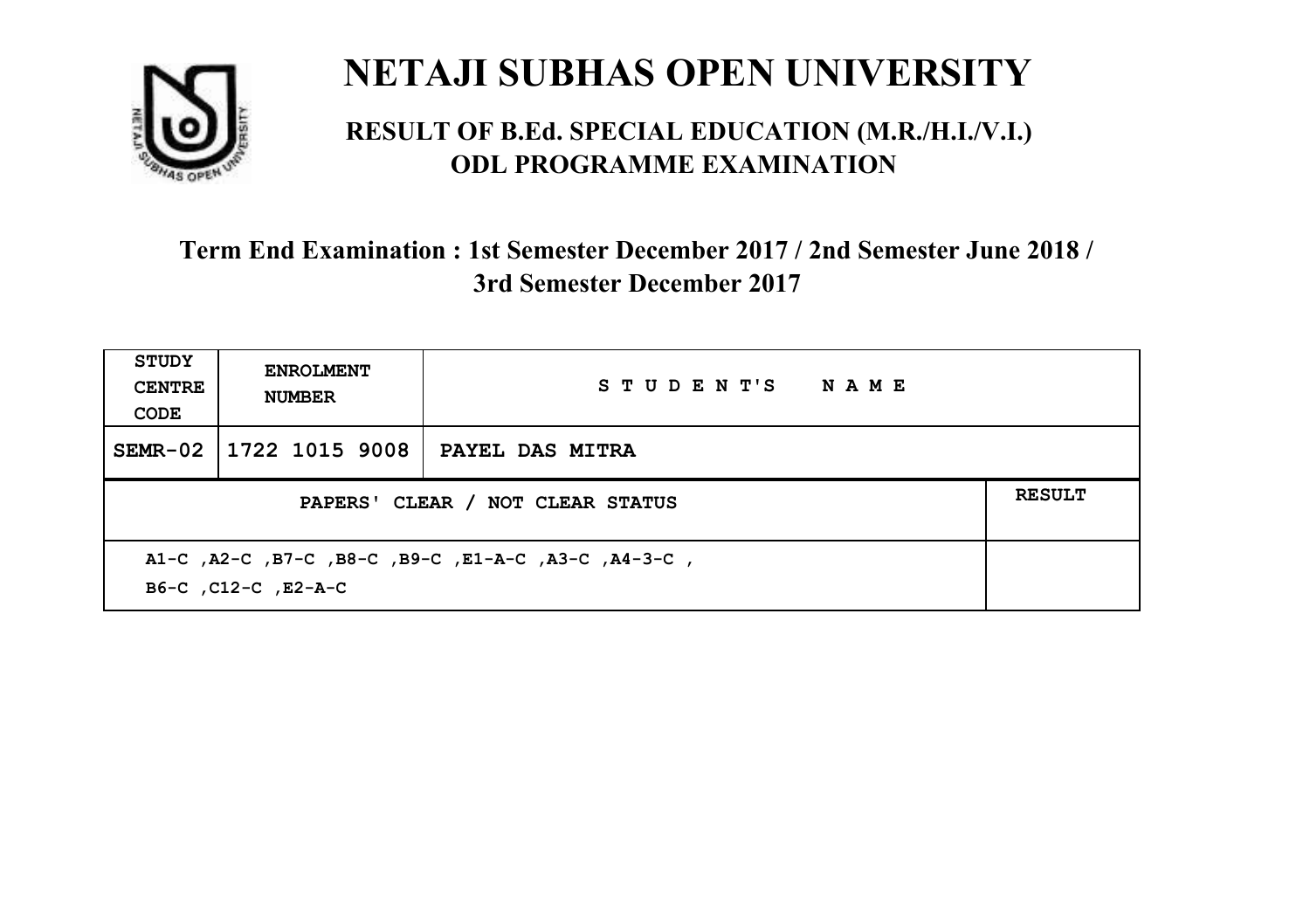

#### **RESULT OF B.Ed. SPECIAL EDUCATION (M.R./H.I./V.I.) ODL PROGRAMME EXAMINATION**

| <b>STUDY</b><br><b>CENTRE</b><br>CODE                                      | <b>ENROLMENT</b><br><b>NUMBER</b> | STUDENT'S NAME          |  |
|----------------------------------------------------------------------------|-----------------------------------|-------------------------|--|
| $SEMR-02$                                                                  | 1722 1015 9009                    | SUNINDITA BHATTACHARYYA |  |
| <b>RESULT</b><br>PAPERS' CLEAR / NOT CLEAR STATUS                          |                                   |                         |  |
| A1-C, A2-C, B7-C, B8-C, B9-C, E1-A-C, A3-C, A4-3-C,<br>B6-C, C12-C, E2-A-C |                                   |                         |  |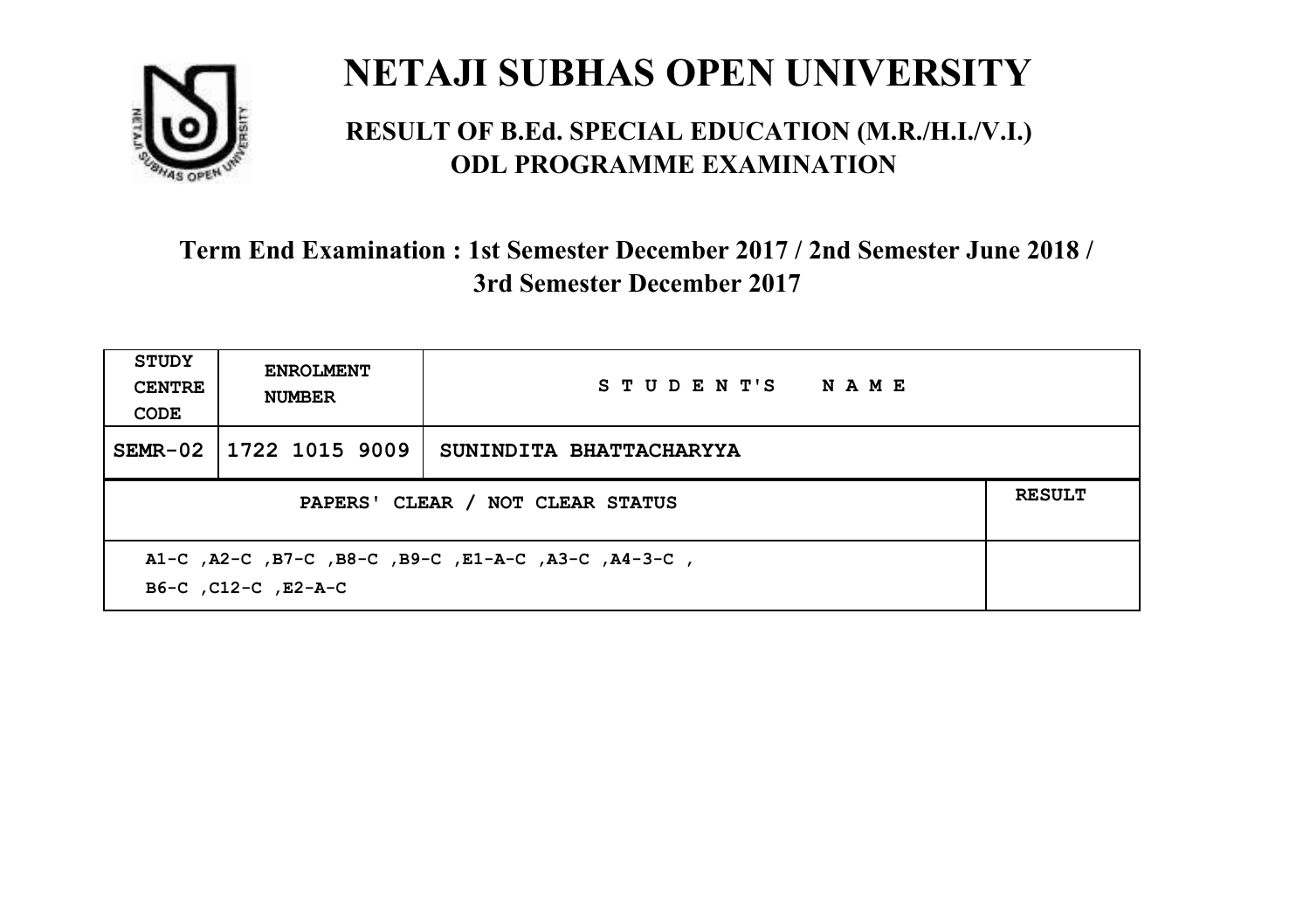

#### **RESULT OF B.Ed. SPECIAL EDUCATION (M.R./H.I./V.I.) ODL PROGRAMME EXAMINATION**

| <b>STUDY</b><br><b>CENTRE</b><br>CODE | <b>ENROLMENT</b><br><b>NUMBER</b>                                          | STUDENT'S NAME |  |  |  |
|---------------------------------------|----------------------------------------------------------------------------|----------------|--|--|--|
| SEMR-02                               | 1722 1015 9014   ARPITA BAIRAGI                                            |                |  |  |  |
|                                       | <b>RESULT</b><br>PAPERS' CLEAR / NOT CLEAR STATUS                          |                |  |  |  |
|                                       | A1-C, A2-C, B7-C, B8-C, B9-C, E1-A-C, A3-C, A4-3-C,<br>B6-C, C12-C, E2-A-C |                |  |  |  |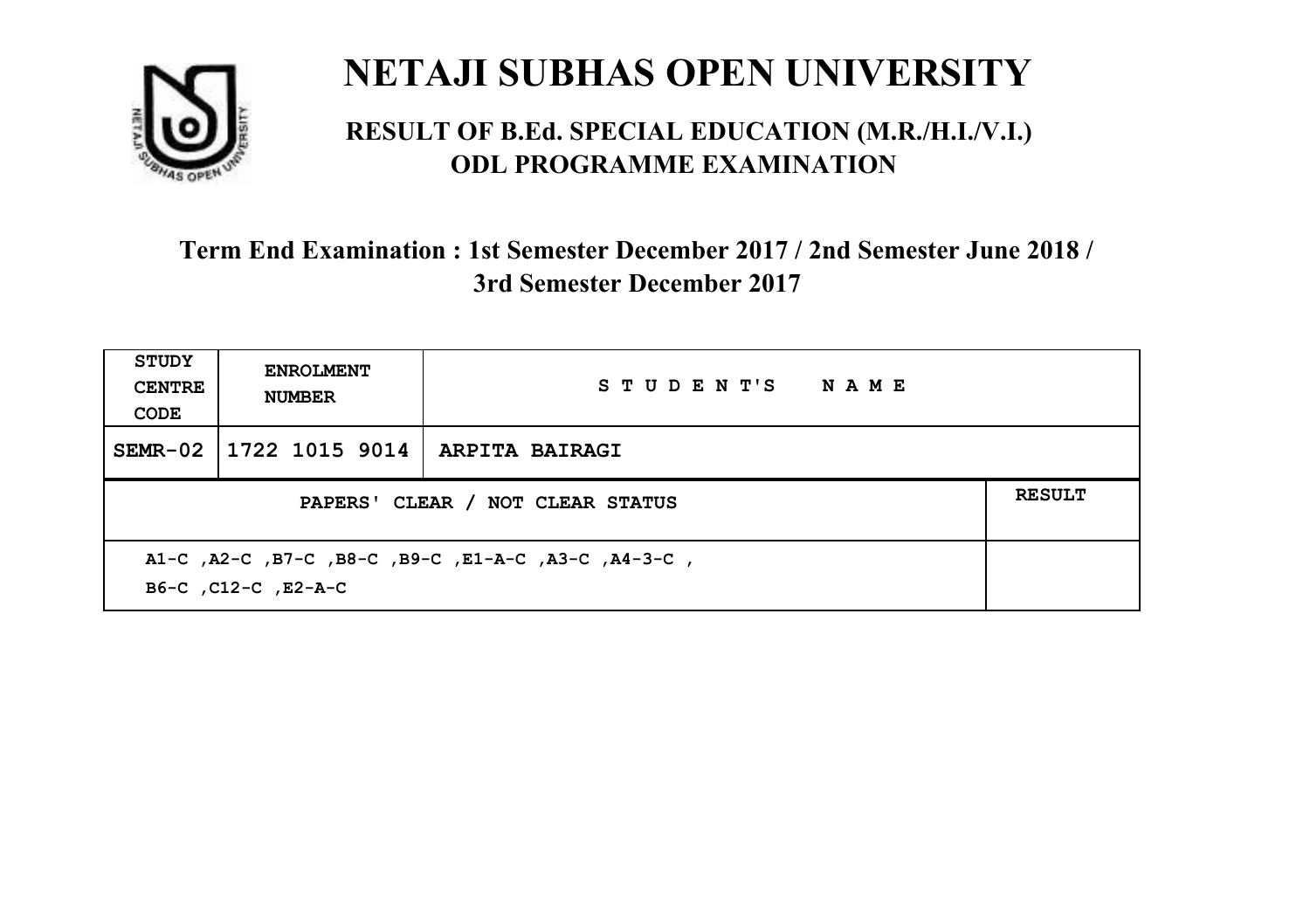

#### **RESULT OF B.Ed. SPECIAL EDUCATION (M.R./H.I./V.I.) ODL PROGRAMME EXAMINATION**

| <b>STUDY</b><br><b>CENTRE</b><br>CODE                                                 | <b>ENROLMENT</b><br><b>NUMBER</b> | STUDENT'S<br>NAME        |  |
|---------------------------------------------------------------------------------------|-----------------------------------|--------------------------|--|
| $SEMR-02$                                                                             | 1722 1015 9016                    | <b>MAHIMA SHASHANKAR</b> |  |
| CLEAR /<br>PAPERS'<br><b>NOT CLEAR STATUS</b>                                         |                                   |                          |  |
| A1-NC, A2-NC, B7-NC, B8-NC, B9-NC, E1-A-NC, A3-NC, A4-3-NC,<br>B6-NC, C12-NC, E2-A-NC |                                   |                          |  |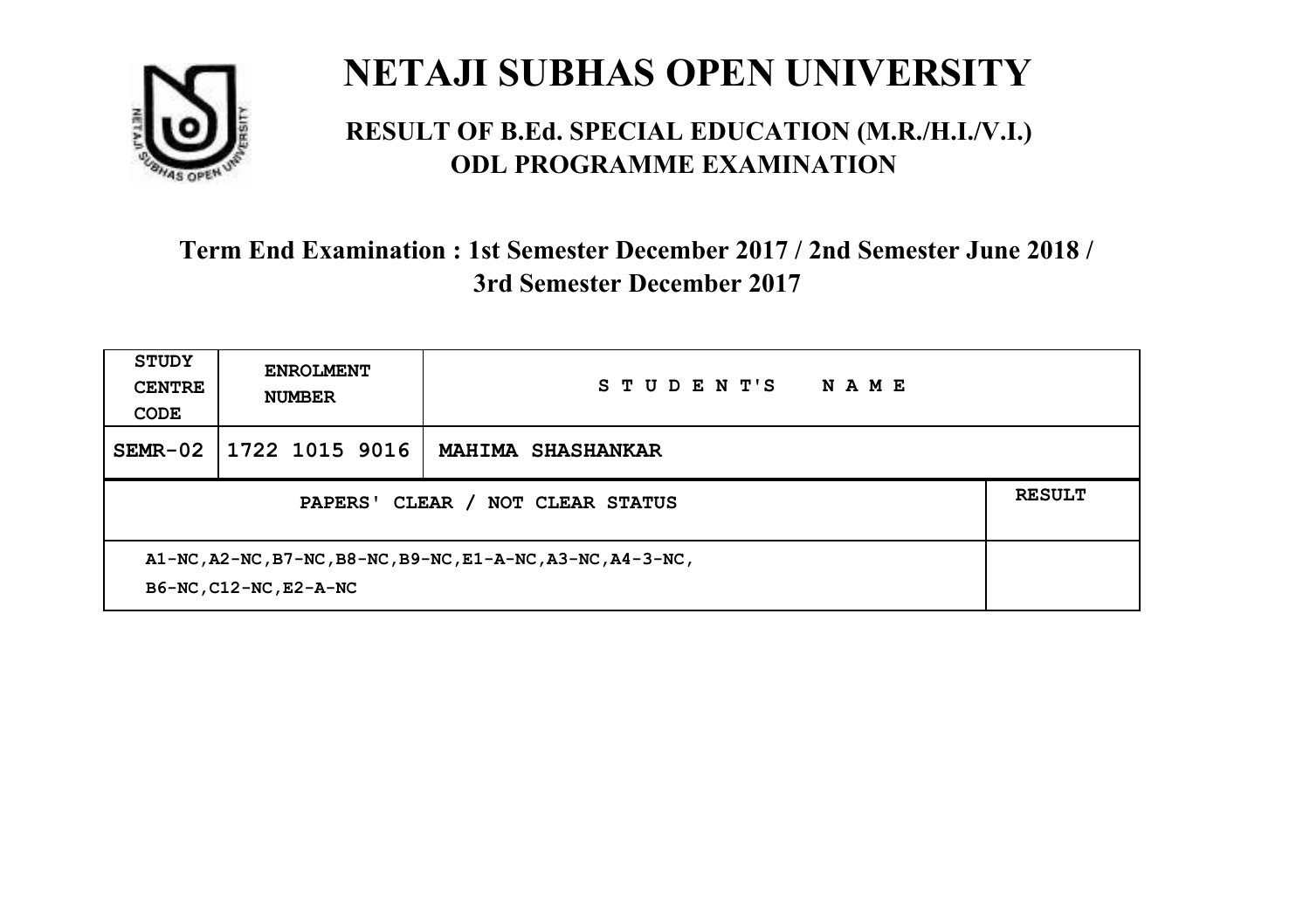

#### **RESULT OF B.Ed. SPECIAL EDUCATION (M.R./H.I./V.I.) ODL PROGRAMME EXAMINATION**

| <b>STUDY</b><br><b>CENTRE</b><br>CODE                                      | <b>ENROLMENT</b><br><b>NUMBER</b>                 | STUDENT'S NAME   |  |  |
|----------------------------------------------------------------------------|---------------------------------------------------|------------------|--|--|
| $SEMR-02$                                                                  | 1722 1015 9020                                    | MOUMITA BANERJEE |  |  |
|                                                                            | <b>RESULT</b><br>PAPERS' CLEAR / NOT CLEAR STATUS |                  |  |  |
| A1-C, A2-C, B7-C, B8-C, B9-C, E1-A-C, A3-C, A4-3-C,<br>B6-C, C12-C, E2-A-C |                                                   |                  |  |  |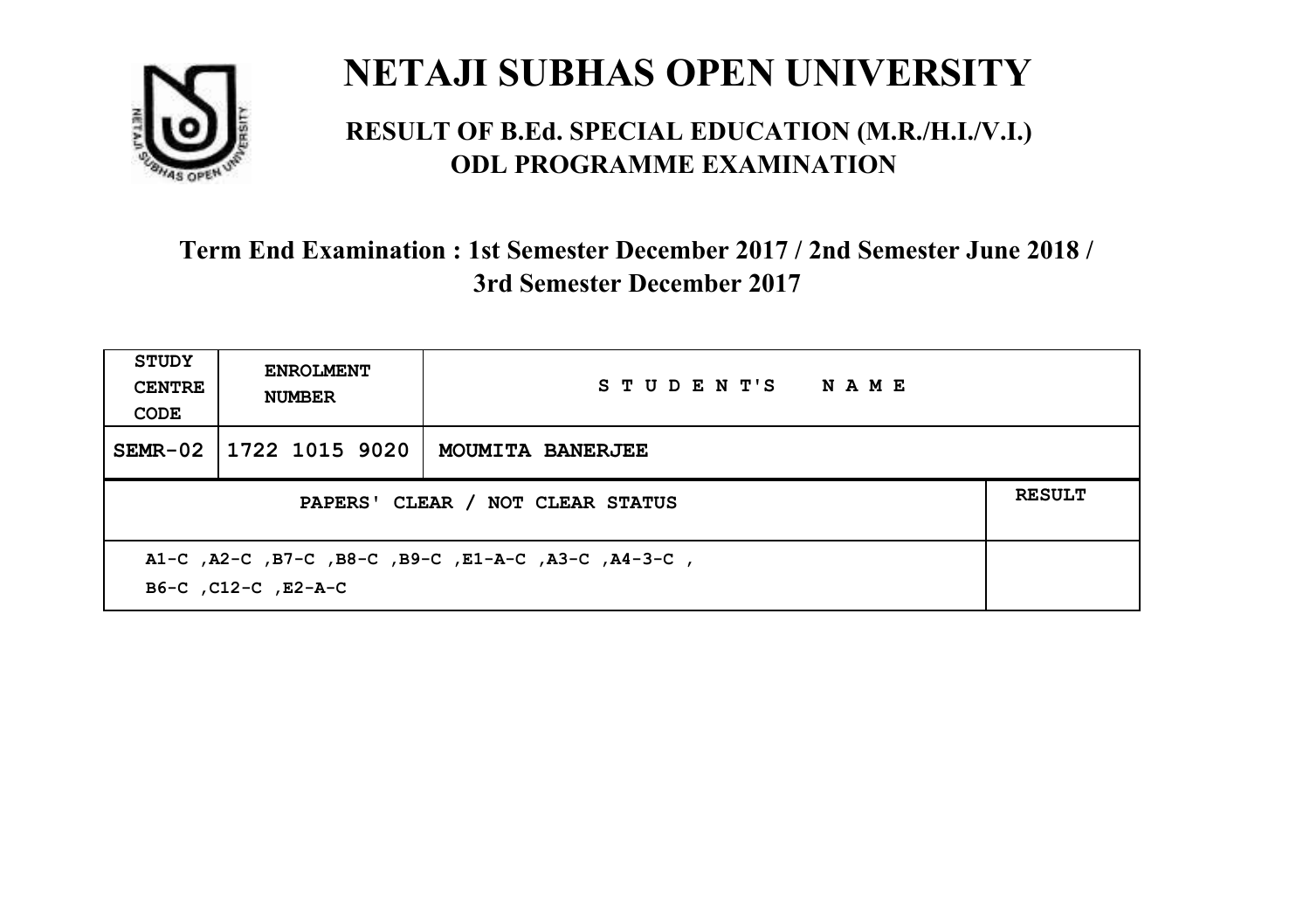

#### **RESULT OF B.Ed. SPECIAL EDUCATION (M.R./H.I./V.I.) ODL PROGRAMME EXAMINATION**

| <b>STUDY</b><br><b>CENTRE</b><br>CODE                                      | <b>ENROLMENT</b><br><b>NUMBER</b> | STUDENT'S NAME             |  |  |
|----------------------------------------------------------------------------|-----------------------------------|----------------------------|--|--|
|                                                                            | SEMR-02 1722 1015 9022            | JAYANTI CHAUDHURI BANERJEE |  |  |
| <b>RESULT</b><br>PAPERS' CLEAR / NOT CLEAR STATUS                          |                                   |                            |  |  |
| A1-C, A2-C, B7-C, B8-C, B9-C, E1-A-C, A3-C, A4-3-C,<br>B6-C, C12-C, E2-A-C |                                   |                            |  |  |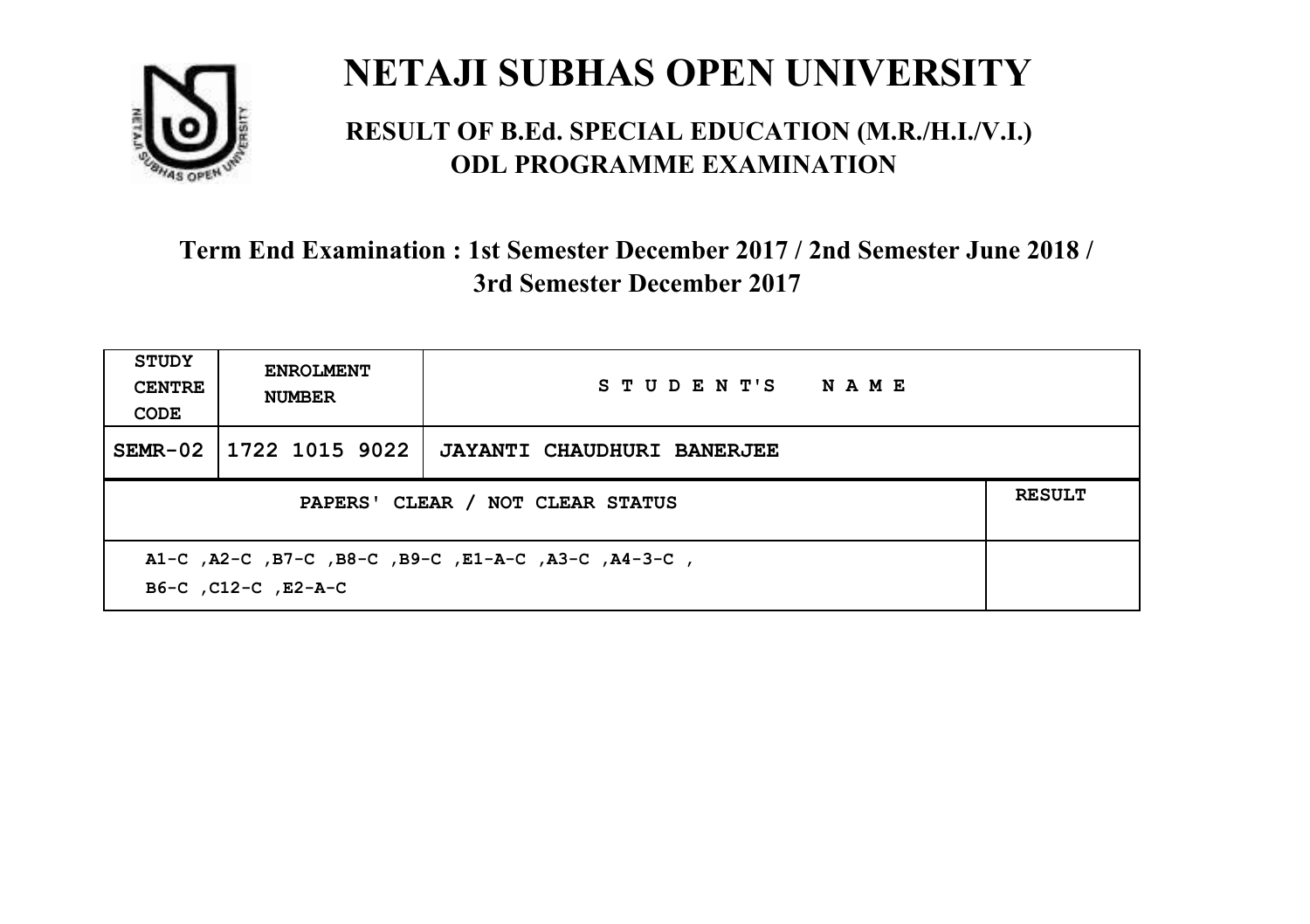

#### **RESULT OF B.Ed. SPECIAL EDUCATION (M.R./H.I./V.I.) ODL PROGRAMME EXAMINATION**

| <b>STUDY</b><br><b>CENTRE</b><br>CODE                                      | <b>ENROLMENT</b><br><b>NUMBER</b>                 | STUDENT'S NAME    |  |  |  |
|----------------------------------------------------------------------------|---------------------------------------------------|-------------------|--|--|--|
| SEMR-02                                                                    | 1722 1015 9023                                    | <b>SUDHA SAHA</b> |  |  |  |
|                                                                            | <b>RESULT</b><br>PAPERS' CLEAR / NOT CLEAR STATUS |                   |  |  |  |
| A1-C, A2-C, B7-C, B8-C, B9-C, E1-A-C, A3-C, A4-3-C,<br>B6-C, C12-C, E2-A-C |                                                   |                   |  |  |  |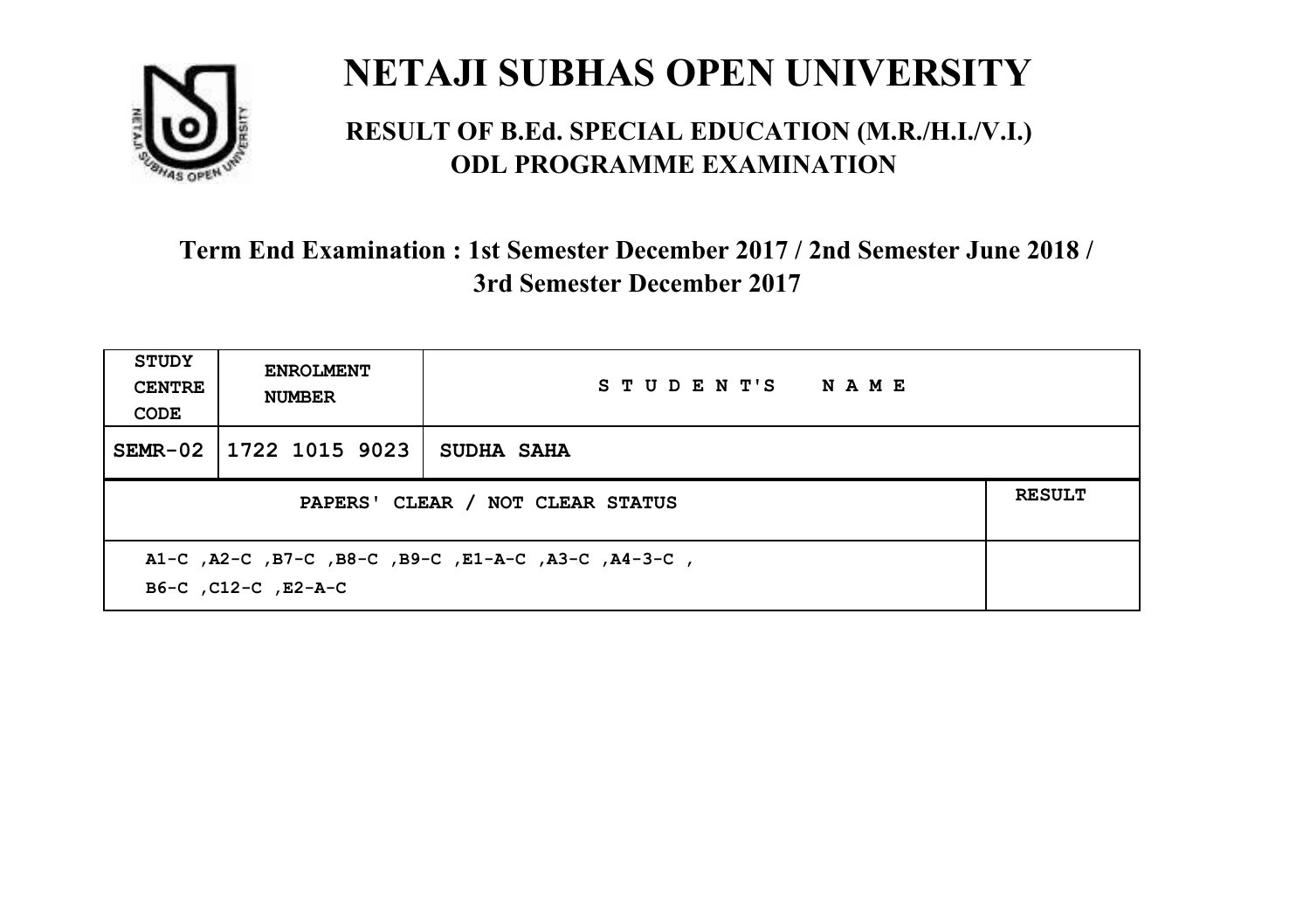

#### **RESULT OF B.Ed. SPECIAL EDUCATION (M.R./H.I./V.I.) ODL PROGRAMME EXAMINATION**

| <b>STUDY</b><br><b>CENTRE</b><br>CODE                                      | <b>ENROLMENT</b><br><b>NUMBER</b> | STUDENT'S NAME      |  |
|----------------------------------------------------------------------------|-----------------------------------|---------------------|--|
|                                                                            | SEMR-02   1722 1015 9025          | PRIYANKA BERA MANNA |  |
| PAPERS' CLEAR / NOT CLEAR STATUS                                           |                                   |                     |  |
| A1-C, A2-C, B7-C, B8-C, B9-C, E1-A-C, A3-C, A4-3-C,<br>B6-C, C12-C, E2-A-C |                                   |                     |  |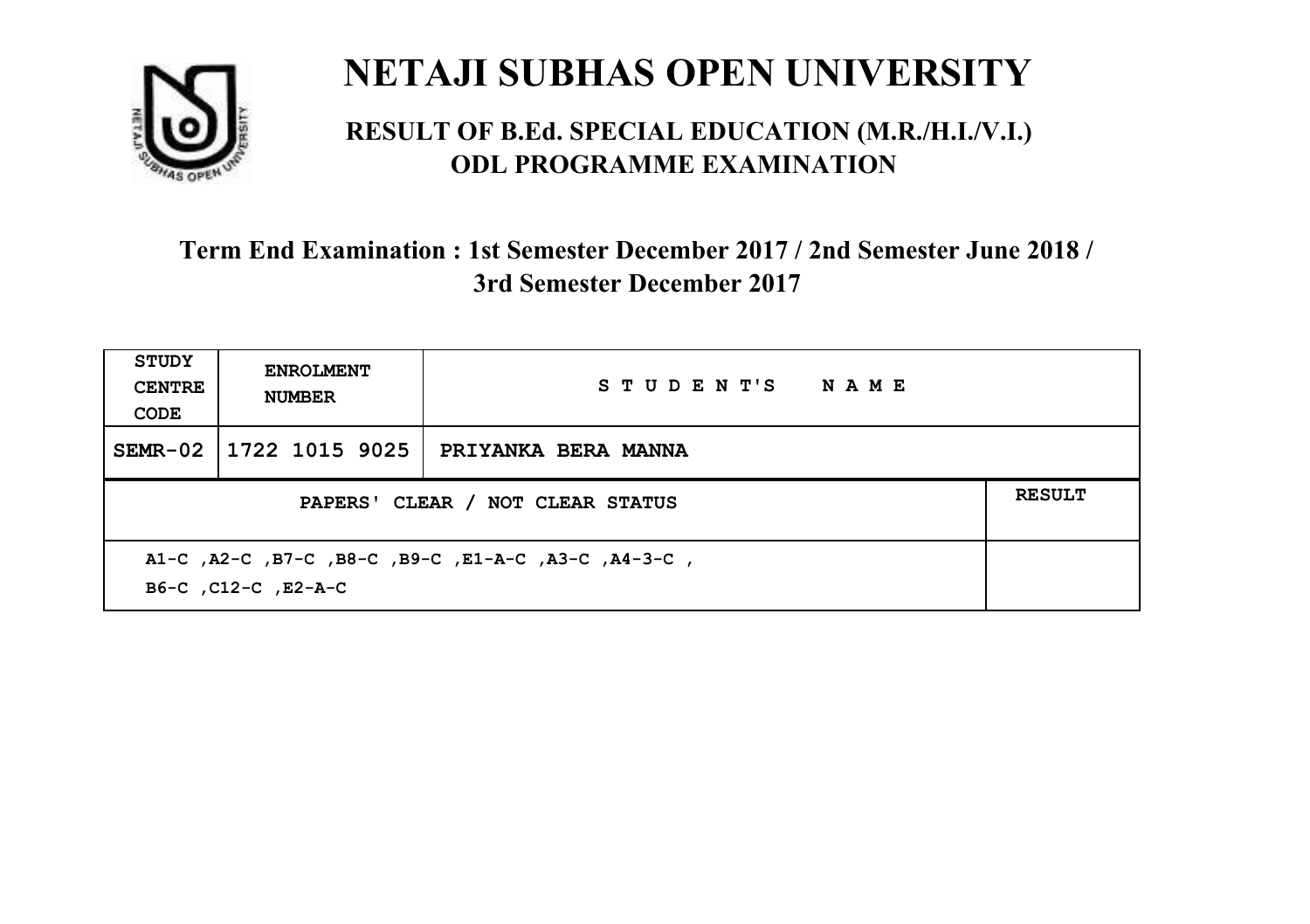

#### **RESULT OF B.Ed. SPECIAL EDUCATION (M.R./H.I./V.I.) ODL PROGRAMME EXAMINATION**

| <b>STUDY</b><br><b>CENTRE</b><br>CODE | <b>ENROLMENT</b><br><b>NUMBER</b>                                           | STUDENT'S NAME     |  |  |  |
|---------------------------------------|-----------------------------------------------------------------------------|--------------------|--|--|--|
|                                       | SEMR-02 1722 1015 9029                                                      | <b>MOHUA GHOSH</b> |  |  |  |
|                                       | <b>RESULT</b><br>PAPERS' CLEAR / NOT CLEAR STATUS                           |                    |  |  |  |
|                                       | A1-C, A2-C, B7-NC, B8-C, B9-C, E1-A-C, A3-C, A4-3-C,<br>B6-C, C12-C, E2-A-C |                    |  |  |  |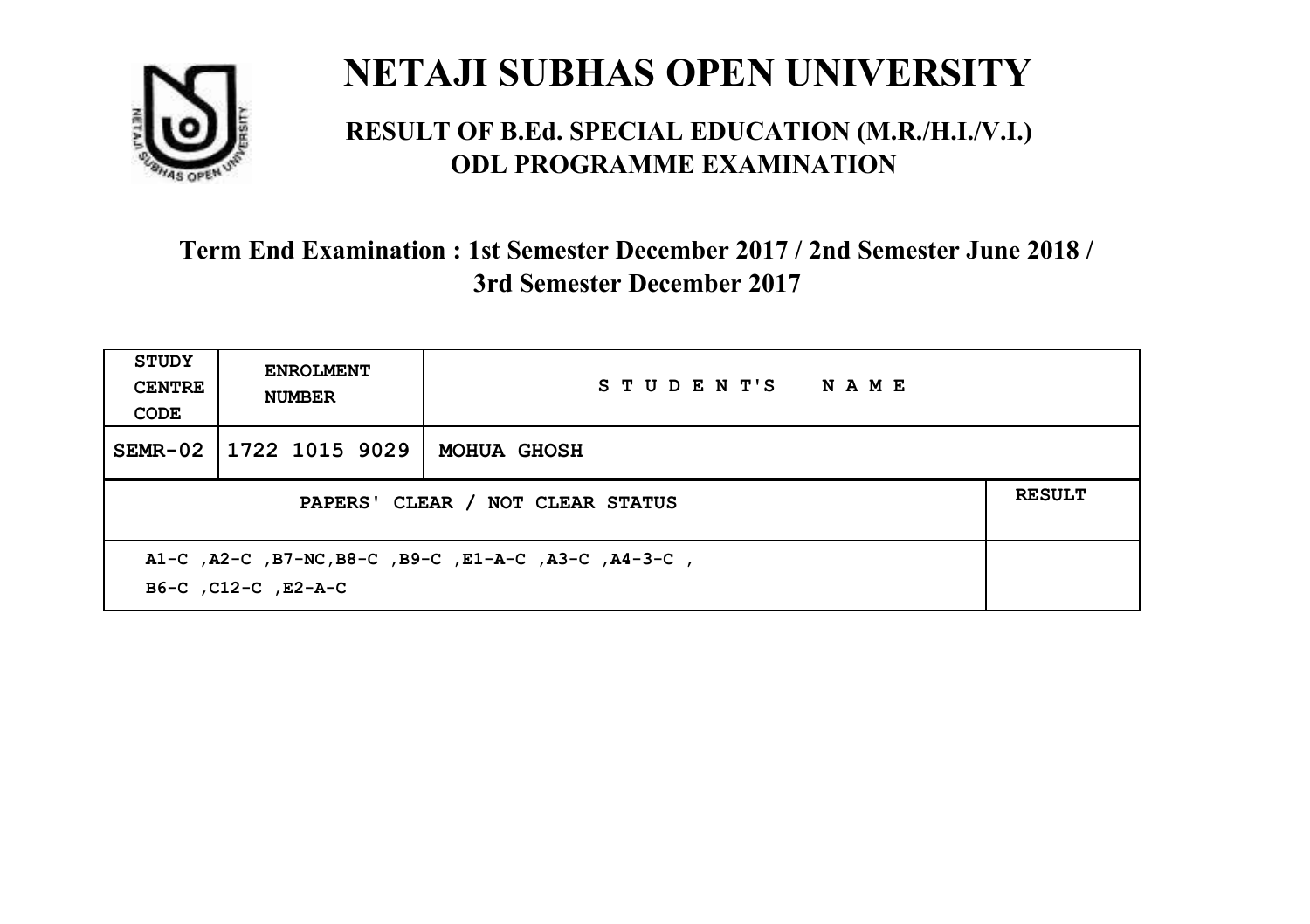

#### **RESULT OF B.Ed. SPECIAL EDUCATION (M.R./H.I./V.I.) ODL PROGRAMME EXAMINATION**

| <b>STUDY</b><br><b>CENTRE</b><br>CODE                                      | <b>ENROLMENT</b><br><b>NUMBER</b> | STUDENT'S NAME       |  |  |
|----------------------------------------------------------------------------|-----------------------------------|----------------------|--|--|
|                                                                            | SEMR-02   1722 1015 9030          | <b>MOUMITA GHOSH</b> |  |  |
| PAPERS' CLEAR / NOT CLEAR STATUS                                           |                                   |                      |  |  |
| A1-C, A2-C, B7-C, B8-C, B9-C, E1-A-C, A3-C, A4-3-C,<br>B6-C, C12-C, E2-A-C |                                   |                      |  |  |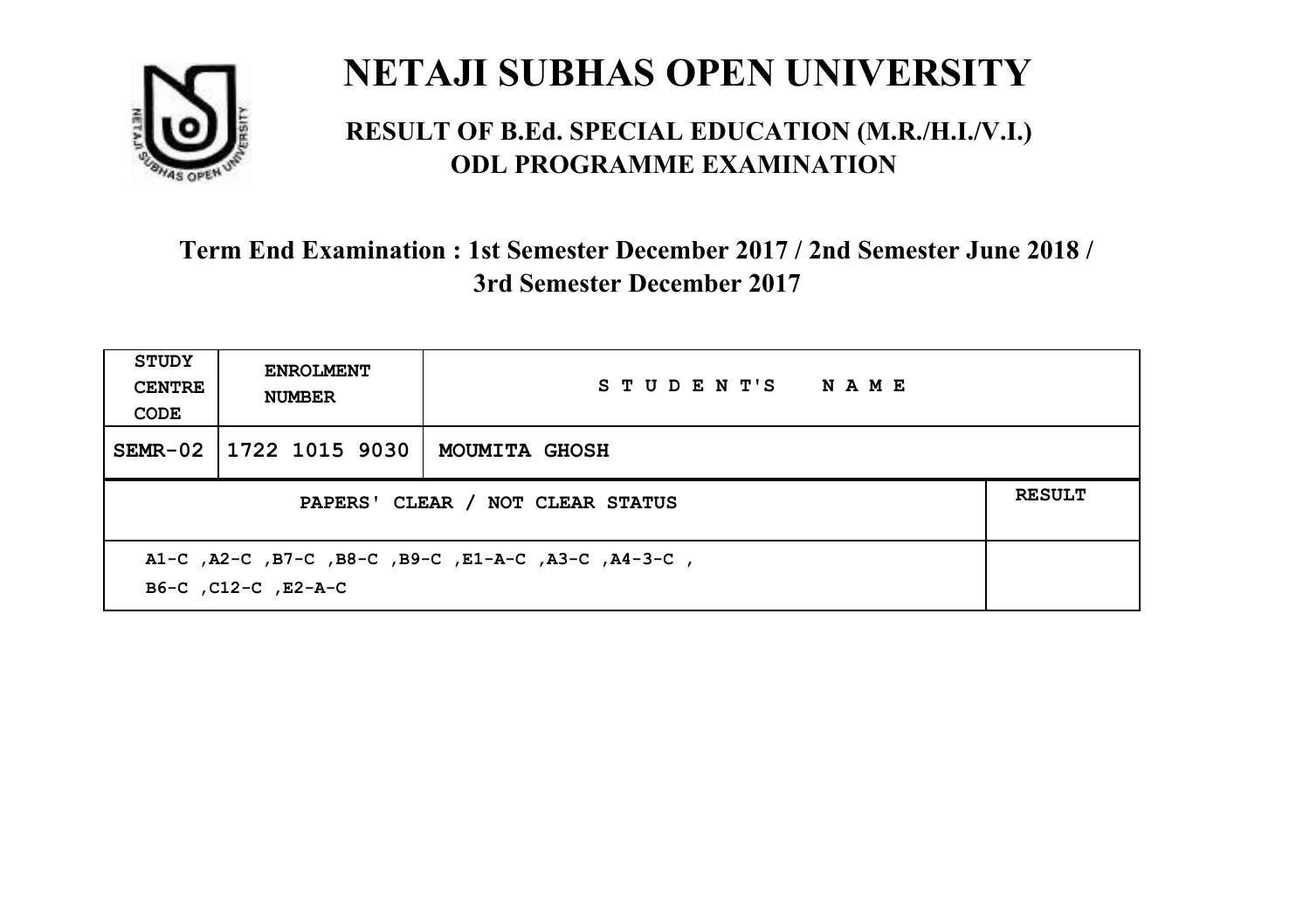

#### **RESULT OF B.Ed. SPECIAL EDUCATION (M.R./H.I./V.I.) ODL PROGRAMME EXAMINATION**

| <b>STUDY</b><br><b>CENTRE</b><br>CODE                                       | <b>ENROLMENT</b><br><b>NUMBER</b> | STUDENT'S NAME            |  |
|-----------------------------------------------------------------------------|-----------------------------------|---------------------------|--|
| $SEMR-02$                                                                   | 1723 1015 9011                    | <b>SAMIR KANTI SANTRA</b> |  |
| PAPERS' CLEAR / NOT CLEAR STATUS                                            |                                   |                           |  |
| A1-C, A2-C, B7-NC, B8-C, B9-C, E1-A-C, A3-C, A4-1-C,<br>B6-C, C12-C, E2-A-C |                                   |                           |  |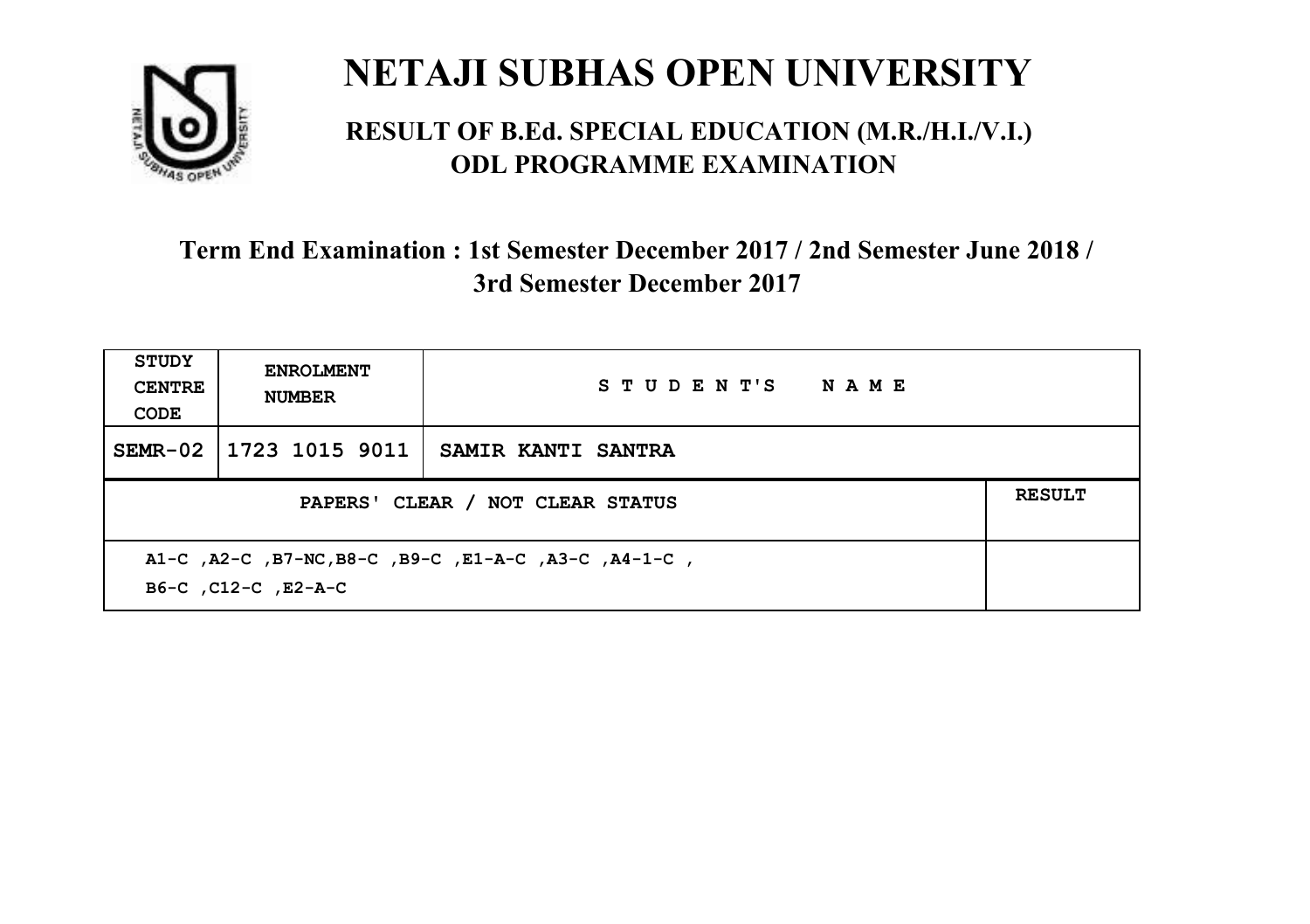

#### **RESULT OF B.Ed. SPECIAL EDUCATION (M.R./H.I./V.I.) ODL PROGRAMME EXAMINATION**

| <b>STUDY</b><br><b>CENTRE</b><br>CODE                                       | <b>ENROLMENT</b><br><b>NUMBER</b> | STUDENT'S NAME    |  |
|-----------------------------------------------------------------------------|-----------------------------------|-------------------|--|
|                                                                             | SEMR-02   1723 1015 9015          | <b>TANMOY DAS</b> |  |
| <b>RESULT</b><br>PAPERS' CLEAR / NOT CLEAR STATUS                           |                                   |                   |  |
| A1-NC, A2-C, B7-C, B8-C, B9-C, E1-A-C, A3-C, A4-3-C,<br>B6-C, C12-C, E2-A-C |                                   |                   |  |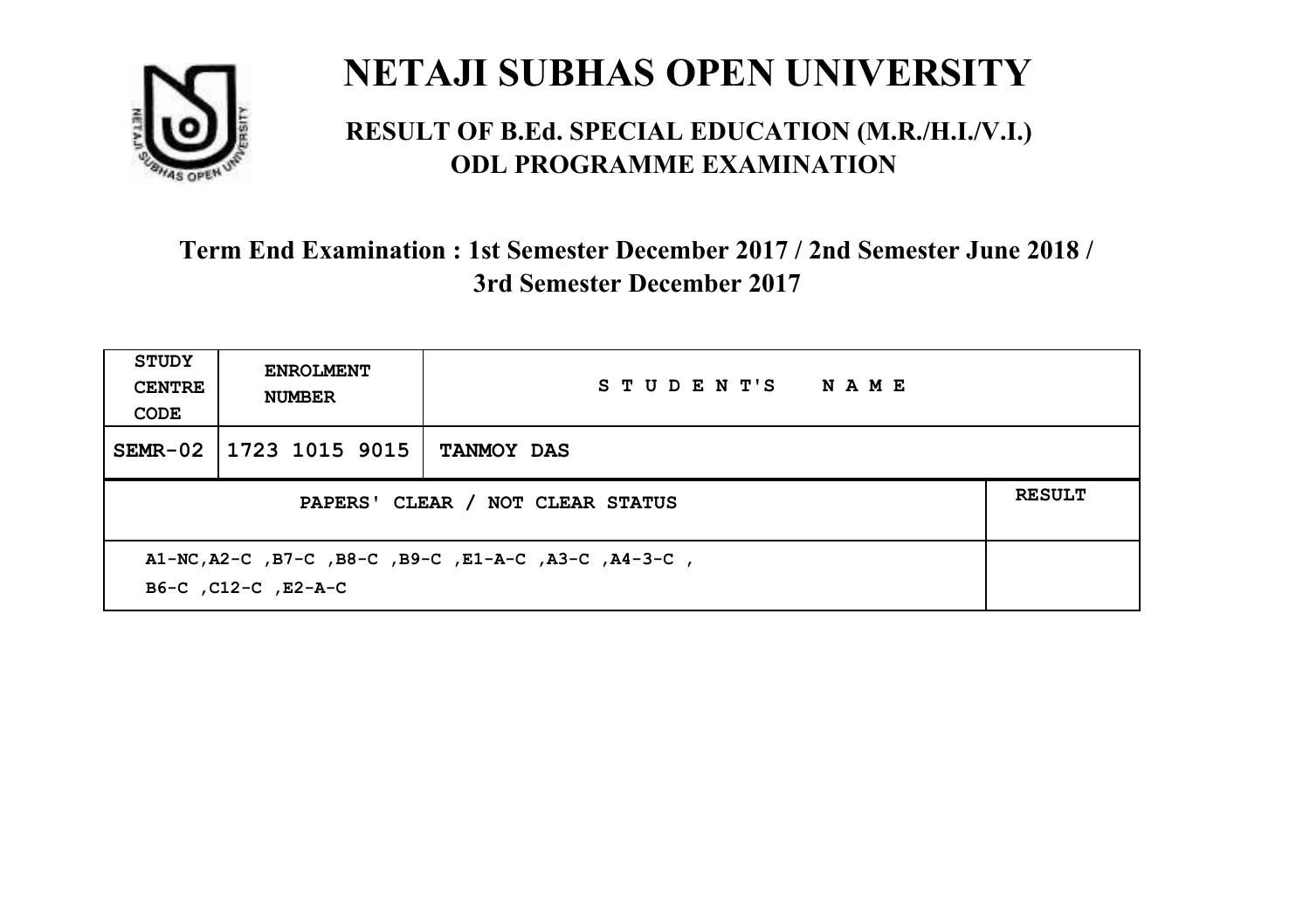

#### **RESULT OF B.Ed. SPECIAL EDUCATION (M.R./H.I./V.I.) ODL PROGRAMME EXAMINATION**

| <b>STUDY</b><br><b>CENTRE</b><br>CODE                                                 | <b>ENROLMENT</b><br><b>NUMBER</b> | STUDENT'S<br>NAME  |               |
|---------------------------------------------------------------------------------------|-----------------------------------|--------------------|---------------|
| $SEMR-02$                                                                             | 1723 1015 9018                    | <b>AVIK MONDAL</b> |               |
| CLEAR /<br>NOT CLEAR STATUS<br>PAPERS'                                                |                                   |                    | <b>RESULT</b> |
| A1-NC, A2-NC, B7-NC, B8-NC, B9-NC, E1-A-NC, A3-NC, A4-3-NC,<br>B6-NC, C12-NC, E2-A-NC |                                   |                    |               |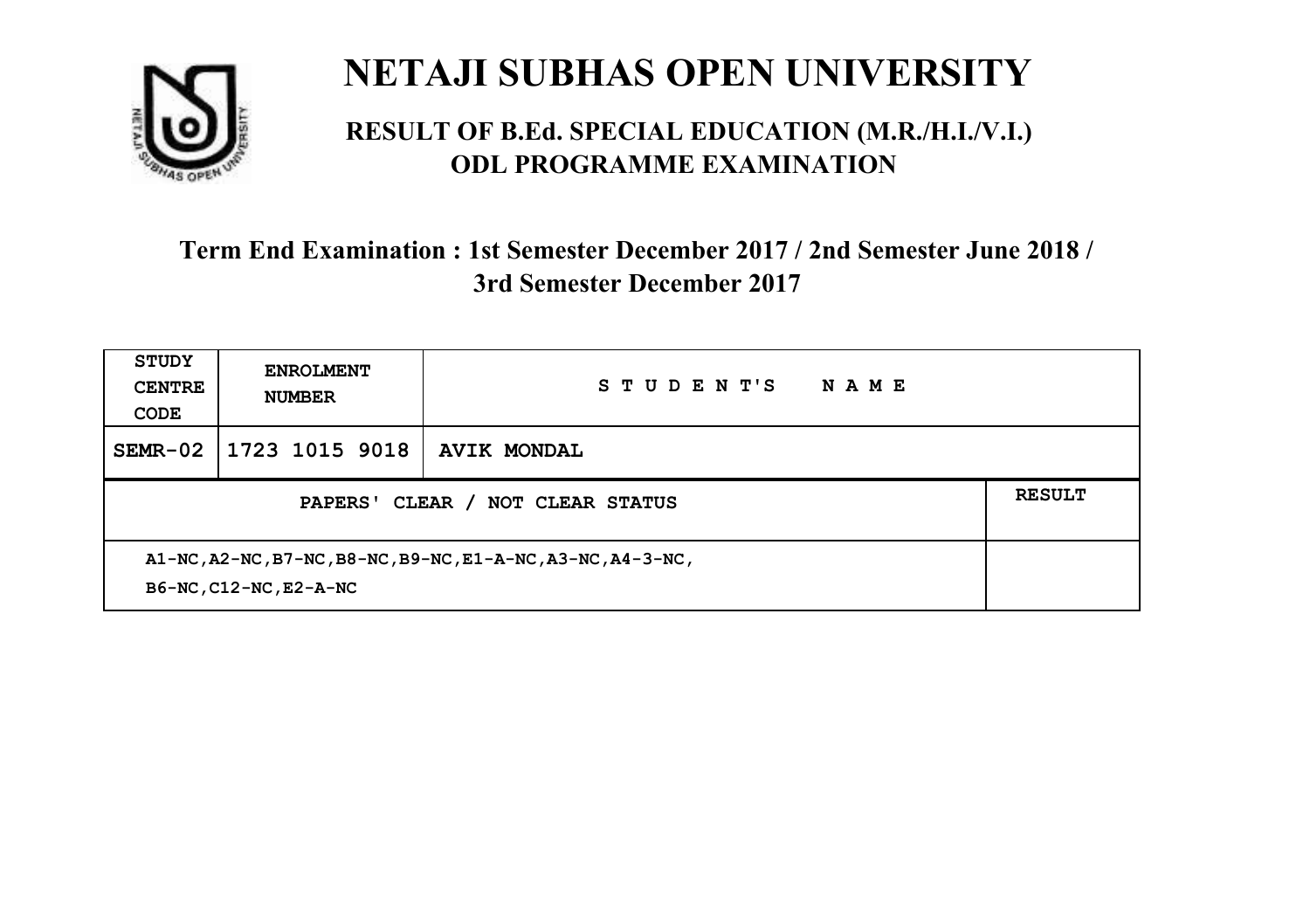

#### **RESULT OF B.Ed. SPECIAL EDUCATION (M.R./H.I./V.I.) ODL PROGRAMME EXAMINATION**

| STUDY<br><b>CENTRE</b><br>CODE                                             | <b>ENROLMENT</b><br><b>NUMBER</b>                 | STUDENT'S NAME |  |  |  |
|----------------------------------------------------------------------------|---------------------------------------------------|----------------|--|--|--|
| SEMR-02                                                                    | 1726 1015 9012                                    | MENAKA MURMU   |  |  |  |
|                                                                            | <b>RESULT</b><br>PAPERS' CLEAR / NOT CLEAR STATUS |                |  |  |  |
| A1-C, A2-C, B7-C, B8-C, B9-C, E1-A-C, A3-C, A4-3-C,<br>B6-C, C12-C, E2-A-C |                                                   |                |  |  |  |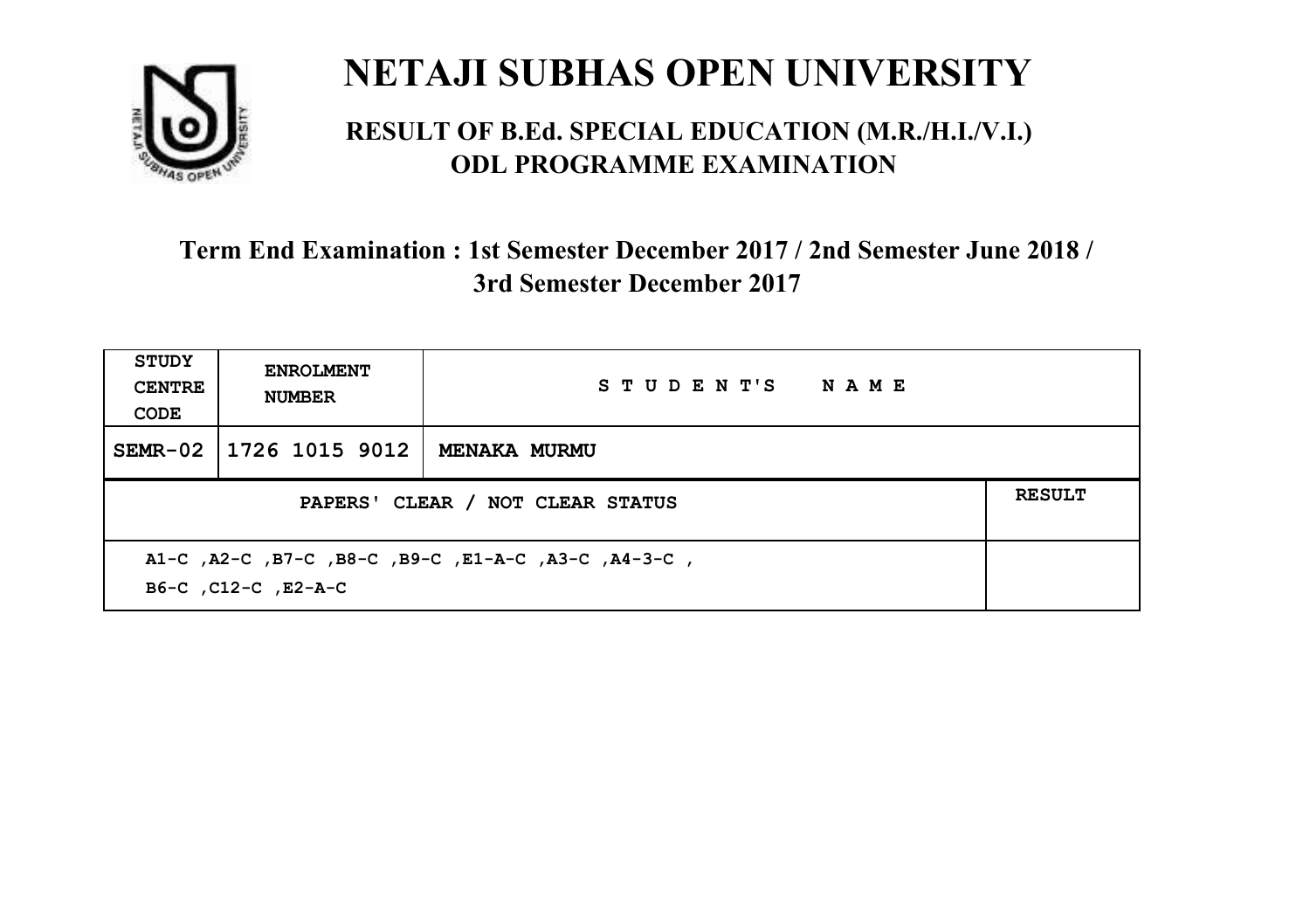

#### **RESULT OF B.Ed. SPECIAL EDUCATION (M.R./H.I./V.I.) ODL PROGRAMME EXAMINATION**

| <b>STUDY</b><br><b>CENTRE</b><br>CODE                                      | <b>ENROLMENT</b><br><b>NUMBER</b> | STUDENT'S NAME     |  |  |
|----------------------------------------------------------------------------|-----------------------------------|--------------------|--|--|
|                                                                            | SEMR-02   1727 1015 9004          | ABDUL MUNIM MONDAL |  |  |
| PAPERS' CLEAR / NOT CLEAR STATUS                                           |                                   |                    |  |  |
| A1-C, A2-C, B7-C, B8-C, B9-C, E1-A-C, A3-C, A4-3-C,<br>B6-C, C12-C, E2-A-C |                                   |                    |  |  |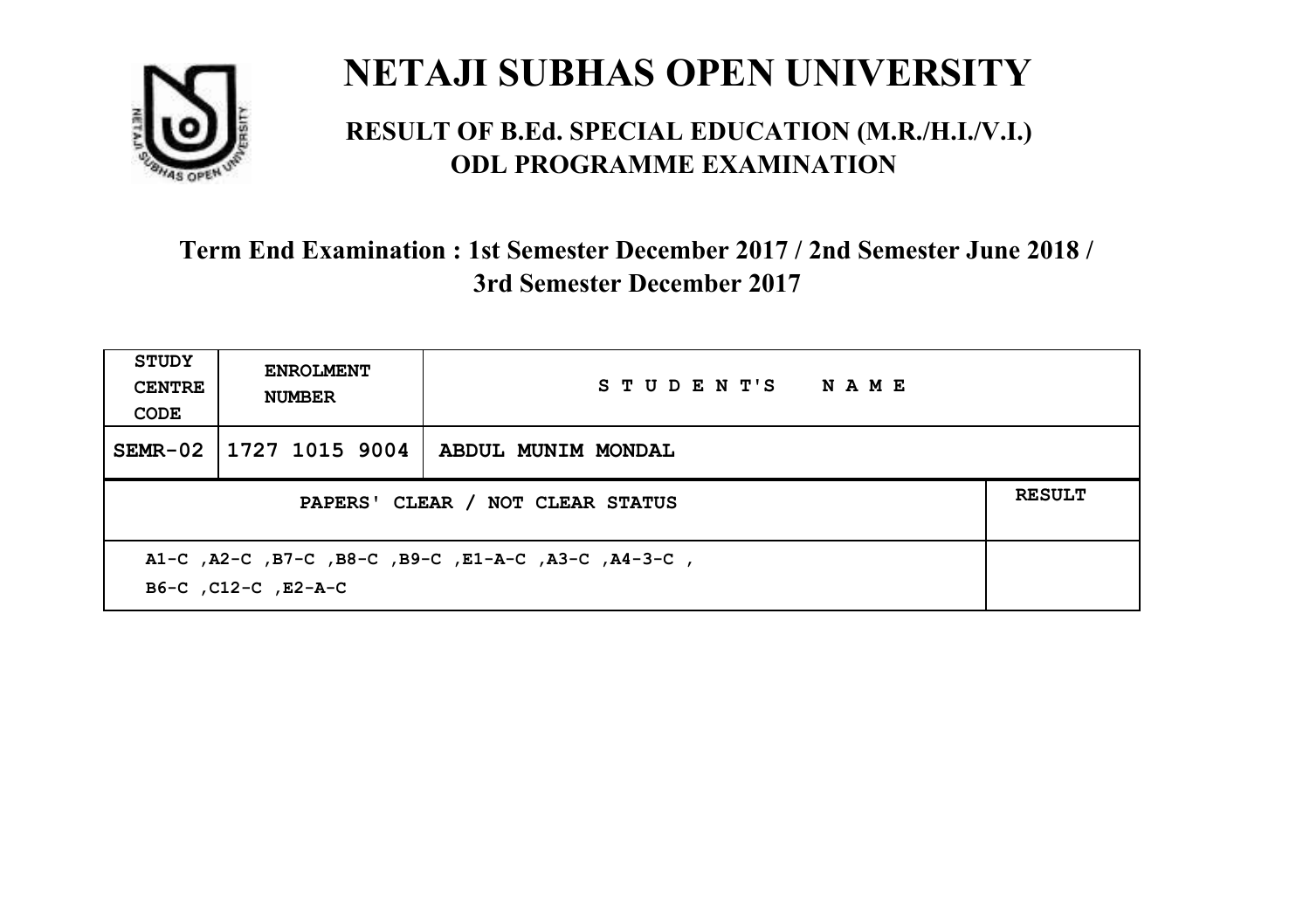

#### **RESULT OF B.Ed. SPECIAL EDUCATION (M.R./H.I./V.I.) ODL PROGRAMME EXAMINATION**

| <b>STUDY</b><br><b>CENTRE</b><br>CODE                                      | <b>ENROLMENT</b><br><b>NUMBER</b> | STUDENT'S NAME    |  |
|----------------------------------------------------------------------------|-----------------------------------|-------------------|--|
| SEMR-02                                                                    | 1727 1015 9007                    | <b>BAPPA GUIN</b> |  |
| <b>RESULT</b><br>PAPERS' CLEAR / NOT CLEAR STATUS                          |                                   |                   |  |
| A1-C, A2-C, B7-C, B8-C, B9-C, E1-A-C, A3-C, A4-3-C,<br>B6-C, C12-C, E2-A-C |                                   |                   |  |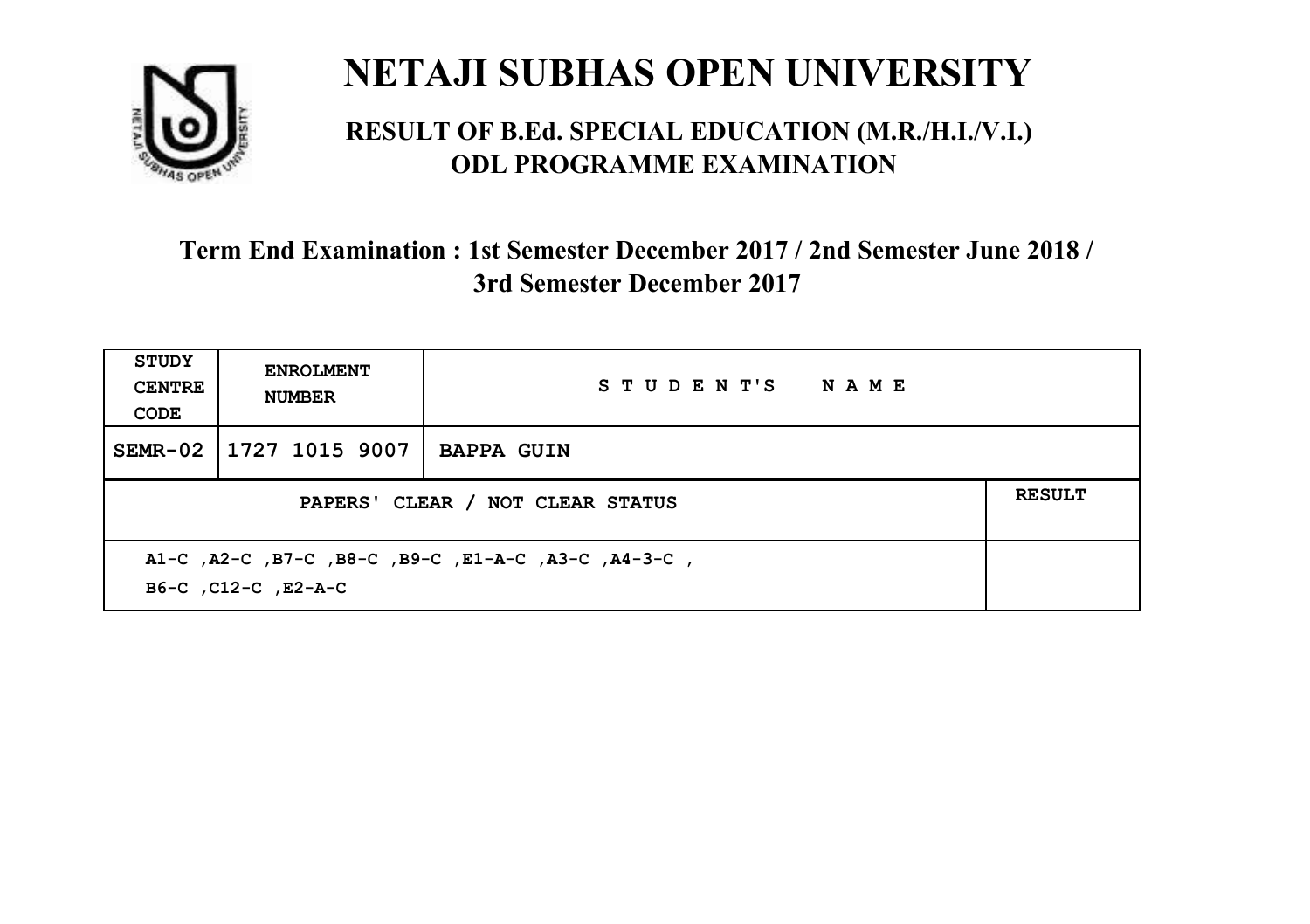

#### **RESULT OF B.Ed. SPECIAL EDUCATION (M.R./H.I./V.I.) ODL PROGRAMME EXAMINATION**

| <b>STUDY</b><br><b>CENTRE</b><br>CODE                                         | <b>ENROLMENT</b><br><b>NUMBER</b> | STUDENT'S NAME |               |
|-------------------------------------------------------------------------------|-----------------------------------|----------------|---------------|
| SEMR-02                                                                       | 1727 1015 9019                    | SHAMSHAD AHMED |               |
| PAPERS' CLEAR / NOT CLEAR STATUS                                              |                                   |                | <b>RESULT</b> |
| A1-NC, A2-C, B7-C, B8-C, B9-C, E1-A-C, A3-C, A4-3-NC,<br>B6-C, C12-NC, E2-A-C |                                   |                |               |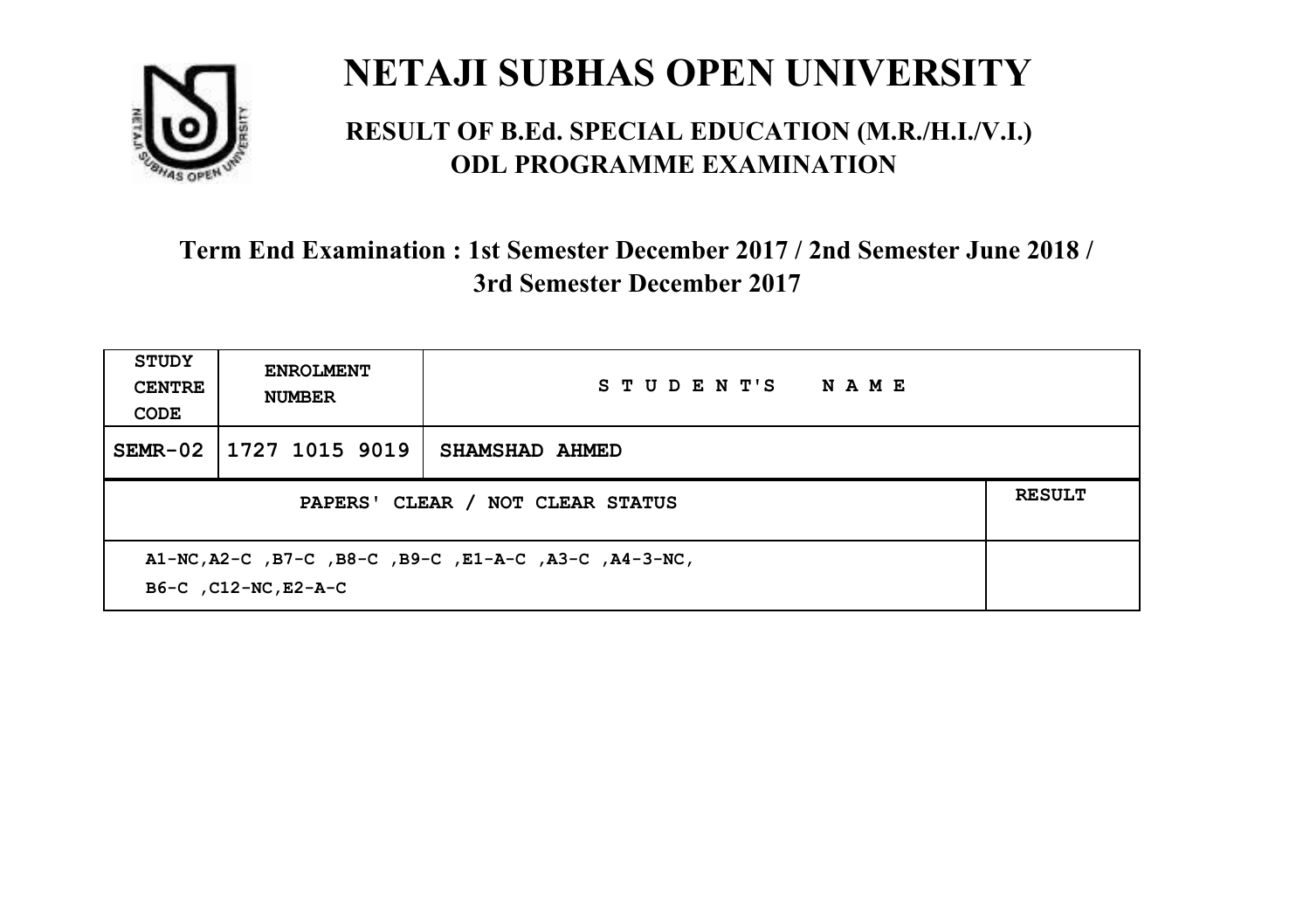

#### **RESULT OF B.Ed. SPECIAL EDUCATION (M.R./H.I./V.I.) ODL PROGRAMME EXAMINATION**

| <b>STUDY</b><br><b>CENTRE</b><br>CODE                                       | <b>ENROLMENT</b><br><b>NUMBER</b> | STUDENT'S NAME      |  |
|-----------------------------------------------------------------------------|-----------------------------------|---------------------|--|
| SEMR-02                                                                     | 1727 1015 9027                    | <b>NAREN PANDIT</b> |  |
| PAPERS' CLEAR / NOT CLEAR STATUS                                            |                                   |                     |  |
| A1-NC, A2-C, B7-C, B8-C, B9-C, E1-A-C, A3-C, A4-3-C,<br>B6-C, C12-C, E2-A-C |                                   |                     |  |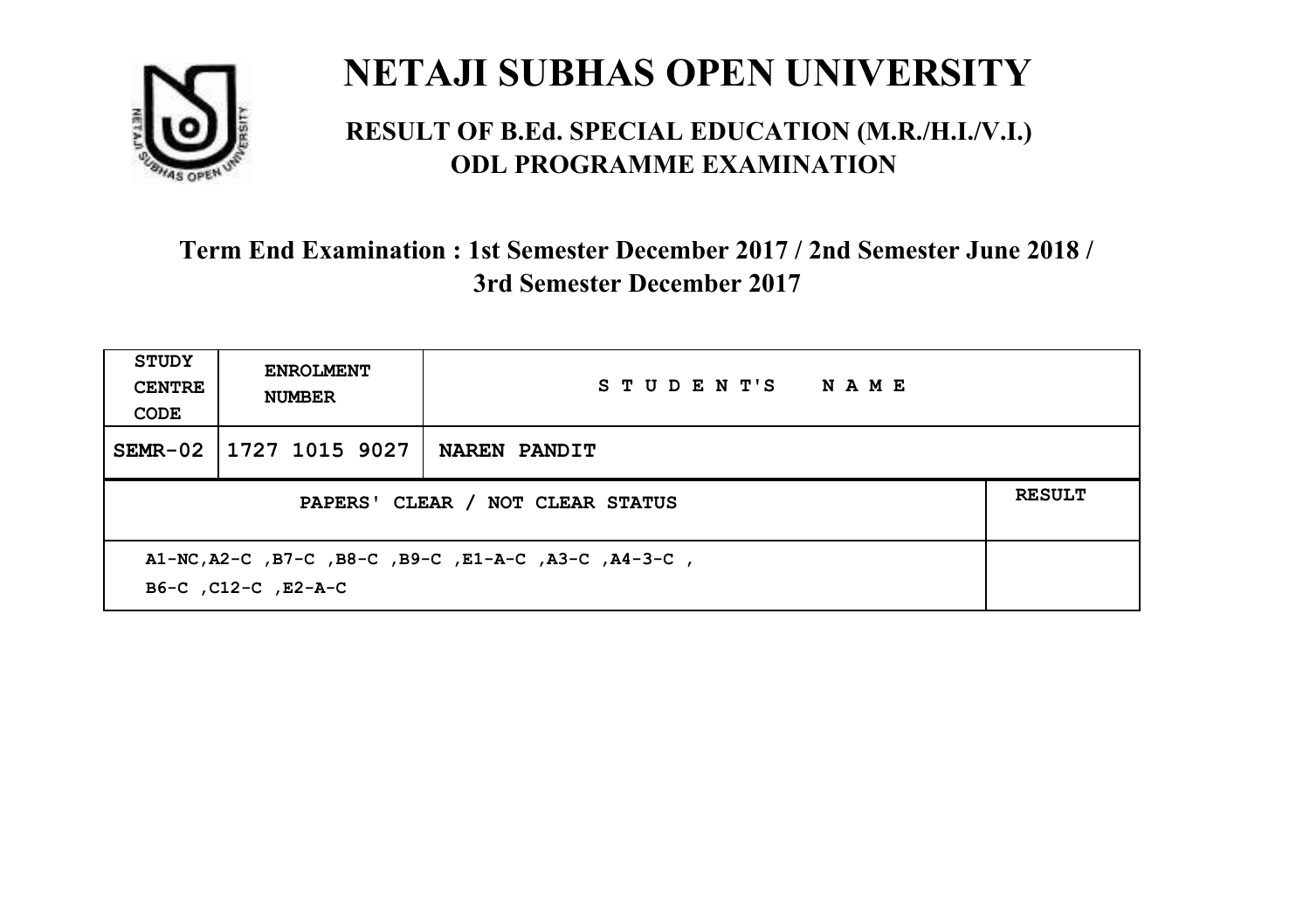

#### **RESULT OF B.Ed. SPECIAL EDUCATION (M.R./H.I./V.I.) ODL PROGRAMME EXAMINATION**

| <b>STUDY</b><br><b>CENTRE</b><br>CODE | <b>ENROLMENT</b><br><b>NUMBER</b>                                          | STUDENT'S NAME      |  |  |  |
|---------------------------------------|----------------------------------------------------------------------------|---------------------|--|--|--|
|                                       | SEMR-02   1727 1015 9028                                                   | <b>ASRAUL HAQUE</b> |  |  |  |
|                                       | <b>RESULT</b><br>PAPERS' CLEAR / NOT CLEAR STATUS                          |                     |  |  |  |
|                                       | A1-C, A2-C, B7-C, B8-C, B9-C, E1-A-C, A3-C, A4-2-C,<br>B6-C, C12-C, E2-A-C |                     |  |  |  |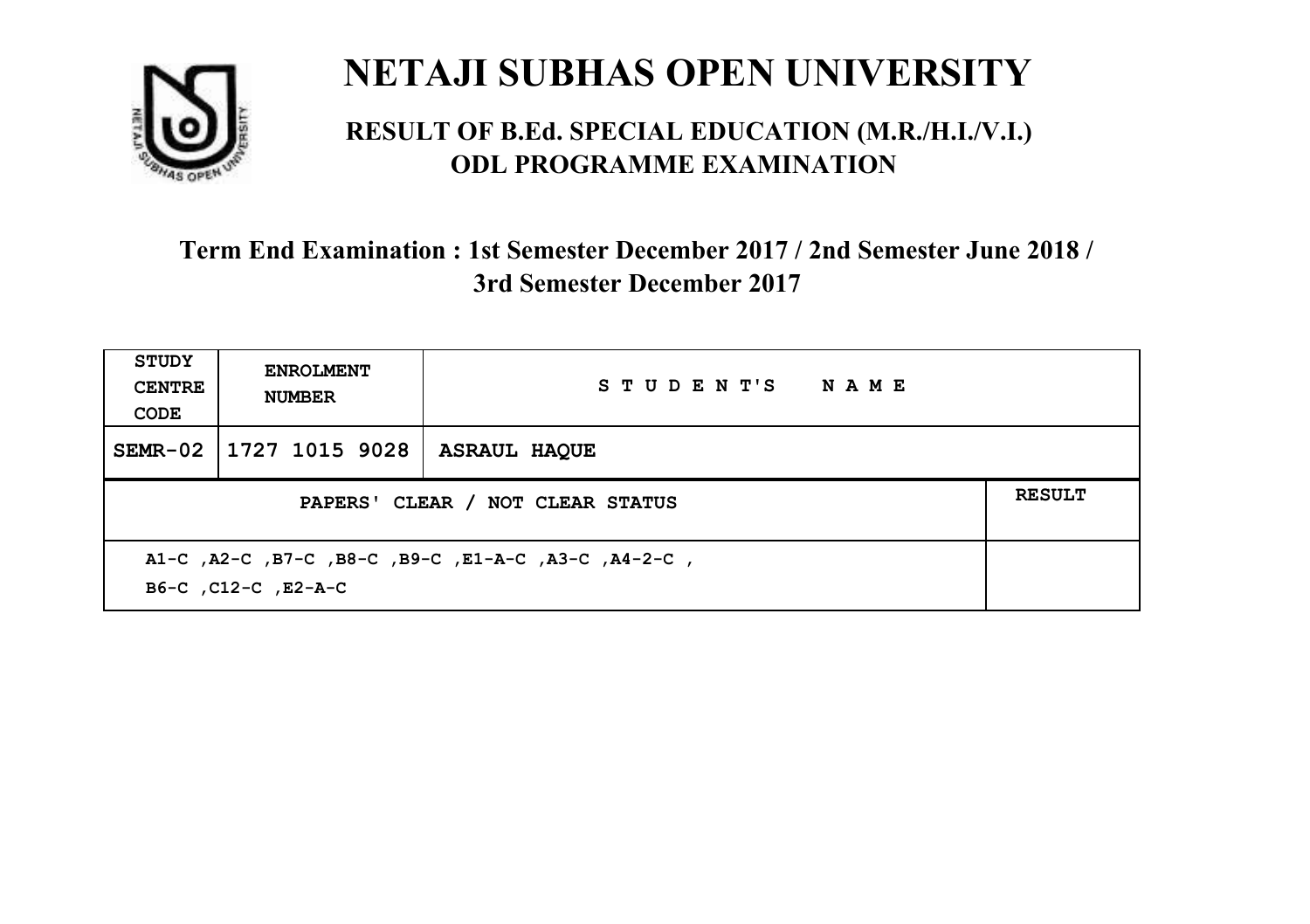

#### **RESULT OF B.Ed. SPECIAL EDUCATION (M.R./H.I./V.I.) ODL PROGRAMME EXAMINATION**

| <b>STUDY</b><br><b>CENTRE</b><br>CODE | <b>ENROLMENT</b><br><b>NUMBER</b>                                          | STUDENT'S NAME       |  |  |  |
|---------------------------------------|----------------------------------------------------------------------------|----------------------|--|--|--|
|                                       | SEMR-02 1728 1015 9002                                                     | <b>SUDESHNA MAJI</b> |  |  |  |
|                                       | <b>RESULT</b><br>PAPERS' CLEAR / NOT CLEAR STATUS                          |                      |  |  |  |
|                                       | A1-C, A2-C, B7-C, B8-C, B9-C, E1-A-C, A3-C, A4-3-C,<br>B6-C, C12-C, E2-A-C |                      |  |  |  |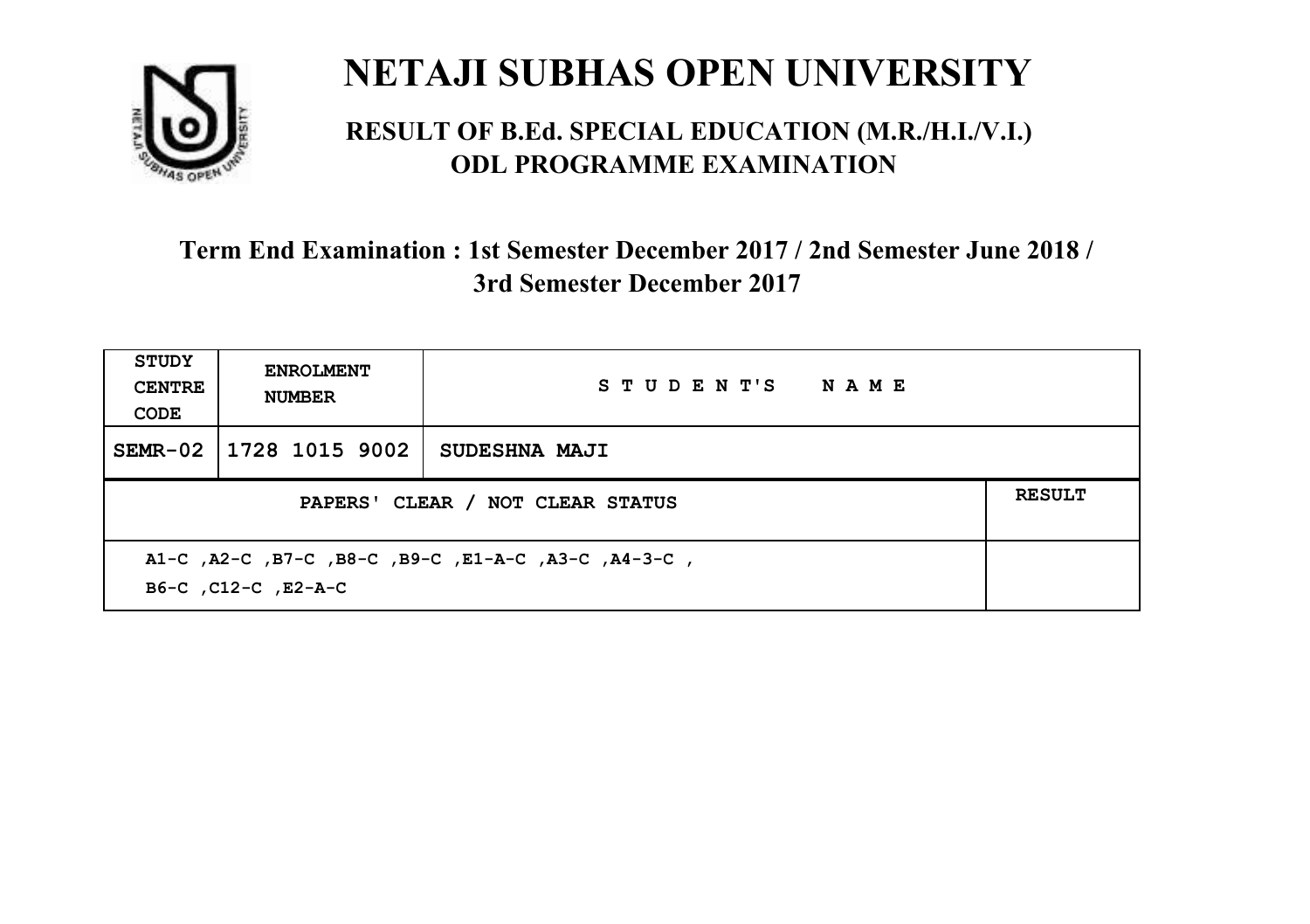

#### **RESULT OF B.Ed. SPECIAL EDUCATION (M.R./H.I./V.I.) ODL PROGRAMME EXAMINATION**

| <b>STUDY</b><br><b>CENTRE</b><br>CODE                                      | <b>ENROLMENT</b><br><b>NUMBER</b>                 | STUDENT'S NAME      |  |  |  |
|----------------------------------------------------------------------------|---------------------------------------------------|---------------------|--|--|--|
|                                                                            | SEMR-02   1728 1015 9021                          | MITHILESH PRAJAPATI |  |  |  |
|                                                                            | <b>RESULT</b><br>PAPERS' CLEAR / NOT CLEAR STATUS |                     |  |  |  |
| A1-C, A2-C, B7-C, B8-C, B9-C, E1-A-C, A3-C, A4-3-C,<br>B6-C, C12-C, E2-A-C |                                                   |                     |  |  |  |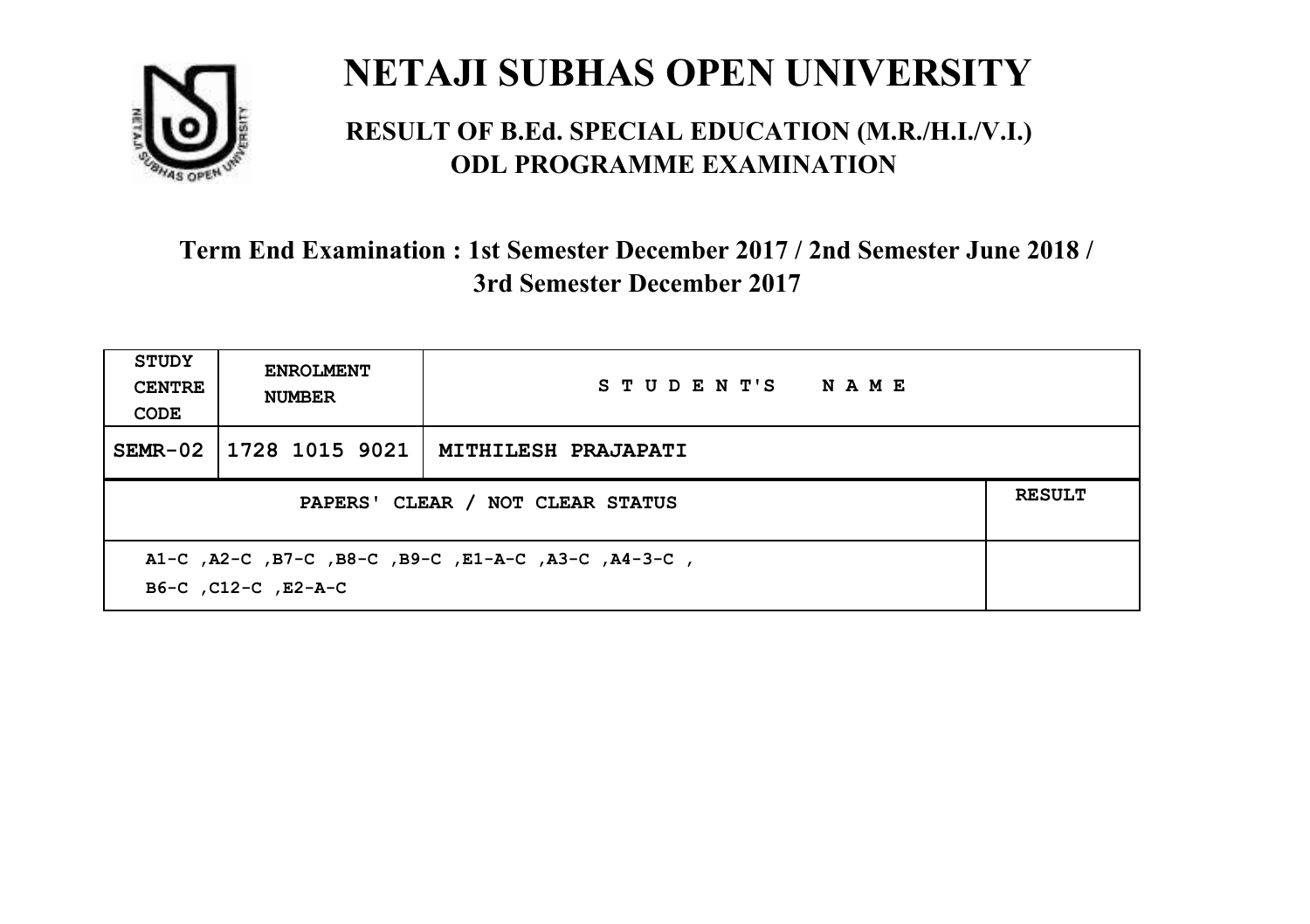

#### **RESULT OF B.Ed. SPECIAL EDUCATION (M.R./H.I./V.I.) ODL PROGRAMME EXAMINATION**

| <b>STUDY</b><br><b>CENTRE</b><br>CODE | <b>ENROLMENT</b><br><b>NUMBER</b>                                           | STUDENT'S NAME       |  |  |  |
|---------------------------------------|-----------------------------------------------------------------------------|----------------------|--|--|--|
| $SEMR-02$                             | 1728 1015 9024                                                              | <b>NAZIMA KHATUN</b> |  |  |  |
|                                       | <b>RESULT</b><br>PAPERS' CLEAR / NOT CLEAR STATUS                           |                      |  |  |  |
|                                       | A1-C, A2-C, B7-NC, B8-C, B9-C, E1-A-C, A3-C, A4-3-C,<br>B6-C, C12-C, E2-A-C |                      |  |  |  |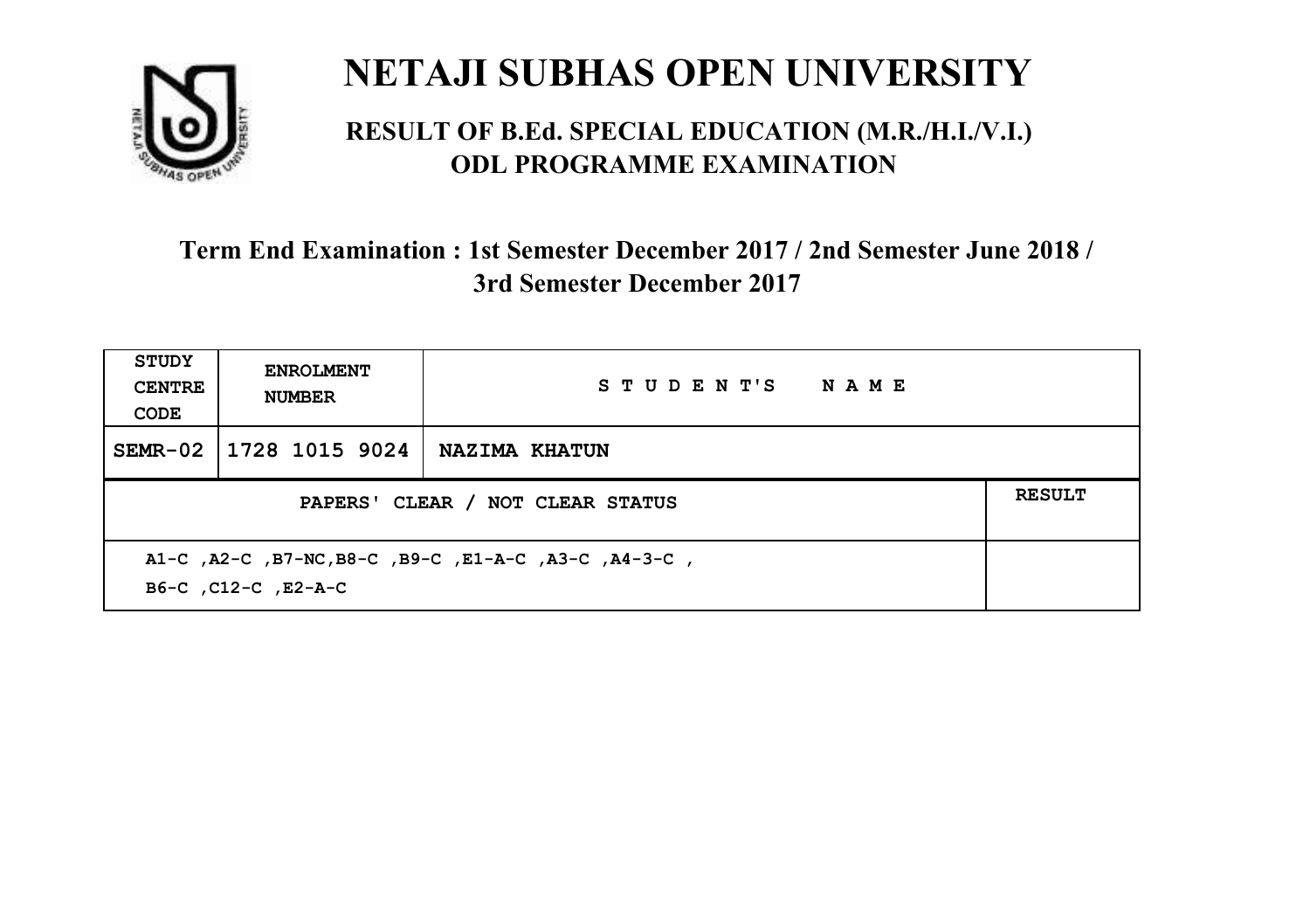

#### **RESULT OF B.Ed. SPECIAL EDUCATION (M.R./H.I./V.I.) ODL PROGRAMME EXAMINATION**

| <b>STUDY</b><br><b>CENTRE</b><br>CODE                                                                               | <b>ENROLMENT</b><br><b>NUMBER</b> | STUDENT'S<br><b>NAME</b> |  |
|---------------------------------------------------------------------------------------------------------------------|-----------------------------------|--------------------------|--|
| $SEMR-02$                                                                                                           | 1621 1015 9003                    | SAYANTAN CHANDRA         |  |
| <b>RESULT</b><br>PAPERS' CLEAR / NOT CLEAR STATUS                                                                   |                                   |                          |  |
| A1-NC, A2-NC, B7-NC, B8-NC, B9-NC, E1-A-NC, A3-NC, A4-3-NC,<br>B6-C, C12-NC, E2-A-NC, A5-5-C, C14-C, C14-C, E2-B-NC |                                   |                          |  |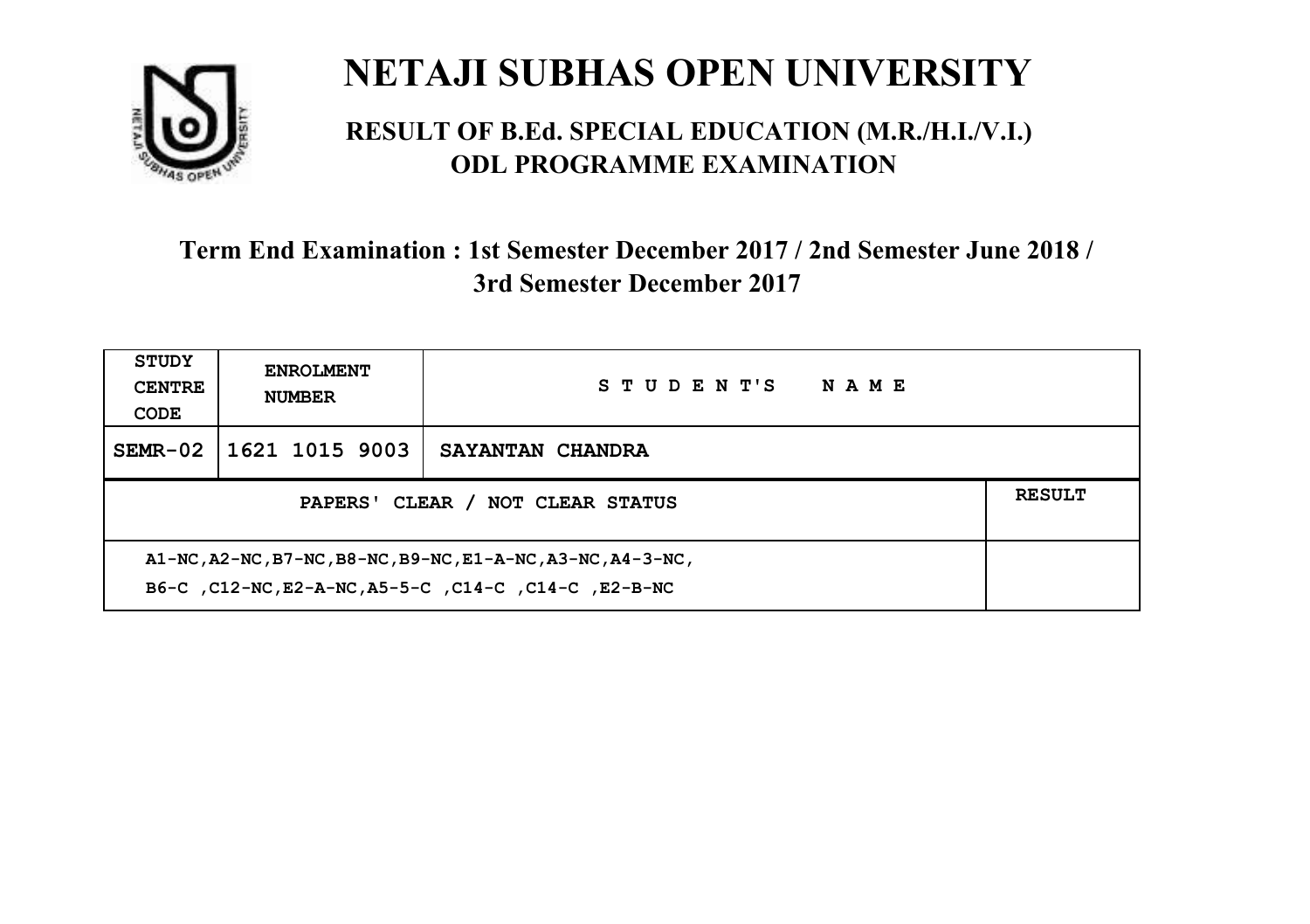

#### **RESULT OF B.Ed. SPECIAL EDUCATION (M.R./H.I./V.I.) ODL PROGRAMME EXAMINATION**

| STUDY<br><b>CENTRE</b><br>CODE | <b>ENROLMENT</b><br><b>NUMBER</b>                                                                         | STUDENT'S NAME |  |  |  |
|--------------------------------|-----------------------------------------------------------------------------------------------------------|----------------|--|--|--|
|                                | SEMR-02 1621 1015 9005                                                                                    | SANTANU SHOW   |  |  |  |
|                                | <b>RESULT</b><br>PAPERS' CLEAR / NOT CLEAR STATUS                                                         |                |  |  |  |
|                                | A1-C, A2-C, B7-C, B8-C, B9-C, E1-A-C, A3-C, A4-2-C,<br>B6-C, C12-C, E2-A-C, A5-4-C, C14-C, C14-C, C12-B-C |                |  |  |  |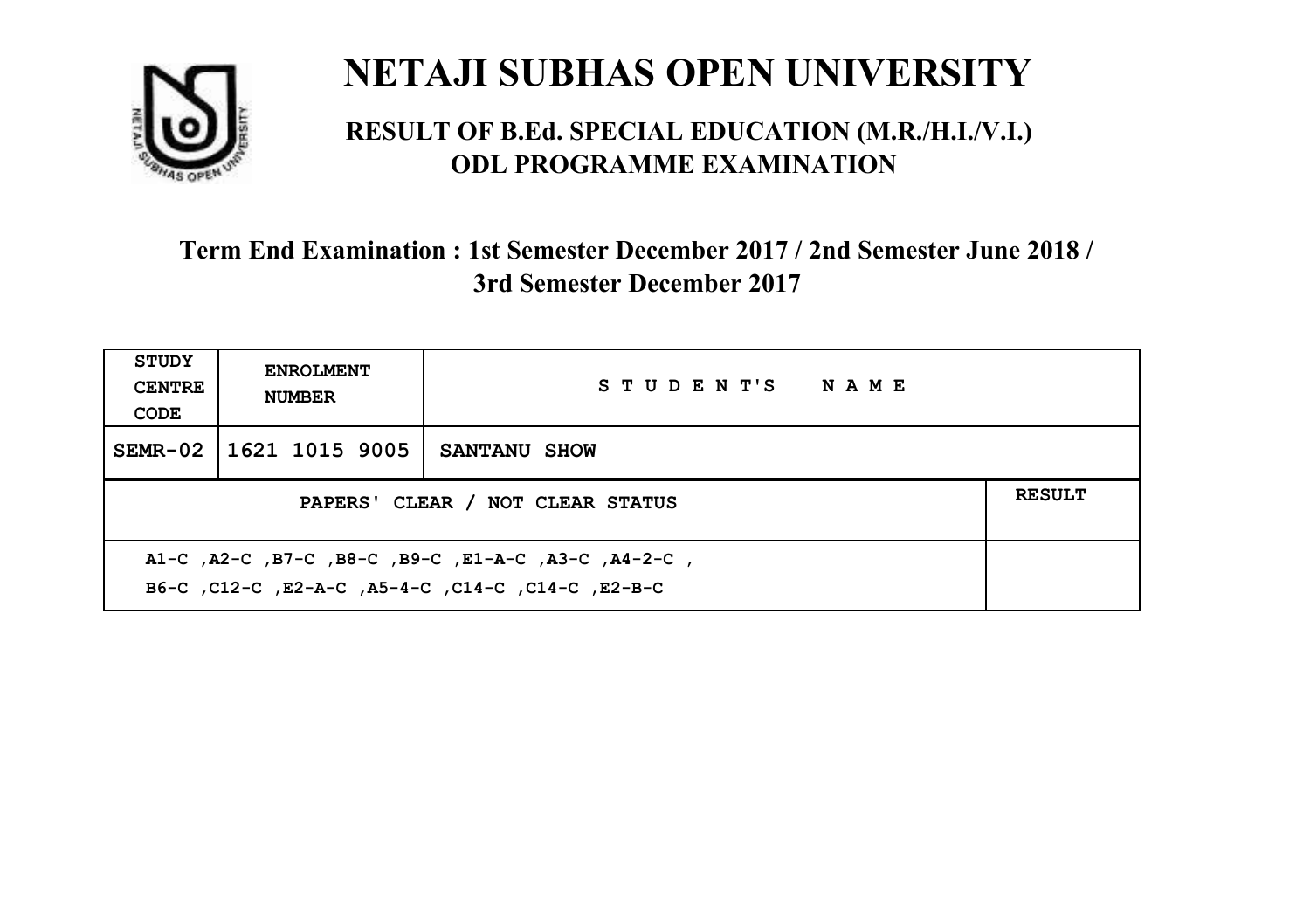

#### **RESULT OF B.Ed. SPECIAL EDUCATION (M.R./H.I./V.I.) ODL PROGRAMME EXAMINATION**

| <b>STUDY</b><br><b>CENTRE</b><br>CODE                                                                    | <b>ENROLMENT</b><br><b>NUMBER</b>                 | STUDENT'S NAME              |  |  |  |
|----------------------------------------------------------------------------------------------------------|---------------------------------------------------|-----------------------------|--|--|--|
|                                                                                                          | SEMR-02   1621 1015 9008                          | <b>DIPANKAR CHAKRABORTY</b> |  |  |  |
|                                                                                                          | <b>RESULT</b><br>PAPERS' CLEAR / NOT CLEAR STATUS |                             |  |  |  |
| A1-C, A2-C, B7-C, B8-C, B9-C, E1-A-C, A3-C, A4-3-C,<br>B6-C, C12-C, E2-A-C, A5-5-C, C14-C, C14-C, E2-B-C |                                                   |                             |  |  |  |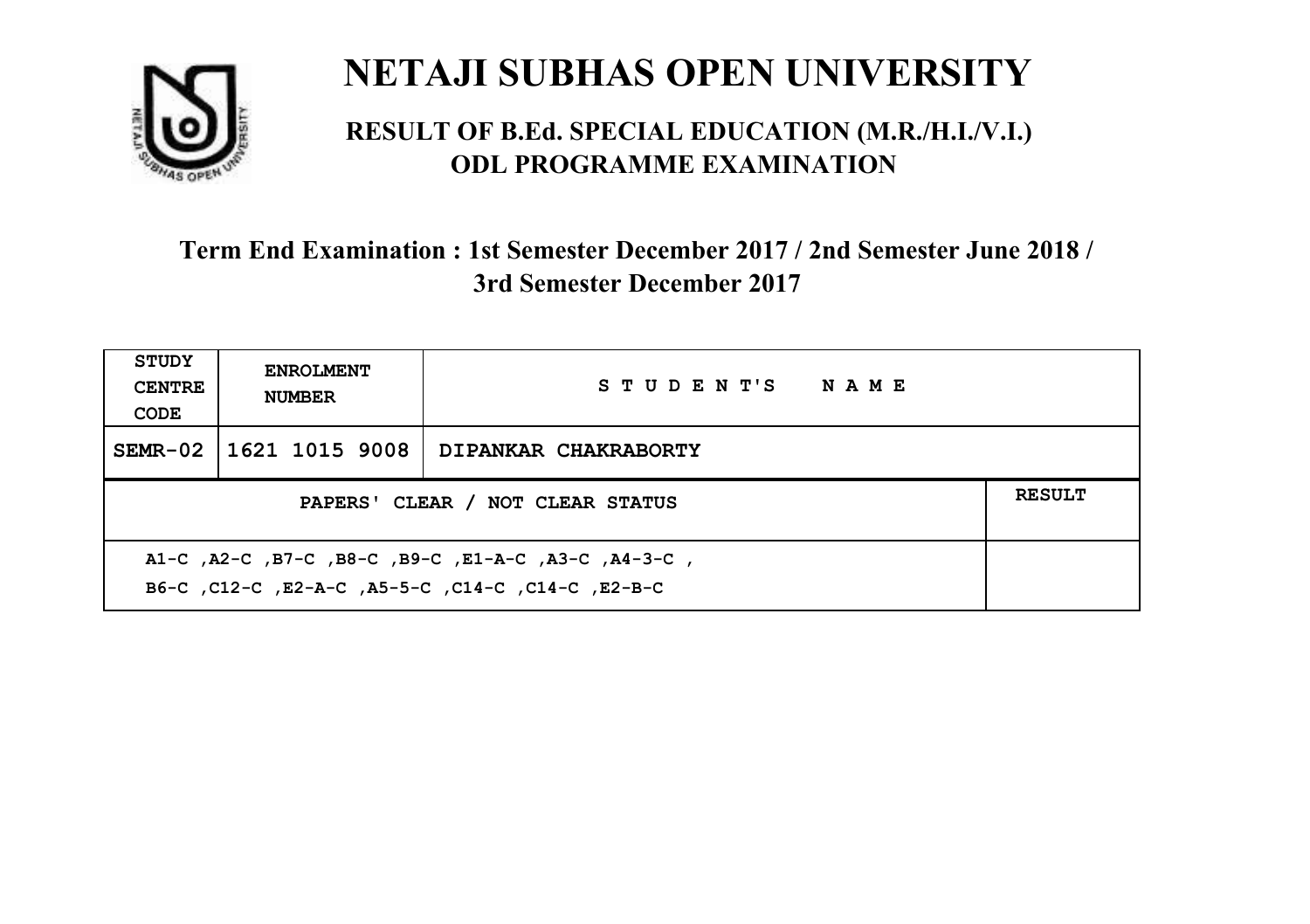

#### **RESULT OF B.Ed. SPECIAL EDUCATION (M.R./H.I./V.I.) ODL PROGRAMME EXAMINATION**

| <b>STUDY</b><br><b>CENTRE</b><br>CODE | <b>ENROLMENT</b><br><b>NUMBER</b>                                                                         | STUDENT'S NAME |  |  |  |
|---------------------------------------|-----------------------------------------------------------------------------------------------------------|----------------|--|--|--|
|                                       | SEMR-02   1621 1015 9009                                                                                  | SUDIPTA MAJI   |  |  |  |
|                                       | <b>RESULT</b><br>PAPERS' CLEAR / NOT CLEAR STATUS                                                         |                |  |  |  |
|                                       | A1-C, A2-C, B7-C, B8-C, B9-C, E1-A-C, A3-C, A4-2-C,<br>B6-C, C12-C, E2-A-C, A5-4-C, C14-C, C14-C, C12-B-C |                |  |  |  |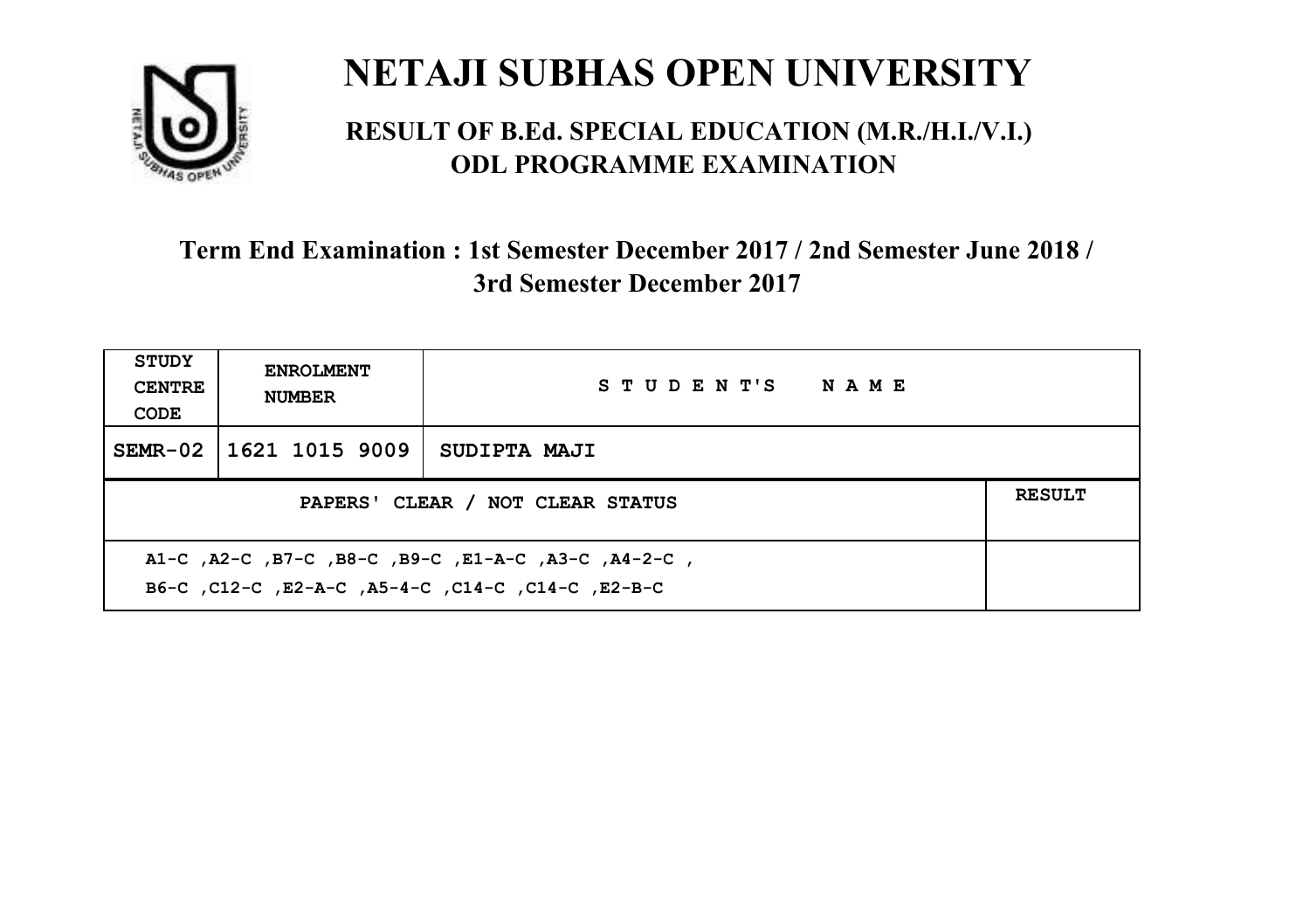

#### **RESULT OF B.Ed. SPECIAL EDUCATION (M.R./H.I./V.I.) ODL PROGRAMME EXAMINATION**

| <b>STUDY</b><br><b>CENTRE</b><br>CODE             | <b>ENROLMENT</b><br><b>NUMBER</b> | STUDENT'S NAME     |  |
|---------------------------------------------------|-----------------------------------|--------------------|--|
|                                                   | SEMR-02   1621 1015 9013          | <b>SUJAY MANNA</b> |  |
| <b>RESULT</b><br>PAPERS' CLEAR / NOT CLEAR STATUS |                                   |                    |  |
|                                                   |                                   |                    |  |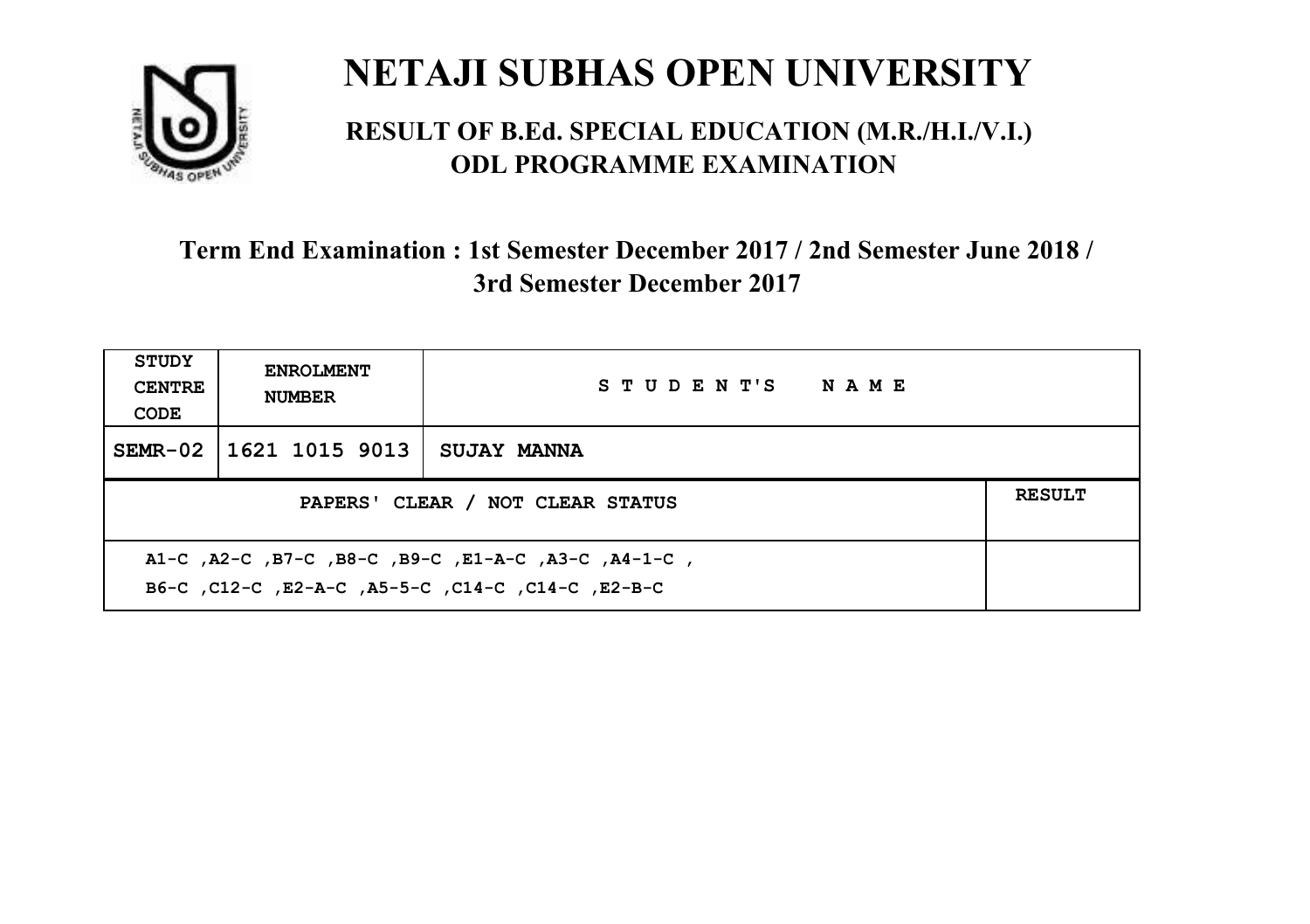

#### **RESULT OF B.Ed. SPECIAL EDUCATION (M.R./H.I./V.I.) ODL PROGRAMME EXAMINATION**

| <b>STUDY</b><br><b>CENTRE</b><br>CODE | <b>ENROLMENT</b><br><b>NUMBER</b>                                                                        | STUDENT'S NAME |  |  |  |
|---------------------------------------|----------------------------------------------------------------------------------------------------------|----------------|--|--|--|
|                                       | SEMR-02   1621 1015 9014                                                                                 | SAHEB JANA     |  |  |  |
|                                       | <b>RESULT</b><br>PAPERS' CLEAR / NOT CLEAR STATUS                                                        |                |  |  |  |
|                                       | A1-C, A2-C, B7-C, B8-C, B9-C, E1-A-C, A3-C, A4-3-C,<br>B6-C, C12-C, E2-A-C, A5-4-C, C14-C, C14-C, E2-B-C |                |  |  |  |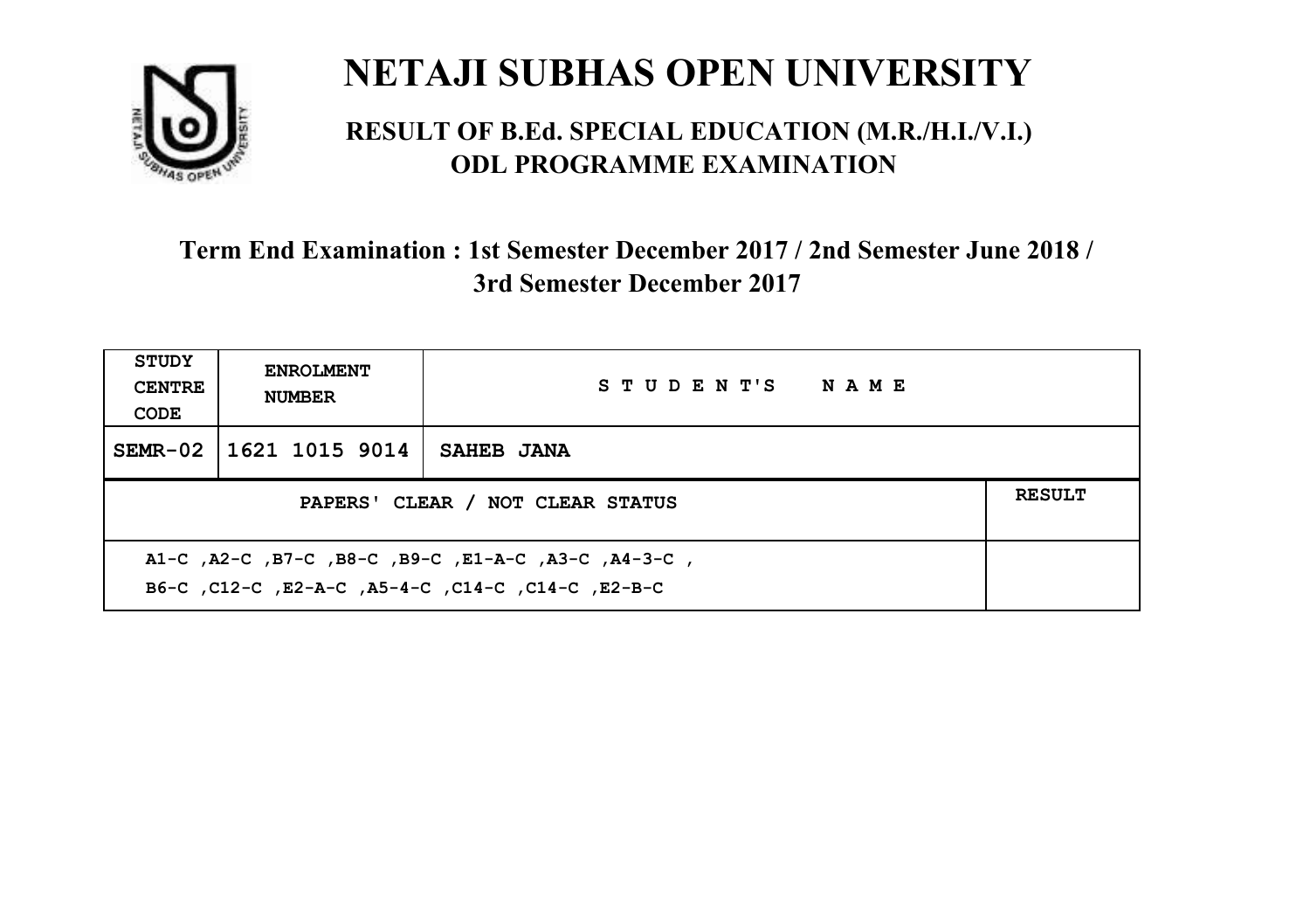

#### **RESULT OF B.Ed. SPECIAL EDUCATION (M.R./H.I./V.I.) ODL PROGRAMME EXAMINATION**

| <b>STUDY</b><br><b>CENTRE</b><br>CODE                                                                     | <b>ENROLMENT</b><br><b>NUMBER</b>                 | STUDENT'S NAME     |  |  |  |
|-----------------------------------------------------------------------------------------------------------|---------------------------------------------------|--------------------|--|--|--|
|                                                                                                           | SEMR-02 1621 1015 9018                            | SOUMAVO CHATTERJEE |  |  |  |
|                                                                                                           | <b>RESULT</b><br>PAPERS' CLEAR / NOT CLEAR STATUS |                    |  |  |  |
| A1-C, A2-C, B7-C, B8-C, B9-C, E1-A-C, A3-C, A4-1-C,<br>B6-C, C12-C, E2-A-C, A5-5-C, C14-C, C14-C, C12-B-C |                                                   |                    |  |  |  |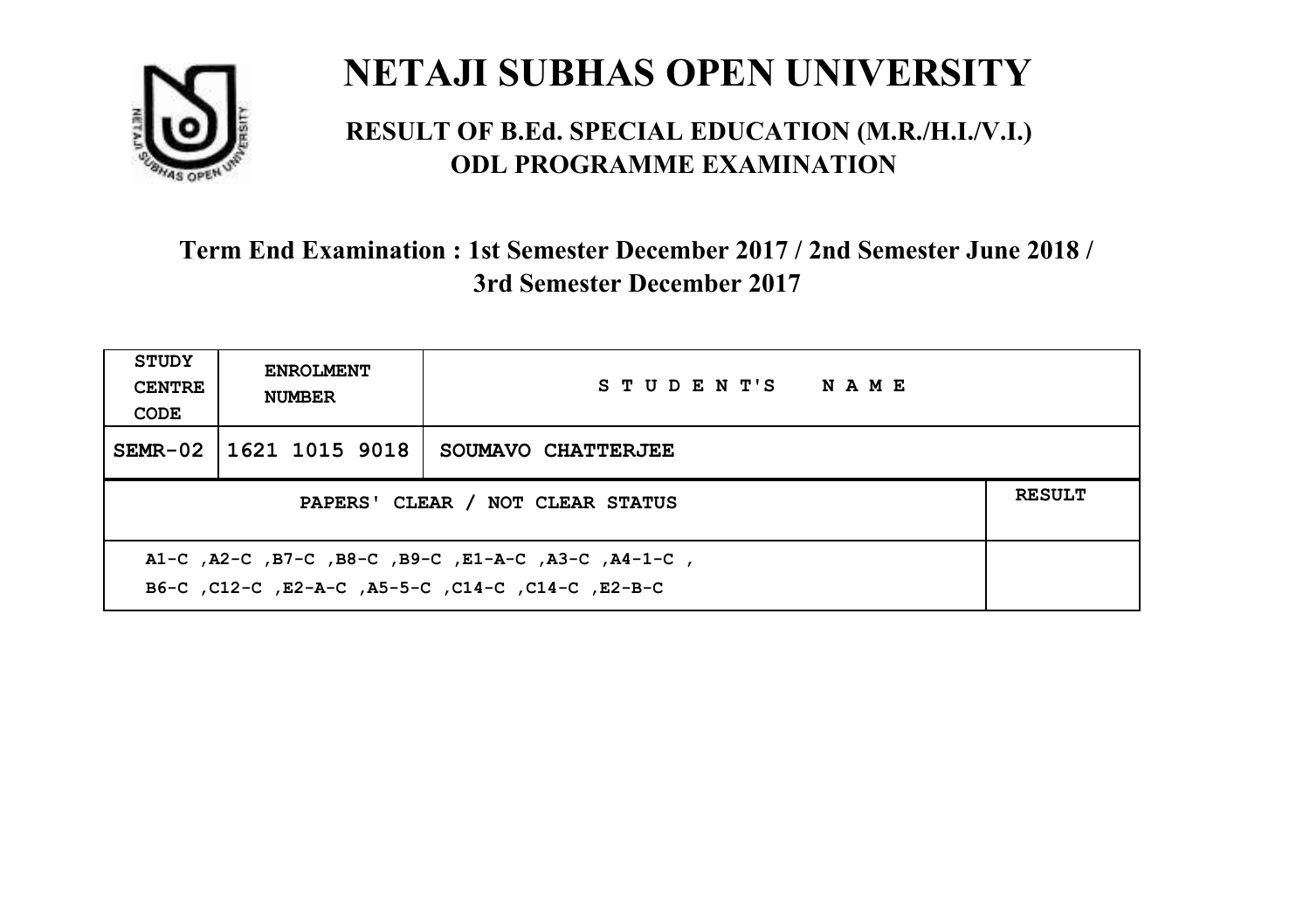

#### **RESULT OF B.Ed. SPECIAL EDUCATION (M.R./H.I./V.I.) ODL PROGRAMME EXAMINATION**

| STUDY<br><b>CENTRE</b><br>CODE                                                                            | <b>ENROLMENT</b><br><b>NUMBER</b>                 | STUDENT'S NAME        |  |  |  |
|-----------------------------------------------------------------------------------------------------------|---------------------------------------------------|-----------------------|--|--|--|
|                                                                                                           | SEMR-02   1621 1015 9019                          | <b>ABHINANDAN BAG</b> |  |  |  |
|                                                                                                           | <b>RESULT</b><br>PAPERS' CLEAR / NOT CLEAR STATUS |                       |  |  |  |
| A1-C, A2-C, B7-C, B8-C, B9-C, E1-A-C, A3-C, A4-3-C,<br>B6-C, C12-C, E2-A-C, A5-5-C, C14-C, C14-C, C12-B-C |                                                   |                       |  |  |  |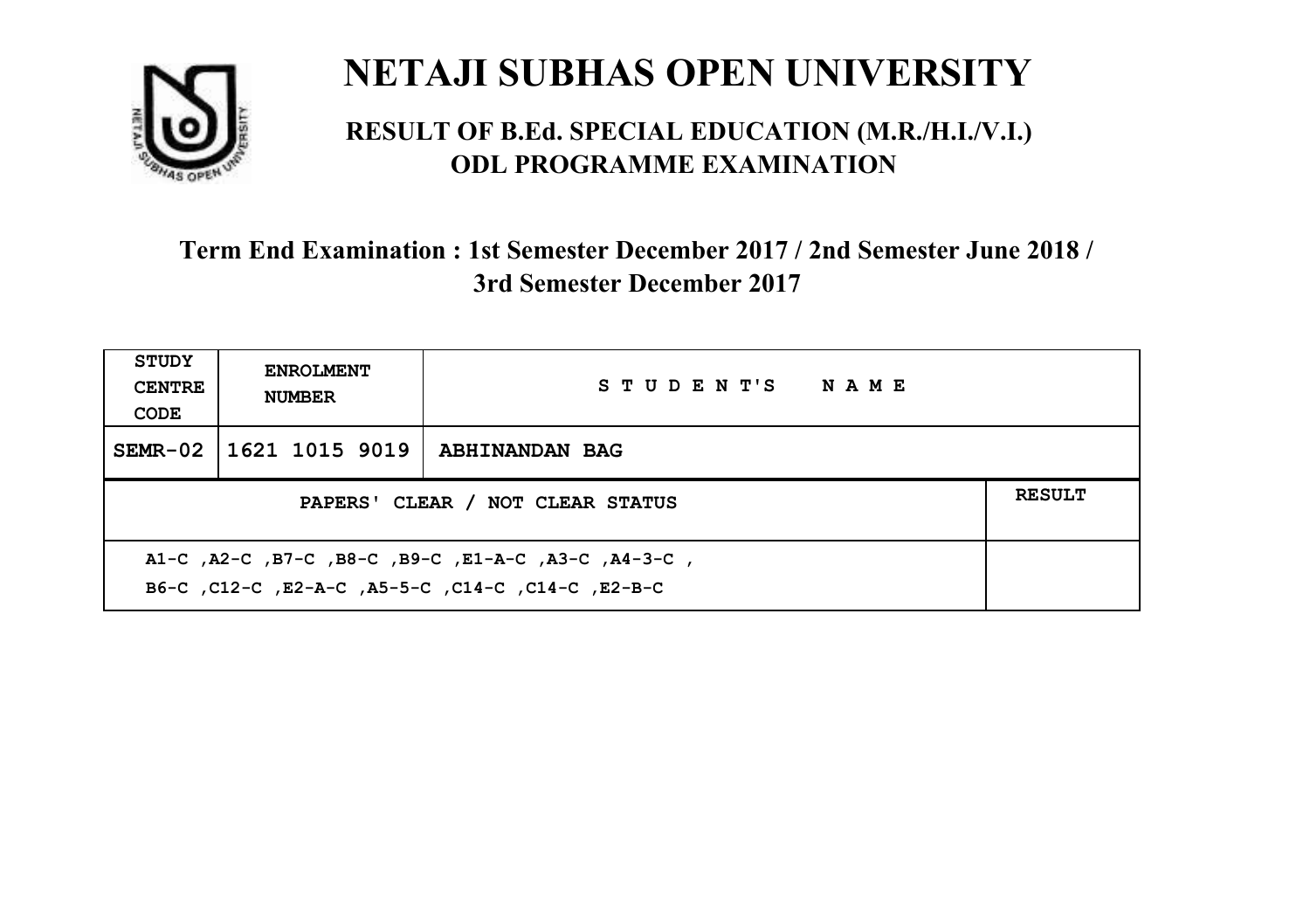

#### **RESULT OF B.Ed. SPECIAL EDUCATION (M.R./H.I./V.I.) ODL PROGRAMME EXAMINATION**

| <b>STUDY</b><br><b>CENTRE</b><br>CODE                                                                     | <b>ENROLMENT</b><br><b>NUMBER</b>                 | STUDENT'S NAME          |  |  |  |
|-----------------------------------------------------------------------------------------------------------|---------------------------------------------------|-------------------------|--|--|--|
|                                                                                                           | SEMR-02   1621 1015 9023                          | <b>DEBJYOTI SAMANTA</b> |  |  |  |
|                                                                                                           | <b>RESULT</b><br>PAPERS' CLEAR / NOT CLEAR STATUS |                         |  |  |  |
| A1-C, A2-C, B7-C, B8-C, B9-C, E1-A-C, A3-C, A4-3-C,<br>B6-C, C12-C, E2-A-C, A5-5-C, C14-C, C14-C, C12-B-C |                                                   |                         |  |  |  |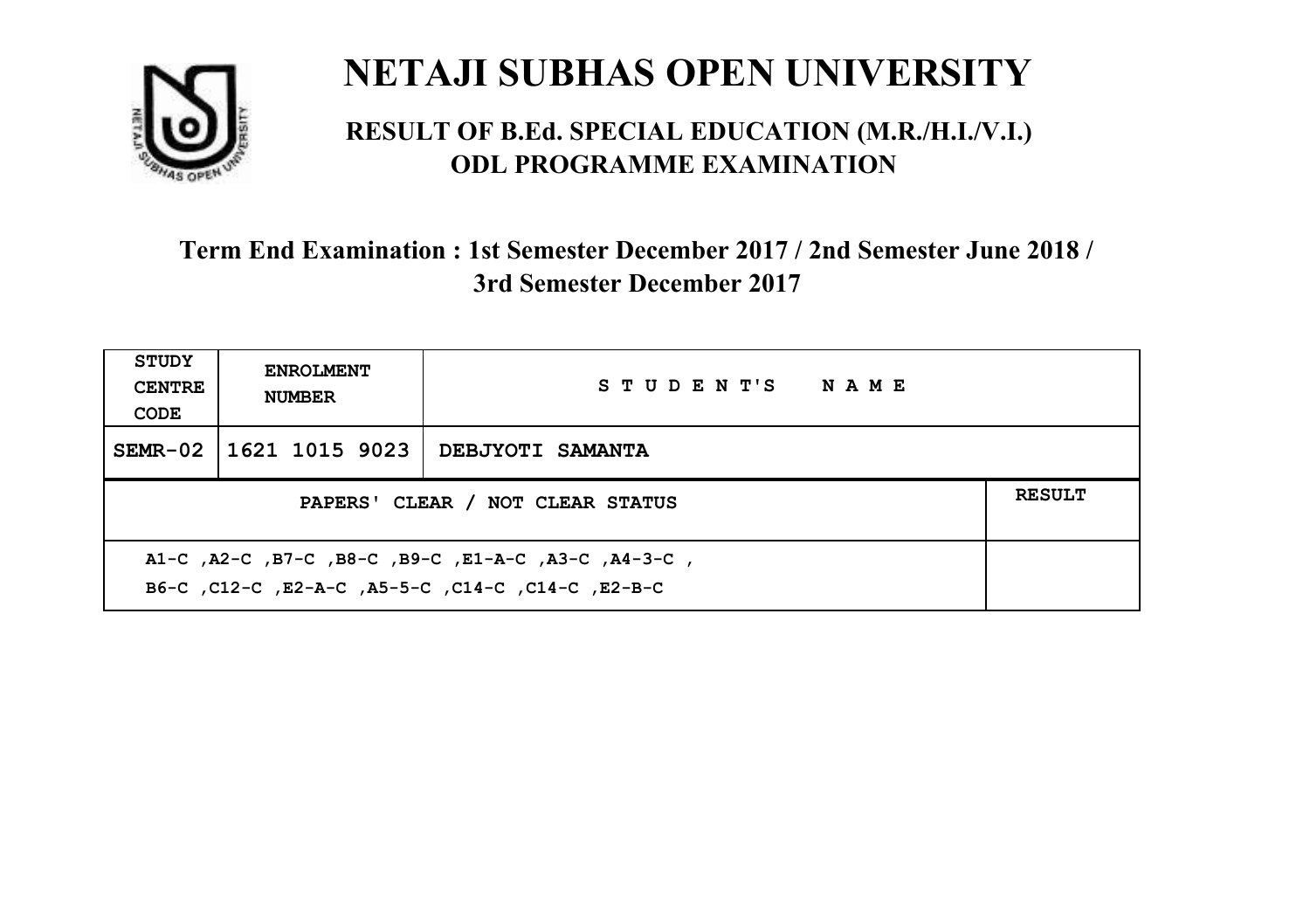

#### **RESULT OF B.Ed. SPECIAL EDUCATION (M.R./H.I./V.I.) ODL PROGRAMME EXAMINATION**

| <b>STUDY</b><br><b>CENTRE</b><br>CODE                                                                     | <b>ENROLMENT</b><br><b>NUMBER</b>                 | STUDENT'S NAME |  |  |  |
|-----------------------------------------------------------------------------------------------------------|---------------------------------------------------|----------------|--|--|--|
|                                                                                                           | SEMR-02 1621 1015 9024                            | SOVAN PAL      |  |  |  |
|                                                                                                           | <b>RESULT</b><br>PAPERS' CLEAR / NOT CLEAR STATUS |                |  |  |  |
| A1-C, A2-C, B7-C, B8-C, B9-C, E1-A-C, A3-C, A4-1-C,<br>B6-C, C12-C, E2-A-C, A5-4-C, C14-C, C14-C, C12-B-C |                                                   |                |  |  |  |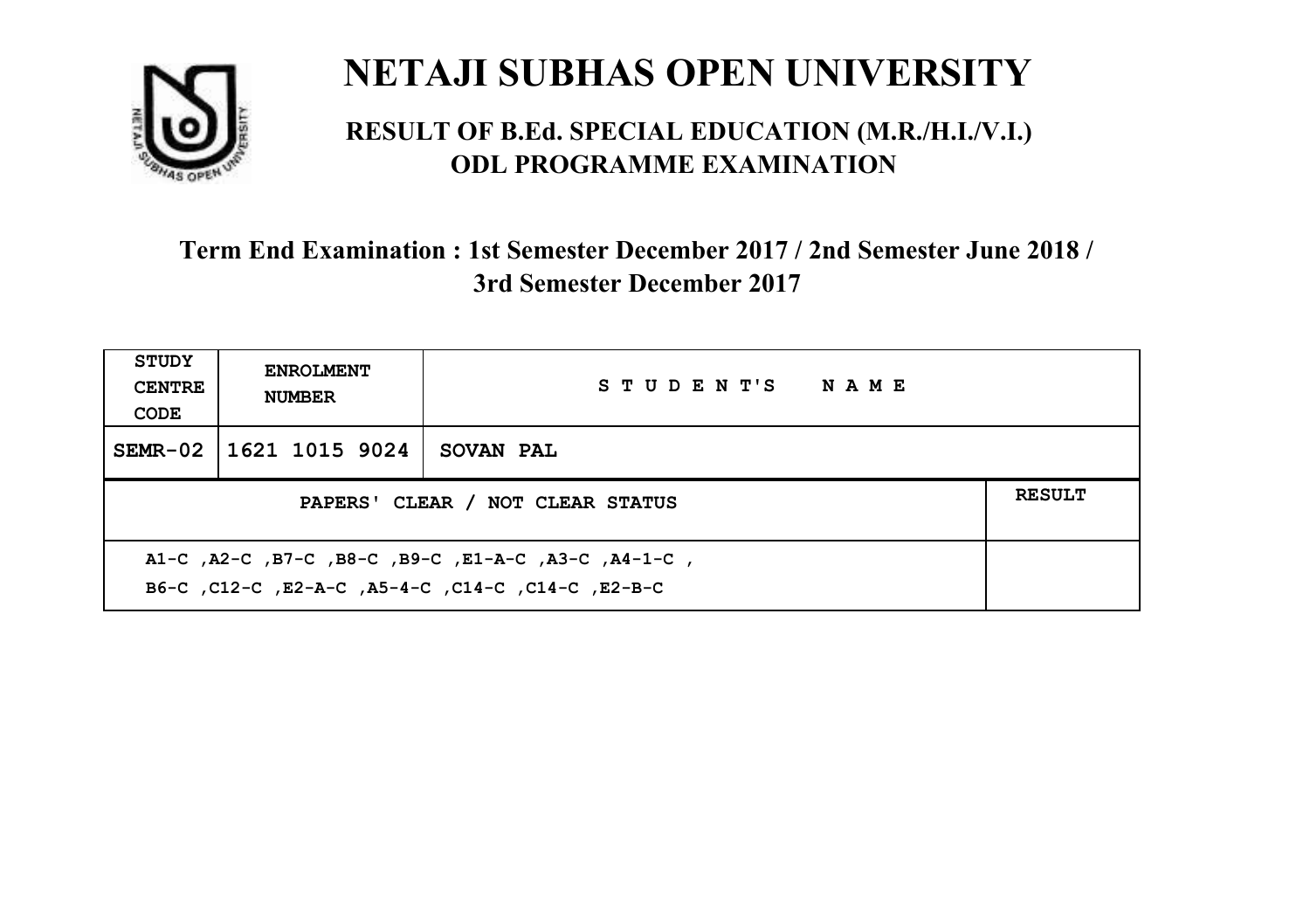

#### **RESULT OF B.Ed. SPECIAL EDUCATION (M.R./H.I./V.I.) ODL PROGRAMME EXAMINATION**

| <b>STUDY</b><br><b>CENTRE</b><br>CODE             | <b>ENROLMENT</b><br><b>NUMBER</b> | STUDENT'S NAME     |  |
|---------------------------------------------------|-----------------------------------|--------------------|--|
|                                                   | SEMR-02 11622 1015 9004           | <b>MONALISA DE</b> |  |
| <b>RESULT</b><br>PAPERS' CLEAR / NOT CLEAR STATUS |                                   |                    |  |
|                                                   |                                   |                    |  |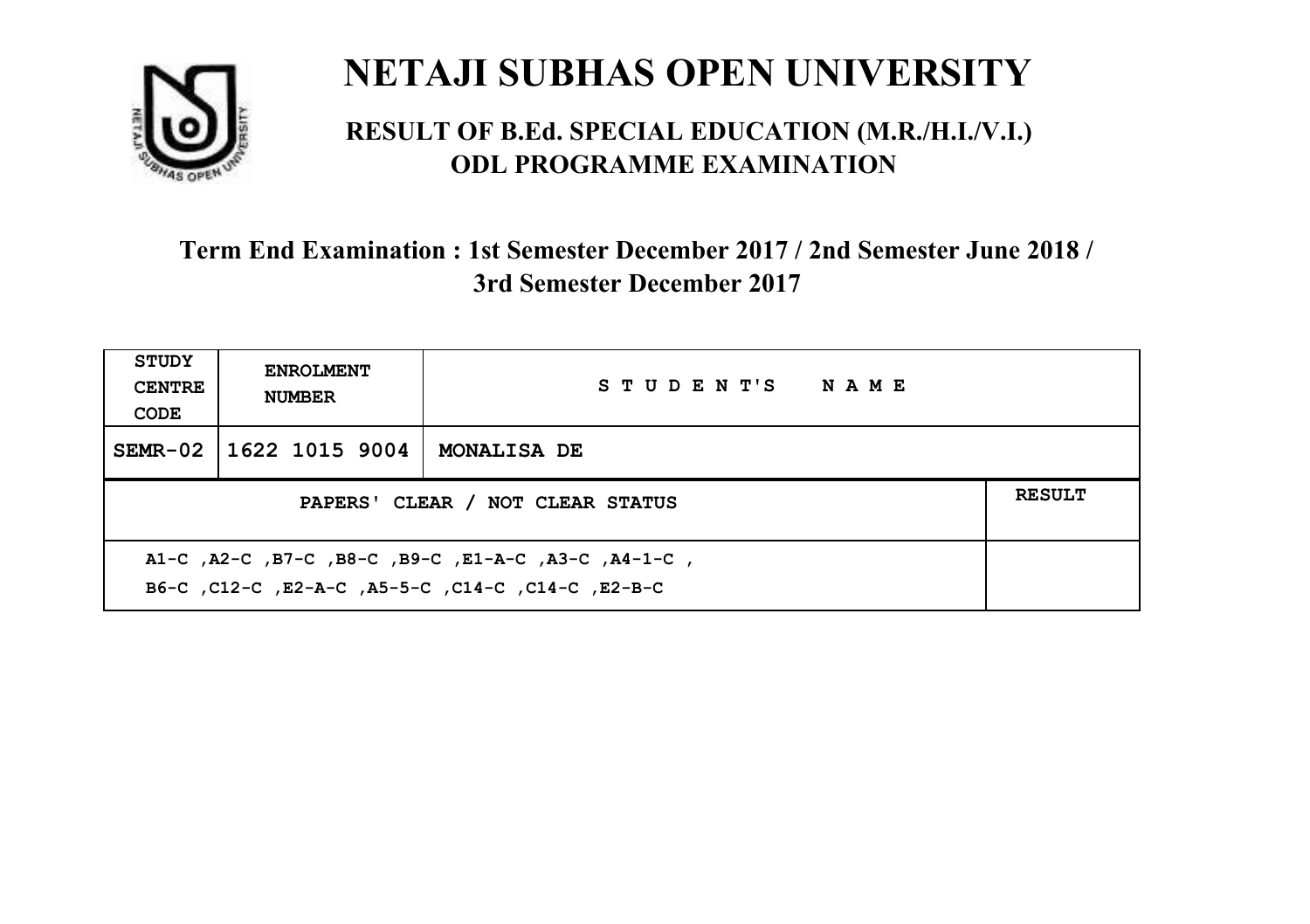

#### **RESULT OF B.Ed. SPECIAL EDUCATION (M.R./H.I./V.I.) ODL PROGRAMME EXAMINATION**

| <b>STUDY</b><br><b>CENTRE</b><br>CODE                                                                    | <b>ENROLMENT</b><br><b>NUMBER</b>                 | STUDENT'S NAME    |  |  |  |
|----------------------------------------------------------------------------------------------------------|---------------------------------------------------|-------------------|--|--|--|
| $SEMR-02$                                                                                                | 1622 1015 9007                                    | <b>KUNTI SHAW</b> |  |  |  |
|                                                                                                          | <b>RESULT</b><br>PAPERS' CLEAR / NOT CLEAR STATUS |                   |  |  |  |
| A1-C, A2-C, B7-C, B8-C, B9-C, E1-A-C, A3-C, A4-3-C,<br>B6-C, C12-C, E2-A-C, A5-4-C, C14-C, C14-C, E2-B-C |                                                   |                   |  |  |  |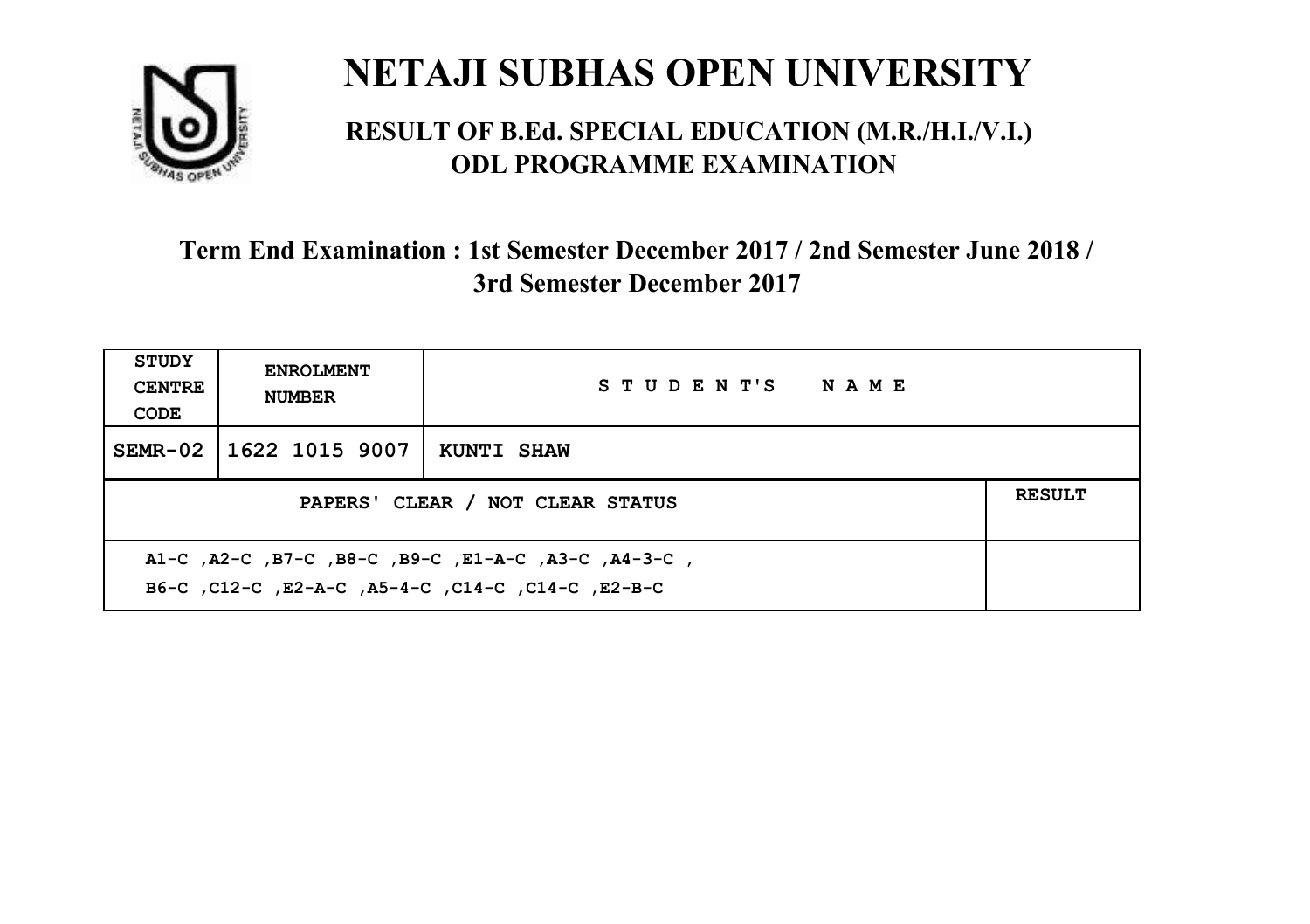

#### **RESULT OF B.Ed. SPECIAL EDUCATION (M.R./H.I./V.I.) ODL PROGRAMME EXAMINATION**

| <b>STUDY</b><br><b>CENTRE</b><br>CODE                                                                    | <b>ENROLMENT</b><br><b>NUMBER</b> | STUDENT'S NAME        |  |
|----------------------------------------------------------------------------------------------------------|-----------------------------------|-----------------------|--|
|                                                                                                          | SEMR-02   1622 1015 9011          | <b>GOPA MUKHERJEE</b> |  |
| PAPERS' CLEAR / NOT CLEAR STATUS                                                                         |                                   |                       |  |
| A1-C, A2-C, B7-C, B8-C, B9-C, E1-A-C, A3-C, A4-3-C,<br>B6-C, C12-C, E2-A-C, A5-5-C, C14-C, C14-C, E2-B-C |                                   |                       |  |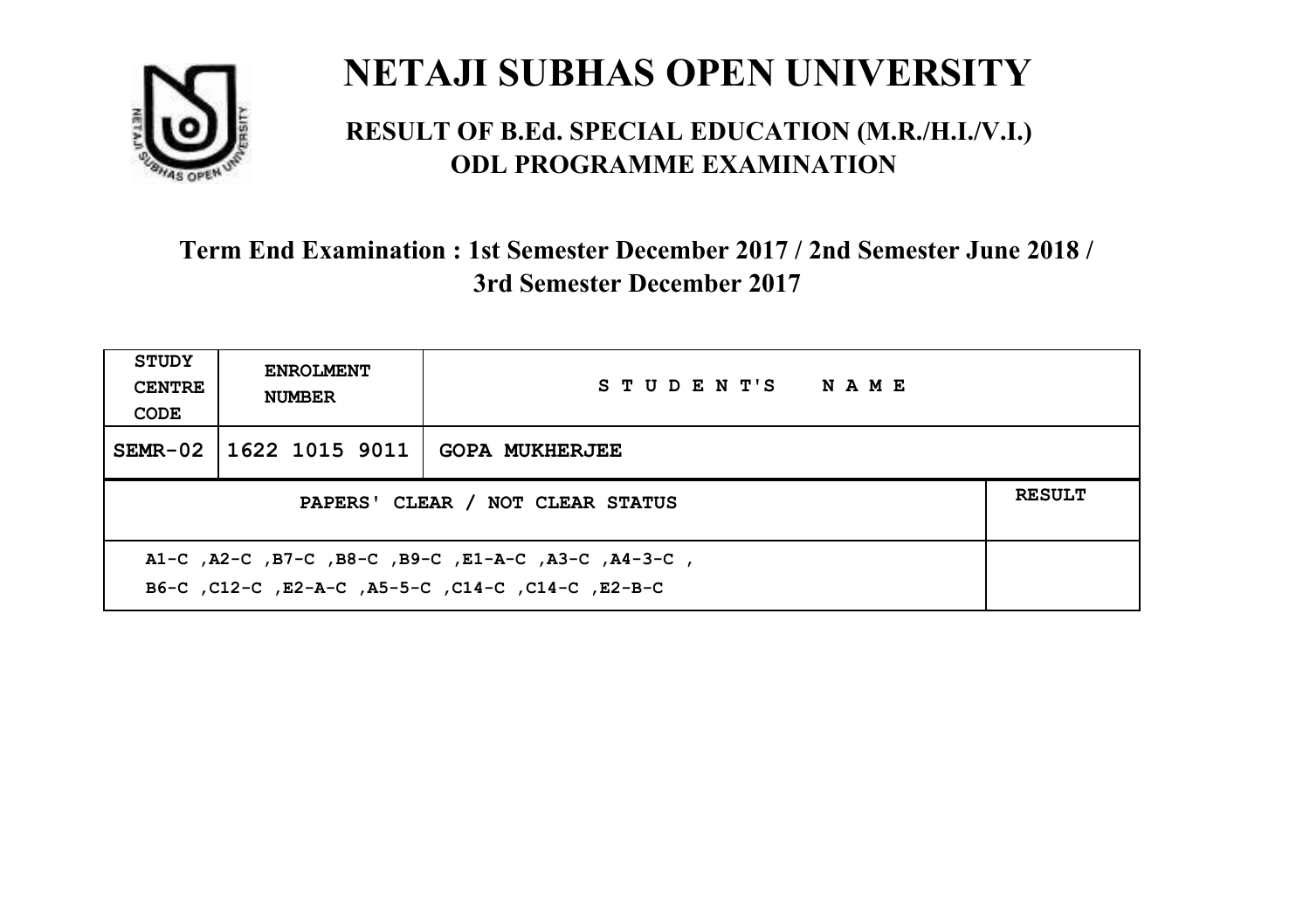

#### **RESULT OF B.Ed. SPECIAL EDUCATION (M.R./H.I./V.I.) ODL PROGRAMME EXAMINATION**

| <b>STUDY</b><br><b>CENTRE</b><br>CODE                                                                    | <b>ENROLMENT</b><br><b>NUMBER</b>                 | STUDENT'S NAME       |  |  |  |
|----------------------------------------------------------------------------------------------------------|---------------------------------------------------|----------------------|--|--|--|
|                                                                                                          | SEMR-02   1622 1015 9015                          | KAKOLI MUKHERJEE ROY |  |  |  |
|                                                                                                          | <b>RESULT</b><br>PAPERS' CLEAR / NOT CLEAR STATUS |                      |  |  |  |
| A1-C, A2-C, B7-C, B8-C, B9-C, E1-A-C, A3-C, A4-2-C,<br>B6-C, C12-C, E2-A-C, A5-5-C, C14-C, C14-C, E2-B-C |                                                   |                      |  |  |  |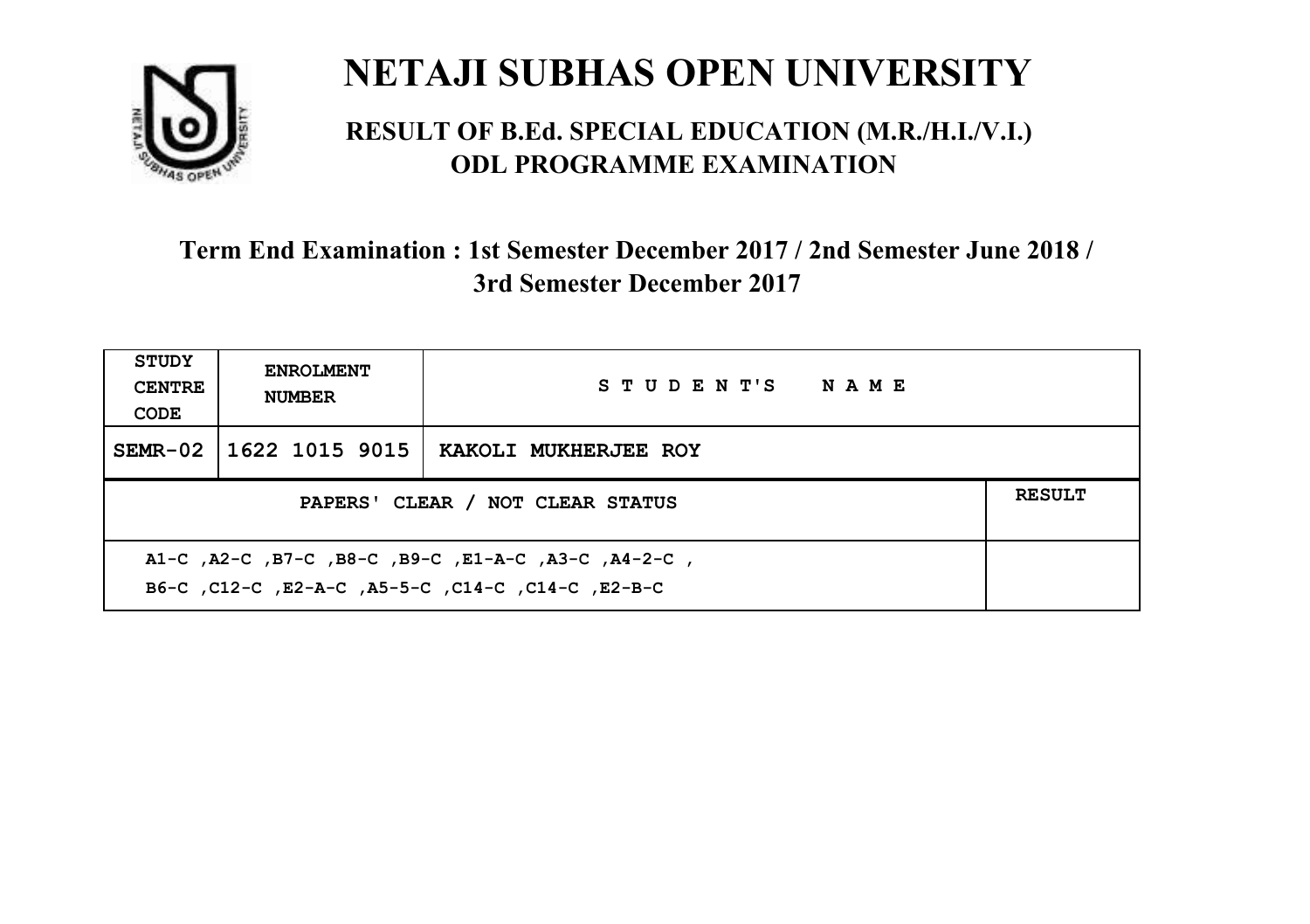

#### **RESULT OF B.Ed. SPECIAL EDUCATION (M.R./H.I./V.I.) ODL PROGRAMME EXAMINATION**

| <b>STUDY</b><br><b>CENTRE</b><br>CODE                                                                     | <b>ENROLMENT</b><br><b>NUMBER</b>                 | STUDENT'S NAME  |  |  |  |
|-----------------------------------------------------------------------------------------------------------|---------------------------------------------------|-----------------|--|--|--|
|                                                                                                           | SEMR-02   1622 1015 9016                          | MONALISHA KUNDU |  |  |  |
|                                                                                                           | <b>RESULT</b><br>PAPERS' CLEAR / NOT CLEAR STATUS |                 |  |  |  |
| A1-C, A2-C, B7-C, B8-C, B9-C, E1-A-C, A3-C, A4-3-C,<br>B6-C, C12-C, E2-A-C, A5-4-C, C14-C, C14-C, C12-B-C |                                                   |                 |  |  |  |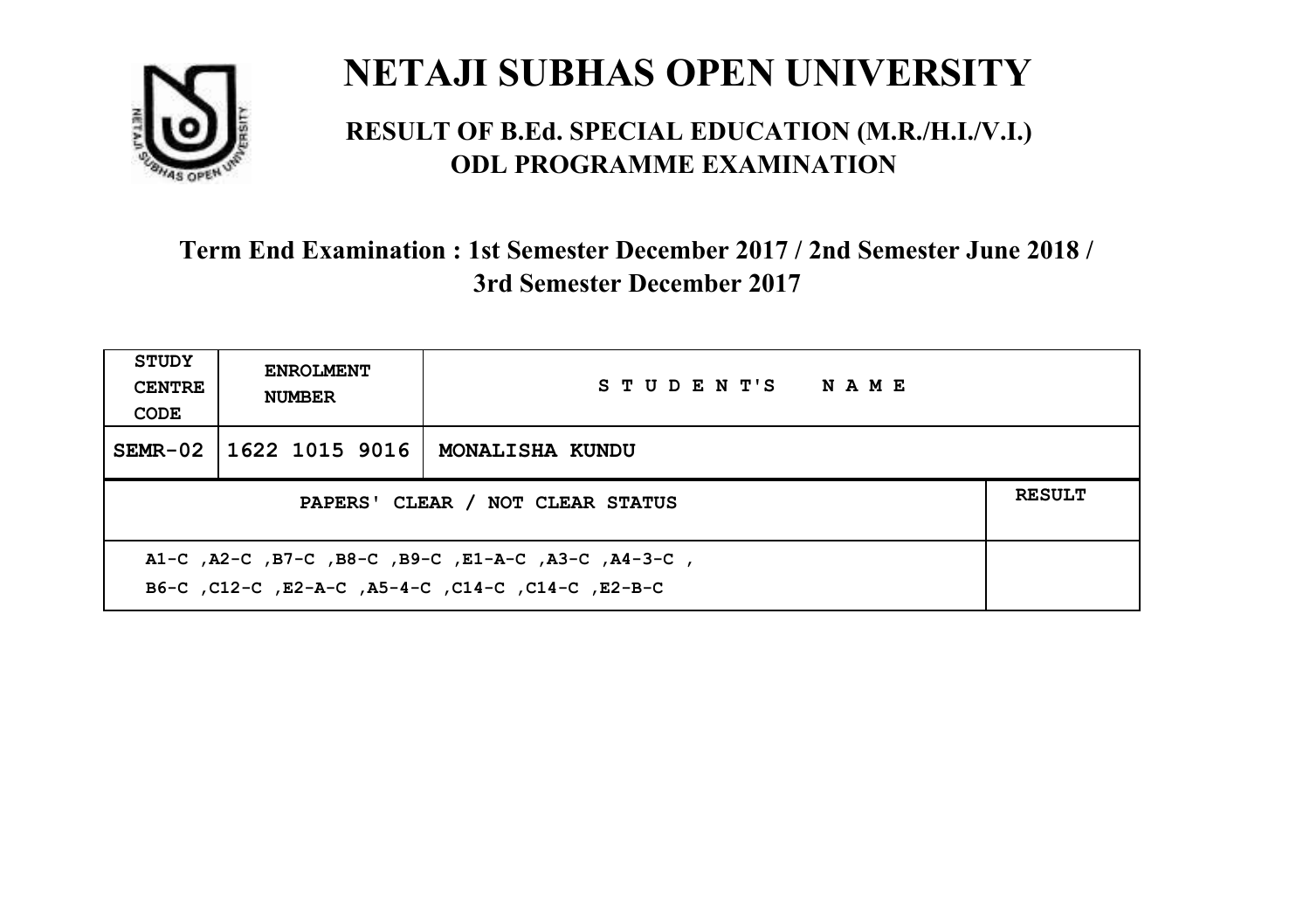

#### **RESULT OF B.Ed. SPECIAL EDUCATION (M.R./H.I./V.I.) ODL PROGRAMME EXAMINATION**

| <b>STUDY</b><br><b>CENTRE</b><br>CODE                                                                        | <b>ENROLMENT</b><br><b>NUMBER</b>                 | STUDENT'S NAME           |  |  |  |
|--------------------------------------------------------------------------------------------------------------|---------------------------------------------------|--------------------------|--|--|--|
|                                                                                                              | SEMR-02   1622 1015 9017                          | <b>ARPITA CHATTERJEE</b> |  |  |  |
|                                                                                                              | <b>RESULT</b><br>PAPERS' CLEAR / NOT CLEAR STATUS |                          |  |  |  |
| A1-NC, A2-NC, B7-C, B8-C, B9-C, E1-A-C, A3-NC, A4-3-NC,<br>B6-C, C12-C, E2-A-C, A5-4-C, C14-C, C14-C, E2-B-C |                                                   |                          |  |  |  |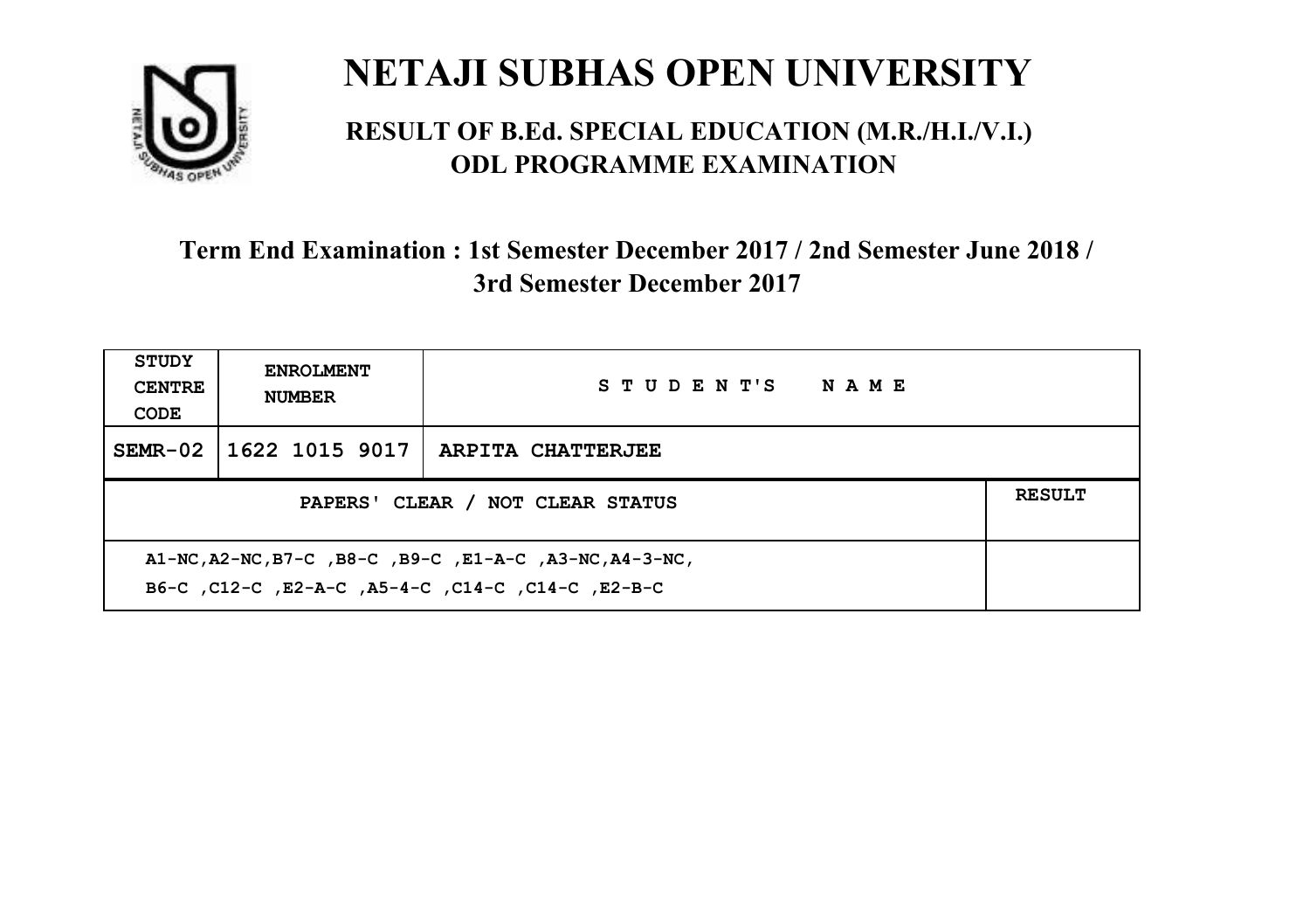

#### **RESULT OF B.Ed. SPECIAL EDUCATION (M.R./H.I./V.I.) ODL PROGRAMME EXAMINATION**

| <b>STUDY</b><br><b>CENTRE</b><br>CODE                                                                    | <b>ENROLMENT</b><br><b>NUMBER</b>                 | STUDENT'S NAME |  |  |  |
|----------------------------------------------------------------------------------------------------------|---------------------------------------------------|----------------|--|--|--|
| $SEMR-02$                                                                                                | 1622 1015 9028                                    | TUMPA KARMAKAR |  |  |  |
|                                                                                                          | <b>RESULT</b><br>PAPERS' CLEAR / NOT CLEAR STATUS |                |  |  |  |
| A1-C, A2-C, B7-C, B8-C, B9-C, E1-A-C, A3-C, A4-3-C,<br>B6-C, C12-C, E2-A-C, A5-4-C, C14-C, C14-C, E2-B-C |                                                   |                |  |  |  |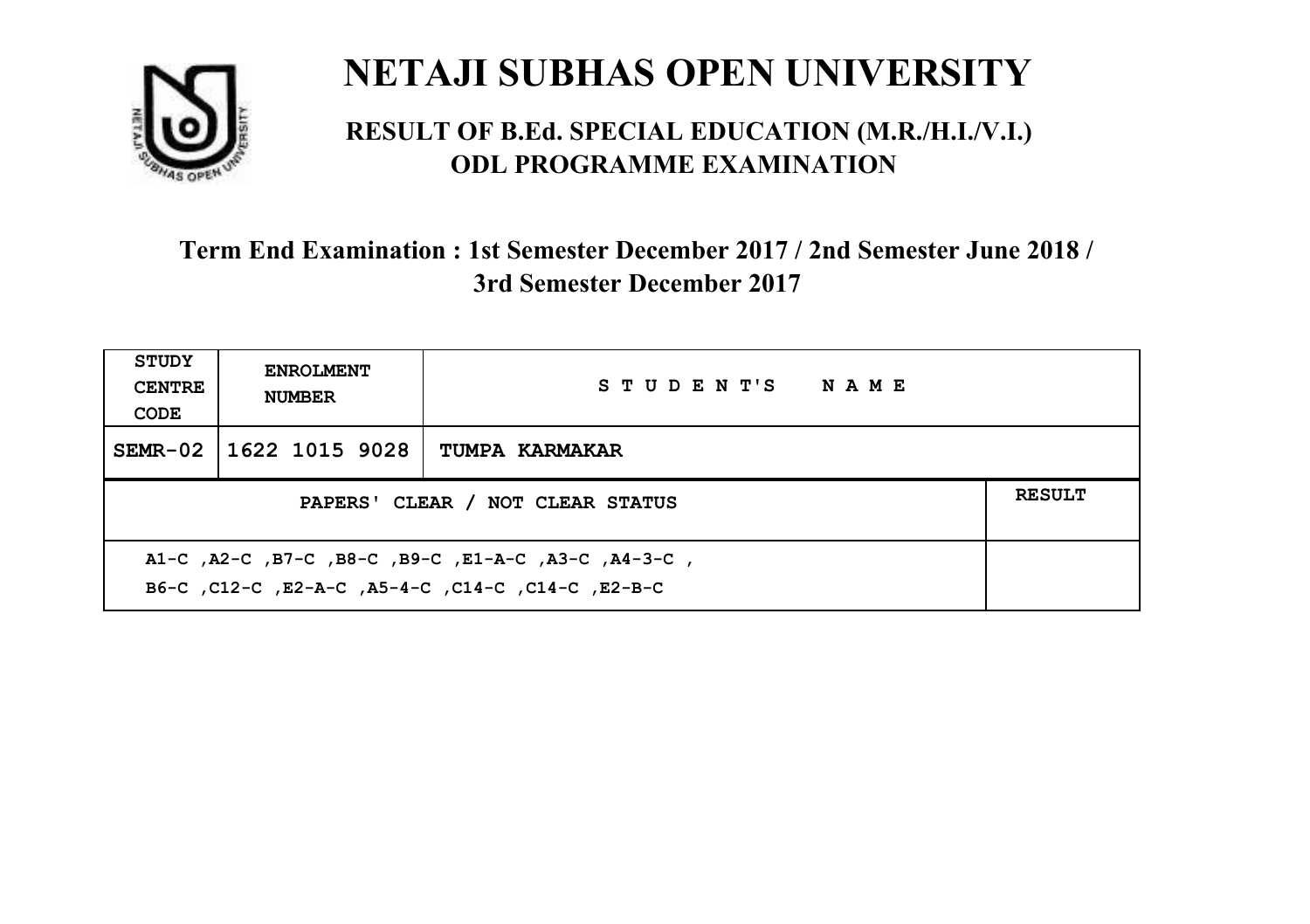

#### **RESULT OF B.Ed. SPECIAL EDUCATION (M.R./H.I./V.I.) ODL PROGRAMME EXAMINATION**

| <b>STUDY</b><br><b>CENTRE</b><br>CODE                                                                     | <b>ENROLMENT</b><br><b>NUMBER</b>                 | STUDENT'S NAME |  |  |  |
|-----------------------------------------------------------------------------------------------------------|---------------------------------------------------|----------------|--|--|--|
|                                                                                                           | SEMR-02 1622 1015 9029                            | SOUMI ROY      |  |  |  |
|                                                                                                           | <b>RESULT</b><br>PAPERS' CLEAR / NOT CLEAR STATUS |                |  |  |  |
| A1-C, A2-C, B7-C, B8-C, B9-C, E1-A-C, A3-C, A4-3-C,<br>B6-C, C12-C, E2-A-C, A5-5-C, C14-C, C14-C, C12-B-C |                                                   |                |  |  |  |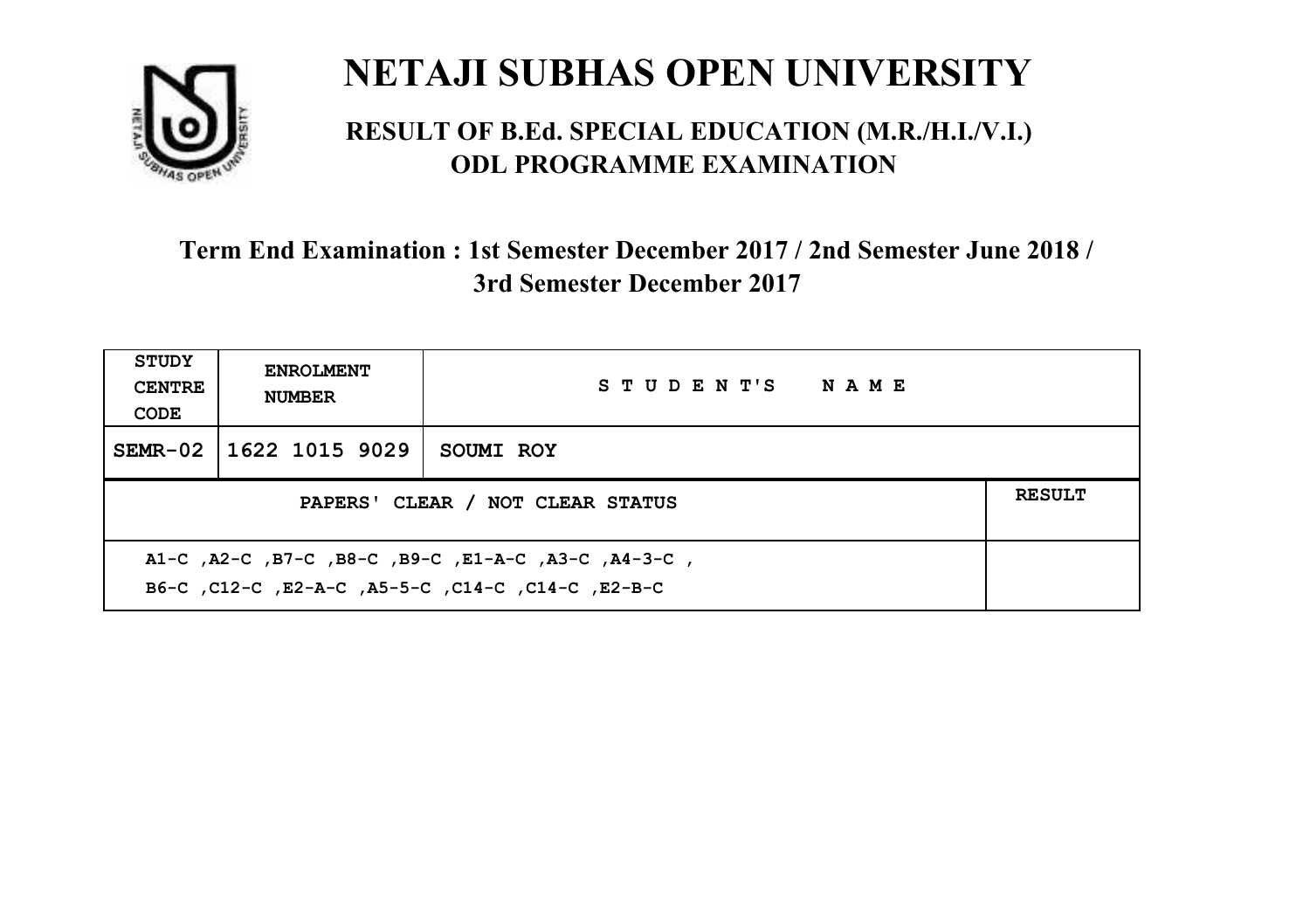

#### **RESULT OF B.Ed. SPECIAL EDUCATION (M.R./H.I./V.I.) ODL PROGRAMME EXAMINATION**

| <b>STUDY</b><br><b>CENTRE</b><br>CODE             | <b>ENROLMENT</b><br><b>NUMBER</b> | STUDENT'S NAME   |  |
|---------------------------------------------------|-----------------------------------|------------------|--|
|                                                   | SEMR-02   1622 1015 9030          | <b>RUMKI SEN</b> |  |
| <b>RESULT</b><br>PAPERS' CLEAR / NOT CLEAR STATUS |                                   |                  |  |
|                                                   |                                   |                  |  |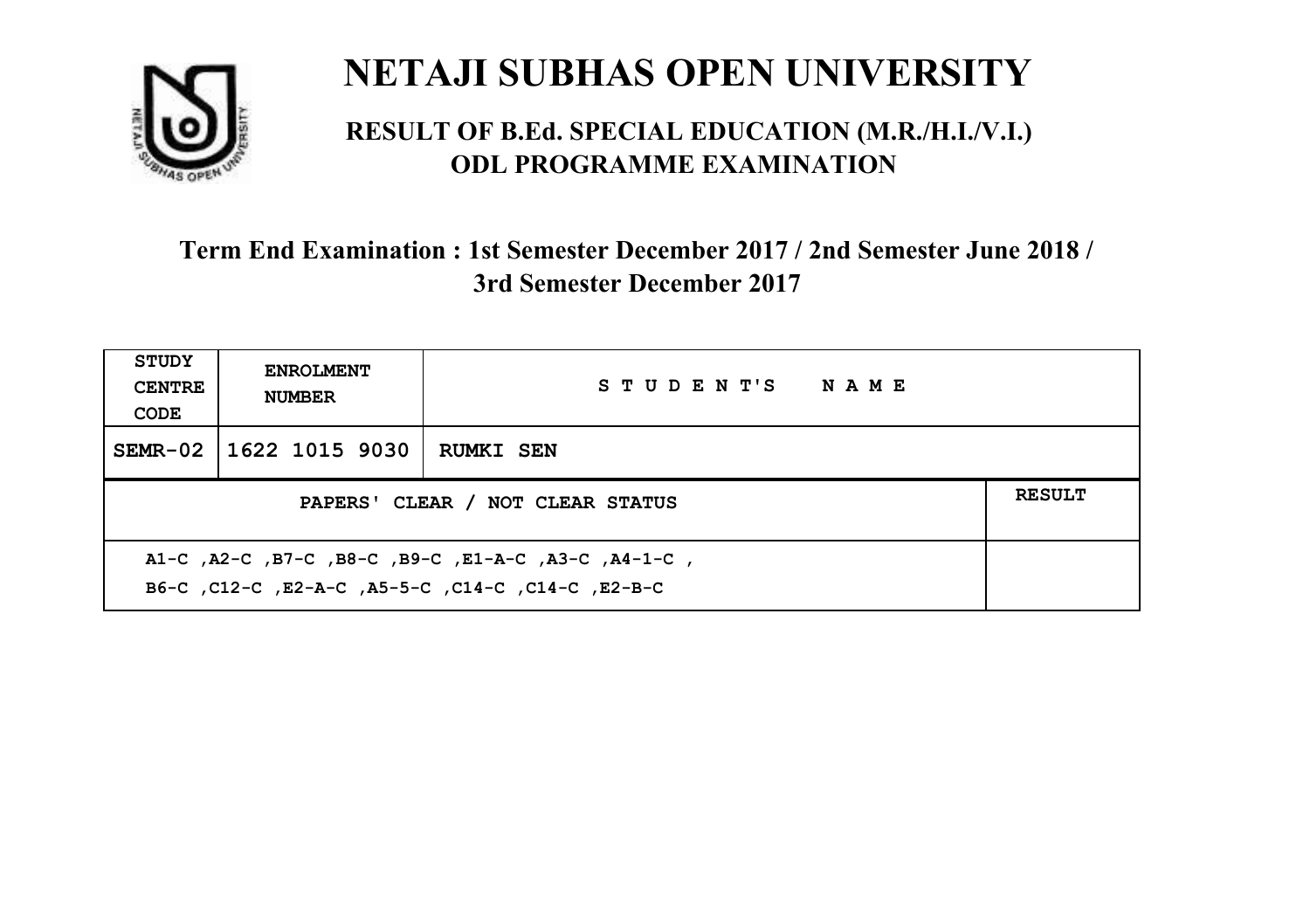

#### **RESULT OF B.Ed. SPECIAL EDUCATION (M.R./H.I./V.I.) ODL PROGRAMME EXAMINATION**

| <b>STUDY</b><br><b>CENTRE</b><br>CODE                                                                      | <b>ENROLMENT</b><br><b>NUMBER</b>                 | STUDENT'S NAME  |  |  |  |
|------------------------------------------------------------------------------------------------------------|---------------------------------------------------|-----------------|--|--|--|
|                                                                                                            | SEMR-02 1622 1015 9031                            | SUCHHANDA PATRA |  |  |  |
|                                                                                                            | <b>RESULT</b><br>PAPERS' CLEAR / NOT CLEAR STATUS |                 |  |  |  |
| A1-C, A2-C, B7-C, B8-C, B9-C, E1-A-C, A3-NC, A4-3-C,<br>B6-C, C12-C, E2-A-C, A5-4-C, C14-C, C14-C, C12-B-C |                                                   |                 |  |  |  |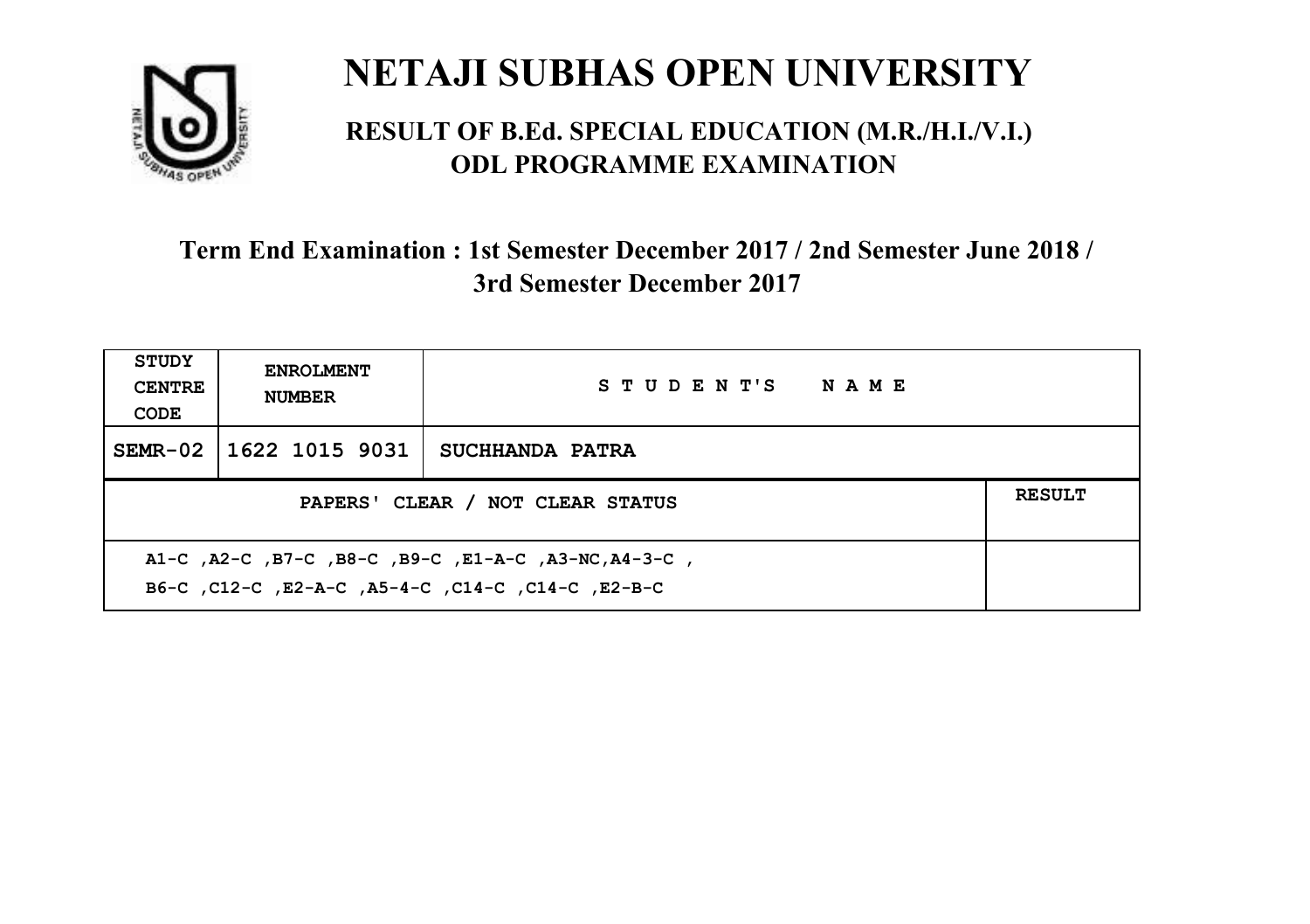

#### **RESULT OF B.Ed. SPECIAL EDUCATION (M.R./H.I./V.I.) ODL PROGRAMME EXAMINATION**

| <b>STUDY</b><br><b>CENTRE</b><br>CODE             | <b>ENROLMENT</b><br><b>NUMBER</b> | STUDENT'S NAME          |  |  |
|---------------------------------------------------|-----------------------------------|-------------------------|--|--|
|                                                   | SEMR-02   1623 1015 9001          | <b>PROSENJIT MONDAL</b> |  |  |
| <b>RESULT</b><br>PAPERS' CLEAR / NOT CLEAR STATUS |                                   |                         |  |  |
|                                                   |                                   |                         |  |  |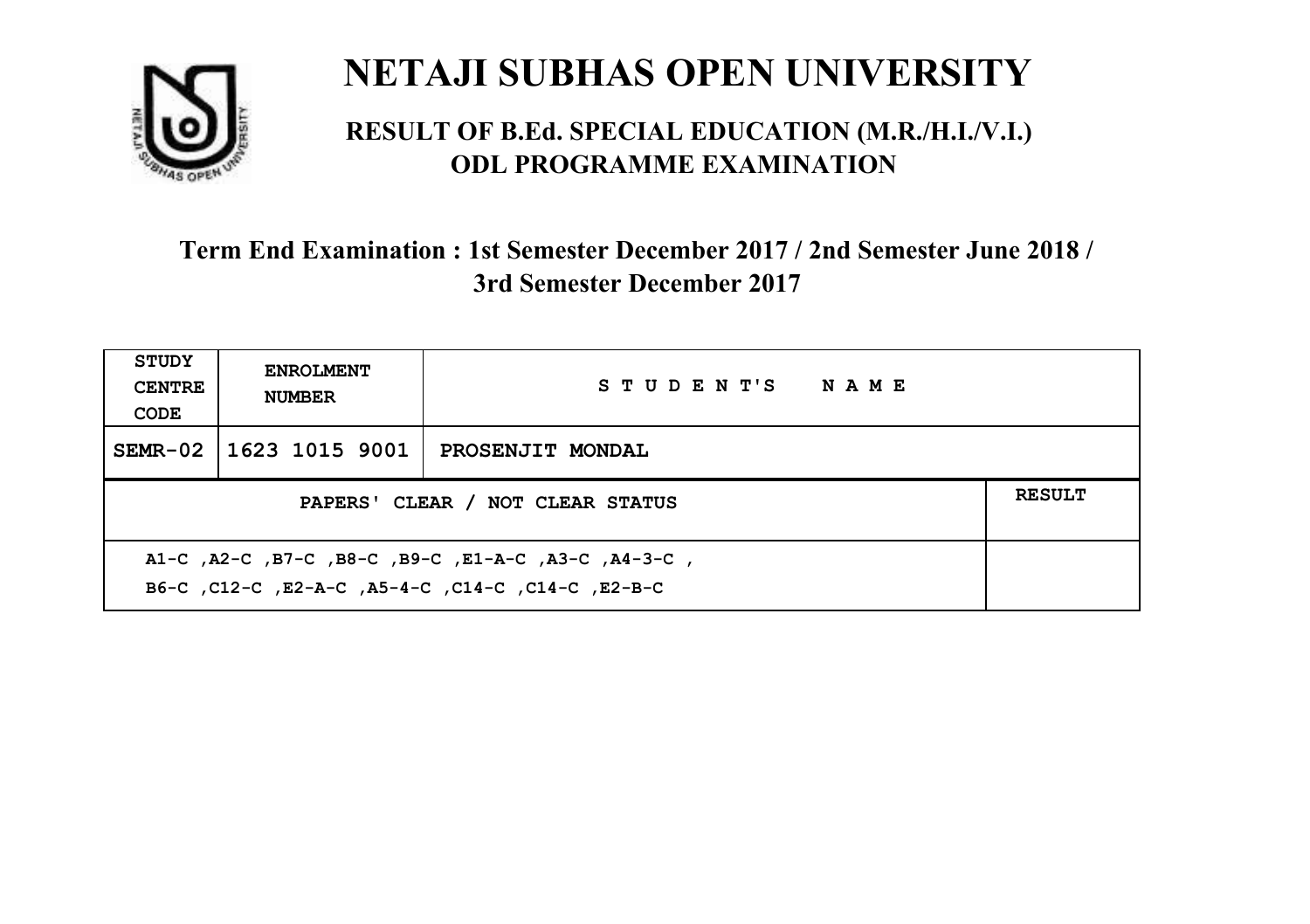

#### **RESULT OF B.Ed. SPECIAL EDUCATION (M.R./H.I./V.I.) ODL PROGRAMME EXAMINATION**

| <b>STUDY</b><br><b>CENTRE</b><br>CODE                                                                    | <b>ENROLMENT</b><br><b>NUMBER</b> | STUDENT'S NAME |  |  |
|----------------------------------------------------------------------------------------------------------|-----------------------------------|----------------|--|--|
|                                                                                                          | SEMR-02   1623 1015 9012          | DINESH LET     |  |  |
| PAPERS' CLEAR / NOT CLEAR STATUS                                                                         |                                   |                |  |  |
| A1-C, A2-C, B7-C, B8-C, B9-C, E1-A-C, A3-C, A4-3-C,<br>B6-C, C12-C, E2-A-C, A5-4-C, C14-C, C14-C, E2-B-C |                                   |                |  |  |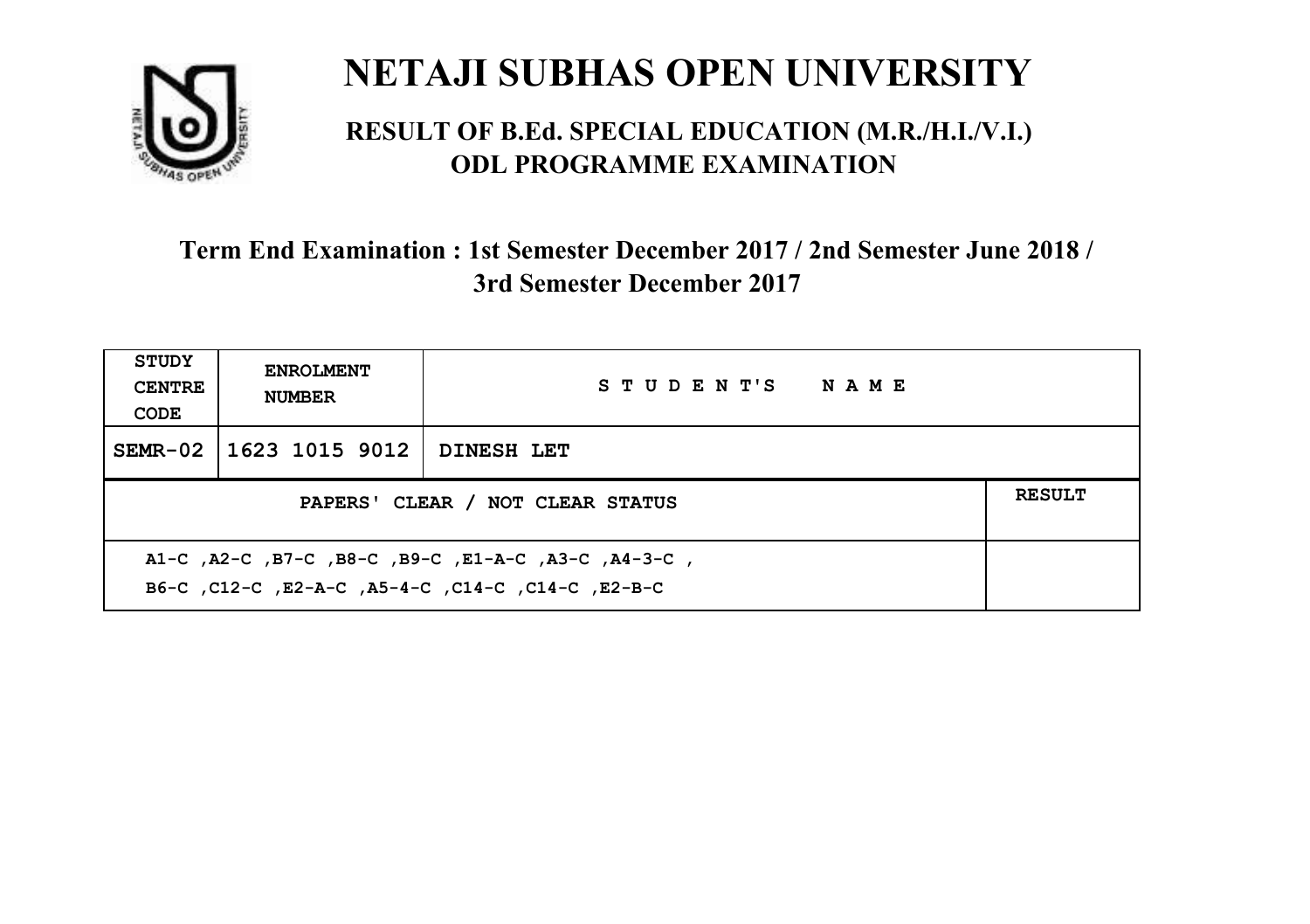

#### **RESULT OF B.Ed. SPECIAL EDUCATION (M.R./H.I./V.I.) ODL PROGRAMME EXAMINATION**

| <b>STUDY</b><br><b>CENTRE</b><br>CODE | <b>ENROLMENT</b><br><b>NUMBER</b>                                                                         | STUDENT'S NAME      |  |  |  |
|---------------------------------------|-----------------------------------------------------------------------------------------------------------|---------------------|--|--|--|
|                                       | SEMR-02   1623 1015 9020                                                                                  | <b>RAM PRAMANIK</b> |  |  |  |
|                                       | <b>RESULT</b><br>PAPERS' CLEAR / NOT CLEAR STATUS                                                         |                     |  |  |  |
|                                       | A1-C, A2-C, B7-C, B8-C, B9-C, E1-A-C, A3-C, A4-3-C,<br>B6-C, C12-C, E2-A-C, A5-4-C, C14-C, C14-C, C12-B-C |                     |  |  |  |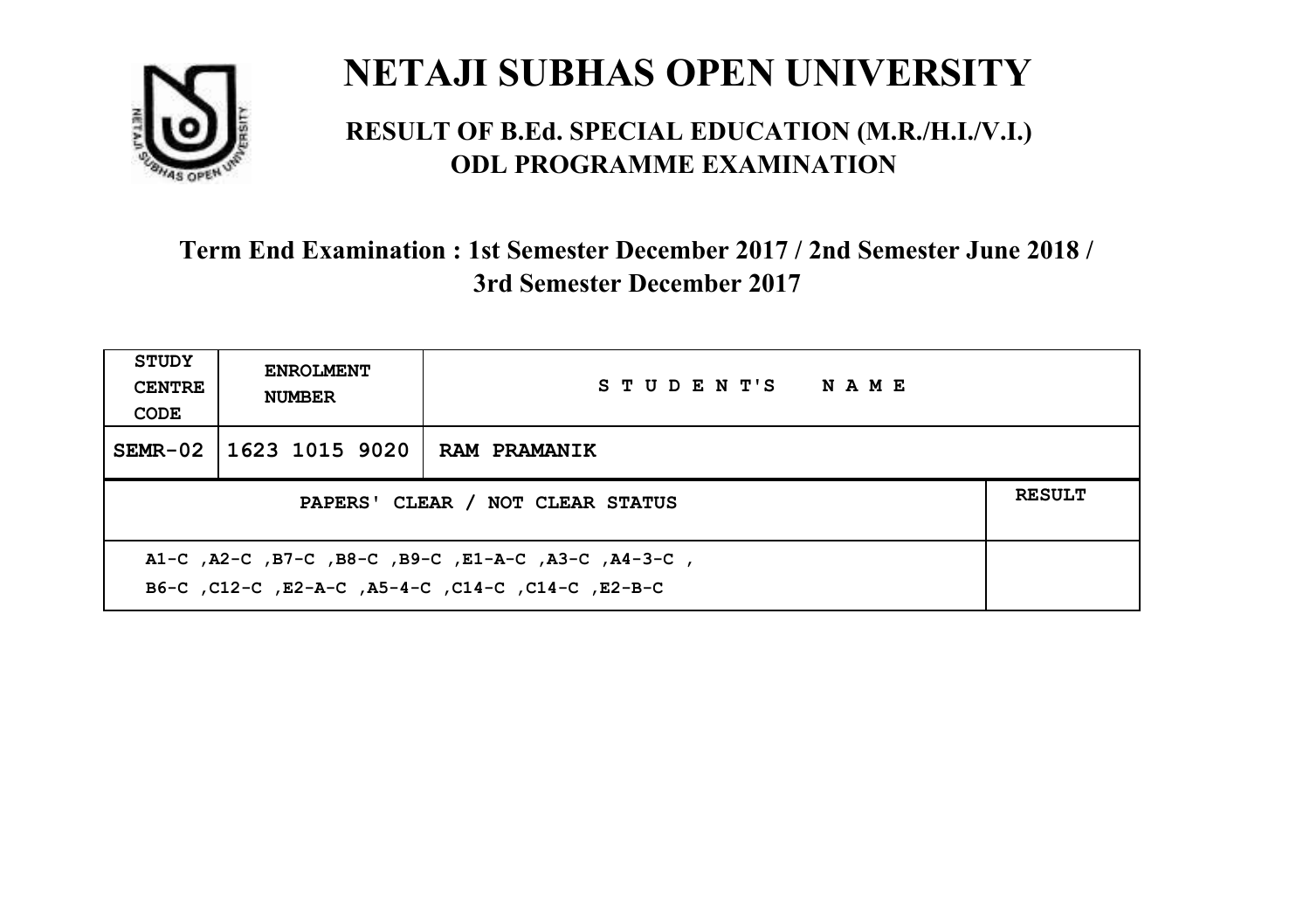

#### **RESULT OF B.Ed. SPECIAL EDUCATION (M.R./H.I./V.I.) ODL PROGRAMME EXAMINATION**

| <b>STUDY</b><br><b>CENTRE</b><br>CODE                                                                    | <b>ENROLMENT</b><br><b>NUMBER</b> | STUDENT'S NAME         |  |  |
|----------------------------------------------------------------------------------------------------------|-----------------------------------|------------------------|--|--|
|                                                                                                          | SEMR-02   1623 1015 9021          | <b>CHIRANJIT SINGH</b> |  |  |
| PAPERS' CLEAR / NOT CLEAR STATUS                                                                         |                                   |                        |  |  |
| A1-C, A2-C, B7-C, B8-C, B9-C, E1-A-C, A3-C, A4-3-C,<br>B6-C, C12-C, E2-A-C, A5-4-C, C14-C, C14-C, E2-B-C |                                   |                        |  |  |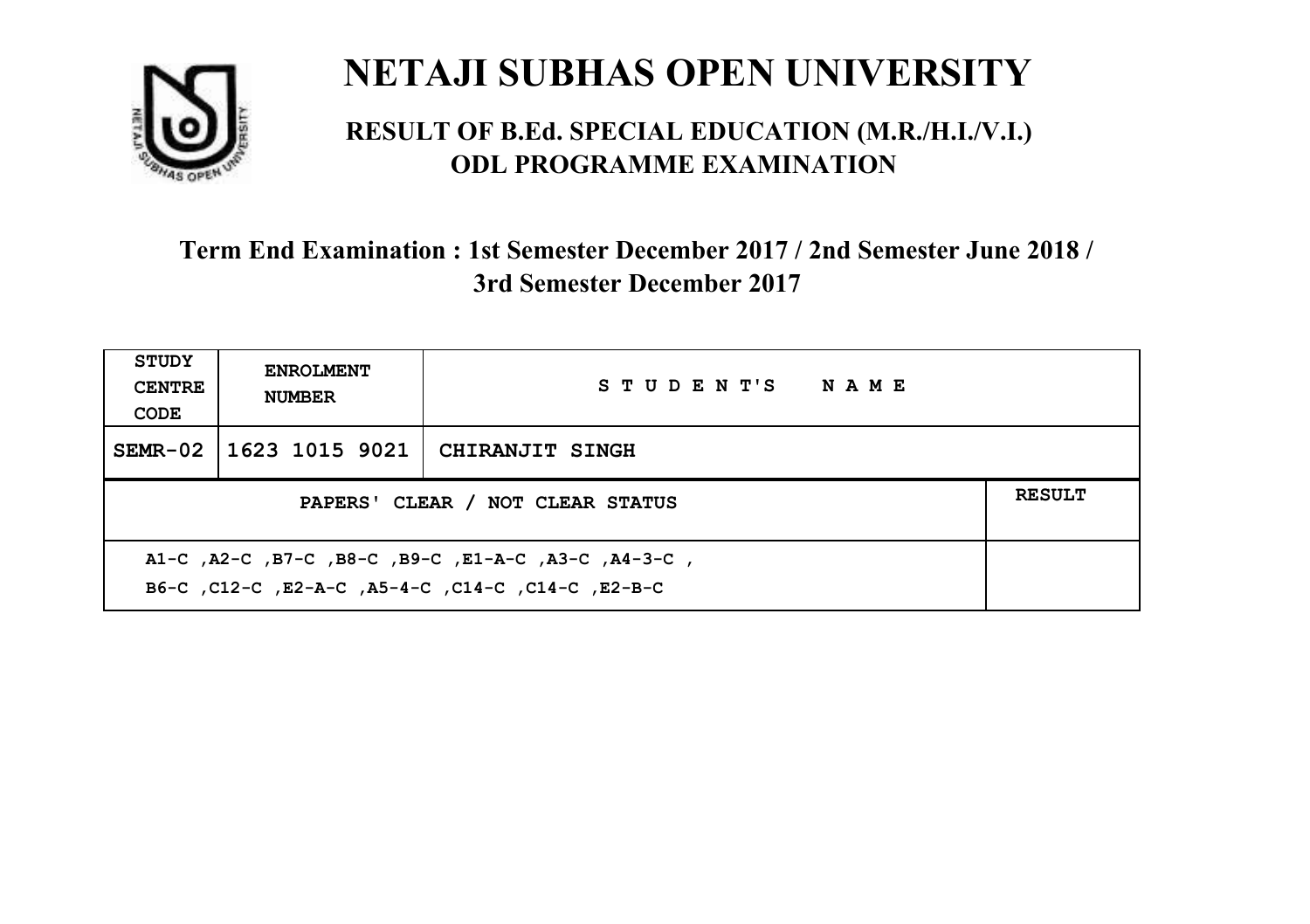

#### **RESULT OF B.Ed. SPECIAL EDUCATION (M.R./H.I./V.I.) ODL PROGRAMME EXAMINATION**

| <b>STUDY</b><br><b>CENTRE</b><br>CODE                                                                    | <b>ENROLMENT</b><br><b>NUMBER</b> | STUDENT'S NAME     |  |  |
|----------------------------------------------------------------------------------------------------------|-----------------------------------|--------------------|--|--|
|                                                                                                          | SEMR-02   1623 1015 9022          | <b>SUBRATA ROY</b> |  |  |
| PAPERS' CLEAR / NOT CLEAR STATUS                                                                         |                                   |                    |  |  |
| A1-C, A2-C, B7-C, B8-C, B9-C, E1-A-C, A3-C, A4-3-C,<br>B6-C, C12-C, E2-A-C, A5-4-C, C14-C, C14-C, E2-B-C |                                   |                    |  |  |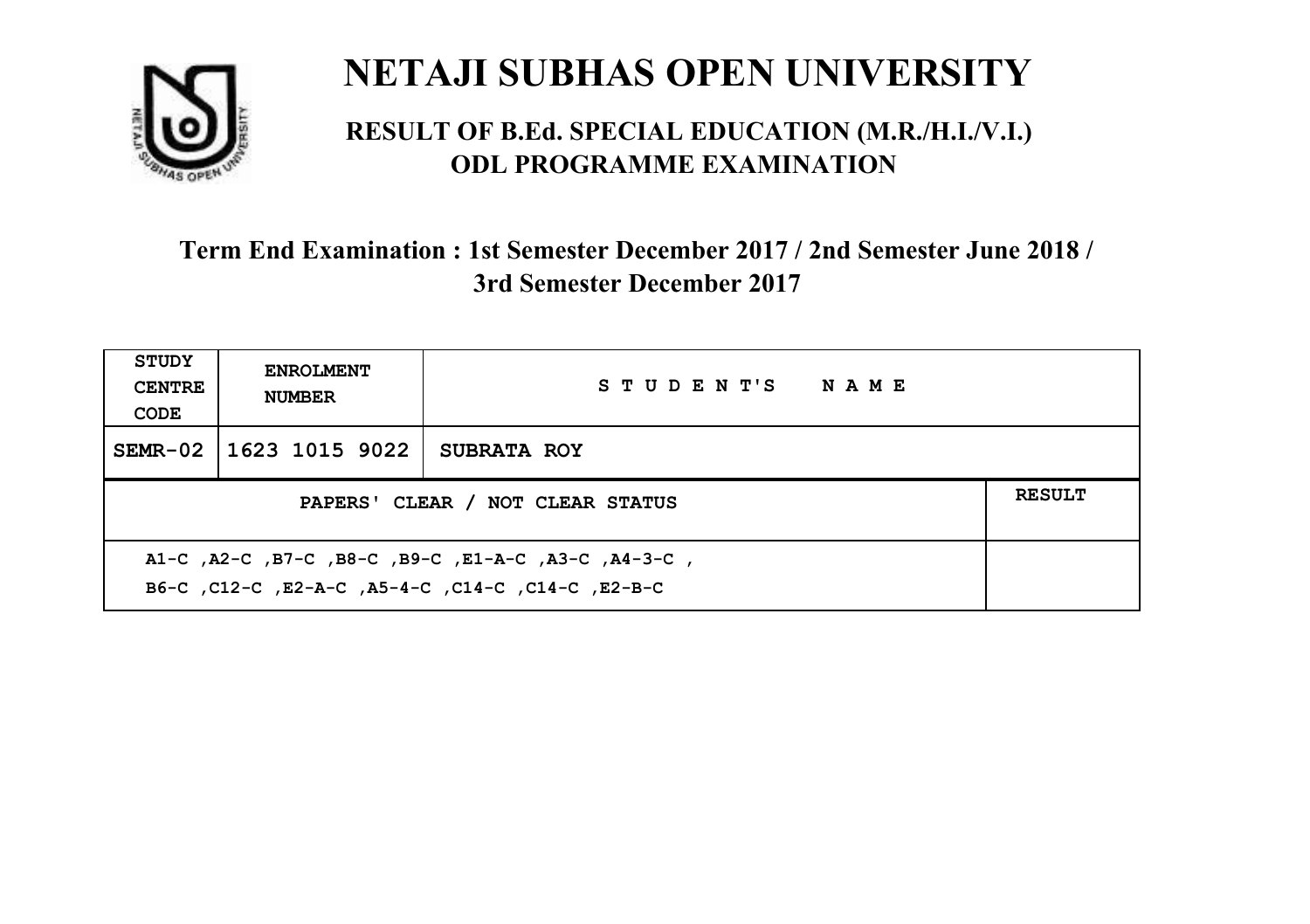

#### **RESULT OF B.Ed. SPECIAL EDUCATION (M.R./H.I./V.I.) ODL PROGRAMME EXAMINATION**

| <b>STUDY</b><br><b>CENTRE</b><br>CODE | <b>ENROLMENT</b><br><b>NUMBER</b> | STUDENT'S NAME |  |  |
|---------------------------------------|-----------------------------------|----------------|--|--|
|                                       | SEMR-02 1623 1015 9026            | PARTHA DAS     |  |  |
| PAPERS' CLEAR / NOT CLEAR STATUS      |                                   |                |  |  |
|                                       |                                   |                |  |  |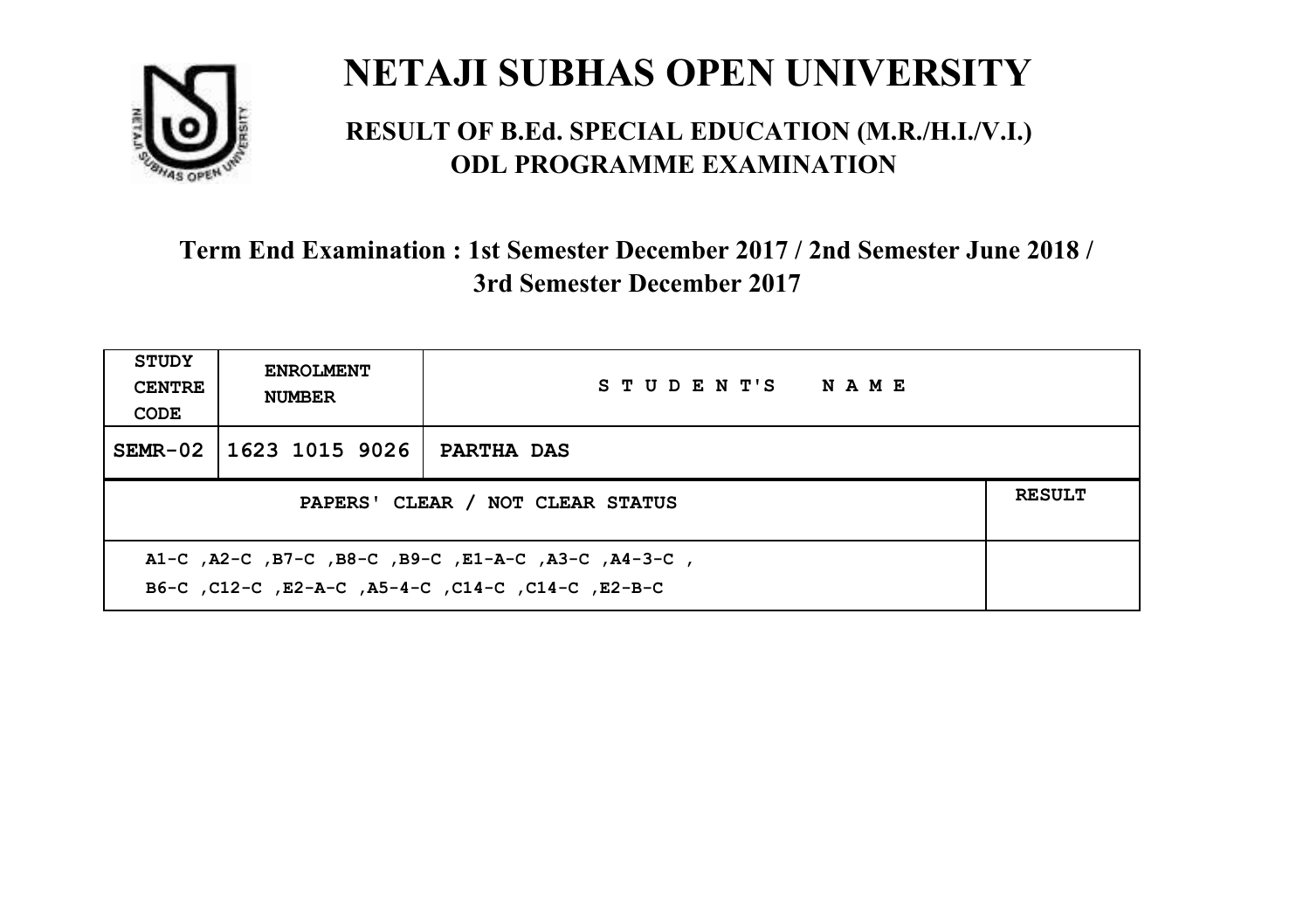

#### **RESULT OF B.Ed. SPECIAL EDUCATION (M.R./H.I./V.I.) ODL PROGRAMME EXAMINATION**

| STUDY<br><b>CENTRE</b><br>CODE                    | <b>ENROLMENT</b><br><b>NUMBER</b>                                                                         | STUDENT'S NAME |  |  |  |
|---------------------------------------------------|-----------------------------------------------------------------------------------------------------------|----------------|--|--|--|
|                                                   | SEMR-02   1625 1015 9035                                                                                  | SWAPAN BHUMIJ  |  |  |  |
| <b>RESULT</b><br>PAPERS' CLEAR / NOT CLEAR STATUS |                                                                                                           |                |  |  |  |
|                                                   | A1-C, A2-C, B7-C, B8-C, B9-C, E1-A-C, A3-C, A4-3-C,<br>B6-C, C12-C, E2-A-C, A5-4-C, C14-C, C14-C, C12-B-C |                |  |  |  |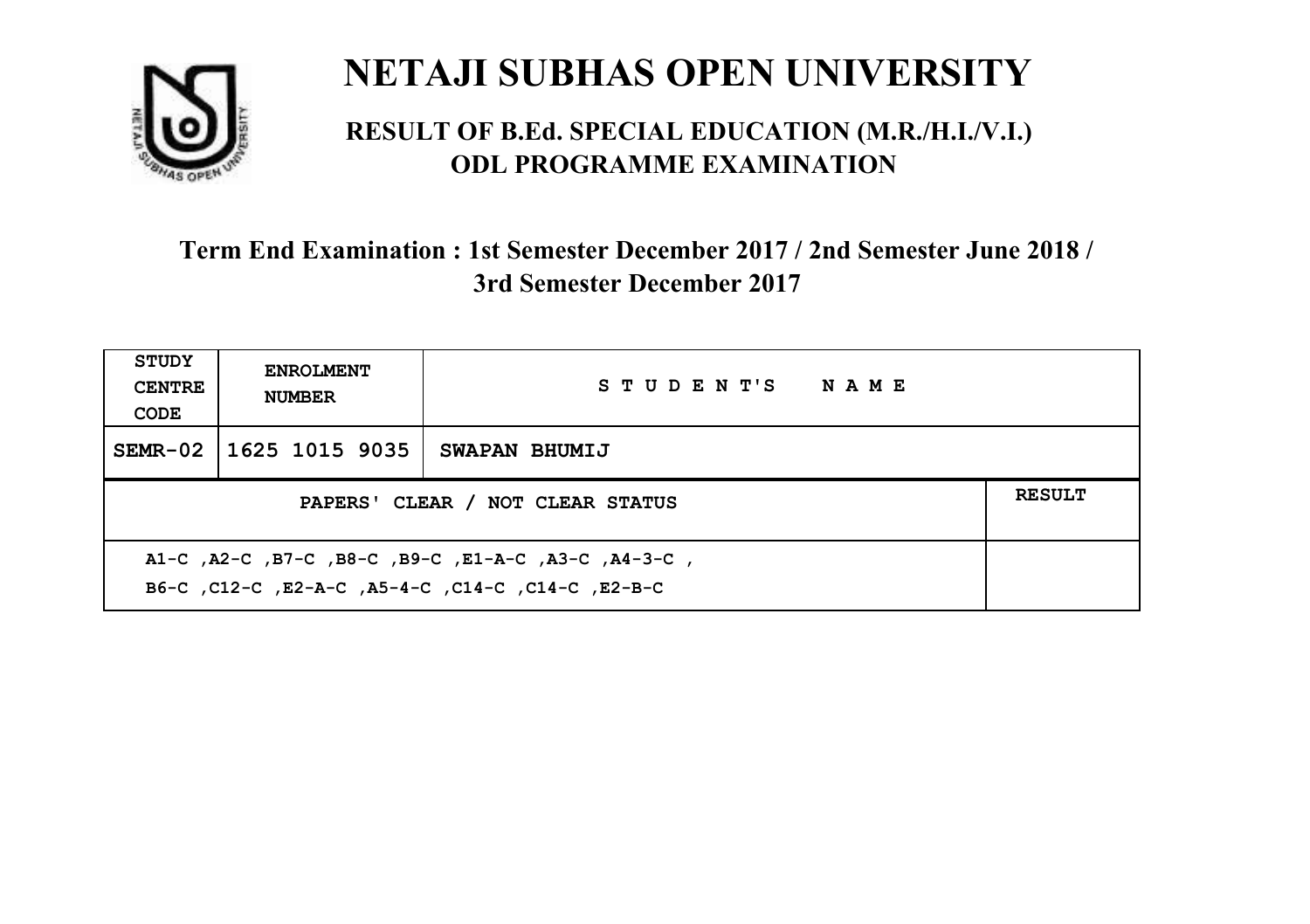

#### **RESULT OF B.Ed. SPECIAL EDUCATION (M.R./H.I./V.I.) ODL PROGRAMME EXAMINATION**

| <b>STUDY</b><br><b>CENTRE</b><br>CODE | <b>ENROLMENT</b><br><b>NUMBER</b> | STUDENT'S NAME    |  |  |
|---------------------------------------|-----------------------------------|-------------------|--|--|
|                                       | SEMR-02   1627 1015 9002          | <b>AMIR HASAN</b> |  |  |
| PAPERS' CLEAR / NOT CLEAR STATUS      |                                   |                   |  |  |
|                                       |                                   |                   |  |  |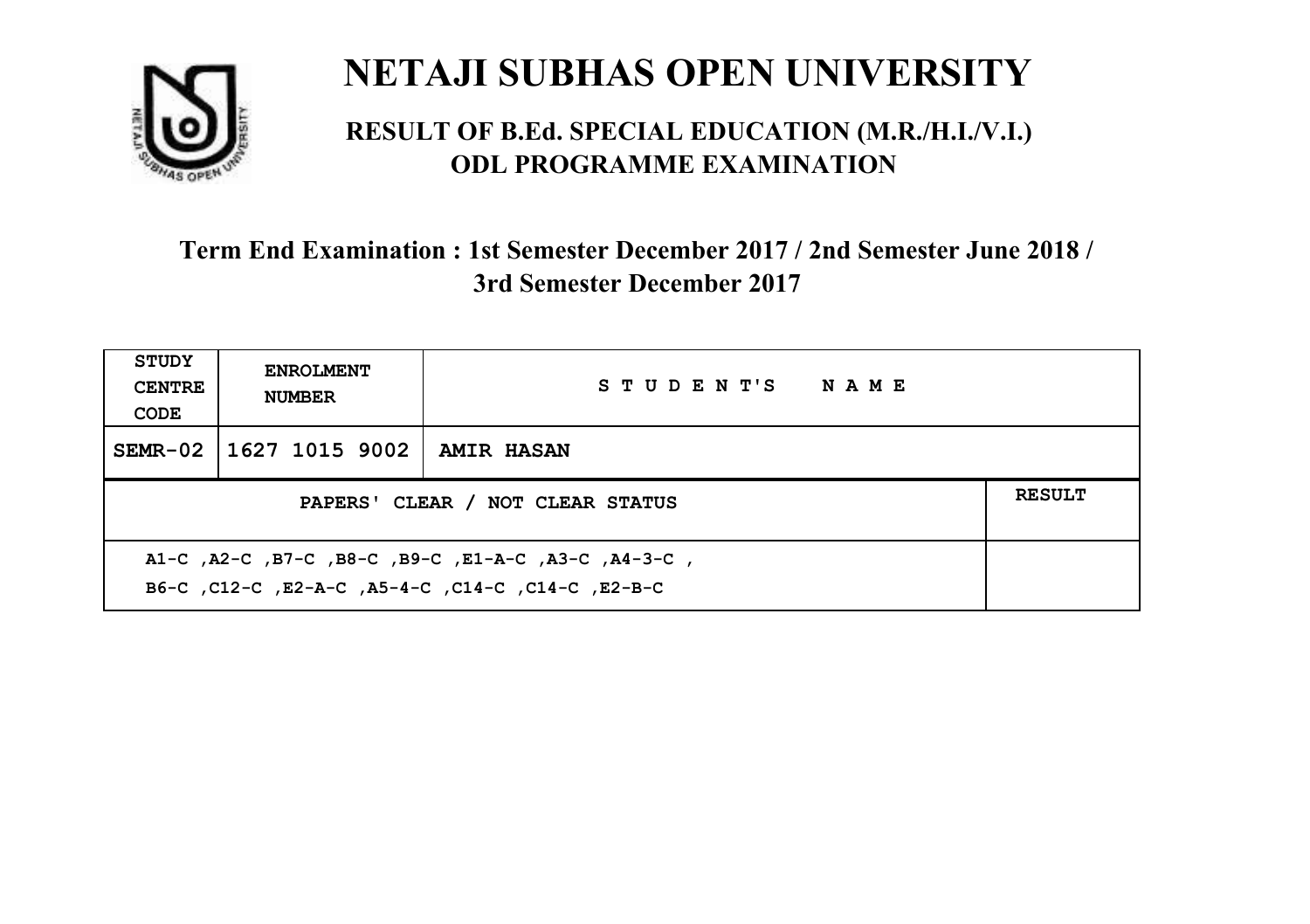

#### **RESULT OF B.Ed. SPECIAL EDUCATION (M.R./H.I./V.I.) ODL PROGRAMME EXAMINATION**

| <b>STUDY</b><br><b>CENTRE</b><br>CODE                                                 | <b>ENROLMENT</b><br><b>NUMBER</b> | STUDENT'S NAME          |  |  |
|---------------------------------------------------------------------------------------|-----------------------------------|-------------------------|--|--|
|                                                                                       | SEMR-02 1627 1015 9006            | <b>SATISH KUMAR SAW</b> |  |  |
| PAPERS' CLEAR / NOT CLEAR STATUS                                                      |                                   |                         |  |  |
| A1-C, A2-C, B7-C, B8-C, B9-C, E1-A-C, A3-NC, A4-3-NC,<br>B6-C, C12-NC, E2-A-C, E2-B-C |                                   |                         |  |  |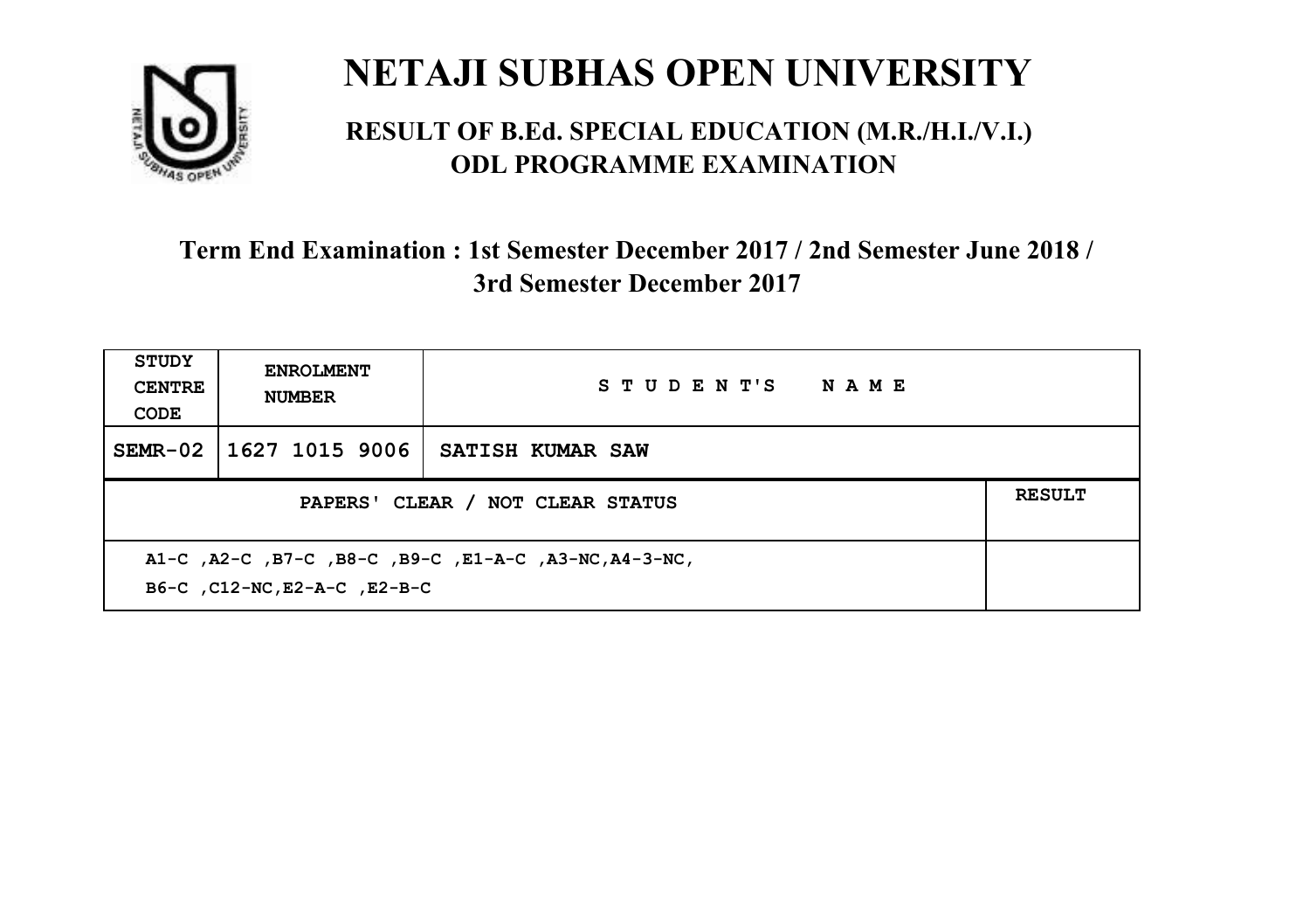

#### **RESULT OF B.Ed. SPECIAL EDUCATION (M.R./H.I./V.I.) ODL PROGRAMME EXAMINATION**

| <b>STUDY</b><br><b>CENTRE</b><br>CODE                                                                    | <b>ENROLMENT</b><br><b>NUMBER</b> | STUDENT'S NAME      |  |  |
|----------------------------------------------------------------------------------------------------------|-----------------------------------|---------------------|--|--|
|                                                                                                          | SEMR-02   1627 1015 9010          | <b>MD ASHADULLA</b> |  |  |
| PAPERS' CLEAR / NOT CLEAR STATUS                                                                         |                                   |                     |  |  |
| A1-C, A2-C, B7-C, B8-C, B9-C, E1-A-C, A3-C, A4-2-C,<br>B6-C, C12-C, E2-A-C, A5-4-C, C14-C, C14-C, E2-B-C |                                   |                     |  |  |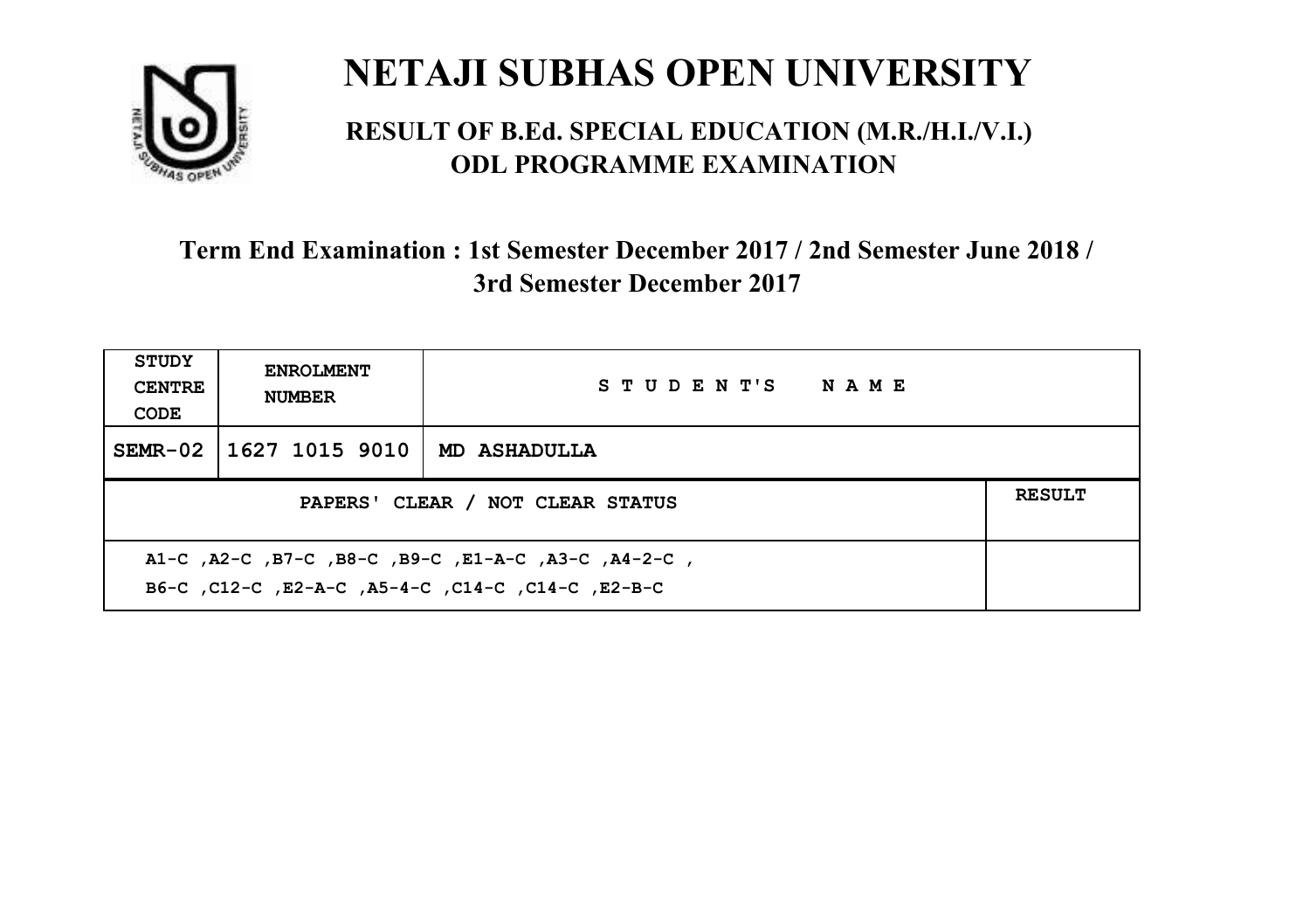

#### **RESULT OF B.Ed. SPECIAL EDUCATION (M.R./H.I./V.I.) ODL PROGRAMME EXAMINATION**

| <b>STUDY</b><br><b>CENTRE</b><br>CODE | <b>ENROLMENT</b><br><b>NUMBER</b>                                                                         | STUDENT'S NAME    |  |  |  |
|---------------------------------------|-----------------------------------------------------------------------------------------------------------|-------------------|--|--|--|
|                                       | SEMR-02   1627 1015 9025                                                                                  | <b>ASIF IOBAL</b> |  |  |  |
| PAPERS' CLEAR / NOT CLEAR STATUS      |                                                                                                           |                   |  |  |  |
|                                       | A1-C, A2-C, B7-C, B8-C, B9-C, E1-A-C, A3-C, A4-1-C,<br>B6-C, C12-C, E2-A-C, A5-4-C, C14-C, C14-C, C12-B-C |                   |  |  |  |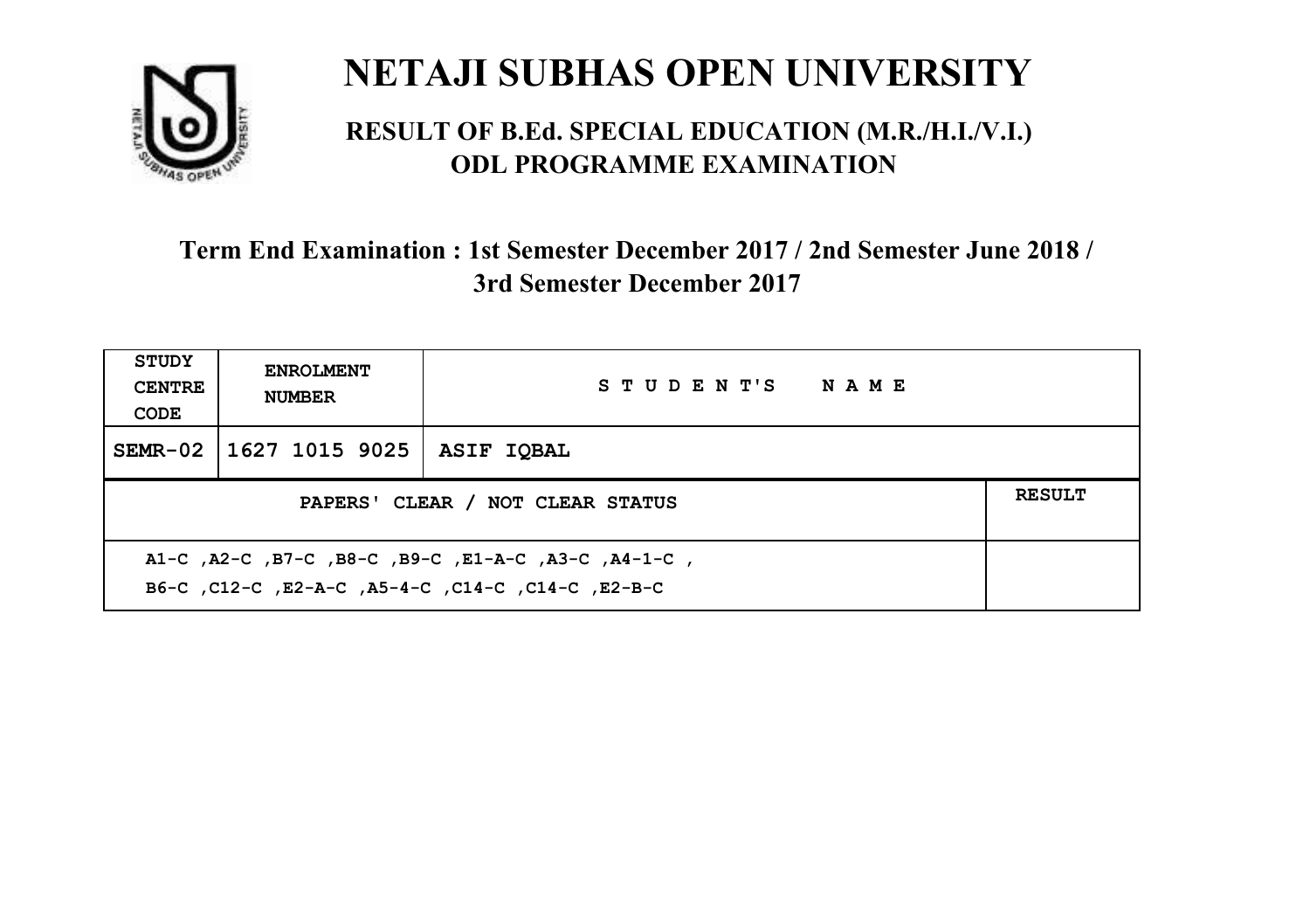

#### **RESULT OF B.Ed. SPECIAL EDUCATION (M.R./H.I./V.I.) ODL PROGRAMME EXAMINATION**

| <b>STUDY</b><br><b>CENTRE</b><br>CODE                                                                    | <b>ENROLMENT</b><br><b>NUMBER</b> | STUDENT'S NAME |  |  |
|----------------------------------------------------------------------------------------------------------|-----------------------------------|----------------|--|--|
|                                                                                                          | SEMR-02   1627 1015 9032          | MADHUSUDAN DAS |  |  |
| PAPERS' CLEAR / NOT CLEAR STATUS                                                                         |                                   |                |  |  |
| A1-C, A2-C, B7-C, B8-C, B9-C, E1-A-C, A3-C, A4-3-C,<br>B6-C, C12-C, E2-A-C, A5-4-C, C14-C, C14-C, E2-B-C |                                   |                |  |  |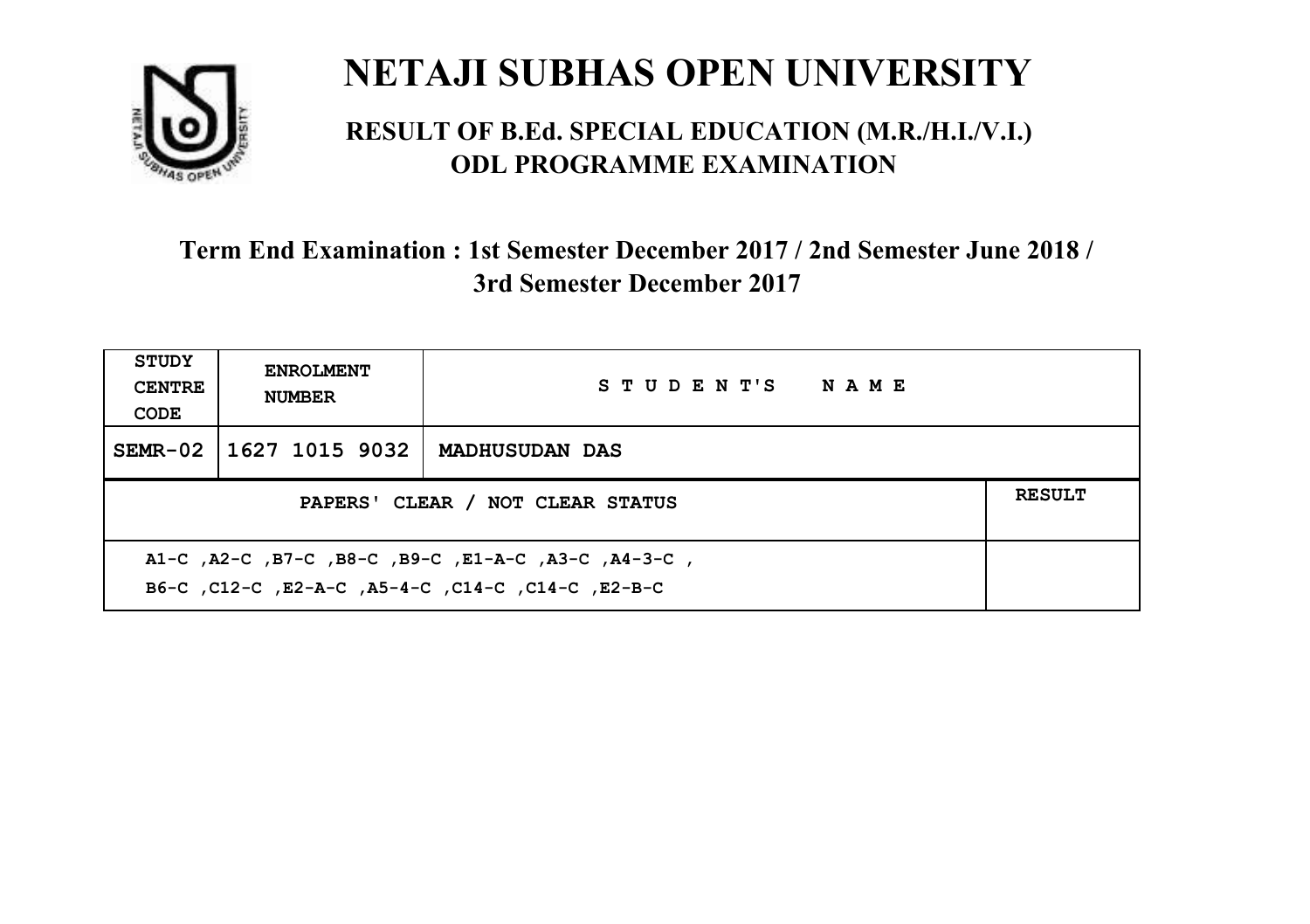

#### **RESULT OF B.Ed. SPECIAL EDUCATION (M.R./H.I./V.I.) ODL PROGRAMME EXAMINATION**

| <b>STUDY</b><br><b>CENTRE</b><br>CODE | <b>ENROLMENT</b><br><b>NUMBER</b> | STUDENT'S NAME    |  |
|---------------------------------------|-----------------------------------|-------------------|--|
|                                       | SEMR-02   1627 1015 9034          | <b>GOURAB PAL</b> |  |
| PAPERS' CLEAR / NOT CLEAR STATUS      |                                   |                   |  |
|                                       |                                   |                   |  |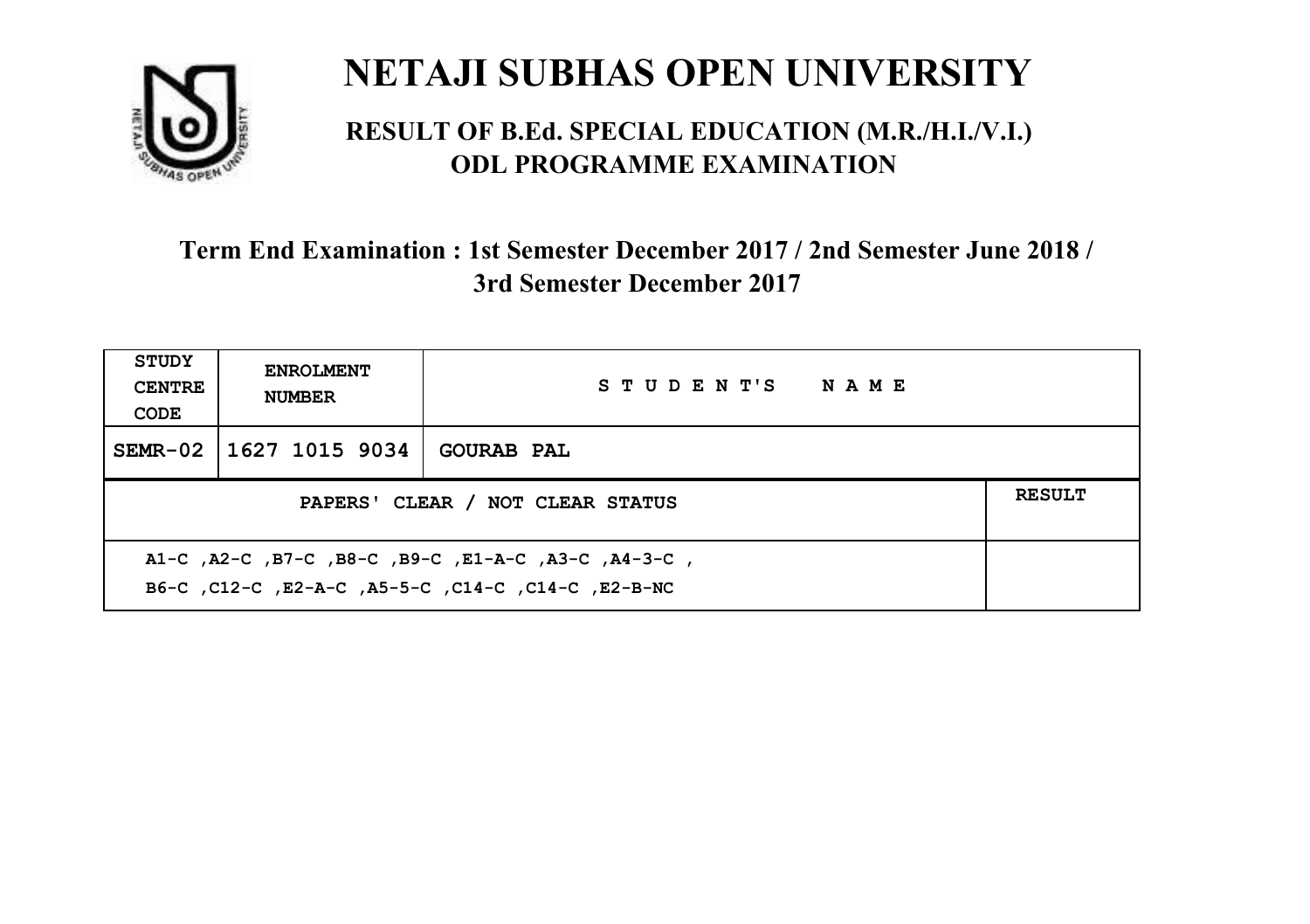

#### **RESULT OF B.Ed. SPECIAL EDUCATION (M.R./H.I./V.I.) ODL PROGRAMME EXAMINATION**

| <b>STUDY</b><br><b>CENTRE</b><br>CODE                                                                     | <b>ENROLMENT</b><br><b>NUMBER</b>                 | STUDENT'S NAME   |  |  |  |
|-----------------------------------------------------------------------------------------------------------|---------------------------------------------------|------------------|--|--|--|
|                                                                                                           | SEMR-02 1521 1015 9027                            | JOYDEB SADHUKHAN |  |  |  |
|                                                                                                           | <b>RESULT</b><br>PAPERS' CLEAR / NOT CLEAR STATUS |                  |  |  |  |
| A1-C, A2-C, B7-C, B8-C, B9-C, E1-A-C, A3-C, A4-3-C,<br>B6-C, C12-C, E2-A-C, A5-4-C, C14-NC, C14-C, E2-B-C |                                                   |                  |  |  |  |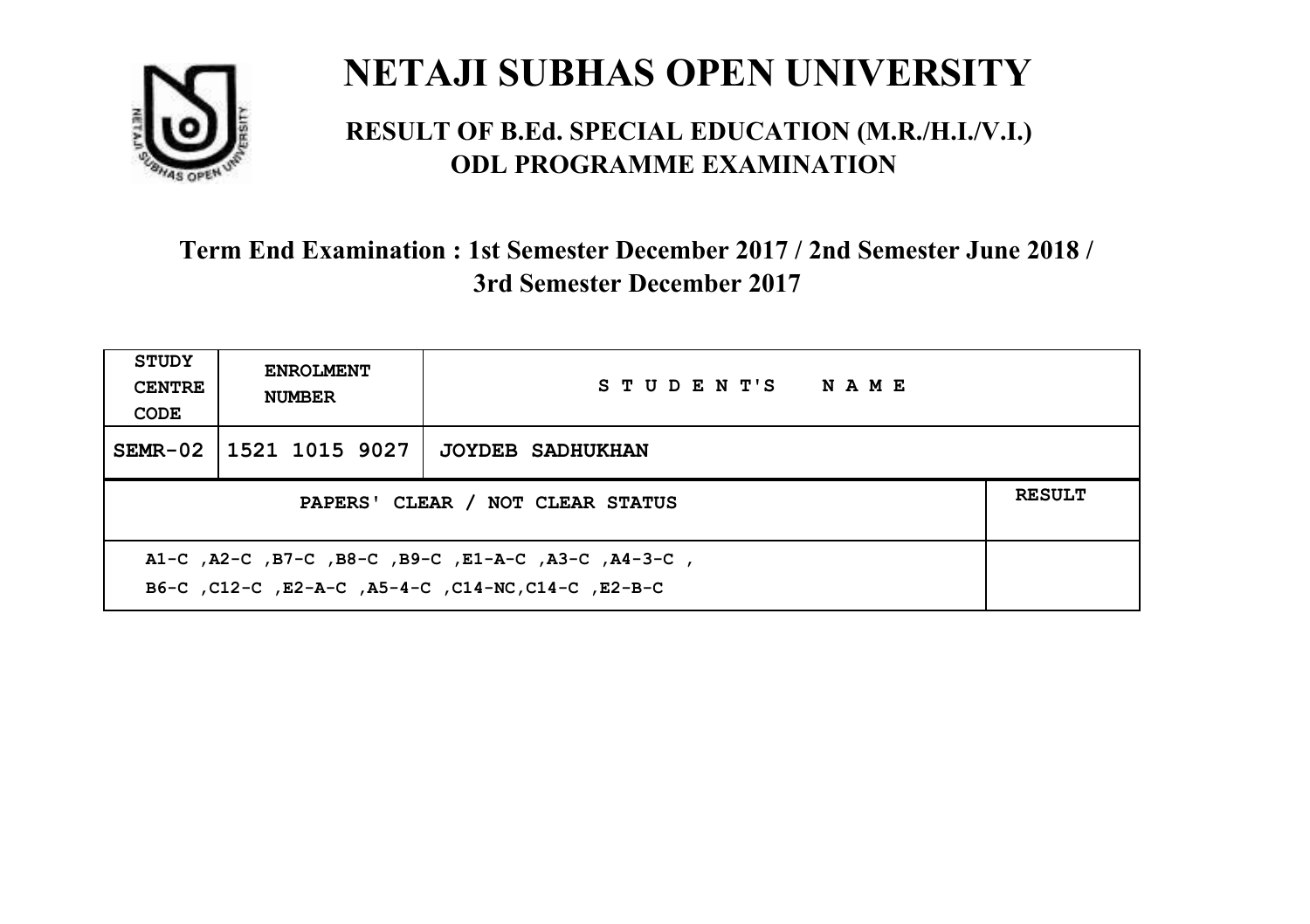

#### **RESULT OF B.Ed. SPECIAL EDUCATION (M.R./H.I./V.I.) ODL PROGRAMME EXAMINATION**

| <b>STUDY</b><br><b>CENTRE</b><br>CODE | <b>ENROLMENT</b><br><b>NUMBER</b>                 | STUDENT'S NAME |  |  |  |
|---------------------------------------|---------------------------------------------------|----------------|--|--|--|
|                                       | SEMR-02   1521 1015 9039                          | KAUSHIK SAHA   |  |  |  |
|                                       | <b>RESULT</b><br>PAPERS' CLEAR / NOT CLEAR STATUS |                |  |  |  |
|                                       |                                                   |                |  |  |  |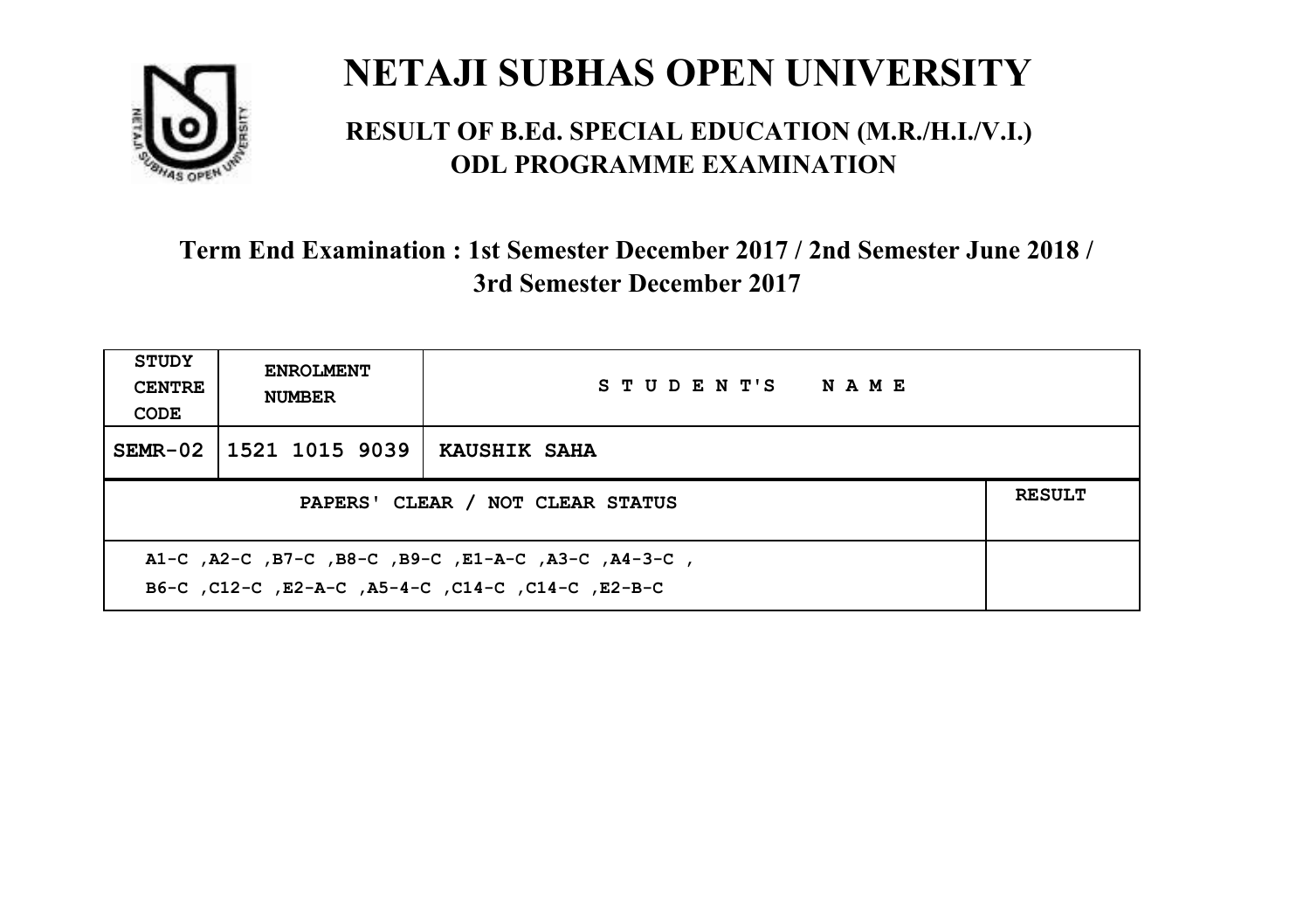

#### **RESULT OF B.Ed. SPECIAL EDUCATION (M.R./H.I./V.I.) ODL PROGRAMME EXAMINATION**

| <b>STUDY</b><br><b>CENTRE</b><br>CODE                                                                     | <b>ENROLMENT</b><br><b>NUMBER</b>                 | STUDENT'S NAME            |  |  |  |
|-----------------------------------------------------------------------------------------------------------|---------------------------------------------------|---------------------------|--|--|--|
|                                                                                                           | SEMR-02   1521 1015 9040                          | <b>SYED MONIF MUKLESH</b> |  |  |  |
|                                                                                                           | <b>RESULT</b><br>PAPERS' CLEAR / NOT CLEAR STATUS |                           |  |  |  |
| A1-C, A2-C, B7-C, B8-C, B9-C, E1-A-C, A3-C, A4-1-C,<br>B6-C, C12-C, E2-A-C, A5-4-C, C14-C, C14-C, E2-B-NC |                                                   |                           |  |  |  |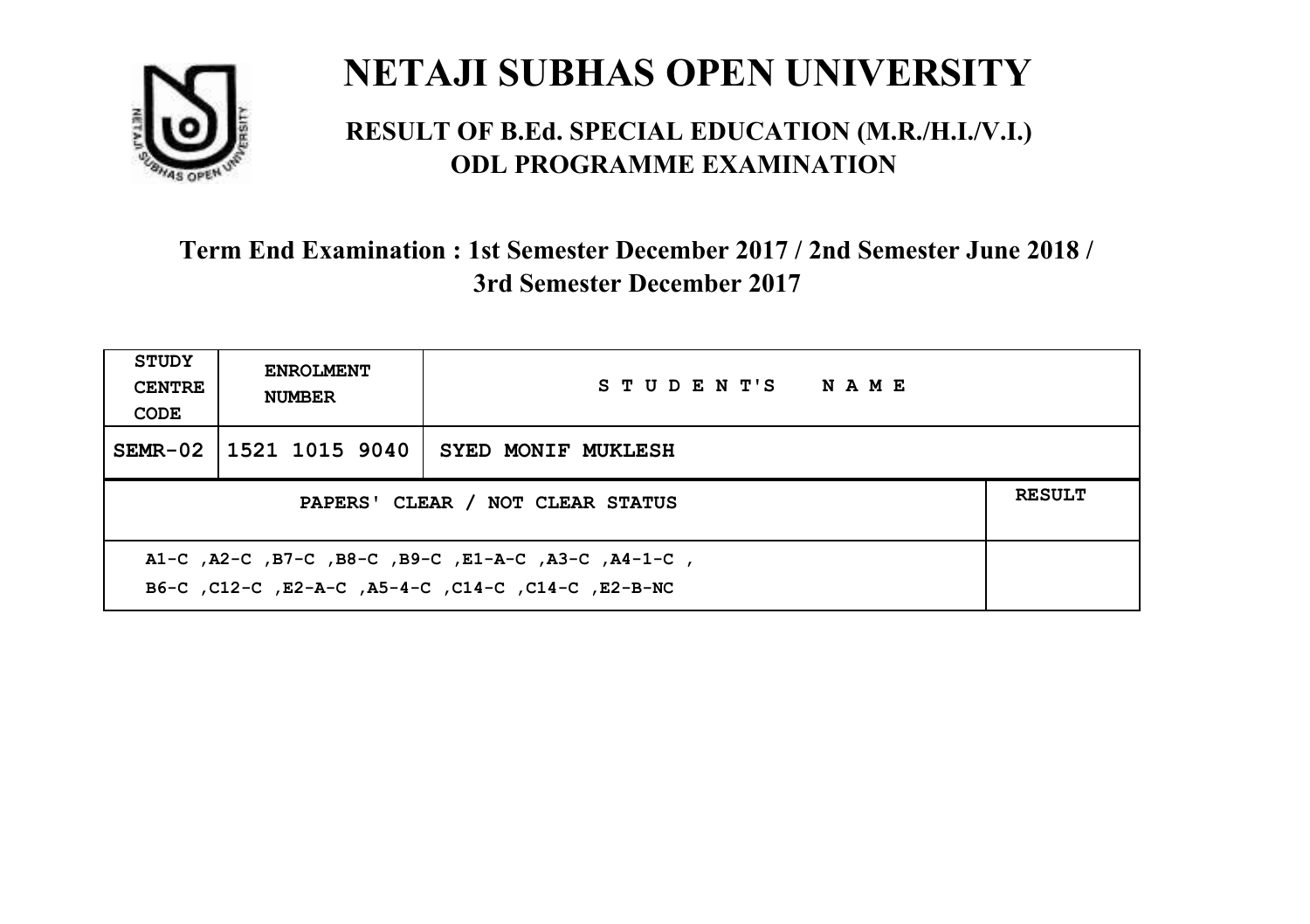

#### **RESULT OF B.Ed. SPECIAL EDUCATION (M.R./H.I./V.I.) ODL PROGRAMME EXAMINATION**

| <b>STUDY</b><br><b>CENTRE</b><br>CODE                                                                     | <b>ENROLMENT</b><br><b>NUMBER</b>                 | STUDENT'S NAME        |  |  |  |
|-----------------------------------------------------------------------------------------------------------|---------------------------------------------------|-----------------------|--|--|--|
|                                                                                                           | SEMR-02 1522 1015 9003                            | <b>TANUSHREE KHAN</b> |  |  |  |
|                                                                                                           | <b>RESULT</b><br>PAPERS' CLEAR / NOT CLEAR STATUS |                       |  |  |  |
| A1-C, A2-C, B7-C, B8-C, B9-C, E1-A-C, A3-C, A4-1-C,<br>B6-C, C12-C, E2-A-C, A5-4-C, C14-C, C14-C, E2-B-NC |                                                   |                       |  |  |  |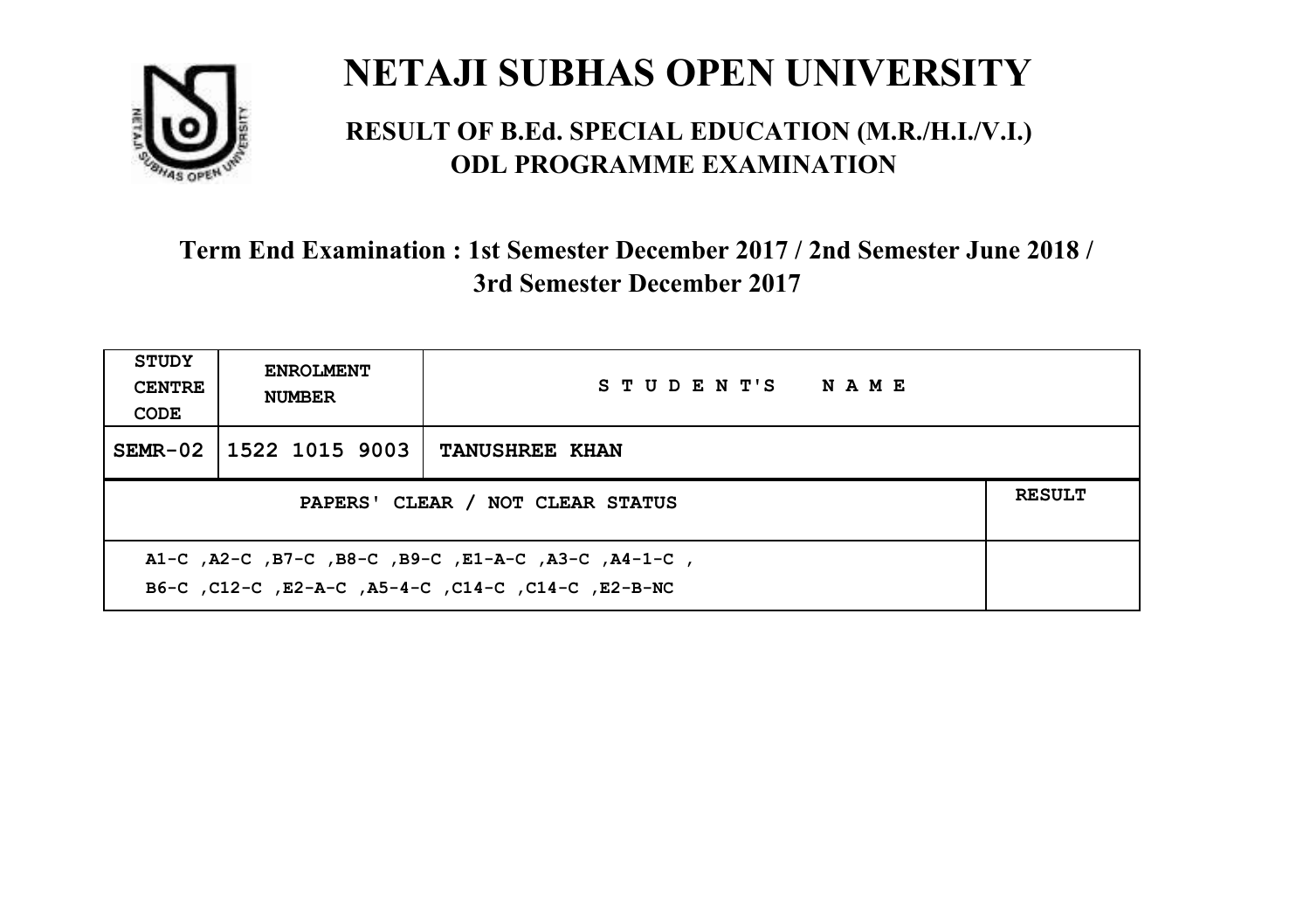

#### **RESULT OF B.Ed. SPECIAL EDUCATION (M.R./H.I./V.I.) ODL PROGRAMME EXAMINATION**

| STUDY<br><b>CENTRE</b><br>CODE                    | <b>ENROLMENT</b><br><b>NUMBER</b> | STUDENT'S NAME        |  |  |
|---------------------------------------------------|-----------------------------------|-----------------------|--|--|
|                                                   | SEMR-02   1522 1015 9013          | <b>SHARMISTHA DAS</b> |  |  |
| <b>RESULT</b><br>PAPERS' CLEAR / NOT CLEAR STATUS |                                   |                       |  |  |
|                                                   |                                   |                       |  |  |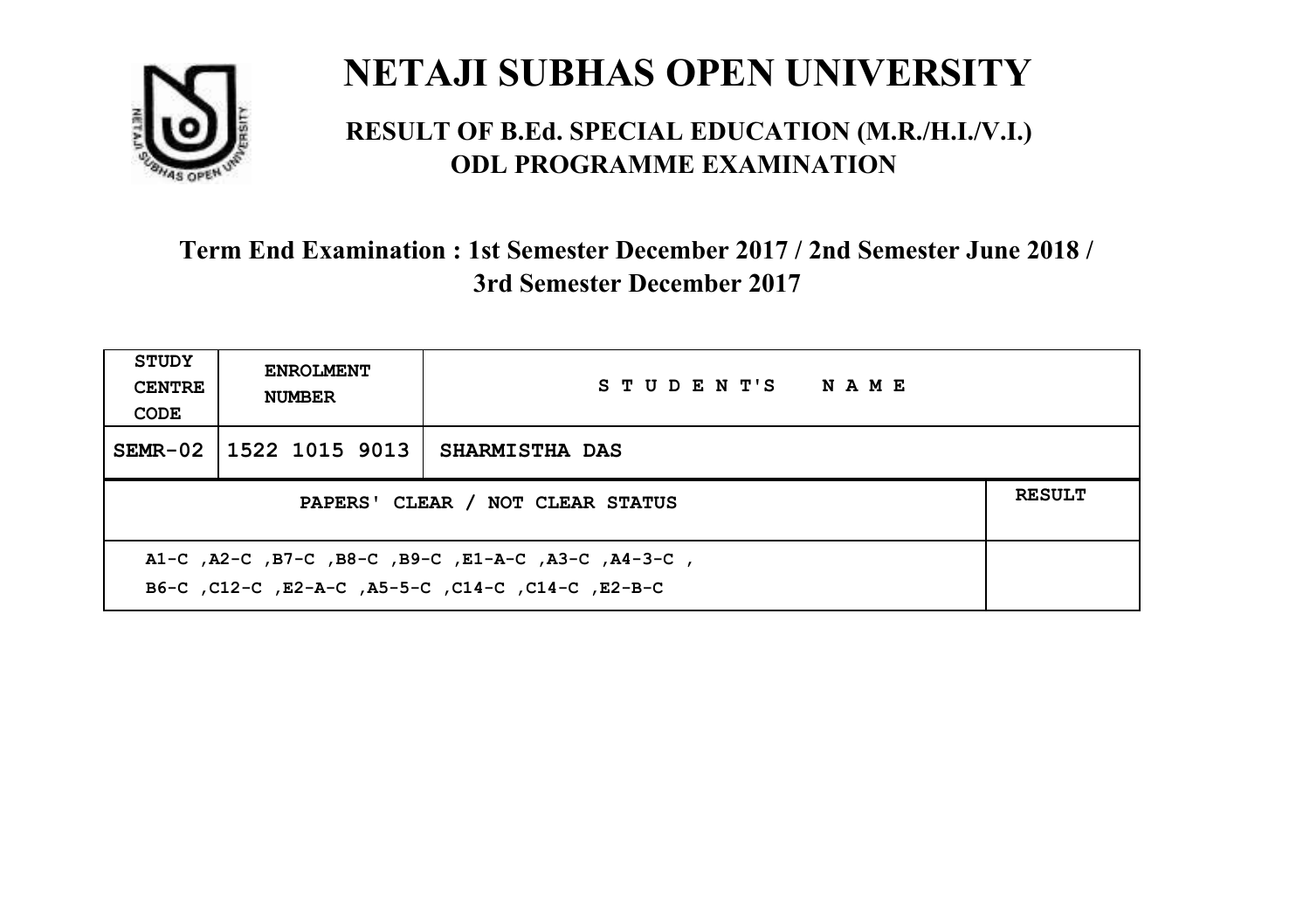

#### **RESULT OF B.Ed. SPECIAL EDUCATION (M.R./H.I./V.I.) ODL PROGRAMME EXAMINATION**

| <b>STUDY</b><br><b>CENTRE</b><br>CODE                                                                     | <b>ENROLMENT</b><br><b>NUMBER</b>                 | STUDENT'S NAME |  |  |  |
|-----------------------------------------------------------------------------------------------------------|---------------------------------------------------|----------------|--|--|--|
|                                                                                                           | SEMR-02   1523 1015 9028                          | DIGANTA MONDAL |  |  |  |
|                                                                                                           | <b>RESULT</b><br>PAPERS' CLEAR / NOT CLEAR STATUS |                |  |  |  |
| A1-C, A2-C, B7-C, B8-C, B9-C, E1-A-C, A3-C, A4-1-C,<br>B6-C, C12-C, E2-A-C, A5-4-C, C14-C, C14-C, C12-B-C |                                                   |                |  |  |  |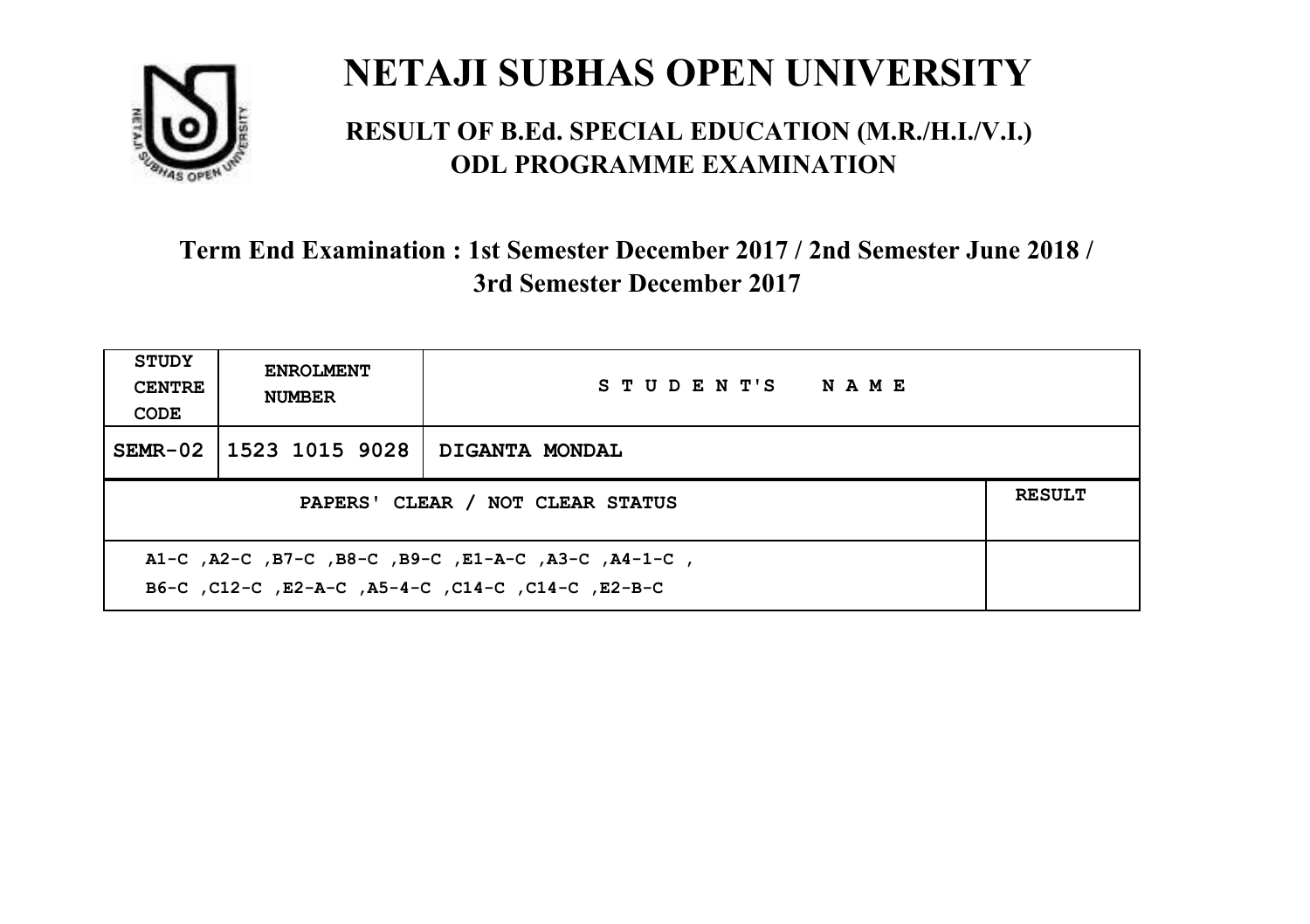

#### **RESULT OF B.Ed. SPECIAL EDUCATION (M.R./H.I./V.I.) ODL PROGRAMME EXAMINATION**

| STUDY<br><b>CENTRE</b><br>CODE                                                                            | <b>ENROLMENT</b><br><b>NUMBER</b>                 | STUDENT'S NAME       |  |  |  |
|-----------------------------------------------------------------------------------------------------------|---------------------------------------------------|----------------------|--|--|--|
|                                                                                                           | SEMR-02 1523 1015 9037                            | <b>PARTHA SARKAR</b> |  |  |  |
|                                                                                                           | <b>RESULT</b><br>PAPERS' CLEAR / NOT CLEAR STATUS |                      |  |  |  |
| A1-C, A2-C, B7-C, B8-C, B9-C, E1-A-C, A3-C, A4-3-C,<br>B6-C, C12-C, E2-A-C, A5-5-C, C14-C, C14-C, C12-B-C |                                                   |                      |  |  |  |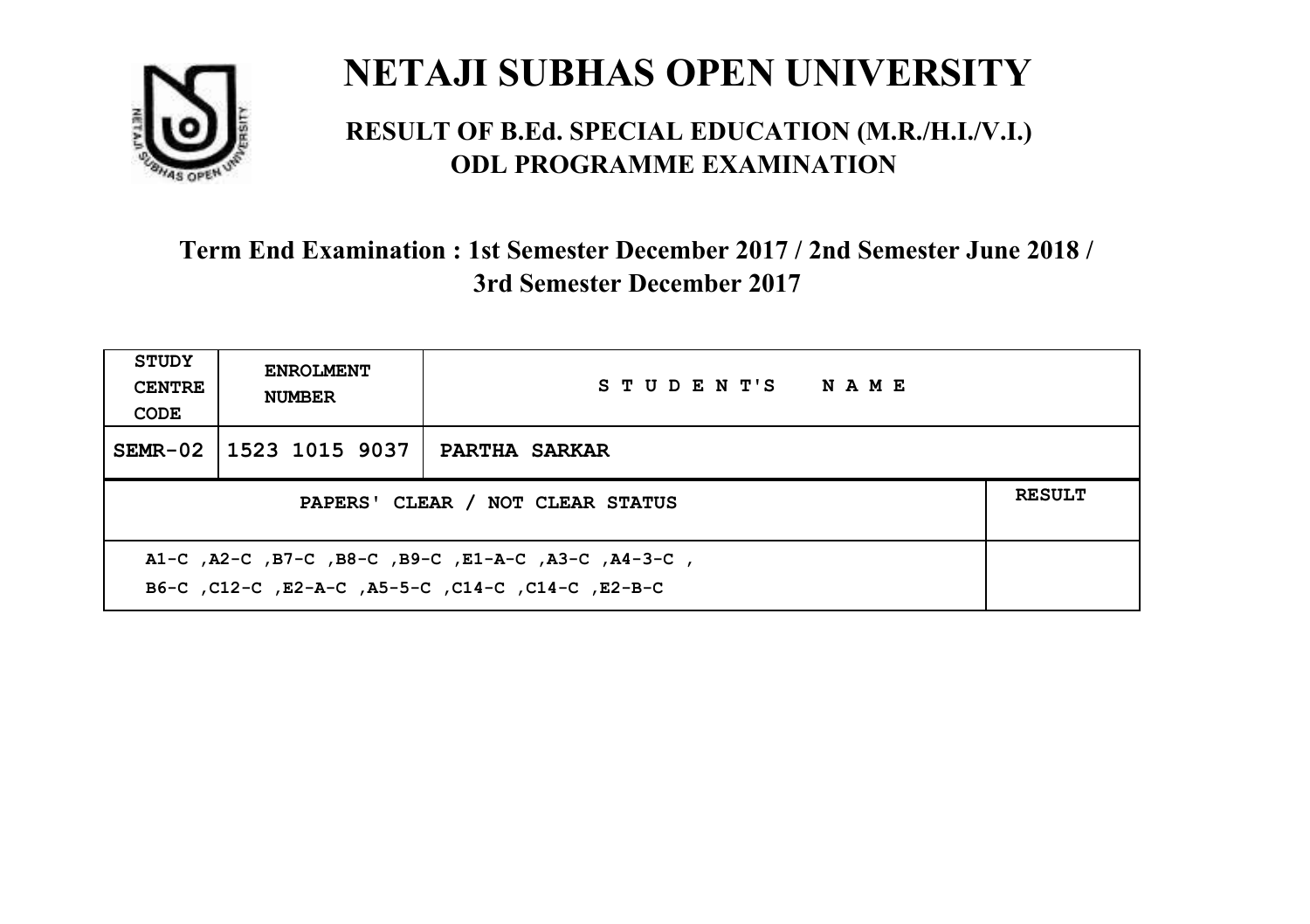

#### **RESULT OF B.Ed. SPECIAL EDUCATION (M.R./H.I./V.I.) ODL PROGRAMME EXAMINATION**

| <b>STUDY</b><br><b>CENTRE</b><br>CODE                                                                     | <b>ENROLMENT</b><br><b>NUMBER</b>                 | STUDENT'S NAME        |  |  |  |
|-----------------------------------------------------------------------------------------------------------|---------------------------------------------------|-----------------------|--|--|--|
|                                                                                                           | SEMR-02 1525 1015 9024                            | <b>BHAIRAB HEMRAM</b> |  |  |  |
|                                                                                                           | <b>RESULT</b><br>PAPERS' CLEAR / NOT CLEAR STATUS |                       |  |  |  |
| A1-C, A2-C, B7-C, B8-C, B9-C, E1-A-C, A3-C, A4-3-C,<br>B6-C, C12-C, E2-A-C, A5-4-C, C14-C, C14-C, E2-B-NC |                                                   |                       |  |  |  |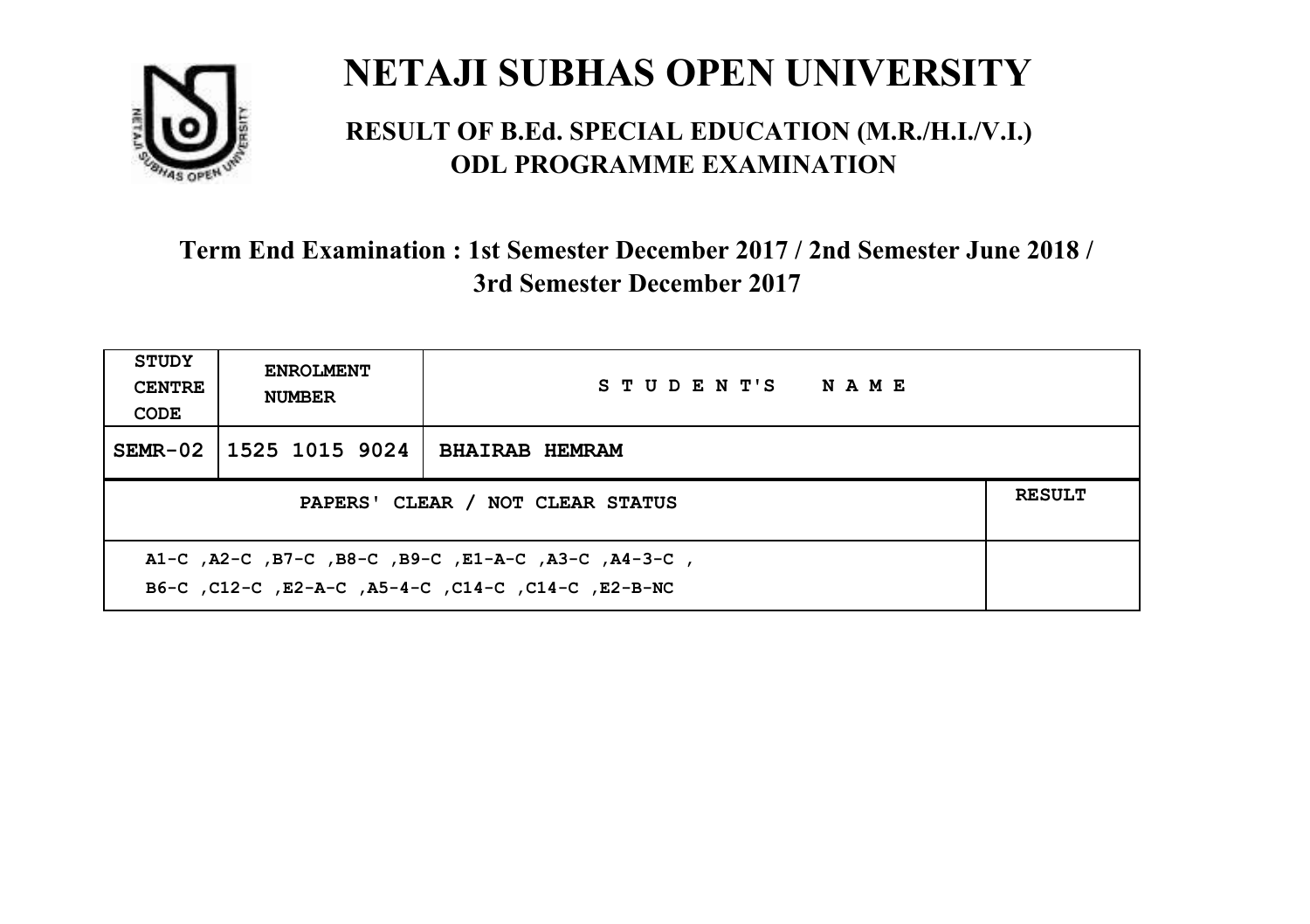

#### **RESULT OF B.Ed. SPECIAL EDUCATION (M.R./H.I./V.I.) ODL PROGRAMME EXAMINATION**

| <b>STUDY</b><br><b>CENTRE</b><br>CODE                                                                    | <b>ENROLMENT</b><br><b>NUMBER</b>                 | STUDENT'S NAME             |  |  |  |
|----------------------------------------------------------------------------------------------------------|---------------------------------------------------|----------------------------|--|--|--|
|                                                                                                          | SEMR-02 1527 1015 9018                            | <b>TAMAL KRISHNA BHORE</b> |  |  |  |
|                                                                                                          | <b>RESULT</b><br>PAPERS' CLEAR / NOT CLEAR STATUS |                            |  |  |  |
| A1-C, A2-C, B7-C, B8-C, B9-C, E1-A-C, A3-C, A4-3-C,<br>B6-C, C12-C, E2-A-C, A5-5-C, C14-C, C14-C, E2-B-C |                                                   |                            |  |  |  |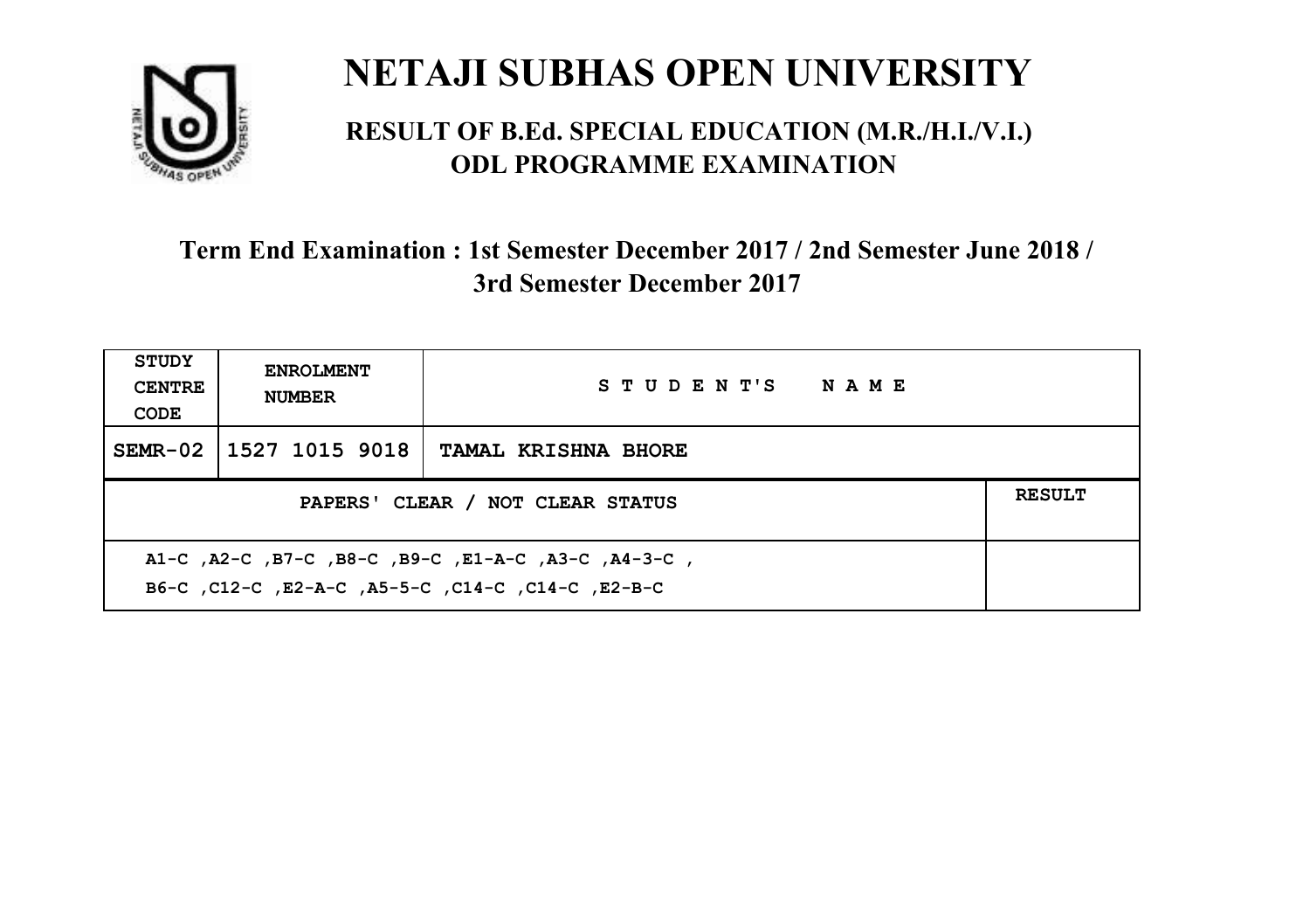

#### **RESULT OF B.Ed. SPECIAL EDUCATION (M.R./H.I./V.I.) ODL PROGRAMME EXAMINATION**

| <b>STUDY</b><br><b>CENTRE</b><br>CODE                                                                     | <b>ENROLMENT</b><br><b>NUMBER</b>                 | STUDENT'S NAME       |  |  |  |
|-----------------------------------------------------------------------------------------------------------|---------------------------------------------------|----------------------|--|--|--|
|                                                                                                           | SEMR-02 1527 1015 9019                            | REZWANUZZAMAN LASKAR |  |  |  |
|                                                                                                           | <b>RESULT</b><br>PAPERS' CLEAR / NOT CLEAR STATUS |                      |  |  |  |
| A1-C, A2-C, B7-C, B8-C, B9-C, E1-A-C, A3-C, A4-1-C,<br>B6-C, C12-C, E2-A-C, A5-4-C, C14-C, C14-C, E2-B-NC |                                                   |                      |  |  |  |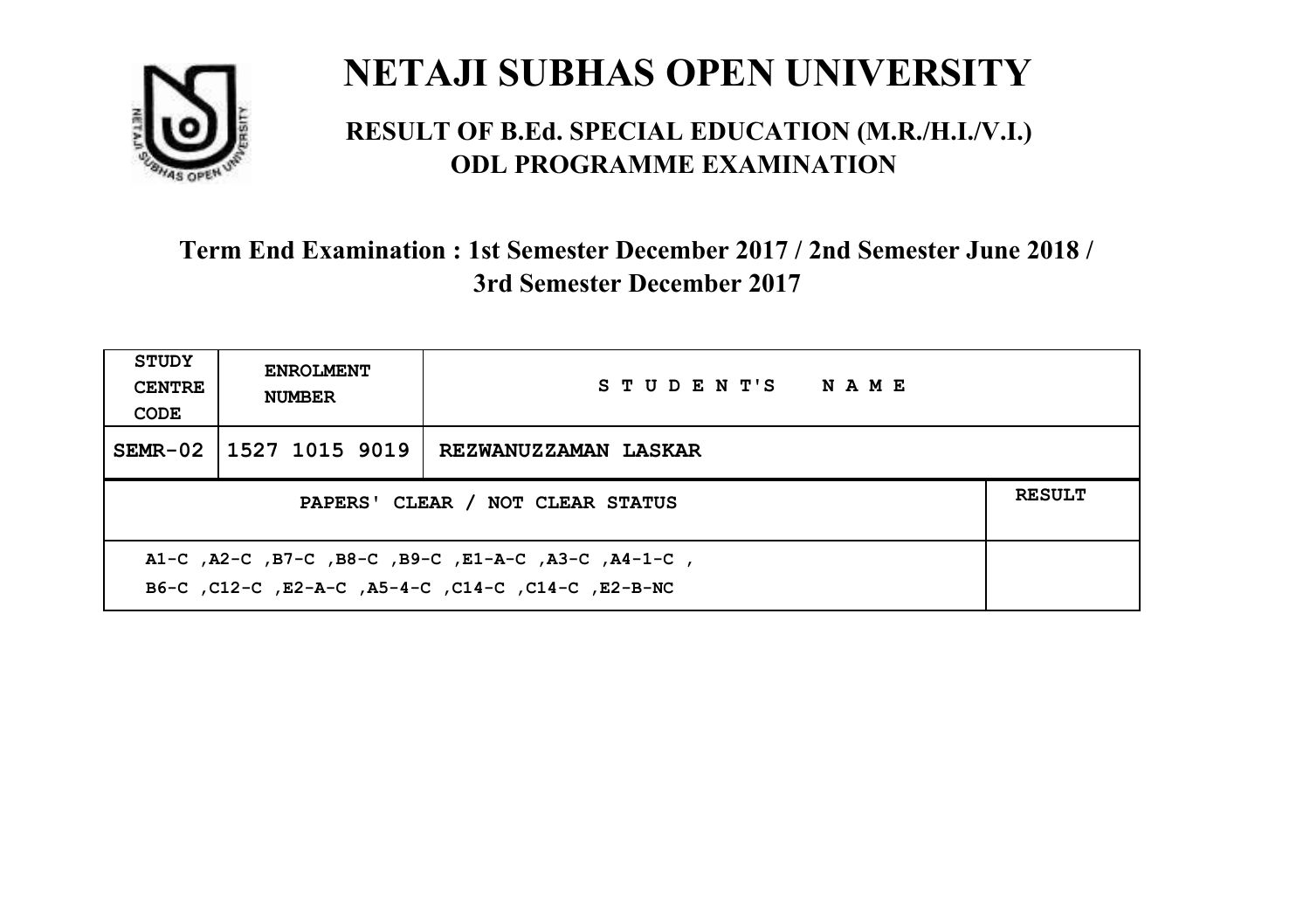

#### **RESULT OF B.Ed. SPECIAL EDUCATION (M.R./H.I./V.I.) ODL PROGRAMME EXAMINATION**

| <b>STUDY</b><br><b>CENTRE</b><br>CODE             | <b>ENROLMENT</b><br><b>NUMBER</b> | STUDENT'S NAME     |  |  |
|---------------------------------------------------|-----------------------------------|--------------------|--|--|
|                                                   | SEMR-02 1527 1015 9025            | <b>ANNUR AHMED</b> |  |  |
| <b>RESULT</b><br>PAPERS' CLEAR / NOT CLEAR STATUS |                                   |                    |  |  |
|                                                   |                                   |                    |  |  |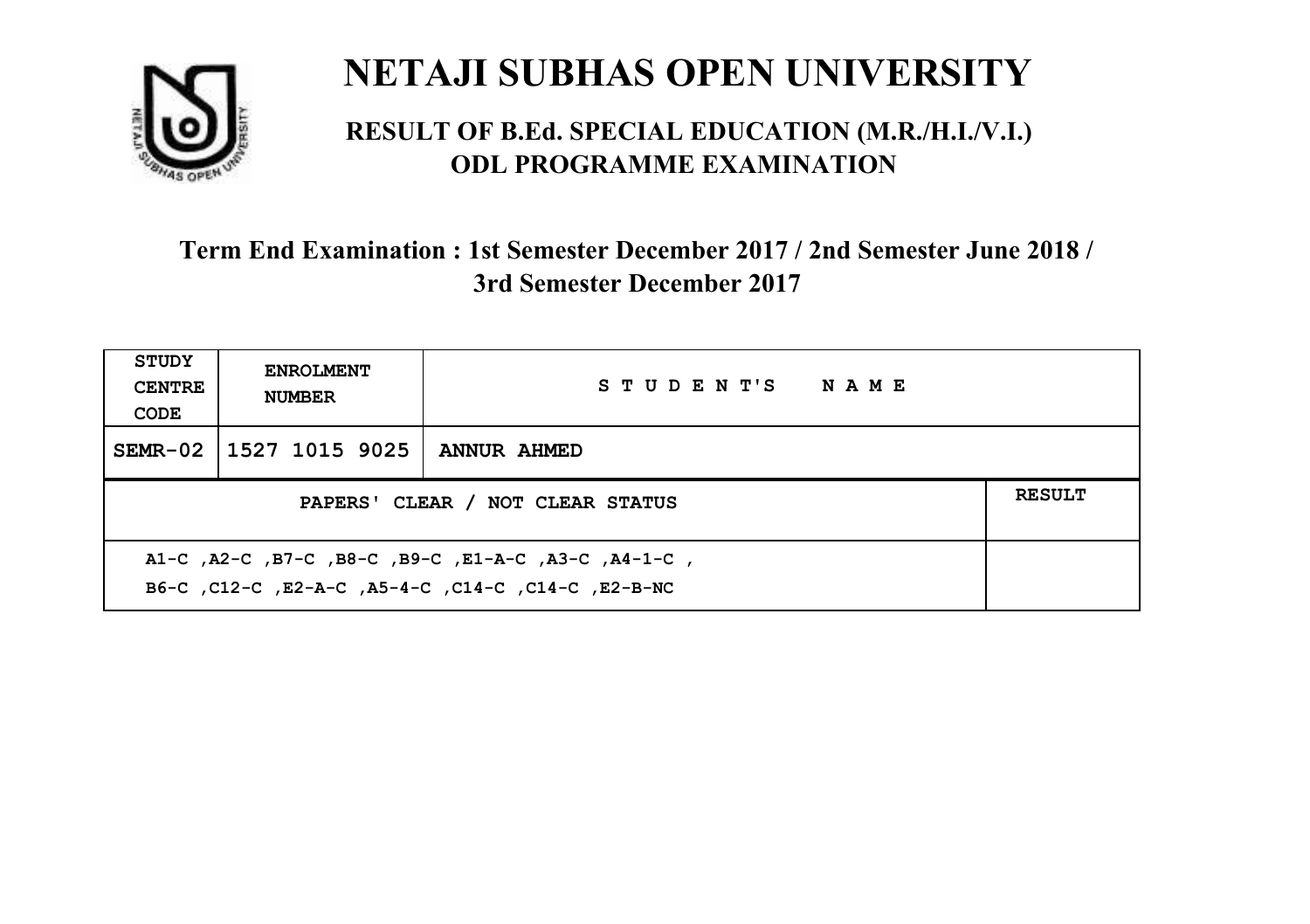

#### **RESULT OF B.Ed. SPECIAL EDUCATION (M.R./H.I./V.I.) ODL PROGRAMME EXAMINATION**

| <b>STUDY</b><br><b>CENTRE</b><br>CODE                                                                     | <b>ENROLMENT</b><br><b>NUMBER</b>                 | STUDENT'S NAME      |  |  |  |
|-----------------------------------------------------------------------------------------------------------|---------------------------------------------------|---------------------|--|--|--|
|                                                                                                           | SEMR-02   1527 1015 9035                          | ATAUL HOQUE MALLICK |  |  |  |
|                                                                                                           | <b>RESULT</b><br>PAPERS' CLEAR / NOT CLEAR STATUS |                     |  |  |  |
| A1-C, A2-C, B7-C, B8-C, B9-C, E1-A-C, A3-C, A4-1-C,<br>B6-C, C12-C, E2-A-C, A5-4-C, C14-C, C14-C, E2-B-NC |                                                   |                     |  |  |  |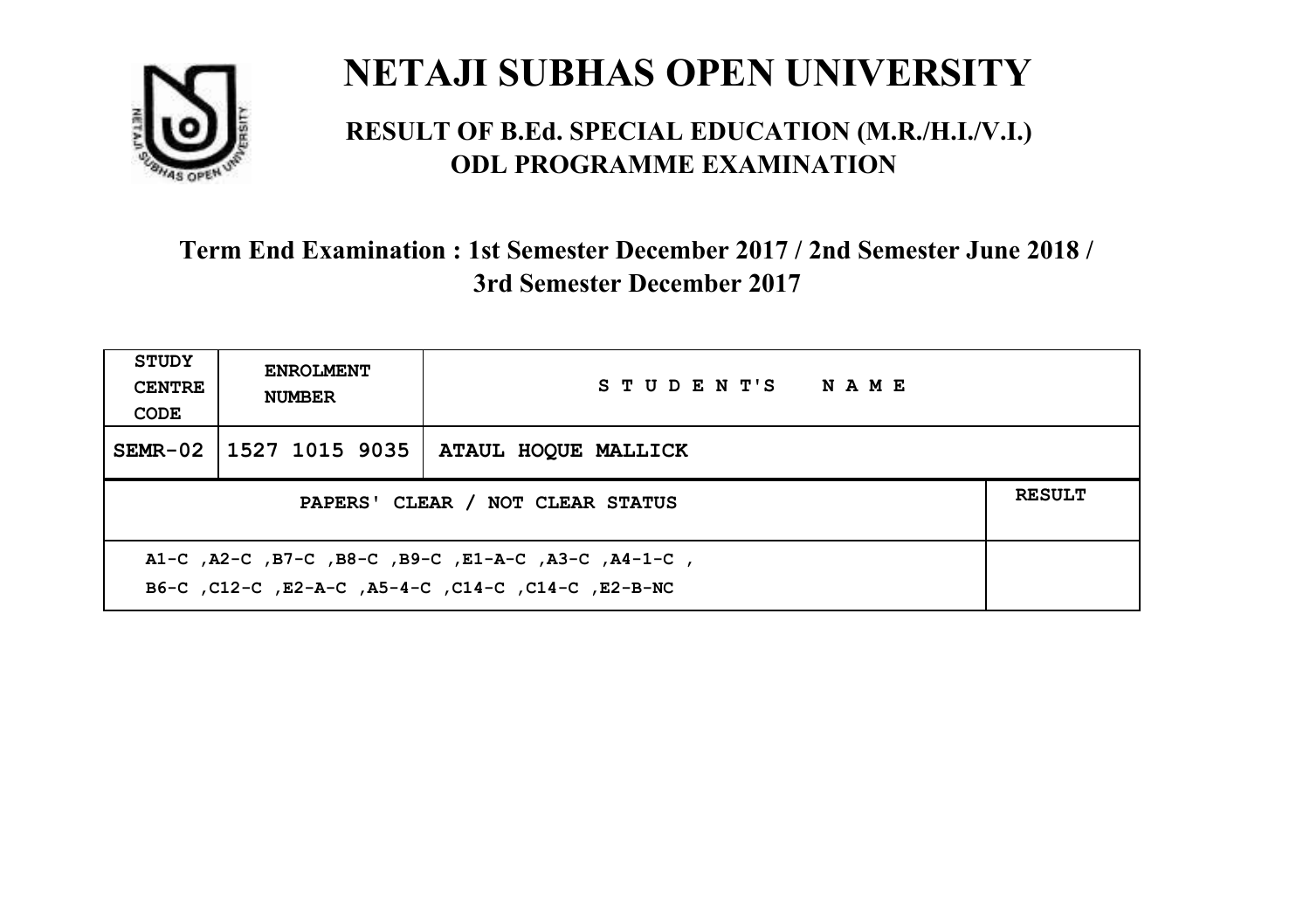

#### **RESULT OF B.Ed. SPECIAL EDUCATION (M.R./H.I./V.I.) ODL PROGRAMME EXAMINATION**

| <b>STUDY</b><br><b>CENTRE</b><br>CODE                                                                    | <b>ENROLMENT</b><br><b>NUMBER</b> | STUDENT'S NAME         |  |
|----------------------------------------------------------------------------------------------------------|-----------------------------------|------------------------|--|
|                                                                                                          | SEMR-02 1528 1015 9020            | <b>BARNALI DEBNATH</b> |  |
| <b>RESULT</b><br>PAPERS' CLEAR / NOT CLEAR STATUS                                                        |                                   |                        |  |
| A1-C, A2-C, B7-C, B8-C, B9-C, E1-A-C, A3-C, A4-1-C,<br>B6-C, C12-C, E2-A-C, A5-4-C, C14-C, C14-C, E2-B-C |                                   |                        |  |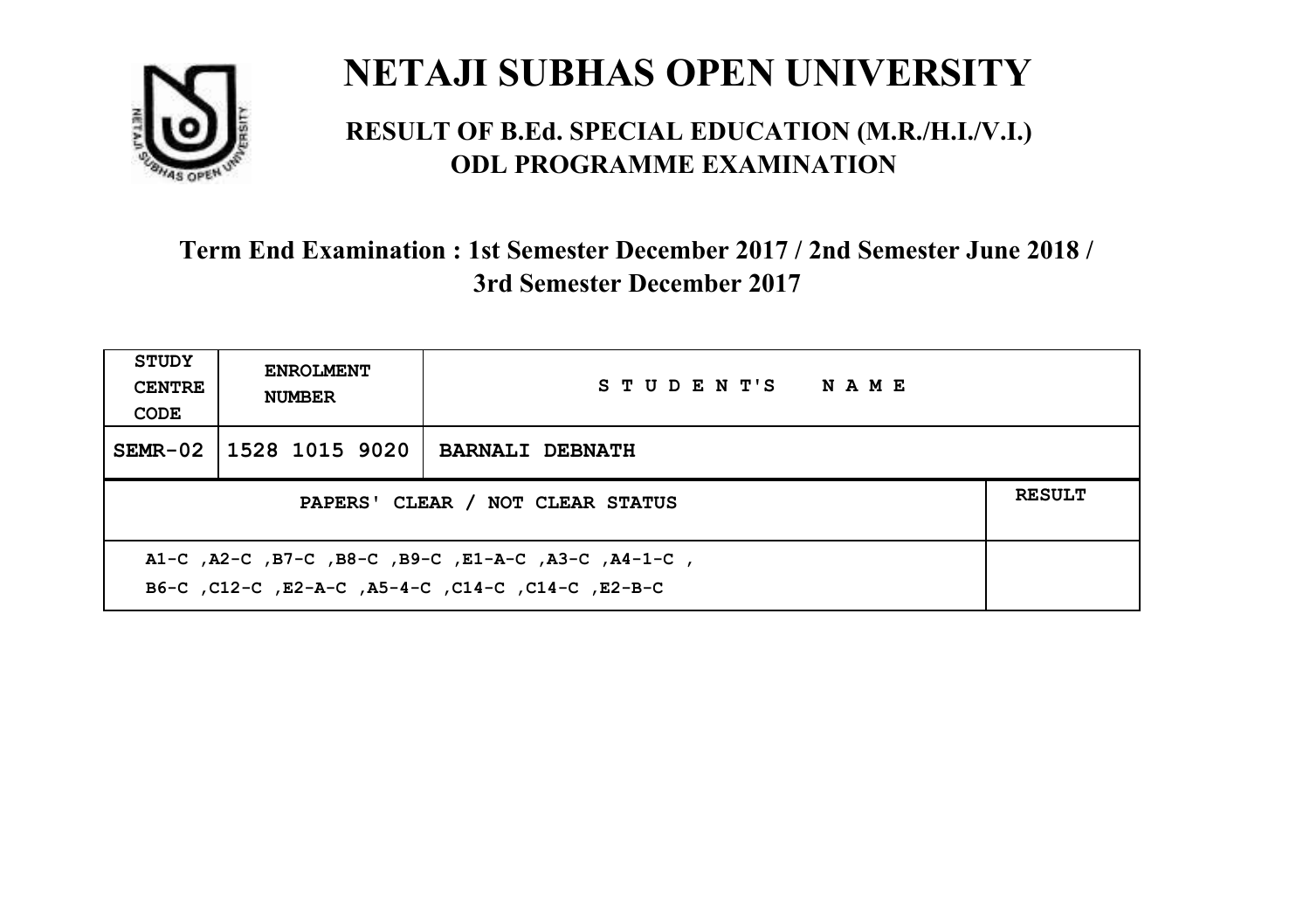

#### **RESULT OF B.Ed. SPECIAL EDUCATION (M.R./H.I./V.I.) ODL PROGRAMME EXAMINATION**

| <b>STUDY</b><br><b>CENTRE</b><br>CODE                                        | <b>ENROLMENT</b><br><b>NUMBER</b>                 | STUDENT'S NAME               |  |  |
|------------------------------------------------------------------------------|---------------------------------------------------|------------------------------|--|--|
| $SEMR-03$                                                                    | 1721 1016 0006                                    | <b>JADAB KUMAR MUKHERJEE</b> |  |  |
|                                                                              | <b>RESULT</b><br>PAPERS' CLEAR / NOT CLEAR STATUS |                              |  |  |
| A1-NC, A2-C, B7-C, B8-C, B9-C, E1-A-NC, A3-C, A4-3-C,<br>B6-C, C12-C, E2-A-C |                                                   |                              |  |  |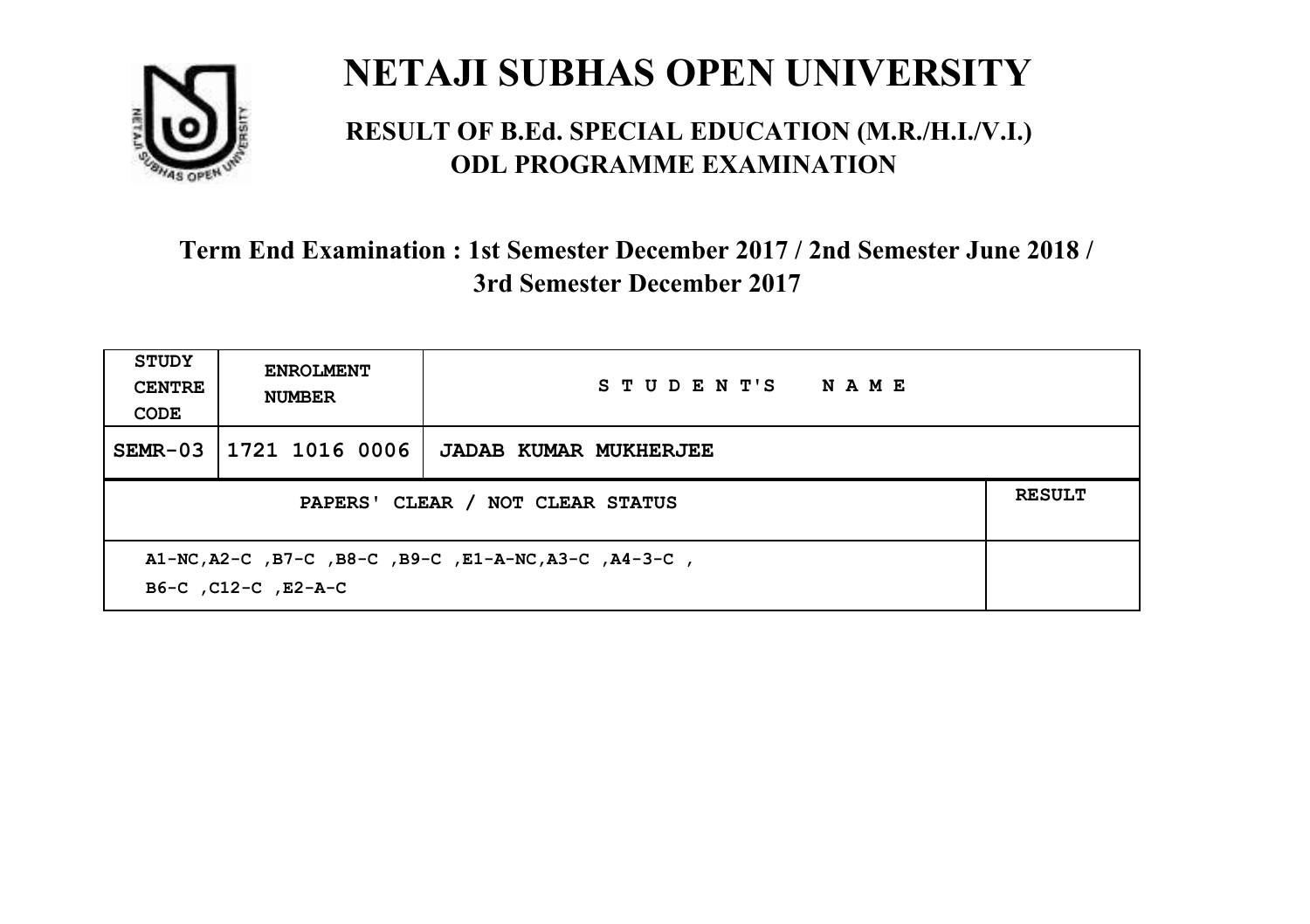

#### **RESULT OF B.Ed. SPECIAL EDUCATION (M.R./H.I./V.I.) ODL PROGRAMME EXAMINATION**

| <b>STUDY</b><br><b>CENTRE</b><br>CODE                                             | <b>ENROLMENT</b><br><b>NUMBER</b> | STUDENT'S<br><b>NAME</b> |  |
|-----------------------------------------------------------------------------------|-----------------------------------|--------------------------|--|
| $SEMR-03$                                                                         | 1721 1016 0011                    | AMAL DAS                 |  |
| <b>RESULT</b><br>PAPERS' CLEAR / NOT CLEAR STATUS                                 |                                   |                          |  |
| A1-NC, A2-C, B7-C, B8-C, B9-C, E1-A-NC, A3-NC, A4-3-NC,<br>B6-C , C12-NC, E2-A-NC |                                   |                          |  |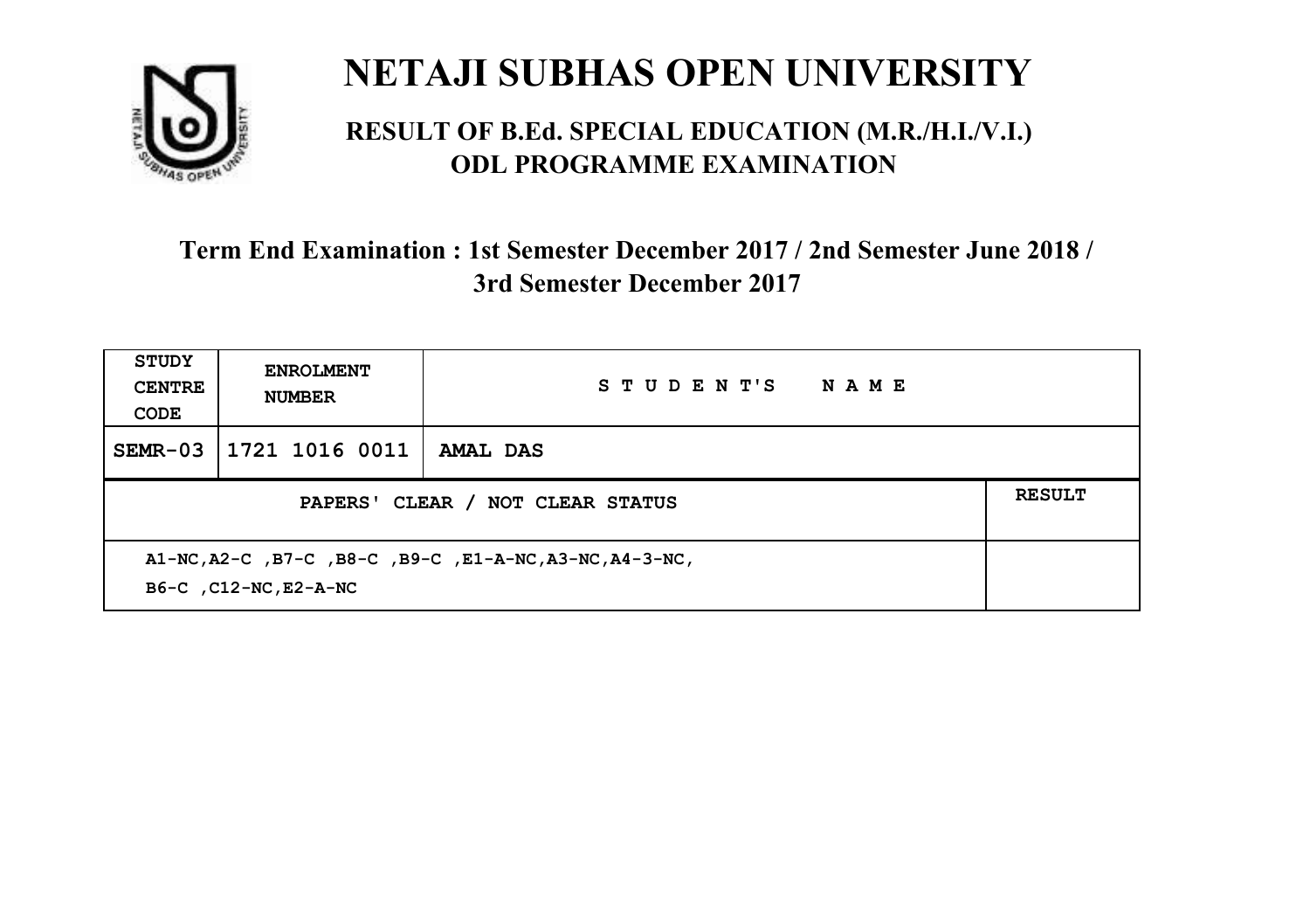

#### **RESULT OF B.Ed. SPECIAL EDUCATION (M.R./H.I./V.I.) ODL PROGRAMME EXAMINATION**

| <b>STUDY</b><br><b>CENTRE</b><br>CODE                                      | <b>ENROLMENT</b><br><b>NUMBER</b> | STUDENT'S NAME       |  |  |
|----------------------------------------------------------------------------|-----------------------------------|----------------------|--|--|
| $SEMR-03$                                                                  | 1721 1016 0013                    | <b>PRADIP MANDAL</b> |  |  |
| <b>RESULT</b><br>PAPERS' CLEAR / NOT CLEAR STATUS                          |                                   |                      |  |  |
| A1-C, A2-C, B7-C, B8-C, B9-C, E1-A-C, A3-C, A4-3-C,<br>B6-C, C12-C, E2-A-C |                                   |                      |  |  |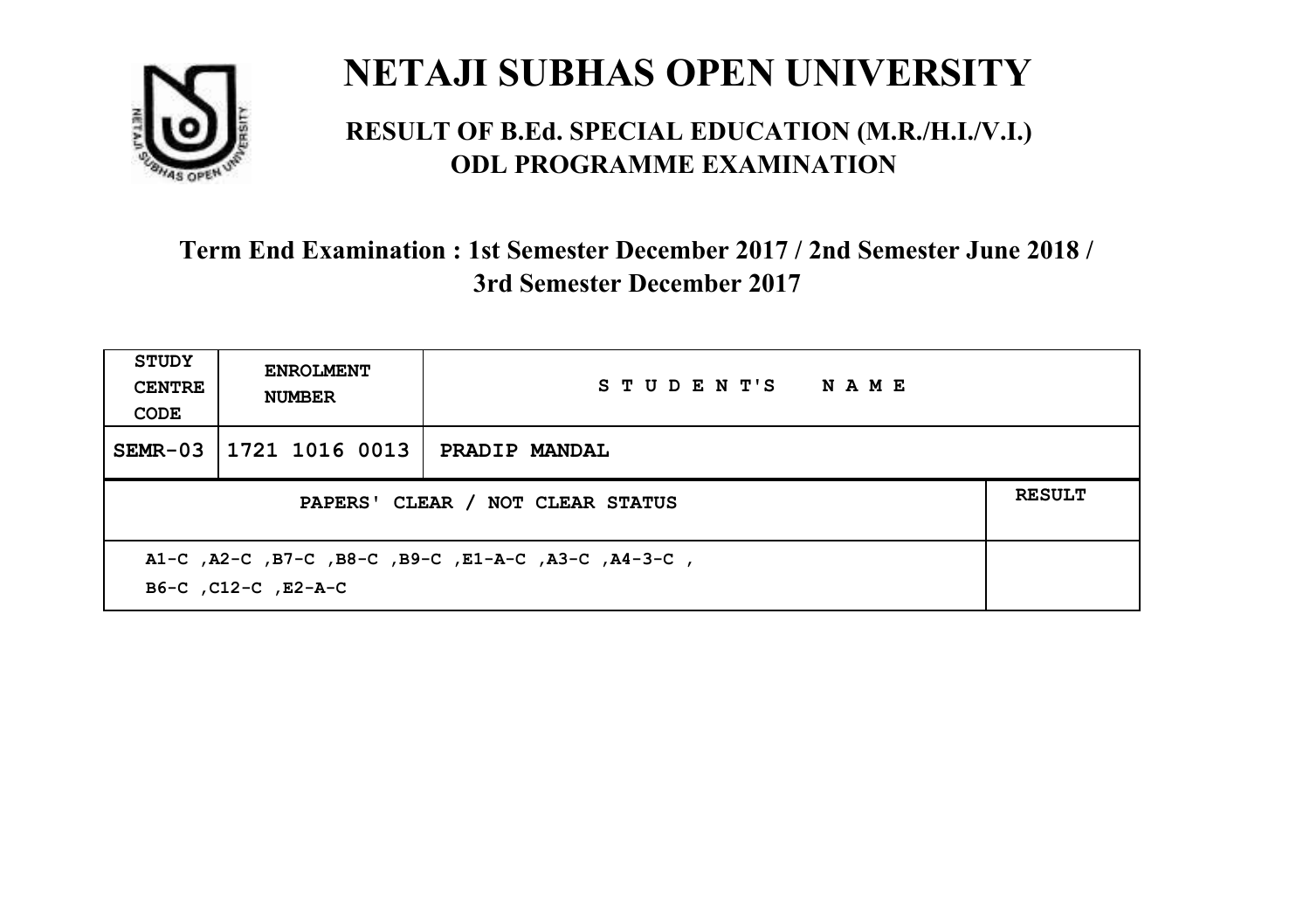

#### **RESULT OF B.Ed. SPECIAL EDUCATION (M.R./H.I./V.I.) ODL PROGRAMME EXAMINATION**

| <b>STUDY</b><br><b>CENTRE</b><br>CODE                                      | <b>ENROLMENT</b><br><b>NUMBER</b> | STUDENT'S NAME         |  |  |
|----------------------------------------------------------------------------|-----------------------------------|------------------------|--|--|
| SEMR-03                                                                    | 1721 1016 0019                    | SAUMITRA BANDYOPADHYAY |  |  |
| <b>RESULT</b><br>PAPERS' CLEAR / NOT CLEAR STATUS                          |                                   |                        |  |  |
| A1-C, A2-C, B7-C, B8-C, B9-C, E1-A-C, A3-C, A4-3-C,<br>B6-C, C12-C, E2-A-C |                                   |                        |  |  |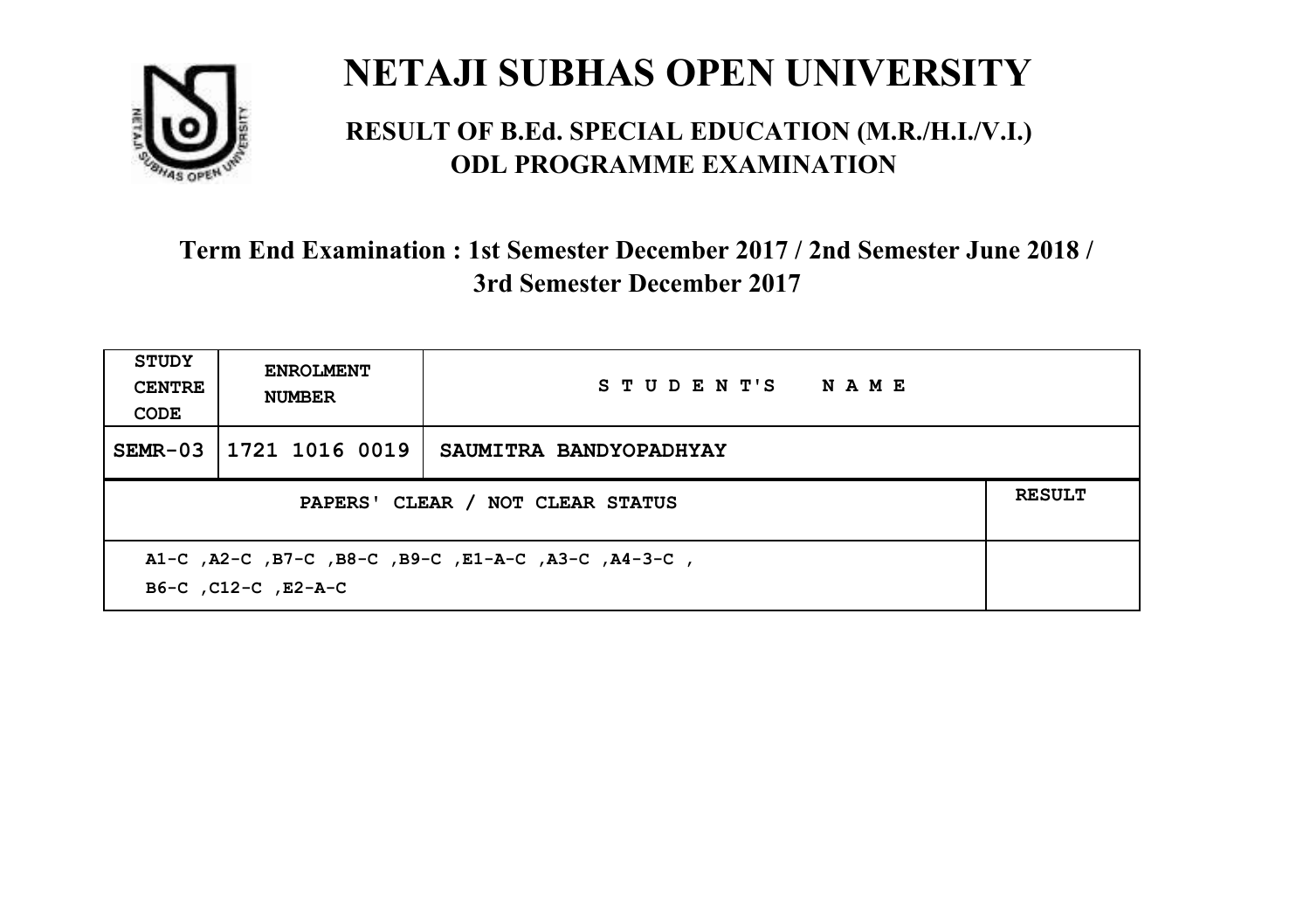

#### **RESULT OF B.Ed. SPECIAL EDUCATION (M.R./H.I./V.I.) ODL PROGRAMME EXAMINATION**

| <b>STUDY</b><br><b>CENTRE</b><br>CODE | <b>ENROLMENT</b><br><b>NUMBER</b>                                          | STUDENT'S NAME     |  |  |  |
|---------------------------------------|----------------------------------------------------------------------------|--------------------|--|--|--|
| $SEMR-03$                             | 1721 1016 0020                                                             | <b>TAPAS BASAK</b> |  |  |  |
|                                       | <b>RESULT</b><br>PAPERS' CLEAR / NOT CLEAR STATUS                          |                    |  |  |  |
|                                       | A1-C, A2-C, B7-C, B8-C, B9-C, E1-A-C, A3-C, A4-2-C,<br>B6-C, C12-C, E2-A-C |                    |  |  |  |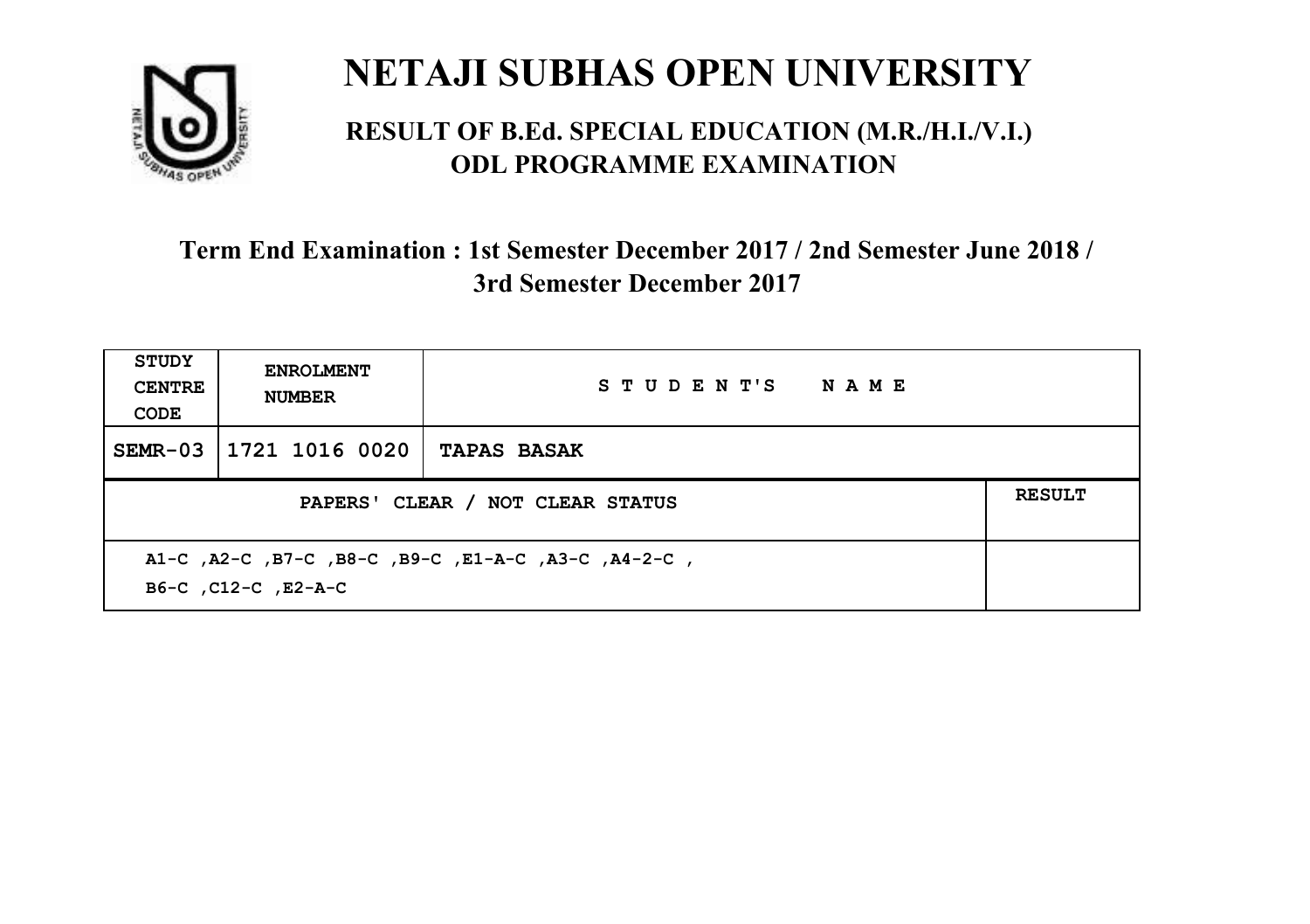

#### **RESULT OF B.Ed. SPECIAL EDUCATION (M.R./H.I./V.I.) ODL PROGRAMME EXAMINATION**

| <b>STUDY</b><br><b>CENTRE</b><br>CODE                                      | <b>ENROLMENT</b><br><b>NUMBER</b> | STUDENT'S NAME       |  |  |
|----------------------------------------------------------------------------|-----------------------------------|----------------------|--|--|
| $SEMR-03$                                                                  | 1721 1016 0021                    | <b>PALASH MONDAL</b> |  |  |
| <b>RESULT</b><br>PAPERS' CLEAR / NOT CLEAR STATUS                          |                                   |                      |  |  |
| A1-C, A2-C, B7-C, B8-C, B9-C, E1-A-C, A3-C, A4-2-C,<br>B6-C, C12-C, E2-A-C |                                   |                      |  |  |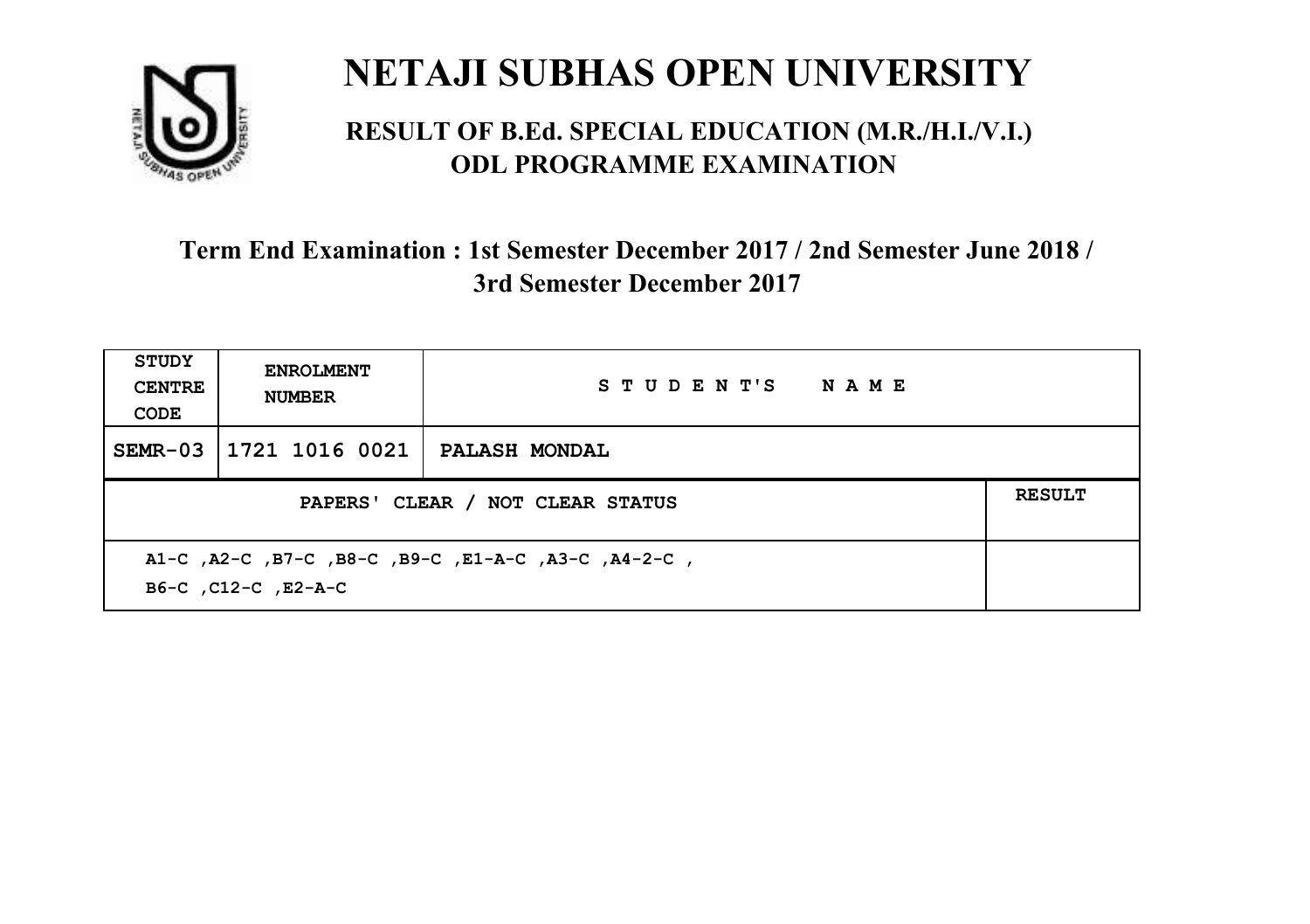

#### **RESULT OF B.Ed. SPECIAL EDUCATION (M.R./H.I./V.I.) ODL PROGRAMME EXAMINATION**

| <b>STUDY</b><br><b>CENTRE</b><br>CODE                                      | <b>ENROLMENT</b><br><b>NUMBER</b> | STUDENT'S NAME       |  |  |
|----------------------------------------------------------------------------|-----------------------------------|----------------------|--|--|
| $SEMR-03$                                                                  | 1721 1016 0022                    | <b>MEGHNAD DUTTA</b> |  |  |
| <b>RESULT</b><br>PAPERS' CLEAR / NOT CLEAR STATUS                          |                                   |                      |  |  |
| A1-C, A2-C, B7-C, B8-C, B9-C, E1-A-C, A3-C, A4-3-C,<br>B6-C, C12-C, E2-A-C |                                   |                      |  |  |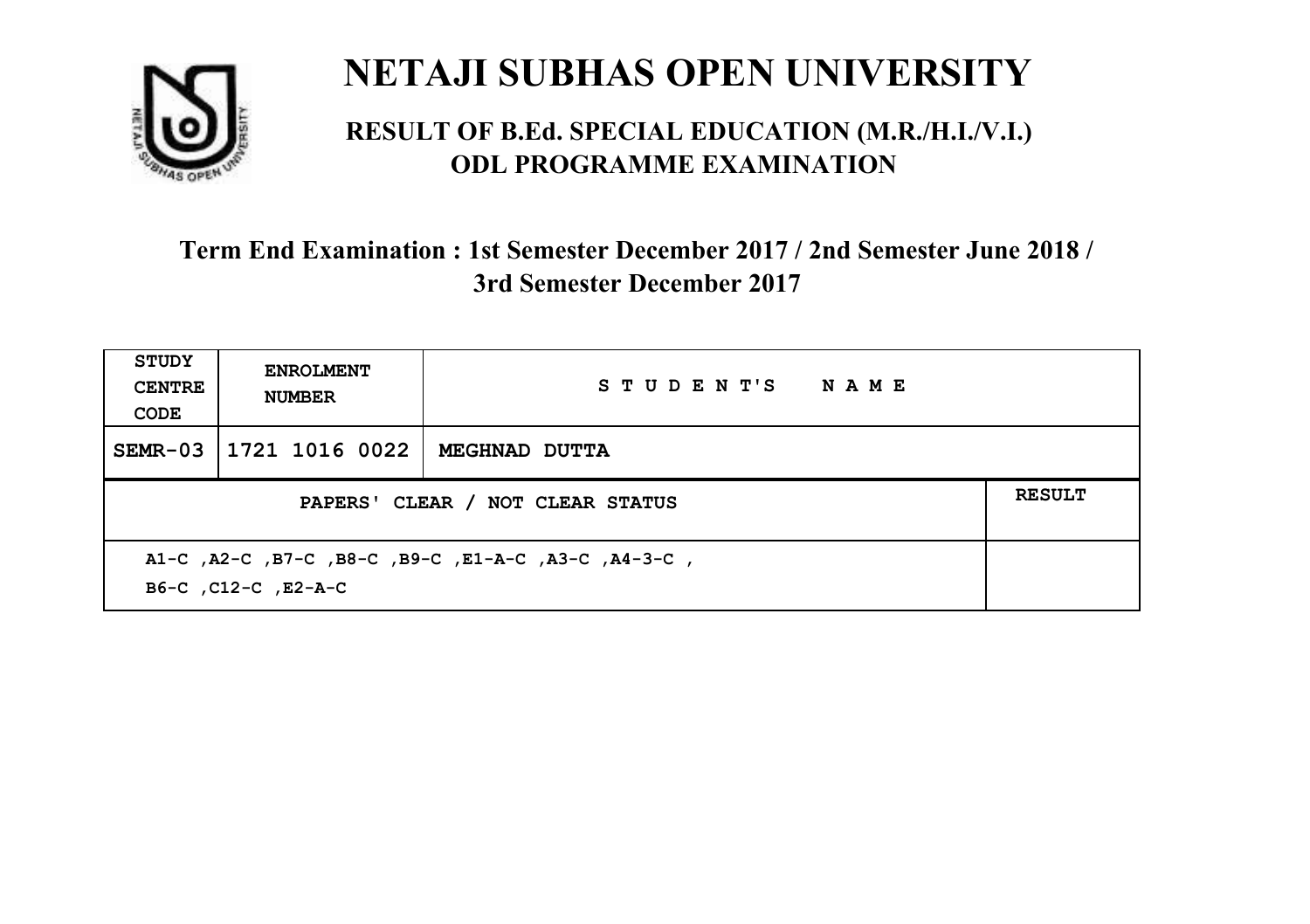

#### **RESULT OF B.Ed. SPECIAL EDUCATION (M.R./H.I./V.I.) ODL PROGRAMME EXAMINATION**

| <b>STUDY</b><br><b>CENTRE</b><br>CODE | <b>ENROLMENT</b><br><b>NUMBER</b>                                          | STUDENT'S NAME |  |  |  |
|---------------------------------------|----------------------------------------------------------------------------|----------------|--|--|--|
| $SEMR-03$                             | 1722 1016 0015                                                             | PIYALI SAHA    |  |  |  |
|                                       | <b>RESULT</b><br>PAPERS' CLEAR / NOT CLEAR STATUS                          |                |  |  |  |
|                                       | A1-C, A2-C, B7-C, B8-C, B9-C, E1-A-C, A3-C, A4-3-C,<br>B6-C, C12-C, E2-A-C |                |  |  |  |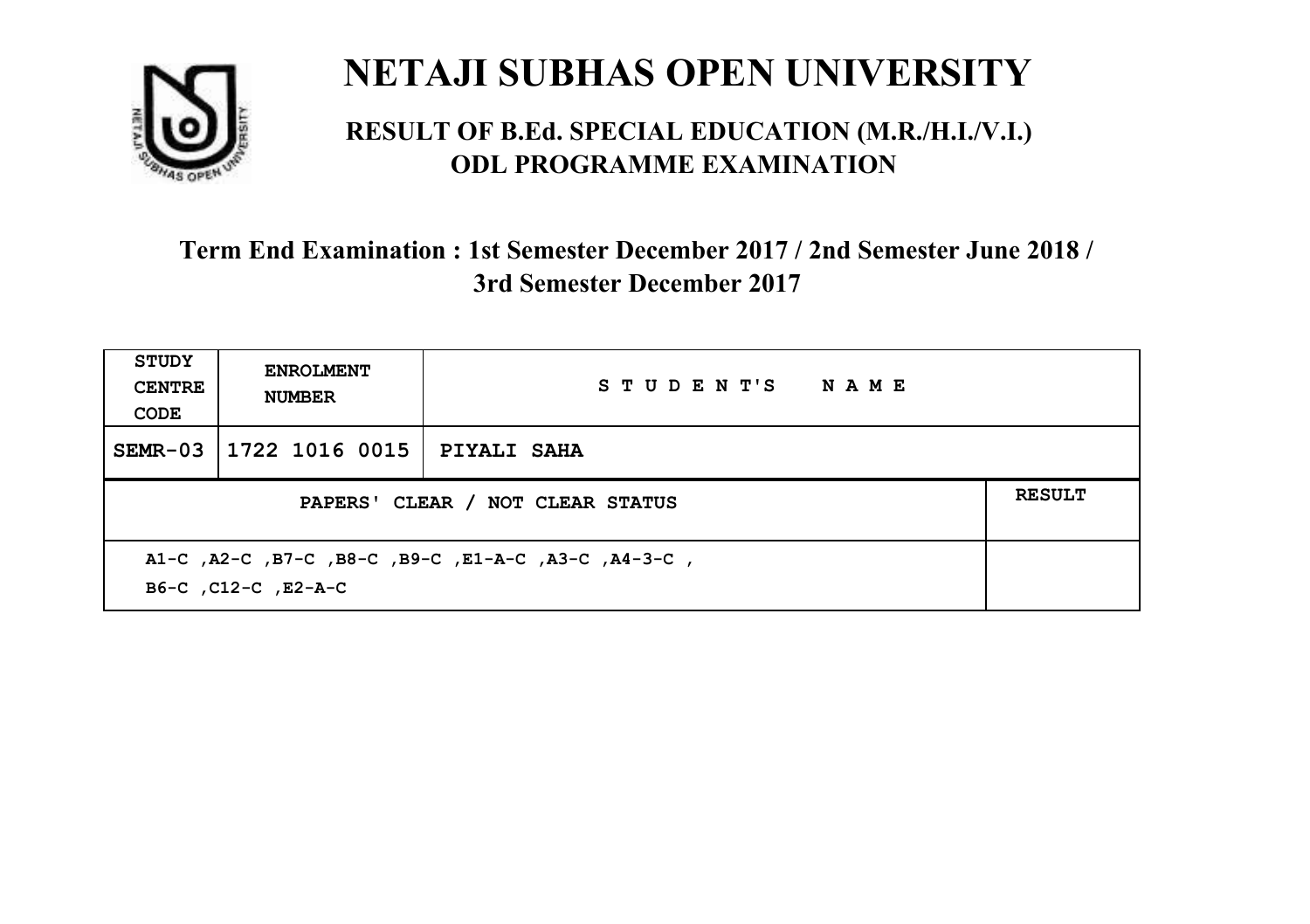

#### **RESULT OF B.Ed. SPECIAL EDUCATION (M.R./H.I./V.I.) ODL PROGRAMME EXAMINATION**

| <b>STUDY</b><br><b>CENTRE</b><br>CODE | <b>ENROLMENT</b><br><b>NUMBER</b>                                          | STUDENT'S NAME  |  |  |  |
|---------------------------------------|----------------------------------------------------------------------------|-----------------|--|--|--|
| SEMR-03                               | 1722 1016 0018                                                             | DIPIKA ADHIKARY |  |  |  |
|                                       | <b>RESULT</b><br>PAPERS' CLEAR / NOT CLEAR STATUS                          |                 |  |  |  |
|                                       | A1-C, A2-C, B7-C, B8-C, B9-C, E1-A-C, A3-C, A4-3-C,<br>B6-C, C12-C, E2-A-C |                 |  |  |  |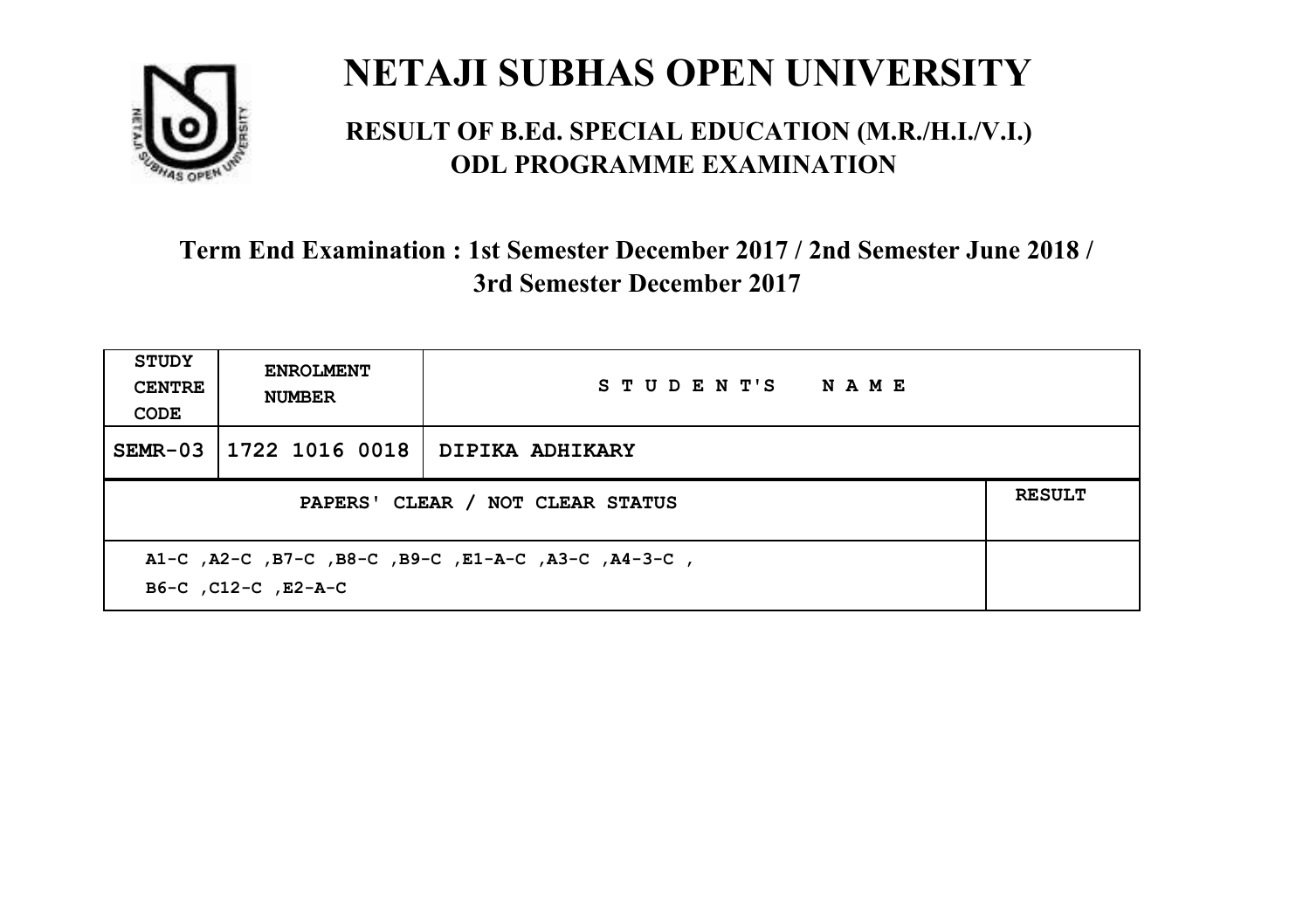

#### **RESULT OF B.Ed. SPECIAL EDUCATION (M.R./H.I./V.I.) ODL PROGRAMME EXAMINATION**

| <b>STUDY</b><br><b>CENTRE</b><br>CODE                                       | <b>ENROLMENT</b><br><b>NUMBER</b>                 | STUDENT'S NAME   |  |  |
|-----------------------------------------------------------------------------|---------------------------------------------------|------------------|--|--|
| $SEMR-03$                                                                   | 1723 1016 0004                                    | SANJIB KUMAR ROY |  |  |
|                                                                             | <b>RESULT</b><br>PAPERS' CLEAR / NOT CLEAR STATUS |                  |  |  |
| A1-NC, A2-C, B7-C, B8-C, B9-C, E1-A-C, A3-C, A4-3-C,<br>B6-C, C12-C, E2-A-C |                                                   |                  |  |  |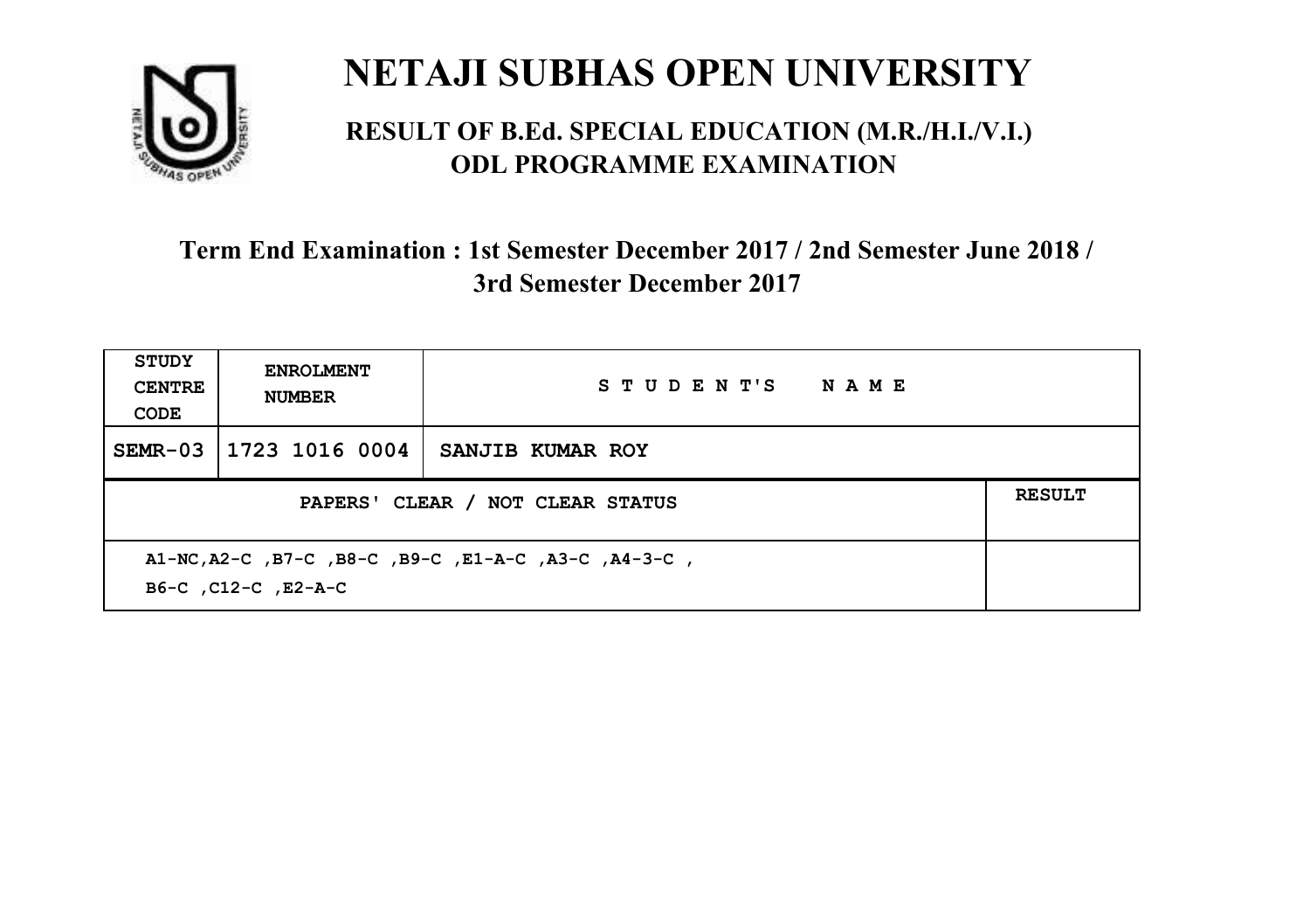

#### **RESULT OF B.Ed. SPECIAL EDUCATION (M.R./H.I./V.I.) ODL PROGRAMME EXAMINATION**

| <b>STUDY</b><br><b>CENTRE</b><br>CODE | <b>ENROLMENT</b><br><b>NUMBER</b>                                          | STUDENT'S NAME     |  |  |  |
|---------------------------------------|----------------------------------------------------------------------------|--------------------|--|--|--|
| $SEMR-03$                             | 1723 1016 0012                                                             | <b>ANUP MONDAL</b> |  |  |  |
|                                       | <b>RESULT</b><br>PAPERS' CLEAR / NOT CLEAR STATUS                          |                    |  |  |  |
|                                       | A1-C, A2-C, B7-C, B8-C, B9-C, E1-A-C, A3-C, A4-1-C,<br>B6-C, C12-C, E2-A-C |                    |  |  |  |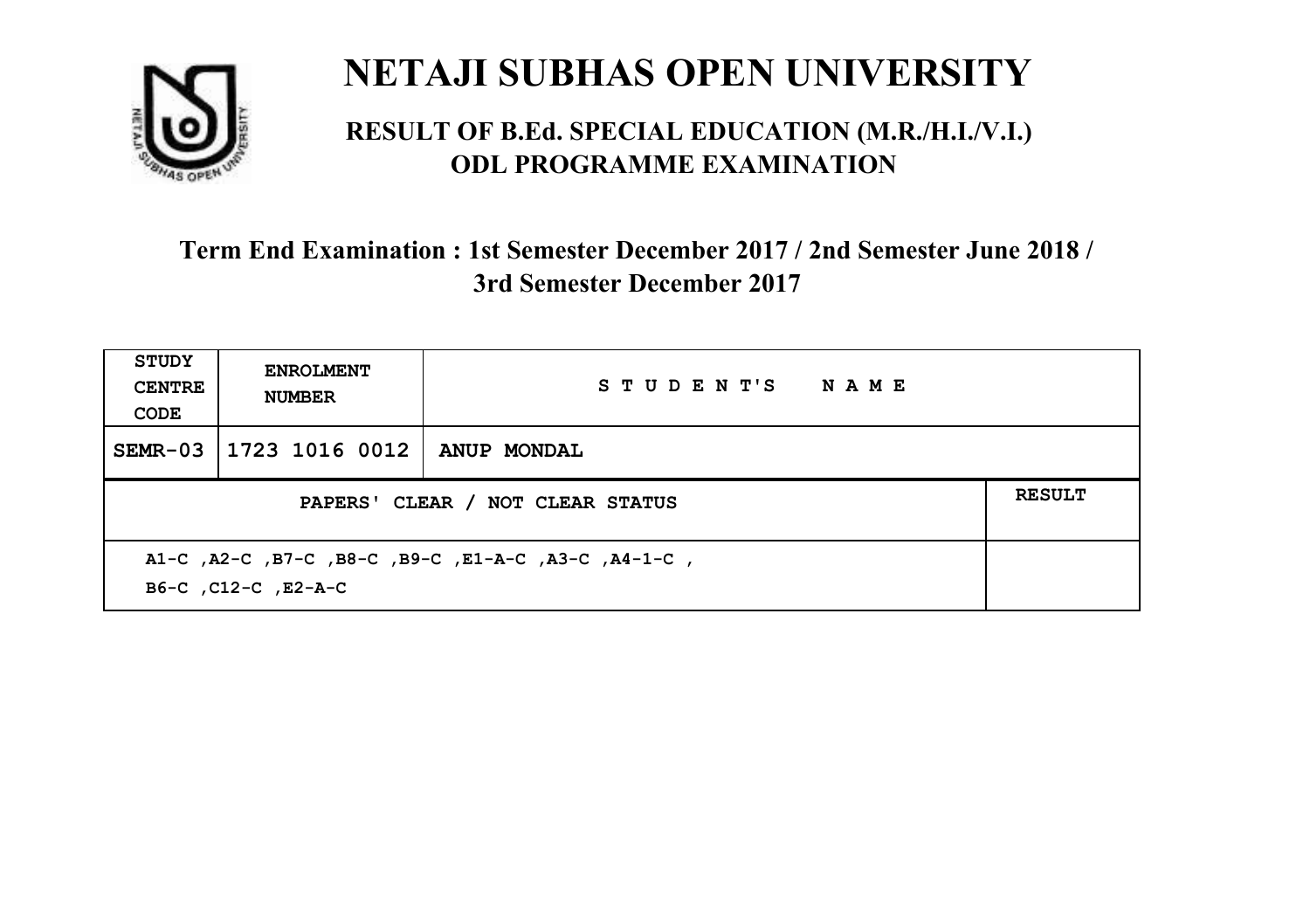

#### **RESULT OF B.Ed. SPECIAL EDUCATION (M.R./H.I./V.I.) ODL PROGRAMME EXAMINATION**

| <b>STUDY</b><br><b>CENTRE</b><br>CODE                                      | <b>ENROLMENT</b><br><b>NUMBER</b>                 | STUDENT'S NAME |  |  |  |
|----------------------------------------------------------------------------|---------------------------------------------------|----------------|--|--|--|
| $SEMR-03$                                                                  | 1724 1016 0014                                    | KOYEL ROY      |  |  |  |
|                                                                            | <b>RESULT</b><br>PAPERS' CLEAR / NOT CLEAR STATUS |                |  |  |  |
| A1-C, A2-C, B7-C, B8-C, B9-C, E1-A-C, A3-C, A4-3-C,<br>B6-C, C12-C, E2-A-C |                                                   |                |  |  |  |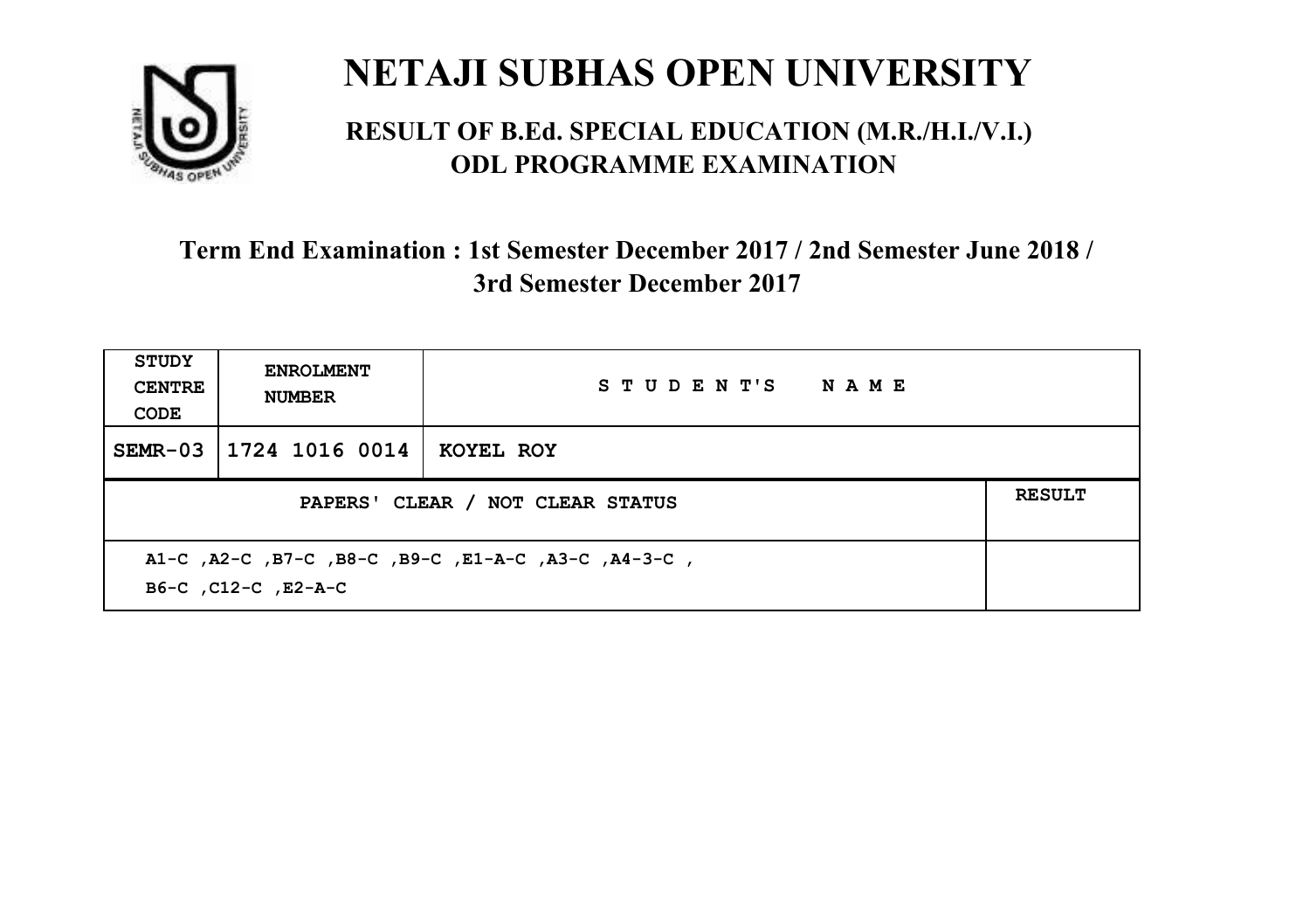

#### **RESULT OF B.Ed. SPECIAL EDUCATION (M.R./H.I./V.I.) ODL PROGRAMME EXAMINATION**

| <b>STUDY</b><br><b>CENTRE</b><br>CODE                                       | <b>ENROLMENT</b><br><b>NUMBER</b>                 | STUDENT'S NAME       |  |  |
|-----------------------------------------------------------------------------|---------------------------------------------------|----------------------|--|--|
| $SEMR-03$                                                                   | 1724 1016 0023                                    | <b>MINATI SANTRA</b> |  |  |
|                                                                             | <b>RESULT</b><br>PAPERS' CLEAR / NOT CLEAR STATUS |                      |  |  |
| A1-NC, A2-C, B7-C, B8-C, B9-C, E1-A-C, A3-C, A4-3-C,<br>B6-C, C12-C, E2-A-C |                                                   |                      |  |  |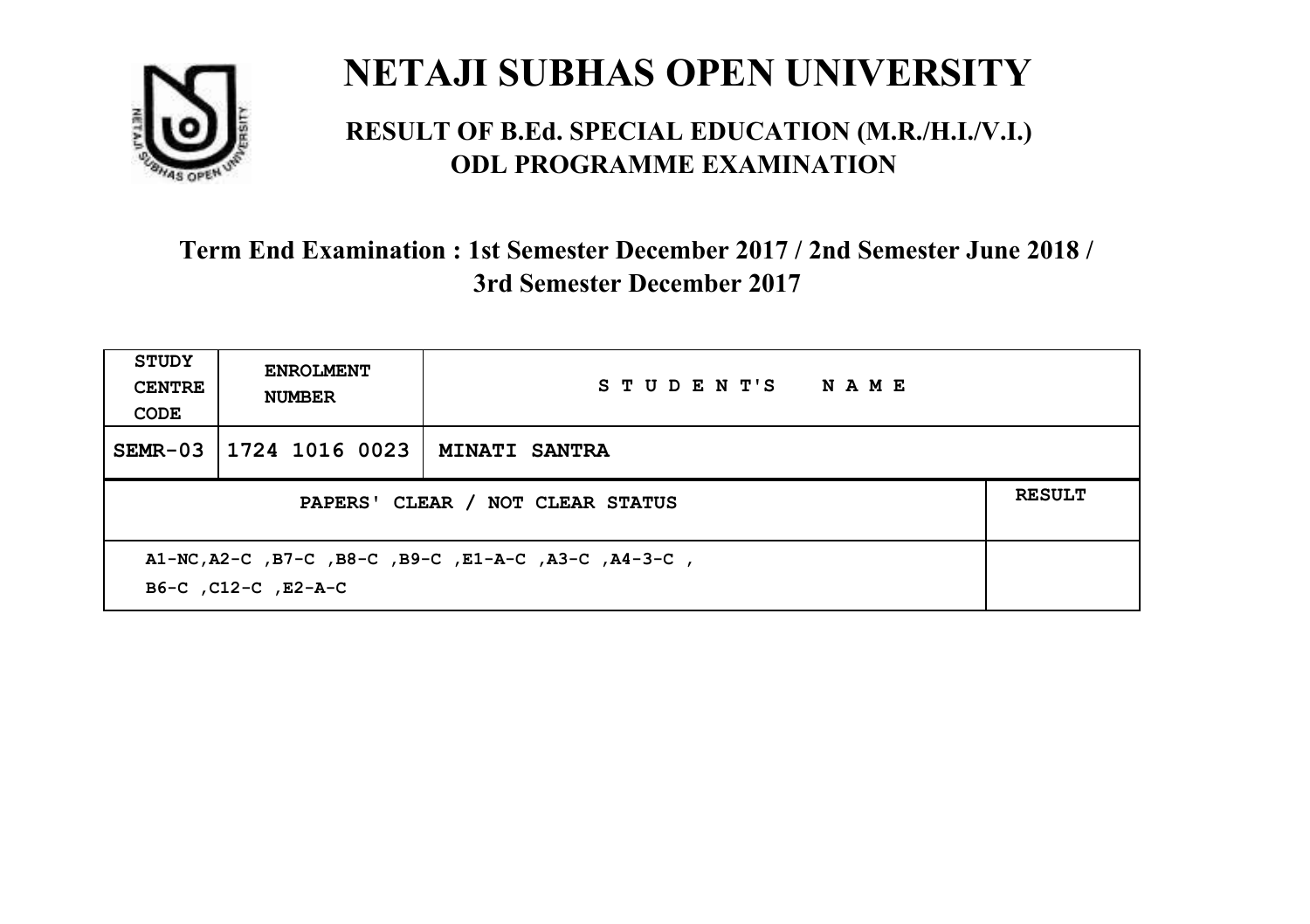

#### **RESULT OF B.Ed. SPECIAL EDUCATION (M.R./H.I./V.I.) ODL PROGRAMME EXAMINATION**

| STUDY<br><b>CENTRE</b><br>CODE                                             | <b>ENROLMENT</b><br><b>NUMBER</b>                 | STUDENT'S NAME |  |  |
|----------------------------------------------------------------------------|---------------------------------------------------|----------------|--|--|
| $SEMR-03$                                                                  | 1725 1016 0017                                    | SADHAN MUNDA   |  |  |
|                                                                            | <b>RESULT</b><br>PAPERS' CLEAR / NOT CLEAR STATUS |                |  |  |
| A1-C, A2-C, B7-C, B8-C, B9-C, E1-A-C, A3-C, A4-3-C,<br>B6-C, C12-C, E2-A-C |                                                   |                |  |  |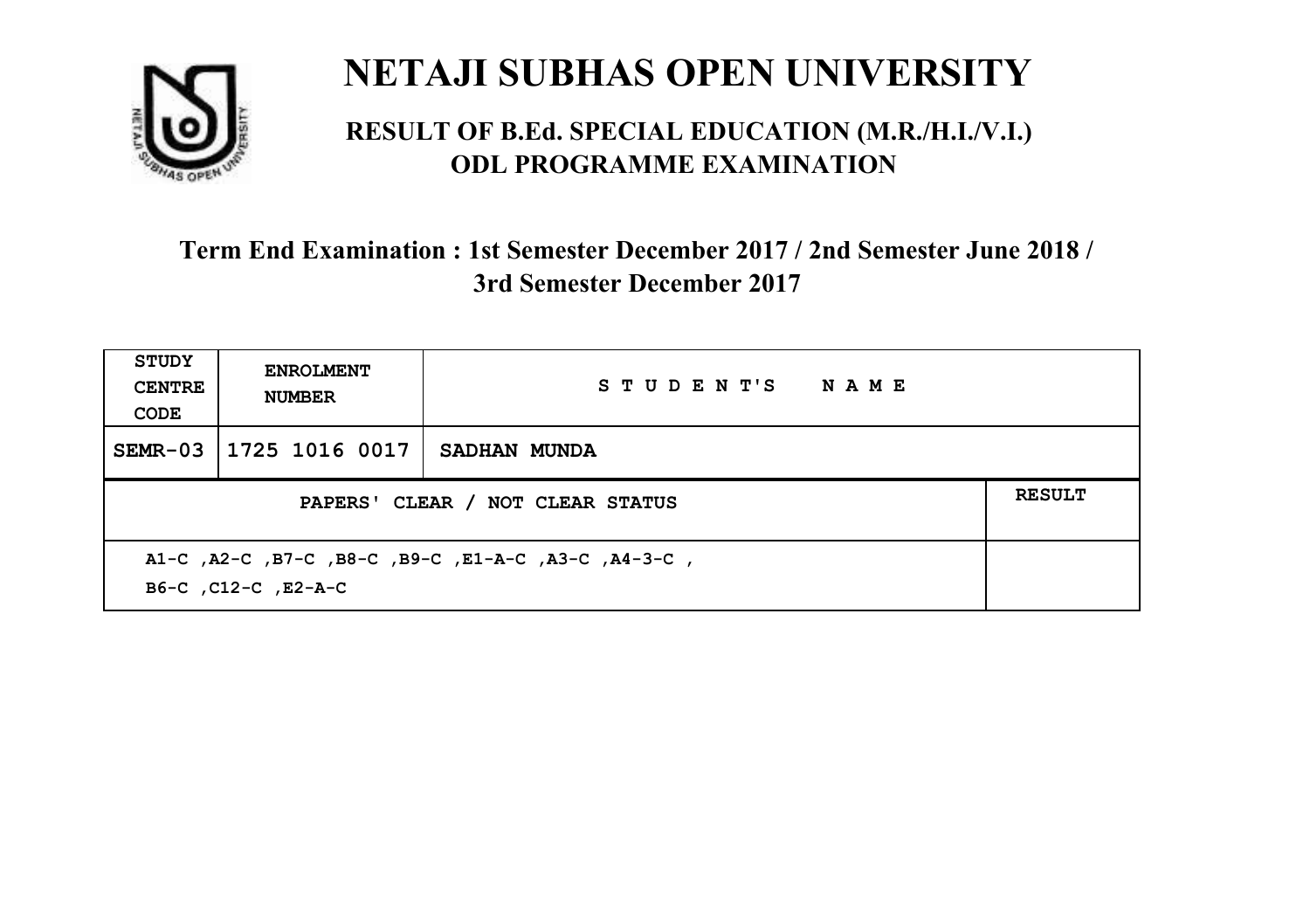

#### **RESULT OF B.Ed. SPECIAL EDUCATION (M.R./H.I./V.I.) ODL PROGRAMME EXAMINATION**

| <b>STUDY</b><br><b>CENTRE</b><br>CODE                                      | <b>ENROLMENT</b><br><b>NUMBER</b> | STUDENT'S NAME     |  |  |
|----------------------------------------------------------------------------|-----------------------------------|--------------------|--|--|
| $SEMR-03$                                                                  | 1727 1016 0001                    | <b>SUKANTA DEY</b> |  |  |
| <b>RESULT</b><br>PAPERS' CLEAR / NOT CLEAR STATUS                          |                                   |                    |  |  |
| A1-C, A2-C, B7-C, B8-C, B9-C, E1-A-C, A3-C, A4-2-C,<br>B6-C, C12-C, E2-A-C |                                   |                    |  |  |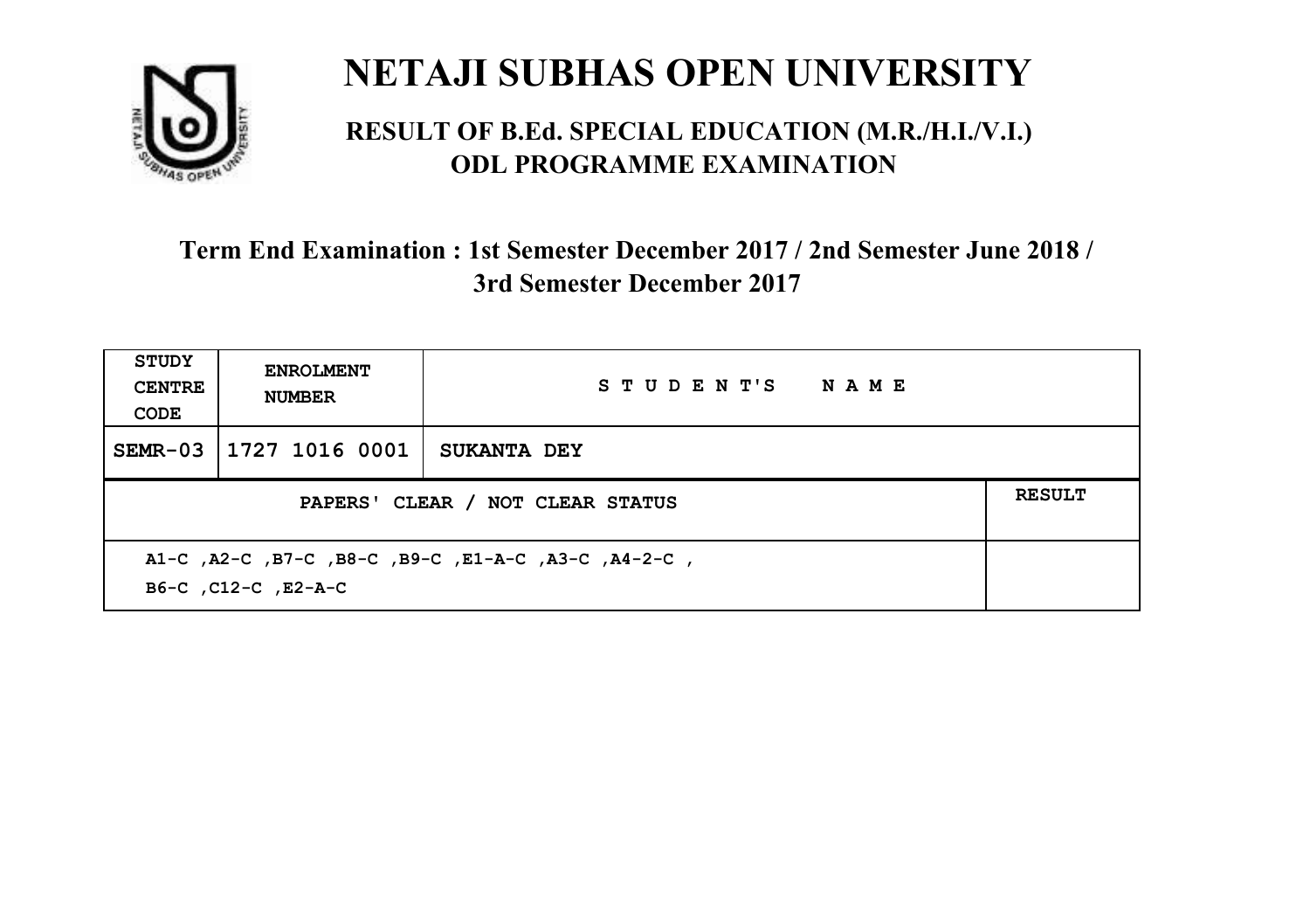

#### **RESULT OF B.Ed. SPECIAL EDUCATION (M.R./H.I./V.I.) ODL PROGRAMME EXAMINATION**

| <b>STUDY</b><br><b>CENTRE</b><br>CODE                                      | <b>ENROLMENT</b><br><b>NUMBER</b>                 | STUDENT'S NAME            |  |  |  |
|----------------------------------------------------------------------------|---------------------------------------------------|---------------------------|--|--|--|
| $SEMR-03$                                                                  | 1727 1016 0002                                    | <b>ABU HASAN SIDDIQUE</b> |  |  |  |
|                                                                            | <b>RESULT</b><br>PAPERS' CLEAR / NOT CLEAR STATUS |                           |  |  |  |
| A1-C, A2-C, B7-C, B8-C, B9-C, E1-A-C, A3-C, A4-3-C,<br>B6-C, C12-C, E2-A-C |                                                   |                           |  |  |  |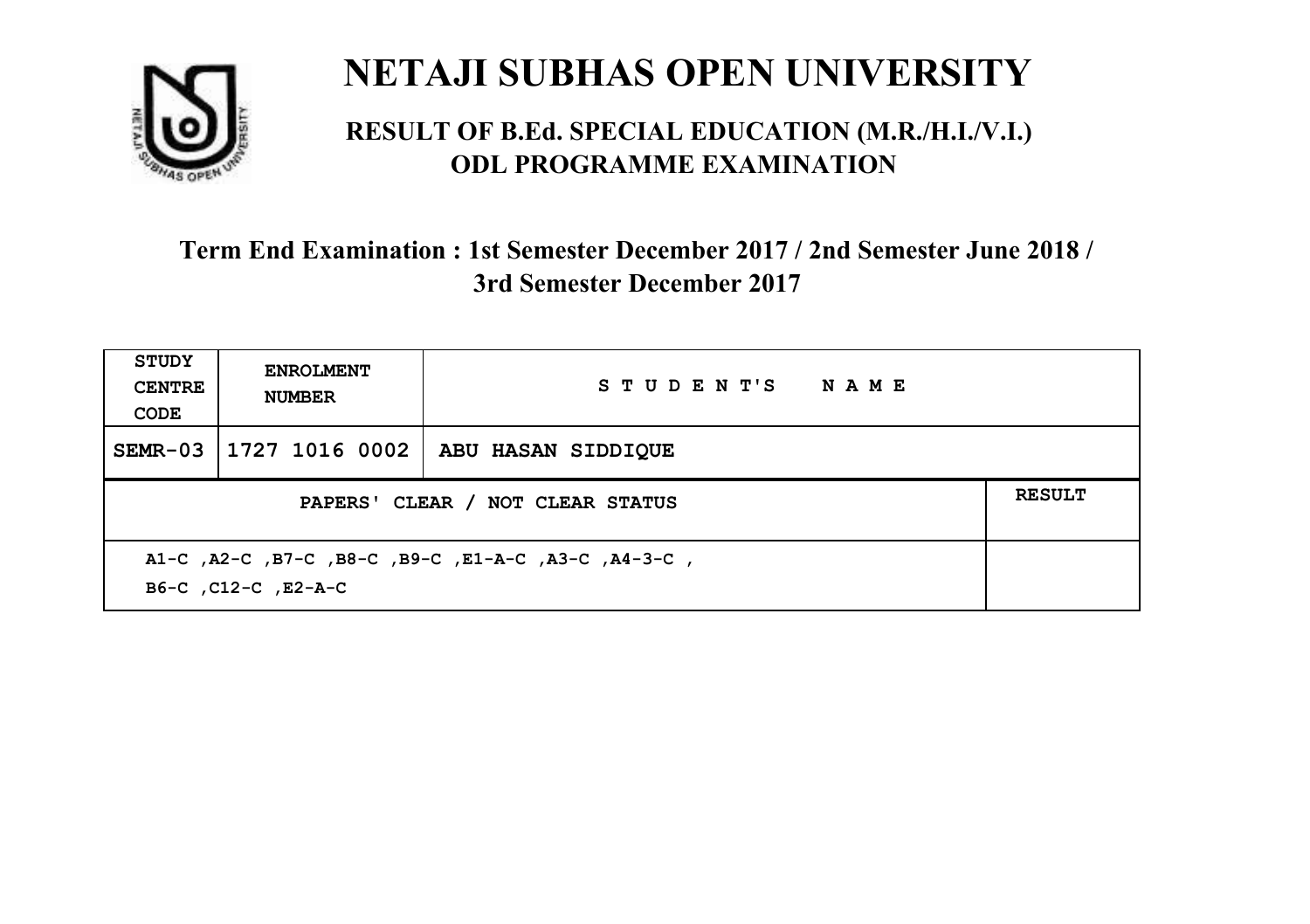

#### **RESULT OF B.Ed. SPECIAL EDUCATION (M.R./H.I./V.I.) ODL PROGRAMME EXAMINATION**

| <b>STUDY</b><br><b>CENTRE</b><br>CODE                                            | <b>ENROLMENT</b><br><b>NUMBER</b>                 | STUDENT'S<br><b>NAME</b> |  |  |
|----------------------------------------------------------------------------------|---------------------------------------------------|--------------------------|--|--|
| $SEMR-03$                                                                        | 1727 1016 0003                                    | SIRDDHARTHA BHANDARI     |  |  |
|                                                                                  | <b>RESULT</b><br>PAPERS' CLEAR / NOT CLEAR STATUS |                          |  |  |
| A1-NC, A2-C, B7-NC, B8-NC, B9-C, E1-A-C, A3-NC, A4-3-NC,<br>B6-NC, C12-C, E2-A-C |                                                   |                          |  |  |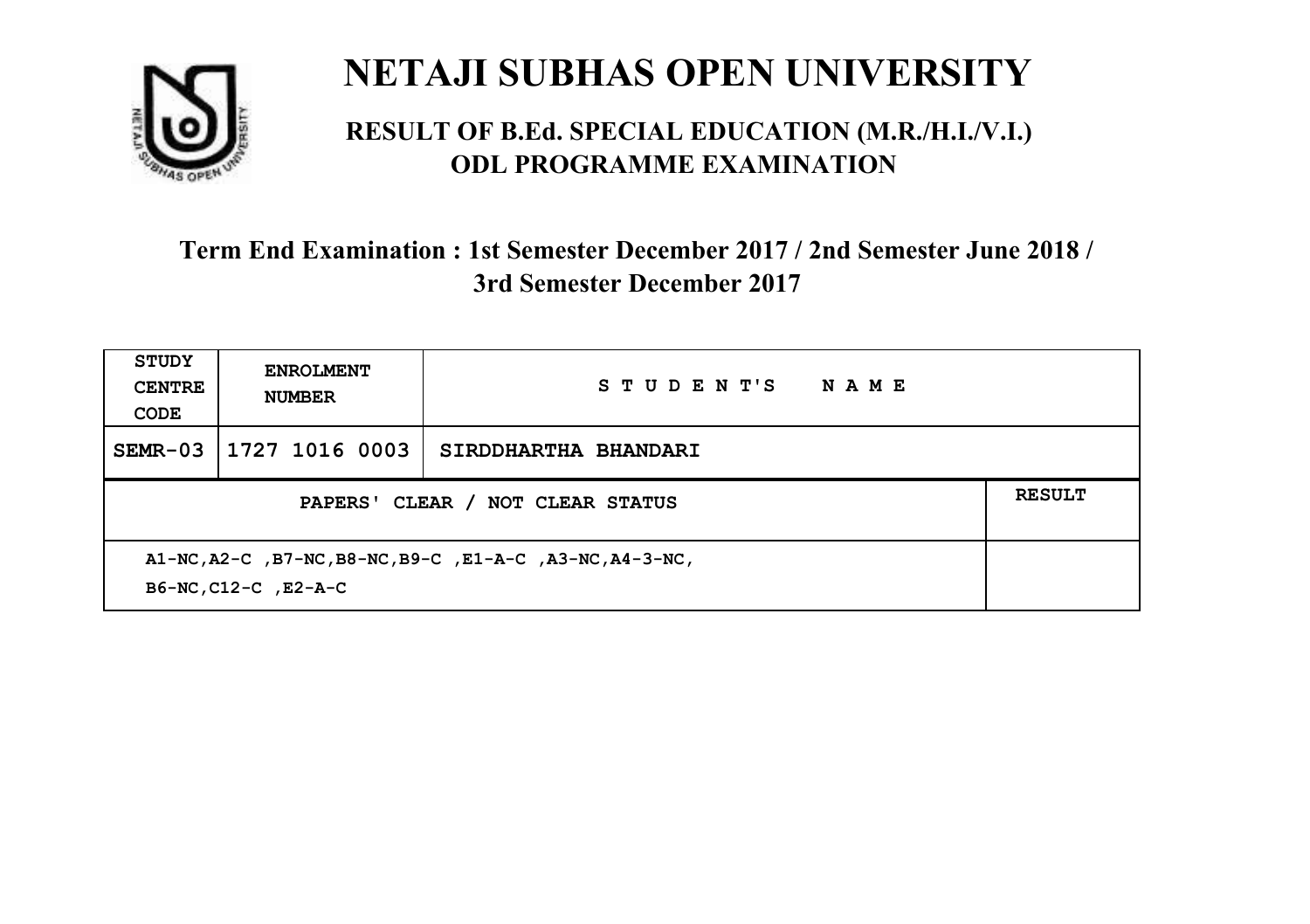

#### **RESULT OF B.Ed. SPECIAL EDUCATION (M.R./H.I./V.I.) ODL PROGRAMME EXAMINATION**

| <b>STUDY</b><br><b>CENTRE</b><br>CODE                                       | <b>ENROLMENT</b><br><b>NUMBER</b>                 | STUDENT'S NAME   |  |  |  |
|-----------------------------------------------------------------------------|---------------------------------------------------|------------------|--|--|--|
| $SEMR-03$                                                                   | 1727 1016 0007                                    | SK SAFIKUL ISLAM |  |  |  |
|                                                                             | <b>RESULT</b><br>PAPERS' CLEAR / NOT CLEAR STATUS |                  |  |  |  |
| A1-NC, A2-C, B7-C, B8-C, B9-C, E1-A-C, A3-C, A4-3-C,<br>B6-C, C12-C, E2-A-C |                                                   |                  |  |  |  |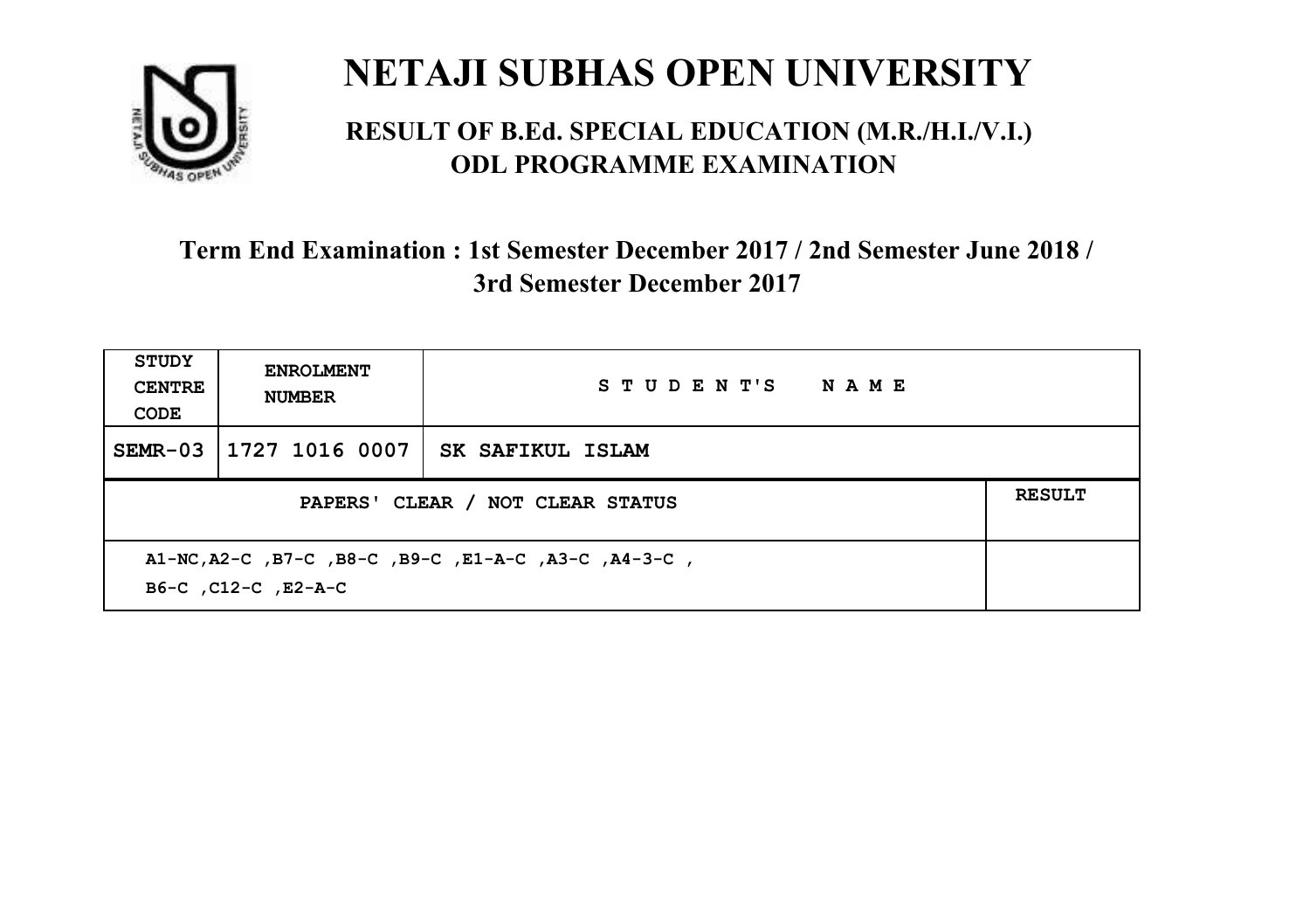

#### **RESULT OF B.Ed. SPECIAL EDUCATION (M.R./H.I./V.I.) ODL PROGRAMME EXAMINATION**

| <b>STUDY</b><br><b>CENTRE</b><br>CODE                                      | <b>ENROLMENT</b><br><b>NUMBER</b>                 | STUDENT'S NAME         |  |  |  |
|----------------------------------------------------------------------------|---------------------------------------------------|------------------------|--|--|--|
| $SEMR-03$                                                                  | 1727 1016 0010                                    | <b>SHARIFUL HASSAN</b> |  |  |  |
|                                                                            | <b>RESULT</b><br>PAPERS' CLEAR / NOT CLEAR STATUS |                        |  |  |  |
| A1-C, A2-C, B7-C, B8-C, B9-C, E1-A-C, A3-C, A4-2-C,<br>B6-C, C12-C, E2-A-C |                                                   |                        |  |  |  |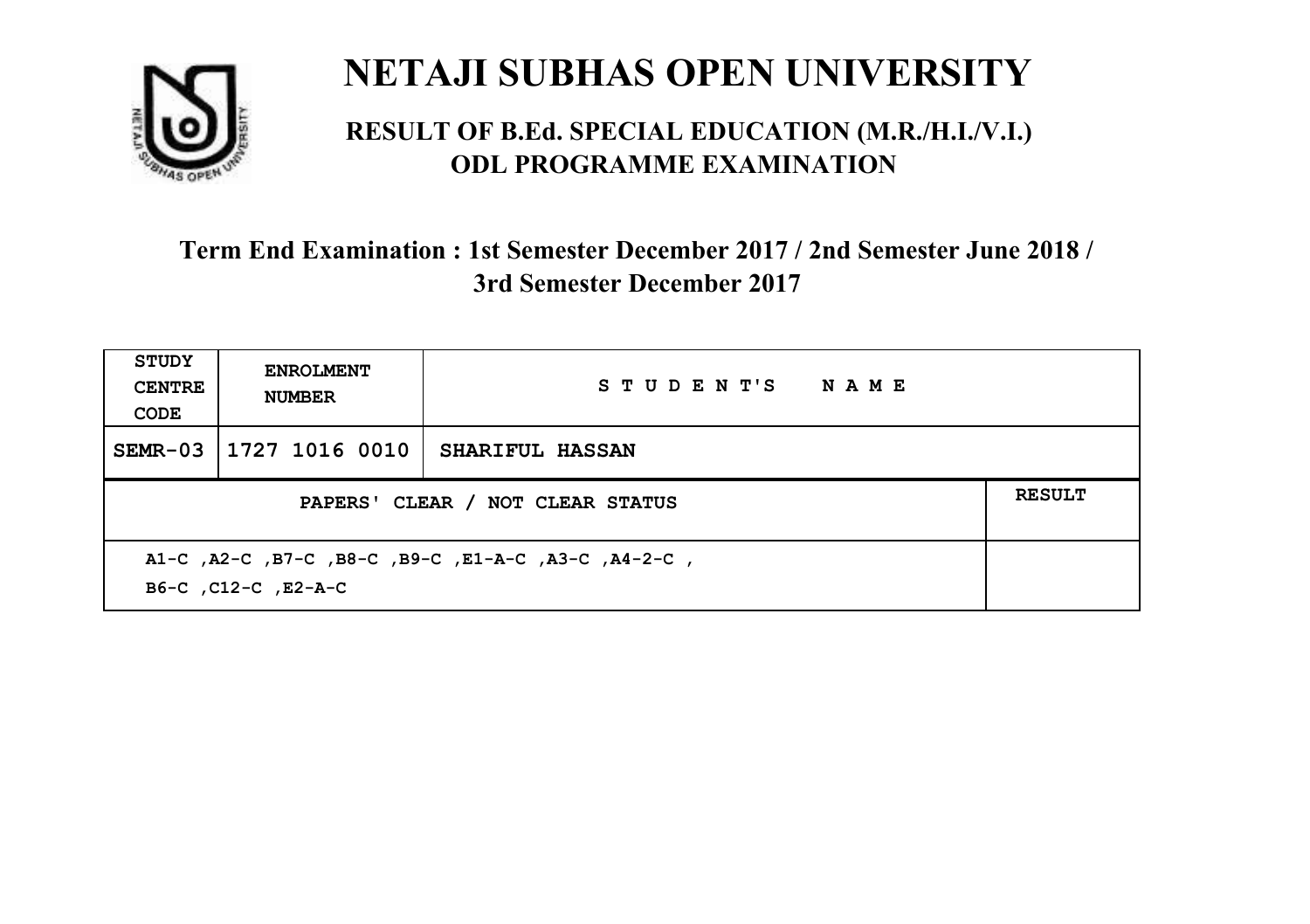

#### **RESULT OF B.Ed. SPECIAL EDUCATION (M.R./H.I./V.I.) ODL PROGRAMME EXAMINATION**

| <b>STUDY</b><br><b>CENTRE</b><br>CODE                                      | <b>ENROLMENT</b><br><b>NUMBER</b>                 | STUDENT'S NAME |  |  |
|----------------------------------------------------------------------------|---------------------------------------------------|----------------|--|--|
| $SEMR-03$                                                                  | 1727 1016 0016                                    | SUBHAS NANDI   |  |  |
|                                                                            | <b>RESULT</b><br>PAPERS' CLEAR / NOT CLEAR STATUS |                |  |  |
| A1-C, A2-C, B7-C, B8-C, B9-C, E1-A-C, A3-C, A4-3-C,<br>B6-C, C12-C, E2-A-C |                                                   |                |  |  |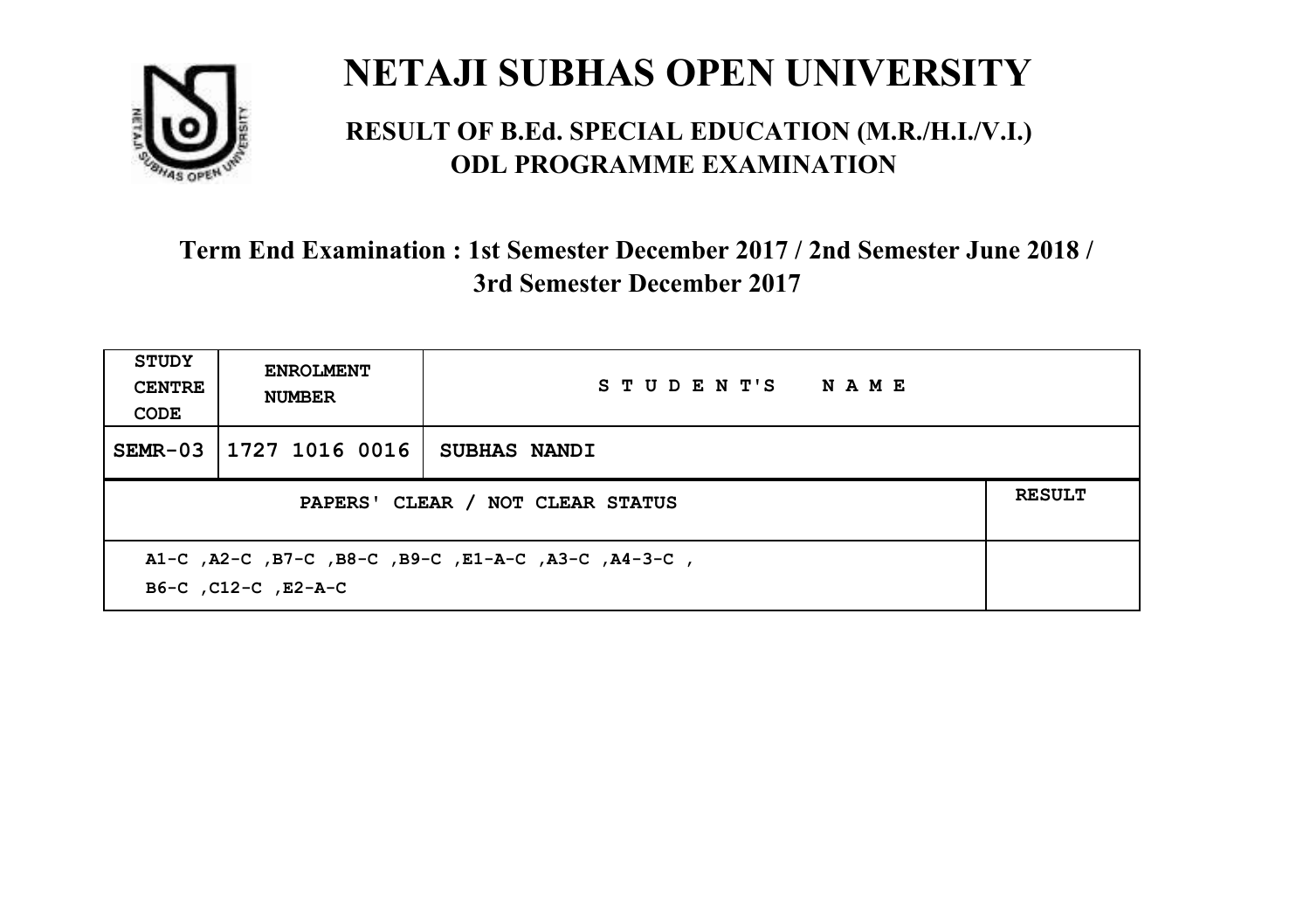

#### **RESULT OF B.Ed. SPECIAL EDUCATION (M.R./H.I./V.I.) ODL PROGRAMME EXAMINATION**

| <b>STUDY</b><br><b>CENTRE</b><br>CODE             | <b>ENROLMENT</b><br><b>NUMBER</b>                                          | STUDENT'S NAME       |  |  |  |
|---------------------------------------------------|----------------------------------------------------------------------------|----------------------|--|--|--|
| $SEMR-03$                                         | 1728 1016 0008                                                             | <b>CHAINA KHATUN</b> |  |  |  |
| <b>RESULT</b><br>PAPERS' CLEAR / NOT CLEAR STATUS |                                                                            |                      |  |  |  |
|                                                   | A1-C, A2-C, B7-C, B8-C, B9-C, E1-A-C, A3-C, A4-3-C,<br>B6-C, C12-C, E2-A-C |                      |  |  |  |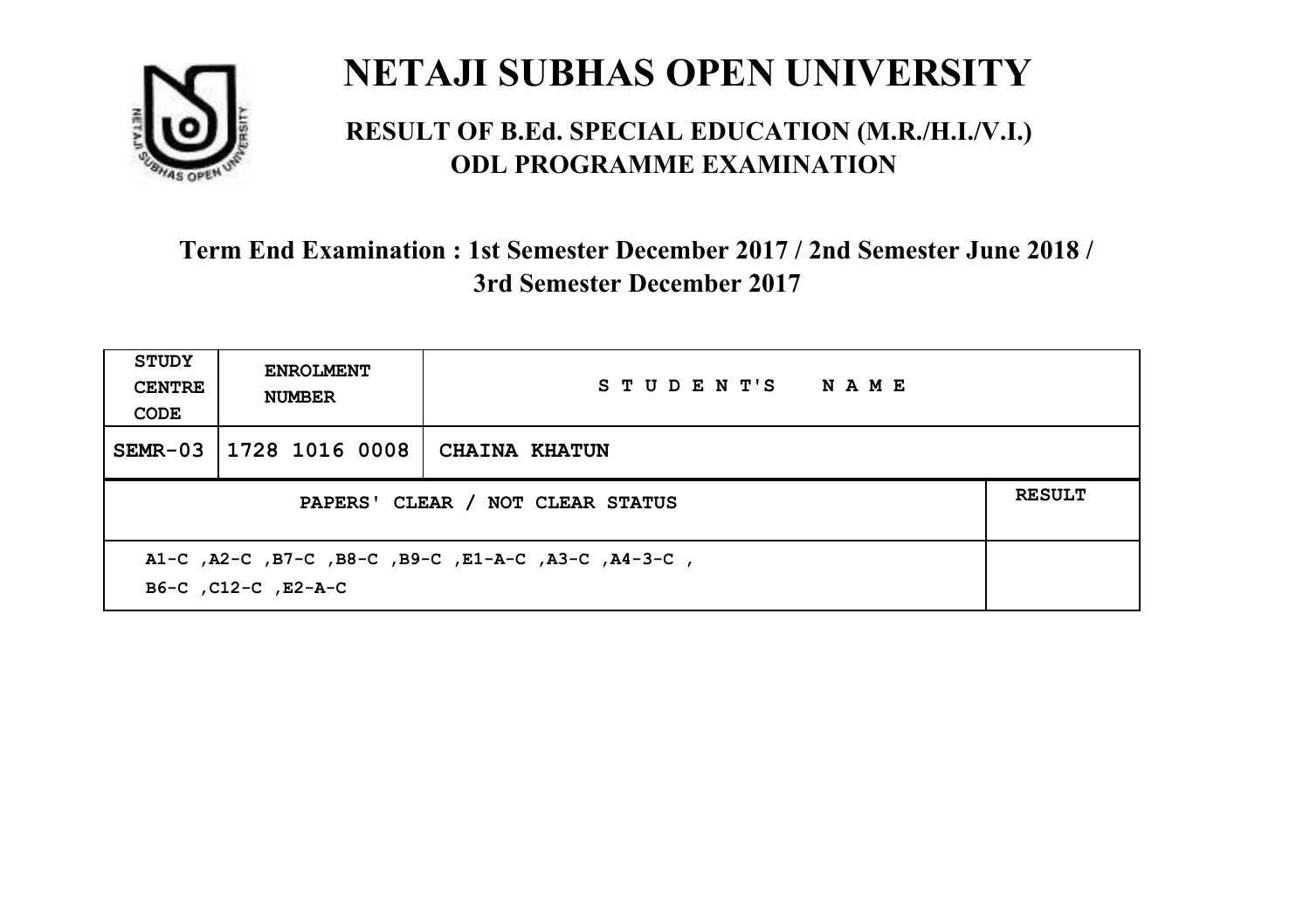

#### **RESULT OF B.Ed. SPECIAL EDUCATION (M.R./H.I./V.I.) ODL PROGRAMME EXAMINATION**

| <b>STUDY</b><br><b>CENTRE</b><br>CODE             | <b>ENROLMENT</b><br><b>NUMBER</b> | STUDENT'S NAME        |  |
|---------------------------------------------------|-----------------------------------|-----------------------|--|
|                                                   | SEMR-03 1621 1016 0006            | <b>SUPRADIP GHOSH</b> |  |
| <b>RESULT</b><br>PAPERS' CLEAR / NOT CLEAR STATUS |                                   |                       |  |
|                                                   |                                   |                       |  |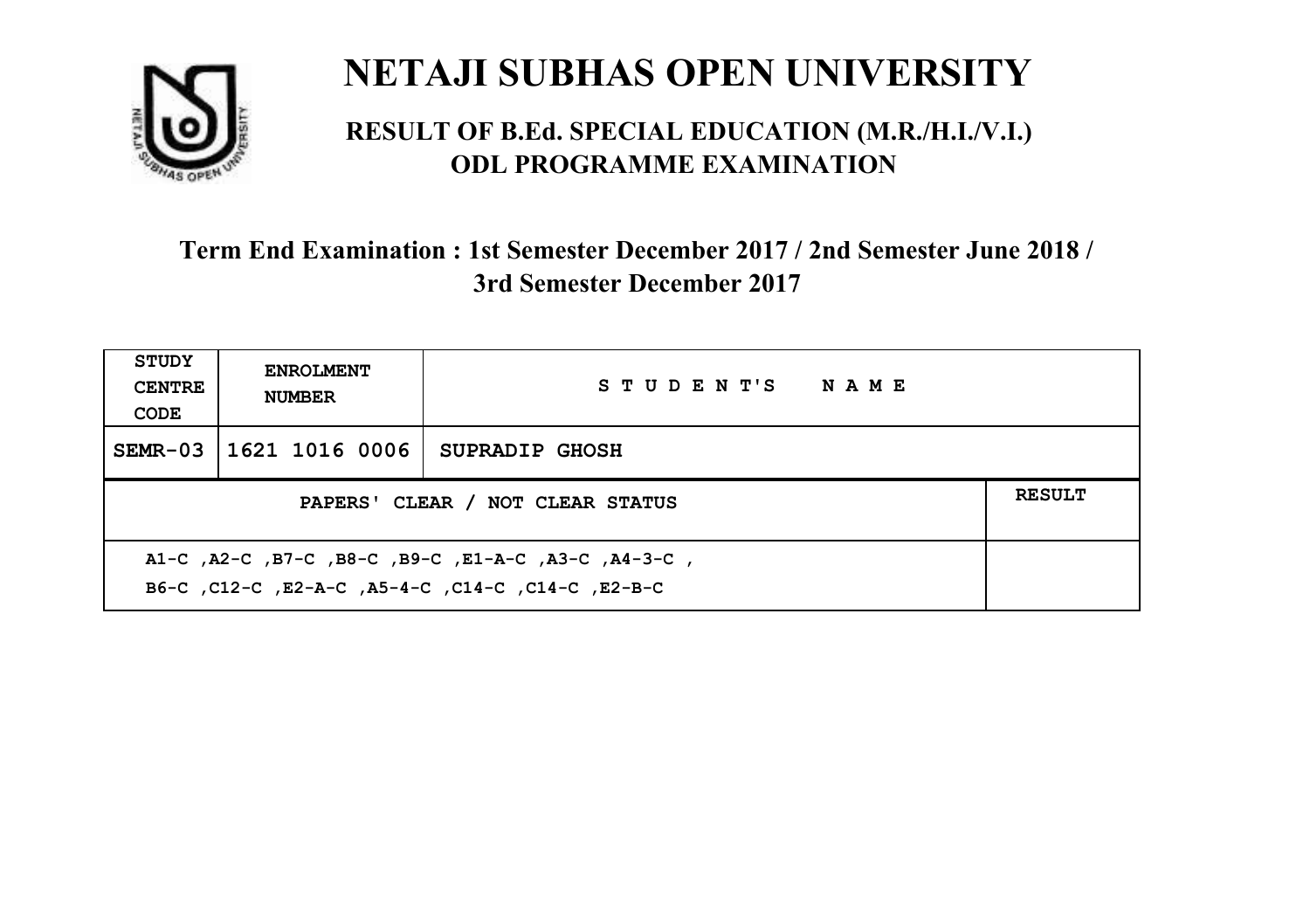

#### **RESULT OF B.Ed. SPECIAL EDUCATION (M.R./H.I./V.I.) ODL PROGRAMME EXAMINATION**

| <b>STUDY</b><br><b>CENTRE</b><br>CODE                                                                     | <b>ENROLMENT</b><br><b>NUMBER</b>                 | STUDENT'S NAME           |  |  |  |
|-----------------------------------------------------------------------------------------------------------|---------------------------------------------------|--------------------------|--|--|--|
| $SEMR-03$                                                                                                 | 1621 1016 0008                                    | <b>JAYANTA CHOWDHURY</b> |  |  |  |
|                                                                                                           | <b>RESULT</b><br>PAPERS' CLEAR / NOT CLEAR STATUS |                          |  |  |  |
| A1-C, A2-C, B7-C, B8-C, B9-C, E1-A-C, A3-C, A4-3-C,<br>B6-C, C12-C, E2-A-C, A5-4-C, C14-C, C14-C, C12-B-C |                                                   |                          |  |  |  |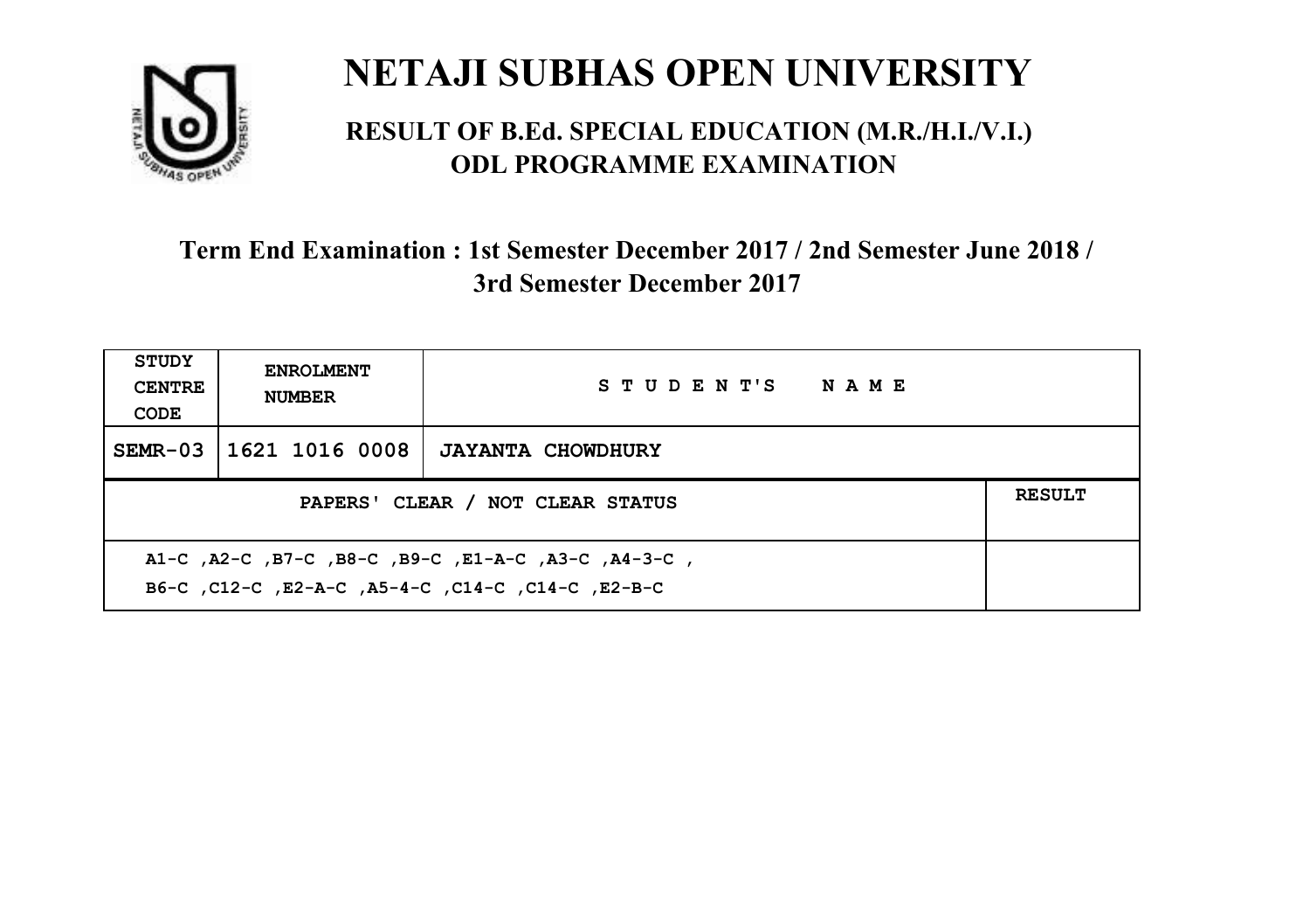

#### **RESULT OF B.Ed. SPECIAL EDUCATION (M.R./H.I./V.I.) ODL PROGRAMME EXAMINATION**

| <b>STUDY</b><br><b>CENTRE</b><br>CODE | <b>ENROLMENT</b><br><b>NUMBER</b>                                             | STUDENT'S NAME |  |  |  |
|---------------------------------------|-------------------------------------------------------------------------------|----------------|--|--|--|
| $SEMR-03$                             | 1621 1016 0013                                                                | MD JASIM       |  |  |  |
|                                       | <b>RESULT</b><br>PAPERS' CLEAR / NOT CLEAR STATUS                             |                |  |  |  |
|                                       | A1-NC, A2-C, B7-C, B8-C, B9-C, E1-A-NC, A3-C, A4-3-C,<br>B6-C, C12-C, E2-A-NC |                |  |  |  |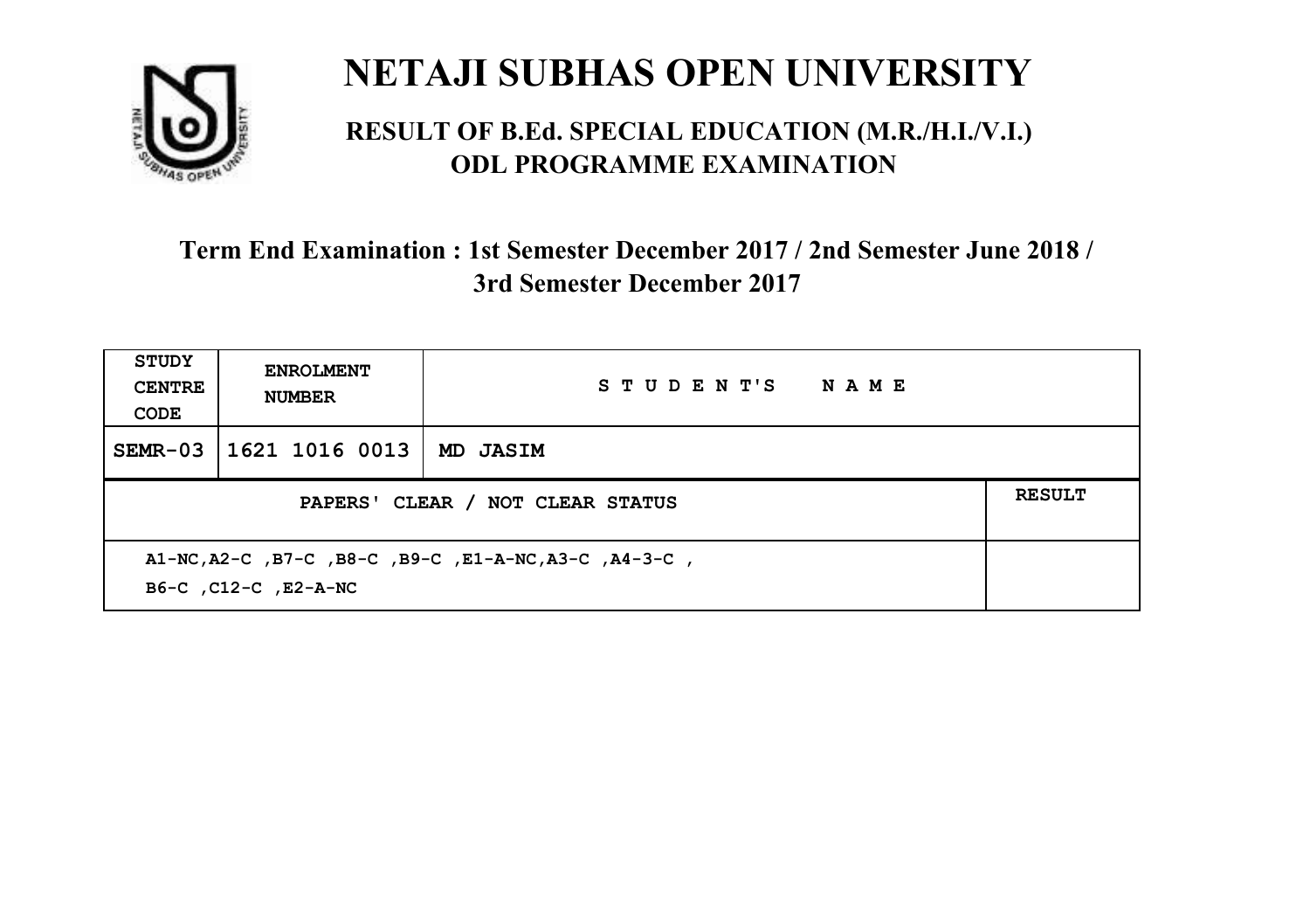

#### **RESULT OF B.Ed. SPECIAL EDUCATION (M.R./H.I./V.I.) ODL PROGRAMME EXAMINATION**

| <b>STUDY</b><br><b>CENTRE</b><br>CODE                                                                    | <b>ENROLMENT</b><br><b>NUMBER</b>                 | STUDENT'S NAME     |  |  |  |
|----------------------------------------------------------------------------------------------------------|---------------------------------------------------|--------------------|--|--|--|
|                                                                                                          | SEMR-03   1621 1016 0022                          | <b>NIYAMAT ALI</b> |  |  |  |
|                                                                                                          | <b>RESULT</b><br>PAPERS' CLEAR / NOT CLEAR STATUS |                    |  |  |  |
| A1-C, A2-C, B7-C, B8-C, B9-C, E1-A-C, A3-C, A4-1-C,<br>B6-C, C12-C, E2-A-C, A5-4-C, C14-C, C14-C, E2-B-C |                                                   |                    |  |  |  |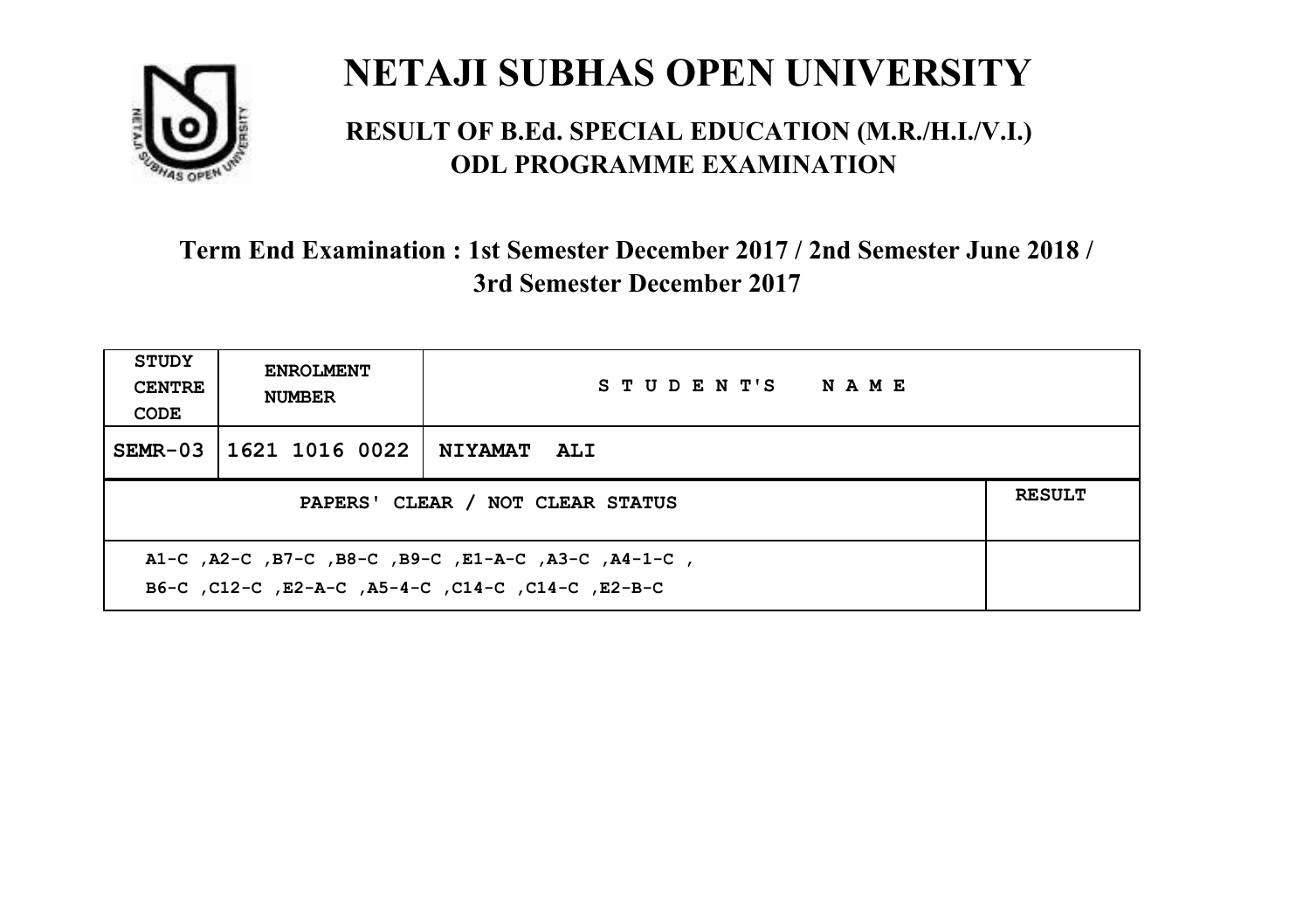

#### **RESULT OF B.Ed. SPECIAL EDUCATION (M.R./H.I./V.I.) ODL PROGRAMME EXAMINATION**

| <b>STUDY</b><br><b>CENTRE</b><br>CODE                                                                    | <b>ENROLMENT</b><br><b>NUMBER</b>                 | STUDENT'S NAME |  |  |  |
|----------------------------------------------------------------------------------------------------------|---------------------------------------------------|----------------|--|--|--|
|                                                                                                          | SEMR-03   1621 1016 0030                          | MD ASADUJJAMAN |  |  |  |
|                                                                                                          | <b>RESULT</b><br>PAPERS' CLEAR / NOT CLEAR STATUS |                |  |  |  |
| A1-C, A2-C, B7-C, B8-C, B9-C, E1-A-C, A3-C, A4-3-C,<br>B6-C, C12-C, E2-A-C, A5-4-C, C14-C, C14-C, E2-B-C |                                                   |                |  |  |  |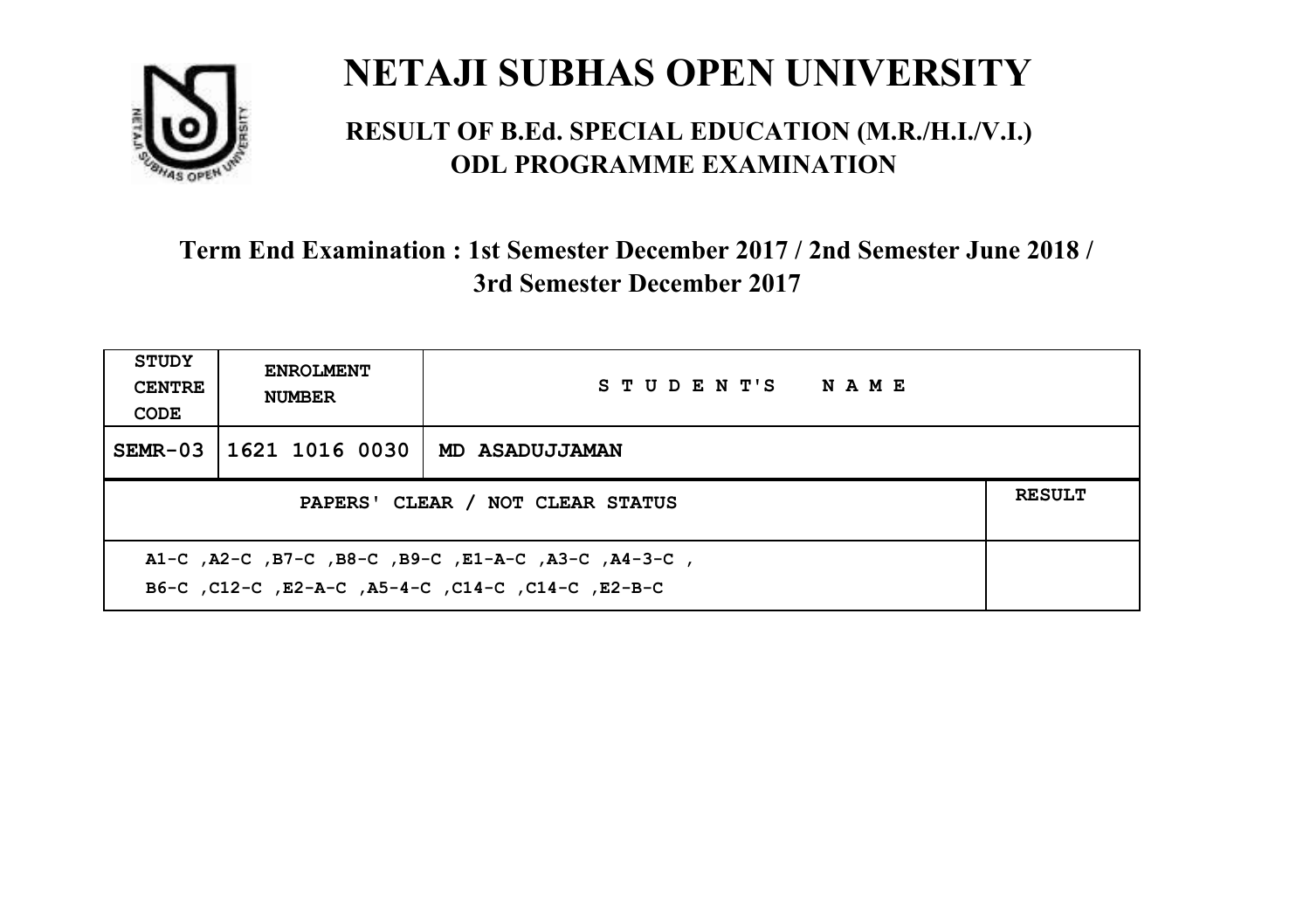

#### **RESULT OF B.Ed. SPECIAL EDUCATION (M.R./H.I./V.I.) ODL PROGRAMME EXAMINATION**

| <b>STUDY</b><br><b>CENTRE</b><br>CODE                                                                    | <b>ENROLMENT</b><br><b>NUMBER</b> | STUDENT'S NAME      |  |  |
|----------------------------------------------------------------------------------------------------------|-----------------------------------|---------------------|--|--|
|                                                                                                          | SEMR-03 1622 1016 0001            | <b>PARAMITA NAG</b> |  |  |
| <b>RESULT</b><br>PAPERS' CLEAR / NOT CLEAR STATUS                                                        |                                   |                     |  |  |
| A1-C, A2-C, B7-C, B8-C, B9-C, E1-A-C, A3-C, A4-1-C,<br>B6-C, C12-C, E2-A-C, A5-4-C, C14-C, C14-C, E2-B-C |                                   |                     |  |  |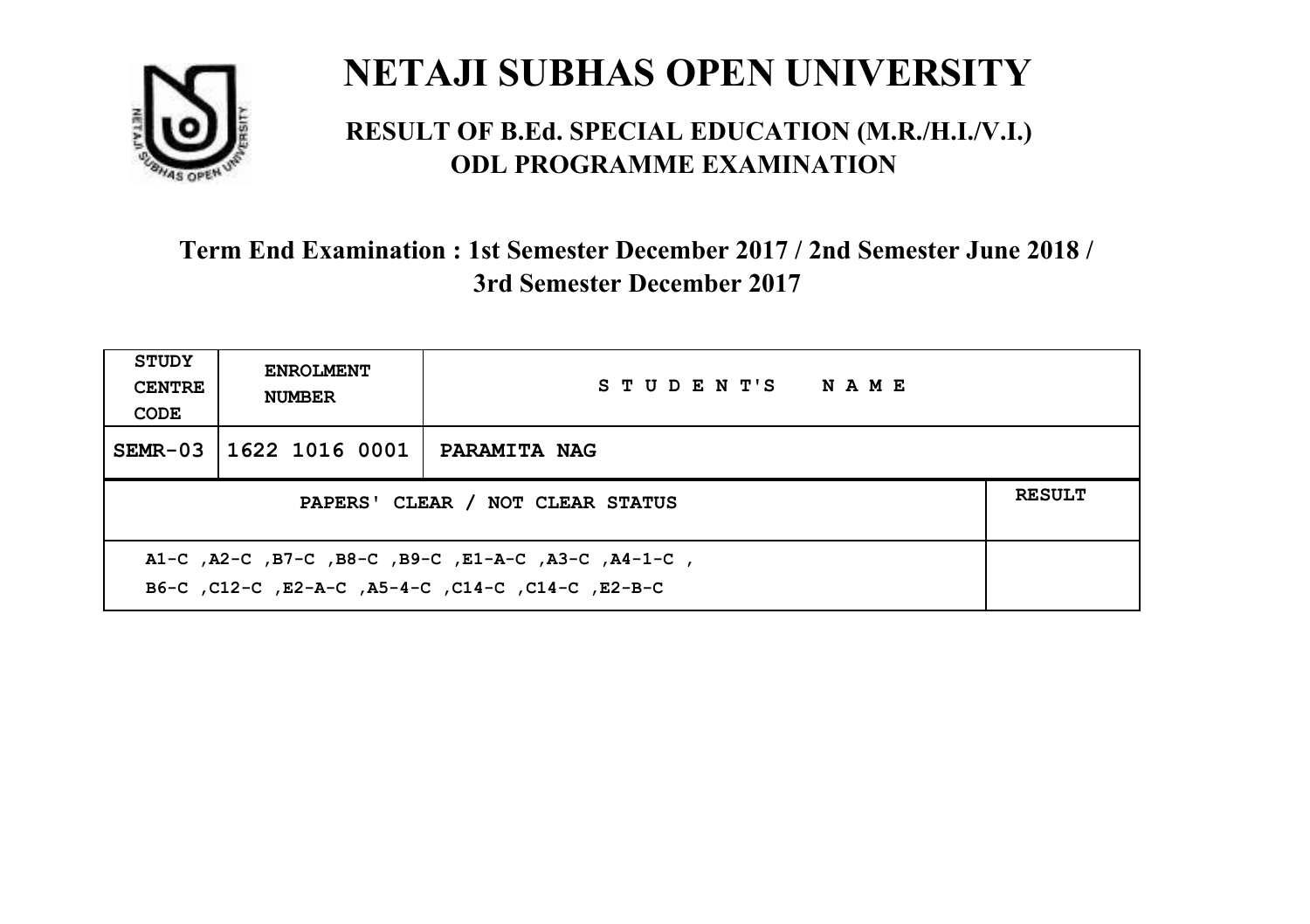

#### **RESULT OF B.Ed. SPECIAL EDUCATION (M.R./H.I./V.I.) ODL PROGRAMME EXAMINATION**

| <b>STUDY</b><br><b>CENTRE</b><br>CODE                                                                    | <b>ENROLMENT</b><br><b>NUMBER</b>                 | STUDENT'S NAME |  |  |  |
|----------------------------------------------------------------------------------------------------------|---------------------------------------------------|----------------|--|--|--|
|                                                                                                          | SEMR-03 11622 1016 0002                           | SANDHYA MAITI  |  |  |  |
|                                                                                                          | <b>RESULT</b><br>PAPERS' CLEAR / NOT CLEAR STATUS |                |  |  |  |
| A1-C, A2-C, B7-C, B8-C, B9-C, E1-A-C, A3-C, A4-3-C,<br>B6-C, C12-C, E2-A-C, A5-4-C, C14-C, C14-C, E2-B-C |                                                   |                |  |  |  |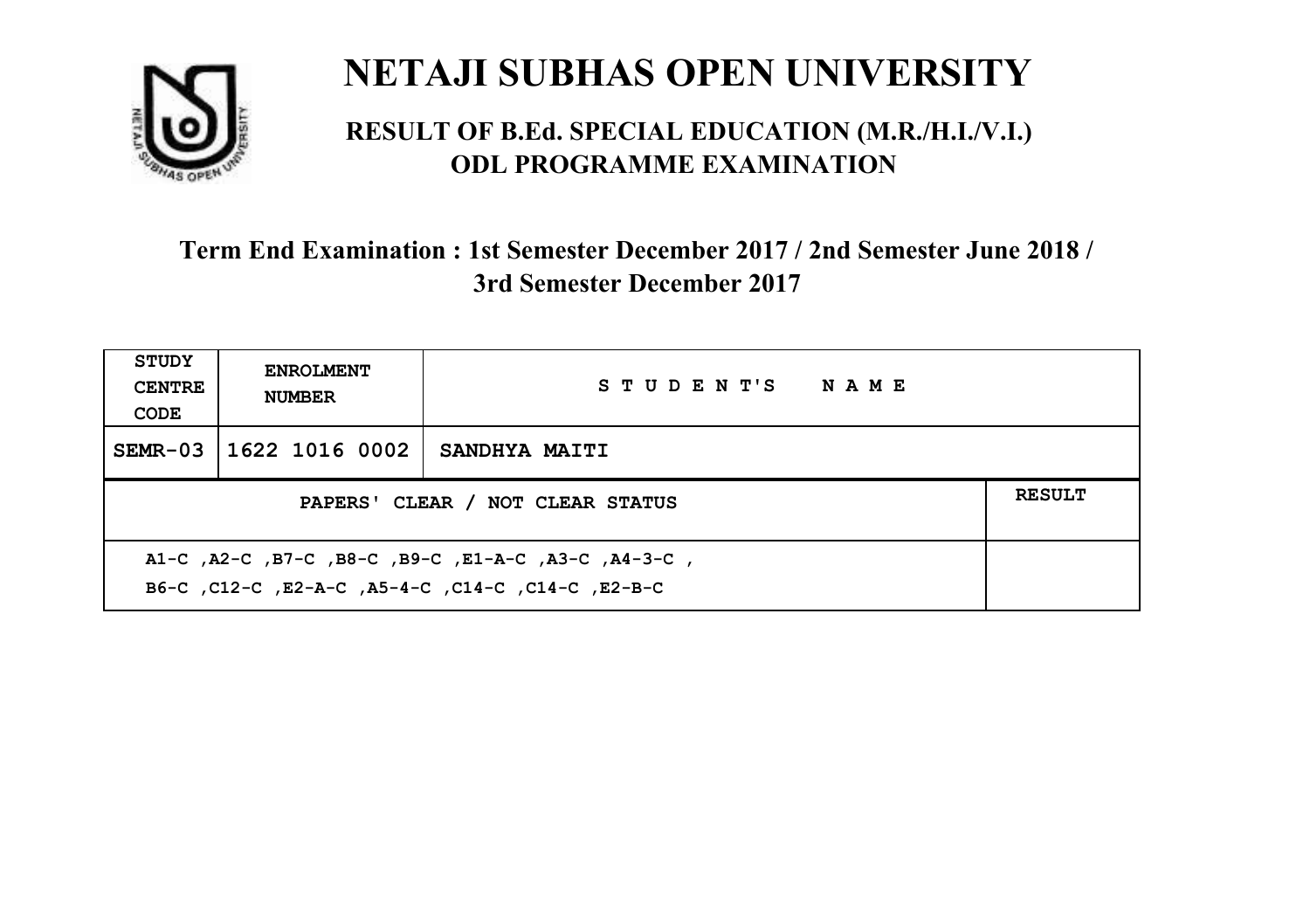

#### **RESULT OF B.Ed. SPECIAL EDUCATION (M.R./H.I./V.I.) ODL PROGRAMME EXAMINATION**

| <b>STUDY</b><br><b>CENTRE</b><br>CODE                                                                                | <b>ENROLMENT</b><br><b>NUMBER</b> | STUDENT'S<br><b>NAME</b> |  |  |
|----------------------------------------------------------------------------------------------------------------------|-----------------------------------|--------------------------|--|--|
| $SEMR-03$                                                                                                            | 1622 1016 0003                    | <b>BANI GHOSH</b>        |  |  |
| <b>RESULT</b><br>PAPERS' CLEAR / NOT CLEAR STATUS                                                                    |                                   |                          |  |  |
| A1-NC, A2-NC, B7-NC, B8-NC, B9-NC, E1-A-C, A3-NC, A4-3-NC,<br>B6-NC, C12-NC, E2-A-C, A5-4-NC, C14-NC, C14-NC, E2-B-C |                                   |                          |  |  |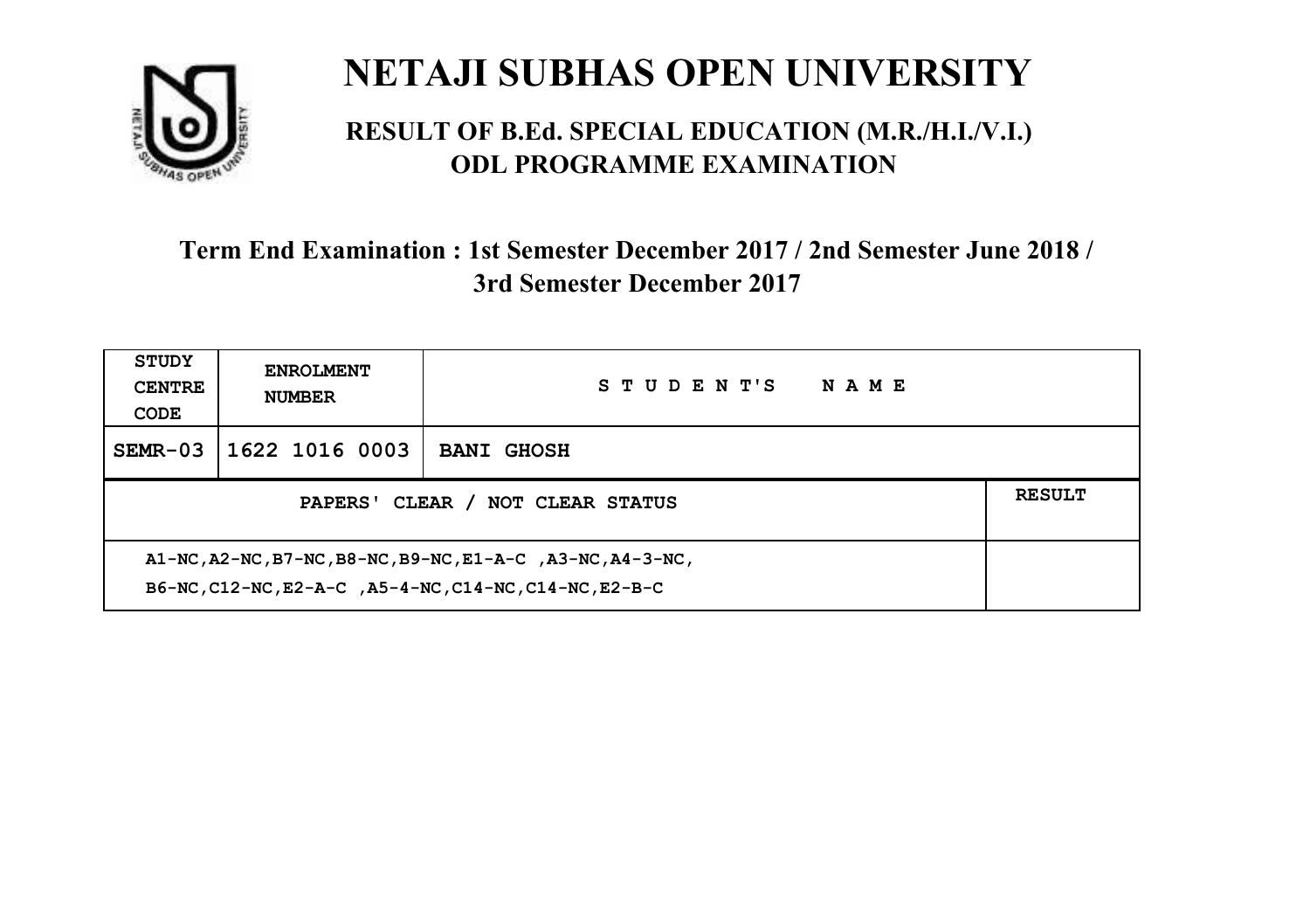

#### **RESULT OF B.Ed. SPECIAL EDUCATION (M.R./H.I./V.I.) ODL PROGRAMME EXAMINATION**

| <b>STUDY</b><br><b>CENTRE</b><br>CODE                                                                     | <b>ENROLMENT</b><br><b>NUMBER</b>                 | STUDENT'S NAME               |  |  |  |
|-----------------------------------------------------------------------------------------------------------|---------------------------------------------------|------------------------------|--|--|--|
| $SEMR-03$                                                                                                 | 1622 1016 0004                                    | SWAGATA KUNDU (BHATTACHARYA) |  |  |  |
|                                                                                                           | <b>RESULT</b><br>PAPERS' CLEAR / NOT CLEAR STATUS |                              |  |  |  |
| A1-C, A2-C, B7-C, B8-C, B9-C, E1-A-C, A3-C, A4-3-C,<br>B6-C, C12-C, E2-A-C, A5-4-C, C14-C, C14-C, C12-B-C |                                                   |                              |  |  |  |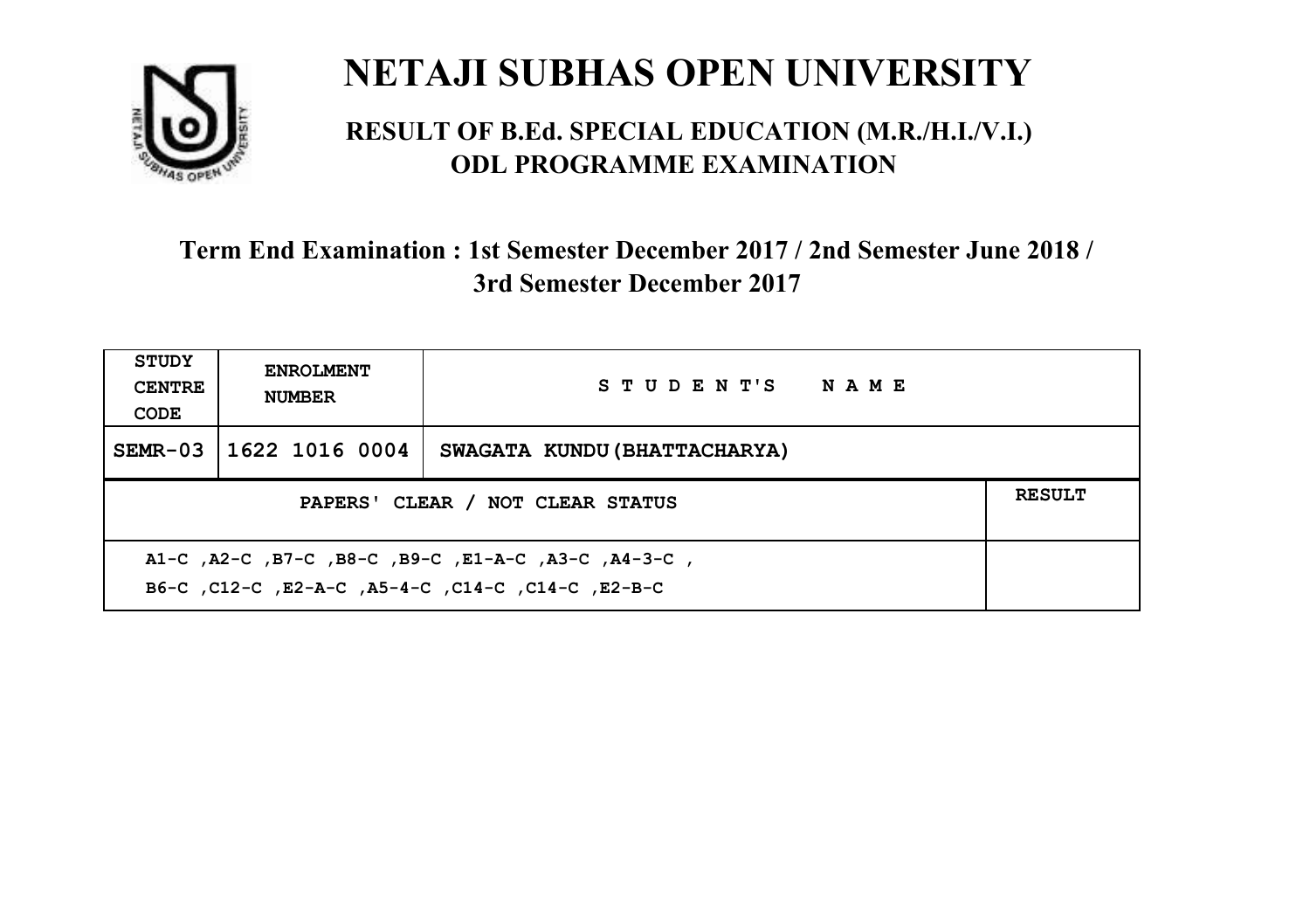

#### **RESULT OF B.Ed. SPECIAL EDUCATION (M.R./H.I./V.I.) ODL PROGRAMME EXAMINATION**

| <b>STUDY</b><br><b>CENTRE</b><br>CODE                                                                     | <b>ENROLMENT</b><br><b>NUMBER</b> | STUDENT'S NAME       |  |  |
|-----------------------------------------------------------------------------------------------------------|-----------------------------------|----------------------|--|--|
| $SEMR-03$                                                                                                 | 1622 1016 0007                    | SWARNALATA CHOWDHURY |  |  |
| <b>RESULT</b><br>PAPERS' CLEAR / NOT CLEAR STATUS                                                         |                                   |                      |  |  |
| A1-C, A2-C, B7-C, B8-C, B9-C, E1-A-C, A3-C, A4-3-C,<br>B6-C, C12-C, E2-A-C, A5-4-C, C14-C, C14-NC, E2-B-C |                                   |                      |  |  |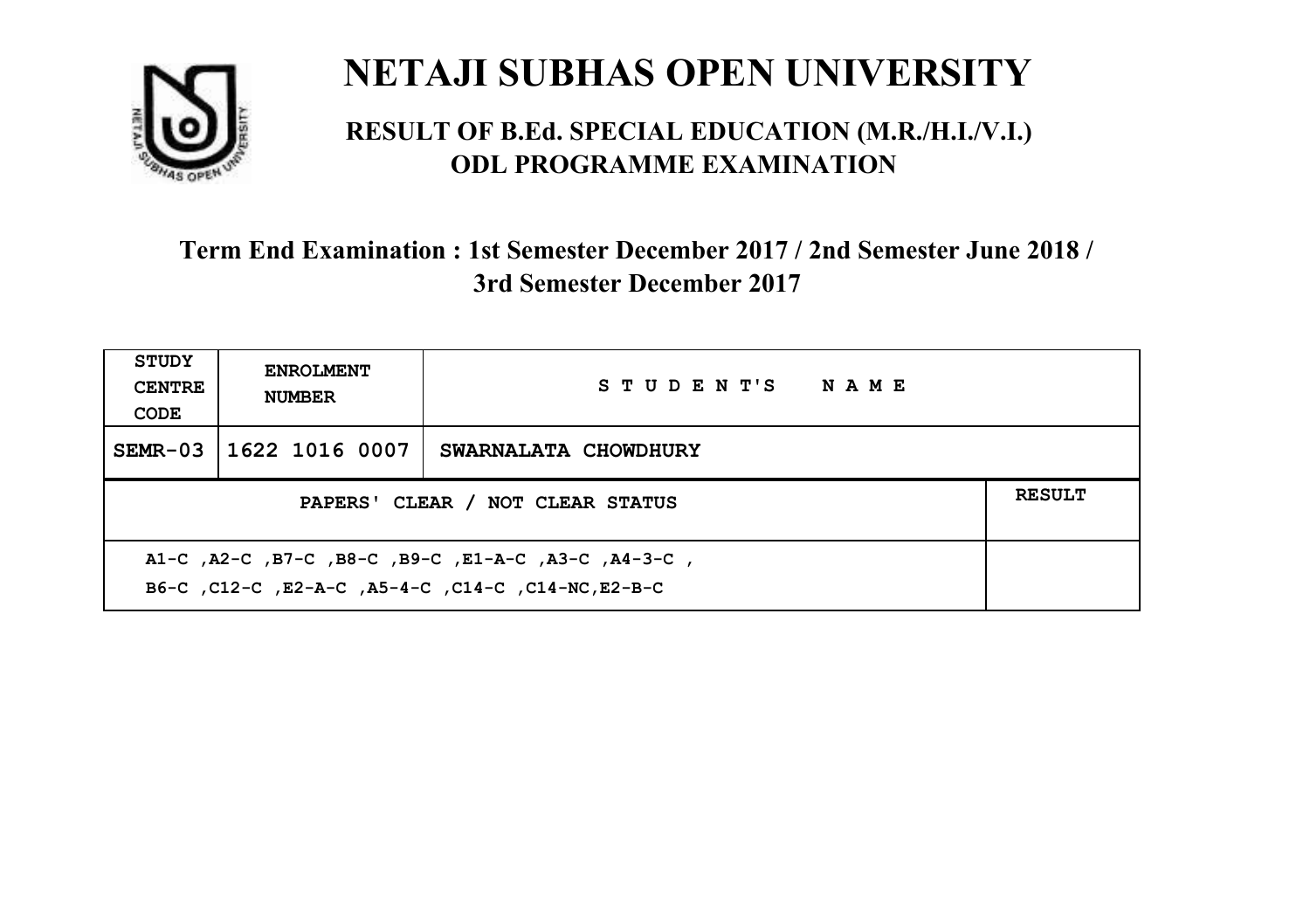

#### **RESULT OF B.Ed. SPECIAL EDUCATION (M.R./H.I./V.I.) ODL PROGRAMME EXAMINATION**

| <b>STUDY</b><br><b>CENTRE</b><br>CODE                                                                    | <b>ENROLMENT</b><br><b>NUMBER</b>                 | STUDENT'S NAME       |  |  |  |
|----------------------------------------------------------------------------------------------------------|---------------------------------------------------|----------------------|--|--|--|
|                                                                                                          | SEMR-03 11622 1016 0009                           | <b>SATADIPA PAUL</b> |  |  |  |
|                                                                                                          | <b>RESULT</b><br>PAPERS' CLEAR / NOT CLEAR STATUS |                      |  |  |  |
| A1-C, A2-C, B7-C, B8-C, B9-C, E1-A-C, A3-C, A4-3-C,<br>B6-C, C12-C, E2-A-C, A5-4-C, C14-C, C14-C, E2-B-C |                                                   |                      |  |  |  |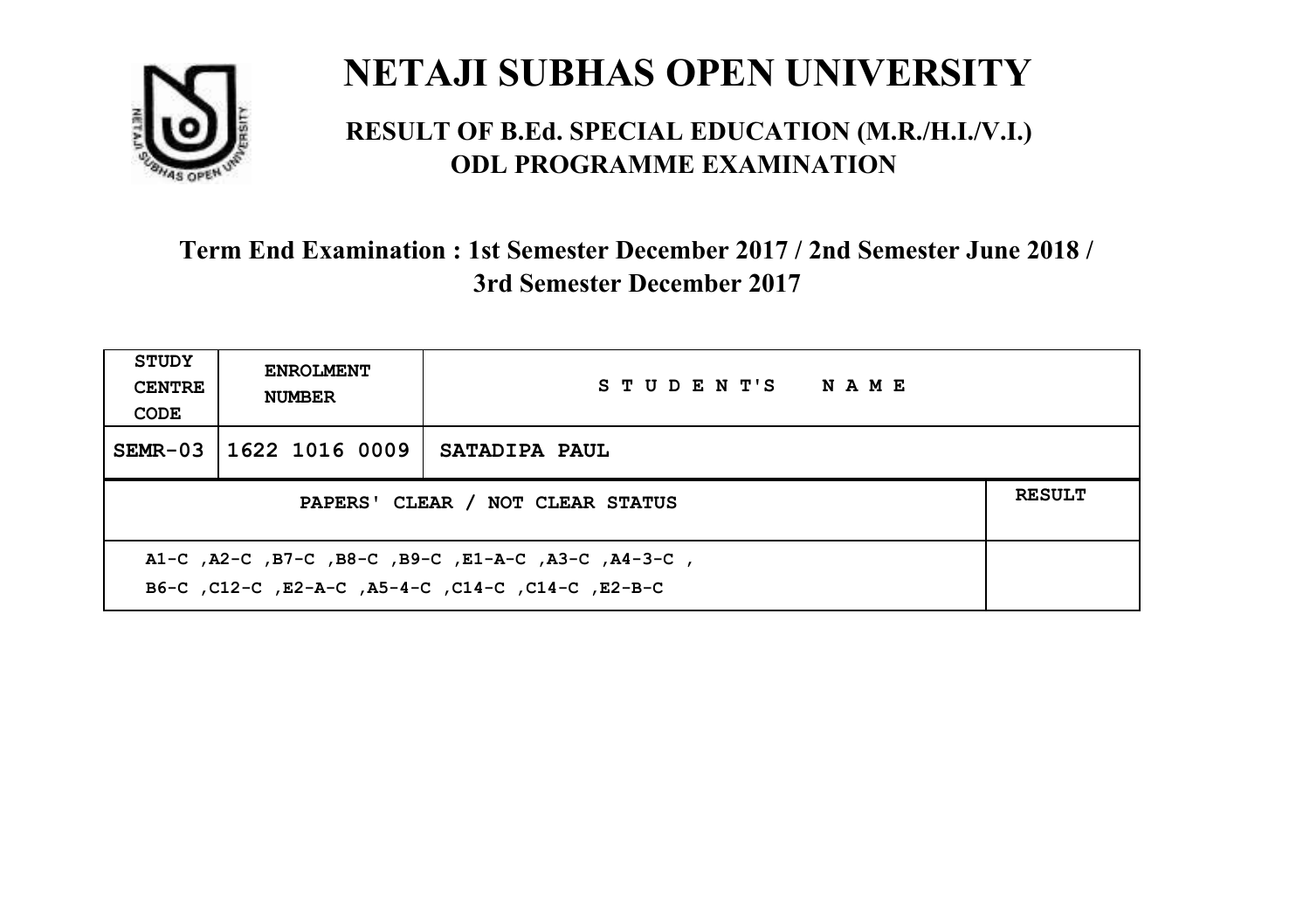

#### **RESULT OF B.Ed. SPECIAL EDUCATION (M.R./H.I./V.I.) ODL PROGRAMME EXAMINATION**

| <b>STUDY</b><br><b>CENTRE</b><br>CODE                                                                     | <b>ENROLMENT</b><br><b>NUMBER</b>                 | STUDENT'S NAME      |  |  |  |
|-----------------------------------------------------------------------------------------------------------|---------------------------------------------------|---------------------|--|--|--|
| $SEMR-03$                                                                                                 | 1622 1016 0011                                    | INDRANI CHAKRABORTY |  |  |  |
|                                                                                                           | <b>RESULT</b><br>PAPERS' CLEAR / NOT CLEAR STATUS |                     |  |  |  |
| A1-C, A2-C, B7-C, B8-C, B9-C, E1-A-C, A3-C, A4-1-C,<br>B6-C, C12-C, E2-A-C, A5-5-C, C14-C, C14-C, C12-B-C |                                                   |                     |  |  |  |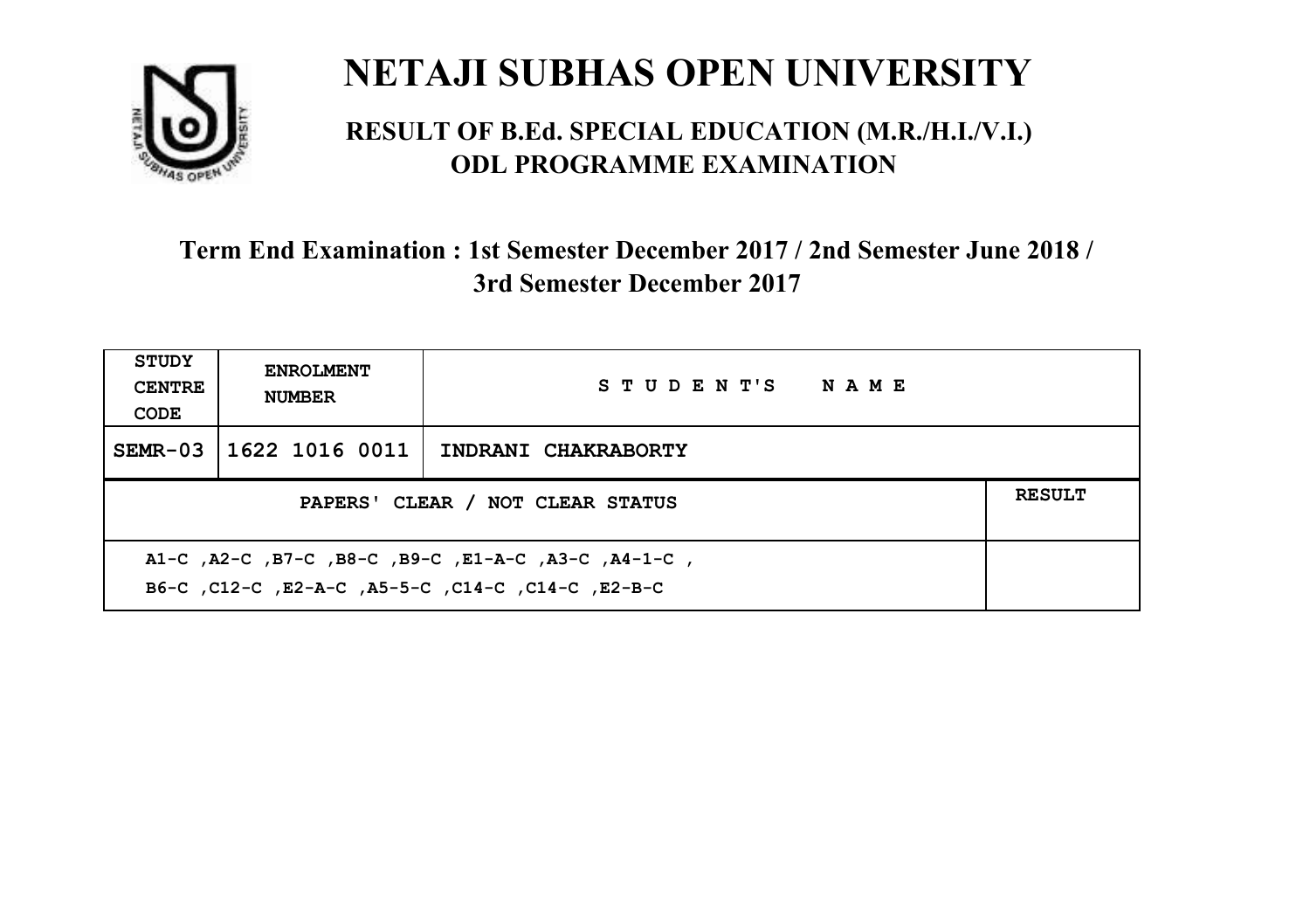

#### **RESULT OF B.Ed. SPECIAL EDUCATION (M.R./H.I./V.I.) ODL PROGRAMME EXAMINATION**

| <b>STUDY</b><br><b>CENTRE</b><br>CODE                                                                     | <b>ENROLMENT</b><br><b>NUMBER</b>                 | STUDENT'S NAME    |  |  |  |
|-----------------------------------------------------------------------------------------------------------|---------------------------------------------------|-------------------|--|--|--|
| $SEMR-03$                                                                                                 | 1622 1016 0014                                    | SANHITA MUKHERJEE |  |  |  |
|                                                                                                           | <b>RESULT</b><br>PAPERS' CLEAR / NOT CLEAR STATUS |                   |  |  |  |
| A1-C, A2-C, B7-C, B8-C, B9-C, E1-A-C, A3-C, A4-3-C,<br>B6-C, C12-C, E2-A-C, A5-4-C, C14-C, C14-NC, E2-B-C |                                                   |                   |  |  |  |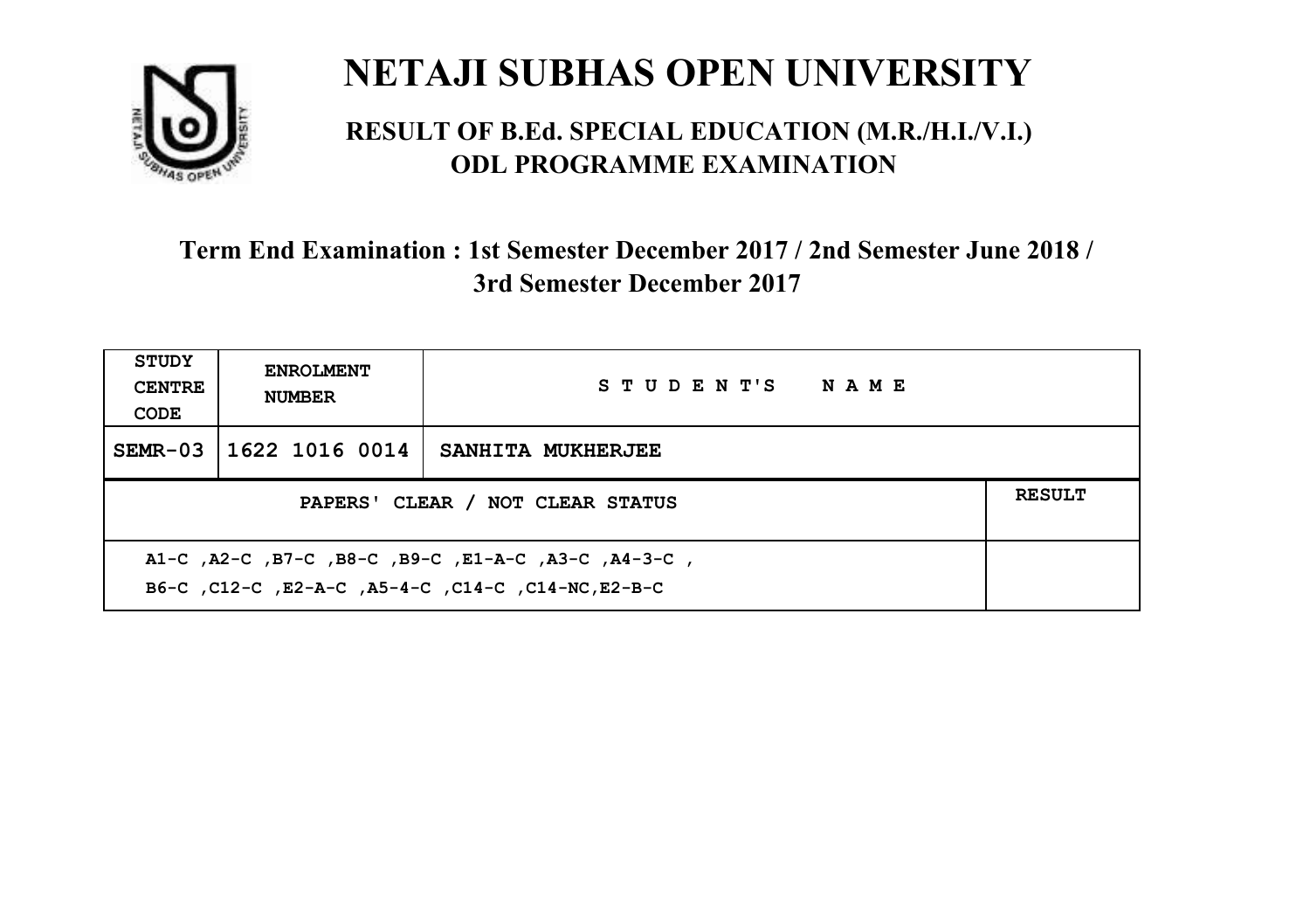

#### **RESULT OF B.Ed. SPECIAL EDUCATION (M.R./H.I./V.I.) ODL PROGRAMME EXAMINATION**

| <b>STUDY</b><br><b>CENTRE</b><br>CODE                                                                     | <b>ENROLMENT</b><br><b>NUMBER</b>                 | STUDENT'S NAME          |  |  |  |
|-----------------------------------------------------------------------------------------------------------|---------------------------------------------------|-------------------------|--|--|--|
| $SEMR-03$                                                                                                 | 1622 1016 0015                                    | <b>MOLLIKA KARMOKAR</b> |  |  |  |
|                                                                                                           | <b>RESULT</b><br>PAPERS' CLEAR / NOT CLEAR STATUS |                         |  |  |  |
| A1-C, A2-C, B7-C, B8-C, B9-C, E1-A-C, A3-C, A4-3-C,<br>B6-C, C12-C, E2-A-C, A5-5-C, C14-C, C14-C, C12-B-C |                                                   |                         |  |  |  |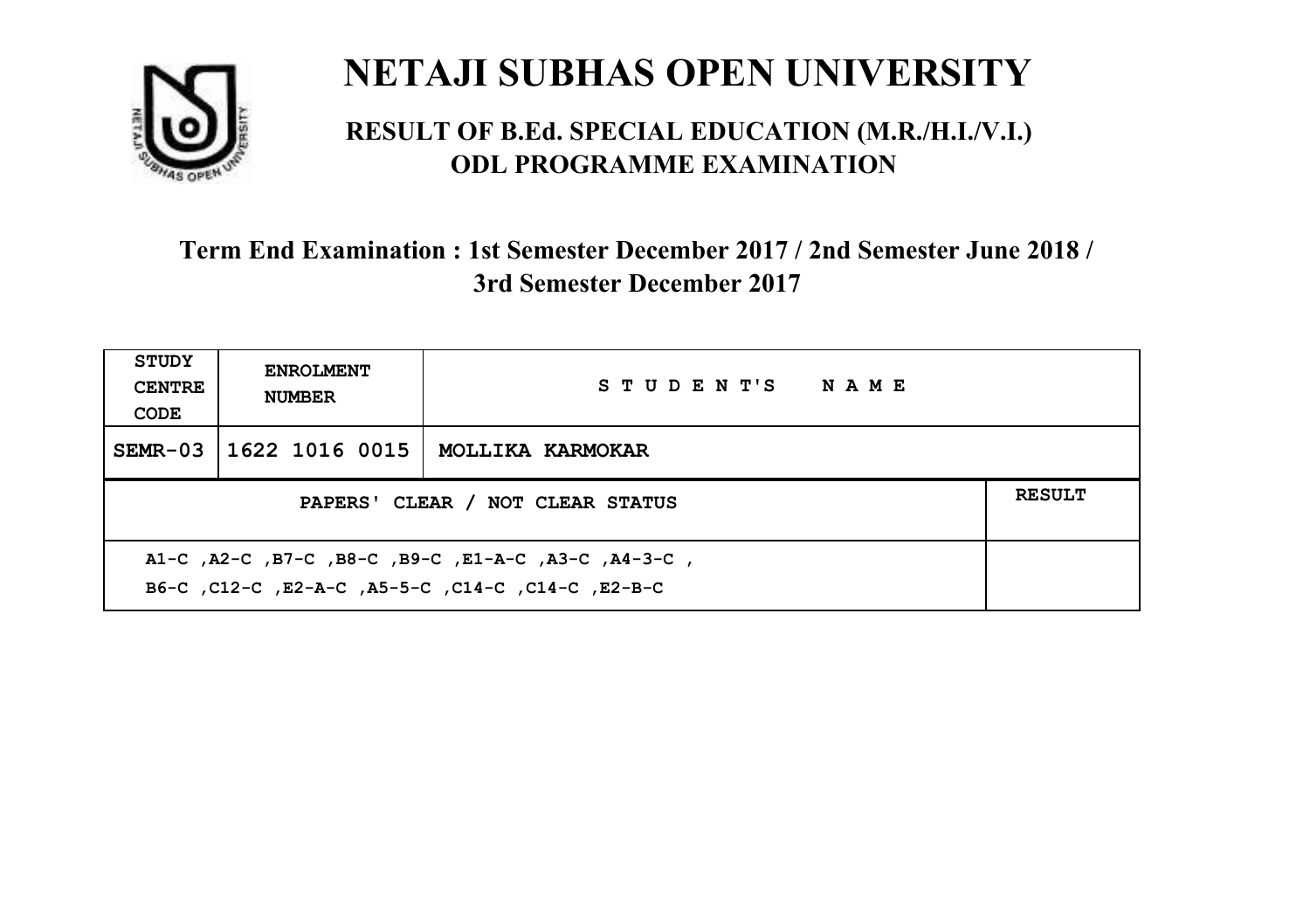

#### **RESULT OF B.Ed. SPECIAL EDUCATION (M.R./H.I./V.I.) ODL PROGRAMME EXAMINATION**

| <b>STUDY</b><br><b>CENTRE</b><br>CODE                                                                    | <b>ENROLMENT</b><br><b>NUMBER</b> | STUDENT'S NAME   |  |  |
|----------------------------------------------------------------------------------------------------------|-----------------------------------|------------------|--|--|
|                                                                                                          | SEMR-03 1623 1016 0018            | SUMANTA BHUIMALI |  |  |
| <b>RESULT</b><br>PAPERS' CLEAR / NOT CLEAR STATUS                                                        |                                   |                  |  |  |
| A1-C, A2-C, B7-C, B8-C, B9-C, E1-A-C, A3-C, A4-3-C,<br>B6-C, C12-C, E2-A-C, A5-4-C, C14-C, C14-C, E2-B-C |                                   |                  |  |  |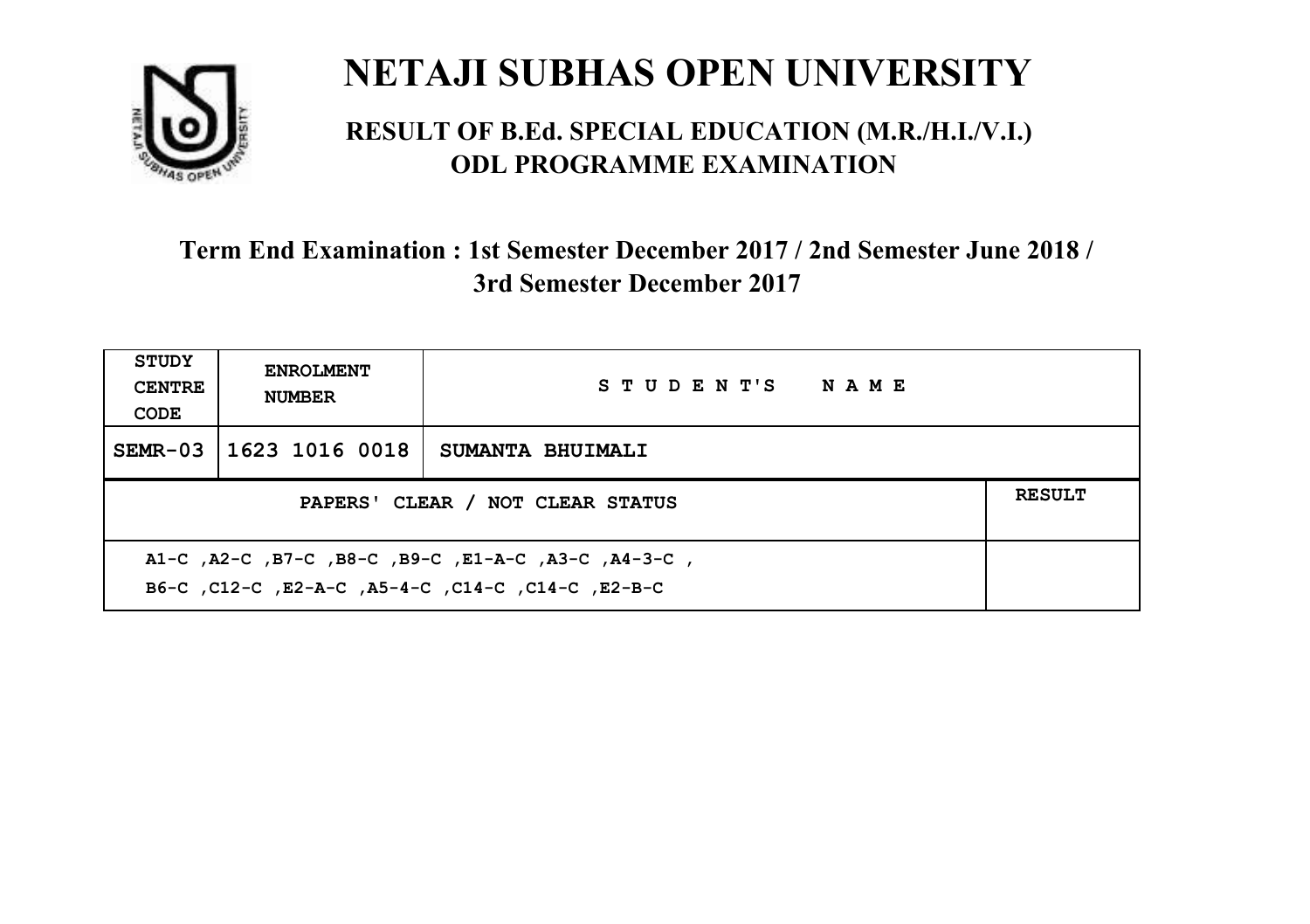

#### **RESULT OF B.Ed. SPECIAL EDUCATION (M.R./H.I./V.I.) ODL PROGRAMME EXAMINATION**

| <b>STUDY</b><br><b>CENTRE</b><br>CODE                                                                       | <b>ENROLMENT</b><br><b>NUMBER</b>                 | STUDENT'S NAME  |  |  |  |
|-------------------------------------------------------------------------------------------------------------|---------------------------------------------------|-----------------|--|--|--|
| $SEMR-03$                                                                                                   | 1623 1016 0019                                    | MONOTOSH MONDAL |  |  |  |
|                                                                                                             | <b>RESULT</b><br>PAPERS' CLEAR / NOT CLEAR STATUS |                 |  |  |  |
| A1-C, A2-C, B7-C, B8-C, B9-C, E1-A-C, A3-C, A4-3-C,<br>B6-C, C12-C, E2-A-C, A5-4-NC, C14-NC, C14-NC, E2-B-C |                                                   |                 |  |  |  |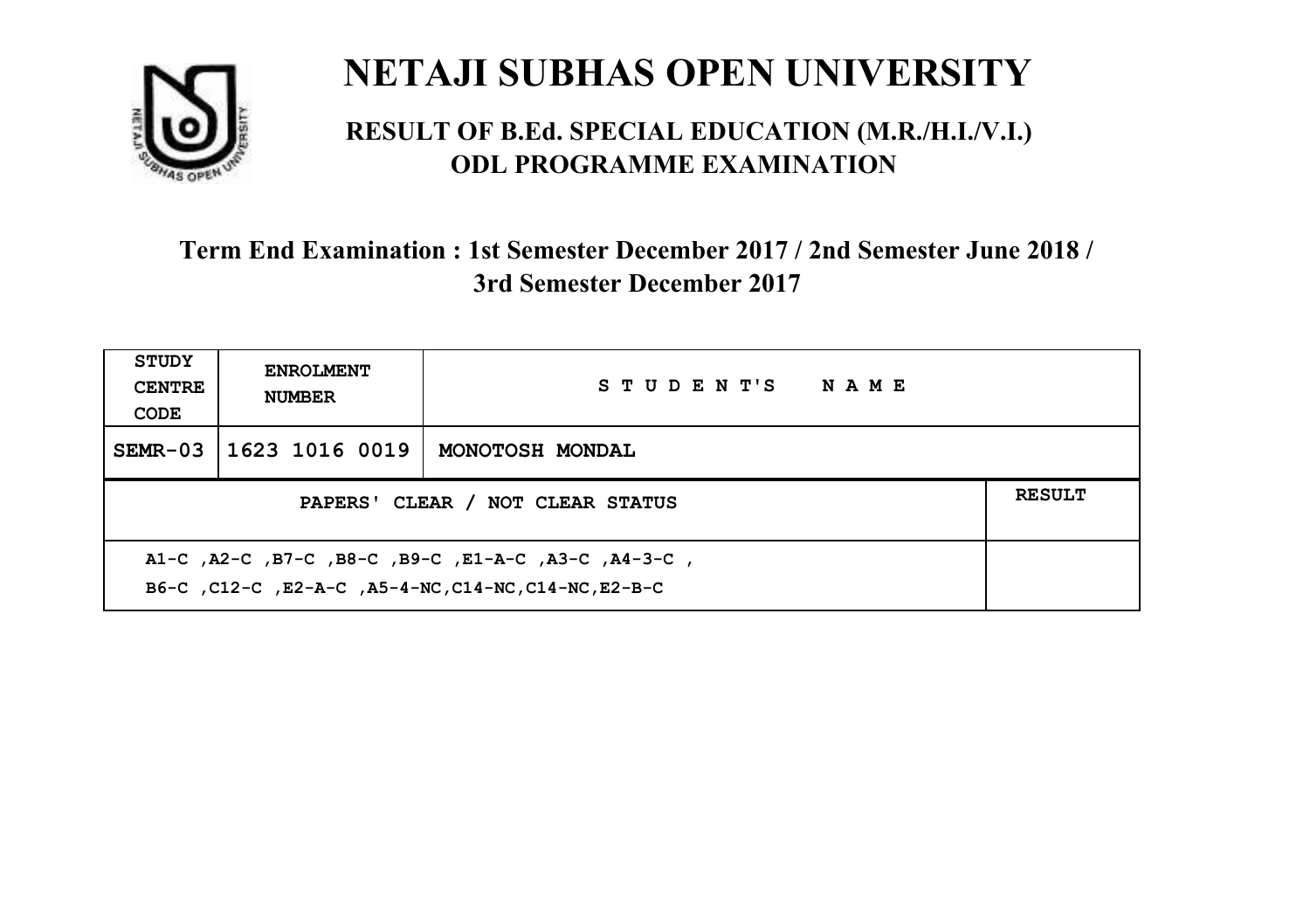

#### **RESULT OF B.Ed. SPECIAL EDUCATION (M.R./H.I./V.I.) ODL PROGRAMME EXAMINATION**

| <b>STUDY</b><br><b>CENTRE</b><br>CODE                                                                     | <b>ENROLMENT</b><br><b>NUMBER</b> | STUDENT'S NAME       |  |  |
|-----------------------------------------------------------------------------------------------------------|-----------------------------------|----------------------|--|--|
|                                                                                                           | SEMR-03 1623 1016 0026            | <b>BUDDHADEB DAS</b> |  |  |
| PAPERS' CLEAR / NOT CLEAR STATUS                                                                          |                                   |                      |  |  |
| A1-NC, A2-C, B7-C, B8-C, B9-C, E1-A-C, A3-C, A4-3-C,<br>B6-C, C12-C, E2-A-C, A5-4-C, C14-C, C14-C, E2-B-C |                                   |                      |  |  |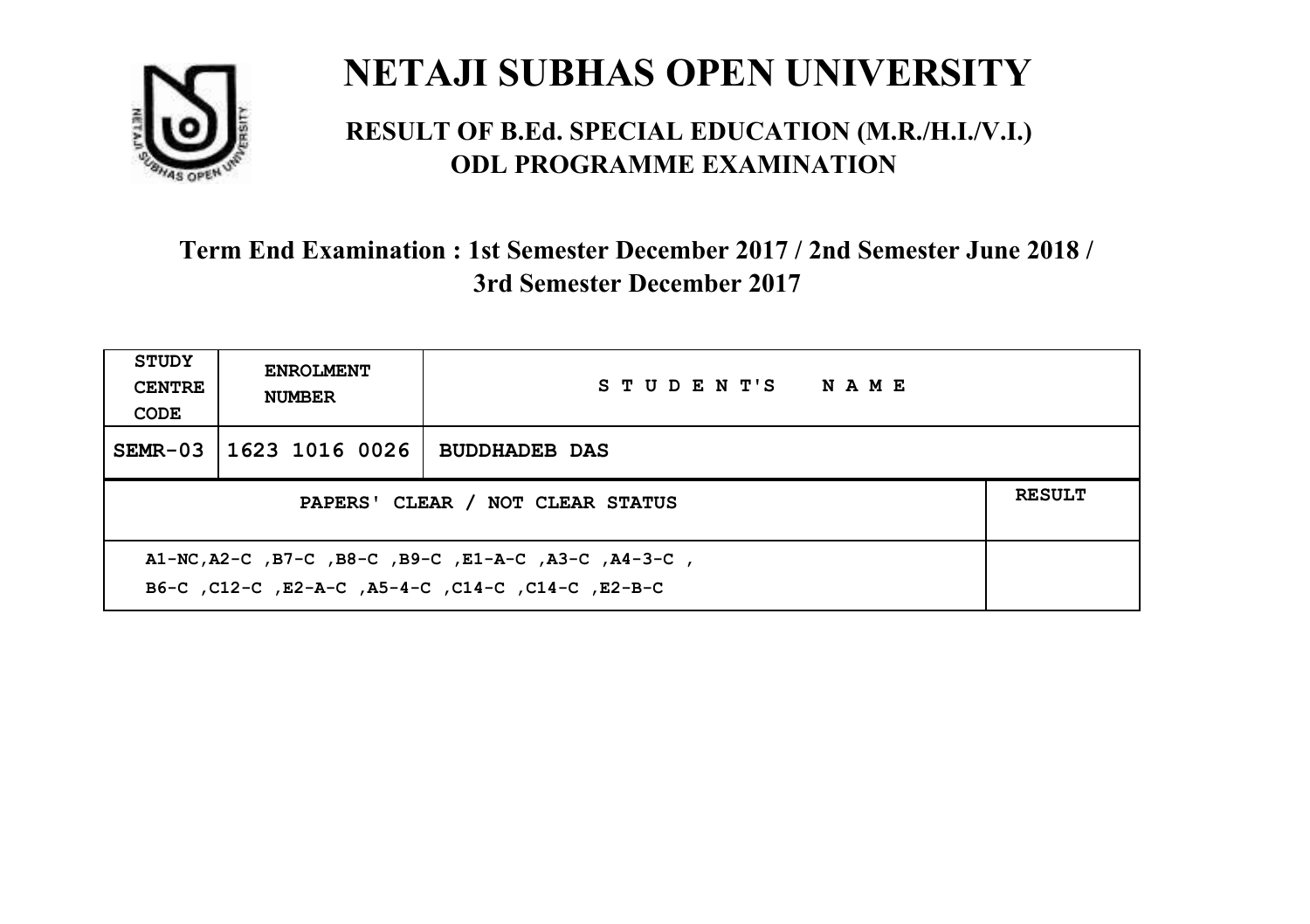

#### **RESULT OF B.Ed. SPECIAL EDUCATION (M.R./H.I./V.I.) ODL PROGRAMME EXAMINATION**

| <b>STUDY</b><br><b>CENTRE</b><br>CODE                                                                    | <b>ENROLMENT</b><br><b>NUMBER</b> | STUDENT'S NAME     |  |  |
|----------------------------------------------------------------------------------------------------------|-----------------------------------|--------------------|--|--|
|                                                                                                          | SEMR-03 11624 1016 0010           | SARMISTHA MAJUMDER |  |  |
| PAPERS' CLEAR / NOT CLEAR STATUS                                                                         |                                   |                    |  |  |
| A1-C, A2-C, B7-C, B8-C, B9-C, E1-A-C, A3-C, A4-3-C,<br>B6-C, C12-C, E2-A-C, A5-5-C, C14-C, C14-C, E2-B-C |                                   |                    |  |  |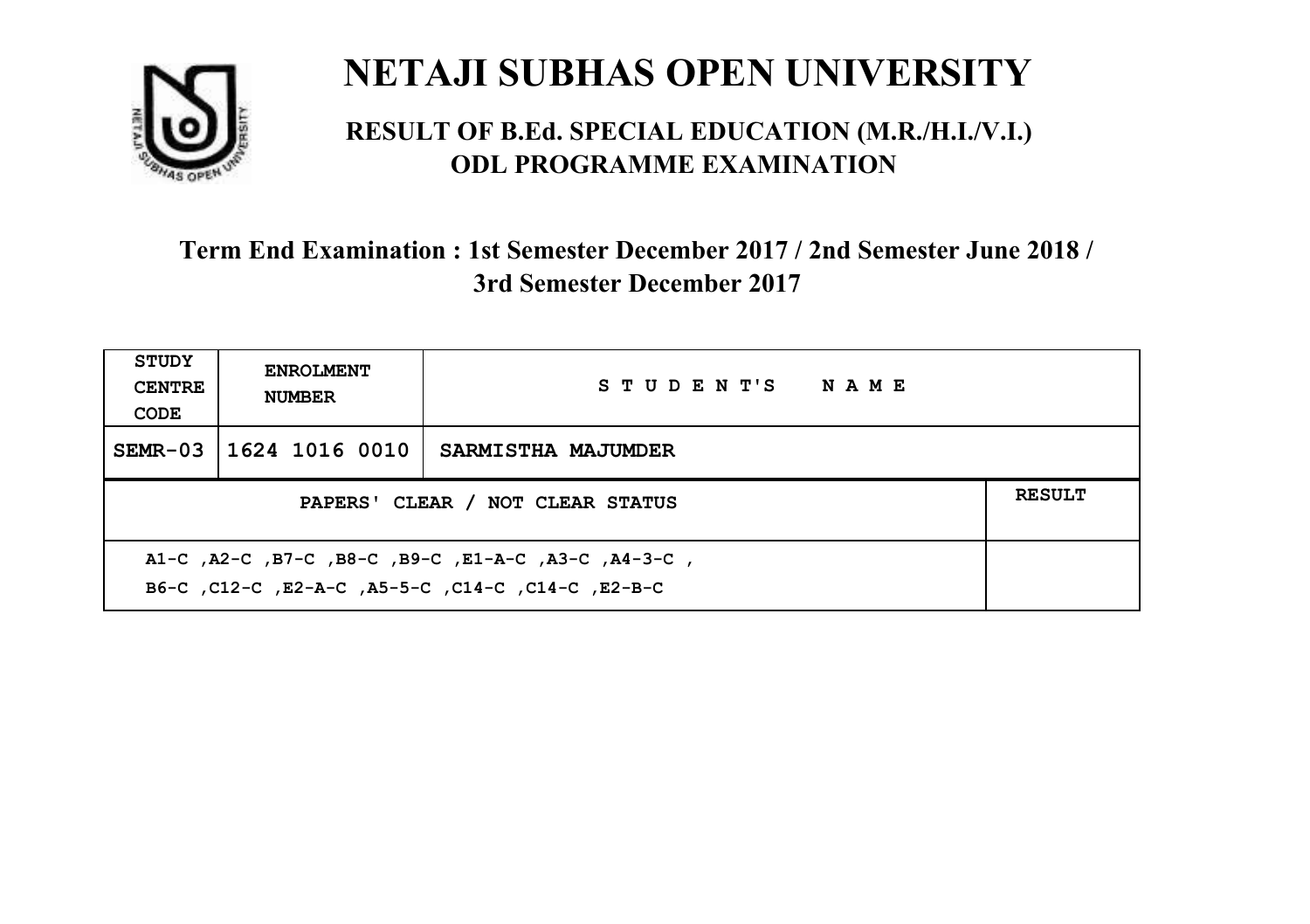

#### **RESULT OF B.Ed. SPECIAL EDUCATION (M.R./H.I./V.I.) ODL PROGRAMME EXAMINATION**

| <b>STUDY</b><br><b>CENTRE</b><br>CODE             | <b>ENROLMENT</b><br><b>NUMBER</b> | STUDENT'S NAME |  |  |
|---------------------------------------------------|-----------------------------------|----------------|--|--|
|                                                   | SEMR-03 11627 1016 0005           | SUBHAS PAL     |  |  |
| <b>RESULT</b><br>PAPERS' CLEAR / NOT CLEAR STATUS |                                   |                |  |  |
|                                                   |                                   |                |  |  |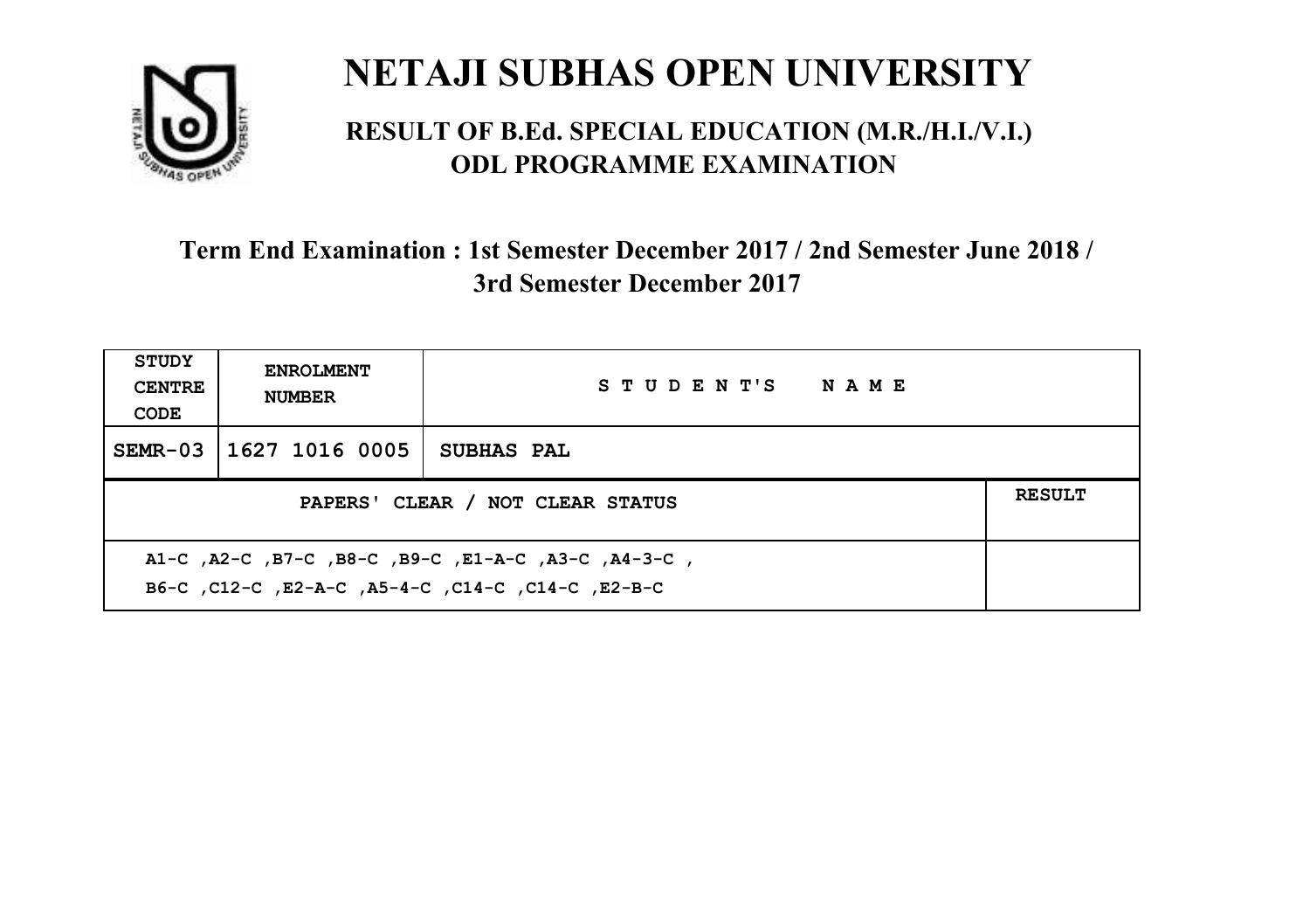

#### **RESULT OF B.Ed. SPECIAL EDUCATION (M.R./H.I./V.I.) ODL PROGRAMME EXAMINATION**

| <b>STUDY</b><br><b>CENTRE</b><br>CODE                                                                      | <b>ENROLMENT</b><br><b>NUMBER</b>                 | STUDENT'S NAME      |  |  |  |
|------------------------------------------------------------------------------------------------------------|---------------------------------------------------|---------------------|--|--|--|
| $SEMR-03$                                                                                                  | 1627 1016 0016                                    | MD MOKTEJAR RAHAMAN |  |  |  |
|                                                                                                            | <b>RESULT</b><br>PAPERS' CLEAR / NOT CLEAR STATUS |                     |  |  |  |
| A1-NC, A2-C, B7-C, B8-C, B9-C, E1-A-C, A3-C, A4-3-C,<br>B6-C, C12-C, E2-A-C, A5-4-C, C14-NC, C14-C, E2-B-C |                                                   |                     |  |  |  |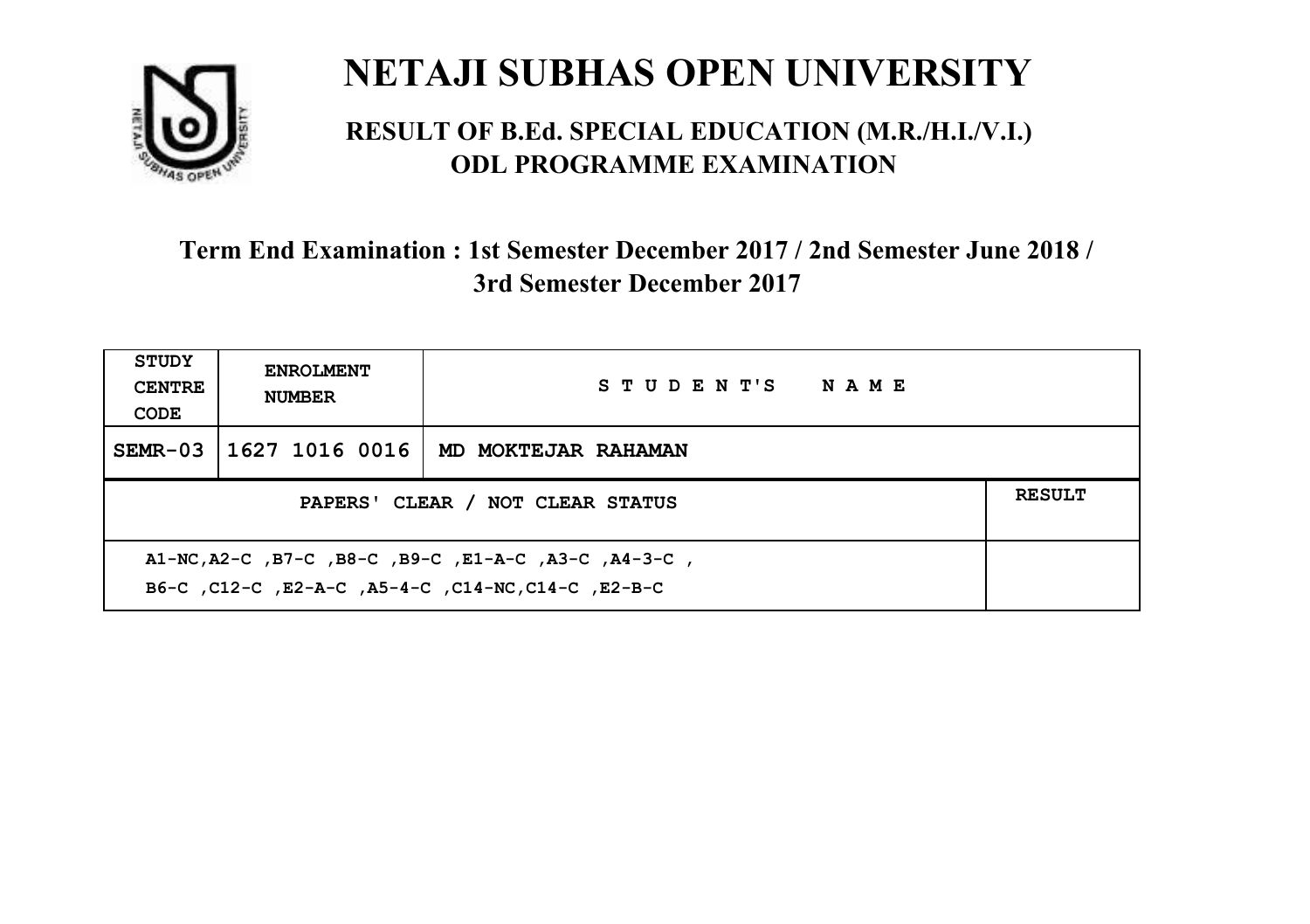

#### **RESULT OF B.Ed. SPECIAL EDUCATION (M.R./H.I./V.I.) ODL PROGRAMME EXAMINATION**

| <b>STUDY</b><br><b>CENTRE</b><br>CODE                                                                      | <b>ENROLMENT</b><br><b>NUMBER</b>                 | STUDENT'S NAME                         |  |  |  |
|------------------------------------------------------------------------------------------------------------|---------------------------------------------------|----------------------------------------|--|--|--|
| $SEMR-03$                                                                                                  |                                                   | 1627 1016 0023   ASIDUR RAHAMAN MOLLAH |  |  |  |
|                                                                                                            | <b>RESULT</b><br>PAPERS' CLEAR / NOT CLEAR STATUS |                                        |  |  |  |
| A1-NC, A2-C, B7-C, B8-C, B9-C, E1-A-C, A3-C, A4-3-C,<br>B6-C, C12-C, E2-A-C, A5-4-C, C14-C, C14-C, C12-B-C |                                                   |                                        |  |  |  |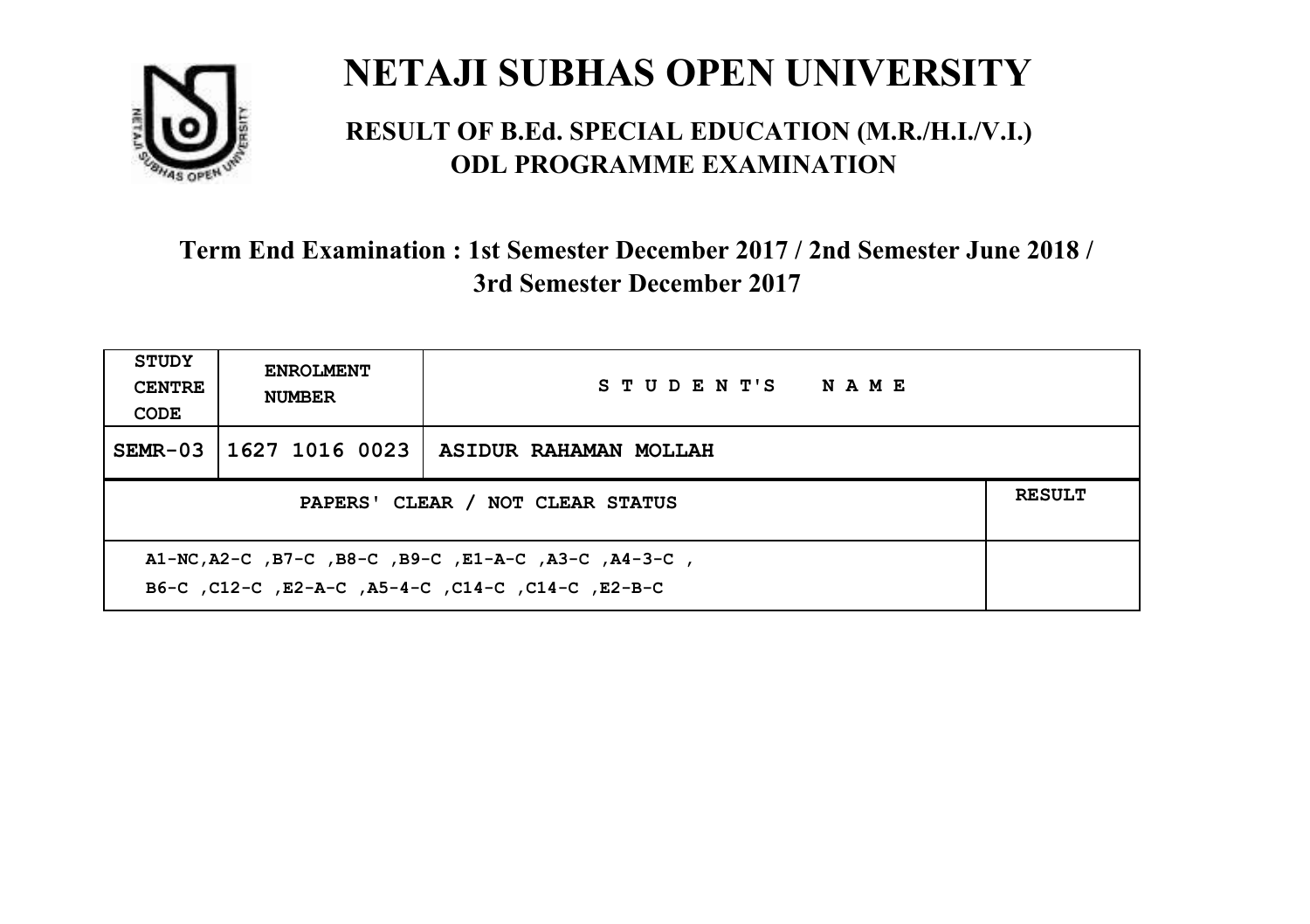

#### **RESULT OF B.Ed. SPECIAL EDUCATION (M.R./H.I./V.I.) ODL PROGRAMME EXAMINATION**

| <b>STUDY</b><br><b>CENTRE</b><br>CODE                                                                     | <b>ENROLMENT</b><br><b>NUMBER</b>                 | STUDENT'S NAME         |  |  |  |
|-----------------------------------------------------------------------------------------------------------|---------------------------------------------------|------------------------|--|--|--|
| $SEMR-03$                                                                                                 | 1627 1016 0024                                    | <b>RAHAMAN MALLICK</b> |  |  |  |
|                                                                                                           | <b>RESULT</b><br>PAPERS' CLEAR / NOT CLEAR STATUS |                        |  |  |  |
| A1-C, A2-C, B7-C, B8-C, B9-C, E1-A-C, A3-C, A4-3-C,<br>B6-C, C12-C, E2-A-C, A5-4-C, C14-C, C14-C, C12-B-C |                                                   |                        |  |  |  |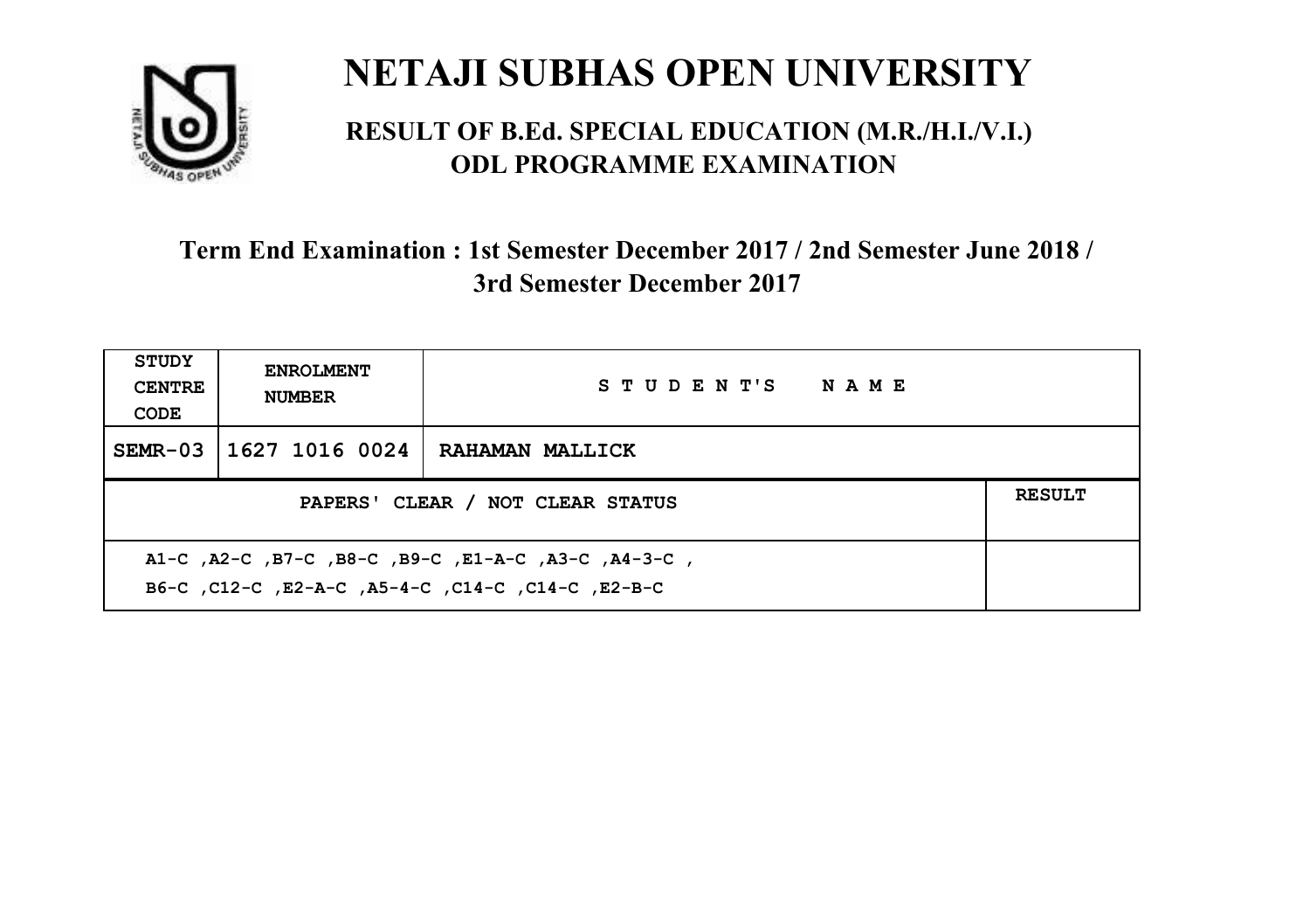

#### **RESULT OF B.Ed. SPECIAL EDUCATION (M.R./H.I./V.I.) ODL PROGRAMME EXAMINATION**

| <b>STUDY</b><br><b>CENTRE</b><br>CODE                                                                      | <b>ENROLMENT</b><br><b>NUMBER</b> | STUDENT'S NAME      |  |  |
|------------------------------------------------------------------------------------------------------------|-----------------------------------|---------------------|--|--|
| SEMR-03                                                                                                    | 1627 1016 0025                    | <b>SHANKU MODAK</b> |  |  |
| <b>RESULT</b><br>PAPERS' CLEAR / NOT CLEAR STATUS                                                          |                                   |                     |  |  |
| A1-C, A2-C, B7-C, B8-C, B9-C, E1-A-C, A3-C, A4-2-C,<br>B6-C, C12-C, E2-A-C, A5-4-NC, C14-C, C14-NC, E2-B-C |                                   |                     |  |  |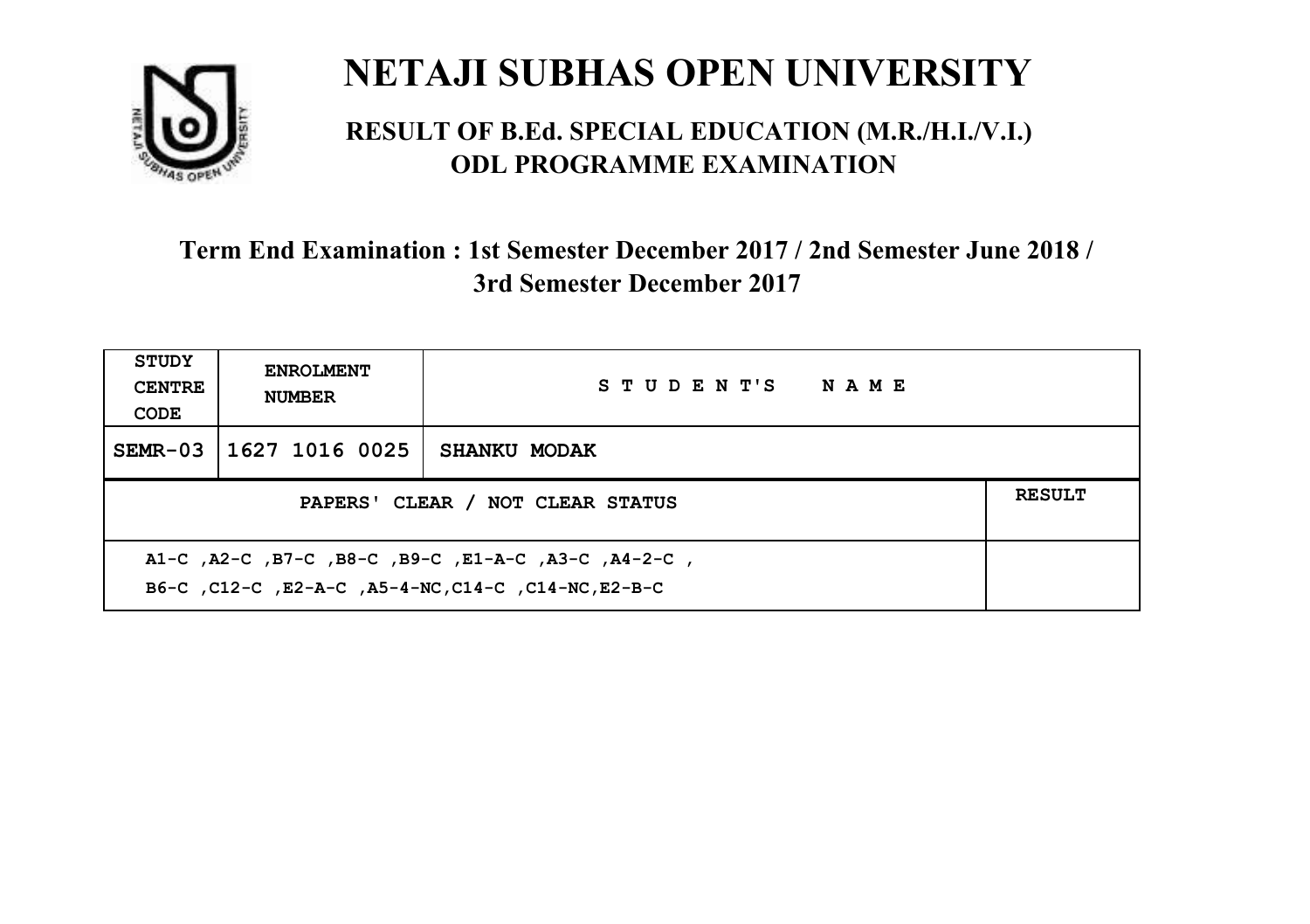

#### **RESULT OF B.Ed. SPECIAL EDUCATION (M.R./H.I./V.I.) ODL PROGRAMME EXAMINATION**

| <b>STUDY</b><br><b>CENTRE</b><br>CODE                                                                    | <b>ENROLMENT</b><br><b>NUMBER</b> | STUDENT'S NAME |  |  |
|----------------------------------------------------------------------------------------------------------|-----------------------------------|----------------|--|--|
| $SEMR-03$                                                                                                | 1627 1016 0027                    | KOUSHIK DUTTA  |  |  |
| <b>RESULT</b><br>PAPERS' CLEAR / NOT CLEAR STATUS                                                        |                                   |                |  |  |
| A1-C, A2-C, B7-C, B8-C, B9-C, E1-A-C, A3-C, A4-3-C,<br>B6-C, C12-C, E2-A-C, A5-4-C, C14-C, C14-C, E2-B-C |                                   |                |  |  |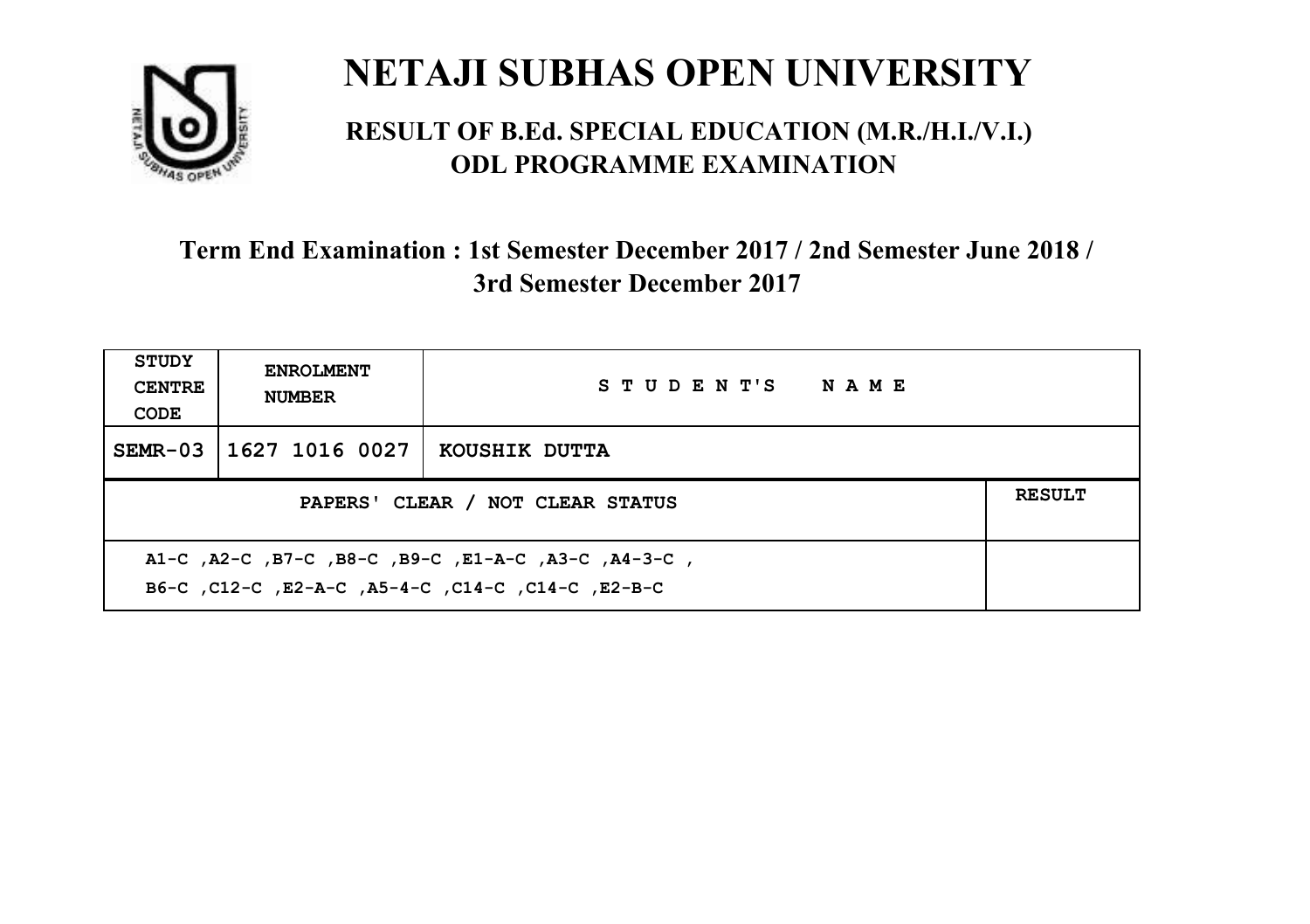

#### **RESULT OF B.Ed. SPECIAL EDUCATION (M.R./H.I./V.I.) ODL PROGRAMME EXAMINATION**

| <b>STUDY</b><br><b>CENTRE</b><br>CODE                                                                    | <b>ENROLMENT</b><br><b>NUMBER</b> | STUDENT'S NAME    |  |  |
|----------------------------------------------------------------------------------------------------------|-----------------------------------|-------------------|--|--|
|                                                                                                          | SEMR-03 11627 1016 0029           | SAIFUDDIN MALLICK |  |  |
| <b>RESULT</b><br>PAPERS' CLEAR / NOT CLEAR STATUS                                                        |                                   |                   |  |  |
| A1-C, A2-C, B7-C, B8-C, B9-C, E1-A-C, A3-C, A4-3-C,<br>B6-C, C12-C, E2-A-C, A5-4-C, C14-C, C14-C, E2-B-C |                                   |                   |  |  |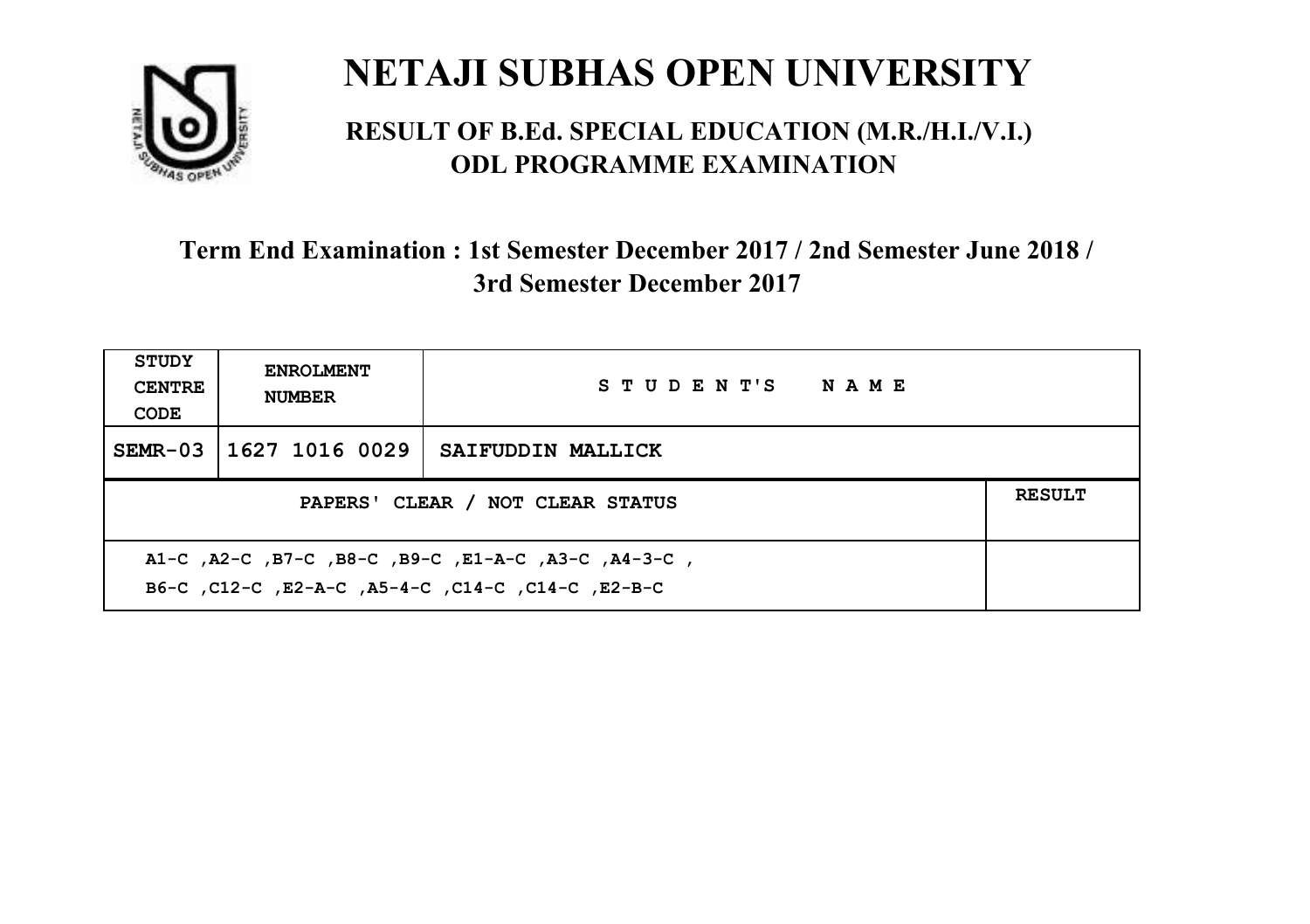

#### **RESULT OF B.Ed. SPECIAL EDUCATION (M.R./H.I./V.I.) ODL PROGRAMME EXAMINATION**

| <b>STUDY</b><br><b>CENTRE</b><br>CODE                                                                     | <b>ENROLMENT</b><br><b>NUMBER</b>                 | STUDENT'S NAME        |  |  |  |
|-----------------------------------------------------------------------------------------------------------|---------------------------------------------------|-----------------------|--|--|--|
| $SEMR-03$                                                                                                 | 1628 1016 0020                                    | <b>APARNA DEBNATH</b> |  |  |  |
|                                                                                                           | <b>RESULT</b><br>PAPERS' CLEAR / NOT CLEAR STATUS |                       |  |  |  |
| A1-C, A2-C, B7-C, B8-C, B9-C, E1-A-C, A3-C, A4-3-C,<br>B6-C, C12-C, E2-A-C, A5-4-C, C14-C, C14-C, C12-B-C |                                                   |                       |  |  |  |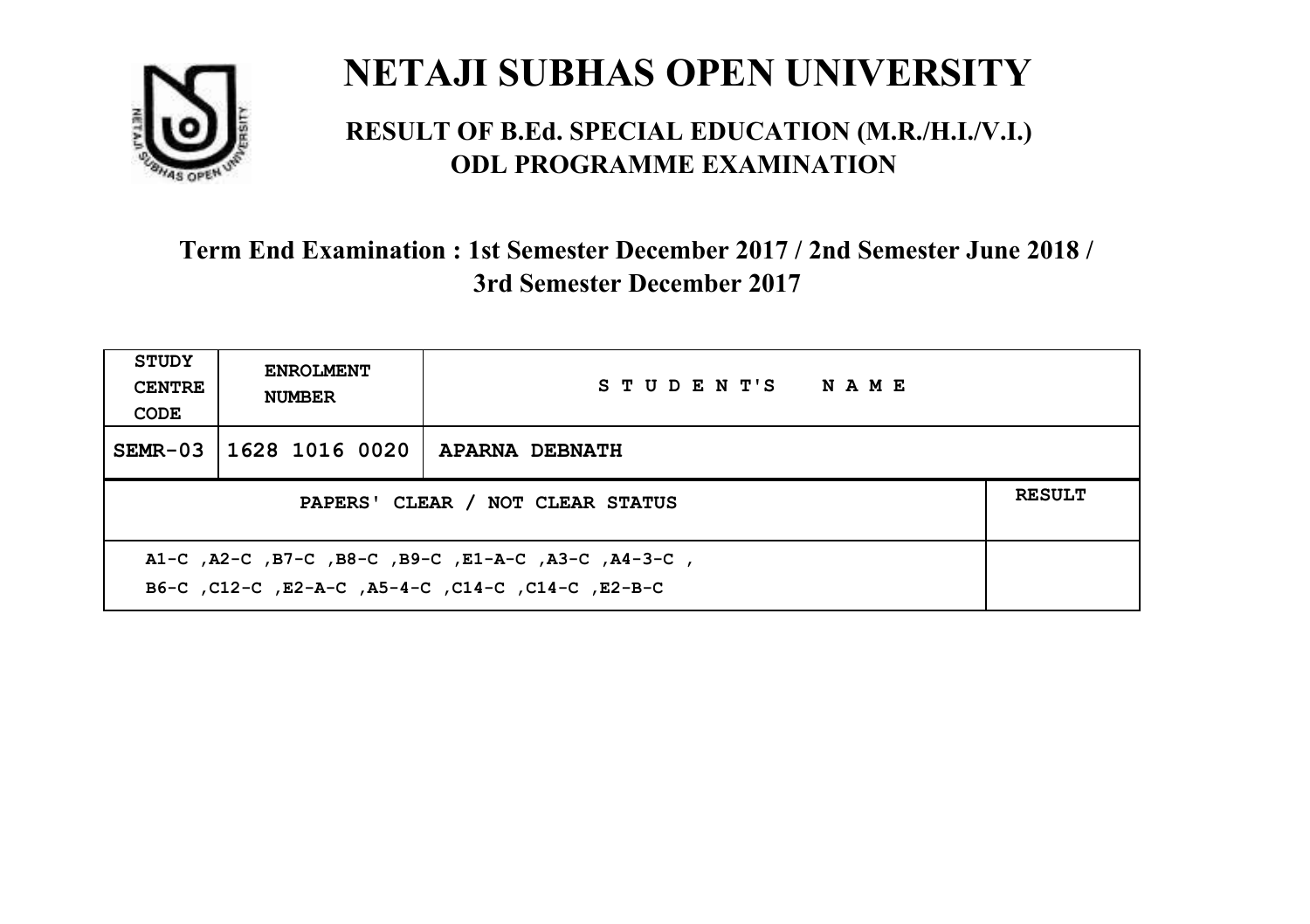

#### **RESULT OF B.Ed. SPECIAL EDUCATION (M.R./H.I./V.I.) ODL PROGRAMME EXAMINATION**

| <b>STUDY</b><br><b>CENTRE</b><br>CODE                                                                    | <b>ENROLMENT</b><br><b>NUMBER</b>                 | STUDENT'S NAME   |  |  |  |
|----------------------------------------------------------------------------------------------------------|---------------------------------------------------|------------------|--|--|--|
|                                                                                                          | SEMR-03 1521 1016 0008                            | <b>ZINNAH SK</b> |  |  |  |
|                                                                                                          | <b>RESULT</b><br>PAPERS' CLEAR / NOT CLEAR STATUS |                  |  |  |  |
| A1-C, A2-C, B7-C, B8-C, B9-C, E1-A-C, A3-C, A4-3-C,<br>B6-C, C12-C, E2-A-C, A5-5-C, C14-C, C14-C, E2-B-C |                                                   |                  |  |  |  |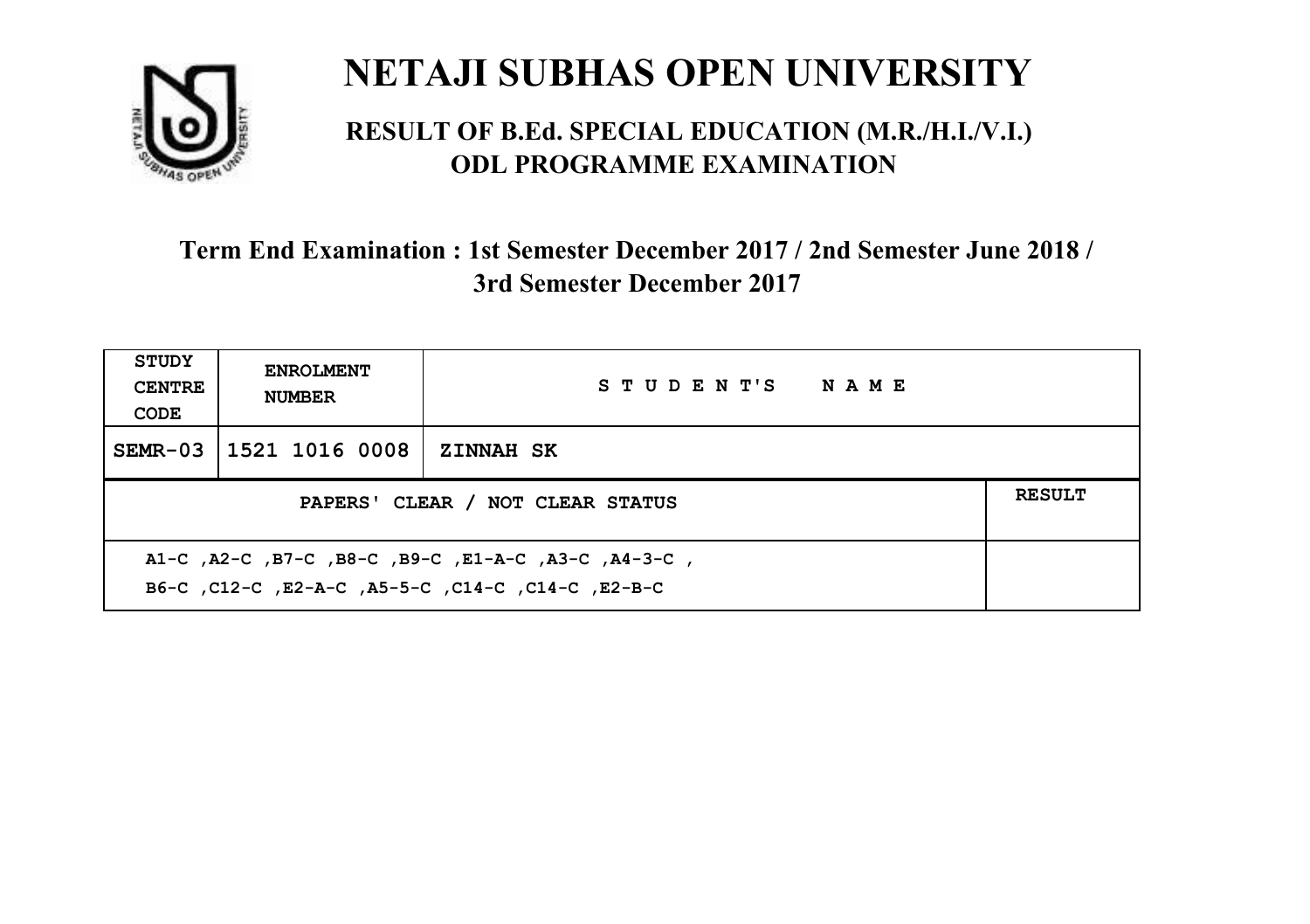

#### **RESULT OF B.Ed. SPECIAL EDUCATION (M.R./H.I./V.I.) ODL PROGRAMME EXAMINATION**

| <b>STUDY</b><br><b>CENTRE</b><br>CODE                                                                    | <b>ENROLMENT</b><br><b>NUMBER</b> | STUDENT'S NAME |  |  |
|----------------------------------------------------------------------------------------------------------|-----------------------------------|----------------|--|--|
|                                                                                                          | SEMR-03 1521 1016 0027            | MD UJIR SK     |  |  |
| <b>RESULT</b><br>PAPERS' CLEAR / NOT CLEAR STATUS                                                        |                                   |                |  |  |
| A1-C, A2-C, B7-C, B8-C, B9-C, E1-A-C, A3-C, A4-3-C,<br>B6-C, C12-C, E2-A-C, A5-4-C, C14-C, C14-C, E2-B-C |                                   |                |  |  |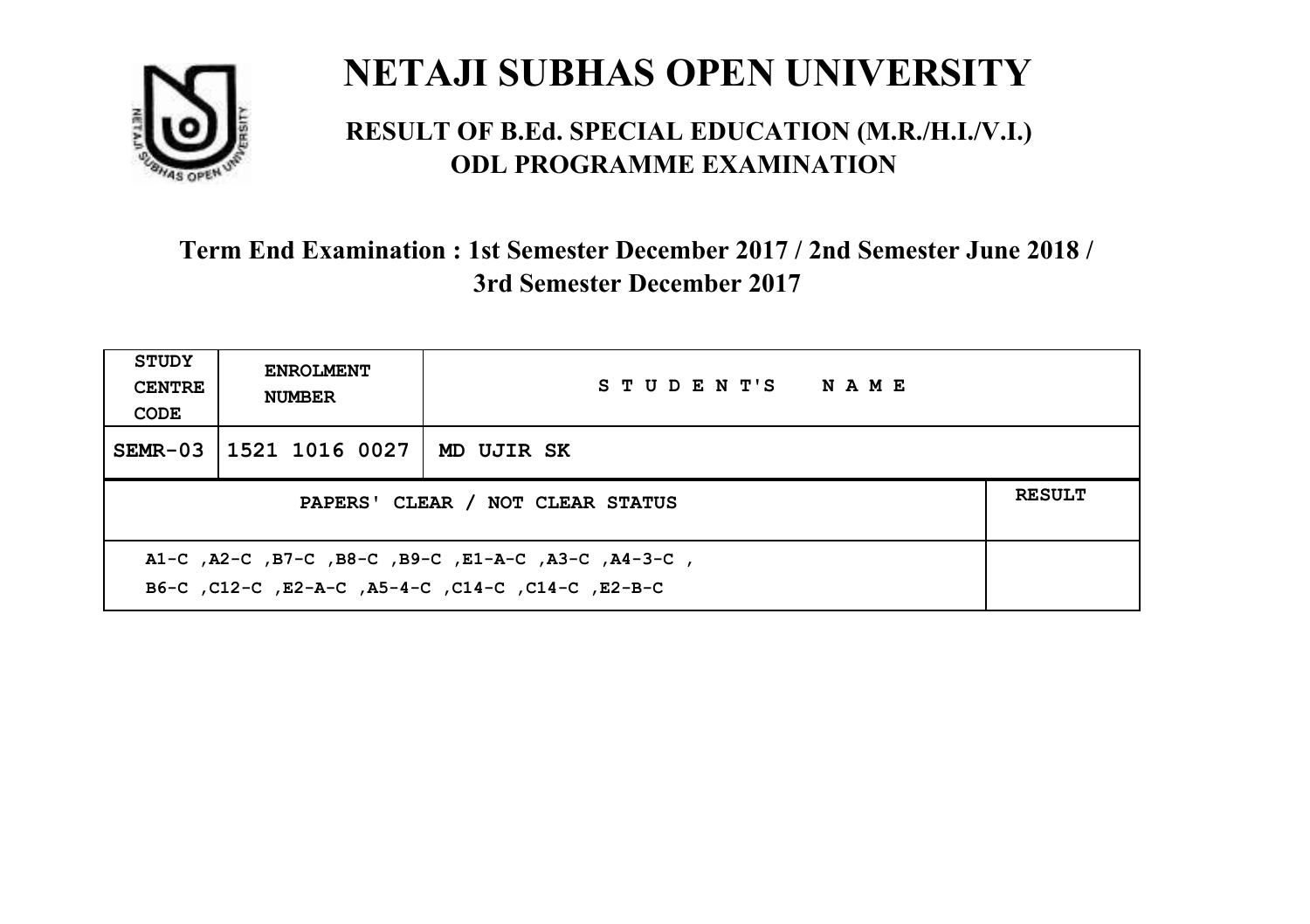

#### **RESULT OF B.Ed. SPECIAL EDUCATION (M.R./H.I./V.I.) ODL PROGRAMME EXAMINATION**

| STUDY<br><b>CENTRE</b><br>CODE                    | <b>ENROLMENT</b><br><b>NUMBER</b> | STUDENT'S NAME      |  |  |
|---------------------------------------------------|-----------------------------------|---------------------|--|--|
|                                                   | SEMR-03 1521 1016 0028            | <b>BISWAJIT DEY</b> |  |  |
| <b>RESULT</b><br>PAPERS' CLEAR / NOT CLEAR STATUS |                                   |                     |  |  |
|                                                   |                                   |                     |  |  |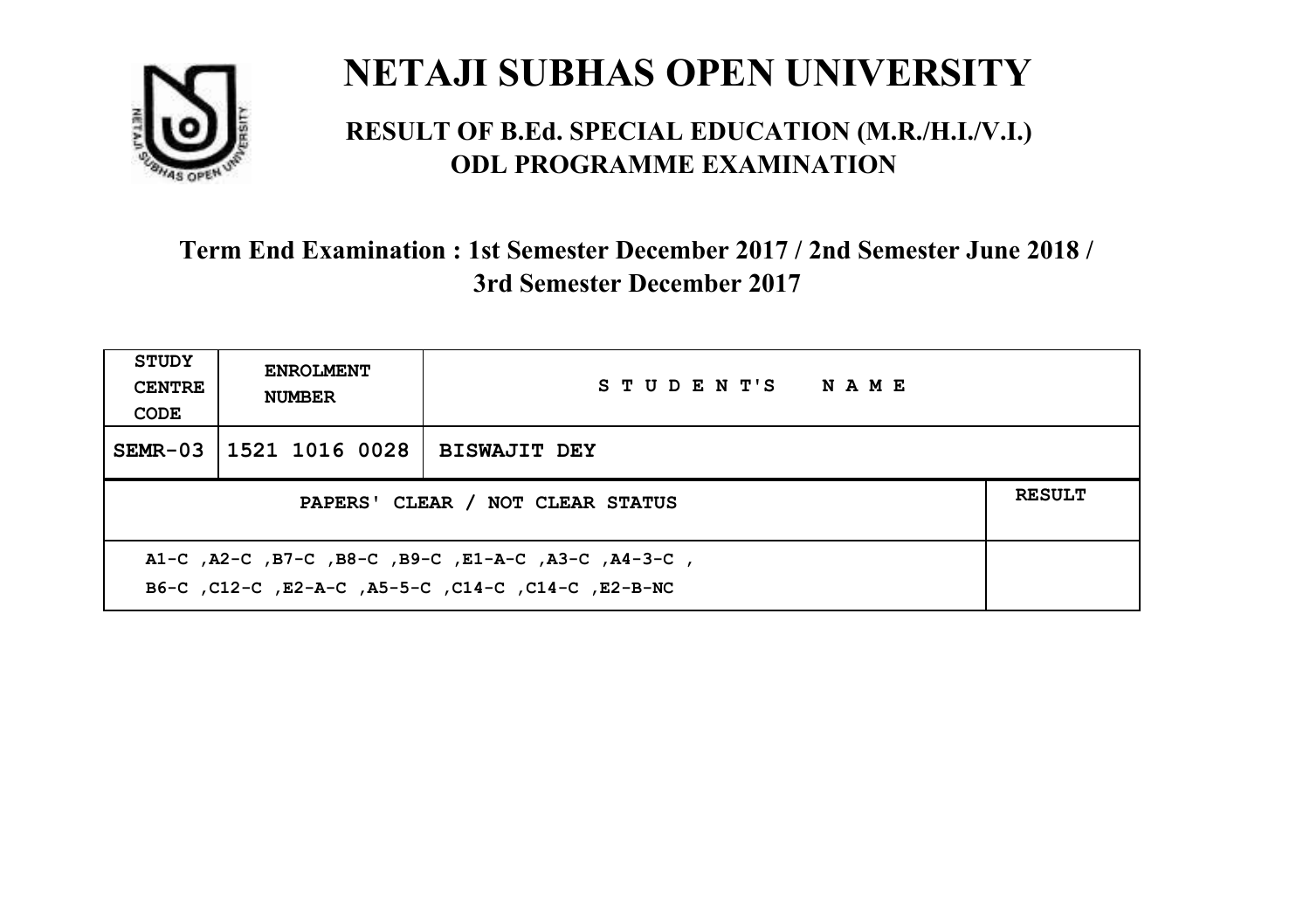

#### **RESULT OF B.Ed. SPECIAL EDUCATION (M.R./H.I./V.I.) ODL PROGRAMME EXAMINATION**

| <b>STUDY</b><br><b>CENTRE</b><br>CODE | <b>ENROLMENT</b><br><b>NUMBER</b>                                                                         | STUDENT'S NAME     |  |  |  |
|---------------------------------------|-----------------------------------------------------------------------------------------------------------|--------------------|--|--|--|
| $SEMR-03$                             | 1525 1016 0034                                                                                            | <b>RAJEN SAREN</b> |  |  |  |
|                                       | <b>RESULT</b><br>PAPERS' CLEAR / NOT CLEAR STATUS                                                         |                    |  |  |  |
|                                       | A1-C, A2-C, B7-C, B8-C, B9-C, E1-A-C, A3-C, A4-3-C,<br>B6-C, C12-C, E2-A-C, A5-4-C, C14-C, C14-C, C12-B-C |                    |  |  |  |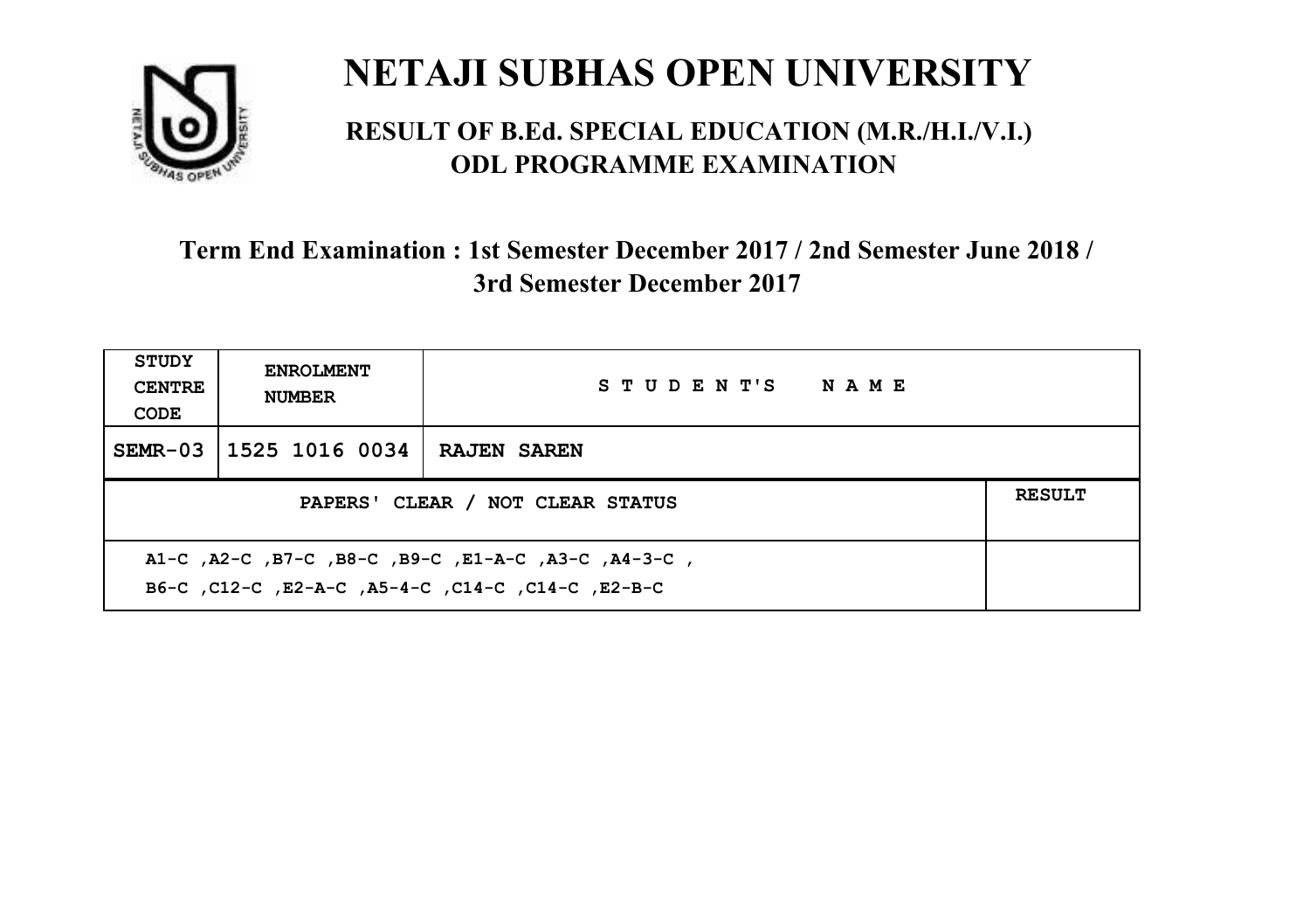

#### **RESULT OF B.Ed. SPECIAL EDUCATION (M.R./H.I./V.I.) ODL PROGRAMME EXAMINATION**

| <b>STUDY</b><br><b>CENTRE</b><br>CODE                                                                    | <b>ENROLMENT</b><br><b>NUMBER</b>                 | STUDENT'S NAME           |  |  |  |
|----------------------------------------------------------------------------------------------------------|---------------------------------------------------|--------------------------|--|--|--|
|                                                                                                          | SEMR-03 1527 1016 0019                            | <b>BODHISATTWA MODAK</b> |  |  |  |
|                                                                                                          | <b>RESULT</b><br>PAPERS' CLEAR / NOT CLEAR STATUS |                          |  |  |  |
| A1-C, A2-C, B7-C, B8-C, B9-C, E1-A-C, A3-C, A4-2-C,<br>B6-C, C12-C, E2-A-C, A5-4-C, C14-C, C14-C, E2-B-C |                                                   |                          |  |  |  |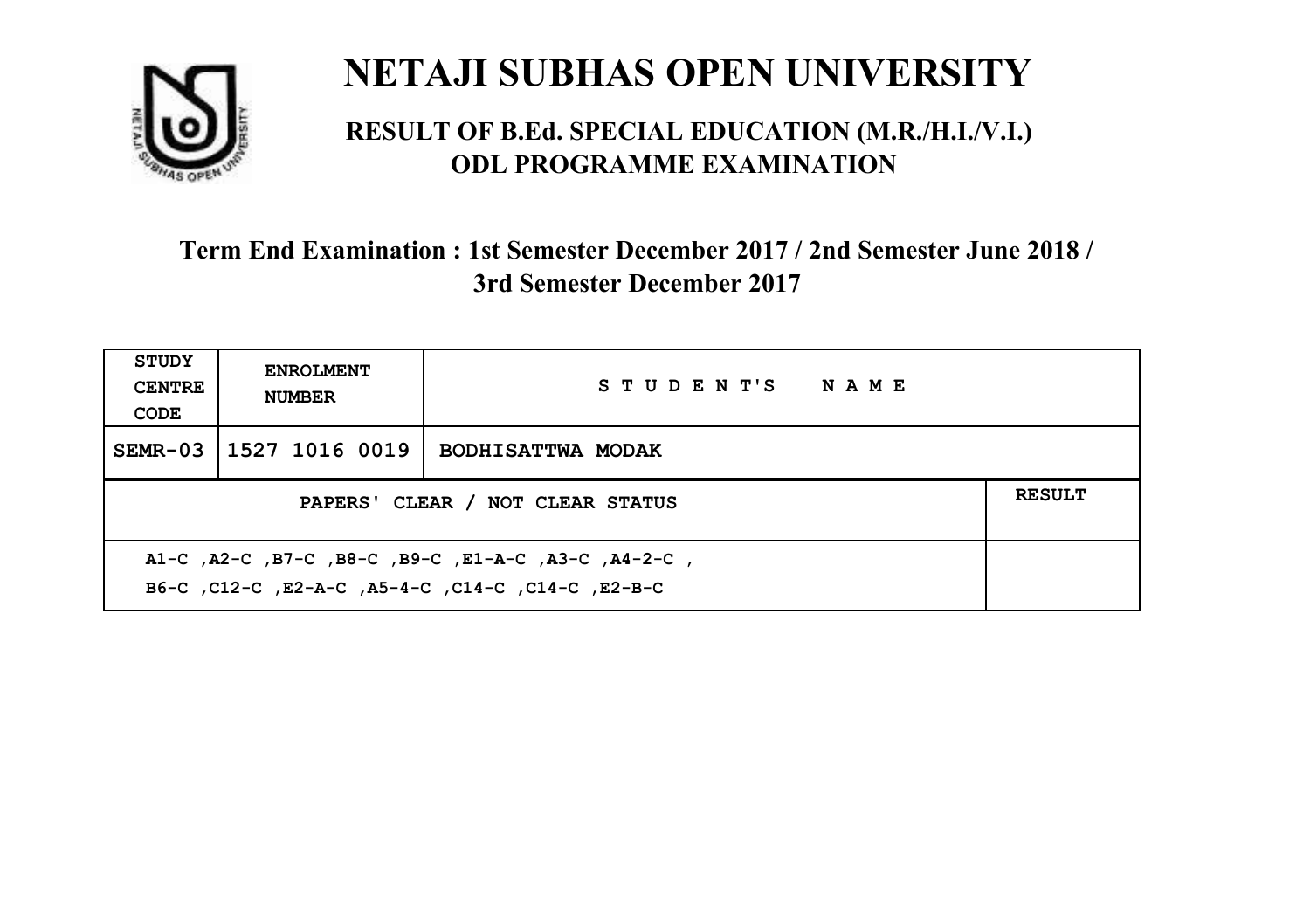

#### **RESULT OF B.Ed. SPECIAL EDUCATION (M.R./H.I./V.I.) ODL PROGRAMME EXAMINATION**

| <b>STUDY</b><br><b>CENTRE</b><br>CODE | <b>ENROLMENT</b><br><b>NUMBER</b>                                           | STUDENT'S NAME      |  |  |  |
|---------------------------------------|-----------------------------------------------------------------------------|---------------------|--|--|--|
| $SEMR-04$                             | 1721 1015 2001                                                              | <b>PARITOSH DAS</b> |  |  |  |
|                                       | <b>RESULT</b><br>PAPERS' CLEAR / NOT CLEAR STATUS                           |                     |  |  |  |
|                                       | A1-NC, A2-C, B7-C, B8-C, B9-C, E1-A-C, A3-C, A4-3-C,<br>B6-C, C12-C, E2-A-C |                     |  |  |  |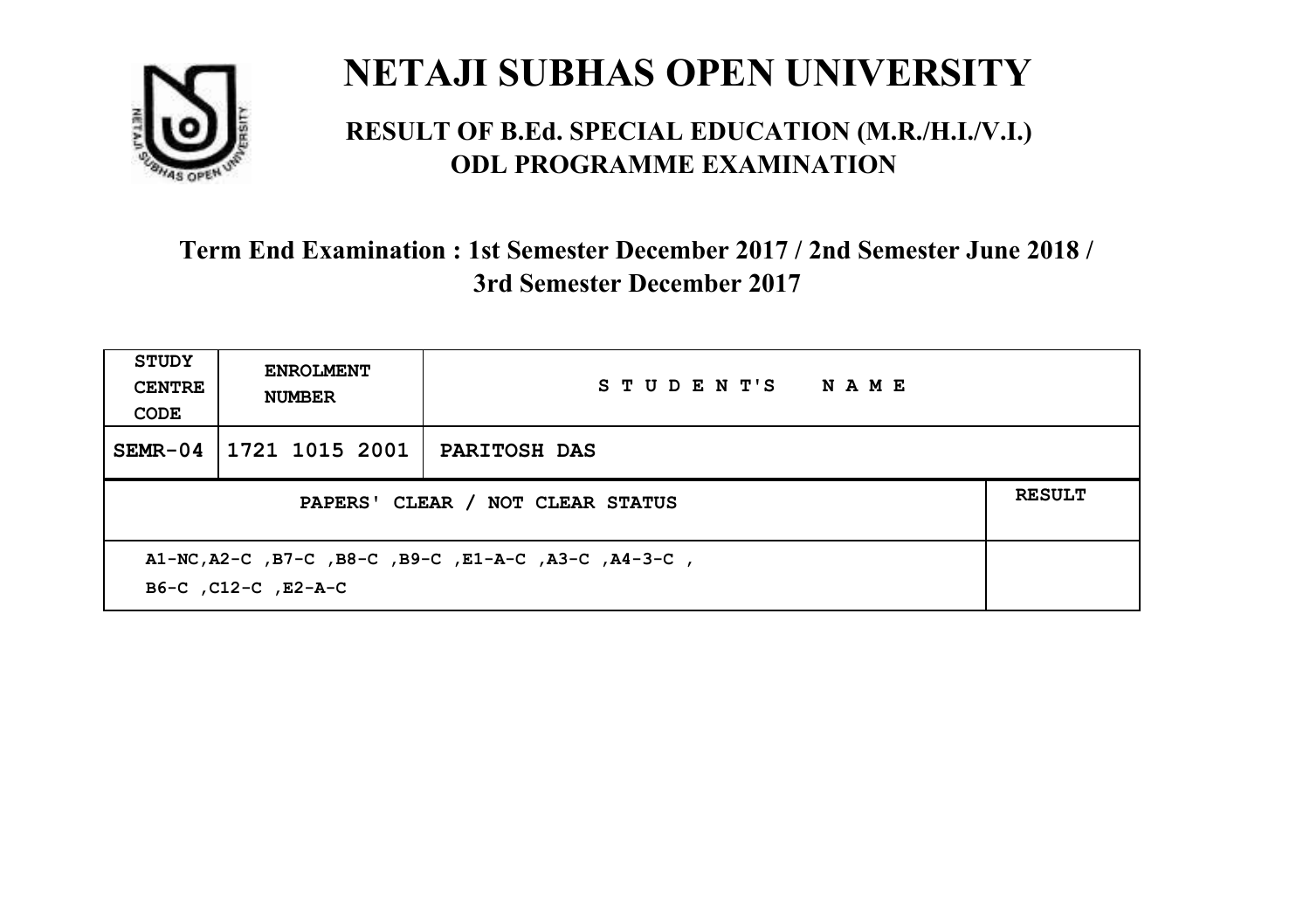

#### **RESULT OF B.Ed. SPECIAL EDUCATION (M.R./H.I./V.I.) ODL PROGRAMME EXAMINATION**

| <b>STUDY</b><br><b>CENTRE</b><br>CODE                                       | <b>ENROLMENT</b><br><b>NUMBER</b>                 | STUDENT'S NAME            |  |  |  |
|-----------------------------------------------------------------------------|---------------------------------------------------|---------------------------|--|--|--|
| $SEMR-04$                                                                   | 1721 1015 2003                                    | <b>MILAN GIRI GOSWAMI</b> |  |  |  |
|                                                                             | <b>RESULT</b><br>PAPERS' CLEAR / NOT CLEAR STATUS |                           |  |  |  |
| A1-C, A2-C, B7-C, B8-C, B9-C, E1-A-C, A3-NC, A4-3-C,<br>B6-C, C12-C, E2-A-C |                                                   |                           |  |  |  |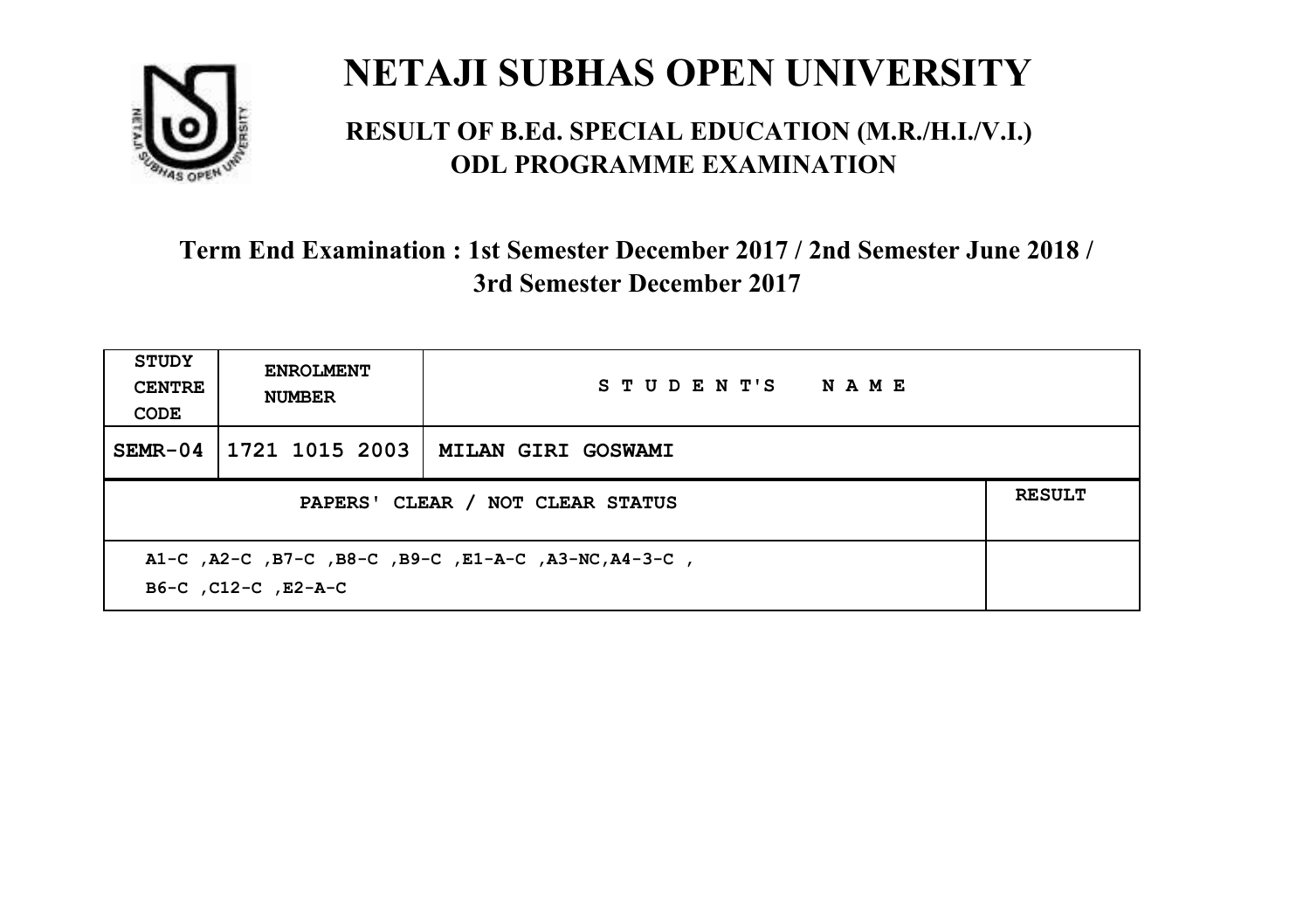

#### **RESULT OF B.Ed. SPECIAL EDUCATION (M.R./H.I./V.I.) ODL PROGRAMME EXAMINATION**

| <b>STUDY</b><br><b>CENTRE</b><br>CODE | <b>ENROLMENT</b><br><b>NUMBER</b>                                              | STUDENT'S NAME     |  |  |  |
|---------------------------------------|--------------------------------------------------------------------------------|--------------------|--|--|--|
| $SEMR-04$                             | 1721 1015 2004                                                                 | <b>MANOJ MAITY</b> |  |  |  |
|                                       | <b>RESULT</b><br>PAPERS' CLEAR / NOT CLEAR STATUS                              |                    |  |  |  |
|                                       | A1-NC, A2-C, B7-C, B8-C, B9-C, E1-A-NC, A3-C, A4-3-NC,<br>B6-C, C12-C, E2-A-NC |                    |  |  |  |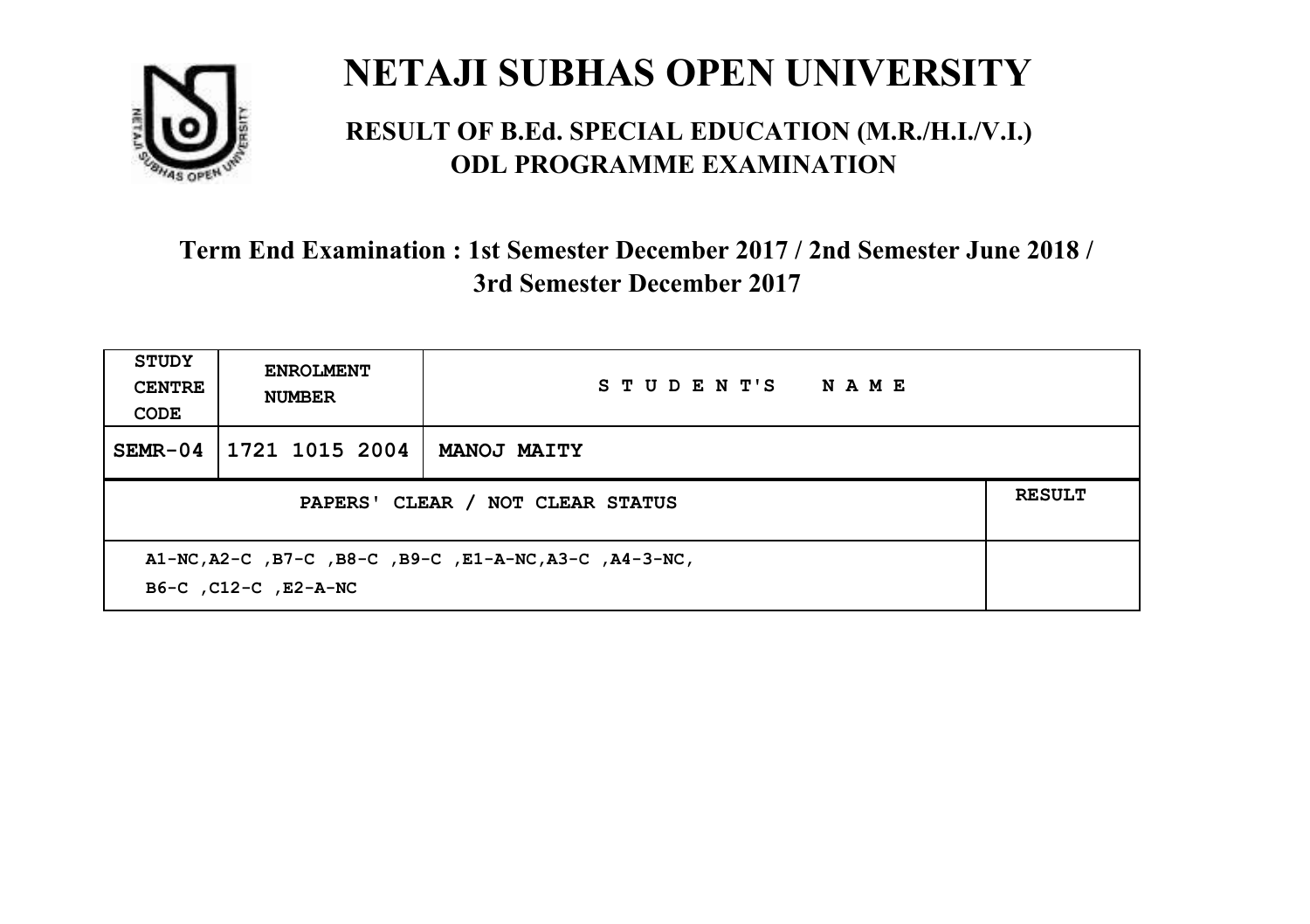

#### **RESULT OF B.Ed. SPECIAL EDUCATION (M.R./H.I./V.I.) ODL PROGRAMME EXAMINATION**

| <b>STUDY</b><br><b>CENTRE</b><br>CODE | <b>ENROLMENT</b><br><b>NUMBER</b>                                          | STUDENT'S NAME   |  |  |  |
|---------------------------------------|----------------------------------------------------------------------------|------------------|--|--|--|
| $SEMR-04$                             | 1721 1015 2005                                                             | TARUN KUMAR JANA |  |  |  |
|                                       | <b>RESULT</b><br>PAPERS' CLEAR / NOT CLEAR STATUS                          |                  |  |  |  |
|                                       | A1-C, A2-C, B7-C, B8-C, B9-C, E1-A-C, A3-C, A4-2-C,<br>B6-C, C12-C, E2-A-C |                  |  |  |  |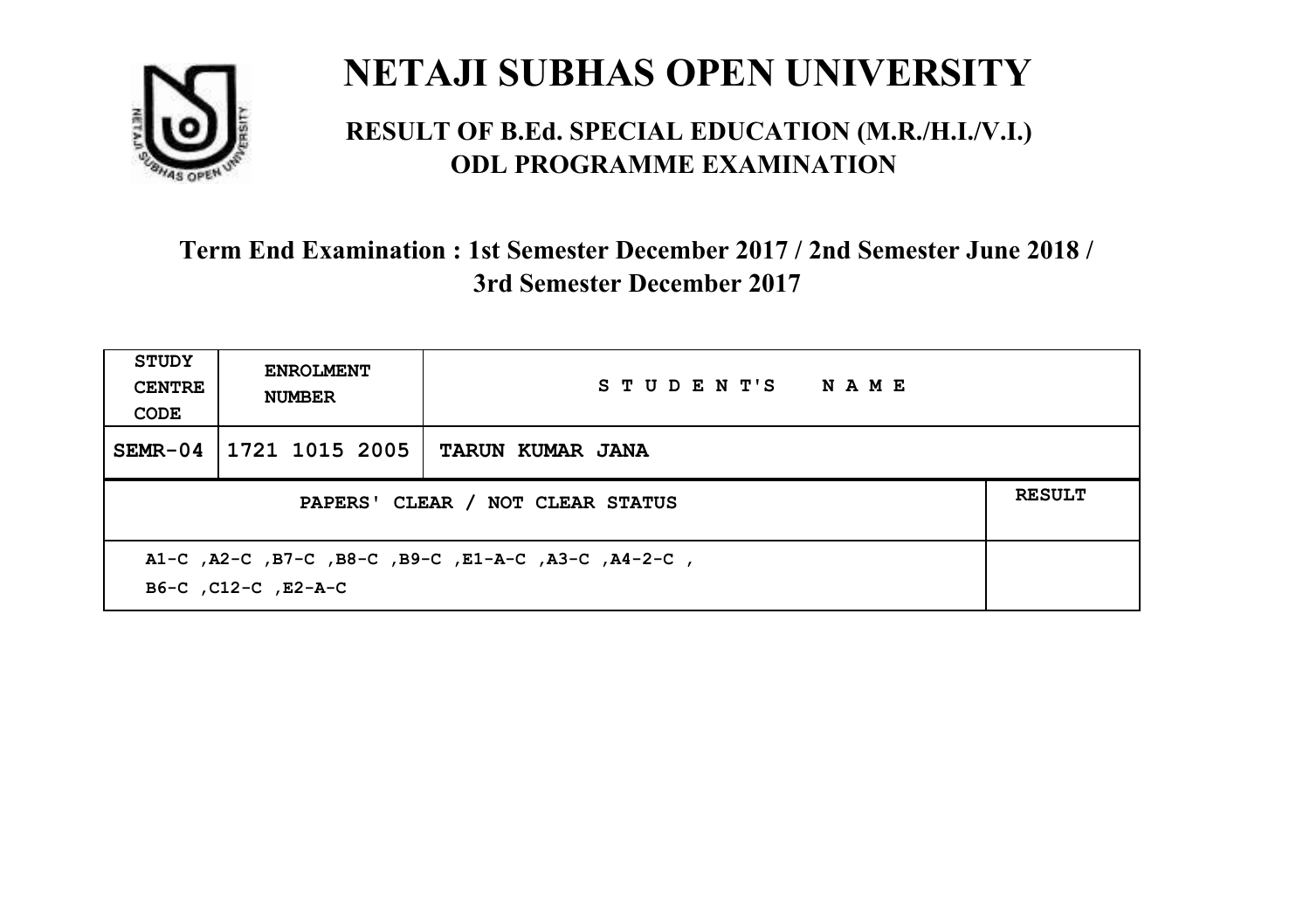

#### **RESULT OF B.Ed. SPECIAL EDUCATION (M.R./H.I./V.I.) ODL PROGRAMME EXAMINATION**

| <b>STUDY</b><br><b>CENTRE</b><br>CODE             | <b>ENROLMENT</b><br><b>NUMBER</b>                                            | STUDENT'S NAME          |  |  |  |
|---------------------------------------------------|------------------------------------------------------------------------------|-------------------------|--|--|--|
| $SEMR-04$                                         | 1721 1015 2011                                                               | <b>DEBASISH BHOWMIK</b> |  |  |  |
| <b>RESULT</b><br>PAPERS' CLEAR / NOT CLEAR STATUS |                                                                              |                         |  |  |  |
|                                                   | A1-C, A2-C, B7-C, B8-C, B9-C, E1-A-NC, A3-C, A4-1-C,<br>B6-C, C12-C, E2-A-NC |                         |  |  |  |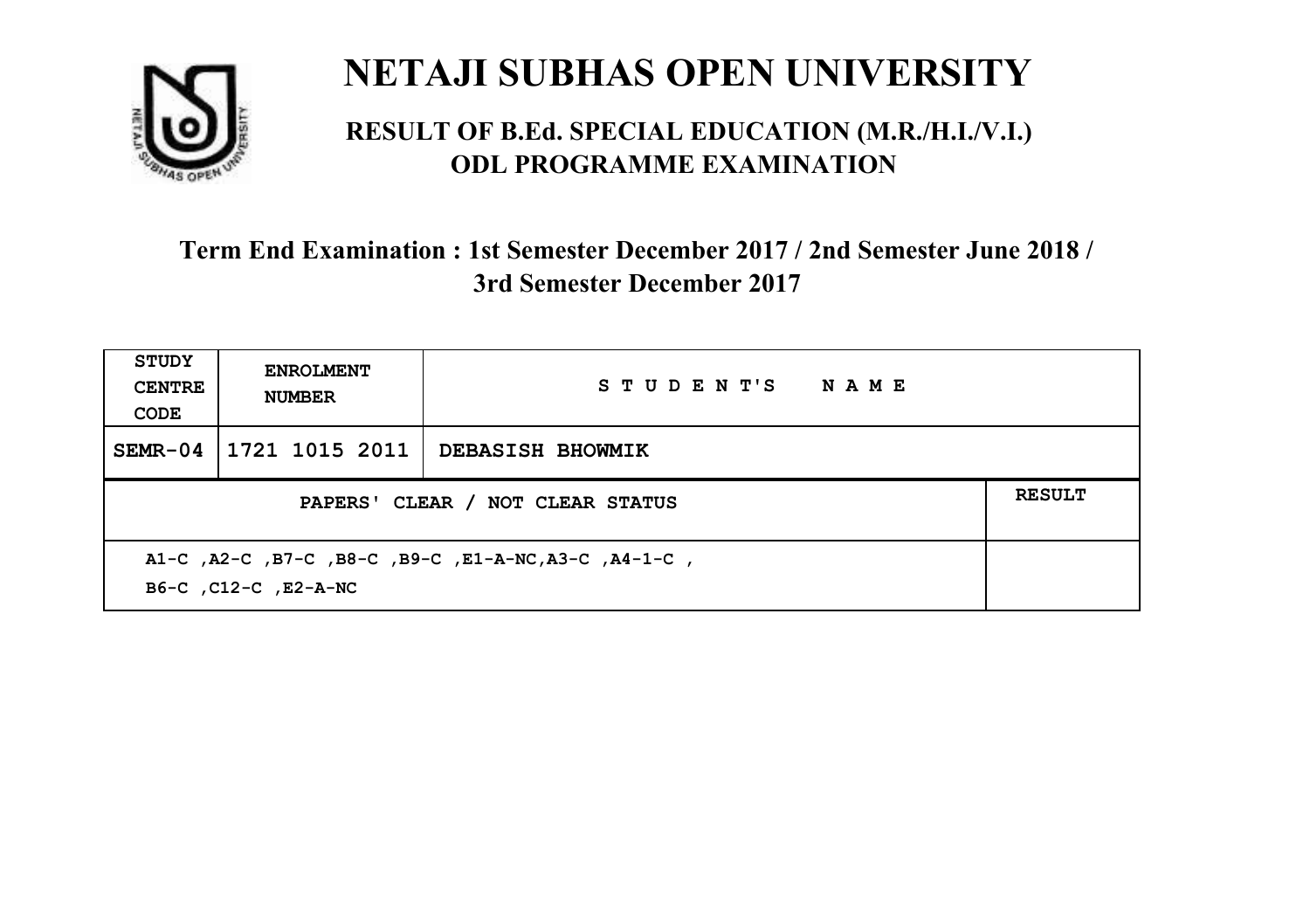

#### **RESULT OF B.Ed. SPECIAL EDUCATION (M.R./H.I./V.I.) ODL PROGRAMME EXAMINATION**

| <b>STUDY</b><br><b>CENTRE</b><br>CODE                                       | <b>ENROLMENT</b><br><b>NUMBER</b> | STUDENT'S NAME                   |  |  |
|-----------------------------------------------------------------------------|-----------------------------------|----------------------------------|--|--|
| $SEMR-04$                                                                   |                                   | 1721 1015 2013   AMITAVA PRADHAN |  |  |
| <b>RESULT</b><br>PAPERS' CLEAR / NOT CLEAR STATUS                           |                                   |                                  |  |  |
| A1-C, A2-C, B7-C, B8-C, B9-C, E1-A-NC, A4-1-C, B6-C,<br>$C12-C$ , $E2-A-NC$ |                                   |                                  |  |  |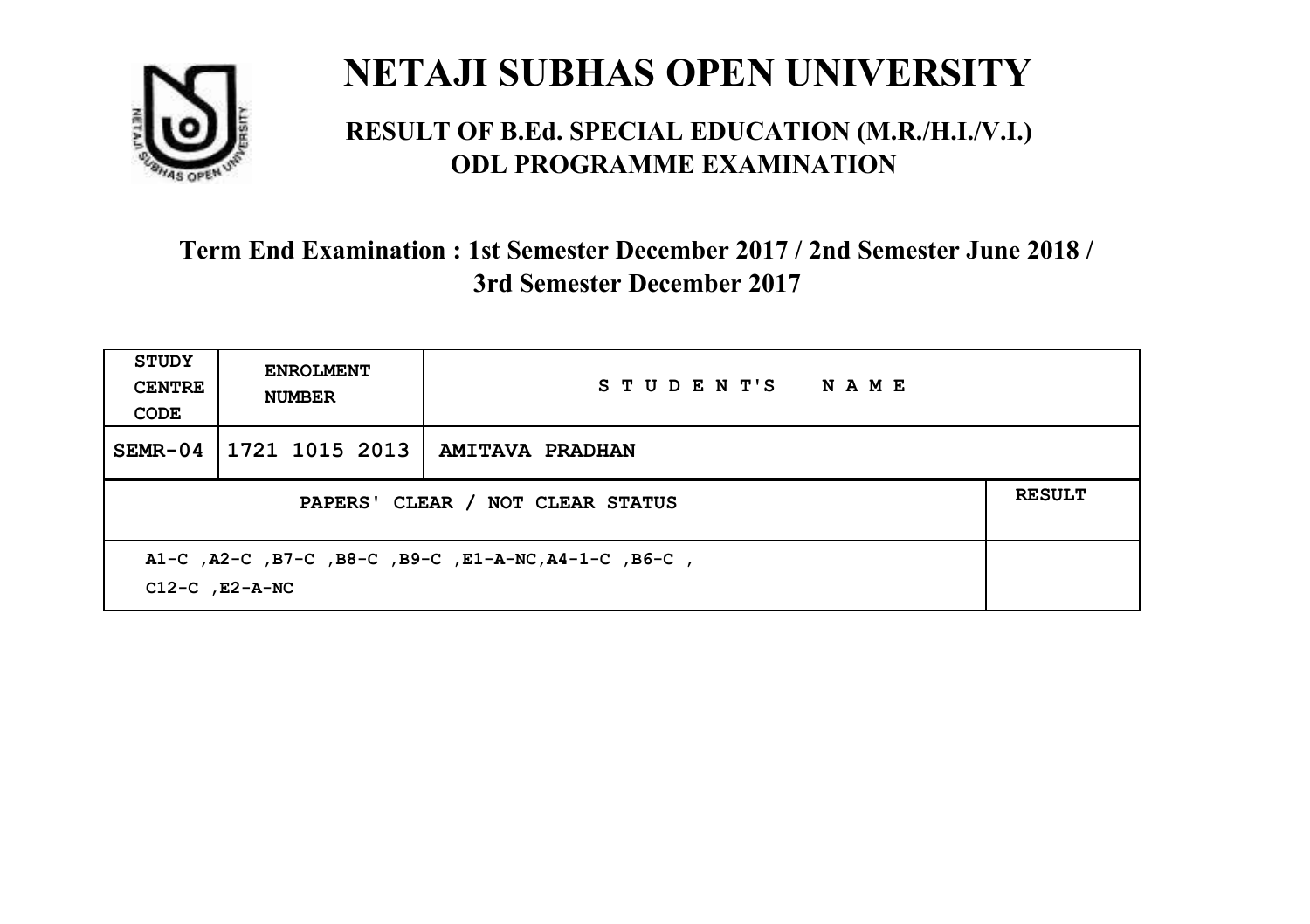

#### **RESULT OF B.Ed. SPECIAL EDUCATION (M.R./H.I./V.I.) ODL PROGRAMME EXAMINATION**

| <b>STUDY</b><br><b>CENTRE</b><br>CODE | <b>ENROLMENT</b><br><b>NUMBER</b>                                          | STUDENT'S NAME      |  |  |  |
|---------------------------------------|----------------------------------------------------------------------------|---------------------|--|--|--|
| $SEMR-04$                             | 1721 1015 2017                                                             | <b>RUPAM MANDAL</b> |  |  |  |
|                                       | <b>RESULT</b><br>PAPERS' CLEAR / NOT CLEAR STATUS                          |                     |  |  |  |
|                                       | A1-C, A2-C, B7-C, B8-C, B9-C, E1-A-C, A3-C, A4-1-C,<br>B6-C, C12-C, E2-A-C |                     |  |  |  |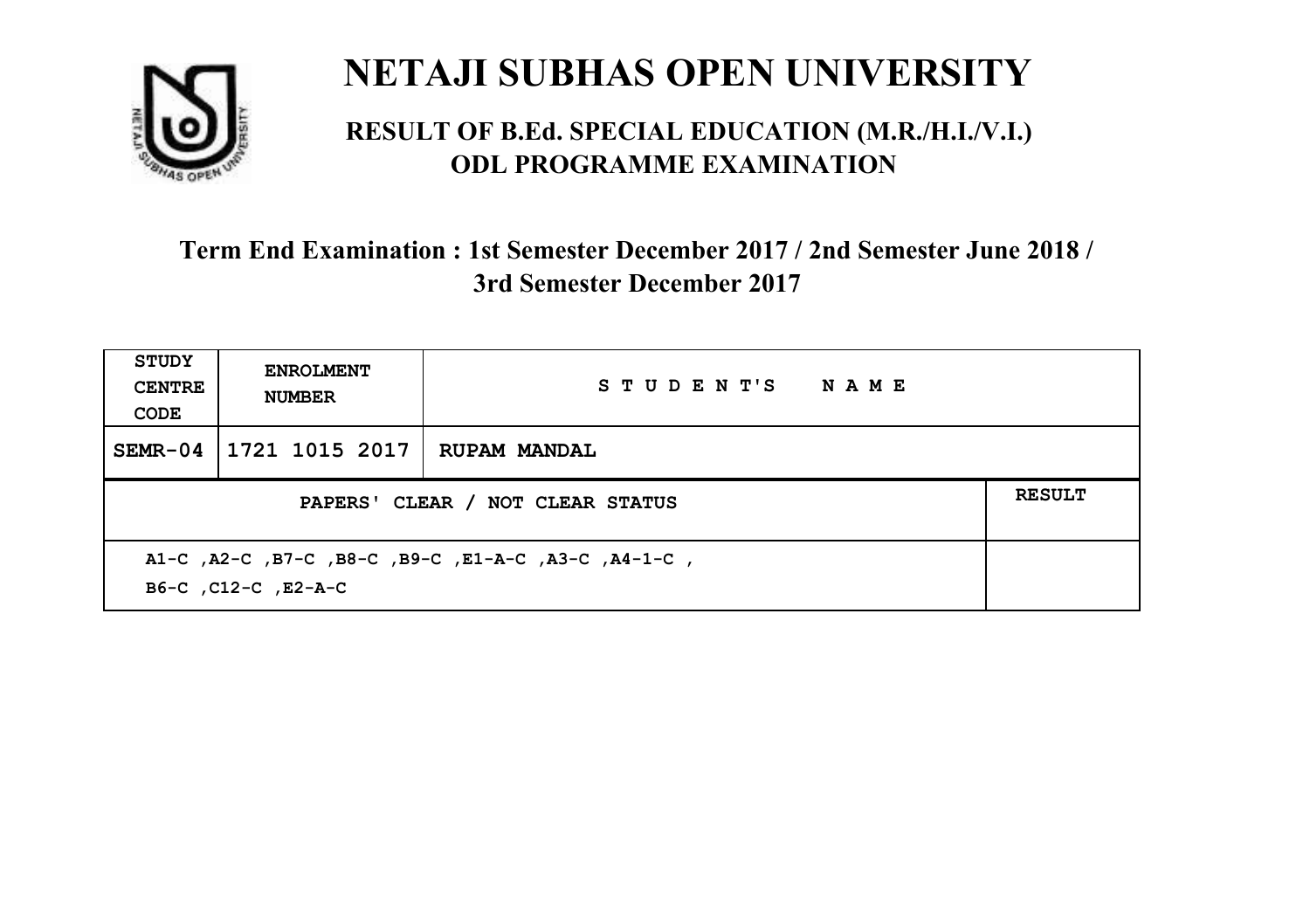

#### **RESULT OF B.Ed. SPECIAL EDUCATION (M.R./H.I./V.I.) ODL PROGRAMME EXAMINATION**

| <b>STUDY</b><br><b>CENTRE</b><br>CODE                                        | <b>ENROLMENT</b><br><b>NUMBER</b>                 | STUDENT'S NAME          |  |  |  |
|------------------------------------------------------------------------------|---------------------------------------------------|-------------------------|--|--|--|
| $SEMR-04$                                                                    | 1721 1015 2020                                    | <b>MANI SANKAR BERA</b> |  |  |  |
|                                                                              | <b>RESULT</b><br>PAPERS' CLEAR / NOT CLEAR STATUS |                         |  |  |  |
| A1-C, A2-C, B7-C, B8-C, B9-C, E1-A-C, A3-NC, A4-3-NC,<br>B6-C, C12-C, E2-A-C |                                                   |                         |  |  |  |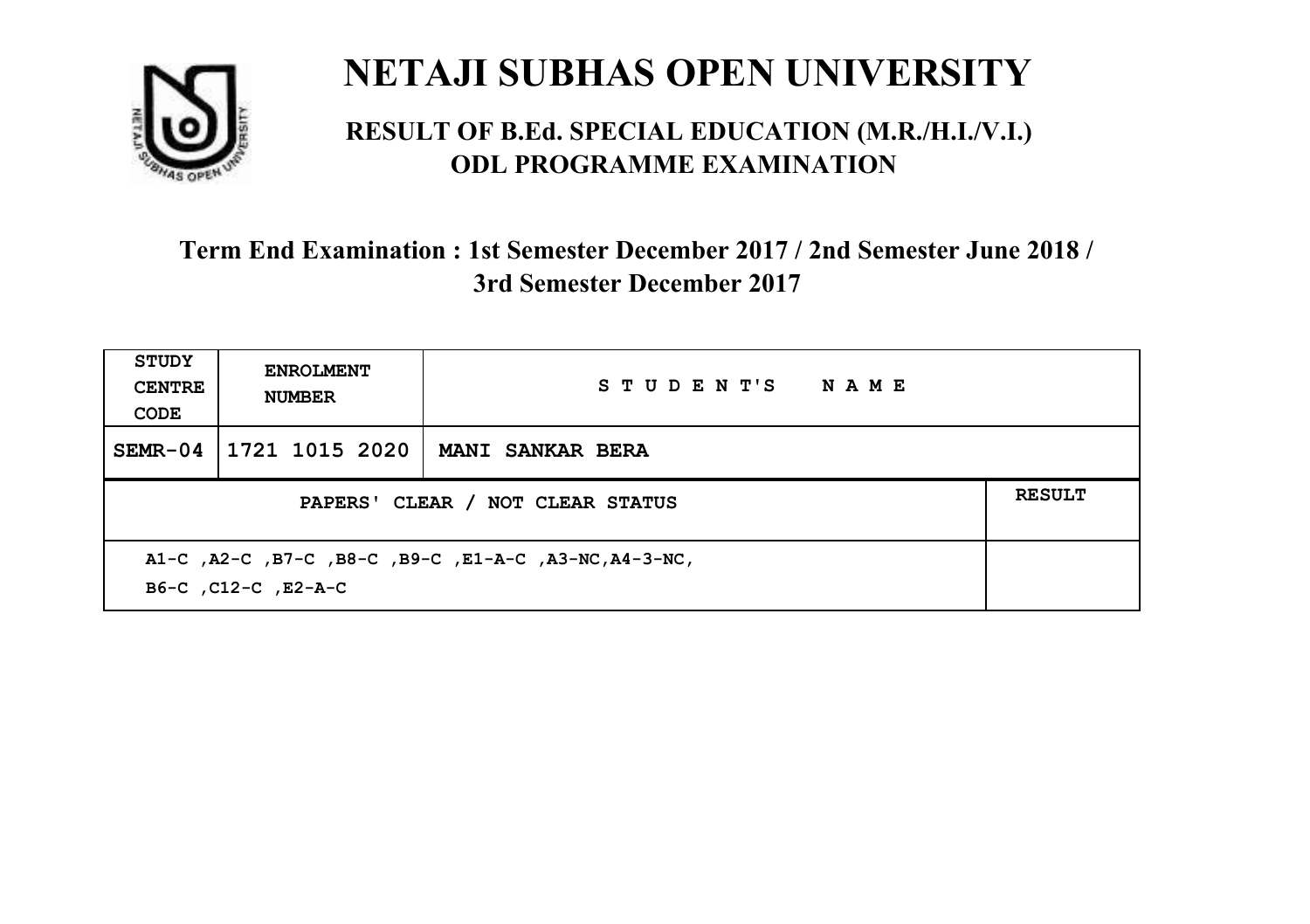

#### **RESULT OF B.Ed. SPECIAL EDUCATION (M.R./H.I./V.I.) ODL PROGRAMME EXAMINATION**

| <b>STUDY</b><br><b>CENTRE</b><br>CODE | <b>ENROLMENT</b><br><b>NUMBER</b>                                           | STUDENT'S NAME        |  |  |  |
|---------------------------------------|-----------------------------------------------------------------------------|-----------------------|--|--|--|
| $SEMR-04$                             | 1721 1015 2021                                                              | <b>BISWAJIT TUNGA</b> |  |  |  |
|                                       | <b>RESULT</b><br>PAPERS' CLEAR / NOT CLEAR STATUS                           |                       |  |  |  |
|                                       | A1-NC, A2-C, B7-C, B8-C, B9-C, E1-A-C, A3-C, A4-2-C,<br>B6-C, C12-C, E2-A-C |                       |  |  |  |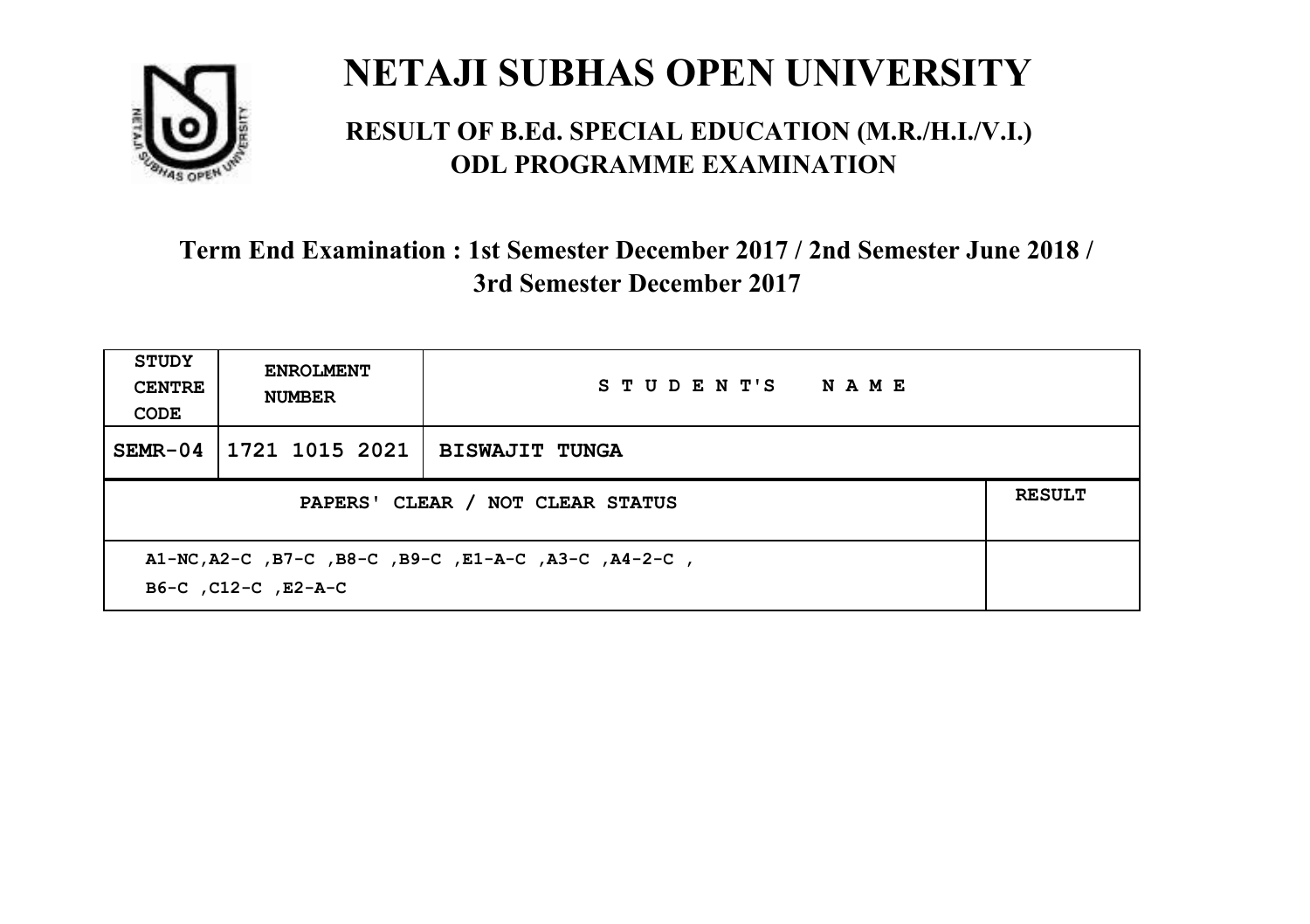

#### **RESULT OF B.Ed. SPECIAL EDUCATION (M.R./H.I./V.I.) ODL PROGRAMME EXAMINATION**

| <b>STUDY</b><br><b>CENTRE</b><br>CODE                                        | <b>ENROLMENT</b><br><b>NUMBER</b> | STUDENT'S NAME        |  |
|------------------------------------------------------------------------------|-----------------------------------|-----------------------|--|
| $SEMR-04$                                                                    | 1721 1015 2025                    | <b>GIRIDHAR PATRA</b> |  |
| <b>RESULT</b><br>PAPERS' CLEAR / NOT CLEAR STATUS                            |                                   |                       |  |
| A1-C, A2-C, B7-C, B8-C, B9-C, E1-A-NC, A3-C, A4-1-C,<br>B6-C, C12-C, E2-A-NC |                                   |                       |  |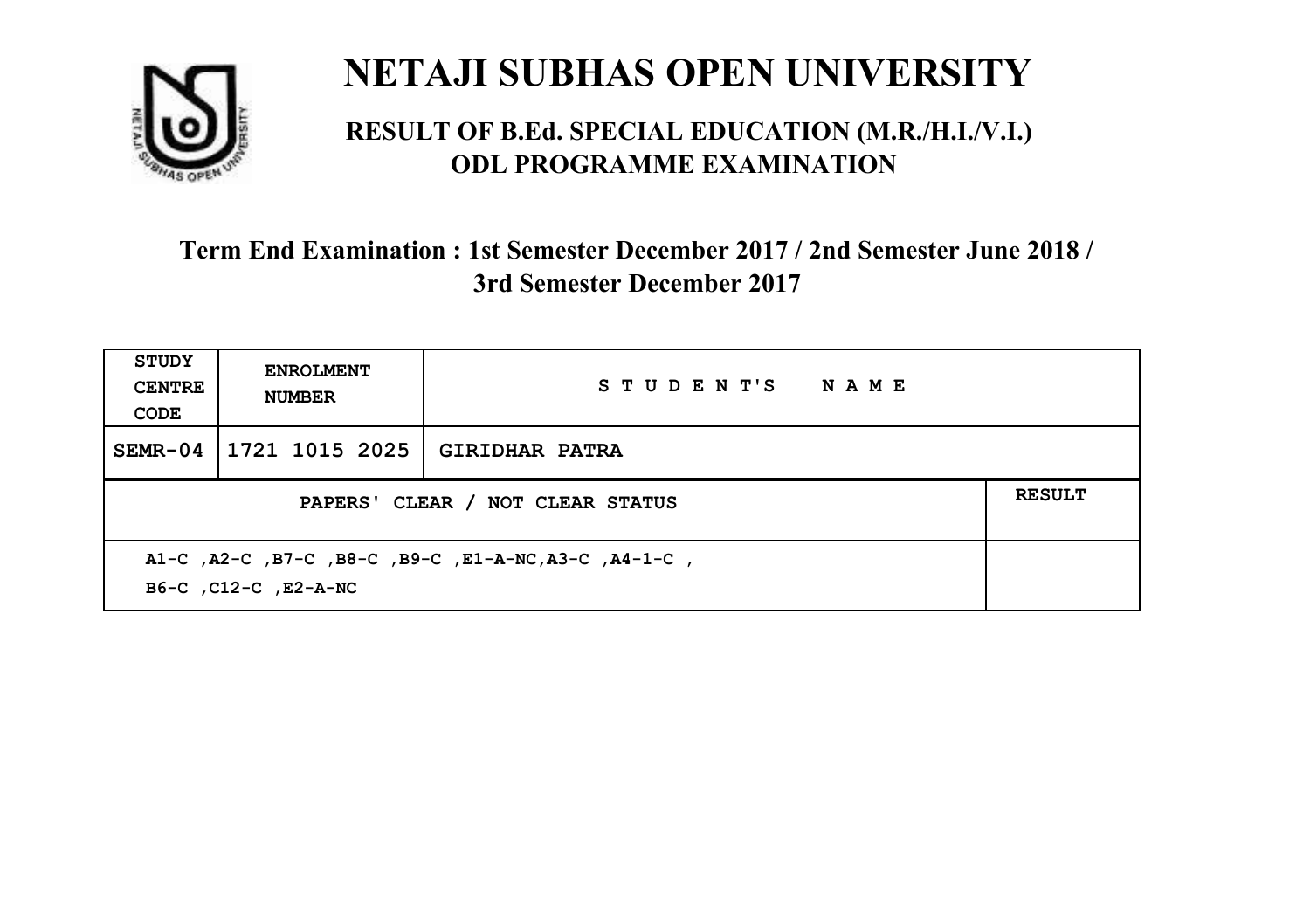

#### **RESULT OF B.Ed. SPECIAL EDUCATION (M.R./H.I./V.I.) ODL PROGRAMME EXAMINATION**

| <b>STUDY</b><br><b>CENTRE</b><br>CODE                                       | <b>ENROLMENT</b><br><b>NUMBER</b> | STUDENT'S NAME       |  |
|-----------------------------------------------------------------------------|-----------------------------------|----------------------|--|
| $SEMR-04$                                                                   | 1722 1015 2002                    | <b>DURGA PRADHAN</b> |  |
| <b>RESULT</b><br>PAPERS' CLEAR / NOT CLEAR STATUS                           |                                   |                      |  |
| A1-NC, A2-C, B7-C, B8-C, B9-C, E1-A-C, A3-C, A4-3-C,<br>B6-C, C12-C, E2-A-C |                                   |                      |  |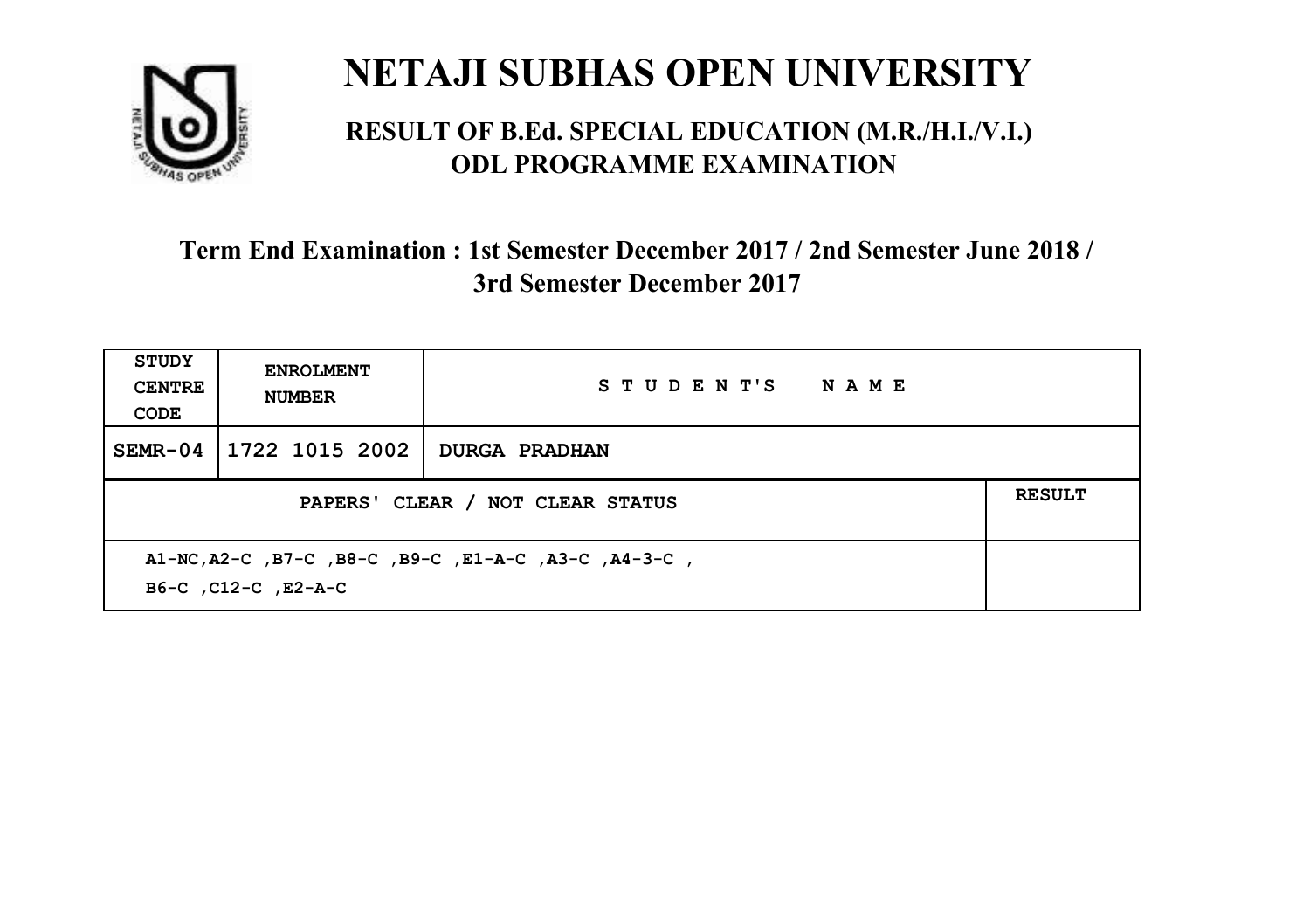

#### **RESULT OF B.Ed. SPECIAL EDUCATION (M.R./H.I./V.I.) ODL PROGRAMME EXAMINATION**

| <b>STUDY</b><br><b>CENTRE</b><br>CODE | <b>ENROLMENT</b><br><b>NUMBER</b>                                          | STUDENT'S NAME       |  |  |  |
|---------------------------------------|----------------------------------------------------------------------------|----------------------|--|--|--|
| $SEMR-04$                             | 1722 1015 2006                                                             | <b>SUSWETA GHOSH</b> |  |  |  |
|                                       | <b>RESULT</b><br>PAPERS' CLEAR / NOT CLEAR STATUS                          |                      |  |  |  |
|                                       | A1-C, A2-C, B7-C, B8-C, B9-C, E1-A-C, A3-C, A4-3-C,<br>B6-C, C12-C, E2-A-C |                      |  |  |  |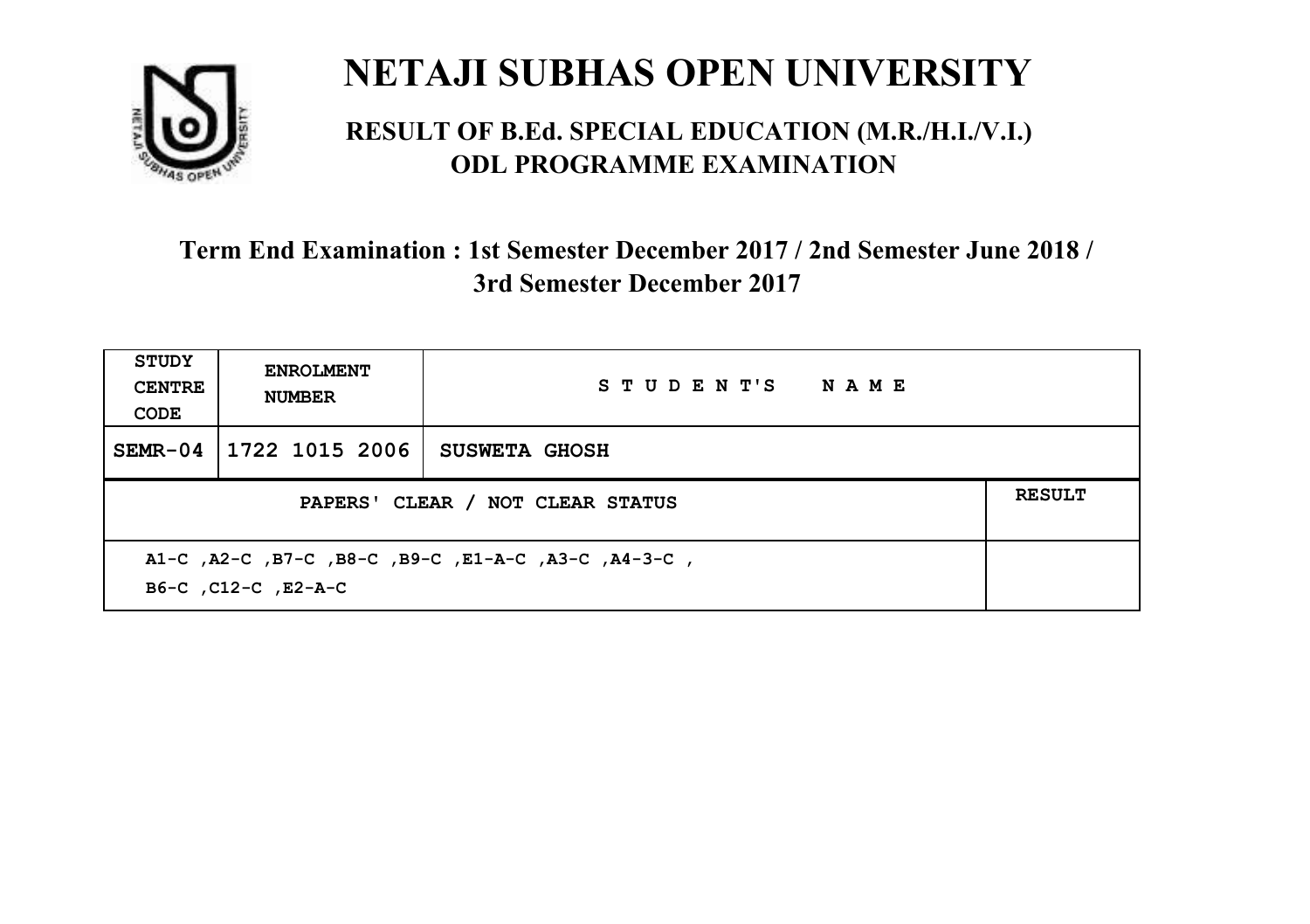

#### **RESULT OF B.Ed. SPECIAL EDUCATION (M.R./H.I./V.I.) ODL PROGRAMME EXAMINATION**

| <b>STUDY</b><br><b>CENTRE</b><br>CODE | <b>ENROLMENT</b><br><b>NUMBER</b>                                          | STUDENT'S NAME |  |  |  |
|---------------------------------------|----------------------------------------------------------------------------|----------------|--|--|--|
| $SEMR-04$                             | 1722 1015 2007                                                             | SOUMEN MANNA   |  |  |  |
|                                       | <b>RESULT</b><br>PAPERS' CLEAR / NOT CLEAR STATUS                          |                |  |  |  |
|                                       | A1-C, A2-C, B7-C, B8-C, B9-C, E1-A-C, A3-C, A4-3-C,<br>B6-C, C12-C, E2-A-C |                |  |  |  |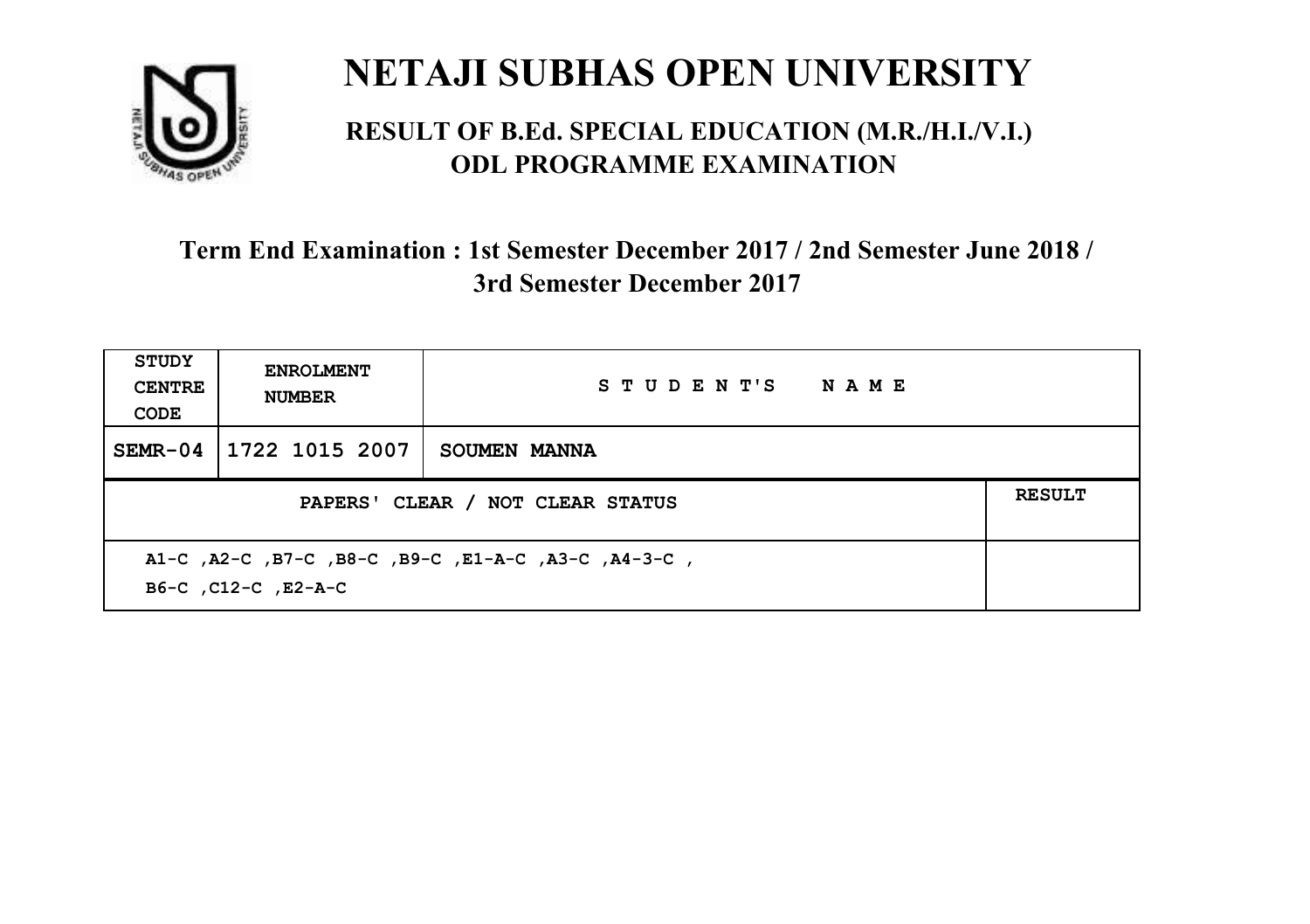

#### **RESULT OF B.Ed. SPECIAL EDUCATION (M.R./H.I./V.I.) ODL PROGRAMME EXAMINATION**

| <b>STUDY</b><br><b>CENTRE</b><br>CODE | <b>ENROLMENT</b><br><b>NUMBER</b>                                            | STUDENT'S NAME       |  |  |  |
|---------------------------------------|------------------------------------------------------------------------------|----------------------|--|--|--|
| $SEMR-04$                             | 1722 1015 2008                                                               | <b>LAKSHMI MAITY</b> |  |  |  |
|                                       | <b>RESULT</b><br>PAPERS' CLEAR / NOT CLEAR STATUS                            |                      |  |  |  |
|                                       | A1-NC, A2-C, B7-C, B8-C, B9-C, E1-A-C, A3-C, A4-3-NC,<br>B6-C, C12-C, E2-A-C |                      |  |  |  |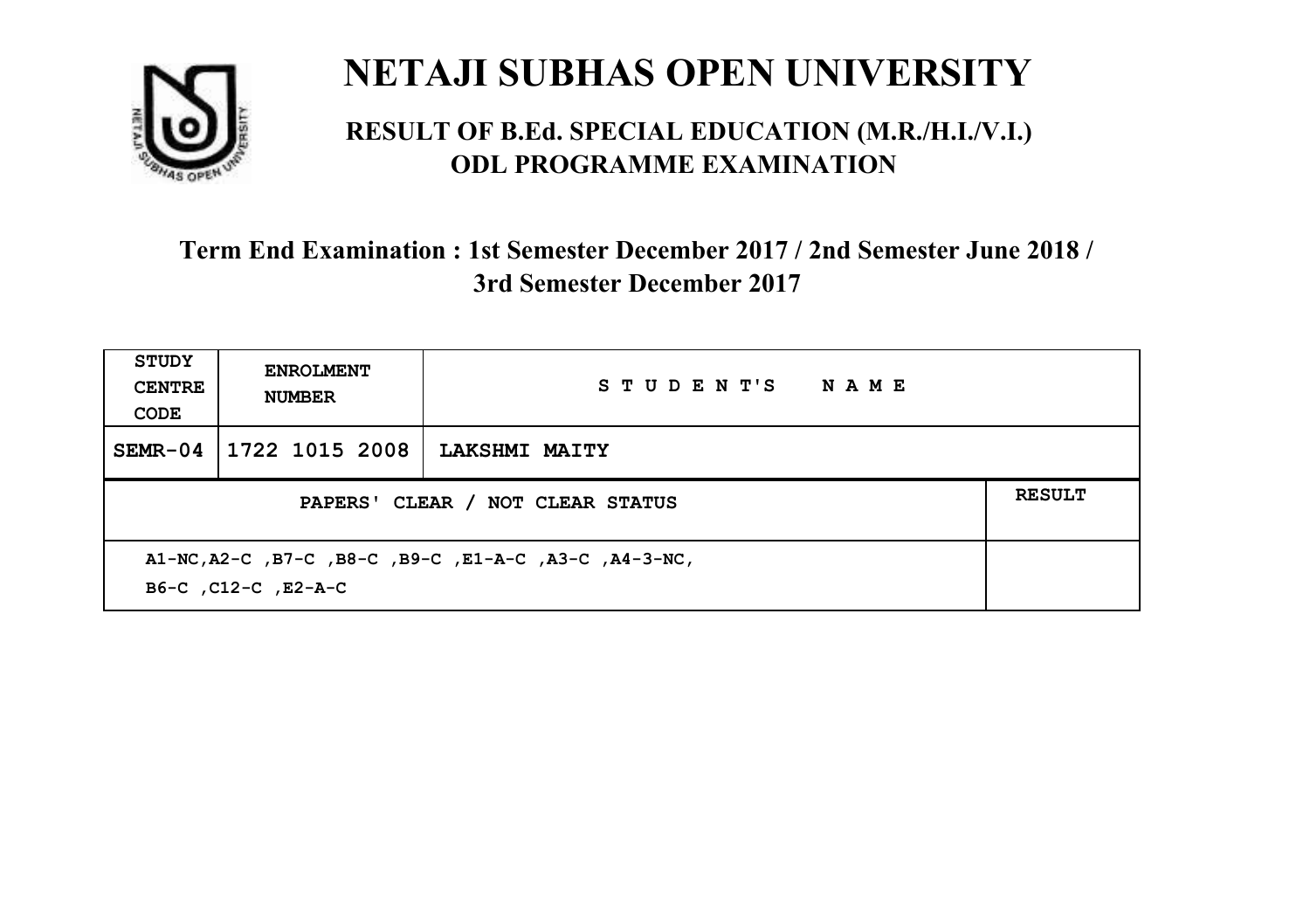

#### **RESULT OF B.Ed. SPECIAL EDUCATION (M.R./H.I./V.I.) ODL PROGRAMME EXAMINATION**

| <b>STUDY</b><br><b>CENTRE</b><br>CODE                                      | <b>ENROLMENT</b><br><b>NUMBER</b> | STUDENT'S NAME       |  |  |
|----------------------------------------------------------------------------|-----------------------------------|----------------------|--|--|
| $SEMR-04$                                                                  | 1722 1015 2009                    | <b>TANUSHRI GIRI</b> |  |  |
| <b>RESULT</b><br>PAPERS' CLEAR / NOT CLEAR STATUS                          |                                   |                      |  |  |
| A1-C, A2-C, B7-C, B8-C, B9-C, E1-A-C, A3-C, A4-3-C,<br>B6-C, C12-C, E2-A-C |                                   |                      |  |  |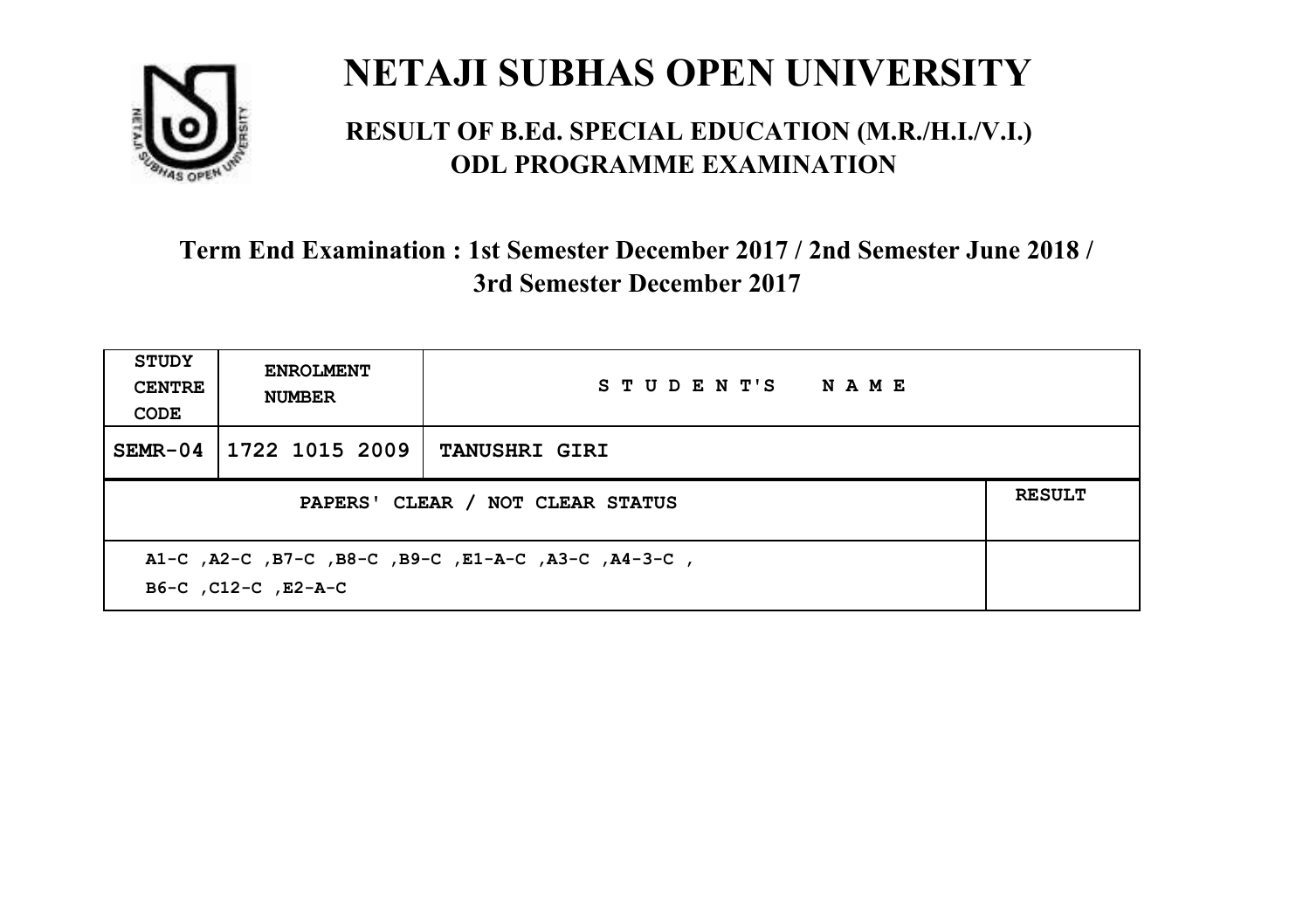

#### **RESULT OF B.Ed. SPECIAL EDUCATION (M.R./H.I./V.I.) ODL PROGRAMME EXAMINATION**

| <b>STUDY</b><br><b>CENTRE</b><br>CODE | <b>ENROLMENT</b><br><b>NUMBER</b>                                          | STUDENT'S NAME    |  |  |  |
|---------------------------------------|----------------------------------------------------------------------------|-------------------|--|--|--|
| $SEMR-04$                             | 1722 1015 2019                                                             | <b>RUBI MAITY</b> |  |  |  |
|                                       | <b>RESULT</b><br>PAPERS' CLEAR / NOT CLEAR STATUS                          |                   |  |  |  |
|                                       | A1-C, A2-C, B7-C, B8-C, B9-C, E1-A-C, A3-C, A4-3-C,<br>B6-C, C12-C, E2-A-C |                   |  |  |  |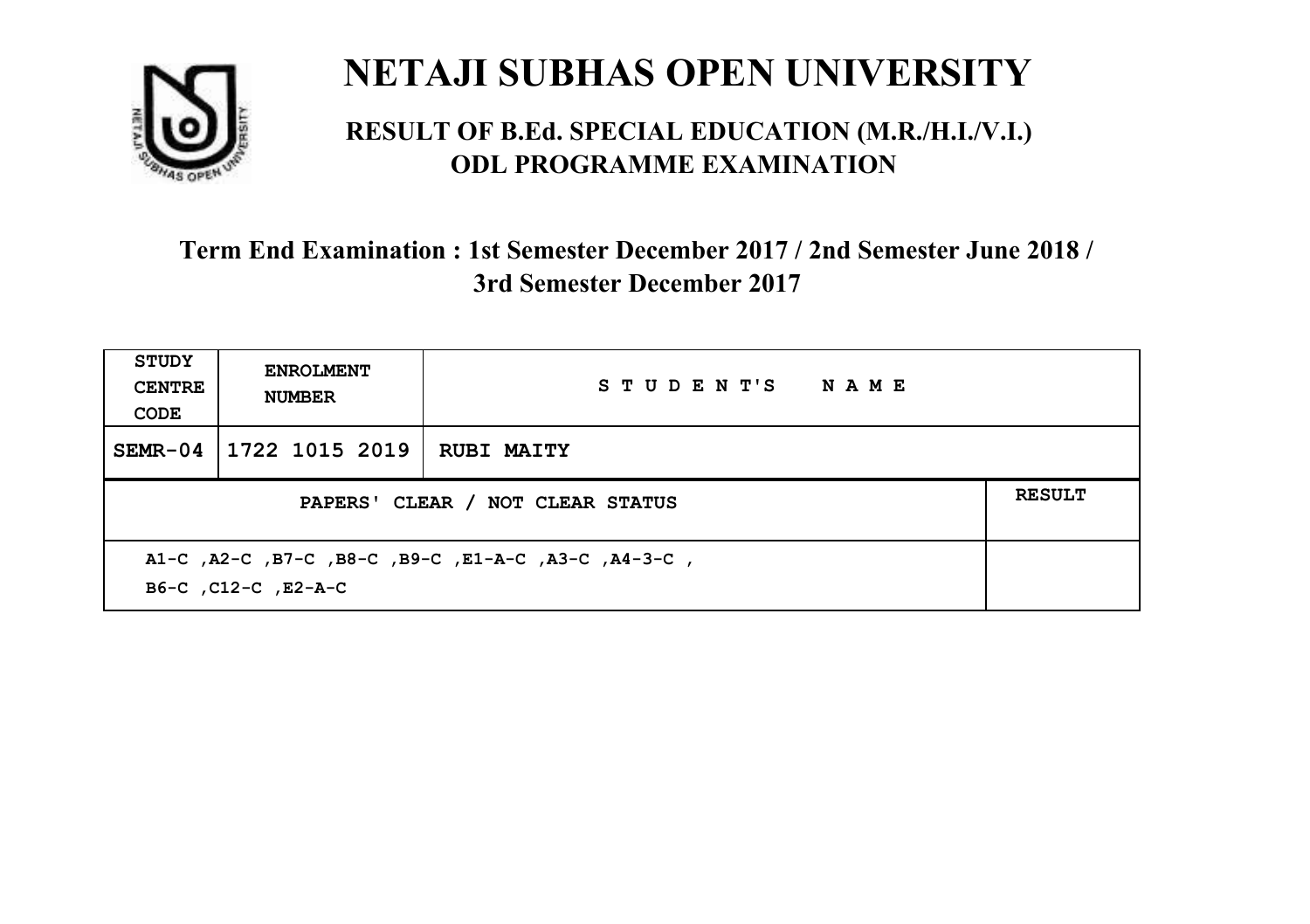

#### **RESULT OF B.Ed. SPECIAL EDUCATION (M.R./H.I./V.I.) ODL PROGRAMME EXAMINATION**

| <b>STUDY</b><br><b>CENTRE</b><br>CODE                                      | <b>ENROLMENT</b><br><b>NUMBER</b> | STUDENT'S NAME       |  |  |
|----------------------------------------------------------------------------|-----------------------------------|----------------------|--|--|
| $SEMR-04$                                                                  | 1722 1015 2022                    | <b>SIPRA SAMANTA</b> |  |  |
| <b>RESULT</b><br>PAPERS' CLEAR / NOT CLEAR STATUS                          |                                   |                      |  |  |
| A1-C, A2-C, B7-C, B8-C, B9-C, E1-A-C, A3-C, A4-3-C,<br>B6-C, C12-C, E2-A-C |                                   |                      |  |  |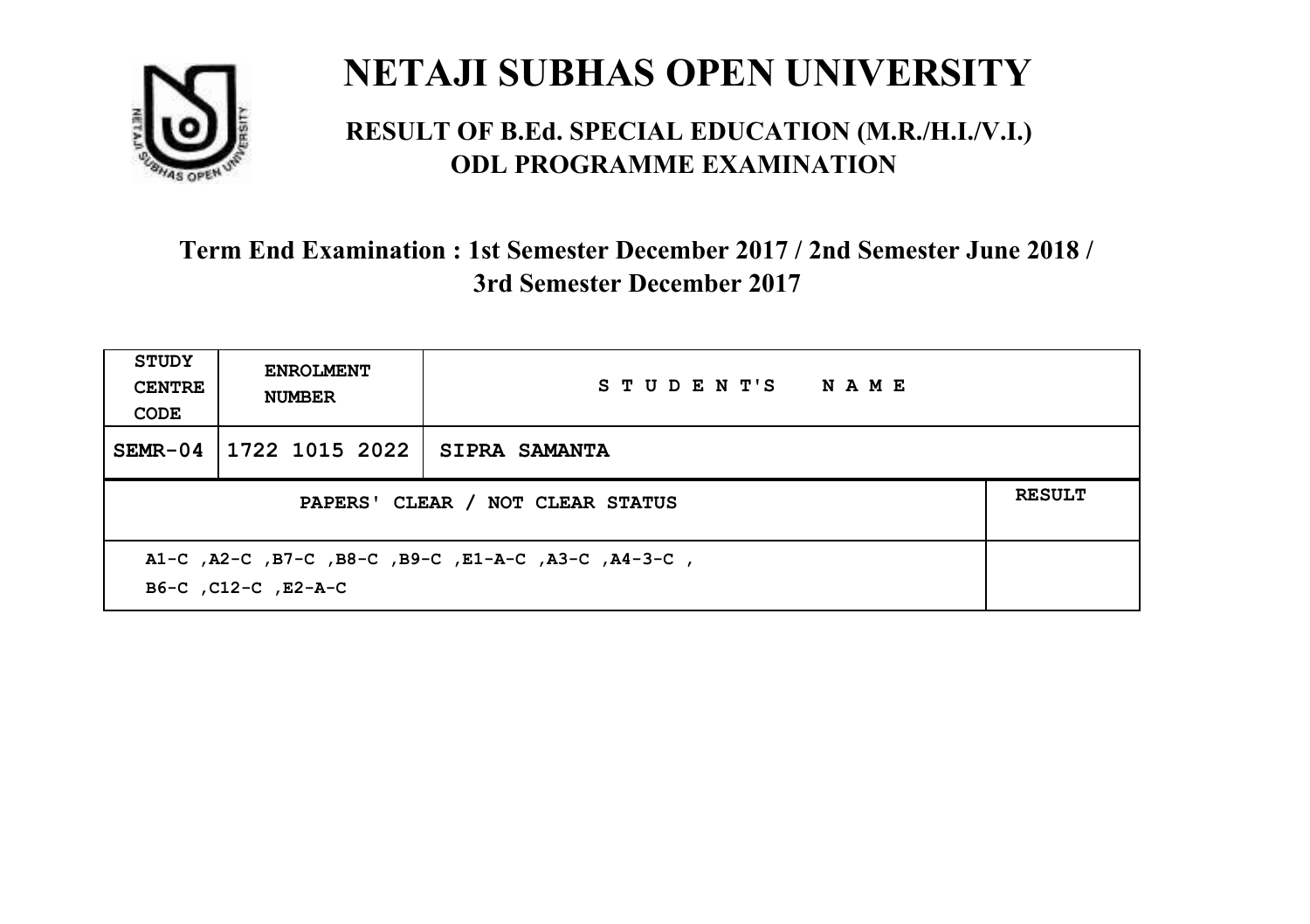

#### **RESULT OF B.Ed. SPECIAL EDUCATION (M.R./H.I./V.I.) ODL PROGRAMME EXAMINATION**

| <b>STUDY</b><br><b>CENTRE</b><br>CODE                                      | <b>ENROLMENT</b><br><b>NUMBER</b>                 | STUDENT'S NAME     |  |  |  |
|----------------------------------------------------------------------------|---------------------------------------------------|--------------------|--|--|--|
| $SEMR-04$                                                                  | 1722 1015 2026                                    | <b>SHRUTI DASH</b> |  |  |  |
|                                                                            | <b>RESULT</b><br>PAPERS' CLEAR / NOT CLEAR STATUS |                    |  |  |  |
| A1-C, A2-C, B7-C, B8-C, B9-C, E1-A-C, A3-C, A4-3-C,<br>B6-C, C12-C, E2-A-C |                                                   |                    |  |  |  |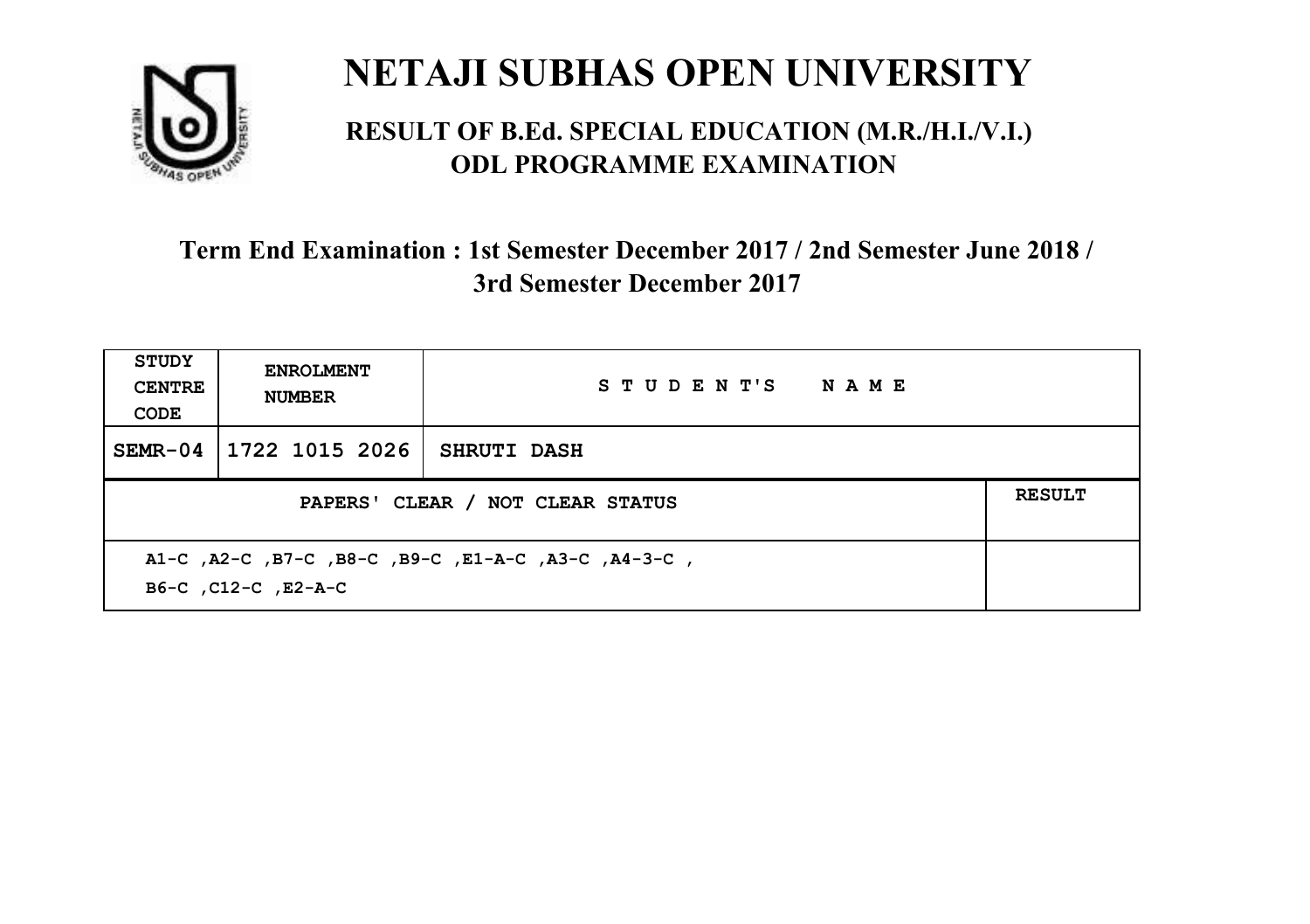

#### **RESULT OF B.Ed. SPECIAL EDUCATION (M.R./H.I./V.I.) ODL PROGRAMME EXAMINATION**

| <b>STUDY</b><br><b>CENTRE</b><br>CODE                                        | <b>ENROLMENT</b><br><b>NUMBER</b> | STUDENT'S NAME     |  |  |
|------------------------------------------------------------------------------|-----------------------------------|--------------------|--|--|
| $SEMR-04$                                                                    | 1723 1015 2012                    | SOMEN KUMAR MONDAL |  |  |
| <b>RESULT</b><br>PAPERS' CLEAR / NOT CLEAR STATUS                            |                                   |                    |  |  |
| A1-C, A2-C, B7-C, B8-C, B9-C, E1-A-NC, A3-C, A4-3-C,<br>B6-C, C12-C, E2-A-NC |                                   |                    |  |  |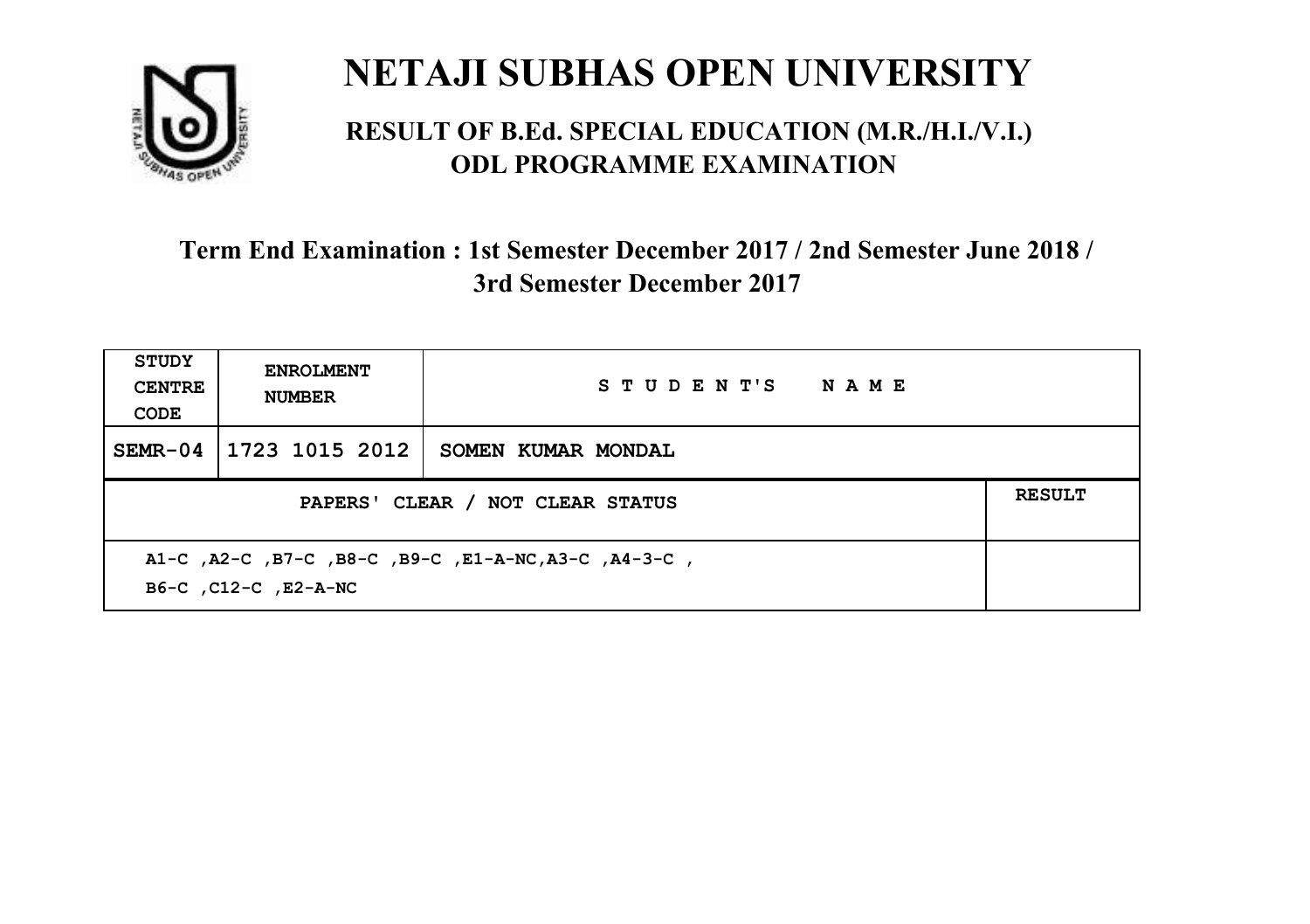

#### **RESULT OF B.Ed. SPECIAL EDUCATION (M.R./H.I./V.I.) ODL PROGRAMME EXAMINATION**

| <b>STUDY</b><br><b>CENTRE</b><br>CODE                                        | <b>ENROLMENT</b><br><b>NUMBER</b> | STUDENT'S NAME |               |
|------------------------------------------------------------------------------|-----------------------------------|----------------|---------------|
| $SEMR-04$                                                                    | 1723 1015 2016   ATANU MONDAL     |                |               |
| PAPERS' CLEAR / NOT CLEAR STATUS                                             |                                   |                | <b>RESULT</b> |
| A1-C, A2-C, B7-C, B8-C, B9-C, E1-A-NC, A3-C, A4-1-C,<br>B6-C, C12-C, E2-A-NC |                                   |                |               |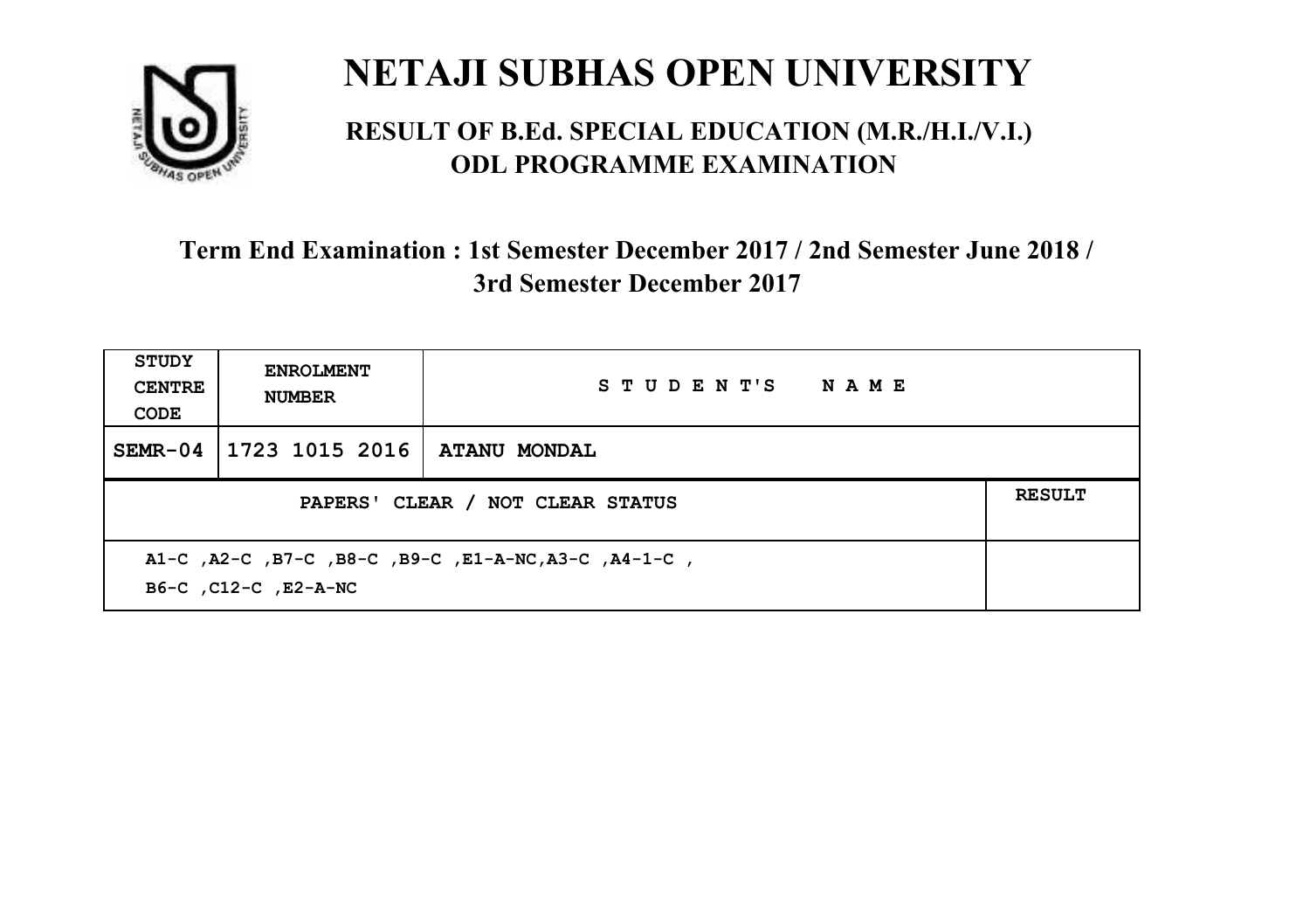

#### **RESULT OF B.Ed. SPECIAL EDUCATION (M.R./H.I./V.I.) ODL PROGRAMME EXAMINATION**

| <b>STUDY</b><br><b>CENTRE</b><br>CODE                                      | <b>ENROLMENT</b><br><b>NUMBER</b> | STUDENT'S NAME    |  |
|----------------------------------------------------------------------------|-----------------------------------|-------------------|--|
| $SEMR-04$                                                                  | 1723 1015 2018                    | PRABAL KUMAR JANA |  |
| <b>RESULT</b><br>PAPERS' CLEAR / NOT CLEAR STATUS                          |                                   |                   |  |
| A1-C, A2-C, B7-C, B8-C, B9-C, E1-A-C, A3-C, A4-3-C,<br>B6-C, C12-C, E2-A-C |                                   |                   |  |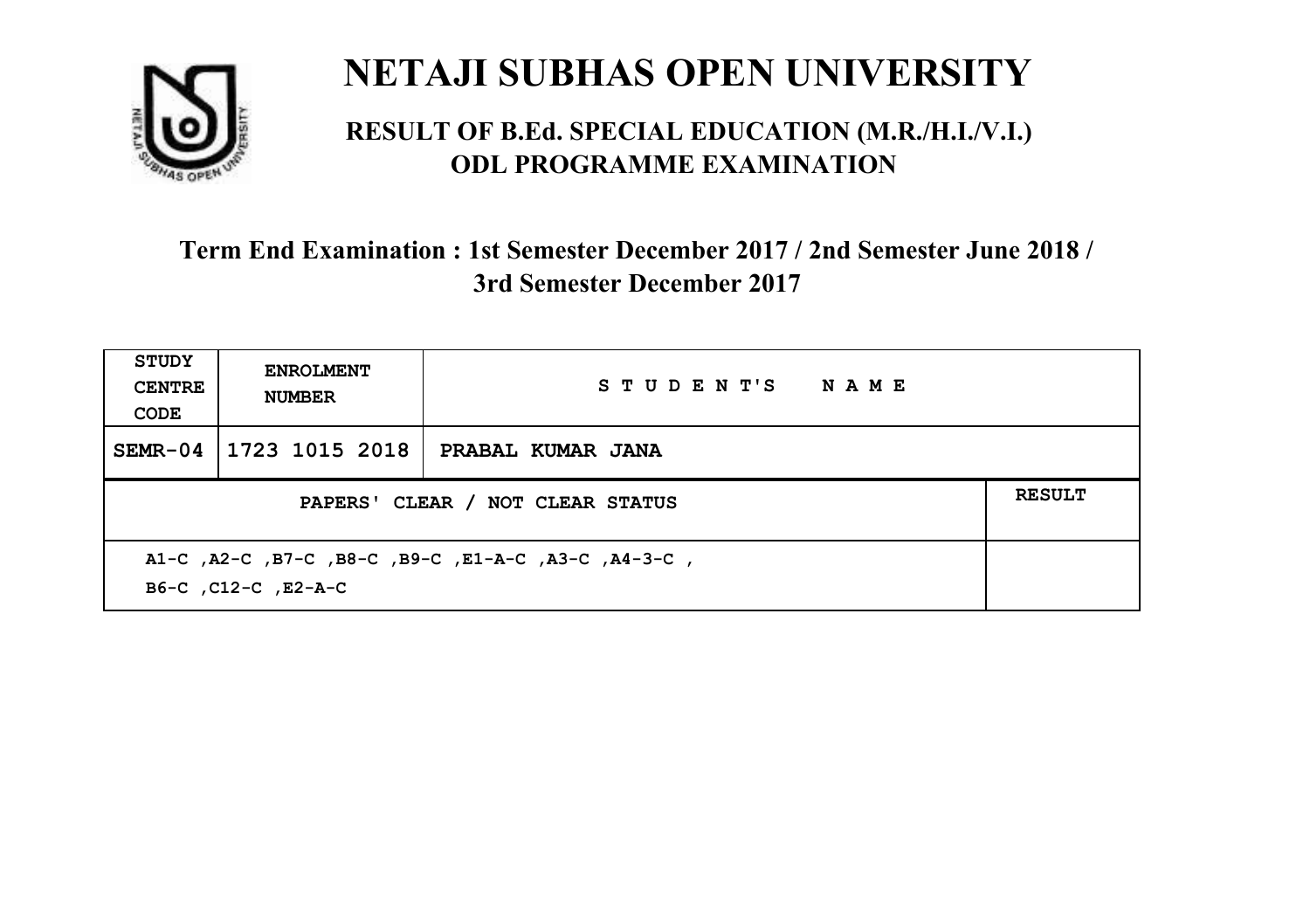

#### **RESULT OF B.Ed. SPECIAL EDUCATION (M.R./H.I./V.I.) ODL PROGRAMME EXAMINATION**

| <b>STUDY</b><br><b>CENTRE</b><br>CODE                                      | <b>ENROLMENT</b><br><b>NUMBER</b> | STUDENT'S NAME       |               |
|----------------------------------------------------------------------------|-----------------------------------|----------------------|---------------|
| $SEMR-04$                                                                  | 1723 1015 2024                    | <b>GOUTAM MONDAL</b> |               |
| PAPERS' CLEAR / NOT CLEAR STATUS                                           |                                   |                      | <b>RESULT</b> |
| A1-C, A2-C, B7-C, B8-C, B9-C, E1-A-C, A3-C, A4-3-C,<br>B6-C, C12-C, E2-A-C |                                   |                      |               |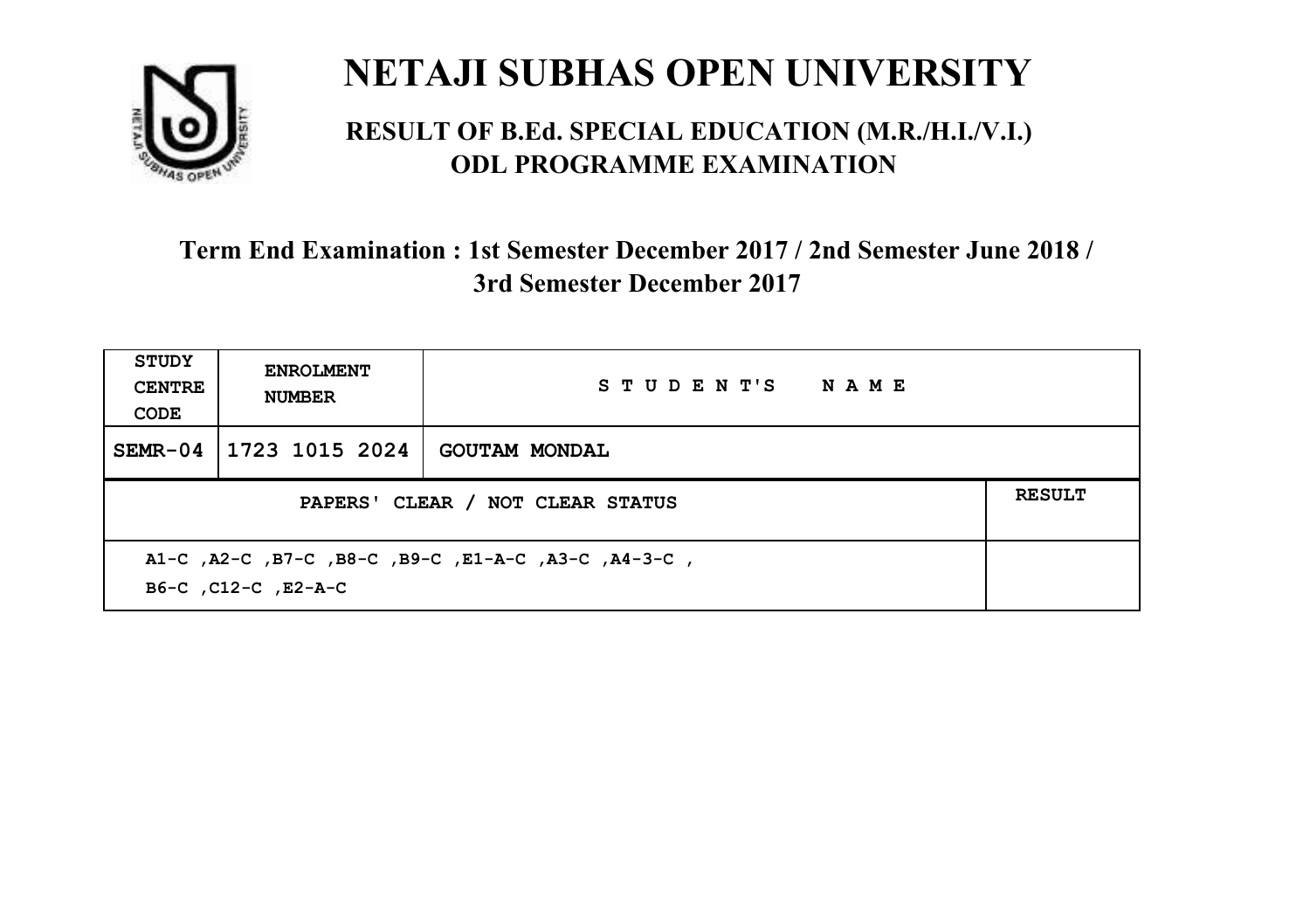

#### **RESULT OF B.Ed. SPECIAL EDUCATION (M.R./H.I./V.I.) ODL PROGRAMME EXAMINATION**

| STUDY<br><b>CENTRE</b><br>CODE                                             | <b>ENROLMENT</b><br><b>NUMBER</b> | STUDENT'S NAME |               |
|----------------------------------------------------------------------------|-----------------------------------|----------------|---------------|
| $SEMR-04$                                                                  | 1723 1015 2027                    | ARINDAM MONDAL |               |
| PAPERS' CLEAR / NOT CLEAR STATUS                                           |                                   |                | <b>RESULT</b> |
| A1-C, A2-C, B7-C, B8-C, B9-C, E1-A-C, A3-C, A4-3-C,<br>B6-C, C12-C, E2-A-C |                                   |                |               |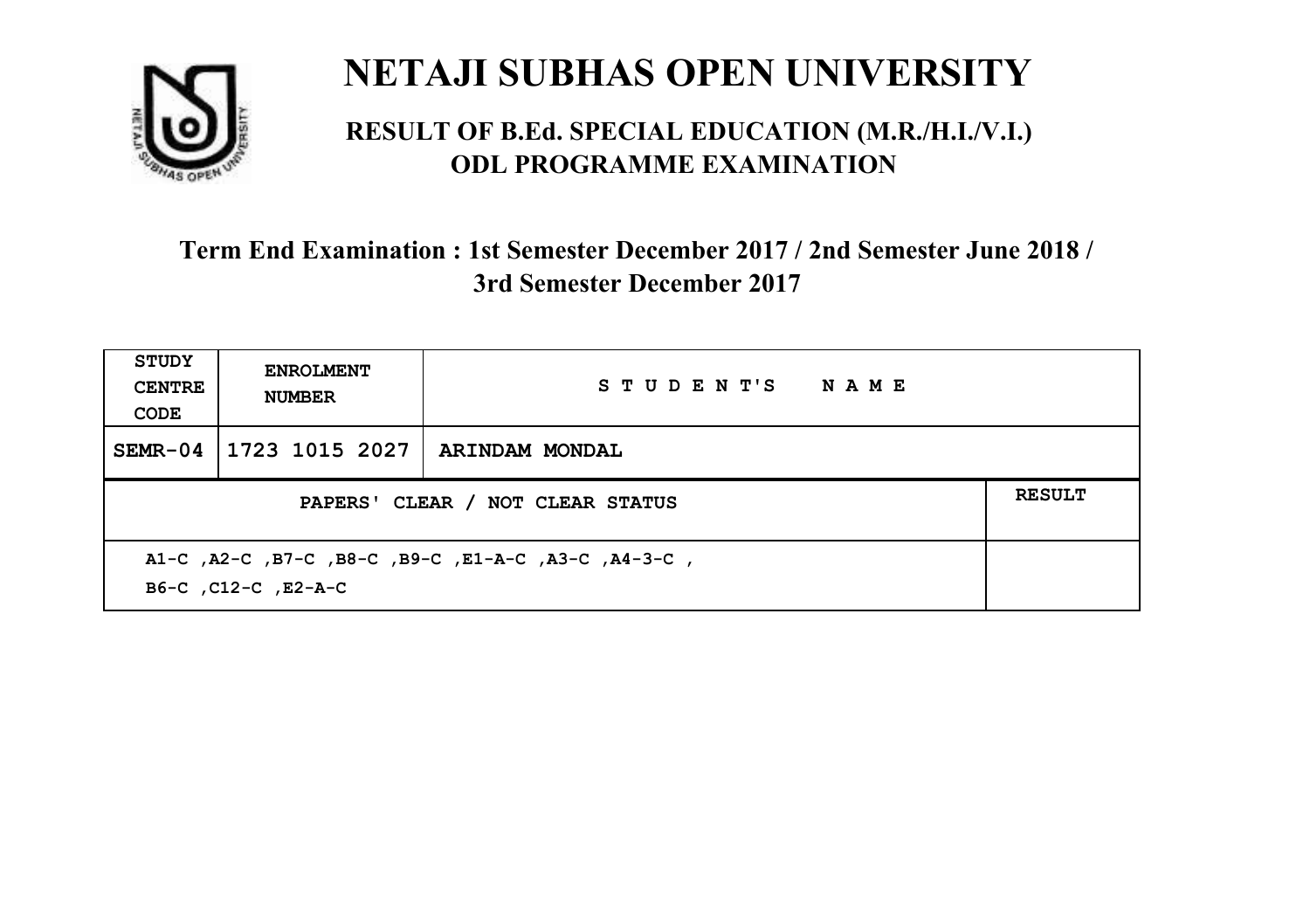

#### **RESULT OF B.Ed. SPECIAL EDUCATION (M.R./H.I./V.I.) ODL PROGRAMME EXAMINATION**

| <b>STUDY</b><br><b>CENTRE</b><br>CODE                                      | <b>ENROLMENT</b><br><b>NUMBER</b> | STUDENT'S NAME       |               |
|----------------------------------------------------------------------------|-----------------------------------|----------------------|---------------|
| $SEMR-04$                                                                  | 1724 1015 2010                    | <b>MRINALINI DAS</b> |               |
| PAPERS' CLEAR / NOT CLEAR STATUS                                           |                                   |                      | <b>RESULT</b> |
| A1-C, A2-C, B7-C, B8-C, B9-C, E1-A-C, A3-C, A4-3-C,<br>B6-C, C12-C, E2-A-C |                                   |                      |               |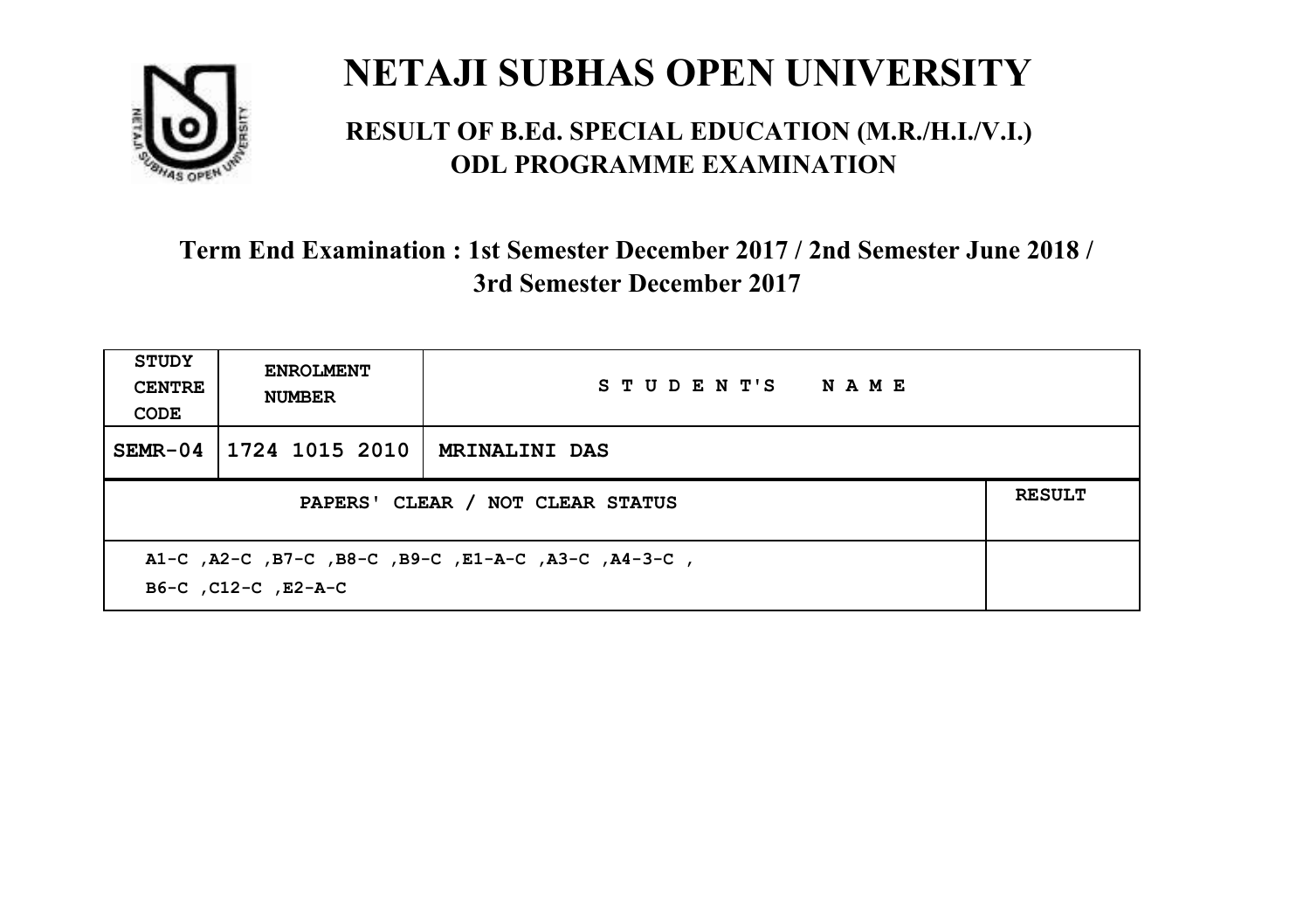

#### **RESULT OF B.Ed. SPECIAL EDUCATION (M.R./H.I./V.I.) ODL PROGRAMME EXAMINATION**

| <b>STUDY</b><br><b>CENTRE</b><br>CODE                                      | <b>ENROLMENT</b><br><b>NUMBER</b> | STUDENT'S NAME      |               |
|----------------------------------------------------------------------------|-----------------------------------|---------------------|---------------|
| $SEMR-04$                                                                  | 1727 1015 2014                    | <b>MINTU MONDAL</b> |               |
| PAPERS' CLEAR / NOT CLEAR STATUS                                           |                                   |                     | <b>RESULT</b> |
| A1-C, A2-C, B7-C, B8-C, B9-C, E1-A-C, A3-C, A4-2-C,<br>B6-C, C12-C, E2-A-C |                                   |                     |               |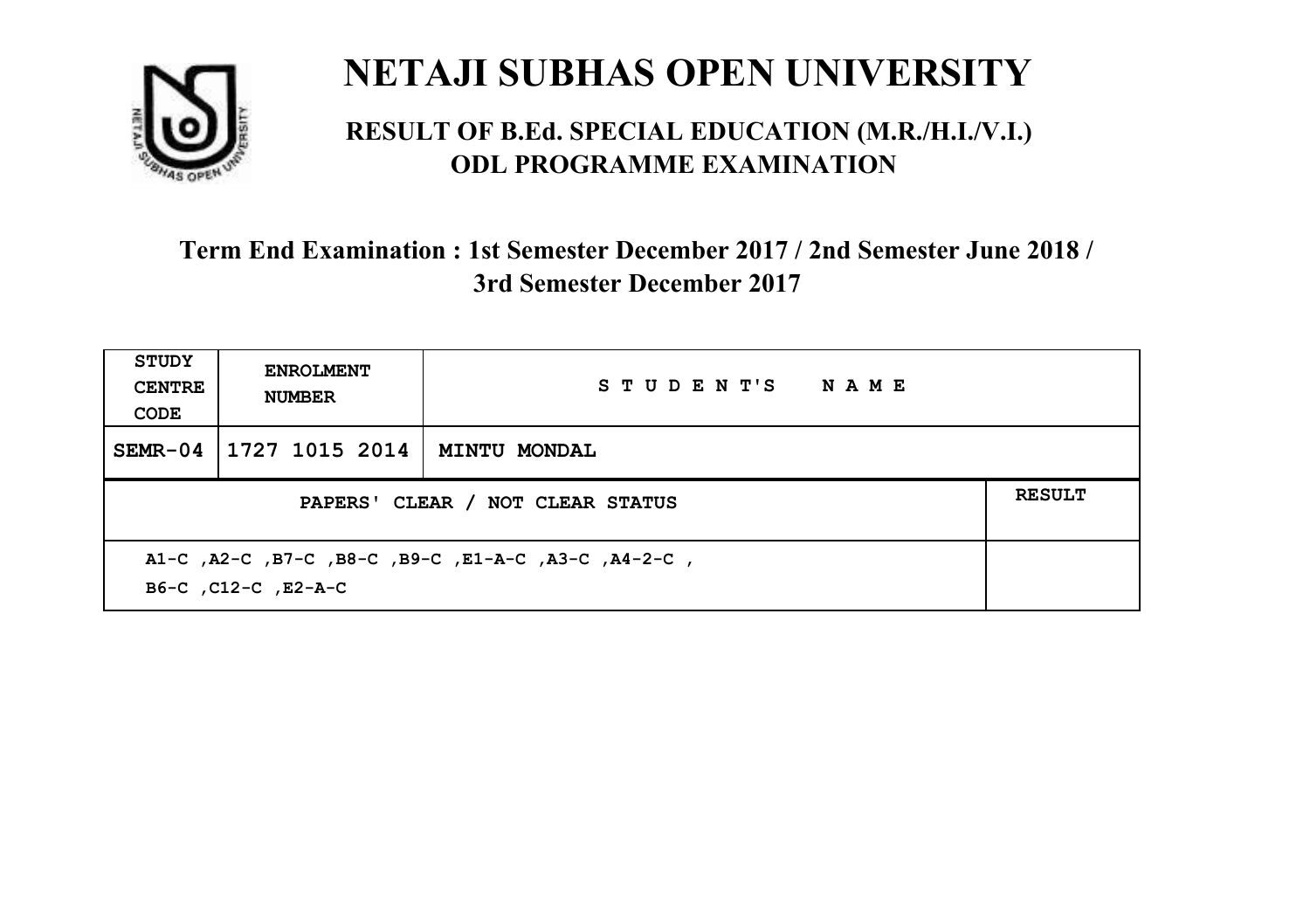

#### **RESULT OF B.Ed. SPECIAL EDUCATION (M.R./H.I./V.I.) ODL PROGRAMME EXAMINATION**

| <b>STUDY</b><br><b>CENTRE</b><br>CODE                                      | <b>ENROLMENT</b><br><b>NUMBER</b> | STUDENT'S NAME |               |
|----------------------------------------------------------------------------|-----------------------------------|----------------|---------------|
| $SEMR-04$                                                                  | 1727 1015 2015   ABHIJIT SAHOO    |                |               |
| PAPERS' CLEAR / NOT CLEAR STATUS                                           |                                   |                | <b>RESULT</b> |
| A1-C, A2-C, B7-C, B8-C, B9-C, E1-A-C, A3-C, A4-3-C,<br>B6-C, C12-C, E2-A-C |                                   |                |               |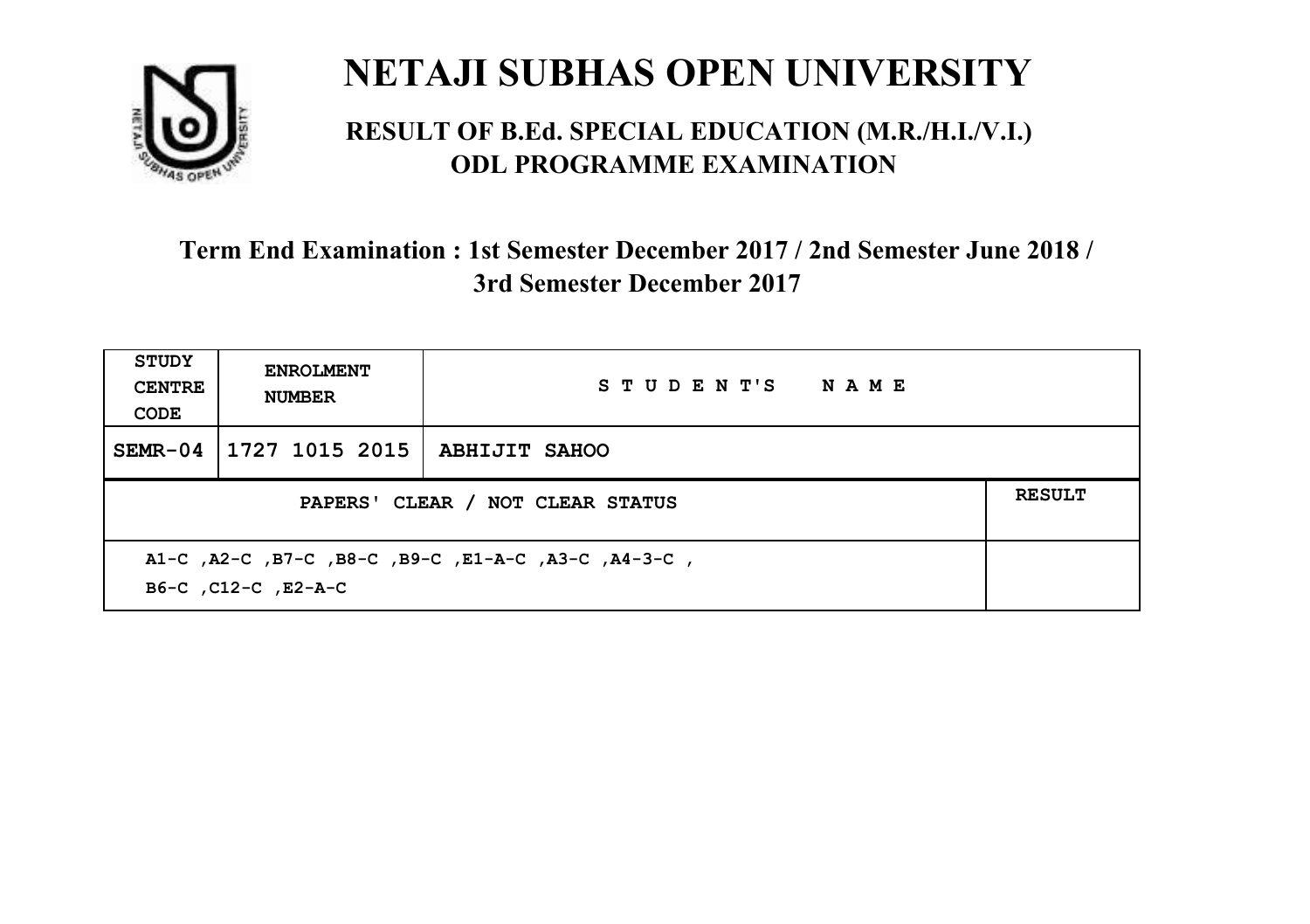

#### **RESULT OF B.Ed. SPECIAL EDUCATION (M.R./H.I./V.I.) ODL PROGRAMME EXAMINATION**

| <b>STUDY</b><br><b>CENTRE</b><br>CODE                                                                    | <b>ENROLMENT</b><br><b>NUMBER</b> | STUDENT'S NAME     |               |
|----------------------------------------------------------------------------------------------------------|-----------------------------------|--------------------|---------------|
| $SEMR-04$                                                                                                | 1621 1015 2001                    | SUNIL KUMAR PAHARI |               |
| PAPERS' CLEAR / NOT CLEAR STATUS                                                                         |                                   |                    | <b>RESULT</b> |
| A1-C, A2-C, B7-C, B8-C, B9-C, E1-A-C, A3-C, A4-2-C,<br>B6-C, C12-C, E2-A-C, A5-5-C, C14-C, C14-C, E2-B-C |                                   |                    |               |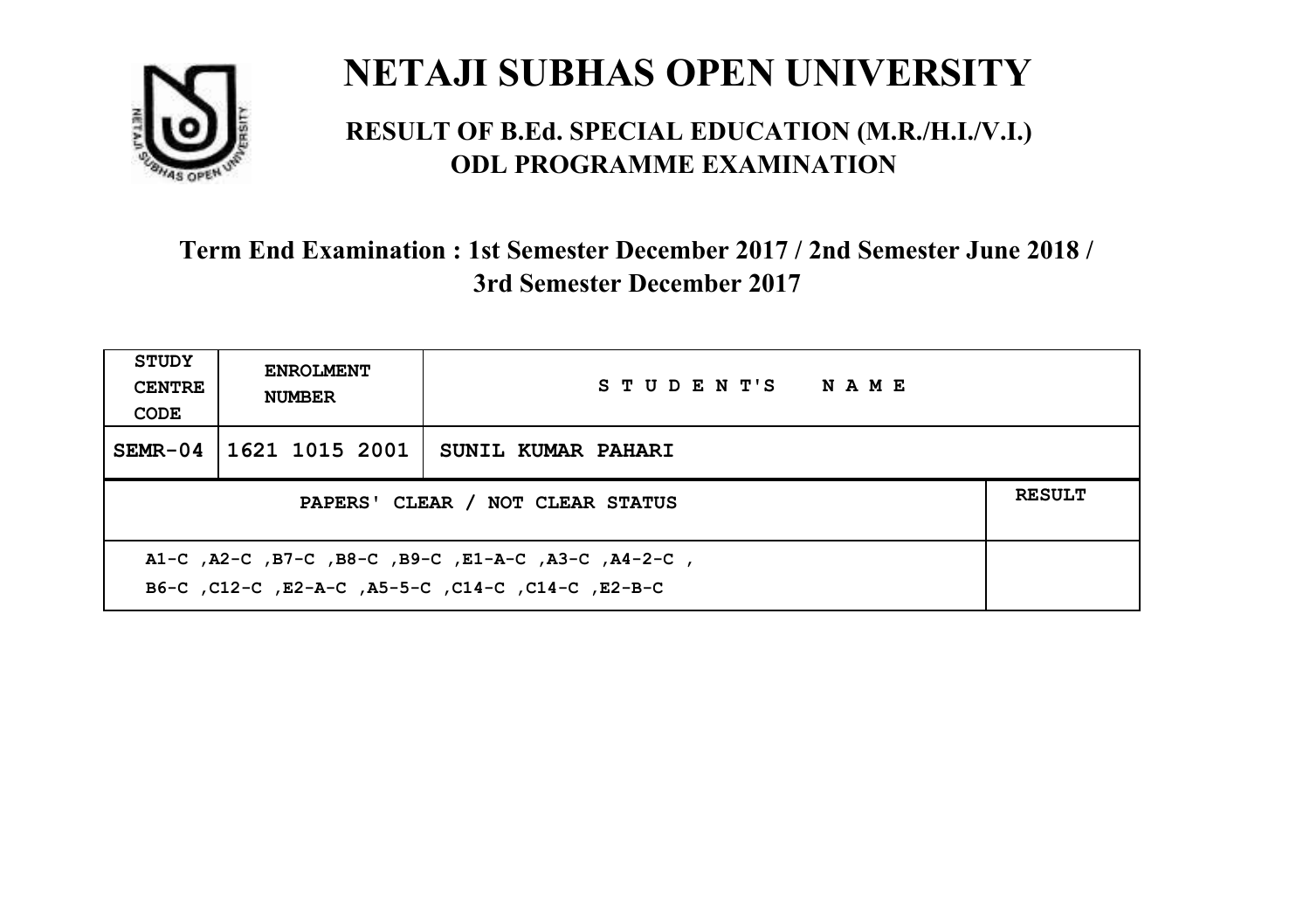

#### **RESULT OF B.Ed. SPECIAL EDUCATION (M.R./H.I./V.I.) ODL PROGRAMME EXAMINATION**

| <b>STUDY</b><br><b>CENTRE</b><br>CODE | <b>ENROLMENT</b><br><b>NUMBER</b> | STUDENT'S NAME         |  |
|---------------------------------------|-----------------------------------|------------------------|--|
| $SEMR-04$                             | 1621 1015 2002                    | SITANGSU SEKHAR MANDAL |  |
| PAPERS' CLEAR / NOT CLEAR STATUS      |                                   |                        |  |
|                                       |                                   |                        |  |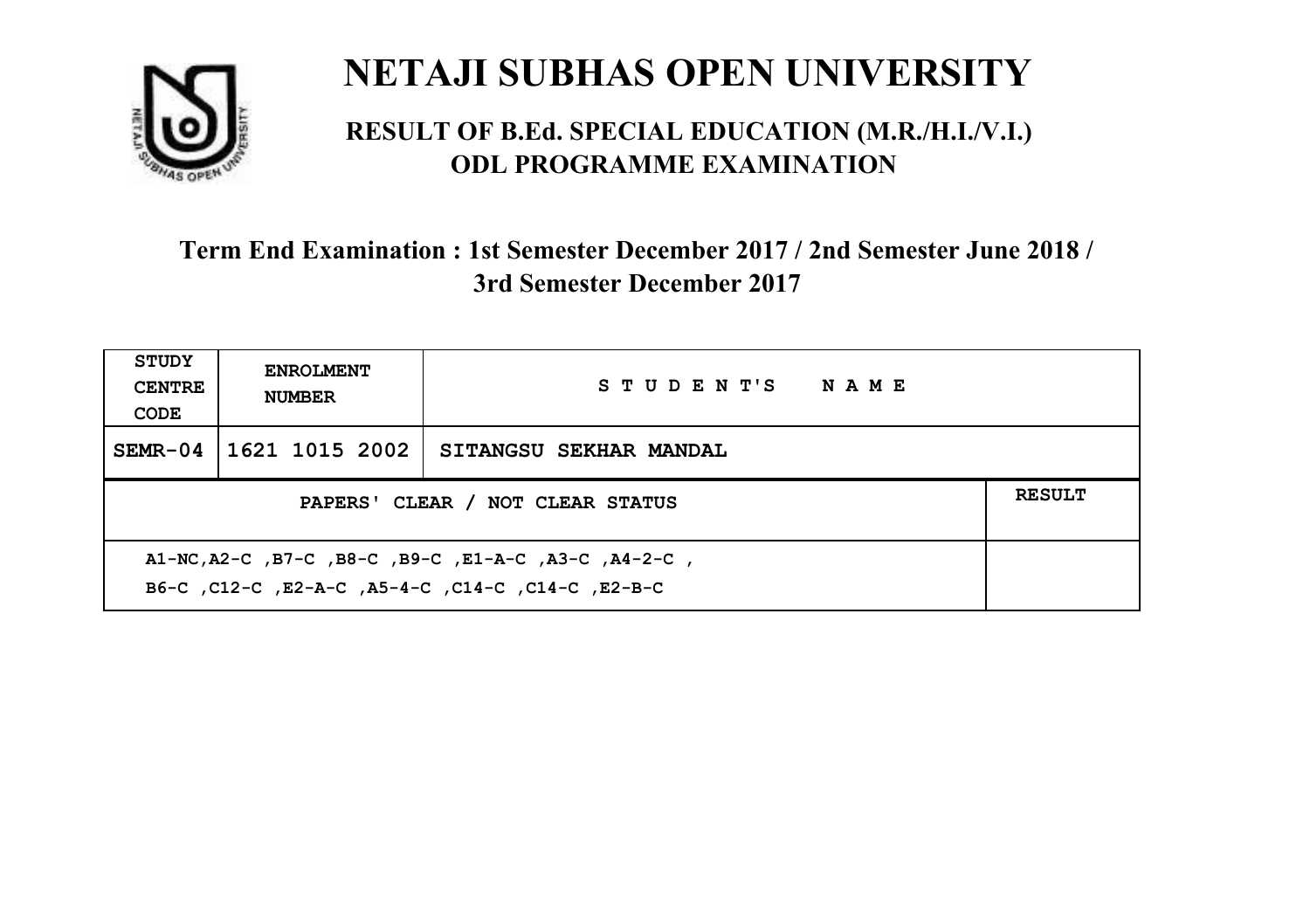

#### **RESULT OF B.Ed. SPECIAL EDUCATION (M.R./H.I./V.I.) ODL PROGRAMME EXAMINATION**

| <b>STUDY</b><br><b>CENTRE</b><br>CODE | <b>ENROLMENT</b><br><b>NUMBER</b> | STUDENT'S NAME       |               |
|---------------------------------------|-----------------------------------|----------------------|---------------|
| $SEMR-04$                             | 1621 1015 2006                    | <b>TAPAN PRADHAN</b> |               |
| PAPERS' CLEAR / NOT CLEAR STATUS      |                                   |                      | <b>RESULT</b> |
|                                       |                                   |                      |               |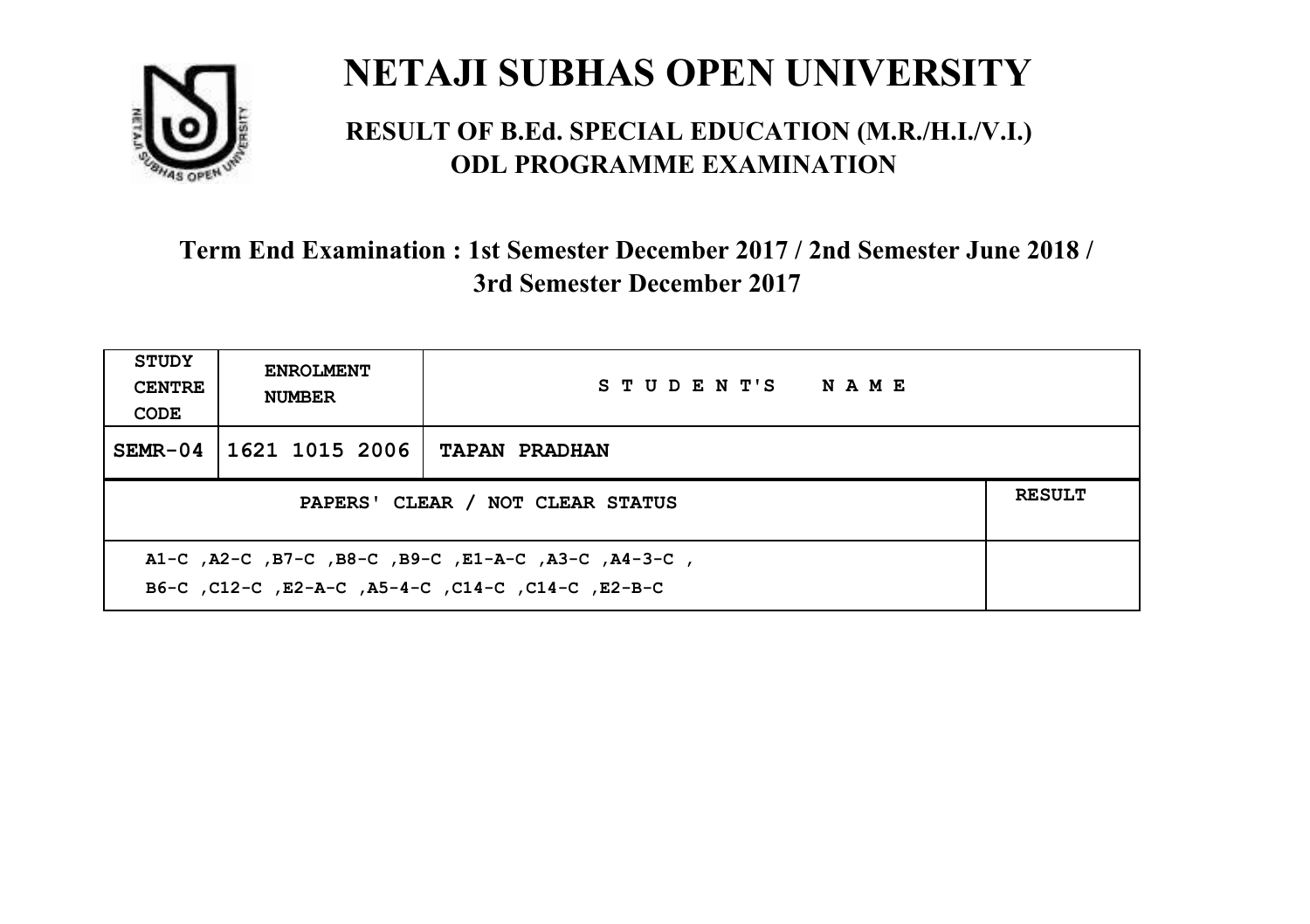

#### **RESULT OF B.Ed. SPECIAL EDUCATION (M.R./H.I./V.I.) ODL PROGRAMME EXAMINATION**

| <b>STUDY</b><br><b>CENTRE</b><br>CODE                                                                    | <b>ENROLMENT</b><br><b>NUMBER</b> | STUDENT'S NAME     |  |
|----------------------------------------------------------------------------------------------------------|-----------------------------------|--------------------|--|
| $SEMR-04$                                                                                                | 1621 1015 2007                    | <b>SWAPAN GIRI</b> |  |
| <b>RESULT</b><br>PAPERS' CLEAR / NOT CLEAR STATUS                                                        |                                   |                    |  |
| A1-C, A2-C, B7-C, B8-C, B9-C, E1-A-C, A3-C, A4-2-C,<br>B6-C, C12-C, E2-A-C, A5-4-C, C14-C, C14-C, E2-B-C |                                   |                    |  |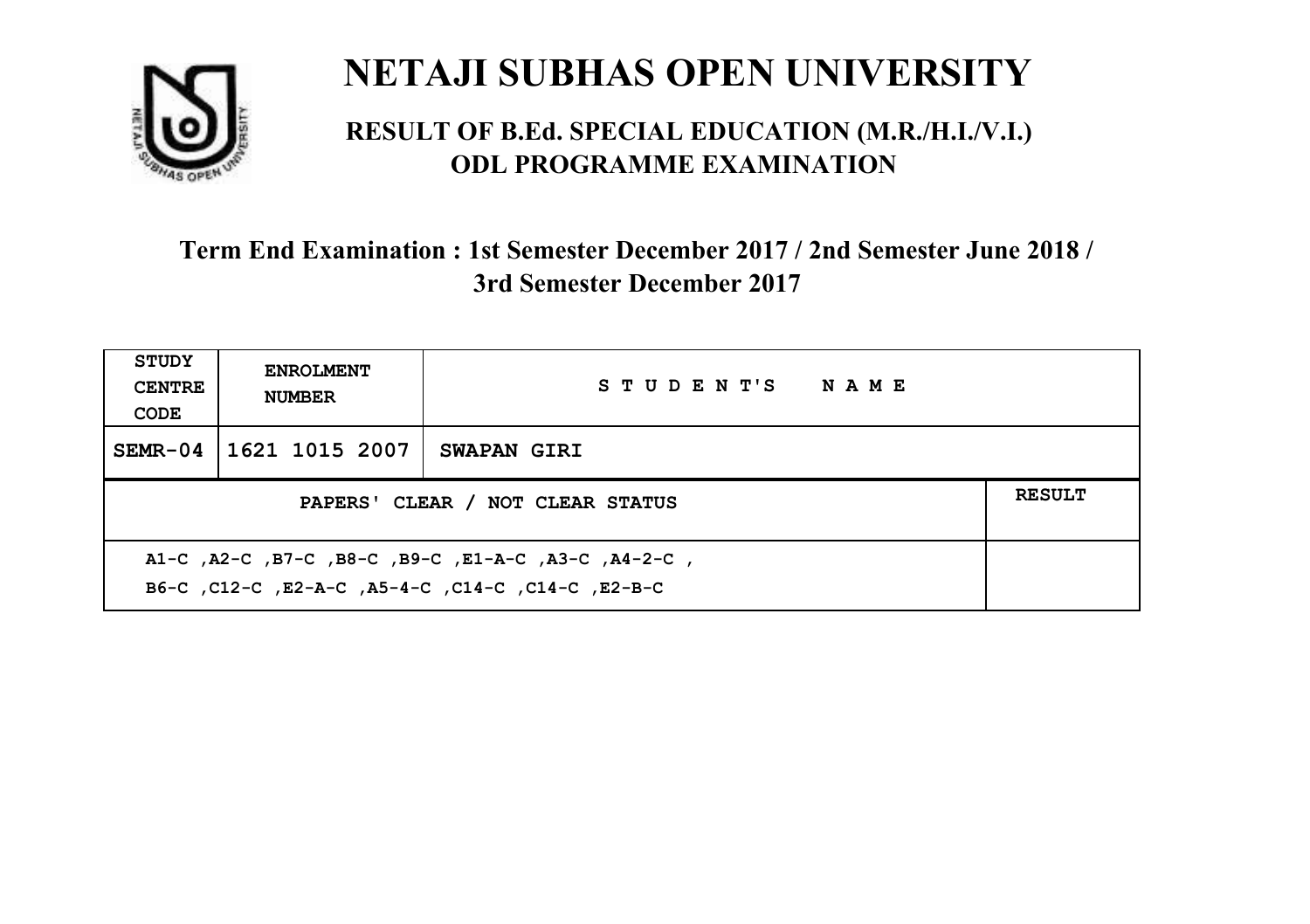

#### **RESULT OF B.Ed. SPECIAL EDUCATION (M.R./H.I./V.I.) ODL PROGRAMME EXAMINATION**

| <b>STUDY</b><br><b>CENTRE</b><br>CODE                                                                     | <b>ENROLMENT</b><br><b>NUMBER</b> | STUDENT'S NAME       |  |
|-----------------------------------------------------------------------------------------------------------|-----------------------------------|----------------------|--|
| $SEMR-04$                                                                                                 | 1621 1015 2016                    | <b>SUSHOVAN RANA</b> |  |
| PAPERS' CLEAR / NOT CLEAR STATUS                                                                          |                                   |                      |  |
| A1-C, A2-C, B7-C, B8-C, B9-C, E1-A-C, A3-C, A4-1-C,<br>B6-C, C12-C, E2-A-C, A5-4-C, C14-C, C14-C, C12-B-C |                                   |                      |  |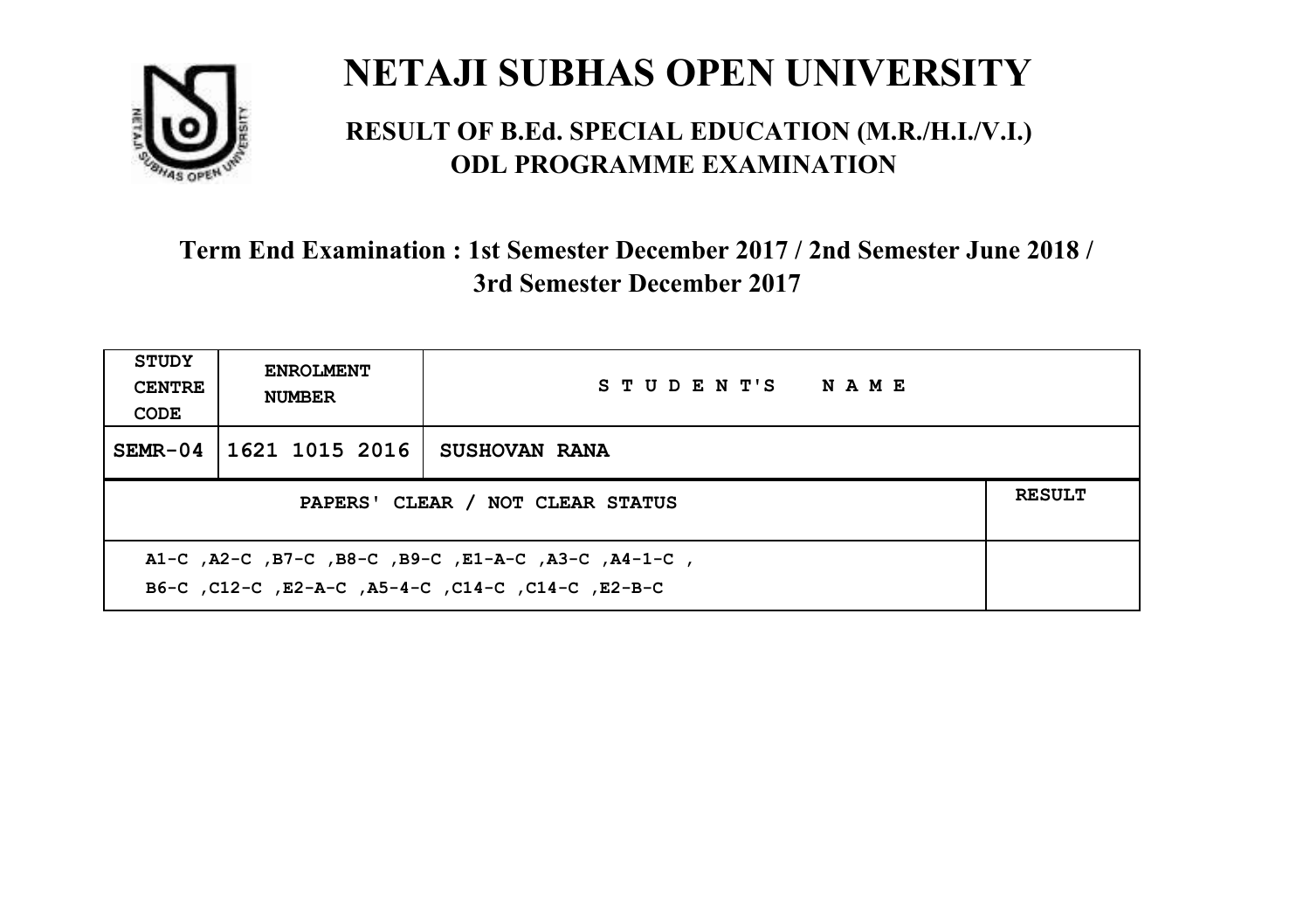

#### **RESULT OF B.Ed. SPECIAL EDUCATION (M.R./H.I./V.I.) ODL PROGRAMME EXAMINATION**

| <b>STUDY</b><br><b>CENTRE</b><br>CODE                                                                    | <b>ENROLMENT</b><br><b>NUMBER</b>                 | STUDENT'S NAME    |  |  |  |
|----------------------------------------------------------------------------------------------------------|---------------------------------------------------|-------------------|--|--|--|
| $SEMR-04$                                                                                                | 1621 1015 2018                                    | CHINMOY KUMAR DAS |  |  |  |
|                                                                                                          | <b>RESULT</b><br>PAPERS' CLEAR / NOT CLEAR STATUS |                   |  |  |  |
| A1-C, A2-C, B7-C, B8-C, B9-C, E1-A-C, A3-C, A4-3-C,<br>B6-C, C12-C, E2-A-C, A5-4-C, C14-C, C14-C, E2-B-C |                                                   |                   |  |  |  |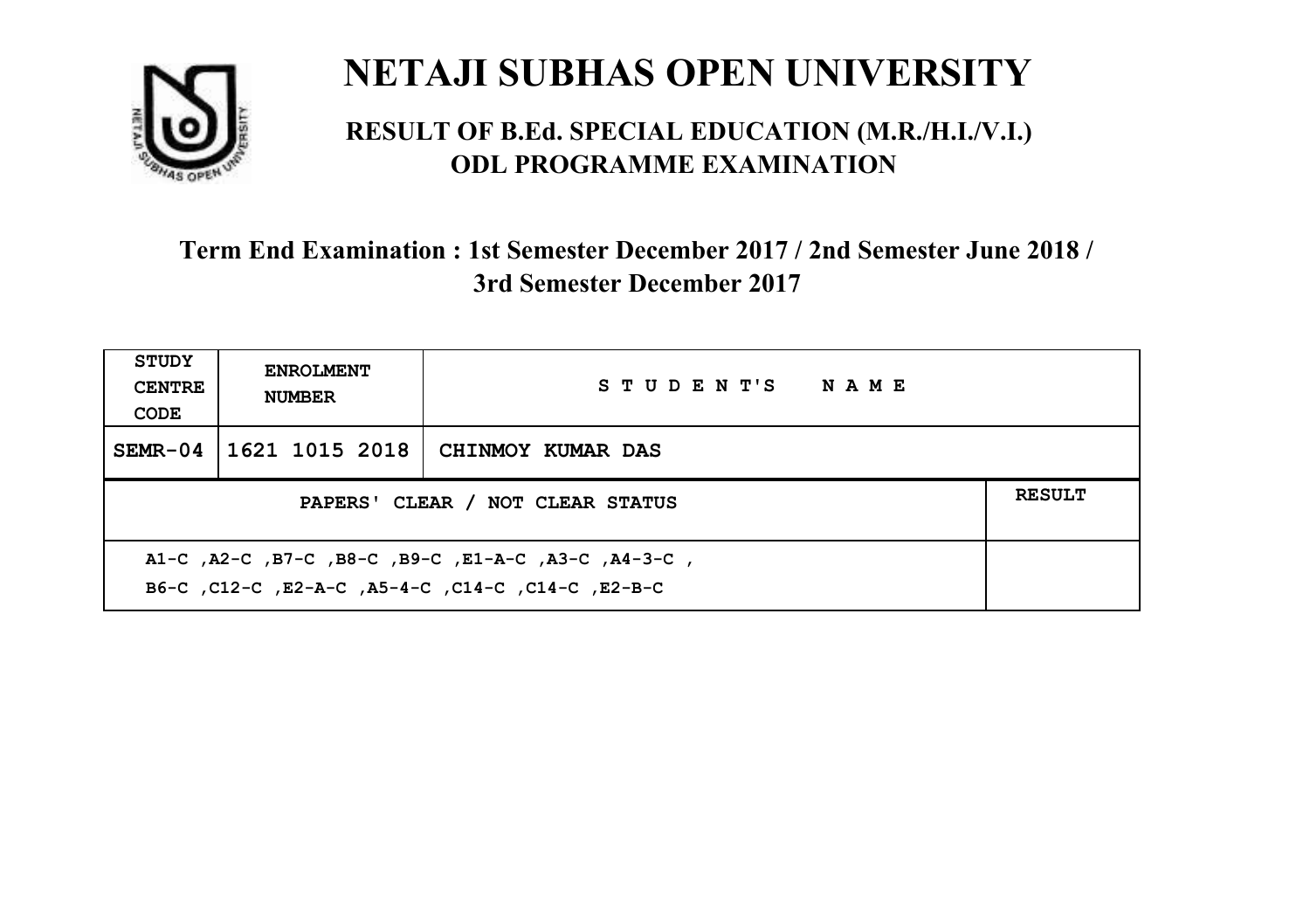

#### **RESULT OF B.Ed. SPECIAL EDUCATION (M.R./H.I./V.I.) ODL PROGRAMME EXAMINATION**

| <b>STUDY</b><br><b>CENTRE</b><br>CODE                                                                     | <b>ENROLMENT</b><br><b>NUMBER</b> | STUDENT'S NAME          |  |  |
|-----------------------------------------------------------------------------------------------------------|-----------------------------------|-------------------------|--|--|
| $SEMR-04$                                                                                                 | 1621 1015 2021                    | <b>GOSTHO GOPAL DAS</b> |  |  |
| <b>RESULT</b><br>PAPERS' CLEAR / NOT CLEAR STATUS                                                         |                                   |                         |  |  |
| A1-C, A2-C, B7-C, B8-C, B9-C, E1-A-C, A3-C, A4-3-C,<br>B6-C, C12-C, E2-A-C, A5-4-C, C14-C, C14-C, E2-B-NC |                                   |                         |  |  |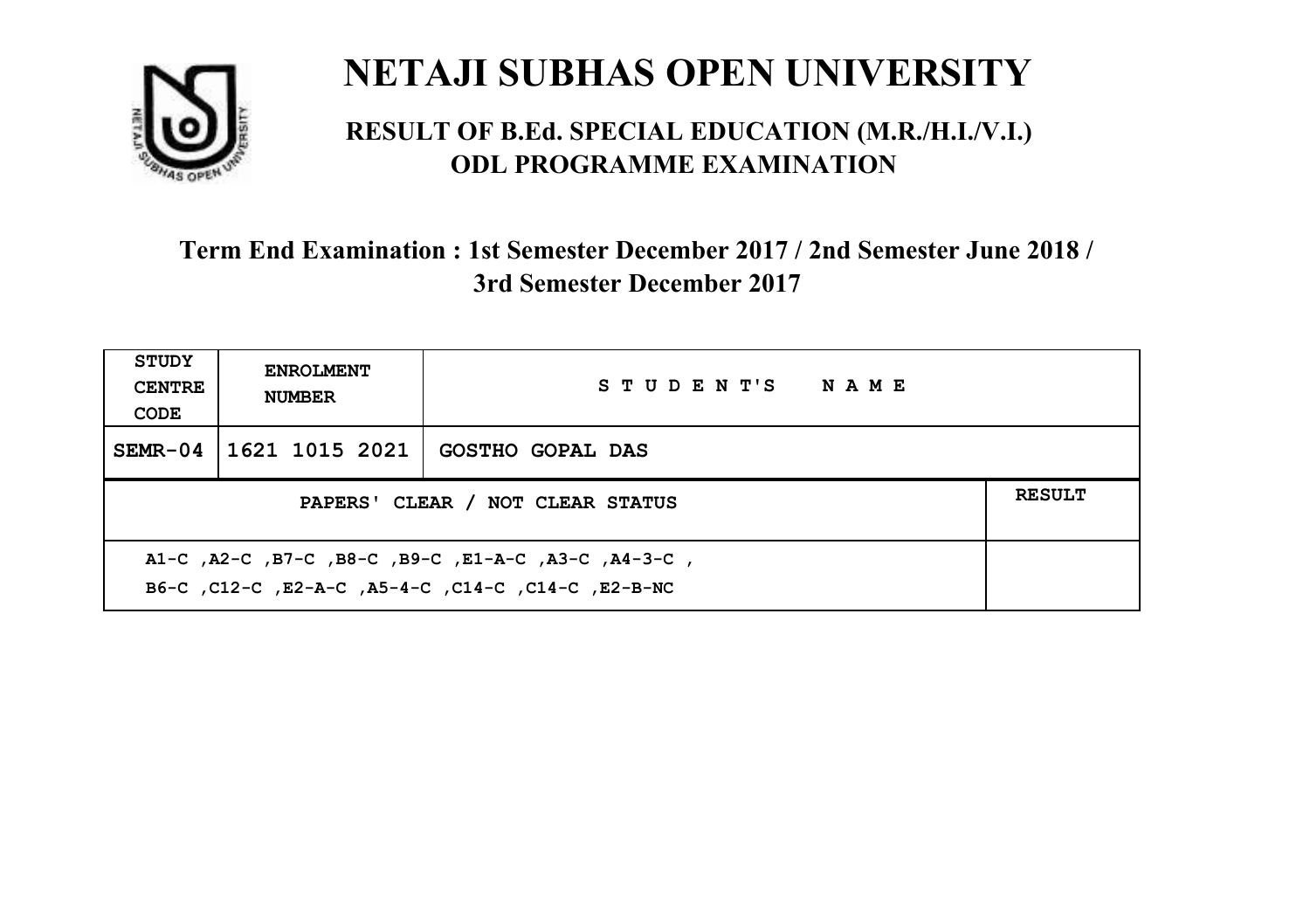

#### **RESULT OF B.Ed. SPECIAL EDUCATION (M.R./H.I./V.I.) ODL PROGRAMME EXAMINATION**

| <b>STUDY</b><br><b>CENTRE</b><br>CODE                                                                     | <b>ENROLMENT</b><br><b>NUMBER</b>                 | STUDENT'S NAME  |  |  |  |
|-----------------------------------------------------------------------------------------------------------|---------------------------------------------------|-----------------|--|--|--|
| $SEMR-04$                                                                                                 | 1621 1015 2023                                    | DURGA PADA JANA |  |  |  |
|                                                                                                           | <b>RESULT</b><br>PAPERS' CLEAR / NOT CLEAR STATUS |                 |  |  |  |
| A1-C, A2-C, B7-C, B8-C, B9-C, E1-A-C, A3-C, A4-3-C,<br>B6-C, C12-C, E2-A-C, A5-4-C, C14-C, C14-C, C12-B-C |                                                   |                 |  |  |  |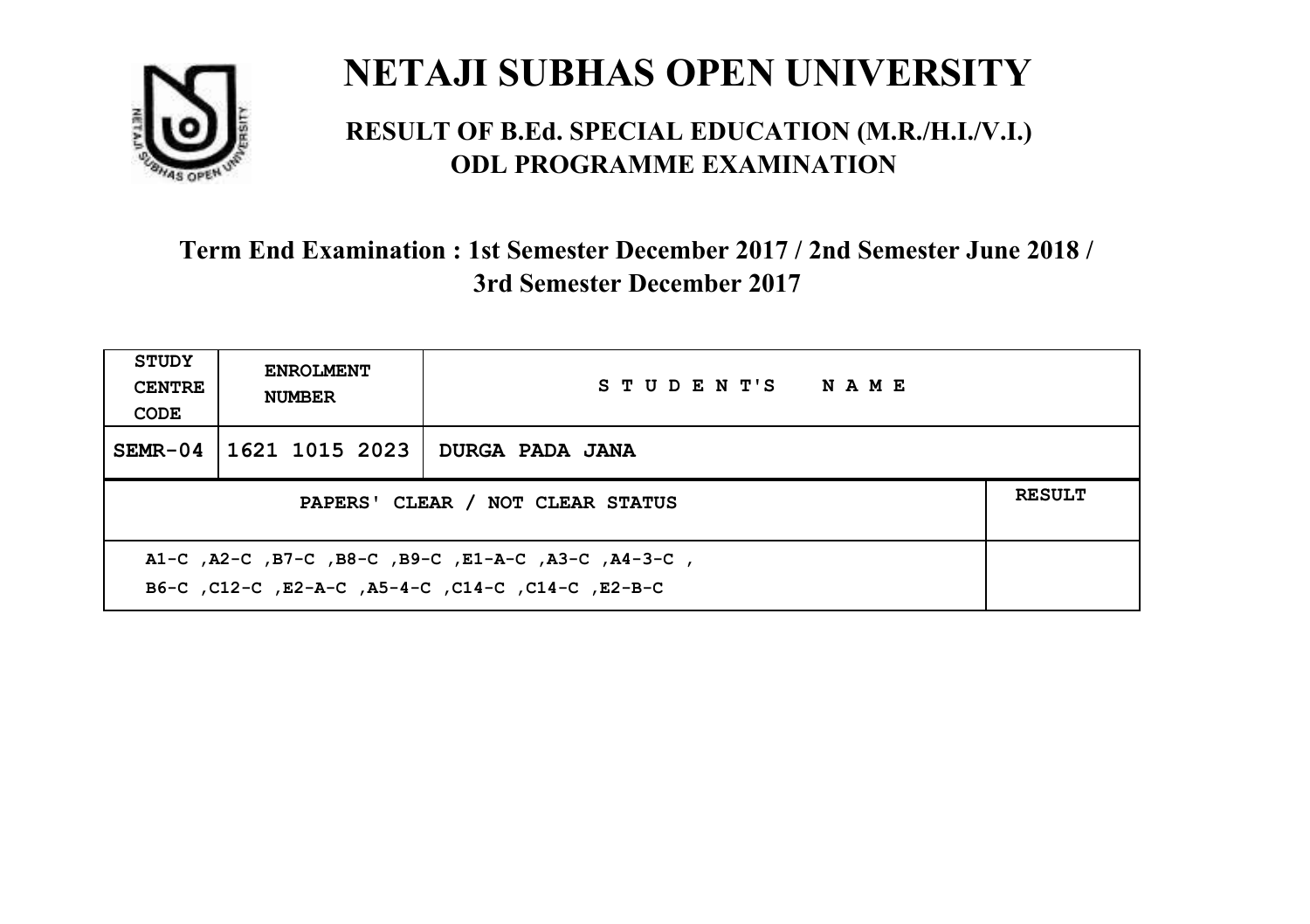

#### **RESULT OF B.Ed. SPECIAL EDUCATION (M.R./H.I./V.I.) ODL PROGRAMME EXAMINATION**

| <b>STUDY</b><br><b>CENTRE</b><br>CODE                                                                       | <b>ENROLMENT</b><br><b>NUMBER</b>                 | STUDENT'S NAME  |  |  |  |
|-------------------------------------------------------------------------------------------------------------|---------------------------------------------------|-----------------|--|--|--|
| $SEMR-04$                                                                                                   | 1622 1015 2003                                    | <b>TARA DAS</b> |  |  |  |
|                                                                                                             | <b>RESULT</b><br>PAPERS' CLEAR / NOT CLEAR STATUS |                 |  |  |  |
| , A1-C, A2-C, B7-C, B8-C, B9-C, E1-A-C, A3-C, A4-3-C,<br>B6-C, C12-C, E2-A-C, A5-4-C, C14-C, C14-C, E2-B-NC |                                                   |                 |  |  |  |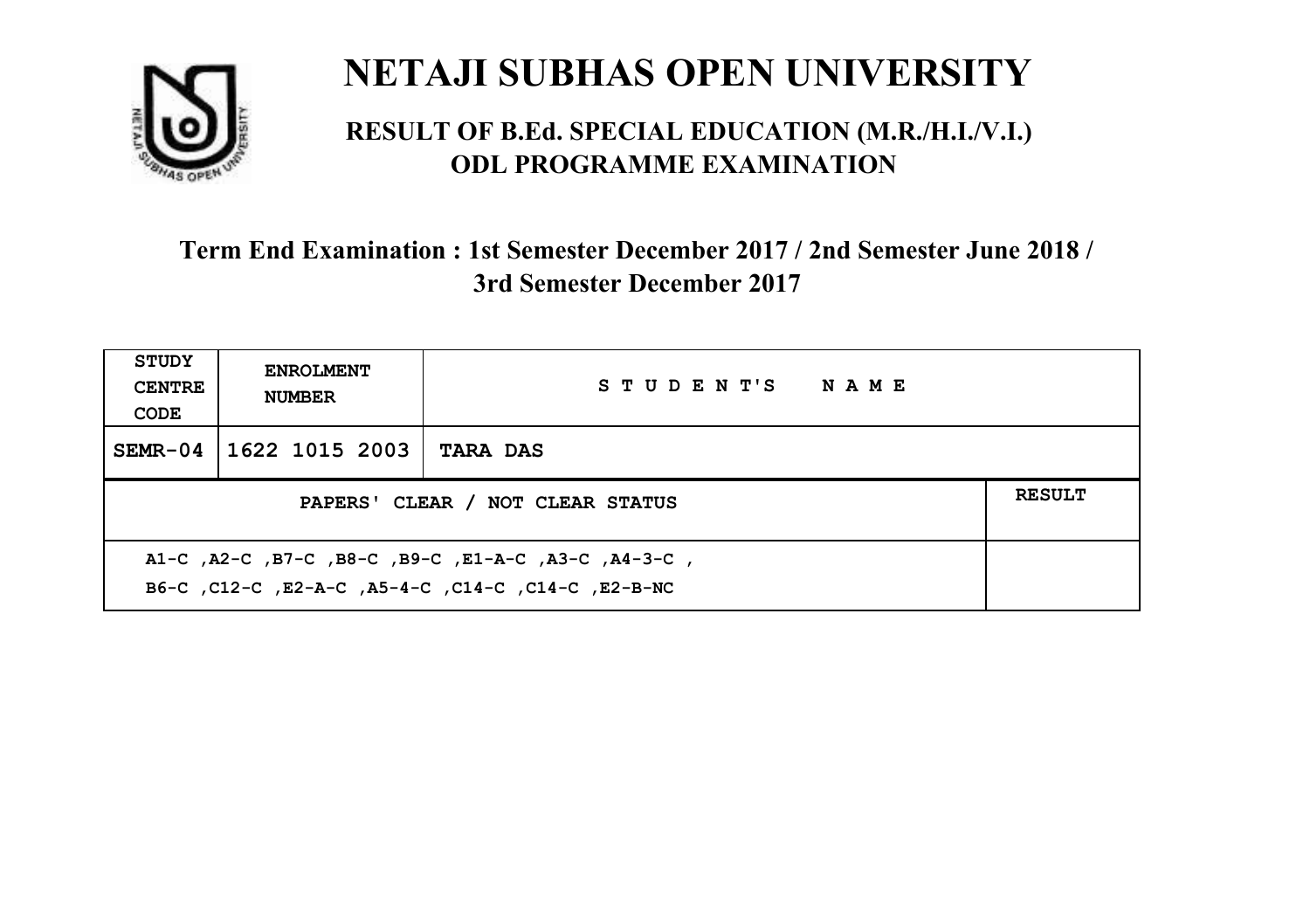

#### **RESULT OF B.Ed. SPECIAL EDUCATION (M.R./H.I./V.I.) ODL PROGRAMME EXAMINATION**

| <b>STUDY</b><br><b>CENTRE</b><br>CODE                                                                       | <b>ENROLMENT</b><br><b>NUMBER</b>                 | STUDENT'S NAME      |  |  |  |
|-------------------------------------------------------------------------------------------------------------|---------------------------------------------------|---------------------|--|--|--|
| $SEMR-04$                                                                                                   | 1622 1015 2005                                    | <b>DEBALINA DAS</b> |  |  |  |
|                                                                                                             | <b>RESULT</b><br>PAPERS' CLEAR / NOT CLEAR STATUS |                     |  |  |  |
| , A1-C, A2-C, B7-C, B8-C, B9-C, E1-A-C, A3-C, A4-3-C,<br>B6-C, C12-C, E2-A-C, A5-5-C, C14-C, C14-C, C12-B-C |                                                   |                     |  |  |  |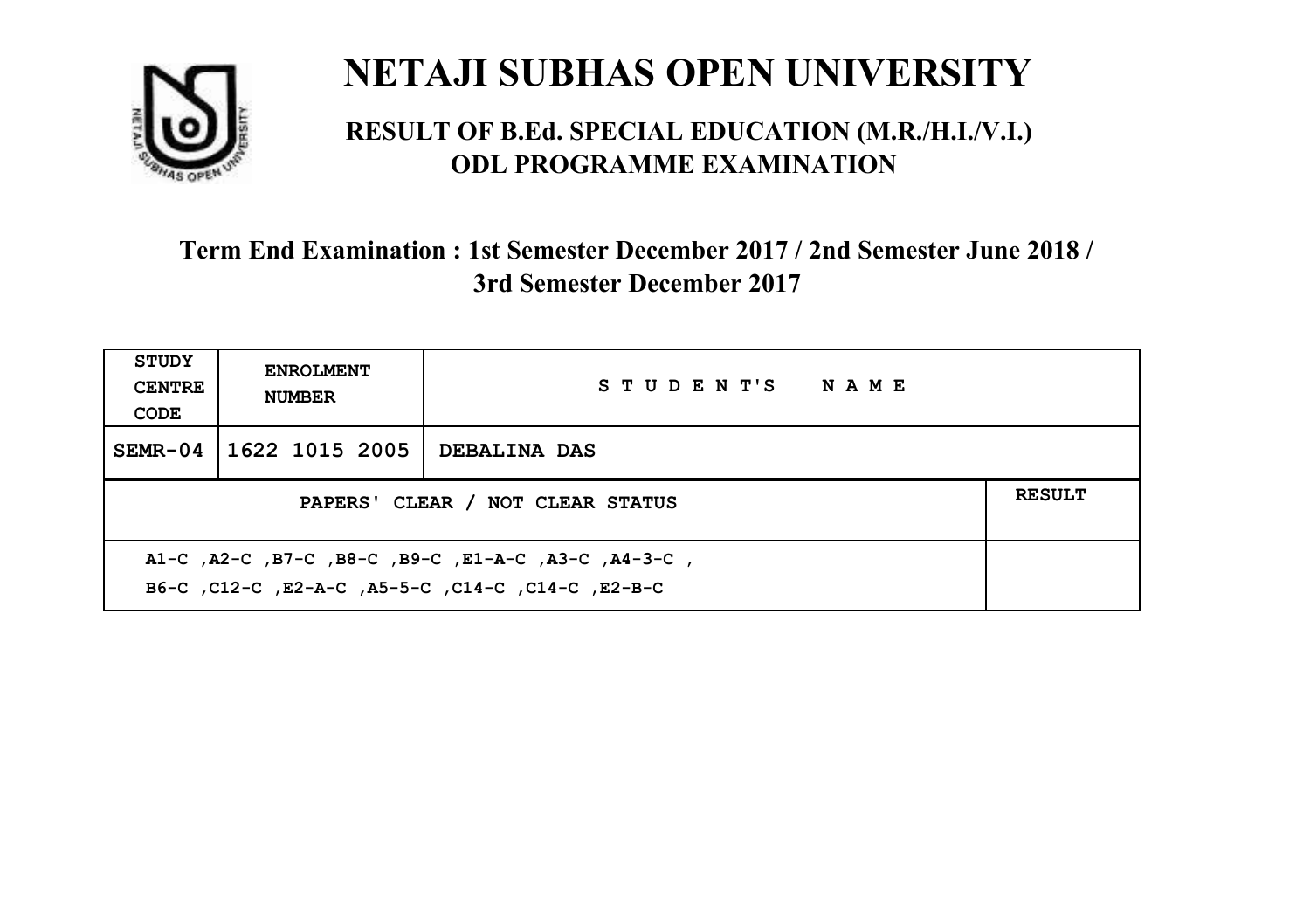

#### **RESULT OF B.Ed. SPECIAL EDUCATION (M.R./H.I./V.I.) ODL PROGRAMME EXAMINATION**

| <b>STUDY</b><br><b>CENTRE</b><br>CODE                                                                    | <b>ENROLMENT</b><br><b>NUMBER</b>                 | STUDENT'S NAME      |  |  |  |
|----------------------------------------------------------------------------------------------------------|---------------------------------------------------|---------------------|--|--|--|
| $SEMR-04$                                                                                                | 1622 1015 2008                                    | <b>RESHMITA DAS</b> |  |  |  |
|                                                                                                          | <b>RESULT</b><br>PAPERS' CLEAR / NOT CLEAR STATUS |                     |  |  |  |
| A1-C, A2-C, B7-C, B8-C, B9-C, E1-A-C, A3-C, A4-2-C,<br>B6-C, C12-C, E2-A-C, A5-4-C, C14-C, C14-C, E2-B-C |                                                   |                     |  |  |  |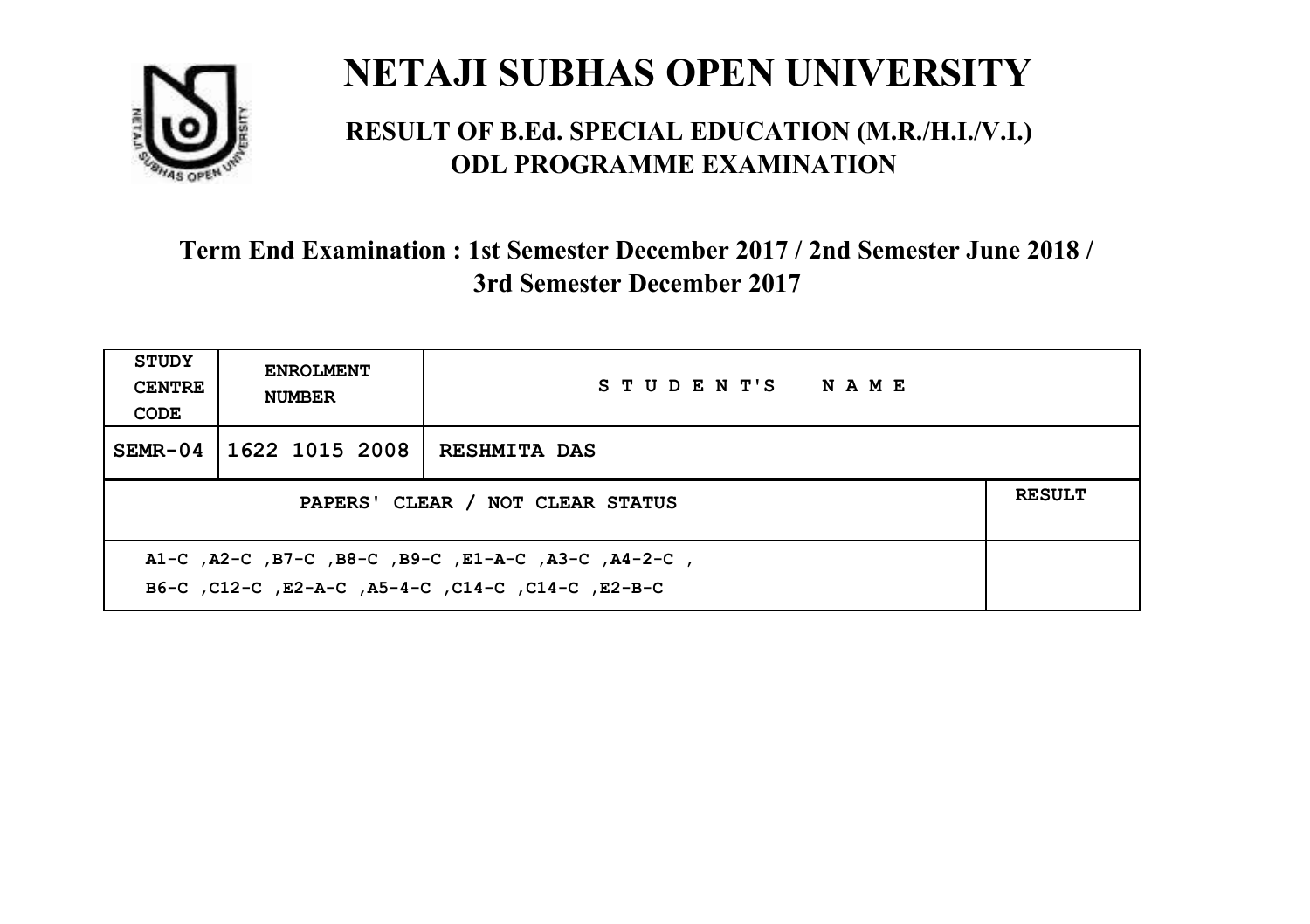

#### **RESULT OF B.Ed. SPECIAL EDUCATION (M.R./H.I./V.I.) ODL PROGRAMME EXAMINATION**

| <b>STUDY</b><br><b>CENTRE</b><br>CODE                                                                    | <b>ENROLMENT</b><br><b>NUMBER</b>                 | STUDENT'S NAME        |  |  |
|----------------------------------------------------------------------------------------------------------|---------------------------------------------------|-----------------------|--|--|
| $SEMR-04$                                                                                                | 1622 1015 2009                                    | <b>MAANTU MALLICK</b> |  |  |
|                                                                                                          | <b>RESULT</b><br>PAPERS' CLEAR / NOT CLEAR STATUS |                       |  |  |
| A1-C, A2-C, B7-C, B8-C, B9-C, E1-A-C, A3-C, A4-3-C,<br>B6-C, C12-C, E2-A-C, A5-4-C, C14-C, C14-C, E2-B-C |                                                   |                       |  |  |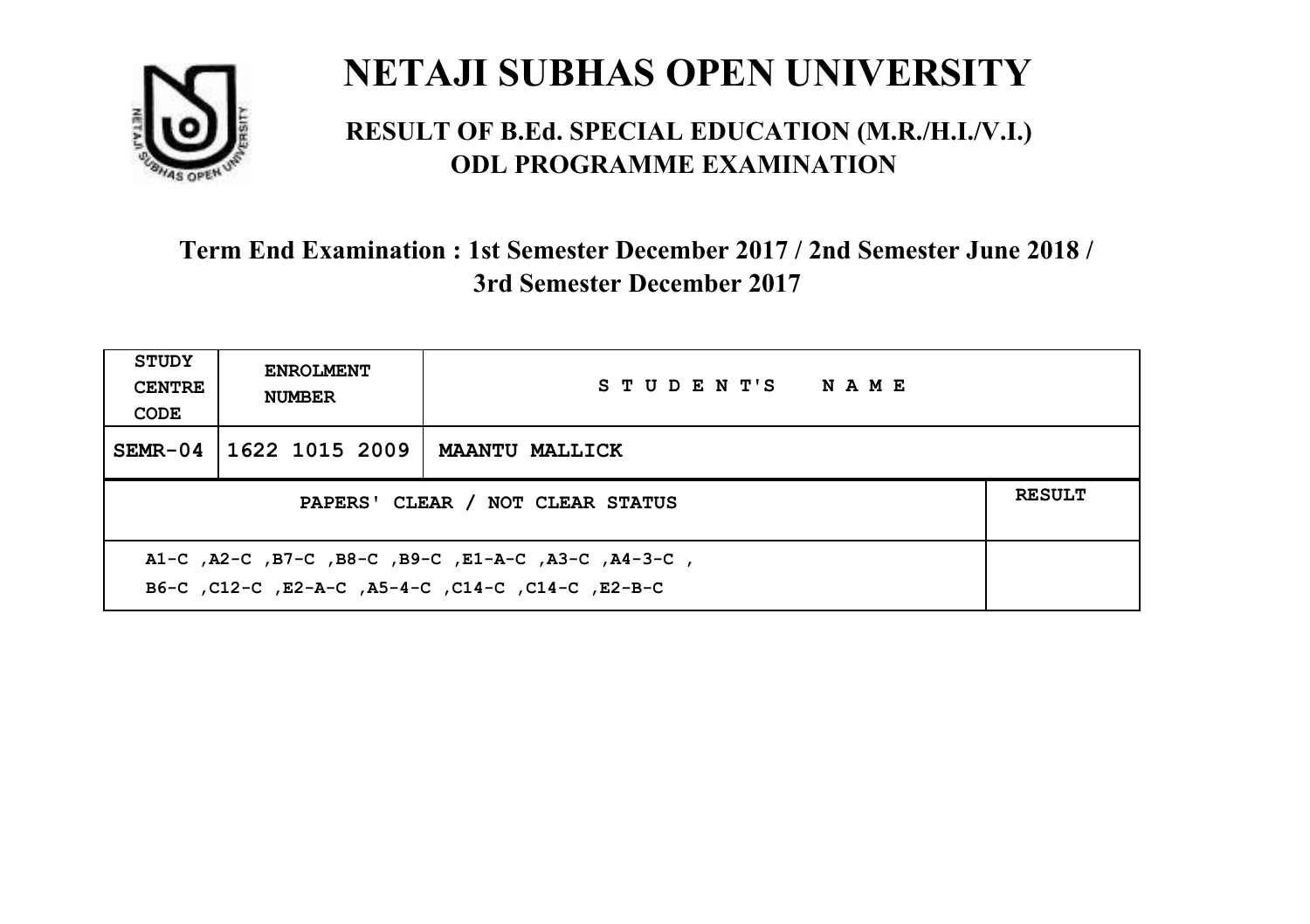

#### **RESULT OF B.Ed. SPECIAL EDUCATION (M.R./H.I./V.I.) ODL PROGRAMME EXAMINATION**

| <b>STUDY</b><br><b>CENTRE</b><br>CODE             | <b>ENROLMENT</b><br><b>NUMBER</b> | STUDENT'S NAME      |  |  |
|---------------------------------------------------|-----------------------------------|---------------------|--|--|
| $SEMR-04$                                         | 1623 1015 2004                    | <b>BISWADEV DAS</b> |  |  |
| <b>RESULT</b><br>PAPERS' CLEAR / NOT CLEAR STATUS |                                   |                     |  |  |
|                                                   |                                   |                     |  |  |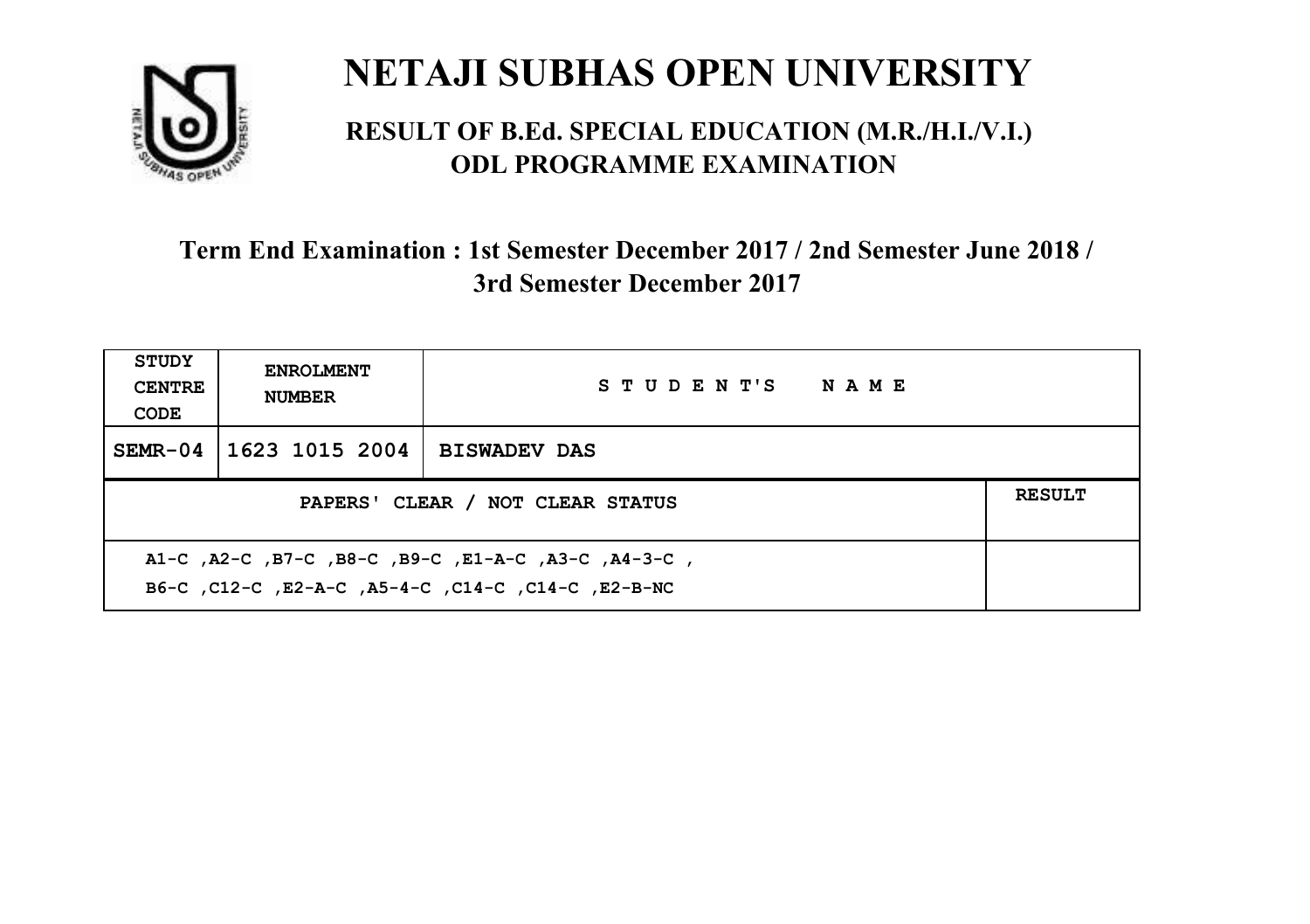

#### **RESULT OF B.Ed. SPECIAL EDUCATION (M.R./H.I./V.I.) ODL PROGRAMME EXAMINATION**

| <b>STUDY</b><br><b>CENTRE</b><br>CODE                                                                     | <b>ENROLMENT</b><br><b>NUMBER</b>                 | STUDENT'S NAME        |  |  |  |
|-----------------------------------------------------------------------------------------------------------|---------------------------------------------------|-----------------------|--|--|--|
| $SEMR-04$                                                                                                 | 1623 1015 2010                                    | <b>DIBAKAR SARDAR</b> |  |  |  |
|                                                                                                           | <b>RESULT</b><br>PAPERS' CLEAR / NOT CLEAR STATUS |                       |  |  |  |
| A1-C, A2-C, B7-C, B8-C, B9-C, E1-A-C, A3-C, A4-3-C,<br>B6-C, C12-C, E2-A-C, A5-4-C, C14-C, C14-C, C12-B-C |                                                   |                       |  |  |  |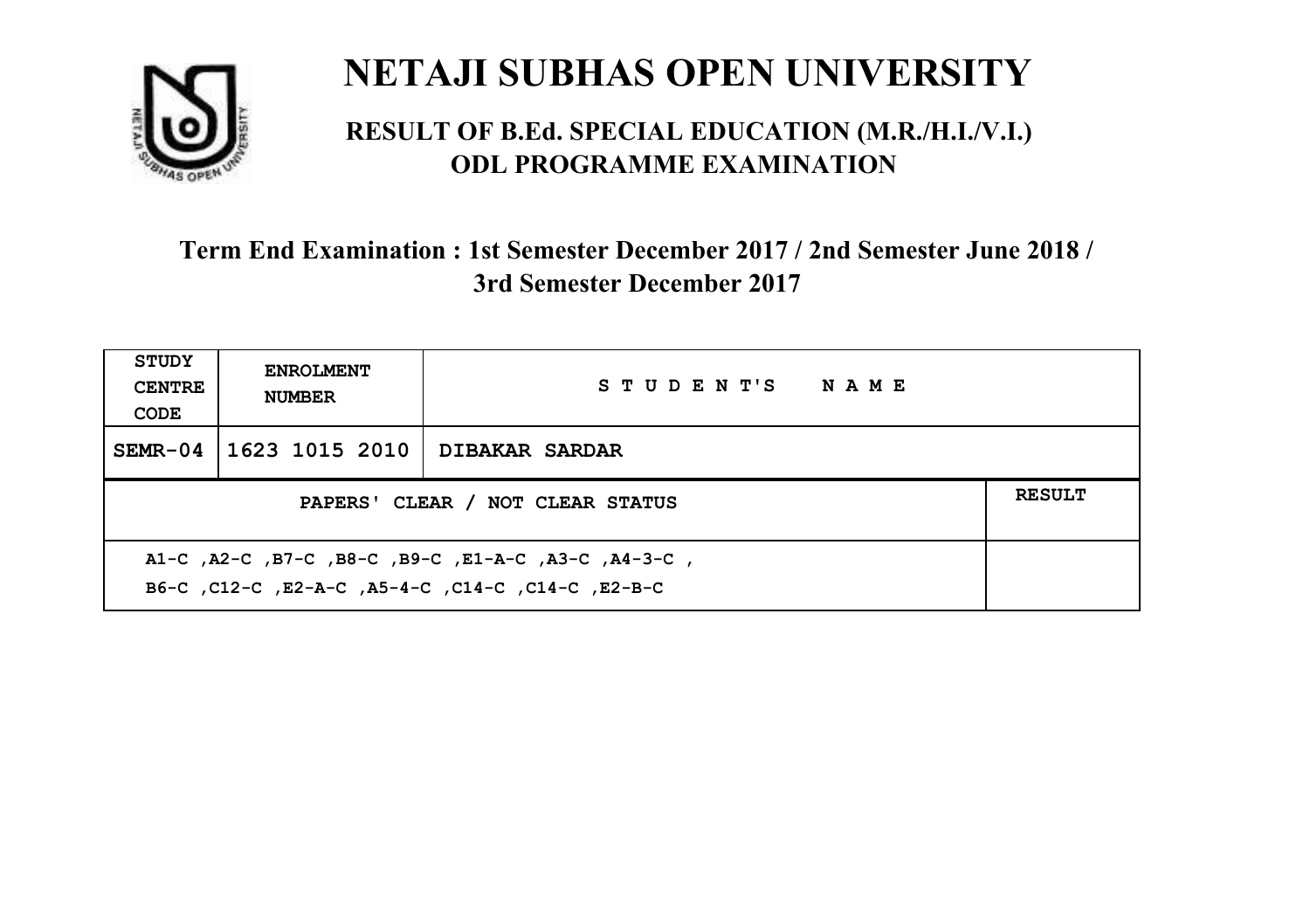

#### **RESULT OF B.Ed. SPECIAL EDUCATION (M.R./H.I./V.I.) ODL PROGRAMME EXAMINATION**

| <b>STUDY</b><br><b>CENTRE</b><br>CODE                                                                     | <b>ENROLMENT</b><br><b>NUMBER</b>                 | STUDENT'S NAME       |  |  |  |
|-----------------------------------------------------------------------------------------------------------|---------------------------------------------------|----------------------|--|--|--|
| $SEMR-04$                                                                                                 | 1623 1015 2013                                    | <b>PRANAY SARDAR</b> |  |  |  |
|                                                                                                           | <b>RESULT</b><br>PAPERS' CLEAR / NOT CLEAR STATUS |                      |  |  |  |
| A1-C, A2-C, B7-C, B8-C, B9-C, E1-A-C, A3-C, A4-3-C,<br>B6-C, C12-C, E2-A-C, A5-4-C, C14-C, C14-C, C12-B-C |                                                   |                      |  |  |  |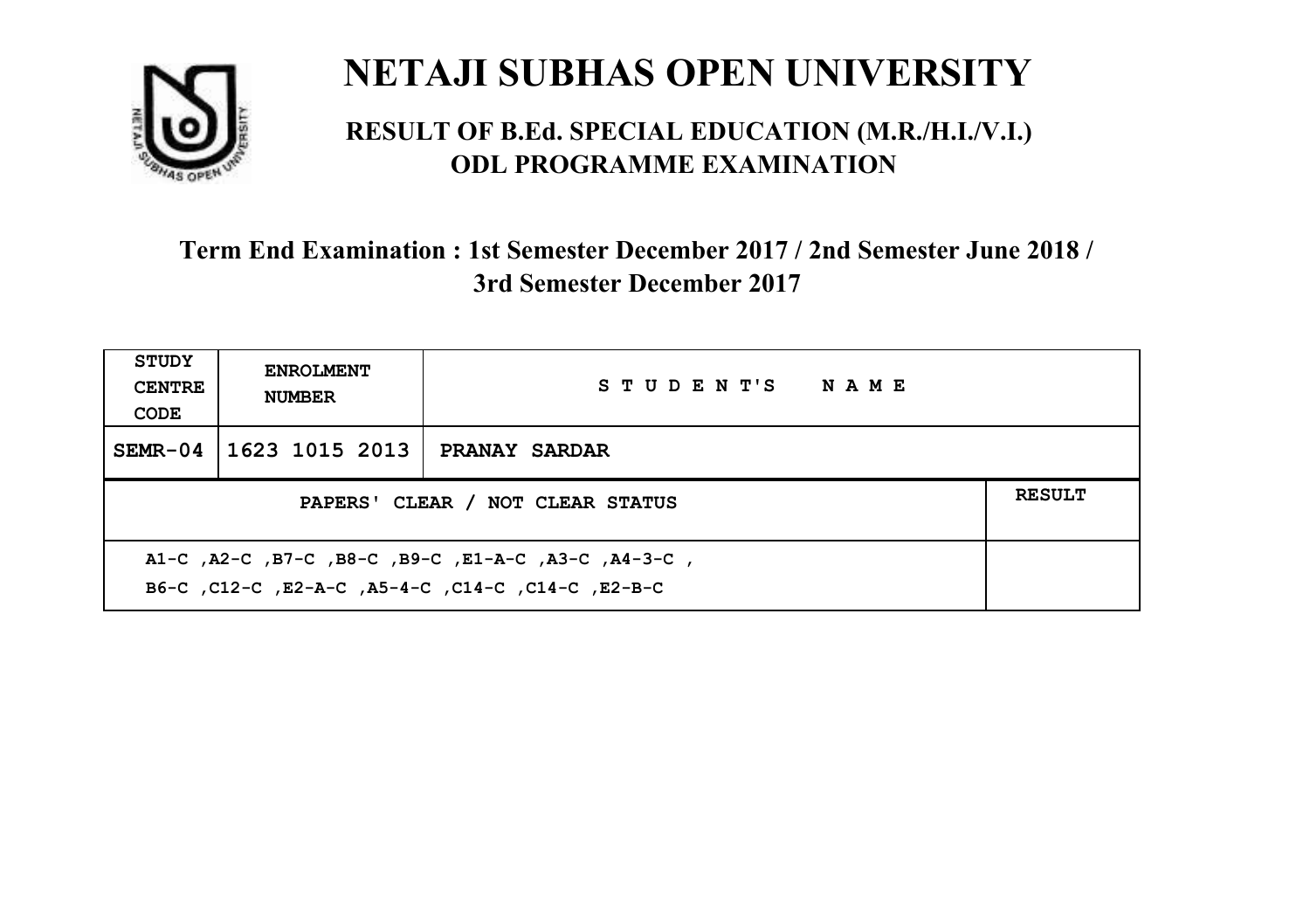

#### **RESULT OF B.Ed. SPECIAL EDUCATION (M.R./H.I./V.I.) ODL PROGRAMME EXAMINATION**

| <b>STUDY</b><br><b>CENTRE</b><br>CODE                                                                    | <b>ENROLMENT</b><br><b>NUMBER</b>                 | STUDENT'S NAME           |  |  |  |
|----------------------------------------------------------------------------------------------------------|---------------------------------------------------|--------------------------|--|--|--|
| $SEMR-04$                                                                                                | 1623 1015 2014                                    | <b>BHISHMADEV MONDAL</b> |  |  |  |
|                                                                                                          | <b>RESULT</b><br>PAPERS' CLEAR / NOT CLEAR STATUS |                          |  |  |  |
| A1-C, A2-C, B7-C, B8-C, B9-C, E1-A-C, A3-C, A4-2-C,<br>B6-C, C12-C, E2-A-C, A5-4-C, C14-C, C14-C, E2-B-C |                                                   |                          |  |  |  |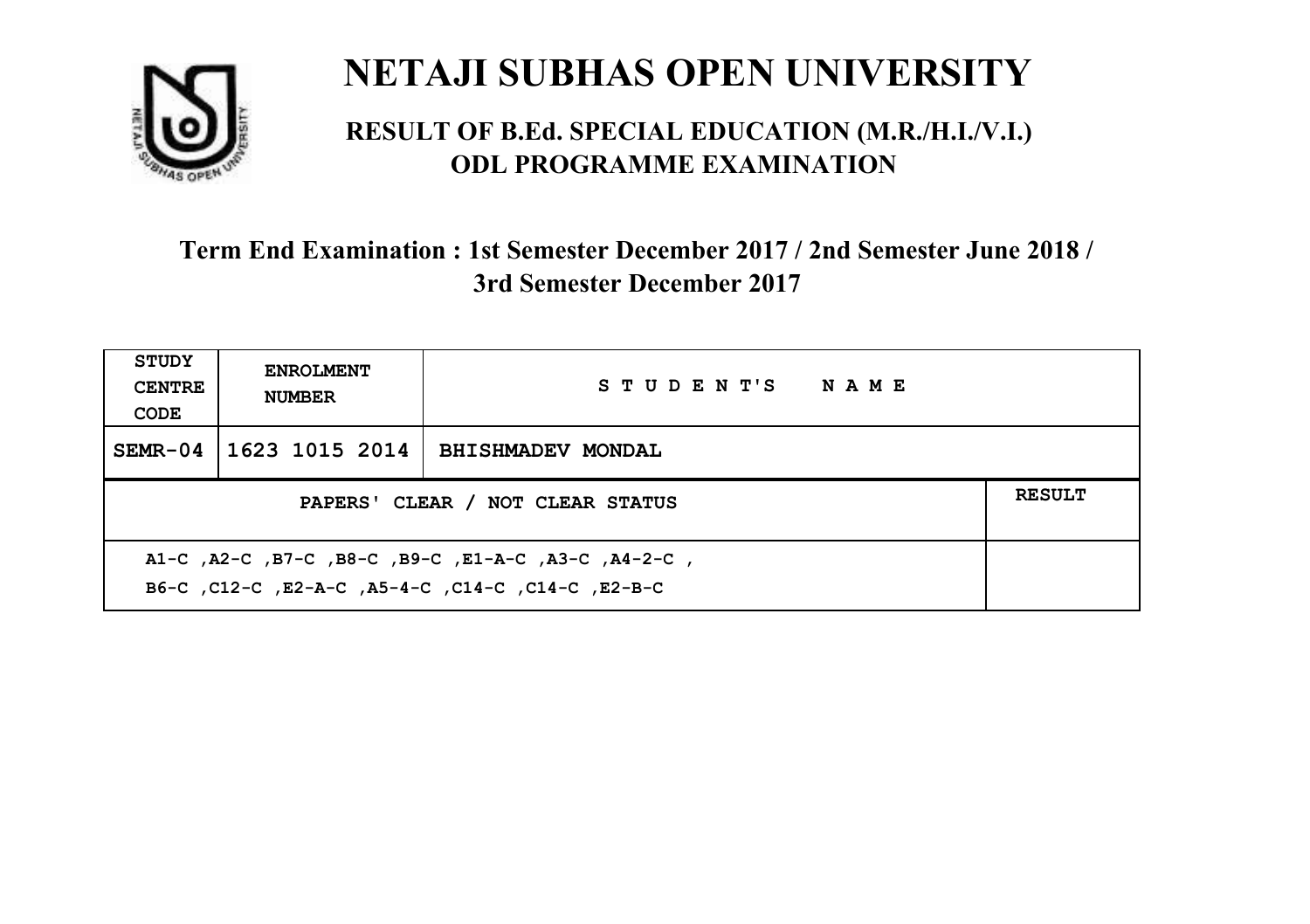

#### **RESULT OF B.Ed. SPECIAL EDUCATION (M.R./H.I./V.I.) ODL PROGRAMME EXAMINATION**

| <b>STUDY</b><br><b>CENTRE</b><br>CODE                                                                     | <b>ENROLMENT</b><br><b>NUMBER</b>                 | STUDENT'S NAME     |  |  |  |
|-----------------------------------------------------------------------------------------------------------|---------------------------------------------------|--------------------|--|--|--|
| $SEMR-04$                                                                                                 | 1623 1015 2015                                    | PURNA CHANDRA JANA |  |  |  |
|                                                                                                           | <b>RESULT</b><br>PAPERS' CLEAR / NOT CLEAR STATUS |                    |  |  |  |
| A1-C, A2-C, B7-C, B8-C, B9-C, E1-A-C, A3-C, A4-3-C,<br>B6-C, C12-C, E2-A-C, A5-4-C, C14-C, C14-C, C12-B-C |                                                   |                    |  |  |  |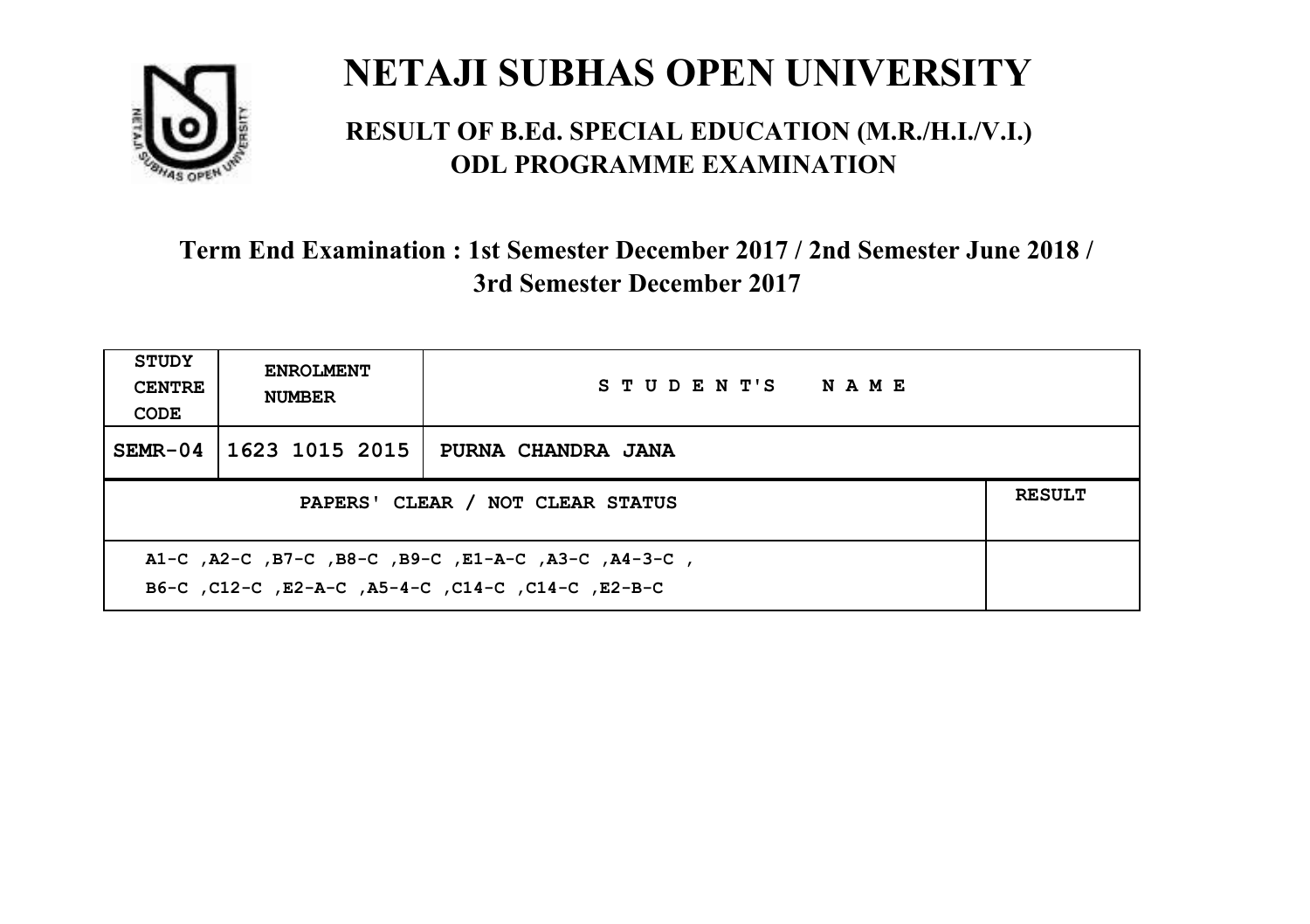

#### **RESULT OF B.Ed. SPECIAL EDUCATION (M.R./H.I./V.I.) ODL PROGRAMME EXAMINATION**

| <b>STUDY</b><br><b>CENTRE</b><br>CODE             | <b>ENROLMENT</b><br><b>NUMBER</b> | STUDENT'S NAME |  |  |
|---------------------------------------------------|-----------------------------------|----------------|--|--|
|                                                   | SEMR-04 1623 1015 2020            | UTPAL DEBDAS   |  |  |
| <b>RESULT</b><br>PAPERS' CLEAR / NOT CLEAR STATUS |                                   |                |  |  |
|                                                   |                                   |                |  |  |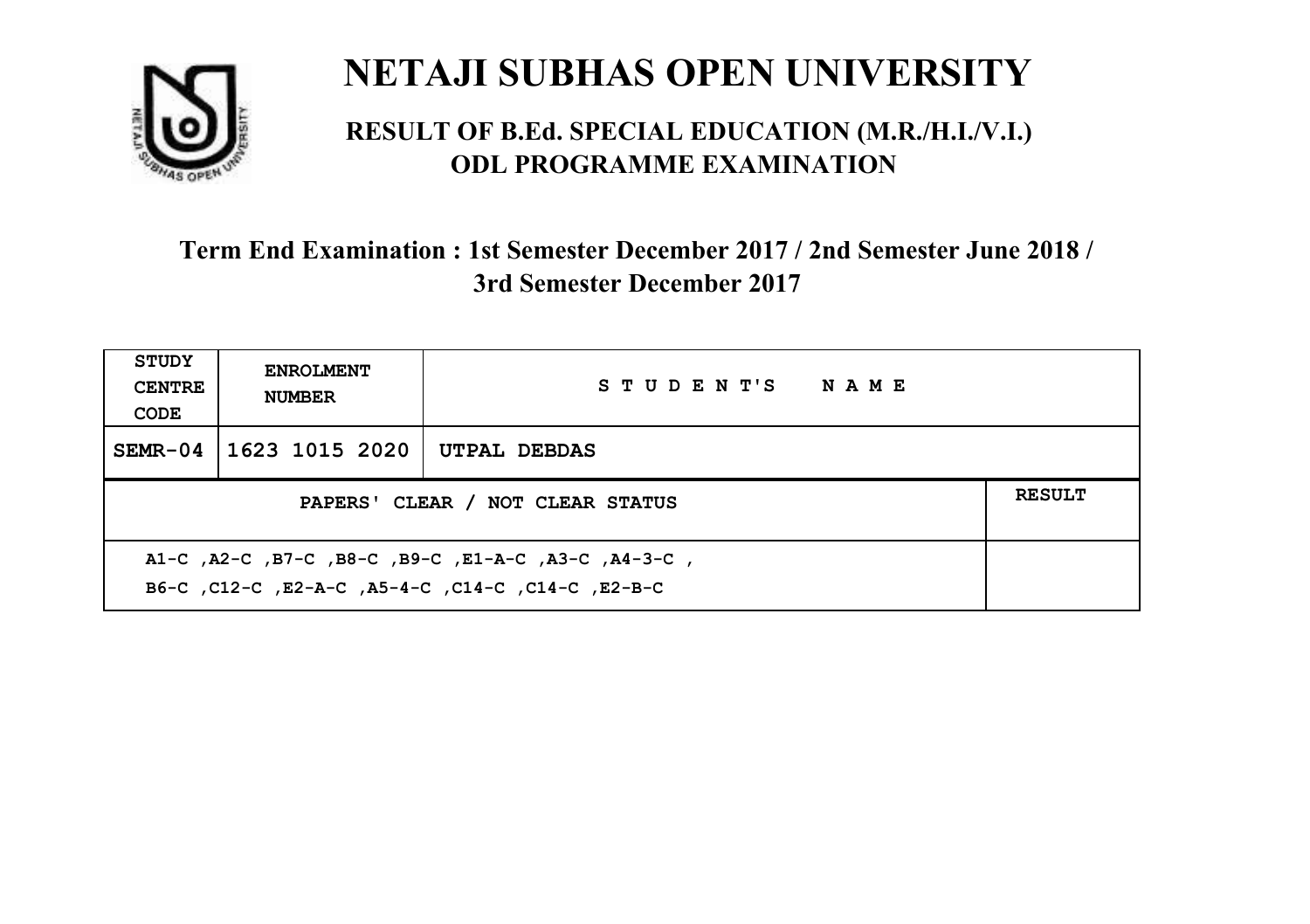

#### **RESULT OF B.Ed. SPECIAL EDUCATION (M.R./H.I./V.I.) ODL PROGRAMME EXAMINATION**

| <b>STUDY</b><br><b>CENTRE</b><br>CODE                                                                    | <b>ENROLMENT</b><br><b>NUMBER</b>                 | STUDENT'S NAME |  |  |  |
|----------------------------------------------------------------------------------------------------------|---------------------------------------------------|----------------|--|--|--|
|                                                                                                          | SEMR-04   1623 1015 2022   ASIM MONDAL            |                |  |  |  |
|                                                                                                          | <b>RESULT</b><br>PAPERS' CLEAR / NOT CLEAR STATUS |                |  |  |  |
| A1-C, A2-C, B7-C, B8-C, B9-C, E1-A-C, A3-C, A4-3-C,<br>B6-C, C12-C, E2-A-C, A5-4-C, C14-C, C14-C, E2-B-C |                                                   |                |  |  |  |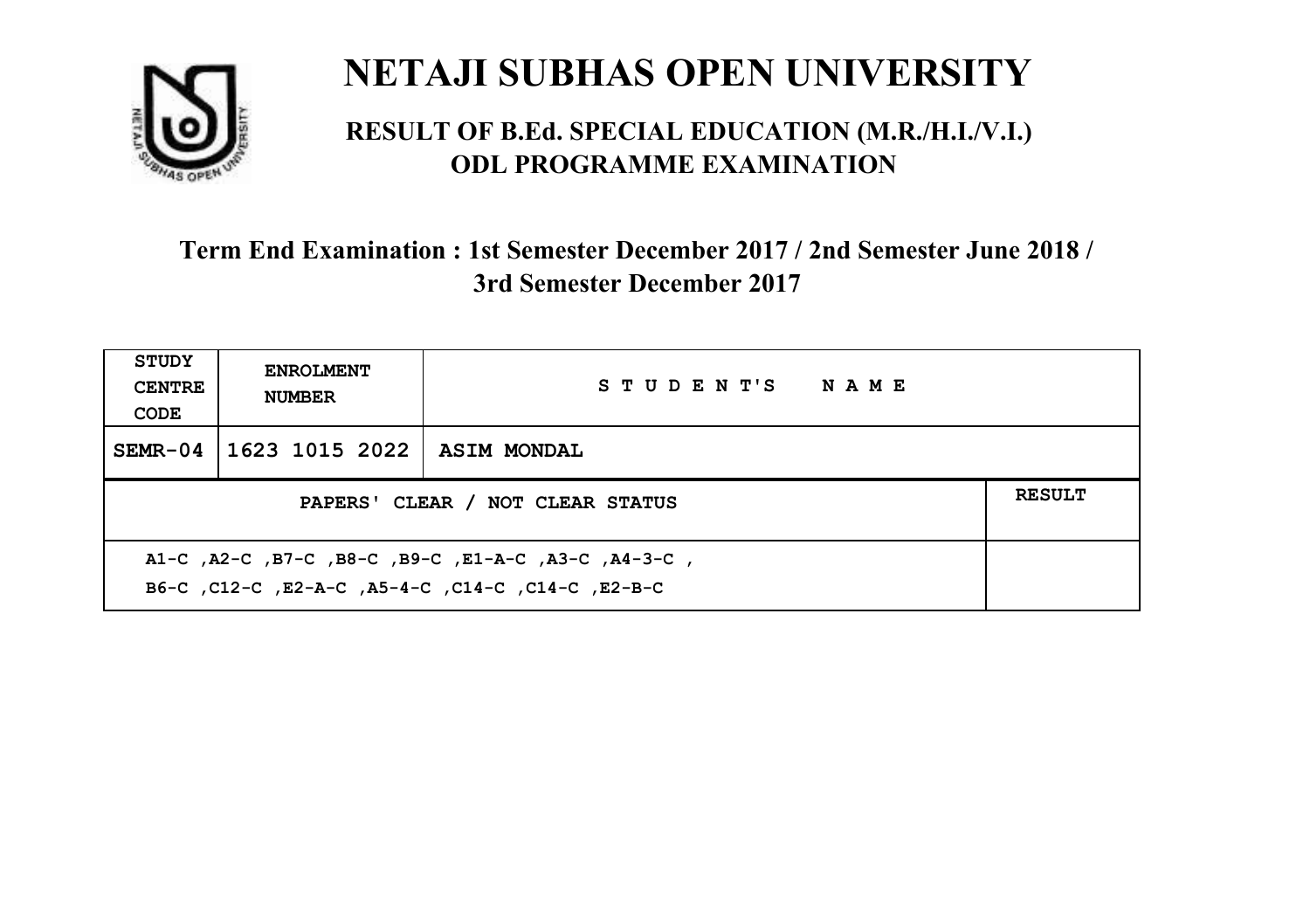

#### **RESULT OF B.Ed. SPECIAL EDUCATION (M.R./H.I./V.I.) ODL PROGRAMME EXAMINATION**

| <b>STUDY</b><br><b>CENTRE</b><br>CODE                                                                     | <b>ENROLMENT</b><br><b>NUMBER</b> | STUDENT'S NAME |  |
|-----------------------------------------------------------------------------------------------------------|-----------------------------------|----------------|--|
| $SEMR-04$                                                                                                 | 1626 1015 2027                    | MOYNA MURMU    |  |
| <b>RESULT</b><br>PAPERS' CLEAR / NOT CLEAR STATUS                                                         |                                   |                |  |
| A1-NC, A2-C, B7-C, B8-C, B9-C, E1-A-C, A3-C, A4-3-C,<br>B6-C, C12-C, E2-A-C, A5-4-C, C14-C, C14-C, E2-B-C |                                   |                |  |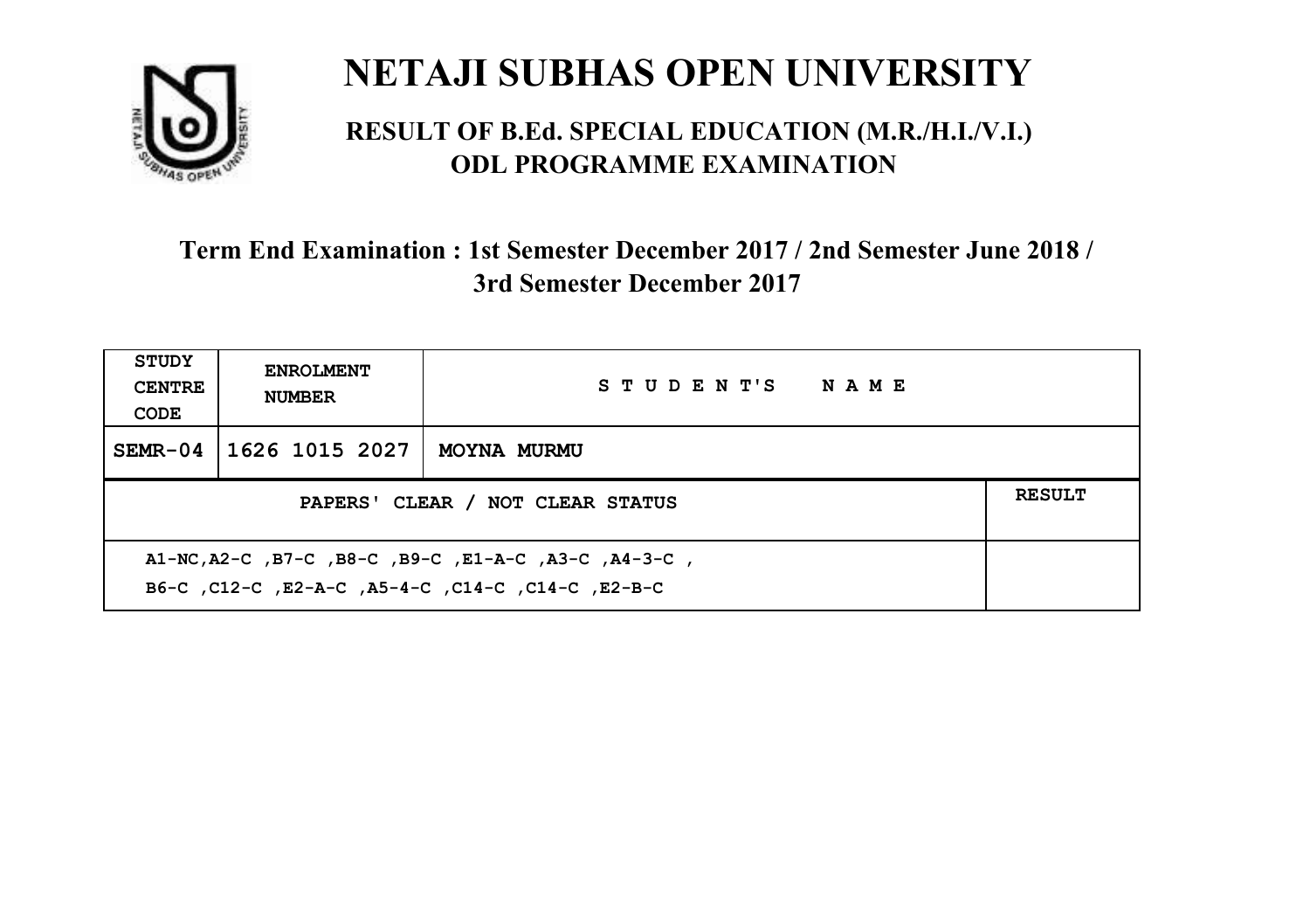

#### **RESULT OF B.Ed. SPECIAL EDUCATION (M.R./H.I./V.I.) ODL PROGRAMME EXAMINATION**

| <b>STUDY</b><br><b>CENTRE</b><br>CODE | <b>ENROLMENT</b><br><b>NUMBER</b>                                                                           | STUDENT'S NAME        |  |  |  |
|---------------------------------------|-------------------------------------------------------------------------------------------------------------|-----------------------|--|--|--|
| $SEMR-04$                             | 1627 1015 2017                                                                                              | <b>BASUDEB PANDIT</b> |  |  |  |
|                                       | <b>RESULT</b><br>PAPERS' CLEAR / NOT CLEAR STATUS                                                           |                       |  |  |  |
|                                       | , A1-C, A2-C, B7-C, B8-C, B9-C, E1-A-C, A3-C, A4-3-C,<br>B6-C, C12-C, E2-A-C, A5-4-C, C14-C, C14-C, E2-B-NC |                       |  |  |  |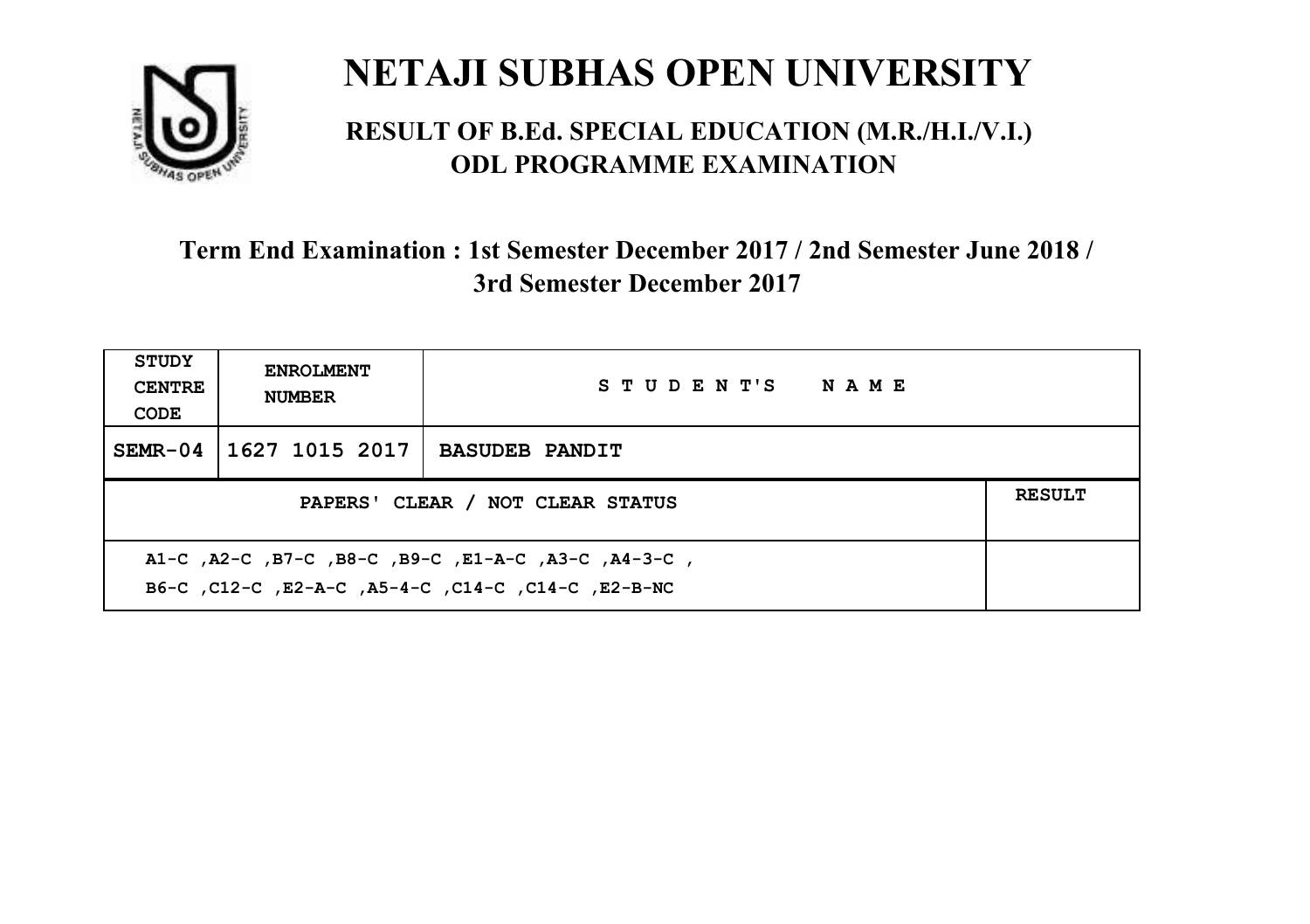

#### **RESULT OF B.Ed. SPECIAL EDUCATION (M.R./H.I./V.I.) ODL PROGRAMME EXAMINATION**

| <b>STUDY</b><br><b>CENTRE</b><br>CODE             | <b>ENROLMENT</b><br><b>NUMBER</b>                                                                         | STUDENT'S NAME      |  |  |  |
|---------------------------------------------------|-----------------------------------------------------------------------------------------------------------|---------------------|--|--|--|
| $SEMR-04$                                         | 1627 1015 2026                                                                                            | <b>SK RAKIB ALI</b> |  |  |  |
| <b>RESULT</b><br>PAPERS' CLEAR / NOT CLEAR STATUS |                                                                                                           |                     |  |  |  |
|                                                   | A1-C, A2-C, B7-C, B8-C, B9-C, E1-A-C, A3-C, A4-2-C,<br>B6-C, C12-C, E2-A-C, A5-4-C, C14-C, C14-C, C12-B-C |                     |  |  |  |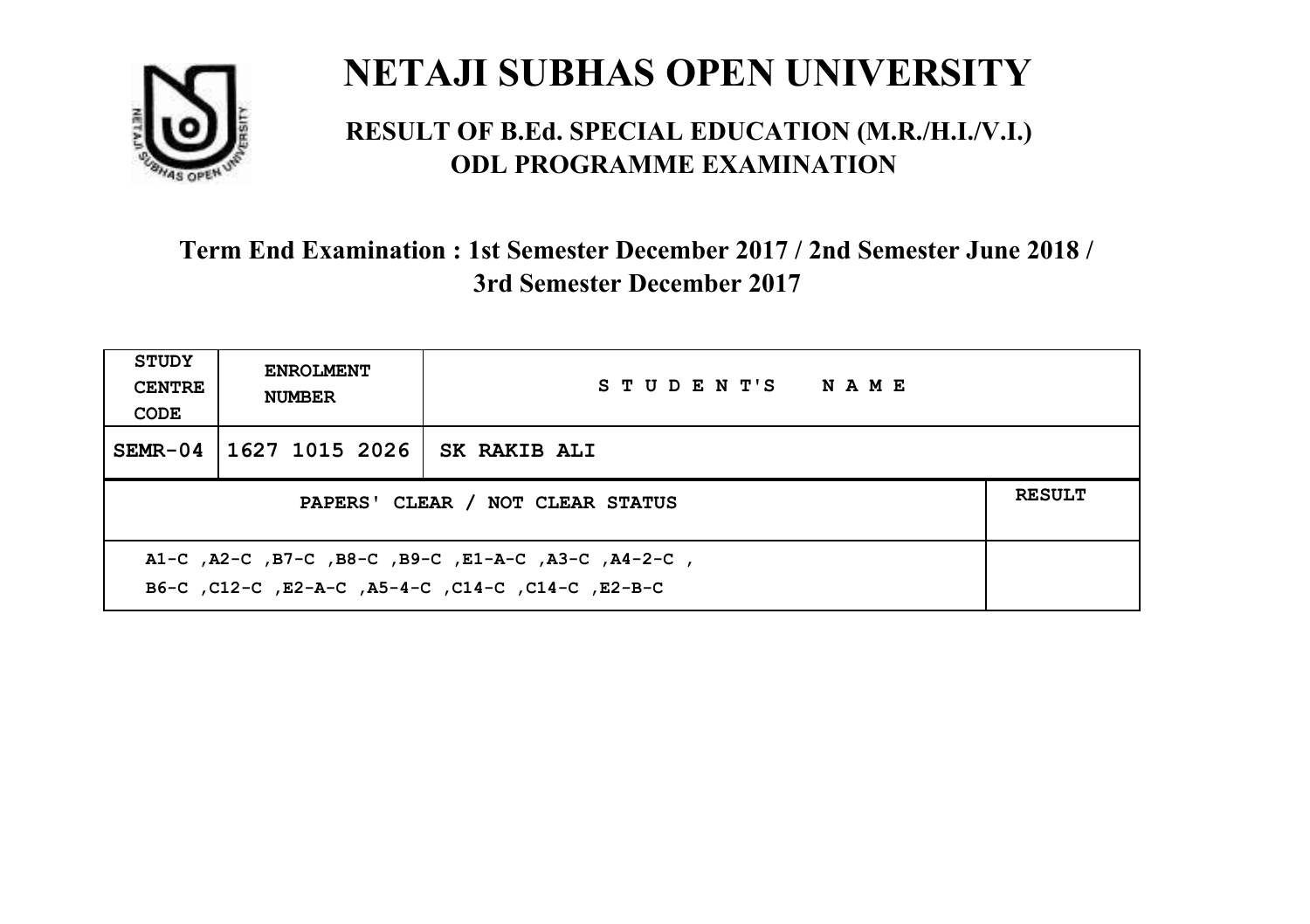

#### **RESULT OF B.Ed. SPECIAL EDUCATION (M.R./H.I./V.I.) ODL PROGRAMME EXAMINATION**

| <b>STUDY</b><br><b>CENTRE</b><br>CODE                                                                    | <b>ENROLMENT</b><br><b>NUMBER</b>                 | STUDENT'S NAME |  |  |  |
|----------------------------------------------------------------------------------------------------------|---------------------------------------------------|----------------|--|--|--|
| $SEMR-04$                                                                                                | 1628 1015 2011   DIPTI МАНАТА                     |                |  |  |  |
|                                                                                                          | <b>RESULT</b><br>PAPERS' CLEAR / NOT CLEAR STATUS |                |  |  |  |
| A1-C, A2-C, B7-C, B8-C, B9-C, E1-A-C, A3-C, A4-1-C,<br>B6-C, C12-C, E2-A-C, A5-4-C, C14-C, C14-C, E2-B-C |                                                   |                |  |  |  |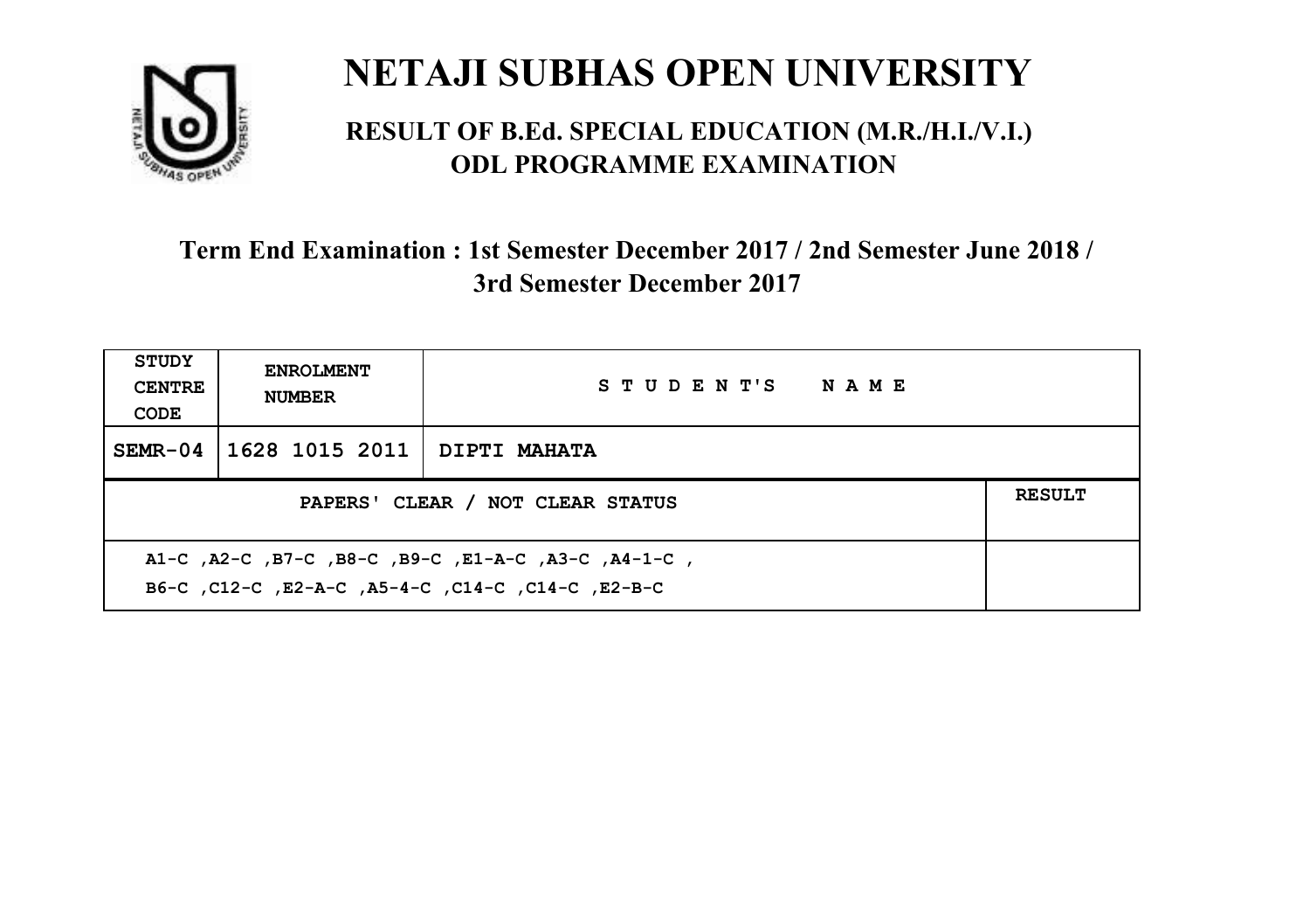

#### **RESULT OF B.Ed. SPECIAL EDUCATION (M.R./H.I./V.I.) ODL PROGRAMME EXAMINATION**

| <b>STUDY</b><br><b>CENTRE</b><br>CODE             | <b>ENROLMENT</b><br><b>NUMBER</b> | STUDENT'S NAME       |  |  |
|---------------------------------------------------|-----------------------------------|----------------------|--|--|
| $SEMR-04$                                         | 1628 1015 2025                    | <b>LINA TABASSUM</b> |  |  |
| <b>RESULT</b><br>PAPERS' CLEAR / NOT CLEAR STATUS |                                   |                      |  |  |
|                                                   |                                   |                      |  |  |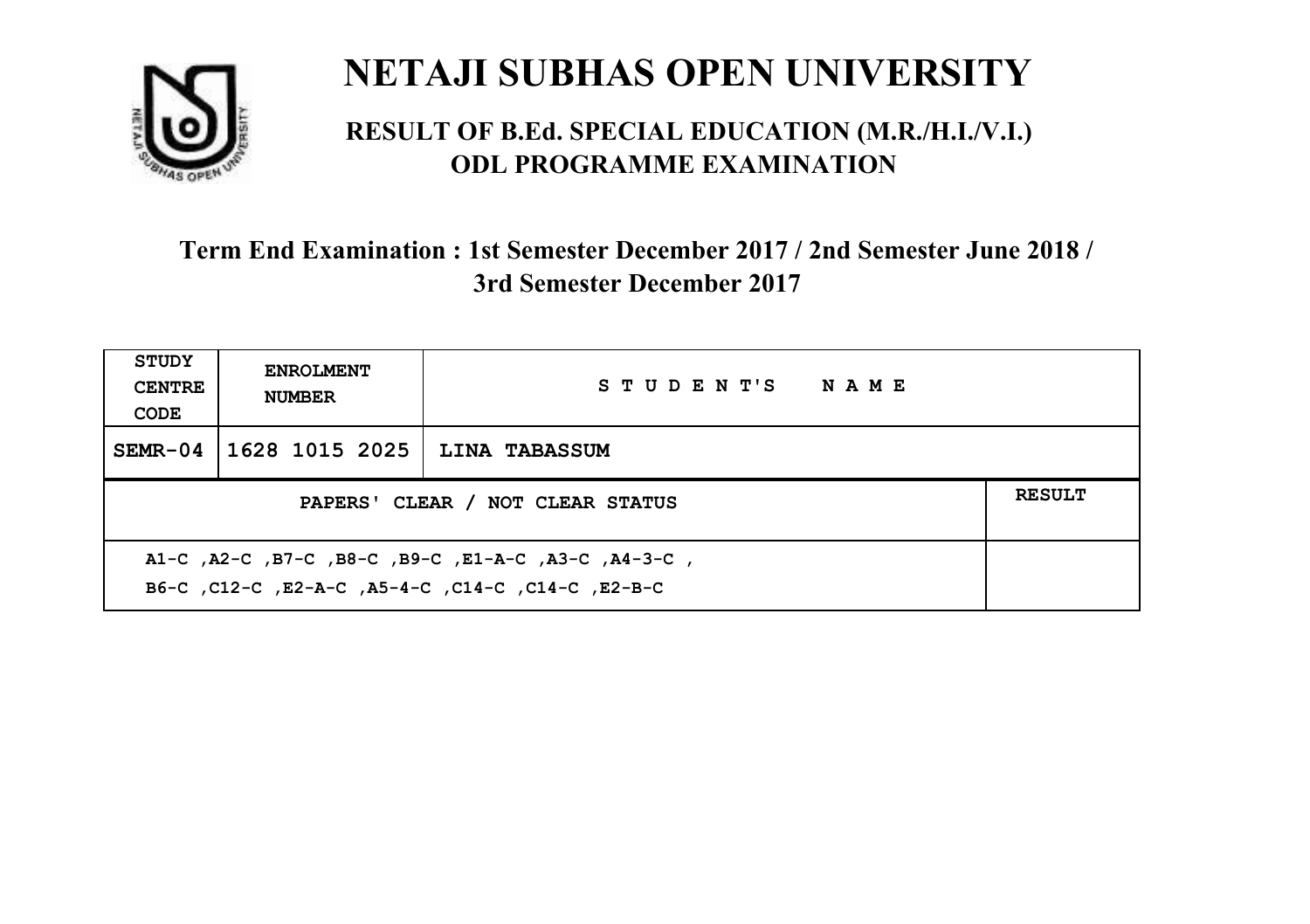

#### **RESULT OF B.Ed. SPECIAL EDUCATION (M.R./H.I./V.I.) ODL PROGRAMME EXAMINATION**

| <b>STUDY</b><br><b>CENTRE</b><br>CODE | <b>ENROLMENT</b><br><b>NUMBER</b>                                                                         | STUDENT'S NAME             |  |  |  |
|---------------------------------------|-----------------------------------------------------------------------------------------------------------|----------------------------|--|--|--|
| $SEMR-04$                             | 1521 1015 2003                                                                                            | <b>SAUMEN KUMAR SINGHA</b> |  |  |  |
|                                       | <b>RESULT</b><br>PAPERS' CLEAR / NOT CLEAR STATUS                                                         |                            |  |  |  |
|                                       | A1-C, A2-C, B7-C, B8-C, B9-C, E1-A-C, A3-C, A4-1-C,<br>B6-C, C12-C, E2-A-C, A5-4-C, C14-C, C14-C, C12-B-C |                            |  |  |  |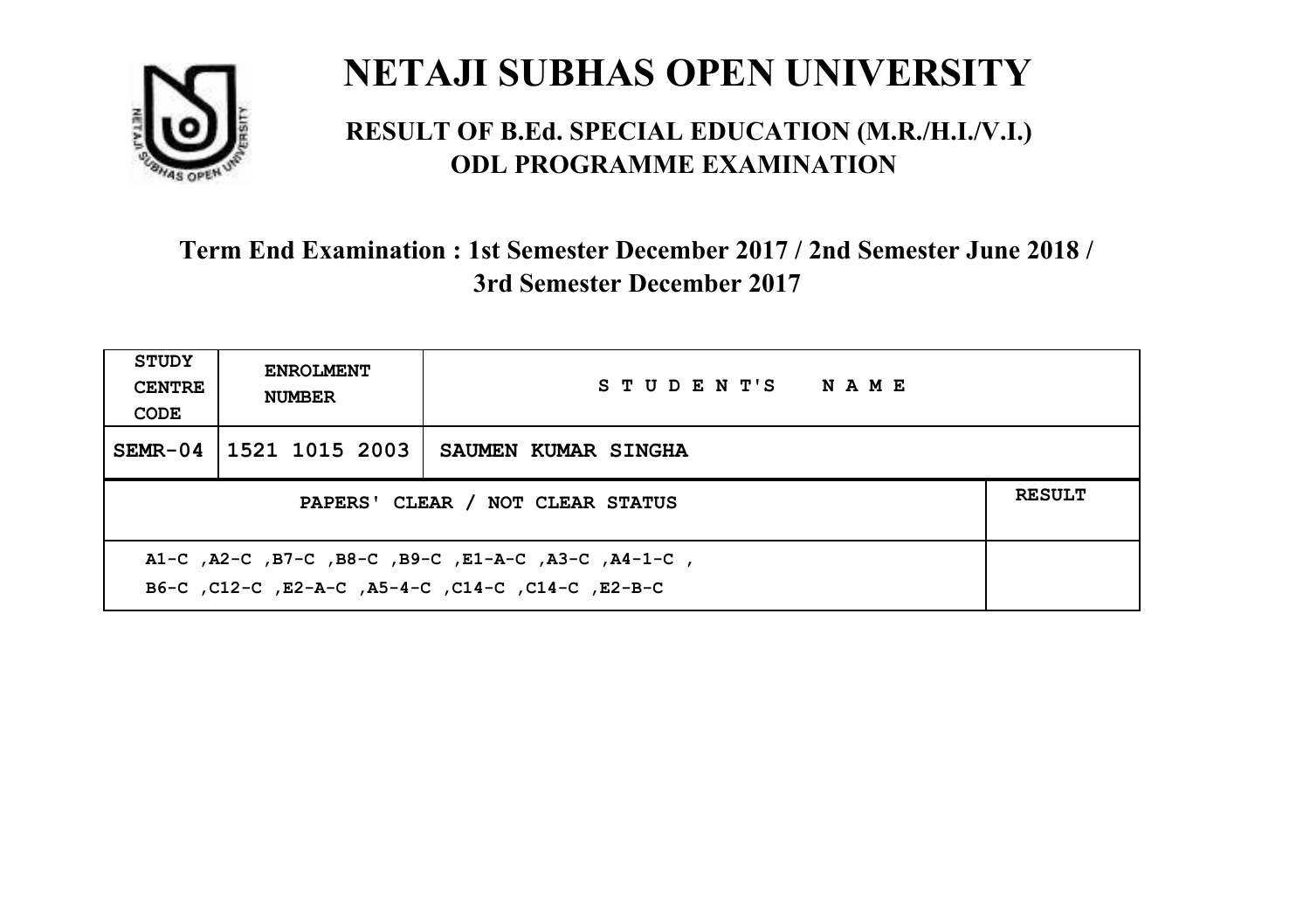

#### **RESULT OF B.Ed. SPECIAL EDUCATION (M.R./H.I./V.I.) ODL PROGRAMME EXAMINATION**

| <b>STUDY</b><br><b>CENTRE</b><br>CODE                                                                       | <b>ENROLMENT</b><br><b>NUMBER</b>                 | STUDENT'S NAME |  |  |  |
|-------------------------------------------------------------------------------------------------------------|---------------------------------------------------|----------------|--|--|--|
| $SEMR-04$                                                                                                   | 1521 1015 2029                                    | ARUP KUMAR DAS |  |  |  |
|                                                                                                             | <b>RESULT</b><br>PAPERS' CLEAR / NOT CLEAR STATUS |                |  |  |  |
| A1-C, A2-C, B7-C, B8-C, B9-C, E1-A-NC, A3-C, A4-3-C,<br>B6-C, C12-C, E2-A-NC, A5-5-C, C14-C, C14-C, E2-B-NC |                                                   |                |  |  |  |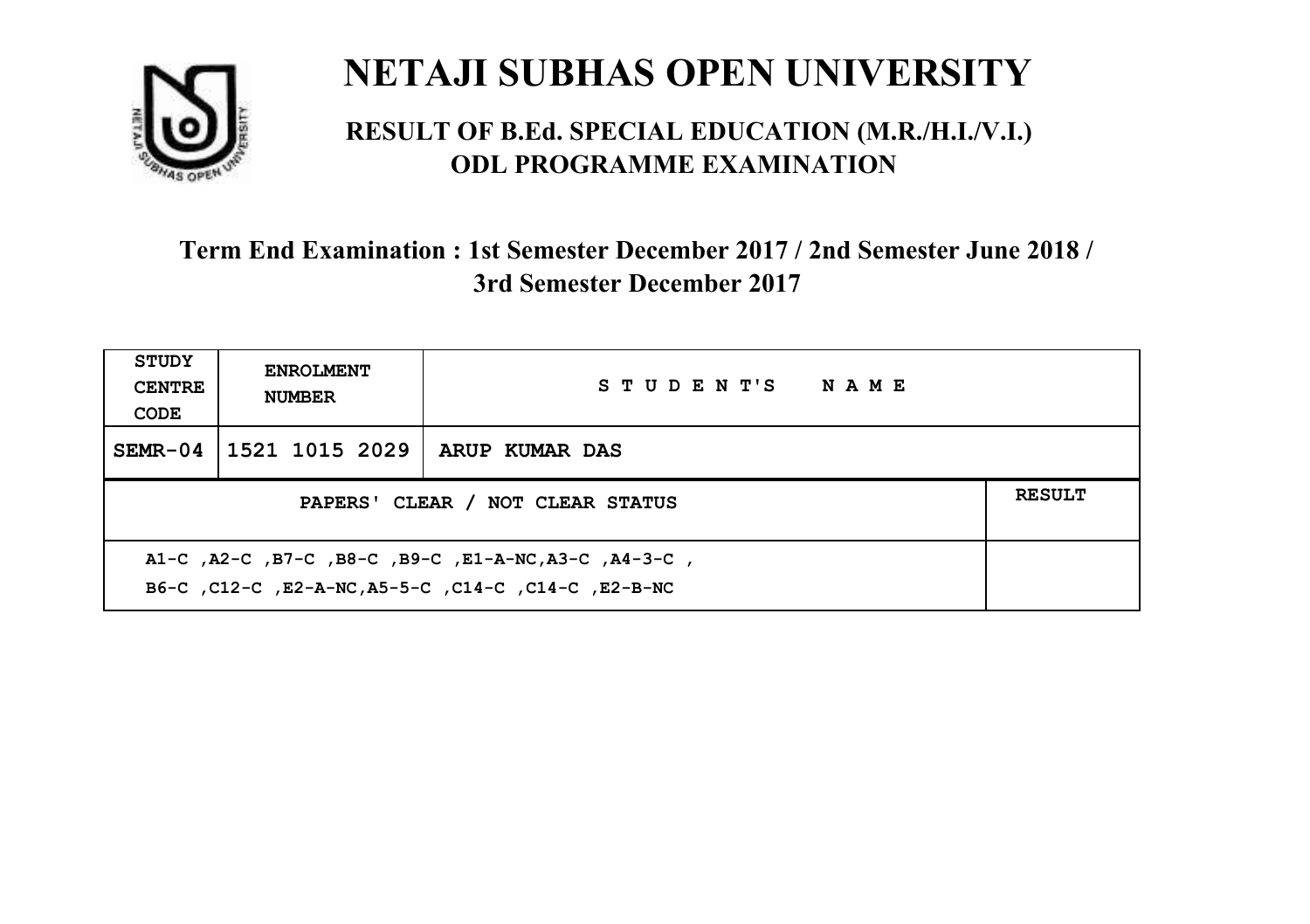

#### **RESULT OF B.Ed. SPECIAL EDUCATION (M.R./H.I./V.I.) ODL PROGRAMME EXAMINATION**

| <b>STUDY</b><br><b>CENTRE</b><br>CODE | <b>ENROLMENT</b><br><b>NUMBER</b>                                                                           | STUDENT'S NAME      |  |  |  |
|---------------------------------------|-------------------------------------------------------------------------------------------------------------|---------------------|--|--|--|
| $SEMR-04$                             | 1523 1015 2002                                                                                              | SANJOY KUMAR GHOROI |  |  |  |
|                                       | <b>RESULT</b><br>PAPERS' CLEAR / NOT CLEAR STATUS                                                           |                     |  |  |  |
|                                       | A1-C, A2-C, B7-C, B8-C, B9-C, E1-A-NC, A3-C, A4-3-C,<br>B6-C, C12-C, E2-A-NC, A5-4-C, C14-C, C14-C, E2-B-NC |                     |  |  |  |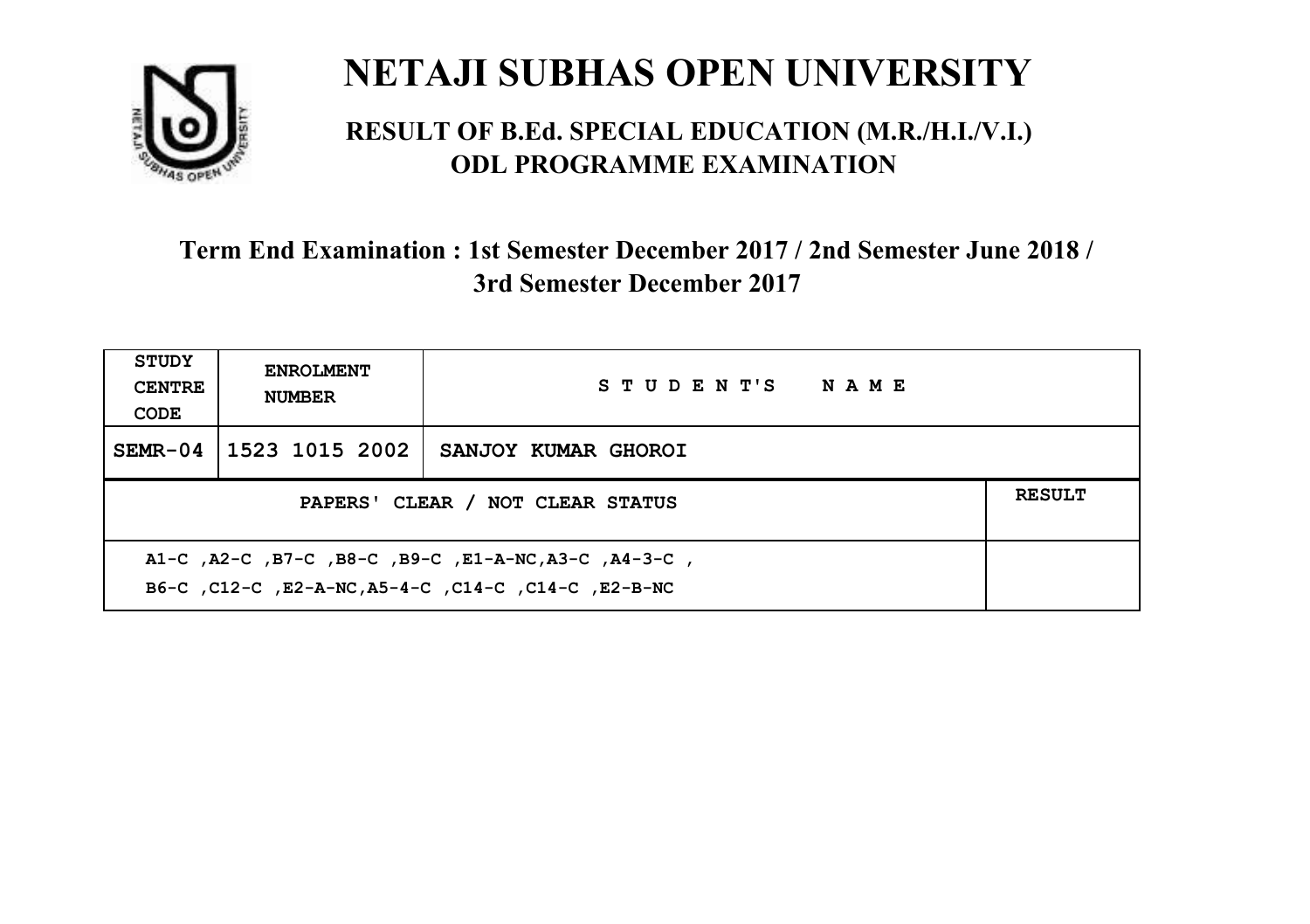

#### **RESULT OF B.Ed. SPECIAL EDUCATION (M.R./H.I./V.I.) ODL PROGRAMME EXAMINATION**

| <b>STUDY</b><br><b>CENTRE</b><br>CODE | <b>ENROLMENT</b><br><b>NUMBER</b>                                                                         | STUDENT'S NAME      |  |  |  |
|---------------------------------------|-----------------------------------------------------------------------------------------------------------|---------------------|--|--|--|
| $SEMR-04$                             | 1525 1015 2013                                                                                            | <b>TARAPADA DAS</b> |  |  |  |
|                                       | <b>RESULT</b><br>PAPERS' CLEAR / NOT CLEAR STATUS                                                         |                     |  |  |  |
|                                       | A1-C, A2-C, B7-C, B8-C, B9-C, E1-A-C, A3-C, A4-3-C,<br>B6-C, C12-C, E2-A-C, A5-4-C, C14-C, C14-C, C12-B-C |                     |  |  |  |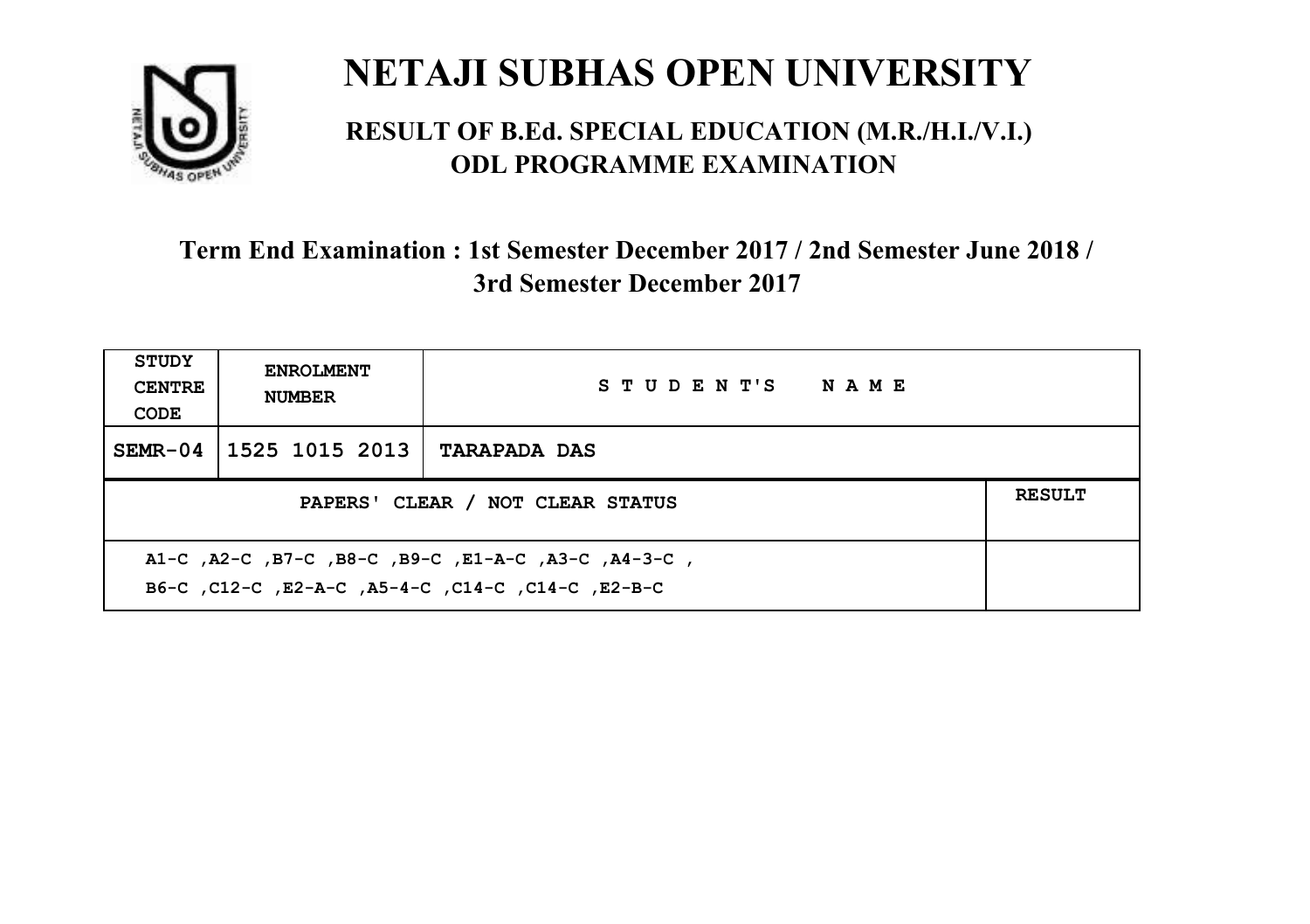

#### **RESULT OF B.Ed. SPECIAL EDUCATION (M.R./H.I./V.I.) ODL PROGRAMME EXAMINATION**

| <b>STUDY</b><br><b>CENTRE</b><br>CODE                                                                    | <b>ENROLMENT</b><br><b>NUMBER</b>                 | STUDENT'S NAME     |  |  |  |
|----------------------------------------------------------------------------------------------------------|---------------------------------------------------|--------------------|--|--|--|
| $SEMR-04$                                                                                                | 1527 1015 2008                                    | MD SAMIM ALAM KHAN |  |  |  |
|                                                                                                          | <b>RESULT</b><br>PAPERS' CLEAR / NOT CLEAR STATUS |                    |  |  |  |
| A1-C, A2-C, B7-C, B8-C, B9-C, E1-A-C, A3-C, A4-3-C,<br>B6-C, C12-C, E2-A-C, A5-5-C, C14-C, C14-C, E2-B-C |                                                   |                    |  |  |  |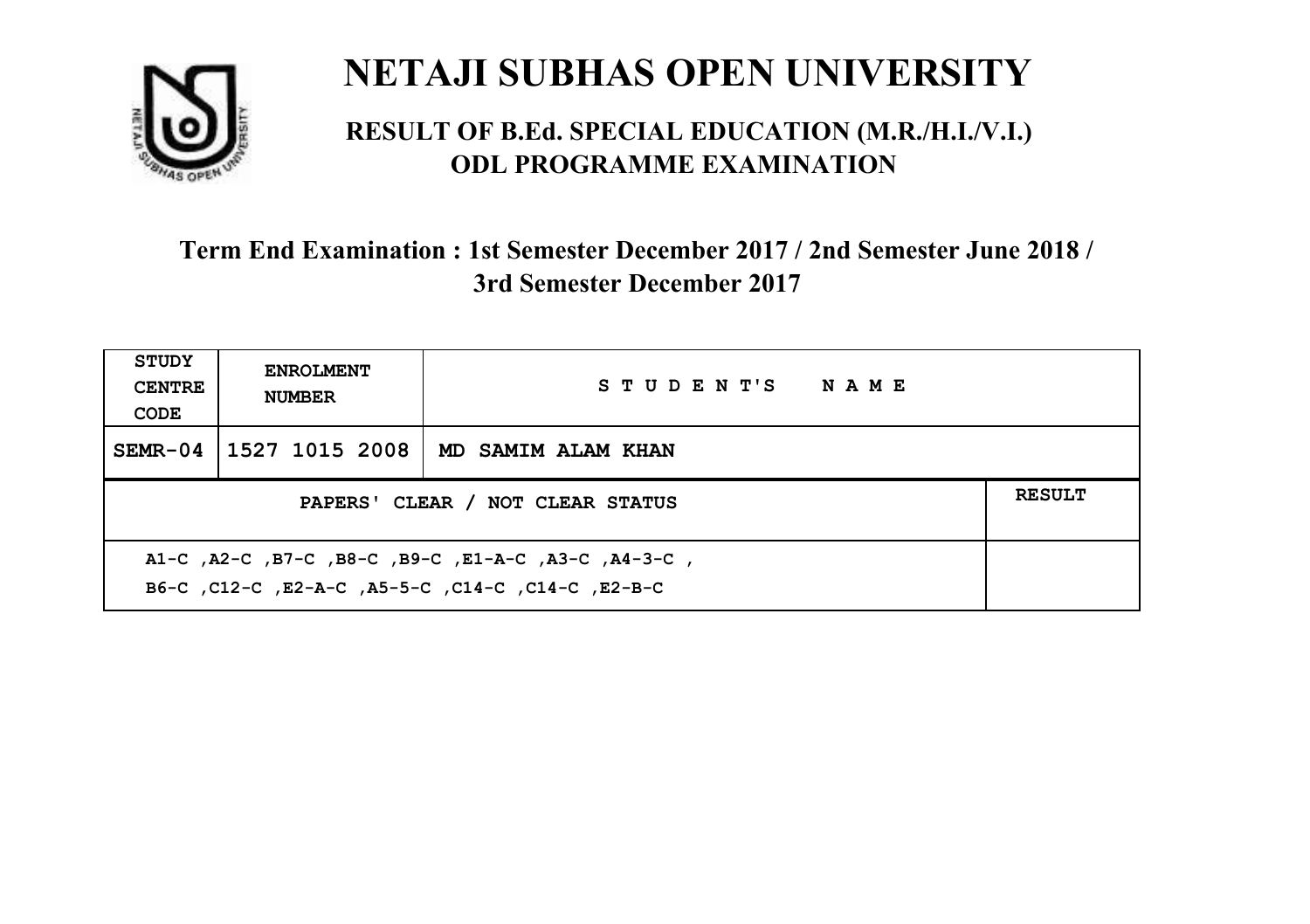

#### **RESULT OF B.Ed. SPECIAL EDUCATION (M.R./H.I./V.I.) ODL PROGRAMME EXAMINATION**

| <b>STUDY</b><br><b>CENTRE</b><br>CODE                                                                     | <b>ENROLMENT</b><br><b>NUMBER</b>                 | STUDENT'S NAME     |  |  |  |
|-----------------------------------------------------------------------------------------------------------|---------------------------------------------------|--------------------|--|--|--|
| $SEMR-04$                                                                                                 | 1527 1015 2020                                    | <b>BIPLAB JANA</b> |  |  |  |
|                                                                                                           | <b>RESULT</b><br>PAPERS' CLEAR / NOT CLEAR STATUS |                    |  |  |  |
| A1-C, A2-C, B7-C, B8-C, B9-C, E1-A-C, A3-C, A4-1-C,<br>B6-C, C12-C, E2-A-C, A5-4-C, C14-C, C14-C, C12-B-C |                                                   |                    |  |  |  |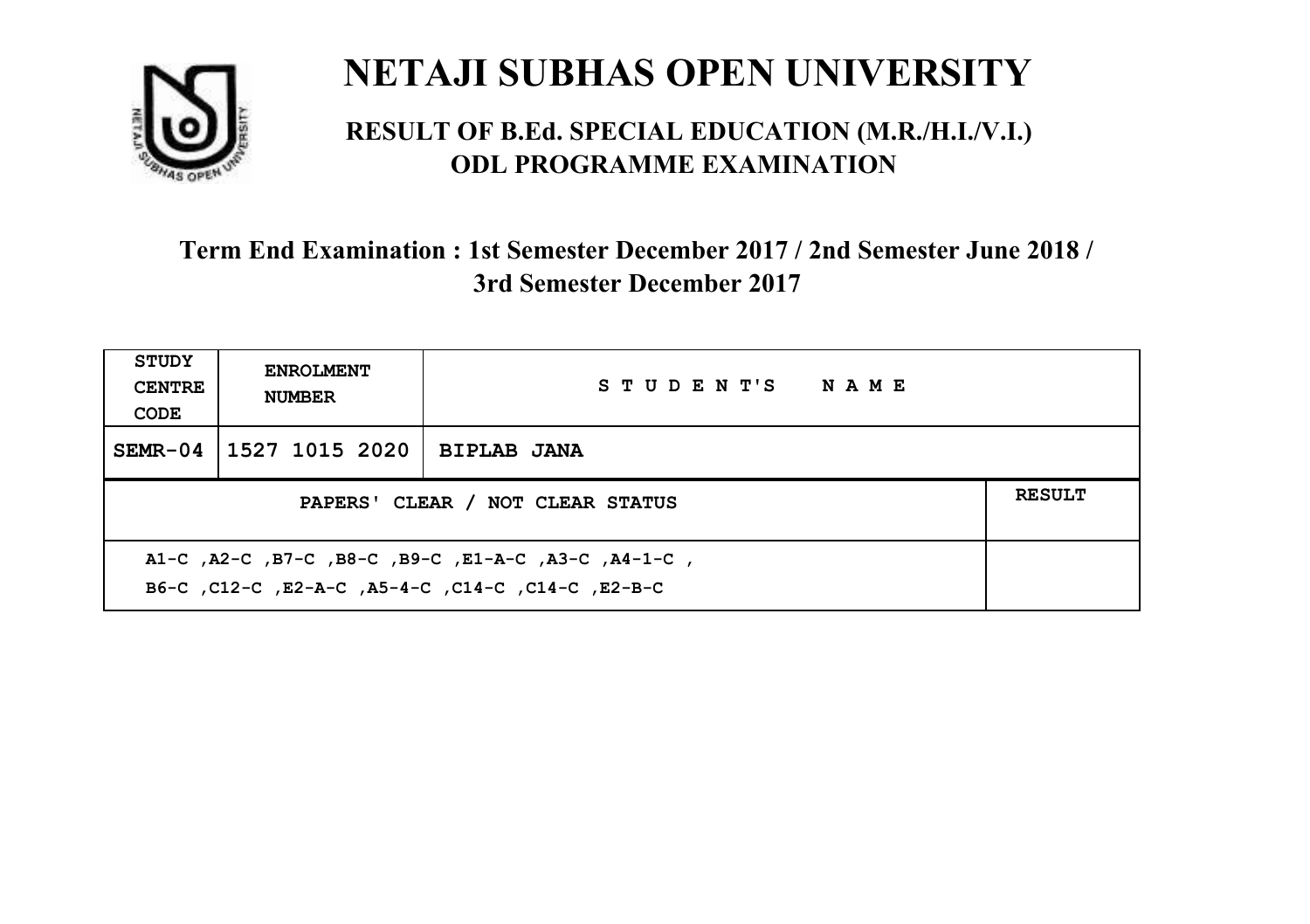

#### **RESULT OF B.Ed. SPECIAL EDUCATION (M.R./H.I./V.I.) ODL PROGRAMME EXAMINATION**

| <b>STUDY</b><br><b>CENTRE</b><br>CODE                                      | <b>ENROLMENT</b><br><b>NUMBER</b>                 | STUDENT'S NAME     |  |  |
|----------------------------------------------------------------------------|---------------------------------------------------|--------------------|--|--|
| $SEMR-05$                                                                  | 1721 1015 8001                                    | <b>BARUN PANDA</b> |  |  |
|                                                                            | <b>RESULT</b><br>PAPERS' CLEAR / NOT CLEAR STATUS |                    |  |  |
| A1-C, A2-C, B7-C, B8-C, B9-C, E1-A-C, A3-C, A4-3-C,<br>B6-C, C12-C, E2-A-C |                                                   |                    |  |  |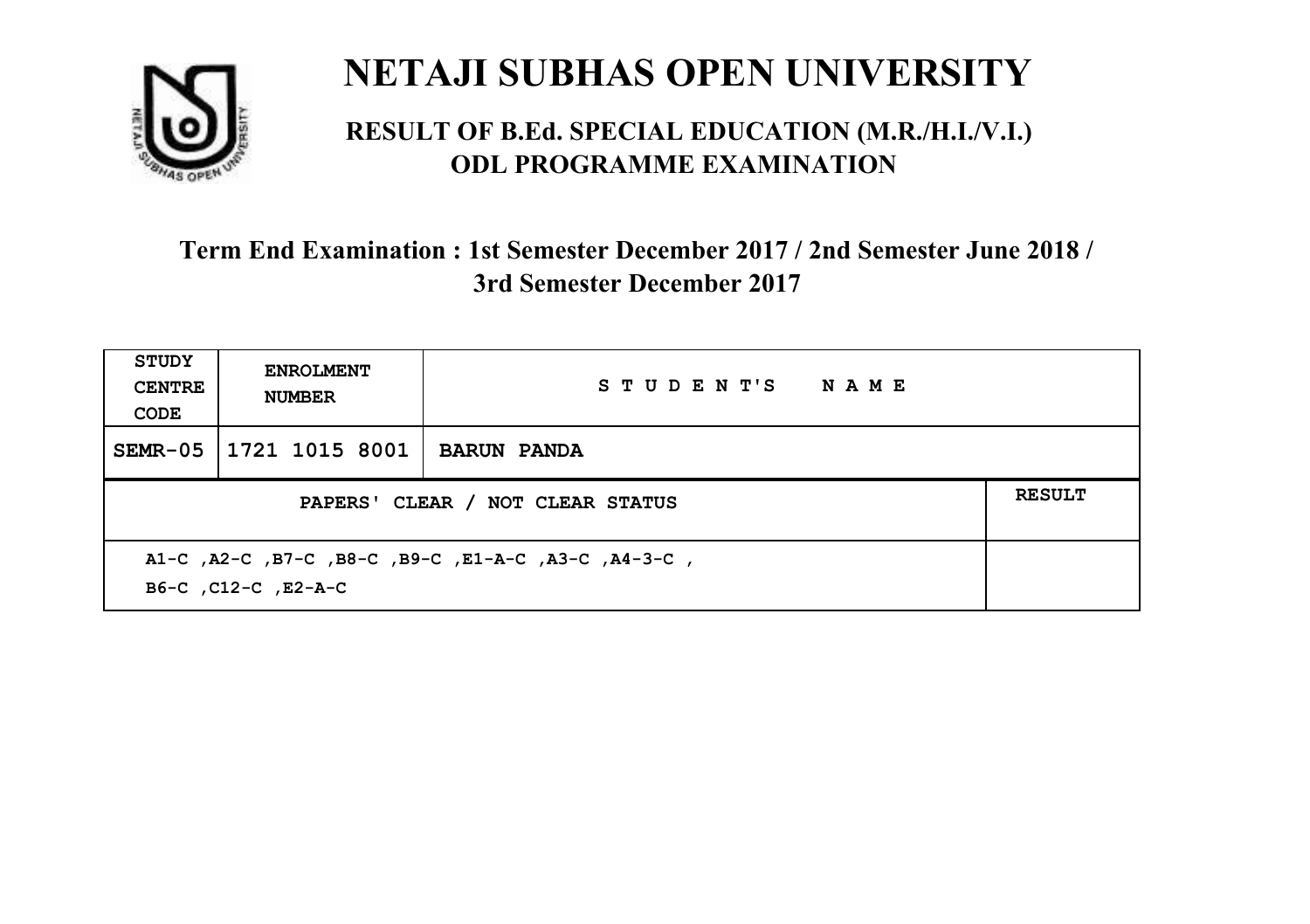

#### **RESULT OF B.Ed. SPECIAL EDUCATION (M.R./H.I./V.I.) ODL PROGRAMME EXAMINATION**

| <b>STUDY</b><br><b>CENTRE</b><br>CODE                                            | <b>ENROLMENT</b><br><b>NUMBER</b> | STUDENT'S<br><b>NAME</b> |  |
|----------------------------------------------------------------------------------|-----------------------------------|--------------------------|--|
|                                                                                  | SEMR-05 1721 1015 8003            | <b>PALASH BANIK</b>      |  |
| PAPERS' CLEAR / NOT CLEAR STATUS                                                 |                                   |                          |  |
| A1-NC, A2-NC, B7-NC, B8-NC, B9-C, E1-A-NC, A3-C, A4-3-C,<br>B6-C, C12-C, E2-A-NC |                                   |                          |  |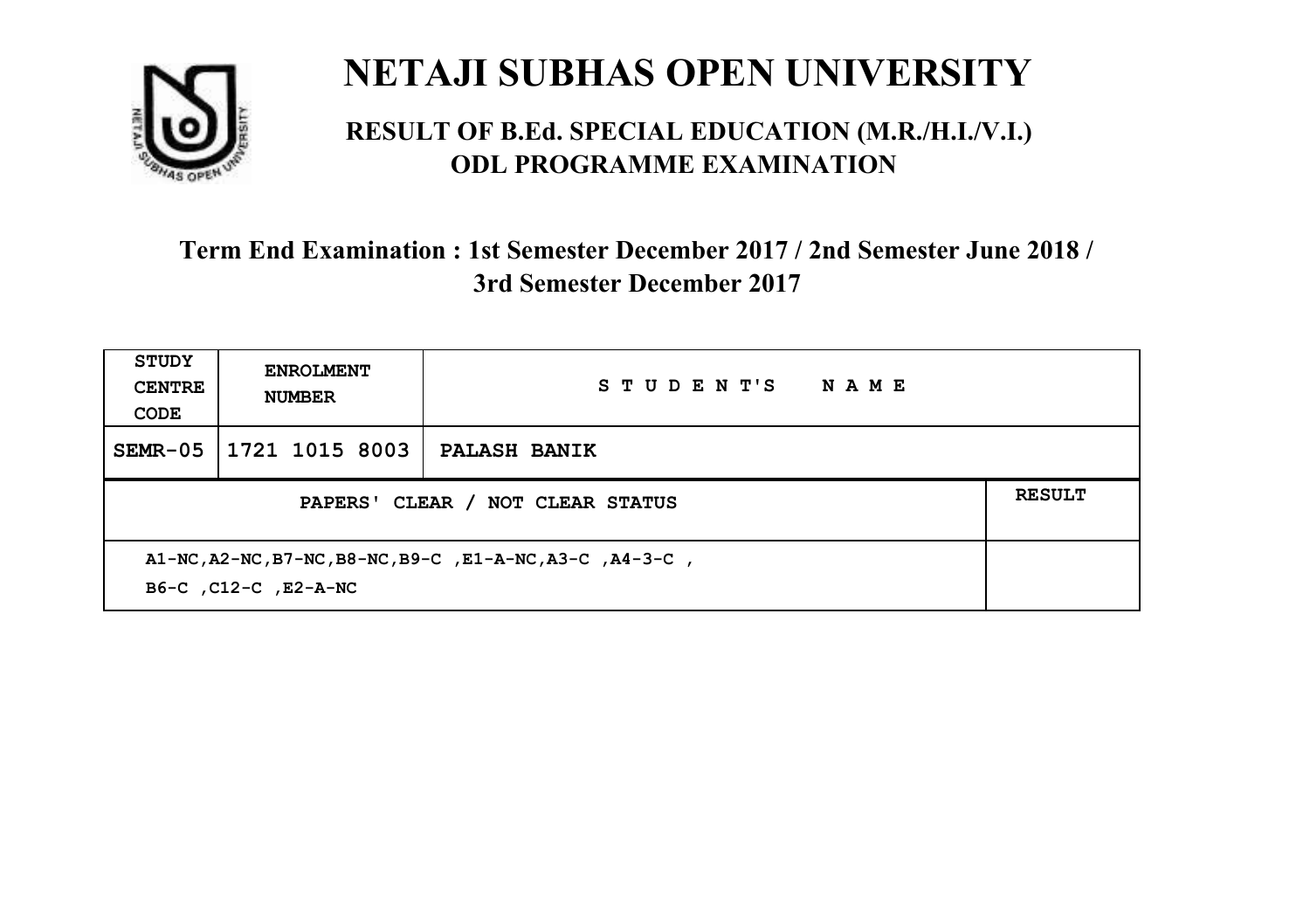

#### **RESULT OF B.Ed. SPECIAL EDUCATION (M.R./H.I./V.I.) ODL PROGRAMME EXAMINATION**

| <b>STUDY</b><br><b>CENTRE</b><br>CODE                                      | <b>ENROLMENT</b><br><b>NUMBER</b>                 | STUDENT'S NAME       |  |  |
|----------------------------------------------------------------------------|---------------------------------------------------|----------------------|--|--|
| $SEMR-05$                                                                  | 1721 1015 8005                                    | <b>SASWATA MAITI</b> |  |  |
|                                                                            | <b>RESULT</b><br>PAPERS' CLEAR / NOT CLEAR STATUS |                      |  |  |
| A1-C, A2-C, B7-C, B8-C, B9-C, E1-A-C, A3-C, A4-3-C,<br>B6-C, C12-C, E2-A-C |                                                   |                      |  |  |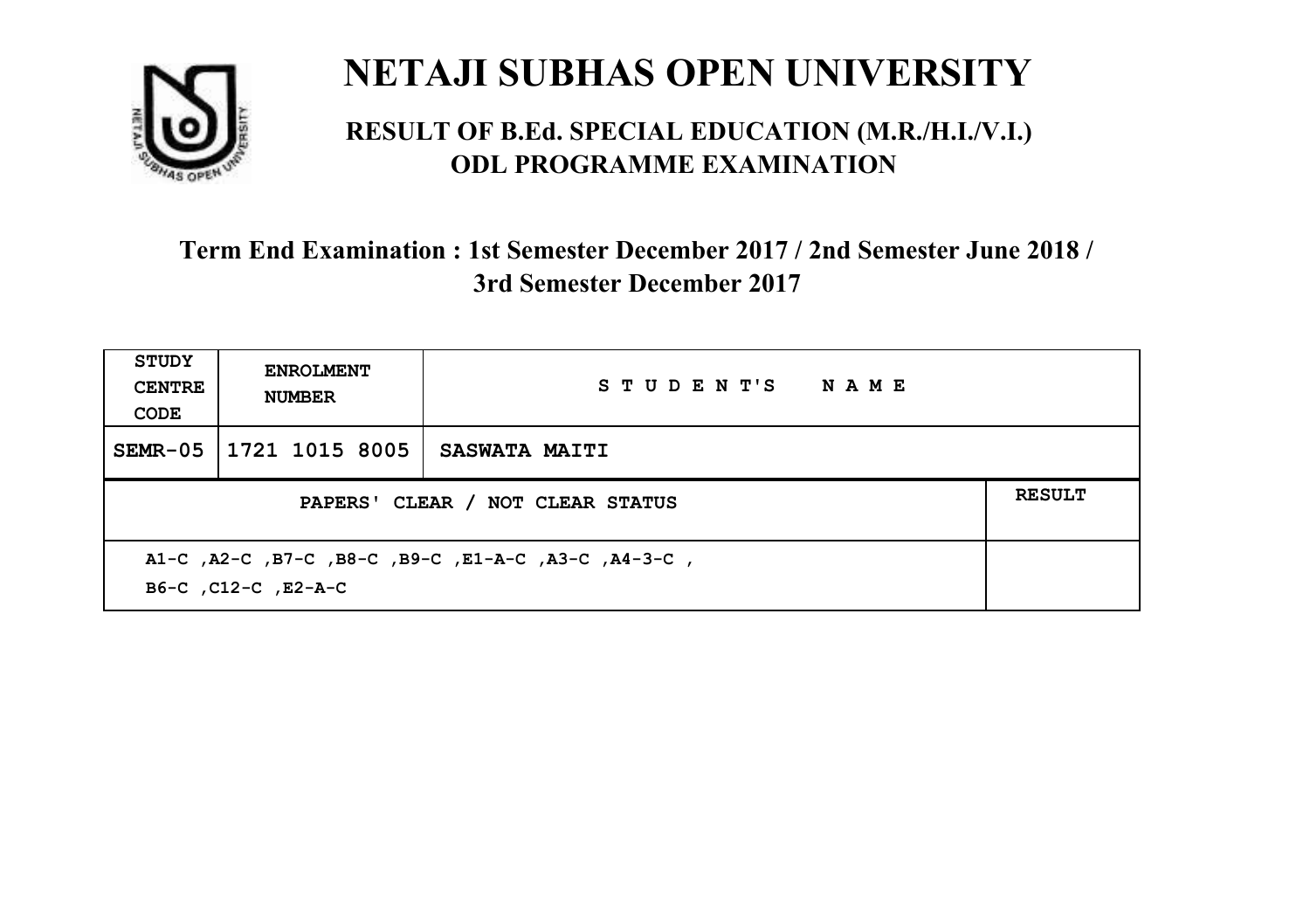

#### **RESULT OF B.Ed. SPECIAL EDUCATION (M.R./H.I./V.I.) ODL PROGRAMME EXAMINATION**

| <b>STUDY</b><br><b>CENTRE</b><br>CODE                                                 | <b>ENROLMENT</b><br><b>NUMBER</b> | STUDENT'S<br>NAME       |  |
|---------------------------------------------------------------------------------------|-----------------------------------|-------------------------|--|
| $SEMR-05$                                                                             | 1721 1015 8008                    | <b>OMAR FARUK MOLLA</b> |  |
| PAPERS' CLEAR / NOT CLEAR STATUS                                                      |                                   |                         |  |
| A1-NC, A2-NC, B7-NC, B8-NC, B9-NC, E1-A-NC, A3-NC, A4-3-NC,<br>B6-NC, C12-NC, E2-A-NC |                                   |                         |  |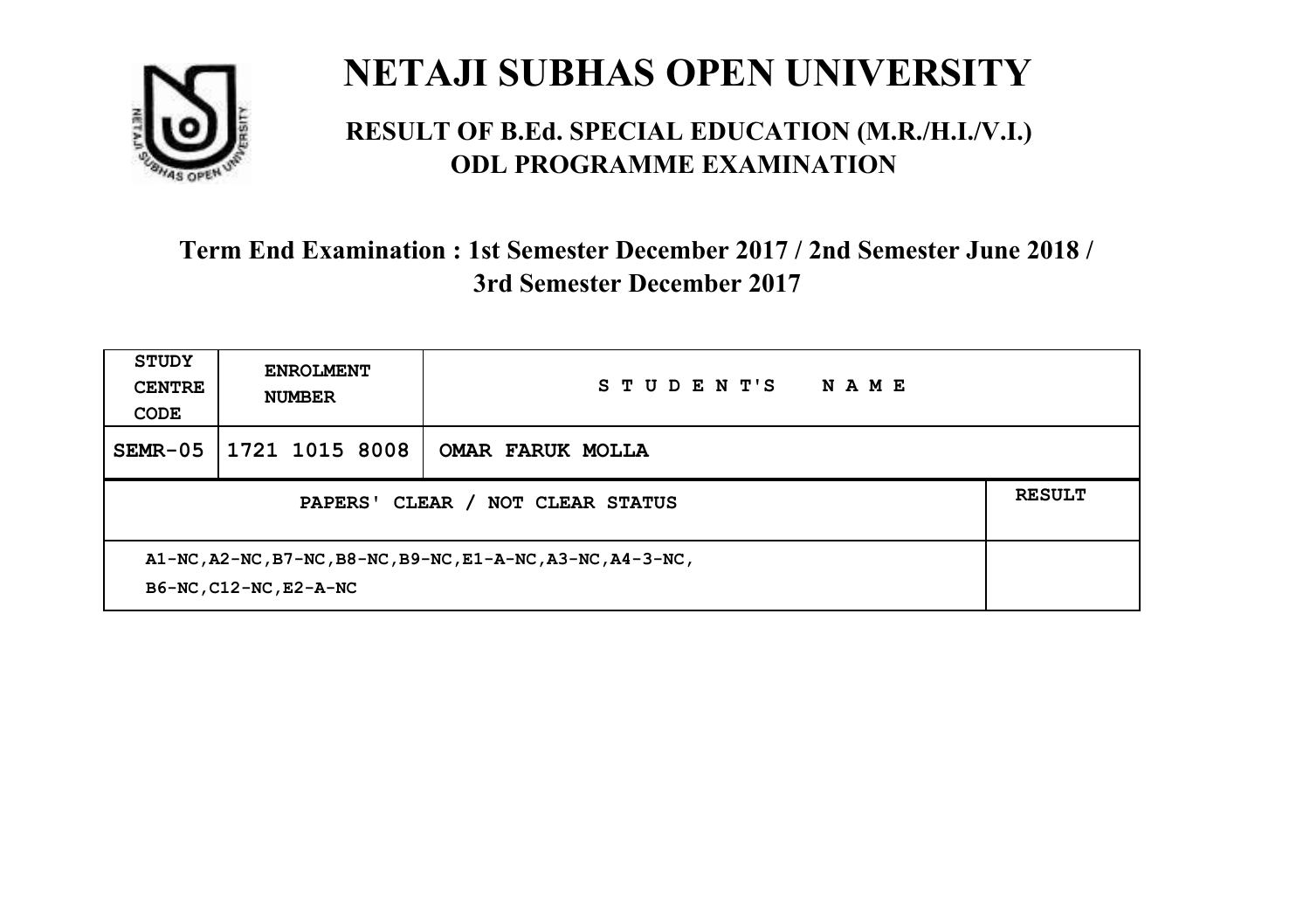

#### **RESULT OF B.Ed. SPECIAL EDUCATION (M.R./H.I./V.I.) ODL PROGRAMME EXAMINATION**

| <b>STUDY</b><br><b>CENTRE</b><br>CODE                                      | <b>ENROLMENT</b><br><b>NUMBER</b>                 | STUDENT'S NAME           |  |  |  |
|----------------------------------------------------------------------------|---------------------------------------------------|--------------------------|--|--|--|
| $SEMR-05$                                                                  | 1721 1015 8011                                    | KAPILANANDA BHATTACHARYA |  |  |  |
|                                                                            | <b>RESULT</b><br>PAPERS' CLEAR / NOT CLEAR STATUS |                          |  |  |  |
| A1-C, A2-C, B7-C, B8-C, B9-C, E1-A-C, A3-C, A4-3-C,<br>B6-C, C12-C, E2-A-C |                                                   |                          |  |  |  |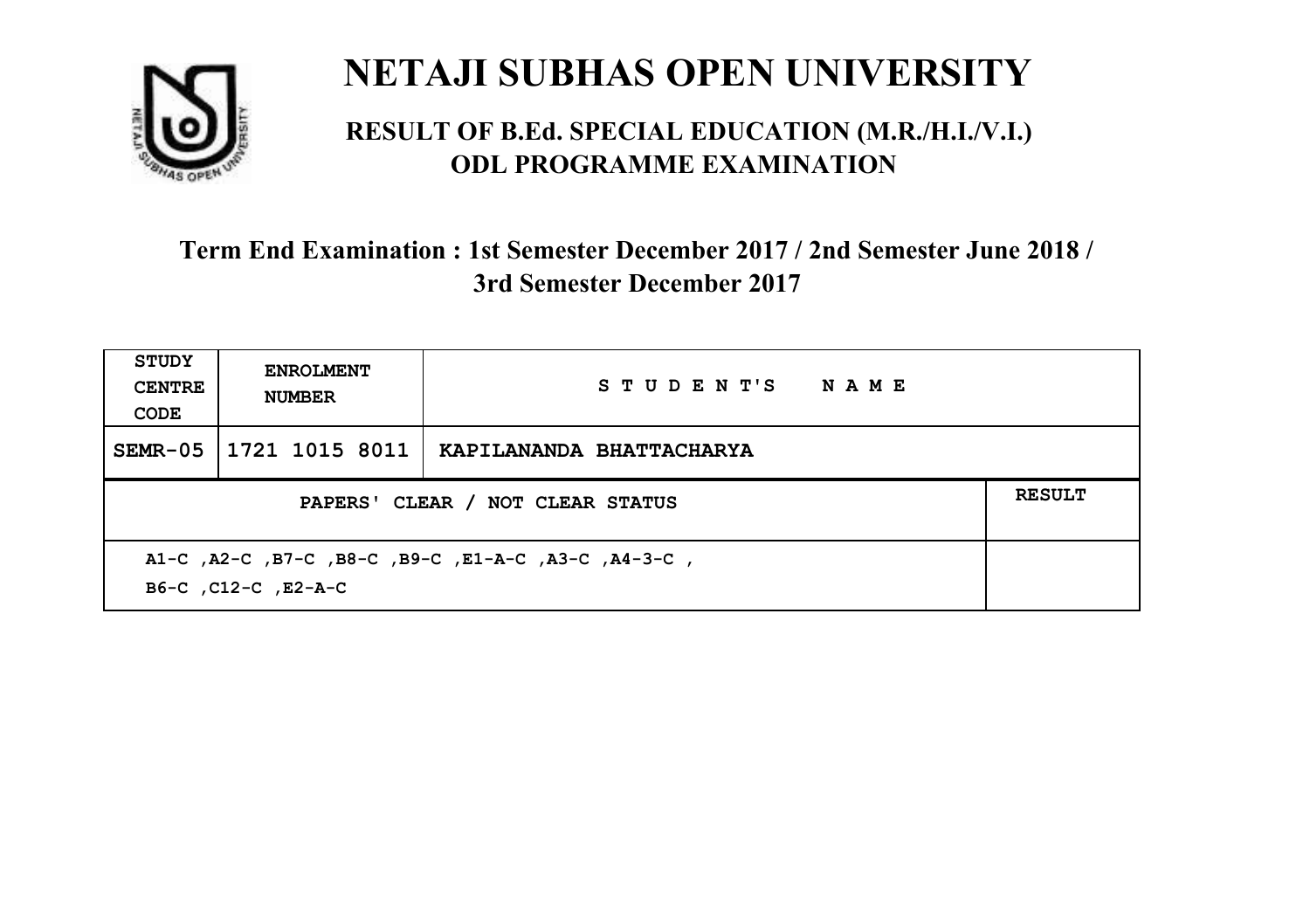

#### **RESULT OF B.Ed. SPECIAL EDUCATION (M.R./H.I./V.I.) ODL PROGRAMME EXAMINATION**

| <b>STUDY</b><br><b>CENTRE</b><br>CODE                                      | <b>ENROLMENT</b><br><b>NUMBER</b>                 | STUDENT'S NAME |  |  |  |
|----------------------------------------------------------------------------|---------------------------------------------------|----------------|--|--|--|
| SEMR-05                                                                    | 1721 1015 8013   CHHATTU DAS                      |                |  |  |  |
|                                                                            | <b>RESULT</b><br>PAPERS' CLEAR / NOT CLEAR STATUS |                |  |  |  |
| A1-C, A2-C, B7-C, B8-C, B9-C, E1-A-C, A3-C, A4-3-C,<br>B6-C, C12-C, E2-A-C |                                                   |                |  |  |  |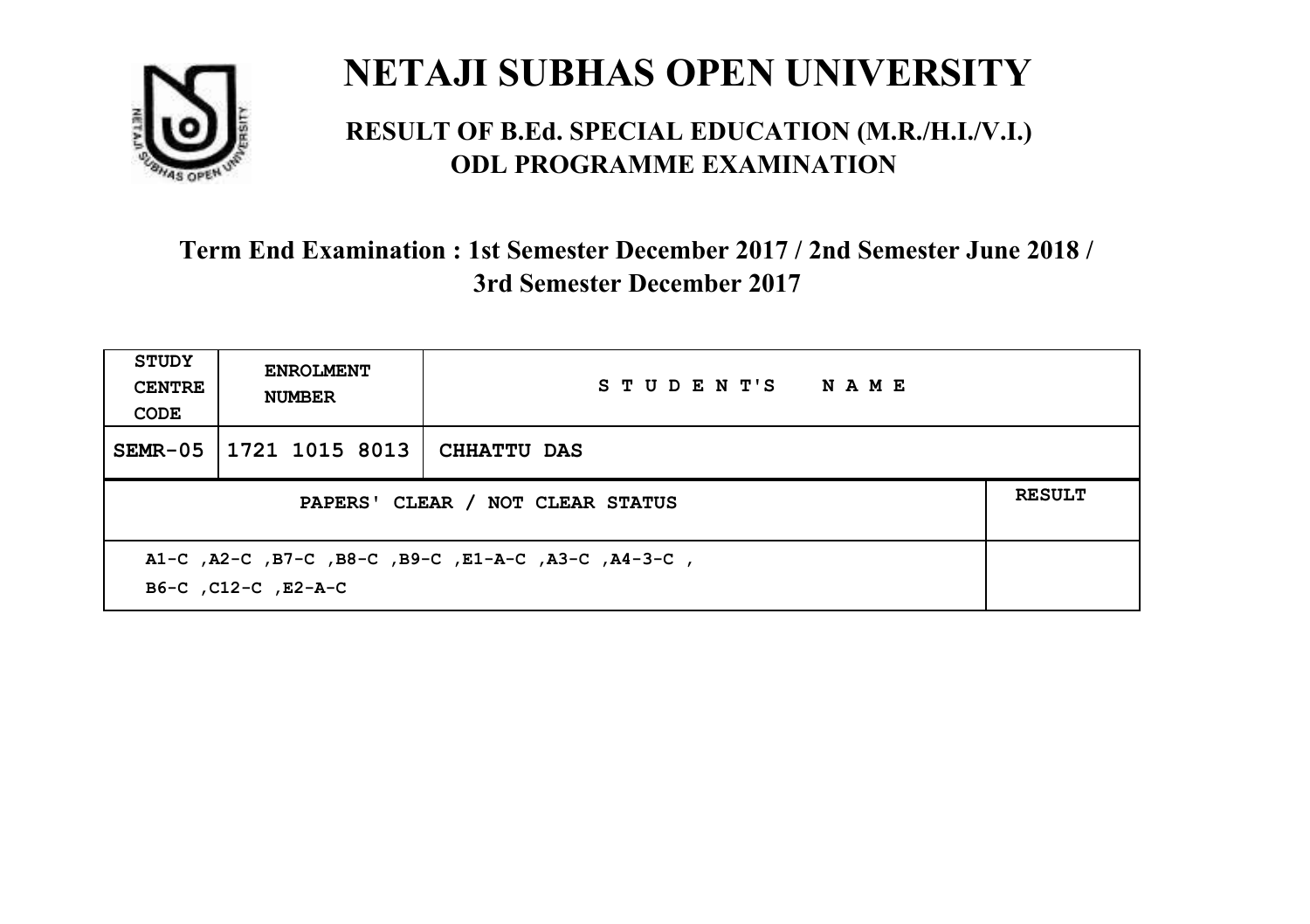

#### **RESULT OF B.Ed. SPECIAL EDUCATION (M.R./H.I./V.I.) ODL PROGRAMME EXAMINATION**

| <b>STUDY</b><br><b>CENTRE</b><br>CODE             | <b>ENROLMENT</b><br><b>NUMBER</b>                                          | STUDENT'S NAME |  |  |  |
|---------------------------------------------------|----------------------------------------------------------------------------|----------------|--|--|--|
| $SEMR-05$                                         | 1721 1015 8014                                                             | ANUSUA DAS     |  |  |  |
| <b>RESULT</b><br>PAPERS' CLEAR / NOT CLEAR STATUS |                                                                            |                |  |  |  |
|                                                   | A1-C, A2-C, B7-C, B8-C, B9-C, E1-A-C, A3-C, A4-3-C,<br>B6-C, C12-C, E2-A-C |                |  |  |  |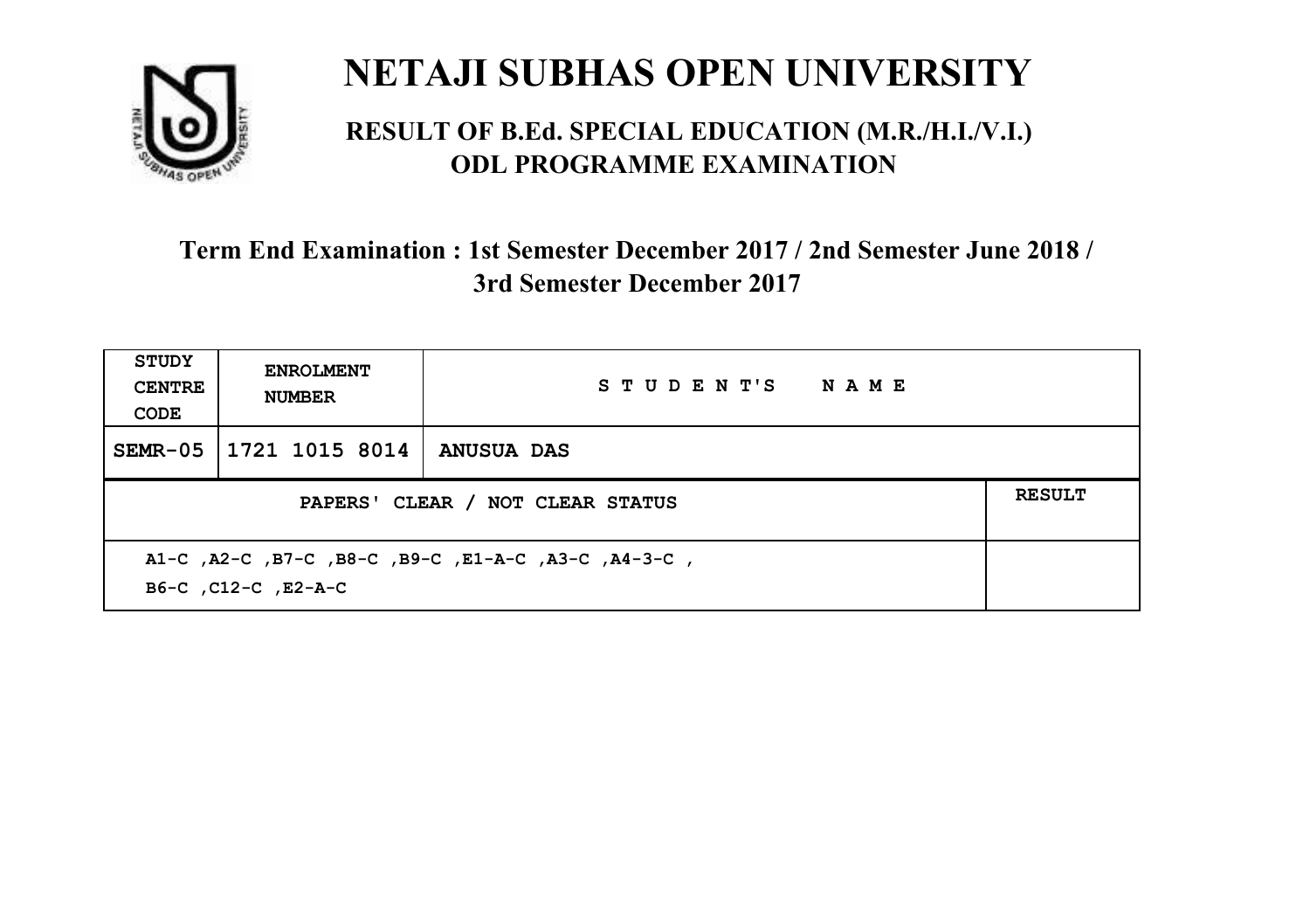

#### **RESULT OF B.Ed. SPECIAL EDUCATION (M.R./H.I./V.I.) ODL PROGRAMME EXAMINATION**

| <b>STUDY</b><br><b>CENTRE</b><br>CODE | <b>ENROLMENT</b><br><b>NUMBER</b>                                          | STUDENT'S NAME    |  |  |  |
|---------------------------------------|----------------------------------------------------------------------------|-------------------|--|--|--|
| $SEMR-05$                             | 1721 1015 8021                                                             | <b>SOHEL RANA</b> |  |  |  |
|                                       | <b>RESULT</b><br>PAPERS' CLEAR / NOT CLEAR STATUS                          |                   |  |  |  |
|                                       | A1-C, A2-C, B7-C, B8-C, B9-C, E1-A-C, A3-C, A4-1-C,<br>B6-C, C12-C, E2-A-C |                   |  |  |  |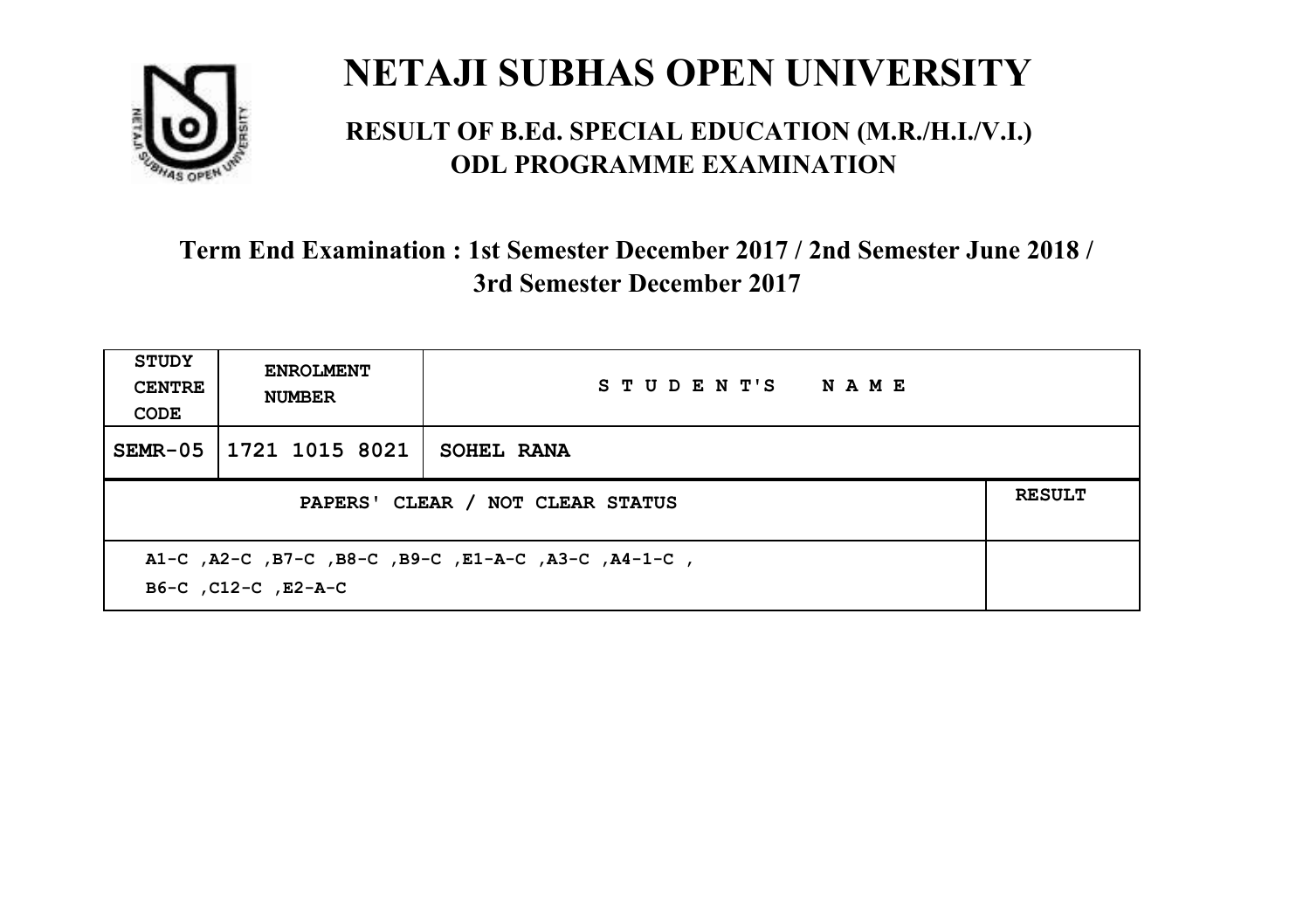

#### **RESULT OF B.Ed. SPECIAL EDUCATION (M.R./H.I./V.I.) ODL PROGRAMME EXAMINATION**

| <b>STUDY</b><br><b>CENTRE</b><br>CODE                                      | <b>ENROLMENT</b><br><b>NUMBER</b>                 | STUDENT'S NAME        |  |  |
|----------------------------------------------------------------------------|---------------------------------------------------|-----------------------|--|--|
| $SEMR-05$                                                                  | 1721 1015 8029                                    | NIRMALENDU CHATTERJEE |  |  |
|                                                                            | <b>RESULT</b><br>PAPERS' CLEAR / NOT CLEAR STATUS |                       |  |  |
| A1-C, A2-C, B7-C, B8-C, B9-C, E1-A-C, A3-C, A4-3-C,<br>B6-C, C12-C, E2-A-C |                                                   |                       |  |  |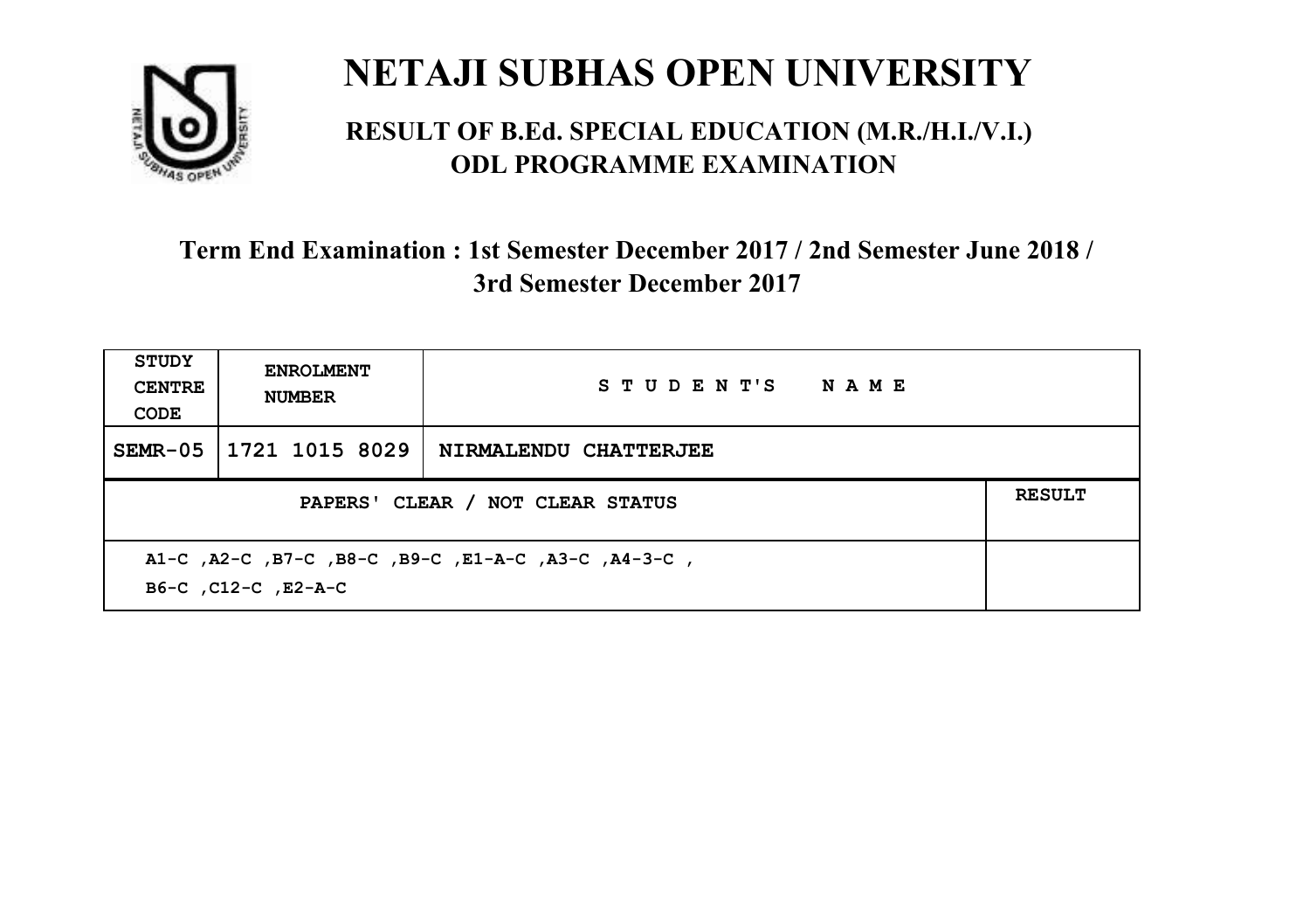

#### **RESULT OF B.Ed. SPECIAL EDUCATION (M.R./H.I./V.I.) ODL PROGRAMME EXAMINATION**

| STUDY<br><b>CENTRE</b><br>CODE                                                   | <b>ENROLMENT</b><br><b>NUMBER</b> | STUDENT'S NAME                  |  |
|----------------------------------------------------------------------------------|-----------------------------------|---------------------------------|--|
| $SEMR-05$                                                                        | 1722 1015 8002                    | MOLLY BANDYOPADHYAY CHAKRABORTY |  |
| PAPERS' CLEAR / NOT CLEAR STATUS                                                 |                                   |                                 |  |
| A1-C, A2-C, B7-C, B8-NC, B9-C, E1-A-NC, A3-NC, A4-3-NC,<br>B6-NC, C12-C, E2-A-NC |                                   |                                 |  |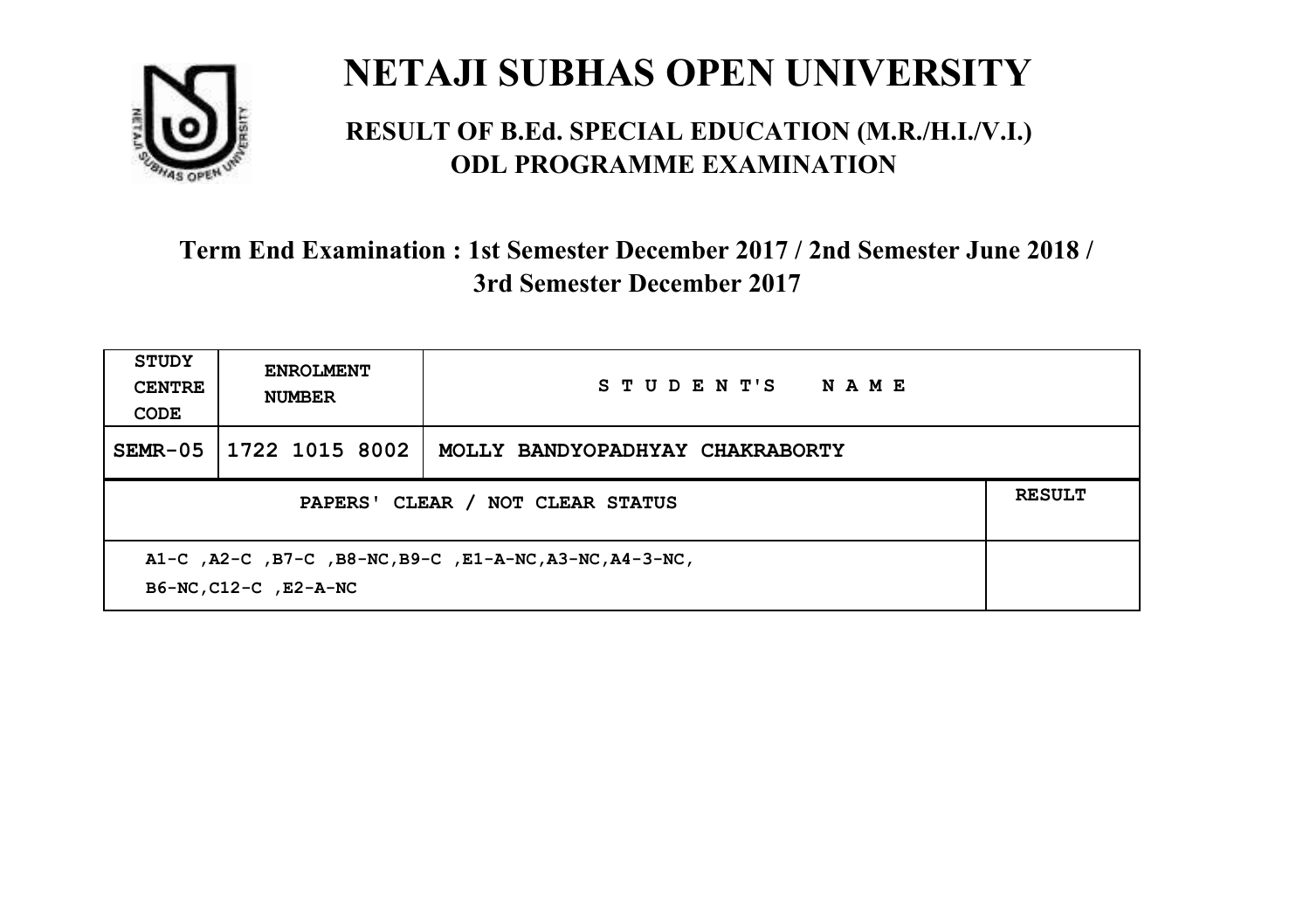

#### **RESULT OF B.Ed. SPECIAL EDUCATION (M.R./H.I./V.I.) ODL PROGRAMME EXAMINATION**

| <b>STUDY</b><br><b>CENTRE</b><br>CODE                                      | <b>ENROLMENT</b><br><b>NUMBER</b>                 | STUDENT'S NAME       |  |  |  |
|----------------------------------------------------------------------------|---------------------------------------------------|----------------------|--|--|--|
| $SEMR-05$                                                                  | 1722 1015 8004                                    | SUBRATA MUKHOPADHYAY |  |  |  |
|                                                                            | <b>RESULT</b><br>PAPERS' CLEAR / NOT CLEAR STATUS |                      |  |  |  |
| A1-C, A2-C, B7-C, B8-C, B9-C, E1-A-C, A3-C, A4-3-C,<br>B6-C, C12-C, E2-A-C |                                                   |                      |  |  |  |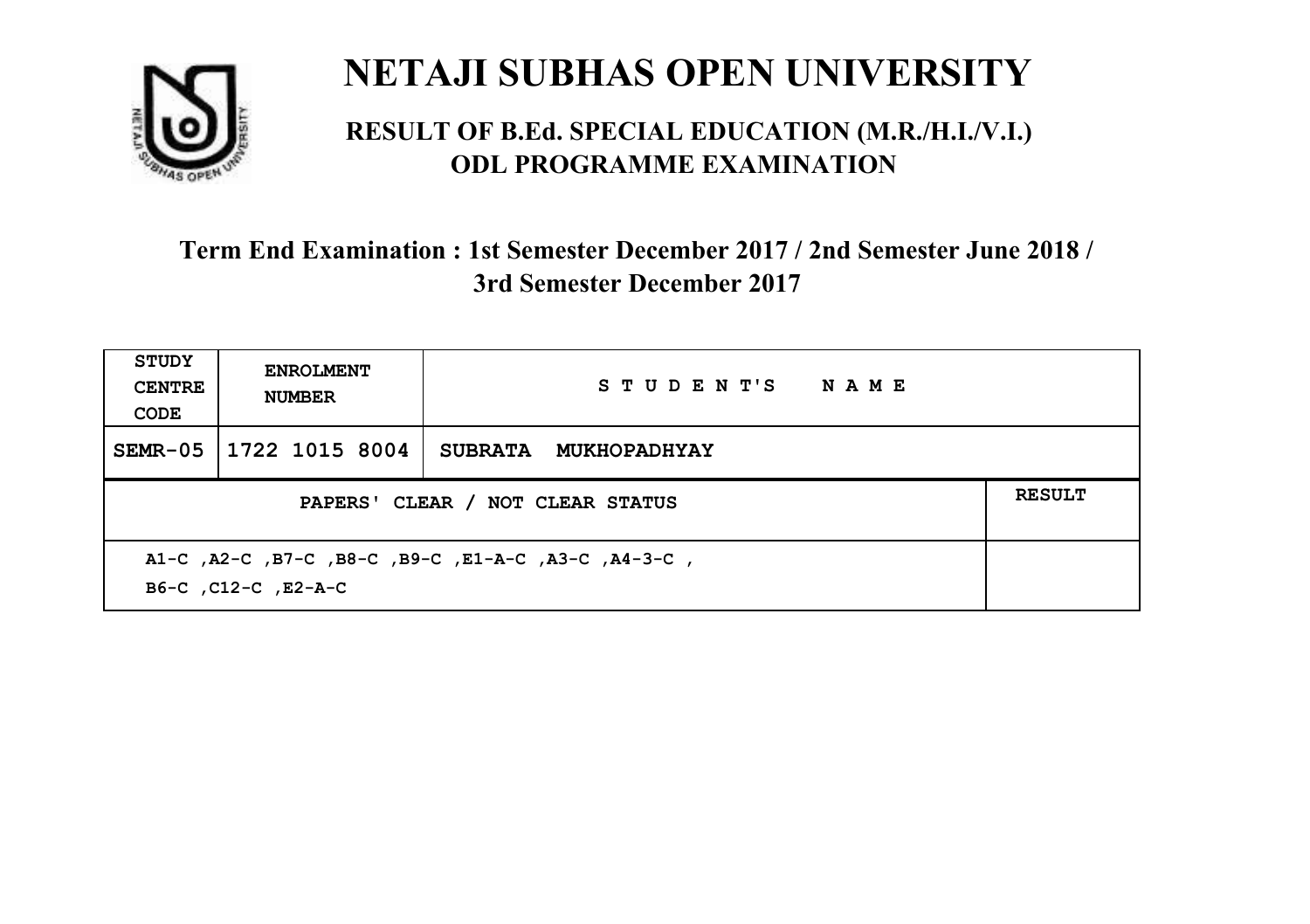

#### **RESULT OF B.Ed. SPECIAL EDUCATION (M.R./H.I./V.I.) ODL PROGRAMME EXAMINATION**

| <b>STUDY</b><br><b>CENTRE</b><br>CODE             | <b>ENROLMENT</b><br><b>NUMBER</b>                                          | STUDENT'S NAME    |  |  |  |
|---------------------------------------------------|----------------------------------------------------------------------------|-------------------|--|--|--|
| SEMR-05                                           | 1722 1015 8007                                                             | <b>ARPITA ROY</b> |  |  |  |
| <b>RESULT</b><br>PAPERS' CLEAR / NOT CLEAR STATUS |                                                                            |                   |  |  |  |
|                                                   | A1-C, A2-C, B7-C, B8-C, B9-C, E1-A-C, A3-C, A4-3-C,<br>B6-C, C12-C, E2-A-C |                   |  |  |  |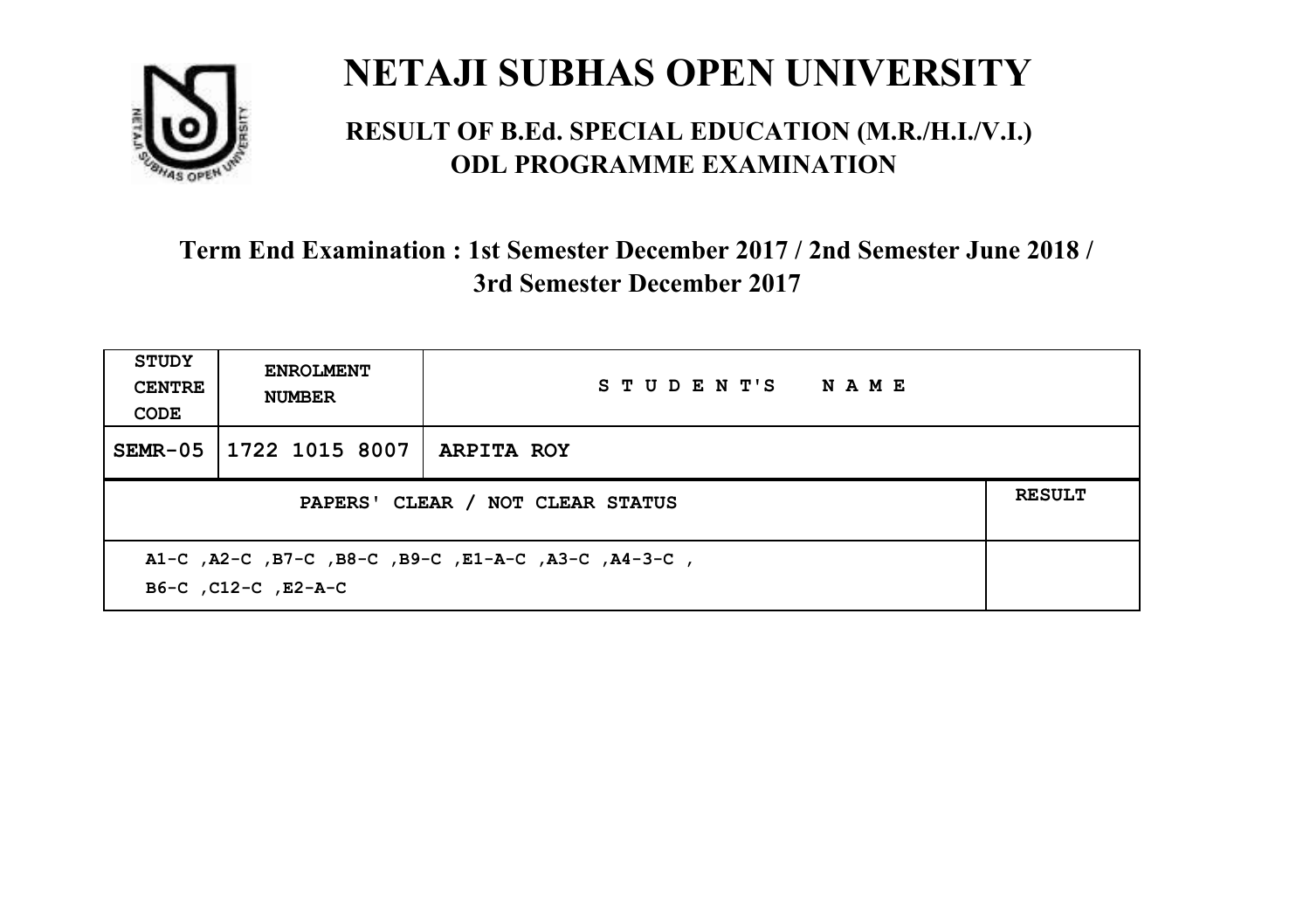

#### **RESULT OF B.Ed. SPECIAL EDUCATION (M.R./H.I./V.I.) ODL PROGRAMME EXAMINATION**

| <b>STUDY</b><br><b>CENTRE</b><br>CODE                                      | <b>ENROLMENT</b><br><b>NUMBER</b> | STUDENT'S NAME   |  |
|----------------------------------------------------------------------------|-----------------------------------|------------------|--|
| $SEMR-05$                                                                  | 1722 1015 8009                    | <b>KEKA RANA</b> |  |
| <b>RESULT</b><br>PAPERS' CLEAR / NOT CLEAR STATUS                          |                                   |                  |  |
| A1-C, A2-C, B7-C, B8-C, B9-C, E1-A-C, A3-C, A4-3-C,<br>B6-C, C12-C, E2-A-C |                                   |                  |  |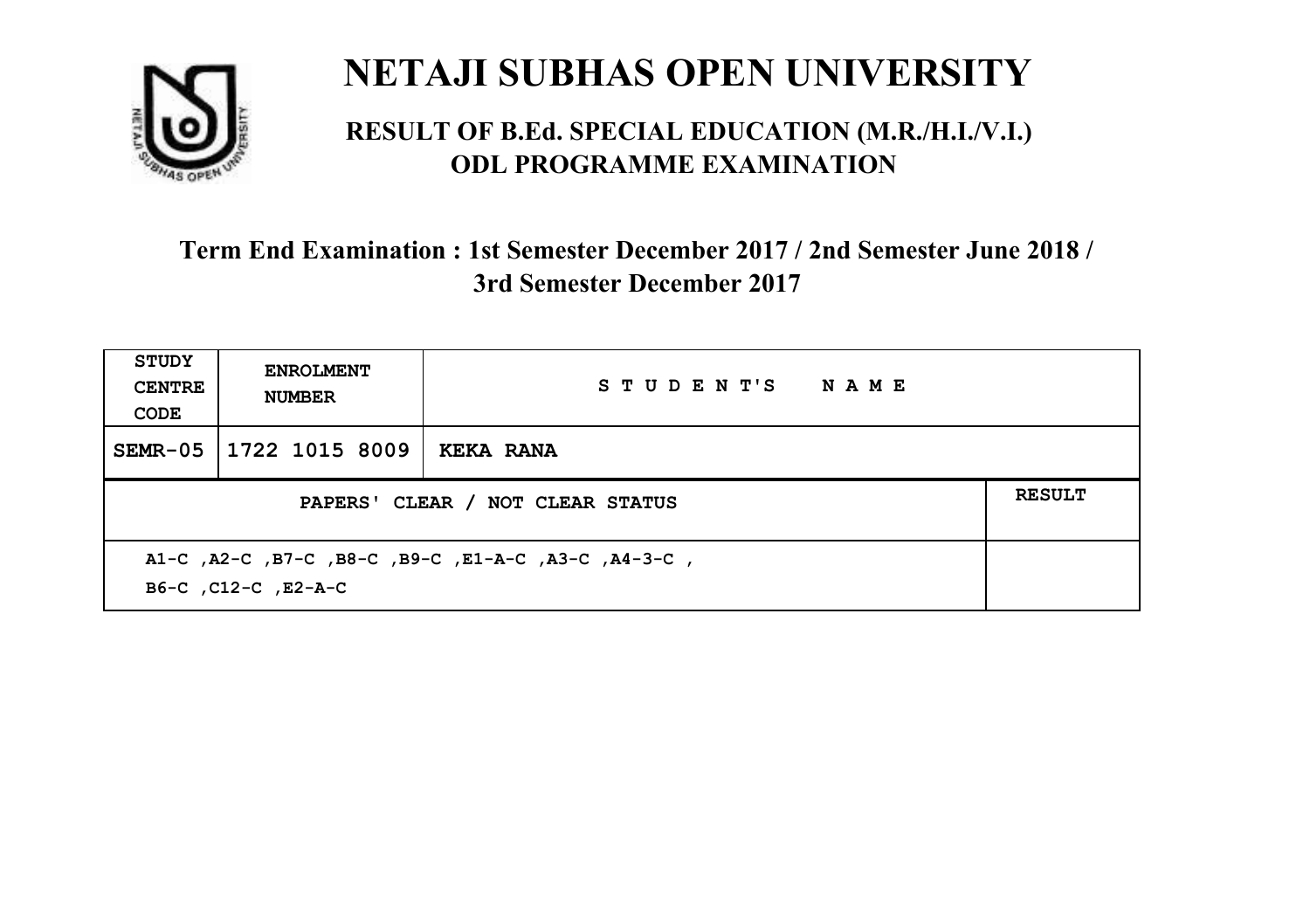

#### **RESULT OF B.Ed. SPECIAL EDUCATION (M.R./H.I./V.I.) ODL PROGRAMME EXAMINATION**

| STUDY<br><b>CENTRE</b><br>CODE                                              | <b>ENROLMENT</b><br><b>NUMBER</b> | STUDENT'S NAME                     |  |
|-----------------------------------------------------------------------------|-----------------------------------|------------------------------------|--|
| SEMR-05                                                                     |                                   | 1722 1015 8012   APARNA PAUL MAITY |  |
| <b>RESULT</b><br>PAPERS' CLEAR / NOT CLEAR STATUS                           |                                   |                                    |  |
| A1-C, A2-C, B7-NC, B8-C, B9-C, E1-A-C, A3-C, A4-3-C,<br>B6-C, C12-C, E2-A-C |                                   |                                    |  |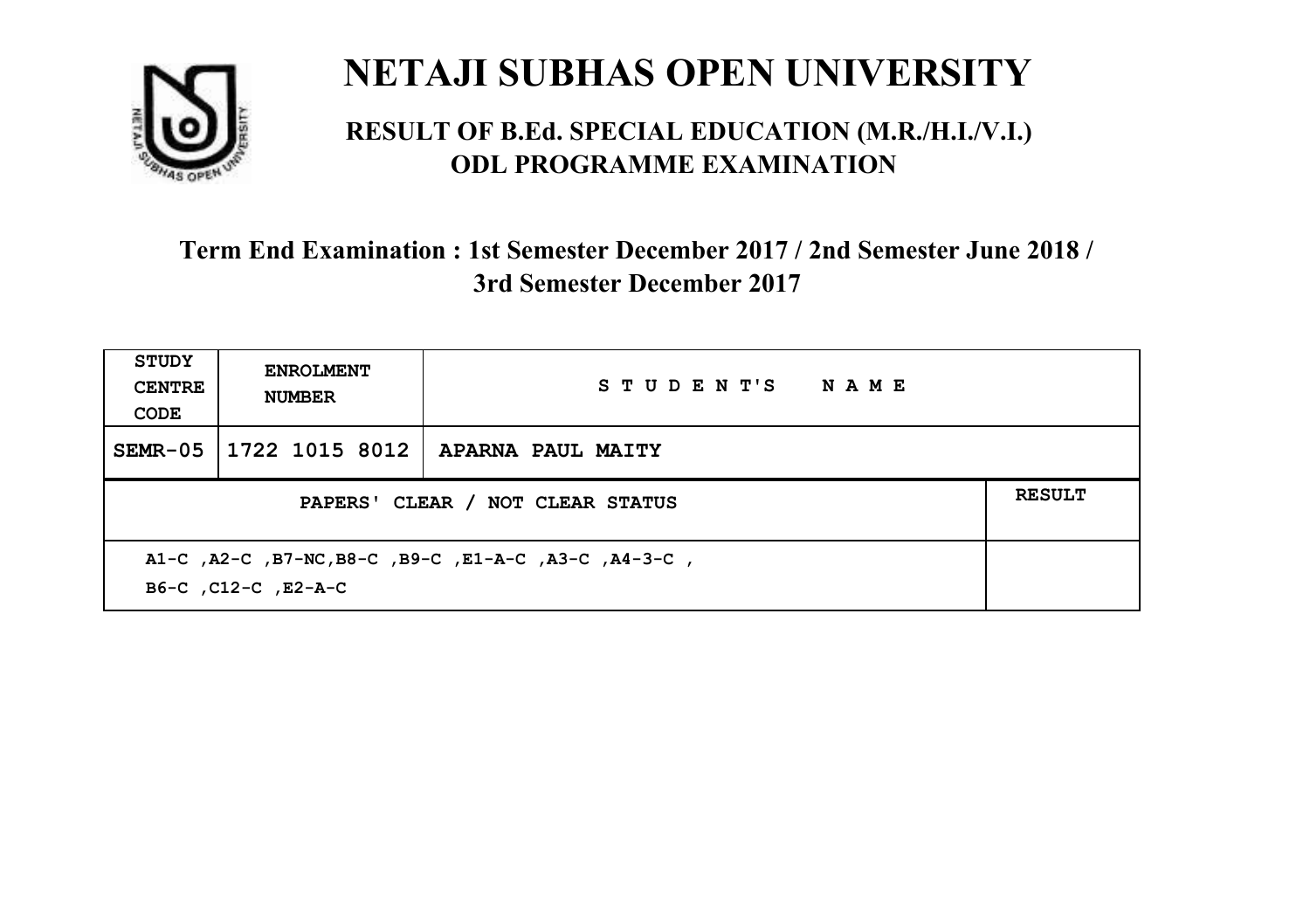

#### **RESULT OF B.Ed. SPECIAL EDUCATION (M.R./H.I./V.I.) ODL PROGRAMME EXAMINATION**

| <b>STUDY</b><br><b>CENTRE</b><br>CODE                                      | <b>ENROLMENT</b><br><b>NUMBER</b> | STUDENT'S NAME |  |
|----------------------------------------------------------------------------|-----------------------------------|----------------|--|
| SEMR-05                                                                    | 1722 1015 8015   RITU ADAK        |                |  |
| <b>RESULT</b><br>PAPERS' CLEAR / NOT CLEAR STATUS                          |                                   |                |  |
| A1-C, A2-C, B7-C, B8-C, B9-C, E1-A-C, A3-C, A4-3-C,<br>B6-C, C12-C, E2-A-C |                                   |                |  |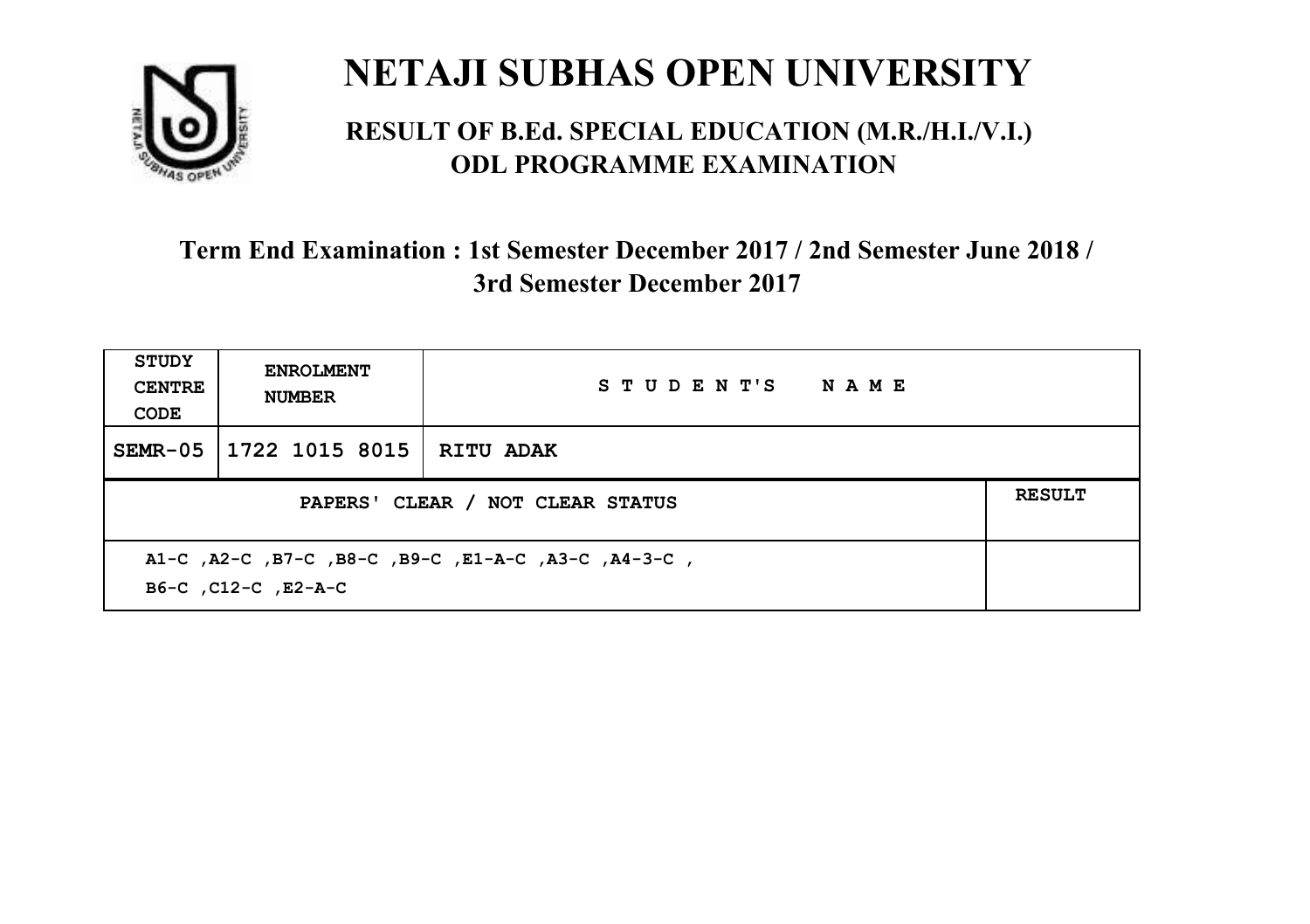

#### **RESULT OF B.Ed. SPECIAL EDUCATION (M.R./H.I./V.I.) ODL PROGRAMME EXAMINATION**

| <b>STUDY</b><br><b>CENTRE</b><br>CODE                                      | <b>ENROLMENT</b><br><b>NUMBER</b> | STUDENT'S NAME |  |
|----------------------------------------------------------------------------|-----------------------------------|----------------|--|
| SEMR-05                                                                    | 1722 1015 8016                    | ABHINANDA DAW  |  |
| PAPERS' CLEAR / NOT CLEAR STATUS                                           |                                   |                |  |
| A1-C, A2-C, B7-C, B8-C, B9-C, E1-A-C, A3-C, A4-3-C,<br>B6-C, C12-C, E2-A-C |                                   |                |  |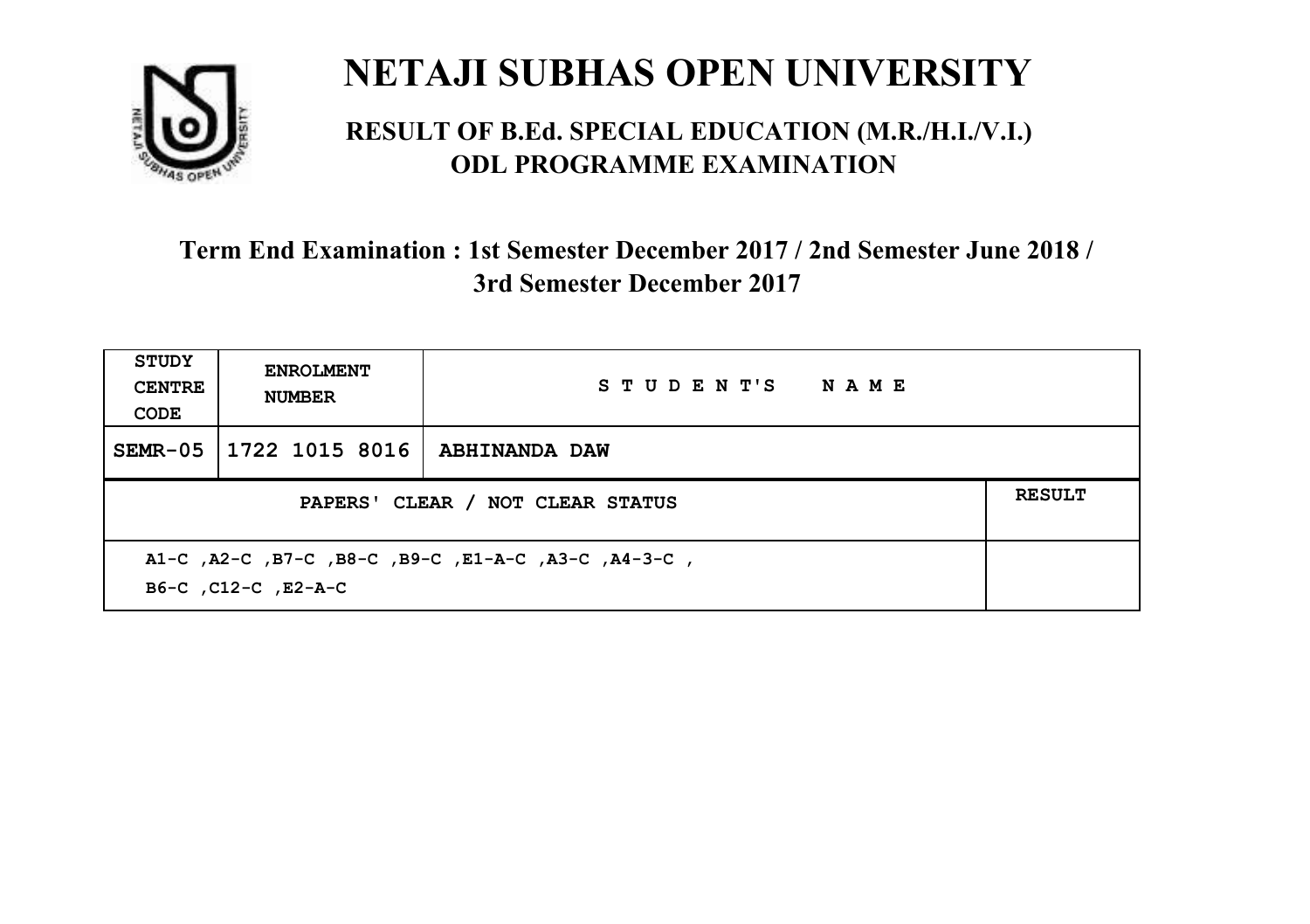

#### **RESULT OF B.Ed. SPECIAL EDUCATION (M.R./H.I./V.I.) ODL PROGRAMME EXAMINATION**

| <b>STUDY</b><br><b>CENTRE</b><br>CODE                                      | <b>ENROLMENT</b><br><b>NUMBER</b> | STUDENT'S NAME   |  |
|----------------------------------------------------------------------------|-----------------------------------|------------------|--|
| SEMR-05                                                                    | 1722 1015 8018                    | <b>RAFAT ARA</b> |  |
| PAPERS' CLEAR / NOT CLEAR STATUS                                           |                                   |                  |  |
| A1-C, A2-C, B7-C, B8-C, B9-C, E1-A-C, A3-C, A4-1-C,<br>B6-C, C12-C, E2-A-C |                                   |                  |  |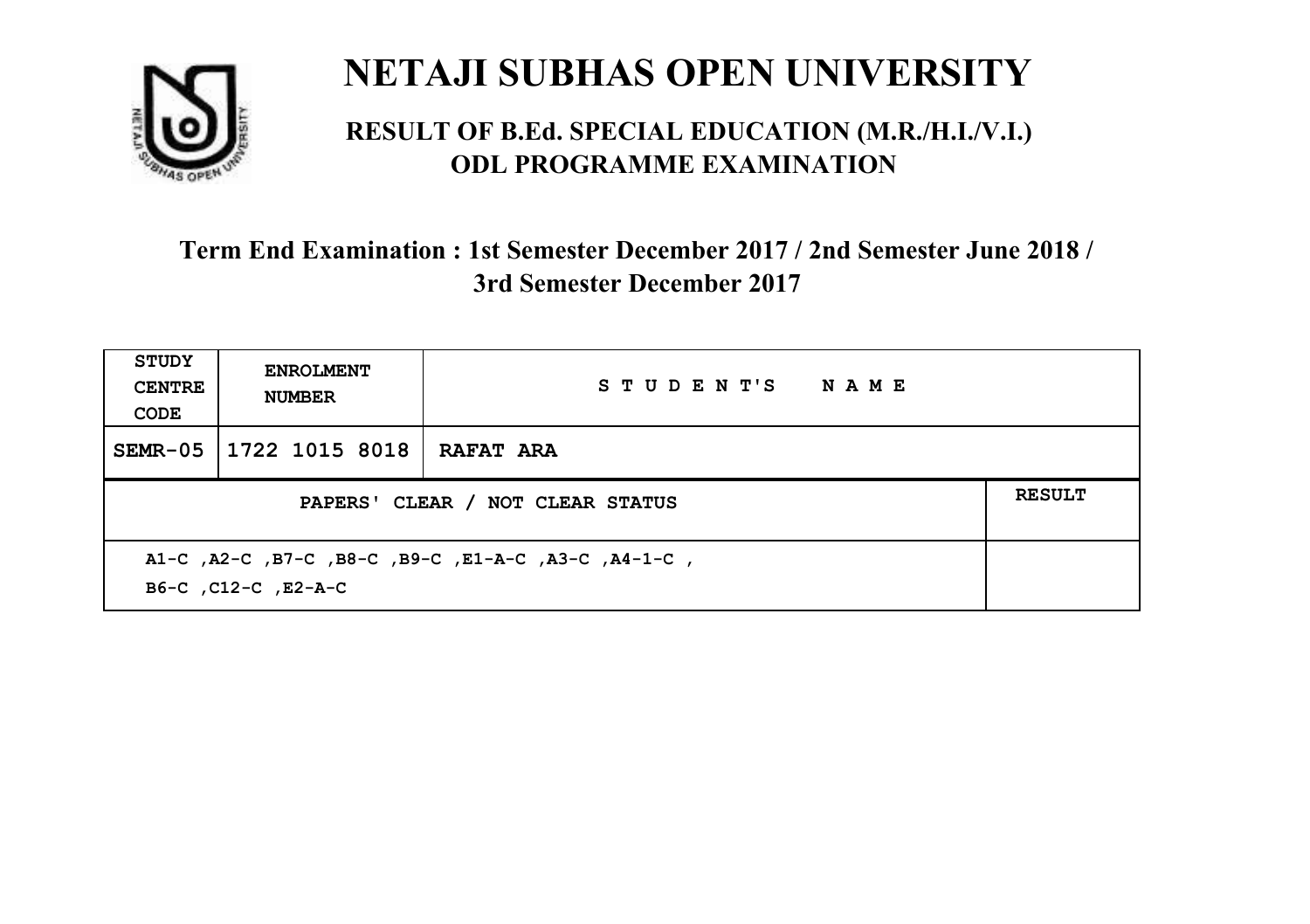

#### **RESULT OF B.Ed. SPECIAL EDUCATION (M.R./H.I./V.I.) ODL PROGRAMME EXAMINATION**

| <b>STUDY</b><br><b>CENTRE</b><br>CODE                                         | <b>ENROLMENT</b><br><b>NUMBER</b> | STUDENT'S NAME       |               |
|-------------------------------------------------------------------------------|-----------------------------------|----------------------|---------------|
| $SEMR-05$                                                                     | 1722 1015 8026                    | <b>CHINMOYEE RAY</b> |               |
| PAPERS' CLEAR / NOT CLEAR STATUS                                              |                                   |                      | <b>RESULT</b> |
| A1-C, A2-NC, B7-C, B8-C, B9-C, E1-A-NC, A3-C, A4-2-C,<br>B6-C, C12-C, E2-A-NC |                                   |                      |               |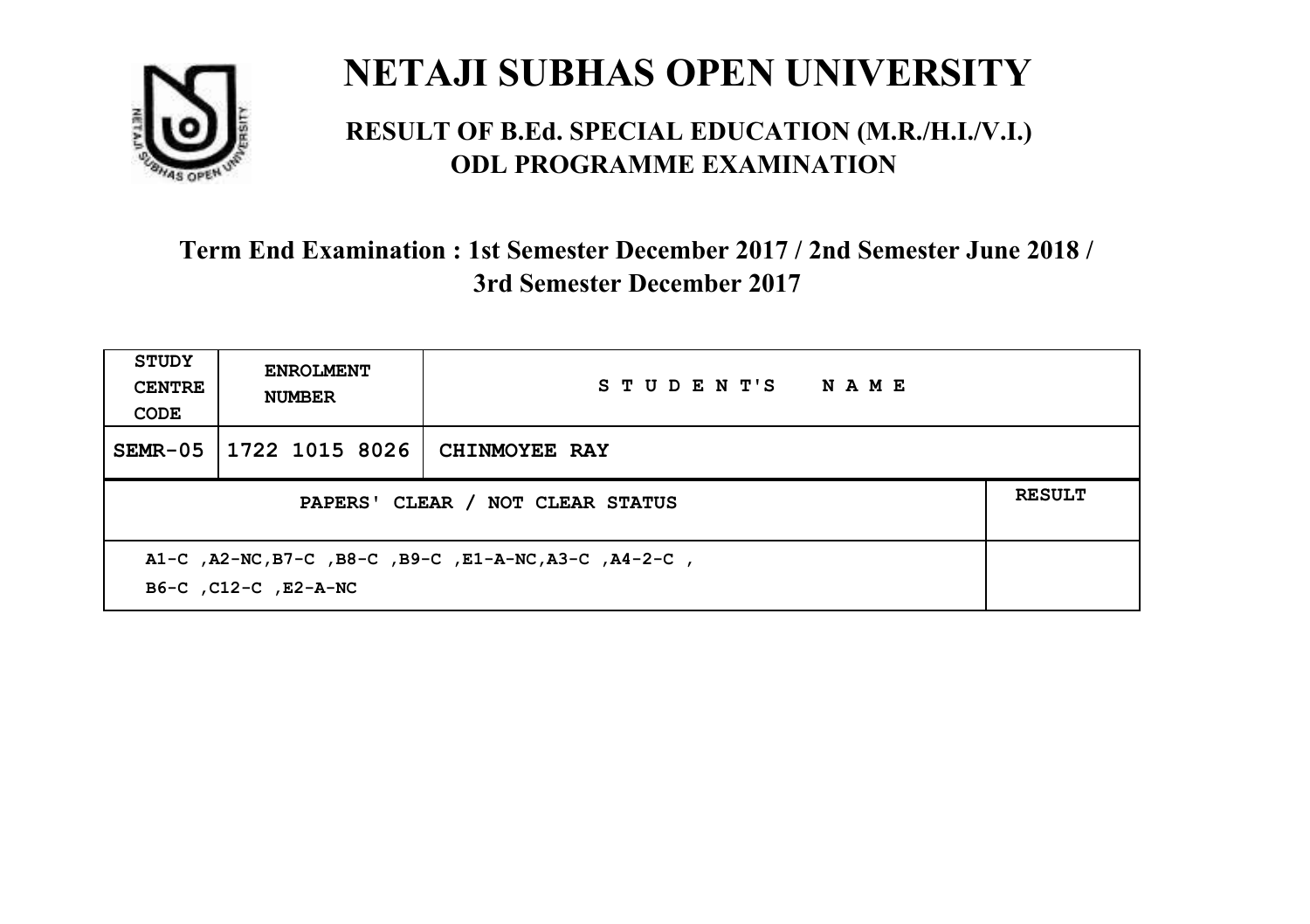

#### **RESULT OF B.Ed. SPECIAL EDUCATION (M.R./H.I./V.I.) ODL PROGRAMME EXAMINATION**

| STUDY<br><b>CENTRE</b><br>CODE                                             | <b>ENROLMENT</b><br><b>NUMBER</b> | STUDENT'S NAME        |               |
|----------------------------------------------------------------------------|-----------------------------------|-----------------------|---------------|
| $SEMR-05$                                                                  | 1722 1015 8027                    | <b>MAHE RUKH AYUB</b> |               |
| PAPERS' CLEAR / NOT CLEAR STATUS                                           |                                   |                       | <b>RESULT</b> |
| A1-C, A2-C, B7-C, B8-C, B9-C, E1-A-C, A3-C, A4-3-C,<br>B6-C, C12-C, E2-A-C |                                   |                       |               |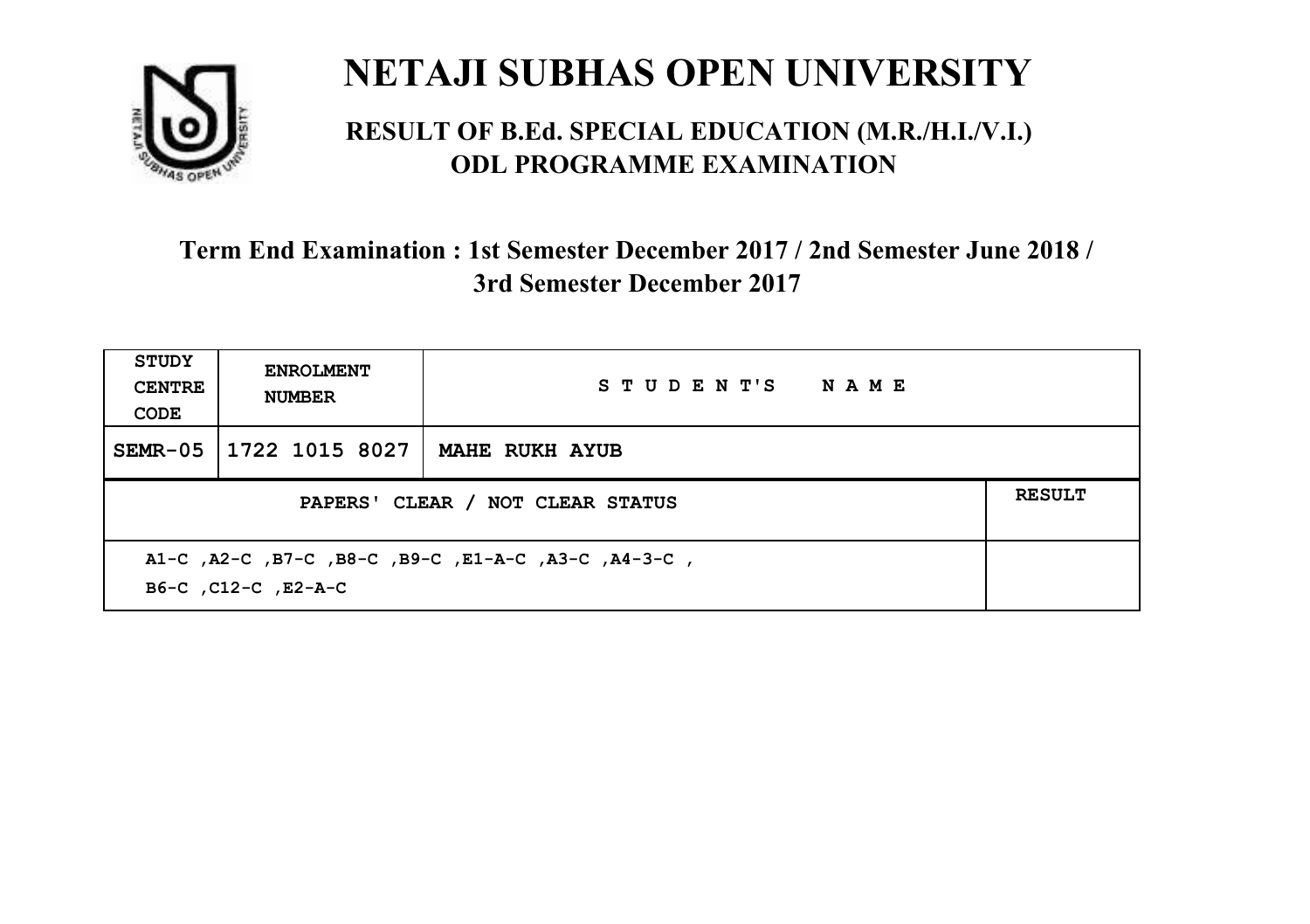

#### **RESULT OF B.Ed. SPECIAL EDUCATION (M.R./H.I./V.I.) ODL PROGRAMME EXAMINATION**

| STUDY<br><b>CENTRE</b><br>CODE                                             | <b>ENROLMENT</b><br><b>NUMBER</b> | STUDENT'S NAME |               |
|----------------------------------------------------------------------------|-----------------------------------|----------------|---------------|
| SEMR-05                                                                    | 1722 1015 8028                    | NAZIA TARANNUM |               |
| PAPERS' CLEAR / NOT CLEAR STATUS                                           |                                   |                | <b>RESULT</b> |
| A1-C, A2-C, B7-C, B8-C, B9-C, E1-A-C, A3-C, A4-3-C,<br>B6-C, C12-C, E2-A-C |                                   |                |               |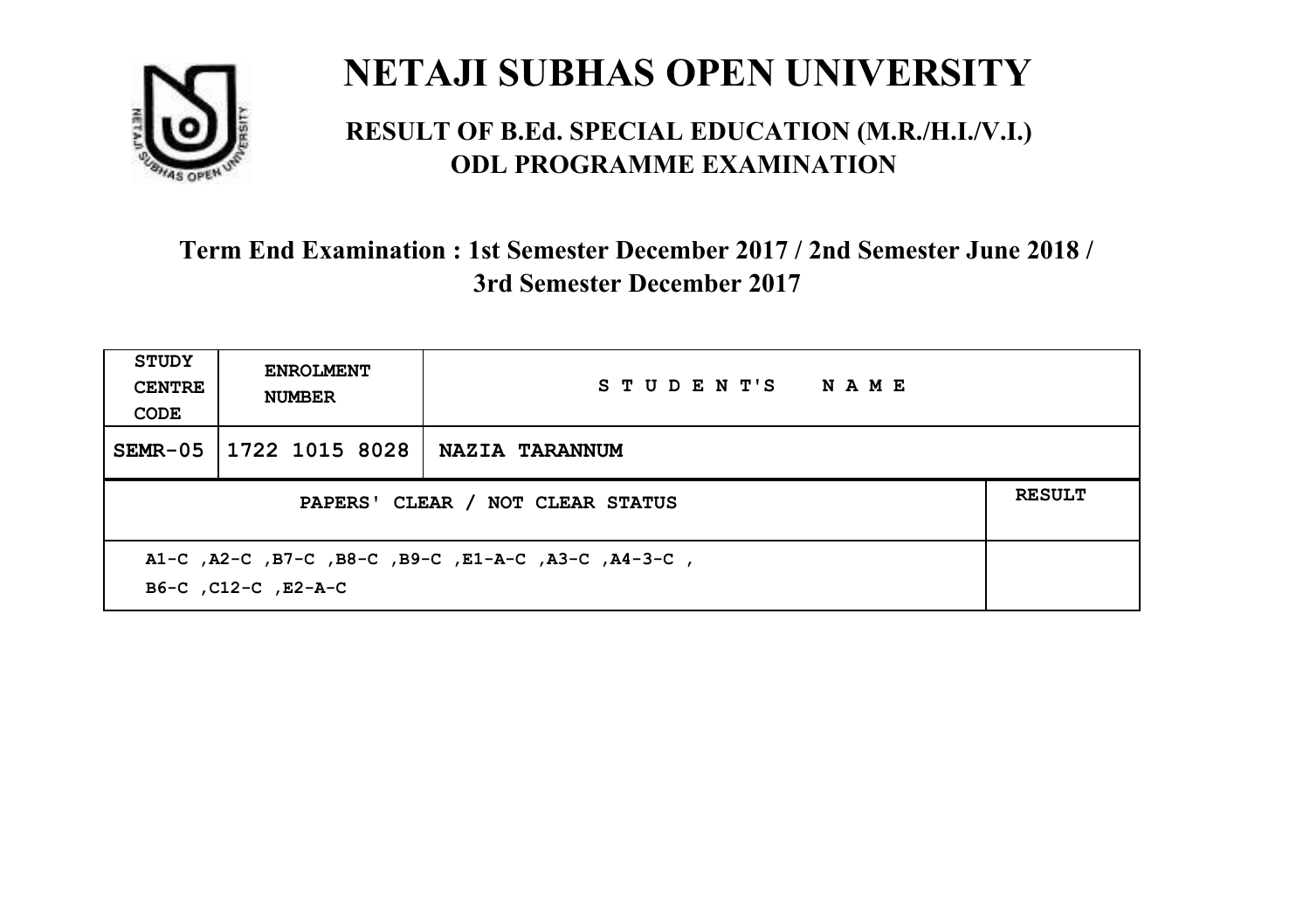

#### **RESULT OF B.Ed. SPECIAL EDUCATION (M.R./H.I./V.I.) ODL PROGRAMME EXAMINATION**

| <b>STUDY</b><br><b>CENTRE</b><br>CODE                                      | <b>ENROLMENT</b><br><b>NUMBER</b> | STUDENT'S NAME         |               |
|----------------------------------------------------------------------------|-----------------------------------|------------------------|---------------|
| $SEMR-05$                                                                  | 1722 1015 8030                    | SAPTARSHEE CHAKRABORTY |               |
| PAPERS' CLEAR / NOT CLEAR STATUS                                           |                                   |                        | <b>RESULT</b> |
| A1-C, A2-C, B7-C, B8-C, B9-C, E1-A-C, A3-C, A4-3-C,<br>B6-C, C12-C, E2-A-C |                                   |                        |               |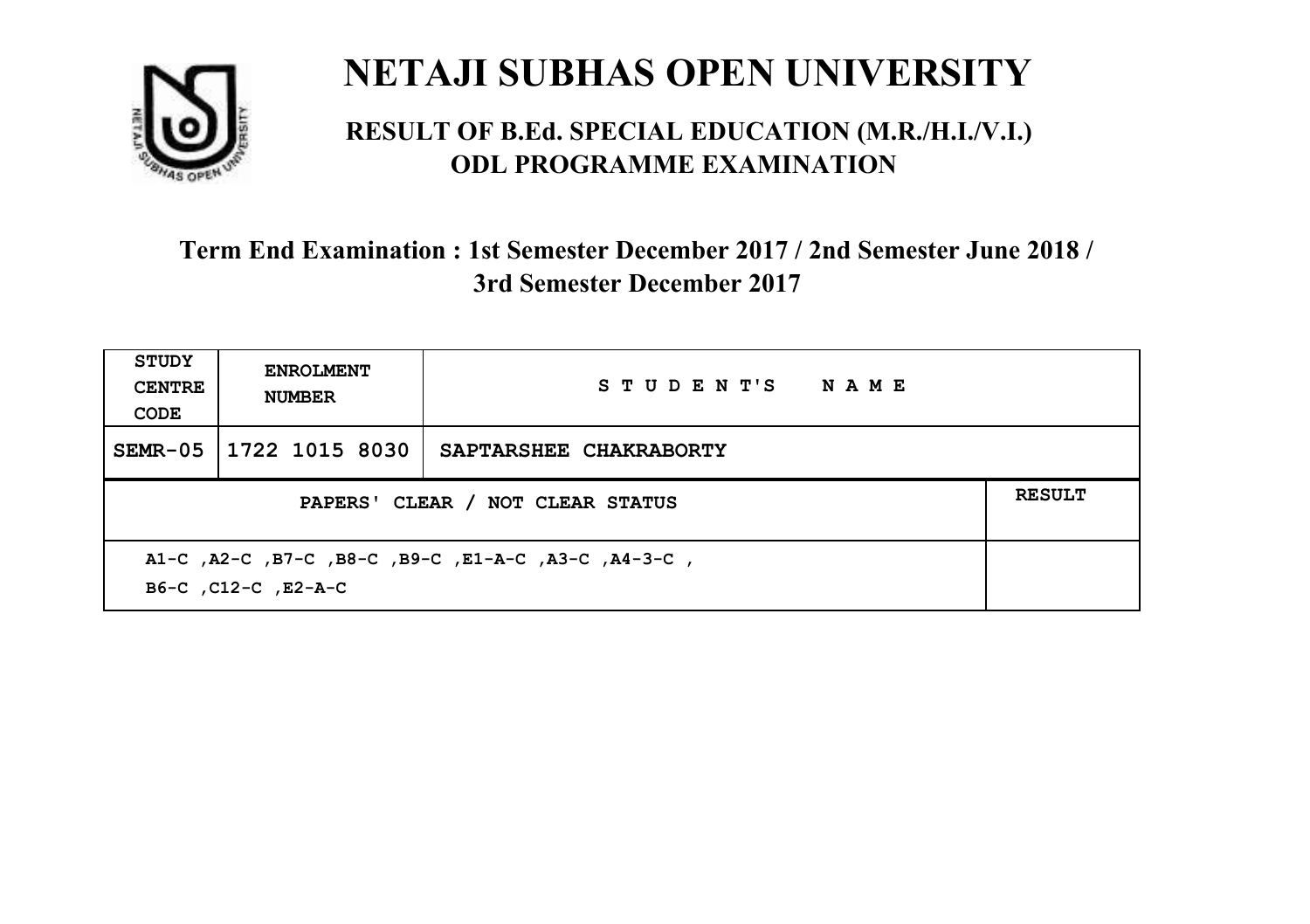

#### **RESULT OF B.Ed. SPECIAL EDUCATION (M.R./H.I./V.I.) ODL PROGRAMME EXAMINATION**

| <b>STUDY</b><br><b>CENTRE</b><br>CODE                                        | <b>ENROLMENT</b><br><b>NUMBER</b> | STUDENT'S NAME        |               |
|------------------------------------------------------------------------------|-----------------------------------|-----------------------|---------------|
| $SEMR-05$                                                                    | 1723 1015 8010                    | <b>SUBRATA HALDAR</b> |               |
| PAPERS' CLEAR / NOT CLEAR STATUS                                             |                                   |                       | <b>RESULT</b> |
| A1-NC, A2-NC, B7-C, B8-C, B9-C, E1-A-C, A3-C, A4-3-C,<br>B6-C, C12-C, E2-A-C |                                   |                       |               |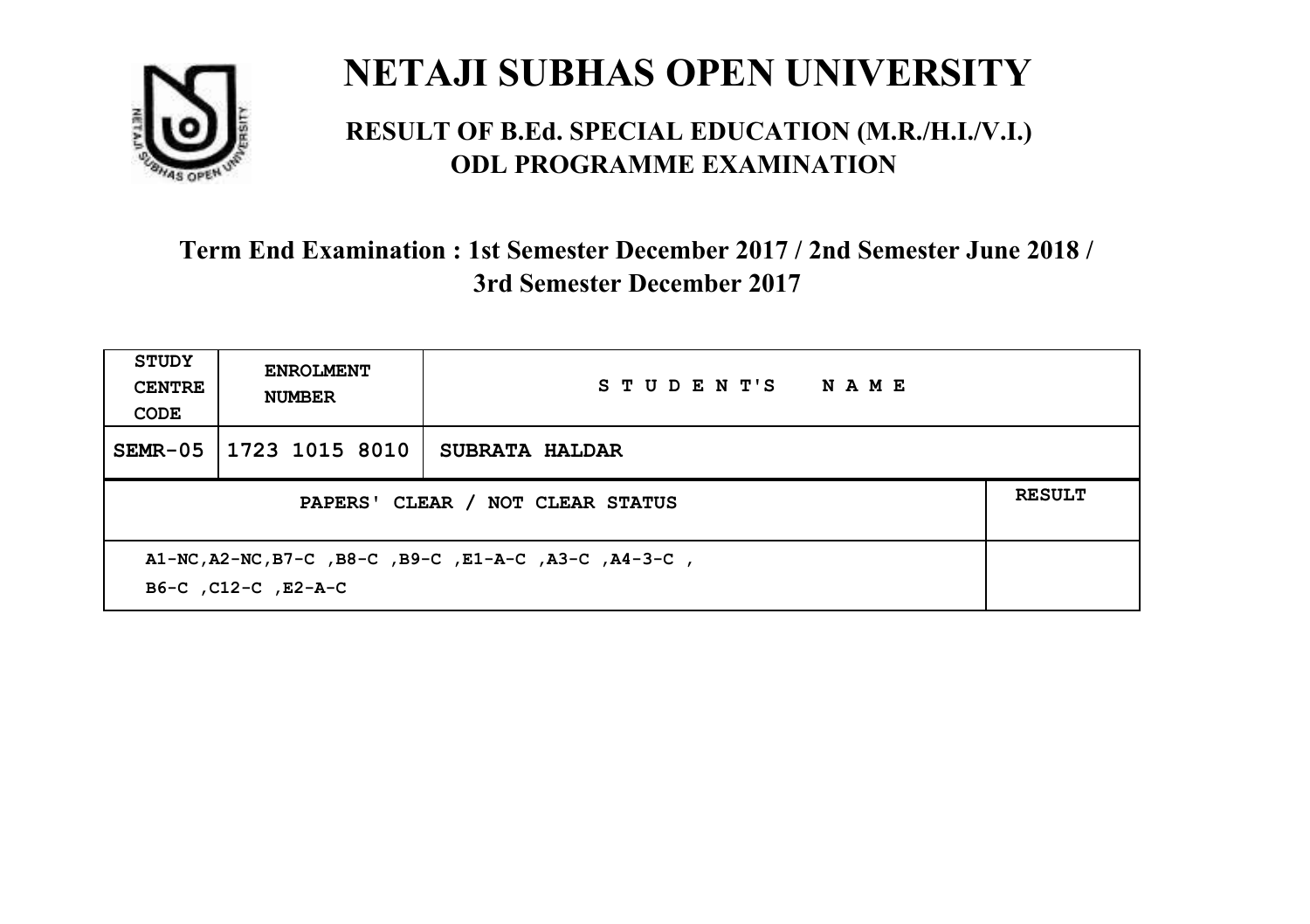

#### **RESULT OF B.Ed. SPECIAL EDUCATION (M.R./H.I./V.I.) ODL PROGRAMME EXAMINATION**

| STUDY<br><b>CENTRE</b><br>CODE                                              | <b>ENROLMENT</b><br><b>NUMBER</b> | STUDENT'S NAME          |  |
|-----------------------------------------------------------------------------|-----------------------------------|-------------------------|--|
| $SEMR-05$                                                                   | 1723 1015 8025                    | <b>BUDDHADEV SARDAR</b> |  |
| PAPERS' CLEAR / NOT CLEAR STATUS                                            |                                   |                         |  |
| A1-NC, A2-C, B7-C, B8-C, B9-C, E1-A-C, A3-C, A4-3-C,<br>B6-C, C12-C, E2-A-C |                                   |                         |  |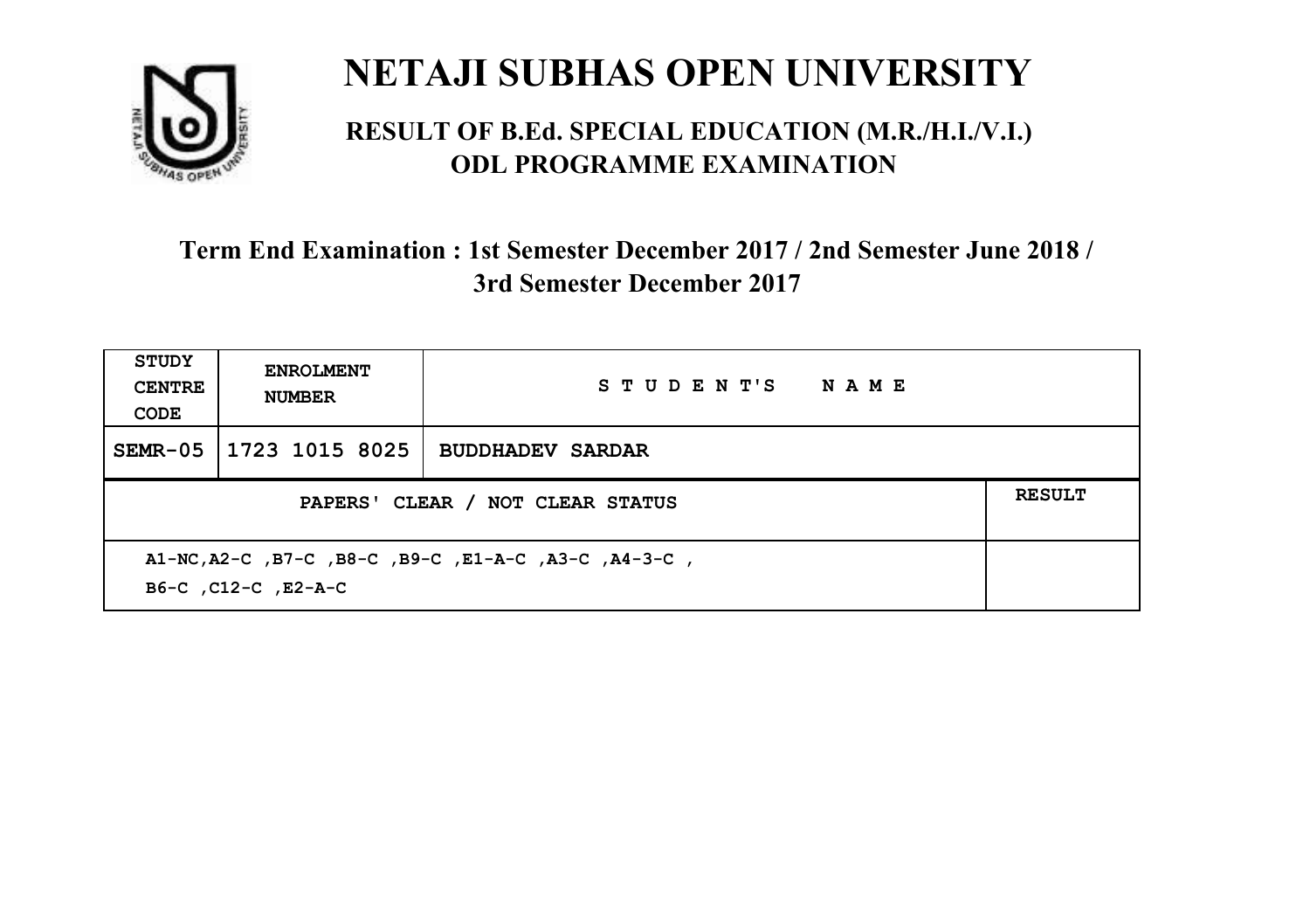

#### **RESULT OF B.Ed. SPECIAL EDUCATION (M.R./H.I./V.I.) ODL PROGRAMME EXAMINATION**

| STUDY<br><b>CENTRE</b><br>CODE                                              | <b>ENROLMENT</b><br><b>NUMBER</b>                 | STUDENT'S NAME |  |  |  |
|-----------------------------------------------------------------------------|---------------------------------------------------|----------------|--|--|--|
| SEMR-05                                                                     | 1724 1015 8024                                    | ANIMA SARDAR   |  |  |  |
|                                                                             | <b>RESULT</b><br>PAPERS' CLEAR / NOT CLEAR STATUS |                |  |  |  |
| A1-C, A2-C, B7-NC, B8-C, B9-C, E1-A-C, A3-C, A4-3-C,<br>B6-C, C12-C, E2-A-C |                                                   |                |  |  |  |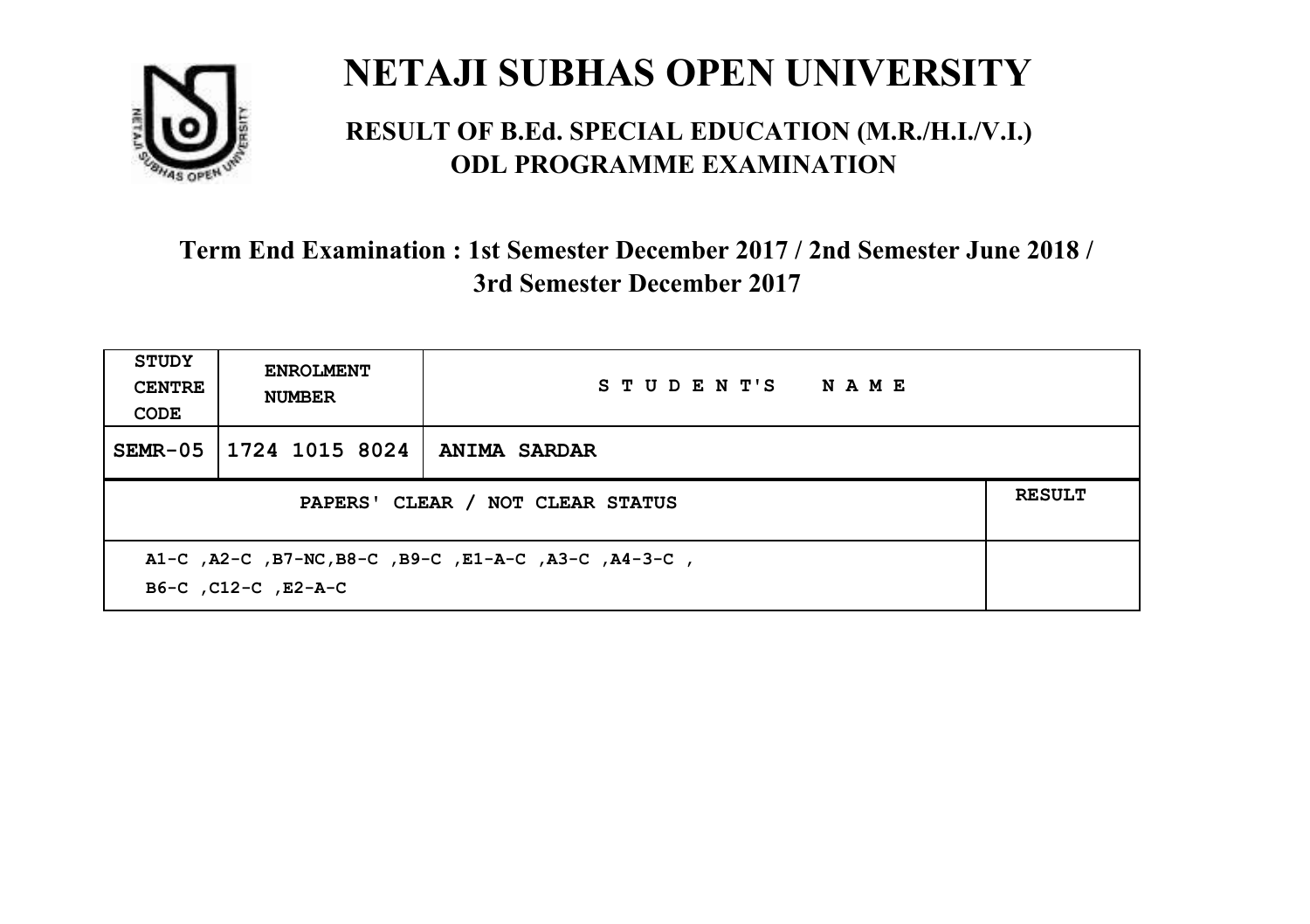

#### **RESULT OF B.Ed. SPECIAL EDUCATION (M.R./H.I./V.I.) ODL PROGRAMME EXAMINATION**

| <b>STUDY</b><br><b>CENTRE</b><br>CODE                                           | <b>ENROLMENT</b><br><b>NUMBER</b>                 | STUDENT'S<br><b>NAME</b> |  |  |
|---------------------------------------------------------------------------------|---------------------------------------------------|--------------------------|--|--|
| $SEMR-05$                                                                       | 1724 1015 8031                                    | <b>PUSPA MONDAL</b>      |  |  |
|                                                                                 | <b>RESULT</b><br>PAPERS' CLEAR / NOT CLEAR STATUS |                          |  |  |
| A1-NC, A2-NC, B7-NC, B8-C, B9-C, E1-A-NC, A3-C, A4-3-C,<br>B6-C, C12-C, E2-A-NC |                                                   |                          |  |  |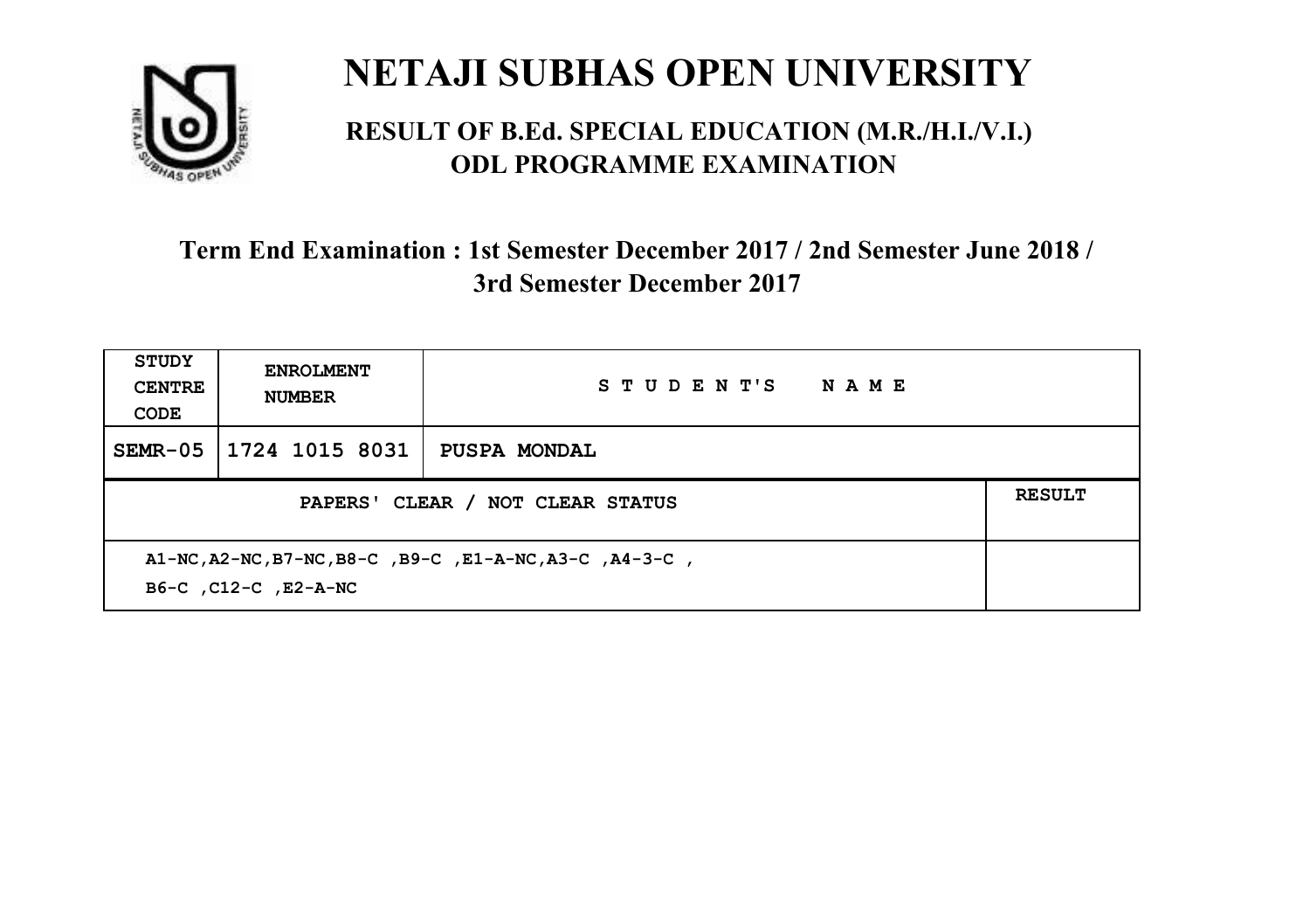

#### **RESULT OF B.Ed. SPECIAL EDUCATION (M.R./H.I./V.I.) ODL PROGRAMME EXAMINATION**

| <b>STUDY</b><br><b>CENTRE</b><br>CODE                                      | <b>ENROLMENT</b><br><b>NUMBER</b>                 | STUDENT'S NAME       |  |  |  |
|----------------------------------------------------------------------------|---------------------------------------------------|----------------------|--|--|--|
| $SEMR-05$                                                                  | 1727 1015 8017                                    | <b>JAHANGIR ALAM</b> |  |  |  |
|                                                                            | <b>RESULT</b><br>PAPERS' CLEAR / NOT CLEAR STATUS |                      |  |  |  |
| A1-C, A2-C, B7-C, B8-C, B9-C, E1-A-C, A3-C, A4-3-C,<br>B6-C, C12-C, E2-A-C |                                                   |                      |  |  |  |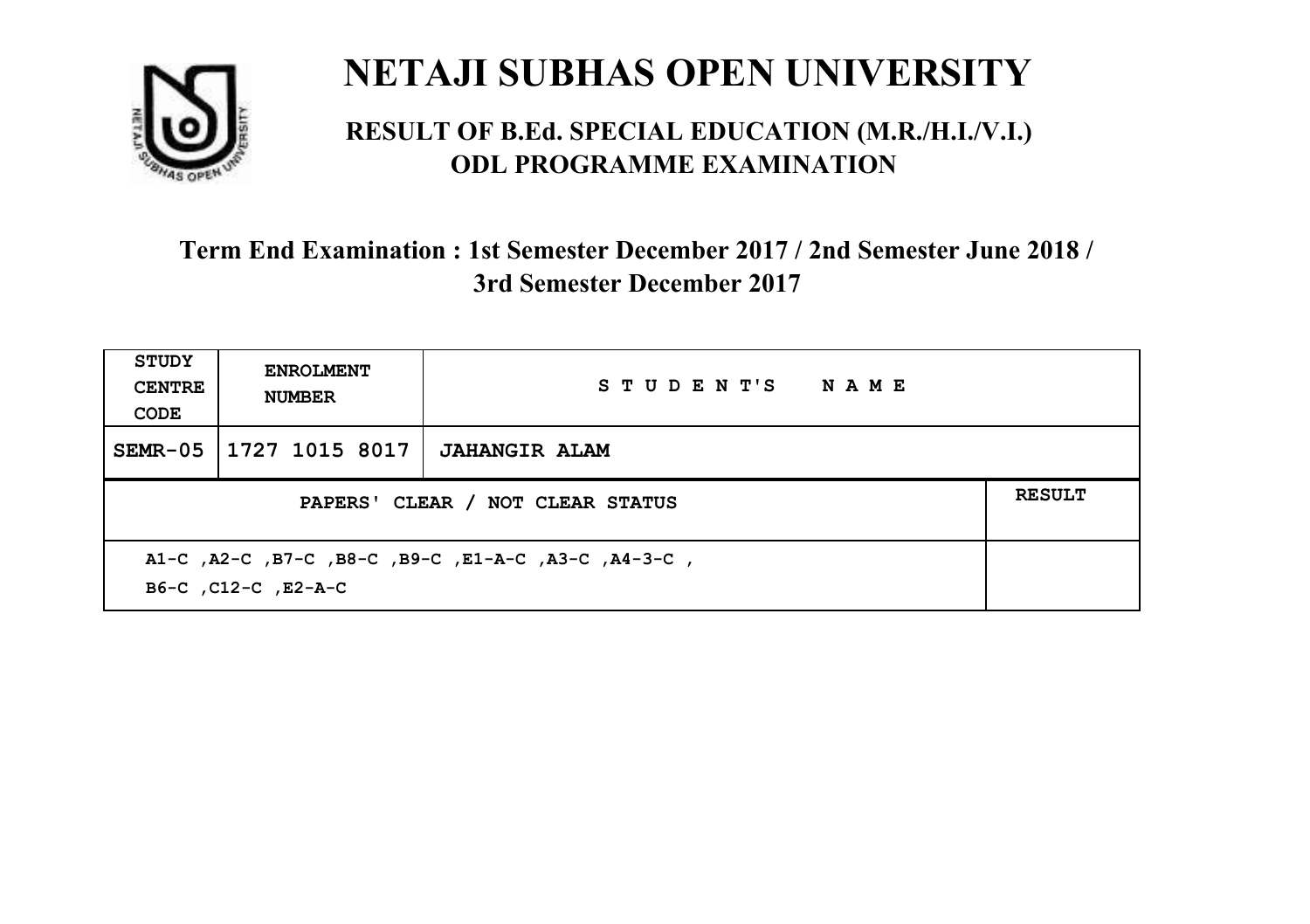

#### **RESULT OF B.Ed. SPECIAL EDUCATION (M.R./H.I./V.I.) ODL PROGRAMME EXAMINATION**

| <b>STUDY</b><br><b>CENTRE</b><br>CODE                                      | <b>ENROLMENT</b><br><b>NUMBER</b>                 | STUDENT'S NAME         |  |  |  |
|----------------------------------------------------------------------------|---------------------------------------------------|------------------------|--|--|--|
| $SEMR-05$                                                                  | 1727 1015 8020                                    | <b>ASHADUR RAHAMAN</b> |  |  |  |
|                                                                            | <b>RESULT</b><br>PAPERS' CLEAR / NOT CLEAR STATUS |                        |  |  |  |
| A1-C, A2-C, B7-C, B8-C, B9-C, E1-A-C, A3-C, A4-1-C,<br>B6-C, C12-C, E2-A-C |                                                   |                        |  |  |  |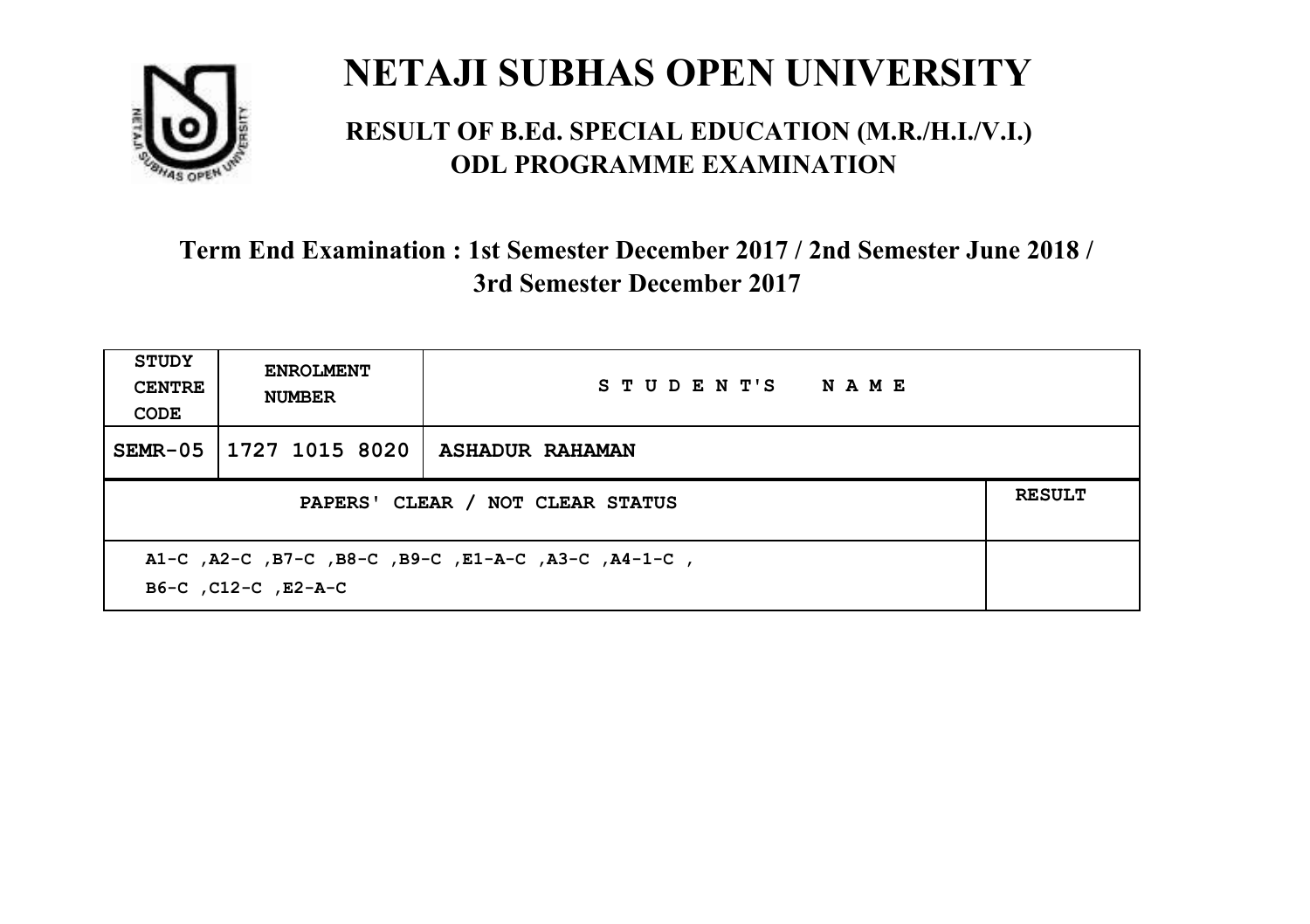

#### **RESULT OF B.Ed. SPECIAL EDUCATION (M.R./H.I./V.I.) ODL PROGRAMME EXAMINATION**

| <b>STUDY</b><br><b>CENTRE</b><br>CODE                                                 | <b>ENROLMENT</b><br><b>NUMBER</b> | STUDENT'S<br>NAME |  |
|---------------------------------------------------------------------------------------|-----------------------------------|-------------------|--|
| $SEMR-05$                                                                             | 1727 1015 8022                    | PRADIP KARMAKAR   |  |
| CLEAR /<br><b>NOT CLEAR STATUS</b><br>PAPERS'                                         |                                   |                   |  |
| A1-NC, A2-NC, B7-NC, B8-NC, B9-NC, E1-A-NC, A3-NC, A4-2-NC,<br>B6-NC, C12-NC, E2-A-NC |                                   |                   |  |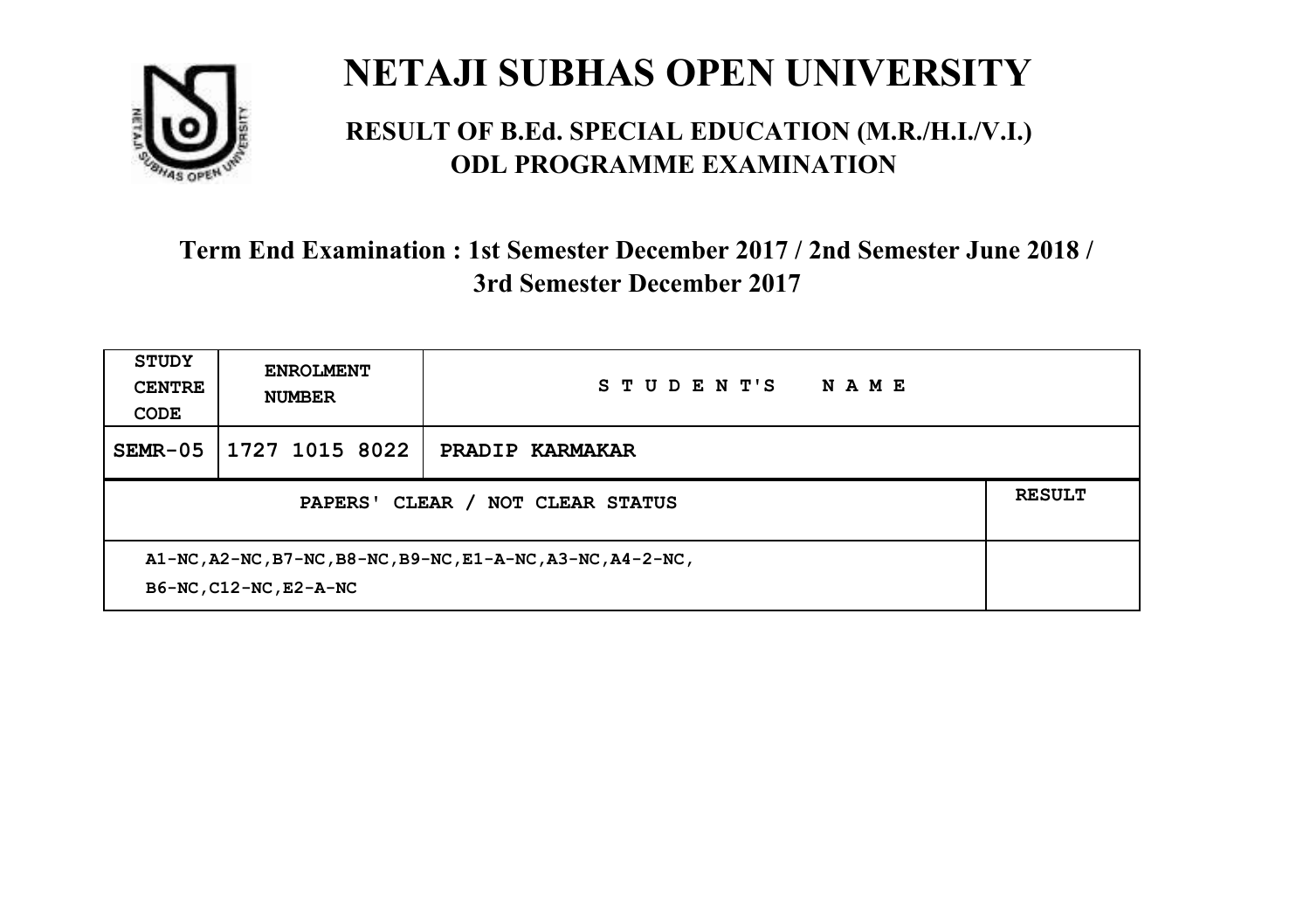

#### **RESULT OF B.Ed. SPECIAL EDUCATION (M.R./H.I./V.I.) ODL PROGRAMME EXAMINATION**

| <b>STUDY</b><br><b>CENTRE</b><br>CODE                                         | <b>ENROLMENT</b><br><b>NUMBER</b>                 | STUDENT'S NAME              |  |  |  |
|-------------------------------------------------------------------------------|---------------------------------------------------|-----------------------------|--|--|--|
| $SEMR-05$                                                                     | 1727 1015 8023                                    | <b>GOLAM HOSSAIN LASKAR</b> |  |  |  |
|                                                                               | <b>RESULT</b><br>PAPERS' CLEAR / NOT CLEAR STATUS |                             |  |  |  |
| A1-C, A2-C, B7-NC, B8-C, B9-C, E1-A-NC, A3-C, A4-3-C,<br>B6-C, C12-C, E2-A-NC |                                                   |                             |  |  |  |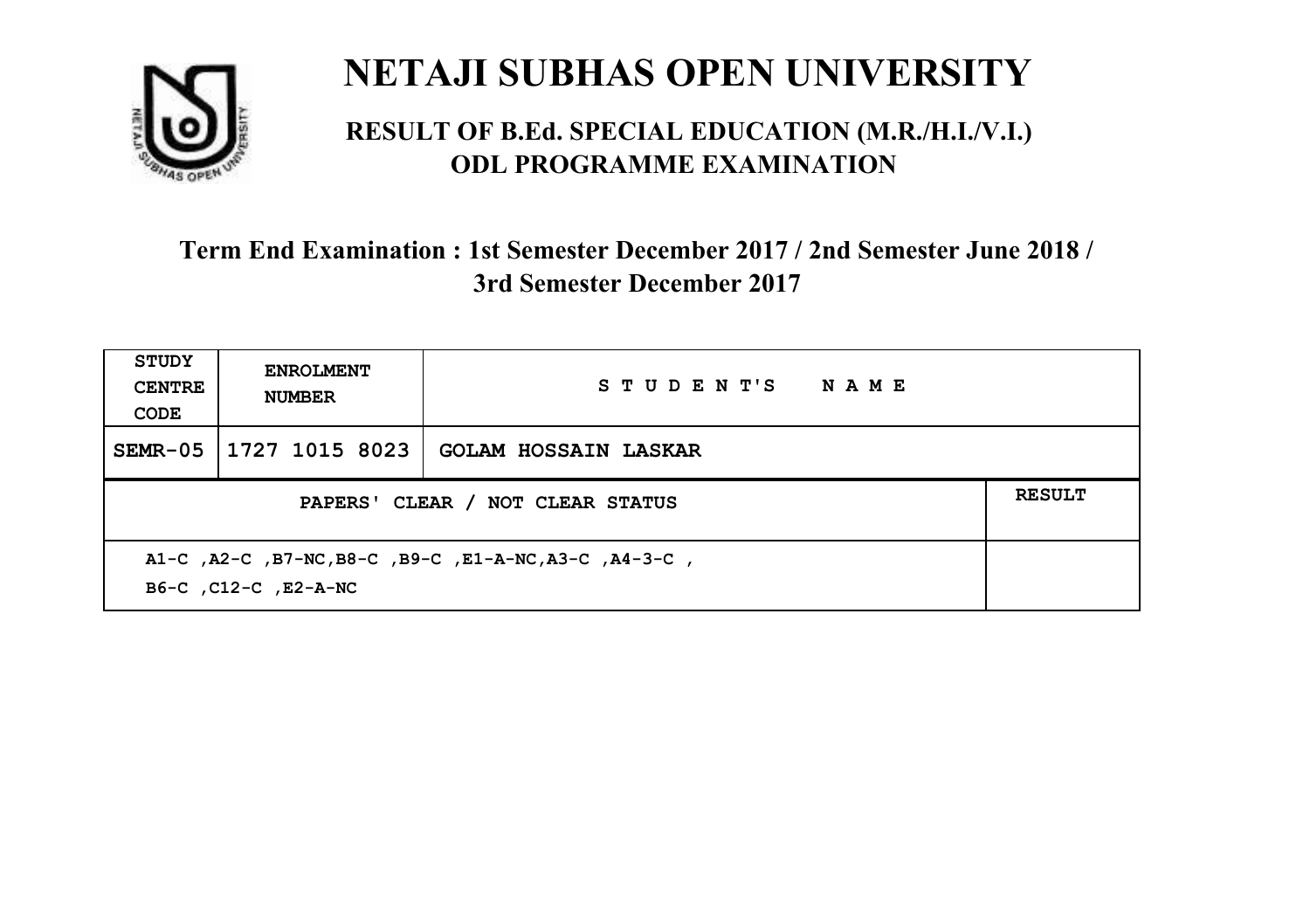

#### **RESULT OF B.Ed. SPECIAL EDUCATION (M.R./H.I./V.I.) ODL PROGRAMME EXAMINATION**

| STUDY<br><b>CENTRE</b><br>CODE                                             | <b>ENROLMENT</b><br><b>NUMBER</b>                 | STUDENT'S NAME     |  |  |  |
|----------------------------------------------------------------------------|---------------------------------------------------|--------------------|--|--|--|
| SEMR-05                                                                    | 1728 1015 8006                                    | <b>PUJA SANPUI</b> |  |  |  |
|                                                                            | <b>RESULT</b><br>PAPERS' CLEAR / NOT CLEAR STATUS |                    |  |  |  |
| A1-C, A2-C, B7-C, B8-C, B9-C, E1-A-C, A3-C, A4-3-C,<br>B6-C, C12-C, E2-A-C |                                                   |                    |  |  |  |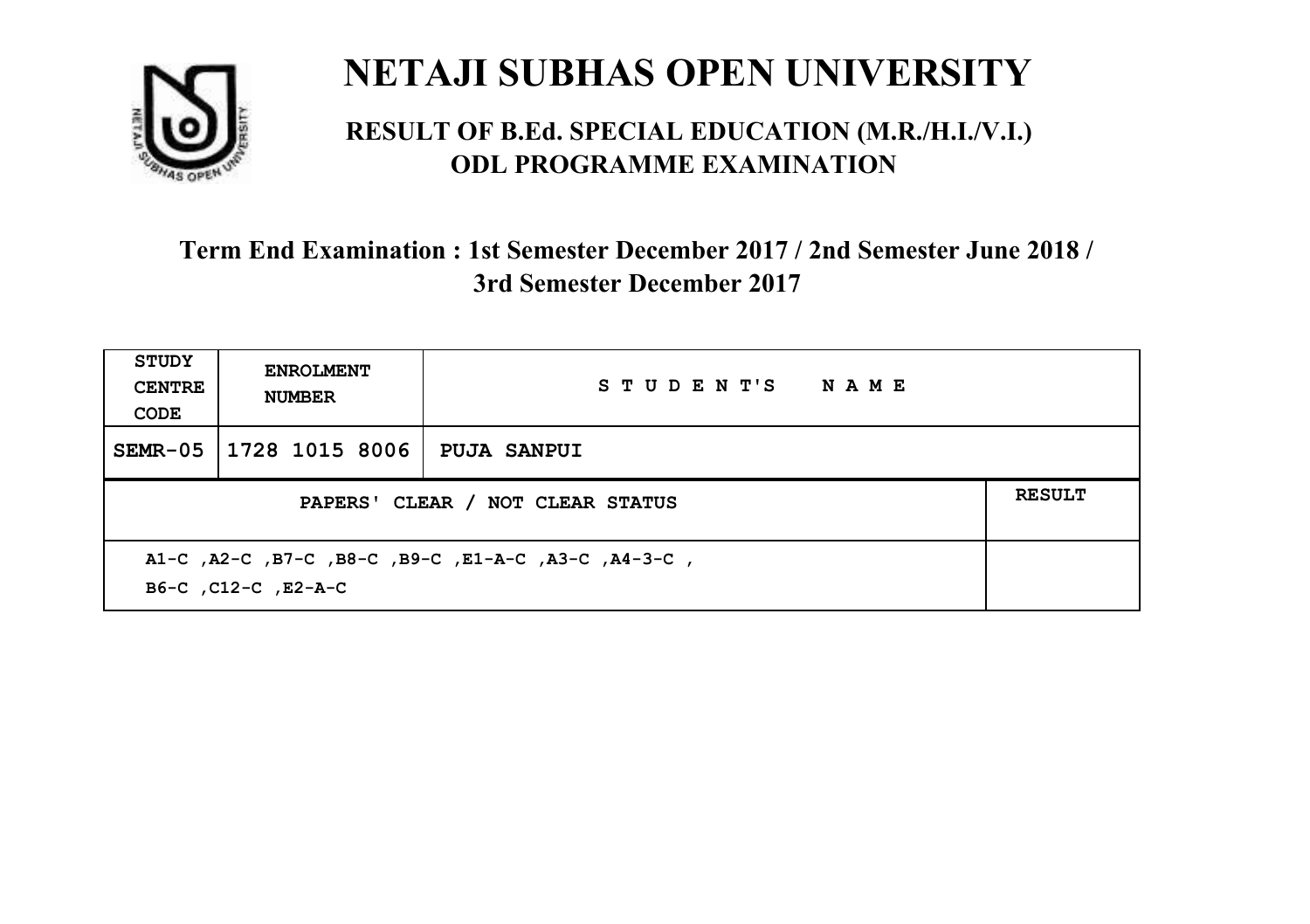

#### **RESULT OF B.Ed. SPECIAL EDUCATION (M.R./H.I./V.I.) ODL PROGRAMME EXAMINATION**

| <b>STUDY</b><br><b>CENTRE</b><br>CODE | <b>ENROLMENT</b><br><b>NUMBER</b>                 | STUDENT'S NAME                                         |  |  |  |
|---------------------------------------|---------------------------------------------------|--------------------------------------------------------|--|--|--|
| $SEMR-05$                             | 1728 1015 8019                                    | SOHINI MODAK                                           |  |  |  |
|                                       | <b>RESULT</b><br>PAPERS' CLEAR / NOT CLEAR STATUS |                                                        |  |  |  |
|                                       | B6-C, C12-C, E2-A-NC                              | A1-C, A2-C, B7-NC, B8-C, B9-C, E1-A-C, A3-NC, A4-3-NC, |  |  |  |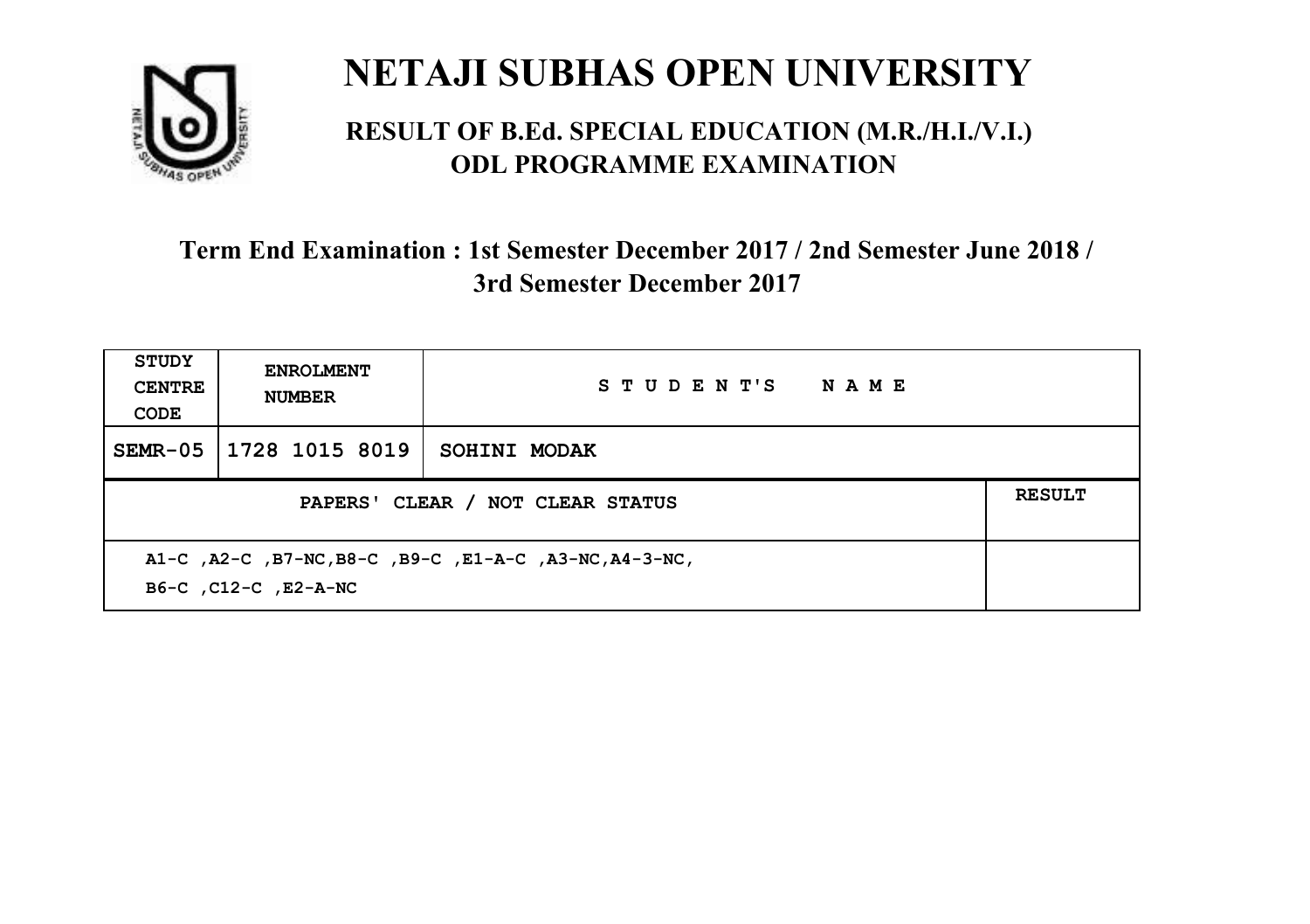

#### **RESULT OF B.Ed. SPECIAL EDUCATION (M.R./H.I./V.I.) ODL PROGRAMME EXAMINATION**

| STUDY<br><b>CENTRE</b><br>CODE                                             | <b>ENROLMENT</b><br><b>NUMBER</b>                 | STUDENT'S NAME         |  |  |  |
|----------------------------------------------------------------------------|---------------------------------------------------|------------------------|--|--|--|
| SEMR-05                                                                    | 1728 1015 8032                                    | <b>YEASMINA PARVIN</b> |  |  |  |
|                                                                            | <b>RESULT</b><br>PAPERS' CLEAR / NOT CLEAR STATUS |                        |  |  |  |
| A1-C, A2-C, B7-C, B8-C, B9-C, E1-A-C, A3-C, A4-3-C,<br>B6-C, C12-C, E2-A-C |                                                   |                        |  |  |  |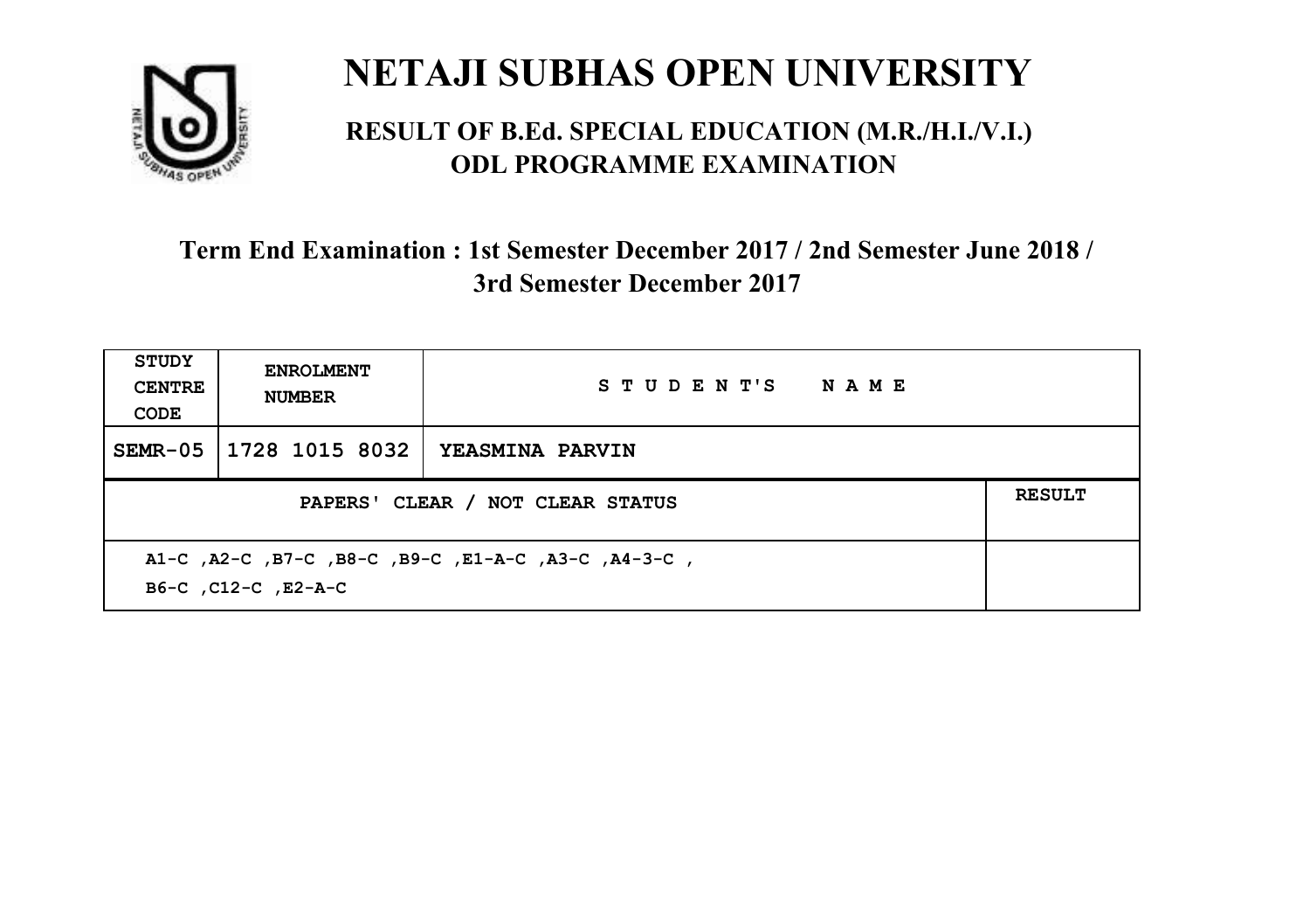

#### **RESULT OF B.Ed. SPECIAL EDUCATION (M.R./H.I./V.I.) ODL PROGRAMME EXAMINATION**

| <b>STUDY</b><br><b>CENTRE</b><br>CODE                                                                     | <b>ENROLMENT</b><br><b>NUMBER</b>                 | STUDENT'S NAME      |  |  |  |
|-----------------------------------------------------------------------------------------------------------|---------------------------------------------------|---------------------|--|--|--|
| $SEMR-05$                                                                                                 | 1621 1015 8002                                    | SOHAM BHATTACHARYYA |  |  |  |
|                                                                                                           | <b>RESULT</b><br>PAPERS' CLEAR / NOT CLEAR STATUS |                     |  |  |  |
| A1-C, A2-C, B7-C, B8-C, B9-C, E1-A-C, A3-C, A4-3-C,<br>B6-C, C12-C, E2-A-C, A5-5-C, C14-C, C14-C, C12-B-C |                                                   |                     |  |  |  |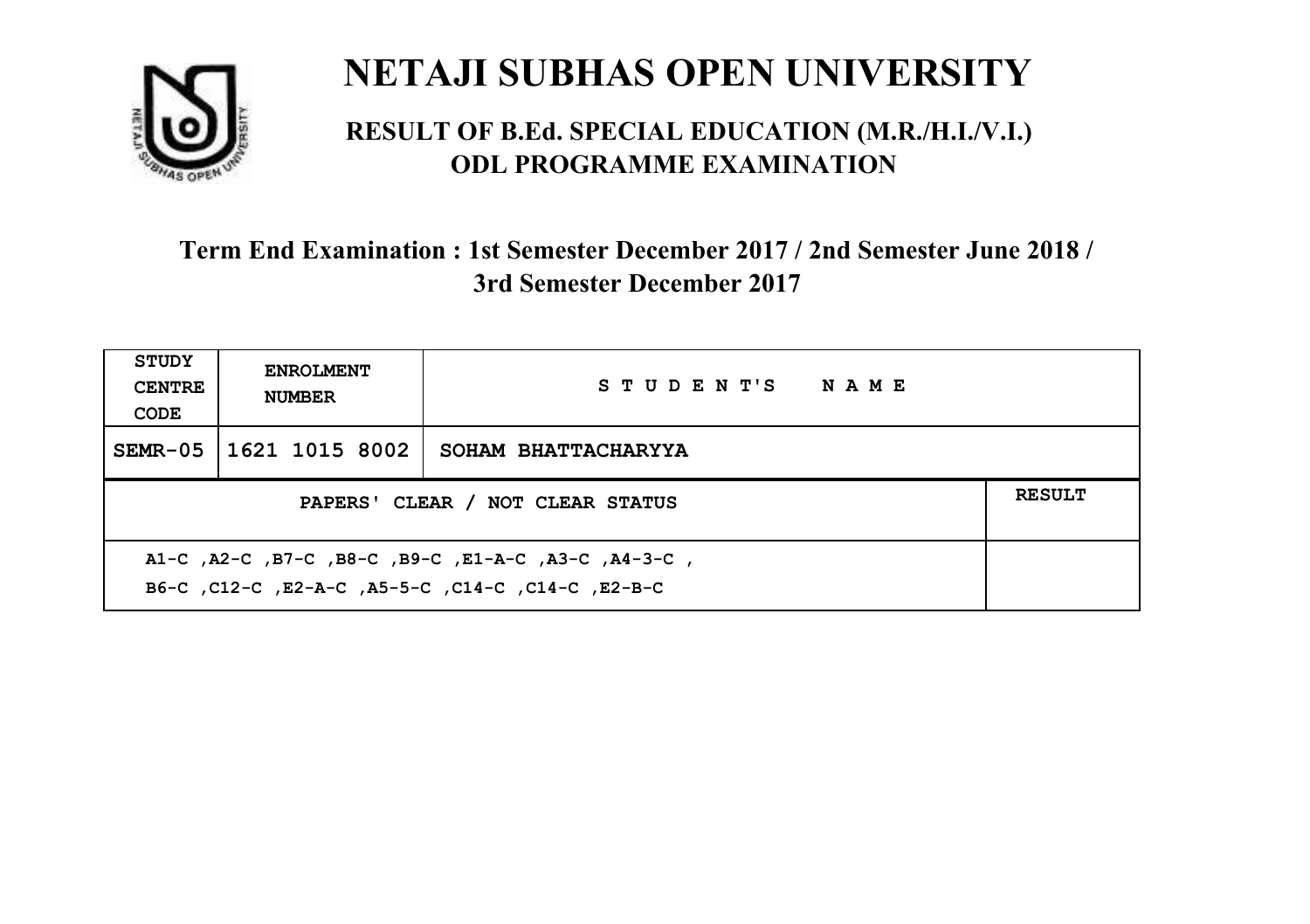

#### **RESULT OF B.Ed. SPECIAL EDUCATION (M.R./H.I./V.I.) ODL PROGRAMME EXAMINATION**

| <b>STUDY</b><br><b>CENTRE</b><br>CODE                                                                     | <b>ENROLMENT</b><br><b>NUMBER</b>                 | STUDENT'S NAME      |  |  |  |
|-----------------------------------------------------------------------------------------------------------|---------------------------------------------------|---------------------|--|--|--|
| SEMR-05                                                                                                   | 1621 1015 8009                                    | SANJIB ROYCHOWDHURY |  |  |  |
|                                                                                                           | <b>RESULT</b><br>PAPERS' CLEAR / NOT CLEAR STATUS |                     |  |  |  |
| A1-C, A2-C, B7-C, B8-C, B9-C, E1-A-C, A3-C, A4-1-C,<br>B6-C, C12-C, E2-A-C, A5-4-C, C14-C, C14-C, C12-B-C |                                                   |                     |  |  |  |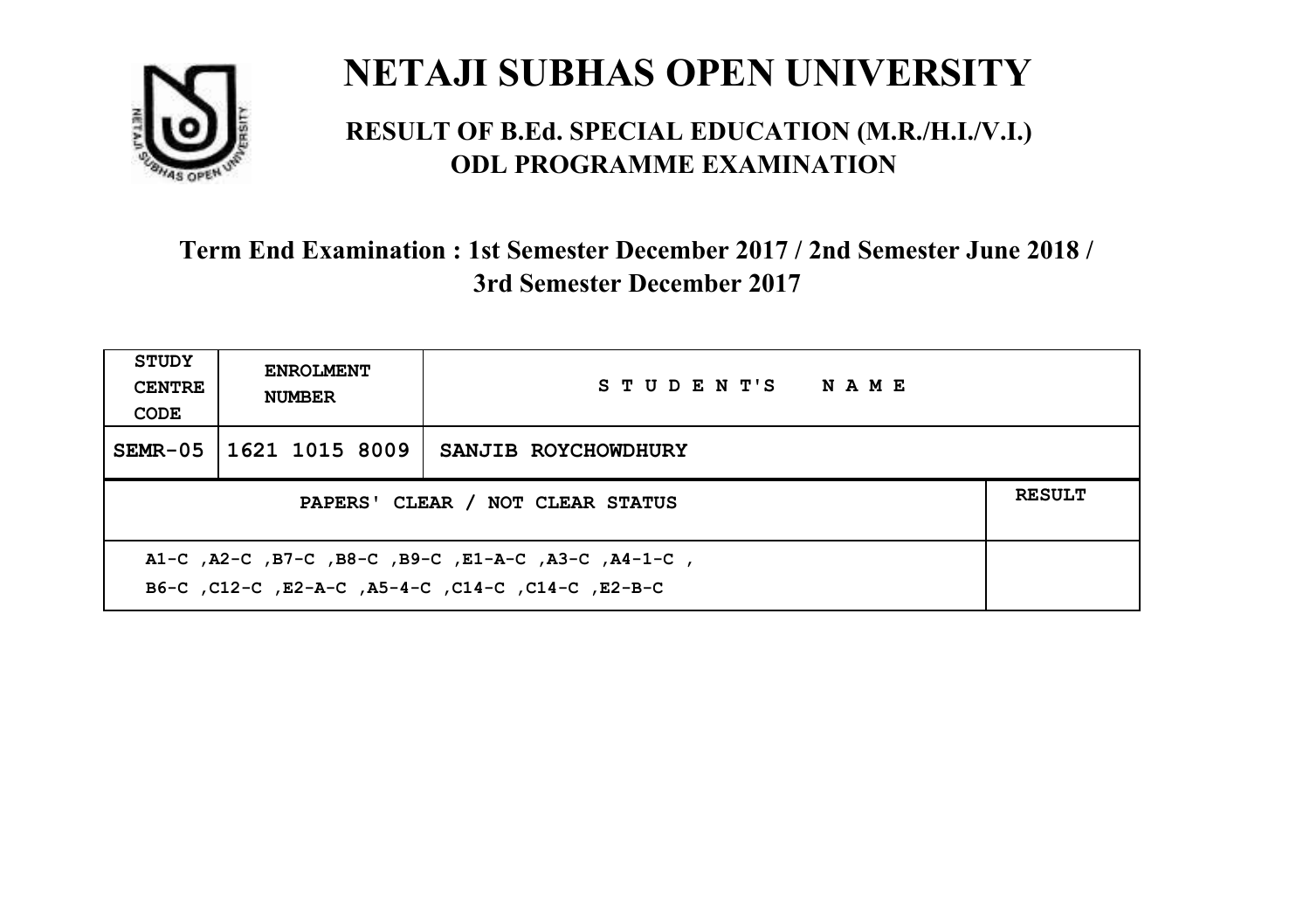

#### **RESULT OF B.Ed. SPECIAL EDUCATION (M.R./H.I./V.I.) ODL PROGRAMME EXAMINATION**

| <b>STUDY</b><br><b>CENTRE</b><br>CODE                                                                     | <b>ENROLMENT</b><br><b>NUMBER</b> | STUDENT'S NAME     |  |
|-----------------------------------------------------------------------------------------------------------|-----------------------------------|--------------------|--|
| $SEMR-05$                                                                                                 | 1621 1015 8022                    | <b>JAMIL AHMED</b> |  |
| <b>RESULT</b><br>PAPERS' CLEAR / NOT CLEAR STATUS                                                         |                                   |                    |  |
| A1-C, A2-C, B7-C, B8-C, B9-C, E1-A-C, A3-NC, A4-2-C,<br>B6-C, C12-C, E2-A-C, A5-5-C, C14-C, C14-C, E2-B-C |                                   |                    |  |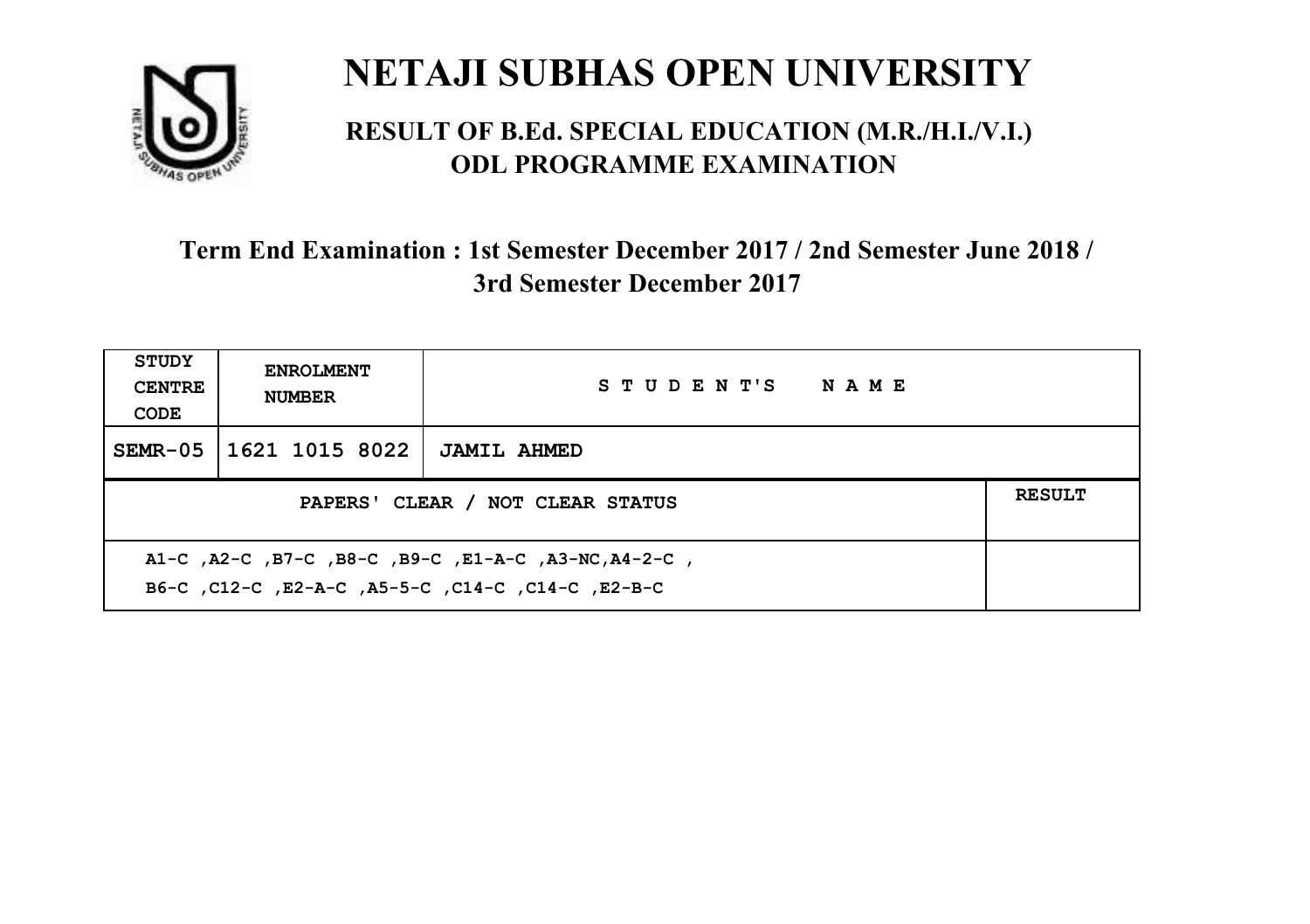

#### **RESULT OF B.Ed. SPECIAL EDUCATION (M.R./H.I./V.I.) ODL PROGRAMME EXAMINATION**

| <b>STUDY</b><br><b>CENTRE</b><br>CODE                                                                     | <b>ENROLMENT</b><br><b>NUMBER</b>                 | STUDENT'S NAME         |  |  |  |
|-----------------------------------------------------------------------------------------------------------|---------------------------------------------------|------------------------|--|--|--|
| SEMR-05                                                                                                   | 1621 1015 8028                                    | <b>KISHALAY HALDER</b> |  |  |  |
|                                                                                                           | <b>RESULT</b><br>PAPERS' CLEAR / NOT CLEAR STATUS |                        |  |  |  |
| A1-C, A2-C, B7-C, B8-C, B9-C, E1-A-C, A3-C, A4-3-C,<br>B6-C, C12-C, E2-A-C, A5-4-C, C14-C, C14-C, C12-B-C |                                                   |                        |  |  |  |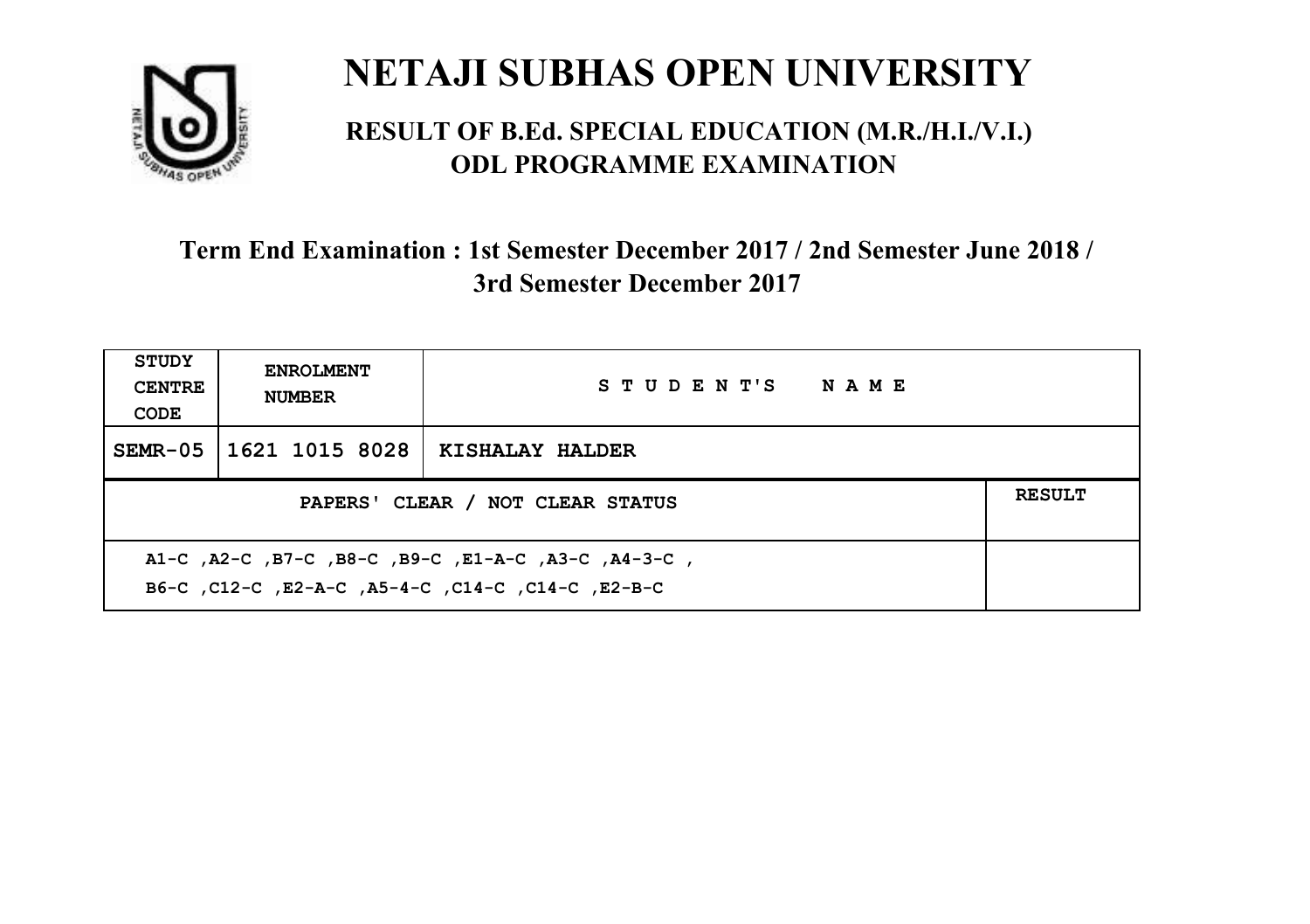

#### **RESULT OF B.Ed. SPECIAL EDUCATION (M.R./H.I./V.I.) ODL PROGRAMME EXAMINATION**

| <b>STUDY</b><br><b>CENTRE</b><br>CODE                                                                     | <b>ENROLMENT</b><br><b>NUMBER</b> | STUDENT'S NAME    |  |  |
|-----------------------------------------------------------------------------------------------------------|-----------------------------------|-------------------|--|--|
| SEMR-05                                                                                                   | 1622 1015 8001                    | <b>ANURUPA DE</b> |  |  |
| <b>RESULT</b><br>PAPERS' CLEAR / NOT CLEAR STATUS                                                         |                                   |                   |  |  |
| A1-C, A2-C, B7-C, B8-C, B9-C, E1-A-C, A3-C, A4-1-C,<br>B6-C, C12-C, E2-A-C, A5-5-C, C14-C, C14-C, C12-B-C |                                   |                   |  |  |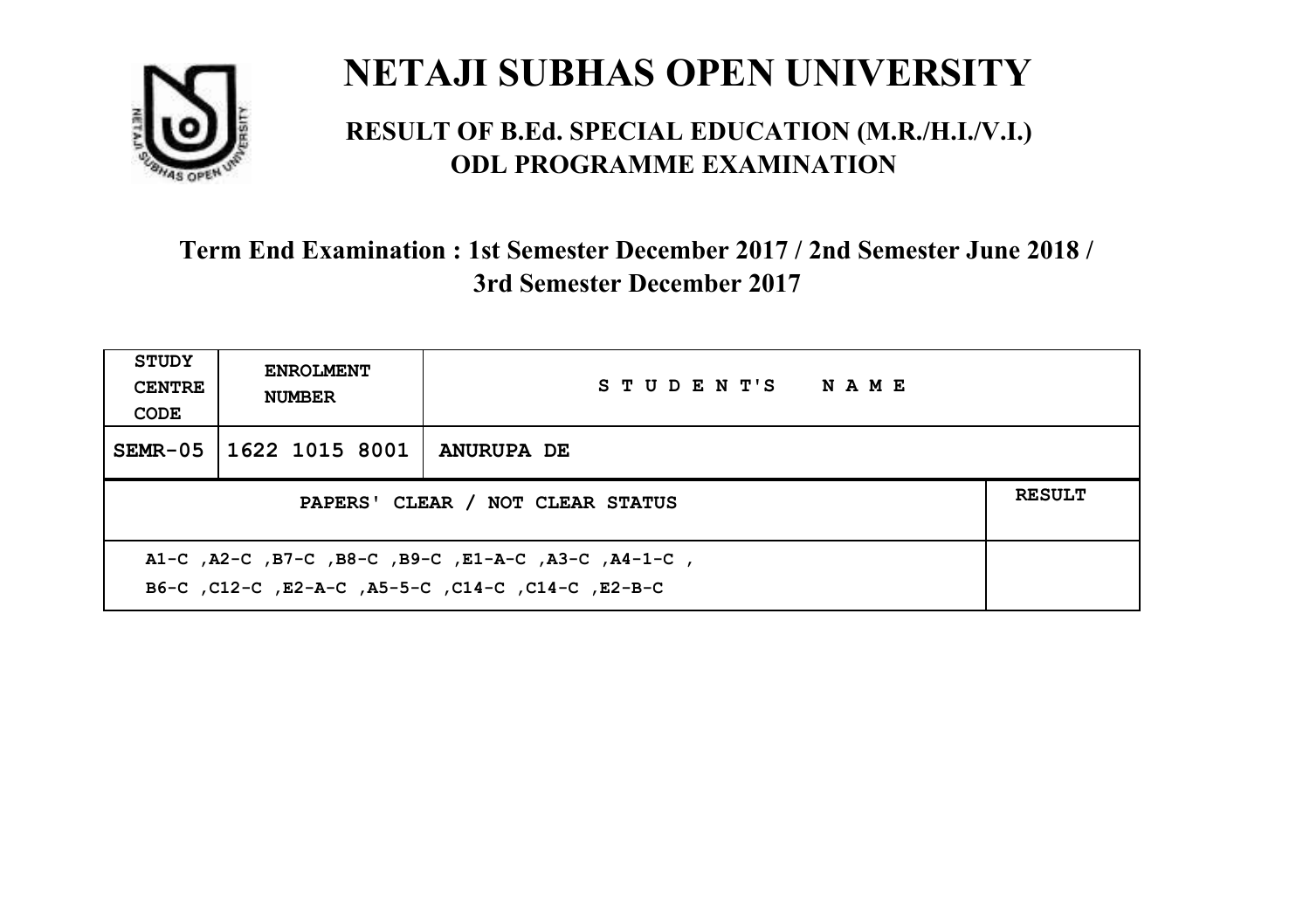

#### **RESULT OF B.Ed. SPECIAL EDUCATION (M.R./H.I./V.I.) ODL PROGRAMME EXAMINATION**

| <b>STUDY</b><br><b>CENTRE</b><br>CODE                                                                    | <b>ENROLMENT</b><br><b>NUMBER</b>                 | STUDENT'S NAME     |  |  |  |
|----------------------------------------------------------------------------------------------------------|---------------------------------------------------|--------------------|--|--|--|
| $SEMR-05$                                                                                                | 1622 1015 8005                                    | <b>ASHMITA DAS</b> |  |  |  |
|                                                                                                          | <b>RESULT</b><br>PAPERS' CLEAR / NOT CLEAR STATUS |                    |  |  |  |
| A1-C, A2-C, B7-C, B8-C, B9-C, E1-A-C, A3-C, A4-3-C,<br>B6-C, C12-C, E2-A-C, A5-5-C, C14-C, C14-C, E2-B-C |                                                   |                    |  |  |  |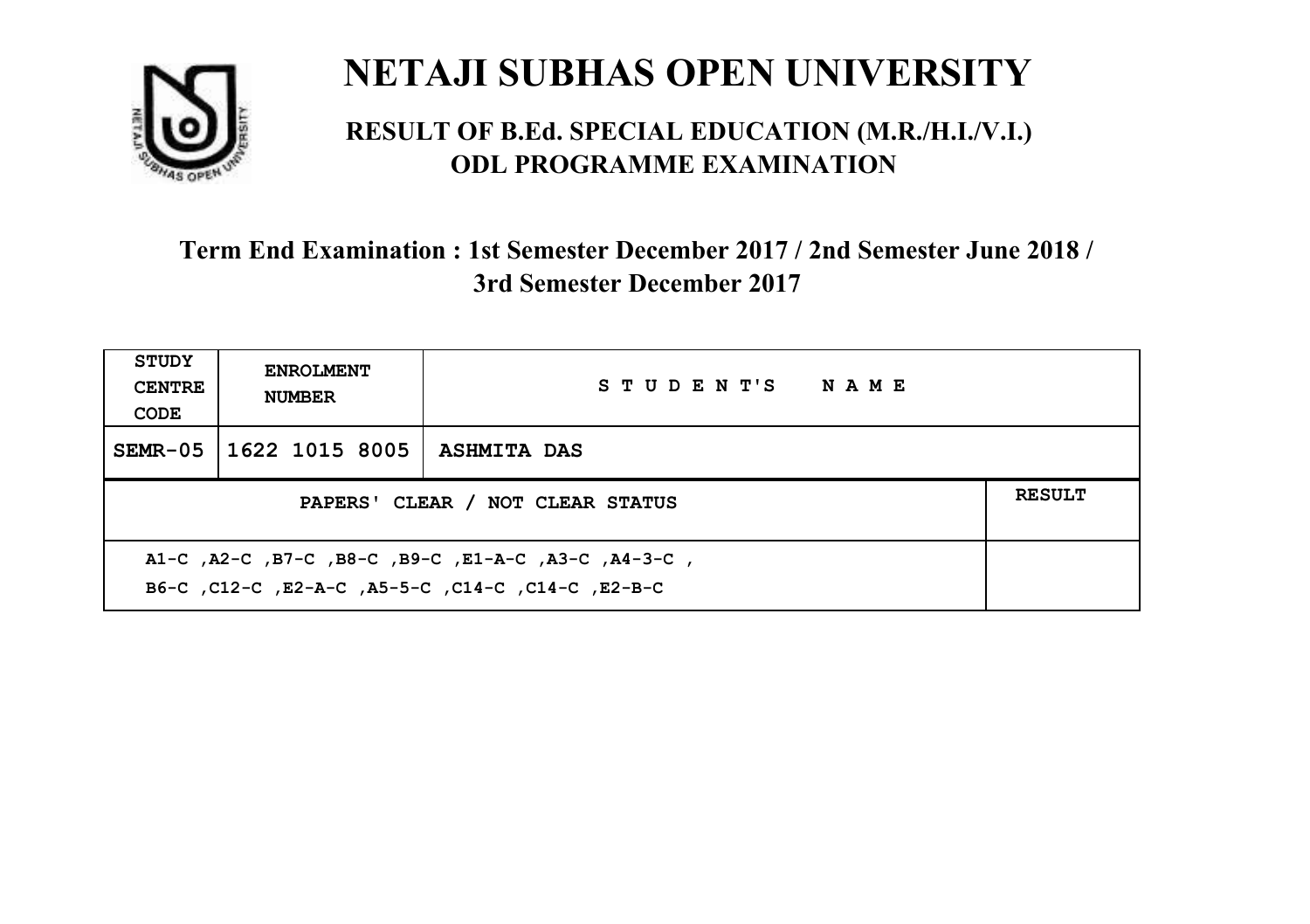

#### **RESULT OF B.Ed. SPECIAL EDUCATION (M.R./H.I./V.I.) ODL PROGRAMME EXAMINATION**

| <b>STUDY</b><br><b>CENTRE</b><br>CODE                                                                    | <b>ENROLMENT</b><br><b>NUMBER</b>                 | STUDENT'S NAME      |  |  |
|----------------------------------------------------------------------------------------------------------|---------------------------------------------------|---------------------|--|--|
| $SEMR-05$                                                                                                | 1622 1015 8007                                    | <b>PRIYANKA DAS</b> |  |  |
|                                                                                                          | <b>RESULT</b><br>PAPERS' CLEAR / NOT CLEAR STATUS |                     |  |  |
| A1-C, A2-C, B7-C, B8-C, B9-C, E1-A-C, A3-C, A4-3-C,<br>B6-C, C12-C, E2-A-C, A5-4-C, C14-C, C14-C, E2-B-C |                                                   |                     |  |  |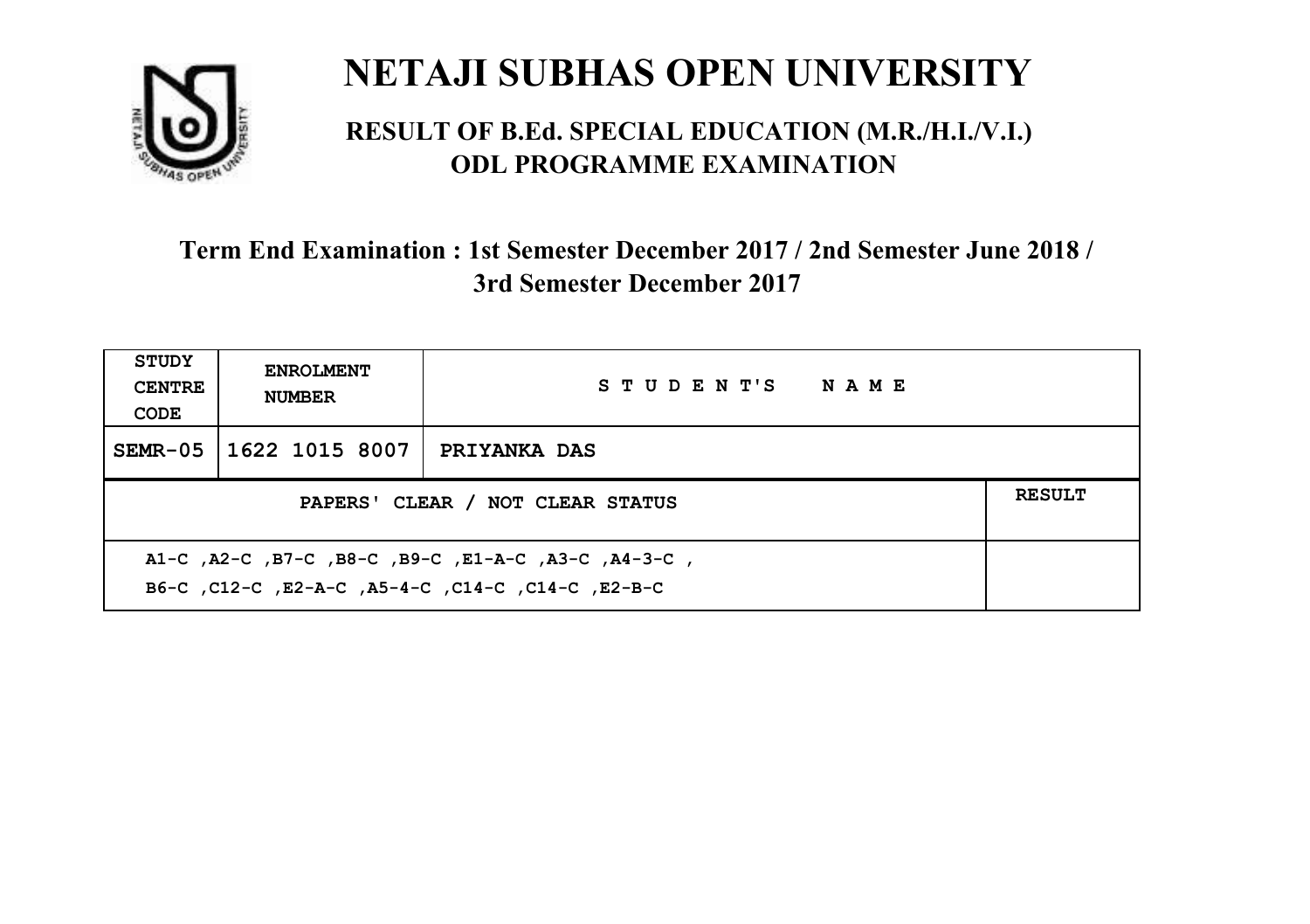

#### **RESULT OF B.Ed. SPECIAL EDUCATION (M.R./H.I./V.I.) ODL PROGRAMME EXAMINATION**

| <b>STUDY</b><br><b>CENTRE</b><br>CODE                                                                     | <b>ENROLMENT</b><br><b>NUMBER</b>                 | STUDENT'S NAME    |  |  |  |
|-----------------------------------------------------------------------------------------------------------|---------------------------------------------------|-------------------|--|--|--|
| $SEMR-05$                                                                                                 | 1622 1015 8008                                    | PRIYANKA ADHIKARI |  |  |  |
|                                                                                                           | <b>RESULT</b><br>PAPERS' CLEAR / NOT CLEAR STATUS |                   |  |  |  |
| A1-C, A2-C, B7-C, B8-C, B9-C, E1-A-C, A3-C, A4-3-C,<br>B6-C, C12-C, E2-A-C, A5-4-C, C14-C, C14-C, C12-B-C |                                                   |                   |  |  |  |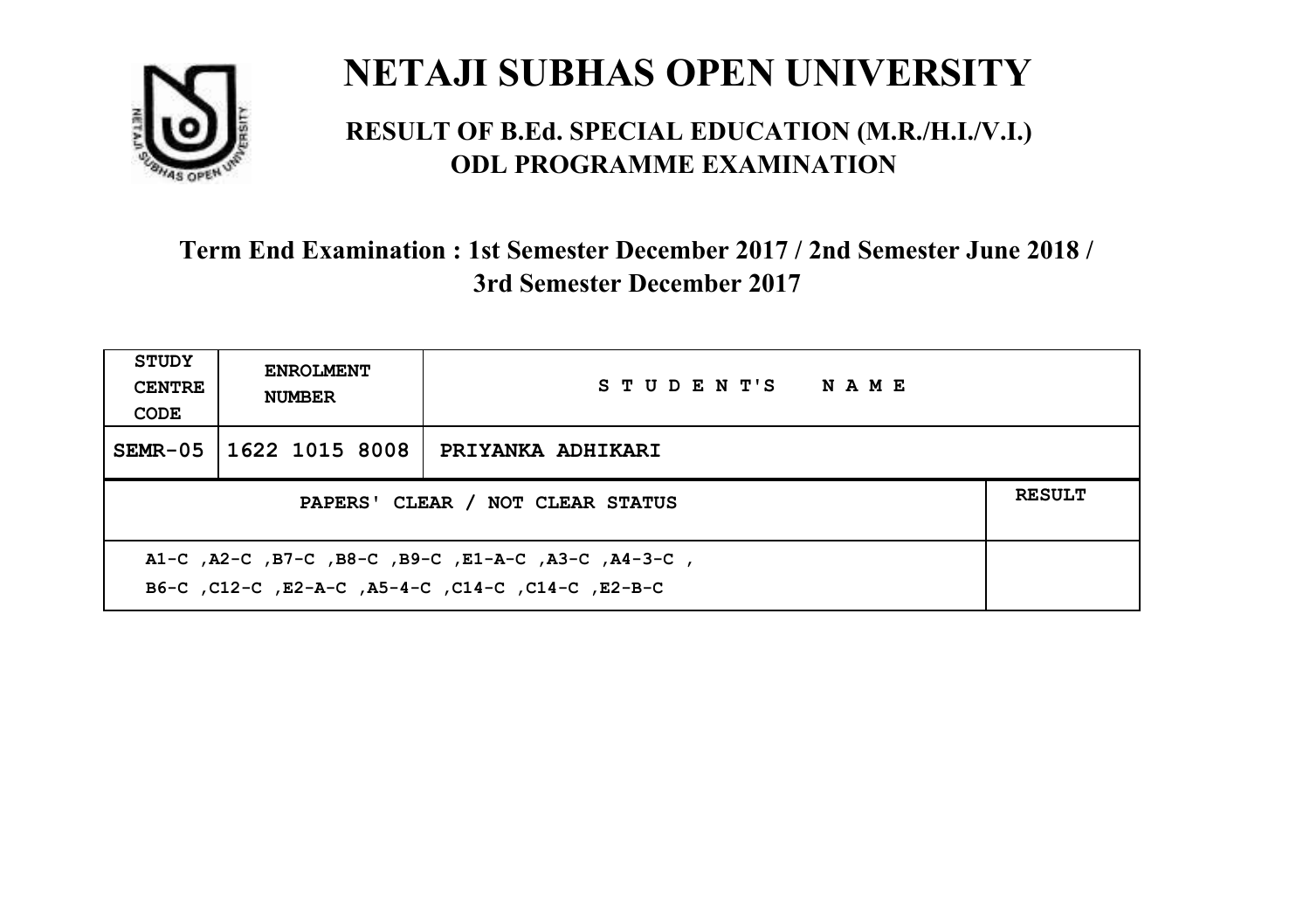

#### **RESULT OF B.Ed. SPECIAL EDUCATION (M.R./H.I./V.I.) ODL PROGRAMME EXAMINATION**

| <b>STUDY</b><br><b>CENTRE</b><br>CODE                                                                     | <b>ENROLMENT</b><br><b>NUMBER</b>                 | STUDENT'S NAME         |  |  |  |
|-----------------------------------------------------------------------------------------------------------|---------------------------------------------------|------------------------|--|--|--|
| SEMR-05                                                                                                   | 1622 1015 8010                                    | <b>MANJU RANI BERA</b> |  |  |  |
|                                                                                                           | <b>RESULT</b><br>PAPERS' CLEAR / NOT CLEAR STATUS |                        |  |  |  |
| A1-C, A2-C, B7-C, B8-C, B9-C, E1-A-C, A3-C, A4-3-C,<br>B6-C, C12-C, E2-A-C, A5-4-C, C14-C, C14-C, C12-B-C |                                                   |                        |  |  |  |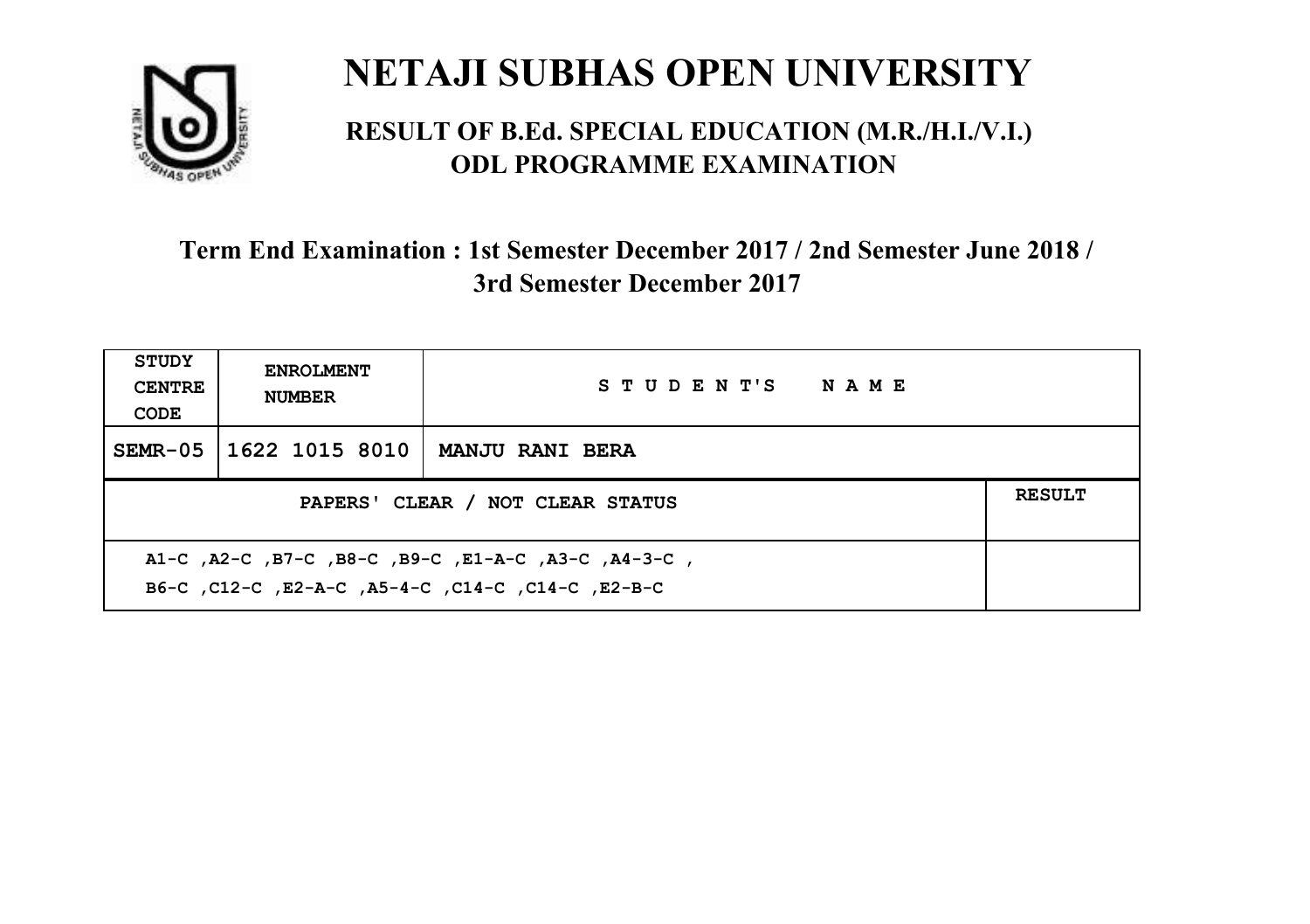

#### **RESULT OF B.Ed. SPECIAL EDUCATION (M.R./H.I./V.I.) ODL PROGRAMME EXAMINATION**

| <b>STUDY</b><br><b>CENTRE</b><br>CODE                                                                     | <b>ENROLMENT</b><br><b>NUMBER</b>                 | STUDENT'S NAME      |  |  |  |
|-----------------------------------------------------------------------------------------------------------|---------------------------------------------------|---------------------|--|--|--|
| $SEMR-05$                                                                                                 | 1622 1015 8014                                    | ANWESHA CHAKRABARTI |  |  |  |
|                                                                                                           | <b>RESULT</b><br>PAPERS' CLEAR / NOT CLEAR STATUS |                     |  |  |  |
| A1-C, A2-C, B7-C, B8-C, B9-C, E1-A-C, A3-C, A4-1-C,<br>B6-C, C12-C, E2-A-C, A5-5-C, C14-C, C14-C, C12-B-C |                                                   |                     |  |  |  |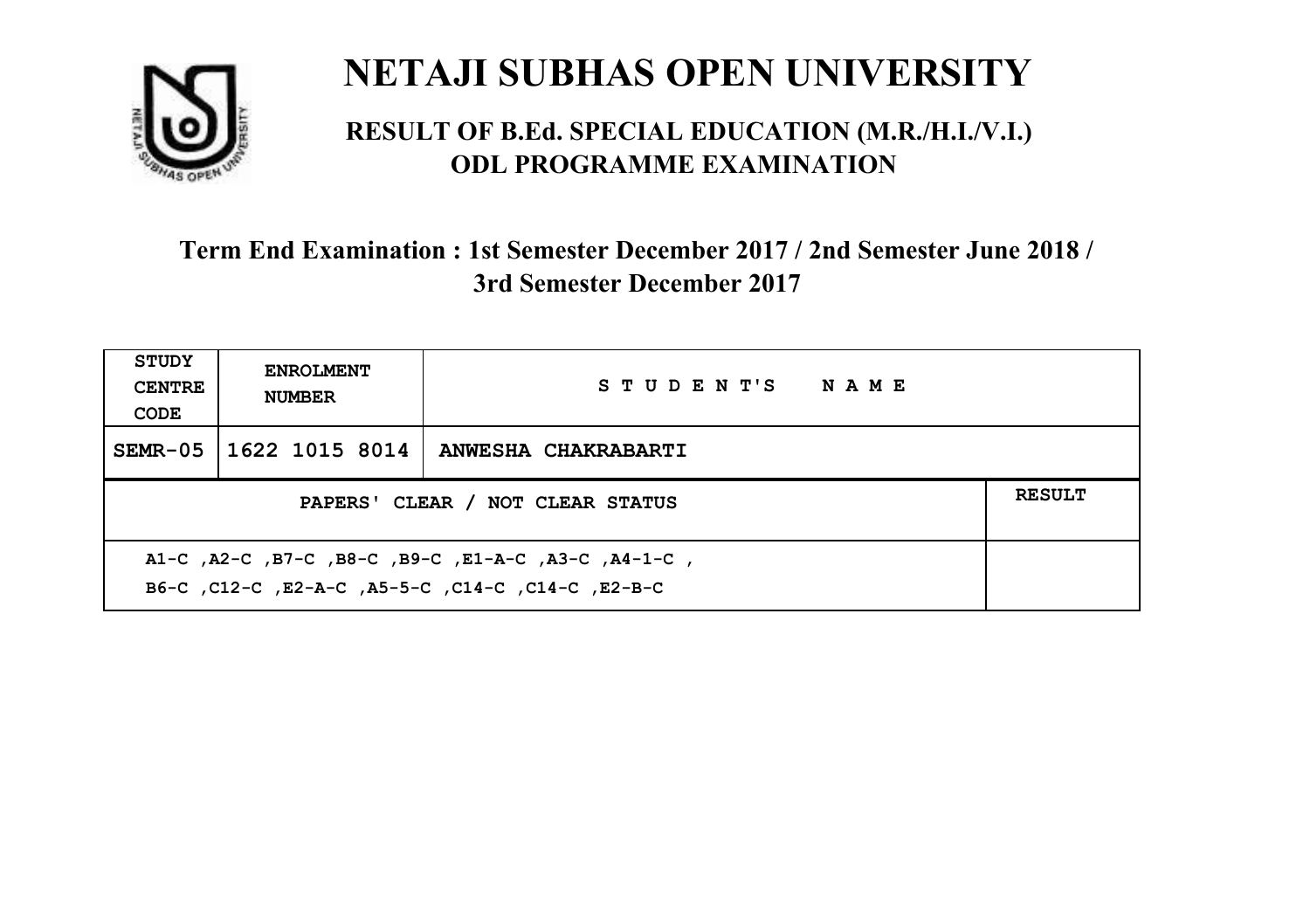

#### **RESULT OF B.Ed. SPECIAL EDUCATION (M.R./H.I./V.I.) ODL PROGRAMME EXAMINATION**

| <b>STUDY</b><br><b>CENTRE</b><br>CODE                                                                    | <b>ENROLMENT</b><br><b>NUMBER</b>                 | STUDENT'S NAME      |  |  |  |
|----------------------------------------------------------------------------------------------------------|---------------------------------------------------|---------------------|--|--|--|
| $SEMR-05$                                                                                                | 1622 1015 8015                                    | <b>PAPRI MONDAL</b> |  |  |  |
|                                                                                                          | <b>RESULT</b><br>PAPERS' CLEAR / NOT CLEAR STATUS |                     |  |  |  |
| A1-C, A2-C, B7-C, B8-C, B9-C, E1-A-C, A3-C, A4-3-C,<br>B6-C, C12-C, E2-A-C, A5-5-C, C14-C, C14-C, E2-B-C |                                                   |                     |  |  |  |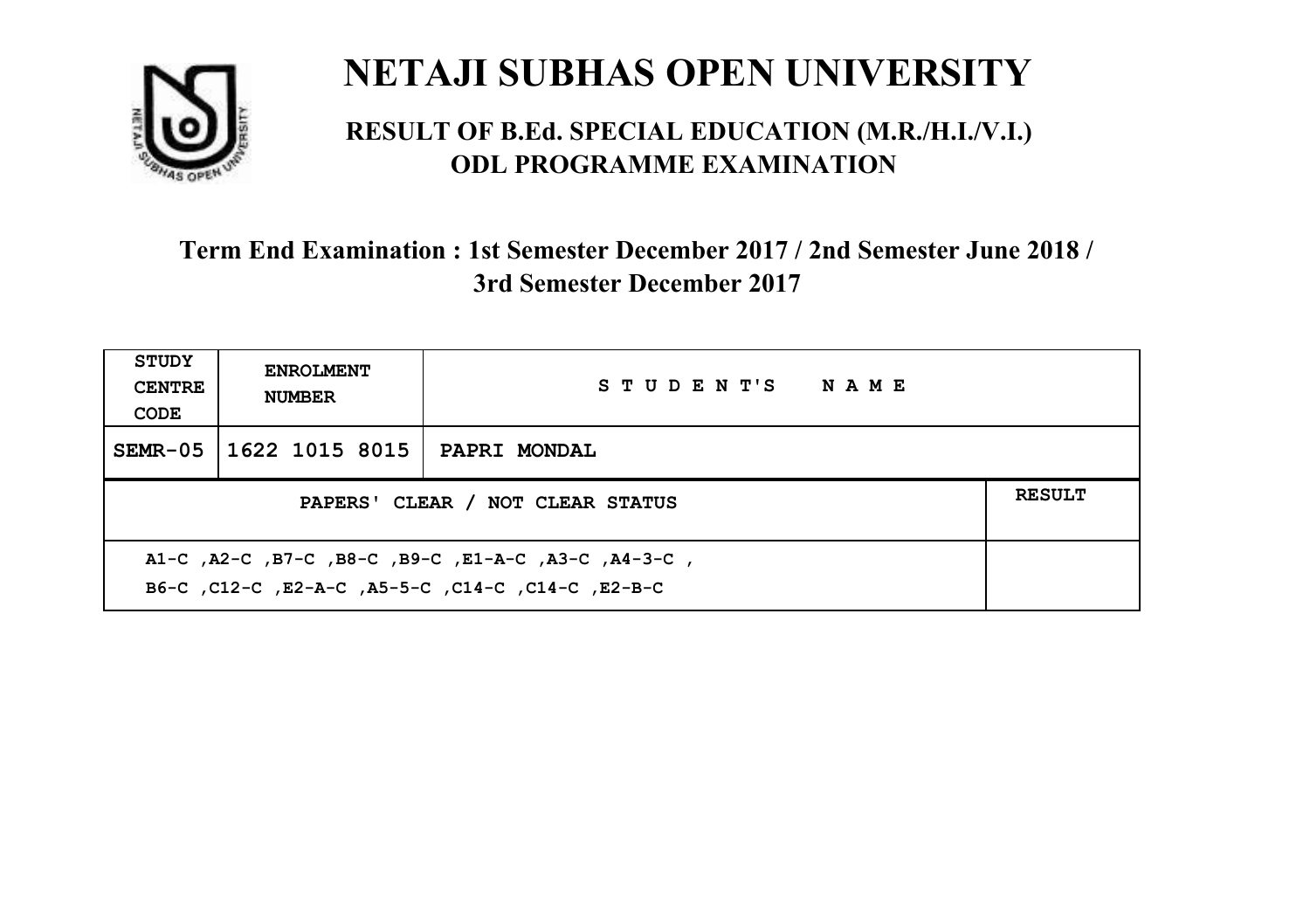

#### **RESULT OF B.Ed. SPECIAL EDUCATION (M.R./H.I./V.I.) ODL PROGRAMME EXAMINATION**

| <b>STUDY</b><br><b>CENTRE</b><br>CODE             | <b>ENROLMENT</b><br><b>NUMBER</b> | STUDENT'S NAME       |  |
|---------------------------------------------------|-----------------------------------|----------------------|--|
|                                                   | SEMR-05   1622 1015 8016          | <b>SUSMITA GHOSH</b> |  |
| <b>RESULT</b><br>PAPERS' CLEAR / NOT CLEAR STATUS |                                   |                      |  |
|                                                   |                                   |                      |  |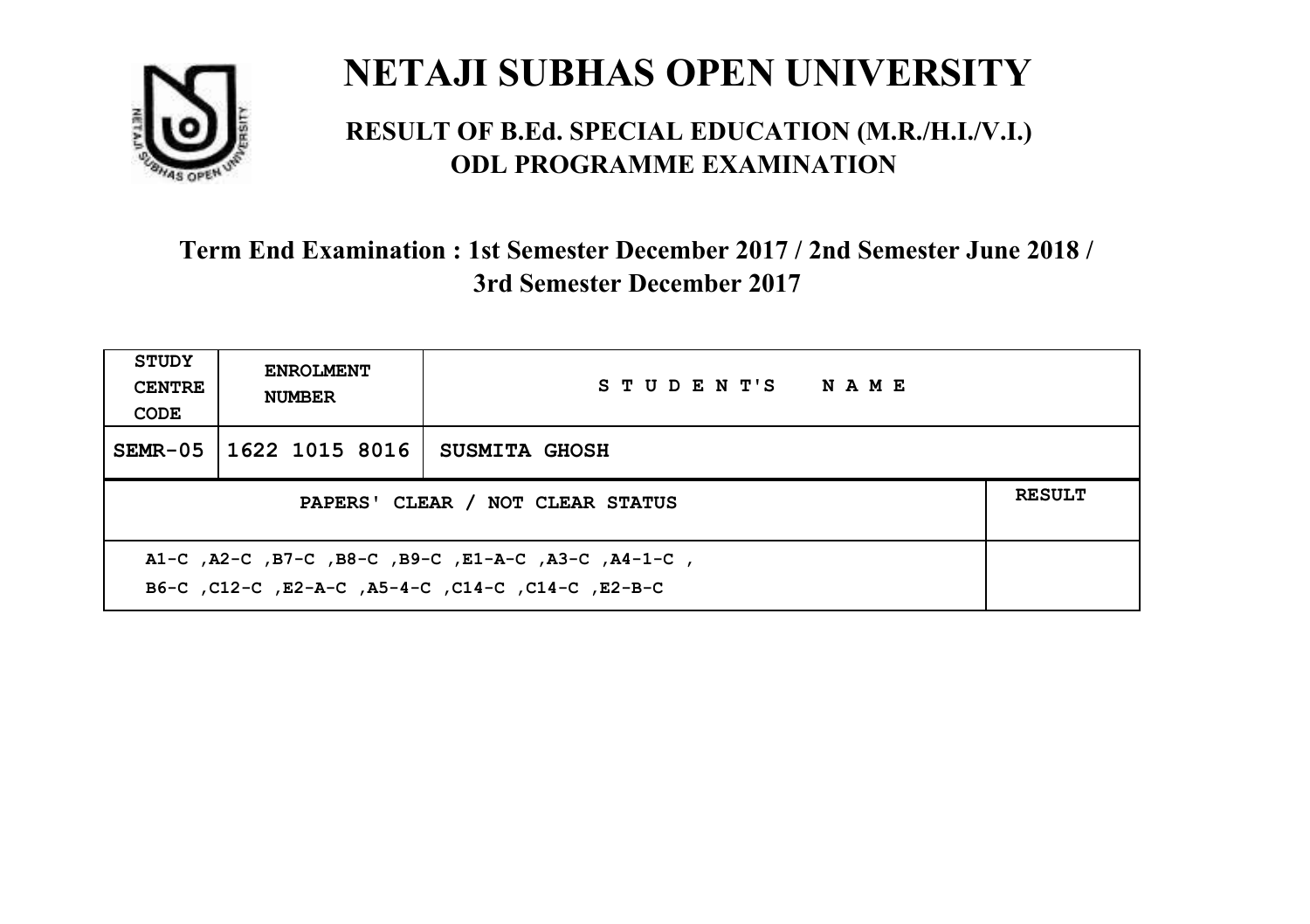

#### **RESULT OF B.Ed. SPECIAL EDUCATION (M.R./H.I./V.I.) ODL PROGRAMME EXAMINATION**

| <b>STUDY</b><br><b>CENTRE</b><br>CODE | <b>ENROLMENT</b><br><b>NUMBER</b> | STUDENT'S NAME        |  |
|---------------------------------------|-----------------------------------|-----------------------|--|
|                                       | SEMR-05   1622 1015 8017          | <b>ARCHANA ASHANI</b> |  |
| PAPERS' CLEAR / NOT CLEAR STATUS      |                                   |                       |  |
|                                       |                                   |                       |  |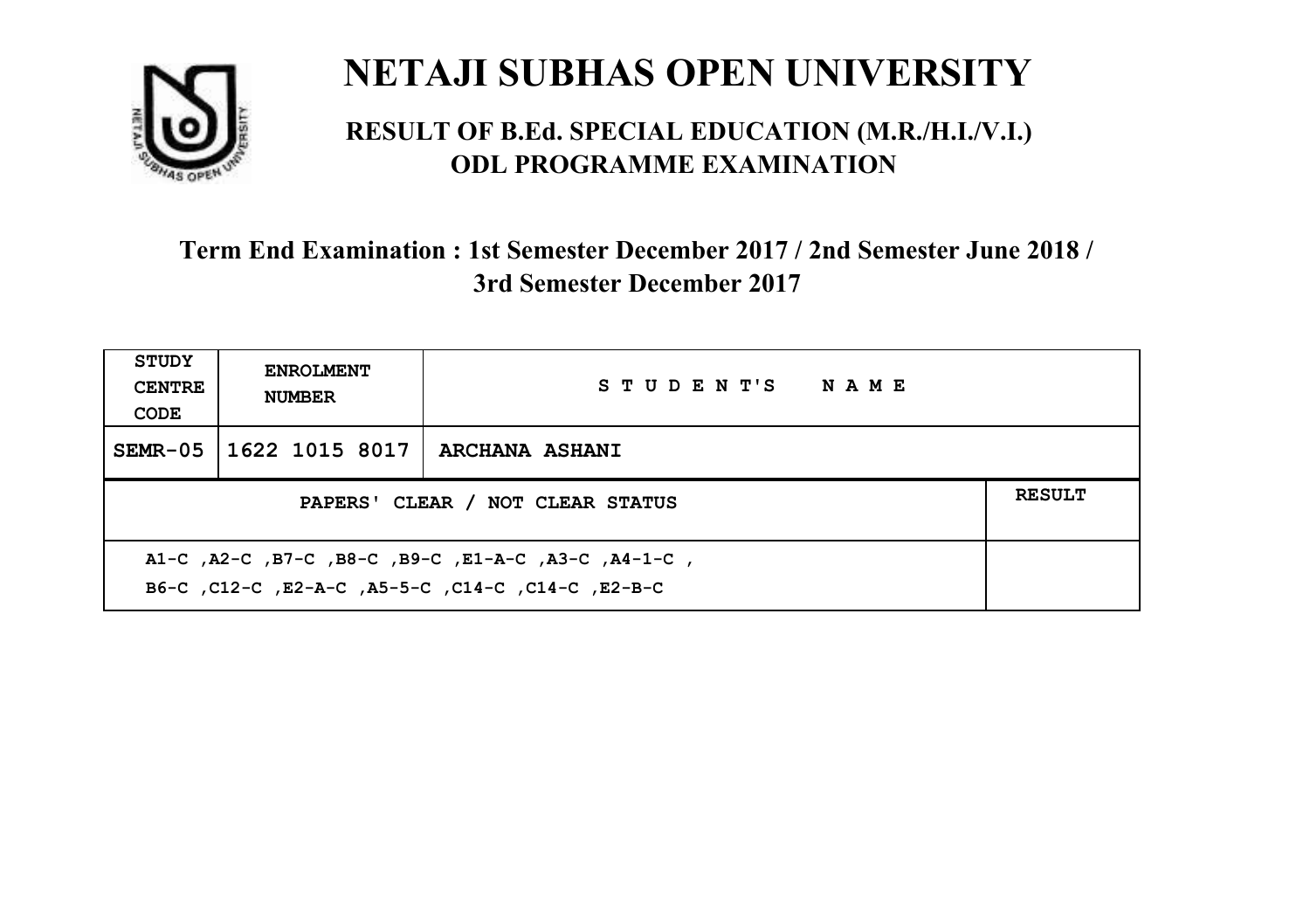

#### **RESULT OF B.Ed. SPECIAL EDUCATION (M.R./H.I./V.I.) ODL PROGRAMME EXAMINATION**

| <b>STUDY</b><br><b>CENTRE</b><br>CODE | <b>ENROLMENT</b><br><b>NUMBER</b>                                                                        | STUDENT'S NAME     |  |  |  |
|---------------------------------------|----------------------------------------------------------------------------------------------------------|--------------------|--|--|--|
| $SEMR-05$                             | 1622 1015 8030                                                                                           | <b>BRINDA ADAK</b> |  |  |  |
|                                       | <b>RESULT</b><br>PAPERS' CLEAR / NOT CLEAR STATUS                                                        |                    |  |  |  |
|                                       | A1-C, A2-C, B7-C, B8-C, B9-C, E1-A-C, A3-C, A4-3-C,<br>B6-C, C12-C, E2-A-C, A5-4-C, C14-C, C14-C, E2-B-C |                    |  |  |  |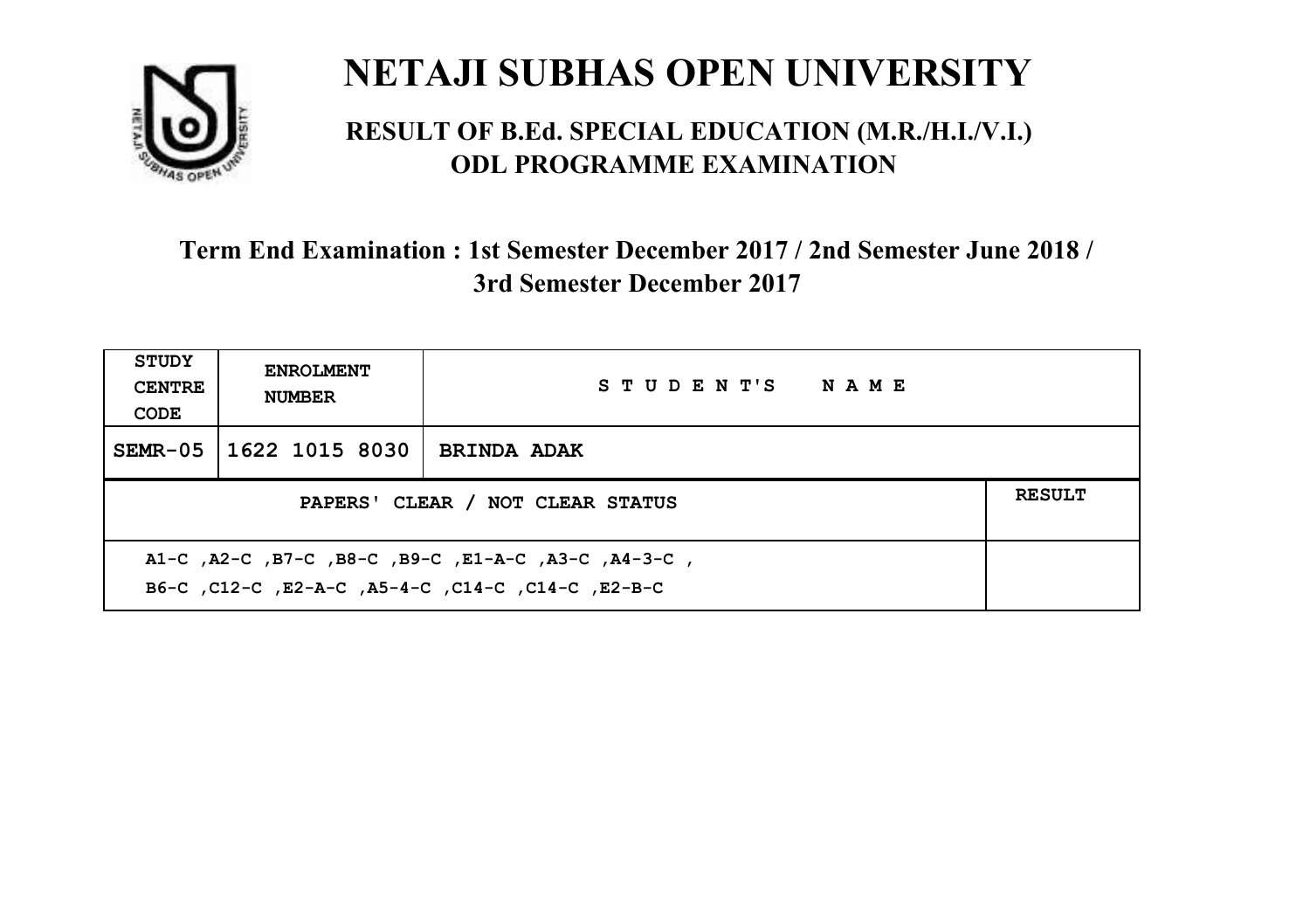

#### **RESULT OF B.Ed. SPECIAL EDUCATION (M.R./H.I./V.I.) ODL PROGRAMME EXAMINATION**

| <b>STUDY</b><br><b>CENTRE</b><br>CODE                                                                    | <b>ENROLMENT</b><br><b>NUMBER</b> | STUDENT'S NAME          |  |
|----------------------------------------------------------------------------------------------------------|-----------------------------------|-------------------------|--|
| $SEMR-05$                                                                                                | 1622 1015 8034                    | <b>MAYURAKSHI GHOSH</b> |  |
| PAPERS' CLEAR / NOT CLEAR STATUS                                                                         |                                   |                         |  |
| A1-C, A2-C, B7-C, B8-C, B9-C, E1-A-C, A3-C, A4-1-C,<br>B6-C, C12-C, E2-A-C, A5-4-C, C14-C, C14-C, E2-B-C |                                   |                         |  |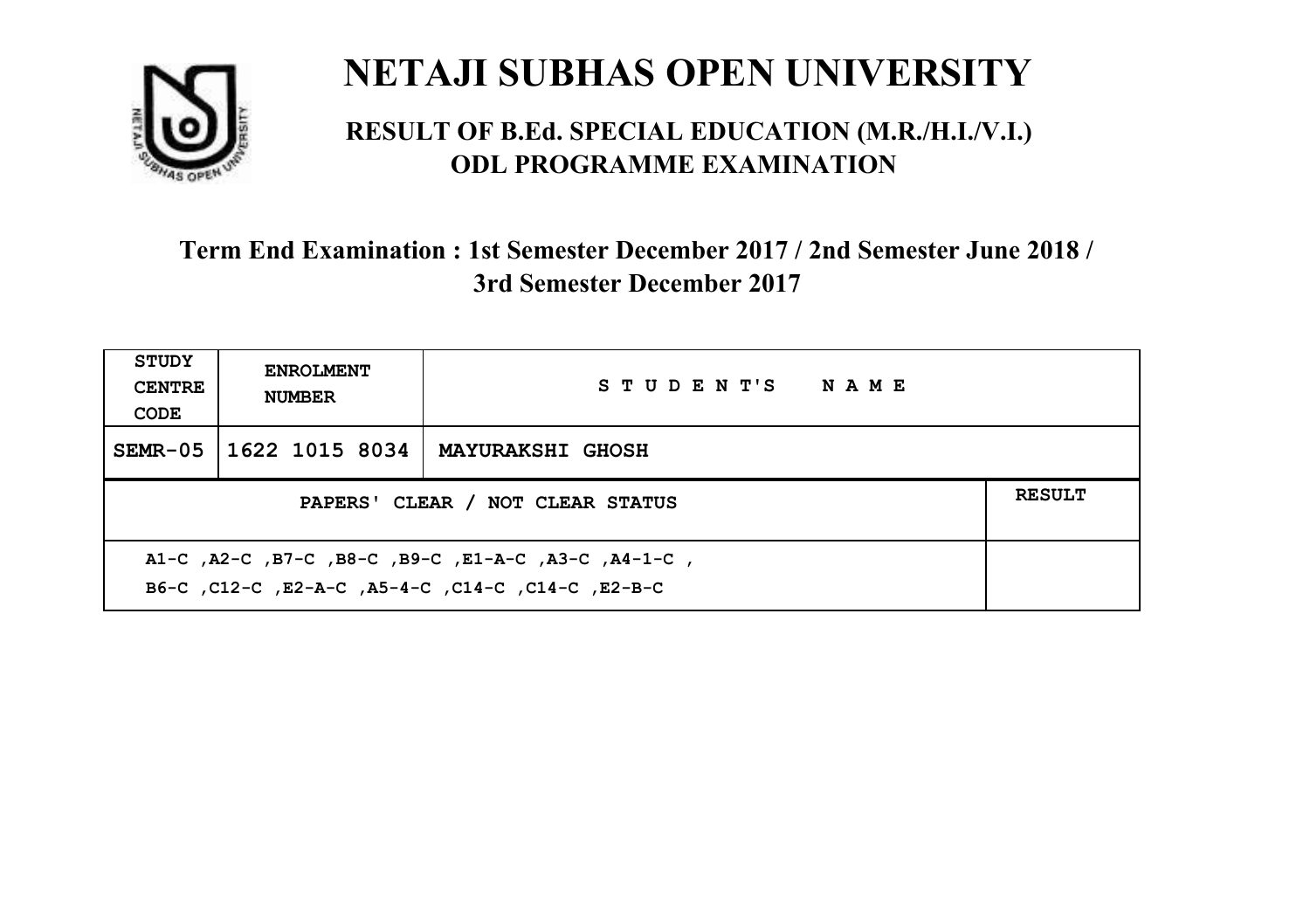

#### **RESULT OF B.Ed. SPECIAL EDUCATION (M.R./H.I./V.I.) ODL PROGRAMME EXAMINATION**

| <b>STUDY</b><br><b>CENTRE</b><br>CODE | <b>ENROLMENT</b><br><b>NUMBER</b>                                                                         | STUDENT'S NAME             |  |  |  |
|---------------------------------------|-----------------------------------------------------------------------------------------------------------|----------------------------|--|--|--|
| $SEMR-05$                             | 1622 1015 8038                                                                                            | <b>USREE MITRA (GHOSH)</b> |  |  |  |
|                                       | <b>RESULT</b><br>PAPERS' CLEAR / NOT CLEAR STATUS                                                         |                            |  |  |  |
|                                       | A1-C, A2-C, B7-C, B8-C, B9-C, E1-A-C, A3-C, A4-3-C,<br>B6-C, C12-C, E2-A-C, A5-4-C, C14-C, C14-C, C12-B-C |                            |  |  |  |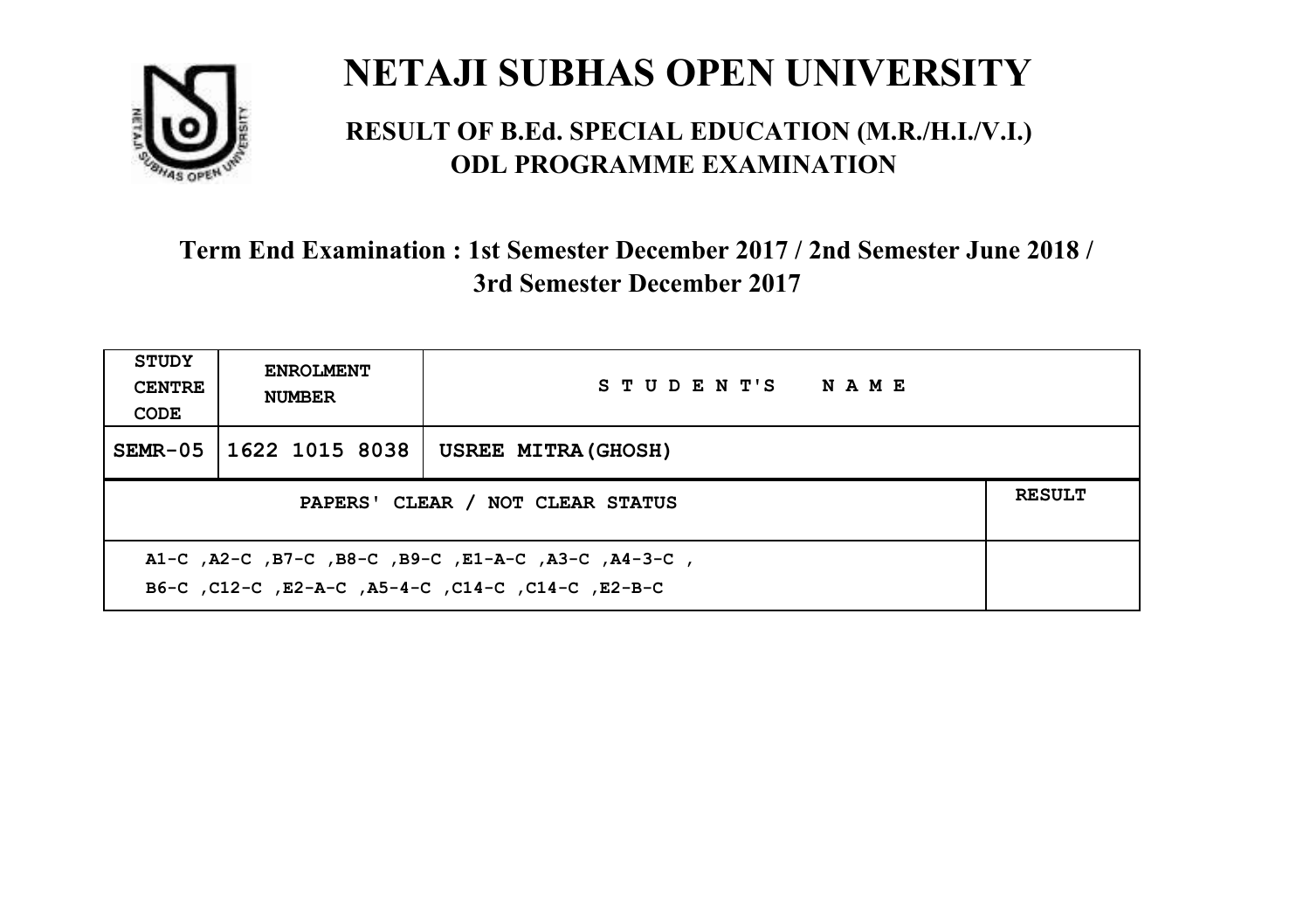

#### **RESULT OF B.Ed. SPECIAL EDUCATION (M.R./H.I./V.I.) ODL PROGRAMME EXAMINATION**

| STUDY<br><b>CENTRE</b><br>CODE                                                                           | <b>ENROLMENT</b><br><b>NUMBER</b>                 | STUDENT'S NAME      |  |  |  |
|----------------------------------------------------------------------------------------------------------|---------------------------------------------------|---------------------|--|--|--|
| $SEMR-05$                                                                                                | 1623 1015 8003                                    | <b>TAPAS BISWAS</b> |  |  |  |
|                                                                                                          | <b>RESULT</b><br>PAPERS' CLEAR / NOT CLEAR STATUS |                     |  |  |  |
| A1-C, A2-C, B7-C, B8-C, B9-C, E1-A-C, A3-C, A4-3-C,<br>B6-C, C12-C, E2-A-C, A5-4-C, C14-C, C14-C, E2-B-C |                                                   |                     |  |  |  |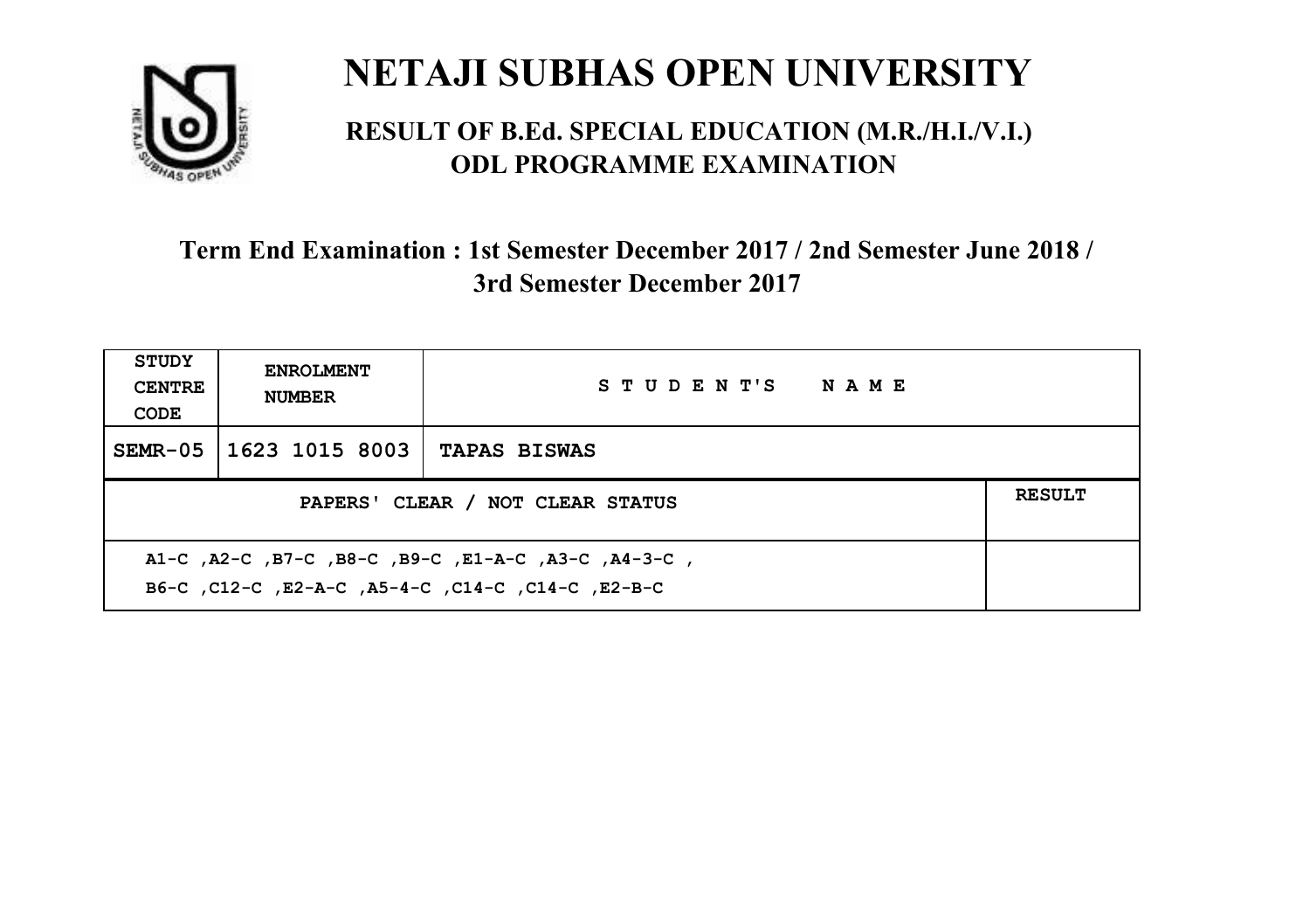

#### **RESULT OF B.Ed. SPECIAL EDUCATION (M.R./H.I./V.I.) ODL PROGRAMME EXAMINATION**

| <b>STUDY</b><br><b>CENTRE</b><br>CODE                                                                    | <b>ENROLMENT</b><br><b>NUMBER</b>                 | STUDENT'S NAME        |  |  |  |
|----------------------------------------------------------------------------------------------------------|---------------------------------------------------|-----------------------|--|--|--|
| $SEMR-05$                                                                                                | 1623 1015 8006                                    | <b>ABHISHREE SAHA</b> |  |  |  |
|                                                                                                          | <b>RESULT</b><br>PAPERS' CLEAR / NOT CLEAR STATUS |                       |  |  |  |
| A1-C, A2-C, B7-C, B8-C, B9-C, E1-A-C, A3-C, A4-1-C,<br>B6-C, C12-C, E2-A-C, A5-4-C, C14-C, C14-C, E2-B-C |                                                   |                       |  |  |  |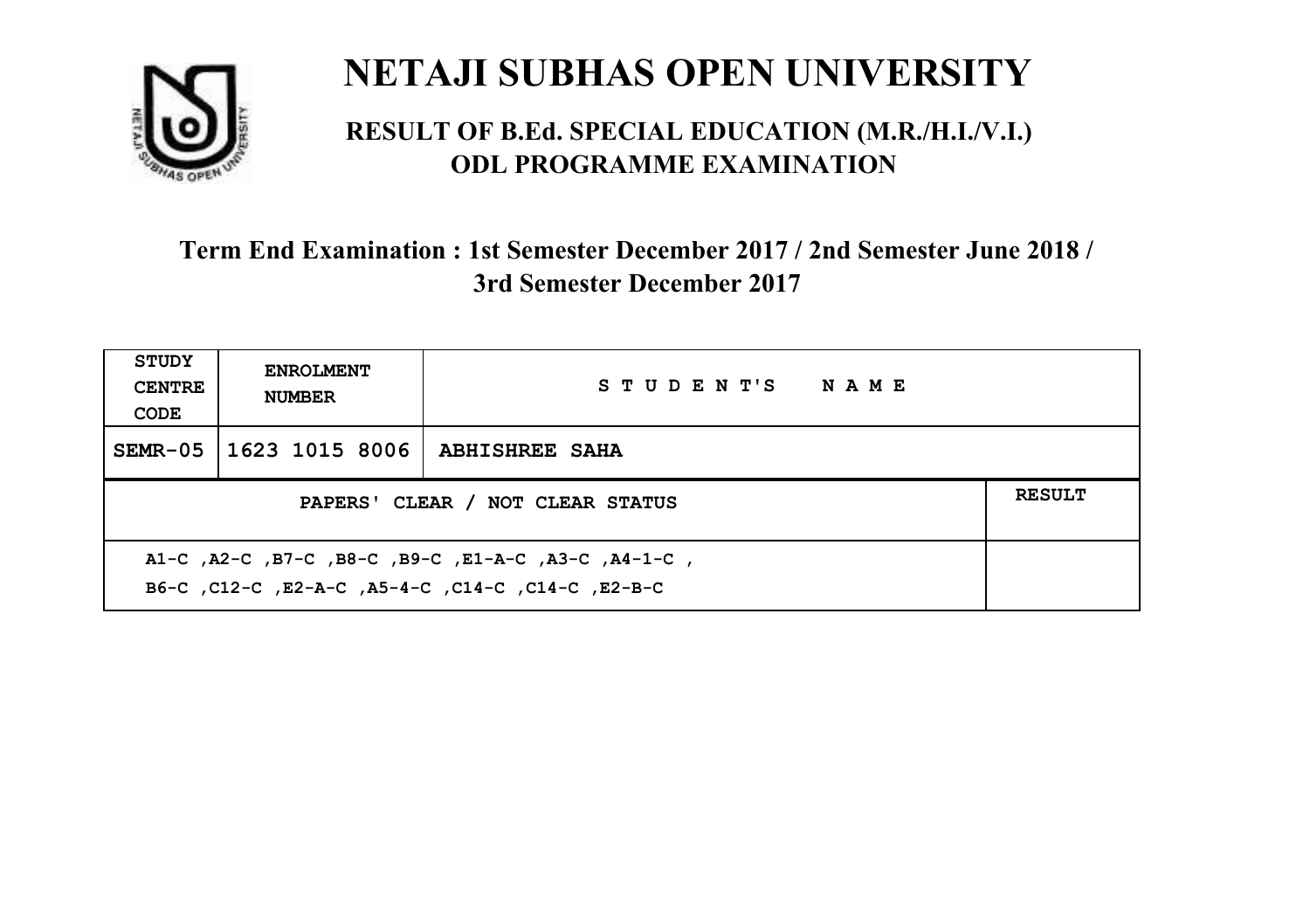

#### **RESULT OF B.Ed. SPECIAL EDUCATION (M.R./H.I./V.I.) ODL PROGRAMME EXAMINATION**

| <b>STUDY</b><br><b>CENTRE</b><br>CODE                                                                    | <b>ENROLMENT</b><br><b>NUMBER</b>                 | STUDENT'S NAME       |  |  |  |
|----------------------------------------------------------------------------------------------------------|---------------------------------------------------|----------------------|--|--|--|
| $SEMR-05$                                                                                                | 1623 1015 8033                                    | <b>DINESH BAIDYA</b> |  |  |  |
|                                                                                                          | <b>RESULT</b><br>PAPERS' CLEAR / NOT CLEAR STATUS |                      |  |  |  |
| A1-C, A2-C, B7-C, B8-C, B9-C, E1-A-C, A3-C, A4-3-C,<br>B6-C, C12-C, E2-A-C, A5-4-C, C14-C, C14-C, E2-B-C |                                                   |                      |  |  |  |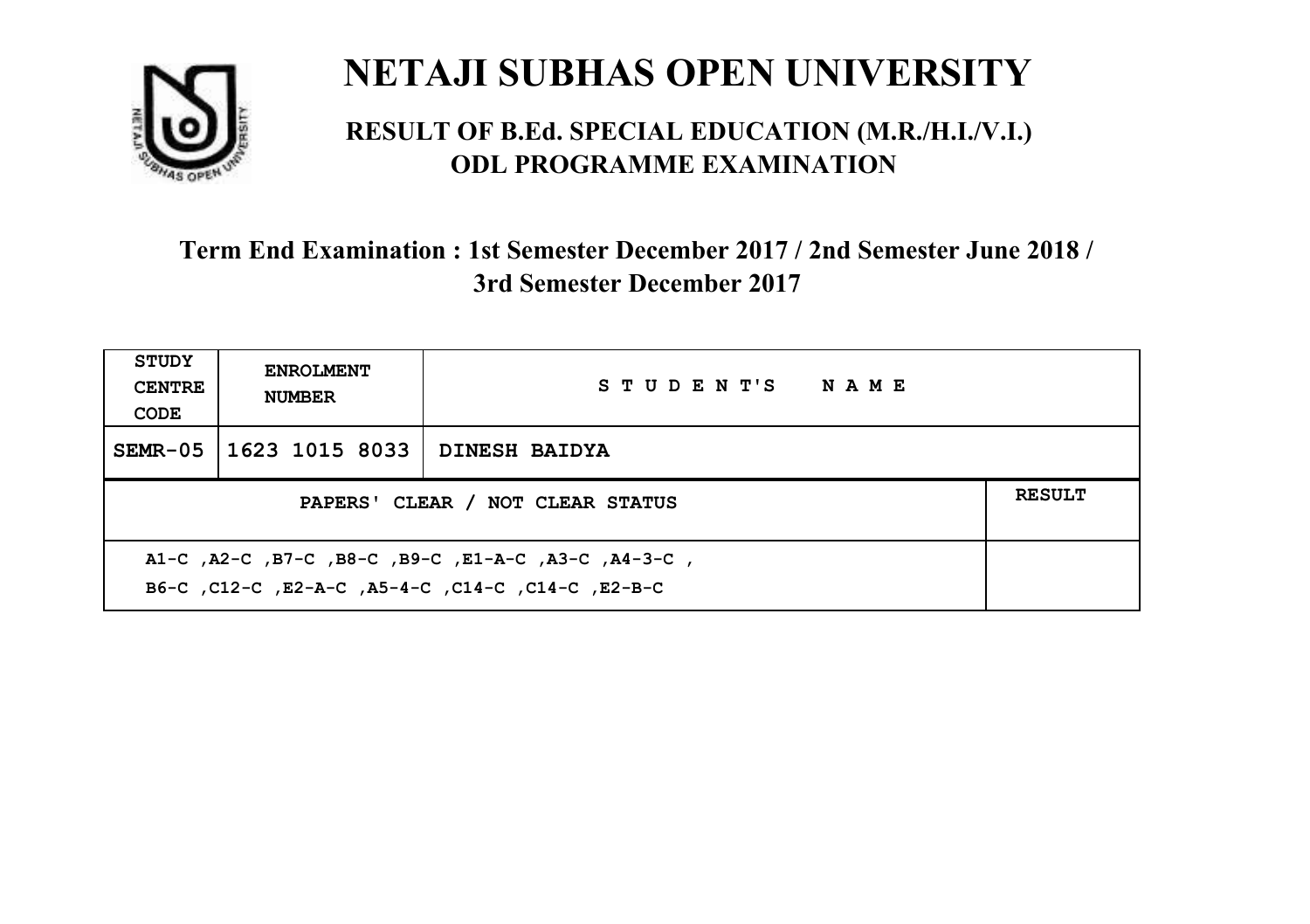

#### **RESULT OF B.Ed. SPECIAL EDUCATION (M.R./H.I./V.I.) ODL PROGRAMME EXAMINATION**

| <b>STUDY</b><br><b>CENTRE</b><br>CODE                                                                    | <b>ENROLMENT</b><br><b>NUMBER</b>                 | STUDENT'S NAME |  |  |  |
|----------------------------------------------------------------------------------------------------------|---------------------------------------------------|----------------|--|--|--|
| $SEMR-05$                                                                                                | 1624 1015 8013   NIJHUM NASKAR                    |                |  |  |  |
|                                                                                                          | <b>RESULT</b><br>PAPERS' CLEAR / NOT CLEAR STATUS |                |  |  |  |
| A1-C, A2-C, B7-C, B8-C, B9-C, E1-A-C, A3-C, A4-3-C,<br>B6-C, C12-C, E2-A-C, A5-4-C, C14-C, C14-C, E2-B-C |                                                   |                |  |  |  |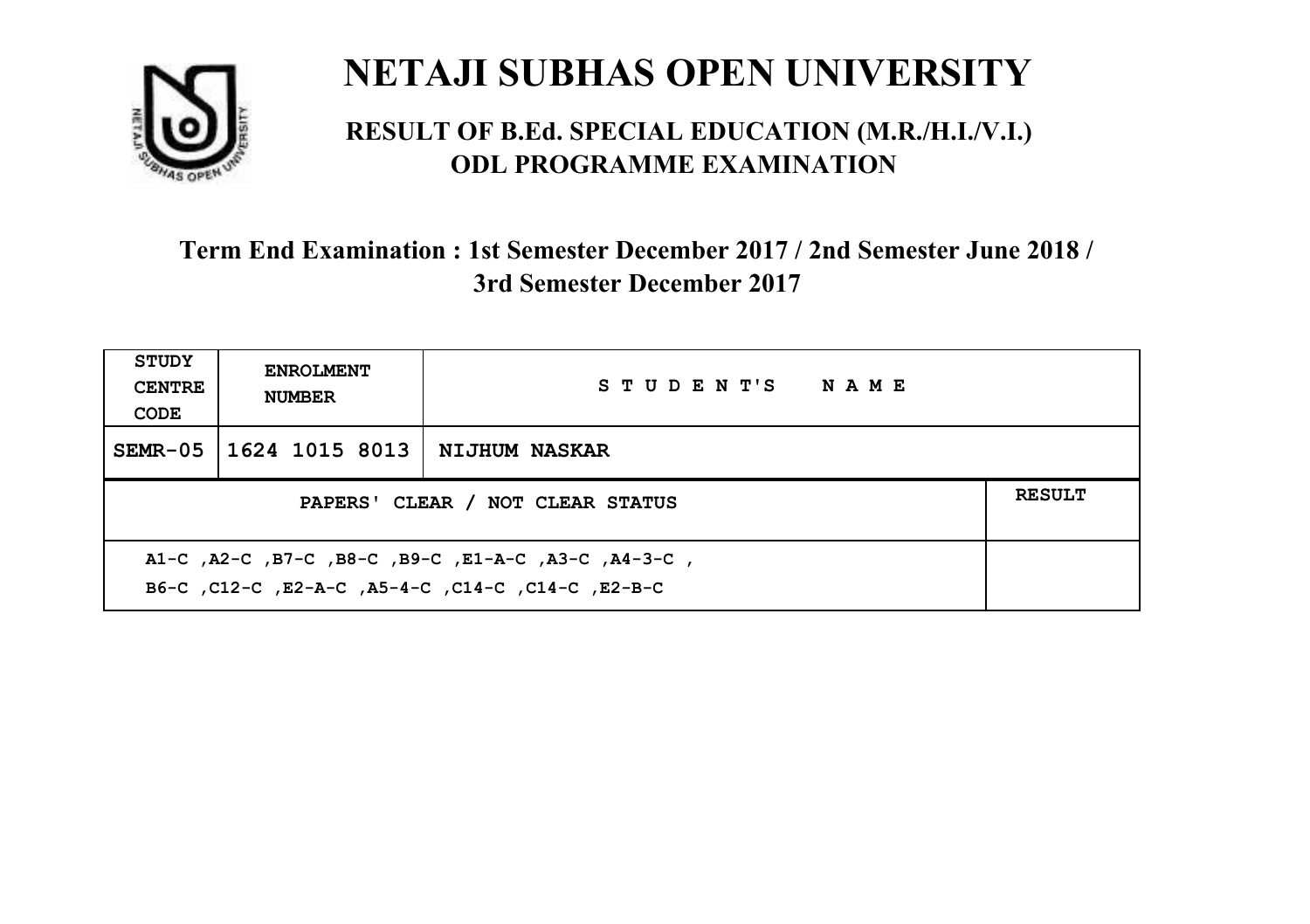

#### **RESULT OF B.Ed. SPECIAL EDUCATION (M.R./H.I./V.I.) ODL PROGRAMME EXAMINATION**

| <b>STUDY</b><br><b>CENTRE</b><br>CODE | <b>ENROLMENT</b><br><b>NUMBER</b>                                                                         | STUDENT'S NAME        |  |  |  |
|---------------------------------------|-----------------------------------------------------------------------------------------------------------|-----------------------|--|--|--|
| SEMR-05                               | 1624 1015 8019                                                                                            | <b>JAYANTI MANDAL</b> |  |  |  |
|                                       | <b>RESULT</b><br>PAPERS' CLEAR / NOT CLEAR STATUS                                                         |                       |  |  |  |
|                                       | A1-C, A2-C, B7-C, B8-C, B9-C, E1-A-C, A3-C, A4-3-C,<br>B6-C, C12-C, E2-A-C, A5-4-C, C14-C, C14-C, C12-B-C |                       |  |  |  |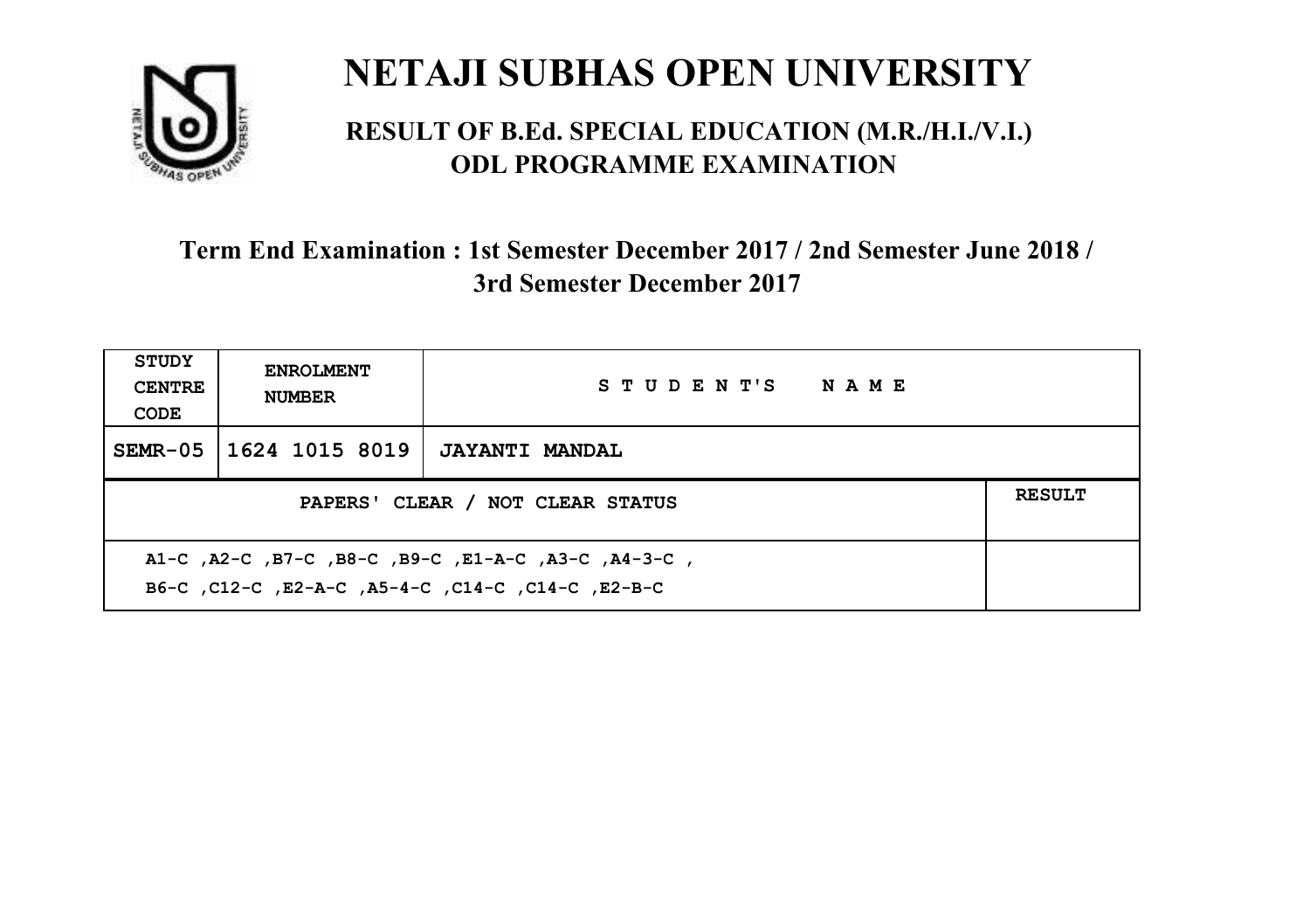

#### **RESULT OF B.Ed. SPECIAL EDUCATION (M.R./H.I./V.I.) ODL PROGRAMME EXAMINATION**

| <b>STUDY</b><br><b>CENTRE</b><br>CODE                                                                    | <b>ENROLMENT</b><br><b>NUMBER</b>                 | STUDENT'S NAME |  |  |  |
|----------------------------------------------------------------------------------------------------------|---------------------------------------------------|----------------|--|--|--|
|                                                                                                          | SEMR-05   1624 1015 8020                          | APARNA MONDAL  |  |  |  |
|                                                                                                          | <b>RESULT</b><br>PAPERS' CLEAR / NOT CLEAR STATUS |                |  |  |  |
| A1-C, A2-C, B7-C, B8-C, B9-C, E1-A-C, A3-C, A4-3-C,<br>B6-C, C12-C, E2-A-C, A5-4-C, C14-C, C14-C, E2-B-C |                                                   |                |  |  |  |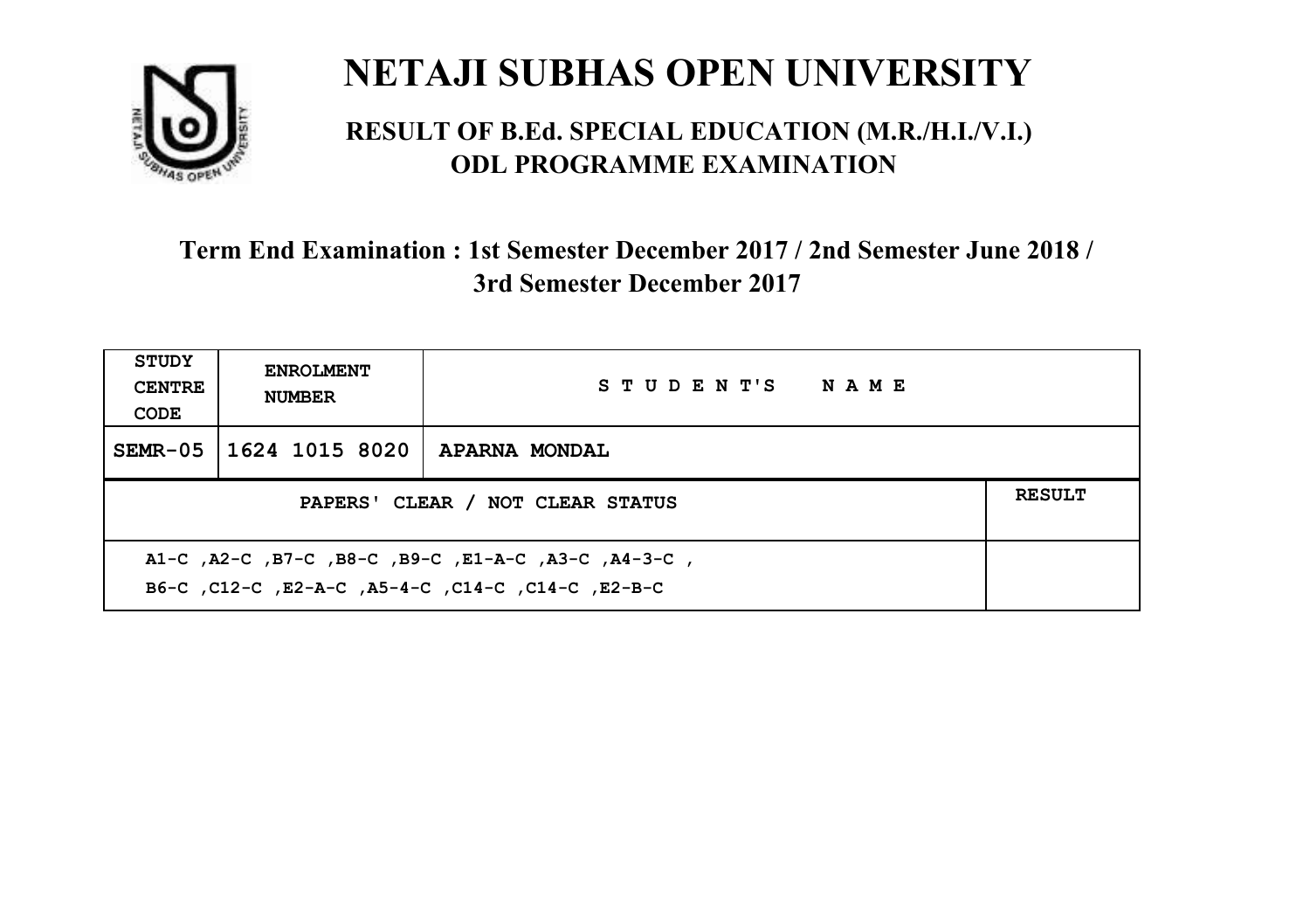

#### **RESULT OF B.Ed. SPECIAL EDUCATION (M.R./H.I./V.I.) ODL PROGRAMME EXAMINATION**

| <b>STUDY</b><br><b>CENTRE</b><br>CODE             | <b>ENROLMENT</b><br><b>NUMBER</b>                                                                          | STUDENT'S NAME          |  |  |  |
|---------------------------------------------------|------------------------------------------------------------------------------------------------------------|-------------------------|--|--|--|
| SEMR-05                                           | 1624 1015 8023                                                                                             | SIMA SADHUKHAN (MISTRY) |  |  |  |
| <b>RESULT</b><br>PAPERS' CLEAR / NOT CLEAR STATUS |                                                                                                            |                         |  |  |  |
|                                                   | A1-C, A2-C, B7-C, B8-C, B9-C, E1-A-C, A3-C, A4-1-NC,<br>B6-C, C12-C, E2-A-C, A5-4-C, C14-C, C14-C, C12-B-C |                         |  |  |  |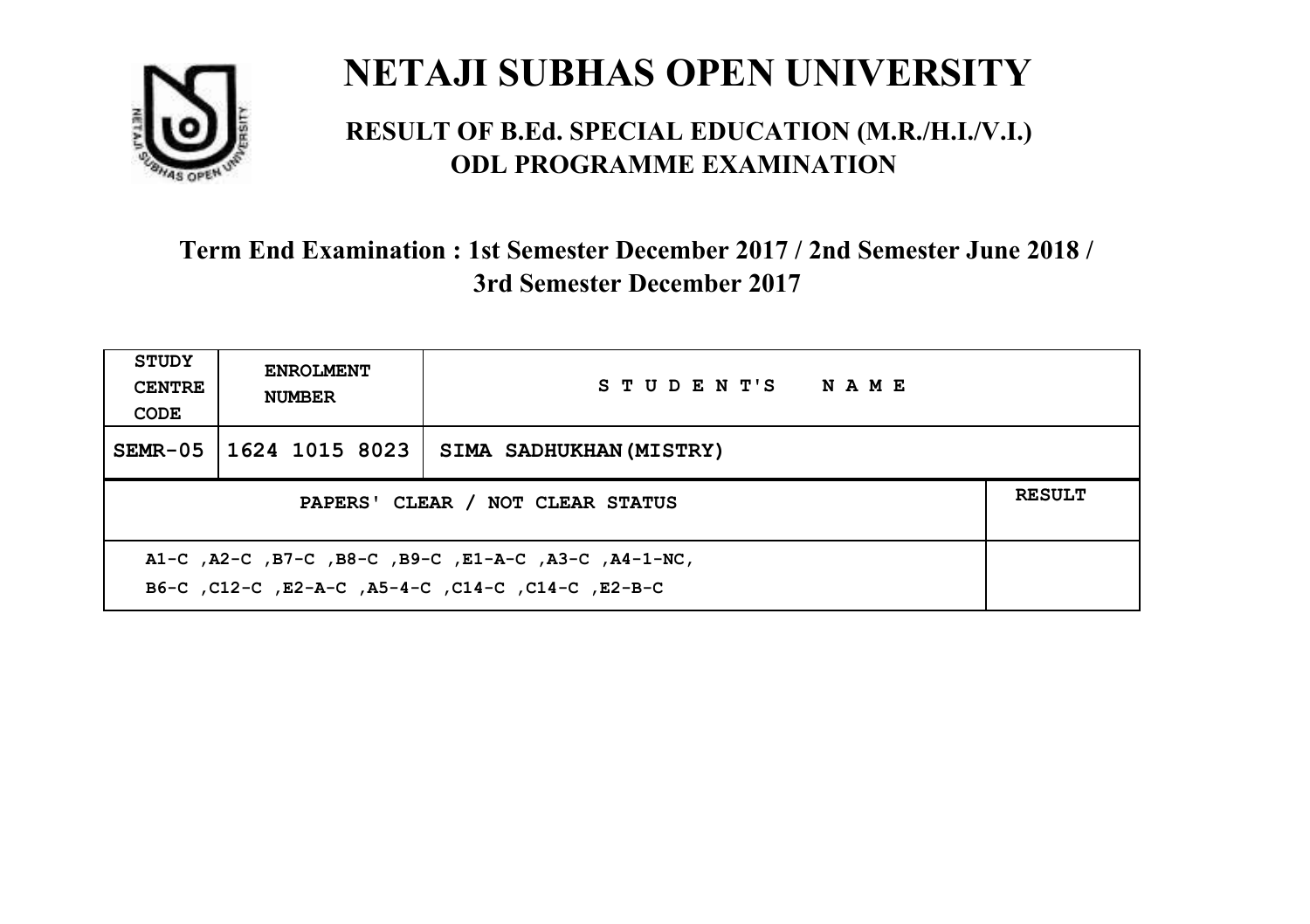

#### **RESULT OF B.Ed. SPECIAL EDUCATION (M.R./H.I./V.I.) ODL PROGRAMME EXAMINATION**

| <b>STUDY</b><br><b>CENTRE</b><br>CODE | <b>ENROLMENT</b><br><b>NUMBER</b>                                                                         | STUDENT'S NAME     |  |  |  |
|---------------------------------------|-----------------------------------------------------------------------------------------------------------|--------------------|--|--|--|
| $SEMR-05$                             | 1624 1015 8036                                                                                            | <b>MITI MONDAL</b> |  |  |  |
|                                       | <b>RESULT</b><br>PAPERS' CLEAR / NOT CLEAR STATUS                                                         |                    |  |  |  |
|                                       | A1-C, A2-C, B7-C, B8-C, B9-C, E1-A-C, A3-C, A4-3-C,<br>B6-C, C12-C, E2-A-C, A5-4-C, C14-C, C14-C, C12-B-C |                    |  |  |  |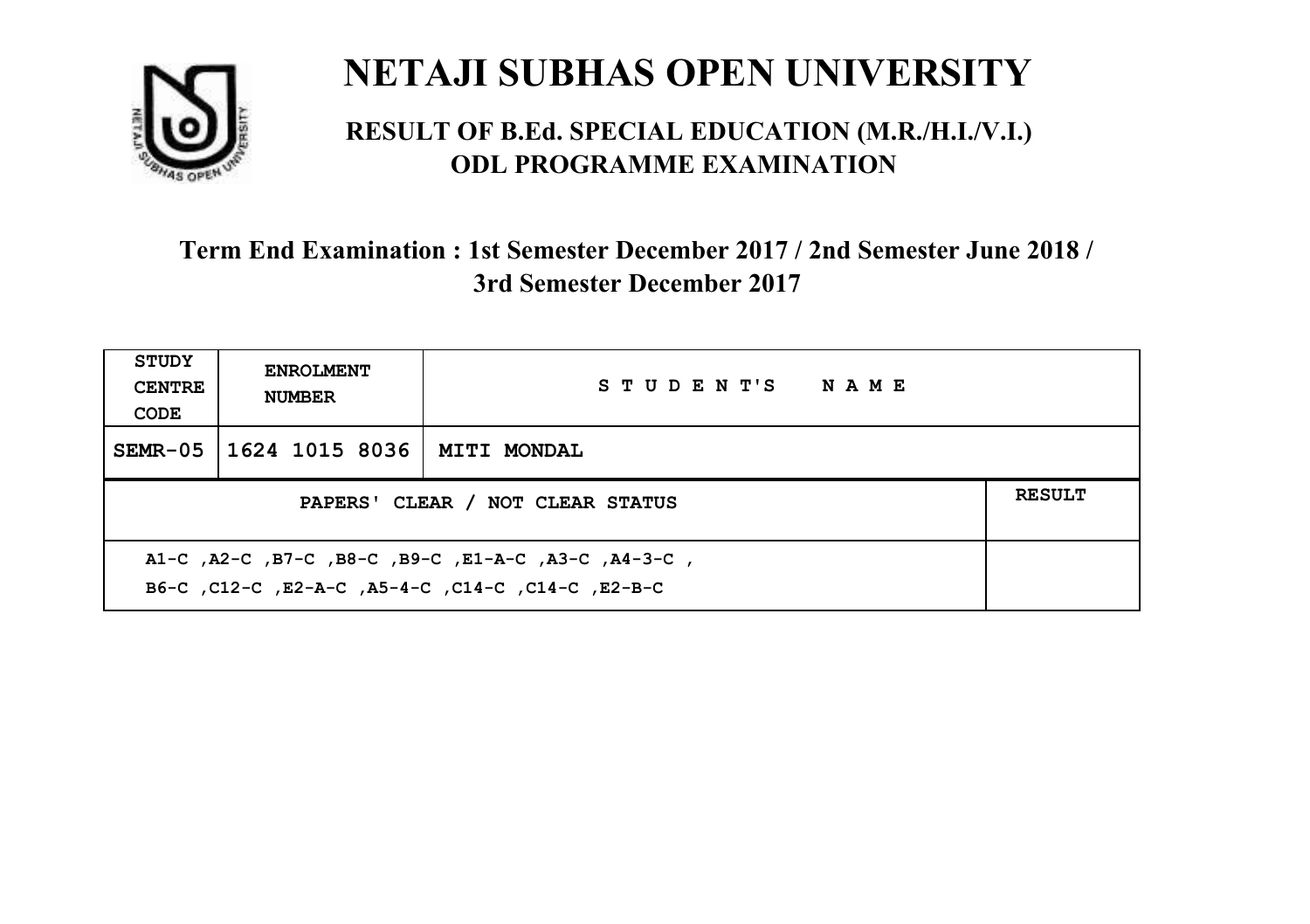

#### **RESULT OF B.Ed. SPECIAL EDUCATION (M.R./H.I./V.I.) ODL PROGRAMME EXAMINATION**

| <b>STUDY</b><br><b>CENTRE</b><br>CODE                                                                    | <b>ENROLMENT</b><br><b>NUMBER</b>                 | STUDENT'S NAME        |  |  |  |
|----------------------------------------------------------------------------------------------------------|---------------------------------------------------|-----------------------|--|--|--|
|                                                                                                          | SEMR-05   1625 1015 8021                          | <b>PRAVASH MAHATO</b> |  |  |  |
|                                                                                                          | <b>RESULT</b><br>PAPERS' CLEAR / NOT CLEAR STATUS |                       |  |  |  |
| A1-C, A2-C, B7-C, B8-C, B9-C, E1-A-C, A3-C, A4-3-C,<br>B6-C, C12-C, E2-A-C, A5-4-C, C14-C, C14-C, E2-B-C |                                                   |                       |  |  |  |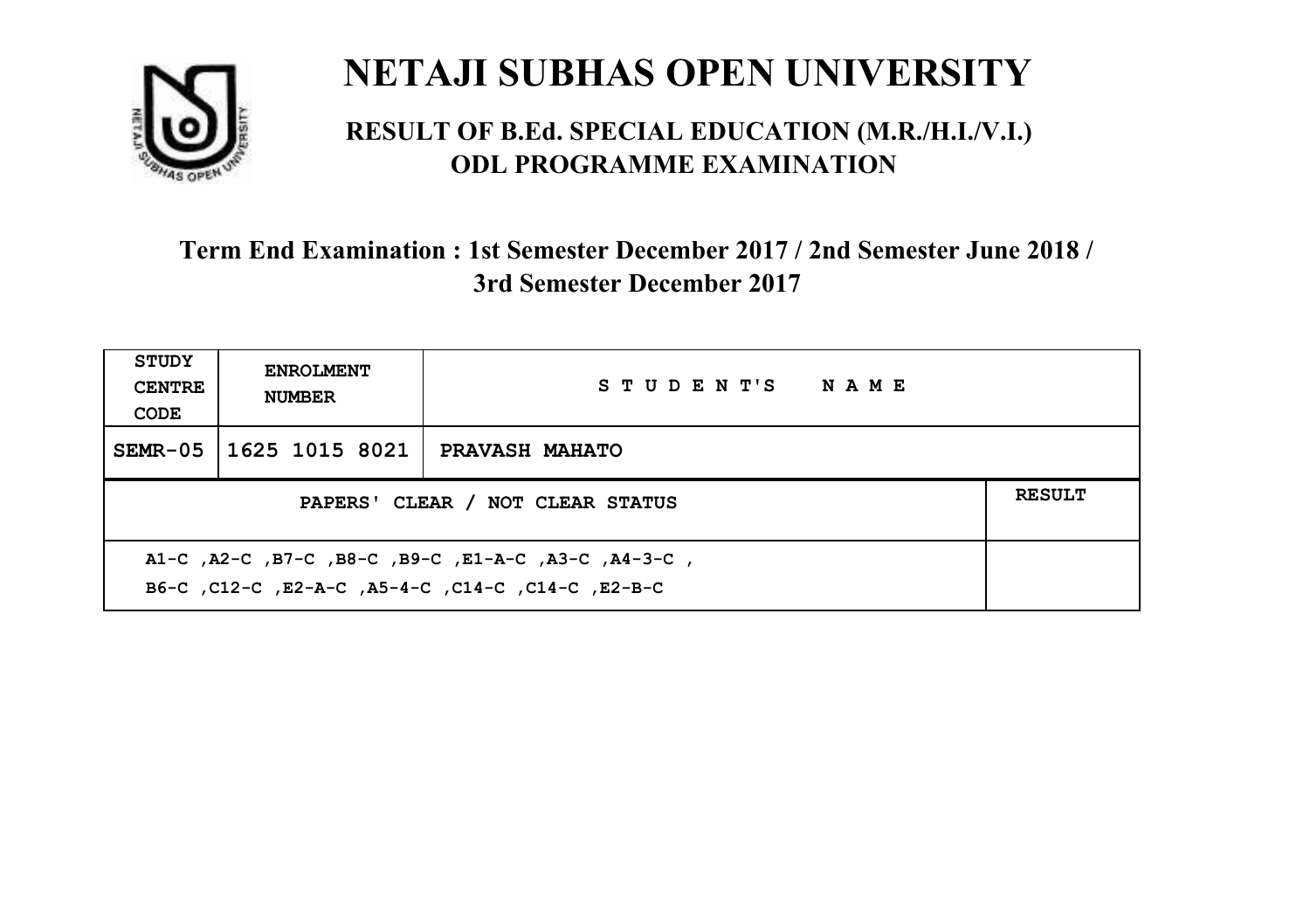

#### **RESULT OF B.Ed. SPECIAL EDUCATION (M.R./H.I./V.I.) ODL PROGRAMME EXAMINATION**

| <b>STUDY</b><br><b>CENTRE</b><br>CODE                                                                     | <b>ENROLMENT</b><br><b>NUMBER</b>                 | STUDENT'S NAME                    |  |  |  |
|-----------------------------------------------------------------------------------------------------------|---------------------------------------------------|-----------------------------------|--|--|--|
| $SEMR-05$                                                                                                 |                                                   | 1627 1015 8011   ANUP KUMAR MANNA |  |  |  |
|                                                                                                           | <b>RESULT</b><br>PAPERS' CLEAR / NOT CLEAR STATUS |                                   |  |  |  |
| A1-C, A2-C, B7-C, B8-C, B9-C, E1-A-C, A3-C, A4-3-C,<br>B6-C, C12-C, E2-A-C, A5-4-C, C14-C, C14-C, E2-B-NC |                                                   |                                   |  |  |  |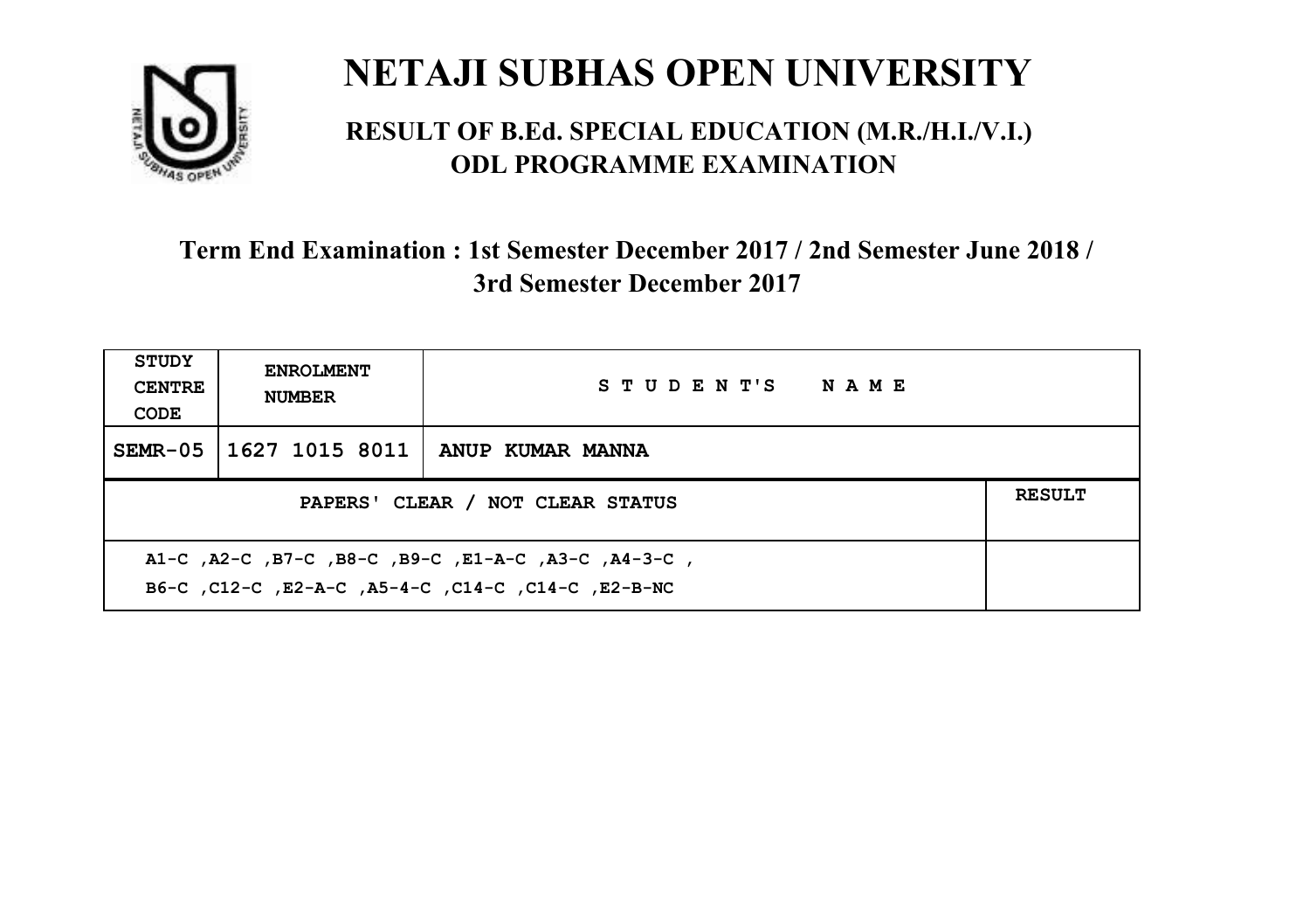

#### **RESULT OF B.Ed. SPECIAL EDUCATION (M.R./H.I./V.I.) ODL PROGRAMME EXAMINATION**

| <b>STUDY</b><br><b>CENTRE</b><br>CODE | <b>ENROLMENT</b><br><b>NUMBER</b>                                                                         | STUDENT'S NAME |  |  |  |
|---------------------------------------|-----------------------------------------------------------------------------------------------------------|----------------|--|--|--|
| SEMR-05                               | 1627 1015 8018                                                                                            | SWAPAN RUDRA   |  |  |  |
|                                       | <b>RESULT</b><br>PAPERS' CLEAR / NOT CLEAR STATUS                                                         |                |  |  |  |
|                                       | A1-C, A2-C, B7-C, B8-C, B9-C, E1-A-C, A3-C, A4-3-C,<br>B6-C, C12-C, E2-A-C, A5-4-C, C14-C, C14-C, C12-B-C |                |  |  |  |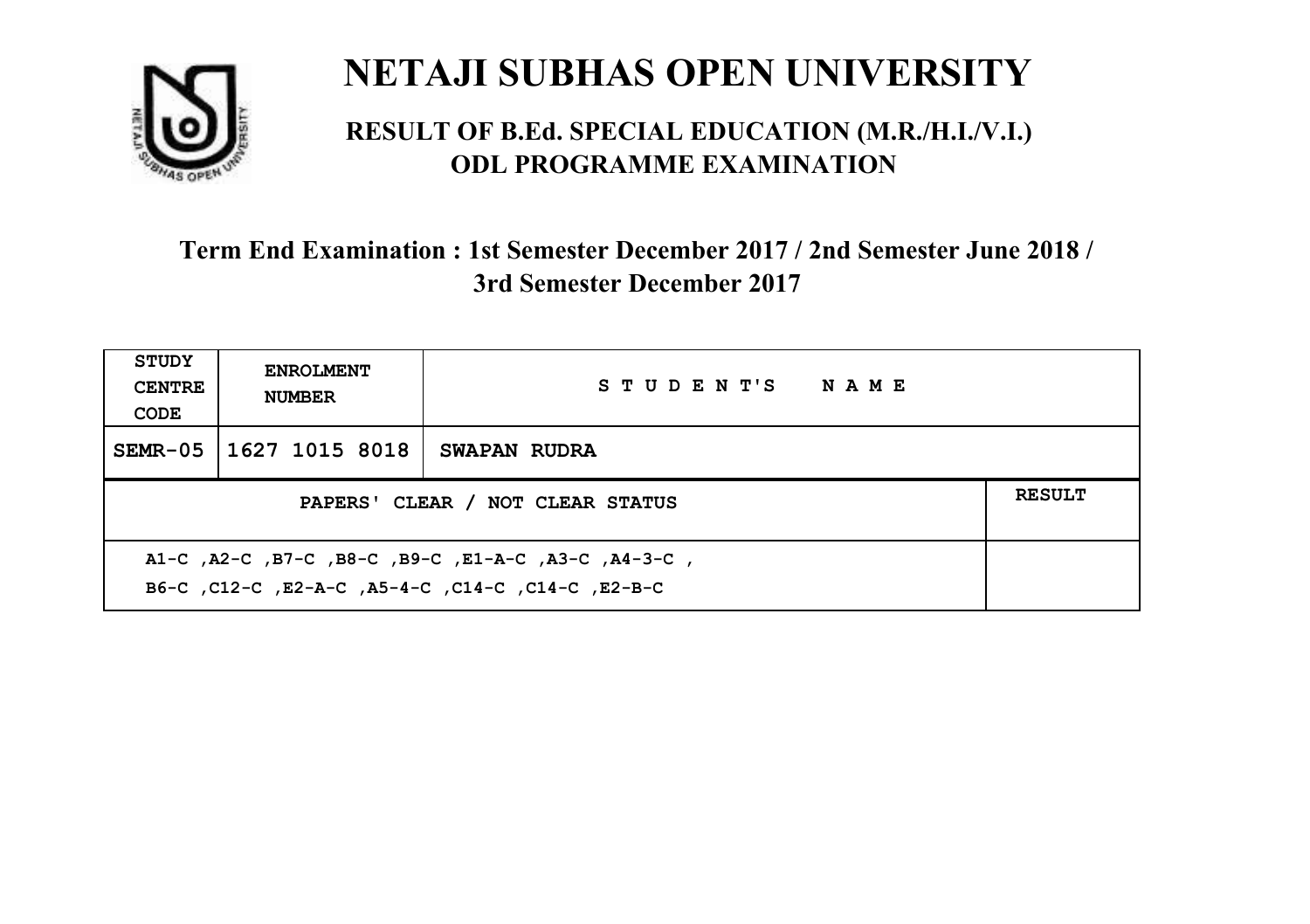

#### **RESULT OF B.Ed. SPECIAL EDUCATION (M.R./H.I./V.I.) ODL PROGRAMME EXAMINATION**

| <b>STUDY</b><br><b>CENTRE</b><br>CODE | <b>ENROLMENT</b><br><b>NUMBER</b>                                                                         | STUDENT'S NAME      |  |  |  |
|---------------------------------------|-----------------------------------------------------------------------------------------------------------|---------------------|--|--|--|
| SEMR-05                               | 1627 1015 8026                                                                                            | <b>AKBAR SHAIKH</b> |  |  |  |
|                                       | <b>RESULT</b><br>PAPERS' CLEAR / NOT CLEAR STATUS                                                         |                     |  |  |  |
|                                       | A1-C, A2-C, B7-C, B8-C, B9-C, E1-A-C, A3-C, A4-2-C,<br>B6-C, C12-C, E2-A-C, A5-4-C, C14-C, C14-C, C12-B-C |                     |  |  |  |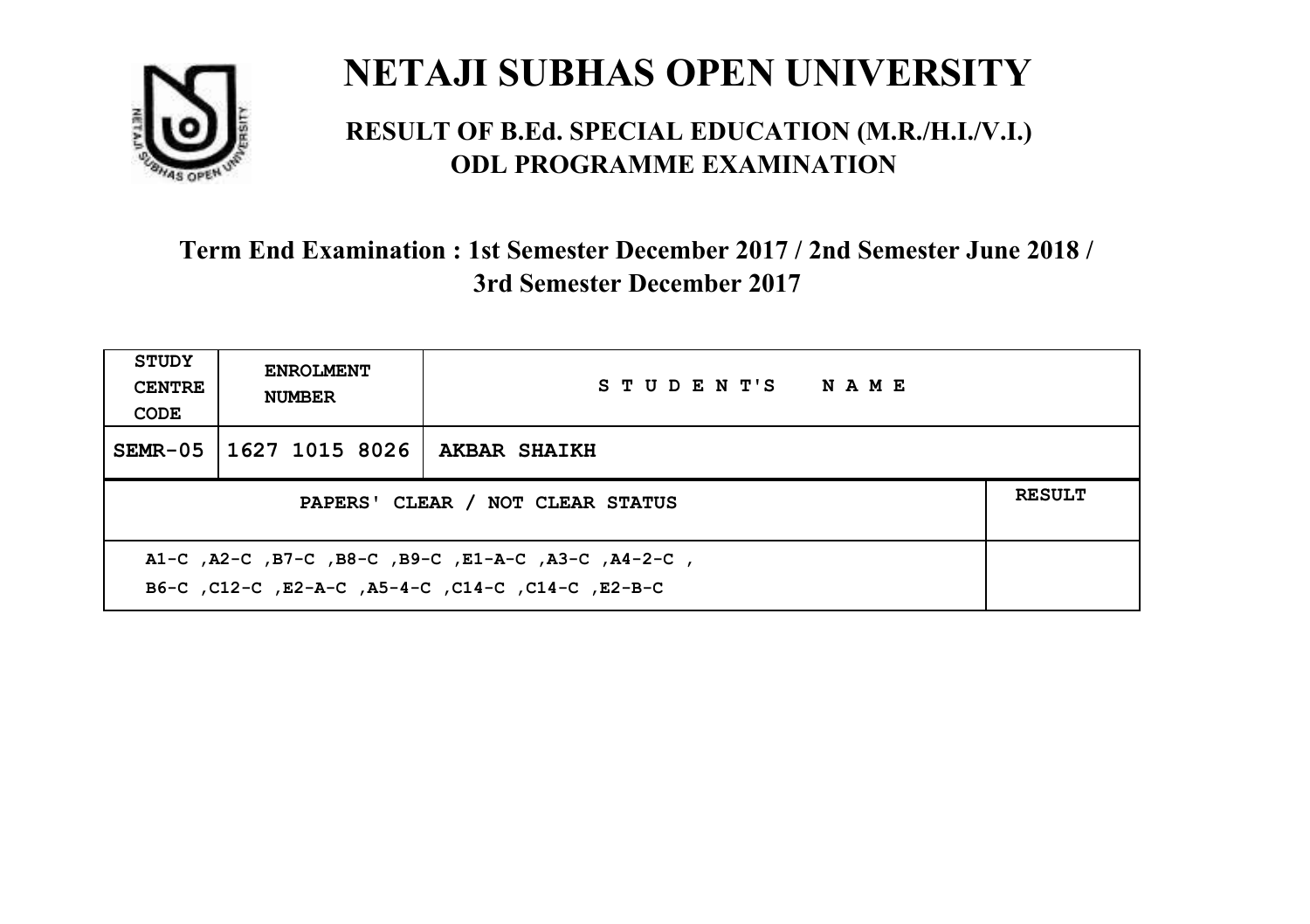

#### **RESULT OF B.Ed. SPECIAL EDUCATION (M.R./H.I./V.I.) ODL PROGRAMME EXAMINATION**

| <b>STUDY</b><br><b>CENTRE</b><br>CODE                                                                    | <b>ENROLMENT</b><br><b>NUMBER</b> | STUDENT'S NAME |  |  |
|----------------------------------------------------------------------------------------------------------|-----------------------------------|----------------|--|--|
|                                                                                                          | SEMR-05   1627 1015 8031          | SAHAJAN MOLLA  |  |  |
| <b>RESULT</b><br>PAPERS' CLEAR / NOT CLEAR STATUS                                                        |                                   |                |  |  |
| A1-C, A2-C, B7-C, B8-C, B9-C, E1-A-C, A3-C, A4-3-C,<br>B6-C, C12-C, E2-A-C, A5-4-C, C14-C, C14-C, E2-B-C |                                   |                |  |  |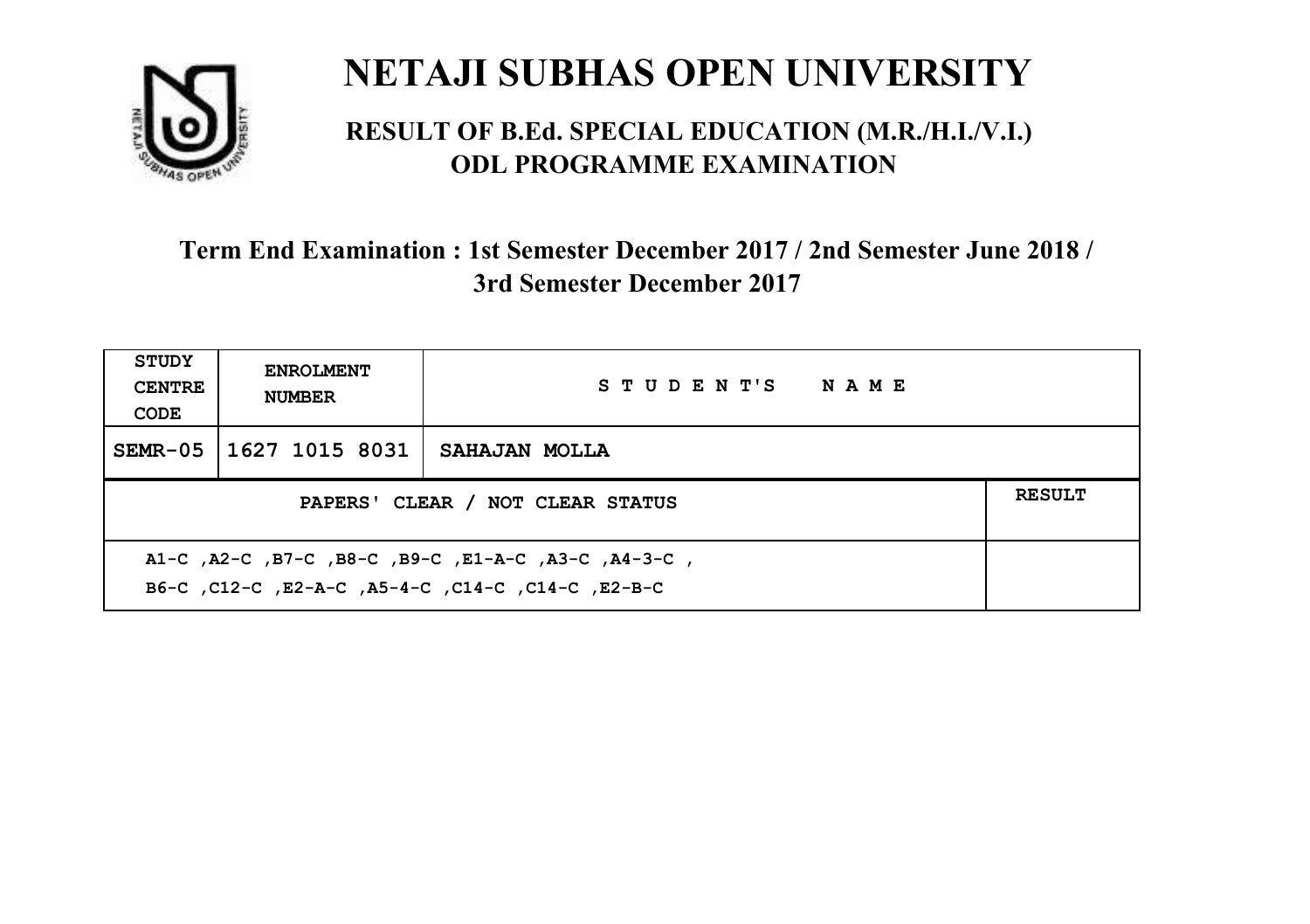

#### **RESULT OF B.Ed. SPECIAL EDUCATION (M.R./H.I./V.I.) ODL PROGRAMME EXAMINATION**

| <b>STUDY</b><br><b>CENTRE</b><br>CODE                                                                    | <b>ENROLMENT</b><br><b>NUMBER</b>                 | STUDENT'S NAME        |  |  |  |
|----------------------------------------------------------------------------------------------------------|---------------------------------------------------|-----------------------|--|--|--|
| $SEMR-05$                                                                                                | 1628 1015 8012                                    | <b>TOWHIDA PARVIN</b> |  |  |  |
|                                                                                                          | <b>RESULT</b><br>PAPERS' CLEAR / NOT CLEAR STATUS |                       |  |  |  |
| A1-C, A2-C, B7-C, B8-C, B9-C, E1-A-C, A3-C, A4-3-C,<br>B6-C, C12-C, E2-A-C, A5-4-C, C14-C, C14-C, E2-B-C |                                                   |                       |  |  |  |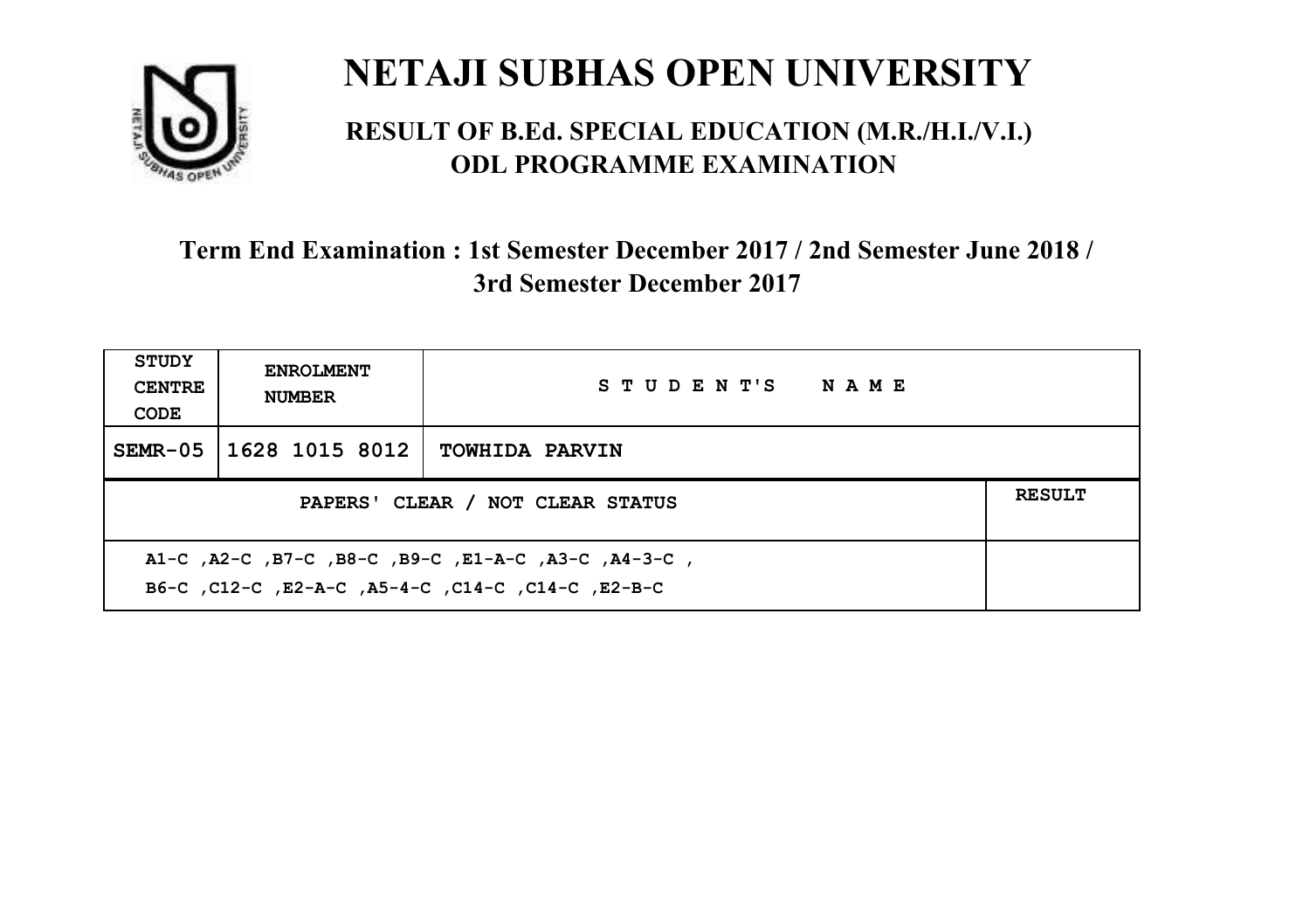

#### **RESULT OF B.Ed. SPECIAL EDUCATION (M.R./H.I./V.I.) ODL PROGRAMME EXAMINATION**

| <b>STUDY</b><br><b>CENTRE</b><br>CODE                                                                    | <b>ENROLMENT</b><br><b>NUMBER</b>                 | STUDENT'S NAME     |  |  |  |
|----------------------------------------------------------------------------------------------------------|---------------------------------------------------|--------------------|--|--|--|
| $SEMR-05$                                                                                                | 1628 1015 8027                                    | <b>SUDIPTA PAL</b> |  |  |  |
|                                                                                                          | <b>RESULT</b><br>PAPERS' CLEAR / NOT CLEAR STATUS |                    |  |  |  |
| A1-C, A2-C, B7-C, B8-C, B9-C, E1-A-C, A3-C, A4-3-C,<br>B6-C, C12-C, E2-A-C, A5-4-C, C14-C, C14-C, E2-B-C |                                                   |                    |  |  |  |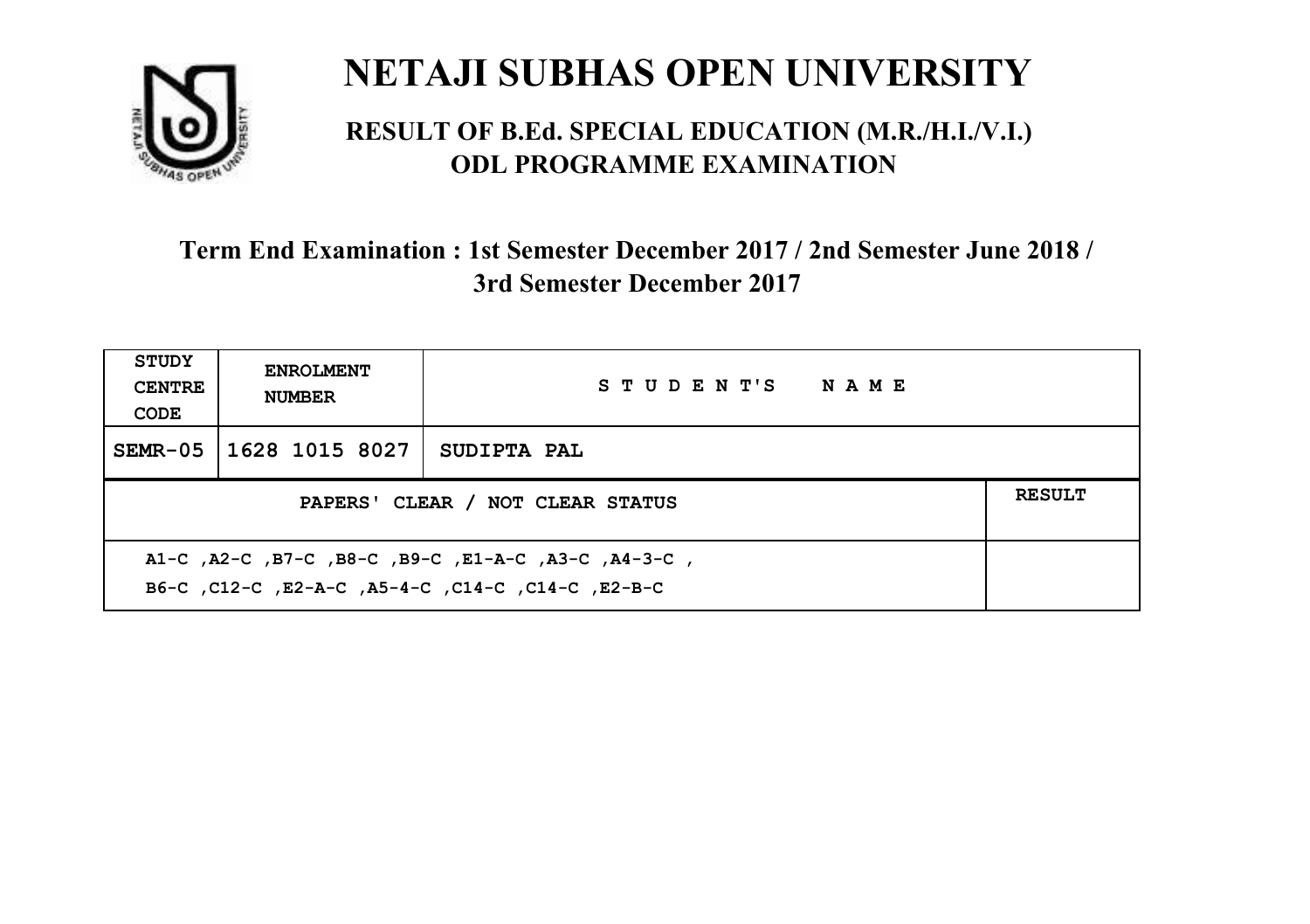

#### **RESULT OF B.Ed. SPECIAL EDUCATION (M.R./H.I./V.I.) ODL PROGRAMME EXAMINATION**

| <b>STUDY</b><br><b>CENTRE</b><br>CODE                                                                    | <b>ENROLMENT</b><br><b>NUMBER</b>                 | STUDENT'S NAME        |  |  |  |
|----------------------------------------------------------------------------------------------------------|---------------------------------------------------|-----------------------|--|--|--|
| $SEMR-05$                                                                                                | 1628 1015 8032                                    | <b>TUHINA PARVEEN</b> |  |  |  |
|                                                                                                          | <b>RESULT</b><br>PAPERS' CLEAR / NOT CLEAR STATUS |                       |  |  |  |
| A1-C, A2-C, B7-C, B8-C, B9-C, E1-A-C, A3-C, A4-3-C,<br>B6-C, C12-C, E2-A-C, A5-4-C, C14-C, C14-C, E2-B-C |                                                   |                       |  |  |  |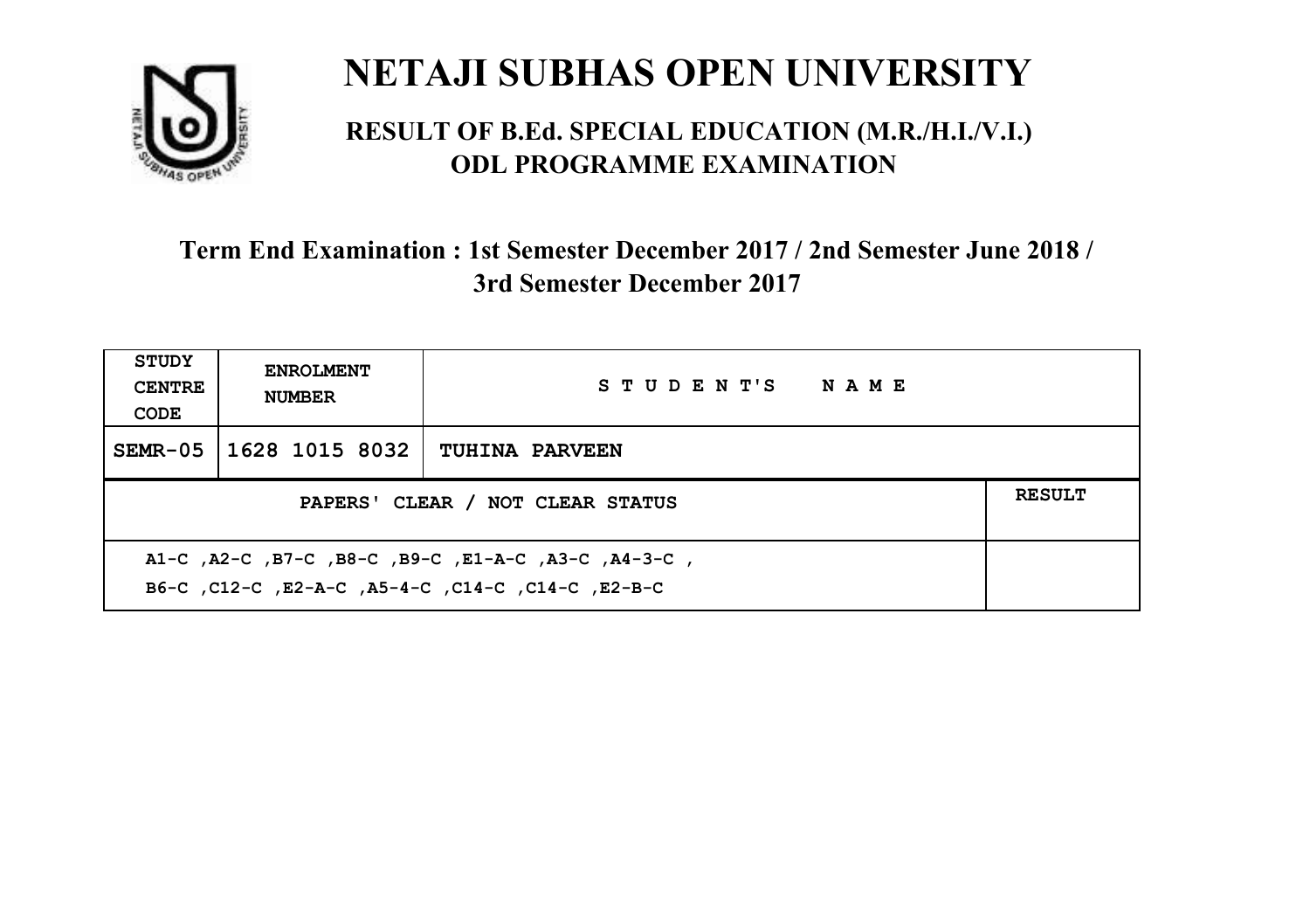

#### **RESULT OF B.Ed. SPECIAL EDUCATION (M.R./H.I./V.I.) ODL PROGRAMME EXAMINATION**

| STUDY<br><b>CENTRE</b><br>CODE                                                                           | <b>ENROLMENT</b><br><b>NUMBER</b>                 | STUDENT'S NAME        |  |  |  |
|----------------------------------------------------------------------------------------------------------|---------------------------------------------------|-----------------------|--|--|--|
| $SEMR-05$                                                                                                | 1628 1015 8037                                    | <b>AYESHA KHATOON</b> |  |  |  |
|                                                                                                          | <b>RESULT</b><br>PAPERS' CLEAR / NOT CLEAR STATUS |                       |  |  |  |
| A1-C, A2-C, B7-C, B8-C, B9-C, E1-A-C, A3-C, A4-3-C,<br>B6-C, C12-C, E2-A-C, A5-5-C, C14-C, C14-C, E2-B-C |                                                   |                       |  |  |  |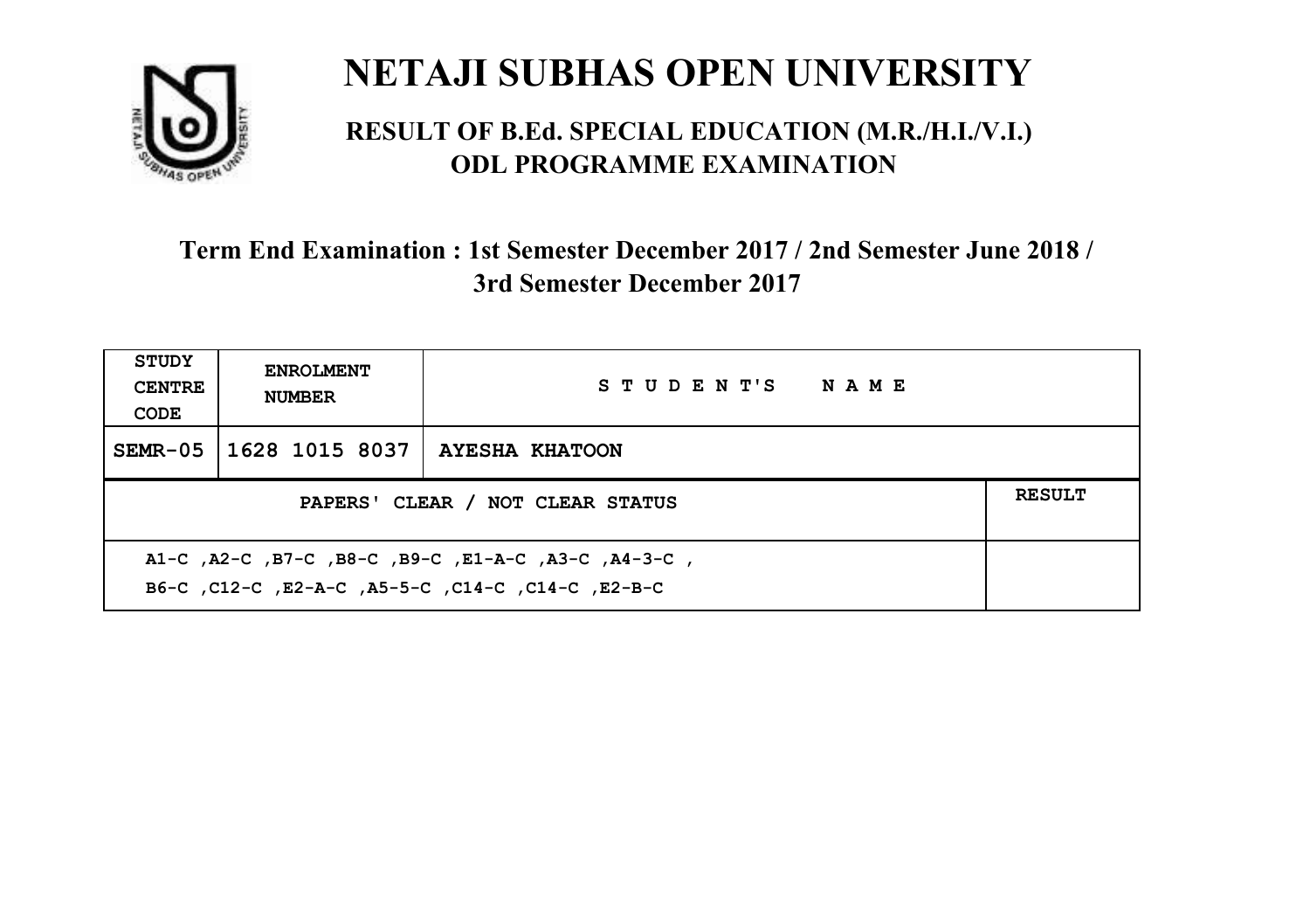

#### **RESULT OF B.Ed. SPECIAL EDUCATION (M.R./H.I./V.I.) ODL PROGRAMME EXAMINATION**

| <b>STUDY</b><br><b>CENTRE</b><br>CODE                                                                     | <b>ENROLMENT</b><br><b>NUMBER</b>                 | STUDENT'S NAME           |  |  |  |
|-----------------------------------------------------------------------------------------------------------|---------------------------------------------------|--------------------------|--|--|--|
| $SEMR-05$                                                                                                 | 1521 1015 8006                                    | KAUSHIK SINGHA CHOWDHURY |  |  |  |
|                                                                                                           | <b>RESULT</b><br>PAPERS' CLEAR / NOT CLEAR STATUS |                          |  |  |  |
| A1-C, A2-C, B7-C, B8-C, B9-C, E1-A-C, A3-C, A4-1-C,<br>B6-C, C12-C, E2-A-C, A5-5-C, C14-C, C14-C, C12-B-C |                                                   |                          |  |  |  |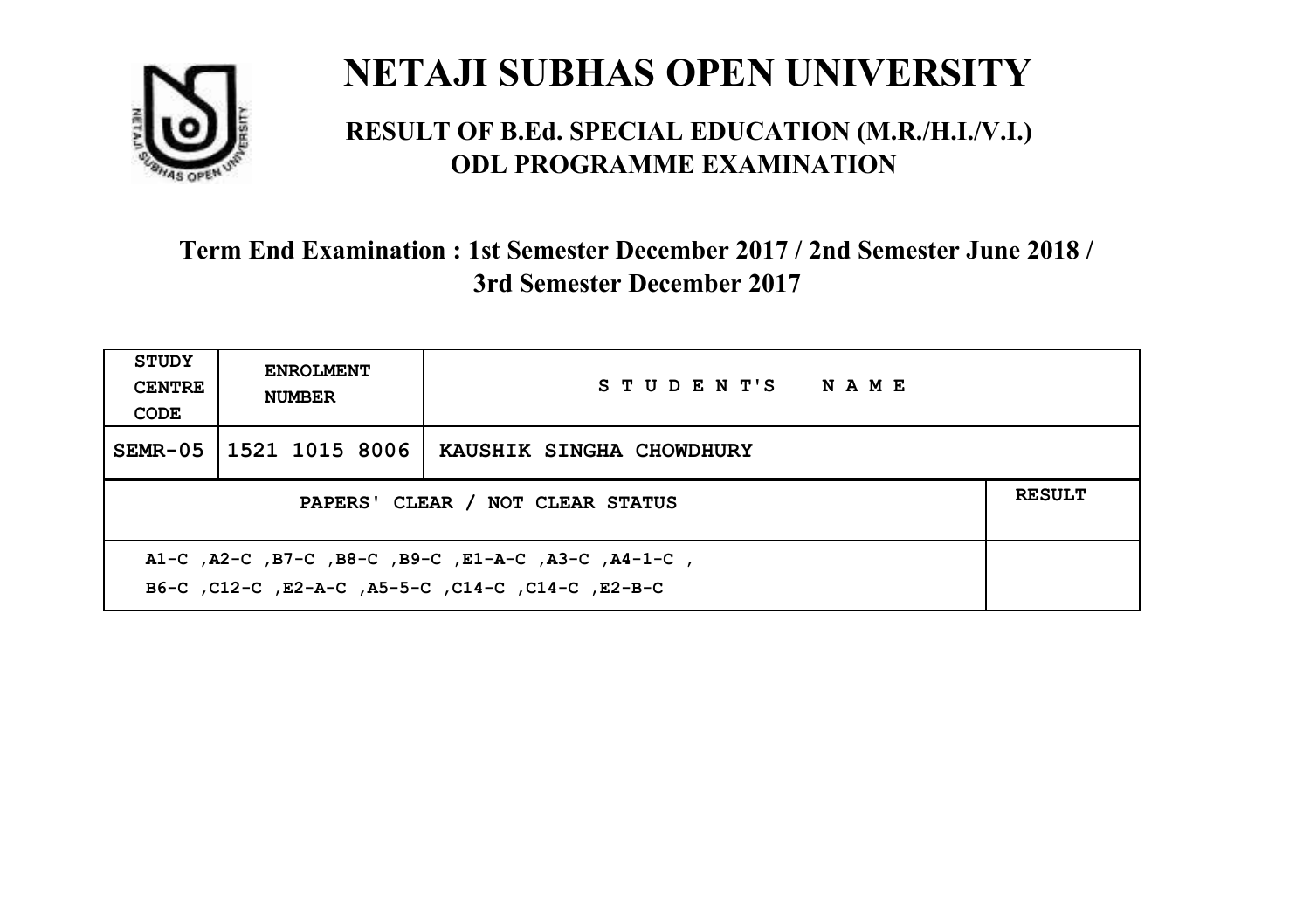

#### **RESULT OF B.Ed. SPECIAL EDUCATION (M.R./H.I./V.I.) ODL PROGRAMME EXAMINATION**

| <b>STUDY</b><br><b>CENTRE</b><br>CODE                                                                    | <b>ENROLMENT</b><br><b>NUMBER</b> | STUDENT'S NAME       |  |  |
|----------------------------------------------------------------------------------------------------------|-----------------------------------|----------------------|--|--|
| $SEMR-05$                                                                                                | 1521 1015 8017                    | <b>SOUVICK BASAK</b> |  |  |
| <b>RESULT</b><br>PAPERS' CLEAR / NOT CLEAR STATUS                                                        |                                   |                      |  |  |
| A1-C, A2-C, B7-C, B8-C, B9-C, E1-A-C, A3-C, A4-2-C,<br>B6-C, C12-C, E2-A-C, A5-4-C, C14-C, C14-C, E2-B-C |                                   |                      |  |  |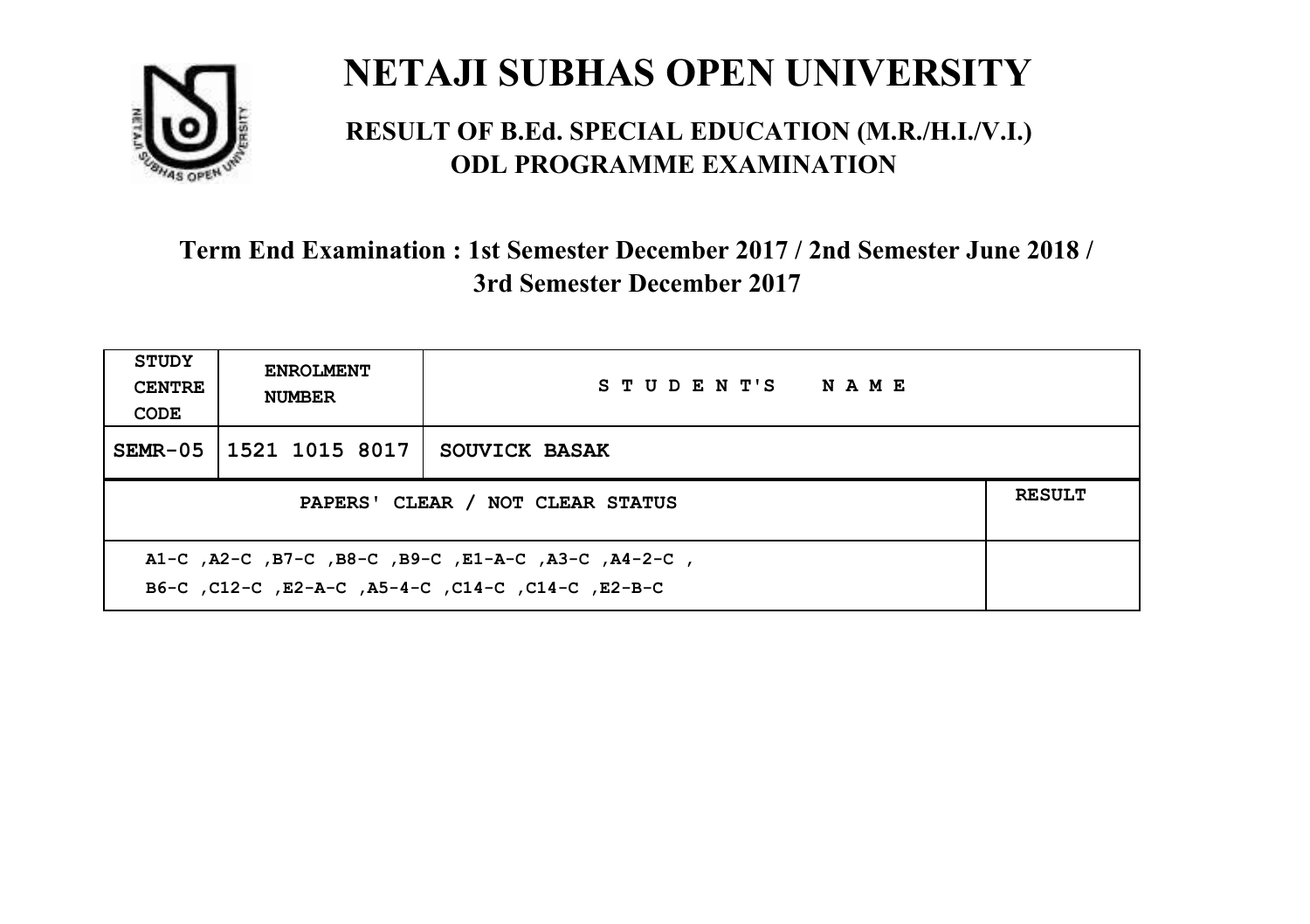

#### **RESULT OF B.Ed. SPECIAL EDUCATION (M.R./H.I./V.I.) ODL PROGRAMME EXAMINATION**

| <b>STUDY</b><br><b>CENTRE</b><br>CODE | <b>ENROLMENT</b><br><b>NUMBER</b>                                                                         | STUDENT'S NAME     |  |  |  |
|---------------------------------------|-----------------------------------------------------------------------------------------------------------|--------------------|--|--|--|
| SEMR-05                               | 1521 1015 8037                                                                                            | BACHAN KUMAR KAMAT |  |  |  |
|                                       | <b>RESULT</b><br>PAPERS' CLEAR / NOT CLEAR STATUS                                                         |                    |  |  |  |
|                                       | A1-C, A2-C, B7-C, B8-C, B9-C, E1-A-C, A3-C, A4-1-C,<br>B6-C, C12-C, E2-A-C, A5-5-C, C14-C, C14-C, E2-B-NC |                    |  |  |  |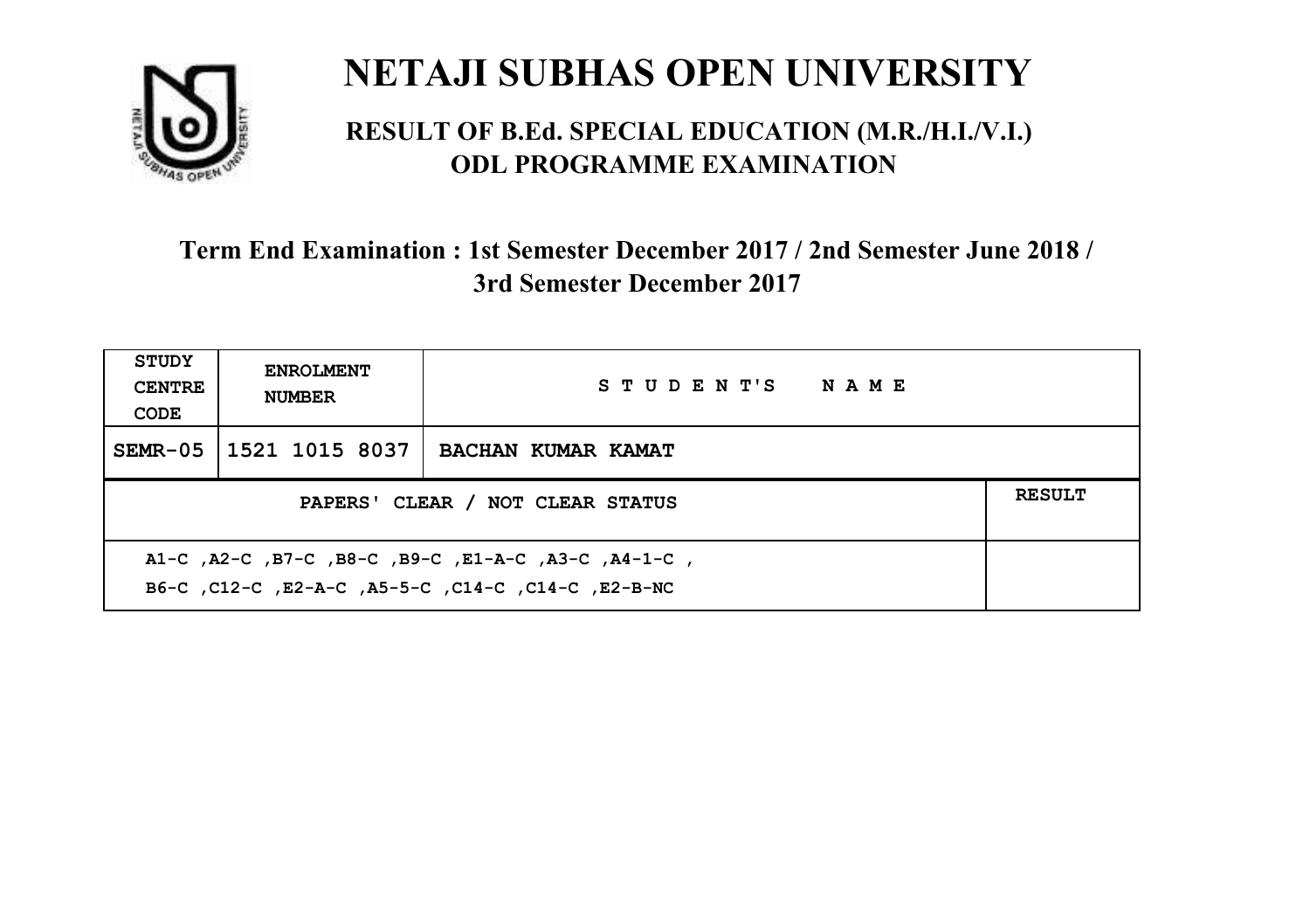

#### **RESULT OF B.Ed. SPECIAL EDUCATION (M.R./H.I./V.I.) ODL PROGRAMME EXAMINATION**

| <b>STUDY</b><br><b>CENTRE</b><br>CODE             | <b>ENROLMENT</b><br><b>NUMBER</b>                                                                         | STUDENT'S NAME    |  |  |  |
|---------------------------------------------------|-----------------------------------------------------------------------------------------------------------|-------------------|--|--|--|
| $SEMR-05$                                         | 1522 1015 8008                                                                                            | <b>ARPITA SEN</b> |  |  |  |
| <b>RESULT</b><br>PAPERS' CLEAR / NOT CLEAR STATUS |                                                                                                           |                   |  |  |  |
|                                                   | A1-C, A2-C, B7-C, B8-C, B9-C, E1-A-C, A3-C, A4-1-C,<br>B6-C, C12-C, E2-A-C, A5-4-C, C14-C, C14-C, C12-B-C |                   |  |  |  |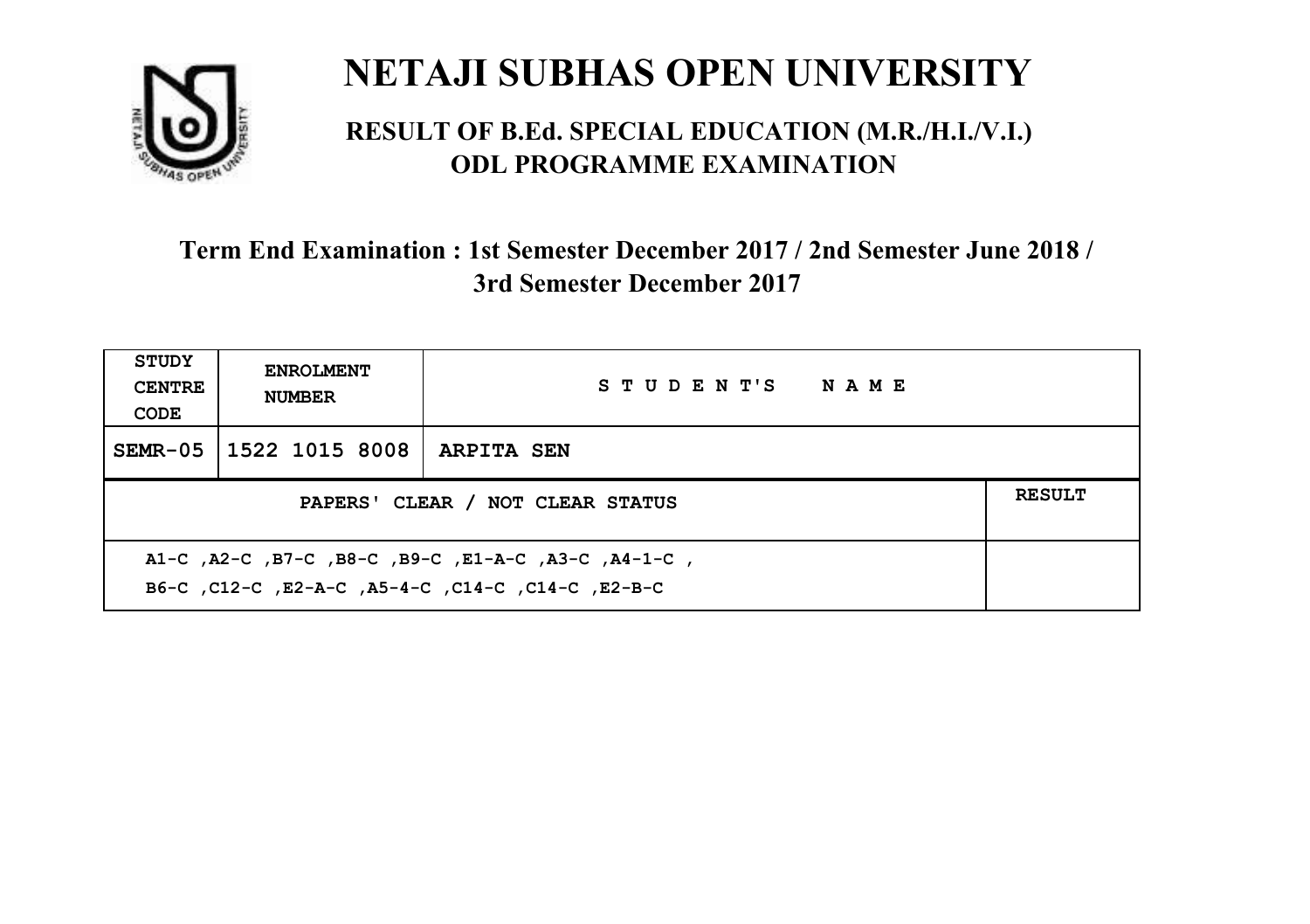

#### **RESULT OF B.Ed. SPECIAL EDUCATION (M.R./H.I./V.I.) ODL PROGRAMME EXAMINATION**

| <b>STUDY</b><br><b>CENTRE</b><br>CODE                                                                     | <b>ENROLMENT</b><br><b>NUMBER</b>                 | STUDENT'S NAME     |  |  |  |
|-----------------------------------------------------------------------------------------------------------|---------------------------------------------------|--------------------|--|--|--|
|                                                                                                           | SEMR-05   1522 1015 8012                          | <b>ARPITA PAUL</b> |  |  |  |
|                                                                                                           | <b>RESULT</b><br>PAPERS' CLEAR / NOT CLEAR STATUS |                    |  |  |  |
| A1-C, A2-C, B7-C, B8-C, B9-C, E1-A-C, A3-C, A4-1-C,<br>B6-C, C12-C, E2-A-C, A5-4-C, C14-C, C14-C, C12-B-C |                                                   |                    |  |  |  |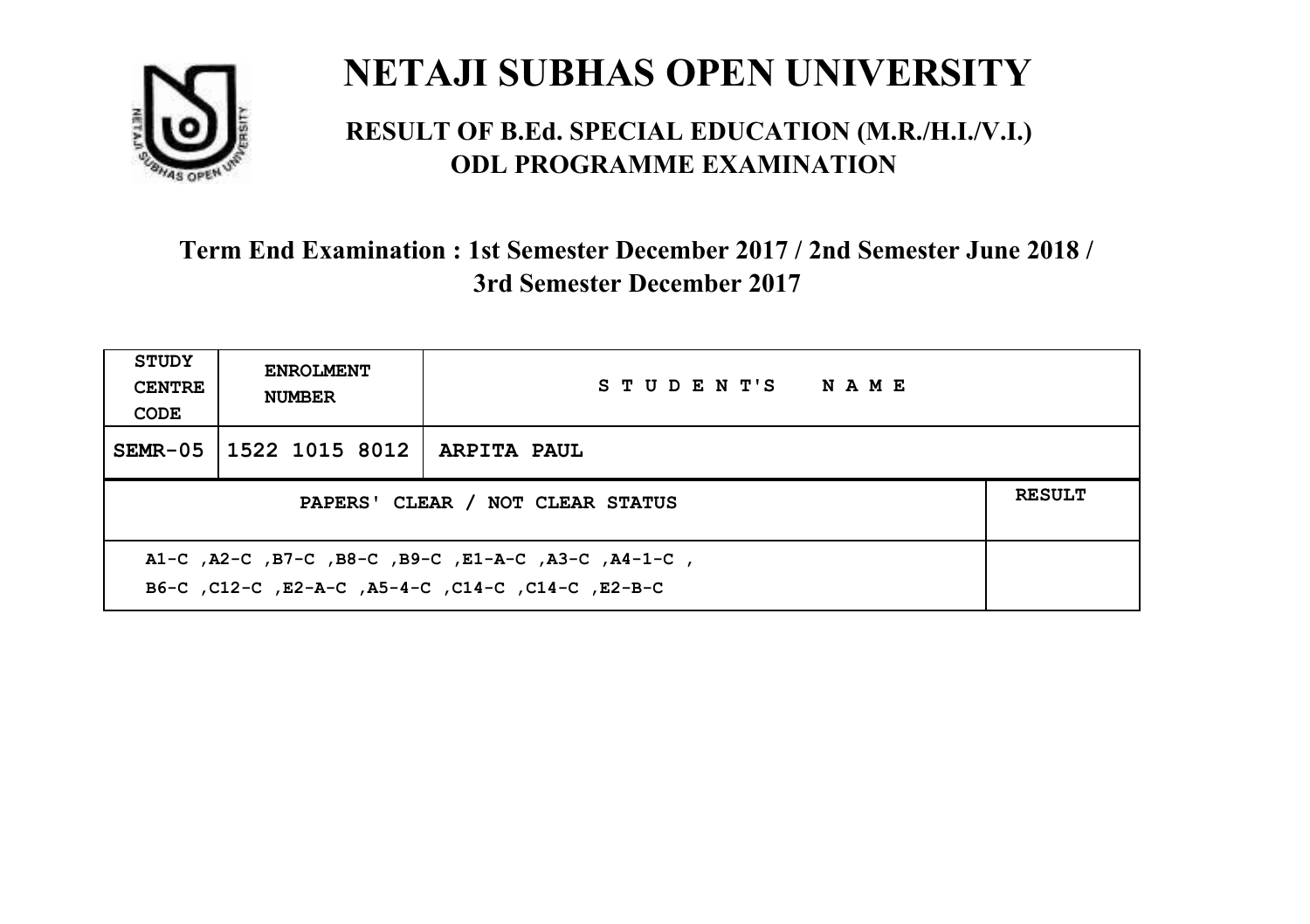

#### **RESULT OF B.Ed. SPECIAL EDUCATION (M.R./H.I./V.I.) ODL PROGRAMME EXAMINATION**

| <b>STUDY</b><br><b>CENTRE</b><br>CODE                                                                     | <b>ENROLMENT</b><br><b>NUMBER</b>                 | STUDENT'S NAME       |  |  |  |
|-----------------------------------------------------------------------------------------------------------|---------------------------------------------------|----------------------|--|--|--|
|                                                                                                           | SEMR-05 1522 1015 8039                            | <b>NEHA UPADHYAY</b> |  |  |  |
|                                                                                                           | <b>RESULT</b><br>PAPERS' CLEAR / NOT CLEAR STATUS |                      |  |  |  |
| A1-C, A2-C, B7-C, B8-C, B9-C, E1-A-C, A3-C, A4-1-C,<br>B6-C, C12-C, E2-A-C, A5-5-C, C14-C, C14-C, E2-B-NC |                                                   |                      |  |  |  |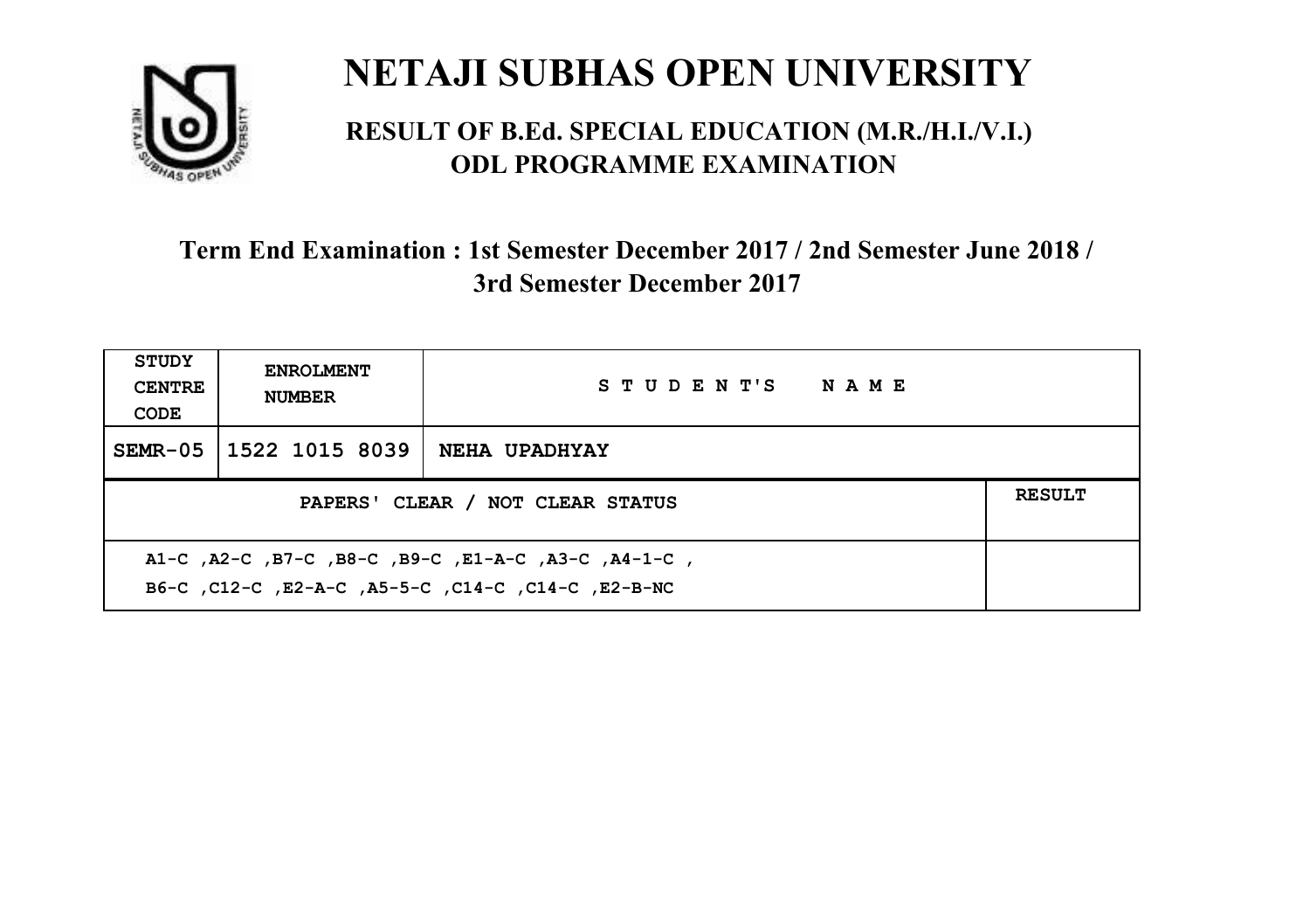

#### **RESULT OF B.Ed. SPECIAL EDUCATION (M.R./H.I./V.I.) ODL PROGRAMME EXAMINATION**

| <b>STUDY</b><br><b>CENTRE</b><br>CODE                                                                      | <b>ENROLMENT</b><br><b>NUMBER</b>                 | STUDENT'S NAME         |  |  |  |
|------------------------------------------------------------------------------------------------------------|---------------------------------------------------|------------------------|--|--|--|
| $SEMR-05$                                                                                                  | 1523 1015 8014                                    | <b>DIPANKAR HALDER</b> |  |  |  |
|                                                                                                            | <b>RESULT</b><br>PAPERS' CLEAR / NOT CLEAR STATUS |                        |  |  |  |
| , A1-C, A2-C, B7-C, B8-C, B9-C, E1-A-C, A3-C, A4-3-C,<br>B6-C, C12-C, E2-A-C, A5-4-C, C14-C, C14-C, E2-B-C |                                                   |                        |  |  |  |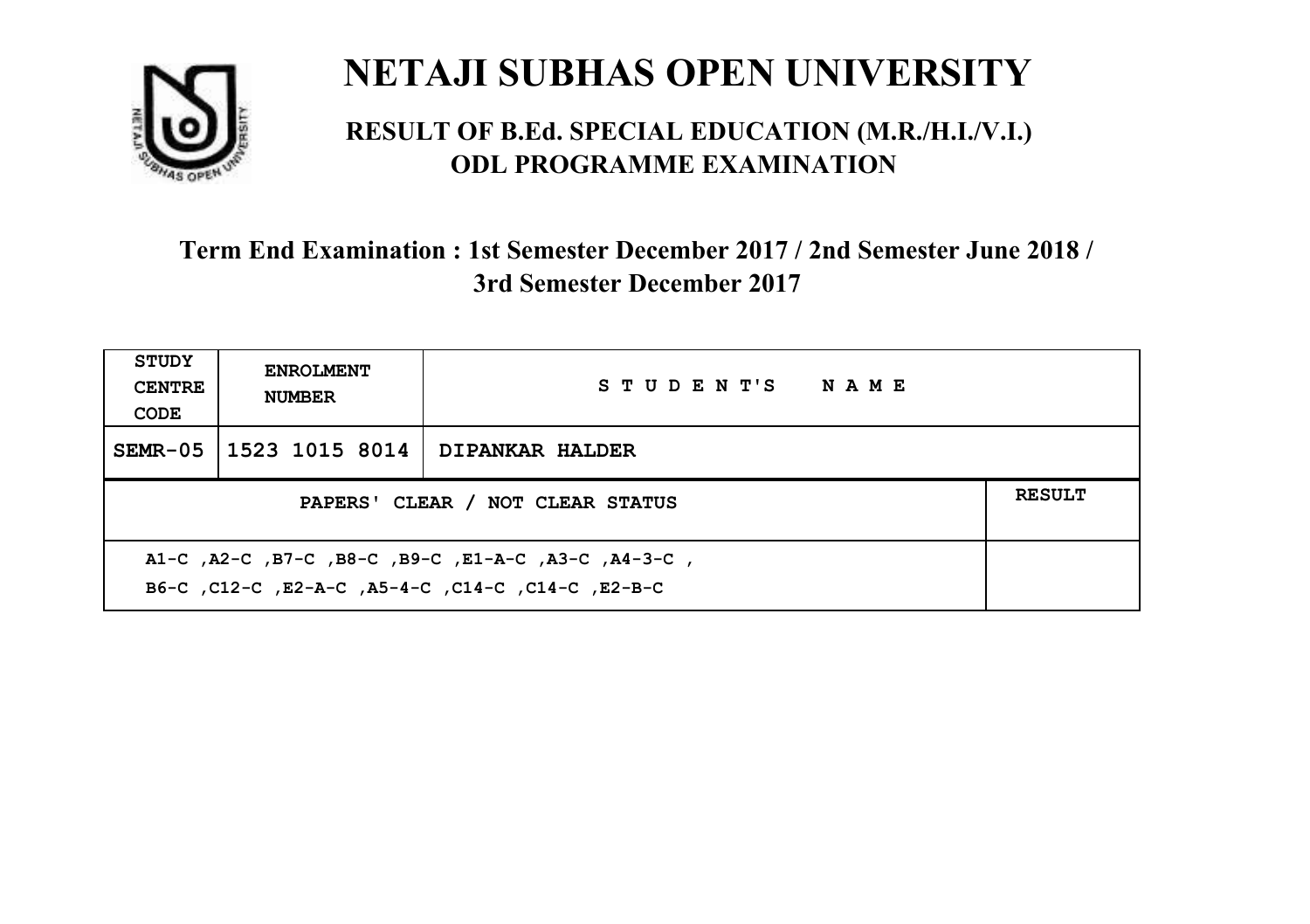

#### **RESULT OF B.Ed. SPECIAL EDUCATION (M.R./H.I./V.I.) ODL PROGRAMME EXAMINATION**

| <b>STUDY</b><br><b>CENTRE</b><br>CODE                                                                     | <b>ENROLMENT</b><br><b>NUMBER</b>                 | STUDENT'S NAME    |  |  |  |
|-----------------------------------------------------------------------------------------------------------|---------------------------------------------------|-------------------|--|--|--|
| $SEMR-05$                                                                                                 | 1523 1015 8024                                    | SUSANTA KR MARJIT |  |  |  |
|                                                                                                           | <b>RESULT</b><br>PAPERS' CLEAR / NOT CLEAR STATUS |                   |  |  |  |
| A1-C, A2-C, B7-C, B8-C, B9-C, E1-A-C, A3-C, A4-3-C,<br>B6-C, C12-C, E2-A-C, A5-5-C, C14-C, C14-C, C12-B-C |                                                   |                   |  |  |  |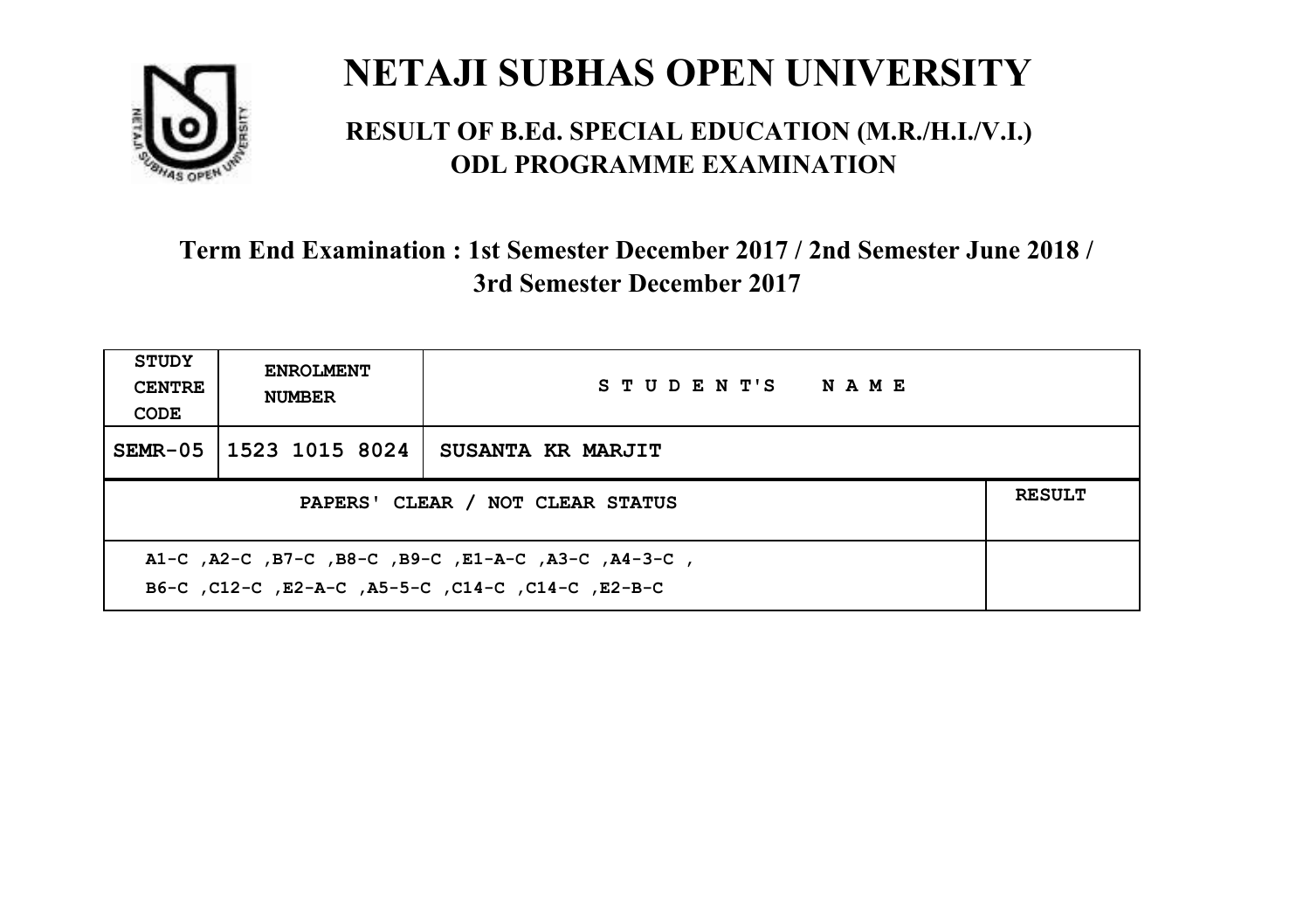

#### **RESULT OF B.Ed. SPECIAL EDUCATION (M.R./H.I./V.I.) ODL PROGRAMME EXAMINATION**

| <b>STUDY</b><br><b>CENTRE</b><br>CODE             | <b>ENROLMENT</b><br><b>NUMBER</b> | STUDENT'S NAME          |  |  |
|---------------------------------------------------|-----------------------------------|-------------------------|--|--|
|                                                   | SEMR-05   1527 1015 8007          | <b>MD SHAKAIB AIYAZ</b> |  |  |
| <b>RESULT</b><br>PAPERS' CLEAR / NOT CLEAR STATUS |                                   |                         |  |  |
|                                                   |                                   |                         |  |  |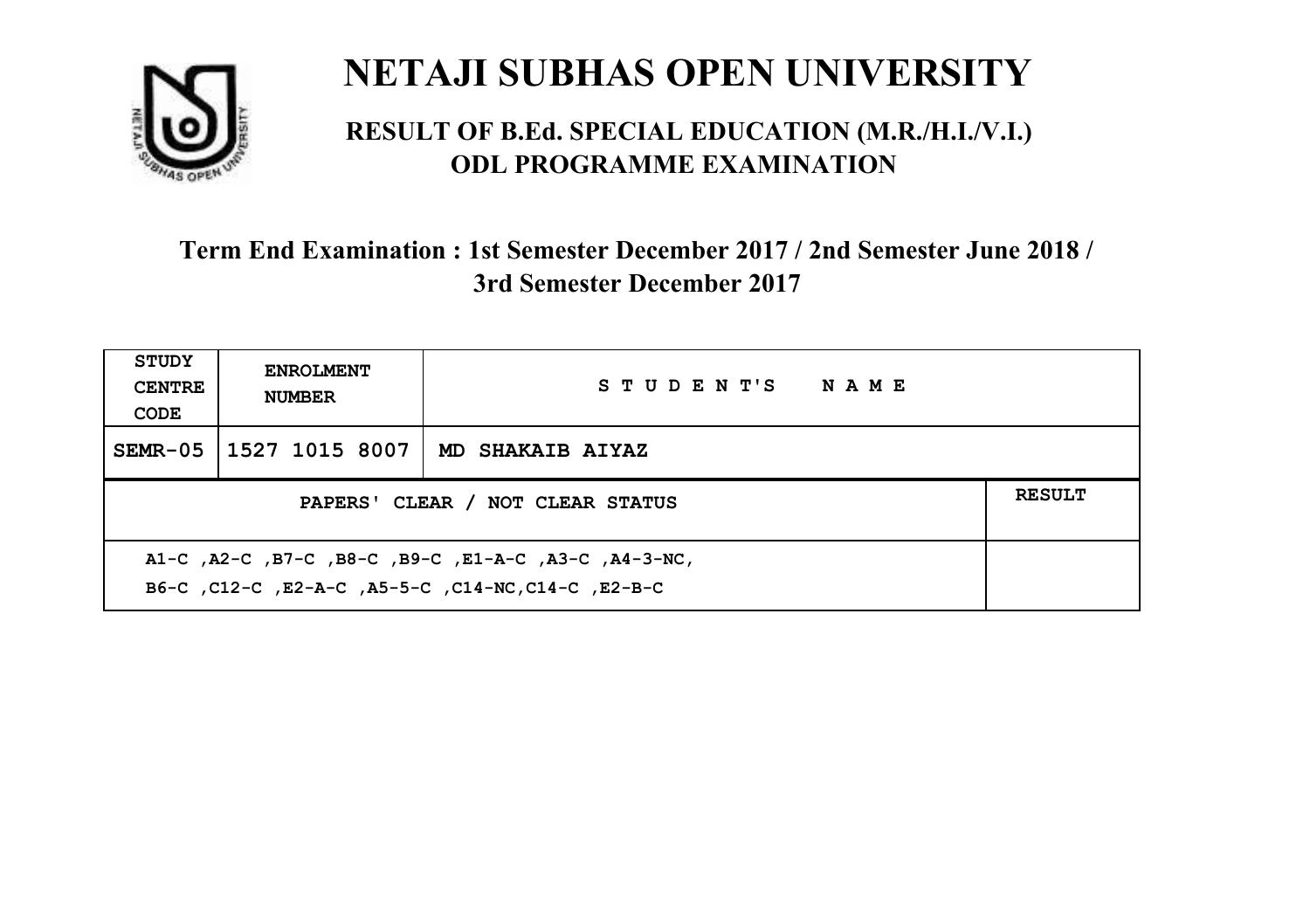

#### **RESULT OF B.Ed. SPECIAL EDUCATION (M.R./H.I./V.I.) ODL PROGRAMME EXAMINATION**

| <b>STUDY</b><br><b>CENTRE</b><br>CODE | <b>ENROLMENT</b><br><b>NUMBER</b>                                                                         | STUDENT'S NAME   |  |  |  |
|---------------------------------------|-----------------------------------------------------------------------------------------------------------|------------------|--|--|--|
| $SEMR-05$                             | 1527 1015 8022                                                                                            | MD RAFIKUL ISLAM |  |  |  |
|                                       | <b>RESULT</b><br>PAPERS' CLEAR / NOT CLEAR STATUS                                                         |                  |  |  |  |
|                                       | A1-C, A2-C, B7-C, B8-C, B9-C, E1-A-C, A3-C, A4-3-C,<br>B6-C, C12-C, E2-A-C, A5-4-C, C14-C, C14-C, C12-B-C |                  |  |  |  |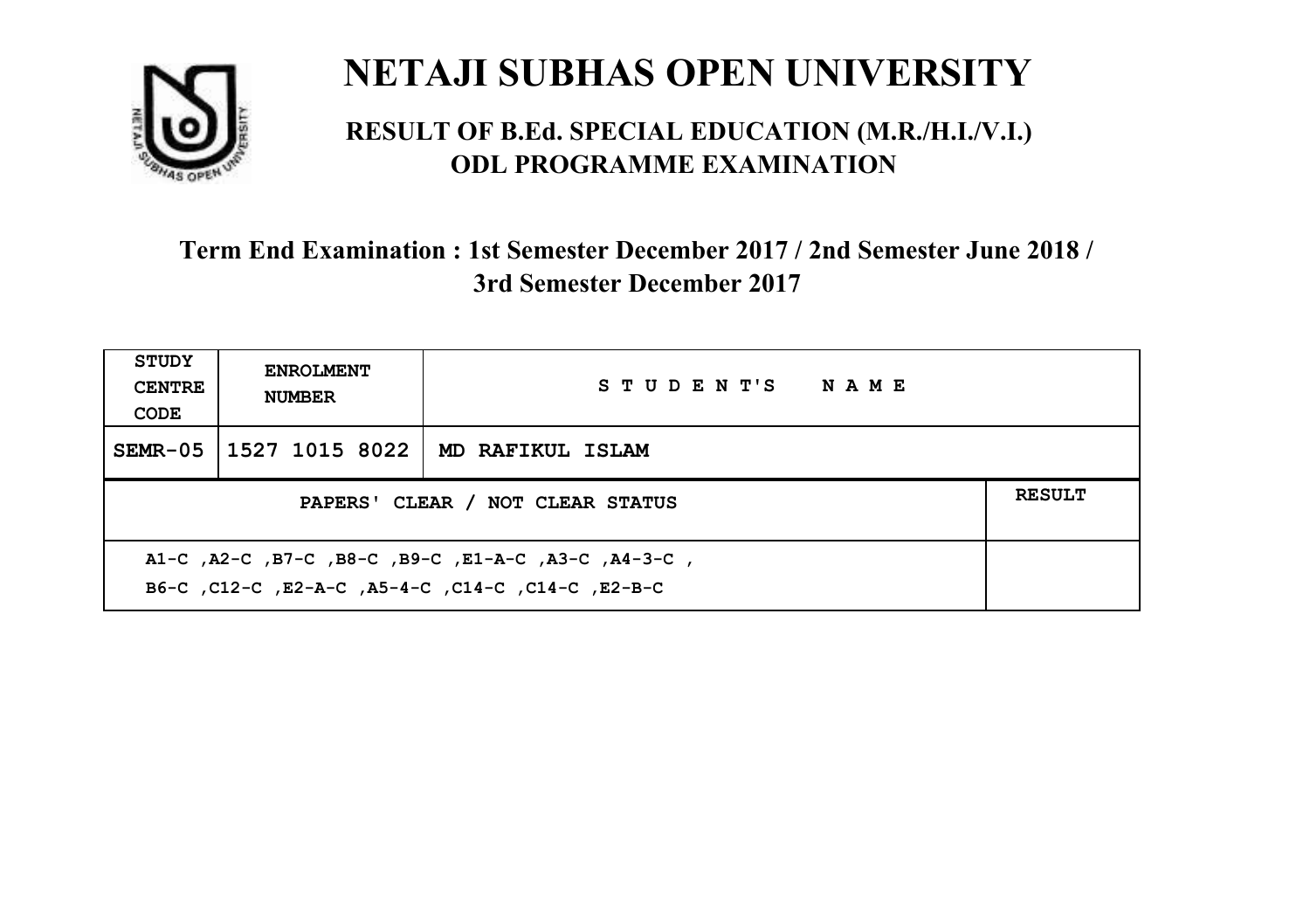

#### **RESULT OF B.Ed. SPECIAL EDUCATION (M.R./H.I./V.I.) ODL PROGRAMME EXAMINATION**

| <b>STUDY</b><br><b>CENTRE</b><br>CODE                                                                    | <b>ENROLMENT</b><br><b>NUMBER</b>                 | STUDENT'S NAME      |  |  |  |
|----------------------------------------------------------------------------------------------------------|---------------------------------------------------|---------------------|--|--|--|
| $SEMR-05$                                                                                                | 1528 1015 8011                                    | <b>MOUMITA SEAL</b> |  |  |  |
|                                                                                                          | <b>RESULT</b><br>PAPERS' CLEAR / NOT CLEAR STATUS |                     |  |  |  |
| A1-C, A2-C, B7-C, B8-C, B9-C, E1-A-C, A3-C, A4-3-C,<br>B6-C, C12-C, E2-A-C, A5-4-C, C14-C, C14-C, E2-B-C |                                                   |                     |  |  |  |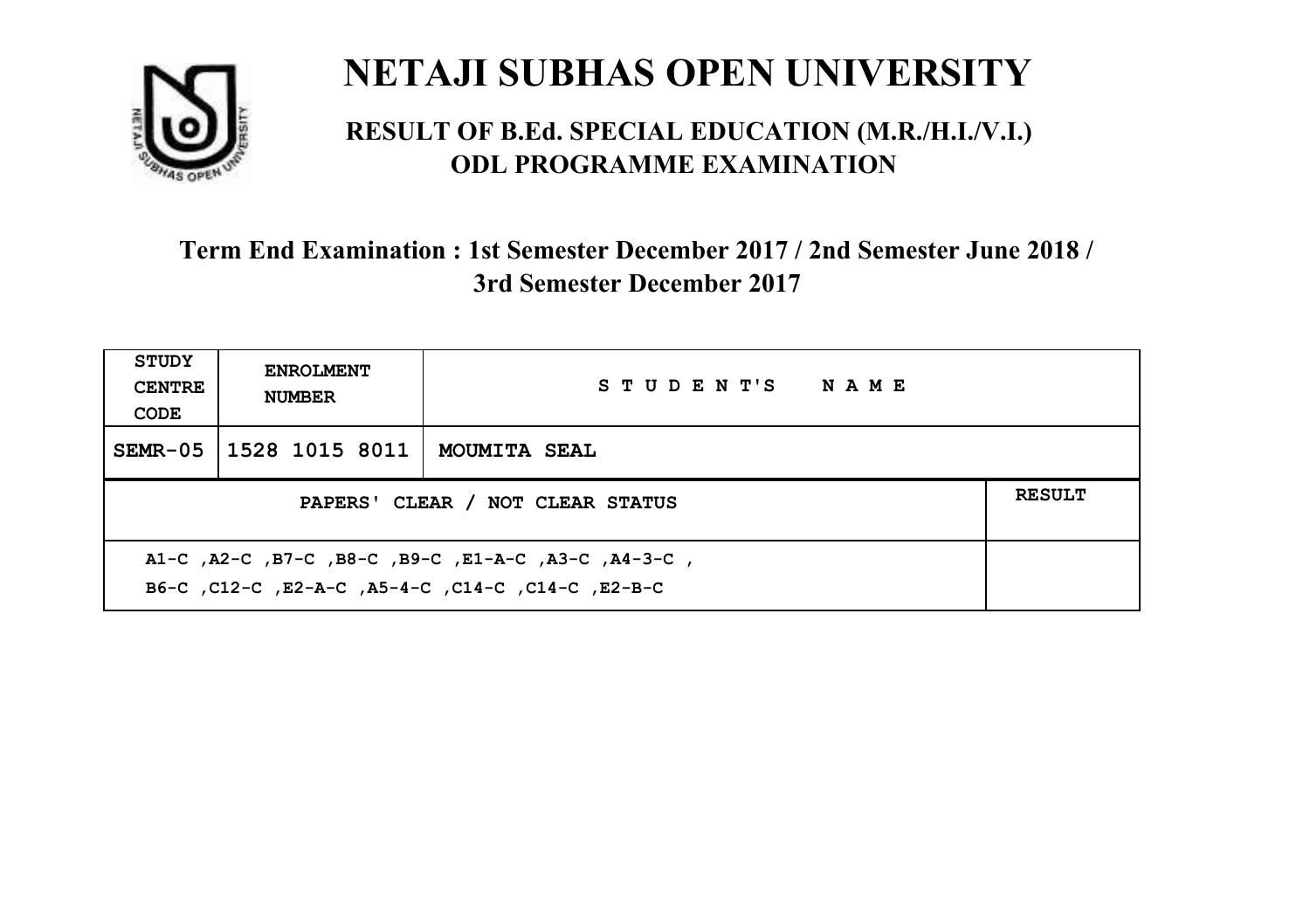

#### **RESULT OF B.Ed. SPECIAL EDUCATION (M.R./H.I./V.I.) ODL PROGRAMME EXAMINATION**

| STUDY<br><b>CENTRE</b><br>CODE | <b>ENROLMENT</b><br><b>NUMBER</b>                                           | STUDENT'S NAME |  |  |  |
|--------------------------------|-----------------------------------------------------------------------------|----------------|--|--|--|
| SEMR-08                        | 1721 1020 0010                                                              | DIPANKAR MAITI |  |  |  |
|                                | <b>RESULT</b><br>PAPERS' CLEAR / NOT CLEAR STATUS                           |                |  |  |  |
|                                | A1-NC, A2-C, B7-C, B8-C, B9-C, E1-A-C, A3-C, A4-3-C,<br>B6-C, C12-C, E2-A-C |                |  |  |  |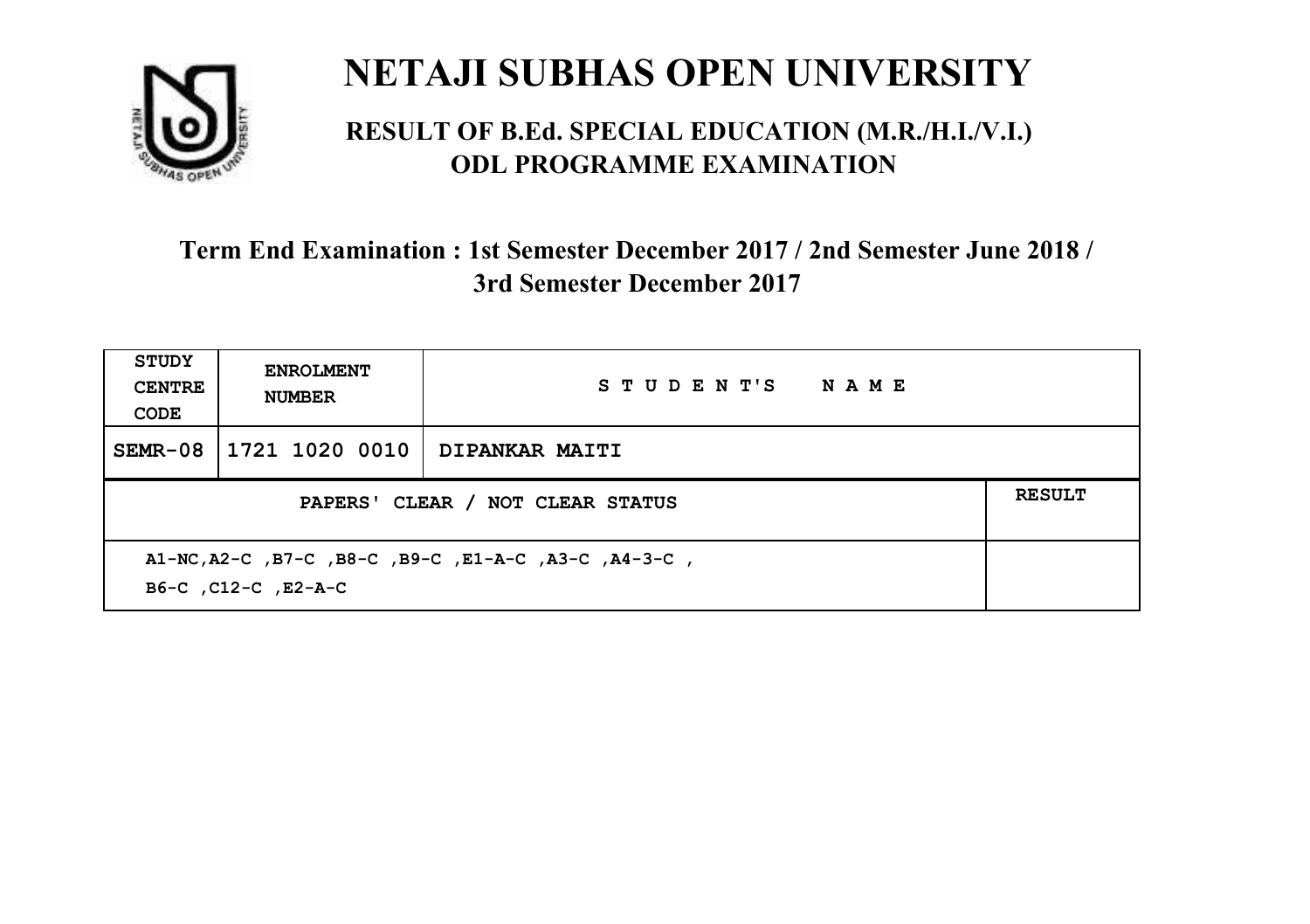

#### **RESULT OF B.Ed. SPECIAL EDUCATION (M.R./H.I./V.I.) ODL PROGRAMME EXAMINATION**

| <b>STUDY</b><br><b>CENTRE</b><br>CODE                                                 | <b>ENROLMENT</b><br><b>NUMBER</b> | STUDENT'S<br>NAME   |  |
|---------------------------------------------------------------------------------------|-----------------------------------|---------------------|--|
| $SEMR-08$                                                                             | 1721 1020 0028                    | SURAJIT CHAKRABORTY |  |
| PAPERS' CLEAR /<br>NOT CLEAR STATUS                                                   |                                   |                     |  |
| A1-NC, A2-NC, B7-NC, B8-NC, B9-NC, E1-A-NC, A3-NC, A4-3-NC,<br>B6-NC, C12-NC, E2-A-NC |                                   |                     |  |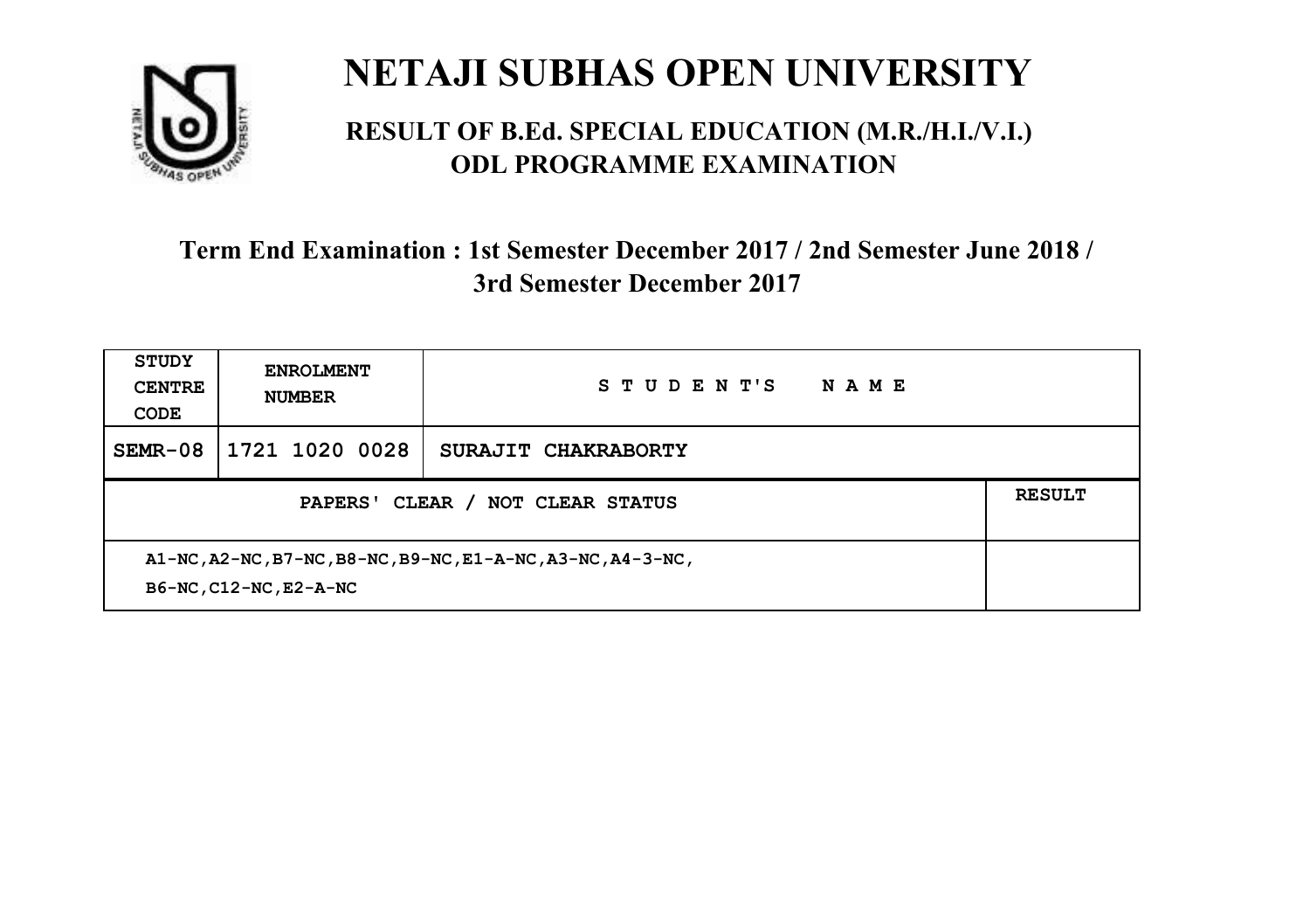

#### **RESULT OF B.Ed. SPECIAL EDUCATION (M.R./H.I./V.I.) ODL PROGRAMME EXAMINATION**

| <b>STUDY</b><br><b>CENTRE</b><br>CODE | <b>ENROLMENT</b><br><b>NUMBER</b>                                          | STUDENT'S NAME    |  |  |  |
|---------------------------------------|----------------------------------------------------------------------------|-------------------|--|--|--|
| SEMR-08                               | 1721 1020 0034                                                             | <b>PRASUN RAY</b> |  |  |  |
|                                       | <b>RESULT</b><br>PAPERS' CLEAR / NOT CLEAR STATUS                          |                   |  |  |  |
|                                       | A1-C, A2-C, B7-C, B8-C, B9-C, E1-A-C, A3-C, A4-1-C,<br>B6-C, C12-C, E2-A-C |                   |  |  |  |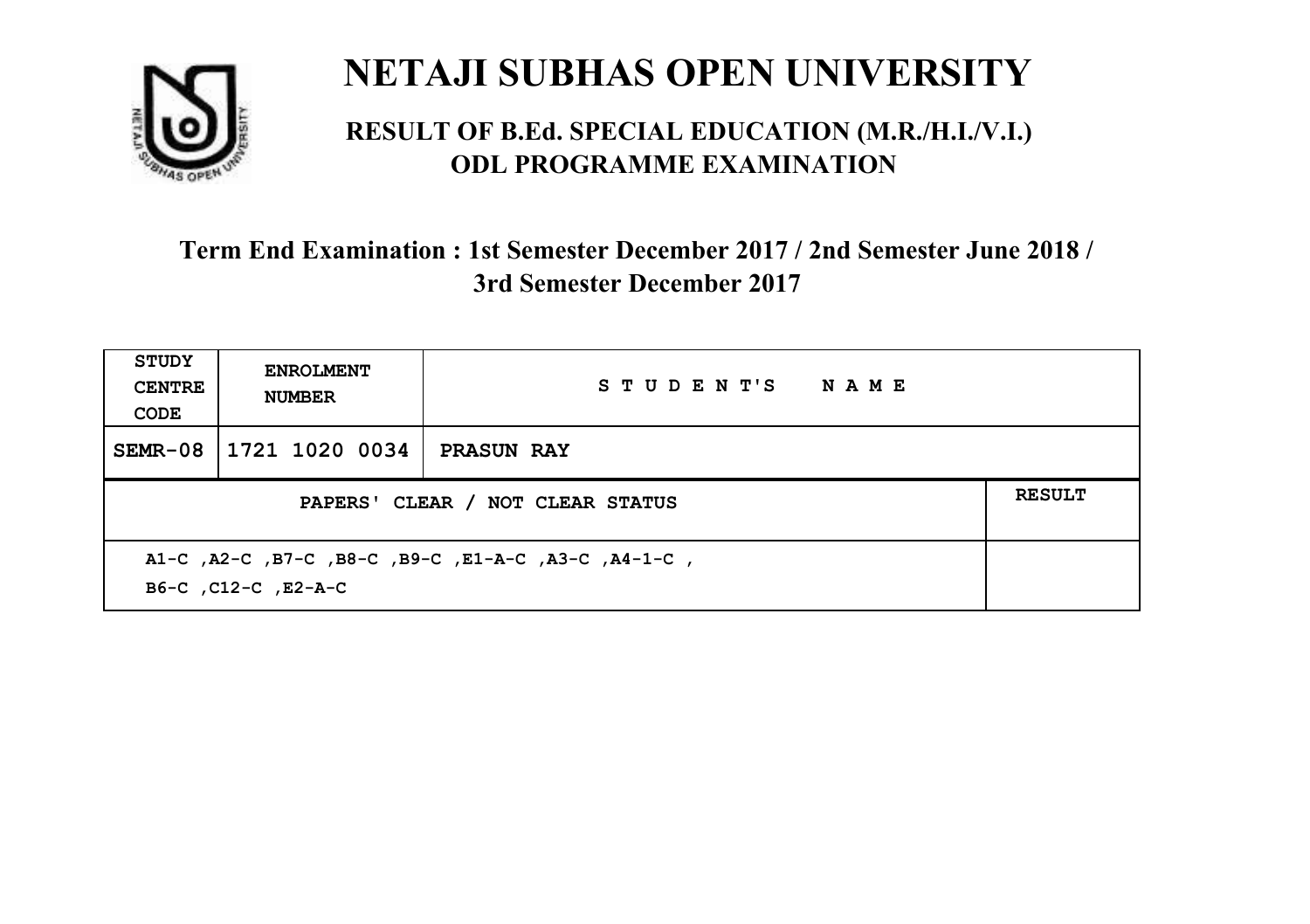

#### **RESULT OF B.Ed. SPECIAL EDUCATION (M.R./H.I./V.I.) ODL PROGRAMME EXAMINATION**

| <b>STUDY</b><br><b>CENTRE</b><br>CODE | <b>ENROLMENT</b><br><b>NUMBER</b>                                          | STUDENT'S NAME       |  |  |  |
|---------------------------------------|----------------------------------------------------------------------------|----------------------|--|--|--|
| $SEMR-08$                             | 1722 1020 0007                                                             | <b>POULAMI MISRA</b> |  |  |  |
|                                       | <b>RESULT</b><br>PAPERS' CLEAR / NOT CLEAR STATUS                          |                      |  |  |  |
|                                       | A1-C, A2-C, B7-C, B8-C, B9-C, E1-A-C, A3-C, A4-1-C,<br>B6-C, C12-C, E2-A-C |                      |  |  |  |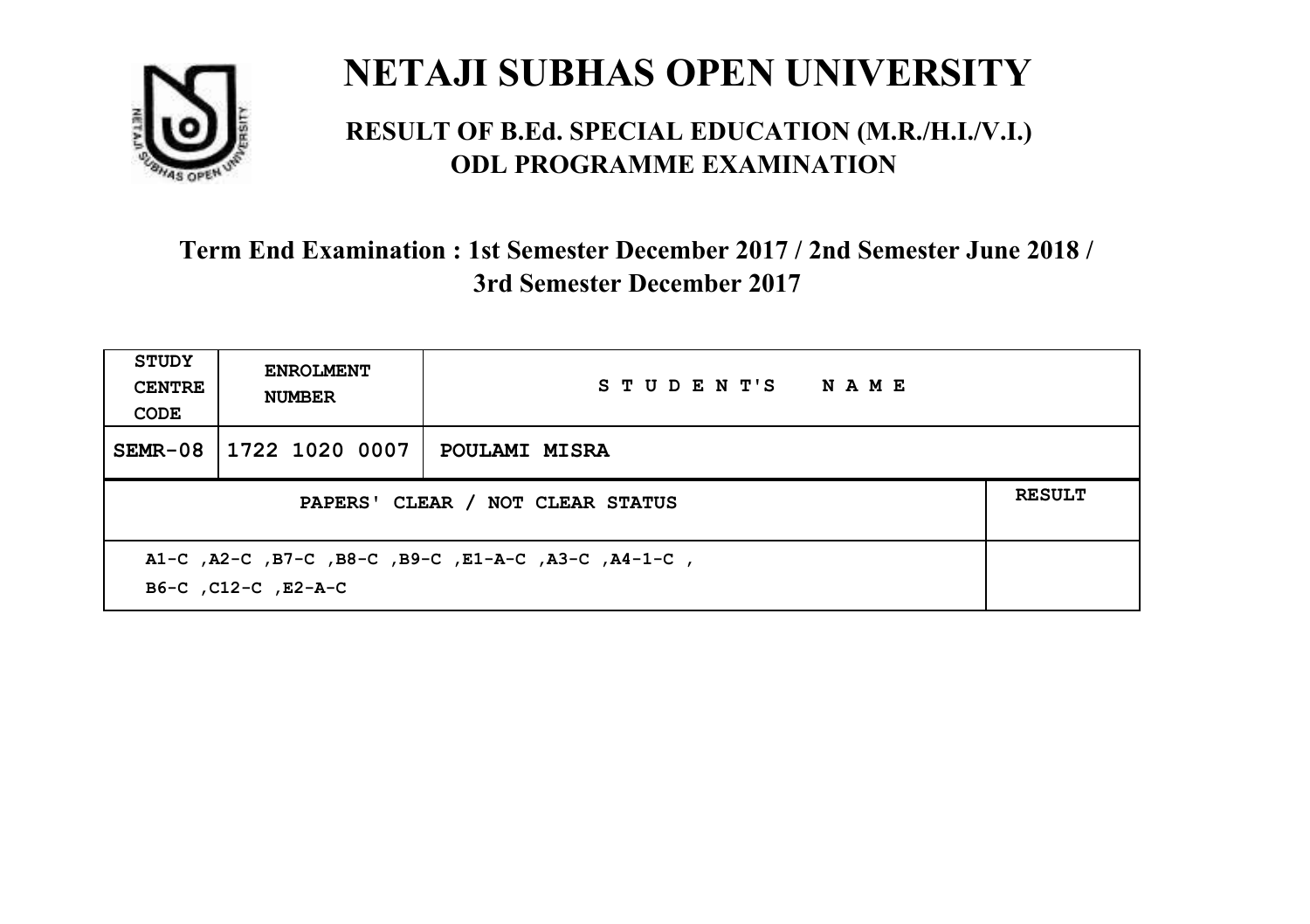

#### **RESULT OF B.Ed. SPECIAL EDUCATION (M.R./H.I./V.I.) ODL PROGRAMME EXAMINATION**

| STUDY<br><b>CENTRE</b><br>CODE | <b>ENROLMENT</b><br><b>NUMBER</b>                                          | STUDENT'S NAME       |  |  |  |
|--------------------------------|----------------------------------------------------------------------------|----------------------|--|--|--|
| SEMR-08                        | 1722 1020 0008                                                             | <b>MANSI SANGHVI</b> |  |  |  |
|                                | <b>RESULT</b><br>PAPERS' CLEAR / NOT CLEAR STATUS                          |                      |  |  |  |
|                                | A1-C, A2-C, B7-C, B8-C, B9-C, E1-A-C, A3-C, A4-3-C,<br>B6-C, C12-C, E2-A-C |                      |  |  |  |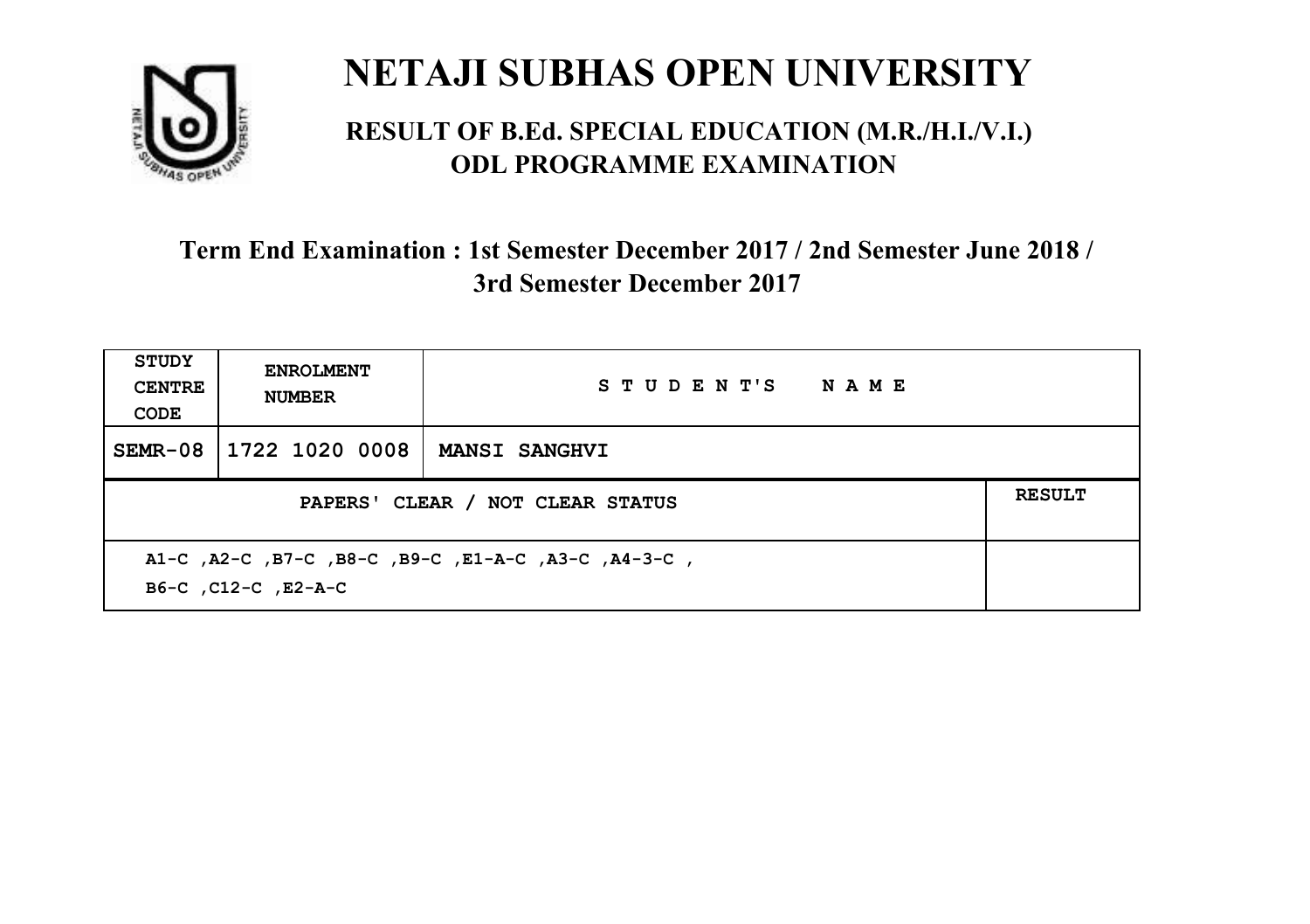

#### **RESULT OF B.Ed. SPECIAL EDUCATION (M.R./H.I./V.I.) ODL PROGRAMME EXAMINATION**

| <b>STUDY</b><br><b>CENTRE</b><br>CODE | <b>ENROLMENT</b><br><b>NUMBER</b>                                          | STUDENT'S NAME |  |  |  |
|---------------------------------------|----------------------------------------------------------------------------|----------------|--|--|--|
| SEMR-08                               | 1722 1020 0011                                                             | NIVEDITA DHAR  |  |  |  |
|                                       | <b>RESULT</b><br>PAPERS' CLEAR / NOT CLEAR STATUS                          |                |  |  |  |
|                                       | A1-C, A2-C, B7-C, B8-C, B9-C, E1-A-C, A3-C, A4-3-C,<br>B6-C, C12-C, E2-A-C |                |  |  |  |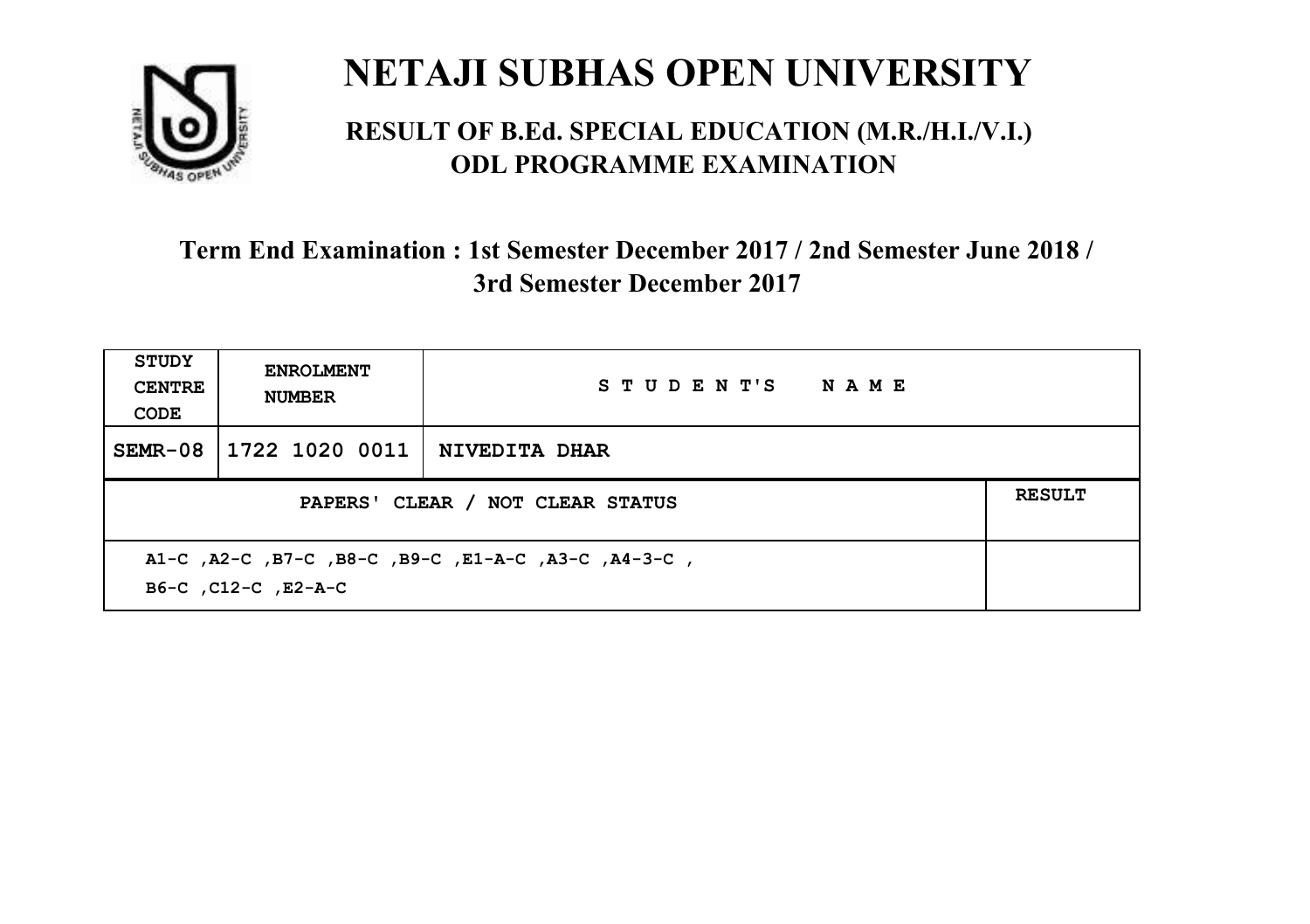

#### **RESULT OF B.Ed. SPECIAL EDUCATION (M.R./H.I./V.I.) ODL PROGRAMME EXAMINATION**

| <b>STUDY</b><br><b>CENTRE</b><br>CODE                                      | <b>ENROLMENT</b><br><b>NUMBER</b>                 | STUDENT'S NAME            |  |  |  |
|----------------------------------------------------------------------------|---------------------------------------------------|---------------------------|--|--|--|
| $SEMR-08$                                                                  | 1722 1020 0013                                    | <b>MEGHA BHATTACHARYA</b> |  |  |  |
|                                                                            | <b>RESULT</b><br>PAPERS' CLEAR / NOT CLEAR STATUS |                           |  |  |  |
| A1-C, A2-C, B7-C, B8-C, B9-C, E1-A-C, A3-C, A4-3-C,<br>B6-C, C12-C, E2-A-C |                                                   |                           |  |  |  |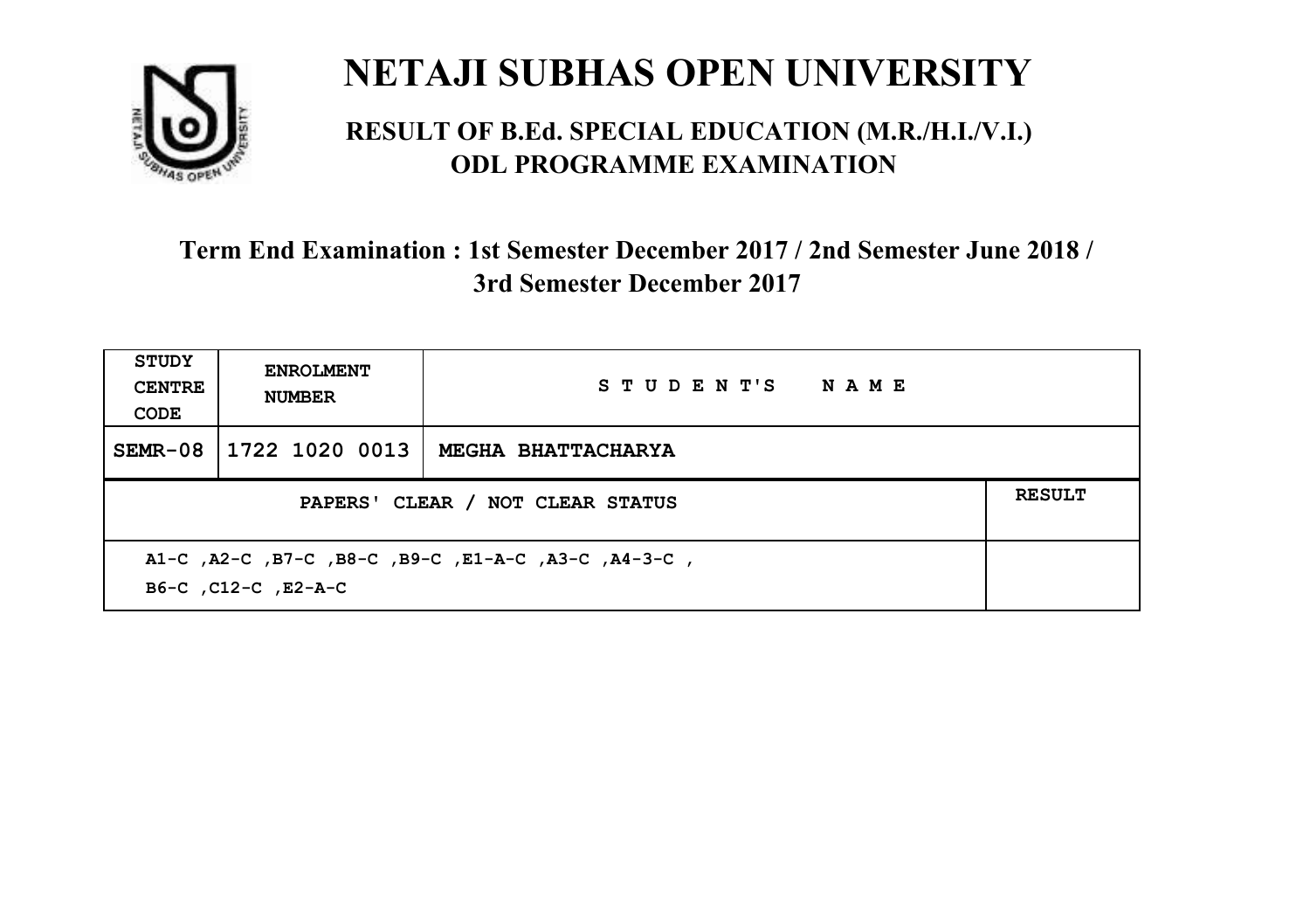

#### **RESULT OF B.Ed. SPECIAL EDUCATION (M.R./H.I./V.I.) ODL PROGRAMME EXAMINATION**

| <b>STUDY</b><br><b>CENTRE</b><br>CODE                                      | <b>ENROLMENT</b><br><b>NUMBER</b>                 | STUDENT'S NAME         |  |  |
|----------------------------------------------------------------------------|---------------------------------------------------|------------------------|--|--|
| SEMR-08                                                                    | 1722 1020 0014                                    | <b>ANANYA SENGUPTA</b> |  |  |
|                                                                            | <b>RESULT</b><br>PAPERS' CLEAR / NOT CLEAR STATUS |                        |  |  |
| A1-C, B7-C, B8-C, B9-C, E1-A-C, A3-NC, A4-3-C, B6-C,<br>$C12-C$ , $E2-A-C$ |                                                   |                        |  |  |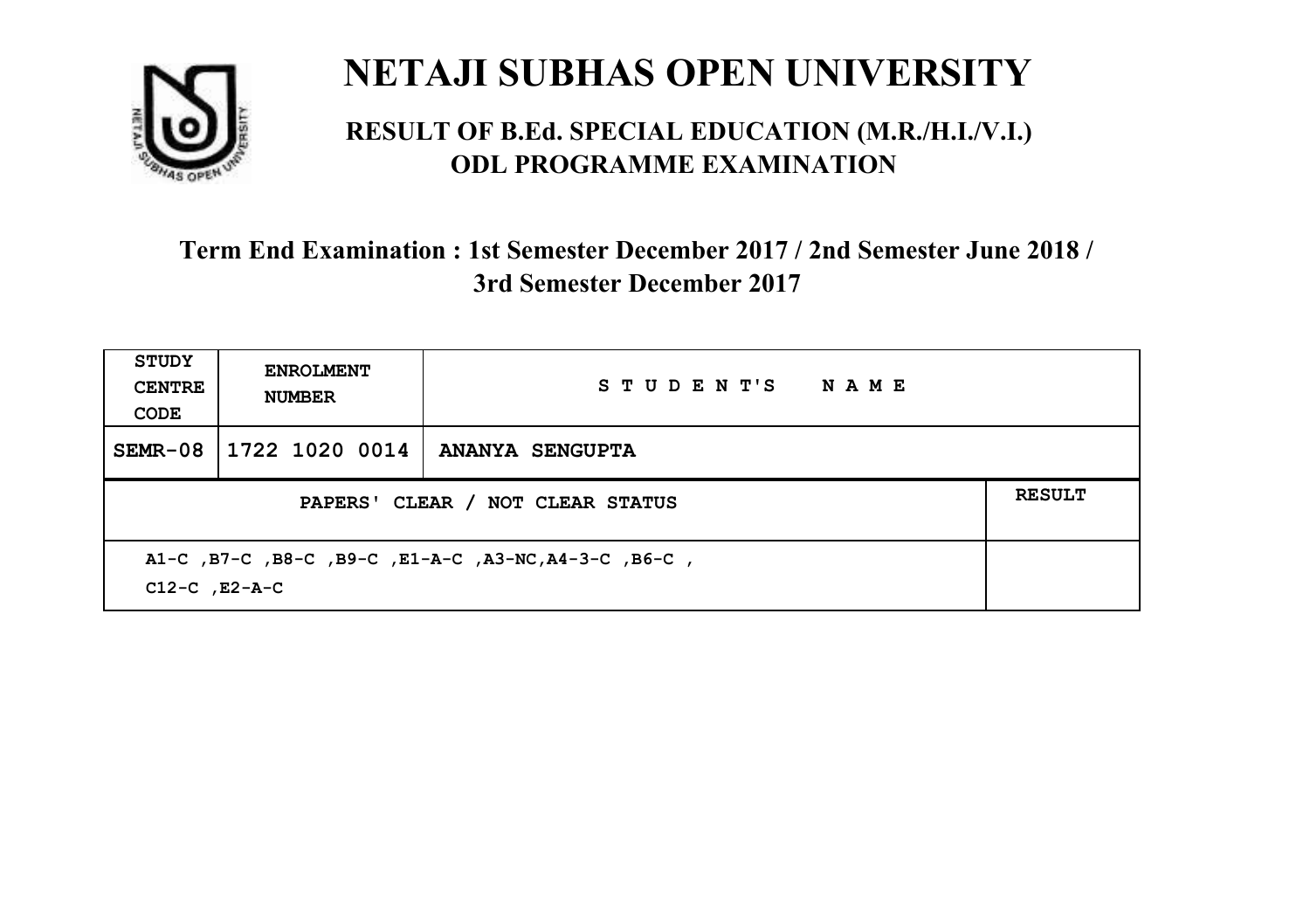

#### **RESULT OF B.Ed. SPECIAL EDUCATION (M.R./H.I./V.I.) ODL PROGRAMME EXAMINATION**

| <b>STUDY</b><br><b>CENTRE</b><br>CODE                                      | <b>ENROLMENT</b><br><b>NUMBER</b> | STUDENT'S NAME         |  |  |
|----------------------------------------------------------------------------|-----------------------------------|------------------------|--|--|
| SEMR-08                                                                    | 1722 1020 0016                    | <b>SUCHARITA BASAK</b> |  |  |
| <b>RESULT</b><br>PAPERS' CLEAR / NOT CLEAR STATUS                          |                                   |                        |  |  |
| A1-C, B7-C, B8-C, B9-C, E1-A-C, A3-NC, A4-3-C, B6-C,<br>$C12-C$ , $E2-A-C$ |                                   |                        |  |  |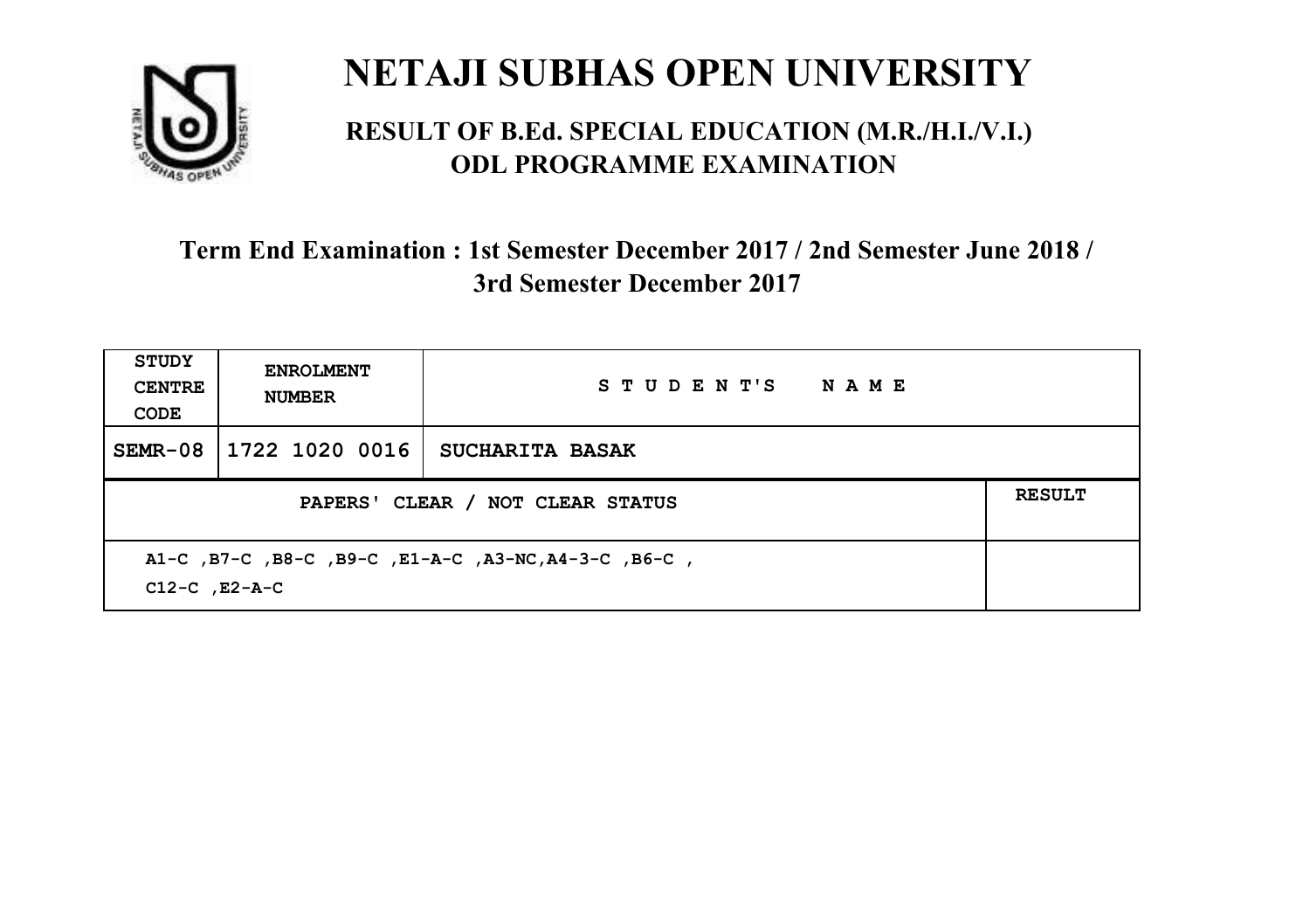

#### **RESULT OF B.Ed. SPECIAL EDUCATION (M.R./H.I./V.I.) ODL PROGRAMME EXAMINATION**

| <b>STUDY</b><br><b>CENTRE</b><br>CODE                                              | <b>ENROLMENT</b><br><b>NUMBER</b> | STUDENT'S<br><b>NAME</b>         |  |
|------------------------------------------------------------------------------------|-----------------------------------|----------------------------------|--|
| $SEMR-08$                                                                          | 1722 1020 0019                    | BHAGGYASHRI NILOYA CHATTAPADHYAY |  |
| PAPERS' CLEAR / NOT CLEAR STATUS                                                   |                                   |                                  |  |
| A1-C, A2-NC, B7-NC, B8-NC, B9-NC, E1-A-C, A3-NC, A4-3-NC,<br>B6-NC, C12-NC, E2-A-C |                                   |                                  |  |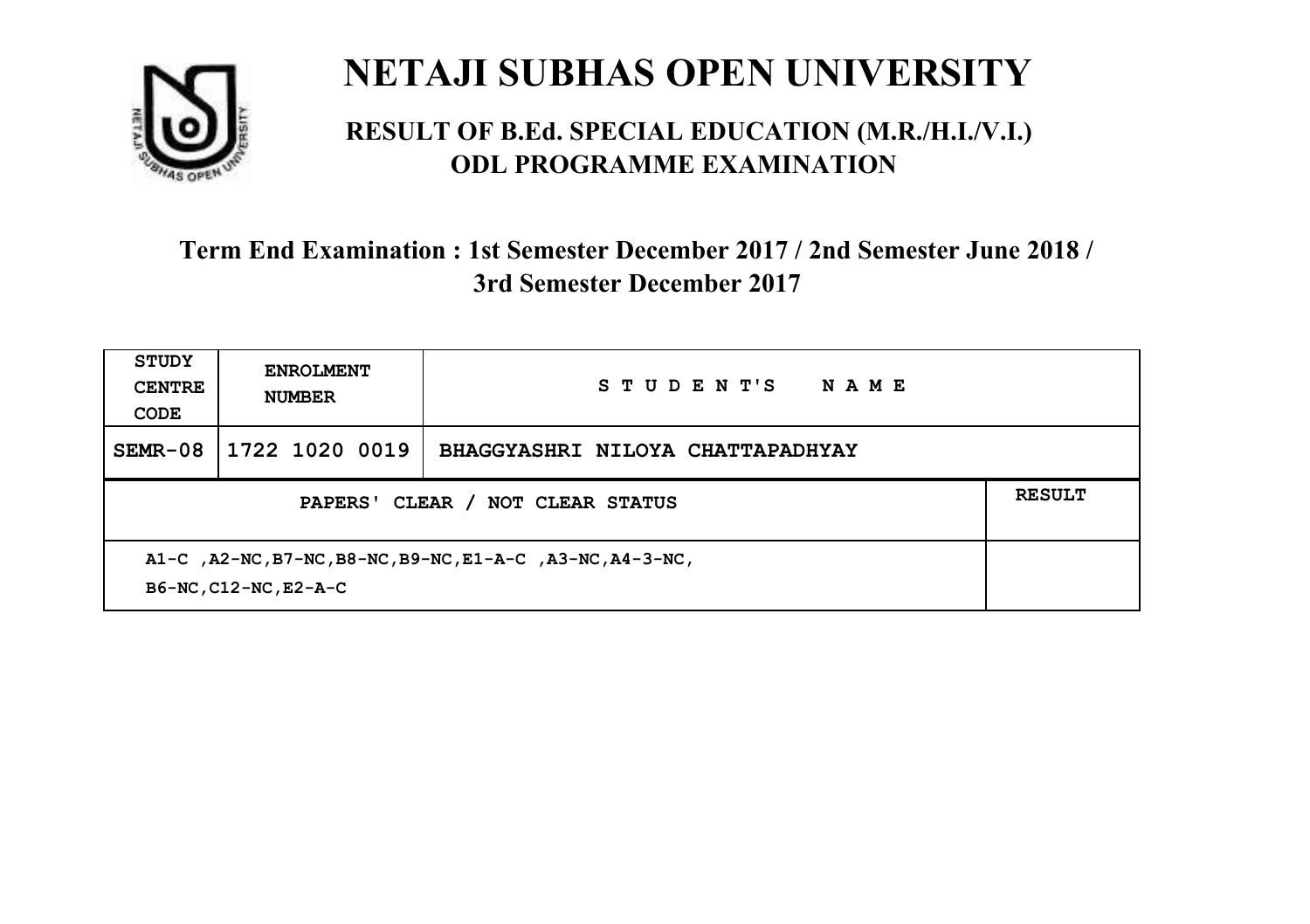

#### **RESULT OF B.Ed. SPECIAL EDUCATION (M.R./H.I./V.I.) ODL PROGRAMME EXAMINATION**

| STUDY<br><b>CENTRE</b><br>CODE                                             | <b>ENROLMENT</b><br><b>NUMBER</b>                 | STUDENT'S NAME         |  |  |  |
|----------------------------------------------------------------------------|---------------------------------------------------|------------------------|--|--|--|
| SEMR-08                                                                    | 1722 1020 0020                                    | <b>PAROMITA MISHRA</b> |  |  |  |
|                                                                            | <b>RESULT</b><br>PAPERS' CLEAR / NOT CLEAR STATUS |                        |  |  |  |
| A1-C, A2-C, B7-C, B8-C, B9-C, E1-A-C, A3-C, A4-1-C,<br>B6-C, C12-C, E2-A-C |                                                   |                        |  |  |  |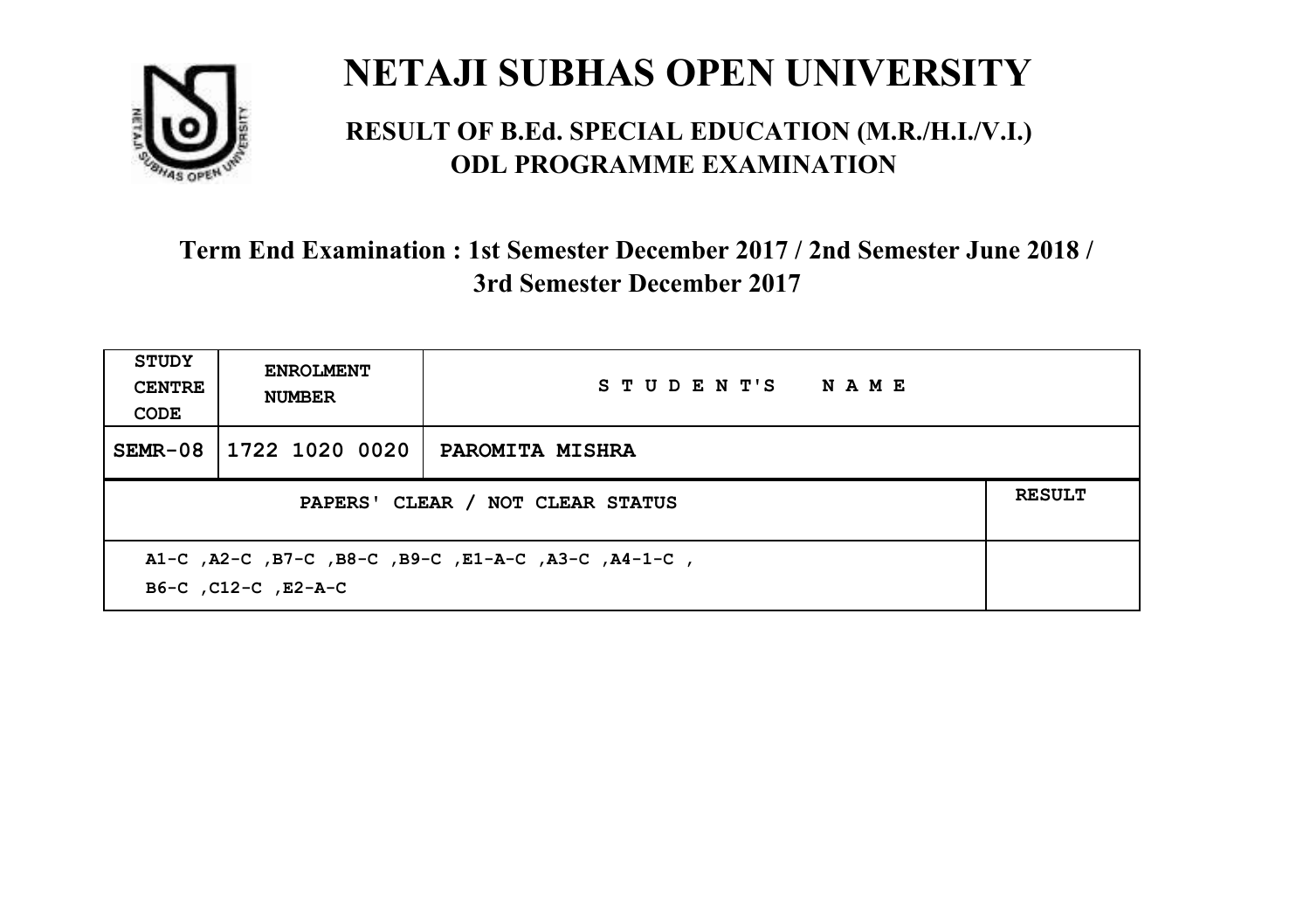

#### **RESULT OF B.Ed. SPECIAL EDUCATION (M.R./H.I./V.I.) ODL PROGRAMME EXAMINATION**

| <b>STUDY</b><br><b>CENTRE</b><br>CODE | <b>ENROLMENT</b><br><b>NUMBER</b>                                          | STUDENT'S NAME |  |  |  |
|---------------------------------------|----------------------------------------------------------------------------|----------------|--|--|--|
| SEMR-08                               | 1722 1020 0021   RITA SAHA                                                 |                |  |  |  |
|                                       | <b>RESULT</b><br>PAPERS' CLEAR / NOT CLEAR STATUS                          |                |  |  |  |
|                                       | A1-C, A2-C, B7-C, B8-C, B9-C, E1-A-C, A3-C, A4-3-C,<br>B6-C, C12-C, E2-A-C |                |  |  |  |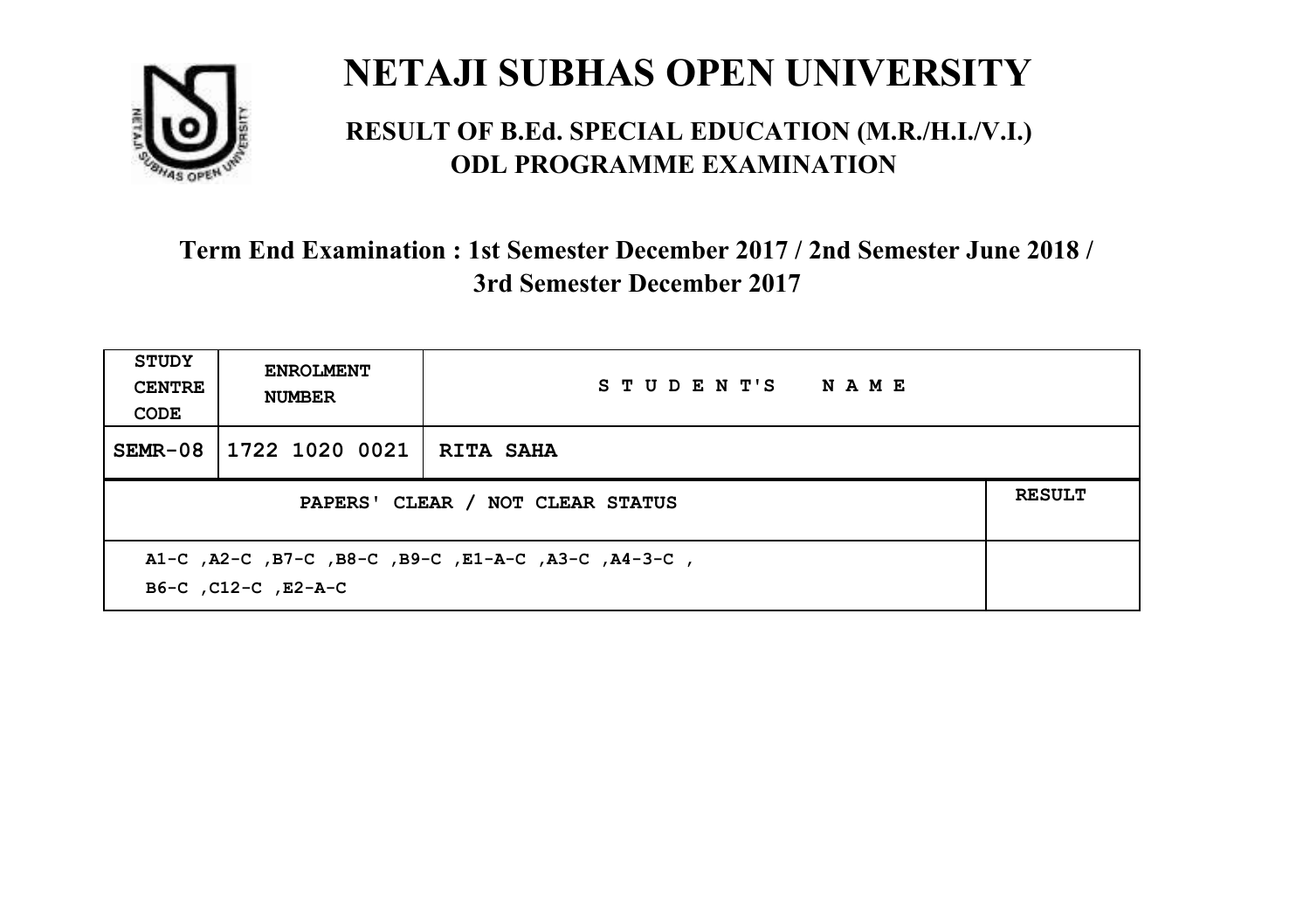

#### **RESULT OF B.Ed. SPECIAL EDUCATION (M.R./H.I./V.I.) ODL PROGRAMME EXAMINATION**

| <b>STUDY</b><br><b>CENTRE</b><br>CODE                                          | <b>ENROLMENT</b><br><b>NUMBER</b> | STUDENT'S<br><b>NAME</b> |  |
|--------------------------------------------------------------------------------|-----------------------------------|--------------------------|--|
| $SEMR-08$                                                                      | 1722 1020 0027                    | APARNA MUKHERJEE         |  |
| PAPERS' CLEAR / NOT CLEAR STATUS                                               |                                   |                          |  |
| A1-C, B7-NC, B8-NC, B9-NC, E1-A-C, A3-NC, A4-1-C, B6-NC,<br>$C12-C$ , $E2-A-C$ |                                   |                          |  |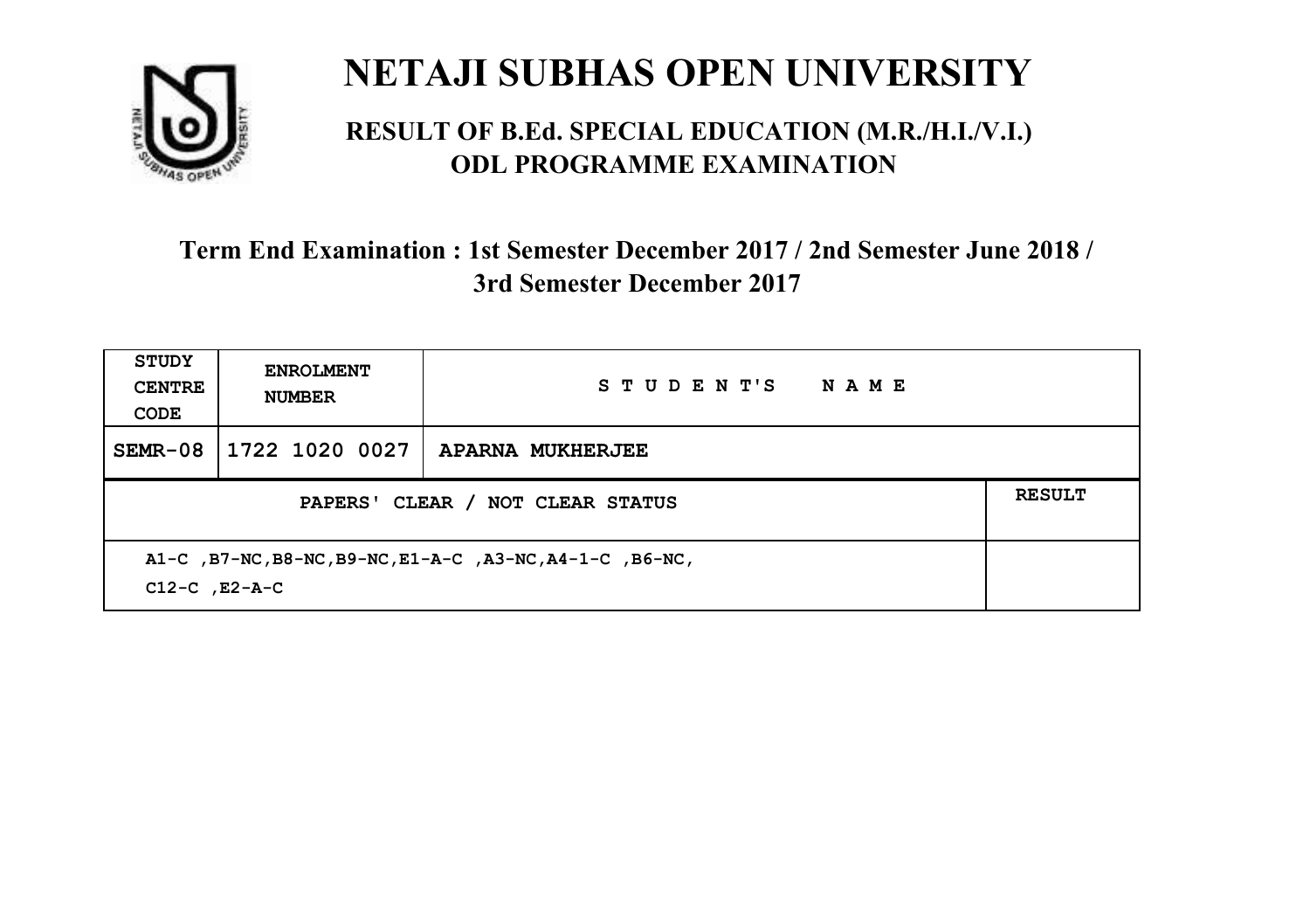

#### **RESULT OF B.Ed. SPECIAL EDUCATION (M.R./H.I./V.I.) ODL PROGRAMME EXAMINATION**

| <b>STUDY</b><br><b>CENTRE</b><br>CODE                                               | <b>ENROLMENT</b><br><b>NUMBER</b> | STUDENT'S<br>NAME |  |
|-------------------------------------------------------------------------------------|-----------------------------------|-------------------|--|
| $SEMR-08$                                                                           | 1722 1020 0031                    | <b>JAYA BASU</b>  |  |
| CLEAR /<br><b>PAPERS'</b><br>NOT CLEAR STATUS                                       |                                   |                   |  |
| A1-NC, A2-NC, B7-NC, B8-NC, B9-NC, E1-A-NC, A4-3-NC, B6-NC,<br>$C12-NC$ , $E2-A-NC$ |                                   |                   |  |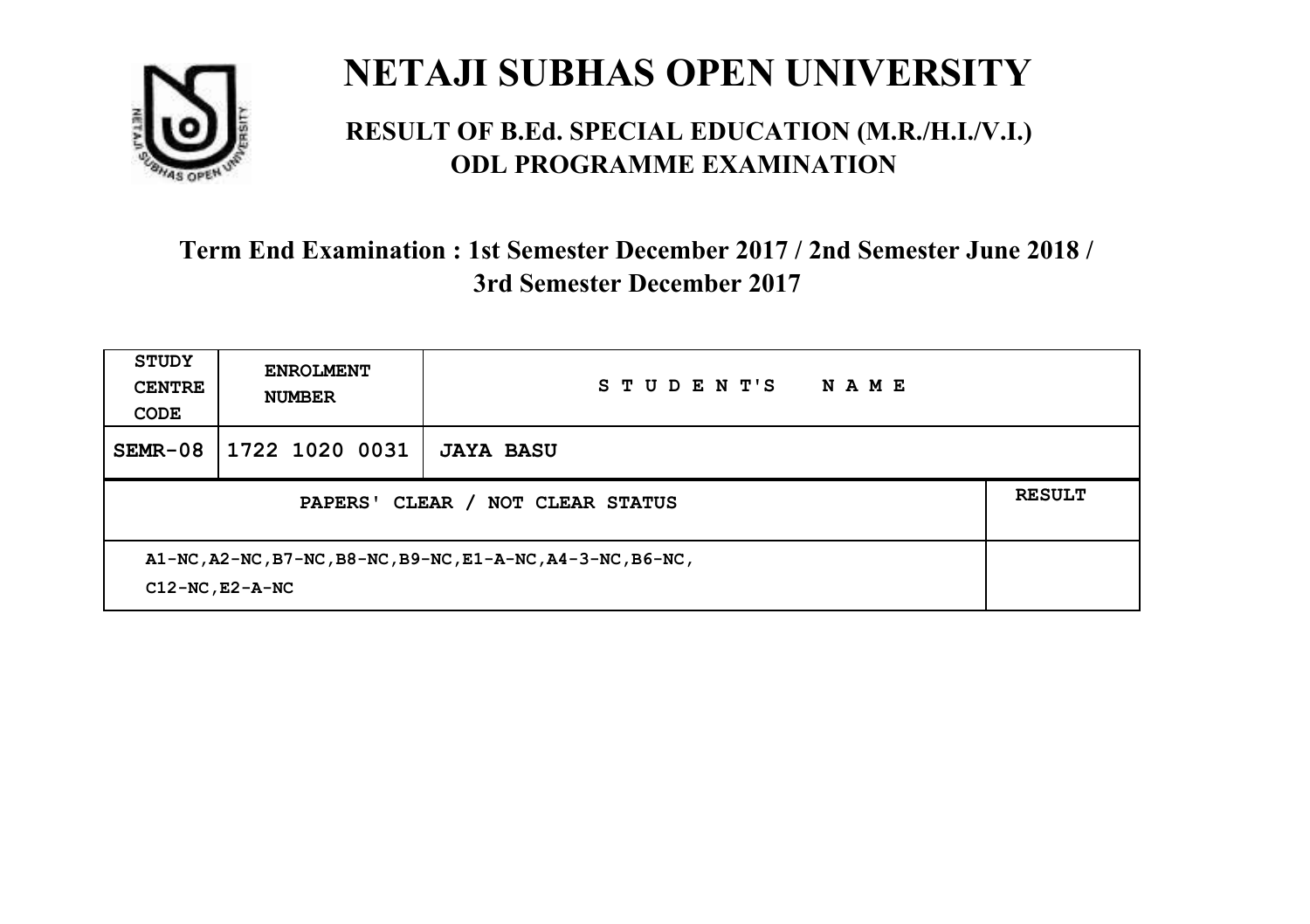

#### **RESULT OF B.Ed. SPECIAL EDUCATION (M.R./H.I./V.I.) ODL PROGRAMME EXAMINATION**

| <b>STUDY</b><br><b>CENTRE</b><br>CODE                                        | <b>ENROLMENT</b><br><b>NUMBER</b>                 | STUDENT'S NAME         |  |  |  |
|------------------------------------------------------------------------------|---------------------------------------------------|------------------------|--|--|--|
| $SEMR-08$                                                                    | 1722 1020 0035                                    | DEBASHMITA CHAKRABORTY |  |  |  |
|                                                                              | <b>RESULT</b><br>PAPERS' CLEAR / NOT CLEAR STATUS |                        |  |  |  |
| A1-C, A2-C, B7-C, B8-C, B9-C, E1-A-NC, A3-C, A4-3-C,<br>B6-C, C12-C, E2-A-NC |                                                   |                        |  |  |  |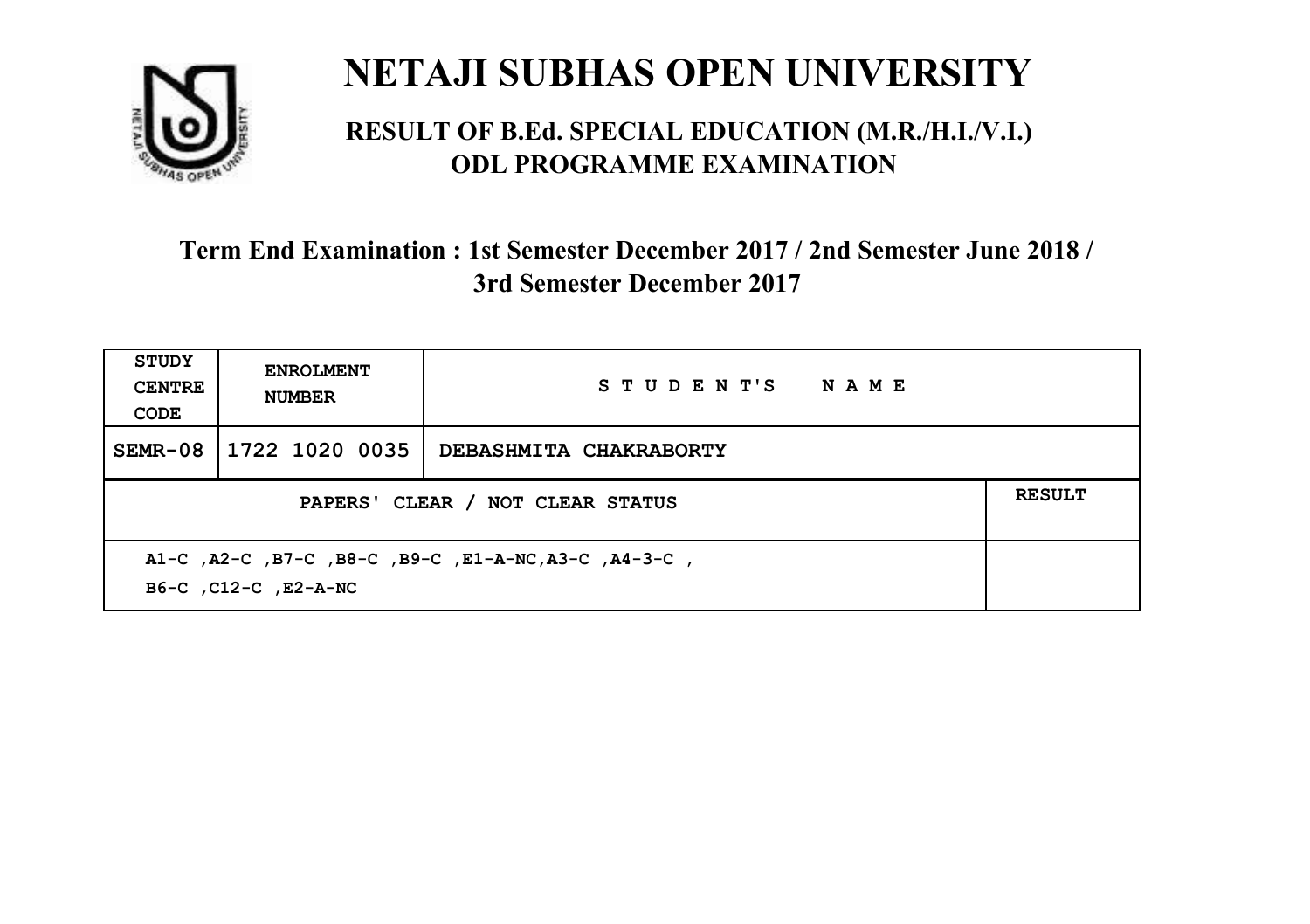

#### **RESULT OF B.Ed. SPECIAL EDUCATION (M.R./H.I./V.I.) ODL PROGRAMME EXAMINATION**

| <b>STUDY</b><br><b>CENTRE</b><br>CODE                                      | <b>ENROLMENT</b><br><b>NUMBER</b>                 | STUDENT'S NAME       |  |  |  |
|----------------------------------------------------------------------------|---------------------------------------------------|----------------------|--|--|--|
| $SEMR-08$                                                                  | 1723 1020 0002                                    | <b>SURESH MONDAL</b> |  |  |  |
|                                                                            | <b>RESULT</b><br>PAPERS' CLEAR / NOT CLEAR STATUS |                      |  |  |  |
| A1-C, A2-C, B7-C, B8-C, B9-C, E1-A-C, A3-C, A4-3-C,<br>B6-C, C12-C, E2-A-C |                                                   |                      |  |  |  |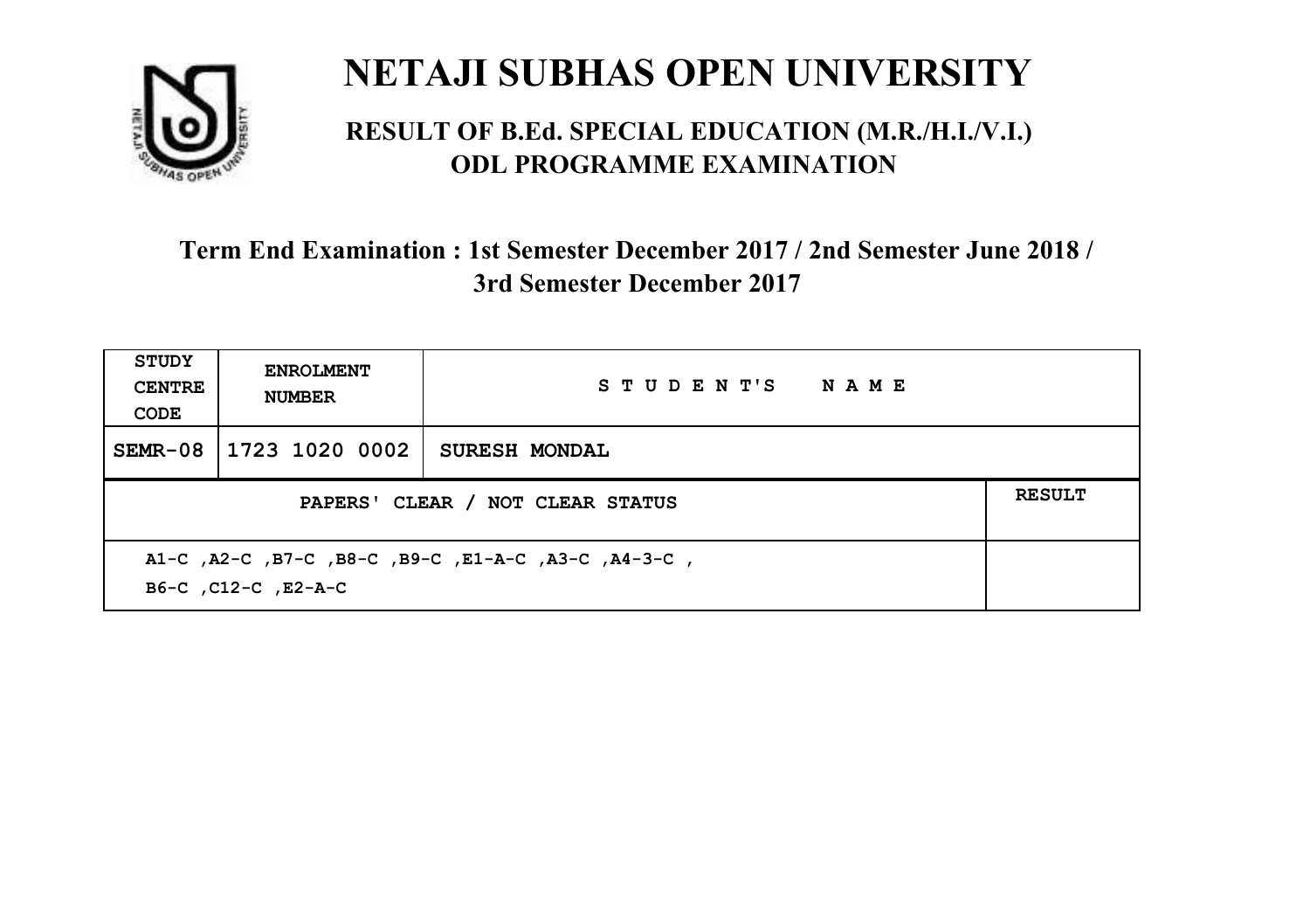

#### **RESULT OF B.Ed. SPECIAL EDUCATION (M.R./H.I./V.I.) ODL PROGRAMME EXAMINATION**

| <b>STUDY</b><br><b>CENTRE</b><br>CODE                                      | <b>ENROLMENT</b><br><b>NUMBER</b>                 | STUDENT'S NAME         |  |  |  |
|----------------------------------------------------------------------------|---------------------------------------------------|------------------------|--|--|--|
| $SEMR-08$                                                                  | 1723 1020 0012                                    | RABINDRANATH CHOWKIDAR |  |  |  |
|                                                                            | <b>RESULT</b><br>PAPERS' CLEAR / NOT CLEAR STATUS |                        |  |  |  |
| A1-C, A2-C, B7-C, B8-C, B9-C, E1-A-C, A3-C, A4-3-C,<br>B6-C, C12-C, E2-A-C |                                                   |                        |  |  |  |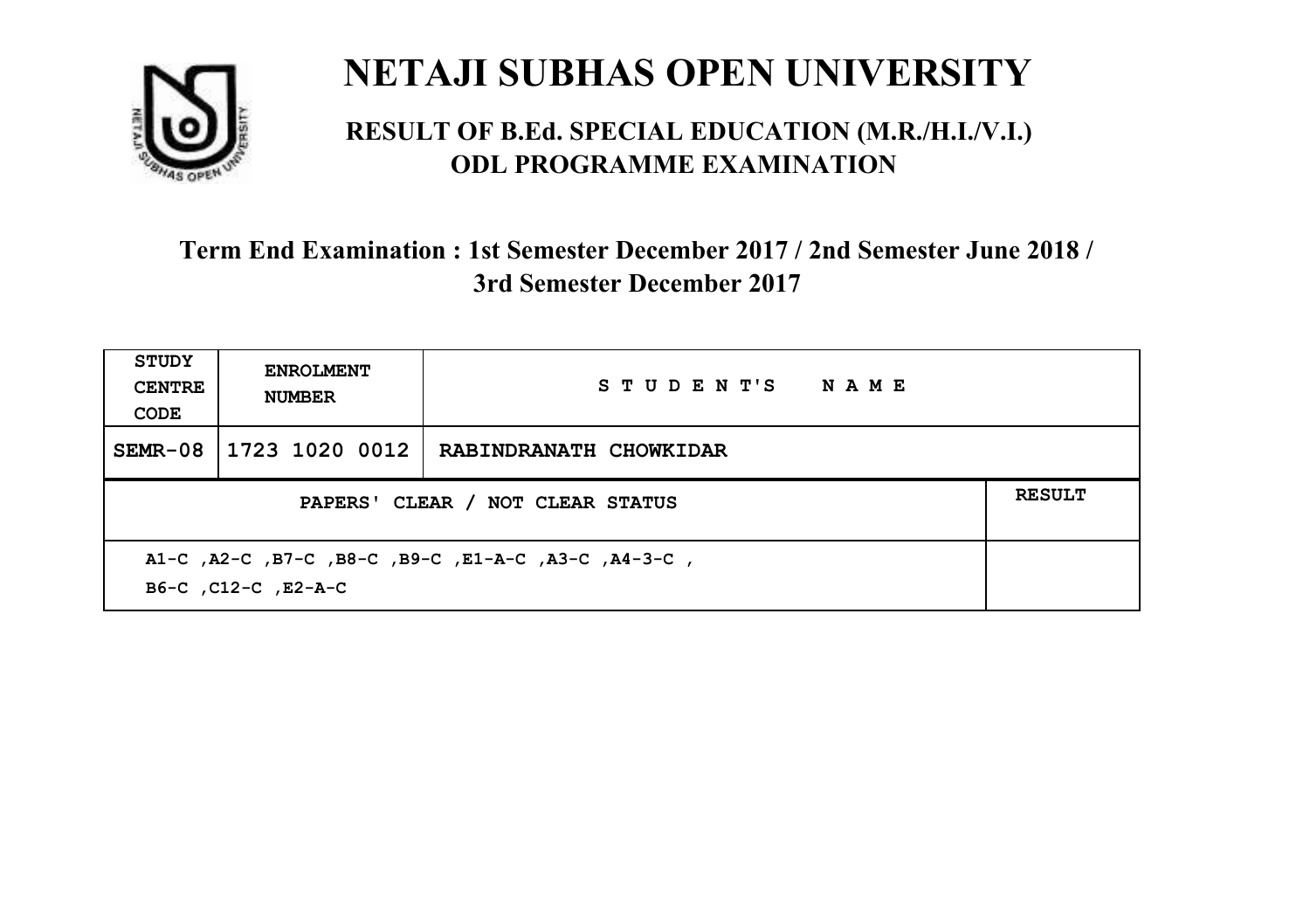

#### **RESULT OF B.Ed. SPECIAL EDUCATION (M.R./H.I./V.I.) ODL PROGRAMME EXAMINATION**

| <b>STUDY</b><br><b>CENTRE</b><br>CODE | <b>ENROLMENT</b><br><b>NUMBER</b>                                          | STUDENT'S NAME      |  |  |  |
|---------------------------------------|----------------------------------------------------------------------------|---------------------|--|--|--|
| SEMR-08                               | 1723 1020 0017                                                             | <b>RATAN NASKAR</b> |  |  |  |
|                                       | <b>RESULT</b><br>PAPERS' CLEAR / NOT CLEAR STATUS                          |                     |  |  |  |
|                                       | A1-C, A2-C, B7-C, B8-C, B9-C, E1-A-C, A3-C, A4-3-C,<br>B6-C, C12-C, E2-A-C |                     |  |  |  |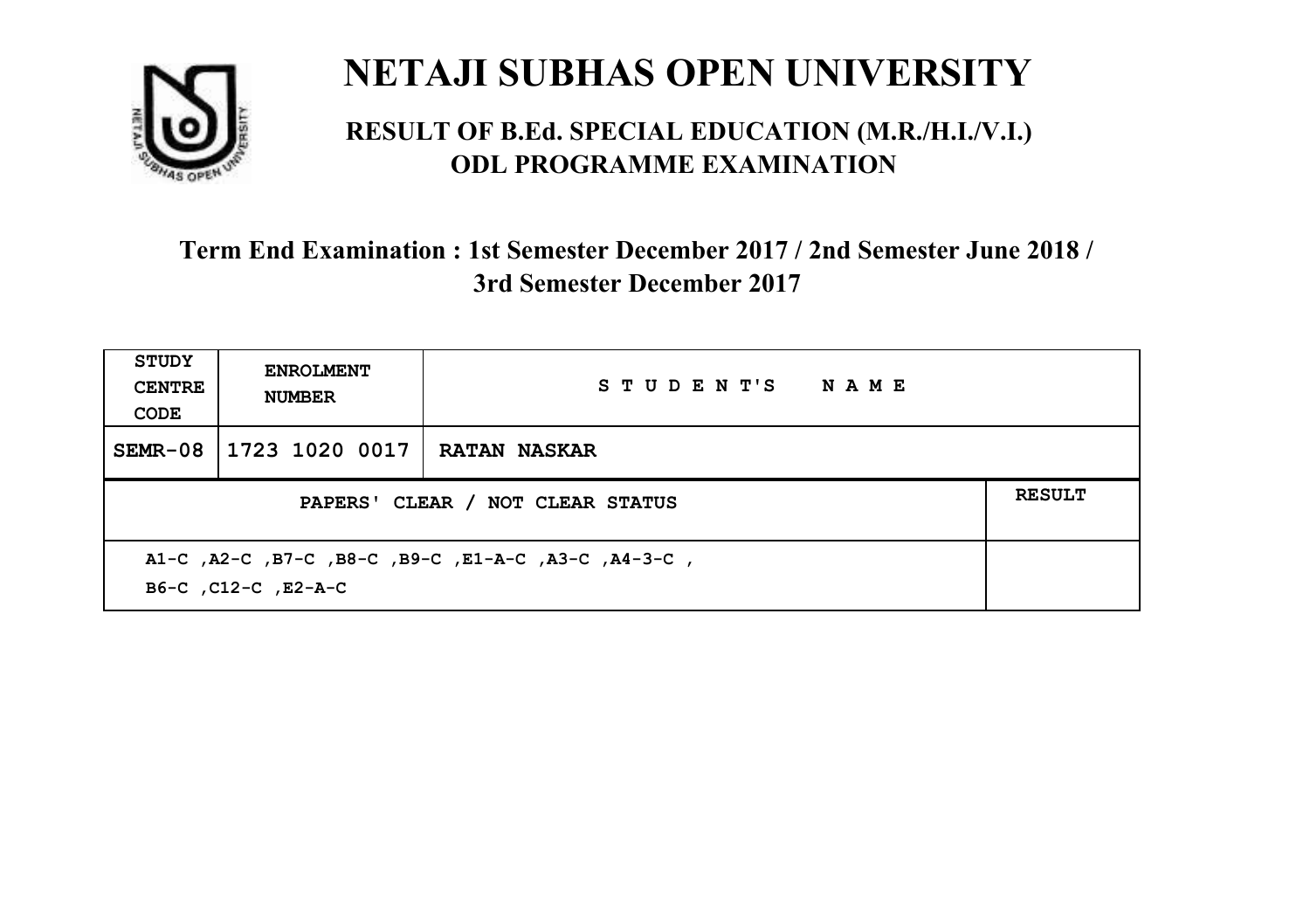

#### **RESULT OF B.Ed. SPECIAL EDUCATION (M.R./H.I./V.I.) ODL PROGRAMME EXAMINATION**

| <b>STUDY</b><br><b>CENTRE</b><br>CODE                                       | <b>ENROLMENT</b><br><b>NUMBER</b>                 | STUDENT'S NAME    |  |  |  |
|-----------------------------------------------------------------------------|---------------------------------------------------|-------------------|--|--|--|
| $SEMR-08$                                                                   | 1723 1020 0018                                    | MONORANJAN SARDAR |  |  |  |
|                                                                             | <b>RESULT</b><br>PAPERS' CLEAR / NOT CLEAR STATUS |                   |  |  |  |
| A1-C, A2-C, B7-C, B8-C, B9-C, E1-A-C, A3-C, A4-3-C,<br>B6-C, C12-C, E2-A-NC |                                                   |                   |  |  |  |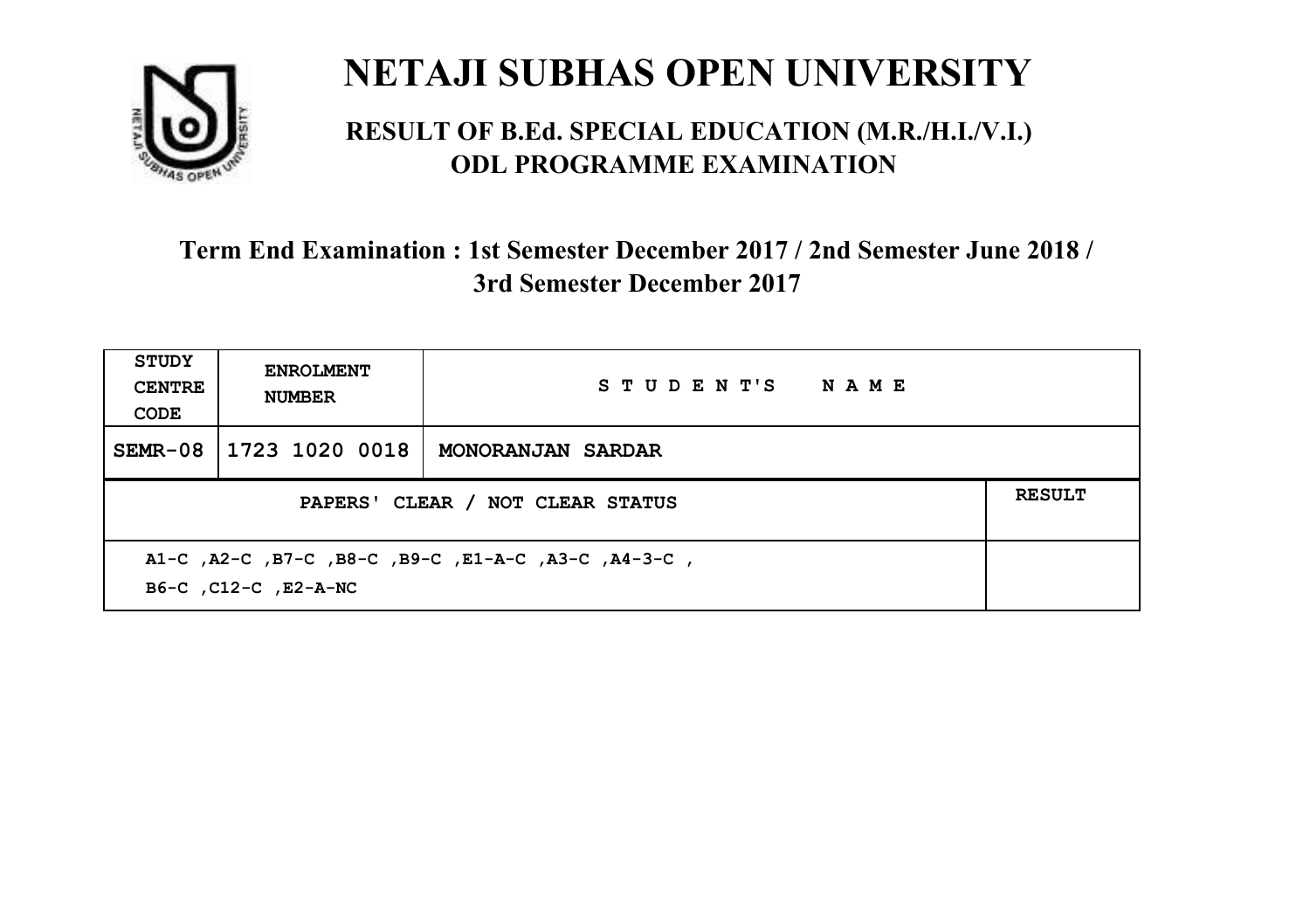

#### **RESULT OF B.Ed. SPECIAL EDUCATION (M.R./H.I./V.I.) ODL PROGRAMME EXAMINATION**

| <b>STUDY</b><br><b>CENTRE</b><br>CODE                                      | <b>ENROLMENT</b><br><b>NUMBER</b>                 | STUDENT'S NAME   |  |  |  |
|----------------------------------------------------------------------------|---------------------------------------------------|------------------|--|--|--|
| $SEMR-08$                                                                  | 1723 1020 0033                                    | NABA KUMAR DHARA |  |  |  |
|                                                                            | <b>RESULT</b><br>PAPERS' CLEAR / NOT CLEAR STATUS |                  |  |  |  |
| A1-C, A2-C, B7-C, B8-C, B9-C, E1-A-C, A3-C, A4-3-C,<br>B6-C, C12-C, E2-A-C |                                                   |                  |  |  |  |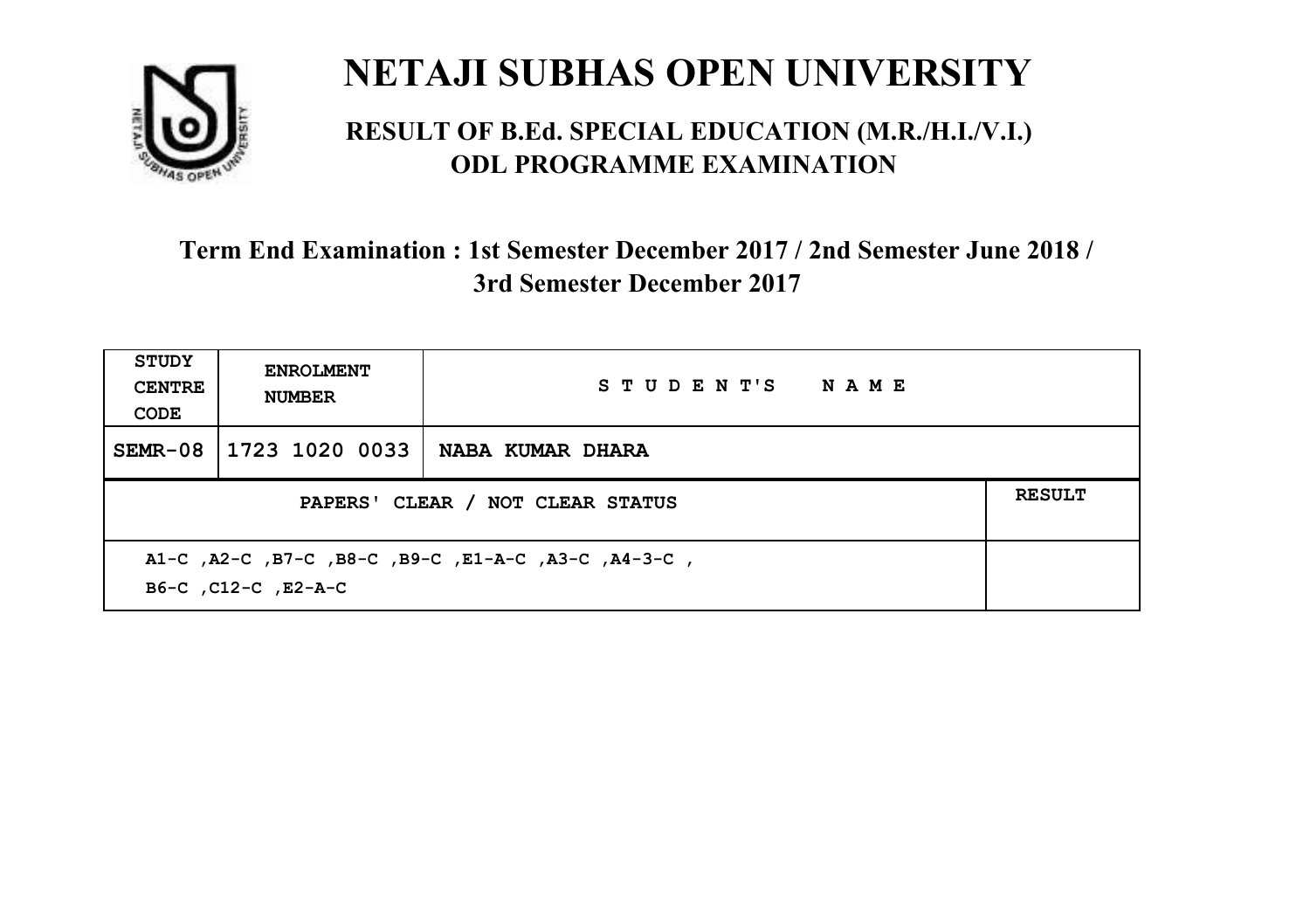

#### **RESULT OF B.Ed. SPECIAL EDUCATION (M.R./H.I./V.I.) ODL PROGRAMME EXAMINATION**

| <b>STUDY</b><br><b>CENTRE</b><br>CODE      | <b>ENROLMENT</b><br><b>NUMBER</b> | STUDENT'S<br>NAME |  |
|--------------------------------------------|-----------------------------------|-------------------|--|
| $SEMR-08$                                  | 1724 1020 0025                    | PINKI MONDAL      |  |
| CLEAR / NOT CLEAR STATUS<br><b>PAPERS'</b> |                                   |                   |  |
| $E1 - A - NC$ , $E2 - A - NC$              |                                   |                   |  |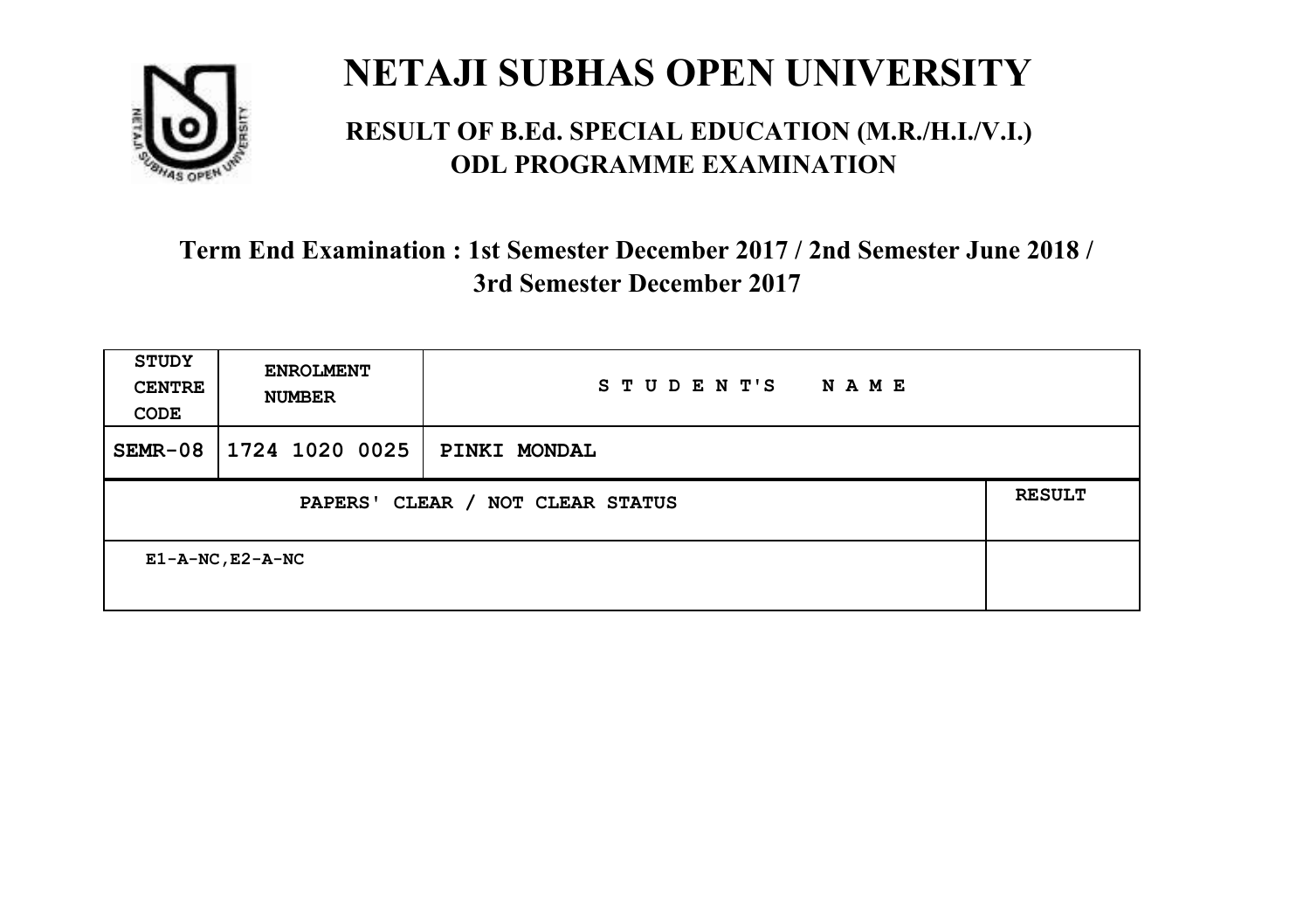

#### **RESULT OF B.Ed. SPECIAL EDUCATION (M.R./H.I./V.I.) ODL PROGRAMME EXAMINATION**

| STUDY<br><b>CENTRE</b><br>CODE                                             | <b>ENROLMENT</b><br><b>NUMBER</b>                 | STUDENT'S NAME   |  |  |  |
|----------------------------------------------------------------------------|---------------------------------------------------|------------------|--|--|--|
| SEMR-08                                                                    | 1724 1020 0026                                    | MOUSUMI BOSE DAS |  |  |  |
|                                                                            | <b>RESULT</b><br>PAPERS' CLEAR / NOT CLEAR STATUS |                  |  |  |  |
| A1-C, A2-C, B7-C, B8-C, B9-C, E1-A-C, A3-C, A4-3-C,<br>B6-C, C12-C, E2-A-C |                                                   |                  |  |  |  |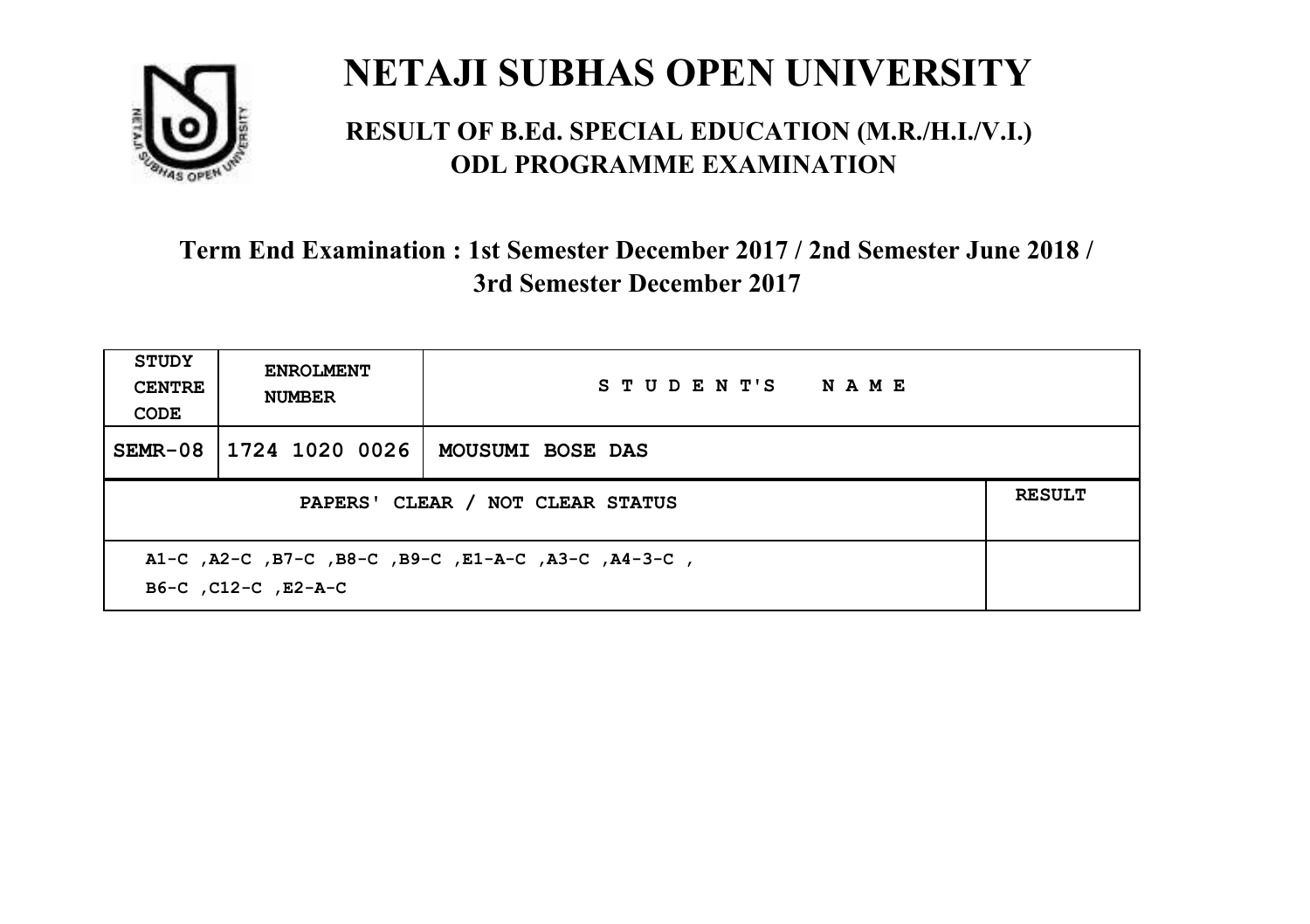

#### **RESULT OF B.Ed. SPECIAL EDUCATION (M.R./H.I./V.I.) ODL PROGRAMME EXAMINATION**

| <b>STUDY</b><br><b>CENTRE</b><br>CODE | <b>ENROLMENT</b><br><b>NUMBER</b>                           | STUDENT'S<br>NAME     |  |  |  |
|---------------------------------------|-------------------------------------------------------------|-----------------------|--|--|--|
| $SEMR-08$                             | 1726 1020 0001                                              | <b>BHARATI HANSDA</b> |  |  |  |
|                                       | <b>RESULT</b><br>CLEAR / NOT CLEAR STATUS<br><b>PAPERS'</b> |                       |  |  |  |
| $E1 - A - NC$ , $E2 - A - NC$         |                                                             |                       |  |  |  |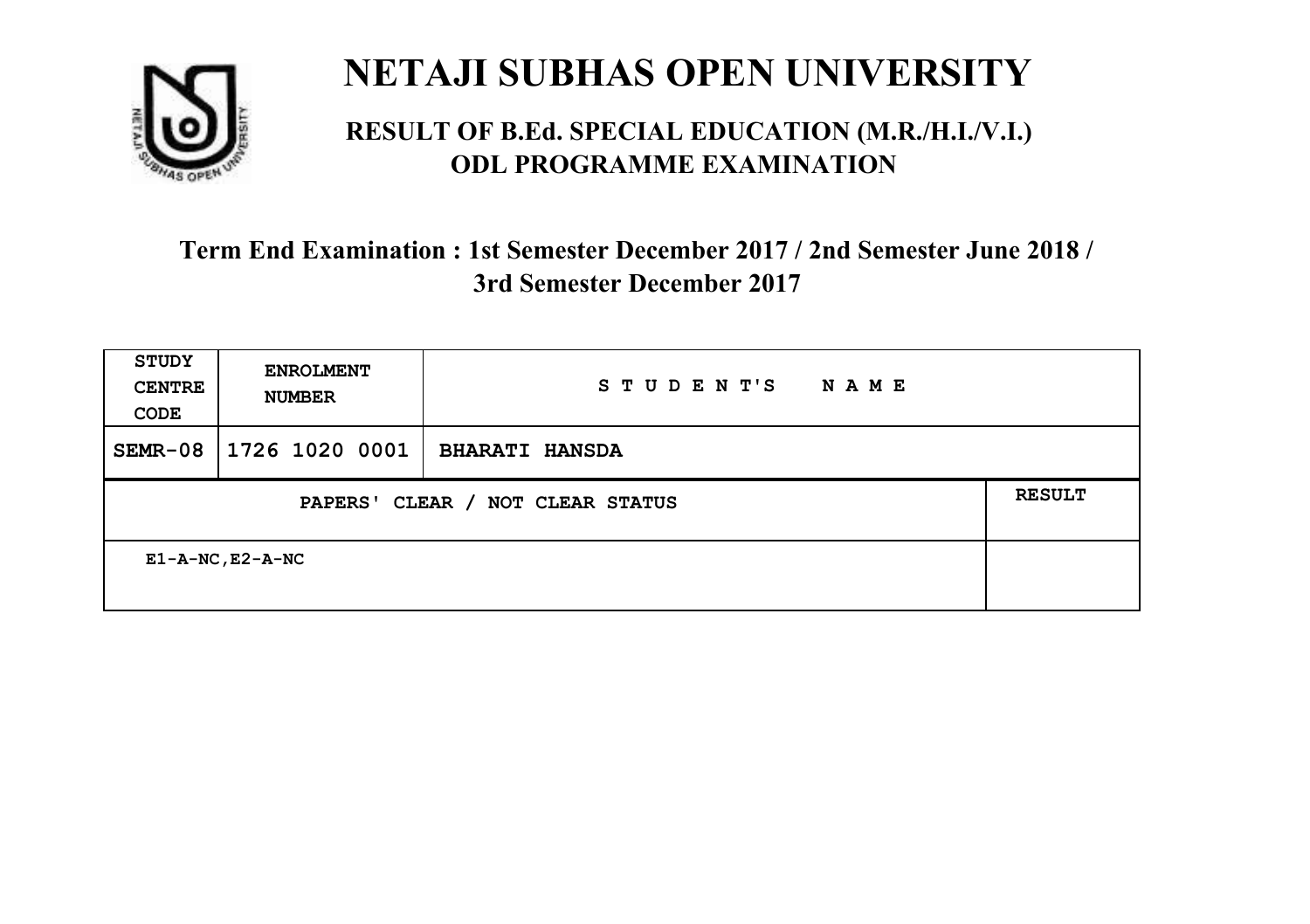

#### **RESULT OF B.Ed. SPECIAL EDUCATION (M.R./H.I./V.I.) ODL PROGRAMME EXAMINATION**

| <b>STUDY</b><br><b>CENTRE</b><br>CODE                                      | <b>ENROLMENT</b><br><b>NUMBER</b>                 | STUDENT'S NAME   |  |  |  |
|----------------------------------------------------------------------------|---------------------------------------------------|------------------|--|--|--|
| $SEMR-08$                                                                  | 1727 1020 0005                                    | SUDIPTA KARMAKAR |  |  |  |
|                                                                            | <b>RESULT</b><br>PAPERS' CLEAR / NOT CLEAR STATUS |                  |  |  |  |
| A1-C, A2-C, B7-C, B8-C, B9-C, E1-A-C, A3-C, A4-2-C,<br>B6-C, C12-C, E2-A-C |                                                   |                  |  |  |  |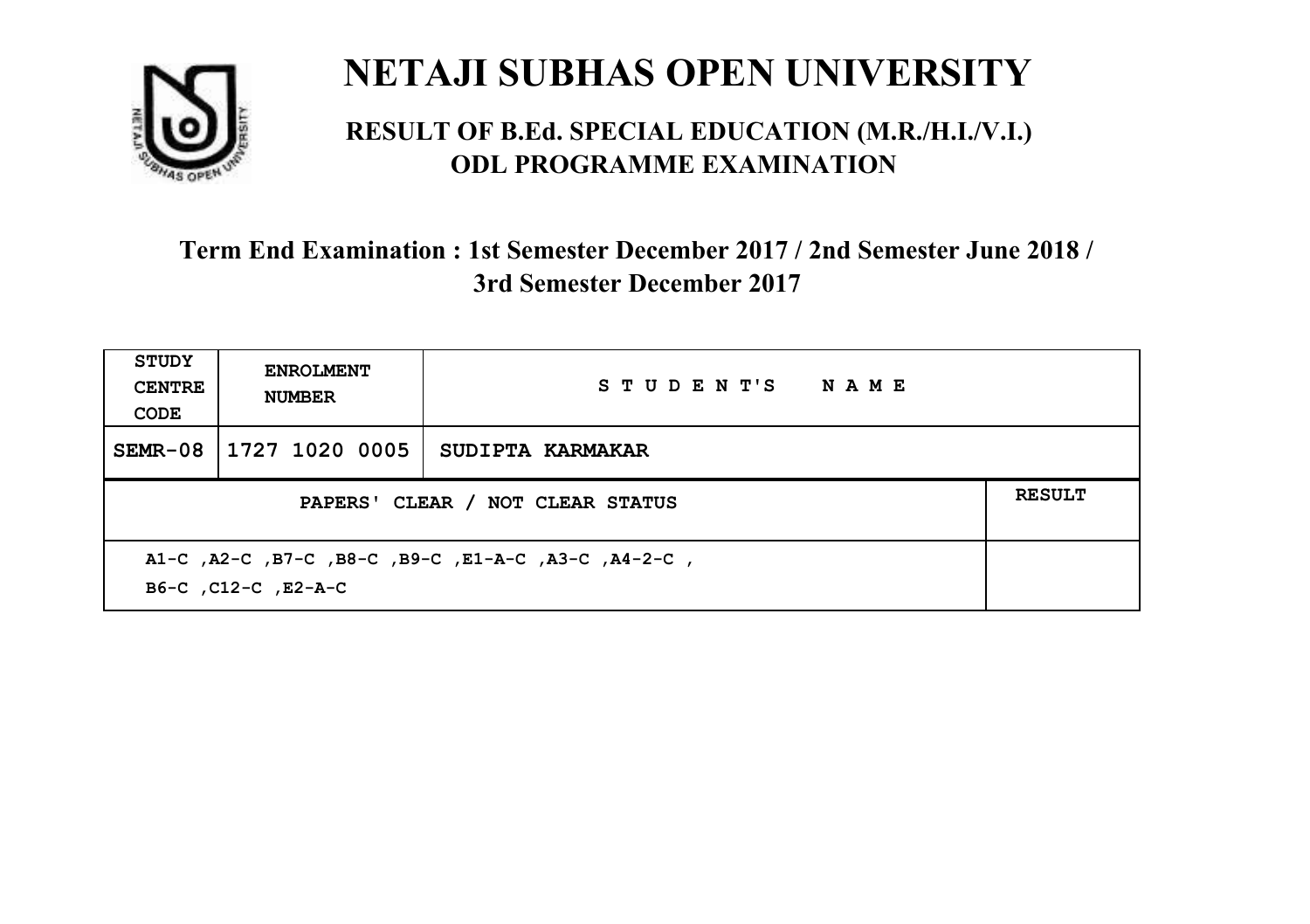

#### **RESULT OF B.Ed. SPECIAL EDUCATION (M.R./H.I./V.I.) ODL PROGRAMME EXAMINATION**

| <b>STUDY</b><br><b>CENTRE</b><br>CODE                                      | <b>ENROLMENT</b><br><b>NUMBER</b>                 | STUDENT'S NAME            |  |  |  |
|----------------------------------------------------------------------------|---------------------------------------------------|---------------------------|--|--|--|
| $SEMR-08$                                                                  | 1727 1020 0006                                    | <b>TAPAS KUMAR MONDAL</b> |  |  |  |
|                                                                            | <b>RESULT</b><br>PAPERS' CLEAR / NOT CLEAR STATUS |                           |  |  |  |
| A1-C, A2-C, B7-C, B8-C, B9-C, E1-A-C, A3-C, A4-3-C,<br>B6-C, C12-C, E2-A-C |                                                   |                           |  |  |  |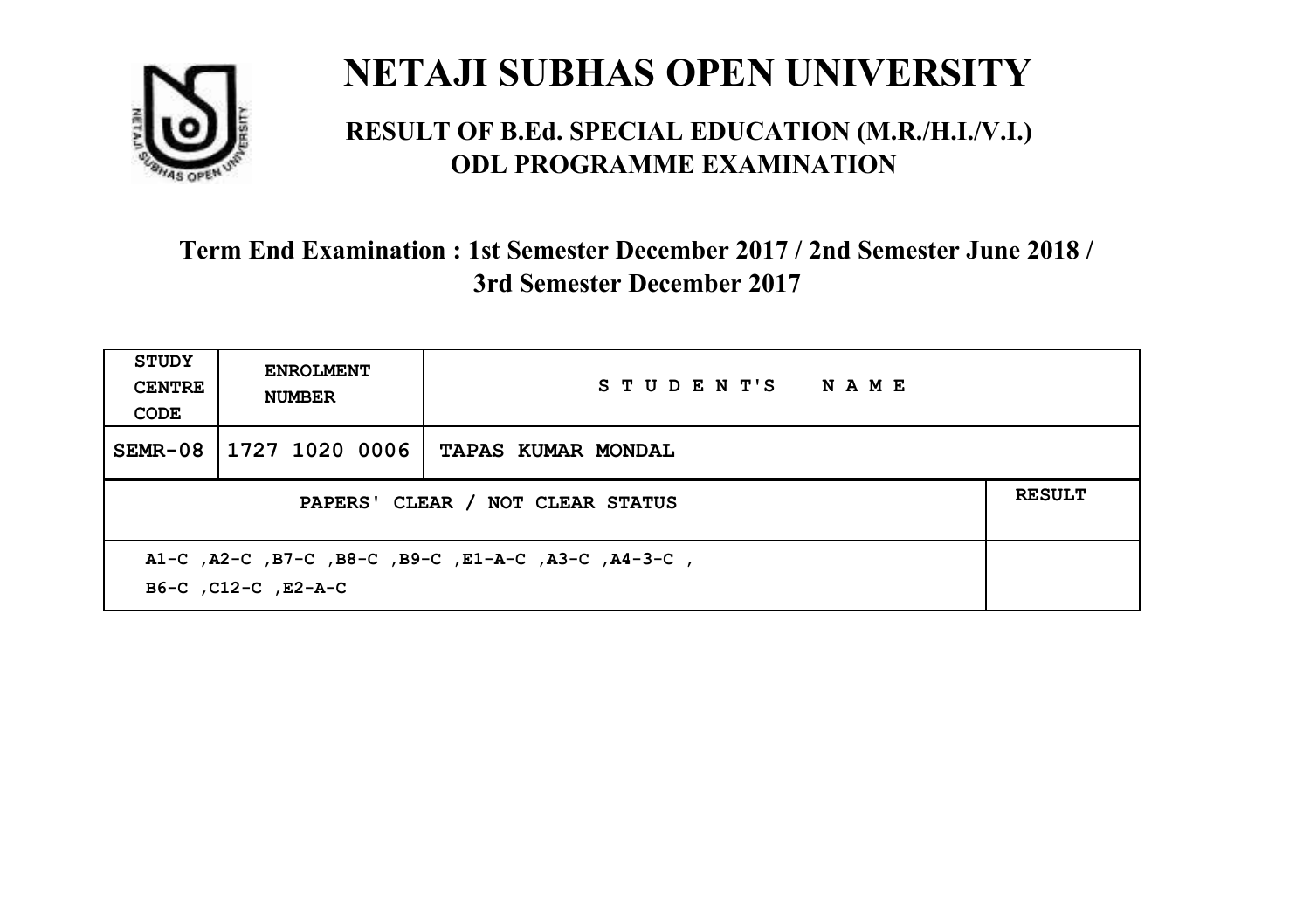

#### **RESULT OF B.Ed. SPECIAL EDUCATION (M.R./H.I./V.I.) ODL PROGRAMME EXAMINATION**

| <b>STUDY</b><br><b>CENTRE</b><br>CODE | <b>ENROLMENT</b><br><b>NUMBER</b>                                          | STUDENT'S NAME      |  |  |  |
|---------------------------------------|----------------------------------------------------------------------------|---------------------|--|--|--|
| SEMR-08                               | 1728 1020 0004                                                             | <b>NASRIN SALAM</b> |  |  |  |
|                                       | <b>RESULT</b><br>PAPERS' CLEAR / NOT CLEAR STATUS                          |                     |  |  |  |
|                                       | A1-C, A2-C, B7-C, B8-C, B9-C, E1-A-C, A3-C, A4-2-C,<br>B6-C, C12-C, E2-A-C |                     |  |  |  |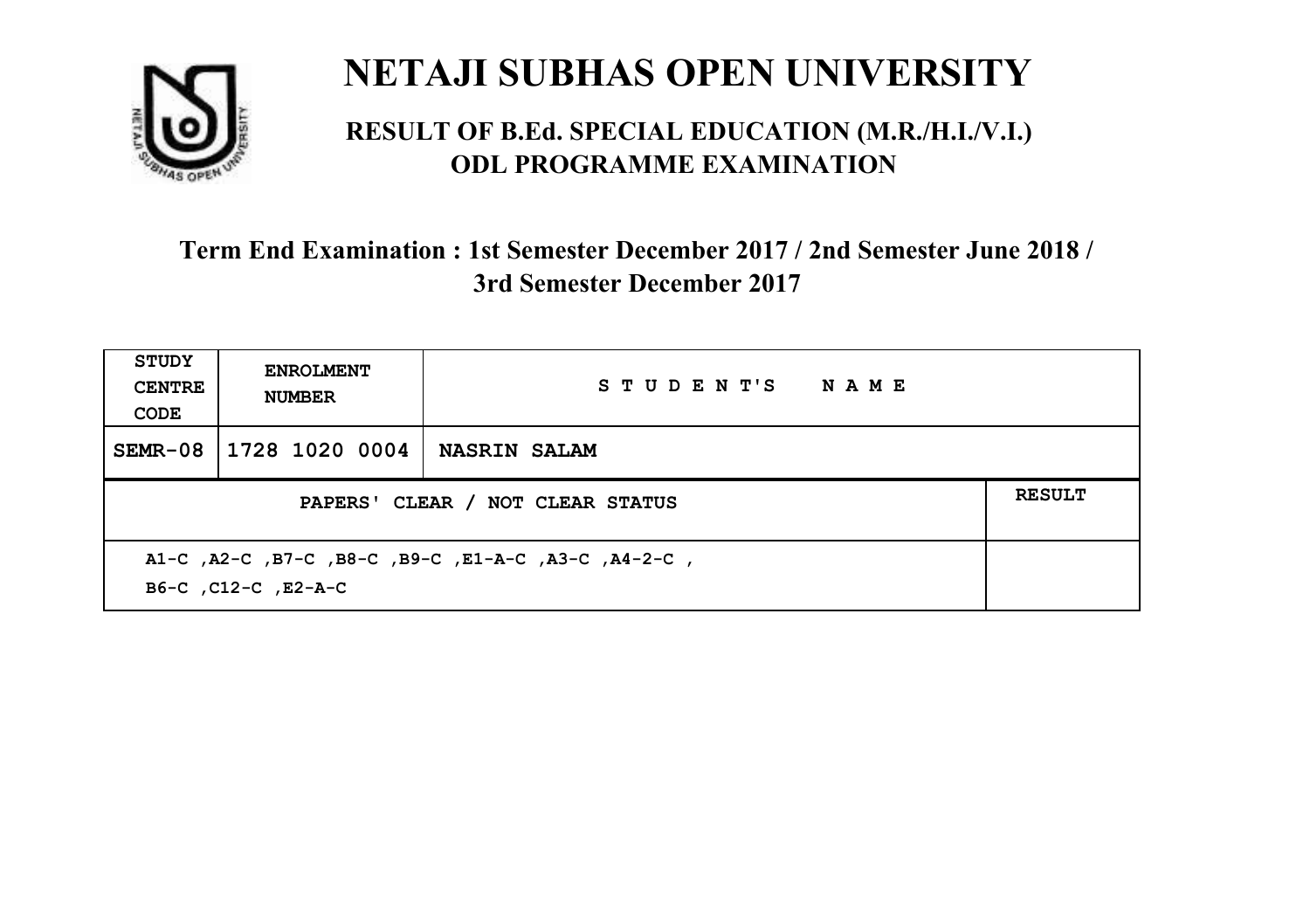

#### **RESULT OF B.Ed. SPECIAL EDUCATION (M.R./H.I./V.I.) ODL PROGRAMME EXAMINATION**

| <b>STUDY</b><br><b>CENTRE</b><br>CODE                                      | <b>ENROLMENT</b><br><b>NUMBER</b> | STUDENT'S NAME     |  |  |
|----------------------------------------------------------------------------|-----------------------------------|--------------------|--|--|
| $SEMR-08$                                                                  | 1728 1020 0030                    | <b>SOMA MAHATA</b> |  |  |
| <b>RESULT</b><br>PAPERS' CLEAR / NOT CLEAR STATUS                          |                                   |                    |  |  |
| A1-C, A2-C, B7-C, B8-C, B9-C, E1-A-C, A3-C, A4-3-C,<br>B6-C, C12-C, E2-A-C |                                   |                    |  |  |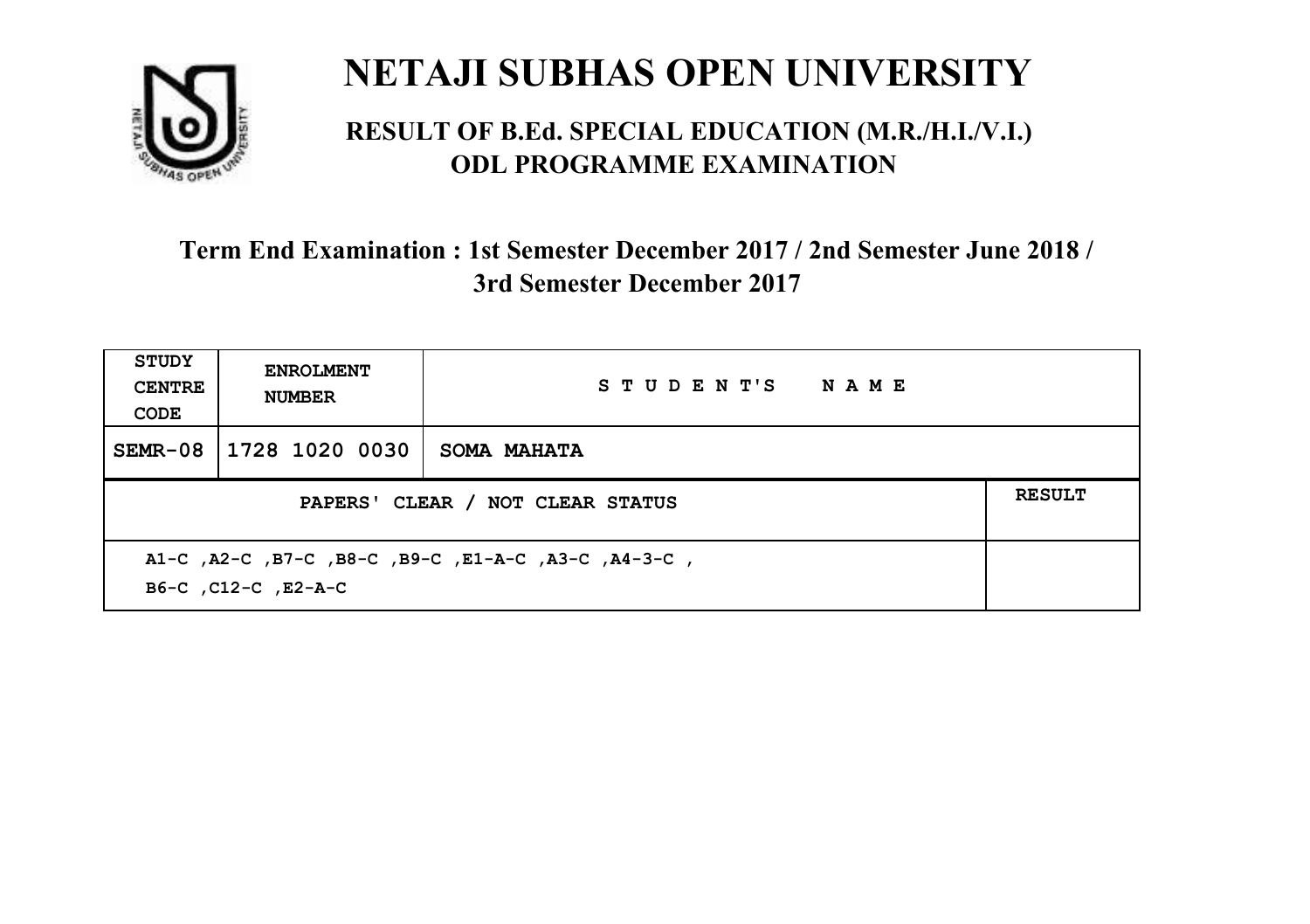

#### **RESULT OF B.Ed. SPECIAL EDUCATION (M.R./H.I./V.I.) ODL PROGRAMME EXAMINATION**

| <b>STUDY</b><br><b>CENTRE</b><br>CODE                                                                     | <b>ENROLMENT</b><br><b>NUMBER</b>                 | STUDENT'S NAME  |  |  |  |
|-----------------------------------------------------------------------------------------------------------|---------------------------------------------------|-----------------|--|--|--|
| SEMR-08                                                                                                   | 1621 1020 0008                                    | SOUMEN BANERJEE |  |  |  |
|                                                                                                           | <b>RESULT</b><br>PAPERS' CLEAR / NOT CLEAR STATUS |                 |  |  |  |
| A1-C, A2-C, B7-C, B8-C, B9-C, E1-A-C, A3-C, A4-3-C,<br>B6-C, C12-C, E2-A-C, A5-5-C, C14-C, C14-C, C12-B-C |                                                   |                 |  |  |  |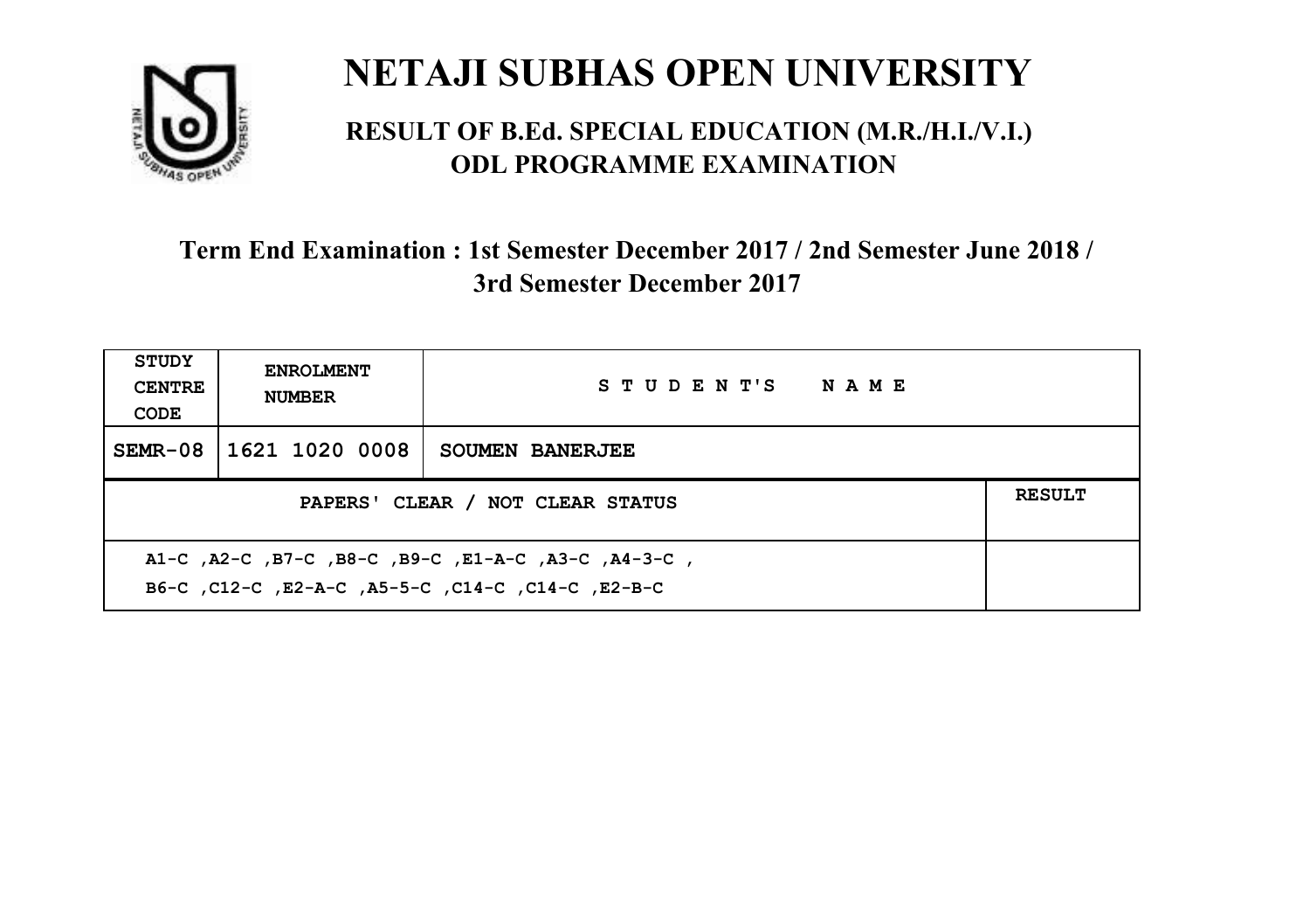

#### **RESULT OF B.Ed. SPECIAL EDUCATION (M.R./H.I./V.I.) ODL PROGRAMME EXAMINATION**

| <b>STUDY</b><br><b>CENTRE</b><br>CODE                                                                    | <b>ENROLMENT</b><br><b>NUMBER</b>                 | STUDENT'S NAME |  |  |  |
|----------------------------------------------------------------------------------------------------------|---------------------------------------------------|----------------|--|--|--|
| $SEMR-08$                                                                                                | 1621 1020 0009                                    | SUDIPTA PAL    |  |  |  |
|                                                                                                          | <b>RESULT</b><br>PAPERS' CLEAR / NOT CLEAR STATUS |                |  |  |  |
| A1-C, A2-C, B7-C, B8-C, B9-C, E1-A-C, A3-C, A4-3-C,<br>B6-C, C12-C, E2-A-C, A5-4-C, C14-C, C14-C, E2-B-C |                                                   |                |  |  |  |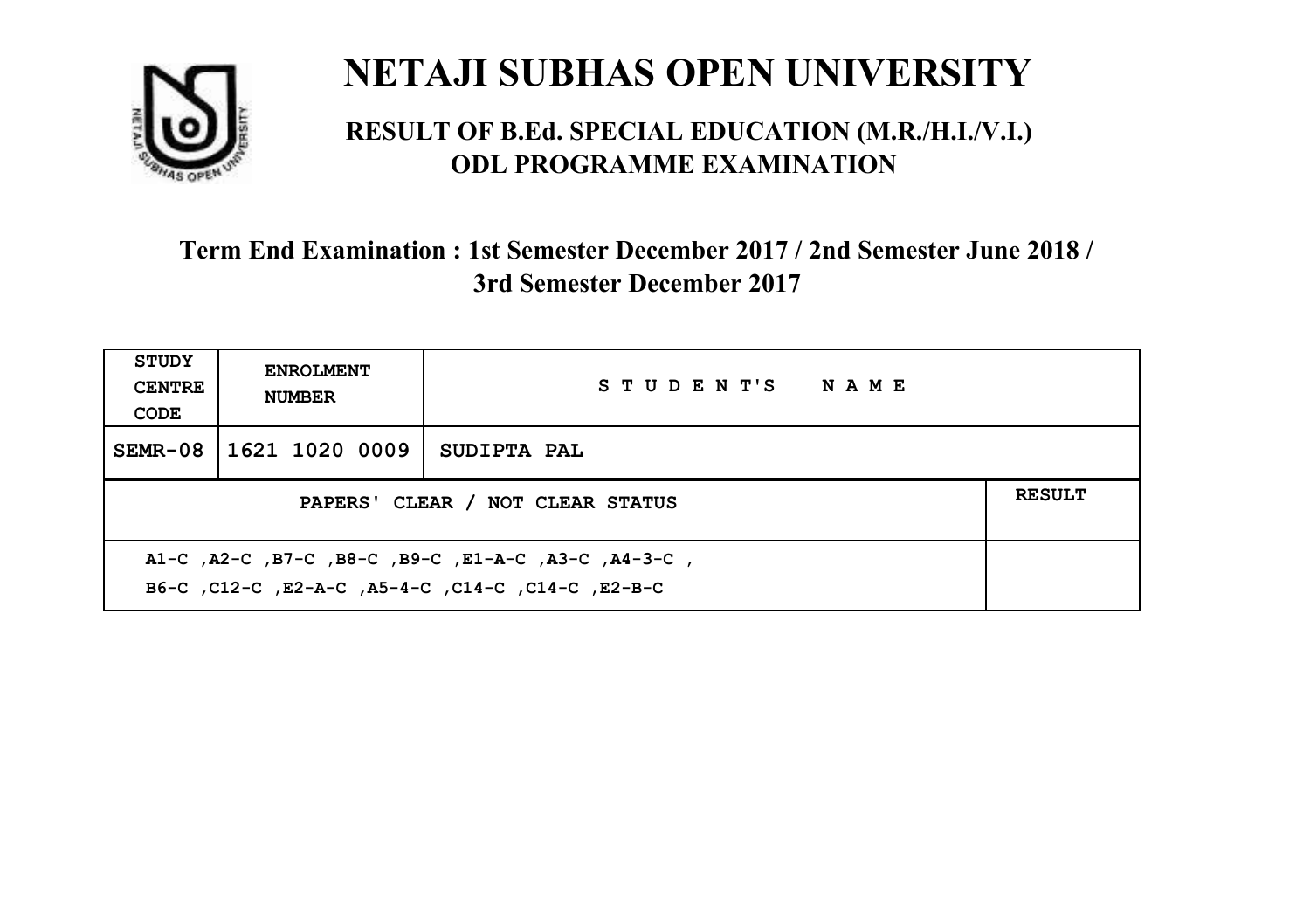

#### **RESULT OF B.Ed. SPECIAL EDUCATION (M.R./H.I./V.I.) ODL PROGRAMME EXAMINATION**

| STUDY<br><b>CENTRE</b><br>CODE                                                                            | <b>ENROLMENT</b><br><b>NUMBER</b>                 | STUDENT'S NAME         |  |  |  |
|-----------------------------------------------------------------------------------------------------------|---------------------------------------------------|------------------------|--|--|--|
| SEMR-08                                                                                                   | 1621 1020 0013                                    | <b>CHIRADEEP KUNDU</b> |  |  |  |
|                                                                                                           | <b>RESULT</b><br>PAPERS' CLEAR / NOT CLEAR STATUS |                        |  |  |  |
| A1-C, A2-C, B7-C, B8-C, B9-C, E1-A-C, A3-C, A4-1-C,<br>B6-C, C12-C, E2-A-C, A5-5-C, C14-C, C14-C, E2-B-NC |                                                   |                        |  |  |  |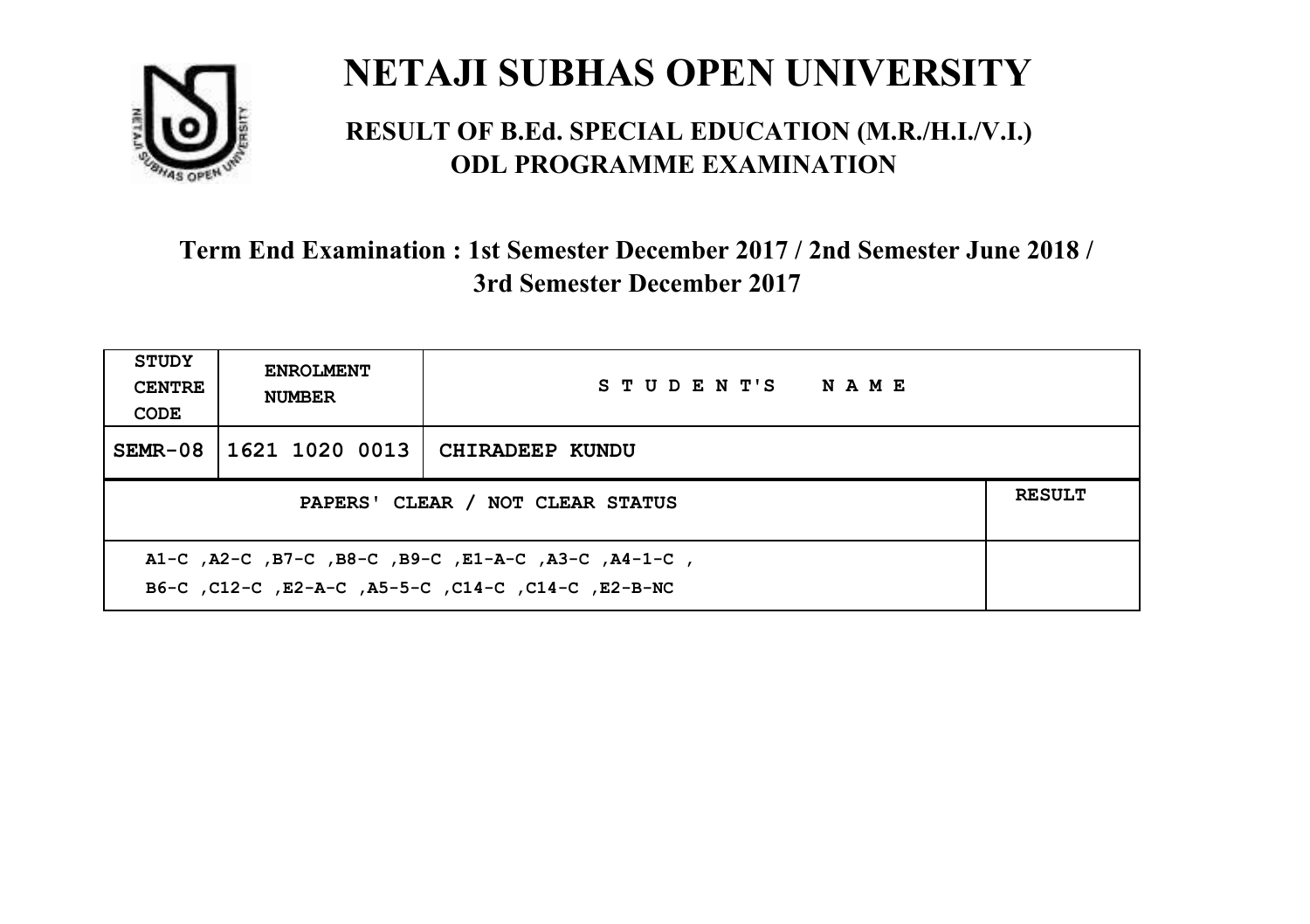

#### **RESULT OF B.Ed. SPECIAL EDUCATION (M.R./H.I./V.I.) ODL PROGRAMME EXAMINATION**

| <b>STUDY</b><br><b>CENTRE</b><br>CODE                                                                     | <b>ENROLMENT</b><br><b>NUMBER</b>                 | STUDENT'S NAME       |  |  |  |
|-----------------------------------------------------------------------------------------------------------|---------------------------------------------------|----------------------|--|--|--|
| SEMR-08                                                                                                   | 1621 1020 0017                                    | <b>PALASH MONDAL</b> |  |  |  |
|                                                                                                           | <b>RESULT</b><br>PAPERS' CLEAR / NOT CLEAR STATUS |                      |  |  |  |
| A1-C, A2-C, B7-C, B8-C, B9-C, E1-A-C, A3-C, A4-3-C,<br>B6-C, C12-C, E2-A-C, A5-4-C, C14-C, C14-C, C12-B-C |                                                   |                      |  |  |  |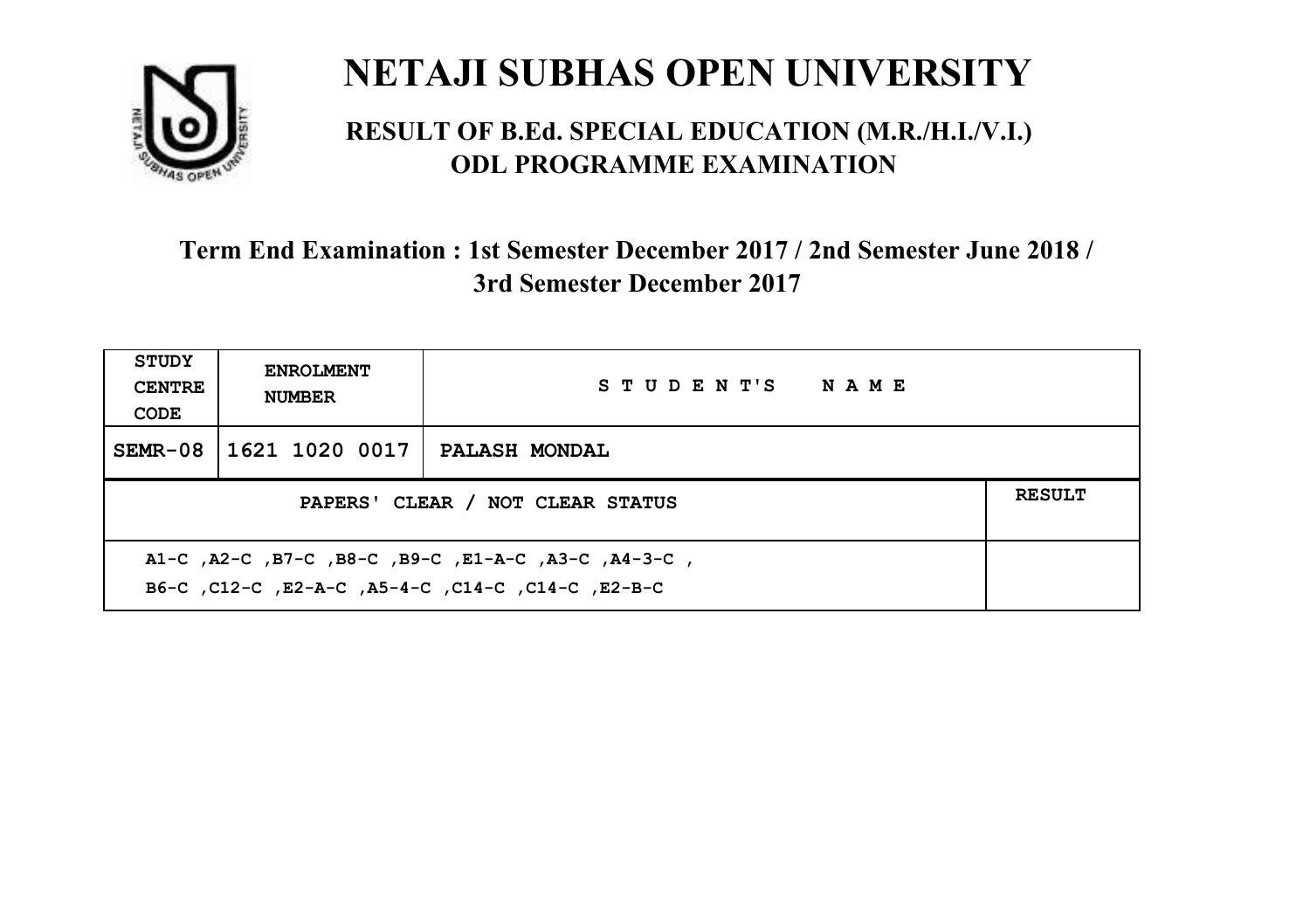

#### **RESULT OF B.Ed. SPECIAL EDUCATION (M.R./H.I./V.I.) ODL PROGRAMME EXAMINATION**

| <b>STUDY</b><br><b>CENTRE</b><br>CODE                                                                    | <b>ENROLMENT</b><br><b>NUMBER</b>                 | STUDENT'S NAME          |  |  |  |
|----------------------------------------------------------------------------------------------------------|---------------------------------------------------|-------------------------|--|--|--|
| $SEMR-08$                                                                                                | 1621 1020 0021                                    | <b>SUSANTA ADHIKARY</b> |  |  |  |
|                                                                                                          | <b>RESULT</b><br>PAPERS' CLEAR / NOT CLEAR STATUS |                         |  |  |  |
| A1-C, A2-C, B7-C, B8-C, B9-C, E1-A-C, A3-C, A4-3-C,<br>B6-C, C12-C, E2-A-C, A5-4-C, C14-C, C14-C, E2-B-C |                                                   |                         |  |  |  |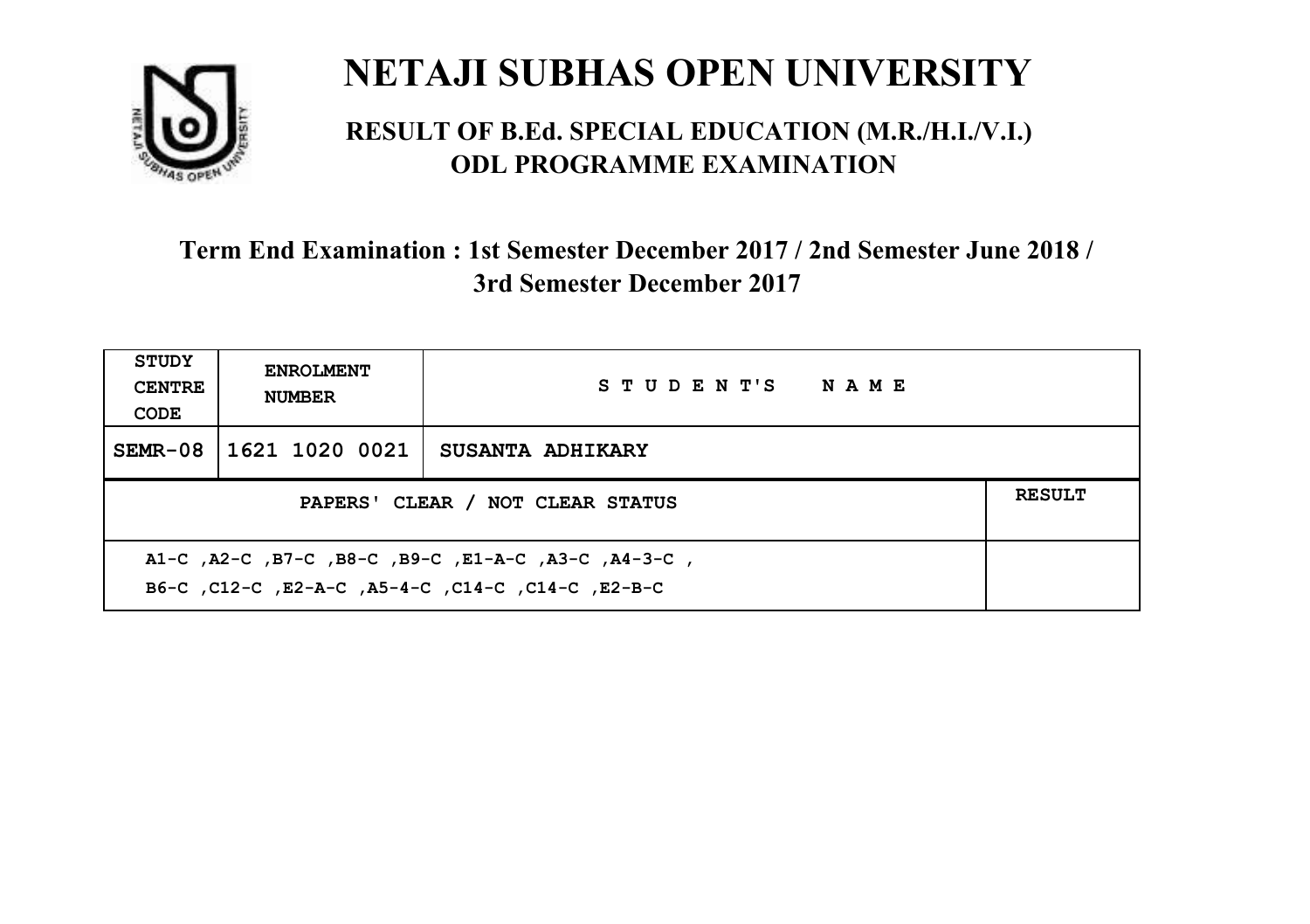

#### **RESULT OF B.Ed. SPECIAL EDUCATION (M.R./H.I./V.I.) ODL PROGRAMME EXAMINATION**

| <b>STUDY</b><br><b>CENTRE</b><br>CODE                                | <b>ENROLMENT</b><br><b>NUMBER</b>                           | STUDENT'S<br>NAME |  |  |  |
|----------------------------------------------------------------------|-------------------------------------------------------------|-------------------|--|--|--|
| $SEMR-08$                                                            | $1621$ 1020 0027                                            | SATYEN SHIKARI    |  |  |  |
|                                                                      | <b>RESULT</b><br>PAPERS' CLEAR /<br><b>NOT CLEAR STATUS</b> |                   |  |  |  |
| A1-NC, B7-NC, B8-NC, B9-NC, E1-A-NC, A3-C, A4-3-C, B6-C,<br>$C12-NC$ |                                                             |                   |  |  |  |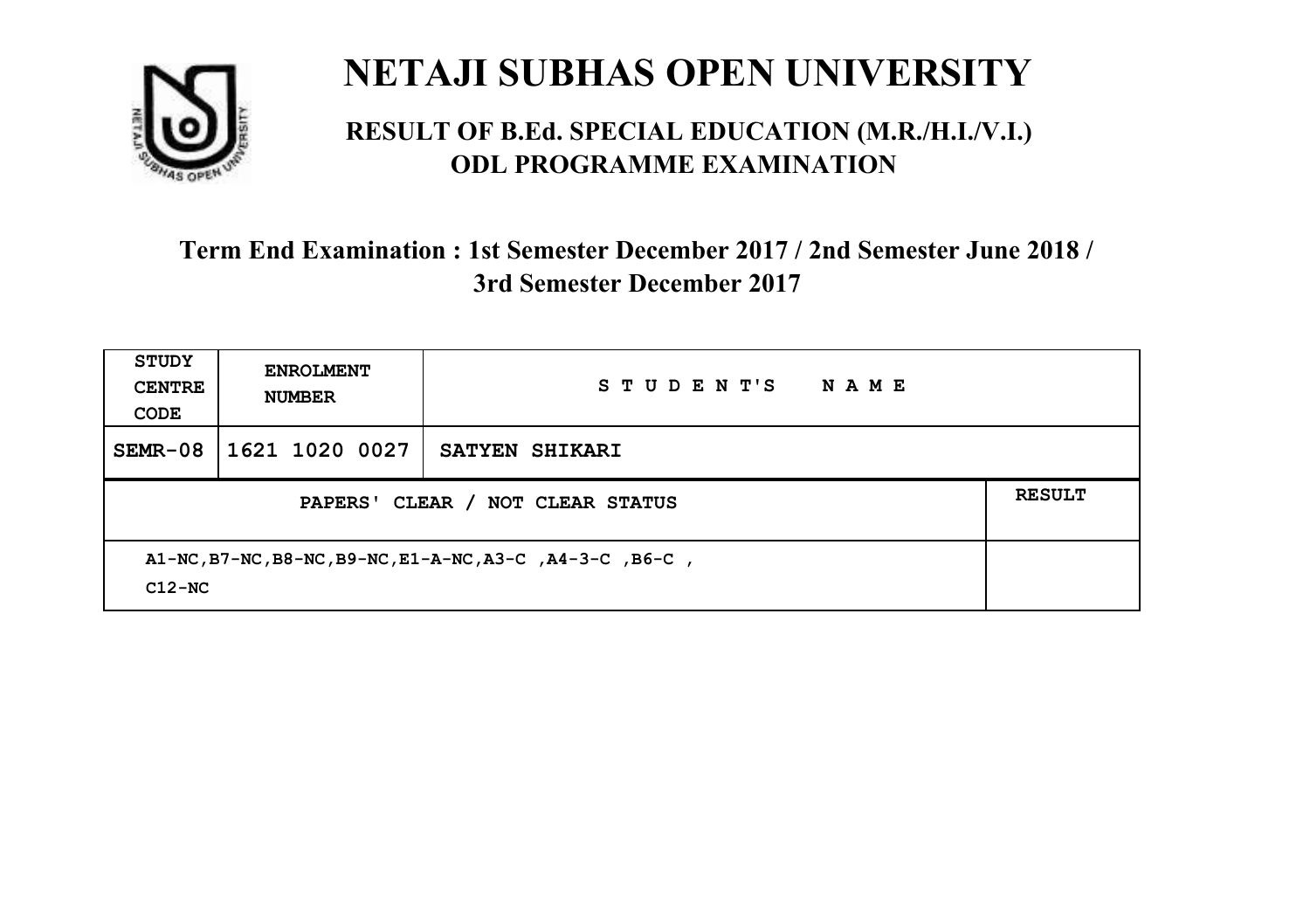

#### **RESULT OF B.Ed. SPECIAL EDUCATION (M.R./H.I./V.I.) ODL PROGRAMME EXAMINATION**

| <b>STUDY</b><br><b>CENTRE</b><br>CODE                                                                       | <b>ENROLMENT</b><br><b>NUMBER</b>                 | STUDENT'S NAME      |  |  |  |
|-------------------------------------------------------------------------------------------------------------|---------------------------------------------------|---------------------|--|--|--|
| SEMR-08                                                                                                     | 1621 1020 0034                                    | SHIVRAJ CHAKRABORTY |  |  |  |
|                                                                                                             | <b>RESULT</b><br>PAPERS' CLEAR / NOT CLEAR STATUS |                     |  |  |  |
| A1-NC, A2-NC, B7-C, B8-C, B9-C, E1-A-C, A3-C, A4-1-C,<br>B6-C, C12-C, E2-A-C, A5-5-C, C14-C, C14-C, C12-B-C |                                                   |                     |  |  |  |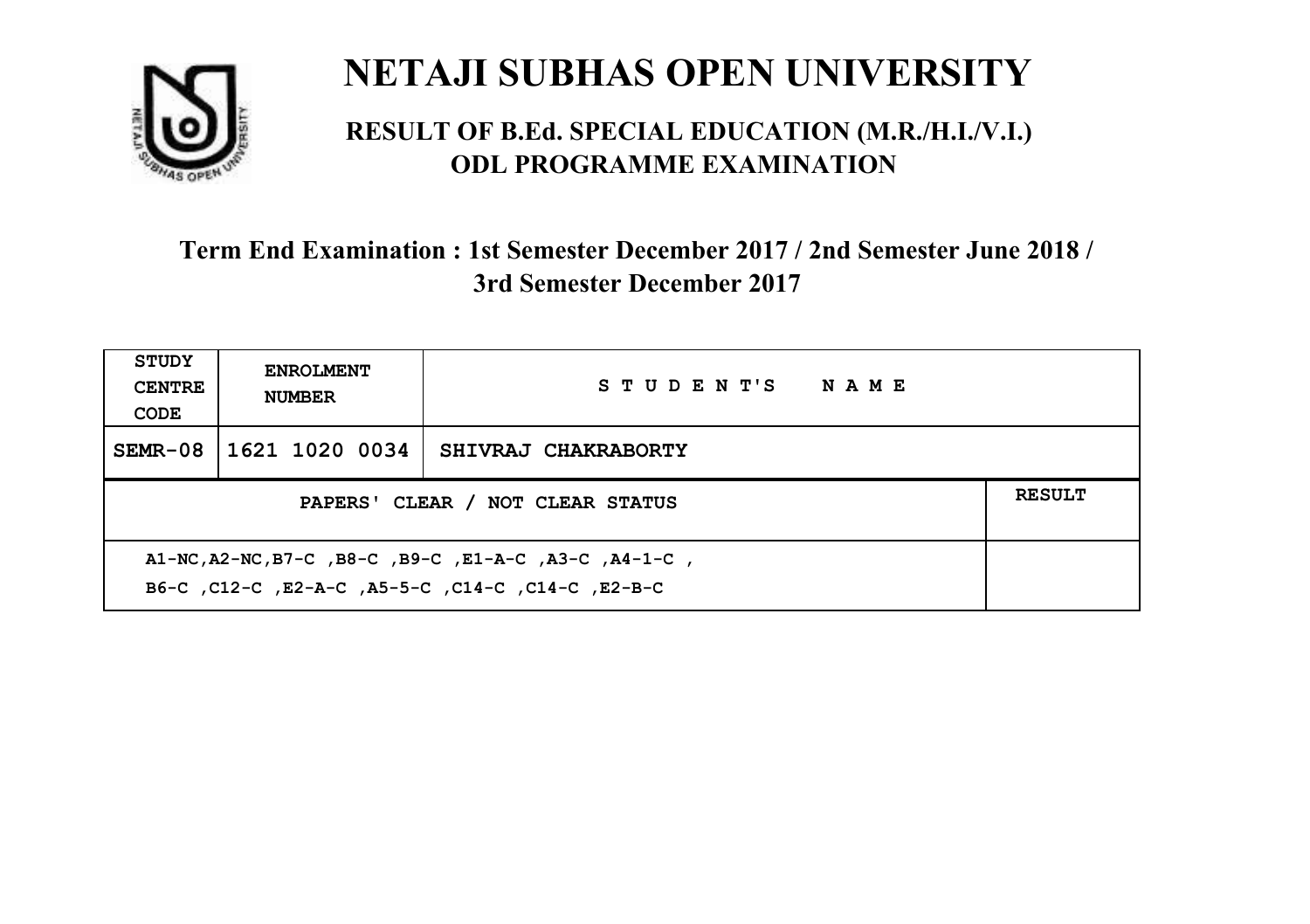

#### **RESULT OF B.Ed. SPECIAL EDUCATION (M.R./H.I./V.I.) ODL PROGRAMME EXAMINATION**

| <b>STUDY</b><br><b>CENTRE</b><br>CODE                                                                    | <b>ENROLMENT</b><br><b>NUMBER</b> | STUDENT'S NAME |  |  |
|----------------------------------------------------------------------------------------------------------|-----------------------------------|----------------|--|--|
|                                                                                                          | SEMR-08 1622 1020 0002            | SOMA ROY       |  |  |
| <b>RESULT</b><br>PAPERS' CLEAR / NOT CLEAR STATUS                                                        |                                   |                |  |  |
| A1-C, A2-C, B7-C, B8-C, B9-C, E1-A-C, A3-C, A4-3-C,<br>B6-C, C12-C, E2-A-C, A5-4-C, C14-C, C14-C, E2-B-C |                                   |                |  |  |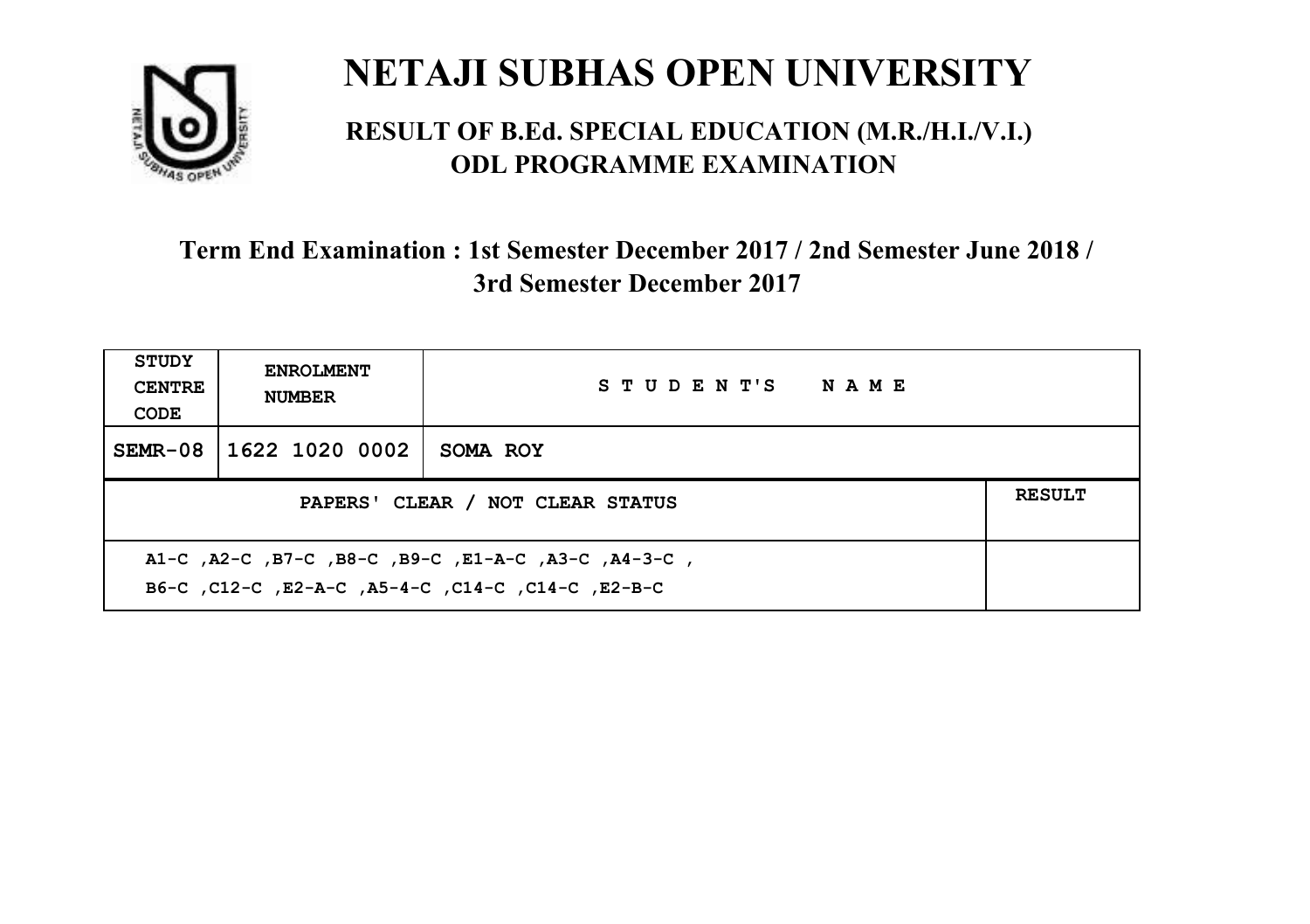

#### **RESULT OF B.Ed. SPECIAL EDUCATION (M.R./H.I./V.I.) ODL PROGRAMME EXAMINATION**

| <b>STUDY</b><br><b>CENTRE</b><br>CODE                                                                      | <b>ENROLMENT</b><br><b>NUMBER</b>                 | STUDENT'S NAME |  |  |  |
|------------------------------------------------------------------------------------------------------------|---------------------------------------------------|----------------|--|--|--|
| $SEMR-08$                                                                                                  | 1622 1020 0003                                    | DEEPSITA DEB   |  |  |  |
|                                                                                                            | <b>RESULT</b><br>PAPERS' CLEAR / NOT CLEAR STATUS |                |  |  |  |
| A1-C, A2-C, B7-C, B8-C, B9-C, E1-A-NC, A3-C, A4-3-C,<br>B6-C, C12-C, E2-A-C, A5-5-C, C14-C, C14-C, E2-B-NC |                                                   |                |  |  |  |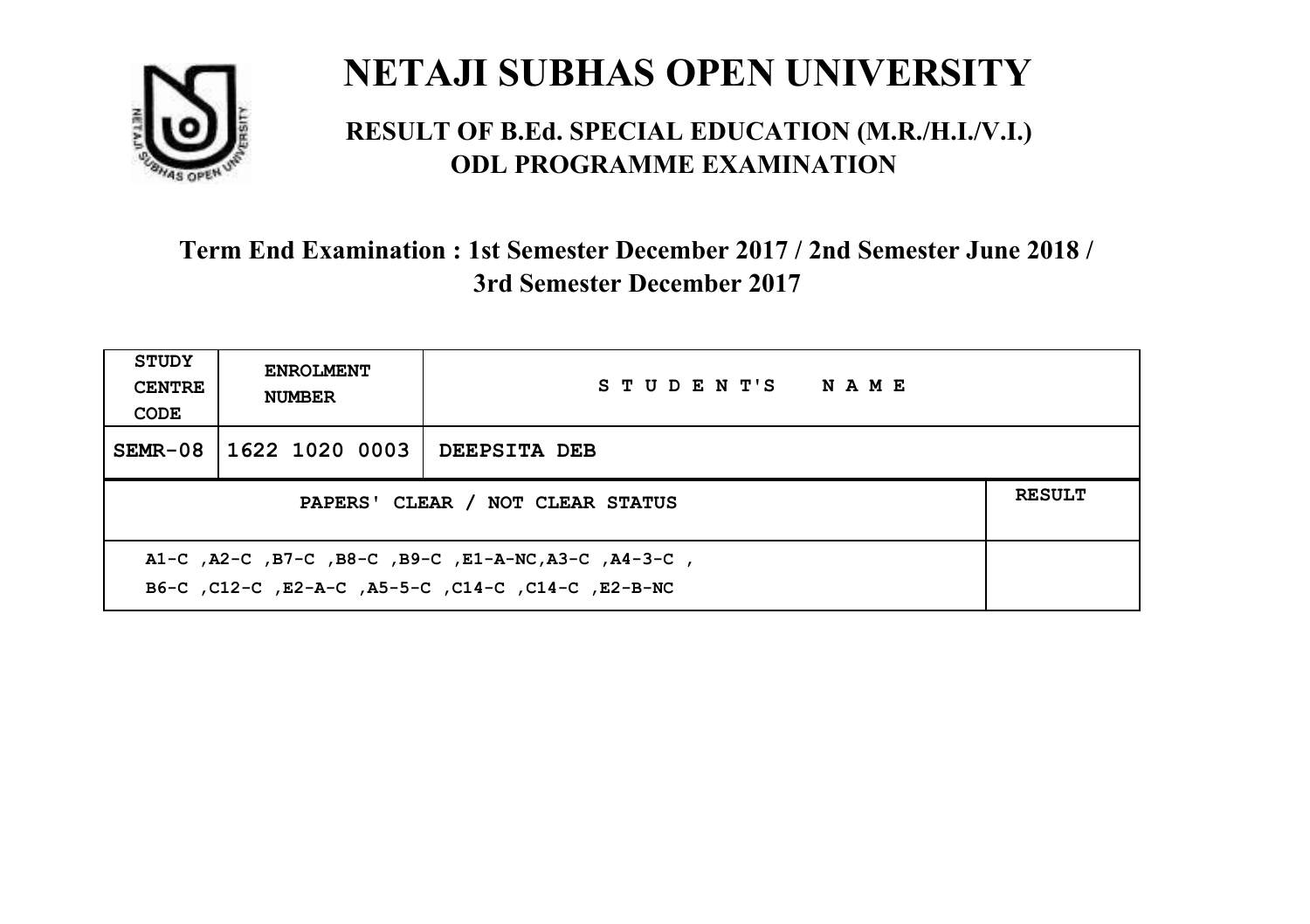

#### **RESULT OF B.Ed. SPECIAL EDUCATION (M.R./H.I./V.I.) ODL PROGRAMME EXAMINATION**

| <b>STUDY</b><br><b>CENTRE</b><br>CODE                                                                     | <b>ENROLMENT</b><br><b>NUMBER</b>                 | STUDENT'S NAME     |  |  |  |
|-----------------------------------------------------------------------------------------------------------|---------------------------------------------------|--------------------|--|--|--|
| SEMR-08                                                                                                   | 1622 1020 0004                                    | <b>ARUNIMA DEY</b> |  |  |  |
|                                                                                                           | <b>RESULT</b><br>PAPERS' CLEAR / NOT CLEAR STATUS |                    |  |  |  |
| A1-C, A2-C, B7-C, B8-C, B9-C, E1-A-C, A3-C, A4-2-C,<br>B6-C, C12-C, E2-A-C, A5-4-C, C14-C, C14-C, C12-B-C |                                                   |                    |  |  |  |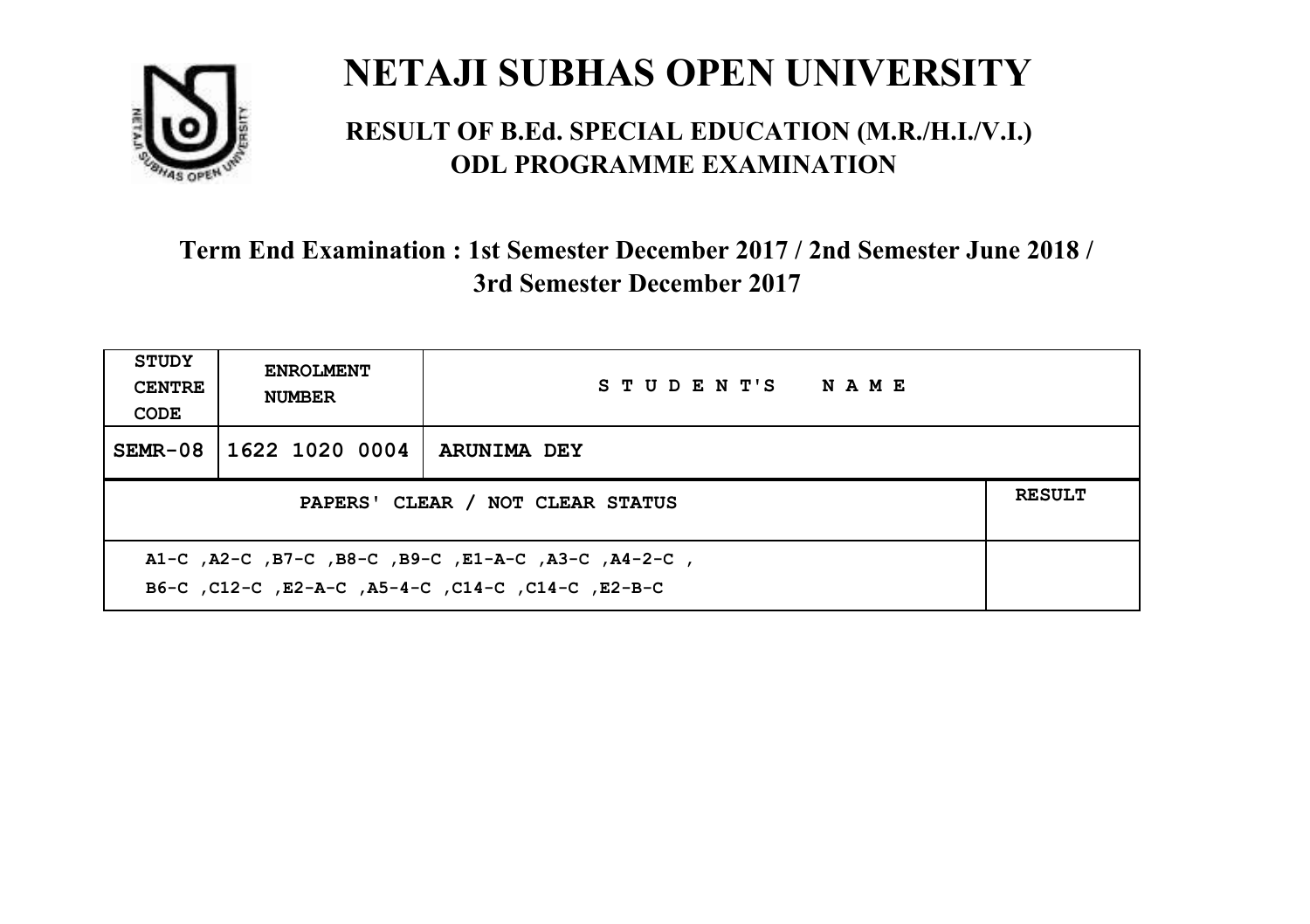

#### **RESULT OF B.Ed. SPECIAL EDUCATION (M.R./H.I./V.I.) ODL PROGRAMME EXAMINATION**

| <b>STUDY</b><br><b>CENTRE</b><br>CODE                                                                      | <b>ENROLMENT</b><br><b>NUMBER</b> | STUDENT'S NAME        |  |  |
|------------------------------------------------------------------------------------------------------------|-----------------------------------|-----------------------|--|--|
| $SEMR-08$                                                                                                  | 1622 1020 0007                    | <b>RUPANJANA NATH</b> |  |  |
| <b>RESULT</b><br>PAPERS' CLEAR / NOT CLEAR STATUS                                                          |                                   |                       |  |  |
| A1-NC, A2-C, B7-C, B8-C, B9-C, E1-A-C, A3-C, A4-3-C,<br>B6-C, C12-C, E2-A-C, A5-5-C, C14-C, C14-C, E2-B-NC |                                   |                       |  |  |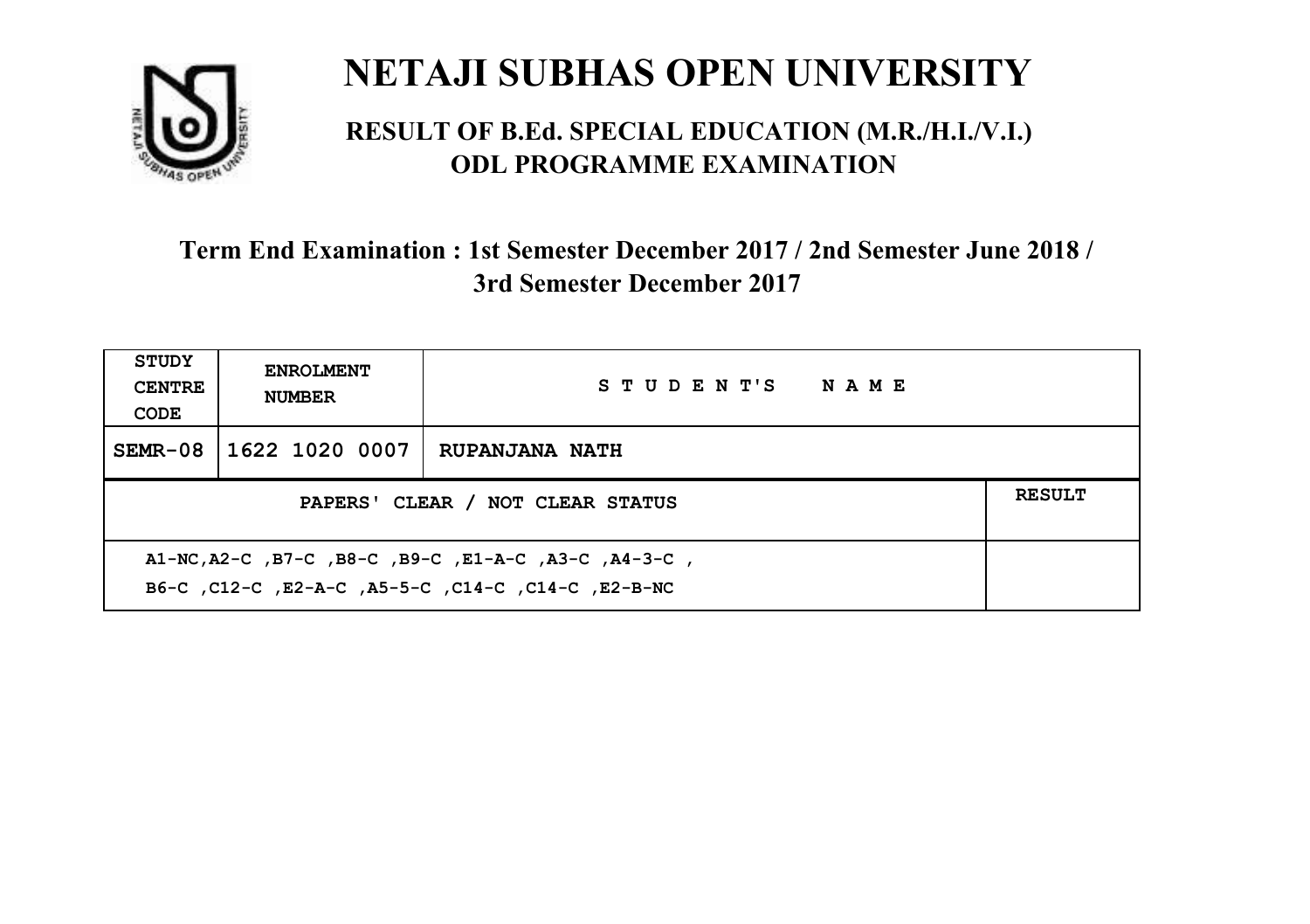

#### **RESULT OF B.Ed. SPECIAL EDUCATION (M.R./H.I./V.I.) ODL PROGRAMME EXAMINATION**

| <b>STUDY</b><br><b>CENTRE</b><br>CODE | <b>ENROLMENT</b><br><b>NUMBER</b>                                                                         | STUDENT'S NAME  |  |  |  |
|---------------------------------------|-----------------------------------------------------------------------------------------------------------|-----------------|--|--|--|
| SEMR-08                               | 1622 1020 0014                                                                                            | ARPITA SENGUPTA |  |  |  |
|                                       | <b>RESULT</b><br>PAPERS' CLEAR / NOT CLEAR STATUS                                                         |                 |  |  |  |
|                                       | A1-C, A2-C, B7-C, B8-C, B9-C, E1-A-C, A3-C, A4-2-C,<br>B6-C, C12-C, E2-A-C, A5-5-C, C14-NC, C14-C, E2-B-C |                 |  |  |  |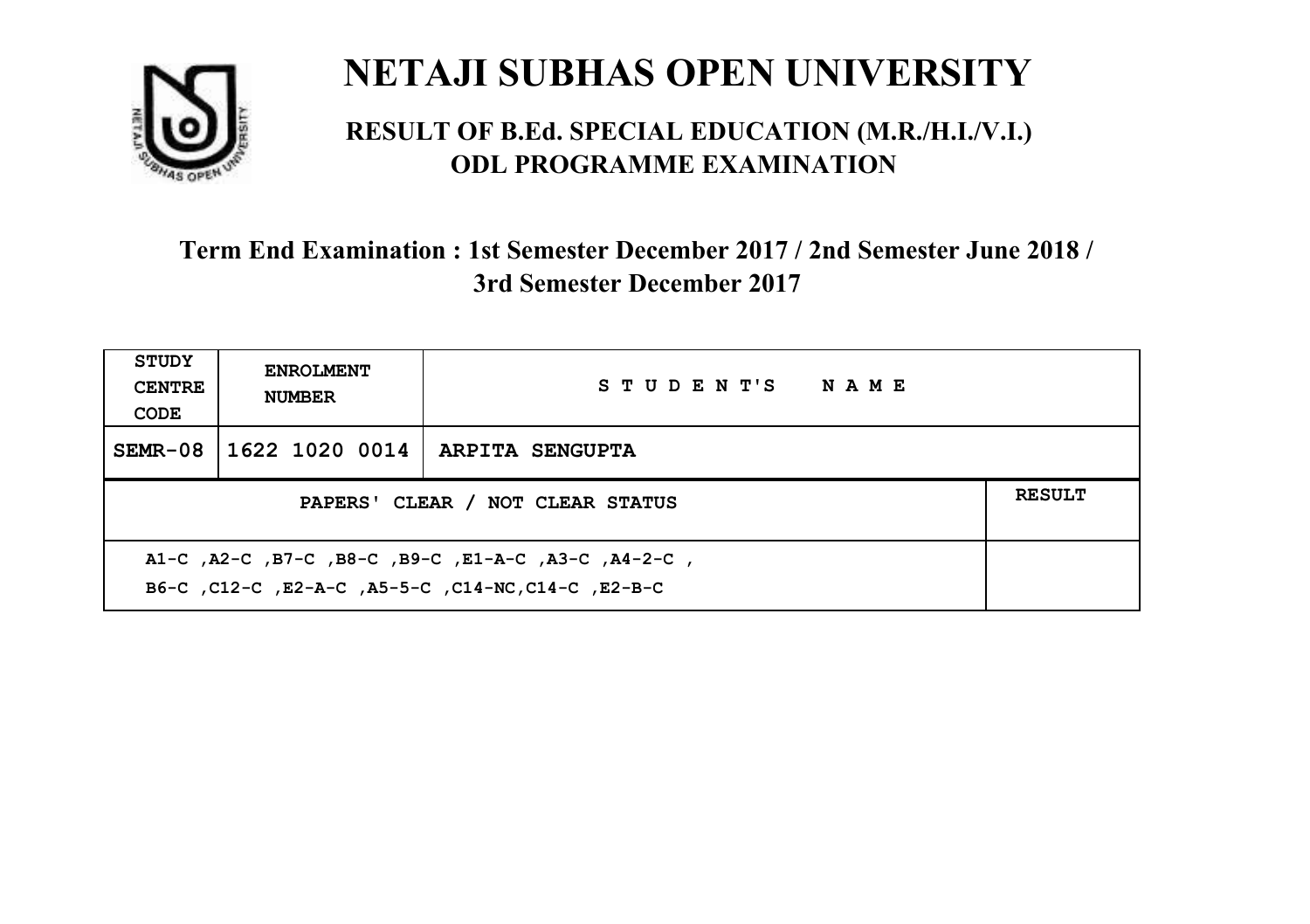

#### **RESULT OF B.Ed. SPECIAL EDUCATION (M.R./H.I./V.I.) ODL PROGRAMME EXAMINATION**

| <b>STUDY</b><br><b>CENTRE</b><br>CODE | <b>ENROLMENT</b><br><b>NUMBER</b>                                                                         | STUDENT'S NAME |  |  |  |
|---------------------------------------|-----------------------------------------------------------------------------------------------------------|----------------|--|--|--|
| SEMR-08                               | 1622 1020 0019                                                                                            | SWAGATA PALIT  |  |  |  |
|                                       | <b>RESULT</b><br>PAPERS' CLEAR / NOT CLEAR STATUS                                                         |                |  |  |  |
|                                       | A1-C, A2-C, B7-C, B8-C, B9-C, E1-A-C, A3-C, A4-1-C,<br>B6-C, C12-C, E2-A-C, A5-4-C, C14-C, C14-C, C12-B-C |                |  |  |  |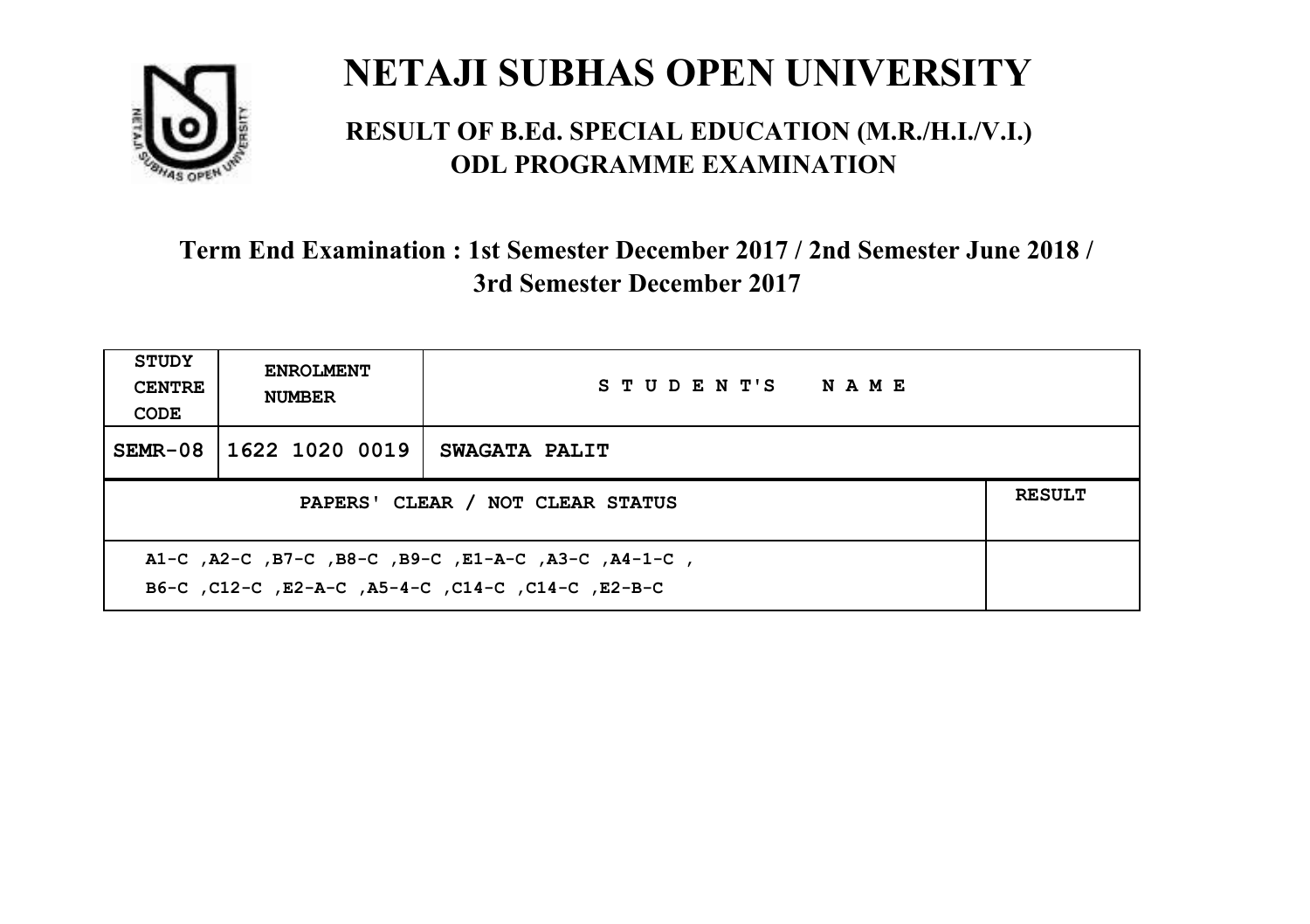

#### **RESULT OF B.Ed. SPECIAL EDUCATION (M.R./H.I./V.I.) ODL PROGRAMME EXAMINATION**

| <b>STUDY</b><br><b>CENTRE</b><br>CODE                                                                     | <b>ENROLMENT</b><br><b>NUMBER</b>                 | STUDENT'S NAME    |  |  |  |
|-----------------------------------------------------------------------------------------------------------|---------------------------------------------------|-------------------|--|--|--|
| SEMR-08                                                                                                   | 1622 1020 0026                                    | SANCHITA KARMOKAR |  |  |  |
|                                                                                                           | <b>RESULT</b><br>PAPERS' CLEAR / NOT CLEAR STATUS |                   |  |  |  |
| A1-C, A2-C, B7-C, B8-C, B9-C, E1-A-C, A3-C, A4-1-C,<br>B6-C, C12-C, E2-A-C, A5-5-C, C14-C, C14-C, C12-B-C |                                                   |                   |  |  |  |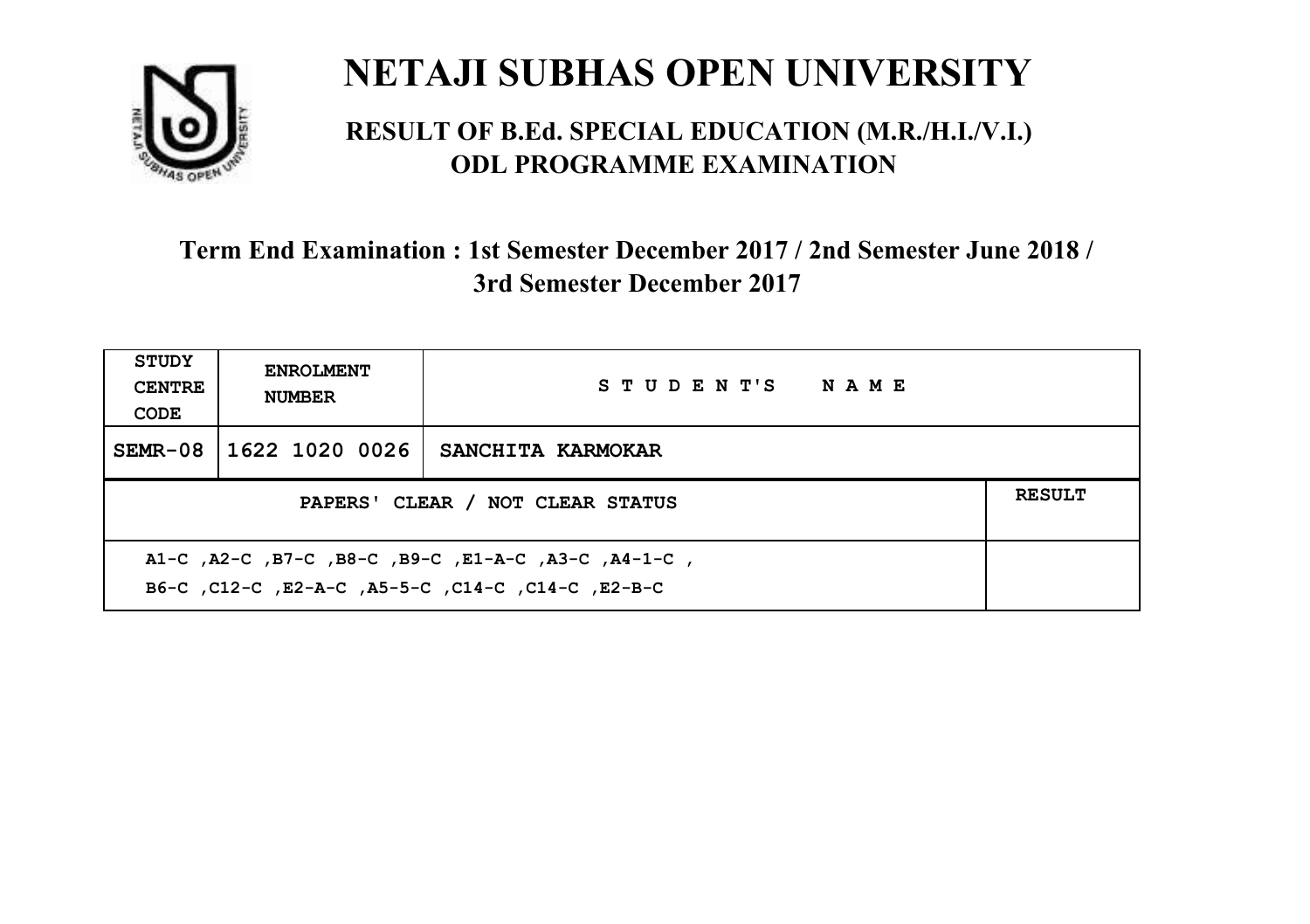

#### **RESULT OF B.Ed. SPECIAL EDUCATION (M.R./H.I./V.I.) ODL PROGRAMME EXAMINATION**

| <b>STUDY</b><br><b>CENTRE</b><br>CODE                                                                    | <b>ENROLMENT</b><br><b>NUMBER</b> | STUDENT'S NAME         |  |  |
|----------------------------------------------------------------------------------------------------------|-----------------------------------|------------------------|--|--|
|                                                                                                          | SEMR-08 1622 1020 0028            | <b>MONALISA BHANJA</b> |  |  |
| <b>RESULT</b><br>PAPERS' CLEAR / NOT CLEAR STATUS                                                        |                                   |                        |  |  |
| A1-C, A2-C, B7-C, B8-C, B9-C, E1-A-C, A3-C, A4-1-C,<br>B6-C, C12-C, E2-A-C, A5-5-C, C14-C, C14-C, E2-B-C |                                   |                        |  |  |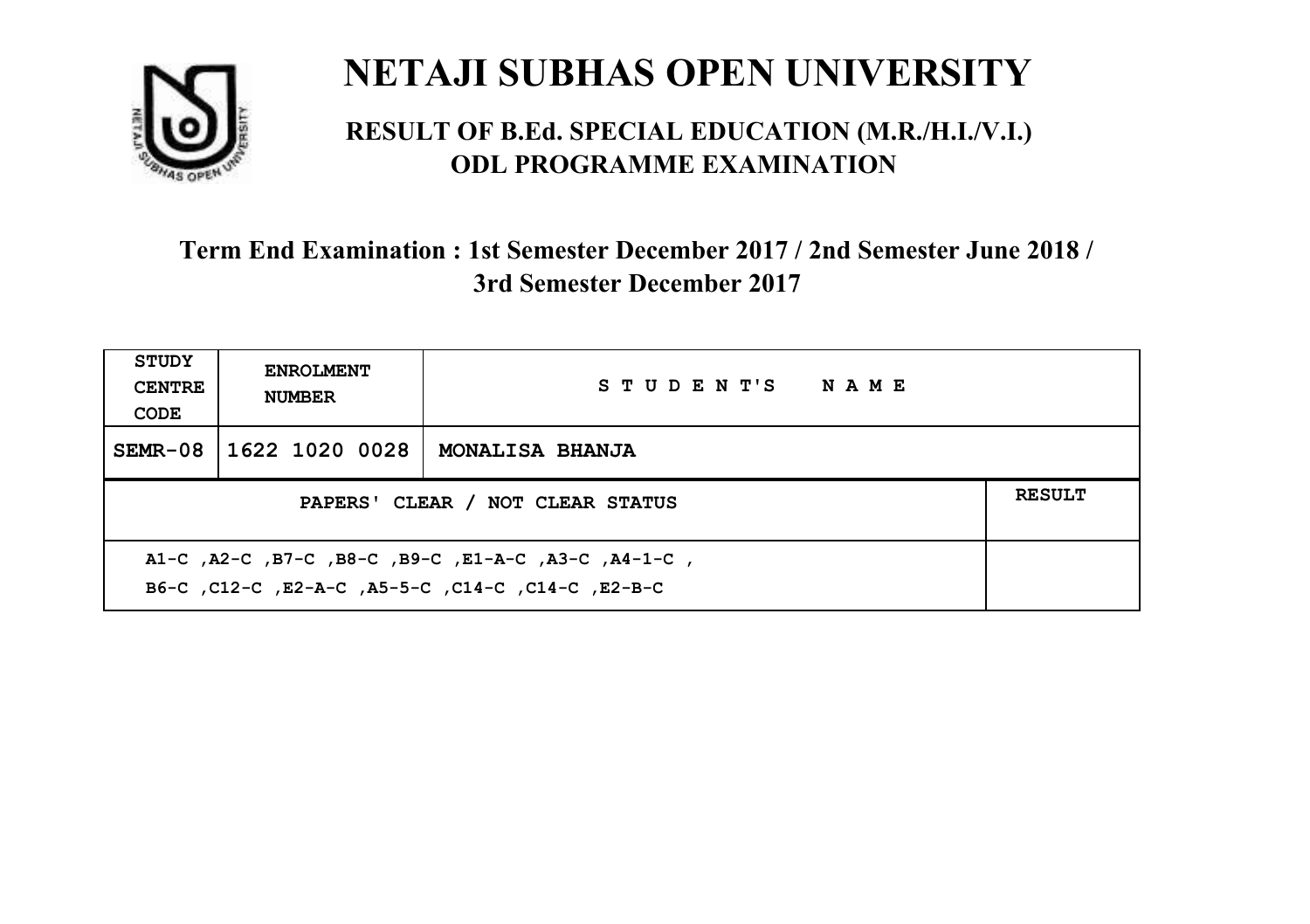

#### **RESULT OF B.Ed. SPECIAL EDUCATION (M.R./H.I./V.I.) ODL PROGRAMME EXAMINATION**

| <b>STUDY</b><br><b>CENTRE</b><br>CODE | <b>ENROLMENT</b><br><b>NUMBER</b>                                                        | STUDENT'S NAME       |  |  |  |
|---------------------------------------|------------------------------------------------------------------------------------------|----------------------|--|--|--|
| SEMR-08                               | 1622 1020 0029                                                                           | <b>SWEETY MONDAL</b> |  |  |  |
|                                       | <b>RESULT</b><br>PAPERS' CLEAR / NOT CLEAR STATUS                                        |                      |  |  |  |
|                                       | A1-C, A2-C, B7-C, B8-C, B9-C, E1-A-C, A3-C, A4-1-C,<br>B6-C, C12-C, E2-A-NC, -C, E2-B-NC |                      |  |  |  |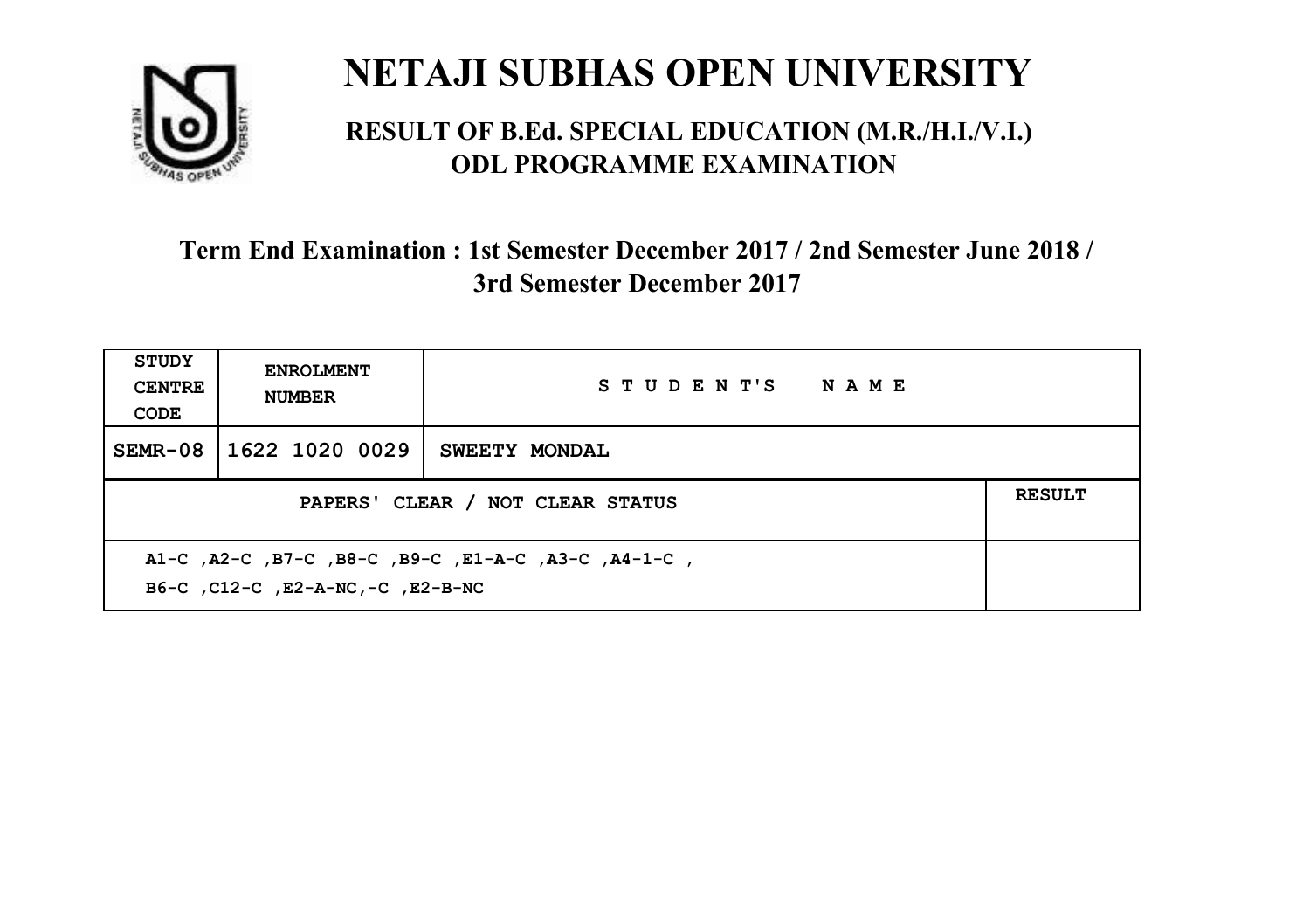

#### **RESULT OF B.Ed. SPECIAL EDUCATION (M.R./H.I./V.I.) ODL PROGRAMME EXAMINATION**

| <b>STUDY</b><br><b>CENTRE</b><br>CODE                                                                    | <b>ENROLMENT</b><br><b>NUMBER</b> | STUDENT'S NAME         |  |
|----------------------------------------------------------------------------------------------------------|-----------------------------------|------------------------|--|
| $SEMR-08$                                                                                                | 1622 1020 0030                    | <b>MOUMITA CHANDRA</b> |  |
| <b>RESULT</b><br>PAPERS' CLEAR / NOT CLEAR STATUS                                                        |                                   |                        |  |
| A1-C, A2-C, B7-C, B8-C, B9-C, E1-A-C, A3-C, A4-1-C,<br>B6-C, C12-C, E2-A-C, A5-4-C, C14-C, C14-C, E2-B-C |                                   |                        |  |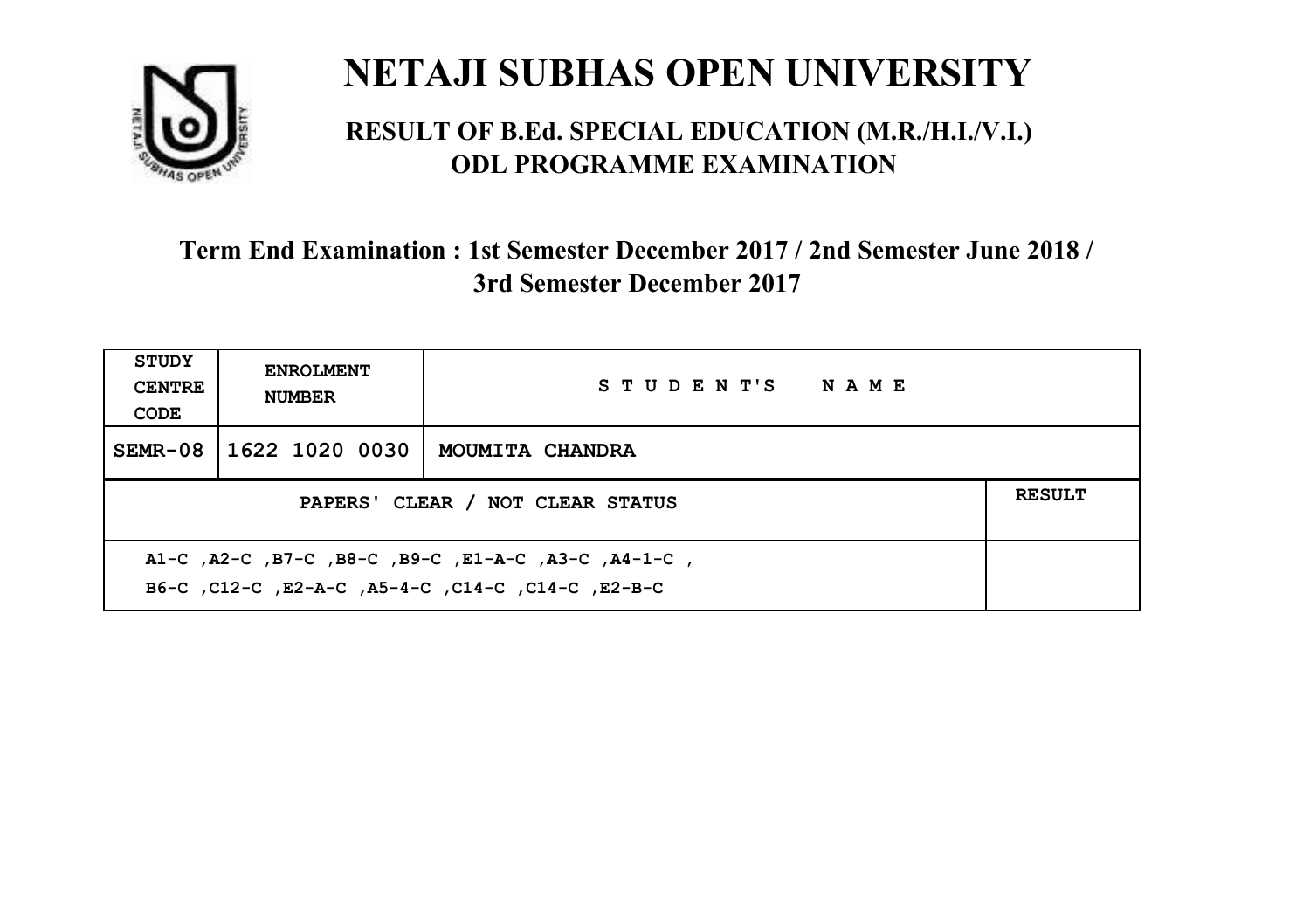

#### **RESULT OF B.Ed. SPECIAL EDUCATION (M.R./H.I./V.I.) ODL PROGRAMME EXAMINATION**

| <b>STUDY</b><br><b>CENTRE</b><br>CODE                                                                     | <b>ENROLMENT</b><br><b>NUMBER</b> | STUDENT'S NAME        |  |
|-----------------------------------------------------------------------------------------------------------|-----------------------------------|-----------------------|--|
| $SEMR-08$                                                                                                 | 1622 1020 0031                    | <b>SANJUKTA PATRA</b> |  |
| <b>RESULT</b><br>PAPERS' CLEAR / NOT CLEAR STATUS                                                         |                                   |                       |  |
| A1-C, A2-C, B7-C, B8-C, B9-C, E1-A-C, A3-C, A4-3-C,<br>B6-C, C12-C, E2-A-C, A5-4-C, C14-C, C14-C, E2-B-NC |                                   |                       |  |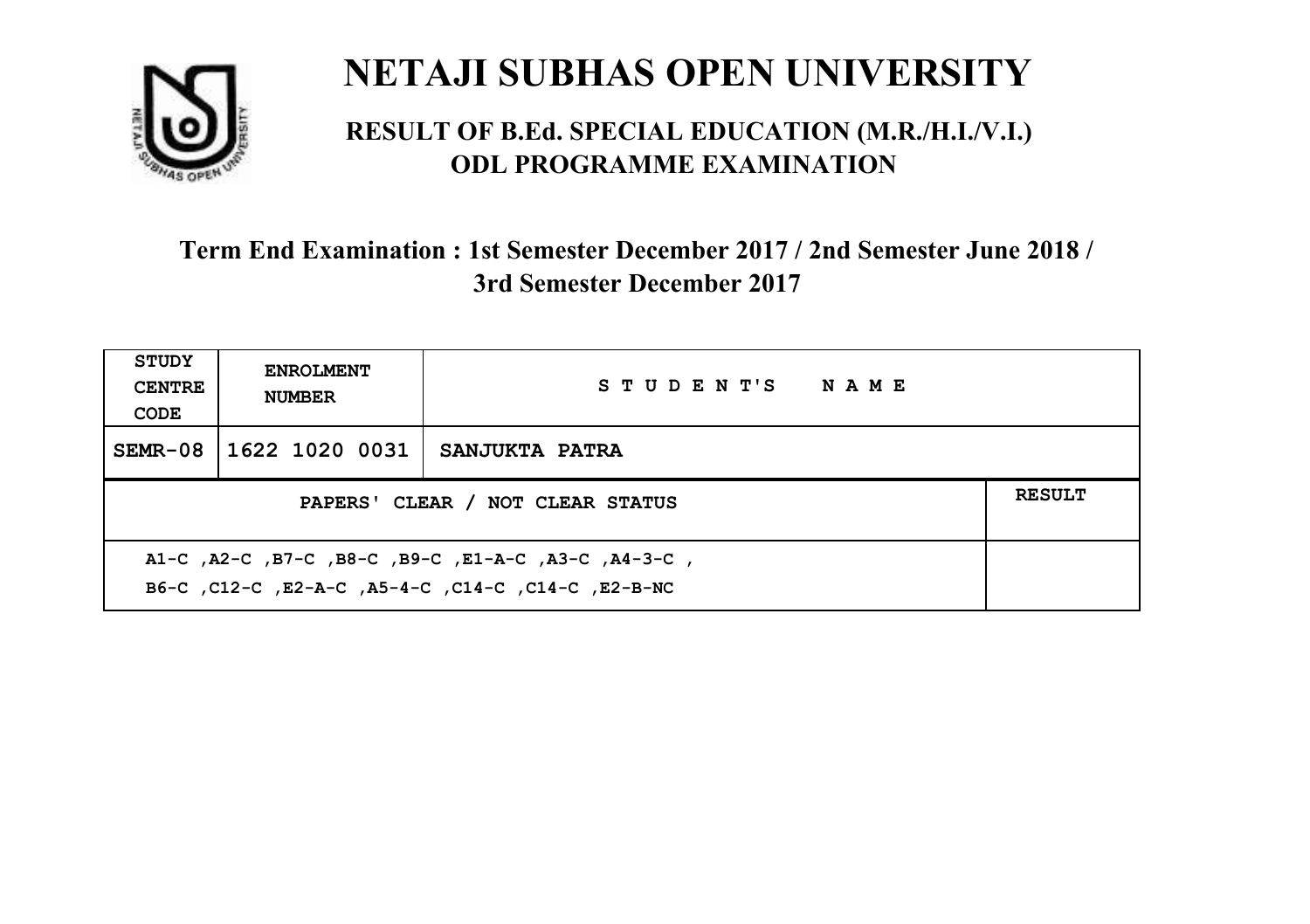

#### **RESULT OF B.Ed. SPECIAL EDUCATION (M.R./H.I./V.I.) ODL PROGRAMME EXAMINATION**

| <b>STUDY</b><br><b>CENTRE</b><br>CODE                                                                    | <b>ENROLMENT</b><br><b>NUMBER</b>                 | STUDENT'S NAME      |  |  |  |
|----------------------------------------------------------------------------------------------------------|---------------------------------------------------|---------------------|--|--|--|
| SEMR-08                                                                                                  | 1622 1020 0032                                    | VARSHA LAKSHMI NAIR |  |  |  |
|                                                                                                          | <b>RESULT</b><br>PAPERS' CLEAR / NOT CLEAR STATUS |                     |  |  |  |
| A1-C, A2-C, B7-C, B8-C, B9-C, E1-A-C, A3-C, A4-3-C,<br>B6-C, C12-C, E2-A-C, A5-5-C, C14-C, C14-C, E2-B-C |                                                   |                     |  |  |  |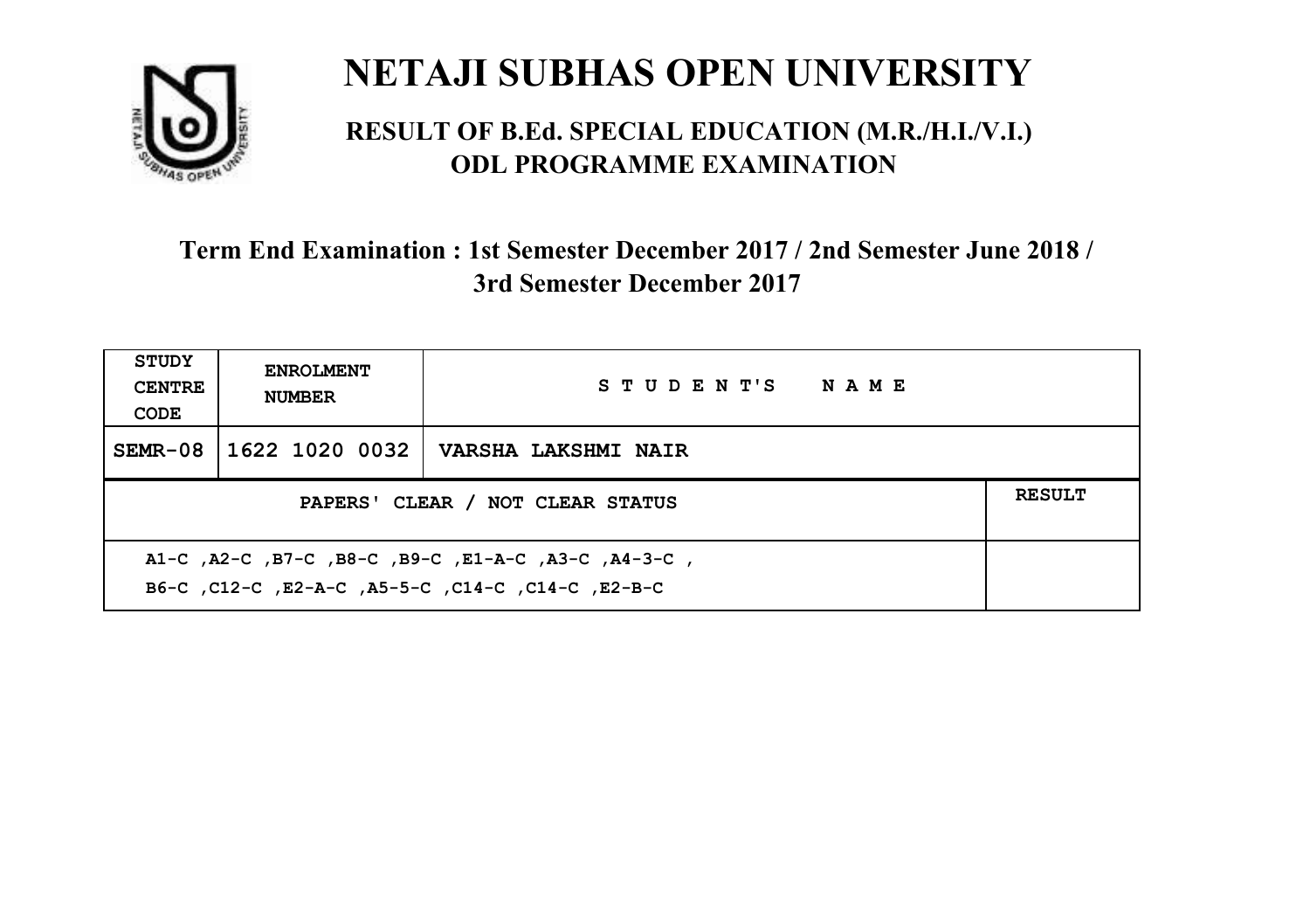

#### **RESULT OF B.Ed. SPECIAL EDUCATION (M.R./H.I./V.I.) ODL PROGRAMME EXAMINATION**

| <b>STUDY</b><br><b>CENTRE</b><br>CODE | <b>ENROLMENT</b><br><b>NUMBER</b>                                                                           | STUDENT'S NAME   |  |  |  |
|---------------------------------------|-------------------------------------------------------------------------------------------------------------|------------------|--|--|--|
| $SEMR-08$                             | 1622 1020 0037                                                                                              | <b>RIMA SHAW</b> |  |  |  |
|                                       | <b>RESULT</b><br>PAPERS' CLEAR / NOT CLEAR STATUS                                                           |                  |  |  |  |
|                                       | , A1-C, A2-C, B7-C, B8-C, B9-C, E1-A-C, A3-C, A4-3-C,<br>B6-C, C12-C, E2-A-C, A5-5-C, C14-C, C14-C, E2-B-NC |                  |  |  |  |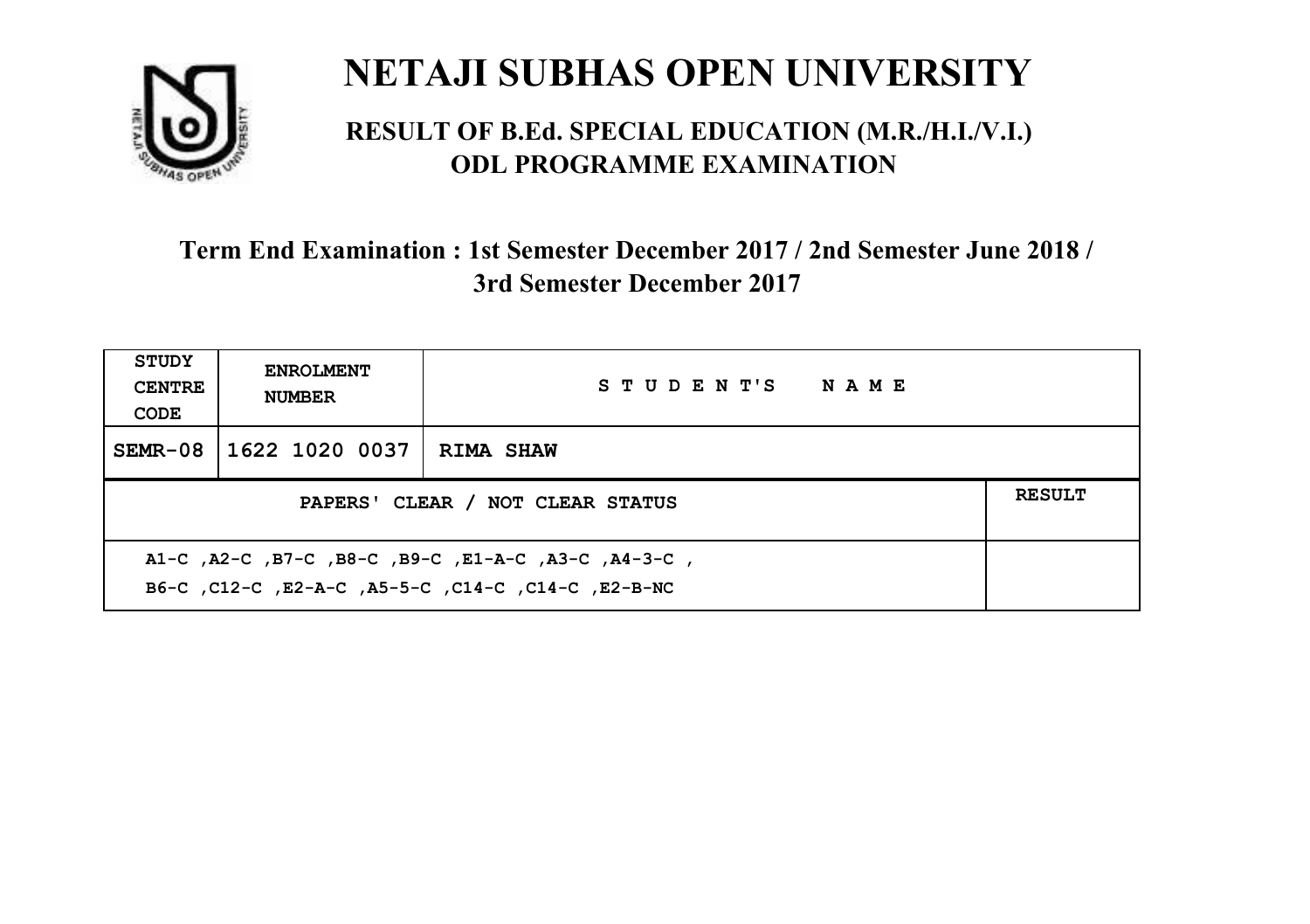

#### **RESULT OF B.Ed. SPECIAL EDUCATION (M.R./H.I./V.I.) ODL PROGRAMME EXAMINATION**

| <b>STUDY</b><br><b>CENTRE</b><br>CODE                                                                     | <b>ENROLMENT</b><br><b>NUMBER</b>                 | STUDENT'S NAME     |  |  |  |
|-----------------------------------------------------------------------------------------------------------|---------------------------------------------------|--------------------|--|--|--|
| SEMR-08                                                                                                   | 1623 1020 0016                                    | <b>GOPAL SEULY</b> |  |  |  |
|                                                                                                           | <b>RESULT</b><br>PAPERS' CLEAR / NOT CLEAR STATUS |                    |  |  |  |
| A1-C, A2-C, B7-C, B8-C, B9-C, E1-A-C, A3-C, A4-3-C,<br>B6-C, C12-C, E2-A-C, A5-4-C, C14-C, C14-C, C12-B-C |                                                   |                    |  |  |  |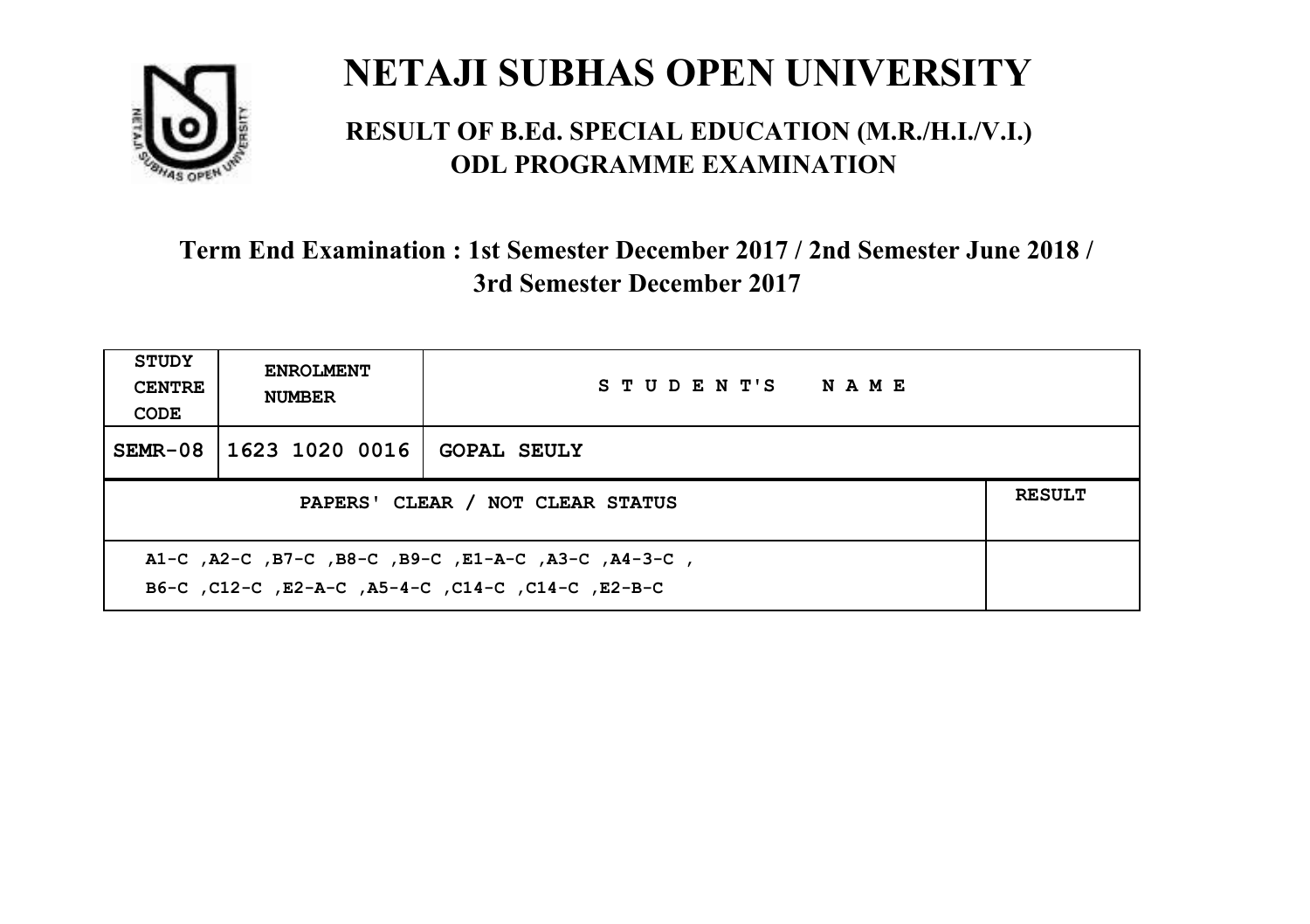

#### **RESULT OF B.Ed. SPECIAL EDUCATION (M.R./H.I./V.I.) ODL PROGRAMME EXAMINATION**

| <b>STUDY</b><br><b>CENTRE</b><br>CODE                                                                      | <b>ENROLMENT</b><br><b>NUMBER</b> | STUDENT'S NAME       |  |  |
|------------------------------------------------------------------------------------------------------------|-----------------------------------|----------------------|--|--|
|                                                                                                            | SEMR-08   1623 1020 0023          | <b>SANKAR MANDAL</b> |  |  |
| <b>RESULT</b><br>PAPERS' CLEAR / NOT CLEAR STATUS                                                          |                                   |                      |  |  |
| A1-C, A2-C, B7-NC, B8-C, B9-C, E1-A-C, A3-C, A4-3-C,<br>B6-C, C12-C, E2-A-C, A5-4-C, C14-C, C14-C, E2-B-NC |                                   |                      |  |  |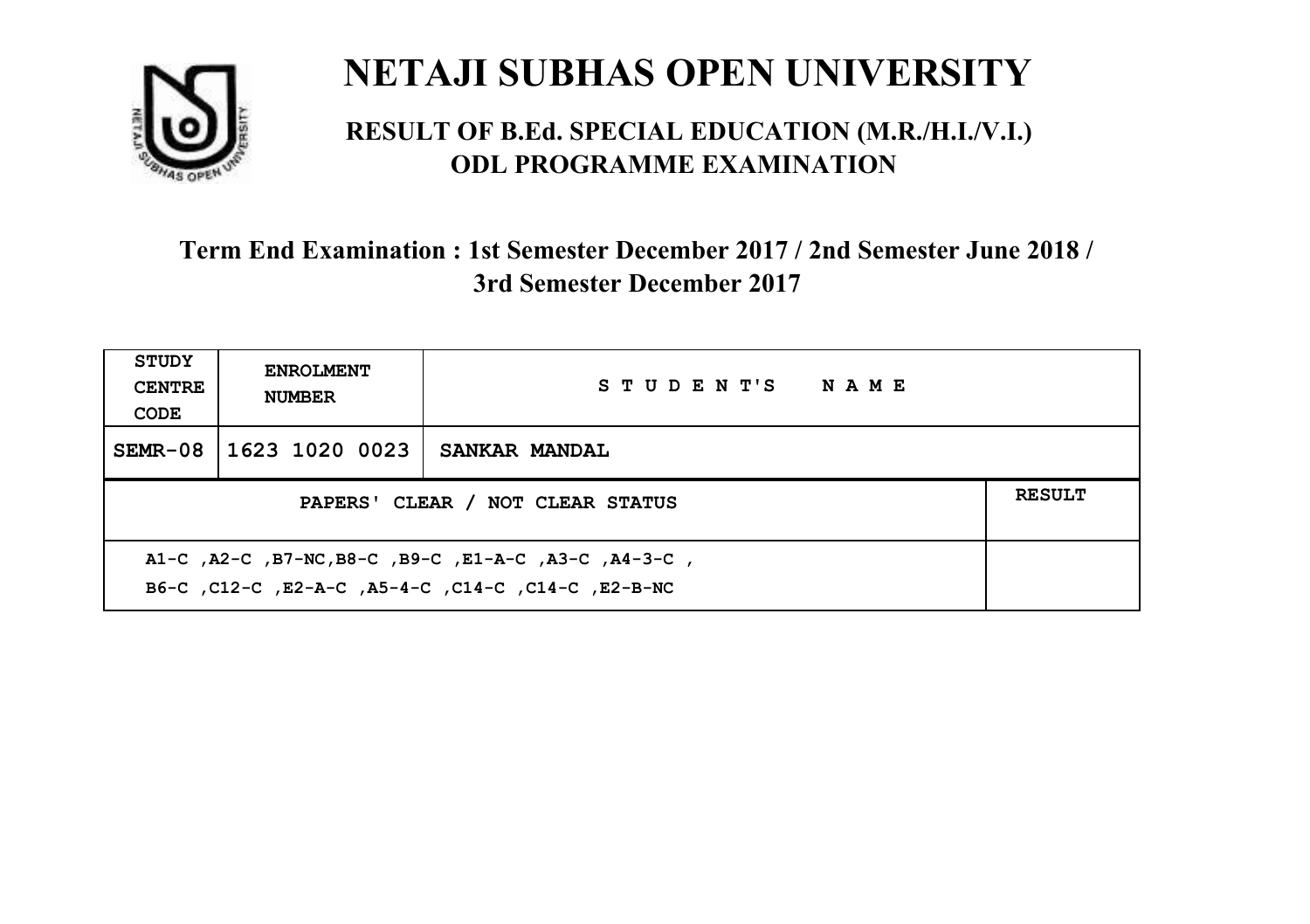

#### **RESULT OF B.Ed. SPECIAL EDUCATION (M.R./H.I./V.I.) ODL PROGRAMME EXAMINATION**

| <b>STUDY</b><br><b>CENTRE</b><br>CODE                                                                      | <b>ENROLMENT</b><br><b>NUMBER</b>                 | STUDENT'S NAME |  |  |  |
|------------------------------------------------------------------------------------------------------------|---------------------------------------------------|----------------|--|--|--|
| SEMR-08                                                                                                    | 1623 1020 0024                                    | ASIT MRIDHA    |  |  |  |
|                                                                                                            | <b>RESULT</b><br>PAPERS' CLEAR / NOT CLEAR STATUS |                |  |  |  |
| A1-NC, A2-C, B7-C, B8-C, B9-C, E1-A-C, A3-C, A4-2-C,<br>B6-C, C12-C, E2-A-C, A5-4-C, C14-C, C14-C, C12-B-C |                                                   |                |  |  |  |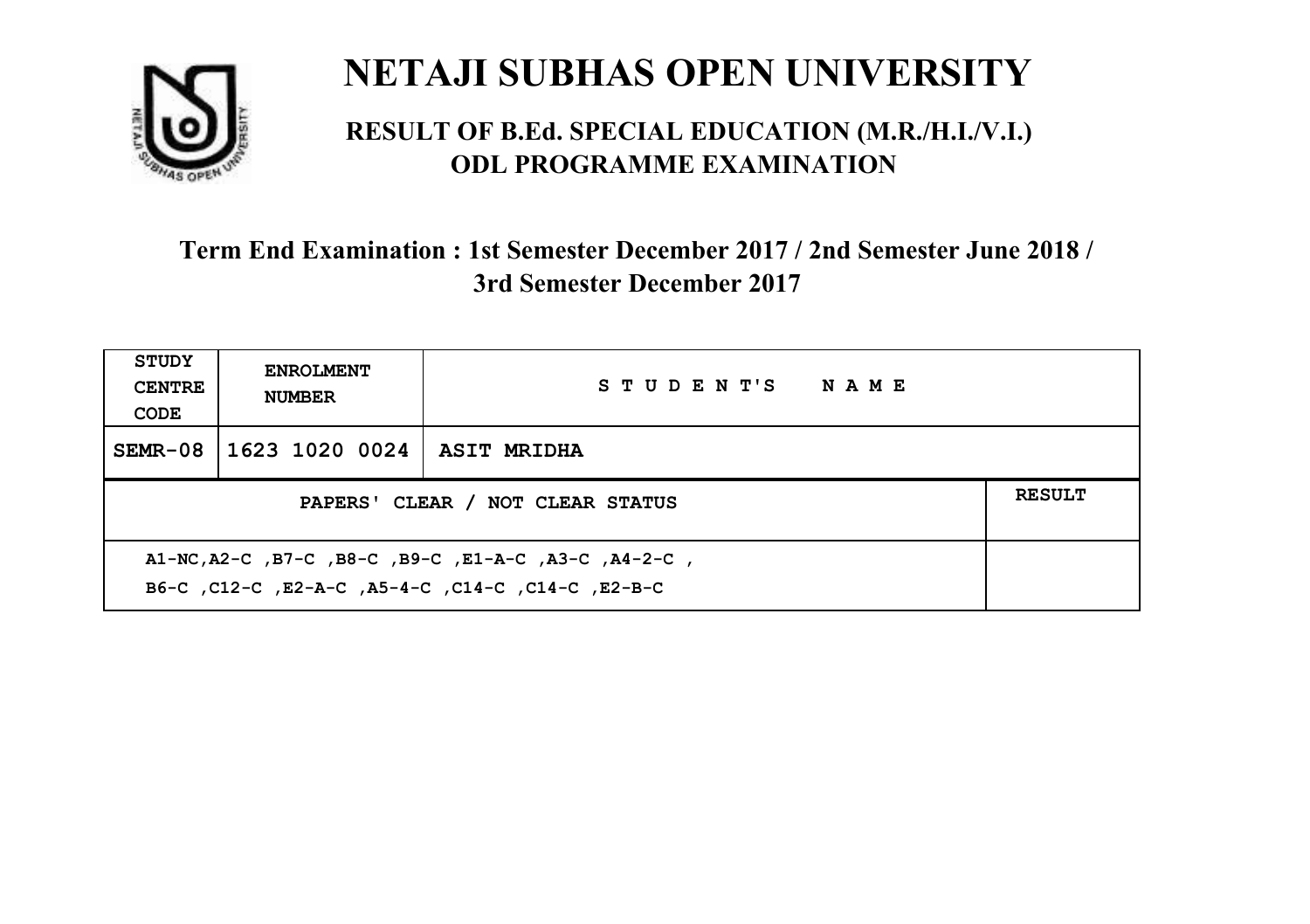

#### **RESULT OF B.Ed. SPECIAL EDUCATION (M.R./H.I./V.I.) ODL PROGRAMME EXAMINATION**

| <b>STUDY</b><br><b>CENTRE</b><br>CODE                                                                      | <b>ENROLMENT</b><br><b>NUMBER</b>                 | STUDENT'S NAME             |  |  |  |
|------------------------------------------------------------------------------------------------------------|---------------------------------------------------|----------------------------|--|--|--|
| SEMR-08                                                                                                    | 1623 1020 0033                                    | <b>TAPASH KUMAR MONDAL</b> |  |  |  |
|                                                                                                            | <b>RESULT</b><br>PAPERS' CLEAR / NOT CLEAR STATUS |                            |  |  |  |
| A1-C, A2-C, B7-C, B8-NC, B9-C, E1-A-C, A3-C, A4-3-C,<br>B6-C, C12-C, E2-A-C, A5-5-C, C14-C, C14-C, C12-B-C |                                                   |                            |  |  |  |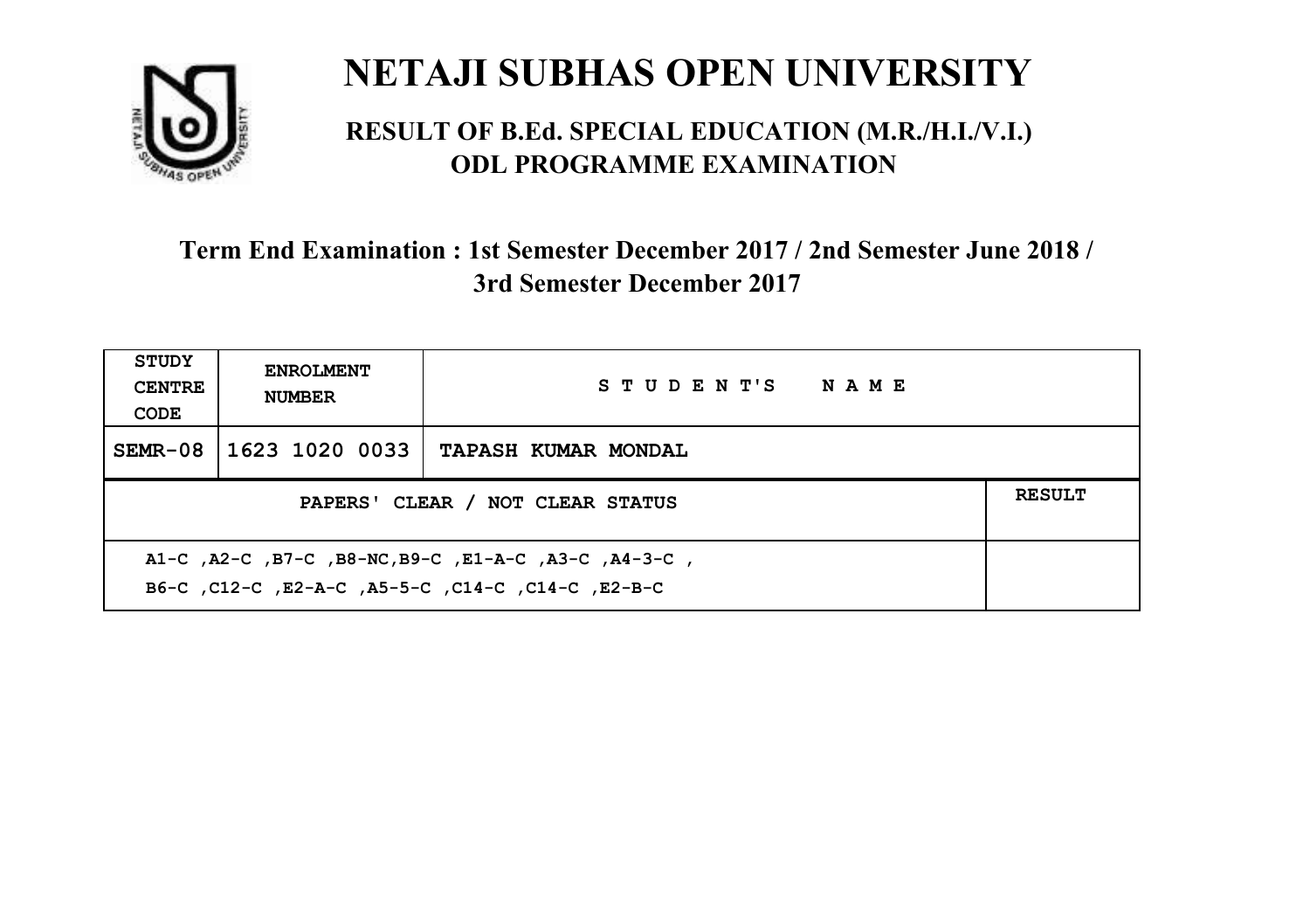

#### **RESULT OF B.Ed. SPECIAL EDUCATION (M.R./H.I./V.I.) ODL PROGRAMME EXAMINATION**

| <b>STUDY</b><br><b>CENTRE</b><br>CODE                                                                    | <b>ENROLMENT</b><br><b>NUMBER</b>                 | STUDENT'S NAME    |  |  |
|----------------------------------------------------------------------------------------------------------|---------------------------------------------------|-------------------|--|--|
| SEMR-08                                                                                                  | 1624 1020 0010                                    | <b>RINKU MAJI</b> |  |  |
|                                                                                                          | <b>RESULT</b><br>PAPERS' CLEAR / NOT CLEAR STATUS |                   |  |  |
| A1-C, A2-C, B7-C, B8-C, B9-C, E1-A-C, A3-C, A4-3-C,<br>B6-C, C12-C, E2-A-C, A5-4-C, C14-C, C14-C, E2-B-C |                                                   |                   |  |  |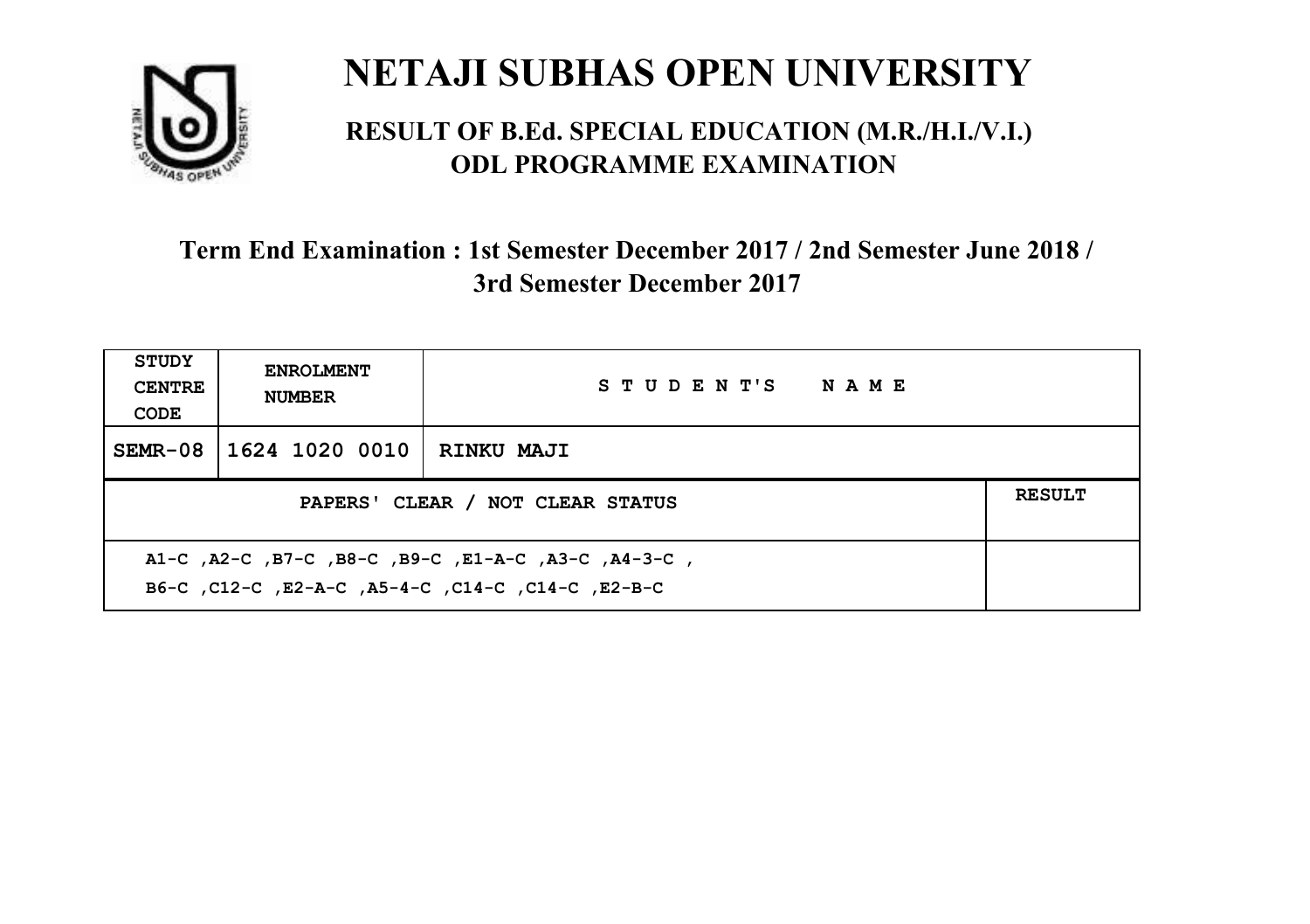

#### **RESULT OF B.Ed. SPECIAL EDUCATION (M.R./H.I./V.I.) ODL PROGRAMME EXAMINATION**

| <b>STUDY</b><br><b>CENTRE</b><br>CODE                                                                    | <b>ENROLMENT</b><br><b>NUMBER</b>                 | STUDENT'S NAME          |  |  |  |
|----------------------------------------------------------------------------------------------------------|---------------------------------------------------|-------------------------|--|--|--|
| $SEMR-08$                                                                                                | 1624 1020 0022                                    | <b>RAJESWARI BARMAN</b> |  |  |  |
|                                                                                                          | <b>RESULT</b><br>PAPERS' CLEAR / NOT CLEAR STATUS |                         |  |  |  |
| A1-C, A2-C, B7-C, B8-C, B9-C, E1-A-C, A3-C, A4-1-C,<br>B6-C, C12-C, E2-A-C, A5-4-C, C14-C, C14-C, E2-B-C |                                                   |                         |  |  |  |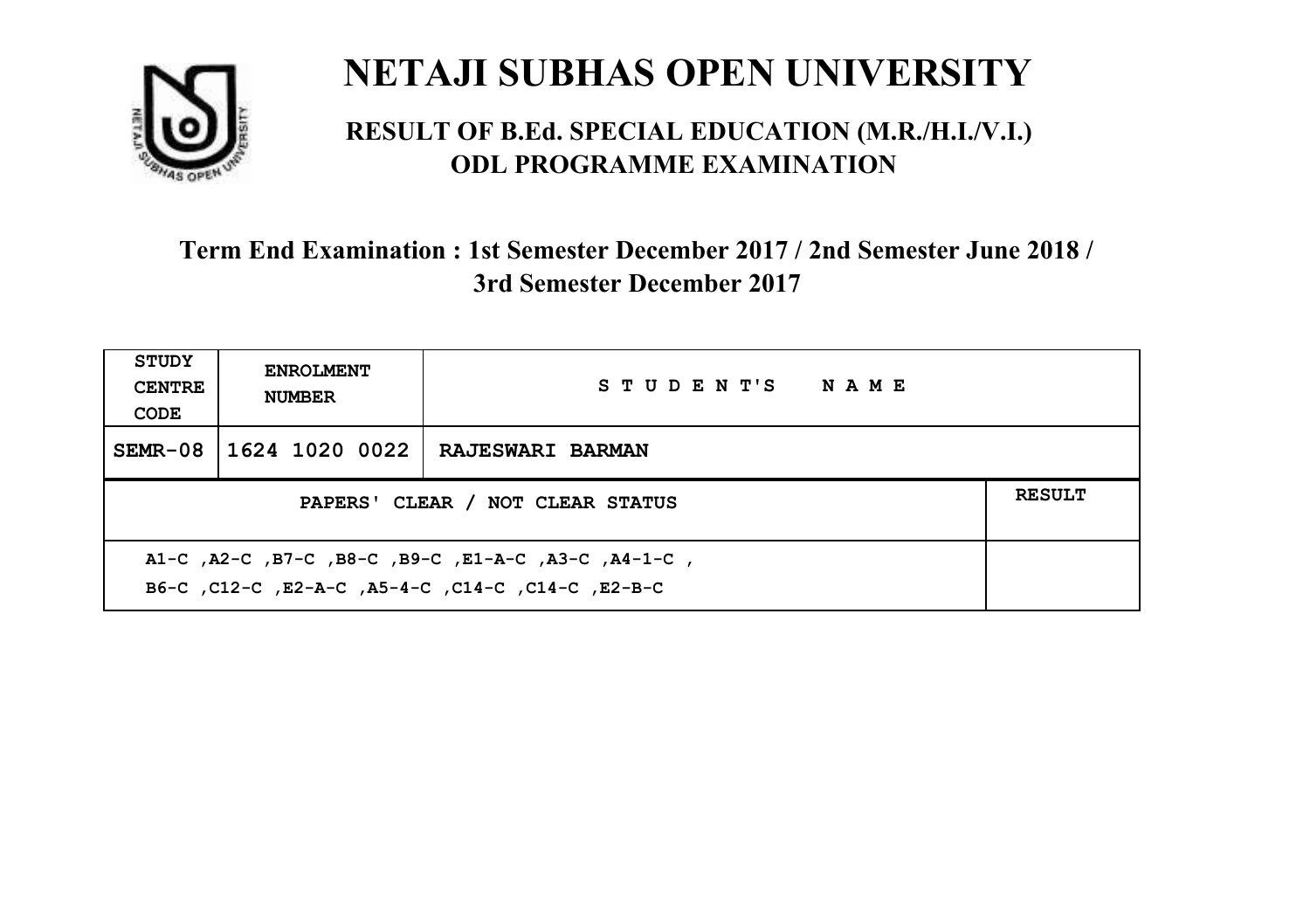

#### **RESULT OF B.Ed. SPECIAL EDUCATION (M.R./H.I./V.I.) ODL PROGRAMME EXAMINATION**

| <b>STUDY</b><br><b>CENTRE</b><br>CODE                                                                     | <b>ENROLMENT</b><br><b>NUMBER</b>                 | STUDENT'S NAME |  |  |
|-----------------------------------------------------------------------------------------------------------|---------------------------------------------------|----------------|--|--|
| SEMR-08                                                                                                   | 1624 1020 0035                                    | SAMPA SARDAR   |  |  |
|                                                                                                           | <b>RESULT</b><br>PAPERS' CLEAR / NOT CLEAR STATUS |                |  |  |
| A1-C, A2-C, B7-NC, B8-C, B9-C, E1-A-C, A3-C, A4-3-C,<br>B6-C, C12-C, E2-A-C, A5-4-C, C14-C, C14-C, E2-B-C |                                                   |                |  |  |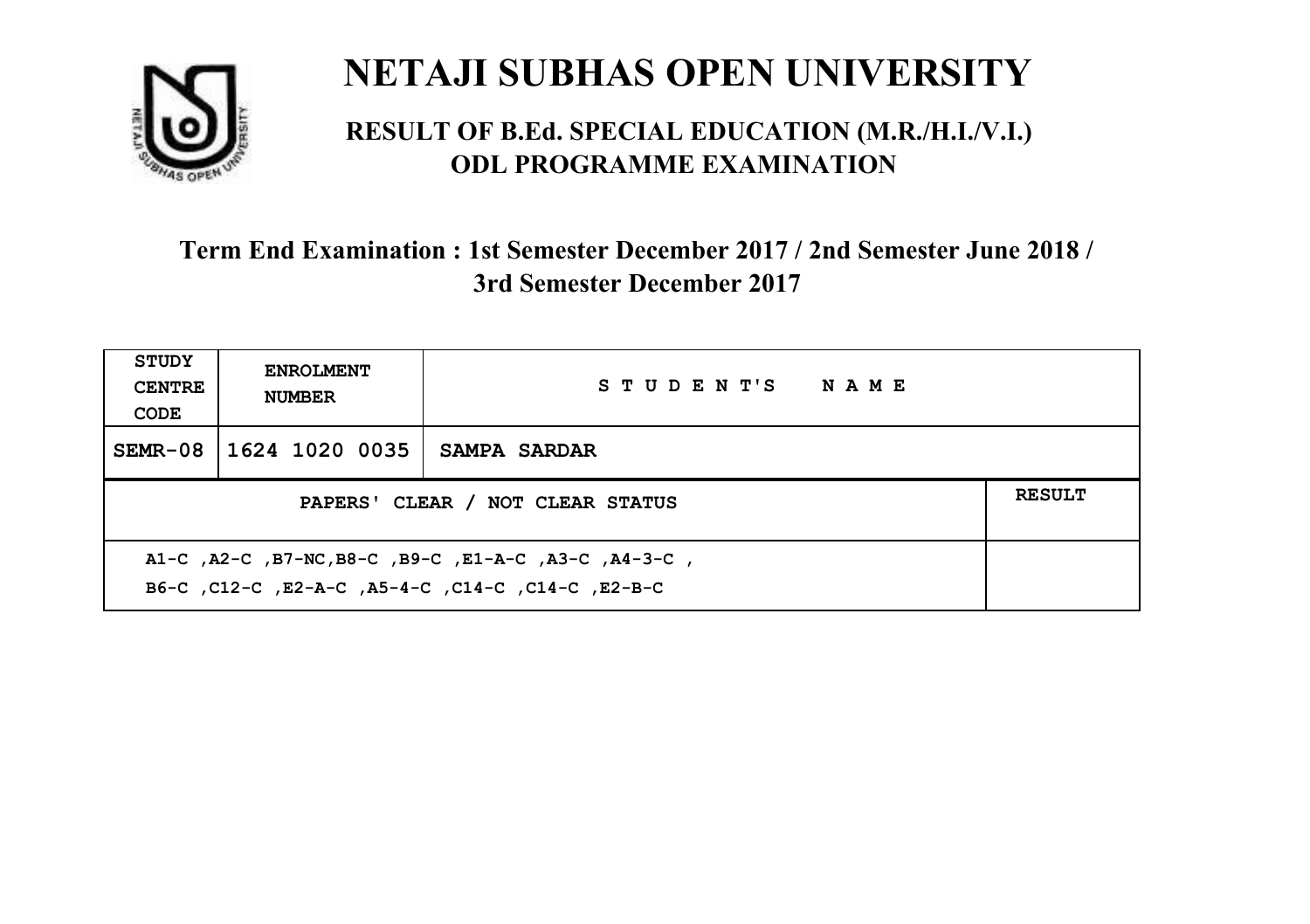

#### **RESULT OF B.Ed. SPECIAL EDUCATION (M.R./H.I./V.I.) ODL PROGRAMME EXAMINATION**

| <b>STUDY</b><br><b>CENTRE</b><br>CODE                                                                     | <b>ENROLMENT</b><br><b>NUMBER</b> | STUDENT'S NAME   |  |  |
|-----------------------------------------------------------------------------------------------------------|-----------------------------------|------------------|--|--|
| $SEMR-08$                                                                                                 | 1627 1020 0020                    | MD SAHIDUL ISLAM |  |  |
| <b>RESULT</b><br>PAPERS' CLEAR / NOT CLEAR STATUS                                                         |                                   |                  |  |  |
| A1-C, A2-C, B7-C, B8-C, B9-C, E1-A-C, A3-C, A4-3-C,<br>B6-C, C12-C, E2-A-C, A5-4-C, C14-C, C14-C, E2-B-NC |                                   |                  |  |  |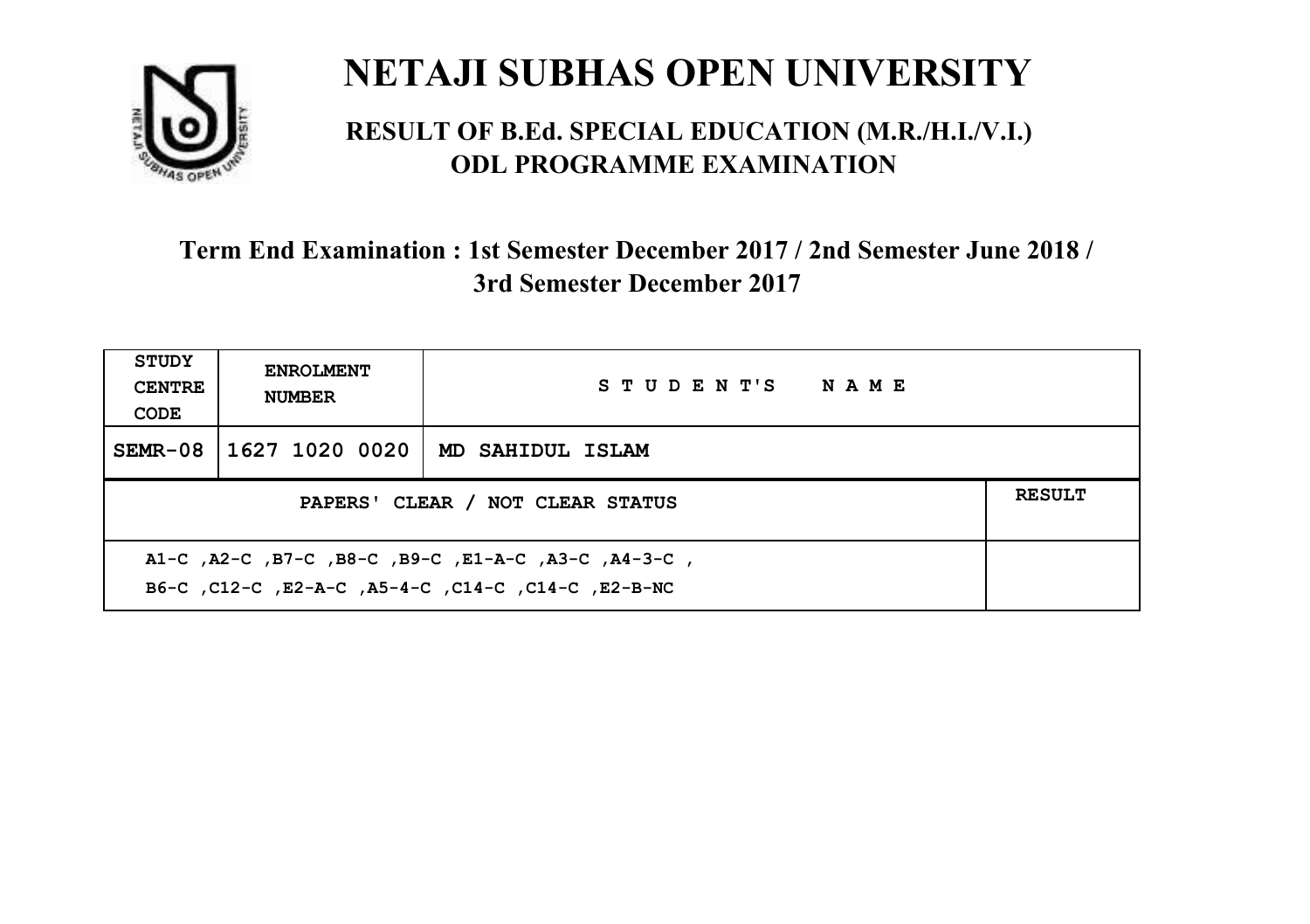

#### **RESULT OF B.Ed. SPECIAL EDUCATION (M.R./H.I./V.I.) ODL PROGRAMME EXAMINATION**

| STUDY<br><b>CENTRE</b><br>CODE                                                                            | <b>ENROLMENT</b><br><b>NUMBER</b>                 | STUDENT'S NAME        |  |  |  |
|-----------------------------------------------------------------------------------------------------------|---------------------------------------------------|-----------------------|--|--|--|
| SEMR-08                                                                                                   | 1628 1020 0001                                    | <b>RAJMIRA KHATUN</b> |  |  |  |
|                                                                                                           | <b>RESULT</b><br>PAPERS' CLEAR / NOT CLEAR STATUS |                       |  |  |  |
| A1-C, A2-C, B7-C, B8-C, B9-C, E1-A-C, A3-C, A4-3-C,<br>B6-C, C12-C, E2-A-C, A5-4-C, C14-C, C14-C, E2-B-NC |                                                   |                       |  |  |  |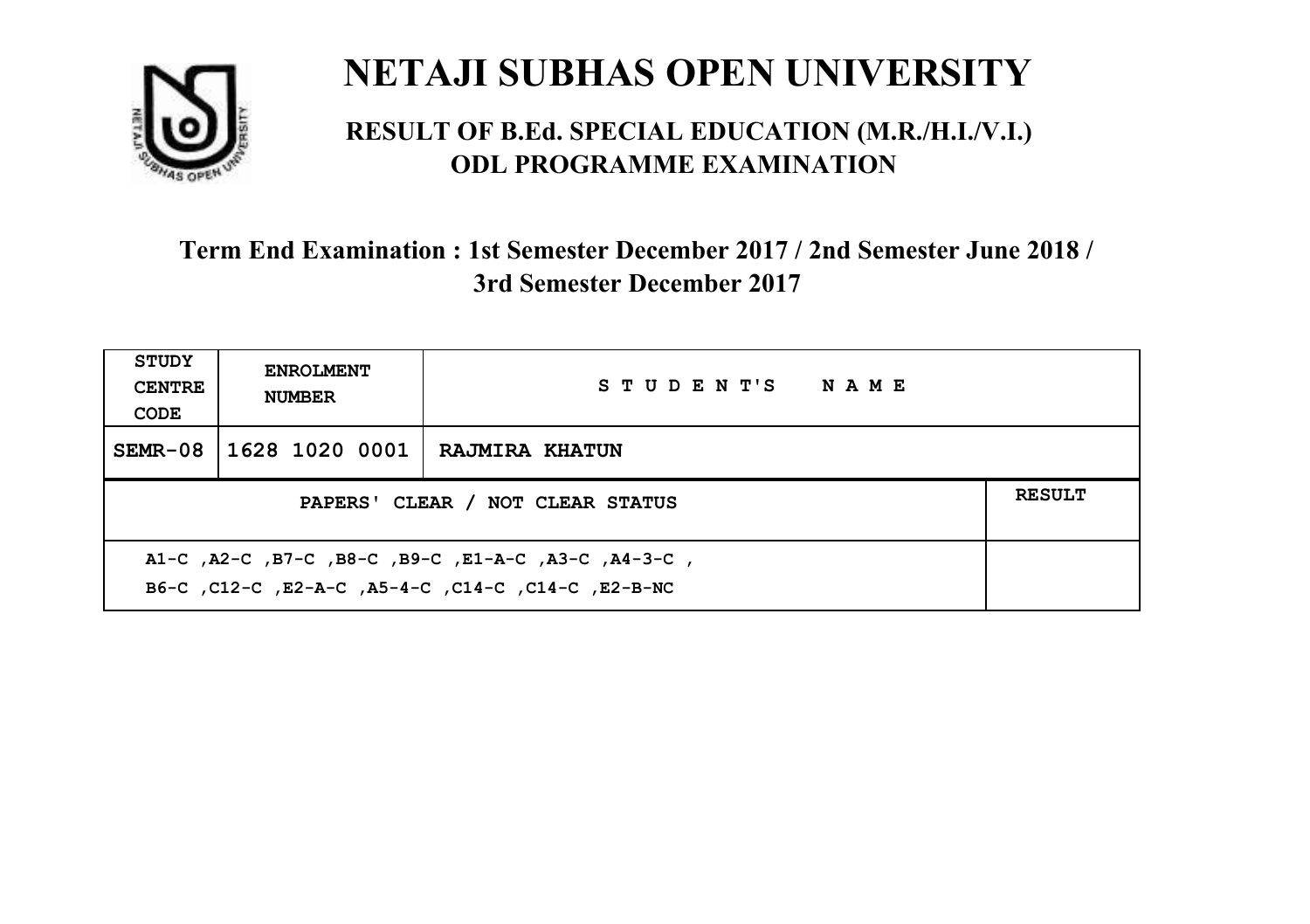

#### **RESULT OF B.Ed. SPECIAL EDUCATION (M.R./H.I./V.I.) ODL PROGRAMME EXAMINATION**

| <b>STUDY</b><br><b>CENTRE</b><br>CODE                                                                     | <b>ENROLMENT</b><br><b>NUMBER</b> | STUDENT'S NAME       |  |
|-----------------------------------------------------------------------------------------------------------|-----------------------------------|----------------------|--|
| $SEMR-08$                                                                                                 | 1628 1020 0018                    | <b>NARGIS KHATUN</b> |  |
| PAPERS' CLEAR / NOT CLEAR STATUS                                                                          |                                   |                      |  |
| A1-C, A2-C, B7-C, B8-C, B9-C, E1-A-C, A3-C, A4-1-C,<br>B6-C, C12-C, E2-A-C, A5-4-C, C14-C, C14-C, E2-B-NC |                                   |                      |  |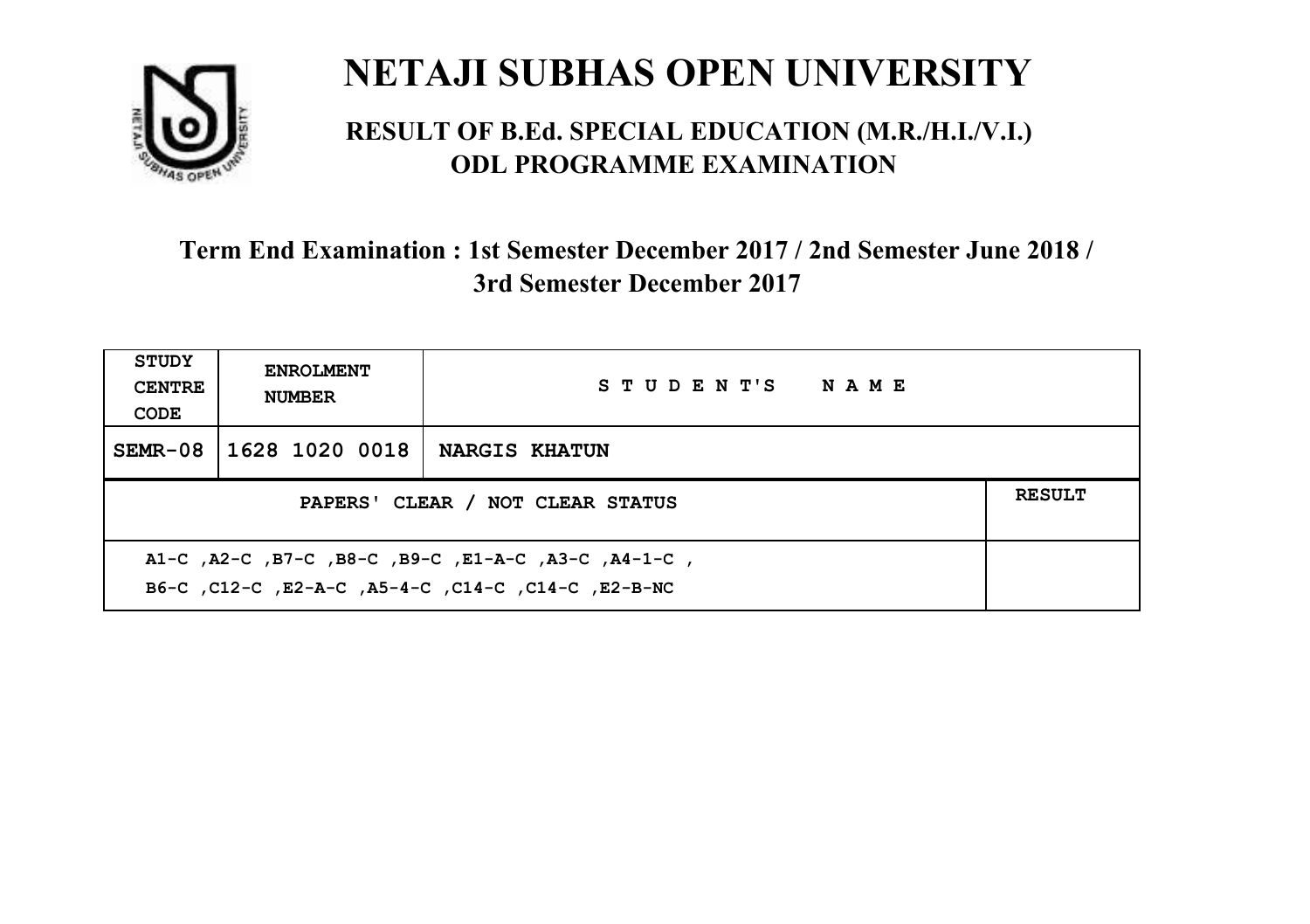

#### **RESULT OF B.Ed. SPECIAL EDUCATION (M.R./H.I./V.I.) ODL PROGRAMME EXAMINATION**

| <b>STUDY</b><br><b>CENTRE</b><br>CODE                                                               | <b>ENROLMENT</b><br><b>NUMBER</b> | STUDENT'S NAME     |  |
|-----------------------------------------------------------------------------------------------------|-----------------------------------|--------------------|--|
| $SEMR-08$                                                                                           | 1522 1020 0003                    | SURADHANI DASGUPTA |  |
| PAPERS' CLEAR / NOT CLEAR STATUS                                                                    |                                   |                    |  |
| A1-C, A2-C, B7-C, B8-C, B9-C, E1-A-C, A3-C, A4-1-C,<br>B6-C, E2-A-NC, A5-5-C, C14-C, C14-C, E2-B-NC |                                   |                    |  |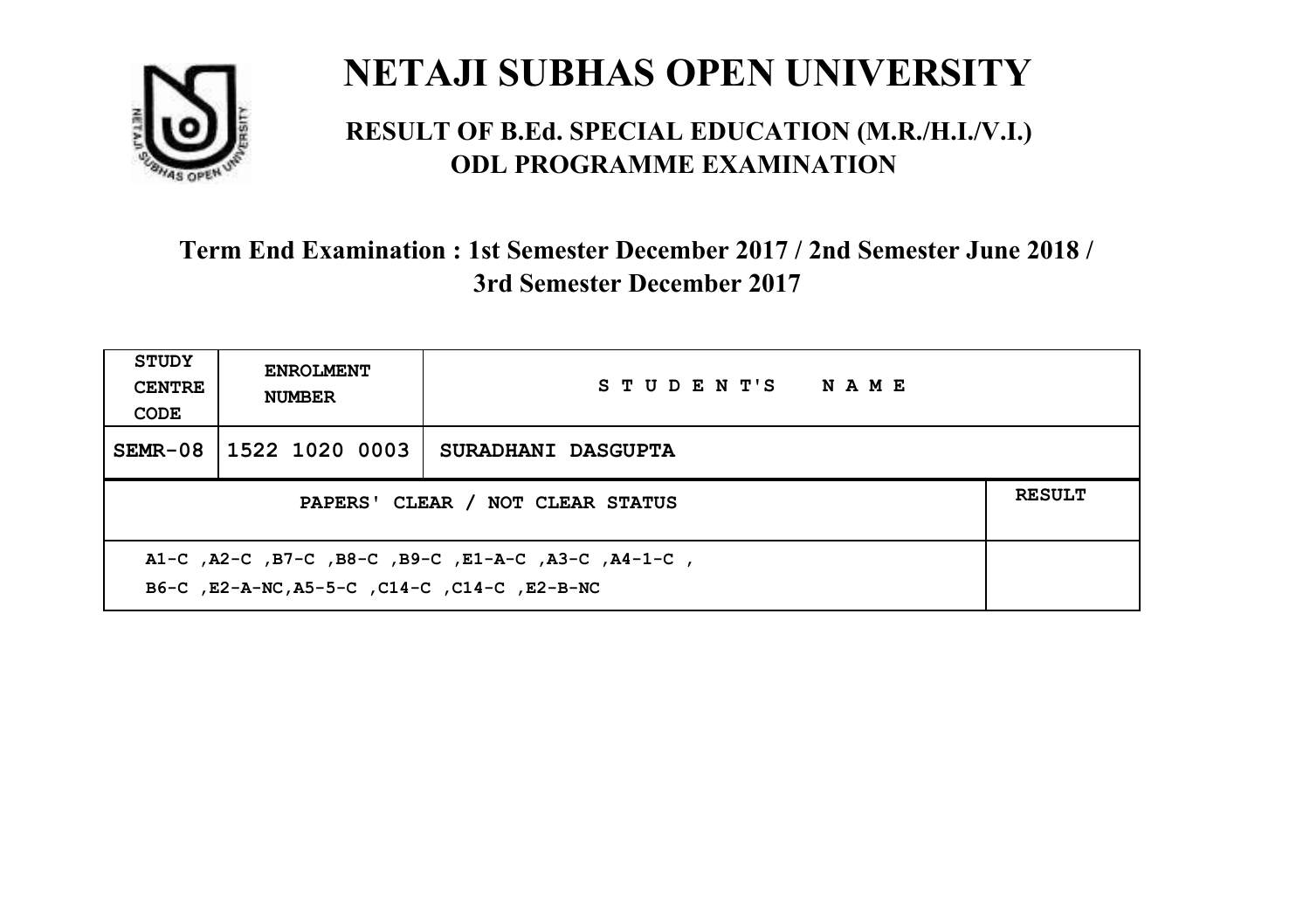

#### **RESULT OF B.Ed. SPECIAL EDUCATION (M.R./H.I./V.I.) ODL PROGRAMME EXAMINATION**

| <b>STUDY</b><br><b>CENTRE</b><br>CODE                                                                     | <b>ENROLMENT</b><br><b>NUMBER</b> | STUDENT'S NAME      |  |
|-----------------------------------------------------------------------------------------------------------|-----------------------------------|---------------------|--|
| $SEMR-08$                                                                                                 | 1522 1020 0004                    | RANJANA CHAKRABORTY |  |
| <b>RESULT</b><br>PAPERS' CLEAR / NOT CLEAR STATUS                                                         |                                   |                     |  |
| A1-C, A2-C, B7-C, B8-C, B9-C, E1-A-C, A3-C, A4-1-C,<br>B6-C, C12-C, E2-A-C, A5-5-C, C14-C, C14-C, C12-B-C |                                   |                     |  |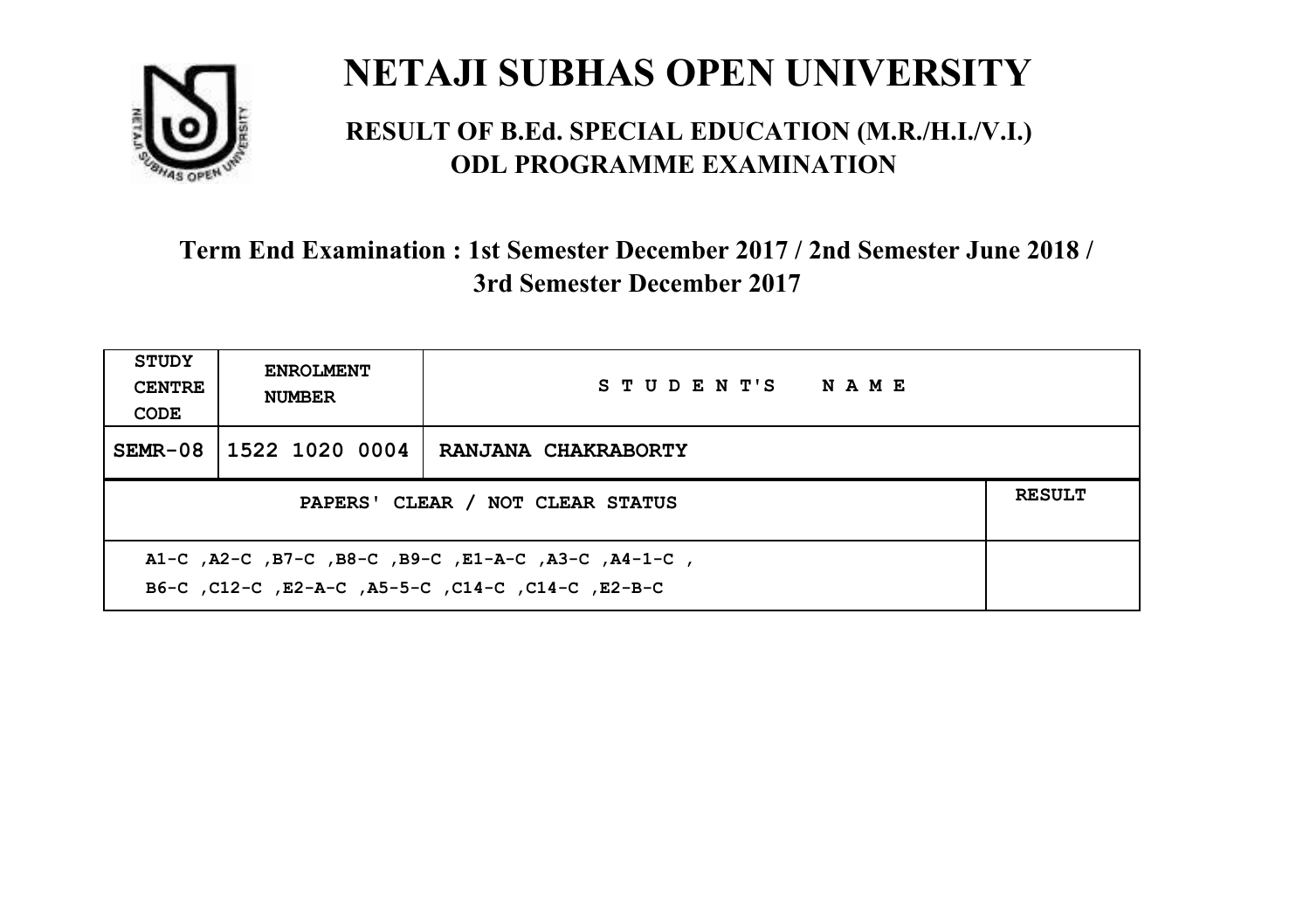

#### **RESULT OF B.Ed. SPECIAL EDUCATION (M.R./H.I./V.I.) ODL PROGRAMME EXAMINATION**

| <b>STUDY</b><br><b>CENTRE</b><br>CODE                                                                    | <b>ENROLMENT</b><br><b>NUMBER</b> | STUDENT'S NAME        |  |
|----------------------------------------------------------------------------------------------------------|-----------------------------------|-----------------------|--|
|                                                                                                          | SEMR-08 1522 1020 0005            | <b>MAHUYA GANGULY</b> |  |
| PAPERS' CLEAR / NOT CLEAR STATUS                                                                         |                                   |                       |  |
| A1-C, A2-C, B7-C, B8-C, B9-C, E1-A-C, A3-C, A4-3-C,<br>B6-C, C12-C, E2-A-C, A5-5-C, C14-C, C14-C, E2-B-C |                                   |                       |  |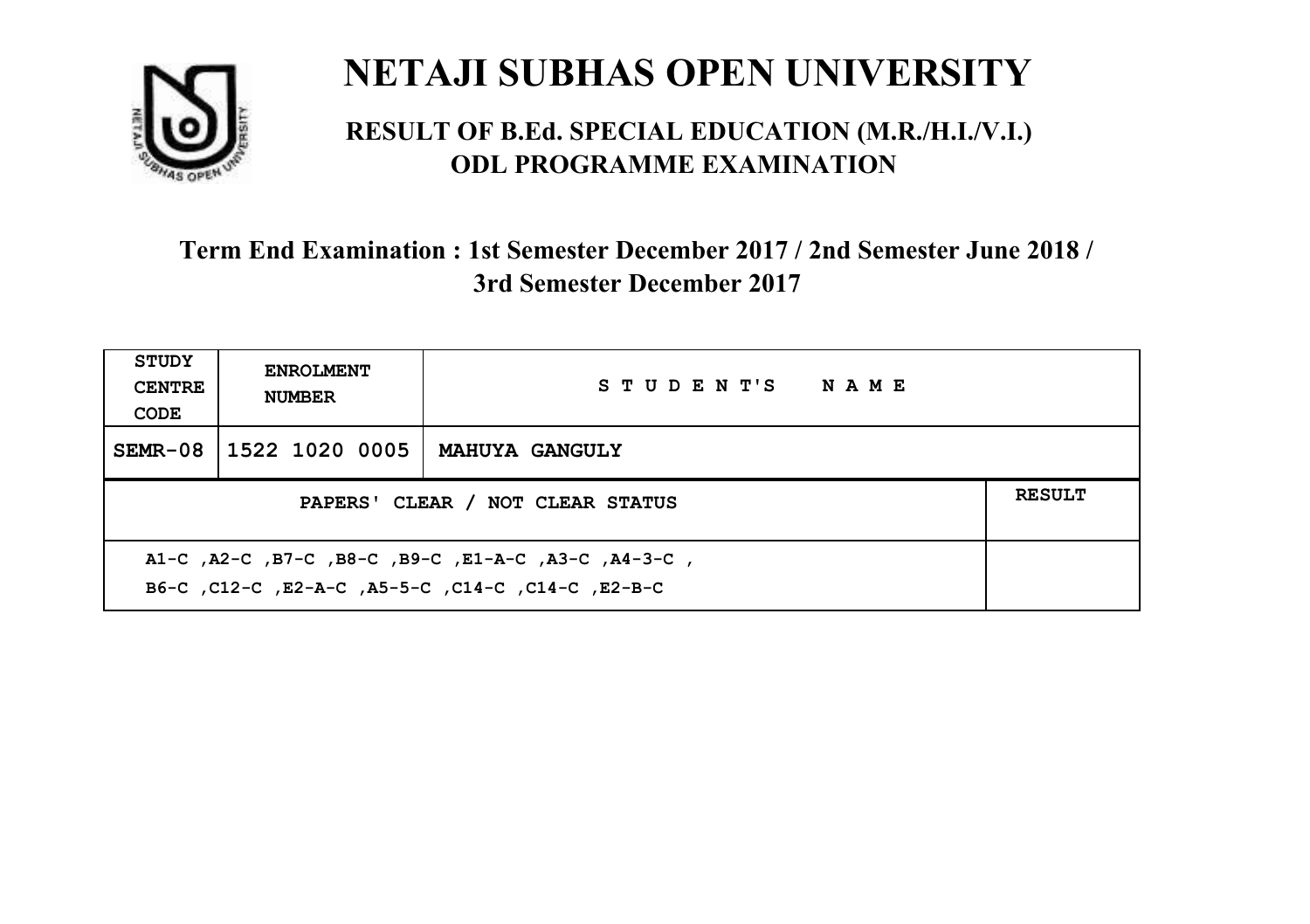

#### **RESULT OF B.Ed. SPECIAL EDUCATION (M.R./H.I./V.I.) ODL PROGRAMME EXAMINATION**

| <b>STUDY</b><br><b>CENTRE</b><br>CODE                                                                     | <b>ENROLMENT</b><br><b>NUMBER</b>                 | STUDENT'S NAME          |  |  |  |
|-----------------------------------------------------------------------------------------------------------|---------------------------------------------------|-------------------------|--|--|--|
| $SEMR-08$                                                                                                 | 1522 1020 0012                                    | <b>KASTURI SENGUPTA</b> |  |  |  |
|                                                                                                           | <b>RESULT</b><br>PAPERS' CLEAR / NOT CLEAR STATUS |                         |  |  |  |
| A1-C, A2-C, B7-C, B8-C, B9-C, E1-A-C, A3-C, A4-3-C,<br>B6-C, C12-C, E2-A-C, A5-5-C, C14-C, C14-C, C12-B-C |                                                   |                         |  |  |  |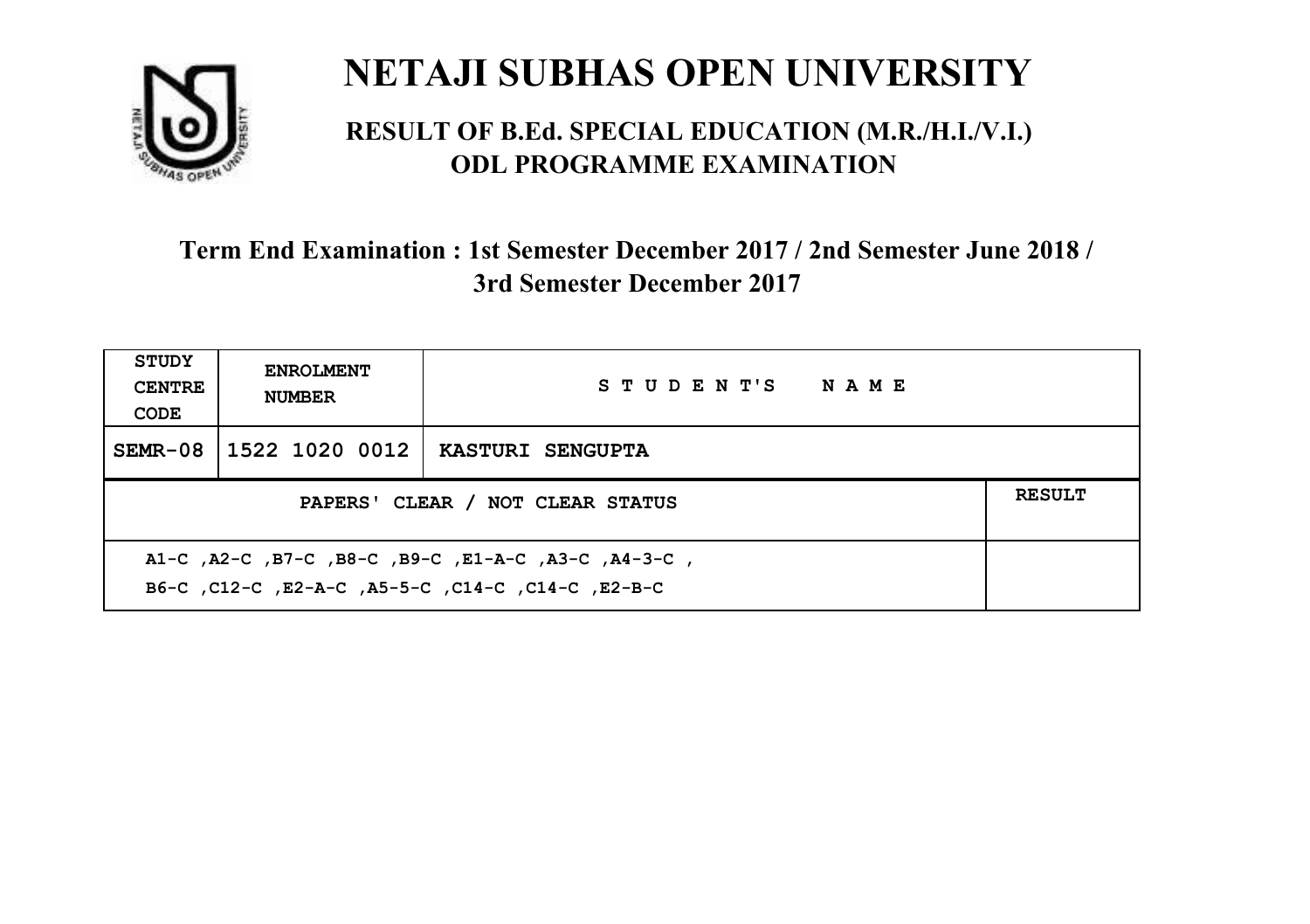

#### **RESULT OF B.Ed. SPECIAL EDUCATION (M.R./H.I./V.I.) ODL PROGRAMME EXAMINATION**

| <b>STUDY</b><br><b>CENTRE</b><br>CODE                                                                     | <b>ENROLMENT</b><br><b>NUMBER</b> | STUDENT'S NAME      |  |
|-----------------------------------------------------------------------------------------------------------|-----------------------------------|---------------------|--|
| $SEMR-08$                                                                                                 | 1522 1020 0030                    | MADHUMITA MUKHERJEE |  |
| PAPERS' CLEAR / NOT CLEAR STATUS                                                                          |                                   |                     |  |
| A1-C, A2-C, B7-C, B8-C, B9-C, E1-A-C, A3-C, A4-1-C,<br>B6-C, C12-C, E2-A-C, A5-4-C, C14-C, C14-C, C12-B-C |                                   |                     |  |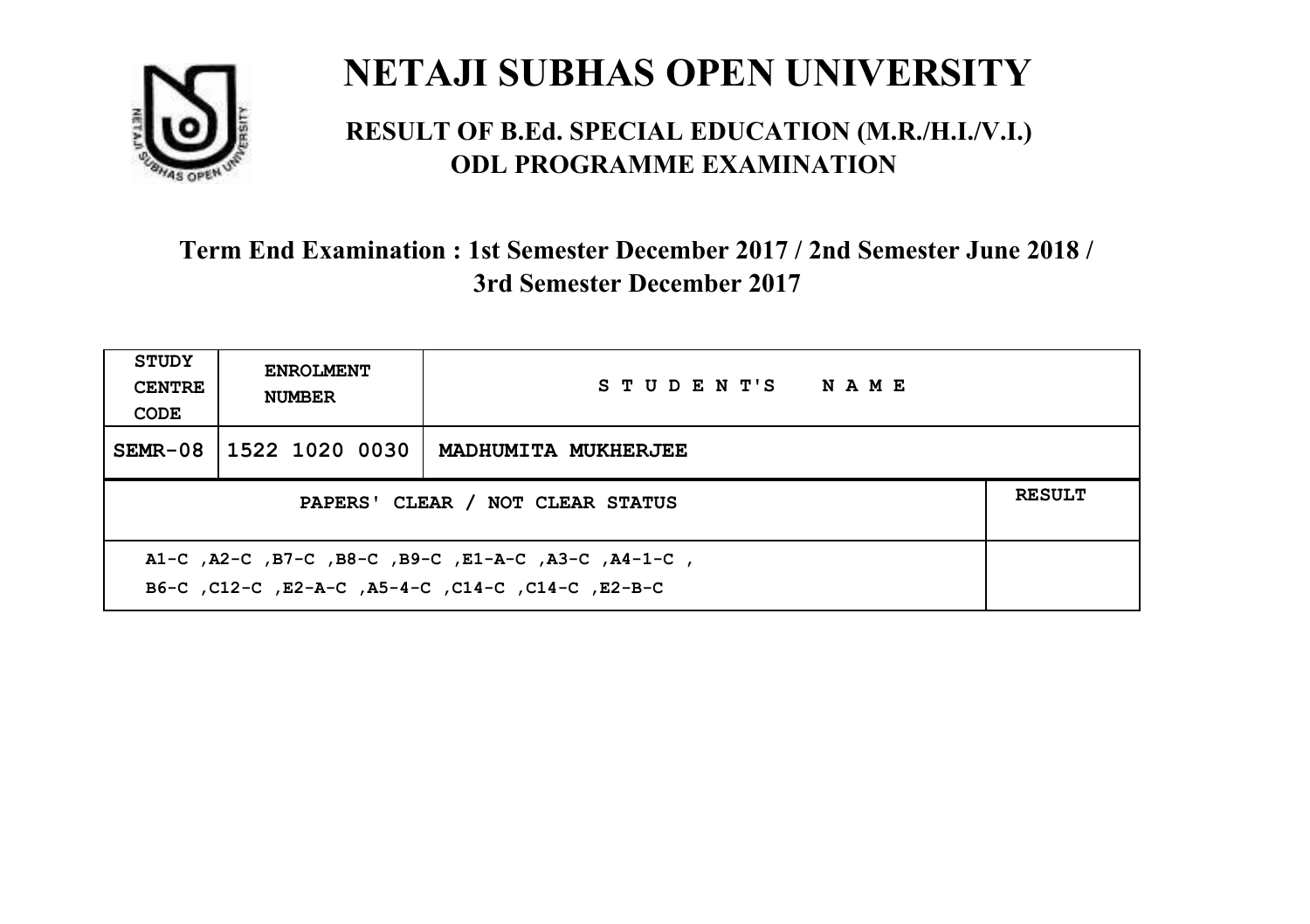

#### **RESULT OF B.Ed. SPECIAL EDUCATION (M.R./H.I./V.I.) ODL PROGRAMME EXAMINATION**

| <b>STUDY</b><br><b>CENTRE</b><br>CODE | <b>ENROLMENT</b><br><b>NUMBER</b> | STUDENT'S NAME    |  |
|---------------------------------------|-----------------------------------|-------------------|--|
|                                       | SEMR-08 1522 1020 0035            | <b>TRISHA DAS</b> |  |
| PAPERS' CLEAR / NOT CLEAR STATUS      |                                   |                   |  |
|                                       |                                   |                   |  |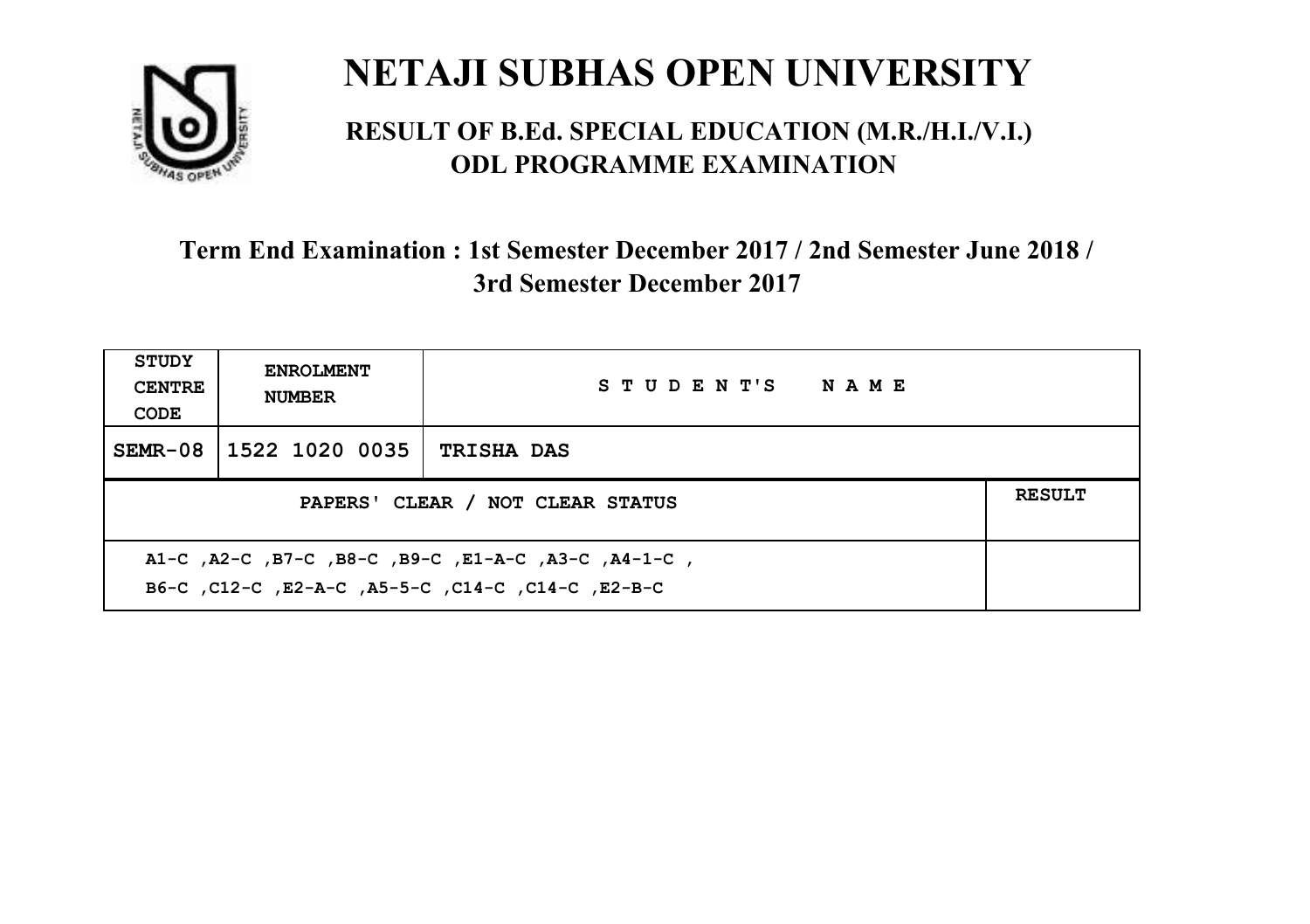

#### **RESULT OF B.Ed. SPECIAL EDUCATION (M.R./H.I./V.I.) ODL PROGRAMME EXAMINATION**

| <b>STUDY</b><br><b>CENTRE</b><br>CODE                                                                     | <b>ENROLMENT</b><br><b>NUMBER</b>                 | STUDENT'S NAME      |  |  |  |
|-----------------------------------------------------------------------------------------------------------|---------------------------------------------------|---------------------|--|--|--|
| $SEMR-08$                                                                                                 | 1523 1020 0011                                    | <b>RAJIB NASKAR</b> |  |  |  |
|                                                                                                           | <b>RESULT</b><br>PAPERS' CLEAR / NOT CLEAR STATUS |                     |  |  |  |
| A1-C, A2-C, B7-C, B8-C, B9-C, E1-A-C, A3-C, A4-3-C,<br>B6-C, C12-C, E2-A-C, A5-4-C, C14-C, C14-C, C12-B-C |                                                   |                     |  |  |  |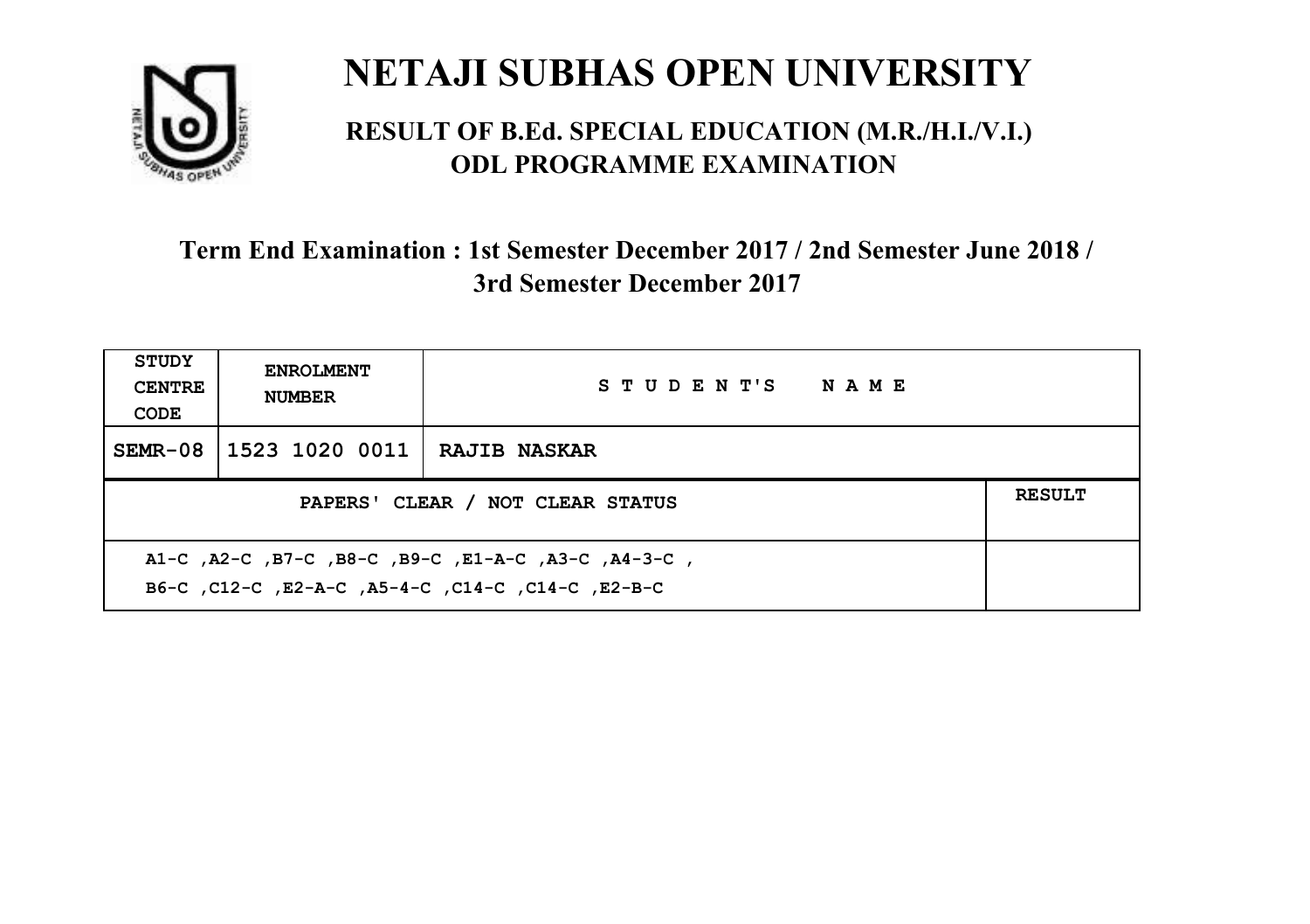

#### **RESULT OF B.Ed. SPECIAL EDUCATION (M.R./H.I./V.I.) ODL PROGRAMME EXAMINATION**

| <b>STUDY</b><br><b>CENTRE</b><br>CODE                                 | <b>ENROLMENT</b><br><b>NUMBER</b> | STUDENT'S<br>NAME        |  |
|-----------------------------------------------------------------------|-----------------------------------|--------------------------|--|
|                                                                       | SEMR-08 1523 1020 0022            | <b>GOPAL CHANDRA DAS</b> |  |
| PAPERS' CLEAR /<br><b>NOT CLEAR STATUS</b>                            |                                   |                          |  |
| A1-NC, A2-NC, B7-NC, B9-NC, E1-A-C, B6-NC, E2-A-C, A5-4-N<br>$C - NC$ |                                   |                          |  |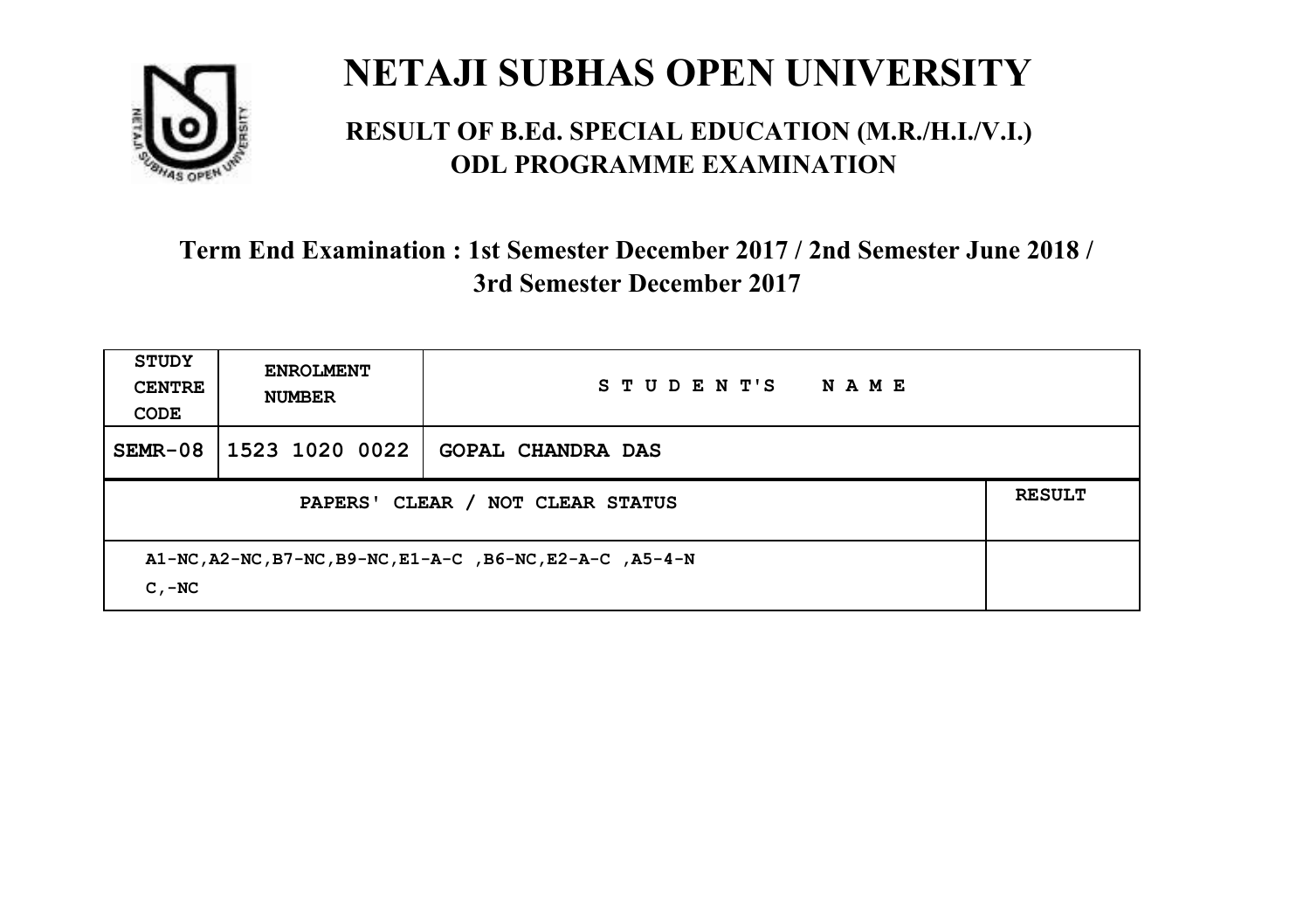

#### **RESULT OF B.Ed. SPECIAL EDUCATION (M.R./H.I./V.I.) ODL PROGRAMME EXAMINATION**

| <b>STUDY</b><br><b>CENTRE</b><br>CODE | <b>ENROLMENT</b><br><b>NUMBER</b> | STUDENT'S NAME         |  |
|---------------------------------------|-----------------------------------|------------------------|--|
|                                       | SEMR-08 1523 1020 0027            | <b>DEBASHIS HALDER</b> |  |
| PAPERS' CLEAR / NOT CLEAR STATUS      |                                   |                        |  |
|                                       |                                   |                        |  |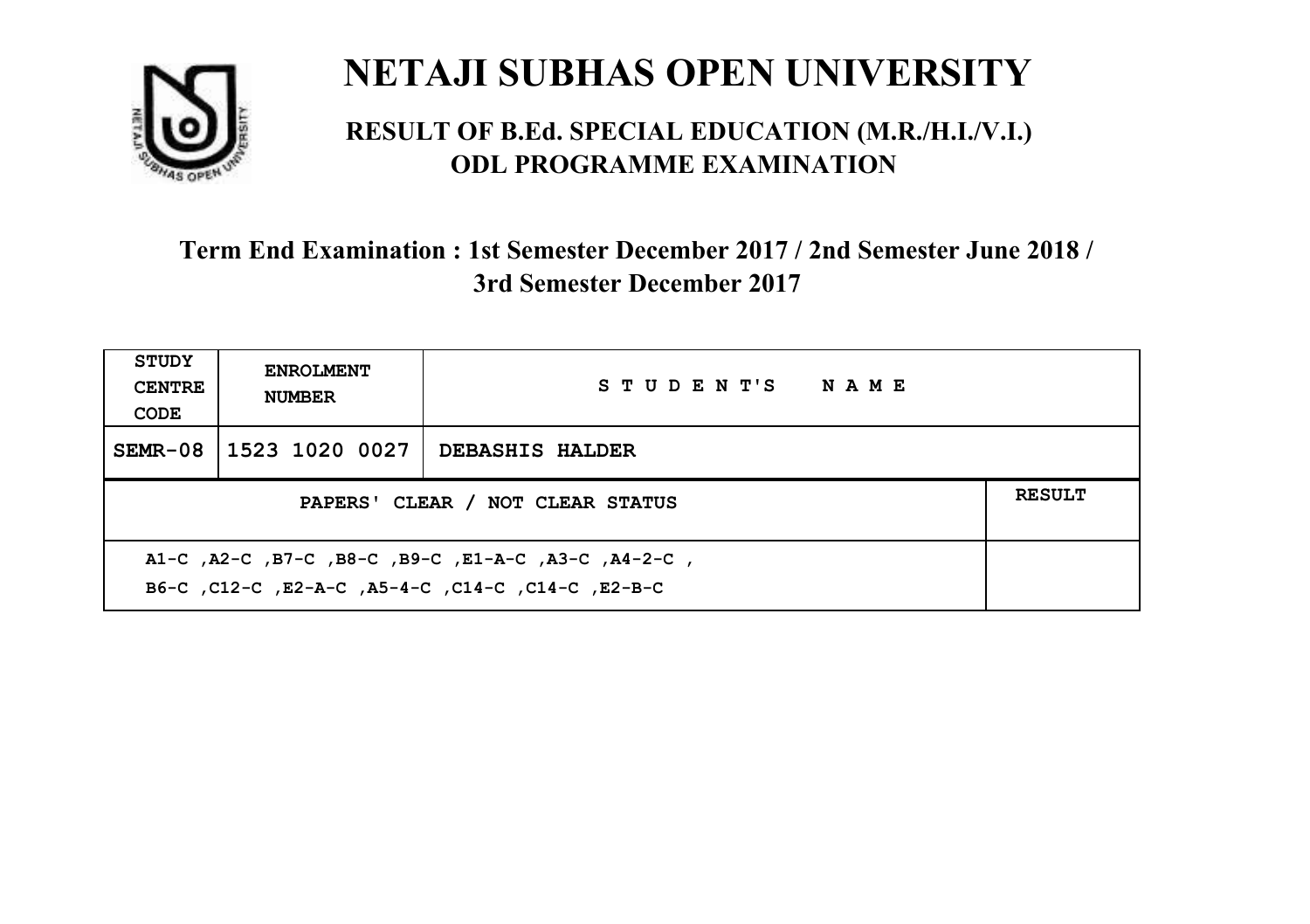

#### **RESULT OF B.Ed. SPECIAL EDUCATION (M.R./H.I./V.I.) ODL PROGRAMME EXAMINATION**

| <b>STUDY</b><br><b>CENTRE</b><br>CODE | <b>ENROLMENT</b><br><b>NUMBER</b> | STUDENT'S NAME         |  |
|---------------------------------------|-----------------------------------|------------------------|--|
|                                       | SEMR-08   1523 1020 0031          | <b>HARI DAS HALDER</b> |  |
| PAPERS' CLEAR / NOT CLEAR STATUS      |                                   |                        |  |
|                                       |                                   |                        |  |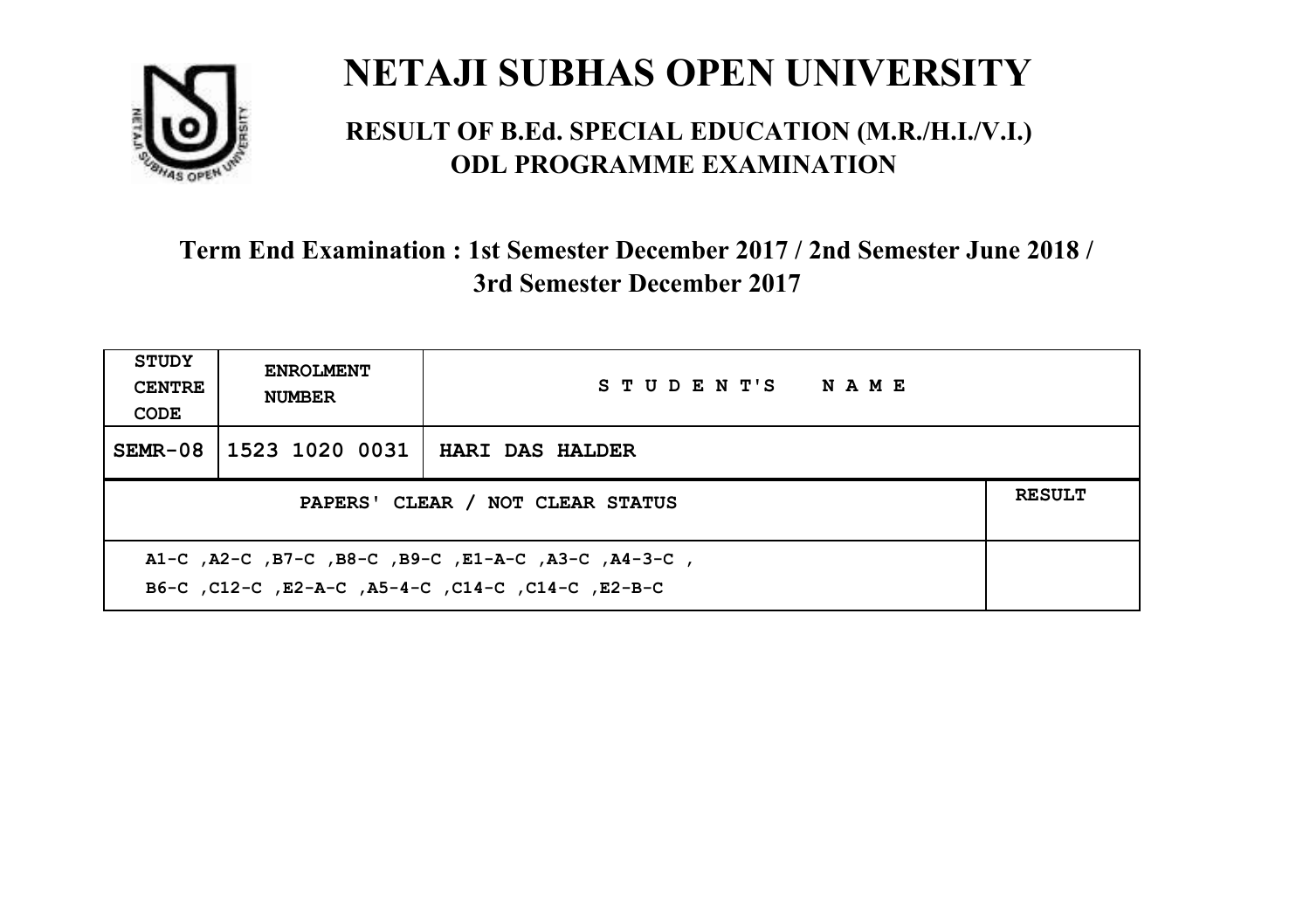

#### **RESULT OF B.Ed. SPECIAL EDUCATION (M.R./H.I./V.I.) ODL PROGRAMME EXAMINATION**

| <b>STUDY</b><br><b>CENTRE</b><br>CODE                                                                          | <b>ENROLMENT</b><br><b>NUMBER</b> | STUDENT'S NAME      |               |
|----------------------------------------------------------------------------------------------------------------|-----------------------------------|---------------------|---------------|
| $SEMR-08$                                                                                                      | 1524 1020 0010                    | <b>PINKI SARKAR</b> |               |
| PAPERS' CLEAR / NOT CLEAR STATUS                                                                               |                                   |                     | <b>RESULT</b> |
| A1-C, A2-C, B7-C, B8-C, B9-C, E1-A-NC, A3-C, A4-3-C,<br>B6-C, C12-NC, E2-A-NC, A5-4-NC, C14-NC, C14-C, E2-B-NC |                                   |                     |               |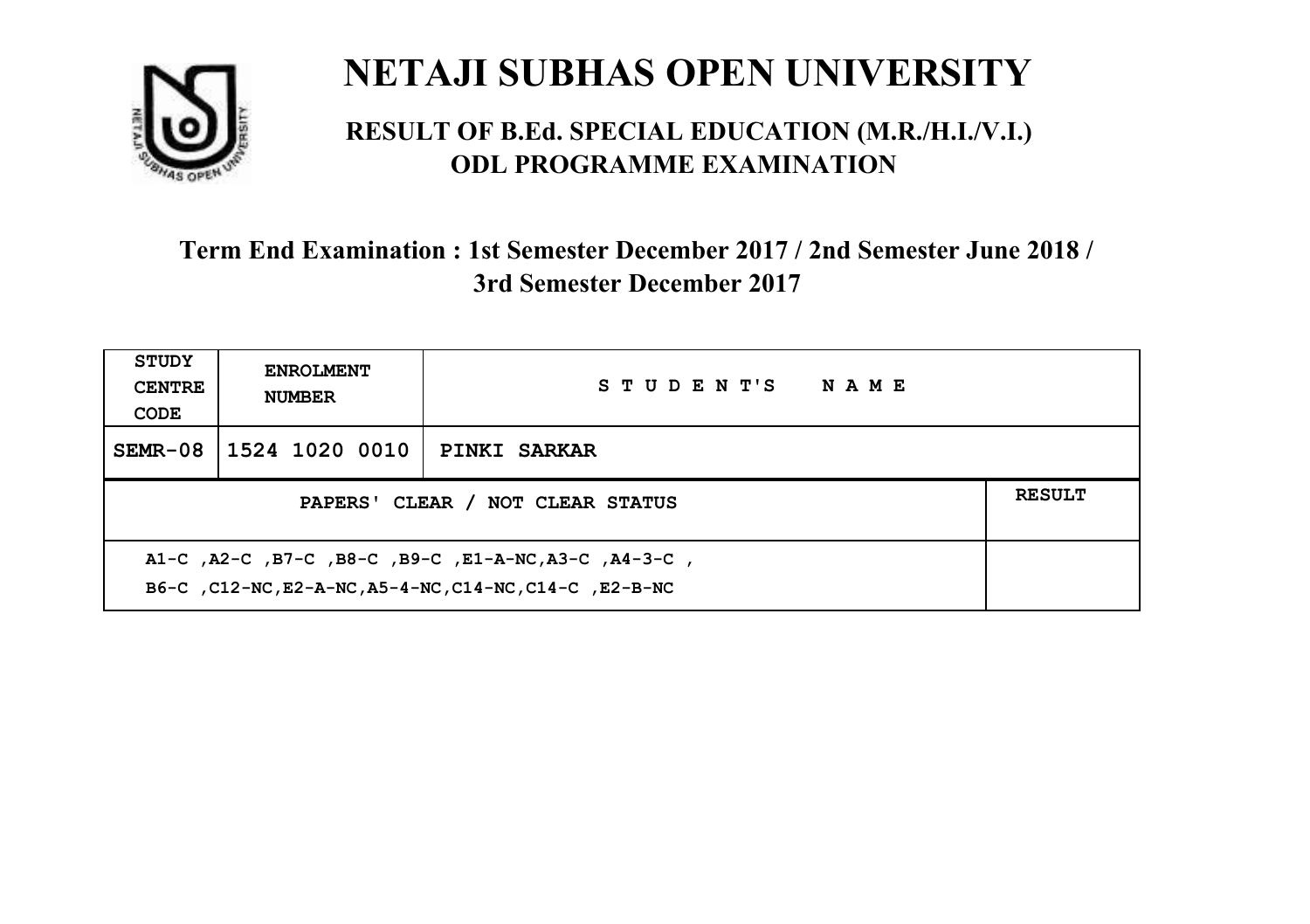

#### **RESULT OF B.Ed. SPECIAL EDUCATION (M.R./H.I./V.I.) ODL PROGRAMME EXAMINATION**

| <b>STUDY</b><br><b>CENTRE</b><br>CODE | <b>ENROLMENT</b><br><b>NUMBER</b>                                                                         | STUDENT'S NAME      |  |  |  |
|---------------------------------------|-----------------------------------------------------------------------------------------------------------|---------------------|--|--|--|
| SEMR-08                               | 1527 1020 0029                                                                                            | <b>BABLU MONDAL</b> |  |  |  |
|                                       | <b>RESULT</b><br>PAPERS' CLEAR / NOT CLEAR STATUS                                                         |                     |  |  |  |
|                                       | A1-C, A2-C, B7-C, B8-C, B9-C, E1-A-C, A3-C, A4-3-C,<br>B6-C, C12-C, E2-A-C, A5-4-C, C14-C, C14-C, C12-B-C |                     |  |  |  |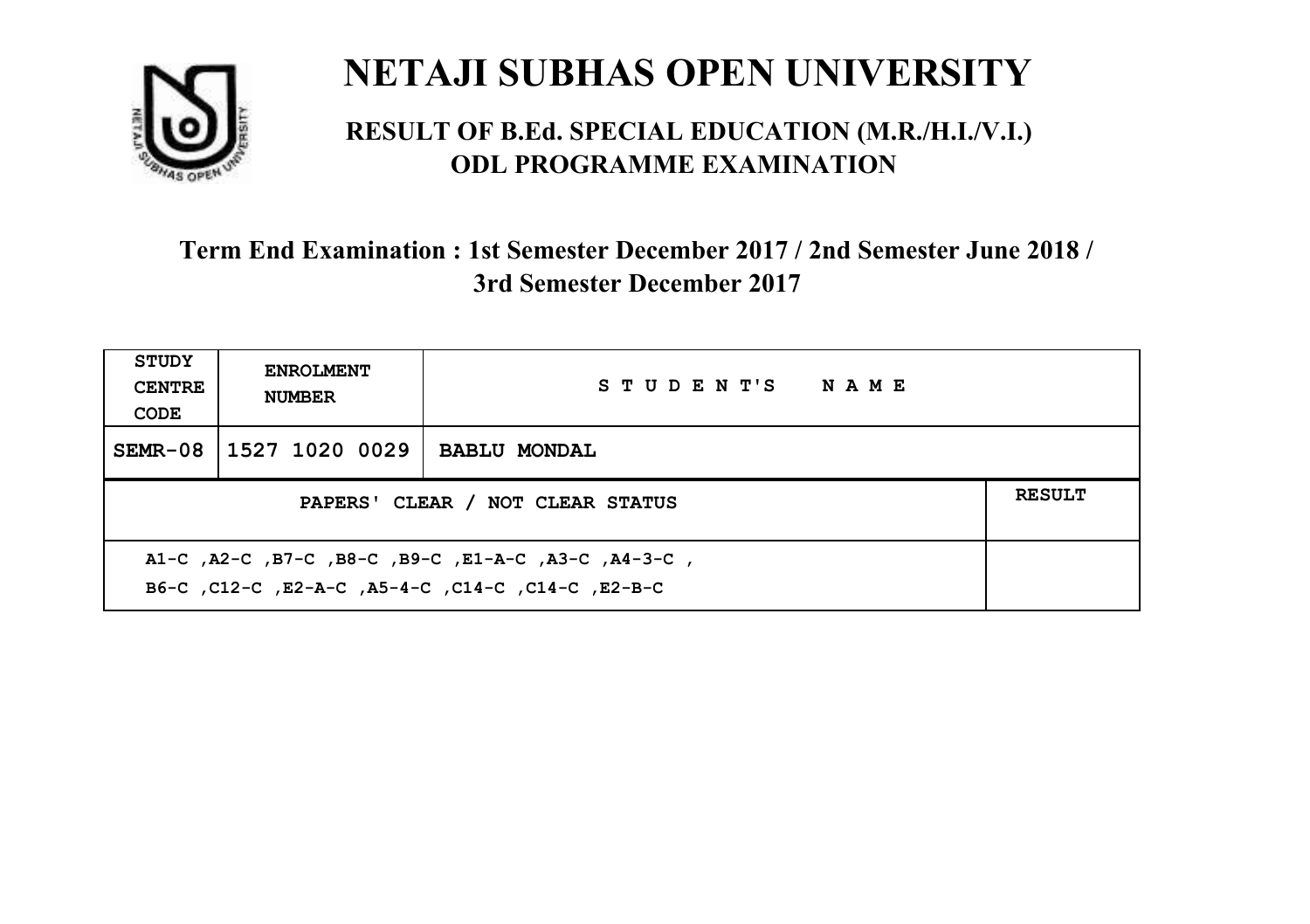

#### **RESULT OF B.Ed. SPECIAL EDUCATION (M.R./H.I./V.I.) ODL PROGRAMME EXAMINATION**

| <b>STUDY</b><br><b>CENTRE</b><br>CODE                                       | <b>ENROLMENT</b><br><b>NUMBER</b> | STUDENT'S NAME    |  |  |
|-----------------------------------------------------------------------------|-----------------------------------|-------------------|--|--|
| SEVI-01                                                                     | 1721 1017 2004                    | PALLABI MUKHERJEE |  |  |
| PAPERS' CLEAR / NOT CLEAR STATUS                                            |                                   |                   |  |  |
| A1-C, A2-C, B7-C, B8-C, B9-C, E1-A-C, A3-C, A4-3-C,<br>B6-C, C12-C, E2-A-NC |                                   |                   |  |  |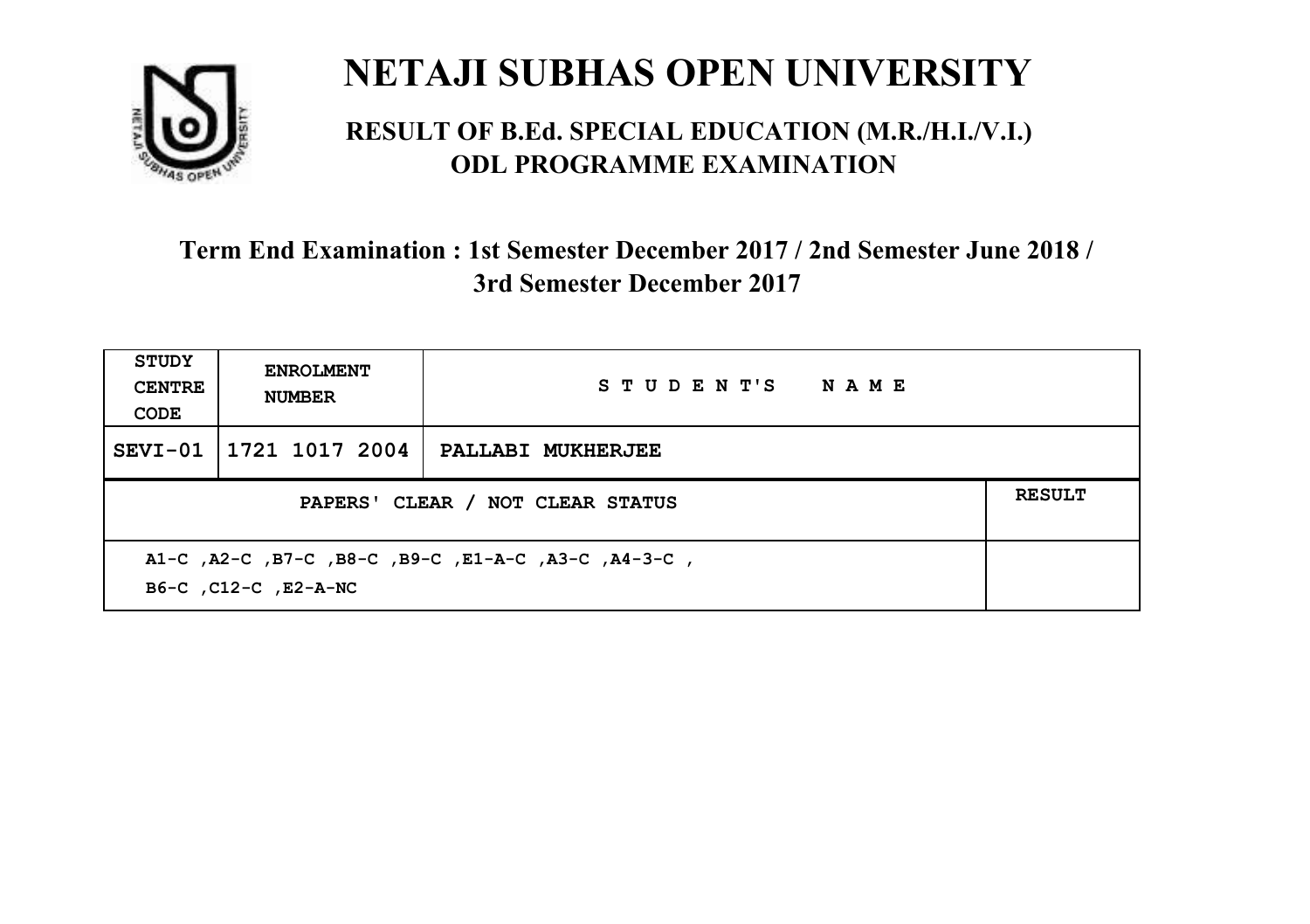

#### **RESULT OF B.Ed. SPECIAL EDUCATION (M.R./H.I./V.I.) ODL PROGRAMME EXAMINATION**

| <b>STUDY</b><br><b>CENTRE</b><br>CODE                                        | <b>ENROLMENT</b><br><b>NUMBER</b> | STUDENT'S NAME    |  |
|------------------------------------------------------------------------------|-----------------------------------|-------------------|--|
| $SEVI-01$                                                                    | 1721 1017 2009                    | <b>ASIF IOBAL</b> |  |
| PAPERS' CLEAR / NOT CLEAR STATUS                                             |                                   |                   |  |
| A1-NC, A2-C, B7-C, B8-C, B9-C, E1-A-C, A3-C, A4-3-C,<br>B6-C, C12-C, E2-A-NC |                                   |                   |  |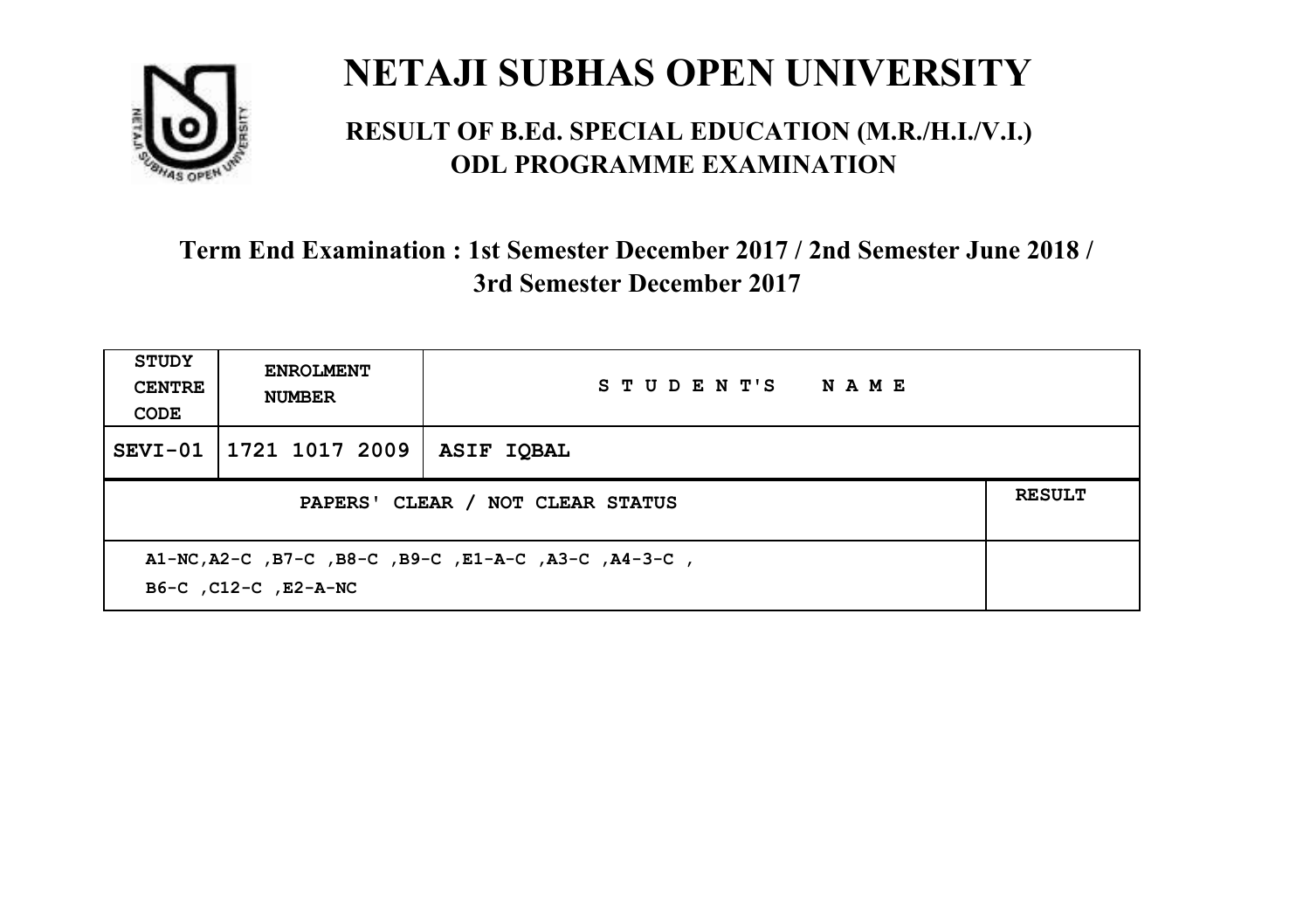

#### **RESULT OF B.Ed. SPECIAL EDUCATION (M.R./H.I./V.I.) ODL PROGRAMME EXAMINATION**

| STUDY<br><b>CENTRE</b><br>CODE                                             | <b>ENROLMENT</b><br><b>NUMBER</b> | STUDENT'S NAME                   |  |
|----------------------------------------------------------------------------|-----------------------------------|----------------------------------|--|
| $SEVI-01$                                                                  |                                   | 1721 1017 2010   AYUB ALI MONDAL |  |
| PAPERS' CLEAR / NOT CLEAR STATUS                                           |                                   |                                  |  |
| A1-C, A2-C, B7-C, B8-C, B9-C, E1-A-C, A3-C, A4-1-C,<br>B6-C, C12-C, E2-A-C |                                   |                                  |  |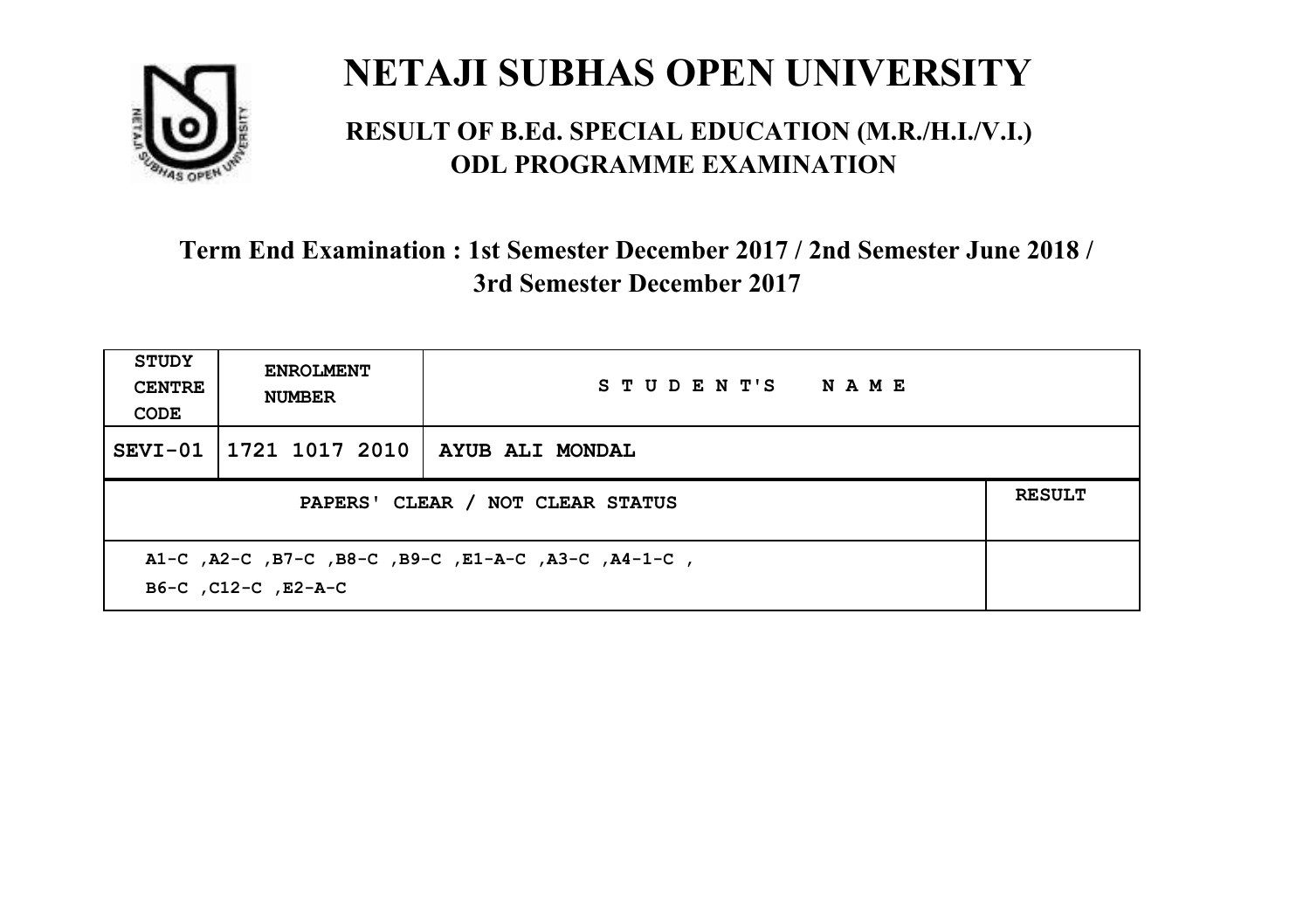

#### **RESULT OF B.Ed. SPECIAL EDUCATION (M.R./H.I./V.I.) ODL PROGRAMME EXAMINATION**

| <b>STUDY</b><br><b>CENTRE</b><br>CODE                                        | <b>ENROLMENT</b><br><b>NUMBER</b> | STUDENT'S NAME                           |  |
|------------------------------------------------------------------------------|-----------------------------------|------------------------------------------|--|
| SEVI-01                                                                      |                                   | $1721$ 1017 2018   AJAY KUMAR CHATTERJEE |  |
| PAPERS' CLEAR / NOT CLEAR STATUS                                             |                                   |                                          |  |
| A1-C, A2-C, B7-C, B8-C, B9-C, E1-A-C, A3-C, A4-2-NC,<br>B6-C, C12-C, E2-A-NC |                                   |                                          |  |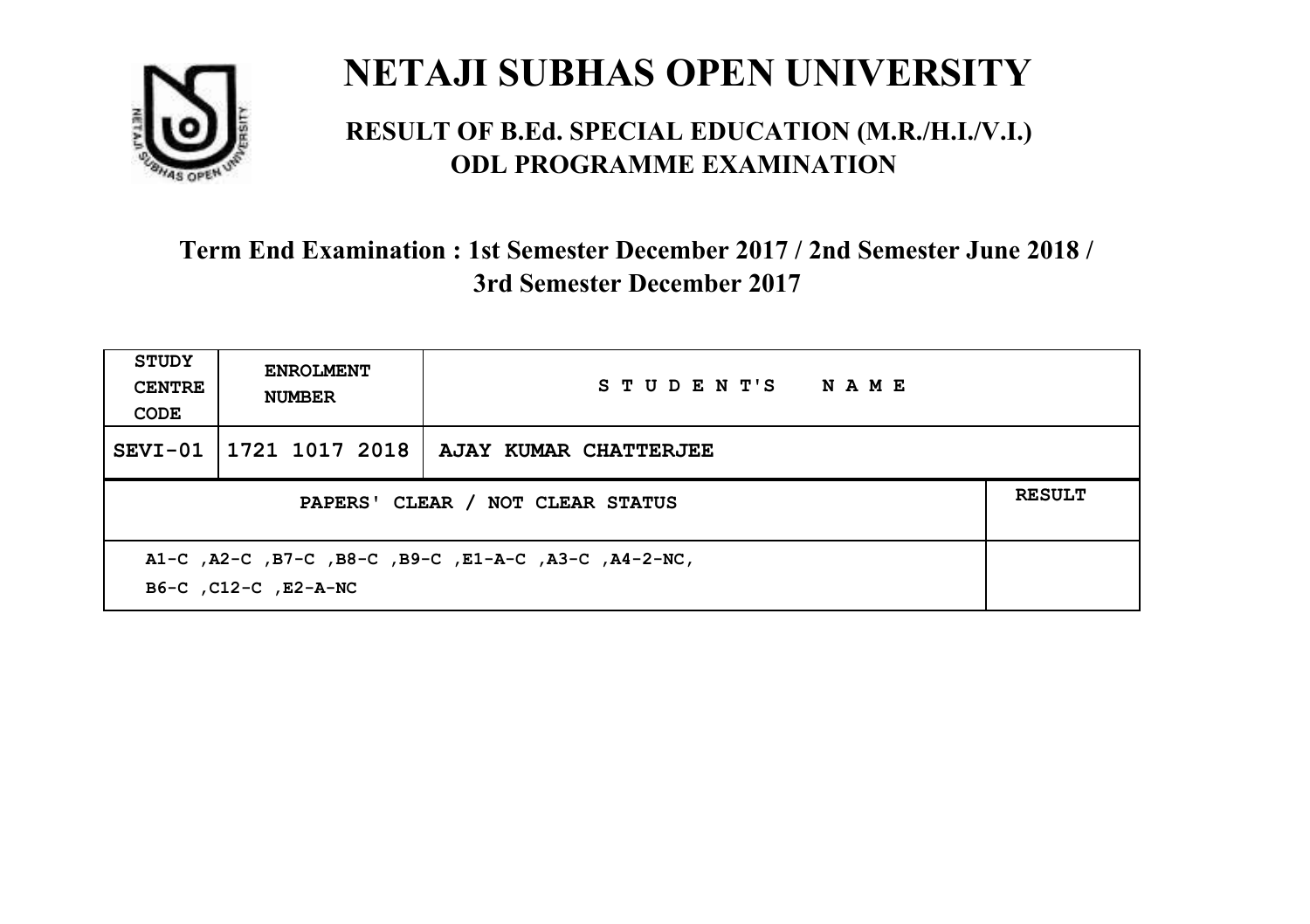

#### **RESULT OF B.Ed. SPECIAL EDUCATION (M.R./H.I./V.I.) ODL PROGRAMME EXAMINATION**

| <b>STUDY</b><br><b>CENTRE</b><br>CODE                                        | <b>ENROLMENT</b><br><b>NUMBER</b> | STUDENT'S NAME           |  |
|------------------------------------------------------------------------------|-----------------------------------|--------------------------|--|
| SEVI-01                                                                      | 1721 1017 2019                    | <b>JAGABANDHU MONDAL</b> |  |
| PAPERS' CLEAR / NOT CLEAR STATUS                                             |                                   |                          |  |
| A1-NC, A2-C, B7-C, B8-C, B9-C, E1-A-C, A3-C, A4-3-C,<br>B6-C, C12-C, E2-A-NC |                                   |                          |  |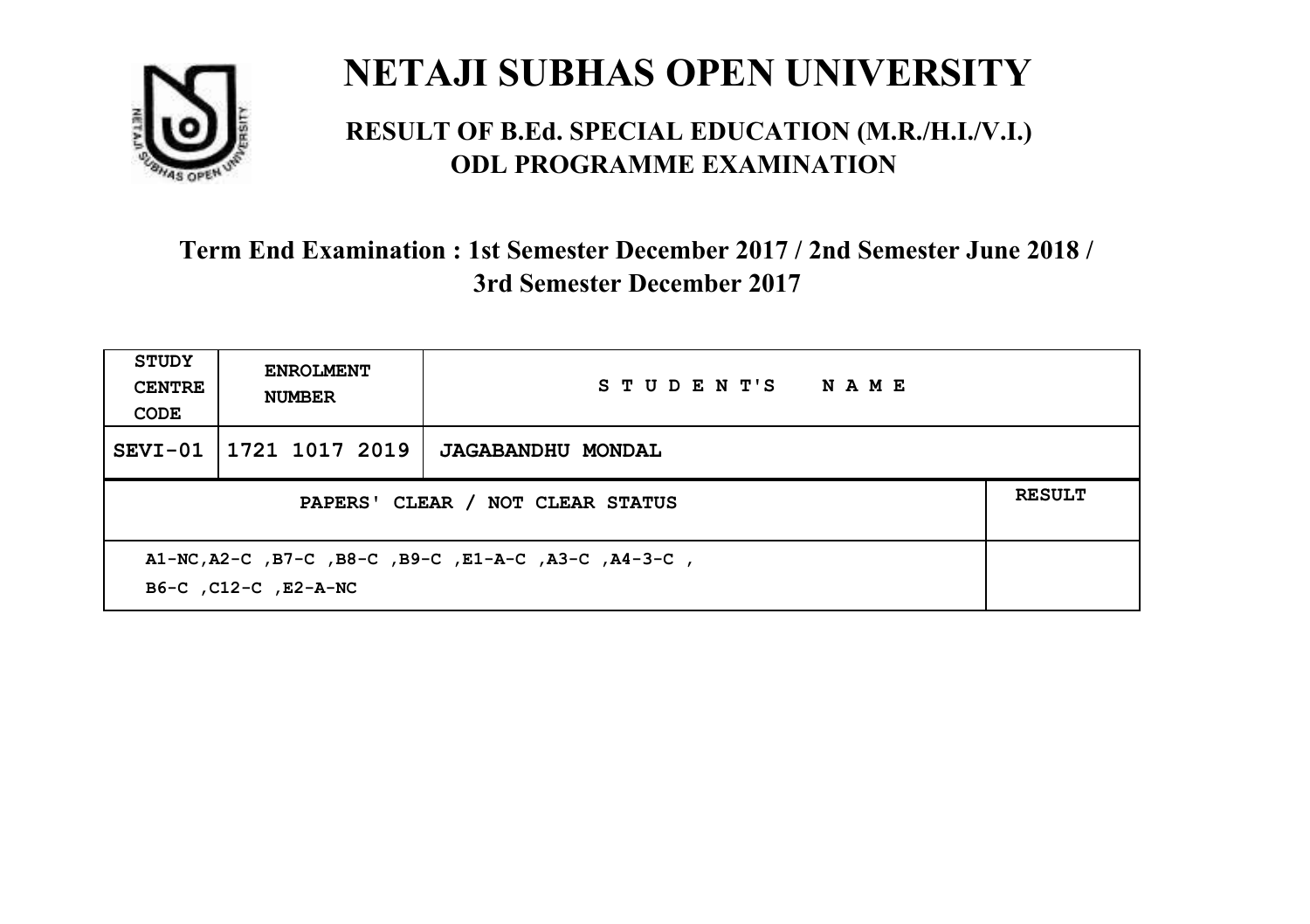

#### **RESULT OF B.Ed. SPECIAL EDUCATION (M.R./H.I./V.I.) ODL PROGRAMME EXAMINATION**

| <b>STUDY</b><br><b>CENTRE</b><br>CODE                                     | <b>ENROLMENT</b><br><b>NUMBER</b> | STUDENT'S NAME |  |
|---------------------------------------------------------------------------|-----------------------------------|----------------|--|
|                                                                           | SEVI-01 1722 1017 2003            | SANGEETA DAS   |  |
| PAPERS' CLEAR / NOT CLEAR STATUS                                          |                                   |                |  |
| A1-C, A2-C, B7-C, B8-C, B9-C, E1-A-C, A4-3-C, B6-C,<br>$C12-C$ , $E2-A-C$ |                                   |                |  |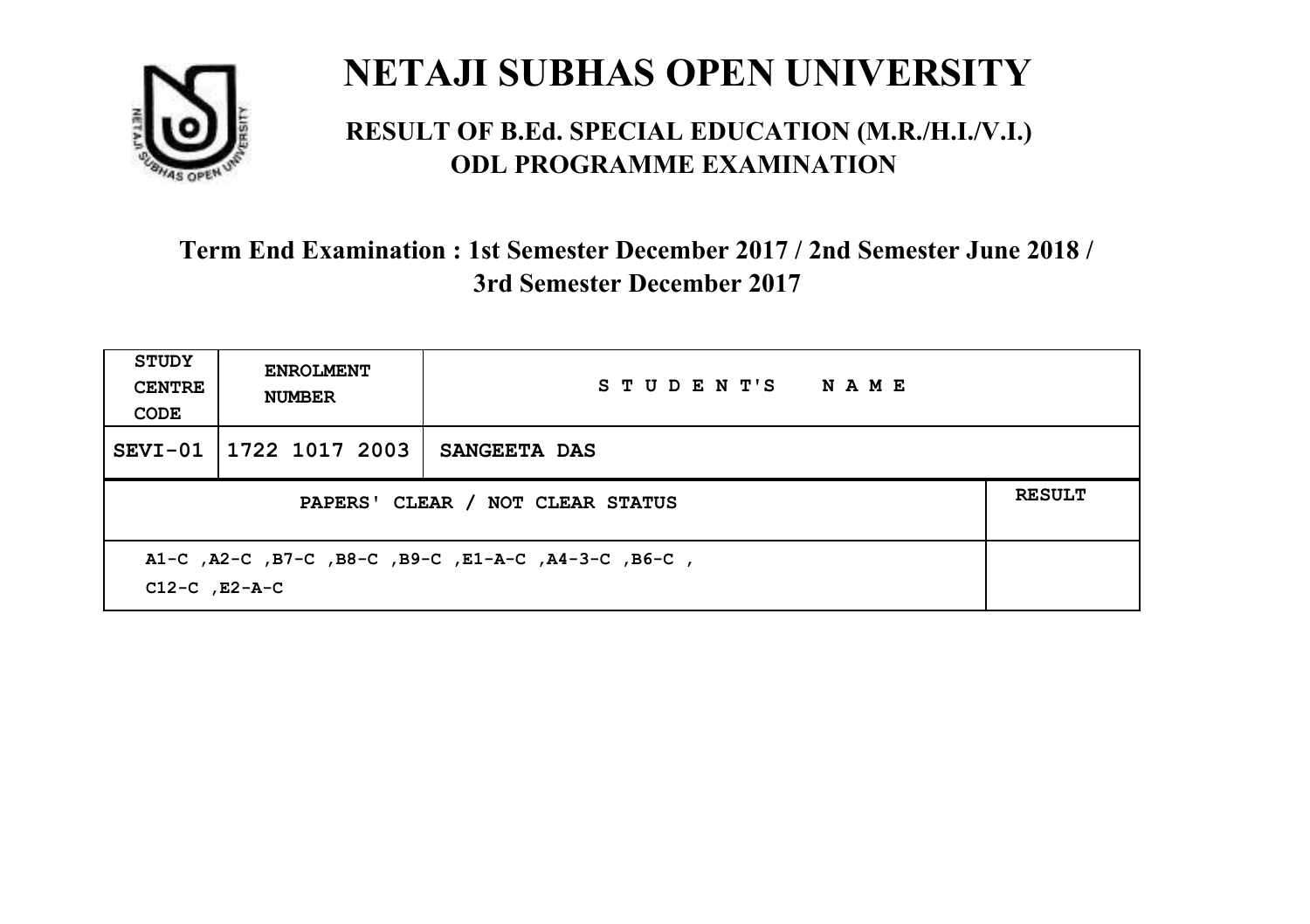

#### **RESULT OF B.Ed. SPECIAL EDUCATION (M.R./H.I./V.I.) ODL PROGRAMME EXAMINATION**

| <b>STUDY</b><br><b>CENTRE</b><br>CODE                                                 | <b>ENROLMENT</b><br><b>NUMBER</b> | STUDENT'S<br>NAME |  |
|---------------------------------------------------------------------------------------|-----------------------------------|-------------------|--|
| SEVI-01                                                                               | 1722 1017 2013                    | PRIYA DAS         |  |
| CLEAR /<br><b>PAPERS'</b><br>NOT CLEAR STATUS                                         |                                   |                   |  |
| A1-NC, A2-NC, B7-NC, B8-NC, B9-NC, E1-A-NC, A3-NC, A4-2-NC,<br>B6-NC, C12-NC, E2-A-NC |                                   |                   |  |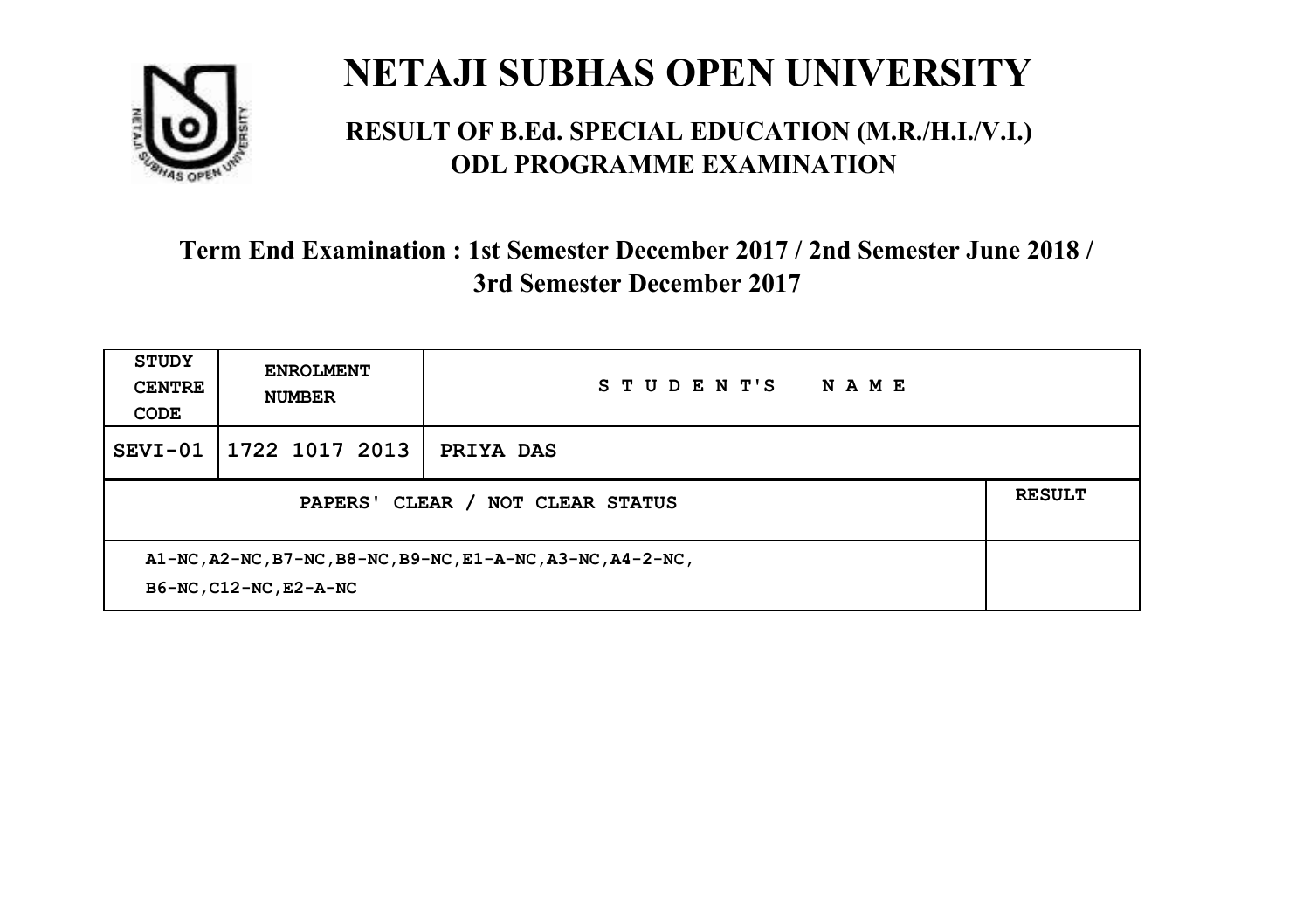

#### **RESULT OF B.Ed. SPECIAL EDUCATION (M.R./H.I./V.I.) ODL PROGRAMME EXAMINATION**

| <b>STUDY</b><br><b>CENTRE</b><br>CODE | <b>ENROLMENT</b><br><b>NUMBER</b>                                          | STUDENT'S NAME    |  |  |  |
|---------------------------------------|----------------------------------------------------------------------------|-------------------|--|--|--|
| SEVI-01                               | 1722 1017 2014                                                             | <b>SUPTI PAUL</b> |  |  |  |
|                                       | <b>RESULT</b><br>PAPERS' CLEAR / NOT CLEAR STATUS                          |                   |  |  |  |
|                                       | A1-C, A2-C, B7-C, B8-C, B9-C, E1-A-C, A3-C, A4-3-C,<br>B6-C, C12-C, E2-A-C |                   |  |  |  |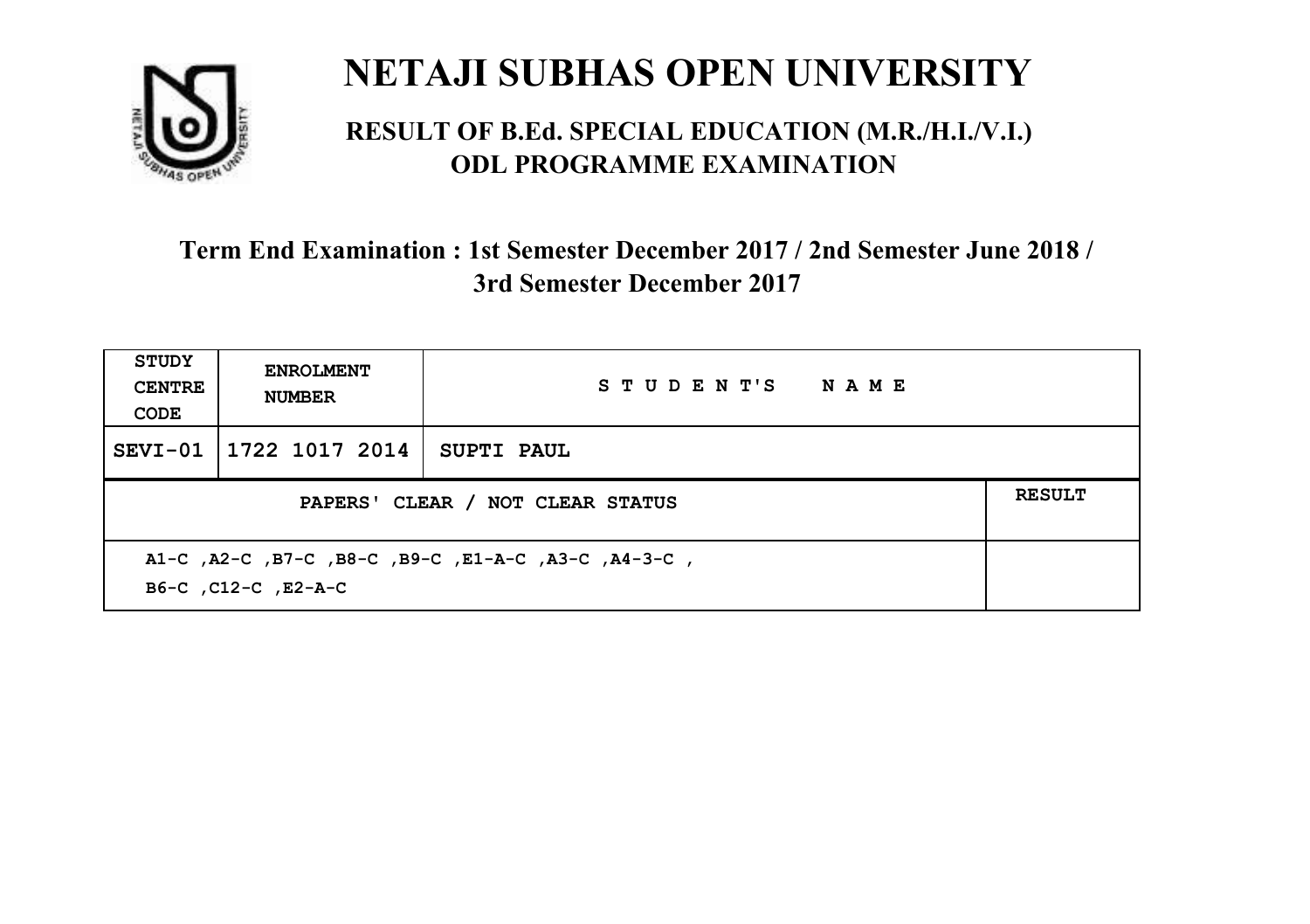

#### **RESULT OF B.Ed. SPECIAL EDUCATION (M.R./H.I./V.I.) ODL PROGRAMME EXAMINATION**

| <b>STUDY</b><br><b>CENTRE</b><br>CODE                                      | <b>ENROLMENT</b><br><b>NUMBER</b> | STUDENT'S NAME        |  |
|----------------------------------------------------------------------------|-----------------------------------|-----------------------|--|
| $SEVI-01$                                                                  | 1722 1017 2017                    | <b>SAYANTIKA PAUL</b> |  |
| PAPERS' CLEAR / NOT CLEAR STATUS                                           |                                   |                       |  |
| A1-C, A2-C, B7-C, B8-C, B9-C, E1-A-C, A3-C, A4-3-C,<br>B6-C, C12-C, E2-A-C |                                   |                       |  |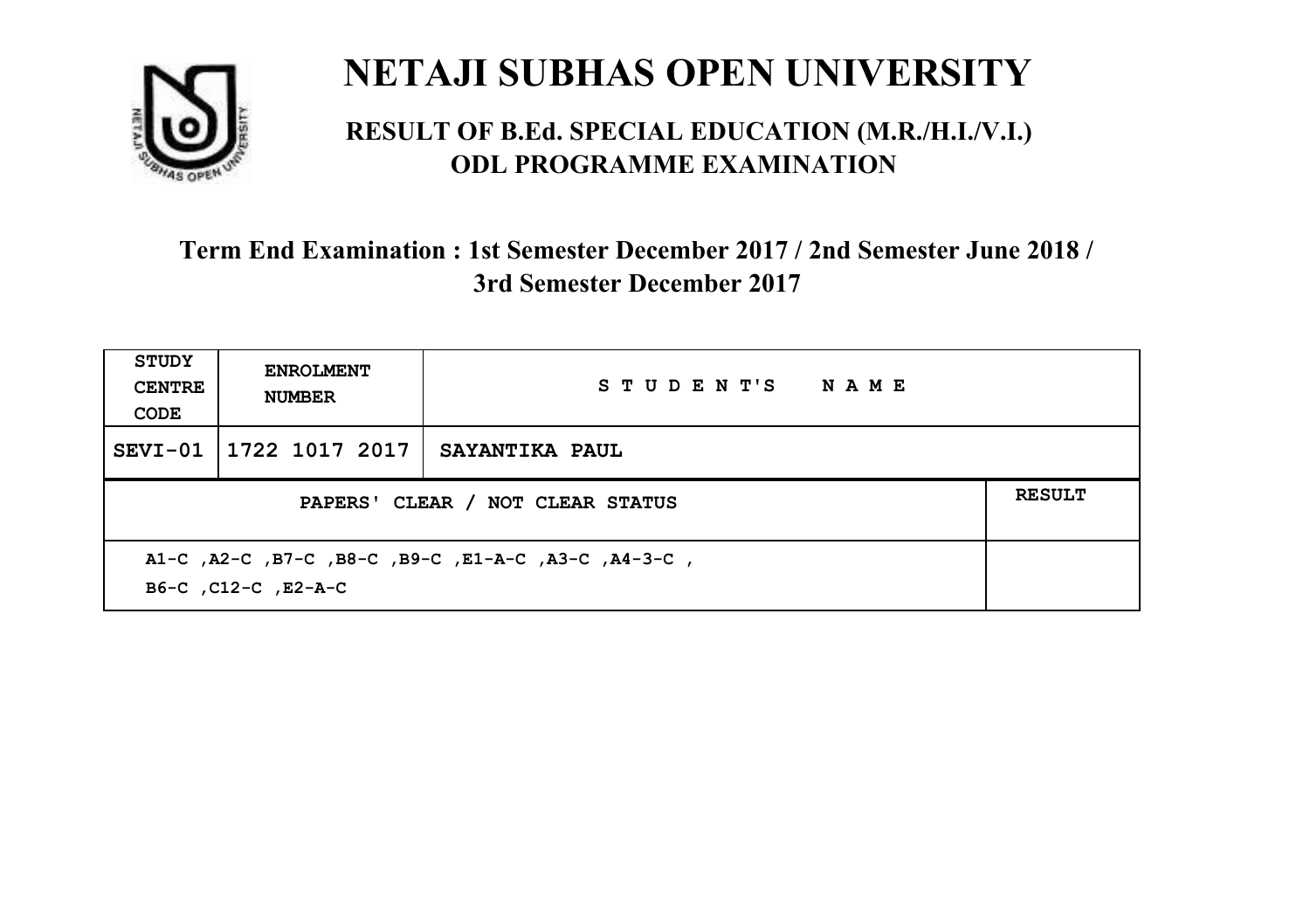

#### **RESULT OF B.Ed. SPECIAL EDUCATION (M.R./H.I./V.I.) ODL PROGRAMME EXAMINATION**

| <b>STUDY</b><br><b>CENTRE</b><br>CODE       | <b>ENROLMENT</b><br><b>NUMBER</b> | STUDENT'S<br>N A M E |               |
|---------------------------------------------|-----------------------------------|----------------------|---------------|
|                                             | SEVI-01   1723 1017 2002          | ACHINTYA DAS         |               |
| PAPERS' CLEAR / NOT CLEAR STATUS            |                                   |                      | <b>RESULT</b> |
| B7-C, B9-C, E1-A-C, A4-3-NC, C12-C, E2-A-NC |                                   |                      |               |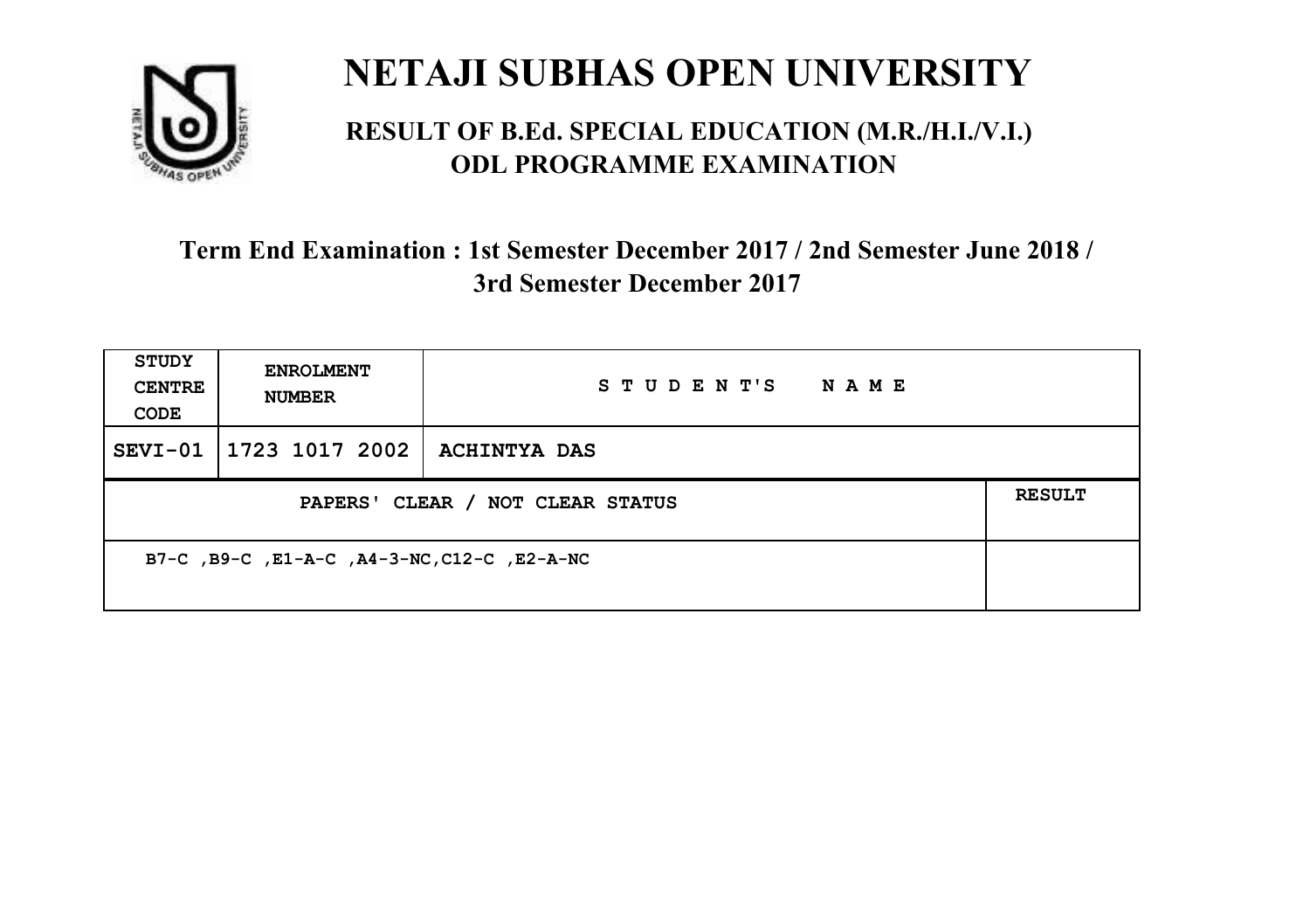

#### **RESULT OF B.Ed. SPECIAL EDUCATION (M.R./H.I./V.I.) ODL PROGRAMME EXAMINATION**

| STUDY<br><b>CENTRE</b><br>CODE                                               | <b>ENROLMENT</b><br><b>NUMBER</b>                 | STUDENT'S NAME |  |  |  |
|------------------------------------------------------------------------------|---------------------------------------------------|----------------|--|--|--|
| SEVI-01                                                                      | 1723 1017 2007                                    | ASHIT MONDAL   |  |  |  |
|                                                                              | <b>RESULT</b><br>PAPERS' CLEAR / NOT CLEAR STATUS |                |  |  |  |
| A1-C, A2-C, B7-C, B8-C, B9-C, E1-A-NC, A3-C, A4-2-C,<br>B6-C, C12-C, E2-A-NC |                                                   |                |  |  |  |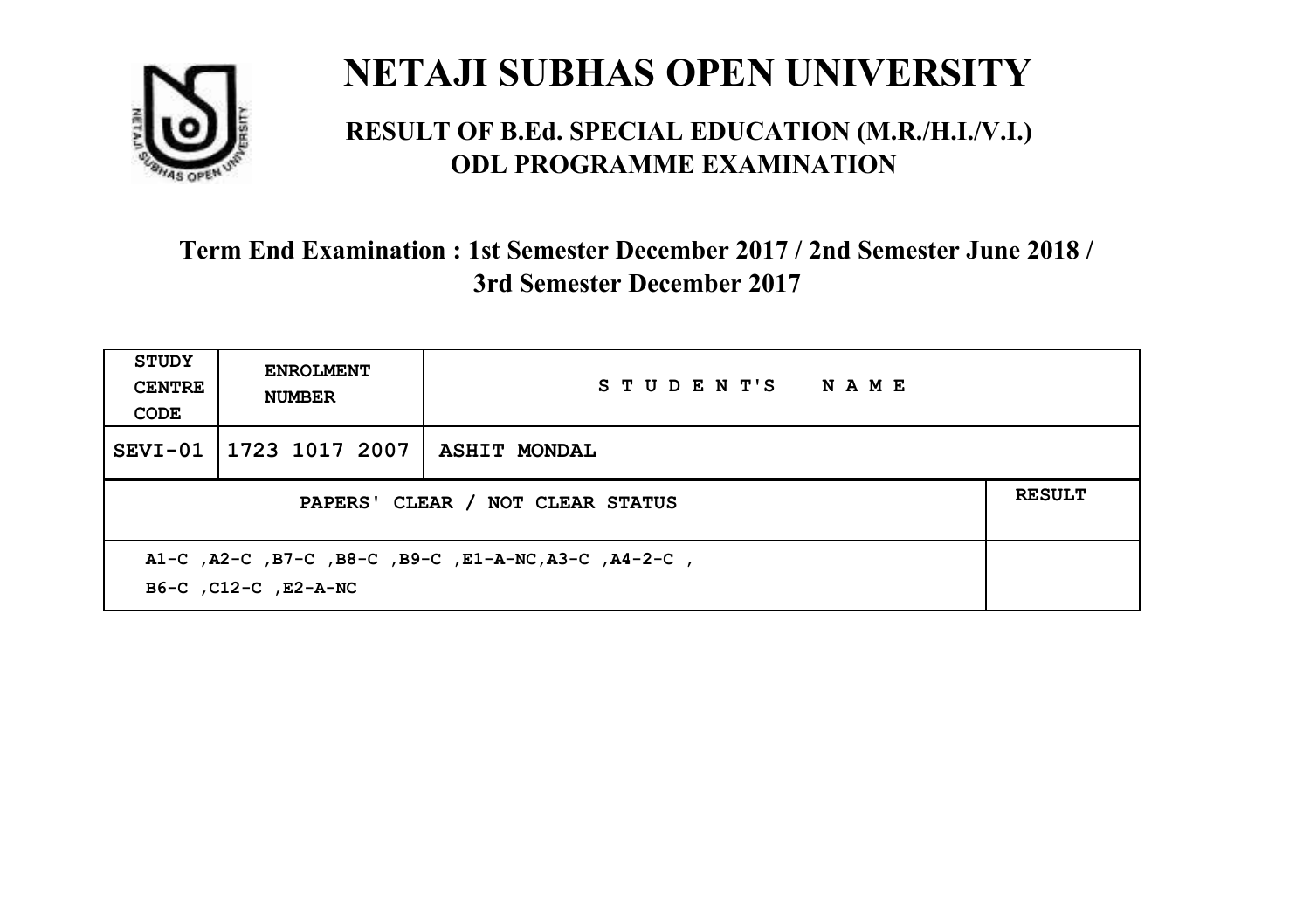

#### **RESULT OF B.Ed. SPECIAL EDUCATION (M.R./H.I./V.I.) ODL PROGRAMME EXAMINATION**

| <b>STUDY</b><br><b>CENTRE</b><br>CODE | <b>ENROLMENT</b><br><b>NUMBER</b>                                           | STUDENT'S NAME    |  |  |  |
|---------------------------------------|-----------------------------------------------------------------------------|-------------------|--|--|--|
| SEVI-01                               | 1723 1017 2012                                                              | <b>MANGAL DAS</b> |  |  |  |
|                                       | <b>RESULT</b><br>PAPERS' CLEAR / NOT CLEAR STATUS                           |                   |  |  |  |
|                                       | A1-C, A2-C, B7-C, B8-C, B9-C, E1-A-C, A3-C, A4-3-C,<br>B6-C, C12-C, E2-A-NC |                   |  |  |  |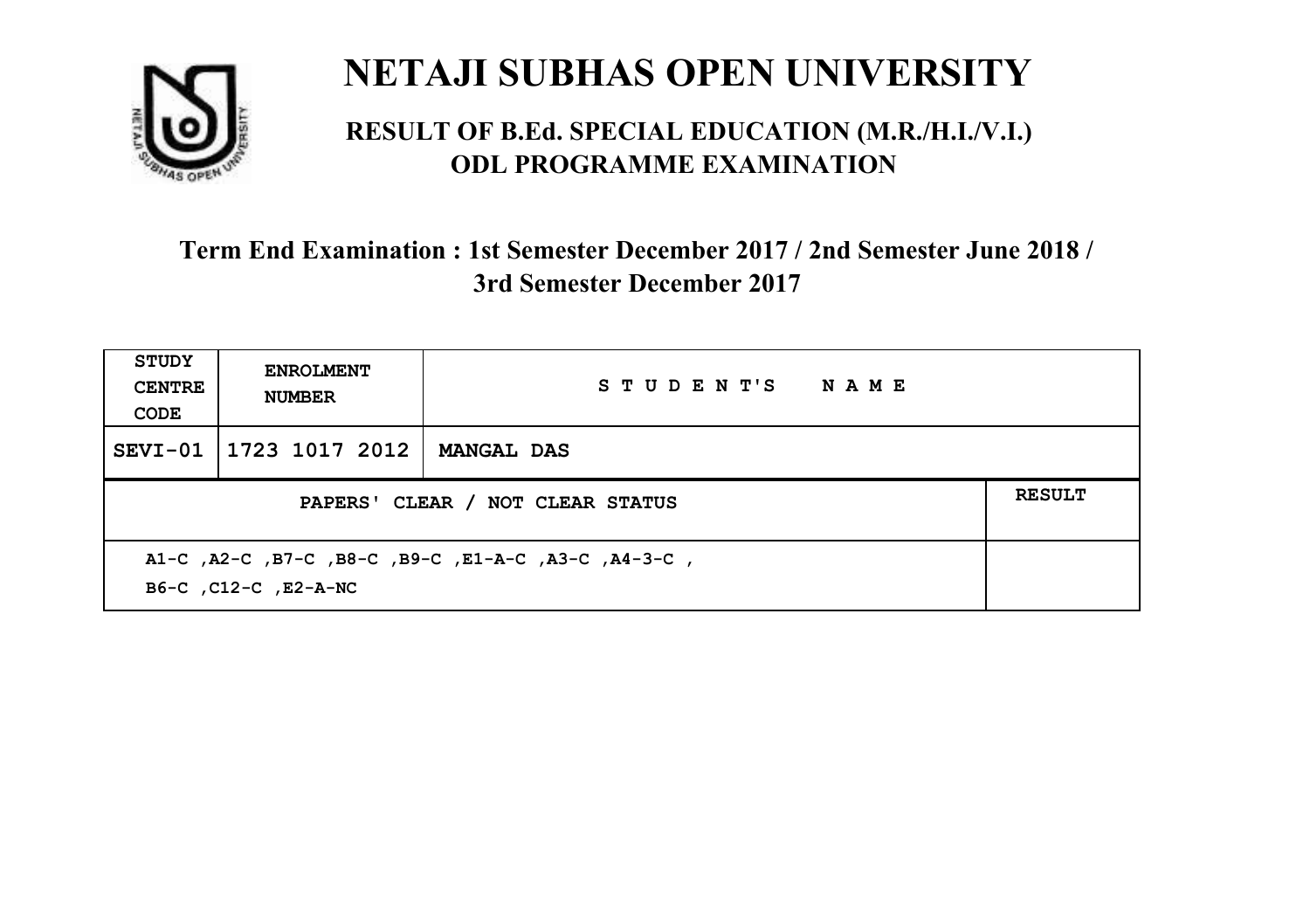

#### **RESULT OF B.Ed. SPECIAL EDUCATION (M.R./H.I./V.I.) ODL PROGRAMME EXAMINATION**

| <b>STUDY</b><br><b>CENTRE</b><br>CODE                                      | <b>ENROLMENT</b><br><b>NUMBER</b>                 | STUDENT'S NAME |  |  |  |
|----------------------------------------------------------------------------|---------------------------------------------------|----------------|--|--|--|
| $SEVI-01$                                                                  | 1724 1017 2011   MITHU SARKAR                     |                |  |  |  |
|                                                                            | <b>RESULT</b><br>PAPERS' CLEAR / NOT CLEAR STATUS |                |  |  |  |
| A1-C, A2-C, B7-C, B8-C, B9-C, E1-A-C, A3-C, A4-3-C,<br>B6-C, C12-C, E2-A-C |                                                   |                |  |  |  |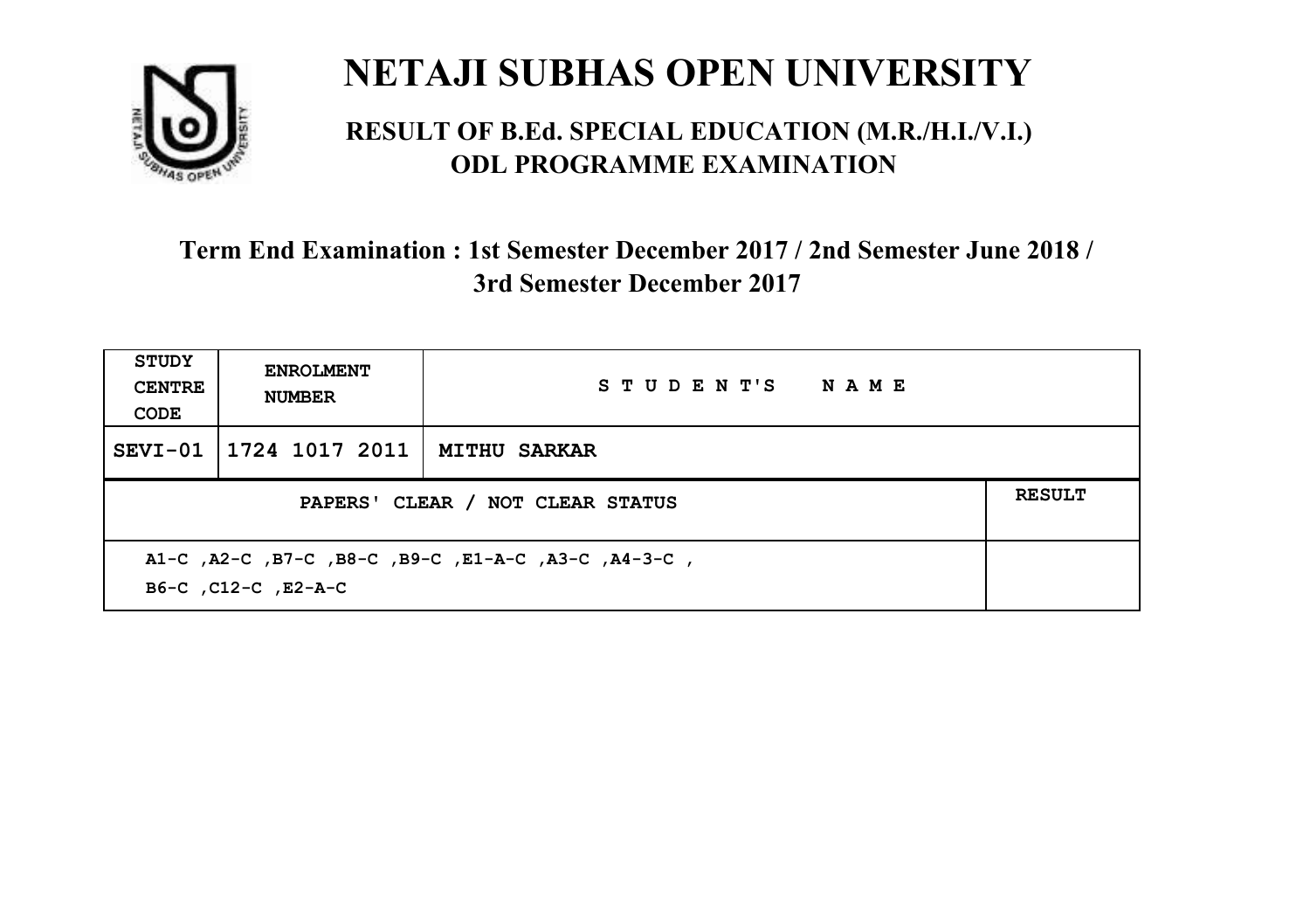

#### **RESULT OF B.Ed. SPECIAL EDUCATION (M.R./H.I./V.I.) ODL PROGRAMME EXAMINATION**

| <b>STUDY</b><br><b>CENTRE</b><br>CODE                                        | <b>ENROLMENT</b><br><b>NUMBER</b>                 | STUDENT'S NAME |  |  |  |
|------------------------------------------------------------------------------|---------------------------------------------------|----------------|--|--|--|
| SEVI-01                                                                      | 1727 1017 2001                                    | AMINUR RASHID  |  |  |  |
|                                                                              | <b>RESULT</b><br>PAPERS' CLEAR / NOT CLEAR STATUS |                |  |  |  |
| A1-NC, A2-C, B7-C, B8-C, B9-C, E1-A-C, A3-C, A4-3-NC,<br>B6-C, C12-C, E2-A-C |                                                   |                |  |  |  |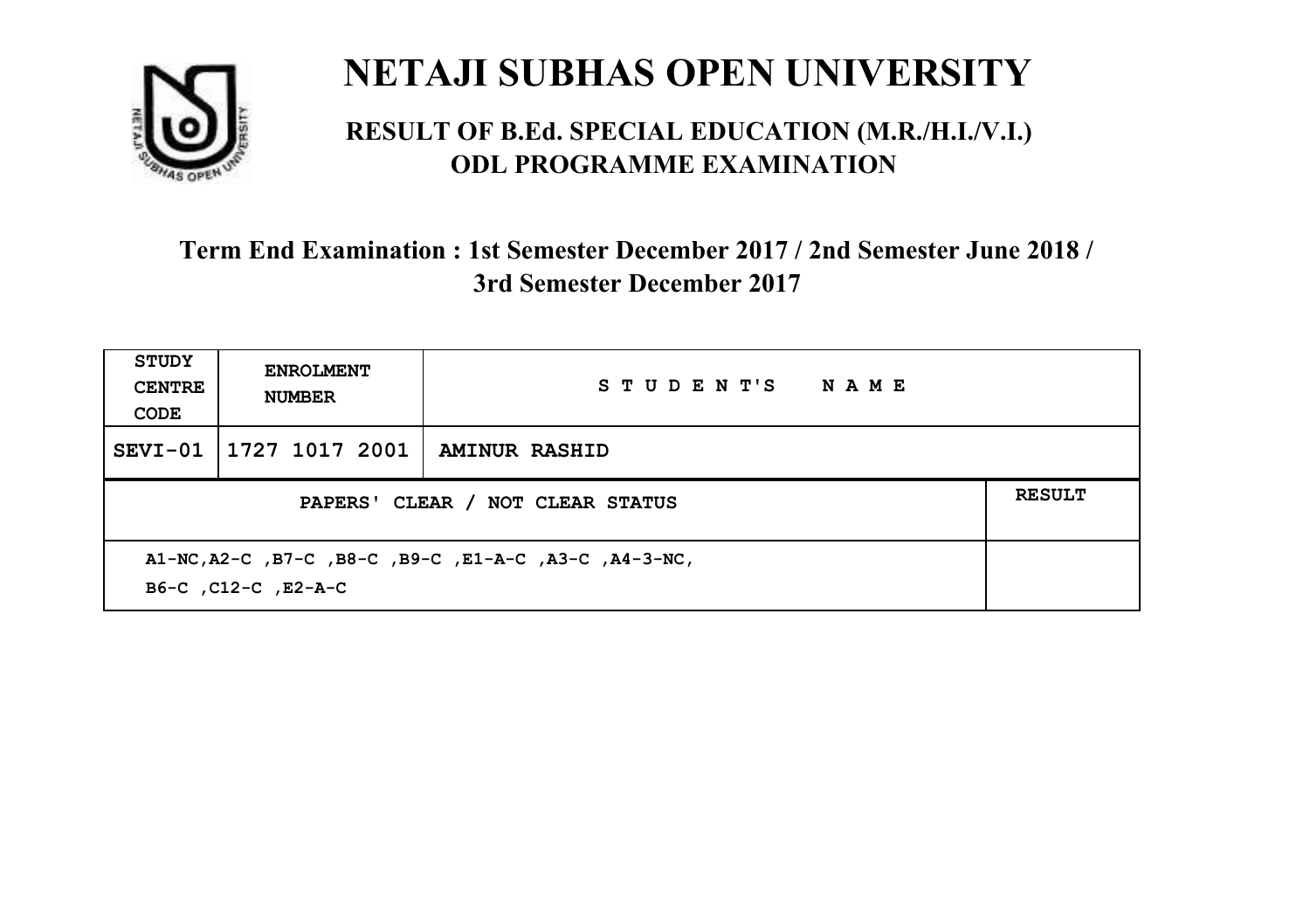

#### **RESULT OF B.Ed. SPECIAL EDUCATION (M.R./H.I./V.I.) ODL PROGRAMME EXAMINATION**

| <b>STUDY</b><br><b>CENTRE</b><br>CODE                                                 | <b>ENROLMENT</b><br><b>NUMBER</b> | STUDENT'S<br>NAME     |  |
|---------------------------------------------------------------------------------------|-----------------------------------|-----------------------|--|
| SEVI-01                                                                               | 1727 1017 2006                    | <b>KAMRAN HOSSAIN</b> |  |
| PAPERS' CLEAR /<br><b>NOT CLEAR STATUS</b>                                            |                                   |                       |  |
| A1-NC, A2-NC, B7-NC, B8-NC, B9-NC, E1-A-NC, A3-NC, A4-3-NC,<br>B6-NC, C12-NC, E2-A-NC |                                   |                       |  |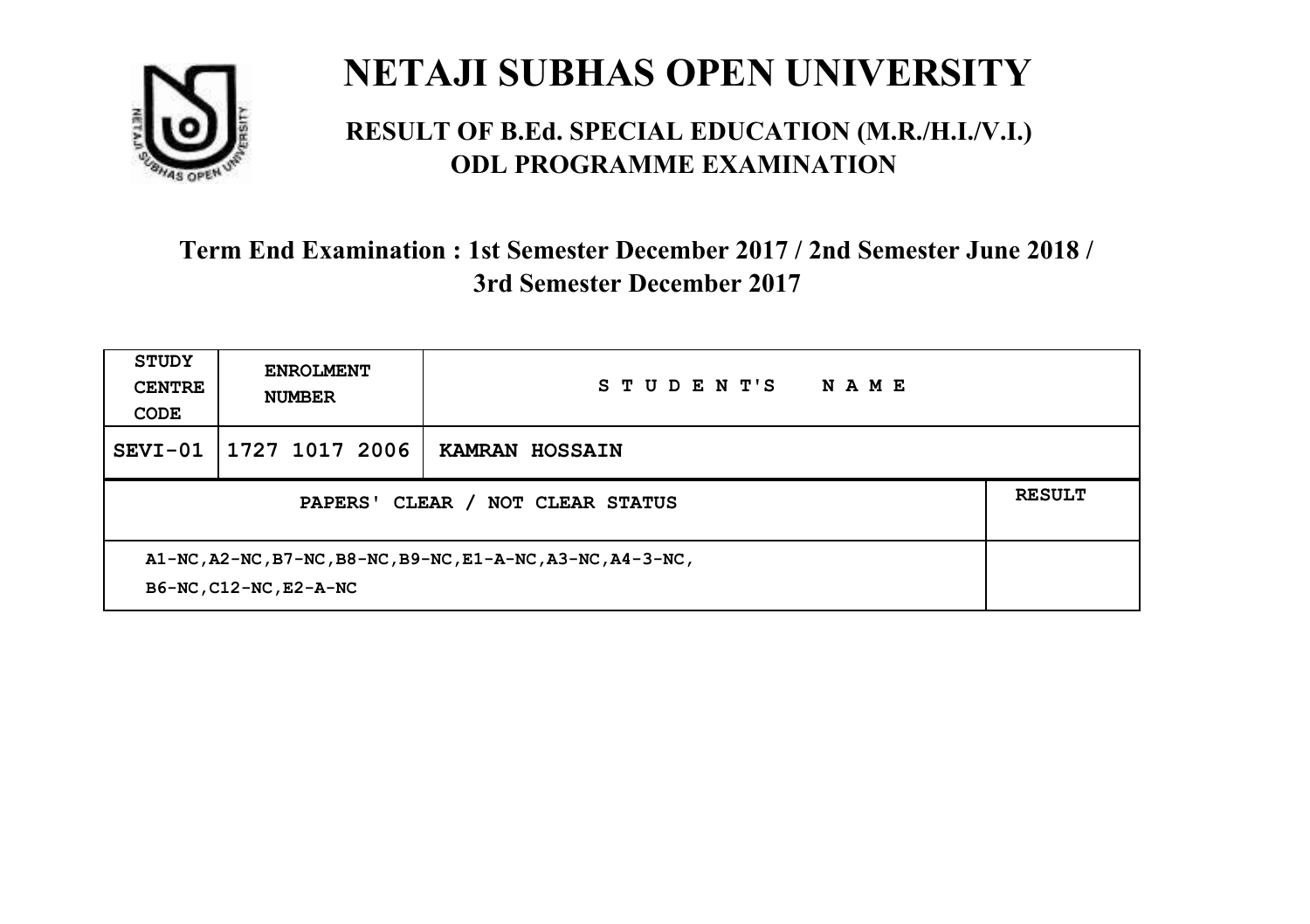

#### **RESULT OF B.Ed. SPECIAL EDUCATION (M.R./H.I./V.I.) ODL PROGRAMME EXAMINATION**

| STUDY<br><b>CENTRE</b><br>CODE                                              | <b>ENROLMENT</b><br><b>NUMBER</b>                 | STUDENT'S NAME    |  |  |  |
|-----------------------------------------------------------------------------|---------------------------------------------------|-------------------|--|--|--|
| $SEVI-01$                                                                   | 1727 1017 2008                                    | ABDUL MALEK MOLLA |  |  |  |
|                                                                             | <b>RESULT</b><br>PAPERS' CLEAR / NOT CLEAR STATUS |                   |  |  |  |
| A1-C, A2-C, B7-C, B8-C, B9-C, E1-A-C, A3-C, A4-3-C,<br>B6-C, C12-C, E2-A-NC |                                                   |                   |  |  |  |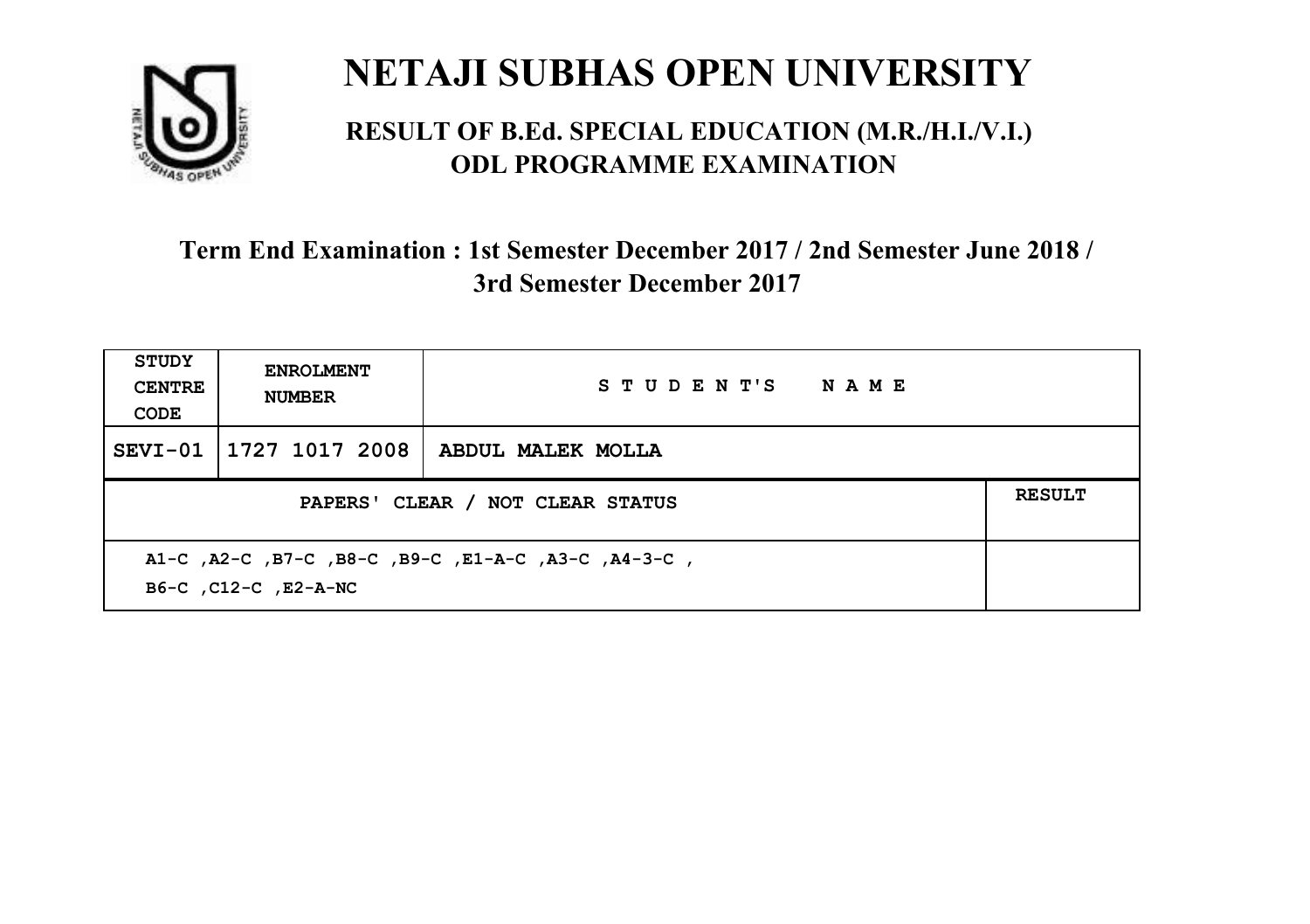

#### **RESULT OF B.Ed. SPECIAL EDUCATION (M.R./H.I./V.I.) ODL PROGRAMME EXAMINATION**

| <b>STUDY</b><br><b>CENTRE</b><br>CODE                                       | <b>ENROLMENT</b><br><b>NUMBER</b>                 | STUDENT'S NAME       |  |  |  |
|-----------------------------------------------------------------------------|---------------------------------------------------|----------------------|--|--|--|
|                                                                             | SEVI-01   1727 1017 2015                          | MRIDUL KRISHNA GHOSH |  |  |  |
|                                                                             | <b>RESULT</b><br>PAPERS' CLEAR / NOT CLEAR STATUS |                      |  |  |  |
| A1-C, A2-C, B7-C, B8-C, B9-C, E1-A-C, A3-C, A4-1-C,<br>B6-C, C12-C, E2-A-NC |                                                   |                      |  |  |  |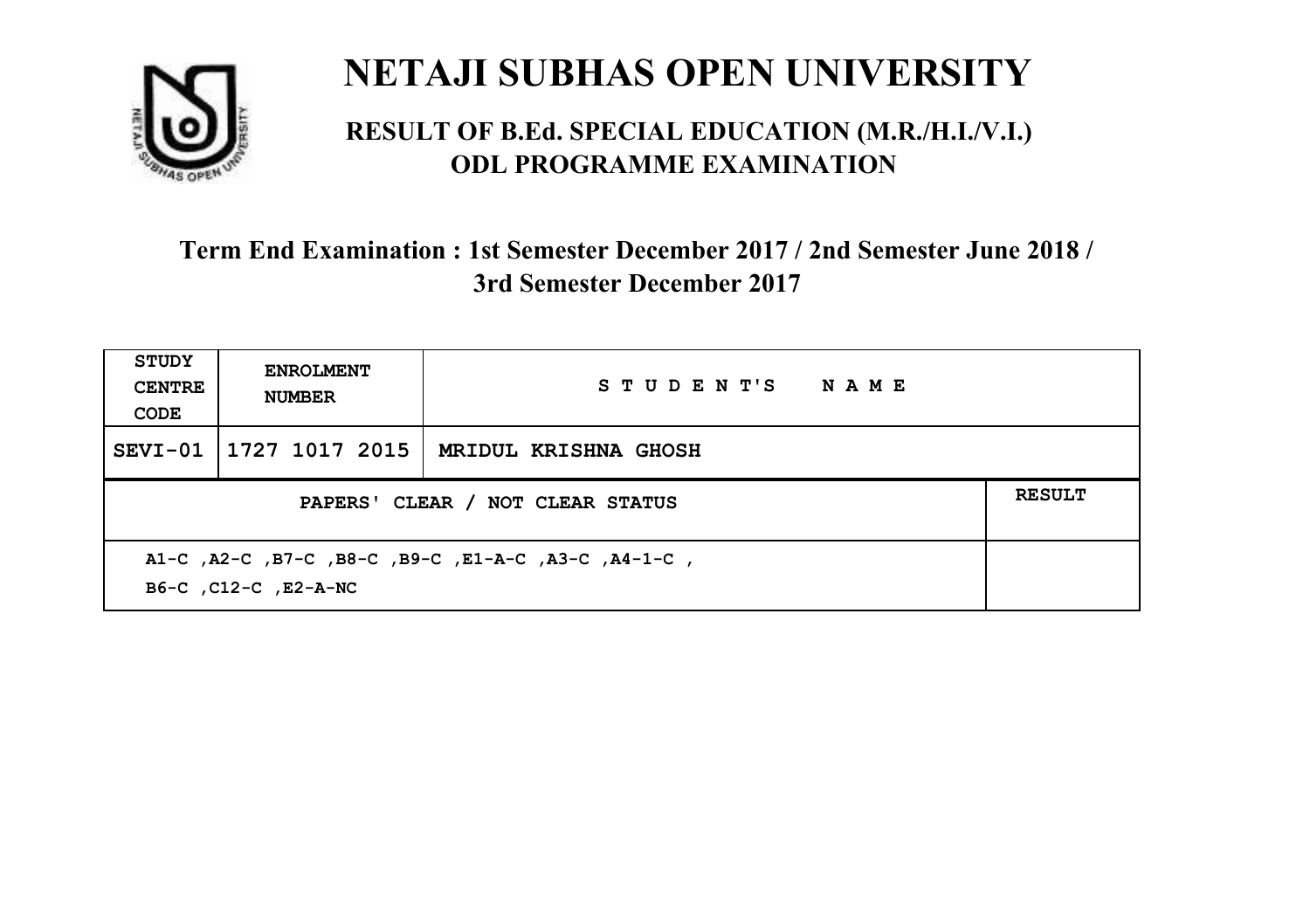

#### **RESULT OF B.Ed. SPECIAL EDUCATION (M.R./H.I./V.I.) ODL PROGRAMME EXAMINATION**

| <b>STUDY</b><br><b>CENTRE</b><br>CODE                                      | <b>ENROLMENT</b><br><b>NUMBER</b>                 | STUDENT'S NAME      |  |  |  |
|----------------------------------------------------------------------------|---------------------------------------------------|---------------------|--|--|--|
| $SEVI-01$                                                                  | 1728 1017 2005                                    | <b>PAPIYA GHOSH</b> |  |  |  |
|                                                                            | <b>RESULT</b><br>PAPERS' CLEAR / NOT CLEAR STATUS |                     |  |  |  |
| A1-C, A2-C, B7-C, B8-C, B9-C, E1-A-C, A3-C, A4-2-C,<br>B6-C, C12-C, E2-A-C |                                                   |                     |  |  |  |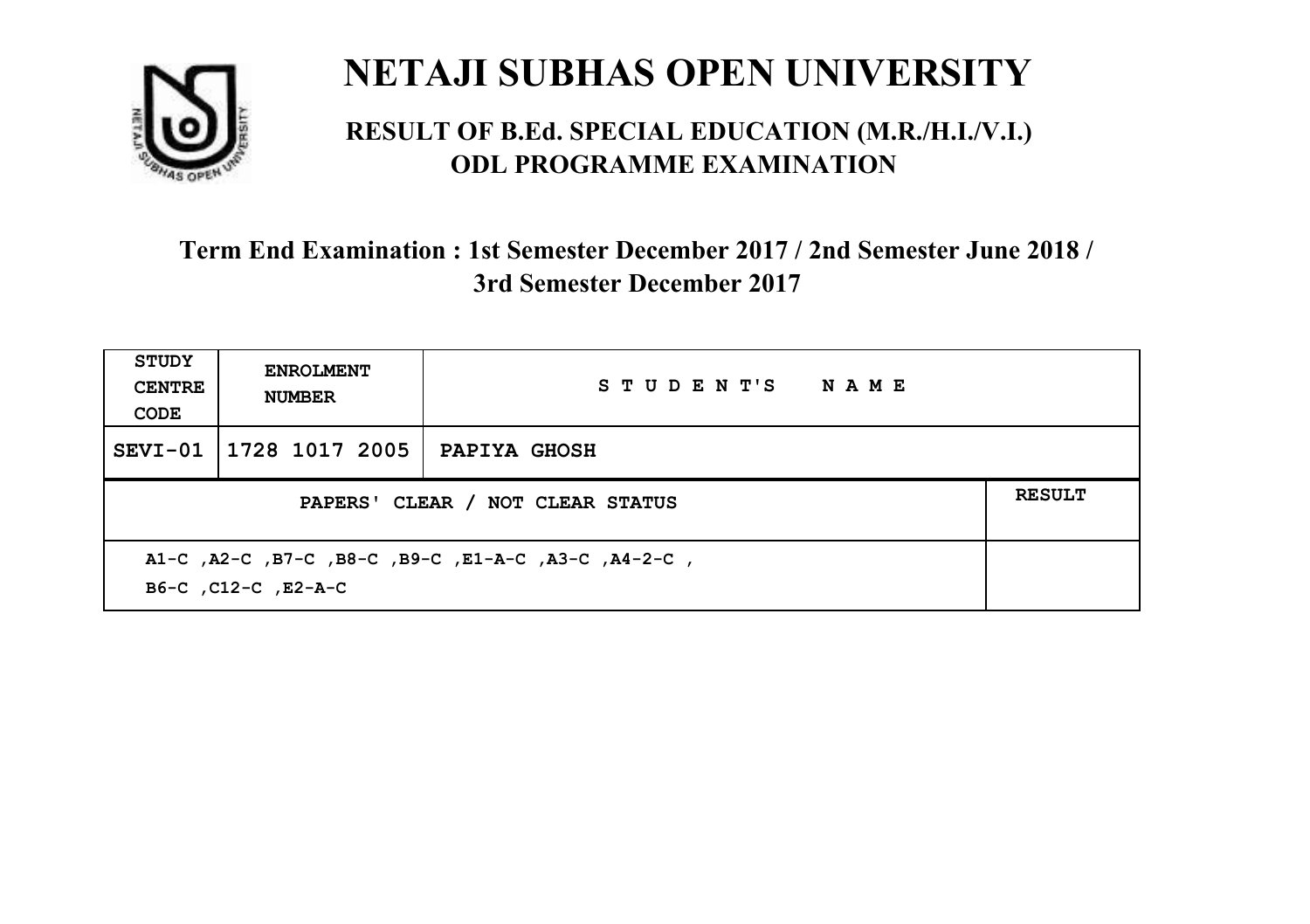

#### **RESULT OF B.Ed. SPECIAL EDUCATION (M.R./H.I./V.I.) ODL PROGRAMME EXAMINATION**

| <b>STUDY</b><br><b>CENTRE</b><br>CODE                                       | <b>ENROLMENT</b><br><b>NUMBER</b>                 | STUDENT'S NAME     |  |  |  |
|-----------------------------------------------------------------------------|---------------------------------------------------|--------------------|--|--|--|
| SEVI-01                                                                     | 1728 1017 2016                                    | NAJMUNNEHAR KHATUN |  |  |  |
|                                                                             | <b>RESULT</b><br>PAPERS' CLEAR / NOT CLEAR STATUS |                    |  |  |  |
| A1-C, A2-C, B7-C, B8-C, B9-C, E1-A-C, A3-C, A4-3-C,<br>B6-C, C12-C, E2-A-NC |                                                   |                    |  |  |  |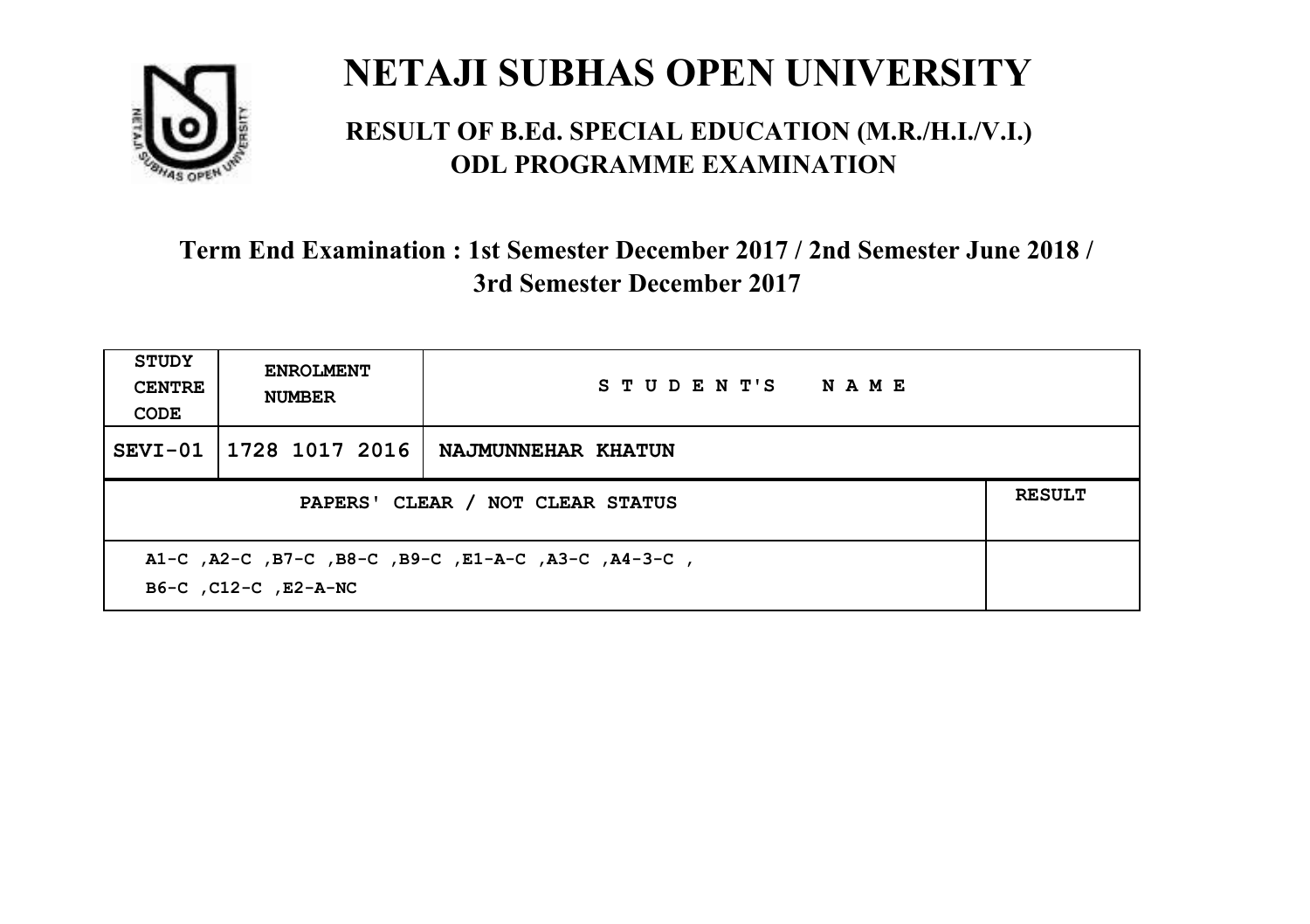

#### **RESULT OF B.Ed. SPECIAL EDUCATION (M.R./H.I./V.I.) ODL PROGRAMME EXAMINATION**

| <b>STUDY</b><br><b>CENTRE</b><br>CODE                                                                     | <b>ENROLMENT</b><br><b>NUMBER</b>                 | STUDENT'S NAME          |  |  |  |
|-----------------------------------------------------------------------------------------------------------|---------------------------------------------------|-------------------------|--|--|--|
|                                                                                                           | SEVI-01   1621 1017 2012                          | <b>BHASKAR ACHARJYA</b> |  |  |  |
|                                                                                                           | <b>RESULT</b><br>PAPERS' CLEAR / NOT CLEAR STATUS |                         |  |  |  |
| A1-C, A2-C, B7-C, B8-C, B9-C, E1-A-C, A3-C, A4-3-C,<br>B6-C, C12-C, E2-A-C, A5-4-C, C14-C, C14-C, C12-B-C |                                                   |                         |  |  |  |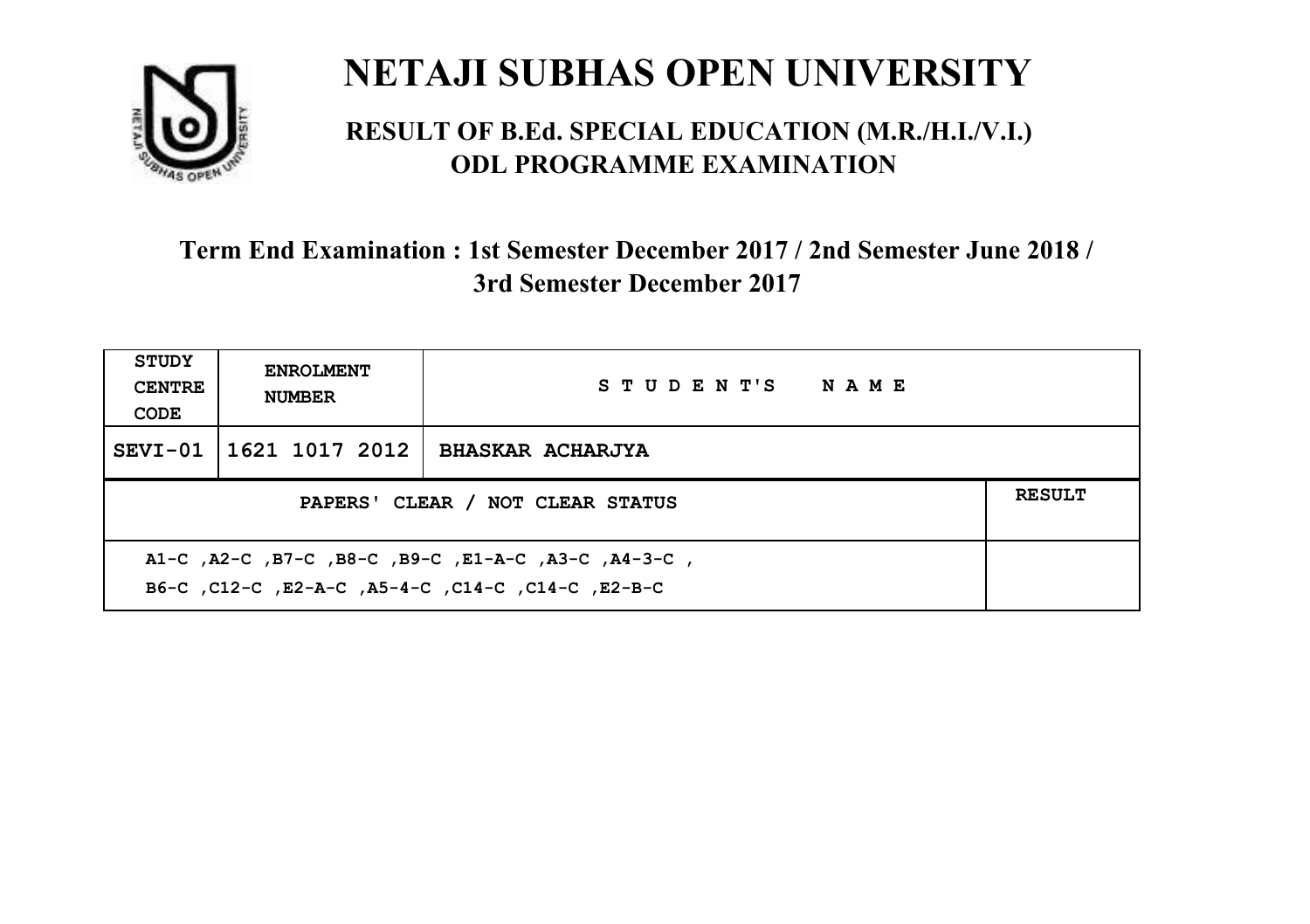

#### **RESULT OF B.Ed. SPECIAL EDUCATION (M.R./H.I./V.I.) ODL PROGRAMME EXAMINATION**

| <b>STUDY</b><br><b>CENTRE</b><br>CODE                                                                     | <b>ENROLMENT</b><br><b>NUMBER</b>                 | STUDENT'S NAME    |  |  |  |
|-----------------------------------------------------------------------------------------------------------|---------------------------------------------------|-------------------|--|--|--|
|                                                                                                           | SEVI-01   1621 1017 2016                          | SUDIP KUMAR BANIK |  |  |  |
|                                                                                                           | <b>RESULT</b><br>PAPERS' CLEAR / NOT CLEAR STATUS |                   |  |  |  |
| A1-C, A2-C, B7-C, B8-C, B9-C, E1-A-C, A3-C, A4-1-C,<br>B6-C, C12-C, E2-A-C, A5-4-C, C14-C, C14-C, C12-B-C |                                                   |                   |  |  |  |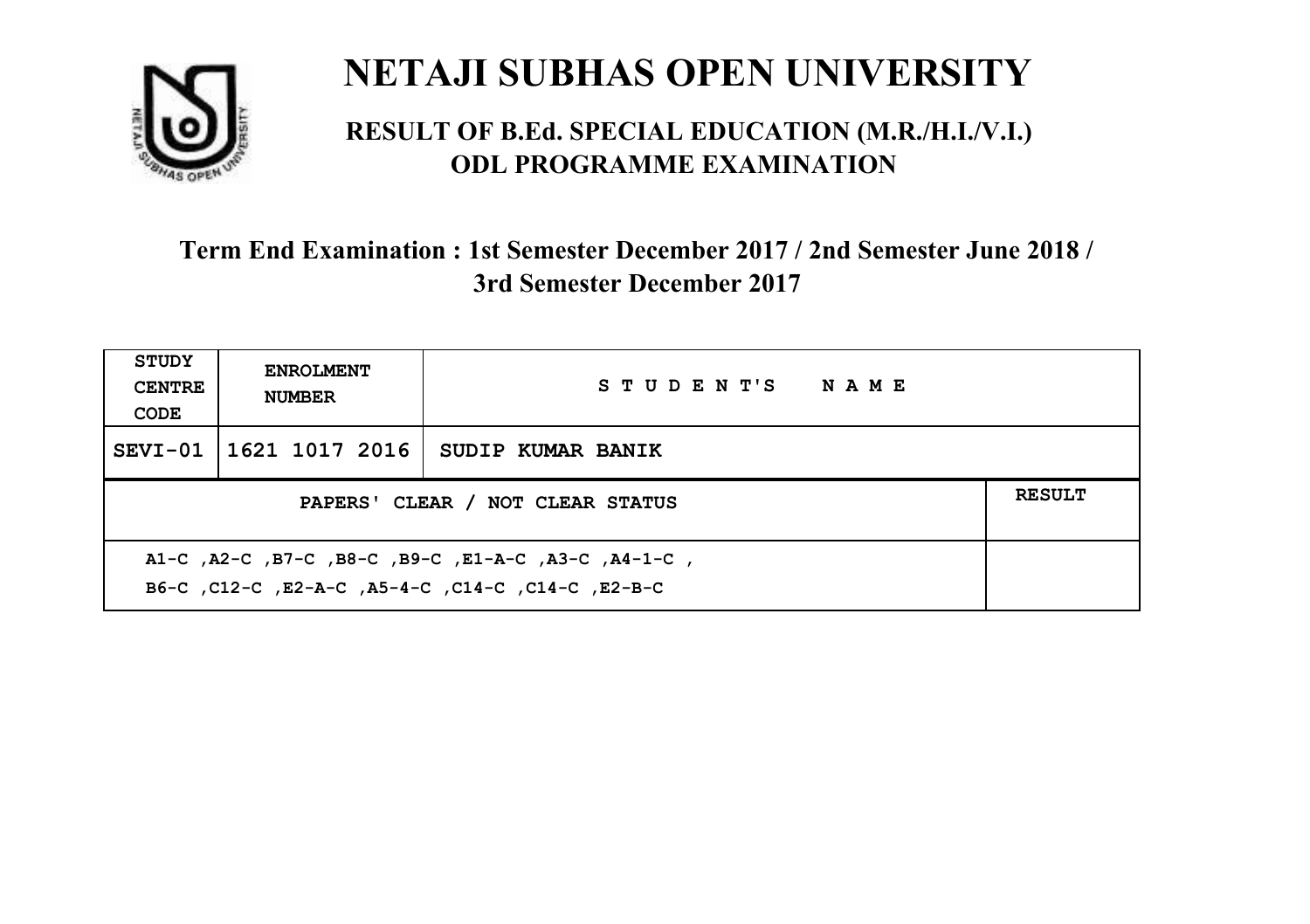

#### **RESULT OF B.Ed. SPECIAL EDUCATION (M.R./H.I./V.I.) ODL PROGRAMME EXAMINATION**

| <b>STUDY</b><br><b>CENTRE</b><br>CODE                                                                    | <b>ENROLMENT</b><br><b>NUMBER</b>                 | STUDENT'S NAME   |  |  |
|----------------------------------------------------------------------------------------------------------|---------------------------------------------------|------------------|--|--|
|                                                                                                          | SEVI-01   1621 1017 2017                          | <b>AMIT JANA</b> |  |  |
|                                                                                                          | <b>RESULT</b><br>PAPERS' CLEAR / NOT CLEAR STATUS |                  |  |  |
| A1-C, A2-C, B7-C, B8-C, B9-C, E1-A-C, A3-C, A4-1-C,<br>B6-C, C12-C, E2-A-C, A5-4-C, C14-C, C14-C, E2-B-C |                                                   |                  |  |  |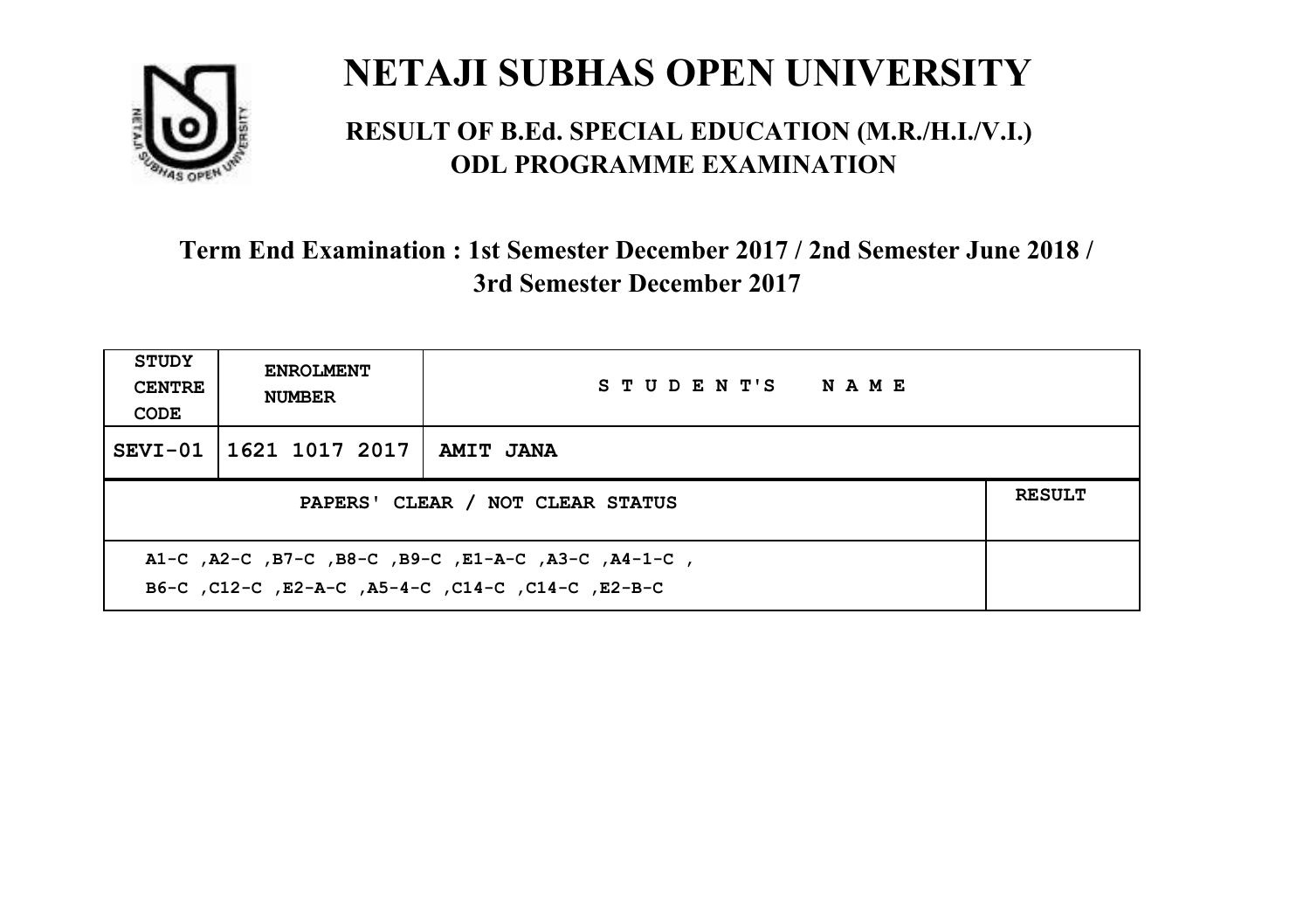

#### **RESULT OF B.Ed. SPECIAL EDUCATION (M.R./H.I./V.I.) ODL PROGRAMME EXAMINATION**

| <b>STUDY</b><br><b>CENTRE</b><br>CODE                                                                     | <b>ENROLMENT</b><br><b>NUMBER</b>                 | STUDENT'S NAME      |  |  |  |
|-----------------------------------------------------------------------------------------------------------|---------------------------------------------------|---------------------|--|--|--|
|                                                                                                           | SEVI-01   1621 1017 2024                          | <b>DIPAK SANTRA</b> |  |  |  |
|                                                                                                           | <b>RESULT</b><br>PAPERS' CLEAR / NOT CLEAR STATUS |                     |  |  |  |
| A1-C, A2-C, B7-C, B8-C, B9-C, E1-A-C, A3-C, A4-3-C,<br>B6-C, C12-C, E2-A-C, A5-4-C, C14-C, C14-C, E2-B-NC |                                                   |                     |  |  |  |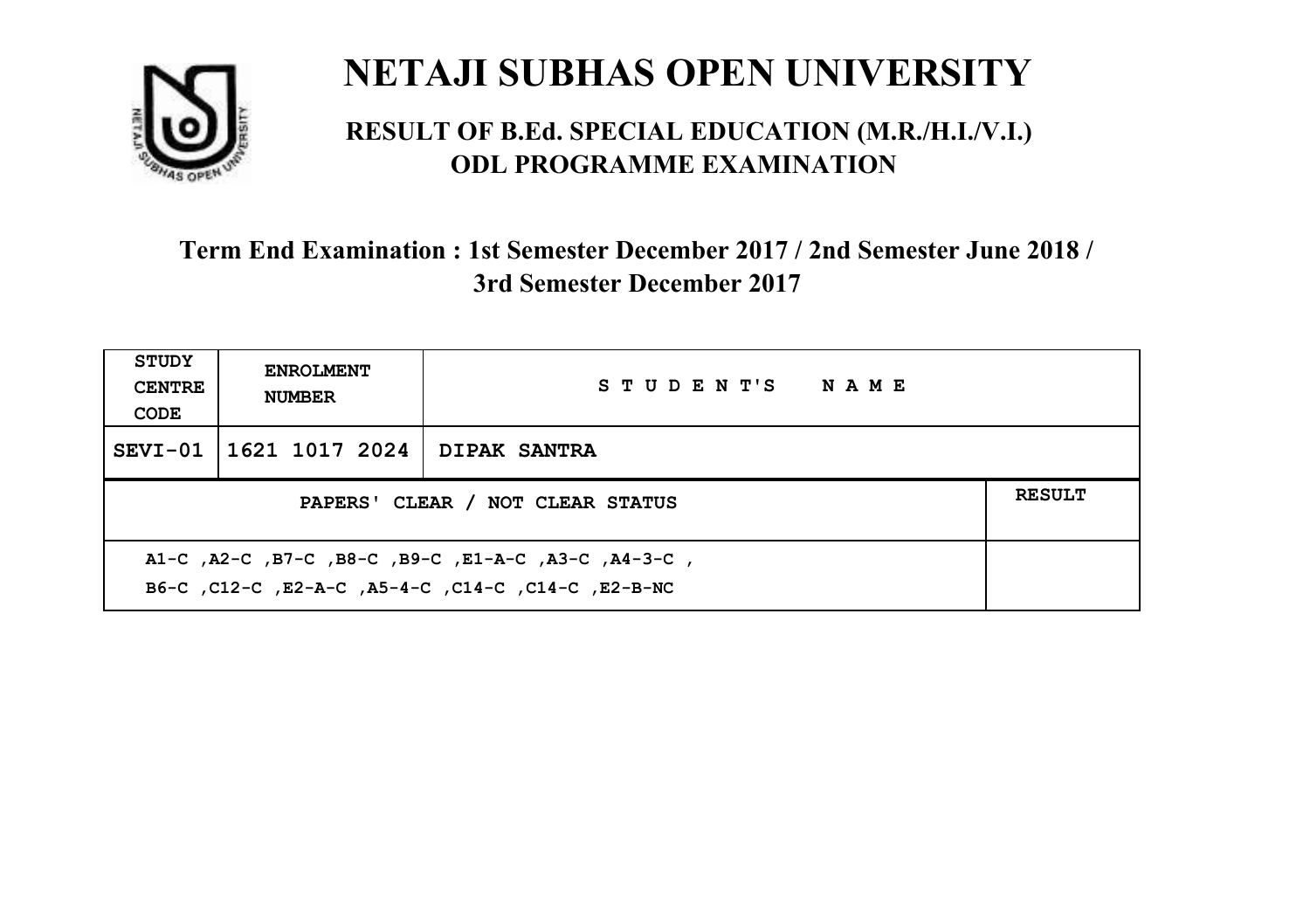

#### **RESULT OF B.Ed. SPECIAL EDUCATION (M.R./H.I./V.I.) ODL PROGRAMME EXAMINATION**

| <b>STUDY</b><br><b>CENTRE</b><br>CODE             | <b>ENROLMENT</b><br><b>NUMBER</b> | STUDENT'S NAME       |  |  |
|---------------------------------------------------|-----------------------------------|----------------------|--|--|
|                                                   | SEVI-01 1622 1017 2004            | <b>MANIKA BISWAS</b> |  |  |
| <b>RESULT</b><br>PAPERS' CLEAR / NOT CLEAR STATUS |                                   |                      |  |  |
|                                                   |                                   |                      |  |  |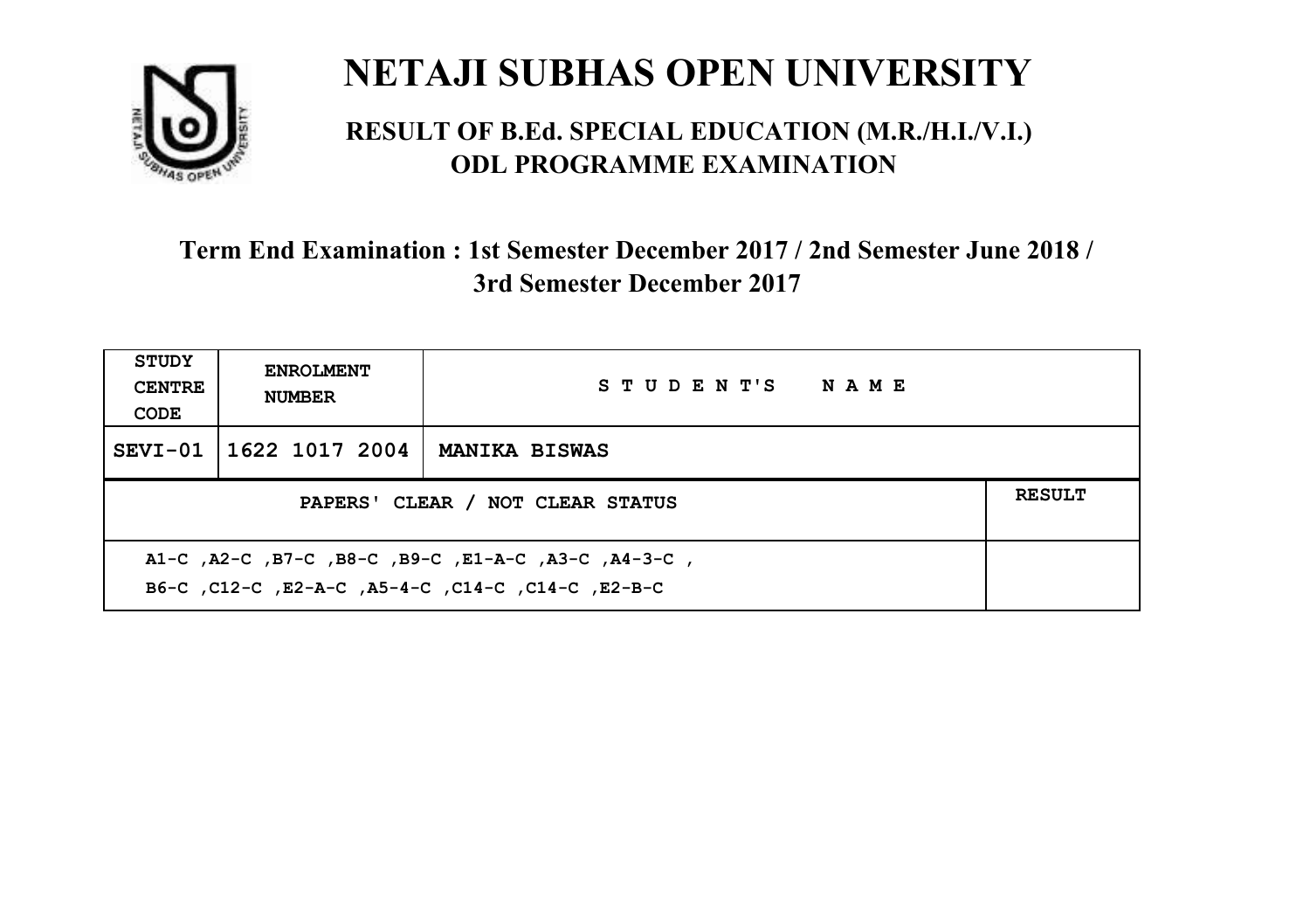

#### **RESULT OF B.Ed. SPECIAL EDUCATION (M.R./H.I./V.I.) ODL PROGRAMME EXAMINATION**

| <b>STUDY</b><br><b>CENTRE</b><br>CODE                                                                    | <b>ENROLMENT</b><br><b>NUMBER</b> | STUDENT'S NAME |  |  |
|----------------------------------------------------------------------------------------------------------|-----------------------------------|----------------|--|--|
|                                                                                                          | SEVI-01   1622 1017 2006          | RIYA DUTTA     |  |  |
| PAPERS' CLEAR / NOT CLEAR STATUS                                                                         |                                   |                |  |  |
| A1-C, A2-C, B7-C, B8-C, B9-C, E1-A-C, A3-C, A4-3-C,<br>B6-C, C12-C, E2-A-C, A5-5-C, C14-C, C14-C, E2-B-C |                                   |                |  |  |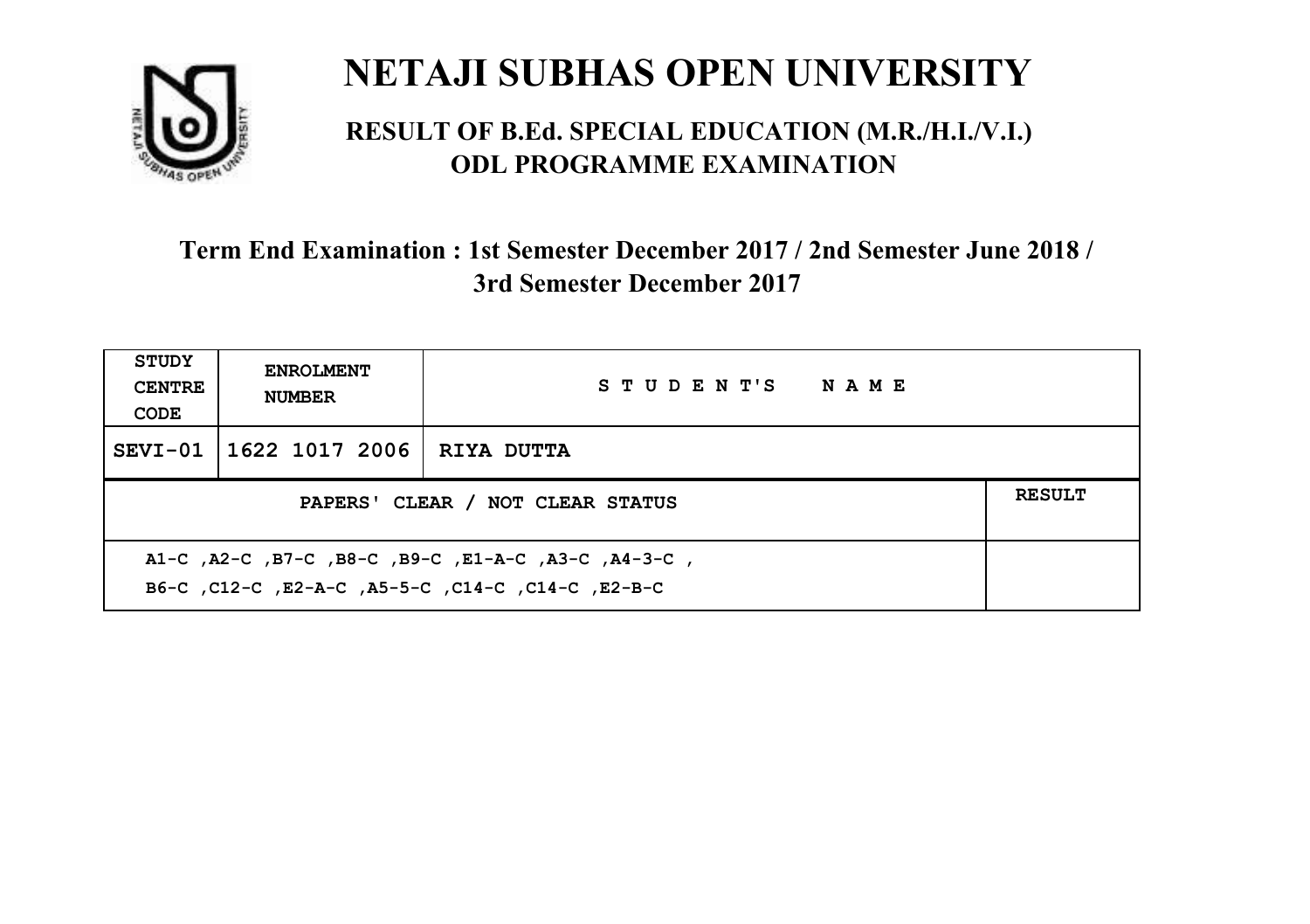

#### **RESULT OF B.Ed. SPECIAL EDUCATION (M.R./H.I./V.I.) ODL PROGRAMME EXAMINATION**

| <b>STUDY</b><br><b>CENTRE</b><br>CODE                                                                       | <b>ENROLMENT</b><br><b>NUMBER</b>                 | STUDENT'S NAME           |  |  |  |
|-------------------------------------------------------------------------------------------------------------|---------------------------------------------------|--------------------------|--|--|--|
|                                                                                                             | SEVI-01   1622 1017 2007                          | ABHISHIKTA BHATTACHARJEE |  |  |  |
|                                                                                                             | <b>RESULT</b><br>PAPERS' CLEAR / NOT CLEAR STATUS |                          |  |  |  |
| , A1-C, A2-C, B7-C, B8-C, B9-C, E1-A-C, A3-C, A4-3-C,<br>B6-C, C12-C, E2-A-C, A5-5-C, C14-C, C14-C, E2-B-NC |                                                   |                          |  |  |  |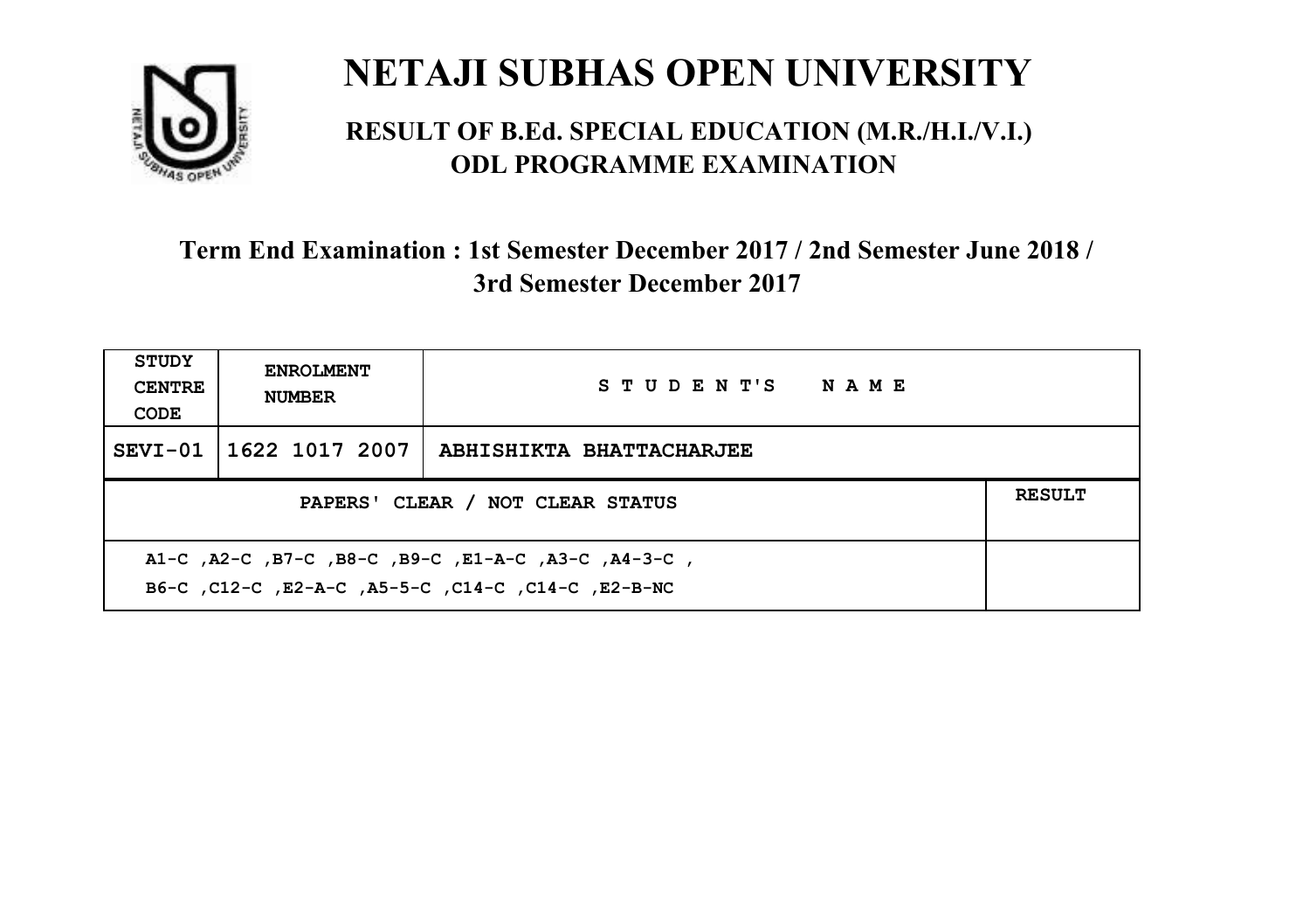

#### **RESULT OF B.Ed. SPECIAL EDUCATION (M.R./H.I./V.I.) ODL PROGRAMME EXAMINATION**

| <b>STUDY</b><br><b>CENTRE</b><br>CODE                                                                       | <b>ENROLMENT</b><br><b>NUMBER</b>                 | STUDENT'S NAME    |  |  |  |
|-------------------------------------------------------------------------------------------------------------|---------------------------------------------------|-------------------|--|--|--|
|                                                                                                             | SEVI-01   1622 1017 2015                          | <b>AMRITA PAL</b> |  |  |  |
|                                                                                                             | <b>RESULT</b><br>PAPERS' CLEAR / NOT CLEAR STATUS |                   |  |  |  |
| A1-C, A2-C, B7-C, B8-C, B9-C, E1-A-C, A3-C, A4-1-C,<br>B6-C, C12-C, E2-A-C, A5-4-NC, C14-NC, C14-NC, E2-B-C |                                                   |                   |  |  |  |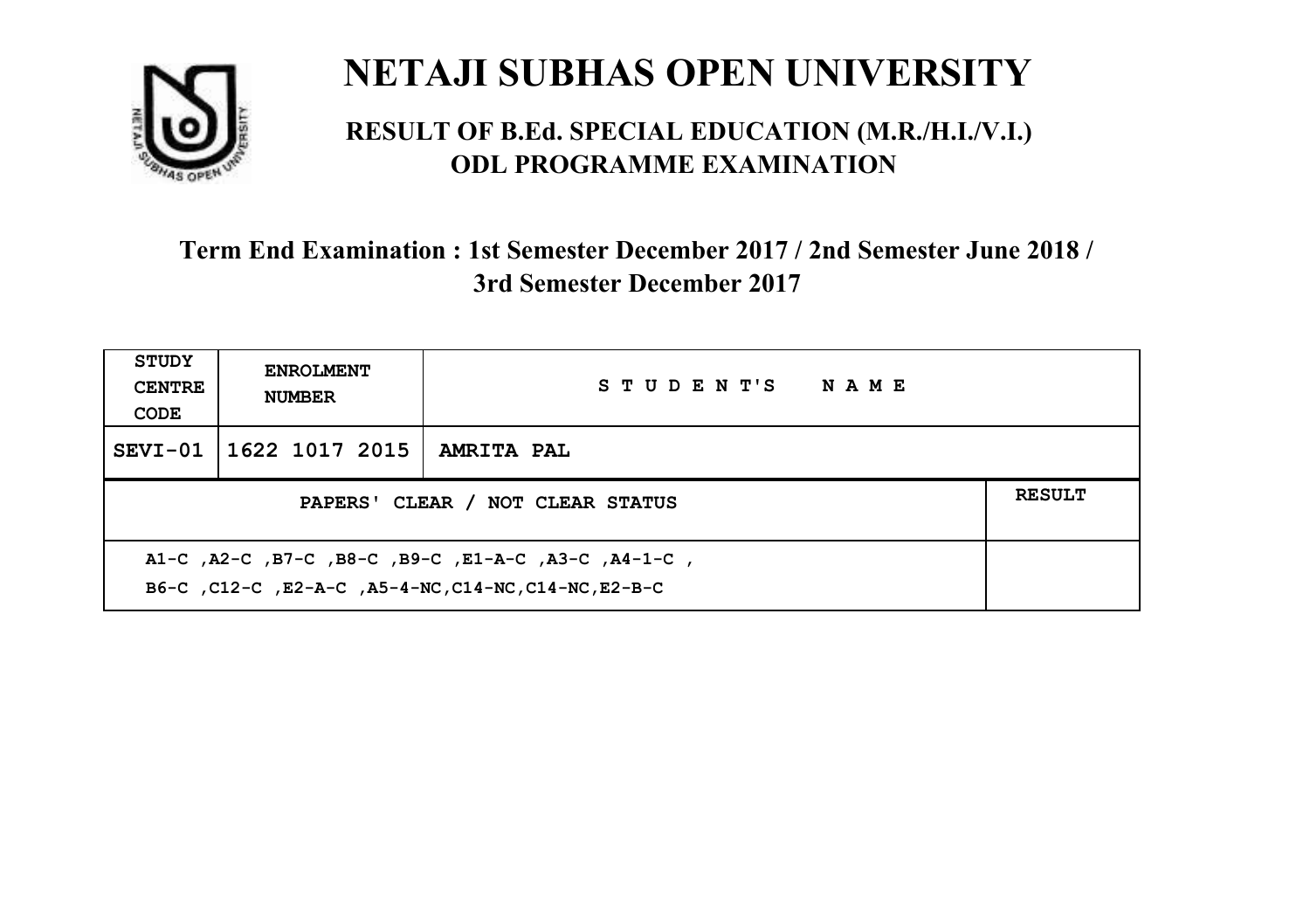

#### **RESULT OF B.Ed. SPECIAL EDUCATION (M.R./H.I./V.I.) ODL PROGRAMME EXAMINATION**

| <b>STUDY</b><br><b>CENTRE</b><br>CODE                                                                      | <b>ENROLMENT</b><br><b>NUMBER</b>                 | STUDENT'S NAME |  |  |  |
|------------------------------------------------------------------------------------------------------------|---------------------------------------------------|----------------|--|--|--|
|                                                                                                            | SEVI-01 1622 1017 2019                            | PAMPA SANTRA   |  |  |  |
|                                                                                                            | <b>RESULT</b><br>PAPERS' CLEAR / NOT CLEAR STATUS |                |  |  |  |
| , A1-C, A2-C, B7-C, B8-C, B9-C, E1-A-C, A3-C, A4-3-C,<br>B6-C, C12-C, E2-A-C, A5-4-C, C14-C, C14-C, E2-B-C |                                                   |                |  |  |  |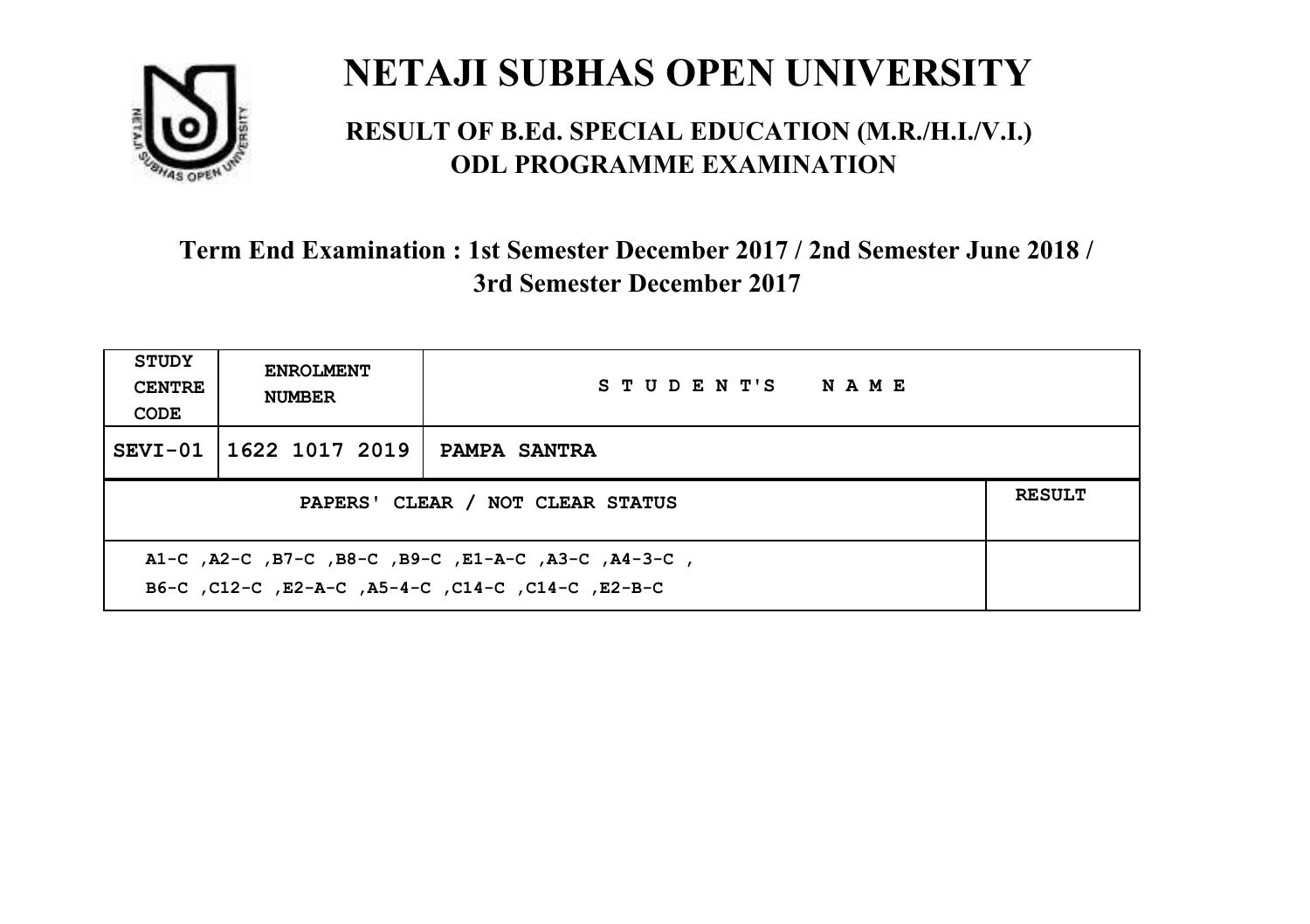

#### **RESULT OF B.Ed. SPECIAL EDUCATION (M.R./H.I./V.I.) ODL PROGRAMME EXAMINATION**

| <b>STUDY</b><br><b>CENTRE</b><br>CODE                                                                       | <b>ENROLMENT</b><br><b>NUMBER</b> | STUDENT'S NAME   |  |  |
|-------------------------------------------------------------------------------------------------------------|-----------------------------------|------------------|--|--|
|                                                                                                             | SEVI-01 1622 1017 2023            | <b>MUNNA DAS</b> |  |  |
| <b>RESULT</b><br>PAPERS' CLEAR / NOT CLEAR STATUS                                                           |                                   |                  |  |  |
| A1-C, A2-C, B7-C, B8-C, B9-C, E1-A-C, A3-C, A4-3-C,<br>B6-NC, C12-C, E2-A-C, A5-4-NC, C14-C, C14-C, E2-B-NC |                                   |                  |  |  |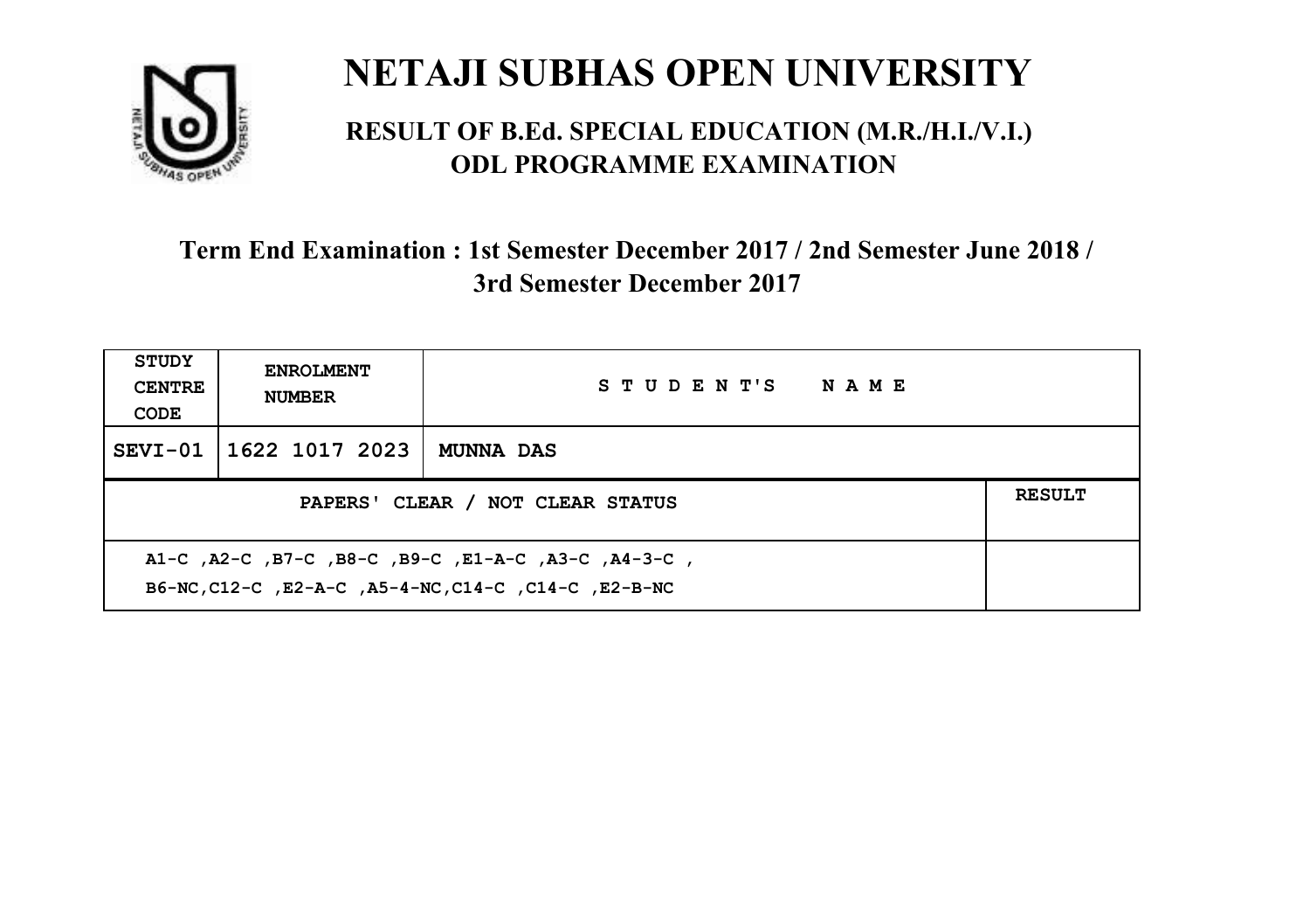

#### **RESULT OF B.Ed. SPECIAL EDUCATION (M.R./H.I./V.I.) ODL PROGRAMME EXAMINATION**

| <b>STUDY</b><br><b>CENTRE</b><br>CODE                                                                       | <b>ENROLMENT</b><br><b>NUMBER</b>                 | STUDENT'S NAME      |  |  |  |
|-------------------------------------------------------------------------------------------------------------|---------------------------------------------------|---------------------|--|--|--|
|                                                                                                             | SEVI-01   1623 1017 2008                          | <b>GOURANGA ROY</b> |  |  |  |
|                                                                                                             | <b>RESULT</b><br>PAPERS' CLEAR / NOT CLEAR STATUS |                     |  |  |  |
| , A1-C, A2-C, B7-C, B8-C, B9-C, E1-A-C, A3-C, A4-3-C,<br>B6-C, C12-C, E2-A-C, A5-4-C, C14-C, C14-C, E2-B-NC |                                                   |                     |  |  |  |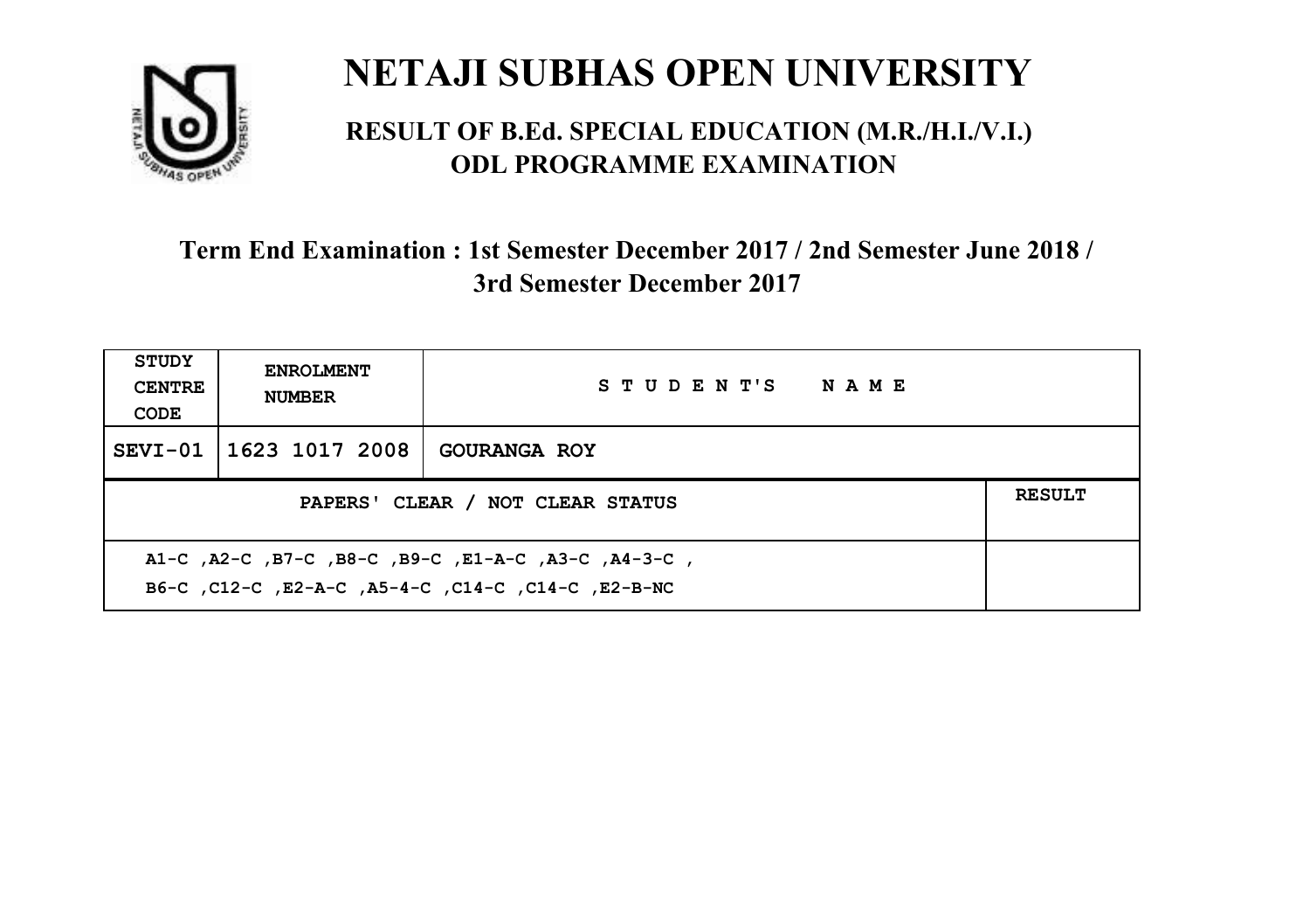

#### **RESULT OF B.Ed. SPECIAL EDUCATION (M.R./H.I./V.I.) ODL PROGRAMME EXAMINATION**

| <b>STUDY</b><br><b>CENTRE</b><br>CODE                                                                     | <b>ENROLMENT</b><br><b>NUMBER</b>                 | STUDENT'S NAME      |  |  |  |
|-----------------------------------------------------------------------------------------------------------|---------------------------------------------------|---------------------|--|--|--|
|                                                                                                           | SEVI-01   1623 1017 2021                          | <b>BIRESWAR DAS</b> |  |  |  |
|                                                                                                           | <b>RESULT</b><br>PAPERS' CLEAR / NOT CLEAR STATUS |                     |  |  |  |
| A1-C, A2-C, B7-C, B8-C, B9-C, E1-A-C, A3-C, A4-1-C,<br>B6-C, C12-C, E2-A-C, A5-4-C, C14-C, C14-C, C12-B-C |                                                   |                     |  |  |  |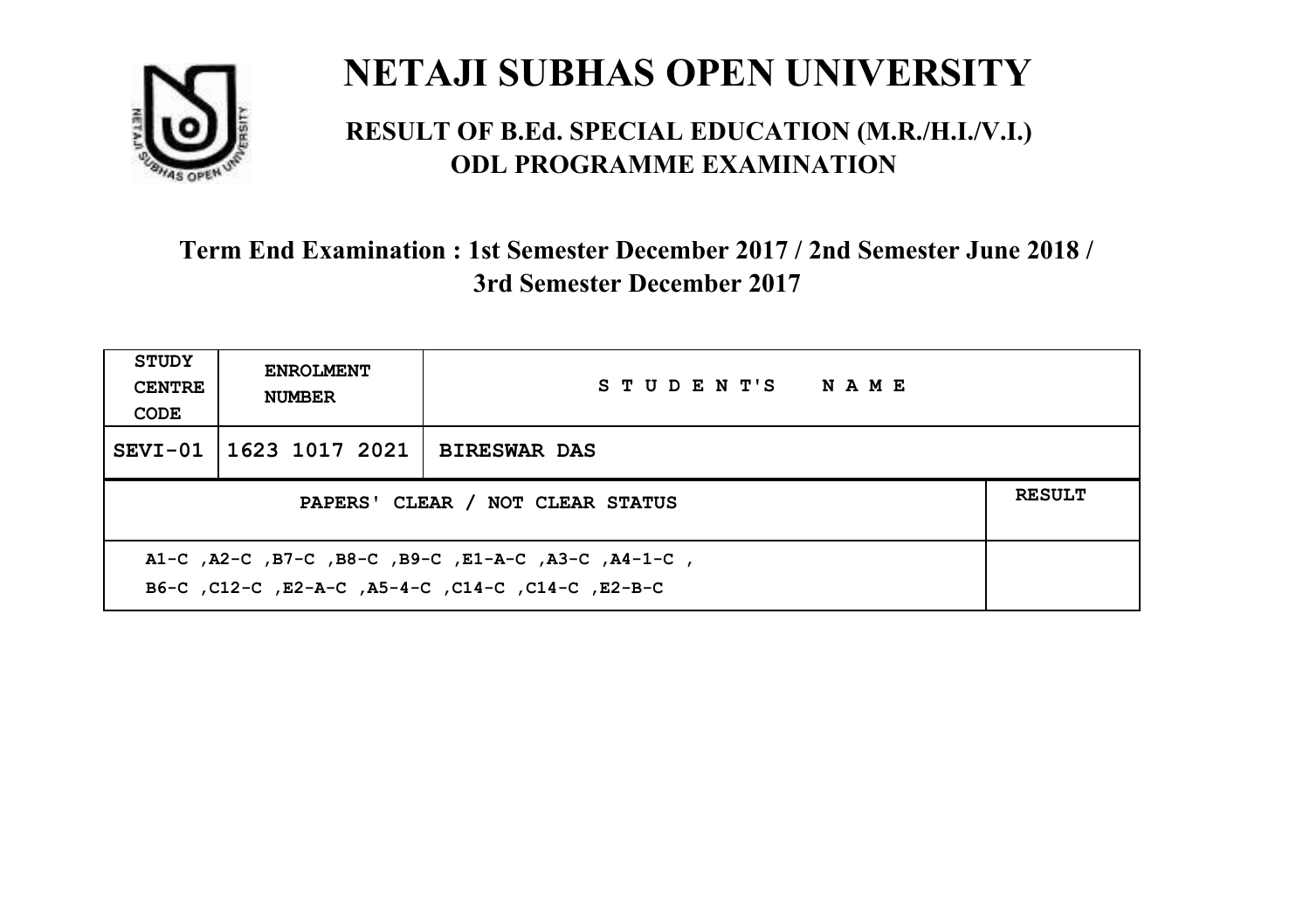

#### **RESULT OF B.Ed. SPECIAL EDUCATION (M.R./H.I./V.I.) ODL PROGRAMME EXAMINATION**

| <b>STUDY</b><br><b>CENTRE</b><br>CODE                                       | <b>ENROLMENT</b><br><b>NUMBER</b>                 | STUDENT'S NAME       |  |  |  |
|-----------------------------------------------------------------------------|---------------------------------------------------|----------------------|--|--|--|
| $SEVI-01$                                                                   | 1624 1017 2002                                    | <b>CHHANDITA DAS</b> |  |  |  |
|                                                                             | <b>RESULT</b><br>PAPERS' CLEAR / NOT CLEAR STATUS |                      |  |  |  |
| A1-C, A2-C, B7-C, B8-C, B9-C, E1-A-C, A3-C, A4-3-C,<br>B6-C, C12-C, E2-A-NC |                                                   |                      |  |  |  |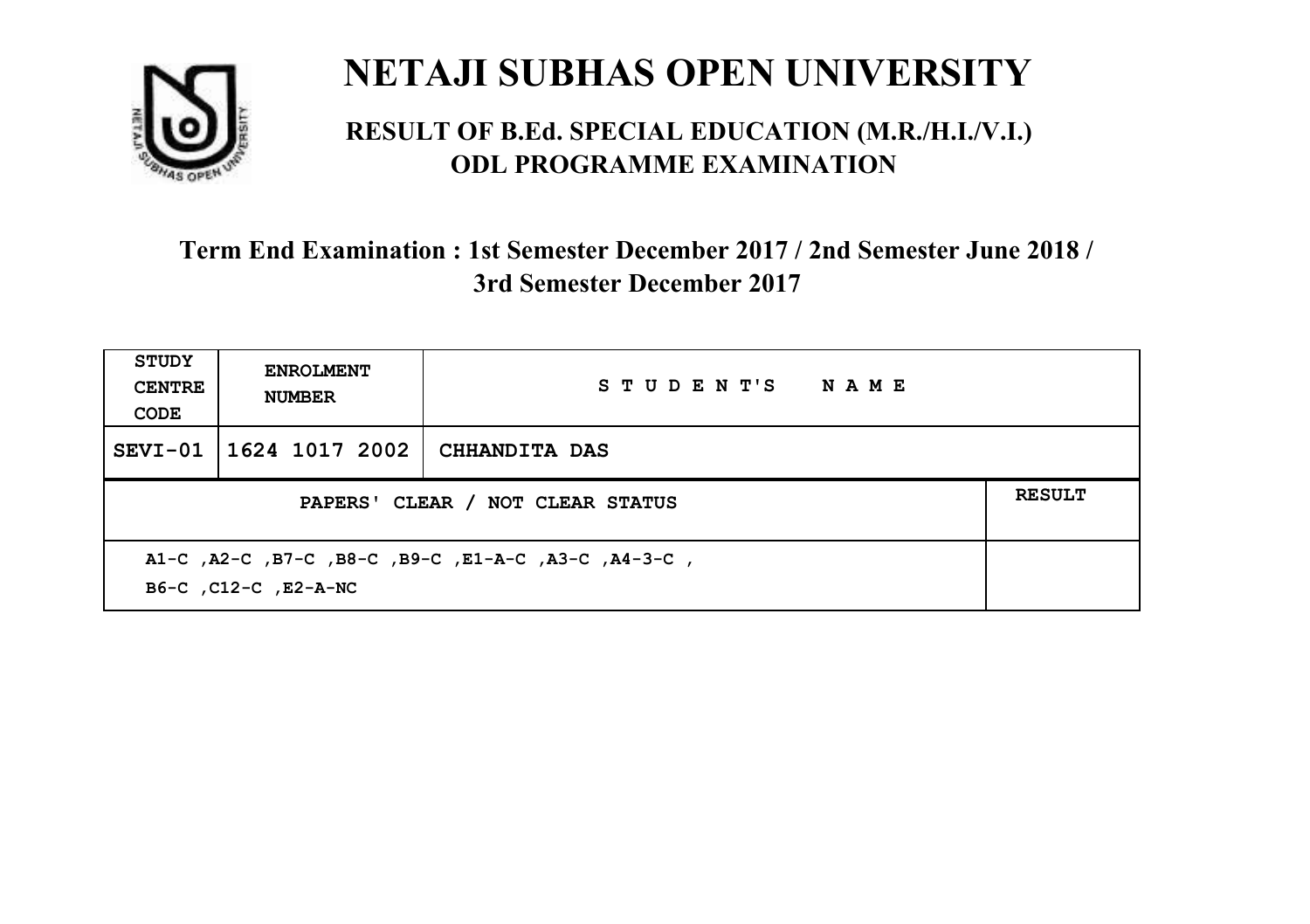

#### **RESULT OF B.Ed. SPECIAL EDUCATION (M.R./H.I./V.I.) ODL PROGRAMME EXAMINATION**

| <b>STUDY</b><br><b>CENTRE</b><br>CODE                                                                    | <b>ENROLMENT</b><br><b>NUMBER</b> | STUDENT'S NAME        |  |  |
|----------------------------------------------------------------------------------------------------------|-----------------------------------|-----------------------|--|--|
|                                                                                                          | SEVI-01   1624 1017 2010          | <b>ANAMIKA HALDER</b> |  |  |
| <b>RESULT</b><br>PAPERS' CLEAR / NOT CLEAR STATUS                                                        |                                   |                       |  |  |
| A1-C, A2-C, B7-C, B8-C, B9-C, E1-A-C, A3-C, A4-3-C,<br>B6-C, C12-C, E2-A-C, A5-4-C, C14-C, C14-C, E2-B-C |                                   |                       |  |  |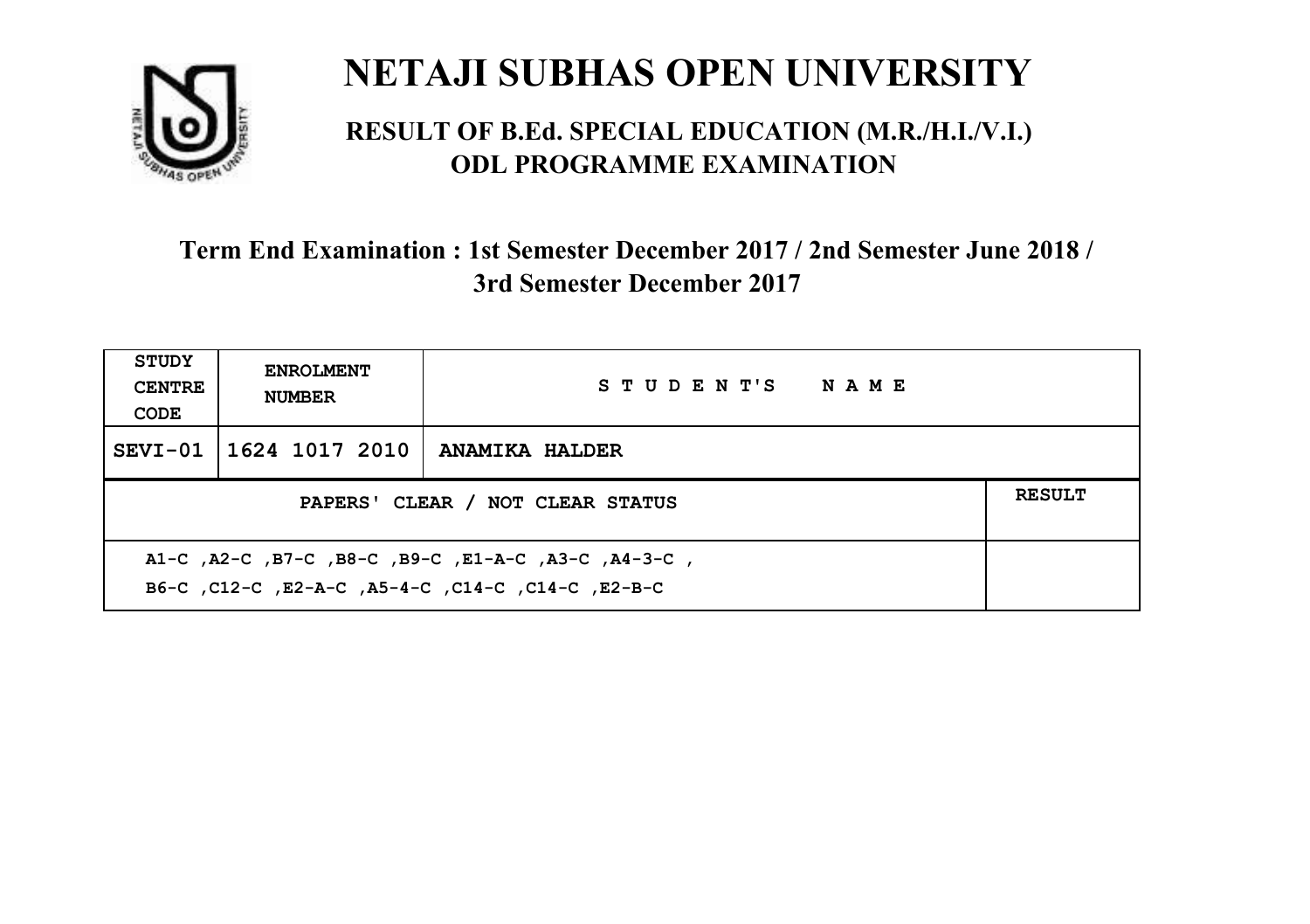

#### **RESULT OF B.Ed. SPECIAL EDUCATION (M.R./H.I./V.I.) ODL PROGRAMME EXAMINATION**

| <b>STUDY</b><br><b>CENTRE</b><br>CODE                                                                    | <b>ENROLMENT</b><br><b>NUMBER</b>                 | STUDENT'S NAME       |  |  |  |
|----------------------------------------------------------------------------------------------------------|---------------------------------------------------|----------------------|--|--|--|
|                                                                                                          | SEVI-01   1624 1017 2014                          | LINA RANI ROY BISWAS |  |  |  |
|                                                                                                          | <b>RESULT</b><br>PAPERS' CLEAR / NOT CLEAR STATUS |                      |  |  |  |
| A1-C, A2-C, B7-C, B8-C, B9-C, E1-A-C, A3-C, A4-1-C,<br>B6-C, C12-C, E2-A-C, A5-4-C, C14-C, C14-C, E2-B-C |                                                   |                      |  |  |  |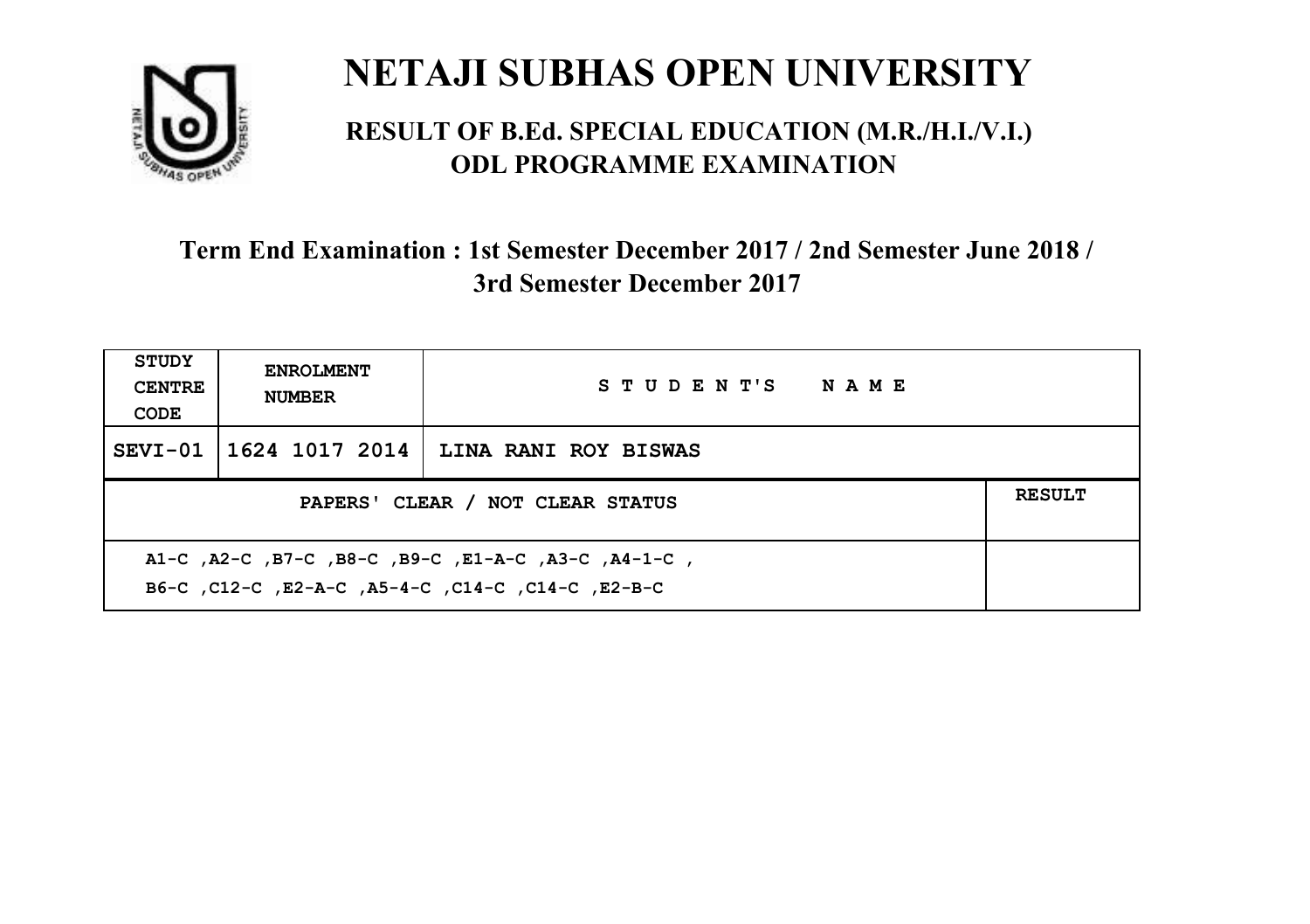

#### **RESULT OF B.Ed. SPECIAL EDUCATION (M.R./H.I./V.I.) ODL PROGRAMME EXAMINATION**

| <b>STUDY</b><br><b>CENTRE</b><br>CODE                                                                     | <b>ENROLMENT</b><br><b>NUMBER</b>                 | STUDENT'S NAME          |  |  |  |
|-----------------------------------------------------------------------------------------------------------|---------------------------------------------------|-------------------------|--|--|--|
|                                                                                                           | SEVI-01 1624 1017 2018                            | <b>DEBASHREE SARKAR</b> |  |  |  |
|                                                                                                           | <b>RESULT</b><br>PAPERS' CLEAR / NOT CLEAR STATUS |                         |  |  |  |
| A1-C, A2-C, B7-C, B8-C, B9-C, E1-A-C, A3-C, A4-3-C,<br>B6-C, C12-C, E2-A-C, A5-4-C, C14-C, C14-C, C12-B-C |                                                   |                         |  |  |  |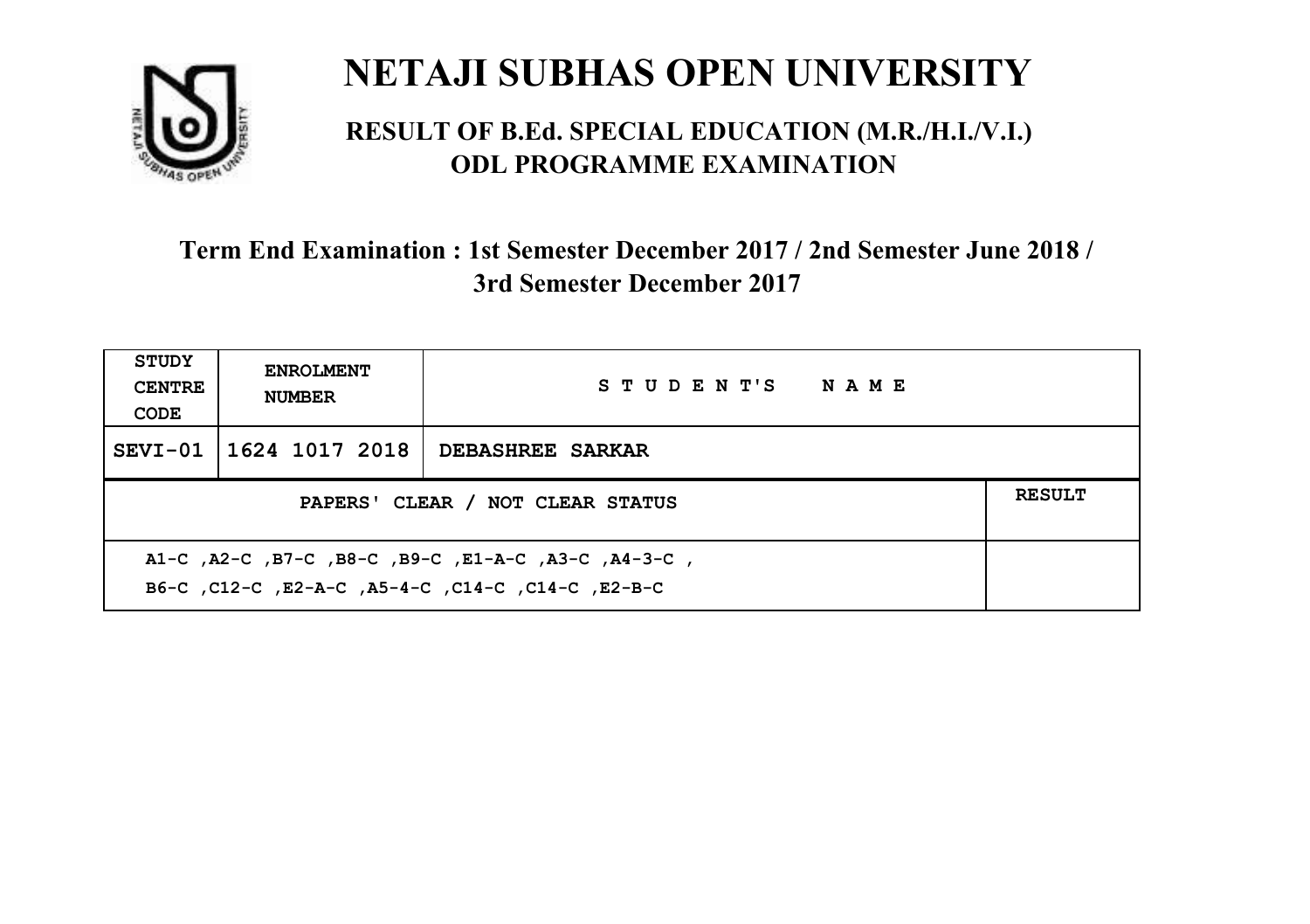

#### **RESULT OF B.Ed. SPECIAL EDUCATION (M.R./H.I./V.I.) ODL PROGRAMME EXAMINATION**

| <b>STUDY</b><br><b>CENTRE</b><br>CODE                                                                            | <b>ENROLMENT</b><br><b>NUMBER</b> | STUDENT'S NAME |  |  |
|------------------------------------------------------------------------------------------------------------------|-----------------------------------|----------------|--|--|
|                                                                                                                  | SEVI-01   1625 1017 2009          | PROTAP MAHATO  |  |  |
| <b>RESULT</b><br>PAPERS' CLEAR / NOT CLEAR STATUS                                                                |                                   |                |  |  |
| A1-NC, A2-NC, B7-NC, B8-C, B9-C, E1-A-NC, A3-C, A4-3-C,<br>B6-NC, C12-C, E2-A-NC, A5-4-NC, C14-C, C14-C, E2-B-NC |                                   |                |  |  |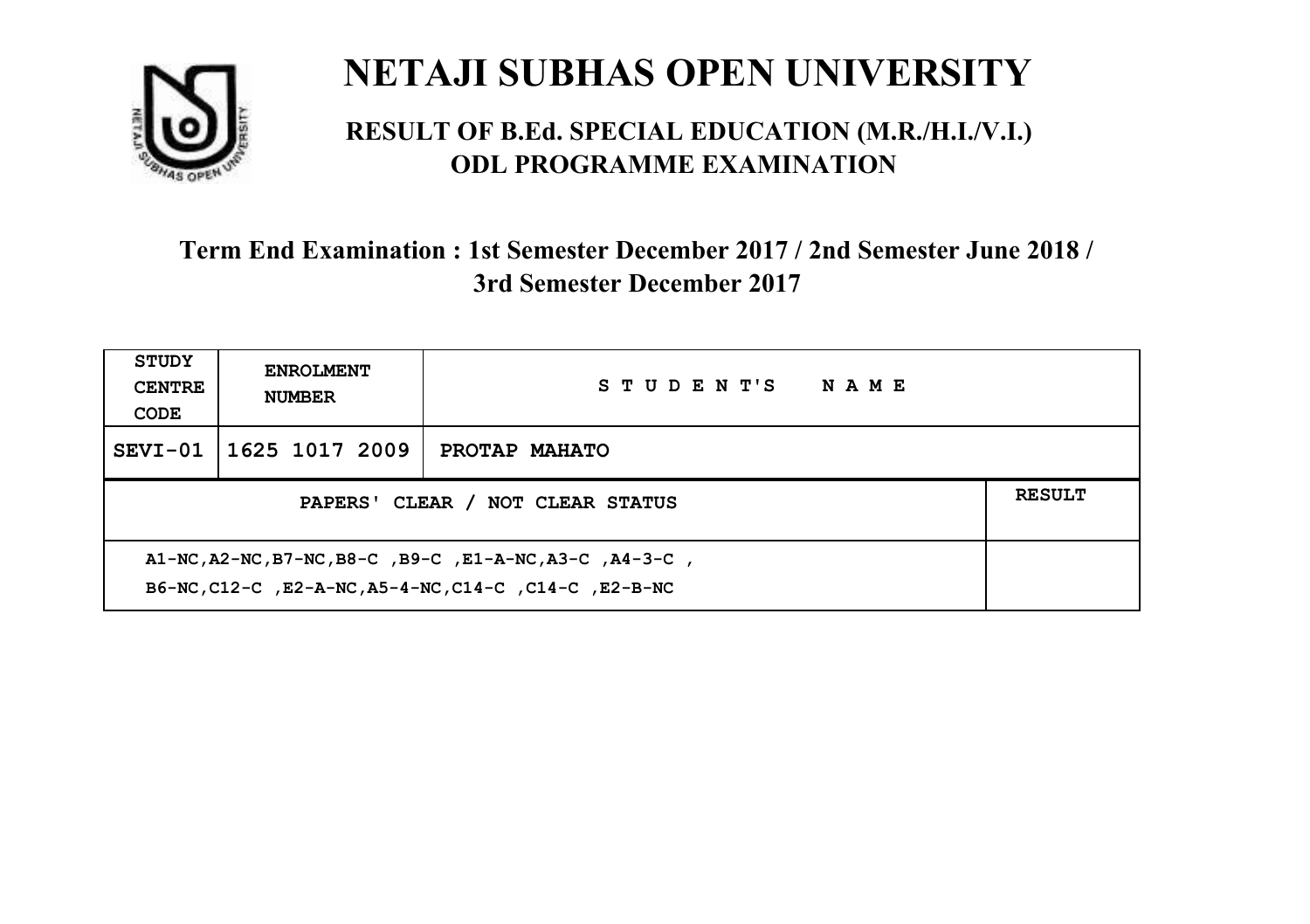

#### **RESULT OF B.Ed. SPECIAL EDUCATION (M.R./H.I./V.I.) ODL PROGRAMME EXAMINATION**

| <b>STUDY</b><br><b>CENTRE</b><br>CODE                                                                      | <b>ENROLMENT</b><br><b>NUMBER</b>                 | STUDENT'S NAME      |  |  |  |
|------------------------------------------------------------------------------------------------------------|---------------------------------------------------|---------------------|--|--|--|
|                                                                                                            | SEVI-01   1626 1017 2027                          | <b>ANITA SARDAR</b> |  |  |  |
|                                                                                                            | <b>RESULT</b><br>PAPERS' CLEAR / NOT CLEAR STATUS |                     |  |  |  |
| , A1-C, A2-C, B7-C, B8-C, B9-C, E1-A-C, A3-C, A4-3-C,<br>B6-C, C12-C, E2-A-C, A5-4-C, C14-C, C14-C, E2-B-C |                                                   |                     |  |  |  |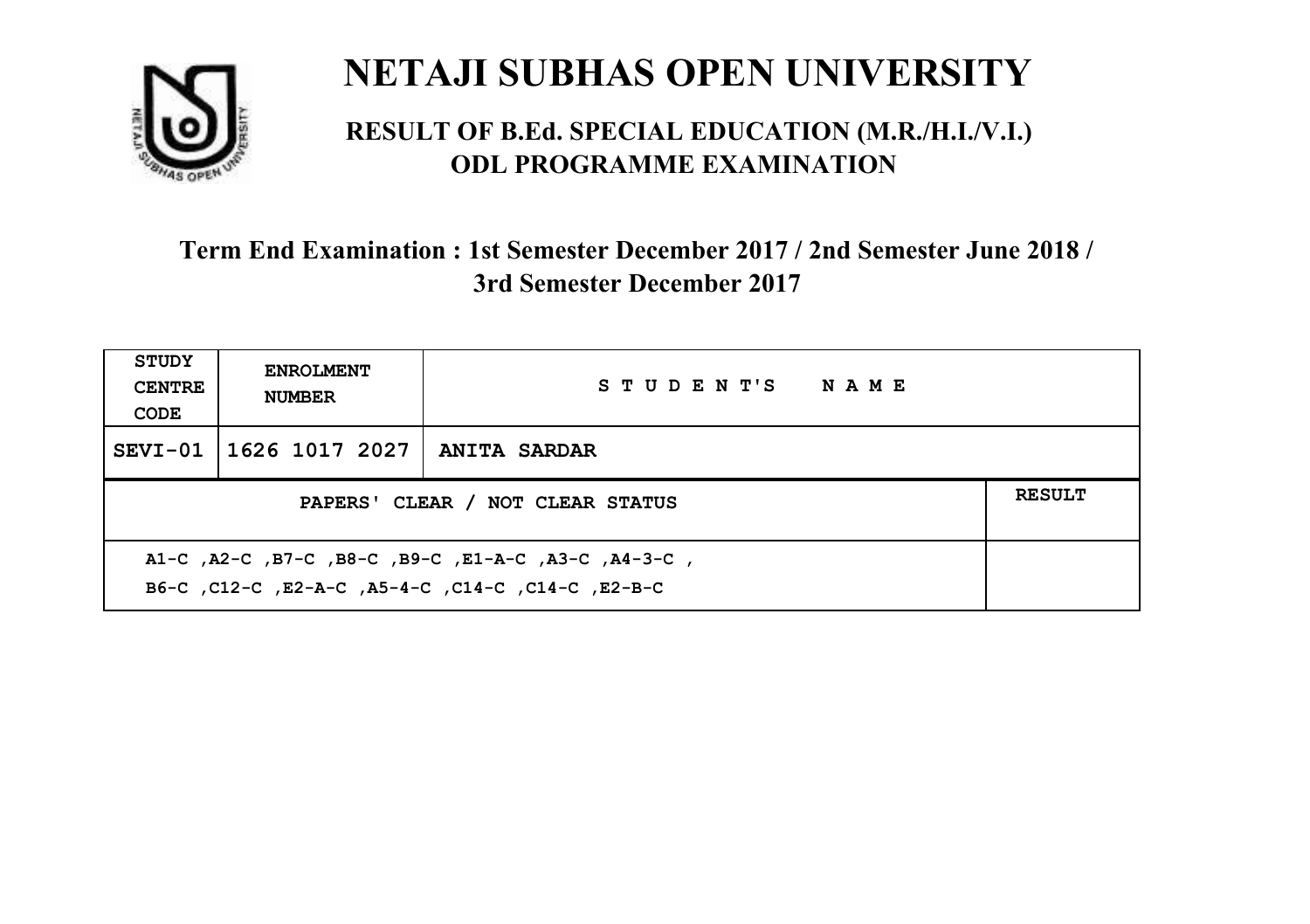

#### **RESULT OF B.Ed. SPECIAL EDUCATION (M.R./H.I./V.I.) ODL PROGRAMME EXAMINATION**

| <b>STUDY</b><br><b>CENTRE</b><br>CODE                                                                         | <b>ENROLMENT</b><br><b>NUMBER</b> | STUDENT'S NAME |  |  |
|---------------------------------------------------------------------------------------------------------------|-----------------------------------|----------------|--|--|
|                                                                                                               | SEVI-01 1627 1017 2022            | CHHABIR MOLLA  |  |  |
| <b>RESULT</b><br>PAPERS' CLEAR / NOT CLEAR STATUS                                                             |                                   |                |  |  |
| A1-NC, A2-NC, B7-C, B8-NC, B9-C, E1-A-C, A3-C, A4-2-C,<br>B6-C, C12-C, E2-A-C, A5-4-NC, C14-C, C14-C, E2-B-NC |                                   |                |  |  |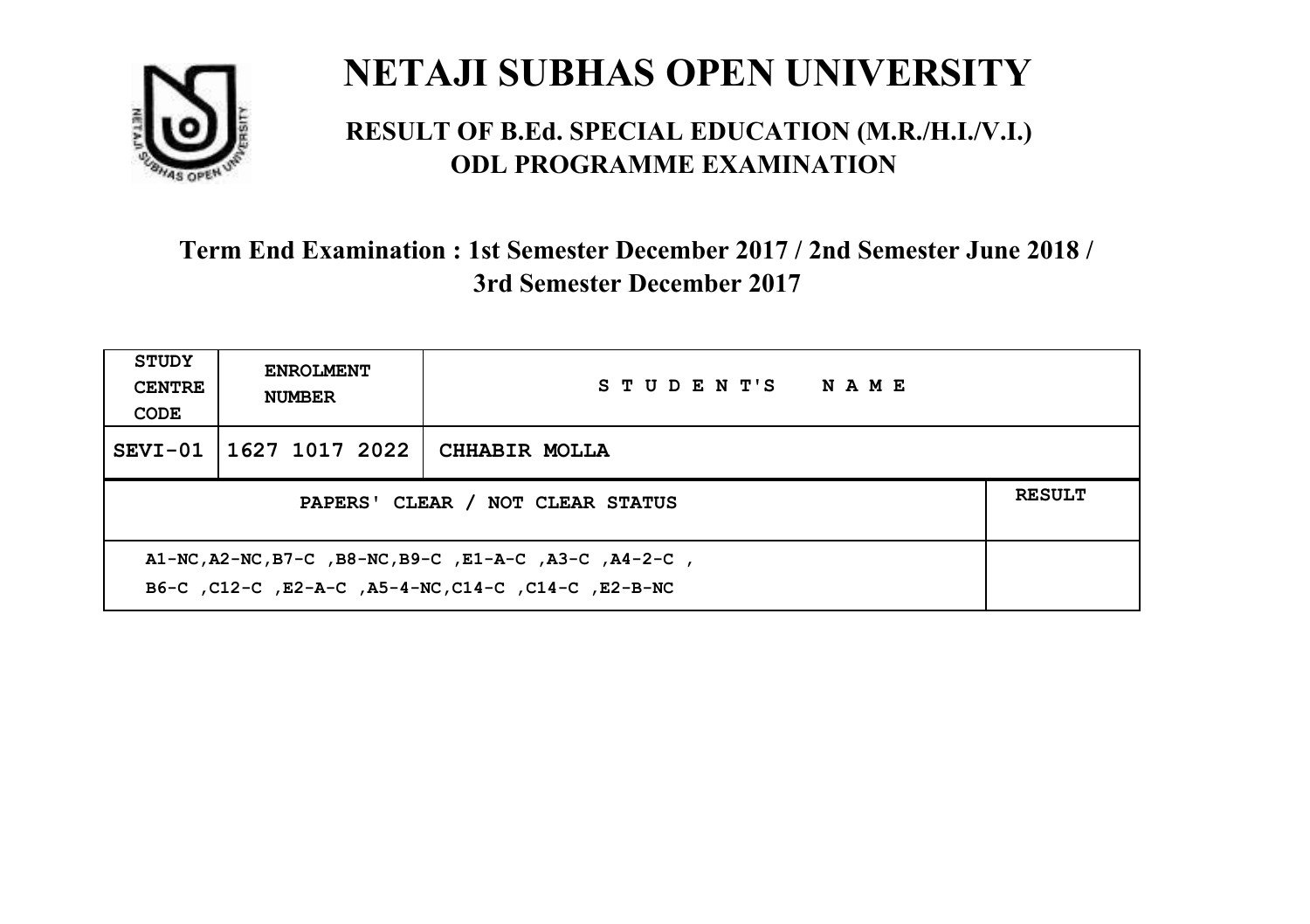

#### **RESULT OF B.Ed. SPECIAL EDUCATION (M.R./H.I./V.I.) ODL PROGRAMME EXAMINATION**

| <b>STUDY</b><br><b>CENTRE</b><br>CODE                                                                     | <b>ENROLMENT</b><br><b>NUMBER</b> | STUDENT'S NAME            |  |  |
|-----------------------------------------------------------------------------------------------------------|-----------------------------------|---------------------------|--|--|
|                                                                                                           | SEVI-01   1627 1017 2026          | <b>JAFAR SARIF BISWAS</b> |  |  |
| <b>RESULT</b><br>PAPERS' CLEAR / NOT CLEAR STATUS                                                         |                                   |                           |  |  |
| A1-C, A2-C, B7-C, B8-C, B9-C, E1-A-C, A3-C, A4-3-C,<br>B6-C, C12-C, E2-A-C, A5-5-C, C14-C, C14-C, C12-B-C |                                   |                           |  |  |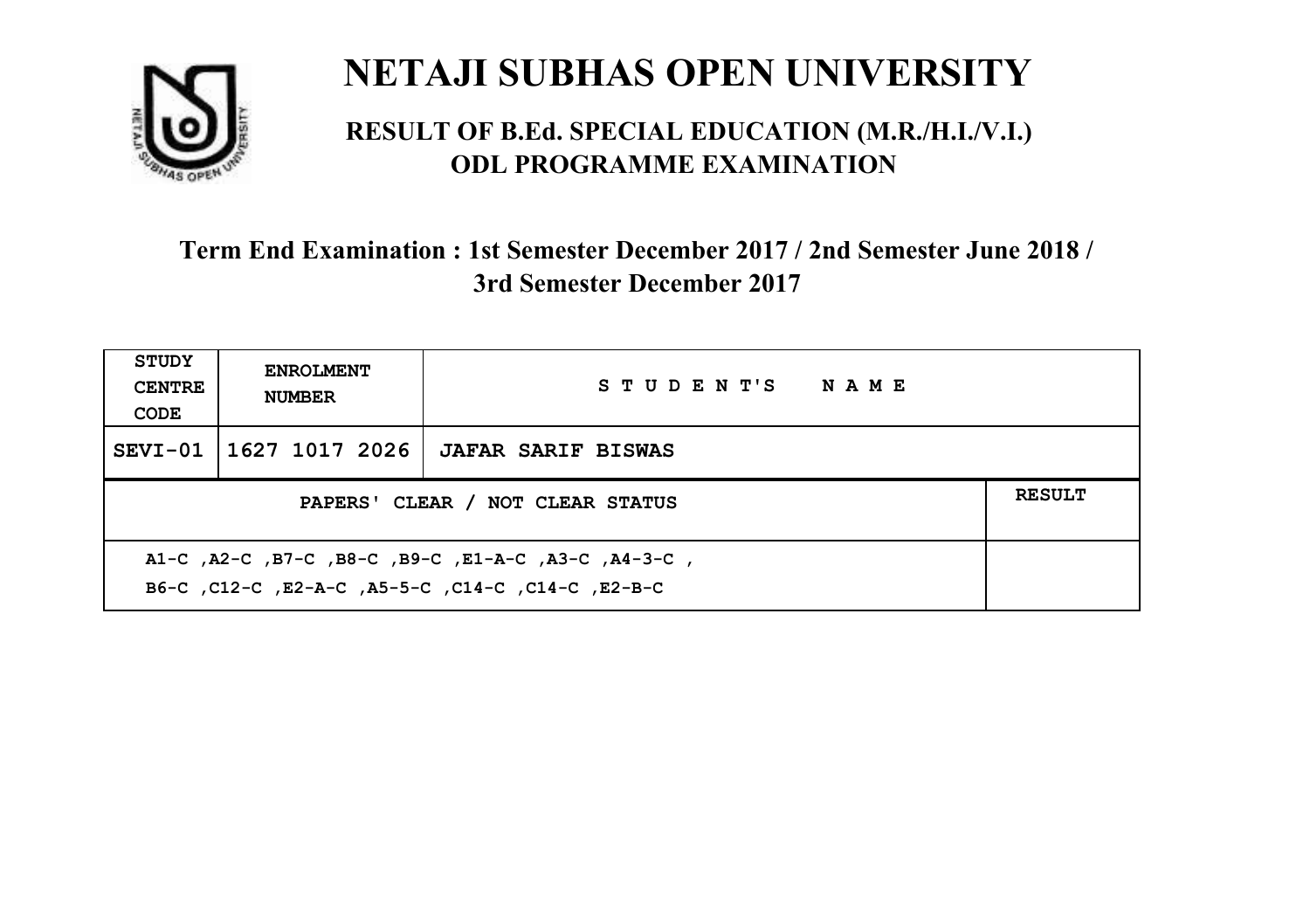

#### **RESULT OF B.Ed. SPECIAL EDUCATION (M.R./H.I./V.I.) ODL PROGRAMME EXAMINATION**

| STUDY<br><b>CENTRE</b><br>CODE                                                                            | <b>ENROLMENT</b><br><b>NUMBER</b>                 | STUDENT'S NAME       |  |  |  |
|-----------------------------------------------------------------------------------------------------------|---------------------------------------------------|----------------------|--|--|--|
|                                                                                                           | SEVI-01   1628 1017 2001                          | <b>NASIMA KHATUN</b> |  |  |  |
|                                                                                                           | <b>RESULT</b><br>PAPERS' CLEAR / NOT CLEAR STATUS |                      |  |  |  |
| A1-C, A2-C, B7-C, B8-C, B9-C, E1-A-C, A3-C, A4-3-C,<br>B6-C, C12-C, E2-A-C, A5-5-C, C14-C, C14-C, C12-B-C |                                                   |                      |  |  |  |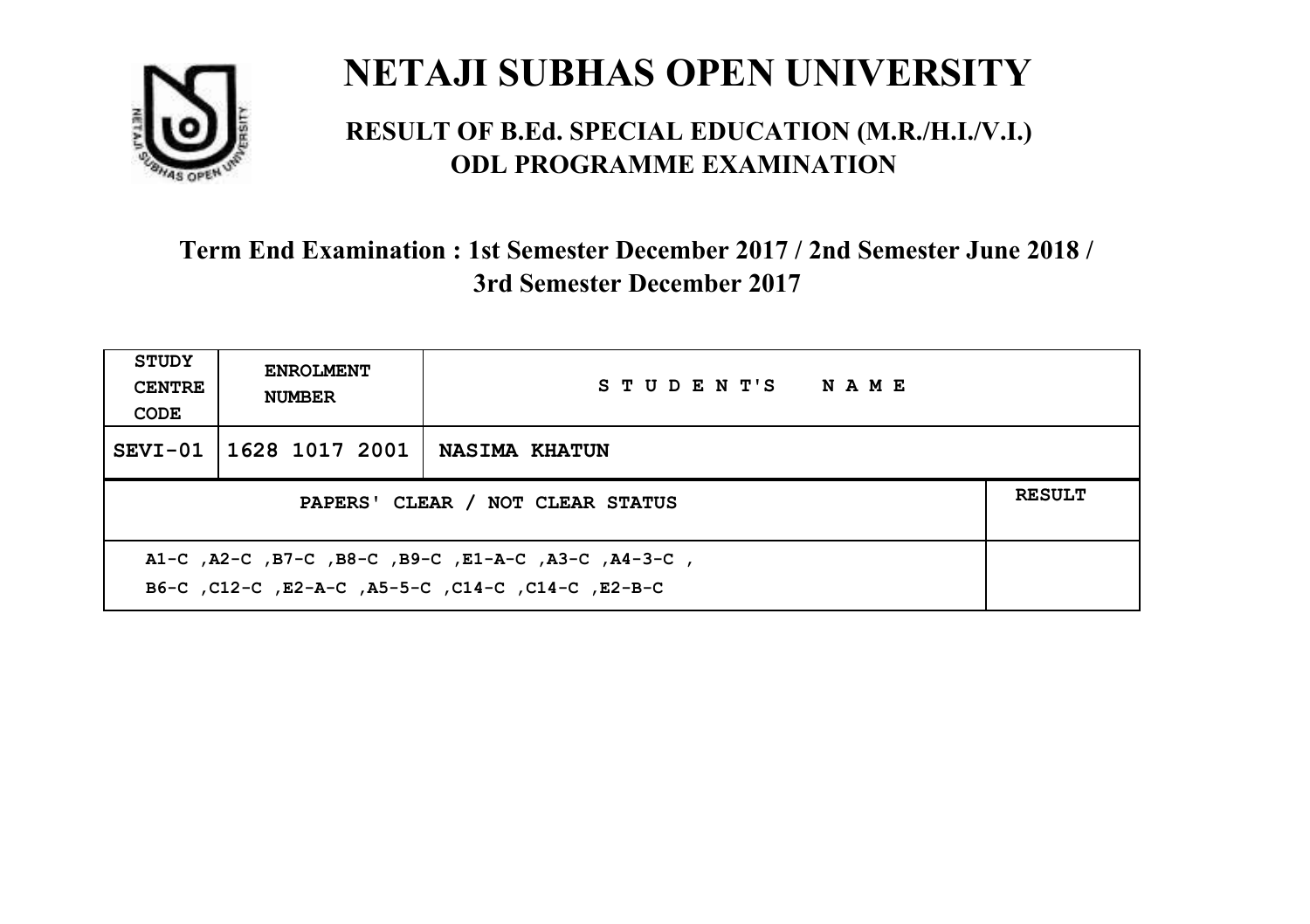

#### **RESULT OF B.Ed. SPECIAL EDUCATION (M.R./H.I./V.I.) ODL PROGRAMME EXAMINATION**

| <b>STUDY</b><br><b>CENTRE</b><br>CODE                                                                      | <b>ENROLMENT</b><br><b>NUMBER</b> | STUDENT'S NAME       |  |  |
|------------------------------------------------------------------------------------------------------------|-----------------------------------|----------------------|--|--|
|                                                                                                            | SEVI-01   1628 1017 2011          | <b>PARAMA PARVIN</b> |  |  |
| <b>RESULT</b><br>PAPERS' CLEAR / NOT CLEAR STATUS                                                          |                                   |                      |  |  |
| A1-C, A2-C, B7-C, B8-C, B9-C, E1-A-C, A3-C, A4-3-C,<br>B6-NC, C12-C, E2-A-C, A5-4-NC, C14-C, C14-C, E2-B-C |                                   |                      |  |  |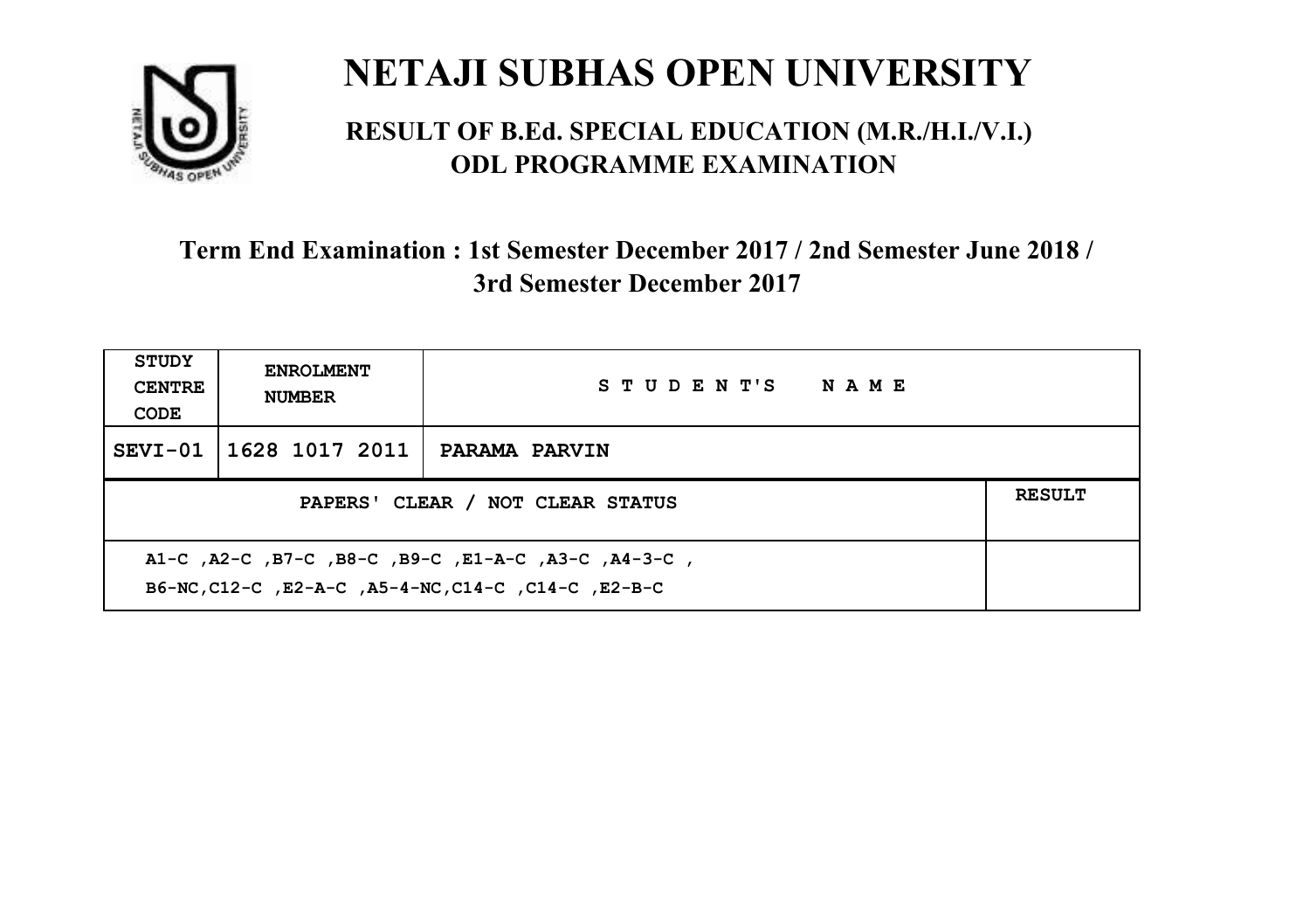

#### **RESULT OF B.Ed. SPECIAL EDUCATION (M.R./H.I./V.I.) ODL PROGRAMME EXAMINATION**

| <b>STUDY</b><br><b>CENTRE</b><br>CODE                                                                     | <b>ENROLMENT</b><br><b>NUMBER</b>                 | STUDENT'S NAME  |  |  |  |
|-----------------------------------------------------------------------------------------------------------|---------------------------------------------------|-----------------|--|--|--|
|                                                                                                           | SEVI-01   1628 1017 2013                          | SIPRA JANA OJHA |  |  |  |
|                                                                                                           | <b>RESULT</b><br>PAPERS' CLEAR / NOT CLEAR STATUS |                 |  |  |  |
| A1-C, A2-C, B7-C, B8-C, B9-C, E1-A-C, A3-C, A4-1-C,<br>B6-C, C12-C, E2-A-C, A5-4-C, C14-C, C14-C, C12-B-C |                                                   |                 |  |  |  |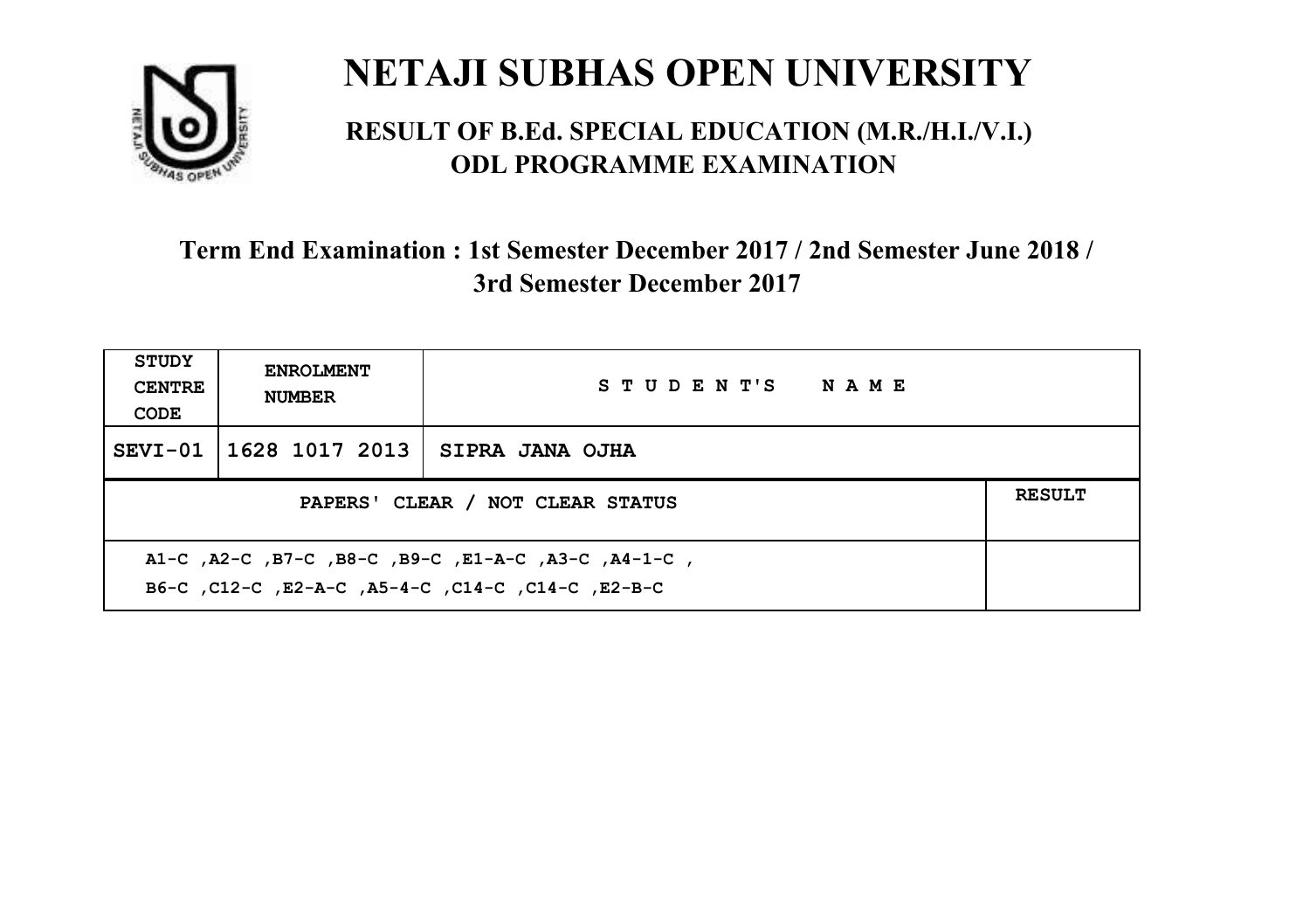

#### **RESULT OF B.Ed. SPECIAL EDUCATION (M.R./H.I./V.I.) ODL PROGRAMME EXAMINATION**

| <b>STUDY</b><br><b>CENTRE</b><br>CODE                                                                    | <b>ENROLMENT</b><br><b>NUMBER</b> | STUDENT'S NAME   |  |  |
|----------------------------------------------------------------------------------------------------------|-----------------------------------|------------------|--|--|
|                                                                                                          | SEVI-01   1628 1017 2020          | <b>HASNUHENA</b> |  |  |
| <b>RESULT</b><br>PAPERS' CLEAR / NOT CLEAR STATUS                                                        |                                   |                  |  |  |
| A1-C, A2-C, B7-C, B8-C, B9-C, E1-A-C, A3-C, A4-3-C,<br>B6-C, C12-C, E2-A-C, A5-4-C, C14-C, C14-C, E2-B-C |                                   |                  |  |  |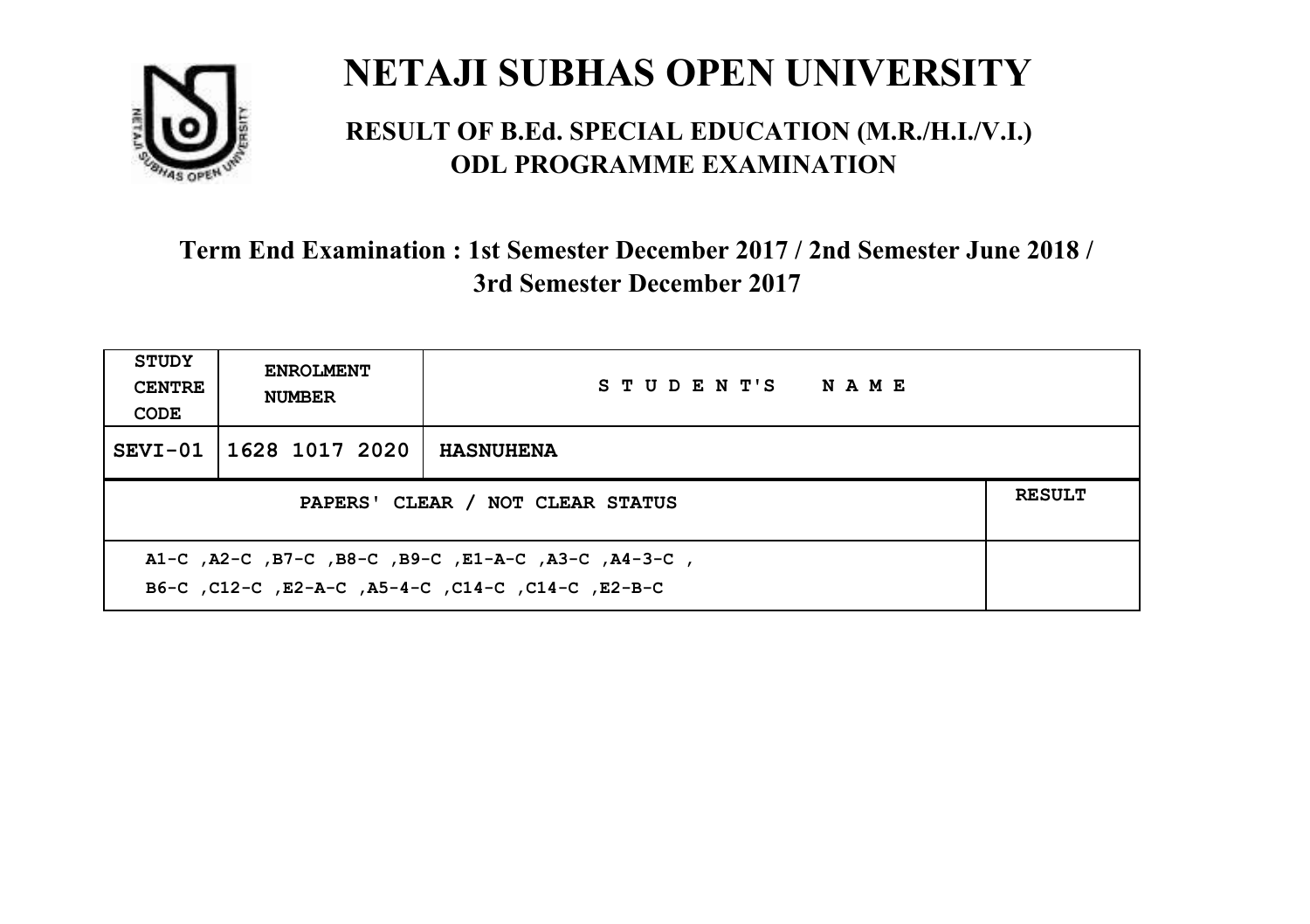

#### **RESULT OF B.Ed. SPECIAL EDUCATION (M.R./H.I./V.I.) ODL PROGRAMME EXAMINATION**

| STUDY<br><b>CENTRE</b><br>CODE                                                                            | <b>ENROLMENT</b><br><b>NUMBER</b>                 | STUDENT'S NAME |  |  |  |
|-----------------------------------------------------------------------------------------------------------|---------------------------------------------------|----------------|--|--|--|
|                                                                                                           | SEVI-01   1524 1017 2001                          | DIPANWITA DAS  |  |  |  |
|                                                                                                           | <b>RESULT</b><br>PAPERS' CLEAR / NOT CLEAR STATUS |                |  |  |  |
| A1-C, A2-C, B7-C, B8-C, B9-C, E1-A-C, A3-C, A4-3-C,<br>B6-C, C12-C, E2-A-C, A5-4-C, C14-C, C14-C, C12-B-C |                                                   |                |  |  |  |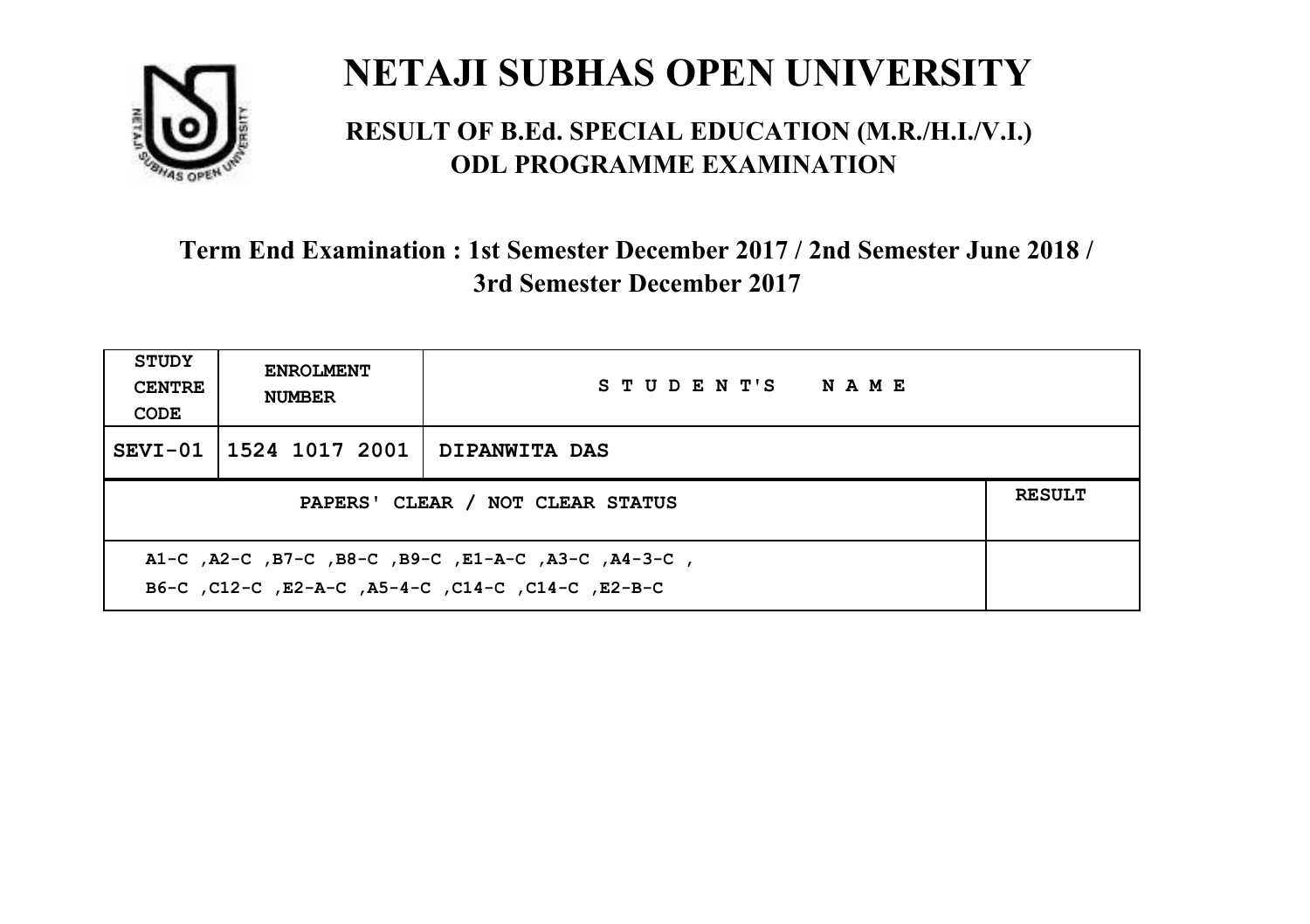

#### **RESULT OF B.Ed. SPECIAL EDUCATION (M.R./H.I./V.I.) ODL PROGRAMME EXAMINATION**

| <b>STUDY</b><br><b>CENTRE</b><br>CODE             | <b>ENROLMENT</b><br><b>NUMBER</b> | STUDENT'S NAME       |  |  |
|---------------------------------------------------|-----------------------------------|----------------------|--|--|
|                                                   | SEVI-01 1525 1017 2020            | <b>SOUMEN SARDAR</b> |  |  |
| <b>RESULT</b><br>PAPERS' CLEAR / NOT CLEAR STATUS |                                   |                      |  |  |
|                                                   |                                   |                      |  |  |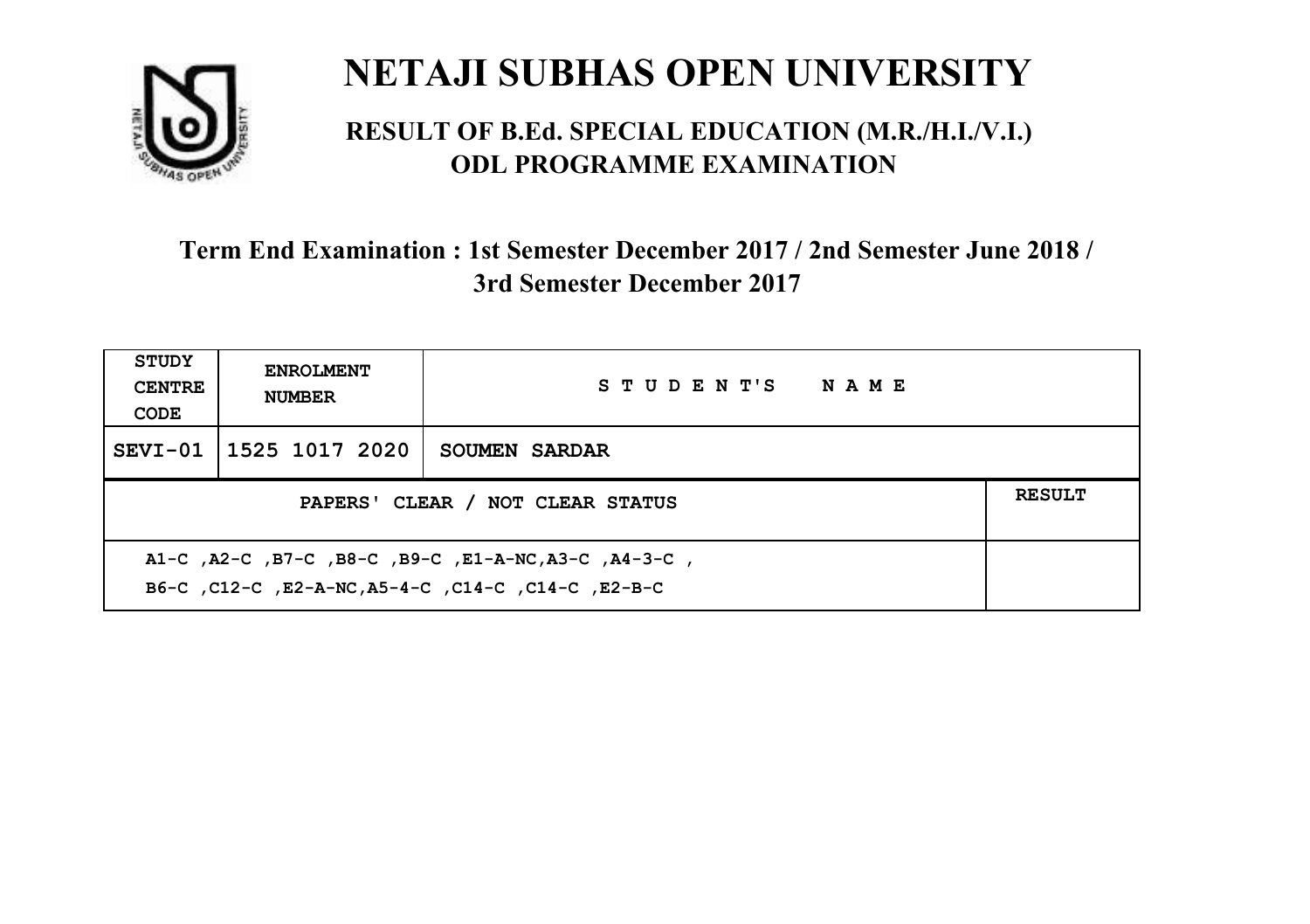

#### **RESULT OF B.Ed. SPECIAL EDUCATION (M.R./H.I./V.I.) ODL PROGRAMME EXAMINATION**

| <b>STUDY</b><br><b>CENTRE</b><br>CODE | <b>ENROLMENT</b><br><b>NUMBER</b>                 | STUDENT'S NAME                                      |  |  |  |
|---------------------------------------|---------------------------------------------------|-----------------------------------------------------|--|--|--|
|                                       | SEVI-01   1526 1017 2025                          | <b>PIYALI MURMU</b>                                 |  |  |  |
|                                       | <b>RESULT</b><br>PAPERS' CLEAR / NOT CLEAR STATUS |                                                     |  |  |  |
|                                       |                                                   | A1-C, A2-C, B7-C, B8-C, B9-C, E1-A-C, A3-C, A4-3-C, |  |  |  |